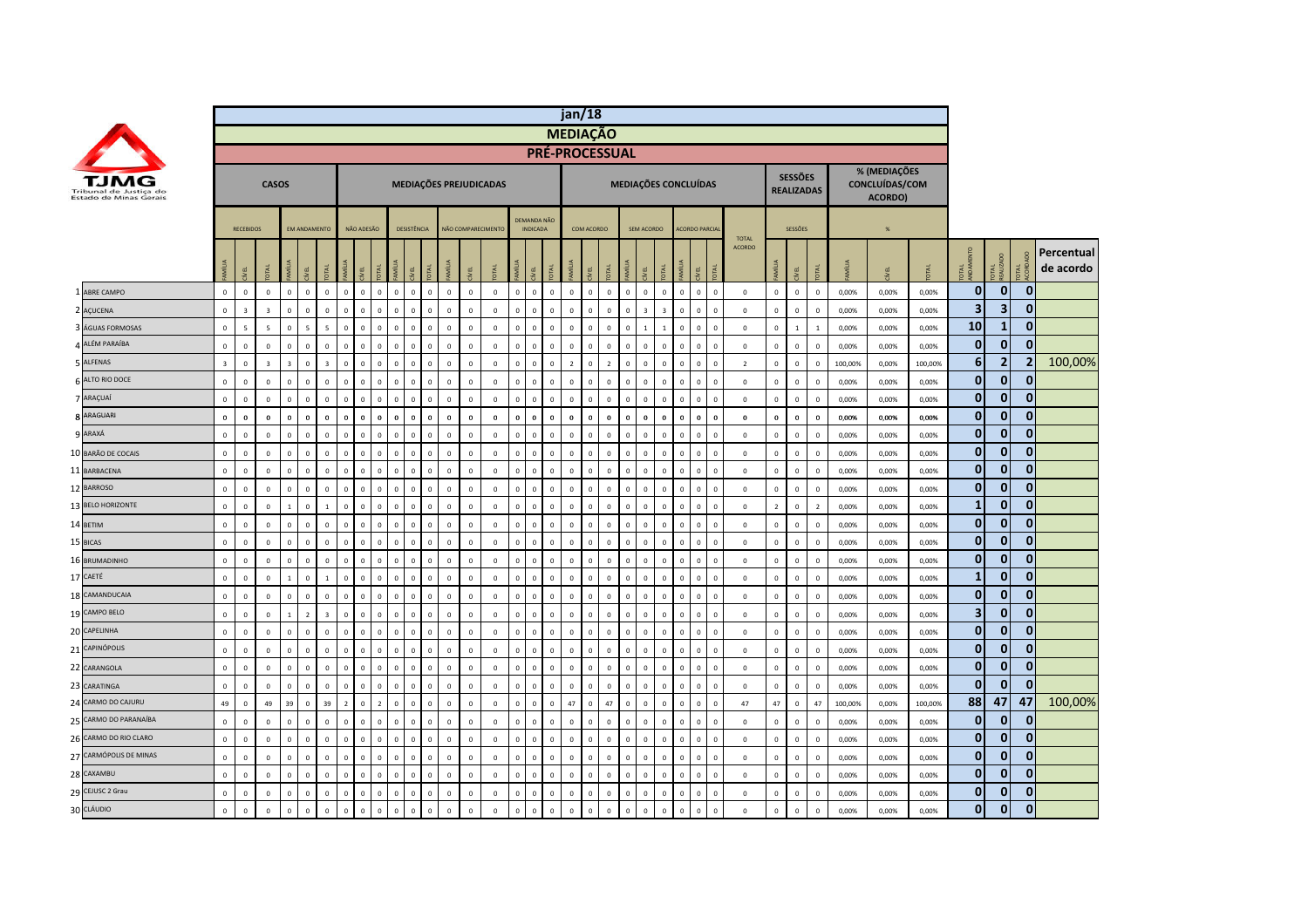| 31 CONCEIÇÃO DO MATO DENTRO | $\mathbf 0$  | $\Omega$       | $\Omega$       | $\Omega$     | $\Omega$     | $\Omega$                | $\Omega$       | $\Omega$     | $\Omega$<br>$\Omega$          | $\mathbf{0}$                 | $\mathbb O$    | $\mathbf 0$  | $\overline{\mathbf{0}}$ | $\mathsf 0$  | $\Omega$       | $\Omega$     | $\Omega$       | $\mathbf{0}$<br>$\Omega$                | $\mathbf{0}$   | $\mathbf{0}$   | $\mathbf 0$  | $\Omega$       | $\mathbf{0}$ | $\mathbf{0}$<br>$\Omega$       | $\mathbb O$             | $\mathbf{0}$   | $\mathbf 0$              | $\,$ 0                  | 0,00% | 0,00%  | 0,00%  | $\mathbf{0}$   | $\mathbf{0}$ | $\mathbf{0}$            |        |
|-----------------------------|--------------|----------------|----------------|--------------|--------------|-------------------------|----------------|--------------|-------------------------------|------------------------------|----------------|--------------|-------------------------|--------------|----------------|--------------|----------------|-----------------------------------------|----------------|----------------|--------------|----------------|--------------|--------------------------------|-------------------------|----------------|--------------------------|-------------------------|-------|--------|--------|----------------|--------------|-------------------------|--------|
| 32 CONSELHEIRO LAFAIETE     | $\mathbb O$  | $^{\circ}$     | $\mathbf 0$    | $\mathbf 0$  | $\mathbf 0$  | $\mathbf 0$             | $\mathbf 0$    | $\mathbb O$  | $\mathbf 0$                   | $\mathbf 0$<br>$\mathsf 0$   | $\mathbb O$    | $\,$ 0       | $\mathbf 0$             | $\mathbf 0$  | $\mathbb O$    | $\mathbf 0$  | $\mathbf 0$    | $\mathbf 0$<br>$\mathbf 0$              | $\mathbf 0$    | $\mathbb O$    | $\mathbf 0$  | $\Omega$       | $\mathbf 0$  | $\mathbf 0$<br>$\mathbf 0$     | $\mathbb O$             | $\mathbf 0$    | $\,0\,$                  | $\,$ 0                  | 0,00% | 0,00%  | 0,00%  | $\bf{0}$       | $\mathbf{0}$ | $\bf{0}$                |        |
| 33 CONTAGEM                 | $\mathbf 0$  | $\overline{1}$ | $\mathbf{1}$   | $\mathbf 0$  |              | $\overline{1}$          | $\mathbf 0$    | $\mathbf 0$  | $\Omega$<br>$\mathsf 0$       | $\mathbf 0$                  | $\mathbf 0$    | $\mathbf 0$  | $\,$ 0                  | $\mathsf 0$  | $\mathbb O$    | $\mathbf 0$  | $\mathbb O$    | $\mathbf 0$<br>$\mathbf 0$              | $\mathbf 0$    | $\mathbb O$    | $\mathbf{1}$ |                | $\mathbf 0$  | $\mathbb O$<br>$\mathbf 0$     | $\mathbb O$             | $\mathbf 0$    | $\mathbf{1}$             | $\mathbf{1}$            | 0,00% | 0,00%  | 0,00%  | $\overline{2}$ | $\mathbf{1}$ | $\Omega$                |        |
| 34 CORINTO                  | $\mathbf 0$  | $\mathbf 0$    | $\mathbf 0$    | $\mathbf 0$  | $\mathbf 0$  | $\mathbf 0$             | $\mathbf 0$    | $\Omega$     | $\mathbf 0$                   | $\mathbf 0$<br>$\mathbf 0$   | $\mathbf 0$    | $\mathbf 0$  | $\,$ 0                  | $\mathbf 0$  | $\mathbf 0$    | $\mathbf 0$  | $\mathbf 0$    | $\mathbf 0$<br>$\mathbf 0$              | $\mathbf 0$    | $\mathbb O$    | $\mathbf 0$  | $\mathsf 0$    | $\mathbf 0$  | $\mathbf 0$<br>$\mathbf 0$     | $\mathbb O$             | $\mathsf 0$    | $\mathbf 0$              | $\mathbf 0$             | 0,00% | 0,00%  | 0,00%  | $\mathbf{0}$   | $\mathbf{0}$ | $\mathbf{0}$            |        |
| 35 COROMANDEL               | $\mathbf 0$  | $\mathbf 0$    | $\mathbf 0$    | $\mathbf 0$  | $\mathbf 0$  | $\Omega$                | $\Omega$       | $\Omega$     | $\Omega$<br>$\mathbf{0}$      | $\mathsf 0$                  | $\mathbf 0$    | $\mathbf 0$  | $\mathbf 0$             | $\mathbf 0$  | $\mathbb O$    | $\Omega$     | $\,0\,$        | $\mathbf 0$<br>$\Omega$                 | $\Omega$       | $\Omega$       | $\mathbf 0$  | $\Omega$       | $\mathbf 0$  | $\mathbb O$<br>$\mathbf 0$     | $\mathbb O$             | $\mathbf 0$    | $\mathbf 0$              | $\,$ 0                  | 0.00% | 0.00%  | 0.00%  | $\mathbf 0$    | $\bf{0}$     | $\bf{0}$                |        |
| 36 CORONEL FABRICIANO       | $\mathbf 0$  | $\Omega$       | $\mathbf 0$    | $\mathbf{0}$ | $\mathbf{0}$ | $\mathbf{0}$            | $\mathbf 0$    | $\Omega$     | $\Omega$<br>$\Omega$          | $\mathbf{0}$                 | $\mathbf{0}$   | $\mathbf 0$  | $\,$ 0                  | $\circ$      | $\mathbf 0$    | $\Omega$     | $\mathbf 0$    | $\mathbf{0}$<br>$\mathbf{0}$            | $\circ$        | $\mathbf{0}$   | $\mathbf 0$  | $\Omega$       | $\mathbf 0$  | $\mathbf 0$<br>$\Omega$        | $\mathbb O$             | $\mathsf 0$    | $\,0\,$                  | $\,$ 0                  | 0,00% | 0,00%  | 0,00%  | $\mathbf{0}$   | $\mathbf{0}$ | $\mathbf{0}$            |        |
| 37 CURVELO                  | $\mathbf 0$  | $\mathbf 0$    | $\mathbf 0$    | $\mathbf 0$  | $\mathbf 0$  | $\mathbf 0$             | $\mathbf 0$    | $\mathbf 0$  | $\mathbf{0}$                  | $\mathbf 0$<br>$\mathsf 0$   | $\mathbb O$    | $\mathbf 0$  | $\mathfrak o$           | $\mathbf 0$  | $\mathbb O$    | $\mathbf 0$  | $\mathbb O$    | $\mathbf 0$<br>$\mathbf 0$              | $\mathbf 0$    | $\mathbb O$    | $\mathbf 0$  | $\mathbf 0$    | $\mathbf 0$  | $\mathbf 0$<br>$\mathbf 0$     | $\mathbb O$             | $\overline{0}$ | $\mathbf 0$              | $\,$ 0                  | 0,00% | 0,00%  | 0,00%  | $\mathbf{0}$   | $\mathbf{0}$ | $\mathbf{0}$            |        |
| 38 DIAMANTINA               | $\mathbf 0$  | $\mathbb O$    | $\mathbf 0$    | $\mathbf 0$  | $\mathbf 0$  | $\mathbf 0$             | $\mathbf 0$    | $\Omega$     | $\Omega$<br>$\mathsf 0$       | $\mathbf 0$                  | $\mathbf 0$    | $\mathbf 0$  | $\mathbf 0$             | $\mathbf 0$  | $\overline{0}$ | $\mathsf 0$  | $\mathbb O$    | $\mathbf 0$<br>$\mathbf 0$              | $\mathbf 0$    | $\overline{0}$ | $\mathbf 0$  | $\mathsf 0$    | $\mathbf 0$  | $\mathbf 0$<br>$\mathbf 0$     | $\mathbf 0$             | $\mathsf 0$    | $\mathbf 0$              | $\,0\,$                 | 0,00% | 0,00%  | 0,00%  | $\bf{0}$       | $\mathbf{0}$ | $\mathbf{0}$            |        |
| 39 DIVINÓPOLIS              | $\mathbf 0$  | $\mathbf 0$    | $\mathbf 0$    | $\Omega$     | $\mathbf 0$  | $\Omega$                | $\Omega$       | $\Omega$     | $\Omega$<br>$\Omega$          | $\mathbf{0}$                 | $\mathbf 0$    | $\mathbf 0$  | $\,0\,$                 | $\Omega$     | $\mathbf 0$    | $\mathbf{0}$ | $\mathbf 0$    | $\mathbf 0$<br>$\mathbf{0}$             | $\circ$        | $\mathbf 0$    | $\mathbf 0$  | $\Omega$       | $\mathbf 0$  | $\mathbf 0$<br>$\mathbf 0$     | $\mathbb O$             | $\mathsf 0$    | $\mathbf 0$              | $\,0\,$                 | 0,00% | 0,00%  | 0,00%  | $\mathbf{0}$   | $\mathbf{0}$ | $\mathbf{0}$            |        |
| 40 ESPERA FELIZ             | $\mathbf 0$  | $\mathbf 0$    | $\mathbf 0$    | $\mathbf 0$  | $\mathbf 0$  | $\mathbf 0$             | $\mathbf 0$    | $\Omega$     | $\mathbf 0$                   | $\mathbf 0$<br>$\mathsf 0$   | $\mathbb O$    | $\,$ 0       | $\mathbf 0$             | $\mathbf 0$  | $\mathbf 0$    | $\mathbf 0$  | $\mathbf 0$    | $\mathbf 0$<br>$\mathbf 0$              | $\mathbf 0$    | $\mathbb O$    | $\mathbf 0$  | $\Omega$       | $\mathbf 0$  | $\mathbf 0$<br>$\mathsf 0$     | $\mathbf 0$             | $\mathbf 0$    | $\mathbf 0$              | $\,$ 0                  | 0,00% | 0,00%  | 0,00%  | $\bf{0}$       | $\mathbf{0}$ | $\mathbf{0}$            |        |
| 41 EXTREMA                  | $\mathbf 0$  | $\mathbf{0}$   | $\mathbf 0$    | $\mathbf 0$  | $\mathbf 0$  | $\mathbf 0$             | $\overline{0}$ | $\mathbf 0$  | $\mathbf 0$<br>$\overline{0}$ | $\mathbf 0$                  | $\mathbf 0$    | $\mathbf 0$  | $\overline{0}$          | $\mathbf 0$  | $\mathbf 0$    | $\mathbf 0$  | $\mathbf 0$    | $\mathbf 0$<br>$\mathbf 0$              | $\mathbf 0$    | $\overline{0}$ | $\mathbf{0}$ | $\overline{0}$ | $\mathbf 0$  | $\mathbf 0$<br>$\mathbf 0$     | $\mathbb O$             | $\mathbf 0$    | $\mathbf 0$              | $\,$ 0                  | 0,00% | 0,00%  | 0,00%  | $\bf{0}$       | $\bf{0}$     | $\mathbf{0}$            |        |
| 42 FORMIGA                  | $\mathbf{0}$ | 12             | 12             | $\mathbf{0}$ | 12           | 12                      | $\mathbf 0$    | $\Omega$     | $\Omega$                      | $\circ$<br>$\mathbf{0}$      | $\mathbf{0}$   | $\mathbf 0$  | $\mathbf{0}$            | $\mathbf 0$  | $\mathbf 0$    | $\mathbf{0}$ | $\mathbf{0}$   | $\mathbf{0}$<br>$\overline{\mathbf{z}}$ | $\overline{3}$ | $\mathbf 0$    | $\mathsf{q}$ | $\overline{a}$ | $\mathbf{0}$ | $\mathbf 0$<br>$\Omega$        | $\overline{\mathbf{3}}$ | $\Omega$       | 6                        | 6                       | 0.00% | 25.00% | 25.00% | 24             | <b>12</b>    | $\overline{\mathbf{3}}$ | 25,00% |
| 43 FRANCISCO SÁ             | $\mathbf 0$  | $\Omega$       | $\mathbf 0$    | $\Omega$     | $\mathbf 0$  | $\Omega$                | $\Omega$       | $\Omega$     | $\Omega$<br>$\mathsf 0$       | $\mathsf 0$                  | $\mathbf 0$    | $\mathbf 0$  | $\mathbf 0$             | $\mathbf 0$  | $\mathbb O$    | $\Omega$     | $\mathbf 0$    | $\Omega$<br>$\Omega$                    | $\mathbf{0}$   | $\Omega$       | $\mathsf 0$  | $\Omega$       | $\mathbf 0$  | $\mathbb O$<br>$\mathbf 0$     | $\mathbb O$             | $\mathsf 0$    | $\mathbf 0$              | $\,0\,$                 | 0,00% | 0.00%  | 0,00%  | $\mathbf{0}$   | $\mathbf 0$  | $\bf{0}$                |        |
| 44 FRUTAL                   | $\mathbf 0$  | $\overline{2}$ | $\overline{2}$ | $\mathbf 0$  | $\mathbf 0$  | $\mathbf 0$             | $\mathbf 0$    | $\mathbf 0$  | $\mathbf 0$<br>$\mathbf 0$    | $\mathbf 0$                  | $\mathbb O$    | $\,$ 0       | $\,$ 0                  | $\,0\,$      | $\mathbf 0$    | $\mathbf 0$  | $\mathbf 0$    | $\mathbf 0$<br>$\mathbf 0$              | $\mathbf 0$    | $\mathbb O$    | $\mathbf 0$  | $\mathbf 0$    | $\mathbf 0$  | $\mathbb O$<br>$\mathbf 0$     | $\mathbb O$             | $\mathbf 0$    | $\overline{2}$           | $\overline{2}$          | 0,00% | 0,00%  | 0,00%  | $\overline{2}$ | $\mathbf{0}$ | $\bf{0}$                |        |
| 45 GALILÉIA                 | $\mathbf{0}$ | $\mathbf{0}$   | $\mathbf 0$    | $\mathbf 0$  | $\mathbf 0$  | $\mathbf 0$             | $\mathbf 0$    | $\mathbf{0}$ | $\Omega$                      | $\mathsf 0$<br>$\mathbf 0$   | $\mathbf 0$    | $\mathbf 0$  | $\,$ 0                  | $\mathbf 0$  | $\mathbb O$    | $\mathbf{0}$ | $\mathbf 0$    | $\mathbf 0$<br>$\mathbf{0}$             | $\mathbf 0$    | $\mathbb O$    | $\mathbf{0}$ | $\Omega$       | $\mathbf 0$  | $\mathbf{0}$<br>$\mathbf 0$    | $\mathbb O$             | $\mathsf 0$    | $\mathbf 0$              | $\,0\,$                 | 0,00% | 0,00%  | 0,00%  | $\mathbf{0}$   | $\mathbf{0}$ | $\mathbf{0}$            |        |
| 46 GOVERNADOR VALADARES     | $\mathbf{0}$ | $\Omega$       | $\Omega$       | $\Omega$     | $\mathbf{0}$ | $\mathbf{0}$            | $\Omega$       | $\Omega$     | $\Omega$<br>$\Omega$          | $\mathbf{0}$                 | $\Omega$       | $\mathbf{0}$ | $\mathbf{0}$            | $\Omega$     | $\Omega$       | $\mathbf{0}$ | $\mathbf 0$    | $\mathbf{0}$<br>$\mathbf{0}$            | $\Omega$       | $\Omega$       | $\mathbf{0}$ | $\Omega$       | $\mathbf{0}$ | $\mathbf{0}$<br>$\Omega$       | $\mathbf{0}$            | $\mathsf 0$    | $\mathbf 0$              | $\,$ 0                  | 0.00% | 0.00%  | 0.00%  | $\mathbf{0}$   | $\bf{0}$     | $\bf{0}$                |        |
| 47 GUANHÃES                 | $\mathbf 0$  | $\mathbf 0$    | $\mathbf 0$    | $\Omega$     | $\mathbf 0$  | $\Omega$                | $\mathbf{0}$   | $\Omega$     | $\Omega$<br>$\mathsf 0$       | $\mathbf 0$                  | $\mathbf 0$    | $\mathbf 0$  | $\,$ 0                  | $\mathsf 0$  | $\mathbb O$    | $\Omega$     | $\mathbf 0$    | $\mathbf 0$<br>$\Omega$                 | $\mathbf 0$    | $\mathbb O$    | $\mathbf 0$  | $\Omega$       | $\mathbf 0$  | $\mathbb O$<br>$\Omega$        | $\mathbb O$             | $\mathsf 0$    | $\,0\,$                  | $\,$ 0                  | 0,00% | 0,00%  | 0,00%  | $\mathbf{0}$   | $\mathbf{0}$ | $\Omega$                |        |
| 48 GUARANI                  | $\mathbf 0$  | $\mathbf 0$    | $\mathbf 0$    | $\mathbf 0$  | $\mathbf 0$  | $\mathbf 0$             | $\mathbf 0$    | $\mathbf 0$  | $\mathbf 0$                   | $\mathsf 0$<br>$\circ$       | $\mathbf 0$    | $\mathbf 0$  | $\mathsf 0$             | $\mathsf 0$  | $\mathbb O$    | $\mathbf 0$  | $\mathbf 0$    | $\mathbf 0$<br>$\circ$                  | $\mathbf 0$    | $\mathbb O$    | $\mathbf 0$  | $\mathbf 0$    | $\mathbf 0$  | $\mathbf{0}$<br>$\mathbf 0$    | $\mathbb O$             | $\mathbf 0$    | $\mathbf 0$              | $\,0\,$                 | 0,00% | 0,00%  | 0,00%  | $\mathbf{0}$   | $\mathbf{0}$ | $\mathbf{0}$            |        |
| 49 GUAXUPÉ                  | $\mathbf 0$  | $\mathbf 0$    | $\mathbf 0$    | $\mathbf 0$  | $\mathbf 0$  | $\mathbf 0$             | $\overline{0}$ | $\mathbf{0}$ | $\Omega$<br>$\mathsf 0$       | $\mathsf 0$                  | $\mathbf 0$    | $\mathbf 0$  | $\mathbf 0$             | $\mathsf 0$  | $\Omega$       | $\mathbf{0}$ | $\mathbb O$    | $\mathsf 0$<br>$\mathbf 0$              | $\mathbf 0$    | $\Omega$       | $\mathsf 0$  | $\mathsf 0$    | $\mathbf 0$  | $\mathbf 0$<br>$\mathbf{0}$    | $\mathbf 0$             | $\mathsf 0$    | $\mathbf 0$              | $\mathbf 0$             | 0,00% | 0,00%  | 0,00%  | $\mathbf{0}$   | $\mathbf{0}$ | $\mathbf{0}$            |        |
| 50 IBIÁ                     | $\mathbf 0$  | $\mathbf 0$    | $\mathbf 0$    | $\mathbf 0$  | $\mathbf 0$  | $\Omega$                | $\mathbf 0$    | $\Omega$     | $\Omega$                      | $\mathbf 0$<br>$\mathsf 0$   | $\mathbf 0$    | $\,$ 0       | $\,$ 0                  | $\mathsf 0$  | $\mathbb O$    | $\Omega$     | $\mathbf 0$    | $\mathbf 0$<br>$\Omega$                 | $\mathbf 0$    | $\mathbb O$    | $\mathbf 0$  | $\Omega$       | $\mathbf 0$  | $\mathbb O$<br>$\mathbf 0$     | $\mathbb O$             | $\mathsf 0$    | $\mathbf 0$              | $\,$ 0                  | 0,00% | 0,00%  | 0,00%  | $\bf{0}$       | $\mathbf{0}$ | $\mathbf{0}$            |        |
| 51 IGARAPÉ                  | $\mathbf 0$  | $\mathbf 0$    | $\Omega$       | $\Omega$     | $\mathbf 0$  | $\mathbf{0}$            | $\mathbf 0$    | $\mathbf{0}$ | $\Omega$                      | $\mathsf 0$<br>$\circ$       | $\mathbf 0$    | $\mathbf 0$  | $\mathsf 0$             | $\mathbf{0}$ | $\mathbb O$    | $\mathbf 0$  | $\mathbf 0$    | $\mathbf{0}$<br>$\Omega$                | $\mathbf{0}$   | $\mathbb O$    | $\mathsf 0$  | $\Omega$       | $\mathbf 0$  | $\mathbf{0}$<br>$\mathbf 0$    | $\mathbf 0$             | $\mathsf 0$    | $\,0\,$                  | $\,0\,$                 | 0,00% | 0,00%  | 0,00%  | $\mathbf{0}$   | 0            | $\mathbf{0}$            |        |
| 52 INHAPIM                  | $\mathbf 0$  | $\mathbf 0$    | $\mathbf 0$    | $\mathbf 0$  | $\mathbf 0$  | $\mathbf 0$             | $\overline{0}$ | $\Omega$     | $\Omega$<br>$\overline{0}$    | $\mathbf 0$                  | $\mathbf{0}$   | $\mathbf 0$  | $\mathbf 0$             | $\mathbf 0$  | $\overline{0}$ | $\Omega$     | $\mathbf 0$    | $\mathbf{0}$<br>$\mathbf 0$             | $\mathbf 0$    | $\mathbf 0$    | $\mathbf 0$  | $\mathbf 0$    | $\mathbf 0$  | $\mathbf{0}$<br>$\mathbf 0$    | $\mathbb O$             | $\overline{0}$ | $\mathbf{0}$             | $\,$ 0                  | 0,00% | 0,00%  | 0,00%  | $\mathbf{0}$   | $\Omega$     | $\Omega$                |        |
| 53 IPANEMA                  | $\mathbf 0$  | $\Omega$       | $\mathbf 0$    | $\mathbf 0$  | $\mathbf{0}$ | $\mathbf 0$             | $\mathbf 0$    | $\Omega$     | $\Omega$                      | $\mathbf 0$<br>$\mathsf 0$   | $\mathbf 0$    | $\mathbf 0$  | $\mathbf 0$             | $\mathbf 0$  | $\mathbf 0$    | $\Omega$     | $\mathbf 0$    | $\mathbf 0$<br>$\mathbf 0$              | $\mathbf 0$    | $\mathbb O$    | $\mathbf 0$  | $\mathbf 0$    | $\mathbf 0$  | $\mathbb O$<br>$\mathbf 0$     | $\mathbb O$             | $\overline{0}$ | $\mathbf{0}$             | $\,$ 0                  | 0,00% | 0,00%  | 0,00%  | $\bf{0}$       | $\mathbf{0}$ | $\overline{0}$          |        |
| 54 IPATINGA                 | $\mathbf{0}$ | $\mathbf{0}$   | $\mathbf{0}$   | $\mathbf{0}$ | $\mathbf 0$  | $\mathbf{0}$            | $\mathbf 0$    | $\mathbf 0$  | $\Omega$<br>$\Omega$          | $\mathbf{0}$                 | $\mathbf 0$    | $\mathbf 0$  | $\mathbf{0}$            | $\mathbf{0}$ | $\Omega$       | $\mathbf{0}$ | $\mathbf 0$    | $\mathbf{0}$<br>$\mathbf{0}$            | $\mathbf{0}$   | $\mathbf 0$    | $\mathbf{0}$ | $\Omega$       | $\mathbf 0$  | $\mathbf 0$<br>$\Omega$        | $\mathbf{0}$            | $\mathbf 0$    | $\mathbf 0$              | $\overline{0}$          | 0.00% | 0.00%  | 0.00%  | $\mathbf{0}$   | $\mathbf{0}$ | $\mathbf{0}$            |        |
| 55 ITABIRA                  | $\mathbf 0$  | $\,0\,$        | $\mathbf 0$    | $\mathbf 0$  | $\mathbf 0$  | $\Omega$                | $\mathbf 0$    | $\mathbf{0}$ | $\mathbf 0$<br>$\mathsf 0$    | $\mathbf 0$                  | $\mathbb O$    | $\,$ 0       | $\,$ 0                  | $\mathsf 0$  | $\mathbb O$    | $\mathbf{0}$ | $\mathbf 0$    | $\mathbf 0$<br>$\mathbf{0}$             | $\mathbf 0$    | $\mathbb O$    | $\mathbf 0$  | $\Omega$       | $\mathbf 0$  | $\mathbb O$<br>$\mathbf 0$     | $\mathbf 0$             | $\mathbf 0$    | $\mathbf 0$              | $\,$ 0                  | 0,00% | 0,00%  | 0,00%  | $\mathbf{0}$   | $\mathbf{0}$ | $\mathbf{0}$            |        |
| 56 ITABIRITO                | $\mathbf 0$  | $\mathbf 0$    | $\mathbf 0$    | $\mathbf 0$  | $\mathbf 0$  | $\mathbf 0$             | $\mathbf 0$    | $\mathbf 0$  | $\mathbf 0$                   | $\mathbf 0$<br>$\mathsf 0$   | $\mathbb O$    | $\,$ 0       | $\mathbf 0$             | $\mathbf 0$  | $\mathbb O$    | $\mathbf 0$  | $\mathbf 0$    | $\mathbf 0$<br>$\mathbf 0$              | $\mathbf 0$    | $\mathbb O$    | $\mathbf 0$  | $\mathsf 0$    | $\mathbf 0$  | $\mathbf 0$<br>$\mathbf 0$     | $\mathbb O$             | $\mathsf 0$    | $\mathbf 0$              | $\,$ 0                  | 0,00% | 0,00%  | 0,00%  | $\bf{0}$       | $\mathbf{0}$ | $\mathbf{0}$            |        |
| 57 ITAJUBÁ                  | $\mathbf{0}$ | $\mathbf{0}$   | $\mathbf{0}$   | $\mathbf{0}$ | $\mathbf{0}$ | $\mathbf{0}$            | $\Omega$       | $\Omega$     | $\Omega$<br>$\Omega$          | $\mathbf{0}$                 | $\Omega$       | $\mathbf 0$  | $\mathbf{0}$            | $\Omega$     | $\Omega$       | $\mathbf{0}$ | $\mathbf 0$    | $\mathbf{0}$<br>$\mathbf{0}$            | $\Omega$       | $\Omega$       | $\Omega$     | $\Omega$       | $\mathbf{0}$ | $\mathbf{0}$<br>$\Omega$       | $\mathbf 0$             | $\mathbf 0$    | $\mathbf{0}$             | $\overline{0}$          | 0.00% | 0.00%  | 0.00%  | $\mathbf{0}$   | $\bf{0}$     | $\mathbf{0}$            |        |
| 58 ITAMBACURI               | $\mathbf{0}$ | $\Omega$       | $\mathbf{0}$   | $\Omega$     | $\mathbf{0}$ | $\mathbf{0}$            | $\mathbf{0}$   | $\mathbf{0}$ | $\Omega$                      | $\mathbf{0}$<br>$\mathbf{0}$ | $\mathbf{0}$   | $\mathbf 0$  | $\,$ 0                  | $\mathsf 0$  | $\mathbf{0}$   | $\Omega$     | $\mathbf 0$    | $\mathbf{0}$<br>$\mathbf{0}$            | $\mathbf{0}$   | $\mathbf{0}$   | $\mathbf{0}$ | $\Omega$       | $\mathbf 0$  | $\mathbf{0}$<br>$\Omega$       | $\mathbf{0}$            | $\mathbf{0}$   | $\mathbf 0$              | $\,$ 0                  | 0,00% | 0.00%  | 0,00%  | $\mathbf{0}$   | $\mathbf{0}$ | $\Omega$                |        |
| 59 ITAPECERICA              | $\mathbf 0$  | $\mathbf 0$    | $\mathbf 0$    | $\mathbf 0$  | $\mathbf 0$  | $\mathbf 0$             | $\,0\,$        | $\mathbf 0$  | $\mathbf 0$                   | $\mathbf 0$<br>$\mathbf 0$   | $\mathbb O$    | $\,$ 0       | $\mathsf 0$             | $\mathbf 0$  | $\mathbb O$    | $\mathbf 0$  | $\mathbf 0$    | $\mathbf 0$<br>$\circ$                  | $\mathbf 0$    | $\mathbf 0$    | $\mathbf 0$  | $\mathbf 0$    | $\mathbf 0$  | $\mathbf 0$<br>$\mathbf 0$     | $\mathbf 0$             | $\mathbf 0$    | $\,0\,$                  | $\,$ 0                  | 0,00% | 0,00%  | 0,00%  | $\bf{0}$       | $\mathbf{0}$ | $\mathbf{0}$            |        |
| 60 ITAÚNA                   | $\mathbf 0$  | $\mathbf 0$    | $\mathbf 0$    | $\mathbf 0$  | $\mathbf 0$  | $\Omega$                | $\Omega$       | $\mathbf 0$  | $\Omega$<br>$\Omega$          | $\mathbf 0$                  | $\mathbf 0$    | $\,0\,$      | $\,$ 0                  | $\mathbf 0$  | $\Omega$       | $\mathbf{0}$ | $\overline{0}$ | $\mathbf 0$<br>$\mathbf{0}$             | $\mathbf 0$    | $\Omega$       | $\mathbf 0$  | $\Omega$       | $\mathbf 0$  | $\mathbf 0$<br>$\mathbf 0$     | $\mathbb O$             | $\overline{0}$ | $\mathbf 0$              | $\,$ 0                  | 0,00% | 0,00%  | 0,00%  | $\mathbf 0$    | $\bf{0}$     | $\mathbf{0}$            |        |
| 61 <b>ITUIUTABA</b>         | $\mathbf 0$  | $\Omega$       | $\mathbf 0$    | $\mathbf{0}$ | $\mathbf 0$  | $\mathbf{0}$            | $\mathbf 0$    | $\Omega$     | $\mathbf 0$                   | $\circ$<br>$\mathbf{0}$      | $\overline{0}$ | $\mathbf 0$  | $\,0\,$                 | $\circ$      | $\mathbf{0}$   | $\mathbf{0}$ | $\mathbf 0$    | $\mathbf{0}$<br>$\mathbf{0}$            | $\circ$        | $\mathbf 0$    | $\mathbf{0}$ | $\Omega$       | $\mathbf 0$  | $\overline{0}$<br>$\mathbf{0}$ | $\mathbb O$             | $\mathsf 0$    | $\mathbf 0$              | $\overline{\mathbf{0}}$ | 0,00% | 0,00%  | 0,00%  | $\mathbf{0}$   | $\mathbf{0}$ | $\mathbf{0}$            |        |
| 62 ITUMIRIM                 | $\mathbf 0$  | $^{\circ}$     | $\mathbf 0$    | $\mathbf 0$  | $\mathbf 0$  | $\Omega$                | $\Omega$       | $\Omega$     | $\Omega$<br>$\mathsf 0$       | $\mathsf 0$                  | $\mathbf 0$    | $\,$ 0       | $\,$ 0                  | $\mathbf 0$  | $\mathbb O$    | $\mathbf 0$  | $\mathbf 0$    | $\mathbf 0$<br>$\mathbf 0$              | $\mathbf 0$    | $\mathbb O$    | $\mathbf 0$  | $\Omega$       | $\mathbf 0$  | $\mathbb O$<br>$\mathbf 0$     | $\mathbb O$             | $\mathbf 0$    | $\,0\,$                  | $\,$ 0                  | 0.00% | 0,00%  | 0.00%  | $\bf{0}$       | $\bf{0}$     | $\bf{0}$                |        |
| 63 ITURAMA                  | $\mathbf 0$  | $\mathbf 0$    | $\mathbf 0$    | $\mathbf 0$  | $\mathbf 0$  | $\mathbf 0$             | $\Omega$       | $\mathbf 0$  | $\Omega$<br>$\overline{0}$    | $\mathbf 0$                  | $\mathbf 0$    | $\,$ 0       | $\,$ 0                  | $\,0\,$      | $\mathbf 0$    | $\Omega$     | $\mathbb O$    | $\mathbf{0}$<br>$\mathbf 0$             | $\mathbf 0$    | $\mathbf{0}$   | $\mathbf 0$  | $\Omega$       | $\mathbf 0$  | $\mathbb O$<br>$\mathbf 0$     | $\mathbb O$             | $\,0\,$        | $\,$ 0                   | $\,$ 0                  | 0,00% | 0,00%  | 0,00%  | $\mathbf{0}$   | $\Omega$     | $\Omega$                |        |
| 64 JANAÚBA                  | $\mathbf 0$  | $\mathbf{0}$   | $\mathbf 0$    | $\mathbf 0$  | $\mathbf{0}$ | $\mathbf 0$             | $\mathbf 0$    | $\Omega$     | $\Omega$<br>$\mathbf 0$       | $\mathsf 0$                  | $\mathbf 0$    | $\mathbf 0$  | $\mathbf 0$             | $\mathbf 0$  | $\mathbb O$    | $\mathbf{0}$ | $\mathbb O$    | $\mathbf 0$<br>$\mathbf{0}$             | $\mathbf 0$    | $\mathbb O$    | $\mathbf 0$  | $\Omega$       | $\mathbf 0$  | $\mathbf{0}$<br>$\mathbf 0$    | $\mathbb O$             | $\mathbf 0$    | $\mathbf 0$              | $\,0\,$                 | 0,00% | 0,00%  | 0,00%  | $\mathbf{0}$   | $\mathbf{0}$ | $\mathbf{0}$            |        |
| 65 JANUÁRIA                 | $\mathbf 0$  | $\mathbf 0$    | $\mathbf 0$    | $\mathbf 0$  | $\mathbf 0$  | $\mathbf 0$             | $\overline{0}$ | $\Omega$     | $\Omega$<br>$\mathsf 0$       | $\mathsf 0$                  | $\mathbf 0$    | $\mathbf 0$  | $\mathbf 0$             | $\mathbf 0$  | $\mathbf 0$    | $\mathbf 0$  | $\mathbb O$    | $\mathbf 0$<br>$\mathbf 0$              | $\mathbf 0$    | $\overline{0}$ | $\mathbf 0$  | $\mathsf 0$    | $\mathbf 0$  | $\mathbb O$<br>$\mathbf 0$     | $\mathbb O$             | $\mathsf 0$    | $\mathbf 0$              | $\,0\,$                 | 0,00% | 0,00%  | 0,00%  | $\bf{0}$       | $\mathbf{0}$ | $\mathbf{0}$            |        |
| 66 JOÃO PINHEIRO            | $\mathbf 0$  | $\mathbf 0$    | $\mathbf 0$    | $\mathbf{0}$ | $\mathbf 0$  | $\mathbf{0}$            | $\mathbf 0$    | $\mathbf{0}$ | $\Omega$                      | $\mathbf{0}$<br>$\circ$      | $\,0\,$        | $\,0\,$      | $\,$ 0                  | $\mathbf 0$  | $\mathbf 0$    | $\mathbf{0}$ | $\mathbf 0$    | $\mathbf 0$<br>$\mathbf{0}$             | $\circ$        | $\mathbf 0$    | $\mathbf 0$  | $\Omega$       | $\mathbf 0$  | $\mathbf{0}$<br>$\mathbf 0$    | $\mathbb O$             | $\,0\,$        | $\mathbf 0$              | $\,$ 0                  | 0,00% | 0,00%  | 0,00%  | $\mathbf 0$    | $\mathbf{0}$ | $\mathbf{0}$            |        |
| 67 JUIZ DE FORA             | $\mathbf{1}$ | $10\,$         | $11\,$         | $\mathbf 0$  | $\mathbf{3}$ | $\overline{\mathbf{3}}$ | $\overline{1}$ | $\mathbf 0$  | $\mathbf{1}$                  | $\mathbf 0$<br>$\circ$       | $\mathbf 0$    | $\mathbf 0$  | $\mathfrak o$           | $\mathbf 0$  | $\mathbf 0$    | $\mathbf 0$  | $\mathbf 0$    | $\mathbf 0$<br>$\circ$                  | $\mathbf 0$    | $\mathbf 0$    | $\mathsf 0$  | $\mathbf 0$    | $\mathbf 0$  | $\mathbf{0}$<br>$\mathbf 0$    | $\mathbb O$             | $\mathsf 0$    | $\overline{\phantom{a}}$ | 5                       | 0,00% | 0,00%  | 0,00%  | 14             | $\mathbf{0}$ | $\bf{0}$                |        |
| 68 LAGOA SANTA              | $\mathbf 0$  | $\mathbf 0$    | $\mathbf 0$    | 6            | $\mathbf 0$  | $6\phantom{.}$          | $\Omega$       | $\Omega$     | $\Omega$<br>$\mathsf 0$       | $\mathbf 0$                  | $\mathbf 0$    | $\mathbf 0$  | $\mathbf 0$             | $\mathbf 0$  | $\Omega$       | $\mathbf{0}$ | $\mathbb O$    | $\mathbf 0$<br>$\mathbf 0$              | $\mathbf 0$    |                | $\mathbf{0}$ |                | $\mathbf 0$  | $\mathbf 0$<br>$\mathbf 0$     | $\mathbb O$             | $\mathbf{1}$   | $\mathbf 0$              | $\mathbf{1}$            | 0,00% | 0,00%  | 0,00%  | 6              | 1            | $\mathbf{0}$            |        |
| 69 LAMBARI                  | $\mathbf 0$  | $\mathbf{0}$   | $\mathbf{0}$   | $\mathbf{0}$ | $\mathbf{0}$ | $\mathbf{0}$            | $\mathbf 0$    | $\mathbf{0}$ | $\Omega$                      | $\mathbf{0}$<br>$\circ$      | $\mathbf{0}$   | $\mathbf 0$  | $\mathbf{0}$            | $\circ$      | $\mathbf 0$    | $\mathbf{0}$ | $\mathbf{0}$   | $\mathbf{0}$<br>$\mathbf{0}$            | $\circ$        | $\mathbf 0$    | $\mathbf{0}$ | $\mathbf{0}$   | $\mathbf{0}$ | $\overline{0}$<br>$\Omega$     | $\mathbf 0$             | $\mathbf{0}$   | $\mathbf{0}$             | $\overline{0}$          | 0.00% | 0.00%  | 0.00%  | $\mathbf{0}$   | $\mathbf{0}$ | $\mathbf{0}$            |        |
| 70 LAVRAS                   | $\mathbf 0$  | $\overline{2}$ | $\overline{2}$ | $\mathbf 0$  | $\mathbf 0$  | $\circ$                 | $\mathbf 0$    | $\mathbf{0}$ | $\mathbf 0$                   | $\mathbf 0$<br>$\mathbf 0$   | $\mathbf{0}$   | $\,0\,$      | $\mathsf 0$             | $\mathbf 0$  | $\mathbf 0$    | $\mathbf 0$  | $\,0\,$        | $\mathbf 0$<br>$\mathbf{0}$             | $\mathbf{0}$   | $\,0\,$        | $\mathbf 0$  | $\mathbf{0}$   | $\mathbf 0$  | $\mathbb O$<br>0               | $\mathbb O$             | $\,0\,$        | $\mathbf 0$              | $\,0\,$                 | 0,00% | 0,00%  | 0,00%  | $\overline{2}$ | $\mathbf{0}$ | $\mathbf{0}$            |        |
| 71 LEOPOLDINA               | $\mathbf 0$  | $\mathbf 0$    | $\mathbf 0$    | $\mathbf 0$  | $\mathbf 0$  | $\mathbf 0$             | $\overline{0}$ | $\mathbf 0$  | $\mathbf 0$                   | $\mathbf 0$<br>$\mathbf 0$   | $\mathbf 0$    | $\,$ 0       | $\overline{0}$          | $\mathbf 0$  |                | $\mathsf 0$  | $\overline{0}$ | $\mathbf 0$<br>$\mathbf 0$              | $\overline{0}$ | $\overline{0}$ | $\mathsf 0$  | $\overline{0}$ | $\mathbf 0$  | $\mathbf 0$<br>$\mathbf 0$     | $\mathbf 0$             | $\mathbf 0$    | $\mathbf 0$              | $\overline{0}$          | 0,00% | 0,00%  | 0,00%  | $\mathbf{0}$   | $\mathbf{0}$ | $\Omega$                |        |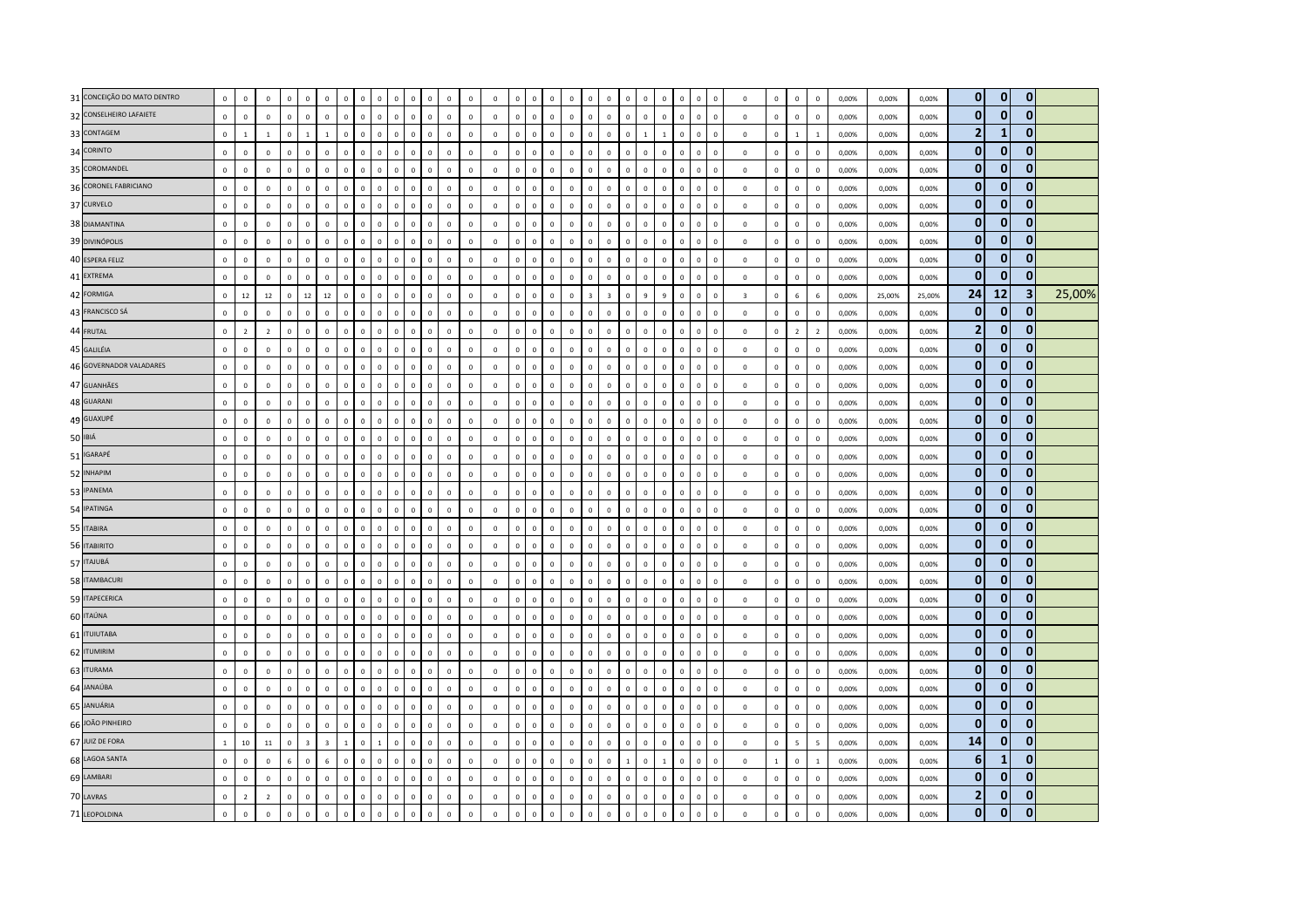| 72 LIMA DUARTE             | $\mathbf 0$  | $\mathsf 0$  | $\mathbf 0$  | $\Omega$     | $\mathbf 0$  | $\Omega$     | $\Omega$       |              | $\Omega$                    | $^{\circ}$   | $\Omega$     | $\mathbf 0$  | $\Omega$     | $\mathsf 0$  | $\mathbf 0$    | $\Omega$       | $\mathbf 0$    | $\Omega$                      | $\Omega$       | $\Omega$       | $\mathbf 0$  | $\Omega$     | $\mathbf 0$<br>$\Omega$     | $\mathbf 0$  | $\,$ 0         | $\mathsf 0$    | $\mathbf 0$ | $\,0\,$                 | 0,00% | 0,00%   | 0,00%   | $\mathbf{0}$   | $\mathbf{0}$ | $\mathbf{0}$   |         |
|----------------------------|--------------|--------------|--------------|--------------|--------------|--------------|----------------|--------------|-----------------------------|--------------|--------------|--------------|--------------|--------------|----------------|----------------|----------------|-------------------------------|----------------|----------------|--------------|--------------|-----------------------------|--------------|----------------|----------------|-------------|-------------------------|-------|---------|---------|----------------|--------------|----------------|---------|
| 73 MALACACHETA             | $\mathbf 0$  | $\mathsf 0$  | $\mathbf 0$  | $\mathbf 0$  | $\mathbf 0$  | $\mathbf 0$  | $\,$ 0         | $\mathbf 0$  | $\mathbf 0$<br>$\mathbf 0$  | $\mathbf 0$  | $\mathbf 0$  | $\,$ 0       | $\circ$      | $\mathsf 0$  | $\mathbf 0$    | $\mathbf 0$    | $\mathbf 0$    | $\mathsf 0$<br>$\mathbf 0$    | $\mathbf 0$    | $\mathbf 0$    | $\mathbf 0$  | $\mathbf 0$  | $\mathbf 0$<br>$\mathbf 0$  | $\mathbf 0$  | $\mathbf 0$    | $\mathbf 0$    | $\mathbf 0$ | $\,0\,$                 | 0,00% | 0,00%   | 0,00%   | $\mathbf 0$    | $\mathbf{0}$ | $\mathbf{0}$   |         |
| 74 MANGA                   | $\mathbf 0$  | $\mathbf 0$  | $\mathbf 0$  | $\Omega$     | $\mathbf 0$  | $\mathbf 0$  | $\overline{0}$ | $\Omega$     | $\Omega$                    | $\mathbf 0$  | $\Omega$     | $\mathbf{0}$ | $\mathbf{0}$ | $\mathbf 0$  | $\mathbf 0$    | $\circ$        | $\mathbf 0$    | $\Omega$<br>$\Omega$          | $\Omega$       | $\Omega$       | $\Omega$     | $\Omega$     | $\Omega$<br>$\mathbf 0$     | $\mathbf 0$  | $\mathbf 0$    | $\mathbf 0$    | $\mathbf 0$ | $\,$ 0                  | 0,00% | 0,00%   | 0,00%   | $\mathbf{0}$   | $\mathbf{0}$ | $\Omega$       |         |
| 75 MANHUAÇU                | $\mathbf{0}$ | $\mathbf 0$  | $\mathbf{0}$ | $\mathbf 0$  | $\mathbf 0$  | $\circ$      | $\overline{0}$ | $\Omega$     | $\mathbf 0$<br>$\Omega$     | $\circ$      | $\Omega$     | $\mathbf 0$  | $\circ$      | $\Omega$     | $\mathbf 0$    | $\mathbf{0}$   | $\mathbf 0$    | $\mathbf 0$<br>$\Omega$       | $\Omega$       | $\mathbf 0$    | $\circ$      | $\Omega$     | $\Omega$<br>$\mathbf{0}$    | $\mathbf 0$  | $\mathbf 0$    | $\mathbf{0}$   | $\mathbf 0$ | $\mathbf 0$             | 0,00% | 0,00%   | 0,00%   | $\mathbf{0}$   | $\mathbf{0}$ | $\mathbf{0}$   |         |
| 76 MAR DE ESPANHA          | $\mathbf 0$  | $\mathsf 0$  | $\mathbf 0$  | $\mathbf 0$  | $\mathbf 0$  | $\mathbf 0$  | $\mathbf 0$    | $\mathbf 0$  | $\mathbf 0$<br>$\Omega$     | $\mathbf 0$  | $\mathbf 0$  | $\mathbf 0$  | $\mathbf 0$  | $\mathbf 0$  | $\mathbf 0$    | $\mathbf{0}$   | $\mathbf 0$    | $\mathsf 0$<br>$\Omega$       | $\mathbf 0$    | $\mathbf 0$    | $\mathsf 0$  | $\mathbf{0}$ | $\mathbf 0$<br>$\mathbf 0$  | $\mathbf 0$  | $\mathbf 0$    | $\mathsf 0$    | $\mathbf 0$ | $\,$ 0                  | 0,00% | 0,00%   | 0,00%   | $\bf{0}$       | $\mathbf{0}$ | 0              |         |
| 77 MARIANA                 | $\mathbf 0$  | $\mathbf 0$  | $\mathbf 0$  | $\mathbf 0$  | $\,0\,$      | $\mathbf 0$  | $\mathbf 0$    | $\Omega$     | $\Omega$<br>$\Omega$        | $\mathbf 0$  | $\Omega$     | $\mathbf 0$  | $\mathbf 0$  | $\mathbf 0$  | $\mathbf 0$    | $\mathbf 0$    | $\mathbf 0$    | $\mathbf 0$<br>$\Omega$       | $\Omega$       | $\Omega$       | $\mathbf 0$  | $\Omega$     | $\Omega$<br>$\mathbf 0$     | $\mathbf 0$  | $\,0\,$        | $\,0\,$        | $\,0\,$     | $\,$ 0                  | 0,00% | 0,00%   | 0,00%   | $\bf{0}$       | $\Omega$     | $\Omega$       |         |
| 78 MATOZINHOS              | $\mathbf 0$  | $\mathsf 0$  | $\mathbf 0$  | $\mathbf 0$  | $\mathbf{0}$ | $\mathbf 0$  | $\mathbf 0$    | $\Omega$     | $\mathbf 0$<br>$\Omega$     | $\mathsf 0$  | $\mathbf 0$  | $\mathbf 0$  | $\mathsf 0$  | $\mathsf 0$  | $\overline{0}$ | $\mathbf{0}$   | $\mathbf 0$    | $\mathsf 0$<br>$\Omega$       | $\mathbf 0$    | $\mathbf 0$    | $\mathsf 0$  | $\mathbf 0$  | $\mathbf 0$<br>$\mathbf{0}$ | $\mathbf 0$  | $\mathbf 0$    | $\mathsf 0$    | $\mathbf 0$ | $\mathbf 0$             | 0,00% | 0,00%   | 0,00%   | $\mathbf{0}$   | $\mathbf{0}$ | $\mathbf{0}$   |         |
| 79 MEDINA                  | $\mathbf 0$  | $\mathsf 0$  | $\Omega$     | $\Omega$     | $\mathbf 0$  | $\Omega$     | $\Omega$       | $\Omega$     | $\Omega$<br>$\Omega$        | $\mathsf 0$  | $\Omega$     | $\mathbf 0$  | $\mathbf{0}$ | $\mathsf 0$  | $\mathbf 0$    | $\mathbf{0}$   | $\mathbf 0$    | $\Omega$<br>$\Omega$          | $\Omega$       | $\Omega$       | $\mathsf 0$  | $\Omega$     | $\Omega$<br>$\mathbf 0$     | $\mathbf 0$  | $\mathbf{0}$   | $\mathsf 0$    | $\,0\,$     | $\mathbf 0$             | 0,00% | 0,00%   | 0.00%   | $\bf{0}$       | $\mathbf{0}$ | $\mathbf{0}$   |         |
| 80 MINAS NOVAS             | $\mathbf 0$  | $\,0\,$      | $\mathbf 0$  | $\mathbf 0$  | $\,$ 0       | $\mathbf 0$  | $\mathbf 0$    | $\mathbf 0$  | $\overline{0}$<br>$\Omega$  | $\mathbf 0$  | $\mathbf 0$  | $\mathbf 0$  | $\,0\,$      | $\mathbf 0$  | $\mathbf 0$    | $\mathbf 0$    | $\mathbf 0$    | $\mathbf 0$<br>$\mathbb O$    | $\mathbf 0$    | $\mathbf 0$    | $\mathbf 0$  | $\mathbf{0}$ | $\mathbf 0$<br>$\mathbf 0$  | $\mathbf 0$  | $\mathbf 0$    | $\,0\,$        | $\mathbf 0$ | $\,$ 0                  | 0,00% | 0,00%   | 0,00%   | $\bf{0}$       | $\mathbf{0}$ | $\mathbf{0}$   |         |
| 81 MONTE CARMELO           | $\mathbf{0}$ | $\mathsf 0$  | $\mathbf 0$  | $\mathbf 0$  | $\mathbf 0$  | $\mathbf 0$  | $\mathbf 0$    | $\mathbf 0$  | $\mathbf 0$<br>$\Omega$     | $\mathsf 0$  | $\mathbf 0$  | $\mathbf 0$  | $\mathbf 0$  | $\mathbf{0}$ | $\mathbf 0$    | $\mathbf{0}$   | $\mathbf 0$    | $\mathsf 0$<br>$\mathbf 0$    | $\mathbf{0}$   | $\mathbf 0$    | $\mathsf 0$  | $\mathbf 0$  | $\mathbf 0$<br>$\mathbf{0}$ | $\mathbf 0$  | $\mathbf 0$    | $\mathbf 0$    | $\mathbb O$ | $\overline{\mathbf{0}}$ | 0,00% | 0,00%   | 0,00%   | $\mathbf{0}$   | $\mathbf{0}$ | $\mathbf{0}$   |         |
| 82 MONTES CLAROS           | $\mathbf 0$  | $\mathsf 0$  | $\mathbf 0$  | $\mathbf 0$  | $\mathbf 0$  | $\mathbf 0$  | $\mathbf 0$    | $\Omega$     | $\Omega$<br>$\Omega$        | $\mathsf 0$  | $\mathbf 0$  | $\mathbf 0$  | $\mathbf 0$  | $\mathsf 0$  | $\mathbf 0$    | $\mathsf 0$    | $\mathbf 0$    | $\mathsf 0$<br>$\Omega$       | $\mathbf 0$    | $\Omega$       | $\mathbf{0}$ | $\mathbf 0$  | $\Omega$<br>$\mathbf 0$     | $\mathbf 0$  | $\mathbf 0$    | $\mathsf 0$    | $\mathbf 0$ | $\overline{\mathbf{0}}$ | 0,00% | 0,00%   | 0,00%   | $\mathbf{0}$   | $\bf{0}$     | $\mathbf{0}$   |         |
| 83 MURIAÉ                  | $\mathbf 0$  | $\mathbf 0$  | $\mathbf 0$  | $\mathbf 0$  | $\mathbf 0$  | $\Omega$     | $\mathbf 0$    | $\Omega$     | $\Omega$<br>$\Omega$        | $\mathsf 0$  | $\Omega$     | $\,$ 0 $\,$  | $\mathsf 0$  | $\mathsf 0$  | $\mathbf 0$    | $\mathbf{0}$   | $\mathbf 0$    | $\mathsf 0$<br>$\Omega$       | $\Omega$       | $\Omega$       | $\mathbf 0$  | $\Omega$     | $\Omega$<br>$\mathbf 0$     | $\mathbf 0$  | $\mathbf 0$    | $\mathsf 0$    | $\mathbf 0$ | $\,$ 0                  | 0,00% | 0,00%   | 0,00%   | $\bf{0}$       | $\mathbf{0}$ | $\mathbf{0}$   |         |
| 84 NANUQUE                 | $\mathbf 0$  | $\mathsf 0$  | $\mathbf 0$  | $\mathbf 0$  | $\circ$      | $\Omega$     | $\mathbf 0$    | $\Omega$     | $\mathbf 0$<br>$\Omega$     | $\circ$      | $\Omega$     | $\mathbf 0$  | $\mathbf{0}$ | $\mathbf{0}$ | $\overline{0}$ | $\mathbf{0}$   | $\mathbf 0$    | $\mathsf 0$<br>$\Omega$       | $\Omega$       | $\mathbf 0$    | $\mathsf 0$  | $\Omega$     | $\Omega$<br>$\mathbf{0}$    | $\mathbf 0$  | $\mathbf 0$    | $\overline{0}$ | $\,0\,$     | $\,$ 0                  | 0,00% | 0,00%   | 0,00%   | $\mathbf{0}$   | $\mathbf{0}$ | $\mathbf{0}$   |         |
| 85 NEPOMUCENO              | $\mathbf 0$  | $\mathbf 0$  | $\mathbf 0$  | $\mathbf 0$  | $\mathbf 0$  | $\mathbf 0$  | $\mathbf 0$    | $\mathbf 0$  | $\overline{0}$<br>$\Omega$  | $\mathsf 0$  | $\mathbf 0$  | $\mathbf 0$  | $\mathsf 0$  | $\mathsf 0$  | $\mathbf 0$    | $\mathbf 0$    | $\mathbf 0$    | $\mathbf{0}$<br>$\mathsf 0$   | $\mathbf 0$    | $\mathbf 0$    | $\mathsf 0$  | $\mathsf 0$  | $\mathbf{0}$<br>$\mathbf 0$ | $\mathbf 0$  | $\mathbf 0$    | $\mathsf 0$    | $\mathbf 0$ | $\overline{\mathbf{0}}$ | 0,00% | 0,00%   | 0,00%   | $\mathbf{0}$   | $\mathbf{0}$ | $\Omega$       |         |
| 86 NOVA SERRANA            | $\mathbf 0$  | $\mathbf 0$  | $\mathbf 0$  | $\mathbf 0$  | $\mathbf 0$  | $\mathbf 0$  | $\mathbf 0$    | $\mathbb O$  | $\mathbf 0$<br>$\Omega$     | $\mathbf 0$  | $\mathbf 0$  | $\,$ 0 $\,$  | $\mathbf 0$  | $\mathsf 0$  | $\mathbf 0$    | $\mathbf{0}$   | $\mathbf 0$    | $\mathsf 0$<br>$\mathbb O$    | $\mathbf 0$    | $\mathbf 0$    | $\mathbf 0$  | $\mathbf 0$  | $\mathbf 0$<br>$\mathbf{0}$ | $\mathbf 0$  | $\mathbf 0$    | $\mathbf 0$    | $\mathbb O$ | $\,0\,$                 | 0,00% | 0,00%   | 0,00%   | $\bf{0}$       | $\mathbf{0}$ | $\mathbf{0}$   |         |
| 87 OLIVEIRA                | $\mathbf 0$  | $\mathsf 0$  | $\Omega$     | $\mathbf 0$  | $\mathbf 0$  | $\mathbf 0$  | $\mathbf 0$    | $\Omega$     | $\mathbf 0$<br>$\Omega$     | $\mathbf 0$  | $\Omega$     | $\mathbf 0$  | $\mathsf 0$  | $\Omega$     | $\mathbf 0$    | $\mathbf 0$    | $\mathbf 0$    | $\mathsf 0$<br>$\Omega$       | $\Omega$       | $\Omega$       | $\mathsf 0$  | $\Omega$     | $\Omega$<br>$\mathbf 0$     | $\mathbf 0$  | $\mathbf 0$    | $\mathbf 0$    | $\mathbf 0$ | $\,$ 0                  | 0,00% | 0,00%   | 0,00%   | $\bf{0}$       | 0            | 0              |         |
| 88 PARÁ DE MINAS           | $\mathbf 0$  | $\mathbf 0$  | $\mathbf 0$  | $\mathbf 0$  | $\mathbf 0$  | $\mathbf 0$  | $\mathbf 0$    | $\Omega$     | $\mathbf 0$<br>$\Omega$     | $\mathsf 0$  | $\Omega$     | $\mathbf 0$  | $\circ$      | $\mathsf 0$  | $\mathbf 0$    | $\Omega$       | $\mathbf 0$    | $\mathbf 0$<br>$\Omega$       | $\Omega$       | $\mathbf 0$    | $\circ$      | $\Omega$     | $\Omega$<br>$\mathbf{0}$    | $\mathbf 0$  | $\mathbf 0$    | $\mathsf 0$    | $\mathbf 0$ | $\,0\,$                 | 0,00% | 0,00%   | 0,00%   | $\mathbf{0}$   | $\mathbf{0}$ | $\mathbf{0}$   |         |
| 89 PARACATU                | $\mathbf 0$  | $\mathsf 0$  | $\mathbf 0$  | $\mathbf 0$  | $\mathbf 0$  | $\mathbf 0$  | $\mathbf 0$    | $\mathbf 0$  | $\mathbf 0$<br>$\mathsf 0$  | $\mathbf 0$  | $\mathbf 0$  | $\mathbf 0$  | $\mathsf 0$  | $\mathsf 0$  | $\mathbf 0$    | $\mathsf 0$    | $\mathbf 0$    | $\mathsf 0$<br>$\mathbb O$    | $\mathbf 0$    | $\mathbf 0$    | $\mathsf 0$  | $\mathbf 0$  | $\mathbf 0$<br>$\mathbf{0}$ | $\mathbf 0$  | $\mathbf 0$    | $\mathsf 0$    | $\mathbf 0$ | $\overline{\mathbf{0}}$ | 0,00% | 0,00%   | 0,00%   | $\bf{0}$       | $\mathbf{0}$ | $\mathbf{0}$   |         |
| 90 PARAGUAÇU               | $\mathbf 0$  | $\mathsf 0$  | $\mathbf 0$  | $\mathbf 0$  | $\mathbf 0$  | $\mathbf 0$  | $\mathbf 0$    | $\mathbf 0$  | $\mathbf{0}$<br>$\Omega$    | $\mathsf 0$  | $^{\circ}$   | $\mathbf 0$  | $\mathsf 0$  | $\mathbf 0$  | $\mathbf 0$    | $\mathbf{0}$   | $\mathbf 0$    | $\mathsf 0$<br>$\mathbf 0$    | $\mathbf 0$    | $\mathbf 0$    | $\mathsf 0$  | $\mathbf{0}$ | $\mathbf 0$<br>$\mathbf 0$  | $\mathbf 0$  | $\circ$        | $\mathsf 0$    | $\mathbf 0$ | $\overline{\mathbf{0}}$ | 0,00% | 0,00%   | 0,00%   | $\bf{0}$       | $\mathbf{0}$ | $\overline{0}$ |         |
| 91 PASSA QUATRO            | $\mathbf 0$  | $\mathbf 0$  | $\mathbf 0$  | $\mathbf 0$  | $\mathbf 0$  | $\Omega$     | $\overline{0}$ | $\Omega$     | $\Omega$<br>$\Omega$        | $\mathbf 0$  | $\Omega$     | $\mathbf 0$  | $\mathbf{0}$ | $\Omega$     | $\mathbf 0$    | $\mathsf 0$    | $\mathbf 0$    | $\mathbf 0$<br>$\Omega$       | $\Omega$       | $\mathbf 0$    | $\circ$      | $\Omega$     | $\Omega$<br>$\mathbf{0}$    | $\mathbf 0$  | $\mathbf 0$    | $\mathbf 0$    | $\mathbf 0$ | $\,0\,$                 | 0,00% | 0,00%   | 0,00%   | $\mathbf{0}$   | $\mathbf{0}$ | $\mathbf{0}$   |         |
| 92 PASSA TEMPO             | $\mathbf 0$  | $\mathsf 0$  | $\mathbf 0$  | $\mathbf 0$  | $\mathbf 0$  | $\mathbf 0$  | $\mathbf 0$    | $\mathbf 0$  | $\mathbf 0$<br>$\mathbf 0$  | $\mathbf 0$  | $\mathbf 0$  | $\mathbb O$  | $\mathbf 0$  | $\mathbf 0$  | $\,0\,$        | $\mathbf{0}$   | $\mathbf 0$    | $\mathsf 0$<br>$\mathbb O$    | $\mathbf 0$    | $\mathbf 0$    | $\mathsf 0$  | $\mathbf{0}$ | $\mathbf 0$<br>$\mathbf 0$  | $\mathbf 0$  | $\mathbf 0$    | $\mathbf 0$    | $\mathbf 0$ | $\,0\,$                 | 0,00% | 0,00%   | 0,00%   | $\bf{0}$       | $\mathbf{0}$ | $\mathbf{0}$   |         |
| 93 PASSOS                  | $\mathbf 0$  | $\mathsf 0$  | $\mathbf 0$  | $\mathbf 0$  | $\mathbf 0$  | $\mathbf 0$  | $\mathbf 0$    |              | $\overline{0}$              | $\mathsf 0$  | $\mathbf 0$  | $\mathbf 0$  | $\mathbf 0$  | $\mathsf 0$  | $\mathbf 0$    | $\mathbf 0$    | $\overline{0}$ | $\mathbf 0$<br>$\Omega$       | $\mathbf 0$    | $\overline{0}$ | $\mathbf 0$  | $\mathbf 0$  | $\mathbf 0$<br>$\mathbf 0$  | $\mathsf 0$  | $\mathbf 0$    | $\mathsf 0$    | $\mathbf 0$ | $\,$ 0                  | 0,00% | 0,00%   | 0,00%   | $\bf{0}$       | $\bf{0}$     | $\mathbf{0}$   |         |
| 94 PATOS DE MINAS          | $\mathbf{0}$ | $\mathbf 0$  | $\Omega$     | $\circ$      | $\mathbf 0$  | $\mathbf 0$  | $\overline{0}$ | $\Omega$     | $\Omega$<br>$\Omega$        | $\mathbf 0$  | $\Omega$     | $\mathbf{0}$ | $\circ$      | $\Omega$     | $\overline{0}$ | $\mathbf{0}$   | $\mathbf 0$    | $\mathbf 0$<br>$\Omega$       | $\Omega$       | $\mathbf 0$    | $\Omega$     | $\mathbf{0}$ | $\Omega$<br>$\mathbf{0}$    | $\Omega$     | $\mathbf 0$    | $\mathbf 0$    | $\mathbf 0$ | $\overline{0}$          | 0.00% | 0,00%   | 0,00%   | $\mathbf{0}$   | $\mathbf{0}$ | $\Omega$       |         |
| 95 PATROCÍNIO              | $\mathbf 0$  | $\mathbf 0$  | $\mathbf 0$  | $\Omega$     | $\mathbf 0$  | $\Omega$     | $\Omega$       | $\Omega$     | $\Omega$<br>$\Omega$        | $\mathsf 0$  | $\Omega$     | $\,$ 0       | $\mathbf{0}$ | $\mathsf 0$  | $\mathbf 0$    | $\Omega$       | $\mathbf 0$    | $\Omega$<br>$\Omega$          | $\Omega$       | $\Omega$       | $\mathsf 0$  | $\Omega$     | $\mathbf 0$<br>$\Omega$     | $\mathbf 0$  | $\mathbf 0$    | $\mathsf 0$    | $\mathbf 0$ | $\overline{\mathbf{0}}$ | 0,00% | 0,00%   | 0,00%   | $\bf{0}$       | $\mathbf{0}$ | $\mathbf{0}$   |         |
| 96 PEÇANHA                 | $\mathbf 0$  | $\mathbf 0$  | $\mathbf 0$  | $\mathbf 0$  | $\,$ 0       | $\mathbf 0$  | $\mathbf 0$    | $\mathbf 0$  | $\mathbf 0$<br>$\Omega$     | $\mathbf 0$  | $\mathbf 0$  | $\mathbf 0$  | $\mathbf 0$  | $\mathbf 0$  | $\mathbf 0$    | $\mathbf 0$    | $\mathbf 0$    | $\mathbb O$<br>$\mathbf 0$    | $\mathbf 0$    | $\mathbf 0$    | $\mathbf 0$  | $\mathbf{0}$ | $\mathbf 0$<br>$\mathbf 0$  | $\mathbf 0$  | $\mathbf 0$    | $\mathbf 0$    | $\mathbf 0$ | $\,$ 0                  | 0,00% | 0,00%   | 0,00%   | $\mathbf{0}$   | $\mathbf{0}$ | $\mathbf{0}$   |         |
| 97 PIRAPORA                | 14           | $\mathbf 0$  | 14           | $\mathbf 0$  | $\mathbf{0}$ | $\circ$      | $\mathbf 0$    | $\mathbf{0}$ | $\mathbf 0$<br>$\mathbf{0}$ | $\mathsf 0$  | $\mathbf 0$  | $\mathbf 0$  | $\mathsf 0$  | $\mathsf 0$  | $\mathbf 0$    | $\mathbf{0}$   | $\mathbf 0$    | $\mathsf 0$<br>$\overline{z}$ | $\overline{2}$ | $\mathbf 0$    | $\circ$      | $\mathbf 0$  | $\mathbf 0$<br>$\mathbf{0}$ | $\mathbf 0$  | $\overline{2}$ | $\mathbf 0$    | 12          | 12                      | 0,00% | 100,00% | 100,00% | 14             | 2            | $\overline{2}$ | 100,00% |
| 98 POÇOS DE CALDAS         | $\mathbf{0}$ | $\Omega$     | $\Omega$     | $\Omega$     | $\mathbf{0}$ | $\mathbf{0}$ | $\overline{0}$ | $\Omega$     | $\Omega$<br>$\Omega$        | $\mathsf 0$  | $\Omega$     | $\mathbf{0}$ | $\Omega$     | $\Omega$     | $\mathbf 0$    | $\Omega$       | $\mathbf 0$    | $\Omega$<br>$\Omega$          | $\Omega$       | $\Omega$       | $\Omega$     | $\Omega$     | $\mathbf{0}$<br>$\Omega$    | $\mathbf{0}$ | $\mathbf{0}$   | $\Omega$       | $\mathbf 0$ | $\overline{\mathbf{0}}$ | 0.00% | 0.00%   | 0,00%   | $\mathbf{0}$   | $\mathbf{0}$ | $\mathbf{0}$   |         |
| 99 POMPÉU                  | $\mathbf 0$  | $\mathbf 0$  | $\mathbf 0$  | $\Omega$     | $\mathbf 0$  | $\Omega$     | $\overline{0}$ | $\Omega$     | $\Omega$<br>$\Omega$        | $\mathsf 0$  | $\Omega$     | $\mathbf 0$  | $\Omega$     | $\mathsf 0$  | $\mathbf 0$    | $\Omega$       | $\mathbf 0$    | $\Omega$<br>$\Omega$          | $\Omega$       | $\Omega$       | $\mathbf{0}$ | $\Omega$     | $\Omega$<br>$\mathbf{0}$    | $\mathbf 0$  | $\mathbf 0$    | $\mathsf 0$    | $\mathbf 0$ | $\,0\,$                 | 0,00% | 0,00%   | 0,00%   | $\mathbf{0}$   | $\mathbf{0}$ | $\mathbf{0}$   |         |
| 100 PONTE NOVA             | $\mathbf 0$  | $\mathbf 0$  | $\mathbf 0$  | $\mathbf 0$  | $\,0\,$      | $\mathbf 0$  | $\,0\,$        | $\Omega$     | $\,0\,$<br>$\Omega$         | $\mathbf 0$  | $\mathbf 0$  | $\mathbf 0$  | $\mathbf 0$  | $\mathbf 0$  | $\mathbf 0$    | $\mathbf 0$    | $\mathbf 0$    | $\mathbf 0$<br>$\mathbb O$    | $\mathbf 0$    | $\,$ 0         | $\mathbf 0$  | $\mathbf{0}$ | $\pmb{0}$<br>$\mathbf 0$    | $\mathbf 0$  | $\mathbf 0$    | $\,0\,$        | $\,0\,$     | $\,$ 0                  | 0,00% | 0,00%   | 0,00%   | $\bf{0}$       | $\mathbf{0}$ | $\mathbf{0}$   |         |
| 101 POUSO ALEGRE           | $\mathbf 0$  | $\mathsf 0$  | $\mathbf 0$  | $\mathbf 0$  | $\mathbf 0$  | $\circ$      | $\mathbf 0$    | $\Omega$     | $\Omega$<br>$\Omega$        | $\mathsf 0$  | $\mathbf 0$  | $\mathbf 0$  | $\mathsf 0$  | $\mathsf 0$  | $\mathbf 0$    | $\circ$        | $\mathbf 0$    | $\Omega$<br>$\mathsf 0$       | $\mathbf 0$    | $\Omega$       | $\mathbf 0$  | $\mathbf 0$  | $\Omega$<br>$\mathbf 0$     | $\mathbf 0$  | $\mathbf 0$    | $\mathsf 0$    | $\mathbf 0$ | $\overline{0}$          | 0,00% | 0,00%   | 0,00%   | $\mathbf{0}$   | $\mathbf{0}$ | $\mathbf{0}$   |         |
| 102 PRATÁPOLIS             | $\mathbf 0$  | $\mathbf 0$  | $\mathbf 0$  | $\mathbf{0}$ | $\mathbf 0$  | $\Omega$     | $\overline{0}$ | $\Omega$     | $\Omega$<br>$\Omega$        | $\mathsf 0$  | $\Omega$     | $\mathbf 0$  | $\mathbf 0$  | $\mathsf 0$  | $\mathbf 0$    | $\mathbf 0$    | $\mathbf 0$    | $\mathsf 0$<br>$\Omega$       | $\Omega$       | $\Omega$       | $\Omega$     | $\Omega$     | $\Omega$<br>$\mathbf{0}$    | $\mathbf 0$  | $\mathbf 0$    | $\mathbf 0$    | $\mathbf 0$ | $\,0\,$                 | 0,00% | 0,00%   | 0,00%   | $\bf{0}$       | $\mathbf{0}$ | $\mathbf{0}$   |         |
| 103 PRESIDENTE OLEGÁRIO    | $\mathbf 0$  | $\mathbf 0$  | $\mathbf 0$  | $\mathbf 0$  | $\mathbf 0$  | $\mathbf 0$  | $\mathbf 0$    | $\mathbf 0$  | $\mathbf 0$<br>$\Omega$     | $\mathbf 0$  | $\mathbf 0$  | $\mathbf 0$  | $\mathbf 0$  | $\mathbf{0}$ | $\mathbf 0$    | $\mathbf 0$    | $\mathbf 0$    | $\mathsf 0$<br>$\mathbf 0$    | $\mathbf 0$    | $\mathbf 0$    | $\mathsf 0$  | $\mathbf{0}$ | $\mathbf 0$<br>$\mathbf 0$  | $\mathbf 0$  | $\mathbf 0$    | $\mathbf 0$    | $\,0\,$     | $\,0\,$                 | 0,00% | 0,00%   | 0,00%   | $\bf{0}$       | $\mathbf{0}$ | 0              |         |
| 104 RIBEIRÃO DAS NEVES     | $\mathbf 0$  | $\mathsf 0$  | $\mathbf 0$  | $\mathbf 0$  | $\mathbf 0$  | $\mathbf 0$  | $\mathbf 0$    | $\Omega$     | $\Omega$<br>$\Omega$        | $\mathsf 0$  | $\Omega$     | $\mathbf 0$  | $\mathsf 0$  | $\mathsf 0$  | $\mathbf 0$    | $\mathbf 0$    | $\mathbf 0$    | $\mathsf 0$<br>$\Omega$       | $\mathbf 0$    | $\Omega$       | $\mathbf 0$  | $\Omega$     | $\Omega$<br>$\mathbf 0$     | $\mathbf 0$  | $\mathbf 0$    | $\mathsf 0$    | $\mathbf 0$ | $\overline{\mathbf{0}}$ | 0,00% | 0,00%   | 0,00%   | $\mathbf{0}$   | $\Omega$     | $\mathbf{0}$   |         |
| 105 RIO PARANAÍBA          | $\mathbf 0$  | $\mathbf{0}$ | $\mathbf 0$  | $\mathbf 0$  | $\mathbf{0}$ | $\mathbf 0$  | $\mathbf 0$    | $\Omega$     | $\Omega$<br>$\Omega$        | $\mathbf 0$  | $\mathbf 0$  | $\mathbf 0$  | $\mathbf 0$  | $\mathsf 0$  | $\mathbf 0$    | $\mathbf{0}$   | $\mathbf 0$    | $\mathsf 0$<br>$\Omega$       | $\mathbf 0$    | $\mathbf{0}$   | $\mathbf{0}$ | $\Omega$     | $\Omega$<br>$\mathbf 0$     | $\mathbf 0$  | $\mathbf 0$    | $\mathsf 0$    | $\mathbf 0$ | $\overline{\mathbf{0}}$ | 0,00% | 0,00%   | 0,00%   | $\bf{0}$       | $\mathbf{0}$ | $\mathbf{0}$   |         |
| 106 RIO POMBA              | $\mathbf 0$  | $\mathsf 0$  | $\mathbf 0$  | $\mathbf 0$  | $\mathbf 0$  | $\mathbf 0$  | $\mathbf 0$    | $\mathbf 0$  | $\overline{0}$<br>$\Omega$  | $\mathsf 0$  | $\mathbf{0}$ | $\mathbf 0$  | $\mathsf 0$  | $\mathbf 0$  | $\mathbf 0$    | $\mathbf{0}$   | $\mathbf 0$    | $\mathsf 0$<br>$\mathbf 0$    | $\mathbf{0}$   | $\overline{0}$ | $\mathsf 0$  | $\mathbf{0}$ | $\mathbf 0$<br>$\mathbf 0$  | $\mathbf 0$  | $\mathbf 0$    | $\mathsf 0$    | $\mathbf 0$ | $\overline{\mathbf{0}}$ | 0,00% | 0,00%   | 0,00%   | $\bf{0}$       | $\mathbf{0}$ | $\mathbf{0}$   |         |
| 107 SABARÁ                 | $\mathbf 0$  | $\mathbf 0$  | $\mathbf 0$  | $\circ$      | $\mathbf 0$  | $\circ$      | $\overline{0}$ | $\Omega$     | $\mathbf{0}$<br>$\Omega$    | $\mathbf{0}$ | $\Omega$     | $\mathbf 0$  | $\mathbf{0}$ | $\Omega$     | $\mathbf 0$    | $\mathbf{0}$   | $\mathbf 0$    | $\mathbf 0$<br>$\Omega$       | $\Omega$       | $\mathbf 0$    | $\mathbf{0}$ | $\Omega$     | $\Omega$<br>$\mathbf{0}$    | $\mathbf 0$  | $\mathbf 0$    | $\mathbf 0$    | $\mathbf 0$ | $\,0\,$                 | 0,00% | 0,00%   | 0,00%   | $\mathbf{0}$   | $\mathbf{0}$ | $\Omega$       |         |
| 108 SACRAMENTO             | $\mathbf 0$  | $\mathsf 0$  | $\mathbf 0$  | $\mathbf 0$  | $\mathbf 0$  | $\mathbf 0$  | $\mathbf 0$    | $\mathbf 0$  | $\mathbf 0$<br>$\mathbf 0$  | $\mathbf 0$  | $\mathbf 0$  | $\mathbf 0$  | $\mathsf 0$  | $\mathbf 0$  | $\mathbf 0$    | $\mathbf 0$    | $\mathbf 0$    | $\mathsf 0$<br>$\mathbf{0}$   | $\mathbf 0$    | $\mathbf 0$    | $\mathbf 0$  | $\mathbf 0$  | $\mathbf 0$<br>$\mathbf 0$  | $\mathbf 0$  | $\mathbf 0$    | $\mathbf 0$    | $\mathbb O$ | $\overline{\mathbf{0}}$ | 0,00% | 0,00%   | 0,00%   | $\mathbf{0}$   | $\mathbf{0}$ | $\mathbf{0}$   |         |
| 109 SANTA BÁRBARA          | $\mathbf 0$  | $\mathsf 0$  | $\mathbf 0$  | $\mathbf 0$  | $\mathbf 0$  | $\mathbf{0}$ | $\mathbf 0$    | $\Omega$     | $\Omega$<br>$\Omega$        | $\mathsf 0$  | $\Omega$     | $\mathbf 0$  | $\mathbf 0$  | $\mathsf 0$  | $\mathbf 0$    | $\mathsf 0$    | $\mathbf 0$    | $\mathsf 0$<br>$\Omega$       | $\Omega$       | $\Omega$       | $\mathbf 0$  | $\mathbf 0$  | $\mathbf 0$<br>$\mathbf 0$  | $\mathbf 0$  | $\mathbf 0$    | $\mathbf 0$    | $\mathbf 0$ | $\overline{\mathbf{0}}$ | 0,00% | 0,00%   | 0,00%   | $\mathbf{0}$   | $\mathbf{0}$ | $\mathbf{0}$   |         |
| 110 SANTA LUZIA            | $\mathbf{0}$ | $\mathbf 0$  | $\mathbf{0}$ | $\circ$      | $\mathbf{0}$ | $\circ$      | $\overline{0}$ | $\mathbf 0$  | $\mathbf 0$<br>$\mathbf{0}$ | $\circ$      | $\mathbf{0}$ | $\mathbf{0}$ | $\mathbf{0}$ | $\mathbf{0}$ | $\overline{0}$ | $\mathbf{0}$   | $\mathbf 0$    | $\mathbf 0$<br>$\mathbf 0$    | $\overline{0}$ | $\mathbf 0$    | $\circ$      | $\mathbf{0}$ | $\Omega$<br>$\mathbf{0}$    | $\mathbf{0}$ | $\mathbf{0}$   | $\mathbf 0$    | $\mathbf 0$ | $\overline{0}$          | 0,00% | 0,00%   | 0,00%   | $\mathbf{0}$   | $\mathbf{0}$ | $\Omega$       |         |
| 111 SANTA RITA DO SAPUCAÍ  | $\mathbf 0$  | $\mathsf 0$  | $\mathbf 0$  | $\mathbf 0$  | $\mathbf 0$  | $\mathbf 0$  | $\,0\,$        | $\mathbf 0$  | $\mathbf 0$<br>$\mathbf{0}$ | $\mathbf 0$  | $\circ$      | $\mathbf 0$  | $\mathbf 0$  | $\mathbf{0}$ | $\mathbf 0$    | $\overline{0}$ | $\mathbf 0$    | $\,0\,$<br>$\circ$            | $\mathbf{0}$   | $\mathbf 0$    | $\mathbf 0$  | $\mathbf{0}$ | $\pmb{0}$<br>$\mathbf{0}$   | $\mathbf 0$  | $\mathbf 0$    | $\mathsf 0$    | $\mathbf 0$ | $\,$ 0                  | 0,00% | 0,00%   | 0,00%   | $\mathbf{0}$   | $\bf{0}$     | $\mathbf{0}$   |         |
| 112 SANTO ANTÔNIO DO MONTE | $\mathbf 0$  | $\mathbf 0$  | $\mathbf 0$  | $\pmb{0}$    | $\mathbf 0$  | $\mathbf 0$  | $\pmb{0}$      | $\mathbf 0$  | $\mathbf 0$<br>$\mathsf 0$  | $\mathbf 0$  | $\mathbf 0$  | $\,$ 0       | $\mathbf{0}$ | $\mathbf 0$  | $\mathbf 0$    | $\mathsf 0$    | $\overline{0}$ | $\mathbf 0$<br>$\mathbf{0}$   | $\mathbf 0$    | $\overline{0}$ | $\mathbf 0$  | $\mathbf 0$  | $\mathbf 0$<br>$\mathbf 0$  | $\pmb{0}$    | $\mathbf 0$    | $\mathbf 0$    | $\mathbf 0$ | $\overline{0}$          | 0,00% | 0,00%   | 0,00%   | $\overline{0}$ | $\mathbf{0}$ | $\mathbf{0}$   |         |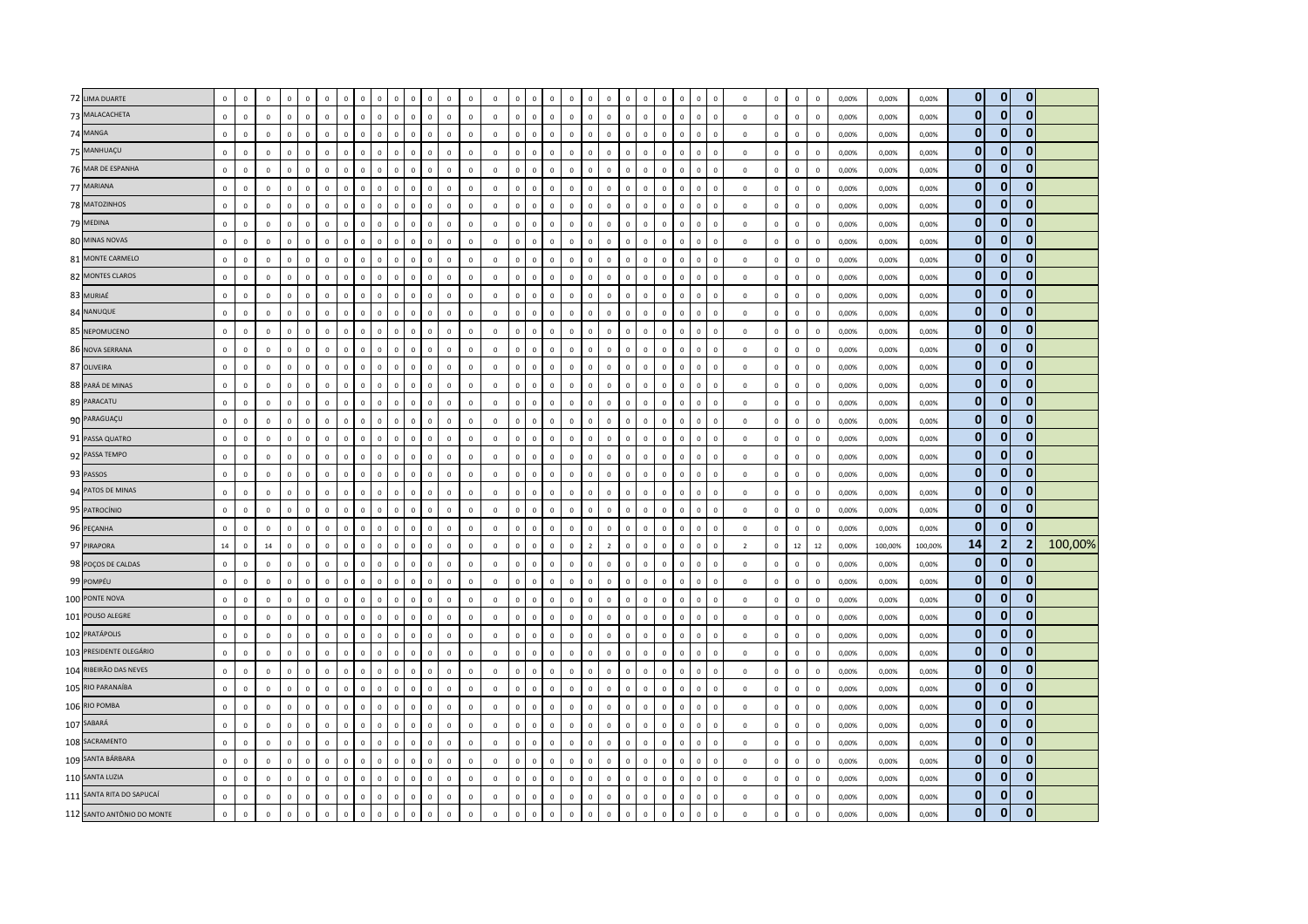|         | 113 SANTOS DUMONT            | $\mathbf 0$    | $\Omega$       | $\mathbf{0}$   | $\overline{0}$           | $\Omega$                | $\overline{0}$ | $\Omega$       | $\mathbf{0}$ | $\overline{0}$                 | $\overline{0}$<br>$\mathbf{0}$            | $\mathbf{0}$ | $\mathbf{0}$ | $\mathbf{0}$ | $\mathbf{0}$ | $\overline{0}$          | $\mathbf{0}$ | $\overline{0}$ | $\Omega$       | $\mathbf{0}$   | $\Omega$               | $\Omega$                | $\mathbf{0}$<br>$\Omega$     | $\mathbf 0$  | $\overline{0}$    | $\overline{0}$ | $\Omega$       | $\mathbf{0}$   | $\overline{0}$ | $\mathbf{0}$   | 0,00%   | 0,00%  | 0,00%  | $\mathbf{0}$   | $\mathbf{0}$ | $\mathbf{0}$ |        |
|---------|------------------------------|----------------|----------------|----------------|--------------------------|-------------------------|----------------|----------------|--------------|--------------------------------|-------------------------------------------|--------------|--------------|--------------|--------------|-------------------------|--------------|----------------|----------------|----------------|------------------------|-------------------------|------------------------------|--------------|-------------------|----------------|----------------|----------------|----------------|----------------|---------|--------|--------|----------------|--------------|--------------|--------|
|         | 114 SÃO GONÇALO DO SAPUCAÍ   | $\mathbf{0}$   | $\mathbf 0$    | $\circ$        | $\mathbf{0}$             | $\mathbf{0}$            | $\mathbf{0}$   |                | $\,0\,$      | $\overline{0}$                 | $\mathbf{0}$<br>$\mathbf{0}$              | $\mathbf{0}$ | $\mathbf{0}$ | $\mathbf{0}$ | $\mathbf 0$  | $\overline{0}$          | $\mathbf{0}$ | $\mathbf 0$    | $\Omega$       | $\mathbf{0}$   | $^{\circ}$             | $\mathbf{0}$            | $\mathbf{0}$<br>$^{\circ}$   | $\mathbf{0}$ | $\mathbf{0}$      | $^{\circ}$     | $\mathbf{0}$   | $\mathbf 0$    | $\mathbf{0}$   | $^{\circ}$     | 0,00%   | 0,00%  | 0,00%  | $\mathbf{0}$   | $\bf{0}$     | $\mathbf 0$  |        |
|         | 115 SÃO GOTARDO              | $\Omega$       | $\Omega$       | $\Omega$       | $\mathbf{0}$             | $\mathbf{0}$            | $\circ$        | $\Omega$       | $\mathbf 0$  | $\Omega$                       | $\mathbf{0}$<br>$\mathbf{0}$              | $\mathbf{0}$ | $\Omega$     | $\mathbf{0}$ | $^{\circ}$   | $\Omega$                | $\mathbf{0}$ | $\mathbf 0$    | $\Omega$       | $\Omega$       | $^{\circ}$             | $\Omega$                | $\mathbf{0}$<br>$\Omega$     | $\,0\,$      | $\mathbf{0}$      | $\Omega$       | $\Omega$       | $\mathbf{0}$   | $\Omega$       | $\Omega$       | 0,00%   | 0,00%  | 0,00%  | $\mathbf{0}$   | $\mathbf 0$  | $\bf{0}$     |        |
|         | 116 SÃO JOÃO DEL REI         | $\Delta$       | $\overline{3}$ | $\overline{7}$ | $\overline{a}$           | $\overline{\mathbf{3}}$ | $\overline{7}$ | $\Omega$       | $\mathbf 0$  | $\mathbf{0}$                   | $\mathbf 0$<br>$\mathbf{0}$               | $\mathbf{0}$ | $\mathbf{0}$ | $\mathbf{0}$ | $\mathbf{0}$ | $\Omega$                | $\mathbf{0}$ | $\mathbf 0$    | $\overline{3}$ | $\overline{2}$ | 5<br>$\overline{1}$    |                         | 1<br>$\overline{2}$          | $\mathbf 0$  | $\overline{0}$    | $\Omega$       | 5              | $\overline{4}$ | $\overline{3}$ | $\overline{7}$ | 75,00%  | 66,67% | 71,43% | 14             |              | 5            | 71,43% |
|         | 117 SÃO LOURENÇO             | $\Omega$       | $\Omega$       | $^{\circ}$     | $\overline{0}$           | $\mathbf{0}$            | $\circ$        | $\mathbf{0}$   | $\mathbf 0$  | $\mathbf{0}$                   | $\mathbf 0$<br>$\mathbf{0}$               | $\mathbf{0}$ | $\mathbf{0}$ | $\mathbf 0$  | $\mathbf{0}$ | $\mathbf 0$             | $\circ$      | $\mathbf 0$    | $\Omega$       | $\mathbf 0$    | $\mathbf{0}$           | $\mathbf{0}$            | $\mathbf{0}$<br>$^{\circ}$   | $\mathbf 0$  | $\mathbf{0}$      | $\overline{0}$ | $\mathbf{0}$   | $\mathsf 0$    | $\overline{0}$ | $^{\circ}$     | 0,00%   | 0,00%  | 0,00%  | $\mathbf{0}$   | $\mathbf 0$  | $\bf{0}$     |        |
|         | 118 SÃO SEBASTIÃO DO PARAÍSO | $\overline{2}$ | $\mathbf 0$    | $\overline{2}$ | $\overline{0}$           | $\mathbf{0}$            | $\mathbf{0}$   |                | $\mathbf 0$  | $\overline{0}$                 | $\mathbf{0}$<br>$\,0\,$                   | $\mathbf{0}$ | $\mathbf{0}$ | $\mathbf{0}$ | $\mathsf 0$  | $\overline{0}$          | $\mathbf{0}$ | $\mathbf 0$    | $\overline{1}$ | $\mathbf 0$    | $\mathbf{1}$           |                         | $\circ$<br>$\overline{1}$    | $\mathbf{0}$ | $\mathbf{0}$      | $\overline{0}$ | <sup>1</sup>   | $\overline{4}$ | $\mathbf{0}$   | $\overline{a}$ | 50,00%  | 0,00%  | 50,00% | $\overline{2}$ | 2            | 1            | 50,00% |
|         | 119 SERRO                    | $\mathbf 0$    | $^{\circ}$     | $\Omega$       | $\mathbf{0}$             | $\mathbf 0$             | $\mathbf 0$    | $\Omega$       | $\mathbf 0$  | $^{\circ}$                     | $\mathbf{0}$<br>$\mathbf 0$               | $\mathbf{0}$ | $\mathbf 0$  | $\mathbf 0$  | $\mathbf 0$  | $\Omega$                | $\mathbf{0}$ | $\mathbf 0$    | $\Omega$       | $\Omega$       | $\Omega$<br>$^{\circ}$ |                         | $\mathbf{0}$<br>$\Omega$     | $\mathbf 0$  | $\cdot$ 0 $\cdot$ | $\Omega$       | $\mathbf 0$    | $\mathbf 0$    | $\mathbf{0}$   | $\Omega$       | 0,00%   | 0,00%  | 0,00%  | $\mathbf{0}$   | $\mathbf{0}$ | $\mathbf{0}$ |        |
|         | 120 SETE LAGOAS              | $\mathbf{0}$   | $\Omega$       | $\mathbf{0}$   | $\mathbf{0}$             | $\mathbf{0}$            | $\mathbf{0}$   | $\mathbf{0}$   | $\mathbf 0$  | $\mathbf{0}$                   | $\mathbf{0}$<br>$\,0\,$                   | $\mathbf{0}$ | $\circ$      | $\mathbf{0}$ | $\mathbf{0}$ | $\Omega$                | $\mathbf{0}$ | $\mathbf 0$    | $\Omega$       | $\mathbf{0}$   | $^{\circ}$             | $\Omega$                | $\mathbf{0}$<br>$^{\circ}$   | $\mathbf 0$  | $\mathbf{0}$      | $\overline{0}$ | $\mathbf{0}$   | $\circ$        | $\mathbf{0}$   | $\mathbf{0}$   | 0,00%   | 0,00%  | 0,00%  | $\mathbf{0}$   | $\mathbf 0$  | $\bf{0}$     |        |
|         | 121 TARUMIRIM                | $\mathbf 0$    | $^{\circ}$     | $\circ$        | $\overline{0}$           | $\mathbf 0$             | $\mathbf 0$    | $\mathbf{0}$   | $\mathbf 0$  | $\mathbf{0}$                   | $\,0\,$<br>$\mathbf 0$                    | $\mathbf{0}$ | $\mathbf 0$  | $\mathbf 0$  | $\mathbf 0$  | $\overline{0}$          | $\mathbf{0}$ | $\mathbf 0$    | $\Omega$       | $\mathbf 0$    | $\mathbf{0}$           | $\mathbf{0}$            | $\mathbf 0$<br>$^{\circ}$    | $\mathbf 0$  | $\circ$           | $^{\circ}$     | $\Omega$       | $\mathbf 0$    | $\mathbf 0$    | $\mathbf 0$    | 0,00%   | 0,00%  | 0,00%  | $\mathbf{0}$   | 0            | $\bf{0}$     |        |
|         | 122 TEÓFILO OTONI            | $\Omega$       | $\Omega$       | $\mathbf{0}$   | $\mathbf{0}$             | $\mathbf{0}$            | $\circ$        | $\Omega$       | $\mathbf 0$  | $\mathbf{0}$                   | $\mathbf{0}$<br>$\mathbf{0}$              | $\mathbf{0}$ | $\Omega$     | $\mathbf{0}$ | $\mathbf 0$  | $\Omega$                | $\mathbf{0}$ | $\mathbf 0$    | $\Omega$       | $\mathbf{0}$   | $^{\circ}$             | $\Omega$                | $\mathbf{0}$<br>$\Omega$     | $\,0\,$      | $\mathbf{0}$      | $\Omega$       | $\mathbf{0}$   | $\mathbf{0}$   | $\Omega$       | $\Omega$       | 0,00%   | 0,00%  | 0,00%  | $\mathbf{0}$   | $\mathbf 0$  | $\mathbf 0$  |        |
|         | 123 TIROS                    | $\Omega$       | $\Omega$       | $\mathbf{0}$   | $\mathbf{0}$             | $\mathbf{0}$            | $\mathbf{0}$   | $\Omega$       | $\mathbf 0$  | $\overline{0}$                 | $\mathbf{0}$<br>$\mathbf{0}$              | $\mathbf{0}$ | $\mathbf{0}$ | $\mathbf{0}$ | $\mathbf{0}$ | $\Omega$                | $\mathbf{0}$ | $\mathbf 0$    | $\Omega$       | $\mathbf{0}$   | $^{\circ}$             | $\mathbf{0}$            | $\mathbf{0}$<br>$\Omega$     | $\,0\,$      | $\mathbf{0}$      | $\Omega$       | $\mathbf{0}$   | $\circ$        | $\overline{0}$ | $\mathbf{0}$   | 0,00%   | 0,00%  | 0,00%  | $\mathbf{0}$   | $\mathbf 0$  | $\mathbf 0$  |        |
|         | 124 TOMBOS                   | $\Omega$       | $\Omega$       | $\mathbf{0}$   | $\overline{\phantom{a}}$ | $\Omega$                | $\circ$        | $\mathbf{0}$   | $\mathbf 0$  | $\mathbf{0}$                   | $\mathbf{0}$<br>$\,0\,$                   | $\mathbf{0}$ | $\mathbf 0$  | $\mathbf 0$  | $\mathbf{0}$ | $\overline{\mathbf{0}}$ | $\mathbf{0}$ | $\mathbf 0$    | $\Omega$       | $\mathbf{0}$   | $\mathbf{0}$           | $\mathbf{0}$            | $\mathbf{0}$<br>$\mathbf{0}$ | $\,0\,$      | $\mathbf{0}$      | $\mathbf{0}$   | $\Omega$       | $\mathsf 0$    | $\overline{0}$ | $\mathbf{0}$   | 0,00%   | 0,00%  | 0,00%  | $\mathbf{0}$   | $\mathbf 0$  | $\bf{0}$     |        |
|         | 125 TRÊS CORAÇÕES            | $\mathbf{0}$   | $\Omega$       | $\mathbf{0}$   | $\mathbf 0$              | $\mathbf{0}$            | $\mathbf{0}$   | $\Omega$       | $\,0\,$      | $\Omega$                       | $\mathbf{0}$<br>$\,0\,$                   | $\mathbf{0}$ | $\mathbf 0$  | $\mathbf{0}$ | $\mathbf 0$  | $\overline{0}$          | $\mathbf{0}$ | $\mathbf 0$    | $\Omega$       | $\Omega$       | $^{\circ}$             | $\mathbf{0}$            | $\mathbf{0}$<br>$^{\circ}$   | $\,0\,$      | $\mathbf{0}$      | $\Omega$       | $\mathbf{0}$   | $\mathbf 0$    | $\mathbf{0}$   | $^{\circ}$     | 0,00%   | 0,00%  | 0,00%  | $\mathbf{0}$   | $\mathbf{0}$ | $\mathbf{0}$ |        |
|         | 126 TUPACIGUARA              | $\Omega$       | $\Omega$       | $\mathbf{0}$   | $\mathbf{0}$             | $\mathbf 0$             | $\mathbf 0$    | $\Omega$       | $\,0\,$      | $\mathbf{0}$                   | $\mathbf{0}$<br>$\mathbf 0$               | $\mathbf{0}$ | $\mathbf 0$  | $\mathbf 0$  | $\mathbf 0$  | $\Omega$                | $\mathbf{0}$ | $\mathbf 0$    | $\Omega$       | $\Omega$       | $^{\circ}$             | $\mathbf{0}$            | $\mathbf{0}$<br>$\Omega$     | $\mathbf 0$  | $\mathbf{0}$      | $\Omega$       | $\mathbf 0$    | $\mathbf 0$    | $\mathbf{0}$   | $\Omega$       | 0,00%   | 0,00%  | 0,00%  | $\mathbf{0}$   | 0            | $\mathbf{0}$ |        |
|         | 127 TURMALINA                | $\mathbf{0}$   | $\Omega$       | $\mathbf{0}$   | $\mathbf{0}$             | $\mathbf{0}$            | $\mathbf{0}$   | $\mathbf{0}$   | $\,0\,$      | $\overline{0}$                 | $\mathbf{0}$<br>$\,0\,$                   | $\mathbf{0}$ | $\circ$      | $\mathbf 0$  | $\mathbf{0}$ | $\overline{0}$          | $\mathbf{0}$ | $\mathbf 0$    | $\Omega$       | $\mathbf 0$    | $^{\circ}$             | $\mathbf{0}$            | $\mathbf{0}$<br>$^{\circ}$   | $\,0\,$      | $\overline{0}$    | $\overline{0}$ | $\mathbf{0}$   | $\circ$        | $\circ$        | $\mathbf 0$    | 0,00%   | 0,00%  | 0,00%  | $\mathbf{0}$   | $\mathbf 0$  | $\mathbf 0$  |        |
| 128 UBÁ |                              | $\mathbf 0$    | $\mathbf{0}$   | $\mathbf{0}$   | $\overline{0}$           | $\mathbf{0}$            | $\mathbf 0$    | $\mathbf{0}$   | $\,0\,$      | $\overline{0}$<br>$\mathbf{0}$ | $\,0\,$                                   | $\mathbf{0}$ | $\mathbf{0}$ | $\mathbf 0$  | $\mathbf 0$  | $\overline{\mathbf{0}}$ | $\mathbf{0}$ | $\mathbf 0$    | $\mathbf{0}$   | $^{\circ}$     | $^{\circ}$             | $\mathbf{0}$            | $\mathbf{0}$<br>$^{\circ}$   | $\,0\,$      | $\mathbf{0}$      | $^{\circ}$     | $\mathbf{0}$   | $\circ$        | $\overline{0}$ | $\mathbf{0}$   | 0,00%   | 0,00%  | 0,00%  | $\mathbf{0}$   | 0            | $\mathbf 0$  |        |
|         | 129 UBERABA                  | $\Omega$       | $\Omega$       | $\mathbf 0$    | $\mathbf{0}$             | $\mathbf{0}$            | $\circ$        | $\Omega$       | $\mathbf 0$  | $\cdot$ 0 $\cdot$              | $\overline{\mathbf{0}}$<br>$\overline{0}$ | $\mathbf{0}$ | $\mathbf 0$  | $\mathbf 0$  | $\mathbf{0}$ | $\overline{\mathbf{0}}$ | $\mathbf{0}$ | $\mathbf 0$    | $\Omega$       | $^{\circ}$     | $^{\circ}$             | $\mathbf{0}$            | $\mathbf{0}$<br>$\Omega$     | $\,0\,$      | $\mathbf{0}$      | $\Omega$       | $\mathbf{0}$   | $\mathbf 0$    | $^{\circ}$     | $\Omega$       | 0,00%   | 0,00%  | 0,00%  | $\mathbf{0}$   | $\mathbf 0$  | $\mathbf 0$  |        |
|         | 130 UBERLÂNDIA               | $\Omega$       | $\Omega$       | $\mathbf 0$    | $\mathbf{0}$             | $\mathbf 0$             | $\mathbf{0}$   | $\mathbf{0}$   | $\circ$      | $\mathbf{0}$                   | 0<br>$\overline{0}$                       | $\mathbf{0}$ | $\mathbf 0$  | $\mathbf 0$  | $\mathbf{0}$ | $\Omega$                | $\mathbf{0}$ | $\mathbf 0$    | $\Omega$       | $\mathbf 0$    | $^{\circ}$             | $\mathbf{0}$            | $\mathbf{0}$<br>$^{\circ}$   | $\circ$      | $\mathbf{0}$      | $\Omega$       | $\mathbf{0}$   | $\circ$        | $\overline{0}$ | $^{\circ}$     | 0,00%   | 0,00%  | 0,00%  | $\mathbf{0}$   | $\mathbf 0$  | $\mathbf 0$  |        |
|         | 131 VARGINHA                 | $\Omega$       | $\Omega$       | $\mathbf{0}$   | $\mathbf{0}$             | $\mathbf{0}$            | $\mathbf{0}$   | $\mathbf{0}$   | $\mathbf{0}$ | $\mathbf{0}$                   | 0<br>$\mathbf{0}$                         | $\mathbf{0}$ | $\mathbf{0}$ | $^{\circ}$   | $\mathbf{0}$ | $\overline{0}$          | $\mathbf{0}$ | $\circ$        | $\Omega$       | $\mathbf{0}$   | $\mathbf{0}$           | $\mathbf{0}$            | $\mathbf{0}$<br>$\mathbf{0}$ | $\mathbf{0}$ | $\mathbf{0}$      | $\Omega$       | $\Omega$       | $\mathbf{0}$   | $\mathbf{0}$   | $\mathbf{0}$   | 0,00%   | 0,00%  | 0,00%  | $\mathbf{0}$   | $\mathbf{0}$ | $\bf{0}$     |        |
|         | 132 VÁRZEA DA PALMA          | $\Omega$       | $\mathbf 0$    | $\mathbf{0}$   | $\mathbf{0}$             | $\mathbf{0}$            | $\mathbf{0}$   | $\mathbf{0}$   | $\mathbf{0}$ | $\Omega$                       | $\mathbf{0}$<br>$\mathbf{0}$              | $\mathbf{0}$ | $\mathbf{0}$ | $\mathbf{0}$ | $\mathbf{0}$ | $\Omega$                | $\mathbf{0}$ | $\mathbf 0$    | $\Omega$       | $\Omega$       | $\mathbf{0}$           | $\mathbf{0}$            | $\circ$<br>$\Omega$          | $\mathbf{0}$ | $\mathbf{0}$      | $\Omega$       | $\mathbf{0}$   | $\mathbf{0}$   | $\mathbf{0}$   | $\mathbf{0}$   | 0,00%   | 0,00%  | 0,00%  | $\overline{0}$ | $\mathbf 0$  | $\mathbf{0}$ |        |
|         | 133 VAZANTE                  | $^{\circ}$     | $^{\circ}$     | $\mathbf 0$    | $\mathbf 0$              | $\mathbf 0$             | $\mathbf 0$    | $\Omega$       | $\mathbf 0$  | $^{\circ}$                     | $\mathbf 0$<br>$\mathbf 0$                | $\mathbf{0}$ | $\mathbf 0$  | $\mathbf 0$  | $\mathbf 0$  | $\overline{0}$          | $\mathbf{0}$ | $\mathbf 0$    | $\Omega$       | $\Omega$       | $\mathbf 0$            | $\mathbf{0}$            | $\mathbf{0}$<br>$\Omega$     | $\mathbf 0$  | $^{\circ}$        | $\Omega$       | $\mathbf 0$    | $\mathbf 0$    | $\mathbf{0}$   |                | 0,00%   | 0,00%  | 0,00%  | $\mathbf{0}$   | $\mathbf{0}$ | $\mathbf{0}$ |        |
|         | 134 VESPASIANO               | $\Omega$       | $\Omega$       | $\mathbf{0}$   | $\mathbf{0}$             | $\mathbf{0}$            | $\mathbf{0}$   | $\mathbf{0}$   | $\,0\,$      | $\mathbf{0}$                   | $\mathbf 0$<br>$\,0\,$                    | $\mathbf{0}$ | $\circ$      | $\mathbf 0$  | $\mathbf{0}$ | $\overline{0}$          | $\mathbf{0}$ | $\circ$        | $\Omega$       | $\mathbf{0}$   | $\mathbf{0}$           | $\mathbf{0}$            | $\mathbf{0}$<br>$^{\circ}$   | $\,0\,$      | $\overline{0}$    | $\overline{0}$ | $\mathbf{0}$   | $\circ$        | $\circ$        | $\mathbf{0}$   | 0,00%   | 0,00%  | 0,00%  | $\mathbf{0}$   | $\mathbf{0}$ | $\mathbf{0}$ |        |
|         | 135 VIÇOSA                   | $\mathbf 0$    | $^{\circ}$     | $\mathbf{0}$   | $\overline{0}$           | $\mathbf{0}$            | $\mathbf 0$    | $^{\circ}$     | $\,0\,$      | $\overline{0}$                 | $\overline{0}$<br>$\,0\,$                 | $\mathbf{0}$ | $^{\circ}$   | $\mathbf{0}$ | $\mathbf{0}$ | $\overline{\mathbf{0}}$ | $\mathbf{0}$ | $\mathbf 0$    | $^{\circ}$     | $\mathbf{0}$   | $^{\circ}$             | $\mathbf{0}$            | $\mathbf{0}$<br>$^{\circ}$   | $\mathbf 0$  | $\mathbf{0}$      | $^{\circ}$     | $\mathbf 0$    | $\circ$        | $\overline{0}$ | $\mathbf{0}$   | 0,00%   | 0,00%  | 0,00%  | $\overline{0}$ | 0            | $\mathbf{0}$ |        |
|         | 136 VIRGINÓPOLIS             | $\mathbf{q}$   | 31             | 40             | $\mathbf{0}$             | $\mathbf{0}$            | $\circ$        | $\Omega$       | $\mathbf 0$  | $\mathbf{0}$<br>$\overline{0}$ | $\mathbf 0$                               | $\mathbf{0}$ | $\mathbf 0$  | $\mathbf 0$  | $\mathbf 0$  | $\overline{\mathbf{0}}$ | $\mathbf{0}$ | $\mathbf 0$    | 2              | 5              | $\overline{7}$         | $\mathbf{0}$            | $\overline{4}$<br>$\Delta$   | $\mathbf 0$  | $\mathbf{0}$      | $\Omega$       | $\overline{7}$ | $\overline{2}$ | 9              | 11             | 100,00% | 55,56% | 63,64% | 40             | 11           | 7            | 63,64% |
|         | 137 VISCONDE DO RIO BRANCO   | $\Omega$       | $\Omega$       | $\circ$        | $\mathbf{0}$             | $\mathbf 0$             | $\circ$        | $\mathbf{0}$   | $\mathbf 0$  | $\mathbf{0}$                   | $\mathbf 0$<br>$\mathbf 0$                | $\mathbf{0}$ | $\mathbf 0$  | $\mathbf 0$  | $\mathsf 0$  | $\overline{0}$          | $\mathbf{0}$ | $\mathbf 0$    | $\Omega$       | $\mathbf 0$    | $\mathbf 0$            | $\mathbf{0}$            | $\mathbf{0}$<br>$\mathbf 0$  | $\mathbf 0$  | $\mathbf{0}$      | $\mathbf 0$    | $\circ$        | $\mathbf 0$    | $\mathbf 0$    | $\mathbf{0}$   | 0,00%   | 0,00%  | 0,00%  | $\mathbf{0}$   | $\mathbf 0$  | $\mathbf 0$  |        |
|         | <b>TOTAL</b>                 | 82             | 69             |                | 151 55                   | 26                      | 81             | 3 <sup>1</sup> | $\bullet$    | $\overline{\mathbf{3}}$        | $\mathbf{0}$<br>$\mathbf{0}$              |              | $\bullet$    | $\Omega$     |              |                         |              | $\overline{0}$ | 55             | $12$           | 67                     | $\overline{\mathbf{3}}$ | 19 <sup>°</sup><br>22        | $\mathbf{0}$ | $\overline{0}$    |                | 67             | 60             | 39             | 99             | 94,83%  | 38,71% | 75,28% | 232            | 89           | 67           | 75,28% |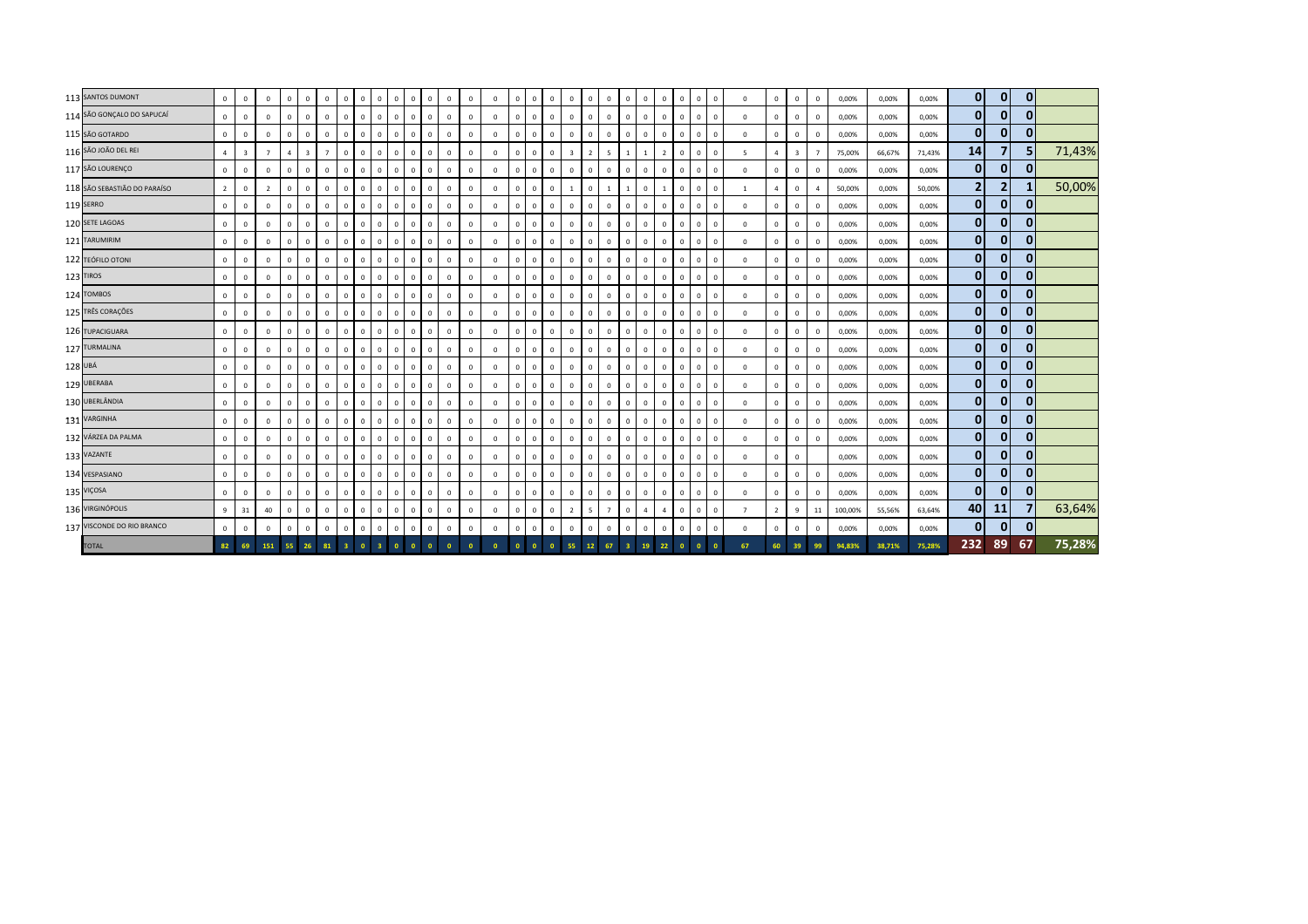|                        |                |                  |                |                |                |                         |                |              |                |                |                |                               |                    |                |              |                         |                                | fev/18                  |                         |                      |              |                |                |                      |             |                         |                |                                     |                         |          |                                               |         |                         |                |                         |                         |
|------------------------|----------------|------------------|----------------|----------------|----------------|-------------------------|----------------|--------------|----------------|----------------|----------------|-------------------------------|--------------------|----------------|--------------|-------------------------|--------------------------------|-------------------------|-------------------------|----------------------|--------------|----------------|----------------|----------------------|-------------|-------------------------|----------------|-------------------------------------|-------------------------|----------|-----------------------------------------------|---------|-------------------------|----------------|-------------------------|-------------------------|
|                        |                |                  |                |                |                |                         |                |              |                |                |                |                               |                    |                |              |                         |                                | <b>MEDIAÇÃO</b>         |                         |                      |              |                |                |                      |             |                         |                |                                     |                         |          |                                               |         |                         |                |                         |                         |
|                        |                |                  |                |                |                |                         |                |              |                |                |                |                               |                    |                |              |                         |                                | PRÉ-PROCESSUAL          |                         |                      |              |                |                |                      |             |                         |                |                                     |                         |          |                                               |         |                         |                |                         |                         |
|                        |                |                  |                | <b>CASOS</b>   |                |                         |                |              |                |                |                | MEDIAÇÕES PREJUDICADAS        |                    |                |              |                         |                                |                         |                         | MEDIAÇÕES CONCLUÍDAS |              |                |                |                      |             |                         |                | <b>SESSÕES</b><br><b>REALIZADAS</b> |                         |          | % (MEDIAÇÕES<br><b>CONCLUÍDAS/COM ACORDO)</b> |         |                         |                |                         |                         |
| Estado de Minas Gerais |                | <b>RECEBIDOS</b> |                |                | EM ANDAMENTO   |                         |                | NÃO ADESÃO   |                |                | DESISTÊNCIA    |                               | NÃO COMPARECIMENTO |                |              | DEMANDA NÃO<br>INDICADA |                                | COM ACORDO              |                         |                      | SEM ACORDO   |                |                | <b>ACORDO PARCIA</b> |             | <b>TOTAL</b>            |                | SESSÕES                             |                         |          |                                               |         |                         |                |                         |                         |
|                        |                | EL               |                |                | EL             |                         |                | E            |                |                | EL             | MÍLIA                         | EL                 |                |              | EL                      | MÍLIA                          | ΛEL                     |                         |                      |              | <b>R4</b>      |                |                      | <b>TAL</b>  | <b>ACORDO</b>           |                | ΛEL                                 | <b>TAL</b>              |          |                                               |         | <b>DTAL</b>             | <b>TAL</b>     | E e                     | Percentual<br>de acordo |
| 1 ABRE CAMPO           | $\circ$        | $\,0\,$          | $\mathbf 0$    | $\,$ 0         | $\mathbb O$    | $\mathbb O$             | $\mathbf 0$    | $\mathbf 0$  | $\overline{0}$ | $\mathbf 0$    | $\,$ 0         | $\circ$<br>$\overline{0}$     | $\mathbf 0$        | $\mathbf 0$    | $\mathbf 0$  | $\mathbf 0$             | $\circ$<br>$\overline{0}$      | $\mathbf 0$             | $\mathbf 0$             | $\mathsf 0$          | $\mathbf 0$  | $\mathbf{0}$   | $\mathbf 0$    | $\mathbf 0$          | $\mathbf 0$ | $\mathbf 0$             | $\,$ 0         | $\,$ 0 $\,$                         | $\,$ 0                  | $0,00\%$ | 0,00%                                         | 0,00%   | $\mathbf 0$             | $\mathbf{0}$   | $\mathbf{0}$            |                         |
| 2 AÇUCENA              | $\mathbf 0$    | $\Lambda$        | $\overline{a}$ | $\,$ 0         | $\Omega$       | $\mathbf 0$             | $\mathbf 0$    | $\Omega$     | $\Omega$       | $\mathbf 0$    | $\,$ 0         | $\mathbf 0$<br>$\mathbf 0$    | $\mathbf 0$        | $\mathbf 0$    | $\Omega$     | $\mathbf 0$             | $\mathbf 0$<br>$\circ$         | $\overline{\mathbf{3}}$ | $\overline{\mathbf{z}}$ | $\Omega$             | $\mathbf{1}$ |                | $\mathbb O$    |                      | $\pmb{0}$   | $\overline{\mathbf{3}}$ | $\mathsf 0$    | $\overline{4}$                      | $\overline{4}$          | 0,00%    | 75,00%                                        | 75,00%  | $\overline{a}$          | $\overline{4}$ | $\overline{\mathbf{3}}$ | 75,00%                  |
| 3 ÁGUAS FORMOSAS       | $\mathbf{0}$   | $\mathbf{R}$     | 8              | $\mathbf{0}$   | $\mathbf{R}$   | $\mathbf{g}$            | $\Omega$       | $\Omega$     | $\Omega$       | $\Omega$       | $\Omega$       | $\Omega$<br>$\Omega$          | $\overline{0}$     | $\overline{0}$ | $\Omega$     | $\mathbf 0$             | $\Omega$<br>$\mathbf{0}$       | $\overline{a}$          | $\Delta$                | $\Omega$             | $\Omega$     | $\Omega$       | $\mathbf 0$    |                      | $\Omega$    | $\overline{a}$          | $\Omega$       | $_{\rm 8}$                          | $\mathbf{z}$            | 0.00%    | 100.00%                                       | 100.00% | 16                      | 4              | $\overline{a}$          | 100,00%                 |
| 4 ALÉM PARAÍBA         | $\mathbf{0}$   | $\mathbf 0$      | $\mathbf 0$    | $\mathbf 0$    | $\mathbf 0$    | $\mathbf 0$             | $\Omega$       | $\mathbf 0$  | $\overline{0}$ | $\mathbf 0$    | $\Omega$       | $\mathbf{0}$<br>$\mathbf{0}$  | $\mathbf 0$        | $\overline{0}$ | $\Omega$     | $\mathbb O$             | $\mathbf 0$<br>$\circ$         | $\mathbf 0$             | $\mathbf{0}$            | $\Omega$             | $\mathbf{0}$ | $\Omega$       | $\mathbf 0$    |                      | $\mathbf 0$ | $\mathbf 0$             | $\overline{0}$ | $\mathsf 0$                         | $\overline{\mathbf{0}}$ | 0,00%    | 0,00%                                         | 0,00%   | $\mathbf 0$             | $\mathbf{0}$   | $\mathbf{0}$            |                         |
| 5 ALFENAS              | 8              | $\Omega$         | 8              | 8              | $\mathbf{0}$   | 8                       | $\mathbf{0}$   | $\mathbf{0}$ | $\Omega$       | $\Omega$       | $\overline{0}$ | $\mathbf 0$<br>$\Omega$       | $\overline{0}$     | $\overline{0}$ | $\mathbf{0}$ | $\overline{0}$          | $\mathbf{0}$<br>$\overline{3}$ | $\mathbf 0$             | $\overline{3}$          | $\overline{1}$       | $\Omega$     | $\overline{1}$ | $\mathbf 0$    | $\Omega$             | $\Omega$    | $\overline{\mathbf{3}}$ | $\Omega$       | $\,0\,$                             | $\overline{0}$          | 75,00%   | 0,00%                                         | 75,00%  | 16                      | $\overline{a}$ | $\overline{\mathbf{3}}$ | 75,00%                  |
| 6 ALTO RIO DOCE        | $\circ$        | $\mathbf 0$      | $\mathbf 0$    | $\mathbf 0$    | $\mathbf 0$    | $\overline{0}$          | $\,$ 0         | $\mathbf 0$  | $\overline{0}$ | $\mathbf 0$    | $\,0\,$        | $\mathbb O$<br>$\mathbf 0$    | $\mathbf 0$        | $\mathbb O$    | 0            | $\overline{0}$          | $\mathbf 0$<br>$\circ$         | $\mathbb O$             | $\mathbf 0$             | $\mathbf 0$          | $\mathbf 0$  | $\Omega$       | $\mathbb O$    | $\Omega$             | $\mathbf 0$ | $\mathbf 0$             | $\overline{0}$ | $\,0\,$                             | $\overline{\mathbf{0}}$ | 0,00%    | 0,00%                                         | 0,00%   | $\bf{0}$                | $\mathbf 0$    | $\mathbf 0$             |                         |
| 7 ARAÇUAÍ              | $\mathbf 0$    | $\mathbf 0$      | $\mathbf 0$    | $\mathbf 0$    | $\mathbf 0$    | $\mathbf 0$             | $\overline{0}$ | $\mathbf{0}$ | $\overline{0}$ | $\mathbf 0$    | $\overline{0}$ | $\mathbf 0$<br>$\mathbf 0$    | $\mathbf 0$        | $\mathbb O$    | 0            | $\mathbb O$             | $\mathbf 0$<br>$\mathbf{0}$    | $\mathbf 0$             | $\Omega$                | $\Omega$             | $\mathbf{0}$ | $\Omega$       | $\mathbb O$    | $\Omega$             | $\mathbf 0$ | $\mathbf 0$             | $\overline{0}$ | $\mathsf 0$                         | $\mathbf 0$             | 0,00%    | 0,00%                                         | 0,00%   | $\pmb{\mathsf{0}}$      | $\mathbf{0}$   | $\mathbf 0$             |                         |
| 8 ARAGUARI             | $\mathbf 0$    | $\mathbf 0$      | $\mathbf 0$    | $\mathbf 0$    | $\mathbf{0}$   | $\mathbf 0$             | $\mathbf 0$    | $\mathbf 0$  | $\overline{0}$ | $\mathbf 0$    | $\bf{0}$       | $\bf{0}$<br>$\mathbf 0$       | $\mathbf 0$        | $\mathbf 0$    | $\mathbf 0$  | $\mathbf 0$             | $\mathbf 0$<br>$\mathbf 0$     | $\mathbf 0$             | $\mathbf 0$             | $\mathbf{0}$         | $\pmb{0}$    | $\Omega$       | $\mathbf 0$    | $\Omega$             | $\pmb{0}$   | $\mathbf 0$             | $\bf{0}$       | $\mathbf 0$                         | $\bf{0}$                | 0,00%    | 0,00%                                         | 0,00%   | $\bf{0}$                | $\mathbf{0}$   | $\mathbf 0$             |                         |
| 9 ARAXÁ                | $\mathbf{0}$   | $\mathbf{0}$     | $\mathbf{0}$   | $\overline{0}$ | $\Omega$       | $\mathbf{0}$            | $\mathbf{0}$   | $\mathbf{0}$ | $\Omega$       | $\mathbf{0}$   | $\mathbf{0}$   | $\mathbf{0}$<br>$\mathbf{0}$  | $\overline{0}$     | $\overline{0}$ | $\Omega$     | $\overline{0}$          | $\mathbf{0}$<br>$\mathbf{0}$   | $\mathbf{0}$            | $\Omega$                | $\Omega$             | $\Omega$     | $\Omega$       | $\mathbf{0}$   | $\Omega$             | $\Omega$    | $\mathbf{0}$            | $\Omega$       | $\mathsf 0$                         | $\overline{0}$          | 0,00%    | 0.00%                                         | 0.00%   | $\mathbf{0}$            | $\mathbf{0}$   | $\mathbf{0}$            |                         |
| 10 BARÃO DE COCAIS     | $\circ$        | $\mathbf 0$      | $\mathbf 0$    | $\mathbf{0}$   | $\mathbf 0$    | $\mathbb O$             | $\mathbf 0$    | $\mathbf 0$  | $\overline{0}$ | $\mathbf 0$    | $\,$ 0         | $\mathbf 0$<br>$\mathbf{0}$   | $\mathbf 0$        | $\mathbb O$    | 0            | $\mathbf 0$             | $\mathbf 0$<br>$\circ$         | $\mathbf 0$             | $\mathbf 0$             | $\Omega$             | $\mathbf{0}$ | $\mathbf{0}$   | $\mathbb O$    | $\Omega$             | $\mathbf 0$ | $\mathbf 0$             | $\mathsf 0$    | $\mathsf 0$                         | $\overline{0}$          | 0,00%    | 0,00%                                         | 0,00%   | $\bf{0}$                | $\mathbf{0}$   | $\mathbf{0}$            |                         |
| 11 BARBACENA           | $\overline{2}$ | $\mathbf 0$      | $\overline{2}$ | $\overline{0}$ | $\mathbf 0$    | $\overline{0}$          | $\Omega$       | $\mathbf 0$  | $\mathbf 0$    | $\mathbf 0$    | $\overline{0}$ | $\mathbf{0}$<br>$\Omega$      | $\mathbf 0$        | $\mathbb O$    | 0            | $\overline{0}$          | $\overline{2}$<br>$\circ$      | $\mathbf 0$             | $\overline{z}$          | $\Omega$             | $\mathbf{0}$ | $\Omega$       | $\Omega$       |                      | $\mathbf 0$ | $\overline{2}$          | $\overline{2}$ | $\mathsf 0$                         | $\overline{2}$          | 100,00%  | 0,00%                                         | 100,00% | $\overline{2}$          | $\overline{2}$ | $\overline{2}$          | 100,00%                 |
| 12 BARROSO             | $\mathbf{0}$   | $\mathbf 0$      | $\mathbf 0$    | $\,$ 0         | $\mathbf 0$    | $\mathbf 0$             | $\Omega$       | $\mathbf 0$  | $\overline{0}$ | $\mathbf 0$    | $\Omega$       | $\mathbf 0$<br>$\Omega$       | $\mathbf 0$        | $\,0\,$        | $\Omega$     | $\mathbf 0$             | $\circ$<br>$\mathbf 0$         | $\mathbf 0$             | $\mathbf 0$             | $\mathbf{0}$         | $\mathbf 0$  | $\Omega$       | $\mathbf 0$    | $\Omega$             | $\mathbf 0$ | $\mathbf 0$             | $\overline{0}$ | $\,0\,$                             | $\overline{0}$          | 0,00%    | 0,00%                                         | 0,00%   | $\mathbf{0}$            | $\mathbf{0}$   | $\mathbf{0}$            |                         |
| 13 BELO HORIZONTE      | $\circ$        | $\mathbf 0$      | $\mathbf 0$    | $\mathbf 0$    | $\mathbf 0$    | $\mathbf 0$             | $\mathbf 0$    | $\mathbf 0$  | $\overline{0}$ | $\mathbf 0$    | $\,$ 0         | $\mathbf 0$<br>$\mathbf 0$    | $\mathbf 0$        | $\mathbf 0$    | $\mathbf{0}$ | $\mathbf 0$             | $\mathbf{0}$<br>$\mathbf 0$    | $\mathbf 0$             | $\overline{0}$          | $\mathsf 0$          | $\mathbf{0}$ | $\Omega$       | $\mathbb O$    | $\Omega$             | $\mathbf 0$ | $\mathbf 0$             | $\overline{0}$ | $\mathsf 0$                         | $\overline{\mathbf{0}}$ | 0,00%    | 0,00%                                         | 0,00%   | $\pmb{\mathsf{0}}$      | $\mathbf{0}$   | $\mathbf 0$             |                         |
| 14 BETIM               | $\circ$        | $\mathbf 0$      | $\mathbf 0$    | $\mathbb O$    | $\mathbf 0$    | $\mathbf 0$             | $\mathbf 0$    | $\mathbf 0$  | $\overline{0}$ | $\mathbf 0$    | $\,$ 0         | $\mathbf 0$<br>$\mathbf{0}$   | $\mathbf 0$        | $\,0\,$        | 0            | $\mathbf 0$             | $\mathbf 0$<br>$\mathbf{0}$    | $\mathbf 0$             | $\mathbf 0$             | $\Omega$             | $\mathbf{0}$ | $\Omega$       | $\mathbb O$    | $\Omega$             | $\mathbf 0$ | $\mathbf 0$             | $\overline{0}$ | $\mathbb O$                         | $\,$ 0                  | 0,00%    | 0,00%                                         | 0,00%   | $\mathbf{0}$            | $\mathbf{0}$   | $\mathbf 0$             |                         |
| 15 BICAS               | $\overline{2}$ | $\mathbf 0$      | $\overline{2}$ | $\mathbf 0$    | $\Omega$       | $\overline{0}$          | $\overline{z}$ | $\mathbf 0$  | $\overline{z}$ | $\mathbf 0$    | $\Omega$       | $\mathbf 0$<br>$\mathbf{0}$   | $\mathbf 0$        | $\mathbb O$    | 0            | $\mathbf 0$             | $\mathbf 0$<br>$\mathbf{0}$    | $\mathbf{0}$            | $\Omega$                | $\Omega$             | $\mathbf{0}$ | $\Omega$       | $\mathbf{0}$   |                      | $\mathbf 0$ | $\mathbf 0$             | $\overline{0}$ | $\mathsf 0$                         | $\,$ 0                  | 0,00%    | 0,00%                                         | 0,00%   | $\overline{\mathbf{2}}$ | $\mathbf{0}$   | $\mathbf{0}$            |                         |
| 16 BRUMADINHO          | $\mathbf{0}$   | $\mathbf 0$      | $\mathbf 0$    | $\mathbf 0$    | $\,$ 0 $\,$    | $\mathbf 0$             | $\mathbf{0}$   | $\mathbf 0$  | $\overline{0}$ | $\mathbf 0$    | $\,$ 0         | $\mathbf 0$<br>$\mathbf{0}$   | $\mathbf 0$        | $\mathbf 0$    | $\mathbf{0}$ | $\mathbf 0$             | $\overline{0}$<br>$\mathbf{0}$ | $\mathbf 0$             | $\mathbf 0$             | $\mathbf{0}$         | $\mathbf{0}$ | $\Omega$       | $\mathbb O$    | $\Omega$             | $\mathbf 0$ | $\mathbf 0$             | $\overline{0}$ | $\mathsf 0$                         | $\overline{\mathbf{0}}$ | 0,00%    | 0,00%                                         | 0,00%   | $\mathbf 0$             | $\mathbf 0$    | $\mathbf{0}$            |                         |
| 17 CAETÉ               | $\mathbf 0$    | $\mathbf{0}$     | $\mathbf 0$    | $\mathbf 0$    | $\Omega$       | $\mathbf 0$             | $\mathbf{0}$   | $\mathbf{0}$ | $\overline{0}$ | $\mathbf 0$    | $\,$ 0         | $\mathbf{0}$<br>$\mathbf{0}$  | $\mathbf 0$        | $\mathbb O$    | $\Omega$     | $\mathbb O$             | $\mathbf 0$<br>$\mathbf{0}$    | $\mathbf{0}$            | $\Omega$                | $\Omega$             | $\Omega$     | $\mathbf{0}$   | $\mathbf 0$    |                      | $\mathbf 0$ | $\mathbf 0$             | $\overline{0}$ | $\mathsf 0$                         | $\,$ 0                  | 0,00%    | 0,00%                                         | 0,00%   | $\mathbf 0$             | $\mathbf{0}$   | $\mathbf 0$             |                         |
| 18 CAMANDUCAIA         | $\mathbf{0}$   | $\Omega$         | $\mathbf 0$    | $\mathbf 0$    | $\mathbf{0}$   | $\mathbf 0$             | $\Omega$       | $\Omega$     | $\Omega$       | $\Omega$       | $\overline{0}$ | $\circ$<br>$\Omega$           | $\mathbf 0$        | $\mathbf 0$    | $\Omega$     | $\overline{0}$          | $\circ$<br>$\Omega$            | $\overline{0}$          | $\Omega$                | $\Omega$             | $\Omega$     | $\Omega$       | $\mathbf 0$    | $\Omega$             | $\mathbf 0$ | $\mathbf{0}$            | $\Omega$       | $\mathsf 0$                         | $\overline{0}$          | 0,00%    | 0,00%                                         | 0.00%   | $\mathbf 0$             | $\mathbf{0}$   | $\mathbf{0}$            |                         |
| 19 CAMPO BELO          | $\mathbf{0}$   | $\mathbf 0$      | $\mathbf 0$    | $\mathbf{1}$   | $\overline{2}$ | $\overline{\mathbf{3}}$ | $\Omega$       | $\mathbf 0$  | $\mathbf 0$    | $\mathbf{0}$   | $\overline{0}$ | $\overline{0}$<br>$\mathbf 0$ | $\mathbf 0$        | $\,0\,$        | 0            | $\mathbb O$             | $\mathbf 0$<br>$\circ$         | $\mathbf 0$             | $\mathbf 0$             | $\mathbf{0}$         | $\mathbf 0$  |                | $\overline{0}$ |                      | $\mathbf 0$ | $\mathbf 0$             | $\mathbf 0$    | $\mathfrak o$                       | $\overline{\mathbf{0}}$ | 0,00%    | 0,00%                                         | 0,00%   | $\overline{\mathbf{3}}$ | $\mathbf{0}$   | $\mathbf{0}$            |                         |
| 20 CAPELINHA           | $\circ$        | $\Omega$         | $\mathbf 0$    | $\mathbf 0$    | $\mathbf{0}$   | $\mathbf 0$             | $\Omega$       | $\Omega$     | $\Omega$       | $\Omega$       | $\mathbf{0}$   | $\mathbf 0$<br>$\Omega$       | $\mathbf 0$        | $\mathbf 0$    | $\Omega$     | $\overline{0}$          | $\mathbf 0$<br>$\Omega$        | $\mathbf 0$             | $\Omega$                | $\Omega$             | $\Omega$     | $\Omega$       | $\mathbf{0}$   | $\Omega$             | $\Omega$    | $\Omega$                | $\overline{0}$ | $\,0\,$                             | $\overline{\mathbf{0}}$ | 0,00%    | 0,00%                                         | 0,00%   | $\mathbf{0}$            | $\mathbf{0}$   | $\mathbf{0}$            |                         |
| 21 CAPINÓPOLIS         | $\mathbf 0$    | $\mathbf 0$      | $\mathbf 0$    | $\mathbb O$    | $\mathbf 0$    | $\mathbf 0$             | $\mathbf 0$    | $\mathbf 0$  | $\overline{0}$ | $\mathbf 0$    | $\,$ 0         | $\mathbf 0$<br>$\mathbf 0$    | $\mathbf 0$        | $\mathbb O$    | 0            | $\mathbf 0$             | $\mathbf 0$<br>$\mathbf{0}$    | $\mathbb O$             | $\mathbf 0$             | $\mathbf{0}$         | $\mathbf 0$  | $\Omega$       | $\mathbf 0$    |                      | $\mathbf 0$ | $\mathbf 0$             | $\overline{0}$ | $\,$ 0 $\,$                         | $\overline{0}$          | 0,00%    | 0,00%                                         | 0,00%   | $\bf{0}$                | $\mathbf{0}$   | $\mathbf 0$             |                         |
| 22 CARANGOLA           | $\mathbf{0}$   | $\mathbf{0}$     | $\mathbf{0}$   | $\overline{0}$ | $\Omega$       | $\mathbf{0}$            | $\Omega$       | $\Omega$     | $\Omega$       | $\Omega$       | $\Omega$       | $\mathbf{0}$<br>$\mathbf{0}$  | $\overline{0}$     | $\overline{0}$ | $\Omega$     | $\mathbf{0}$            | $\mathbf{0}$<br>$\mathbf{0}$   | $\mathbf{0}$            | $\Omega$                | $\Omega$             | $\Omega$     | $\Omega$       | $\mathbf{0}$   | $\Omega$             | $\Omega$    | $\mathbf{0}$            | $\Omega$       | $\mathsf 0$                         | $\mathbf{0}$            | 0.00%    | 0.00%                                         | 0.00%   | $\mathbf 0$             | $\mathbf{0}$   | $\mathbf{0}$            |                         |
| 23 CARATINGA           | $\mathbf{0}$   | $\mathbf 0$      | $\mathbf 0$    | $\mathbf 0$    | $\mathbf 0$    | $\mathbf 0$             | $\mathbf{0}$   | $\mathbf 0$  | $\Omega$       | $\mathbf 0$    | $\,$ 0         | $\mathbf{0}$<br>$\mathbb O$   | $\mathbf 0$        | $\mathbf 0$    | 0            | $\mathbf 0$             | $\mathbb O$<br>$\circ$         | $\mathbf 0$             | $\mathbf{0}$            | $\mathbf{0}$         | $\mathbf{0}$ | $\Omega$       | $\mathbb O$    | $\Omega$             | $\mathbf 0$ | $\mathbf 0$             | $\overline{0}$ | $\mathsf 0$                         | $\overline{\mathbf{0}}$ | 0,00%    | 0,00%                                         | 0,00%   | $\mathbf 0$             | $\mathbf{0}$   | $\mathbf{0}$            |                         |
| 24 CARMO DO CAJURU     | 88             | $\mathbf{0}$     | 88             | 53             | $\mathbf{0}$   | 53                      | $\overline{9}$ | $\mathbf{0}$ | $\mathbf{q}$   | $\mathbf{0}$   | $\mathbf{0}$   | $\mathbf{0}$<br>$\mathbf{0}$  | $\mathbf 0$        | $\overline{0}$ | $\Omega$     | $\overline{0}$          | 69<br>$\mathbf{0}$             | $\mathbf 0$             | 69                      | 6                    | $\Omega$     | 6              | $\mathbf{0}$   | $\Omega$             | $\Omega$    | 69                      | 75             | $\,0\,$                             | 75                      | 92,00%   | 0,00%                                         | 92,00%  | 141                     | 75             | 69                      | 92,00%                  |
| 25 CARMO DO PARANAÍBA  | $\circ$        | $\mathbf 0$      | $\mathbf 0$    | $\mathbf 0$    | $\mathbf 0$    | $\mathbb O$             | $\,0\,$        | $\mathbf 0$  | $\overline{0}$ | $\mathbf 0$    | $\,$ 0         | $\mathbf 0$<br>$\mathbf{0}$   | $\mathbf 0$        | $\mathbb O$    | 0            | $\mathbf 0$             | $\mathbf 0$<br>$\mathbf{0}$    | $\mathbf 0$             | $\mathbf 0$             | $\Omega$             | $\mathbf{0}$ | $\Omega$       | $\mathbf 0$    | $\Omega$             | $\mathbf 0$ | $\mathbf 0$             | $\mathbf 0$    | $\,0\,$                             | $\,0\,$                 | 0,00%    | 0,00%                                         | 0,00%   | $\bf{0}$                | $\mathbf{0}$   | $\mathbf 0$             |                         |
| 26 CARMO DO RIO CLARO  | $\mathbf 0$    | $\mathbf 0$      | $\mathbf 0$    | $\mathbb O$    | $\mathbf 0$    | $\mathbf 0$             | $\overline{0}$ | $\mathbf{0}$ | $\overline{0}$ | $\mathbf{0}$   | $\overline{0}$ | $\mathbf{0}$<br>0             | $\mathbf 0$        | $\mathbf 0$    | 0            | $\mathbf 0$             | $\mathbf 0$<br>$\mathbf 0$     | $\mathbf 0$             | $\mathbf 0$             | $\Omega$             | $\mathbf 0$  | $\Omega$       | $\mathbb O$    |                      | $\mathbf 0$ | $\mathbf 0$             | $\overline{0}$ | $\mathsf 0$                         | $\mathbf 0$             | 0,00%    | 0,00%                                         | 0,00%   | $\mathbf 0$             | $\mathbf{0}$   | $\mathbf{0}$            |                         |
| 27 CARMÓPOLIS DE MINAS | $\mathbf 0$    | $\mathbf 0$      | $\mathbf 0$    | $\,$ 0         | $\mathbf 0$    | $\mathbf 0$             | $\Omega$       | $\mathbf{0}$ | $\overline{0}$ | $\mathsf{o}\,$ | $\overline{0}$ | $\mathbf 0$<br>$\mathbf 0$    | $\mathbf 0$        | $\mathbf 0$    | $\mathbf 0$  | $\mathbb O$             | $\mathbf 0$<br>$\mathbf 0$     | $\mathbf 0$             | $\mathbf 0$             | $\mathsf 0$          | $\mathbf 0$  | $\Omega$       | $\mathbb O$    |                      | $\mathbf 0$ | $\mathbf 0$             | $\overline{0}$ | $\,$ 0 $\,$                         | $\overline{0}$          | 0,00%    | 0,00%                                         | 0,00%   | $\bf{0}$                | $\mathbf{0}$   | $\mathbf{0}$            |                         |
| 28 CAXAMBU             | $\circ$        | $\mathbf 0$      | $\mathbf 0$    | $\mathbf 0$    | $\mathbb O$    | $\mathbf 0$             | $\mathbf 0$    | $\mathbf 0$  | $\Omega$       | $\mathbf 0$    | $\,$ 0         | $\mathbf 0$<br>$\mathbf{0}$   | $\mathbf 0$        | $\mathbf 0$    | $\mathbf 0$  | $\mathbf 0$             | $\circ$<br>$\mathbb O$         | $\mathbb O$             | $\mathbf 0$             | $\mathsf 0$          | $\mathbf 0$  | $\mathbf 0$    | $\mathbf 0$    | $\Omega$             | $\mathbf 0$ | $\mathbf 0$             | $\Omega$       | $\mathsf 0$                         | $\overline{\mathbf{0}}$ | 0,00%    | 0,00%                                         | 0,00%   | $\mathbf{0}$            | $\mathbf{0}$   | $\mathbf{0}$            |                         |
| 29 CEJUSC 2 Grau       | $\mathbf{0}$   | $\mathbf 0$      | $\mathbf 0$    | $\mathbf 0$    | $\mathbf 0$    | $\mathbf 0$             | $\mathbf 0$    | $\mathbf 0$  | $\mathbf 0$    | $\mathbf 0$    | $\,$ 0         | $\circ$<br>$\mathbf{0}$       | $\mathbf 0$        | $\mathbf 0$    | $\mathbf 0$  | $\mathbf 0$             | $\mathbf 0$<br>$\mathbf{0}$    | $\mathbf 0$             | $\Omega$                | $\Omega$             | $\mathbf{0}$ | $\Omega$       | $\mathbb O$    | $\Omega$             | $\mathbf 0$ | $\mathbf 0$             | $\overline{0}$ | $\,0\,$                             | $\overline{0}$          | 0,00%    | 0,00%                                         | 0,00%   | $\mathbf 0$             | $\bf{0}$       | $\mathbf{0}$            |                         |
| 30 CLÁUDIO             | $\mathbf 0$    | $\mathbf 0$      | $\mathbf 0$    | $\overline{0}$ | $\mathbf 0$    | $\overline{0}$          | $\mathbf 0$    | $\mathbf 0$  | $\overline{0}$ | $\mathbf 0$    | $\,$ 0         | $\overline{0}$<br>$\mathbf 0$ | $\mathbf 0$        | $\mathbb O$    | 0            | $\mathbb O$             | $\mathbf 0$<br>$\mathbf{0}$    | $\mathbf 0$             | $\mathbf 0$             | $\mathbf{0}$         | $\mathbf 0$  | $\mathbf 0$    | $\mathbb O$    |                      | $\mathbf 0$ | $\mathbf 0$             | $\mathbf 0$    | $\,0\,$                             | $\mathbf 0$             | 0,00%    | 0,00%                                         | 0,00%   | $\mathbf 0$             | $\mathbf{0}$   | $\Omega$                |                         |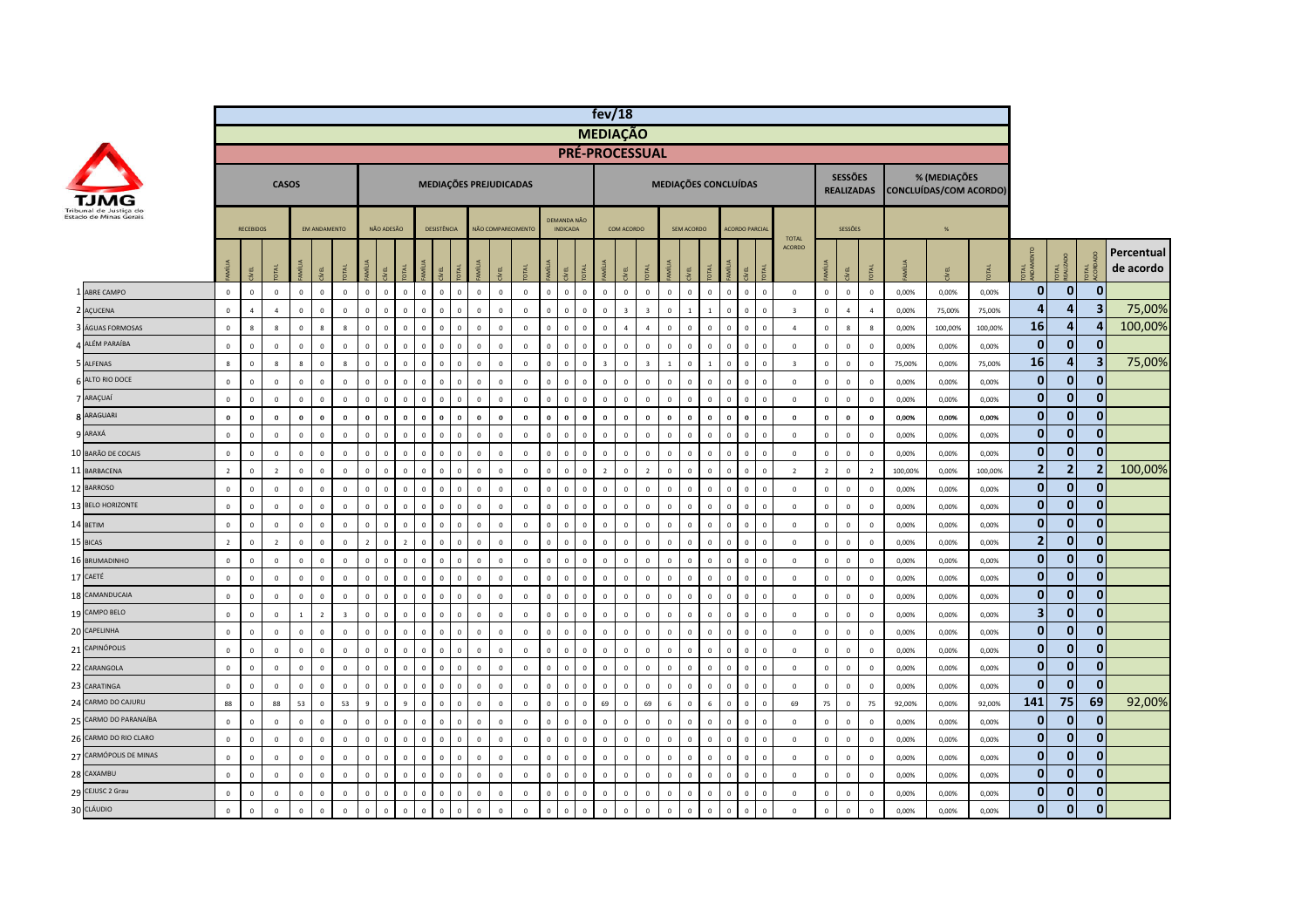| $\mathbf{0}$<br>$\mathbf 0$<br>$\mathbf{0}$<br>31 CONCEIÇÃO DO MATO DENTRO<br>$\mathbf 0$<br>$\mathsf 0$<br>$\overline{0}$<br>$\Omega$<br>$\mathbf 0$<br>$\Omega$<br>$\mathbf{0}$<br>$\mathbf 0$<br>$\mathbf 0$<br>$\mathbf 0$<br>0,00%<br>0,00%<br>0,00%<br>$\mathbf 0$<br>$^{\circ}$<br>$\Omega$<br>$\Omega$<br>$\mathbf 0$<br>$\mathbf{0}$<br>$\mathbf{0}$<br>$\mathbf{0}$<br>32 CONSELHEIRO LAFAIETE<br>$\mathbf 0$<br>$\mathsf 0$<br>$\mathbf 0$<br>$\mathbf 0$<br>$\mathsf 0$<br>$\Omega$<br>$\mathbf 0$<br>$\mathbb O$<br>$\mathbf 0$<br>$\mathbb O$<br>$\mathbf 0$<br>$\mathbb O$<br>$\mathbf 0$<br>$\mathbf{0}$<br>$\overline{0}$<br>$\mathbb O$<br>$\mathbf 0$<br>$\mathbf{0}$<br>$\mathbb O$<br>$\mathbf 0$<br>$\mathbf 0$<br>$\mathbf 0$<br>$\overline{0}$<br>$\mathbf 0$<br>$\mathbf 0$<br>$\Omega$<br>$\mathbf 0$<br>$\Omega$<br>$\Omega$<br>$\mathbf 0$<br>0,00%<br>0,00%<br>0,00%<br>$\mathbf{0}$<br>$\mathbf{1}$<br>$\mathbf{1}$<br>33 CONTAGEM<br>$\mathbf 0$<br>$\mathbf{1}$<br>$\mathbb O$<br>$\Omega$<br>$\Omega$<br>$\Omega$<br>$\mathbf 0$<br>$\mathbb O$<br>$\mathbf 0$<br>$\mathbf 0$<br>$\mathbf 0$<br>$\mathbf 0$<br>$\Omega$<br>$\Omega$<br>$\mathbf 0$<br>0,00%<br>$\Omega$<br>$\Omega$<br>$\Omega$<br>$\circ$<br>$\mathbf{0}$<br>$\Omega$<br>$\Omega$<br>$\overline{1}$<br>$\Omega$<br>$\Omega$<br>$\mathbf 0$<br>$\mathbf 0$<br>$\overline{0}$<br>0,00%<br>0,00%<br>$\overline{1}$<br>$\overline{1}$<br>$\mathbf{0}$<br>$\mathbf{0}$<br>$\mathbf 0$<br>34 CORINTO<br>$\circ$<br>$\mathsf 0$<br>$\mathbf{0}$<br>$\mathbf{0}$<br>$\mathbf{0}$<br>$\mathbf{0}$<br>$\mathbf{0}$<br>$\mathbf{0}$<br>$\mathbf{0}$<br>$\mathbb O$<br>$\overline{0}$<br>$\circ$<br>$\mathbf{0}$<br>$\mathbf 0$<br>$\mathbf{0}$<br>$\mathbf{0}$<br>$\mathbf{0}$<br>$\mathbf{0}$<br>$\Omega$<br>$\Omega$<br>$\Omega$<br>$\Omega$<br>$\Omega$<br>$\Omega$<br>$\Omega$<br>$\Omega$<br>$\Omega$<br>$\Omega$<br>$\Omega$<br>$\Omega$<br>0,00%<br>0,00%<br>0,00%<br>$\Omega$<br>$\mathbf{0}$<br>$\mathbf 0$<br>$\bf{0}$<br>35 COROMANDEL<br>$\mathbf 0$<br>$\mathbf 0$<br>$\mathsf 0$<br>$\mathbb O$<br>$\mathbf 0$<br>$\mathbb O$<br>$\mathbf 0$<br>$\overline{0}$<br>$\mathbf 0$<br>$\,0\,$<br>$\mathbf{0}$<br>$\mathbf 0$<br>$\mathbf 0$<br>$\mathbf 0$<br>$\Omega$<br>$\mathbf 0$<br>$\Omega$<br>$\mathbb O$<br>$\mathbf 0$<br>$\mathbf{0}$<br>$\mathbf 0$<br>$\mathbf 0$<br>$\mathbb O$<br>$\Omega$<br>$\Omega$<br>$\mathbf 0$<br>$\overline{0}$<br>$\,0\,$<br>$\mathbf 0$<br>$\mathbf 0$<br>0,00%<br>0,00%<br>0,00%<br>$\mathbf{0}$<br>$\mathbf{0}$<br>$\mathbf{0}$<br>36 CORONEL FABRICIANO<br>$\mathbb O$<br>$\mathsf 0$<br>$\mathbf 0$<br>$\mathbf{0}$<br>$\mathbf 0$<br>$\mathbb O$<br>$\mathbf 0$<br>$\overline{0}$<br>$\circ$<br>$\overline{0}$<br>$\mathbf 0$<br>$\mathbf 0$<br>$\mathbf 0$<br>$\mathbb O$<br>$\mathbf 0$<br>$\mathbf 0$<br>$\Omega$<br>$\mathbf 0$<br>$\mathbf 0$<br>$\mathbf 0$<br>$\Omega$<br>$\Omega$<br>$\mathbf 0$<br>$\Omega$<br>$\Omega$<br>$\Omega$<br>$\Omega$<br>$\Omega$<br>$\overline{0}$<br>$\overline{0}$<br>0,00%<br>0,00%<br>0,00%<br>$\mathbf{0}$<br>$\mathbf{0}$<br>$\mathbf 0$<br>37 CURVELO<br>$\mathbf 0$<br>$\mathbf 0$<br>$\mathbf 0$<br>$\mathbf 0$<br>$\mathbf{0}$<br>$\mathbf 0$<br>$\mathbf{0}$<br>$\mathbb O$<br>$\mathbf 0$<br>$\mathbb O$<br>$\circ$<br>$\mathsf 0$<br>$\mathbb O$<br>$\overline{0}$<br>$\mathbf{0}$<br>$\mathbf 0$<br>$\,0\,$<br>$\Omega$<br>$\mathbf 0$<br>$\mathbf 0$<br>$\mathbf 0$<br>$\mathbf 0$<br>$\mathbb O$<br>$\mathbb O$<br>$\Omega$<br>$\Omega$<br>$\Omega$<br>$\Omega$<br>$\mathbf 0$<br>$\overline{0}$<br>0,00%<br>0,00%<br>0,00%<br>$\mathbf{0}$<br>$\mathbf{0}$<br>$\bf{0}$<br>38 DIAMANTINA<br>$\mathbf 0$<br>$\mathbf 0$<br>$\mathsf 0$<br>$\Omega$<br>$\Omega$<br>$\mathbb O$<br>$\mathbf 0$<br>$\mathbb O$<br>$\mathbf 0$<br>$\overline{0}$<br>$\mathbf 0$<br>$\Omega$<br>$\mathbf{0}$<br>$\mathbf{0}$<br>$\Omega$<br>$\Omega$<br>$\overline{0}$<br>$\mathbf{0}$<br>$\overline{0}$<br>$\mathbf 0$<br>$\mathbf 0$<br>$\Omega$<br>$\mathbf 0$<br>$\overline{0}$<br>$\mathbf{0}$<br>$\mathbf 0$<br>$\overline{0}$<br>0.00%<br>0,00%<br>0,00%<br>$\Omega$<br>$\Omega$<br>$\Omega$<br>$\Omega$<br>$\pmb{0}$<br>$\mathbf{0}$<br>$\mathbf 0$<br>$\,$ 0<br>$\mathbf 0$<br>$\mathsf 0$<br>$\mathbf 0$<br>$\mathbf 0$<br>$\Omega$<br>$\mathbf 0$<br>$\mathbf 0$<br>$\mathbf 0$<br>$\mathbf 0$<br>$\overline{0}$<br>$\mathbf 0$<br>$\mathbf 0$<br>$\Omega$<br>$\Omega$<br>$\mathbf 0$<br>39 DIVINÓPOLIS<br>$\mathbf 0$<br>$\Omega$<br>$\mathbb O$<br>$\mathbf{0}$<br>$\mathbf 0$<br>$\mathbf 0$<br>$\mathbf 0$<br>$\,0\,$<br>0,00%<br>$\Omega$<br>$\Omega$<br>$\Omega$<br>$\Omega$<br>$\Omega$<br>$\Omega$<br>0,00%<br>0,00%<br>$\bf{0}$<br>$\mathbf 0$<br>$\bf{0}$<br>$\mathbf 0$<br>$\mathfrak o$<br>$\mathbf 0$<br>$\mathsf 0$<br>$\mathbf 0$<br>$\mathbf 0$<br>$\mathbf 0$<br>$\mathbf 0$<br>$\mathsf 0$<br>40 ESPERA FELIZ<br>$\mathbf 0$<br>$\mathbb O$<br>$\mathbb O$<br>$\mathbf 0$<br>$\mathbb O$<br>$\mathbf 0$<br>$\mathbb O$<br>$\mathbb O$<br>$\mathbf 0$<br>$\circ$<br>$\mathbb O$<br>$\overline{0}$<br>$\mathbb O$<br>$\mathbf{0}$<br>$\mathbf 0$<br>$\mathbf 0$<br>$\mathbf 0$<br>$\mathbf 0$<br>$\Omega$<br>$\mathbb O$<br>$\mathbf 0$<br>0,00%<br>0,00%<br>0,00%<br>$\Omega$<br>$\bf{0}$<br>$\mathbf 0$<br>$\mathbf{0}$<br>41 EXTREMA<br>$\mathbb O$<br>$\mathbf 0$<br>$\mathbb O$<br>$\mathbf 0$<br>$\mathbf 0$<br>$\mathbf 0$<br>$\mathbf{0}$<br>$\mathbf{0}$<br>$\mathsf 0$<br>$\mathbf{0}$<br>$\mathbf 0$<br>$\mathbf 0$<br>$\mathbf 0$<br>$\overline{0}$<br>$\mathbf 0$<br>$\mathbb O$<br>$\mathbf 0$<br>$\mathbb O$<br>$\Omega$<br>$\mathbf{0}$<br>$\mathbf 0$<br>$\mathbf 0$<br>$\mathsf 0$<br>$\mathbf 0$<br>0,00%<br>0,00%<br>0,00%<br>$\mathbf 0$<br>$\mathbf 0$<br>$\mathbf{0}$<br>$\Omega$<br>0<br>$\mathbf 0$<br>99<br>10<br>42 FORMIGA<br>4<br>47<br>52<br>$\circ$<br>47<br>52<br>$\mathbf{0}$<br>$\mathbf 0$<br>$\mathbf{0}$<br>$\Omega$<br>$\Lambda$<br>$\Lambda$<br>$\overline{\phantom{a}}$<br>$\Omega$<br>$\Omega$<br>$\Omega$<br>$\Omega$<br>$\Omega$<br>$\Omega$<br>$\Omega$<br>$\Omega$<br>$\Omega$<br>$\Delta$<br>6<br>$\Omega$<br>$\Omega$<br>$\overline{5}$<br>0,00%<br>40,00%<br>40,00%<br>$\Omega$<br>$\Omega$<br>$\mathbf{0}$<br>$\mathbf 0$<br>$\mathbf{0}$<br>43 FRANCISCO SÁ<br>$\mathbf 0$<br>$\mathsf 0$<br>$\mathbf 0$<br>$\,0\,$<br>$\mathsf 0$<br>$\mathbf 0$<br>$\mathbf{0}$<br>$\mathbf 0$<br>$\Omega$<br>$\mathbf 0$<br>$\mathbf 0$<br>$\mathbb O$<br>$\mathbf 0$<br>$\mathbb O$<br>$\mathbf 0$<br>$\mathbf{0}$<br>$\mathbf{0}$<br>$\mathbf 0$<br>$\mathbf 0$<br>$\circ$<br>$\mathsf 0$<br>$\mathbf{0}$<br>$\mathbf 0$<br>$\mathbf 0$<br>$\mathbf 0$<br>$\,0\,$<br>$\Omega$<br>$\Omega$<br>$\Omega$<br>$\mathbf{0}$<br>$\mathbf{0}$<br>0,00%<br>0,00%<br>0,00%<br>$\overline{2}$<br>$\overline{2}$<br>$\overline{2}$<br>$\overline{2}$<br>$\mathsf 0$<br>$\overline{2}$<br>$\mathbf 0$<br>$\mathbf 0$<br>$\mathbf 0$<br>$\overline{2}$<br>$\mathbf{0}$<br>$\mathbb O$<br>$\mathbf 0$<br>$\mathbb O$<br>$\overline{0}$<br>$\overline{2}$<br>$\overline{2}$<br>$\overline{0}$<br>$\mathbf{0}$<br>44 FRUTAL<br>$\mathbf 0$<br>$\mathbf 0$<br>$\mathbf 0$<br>$\mathbf 0$<br>$\mathbf 0$<br>$\mathbf 0$<br>$\mathbf 0$<br>$\mathbf 0$<br>$\mathbf{0}$<br>$\overline{2}$<br>$\mathbf 0$<br>$\overline{2}$<br>0,00%<br>100,00%<br>100,00%<br>$\mathbf 0$<br>$\mathbf 0$<br>$\mathbf{0}$<br>$\mathbf 0$<br>$\bf{0}$<br>$\circ$<br>$\mathbf 0$<br>$\mathbf{0}$<br>$\mathbf{0}$<br>$\mathbf{0}$<br>$\overline{0}$<br>$\overline{0}$<br>$\mathbf{0}$<br>$\mathbf{0}$<br>45 GALILÉIA<br>$\mathbf{0}$<br>$\mathbf{0}$<br>$\overline{0}$<br>$\mathbf{0}$<br>$\mathbf{0}$<br>$\mathbf 0$<br>$\mathbf 0$<br>$\mathbf{0}$<br>$\circ$<br>$\mathbf{0}$<br>$\mathbf 0$<br>$\mathbf{0}$<br>$\overline{0}$<br>$\Omega$<br>$\mathbf{0}$<br>$\overline{0}$<br>$\circ$<br>$\overline{0}$<br>$\mathbf{0}$<br>$\mathbf{0}$<br>$\overline{0}$<br>0.00%<br>0,00%<br>0.00%<br>$\Omega$<br>$\bf{0}$<br>$\mathbf 0$<br>46 GOVERNADOR VALADARES<br>$\bf{0}$<br>$\mathbf 0$<br>$\mathbf 0$<br>$\mathsf 0$<br>$\mathbf 0$<br>$\Omega$<br>$\mathbf{0}$<br>$\mathbb O$<br>$\mathbf 0$<br>$\mathbb O$<br>$\mathbf 0$<br>$\overline{0}$<br>$\mathbf{0}$<br>$\mathbf 0$<br>$\,0\,$<br>$\mathsf 0$<br>$\Omega$<br>$\Omega$<br>$\Omega$<br>$\mathbf{0}$<br>$\mathbf{0}$<br>$\mathbf{0}$<br>$\mathbf 0$<br>$\Omega$<br>$\Omega$<br>$\mathbf 0$<br>$\Omega$<br>$\overline{0}$<br>$\mathbf 0$<br>$\mathbf 0$<br>$\overline{0}$<br>0,00%<br>$\Omega$<br>0,00%<br>0,00%<br>$\mathbf{0}$<br>$\mathbf{0}$<br>$\bf{0}$<br>47 GUANHÃES<br>$\mathbf 0$<br>$\mathbf 0$<br>$\mathbf 0$<br>$\mathbf 0$<br>$\mathbf{0}$<br>$\mathbf 0$<br>$\mathbf 0$<br>$\mathbf 0$<br>$\overline{0}$<br>$\mathbf 0$<br>$\circ$<br>$\mathbf 0$<br>$\mathbf 0$<br>$\mathbf 0$<br>$\mathbf 0$<br>$\mathbb O$<br>$\Omega$<br>$\overline{0}$<br>$\Omega$<br>$\mathbf 0$<br>$\mathbf 0$<br>$\,0\,$<br>$\overline{0}$<br>$\Omega$<br>$\mathbb O$<br>$\Omega$<br>$\Omega$<br>$\Omega$<br>$\mathbf 0$<br>0,00%<br>0,00%<br>0,00%<br>$\mathbf{0}$<br>$\mathbf{0}$<br>$\bf{0}$<br>48 GUARANI<br>$\mathbf 0$<br>$\,0\,$<br>$\mathbf{0}$<br>$\mathbb O$<br>$\,0\,$<br>$\mathbb O$<br>$\mathbf{0}$<br>$\mathbf 0$<br>$\mathbf{0}$<br>$\mathbb O$<br>$\mathbf 0$<br>$\mathbb O$<br>$\mathbf{0}$<br>$\mathbb O$<br>$\mathbf 0$<br>$\Omega$<br>$\mathbf 0$<br>$\mathbf{0}$<br>$\,0\,$<br>$\Omega$<br>$\Omega$<br>$\mathbf{0}$<br>$\overline{0}$<br>$\mathbf 0$<br>$\mathbf 0$<br>$\,0\,$<br>0,00%<br>$\Omega$<br>$\Omega$<br>$\Omega$<br>$\Omega$<br>0,00%<br>0,00%<br>$\mathbf{0}$<br>$\mathbf{0}$<br>$\mathbf{0}$<br>49 GUAXUPÉ<br>$\mathbf 0$<br>$\mathsf 0$<br>$\mathbf{0}$<br>$\Omega$<br>$\mathbf{0}$<br>$\mathbf{0}$<br>$\mathbf{0}$<br>$\Omega$<br>$\Omega$<br>0,00%<br>$\Omega$<br>$\Omega$<br>$\Omega$<br>$\Omega$<br>$\Omega$<br>$\Omega$<br>$\Omega$<br>$\Omega$<br>$\Omega$<br>$\Omega$<br>$\Omega$<br>$\Omega$<br>$\Omega$<br>$\Omega$<br>$\Omega$<br>$\mathbf 0$<br>$\mathbf{0}$<br>0,00%<br>0,00%<br>$\Omega$<br>$\Omega$<br>$\Omega$<br>$\Omega$<br>$\Omega$<br>$\mathbf{0}$<br>$\mathbf{0}$<br>50 IBIÁ<br>$\mathbf 0$<br>$\mathbf 0$<br>$\mathbf 0$<br>$\mathbf 0$<br>$\mathsf 0$<br>$\overline{0}$<br>$\mathbf 0$<br>$\mathbf 0$<br>$\circ$<br>$\mathbb O$<br>$\mathbf 0$<br>$\mathbf 0$<br>$\mathbb O$<br>$\mathbf 0$<br>$\mathbf{0}$<br>$\Omega$<br>$\mathbf 0$<br>$\mathbb O$<br>$\mathbf 0$<br>$\Omega$<br>$\mathbf 0$<br>$\mathbf 0$<br>$\mathbf 0$<br>$\,0\,$<br>0,00%<br>$\mathbf 0$<br>$\mathbf 0$<br>$\mathbf{0}$<br>$\Omega$<br>$\Omega$<br>0<br>$\Omega$<br>0,00%<br>0,00%<br>$\Omega$<br>$\mathbf 2$<br>$\mathbf{1}$<br>51 IGARAPÉ<br>-1<br>$\,$ 1 $\,$<br>$\mathbf 0$<br>$\,0\,$<br>$\,0\,$<br>$\,0\,$<br>$\overline{1}$<br>$\mathbf 0$<br>$\mathbf{0}$<br>$\mathbb O$<br>$\mathbf 0$<br>$\mathbb O$<br>$\mathbf 0$<br>$\Omega$<br>$\mathbf{0}$<br>$\,$ 0<br>$\mathbf 0$<br>$\overline{1}$<br>$\mathbf{1}$<br>$\mathbf{1}$<br>$\mathbf{0}$<br>$\Omega$<br>$\circ$<br>$\mathbf{0}$<br>$\mathbb O$<br>$\overline{1}$<br>$\mathbf{1}$<br>$\Omega$<br>$\Omega$<br>$\mathbf{1}$<br>$\mathbf{1}$<br>100,00%<br>0,00%<br>100,00%<br>$\Omega$<br>$\overline{\mathbf{4}}$<br>$\overline{2}$<br>52 INHAPIM<br>$\overline{\mathbf{3}}$<br>$\mathbf 0$<br>$\mathbb O$<br>$\Omega$<br>$\mathbf{0}$<br>$\Omega$<br>$\mathbf 0$<br>$\mathbb O$<br>$\mathbf 0$<br>$\mathbb O$<br>$\mathbf 1$<br>$\mathbf{1}$<br>$\Omega$<br>$\Omega$<br>$\Omega$<br>$\mathbf 0$<br>$\Omega$<br>$\mathbf 0$<br>$\mathbf{1}$<br>$\mathbf{1}$<br>$\Omega$<br>$\overline{1}$<br>$\Omega$<br>$\overline{\mathbf{3}}$<br>$\overline{4}$<br>100,00%<br>0,00%<br>50,00%<br>$\overline{a}$<br>$\overline{1}$<br>$\Omega$<br>$\Omega$<br>-1<br>$\bf{0}$<br>$\mathbf 0$<br>$\mathbf 0$<br>53 IPANEMA<br>$\mathbb O$<br>$\mathsf 0$<br>$\mathbf 0$<br>$\mathbf{0}$<br>$\mathsf 0$<br>$\overline{0}$<br>$\mathbf{0}$<br>$\Omega$<br>$\Omega$<br>$\Omega$<br>$\Omega$<br>$\Omega$<br>$\Omega$<br>$\mathbb O$<br>$\Omega$<br>$\Omega$<br>$\Omega$<br>$\Omega$<br>$\Omega$<br>$\Omega$<br>$\Omega$<br>$\mathbf 0$<br>0,00%<br>0,00%<br>$\Omega$<br>$\Omega$<br>$\Omega$<br>$\Omega$<br>$\Omega$<br>$\Omega$<br>$\overline{0}$<br>0,00%<br>$\Omega$<br>$\pmb{0}$<br>$\bf{0}$<br>$\bf{0}$<br>54 IPATINGA<br>$\mathbf{0}$<br>$\mathbf 0$<br>$\,0\,$<br>$\mathbf 0$<br>$\Omega$<br>$\mathbf 0$<br>$\mathbf 0$<br>$\mathbb O$<br>$\mathbf{0}$<br>$\,0\,$<br>$\mathbf 0$<br>$\mathbf{0}$<br>$\overline{0}$<br>$\Omega$<br>$\Omega$<br>$\Omega$<br>$\Omega$<br>$\Omega$<br>$\circ$<br>$\Omega$<br>$\Omega$<br>$\overline{0}$<br>$\Omega$<br>$\Omega$<br>$\Omega$<br>$\Omega$<br>$\mathbf 0$<br>$\overline{0}$<br>0,00%<br>0,00%<br>$\Omega$<br>$\Omega$<br>$\Omega$<br>0,00%<br>$\mathbf{0}$<br>$\mathbf{0}$<br>$\mathbf{0}$<br>55 ITABIRA<br>$\mathbf 0$<br>$\mathbf 0$<br>$\mathsf 0$<br>$\mathbf 0$<br>$\mathsf 0$<br>$\mathbf 0$<br>$\mathbf 0$<br>$\mathbf{0}$<br>$\mathbf 0$<br>$\mathbb O$<br>$\mathbb O$<br>$\mathbf 0$<br>$\overline{0}$<br>$\mathbb O$<br>$\mathbf 0$<br>$\overline{0}$<br>$\Omega$<br>$\mathbf 0$<br>$\mathbf 0$<br>$\mathbf 0$<br>$\mathbf 0$<br>$\mathbf 0$<br>$\Omega$<br>$\Omega$<br>$\Omega$<br>0<br>$\Omega$<br>$\mathbf 0$<br>$\mathbf 0$<br>$\mathbf 0$<br>0,00%<br>0,00%<br>0,00%<br>$\bf{0}$<br>$\mathbf 0$<br>$\mathbf 0$<br>$\mathbb O$<br>$\mathsf 0$<br>$\mathbf 0$<br>$\mathbf 0$<br>$\mathbf 0$<br>$\mathbf 0$<br>$\mathbf 0$<br>$\mathbf 0$<br>$\mathbf 0$<br>$\mathbf 0$<br>$\mathbb O$<br>$\mathsf 0$<br>$\mathbf{0}$<br>$\mathbb O$<br>$\mathbf 0$<br>$\mathbb O$<br>$\mathbf 0$<br>$\,$ 0<br>$\mathbf{0}$<br>$\mathsf 0$<br>$\mathbf 0$<br>56 ITABIRITO<br>$\mathbf{0}$<br>$\mathbf{0}$<br>$\mathbf{0}$<br>$\Omega$<br>$\mathbf 0$<br>$\mathbb O$<br>$\mathbf 0$<br>$\mathbf{0}$<br>$\overline{0}$<br>0,00%<br>0,00%<br>0,00%<br>$\Omega$<br>$\bf{0}$<br>$\bf{0}$<br>$\bf{0}$<br>57 ITAJUBÁ<br>$\mathbb O$<br>$\mathbf 0$<br>$\mathbf 0$<br>$\Omega$<br>$\mathbf 0$<br>$\mathsf 0$<br>$\mathbf 0$<br>$\Omega$<br>$\Omega$<br>$\Omega$<br>$\Omega$<br>$\mathbb O$<br>$\mathbf 0$<br>$\Omega$<br>$\Omega$<br>$\mathbb O$<br>$\mathbf 0$<br>$\Omega$<br>$\Omega$<br>$\Omega$<br>$\mathbf 0$<br>$\,0\,$<br>$\Omega$<br>$\Omega$<br>$\Omega$<br>$\Omega$<br>$\Omega$<br>$\Omega$<br>$\Omega$<br>$\Omega$<br>0,00%<br>0,00%<br>0,00%<br>$\mathbf{0}$<br>$\mathbf{0}$<br>$\mathbf{0}$<br>58 ITAMBACURI<br>$\mathbf 0$<br>$\mathsf 0$<br>$\mathbf 0$<br>$\mathbf 0$<br>$\overline{0}$<br>$\mathbf{0}$<br>$\mathbf{0}$<br>$\mathbb O$<br>$\mathbb O$<br>$\mathbf 0$<br>$\mathbf 0$<br>$\mathbb O$<br>$\overline{0}$<br>$\mathbb O$<br>$\mathbf 0$<br>$\Omega$<br>$\Omega$<br>$\mathbf 0$<br>$\Omega$<br>$\mathbf 0$<br>$\Omega$<br>$\mathbf 0$<br>$\Omega$<br>$\Omega$<br>$\Omega$<br>$\Omega$<br>$\overline{0}$<br>$\mathbf 0$<br>$\overline{0}$<br>0,00%<br>0,00%<br>$\Omega$<br>$\Omega$<br>0,00%<br>$\mathbf{0}$<br>$\mathbf 0$<br>$\mathbf 0$<br>59 ITAPECERICA<br>$\mathbf 0$<br>$\mathsf 0$<br>$\mathbf 0$<br>$\mathbf 0$<br>$\mathbb O$<br>$\mathbf 0$<br>$\mathsf 0$<br>$\,0\,$<br>$\mathbf 0$<br>$\mathbb O$<br>$\mathbb O$<br>$\mathbf 0$<br>$\mathbf 0$<br>$\mathbb O$<br>$\mathbf 0$<br>$\mathbb O$<br>$\mathbf 0$<br>$\mathbf 0$<br>$\mathbf 0$<br>$\mathbb O$<br>$\mathbf 0$<br>$\mathsf 0$<br>$\mathbf 0$<br>$\mathbf 0$<br>$\mathbf{0}$<br>$\mathbf 0$<br>$\mathbf 0$<br>$\mathbf 0$<br>$\mathbf 0$<br>$\mathbf 0$<br>0,00%<br>0,00%<br>0,00%<br>$\mathbf{0}$<br>$\mathbf{0}$<br>$\mathbf{0}$<br>60 ITAÚNA<br>$\mathbf 0$<br>$\mathbf 0$<br>$\mathsf 0$<br>$\mathbf{0}$<br>$\mathbb O$<br>$\Omega$<br>$\mathbb O$<br>$\mathbf 0$<br>$\mathbb O$<br>$\mathbf 0$<br>$\Omega$<br>$\Omega$<br>$\mathbb O$<br>$\mathbf 0$<br>$\Omega$<br>$\mathbf 0$<br>$\mathsf 0$<br>0,00%<br>0,00%<br>0,00%<br>$\Omega$<br>$\Omega$<br>$\Omega$<br>$\Omega$<br>$\Omega$<br>$\Omega$<br>$\Omega$<br>$\Omega$<br>$\Omega$<br>$\Omega$<br>$\Omega$<br>$\Omega$<br>$\Omega$<br>$\Omega$<br>$\bf{0}$<br>$\mathbf 0$<br>$\mathbf 0$<br>61 <b>ITUIUTABA</b><br>$\mathbf 0$<br>$\mathbf 0$<br>$\mathsf 0$<br>$\mathbf 0$<br>$\Omega$<br>$\Omega$<br>$\Omega$<br>$\mathbf 0$<br>$\mathbb O$<br>$\mathbf 0$<br>$\Omega$<br>$\overline{0}$<br>$\mathbf 0$<br>$\mathbf 0$<br>$\mathsf 0$<br>$\Omega$<br>$\mathbf 0$<br>$\Omega$<br>$\Omega$<br>$\mathbf 0$<br>$\Omega$<br>$\Omega$<br>$\Omega$<br>$\Omega$<br>$\Omega$<br>$\overline{0}$<br>$\mathbf 0$<br>$\mathbf 0$<br>0,00%<br>0,00%<br>0,00%<br>$\Omega$<br>$\Omega$<br>$\bf{0}$<br>$\mathbf 0$<br>$\bf{0}$<br>62 ITUMIRIM<br>$\mathbf 0$<br>$\mathbf 0$<br>$\mathsf 0$<br>$\mathsf 0$<br>$\mathbf 0$<br>$\mathbb O$<br>$\mathbb O$<br>$\mathbf 0$<br>$\mathbf 0$<br>$\mathbb O$<br>$\mathbf 0$<br>$\mathbf 0$<br>$\mathbb O$<br>$\overline{0}$<br>$\mathbb O$<br>$\mathbf 0$<br>$\mathbf{0}$<br>$\mathbf{0}$<br>$\mathsf 0$<br>$\mathbf 0$<br>$\,0\,$<br>$\mathbf 0$<br>$\mathbf 0$<br>$\mathbf{0}$<br>$\mathbf{0}$<br>$\mathbb O$<br>$\mathbf 0$<br>$\mathbb O$<br>$\mathbf 0$<br>$\mathbf{0}$<br>0,00%<br>0,00%<br>0,00%<br>$\Omega$<br>$\bf{0}$<br>$\bf{0}$<br>$\bf{0}$<br>63 ITURAMA<br>$\mathbf 0$<br>$\mathbf 0$<br>$\mathbf 0$<br>$\mathbf 0$<br>$\mathbb O$<br>$\Omega$<br>$\Omega$<br>$\mathbf 0$<br>$\mathbb O$<br>$\Omega$<br>$\mathbf 0$<br>$\Omega$<br>$\mathbf 0$<br>$\mathbb O$<br>$\mathbf 0$<br>$\Omega$<br>$\Omega$<br>$\mathsf 0$<br>$\,0\,$<br>$\Omega$<br>$\Omega$<br>$\Omega$<br>$\Omega$<br>$\Omega$<br>$\Omega$<br>$\Omega$<br>$\,0\,$<br>0,00%<br>0,00%<br>0,00%<br>$\mathbf{0}$<br>$\mathbf{0}$<br>$\mathbf{0}$<br>64 JANAÚBA<br>$\circ$<br>$\mathbf{0}$<br>$\mathbf 0$<br>$\overline{0}$<br>$\mathbf{0}$<br>$\mathbf 0$<br>$\mathbf{0}$<br>$\mathbf 0$<br>$\mathbf 0$<br>$\overline{0}$<br>$\mathbf 0$<br>$\Omega$<br>$\mathbf 0$<br>$\mathbf{0}$<br>$\Omega$<br>$\mathbf{0}$<br>$\Omega$<br>$\Omega$<br>$\Omega$<br>$\Omega$<br>$\Omega$<br>$\Omega$<br>$\Omega$<br>$\Omega$<br>$\Omega$<br>$\Omega$<br>$\Omega$<br>$\Omega$<br>0.00%<br>0,00%<br>0,00%<br>$\Omega$<br>$\Omega$<br>$\bf{0}$<br>$\mathbf{0}$<br>$\bf{0}$<br>65 JANUÁRIA<br>$\mathbf 0$<br>$\mathsf 0$<br>$\mathbf 0$<br>$\mathsf 0$<br>$\Omega$<br>$\Omega$<br>$\mathbb O$<br>$\mathbf 0$<br>$\mathbb O$<br>$\overline{0}$<br>$\Omega$<br>$\mathbf 0$<br>$\Omega$<br>$\mathbf{0}$<br>0,00%<br>$\Omega$<br>$\Omega$<br>$\Omega$<br>$\Omega$<br>$\Omega$<br>$\mathbf{0}$<br>$\Omega$<br>$\mathbf 0$<br>$\Omega$<br>$\Omega$<br>$\Omega$<br>$\mathbf{0}$<br>$\mathbf 0$<br>$\overline{0}$<br>0,00%<br>0,00%<br>$\Omega$<br>$\Omega$<br>$\Omega$<br>$\bf{0}$<br>$\mathbf{0}$<br>$\bf{0}$<br>66 JOÃO PINHEIRO<br>$\mathsf 0$<br>$\,$ 0<br>$\mathsf 0$<br>$\mathbf 0$<br>$\mathbb O$<br>$\Omega$<br>$\Omega$<br>$\mathbf 0$<br>$\mathbf 0$<br>$\mathbf 0$<br>$\overline{\mathbf{0}}$<br>$\mathbb O$<br>$\mathbf 0$<br>$\Omega$<br>$\Omega$<br>$\mathbf 0$<br>$\mathbb O$<br>$\Omega$<br>$\mathbf 0$<br>$\Omega$<br>$\Omega$<br>$\Omega$<br>$\,0\,$<br>$\mathbf 0$<br>$\mathbf 0$<br>0,00%<br>$\Omega$<br>$\Omega$<br>$\mathbb O$<br>$\Omega$<br>$\Omega$<br>0,00%<br>0,00%<br>10<br>$\mathbf 0$<br>$\bf{0}$<br>67 JUIZ DE FORA<br>$\mathsf 0$<br>$\overline{2}$<br>$\overline{\mathbf{3}}$<br>$\circ$<br>$5\overline{5}$<br>$\overline{5}$<br>$\mathbf 0$<br>$\mathbf 0$<br>$\mathbf{0}$<br>$\mathbb O$<br>$\mathbf 0$<br>$\mathbb O$<br>$\mathbf{0}$<br>$\mathbf{0}$<br>$\mathbb O$<br>$\mathbf 0$<br>$\mathbf 0$<br>$\mathsf 0$<br>$\mathbf{0}$<br>$\mathbf 0$<br>$\Omega$<br>$\Omega$<br>$\mathbf 0$<br>$\mathbf 0$<br>$\mathbf 0$<br>$\overline{\mathbf{3}}$<br>0,00%<br>5<br>$\Omega$<br>$\mathbf{0}$<br>$\Omega$<br>$\overline{\mathbf{3}}$<br>0,00%<br>0,00%<br>8<br>$\mathbf 0$<br>$\bf{0}$<br>68 LAGOA SANTA<br>$\overline{7}$<br>$\mathbb O$<br>$\overline{7}$<br>$\mathbf{0}$<br>$\mathbf 0$<br>$\mathbf 0$<br>$\mathbf{1}$<br>$\mathsf 0$<br>$\Omega$<br>$\Omega$<br>$\mathbb O$<br>$\Omega$<br>$\mathbf 0$<br>$\Omega$<br>$\Omega$<br>$\Omega$<br>$\Omega$<br>$\mathbf 0$<br>$\overline{0}$<br>0.00%<br>0,00%<br>$\overline{1}$<br>$\Omega$<br>$\Omega$<br>$\Omega$<br>$\mathbf{0}$<br>$\Omega$<br>$\Omega$<br>$\Omega$<br>$\Omega$<br>$\Omega$<br>$\mathbf{0}$<br>0.00%<br>$\Omega$<br>$\mathbf{0}$<br>$\mathbf{0}$<br>$\bf{0}$<br>69 LAMBARI<br>$\mathbb O$<br>$\mathbf 0$<br>$\mathsf 0$<br>$\overline{0}$<br>$\mathbb O$<br>$\mathbf 0$<br>$\mathbb O$<br>$\Omega$<br>$\mathbf 0$<br>$\Omega$<br>$\Omega$<br>$\mathbf 0$<br>$\Omega$<br>$\mathbf 0$<br>$\Omega$<br>$\Omega$<br>$\Omega$<br>$\Omega$<br>$\Omega$<br>$\Omega$<br>$\Omega$<br>$\Omega$<br>$\Omega$<br>$\Omega$<br>$\Omega$<br>$\Omega$<br>$\overline{0}$<br>0,00%<br>0,00%<br>$\Omega$<br>$\Omega$<br>$\Omega$<br>0,00%<br>$\overline{2}$<br>$\mathbf{0}$<br>$\mathbf 0$<br>$\mathbf 0$<br>$\mathbf 0$<br>$\,0\,$<br>70 LAVRAS<br>$\overline{2}$<br>$\mathbb O$<br>$\mathbb O$<br>$\mathbf 0$<br>$\mathbb O$<br>$\mathbf 0$<br>$\mathbb O$<br>$\Omega$<br>$\mathbb O$<br>$\mathbf 0$<br>$\overline{0}$<br>$\mathbb O$<br>$\mathbf 0$<br>$\mathbf{0}$<br>$\mathbf 0$<br>$\mathbf 0$<br>$\overline{2}$<br>$\mathbf 0$<br>$\Omega$<br>$\Omega$<br>$\mathbf 0$<br>$\Omega$<br>$\Omega$<br>$\Omega$<br>$\mathbf 0$<br>$\mathbf 0$<br>$\overline{0}$<br>0,00%<br>0,00%<br>0,00%<br>$\mathbf{0}$<br>$\mathbf{0}$<br>$\mathbf{0}$<br>71 LEOPOLDINA<br>$\mathbf 0$<br>$\mathbf{0}$<br>$\overline{0}$<br>0,00%<br>$\mathbf 0$<br>$\mathbf 0$<br>$\mathbf 0$<br>$\Omega$<br>$\mathbf 0$<br>$\mathbf 0$<br>$\mathbf 0$<br>$\mathbf 0$<br>$\mathbf 0$<br>$\Omega$<br>$\Omega$<br>$\mathbf 0$<br>$\overline{0}$<br>0,00%<br>0,00%<br>$\Omega$<br>$\mathbf 0$ |  |  |  |  |  |  |  |  |  |  |  |  |  |  |  |  |  |  |  |         |
|------------------------------------------------------------------------------------------------------------------------------------------------------------------------------------------------------------------------------------------------------------------------------------------------------------------------------------------------------------------------------------------------------------------------------------------------------------------------------------------------------------------------------------------------------------------------------------------------------------------------------------------------------------------------------------------------------------------------------------------------------------------------------------------------------------------------------------------------------------------------------------------------------------------------------------------------------------------------------------------------------------------------------------------------------------------------------------------------------------------------------------------------------------------------------------------------------------------------------------------------------------------------------------------------------------------------------------------------------------------------------------------------------------------------------------------------------------------------------------------------------------------------------------------------------------------------------------------------------------------------------------------------------------------------------------------------------------------------------------------------------------------------------------------------------------------------------------------------------------------------------------------------------------------------------------------------------------------------------------------------------------------------------------------------------------------------------------------------------------------------------------------------------------------------------------------------------------------------------------------------------------------------------------------------------------------------------------------------------------------------------------------------------------------------------------------------------------------------------------------------------------------------------------------------------------------------------------------------------------------------------------------------------------------------------------------------------------------------------------------------------------------------------------------------------------------------------------------------------------------------------------------------------------------------------------------------------------------------------------------------------------------------------------------------------------------------------------------------------------------------------------------------------------------------------------------------------------------------------------------------------------------------------------------------------------------------------------------------------------------------------------------------------------------------------------------------------------------------------------------------------------------------------------------------------------------------------------------------------------------------------------------------------------------------------------------------------------------------------------------------------------------------------------------------------------------------------------------------------------------------------------------------------------------------------------------------------------------------------------------------------------------------------------------------------------------------------------------------------------------------------------------------------------------------------------------------------------------------------------------------------------------------------------------------------------------------------------------------------------------------------------------------------------------------------------------------------------------------------------------------------------------------------------------------------------------------------------------------------------------------------------------------------------------------------------------------------------------------------------------------------------------------------------------------------------------------------------------------------------------------------------------------------------------------------------------------------------------------------------------------------------------------------------------------------------------------------------------------------------------------------------------------------------------------------------------------------------------------------------------------------------------------------------------------------------------------------------------------------------------------------------------------------------------------------------------------------------------------------------------------------------------------------------------------------------------------------------------------------------------------------------------------------------------------------------------------------------------------------------------------------------------------------------------------------------------------------------------------------------------------------------------------------------------------------------------------------------------------------------------------------------------------------------------------------------------------------------------------------------------------------------------------------------------------------------------------------------------------------------------------------------------------------------------------------------------------------------------------------------------------------------------------------------------------------------------------------------------------------------------------------------------------------------------------------------------------------------------------------------------------------------------------------------------------------------------------------------------------------------------------------------------------------------------------------------------------------------------------------------------------------------------------------------------------------------------------------------------------------------------------------------------------------------------------------------------------------------------------------------------------------------------------------------------------------------------------------------------------------------------------------------------------------------------------------------------------------------------------------------------------------------------------------------------------------------------------------------------------------------------------------------------------------------------------------------------------------------------------------------------------------------------------------------------------------------------------------------------------------------------------------------------------------------------------------------------------------------------------------------------------------------------------------------------------------------------------------------------------------------------------------------------------------------------------------------------------------------------------------------------------------------------------------------------------------------------------------------------------------------------------------------------------------------------------------------------------------------------------------------------------------------------------------------------------------------------------------------------------------------------------------------------------------------------------------------------------------------------------------------------------------------------------------------------------------------------------------------------------------------------------------------------------------------------------------------------------------------------------------------------------------------------------------------------------------------------------------------------------------------------------------------------------------------------------------------------------------------------------------------------------------------------------------------------------------------------------------------------------------------------------------------------------------------------------------------------------------------------------------------------------------------------------------------------------------------------------------------------------------------------------------------------------------------------------------------------------------------------------------------------------------------------------------------------------------------------------------------------------------------------------------------------------------------------------------------------------------------------------------------------------------------------------------------------------------------------------------------------------------------------------------------------------------------------------------------------------------------------------------------------------------------------------------------------------------------------------------------------------------------------------------------------------------------------------------------------------------------------------------------------------------------------------------------------------------------------------------------------------------------------------------------------------------------------------------------------------------------------------------------------------------------------------------------------------------------------------------------------------------------------------------------------------------------------------------------------------------------------------------------------------------------------------------------------------------------------------------------------------------------------------------------------------------------------------------------------------------------------------------------------------------------------------------------------------------------------------------------------------------------------------------------------------------------------------------------------------------------------------------------------------------------------------------------------------------------------------------------------------------------------------------------------------------------------------------------------------------------------------------------------------------------------------------------------------------------------------------------------------------------------------------------------------------------------------------------------------------------------------------------------------------------------------------------------------------------------------------------------------------------------------------------------------------------------------------------------------------------------------------------------------------------------------------------------------------------------------------------------------------------------------------------------------------------------------------------------------------------------------------------------------------------------------------------------------------------------------------------------------------------------------------------------------------------------------------------------------------------------------------------------------------------------------------------------------------------------------------------------------------------------------------------------------------------------------------------------------------------------------------------------------------------------------------------------------------------------------------------------------------------------------------------------------------------------------------------------------------------------------------------------------------------------------------------------------------------------------------------------------------------------------------------------------------------------------------------------------------------------------------------------------------------------------------------------------------------------------------------------------------------------------------------------------------------------------------------------------------------------------------------------------------------------------------------------------------------------------------------------------------------------------------------------------------------------------------------------------------------------------------------------------------------------------------------------------------------------------------------------------------------------------------------------------------------------------------------------------------------------------------------------------------------------------------------------------------------------------------------------------------------------------------------------------------------------------------------------------------------------------------------------------------------------------------------------------------------------------------------------------------------------------------------------------------------------------------------------------------------------------------------------------------------------------------------------------------------------------------------------------------------------------------------------------------------------------------------------------------------------------------------------------------------------------------------------------------------------------------------------------------------------------------------------------------------------------------------------------------------------------------------------------------------------------------------------------------------------------------------------------------------------------------------------------------------------------------------------------------------------------------------------------------------------------------------------------------------------------------------------------------------------------------------------------------------------------------------------------------------------------------------------------------------------------------------------------------------------------------------------------------------------------------------------------------------------------------------------------------------------------------------------------------------------------------------------------------------------------------------------------------------------------------------------------------------------------------------------------------------------------------------------------------------------------------------------------------------------------------------------------------------------------------------------------------------------------------------------------------------------------------------------------------------------------------------------------------------------------------------------------------------------------------------------------------------------------------------------------------------------------------------------------------------------------------------------------------------------------------------------------------------------------------------------------------------------------------------------------------------------------------------------------------------------------------------------------------------------------------------------------------------------------------------------------------------------------------------------------------------------------------------------------------------------------------------------------------------------------------------------------------------------------------------------------------------------------------------------------------------------------------------------------------------------------------------------------------------------------------------------------------------------------------------------------------------------------------------------------------------------------------------------------------------------------------------------------------------------------------------------------------------------------------------------------------------------------------------------------------------------------------------------------------------------------------------------------------------------------------------------------------------------------------------------------------------------------------------------------------------------------------------------------------------------------------------------------------------------------------------------------------------------------------------------------------------------------------------------------------------------------------------------------------------------------------------------------------------------------------------------------------------------------------------------------------------------------------------------------------------------------------------------------------------------------------------------------------------------------------------------------------------------------------------------------------------------------------------------------------------------------------------------------------------------------------------------------------------------------------------------------------------------------------------------------------------------------------------------------------------------------------------------------------------------------------------------------------------------------------------------------------------------------------------------------------------------------------------------------------------------------------------------------------------------------------------------------------------------------------------------------------------------------------------------------------------------------------------------------------------------------------------------------------------------------------------------------------------------------------------------------------------------------------------------------------------------------------------------------------------------------------------------------------------------------------------------------------------------------------------------------------------------------------------------------------------------------------------------------------------------------------------------------------------------------------------------------------------------------------------------------------------------------------------------------------------------------------------------------------------------------------------------------------------------------------------------------------------------------------------------------------------------------------------------------------------------------------------------------------------------------------------------------------------------------------------------------------------------------------------------------------------------------------------------------------------------------------------------------------------------------------------------------------------------------------------------------------------------------------------------------------------------------------------------------------------------------------------------------------------------------------------------------------------------------------------------------------------------------------------------------------------------------------------------------------------------------------------------------------------------------------------------------------------------------------------------------------------------------------------------------------------------------------------------------------------------------------------------------------------------------------------------------------------------------------------------------------------------------------------------------------------|--|--|--|--|--|--|--|--|--|--|--|--|--|--|--|--|--|--|--|---------|
|                                                                                                                                                                                                                                                                                                                                                                                                                                                                                                                                                                                                                                                                                                                                                                                                                                                                                                                                                                                                                                                                                                                                                                                                                                                                                                                                                                                                                                                                                                                                                                                                                                                                                                                                                                                                                                                                                                                                                                                                                                                                                                                                                                                                                                                                                                                                                                                                                                                                                                                                                                                                                                                                                                                                                                                                                                                                                                                                                                                                                                                                                                                                                                                                                                                                                                                                                                                                                                                                                                                                                                                                                                                                                                                                                                                                                                                                                                                                                                                                                                                                                                                                                                                                                                                                                                                                                                                                                                                                                                                                                                                                                                                                                                                                                                                                                                                                                                                                                                                                                                                                                                                                                                                                                                                                                                                                                                                                                                                                                                                                                                                                                                                                                                                                                                                                                                                                                                                                                                                                                                                                                                                                                                                                                                                                                                                                                                                                                                                                                                                                                                                                                                                                                                                                                                                                                                                                                                                                                                                                                                                                                                                                                                                                                                                                                                                                                                                                                                                                                                                                                                                                                                                                                                                                                                                                                                                                                                                                                                                                                                                                                                                                                                                                                                                                                                                                                                                                                                                                                                                                                                                                                                                                                                                                                                                                                                                                                                                                                                                                                                                                                                                                                                                                                                                                                                                                                                                                                                                                                                                                                                                                                                                                                                                                                                                                                                                                                                                                                                                                                                                                                                                                                                                                                                                                                                                                                                                                                                                                                                                                                                                                                                                                                                                                                                                                                                                                                                                                                                                                                                                                                                                                                                                                                                                                                                                                                                                                                                                                                                                                                                                                                                                                                                                                                                                                                                                                                                                                                                                                                                                                                                                                                                                                                                                                                                                                                                                                                                                                                                                                                                                                                                                                                                                                                                                                                                                                                                                                                                                                                                                                                                                                                                                                                                                                                                                                                                                                                                                                                                                                                                                                                                                                                                                                                                                                                                                                                                                                                                                                                                                                                                                                                                                                                                                                                                                                                                                                                                                                                                                                                                                                                                                                                                                                                                                                                                                                                                                                                                                                                                                                                                                                                                                                                                                                                                                                                                                                                                                                                                                                                                                                                                                                                                                                                                                                                                                                                                                                                                                                                                                                                                                                                                                                                                                                                                                                                                                                                                                                                                                                                                                                                                                                                                                                                                                                                                                                                                                                                                                                                                                                                                                                                                                                                                                                                                                                                                                                                                                                                                                                                                                                                                                                                                                                                                                                                                                                                                                                                                                                                                                                                                                                                                                                                                                                                                                                                                                                                                                                                                                                                                                                                                                                                                                                                                                                                                                                                                                                                                                                                                                                                                                                                                                                                                                                                                                                                                                                                                                                                                                                                                                                                                                                                                                                                                                                                                                                                                                                                                                                                                                                                                                                                                                                                                                                                                                                                                                                                                                                                                                                                                                                                                                                                                                                                                                                                                                                                                                                                                                                                                                                                                                                                                                                                                                                                                                                                                                                                                                                                                                                                                                                                                                                                                                                    |  |  |  |  |  |  |  |  |  |  |  |  |  |  |  |  |  |  |  |         |
|                                                                                                                                                                                                                                                                                                                                                                                                                                                                                                                                                                                                                                                                                                                                                                                                                                                                                                                                                                                                                                                                                                                                                                                                                                                                                                                                                                                                                                                                                                                                                                                                                                                                                                                                                                                                                                                                                                                                                                                                                                                                                                                                                                                                                                                                                                                                                                                                                                                                                                                                                                                                                                                                                                                                                                                                                                                                                                                                                                                                                                                                                                                                                                                                                                                                                                                                                                                                                                                                                                                                                                                                                                                                                                                                                                                                                                                                                                                                                                                                                                                                                                                                                                                                                                                                                                                                                                                                                                                                                                                                                                                                                                                                                                                                                                                                                                                                                                                                                                                                                                                                                                                                                                                                                                                                                                                                                                                                                                                                                                                                                                                                                                                                                                                                                                                                                                                                                                                                                                                                                                                                                                                                                                                                                                                                                                                                                                                                                                                                                                                                                                                                                                                                                                                                                                                                                                                                                                                                                                                                                                                                                                                                                                                                                                                                                                                                                                                                                                                                                                                                                                                                                                                                                                                                                                                                                                                                                                                                                                                                                                                                                                                                                                                                                                                                                                                                                                                                                                                                                                                                                                                                                                                                                                                                                                                                                                                                                                                                                                                                                                                                                                                                                                                                                                                                                                                                                                                                                                                                                                                                                                                                                                                                                                                                                                                                                                                                                                                                                                                                                                                                                                                                                                                                                                                                                                                                                                                                                                                                                                                                                                                                                                                                                                                                                                                                                                                                                                                                                                                                                                                                                                                                                                                                                                                                                                                                                                                                                                                                                                                                                                                                                                                                                                                                                                                                                                                                                                                                                                                                                                                                                                                                                                                                                                                                                                                                                                                                                                                                                                                                                                                                                                                                                                                                                                                                                                                                                                                                                                                                                                                                                                                                                                                                                                                                                                                                                                                                                                                                                                                                                                                                                                                                                                                                                                                                                                                                                                                                                                                                                                                                                                                                                                                                                                                                                                                                                                                                                                                                                                                                                                                                                                                                                                                                                                                                                                                                                                                                                                                                                                                                                                                                                                                                                                                                                                                                                                                                                                                                                                                                                                                                                                                                                                                                                                                                                                                                                                                                                                                                                                                                                                                                                                                                                                                                                                                                                                                                                                                                                                                                                                                                                                                                                                                                                                                                                                                                                                                                                                                                                                                                                                                                                                                                                                                                                                                                                                                                                                                                                                                                                                                                                                                                                                                                                                                                                                                                                                                                                                                                                                                                                                                                                                                                                                                                                                                                                                                                                                                                                                                                                                                                                                                                                                                                                                                                                                                                                                                                                                                                                                                                                                                                                                                                                                                                                                                                                                                                                                                                                                                                                                                                                                                                                                                                                                                                                                                                                                                                                                                                                                                                                                                                                                                                                                                                                                                                                                                                                                                                                                                                                                                                                                                                                                                                                                                                                                                                                                                                                                                                                                                                                                                                                                                                                                                                                                                                                                                                                                                                                                                                                                                                                                                                                                                                    |  |  |  |  |  |  |  |  |  |  |  |  |  |  |  |  |  |  |  |         |
|                                                                                                                                                                                                                                                                                                                                                                                                                                                                                                                                                                                                                                                                                                                                                                                                                                                                                                                                                                                                                                                                                                                                                                                                                                                                                                                                                                                                                                                                                                                                                                                                                                                                                                                                                                                                                                                                                                                                                                                                                                                                                                                                                                                                                                                                                                                                                                                                                                                                                                                                                                                                                                                                                                                                                                                                                                                                                                                                                                                                                                                                                                                                                                                                                                                                                                                                                                                                                                                                                                                                                                                                                                                                                                                                                                                                                                                                                                                                                                                                                                                                                                                                                                                                                                                                                                                                                                                                                                                                                                                                                                                                                                                                                                                                                                                                                                                                                                                                                                                                                                                                                                                                                                                                                                                                                                                                                                                                                                                                                                                                                                                                                                                                                                                                                                                                                                                                                                                                                                                                                                                                                                                                                                                                                                                                                                                                                                                                                                                                                                                                                                                                                                                                                                                                                                                                                                                                                                                                                                                                                                                                                                                                                                                                                                                                                                                                                                                                                                                                                                                                                                                                                                                                                                                                                                                                                                                                                                                                                                                                                                                                                                                                                                                                                                                                                                                                                                                                                                                                                                                                                                                                                                                                                                                                                                                                                                                                                                                                                                                                                                                                                                                                                                                                                                                                                                                                                                                                                                                                                                                                                                                                                                                                                                                                                                                                                                                                                                                                                                                                                                                                                                                                                                                                                                                                                                                                                                                                                                                                                                                                                                                                                                                                                                                                                                                                                                                                                                                                                                                                                                                                                                                                                                                                                                                                                                                                                                                                                                                                                                                                                                                                                                                                                                                                                                                                                                                                                                                                                                                                                                                                                                                                                                                                                                                                                                                                                                                                                                                                                                                                                                                                                                                                                                                                                                                                                                                                                                                                                                                                                                                                                                                                                                                                                                                                                                                                                                                                                                                                                                                                                                                                                                                                                                                                                                                                                                                                                                                                                                                                                                                                                                                                                                                                                                                                                                                                                                                                                                                                                                                                                                                                                                                                                                                                                                                                                                                                                                                                                                                                                                                                                                                                                                                                                                                                                                                                                                                                                                                                                                                                                                                                                                                                                                                                                                                                                                                                                                                                                                                                                                                                                                                                                                                                                                                                                                                                                                                                                                                                                                                                                                                                                                                                                                                                                                                                                                                                                                                                                                                                                                                                                                                                                                                                                                                                                                                                                                                                                                                                                                                                                                                                                                                                                                                                                                                                                                                                                                                                                                                                                                                                                                                                                                                                                                                                                                                                                                                                                                                                                                                                                                                                                                                                                                                                                                                                                                                                                                                                                                                                                                                                                                                                                                                                                                                                                                                                                                                                                                                                                                                                                                                                                                                                                                                                                                                                                                                                                                                                                                                                                                                                                                                                                                                                                                                                                                                                                                                                                                                                                                                                                                                                                                                                                                                                                                                                                                                                                                                                                                                                                                                                                                                                                                                                                                                                                                                                                                                                                                                                                                                                                                                                                                                                                                                                    |  |  |  |  |  |  |  |  |  |  |  |  |  |  |  |  |  |  |  |         |
|                                                                                                                                                                                                                                                                                                                                                                                                                                                                                                                                                                                                                                                                                                                                                                                                                                                                                                                                                                                                                                                                                                                                                                                                                                                                                                                                                                                                                                                                                                                                                                                                                                                                                                                                                                                                                                                                                                                                                                                                                                                                                                                                                                                                                                                                                                                                                                                                                                                                                                                                                                                                                                                                                                                                                                                                                                                                                                                                                                                                                                                                                                                                                                                                                                                                                                                                                                                                                                                                                                                                                                                                                                                                                                                                                                                                                                                                                                                                                                                                                                                                                                                                                                                                                                                                                                                                                                                                                                                                                                                                                                                                                                                                                                                                                                                                                                                                                                                                                                                                                                                                                                                                                                                                                                                                                                                                                                                                                                                                                                                                                                                                                                                                                                                                                                                                                                                                                                                                                                                                                                                                                                                                                                                                                                                                                                                                                                                                                                                                                                                                                                                                                                                                                                                                                                                                                                                                                                                                                                                                                                                                                                                                                                                                                                                                                                                                                                                                                                                                                                                                                                                                                                                                                                                                                                                                                                                                                                                                                                                                                                                                                                                                                                                                                                                                                                                                                                                                                                                                                                                                                                                                                                                                                                                                                                                                                                                                                                                                                                                                                                                                                                                                                                                                                                                                                                                                                                                                                                                                                                                                                                                                                                                                                                                                                                                                                                                                                                                                                                                                                                                                                                                                                                                                                                                                                                                                                                                                                                                                                                                                                                                                                                                                                                                                                                                                                                                                                                                                                                                                                                                                                                                                                                                                                                                                                                                                                                                                                                                                                                                                                                                                                                                                                                                                                                                                                                                                                                                                                                                                                                                                                                                                                                                                                                                                                                                                                                                                                                                                                                                                                                                                                                                                                                                                                                                                                                                                                                                                                                                                                                                                                                                                                                                                                                                                                                                                                                                                                                                                                                                                                                                                                                                                                                                                                                                                                                                                                                                                                                                                                                                                                                                                                                                                                                                                                                                                                                                                                                                                                                                                                                                                                                                                                                                                                                                                                                                                                                                                                                                                                                                                                                                                                                                                                                                                                                                                                                                                                                                                                                                                                                                                                                                                                                                                                                                                                                                                                                                                                                                                                                                                                                                                                                                                                                                                                                                                                                                                                                                                                                                                                                                                                                                                                                                                                                                                                                                                                                                                                                                                                                                                                                                                                                                                                                                                                                                                                                                                                                                                                                                                                                                                                                                                                                                                                                                                                                                                                                                                                                                                                                                                                                                                                                                                                                                                                                                                                                                                                                                                                                                                                                                                                                                                                                                                                                                                                                                                                                                                                                                                                                                                                                                                                                                                                                                                                                                                                                                                                                                                                                                                                                                                                                                                                                                                                                                                                                                                                                                                                                                                                                                                                                                                                                                                                                                                                                                                                                                                                                                                                                                                                                                                                                                                                                                                                                                                                                                                                                                                                                                                                                                                                                                                                                                                                                                                                                                                                                                                                                                                                                                                                                                                                                                                                                                                    |  |  |  |  |  |  |  |  |  |  |  |  |  |  |  |  |  |  |  |         |
|                                                                                                                                                                                                                                                                                                                                                                                                                                                                                                                                                                                                                                                                                                                                                                                                                                                                                                                                                                                                                                                                                                                                                                                                                                                                                                                                                                                                                                                                                                                                                                                                                                                                                                                                                                                                                                                                                                                                                                                                                                                                                                                                                                                                                                                                                                                                                                                                                                                                                                                                                                                                                                                                                                                                                                                                                                                                                                                                                                                                                                                                                                                                                                                                                                                                                                                                                                                                                                                                                                                                                                                                                                                                                                                                                                                                                                                                                                                                                                                                                                                                                                                                                                                                                                                                                                                                                                                                                                                                                                                                                                                                                                                                                                                                                                                                                                                                                                                                                                                                                                                                                                                                                                                                                                                                                                                                                                                                                                                                                                                                                                                                                                                                                                                                                                                                                                                                                                                                                                                                                                                                                                                                                                                                                                                                                                                                                                                                                                                                                                                                                                                                                                                                                                                                                                                                                                                                                                                                                                                                                                                                                                                                                                                                                                                                                                                                                                                                                                                                                                                                                                                                                                                                                                                                                                                                                                                                                                                                                                                                                                                                                                                                                                                                                                                                                                                                                                                                                                                                                                                                                                                                                                                                                                                                                                                                                                                                                                                                                                                                                                                                                                                                                                                                                                                                                                                                                                                                                                                                                                                                                                                                                                                                                                                                                                                                                                                                                                                                                                                                                                                                                                                                                                                                                                                                                                                                                                                                                                                                                                                                                                                                                                                                                                                                                                                                                                                                                                                                                                                                                                                                                                                                                                                                                                                                                                                                                                                                                                                                                                                                                                                                                                                                                                                                                                                                                                                                                                                                                                                                                                                                                                                                                                                                                                                                                                                                                                                                                                                                                                                                                                                                                                                                                                                                                                                                                                                                                                                                                                                                                                                                                                                                                                                                                                                                                                                                                                                                                                                                                                                                                                                                                                                                                                                                                                                                                                                                                                                                                                                                                                                                                                                                                                                                                                                                                                                                                                                                                                                                                                                                                                                                                                                                                                                                                                                                                                                                                                                                                                                                                                                                                                                                                                                                                                                                                                                                                                                                                                                                                                                                                                                                                                                                                                                                                                                                                                                                                                                                                                                                                                                                                                                                                                                                                                                                                                                                                                                                                                                                                                                                                                                                                                                                                                                                                                                                                                                                                                                                                                                                                                                                                                                                                                                                                                                                                                                                                                                                                                                                                                                                                                                                                                                                                                                                                                                                                                                                                                                                                                                                                                                                                                                                                                                                                                                                                                                                                                                                                                                                                                                                                                                                                                                                                                                                                                                                                                                                                                                                                                                                                                                                                                                                                                                                                                                                                                                                                                                                                                                                                                                                                                                                                                                                                                                                                                                                                                                                                                                                                                                                                                                                                                                                                                                                                                                                                                                                                                                                                                                                                                                                                                                                                                                                                                                                                                                                                                                                                                                                                                                                                                                                                                                                                                                                                                                                                                                                                                                                                                                                                                                                                                                                                                                                                                                                    |  |  |  |  |  |  |  |  |  |  |  |  |  |  |  |  |  |  |  |         |
|                                                                                                                                                                                                                                                                                                                                                                                                                                                                                                                                                                                                                                                                                                                                                                                                                                                                                                                                                                                                                                                                                                                                                                                                                                                                                                                                                                                                                                                                                                                                                                                                                                                                                                                                                                                                                                                                                                                                                                                                                                                                                                                                                                                                                                                                                                                                                                                                                                                                                                                                                                                                                                                                                                                                                                                                                                                                                                                                                                                                                                                                                                                                                                                                                                                                                                                                                                                                                                                                                                                                                                                                                                                                                                                                                                                                                                                                                                                                                                                                                                                                                                                                                                                                                                                                                                                                                                                                                                                                                                                                                                                                                                                                                                                                                                                                                                                                                                                                                                                                                                                                                                                                                                                                                                                                                                                                                                                                                                                                                                                                                                                                                                                                                                                                                                                                                                                                                                                                                                                                                                                                                                                                                                                                                                                                                                                                                                                                                                                                                                                                                                                                                                                                                                                                                                                                                                                                                                                                                                                                                                                                                                                                                                                                                                                                                                                                                                                                                                                                                                                                                                                                                                                                                                                                                                                                                                                                                                                                                                                                                                                                                                                                                                                                                                                                                                                                                                                                                                                                                                                                                                                                                                                                                                                                                                                                                                                                                                                                                                                                                                                                                                                                                                                                                                                                                                                                                                                                                                                                                                                                                                                                                                                                                                                                                                                                                                                                                                                                                                                                                                                                                                                                                                                                                                                                                                                                                                                                                                                                                                                                                                                                                                                                                                                                                                                                                                                                                                                                                                                                                                                                                                                                                                                                                                                                                                                                                                                                                                                                                                                                                                                                                                                                                                                                                                                                                                                                                                                                                                                                                                                                                                                                                                                                                                                                                                                                                                                                                                                                                                                                                                                                                                                                                                                                                                                                                                                                                                                                                                                                                                                                                                                                                                                                                                                                                                                                                                                                                                                                                                                                                                                                                                                                                                                                                                                                                                                                                                                                                                                                                                                                                                                                                                                                                                                                                                                                                                                                                                                                                                                                                                                                                                                                                                                                                                                                                                                                                                                                                                                                                                                                                                                                                                                                                                                                                                                                                                                                                                                                                                                                                                                                                                                                                                                                                                                                                                                                                                                                                                                                                                                                                                                                                                                                                                                                                                                                                                                                                                                                                                                                                                                                                                                                                                                                                                                                                                                                                                                                                                                                                                                                                                                                                                                                                                                                                                                                                                                                                                                                                                                                                                                                                                                                                                                                                                                                                                                                                                                                                                                                                                                                                                                                                                                                                                                                                                                                                                                                                                                                                                                                                                                                                                                                                                                                                                                                                                                                                                                                                                                                                                                                                                                                                                                                                                                                                                                                                                                                                                                                                                                                                                                                                                                                                                                                                                                                                                                                                                                                                                                                                                                                                                                                                                                                                                                                                                                                                                                                                                                                                                                                                                                                                                                                                                                                                                                                                                                                                                                                                                                                                                                                                                                                                                                                                                                                                                                                                                                                                                                                                                                                                                                                                                                                                                                                    |  |  |  |  |  |  |  |  |  |  |  |  |  |  |  |  |  |  |  |         |
|                                                                                                                                                                                                                                                                                                                                                                                                                                                                                                                                                                                                                                                                                                                                                                                                                                                                                                                                                                                                                                                                                                                                                                                                                                                                                                                                                                                                                                                                                                                                                                                                                                                                                                                                                                                                                                                                                                                                                                                                                                                                                                                                                                                                                                                                                                                                                                                                                                                                                                                                                                                                                                                                                                                                                                                                                                                                                                                                                                                                                                                                                                                                                                                                                                                                                                                                                                                                                                                                                                                                                                                                                                                                                                                                                                                                                                                                                                                                                                                                                                                                                                                                                                                                                                                                                                                                                                                                                                                                                                                                                                                                                                                                                                                                                                                                                                                                                                                                                                                                                                                                                                                                                                                                                                                                                                                                                                                                                                                                                                                                                                                                                                                                                                                                                                                                                                                                                                                                                                                                                                                                                                                                                                                                                                                                                                                                                                                                                                                                                                                                                                                                                                                                                                                                                                                                                                                                                                                                                                                                                                                                                                                                                                                                                                                                                                                                                                                                                                                                                                                                                                                                                                                                                                                                                                                                                                                                                                                                                                                                                                                                                                                                                                                                                                                                                                                                                                                                                                                                                                                                                                                                                                                                                                                                                                                                                                                                                                                                                                                                                                                                                                                                                                                                                                                                                                                                                                                                                                                                                                                                                                                                                                                                                                                                                                                                                                                                                                                                                                                                                                                                                                                                                                                                                                                                                                                                                                                                                                                                                                                                                                                                                                                                                                                                                                                                                                                                                                                                                                                                                                                                                                                                                                                                                                                                                                                                                                                                                                                                                                                                                                                                                                                                                                                                                                                                                                                                                                                                                                                                                                                                                                                                                                                                                                                                                                                                                                                                                                                                                                                                                                                                                                                                                                                                                                                                                                                                                                                                                                                                                                                                                                                                                                                                                                                                                                                                                                                                                                                                                                                                                                                                                                                                                                                                                                                                                                                                                                                                                                                                                                                                                                                                                                                                                                                                                                                                                                                                                                                                                                                                                                                                                                                                                                                                                                                                                                                                                                                                                                                                                                                                                                                                                                                                                                                                                                                                                                                                                                                                                                                                                                                                                                                                                                                                                                                                                                                                                                                                                                                                                                                                                                                                                                                                                                                                                                                                                                                                                                                                                                                                                                                                                                                                                                                                                                                                                                                                                                                                                                                                                                                                                                                                                                                                                                                                                                                                                                                                                                                                                                                                                                                                                                                                                                                                                                                                                                                                                                                                                                                                                                                                                                                                                                                                                                                                                                                                                                                                                                                                                                                                                                                                                                                                                                                                                                                                                                                                                                                                                                                                                                                                                                                                                                                                                                                                                                                                                                                                                                                                                                                                                                                                                                                                                                                                                                                                                                                                                                                                                                                                                                                                                                                                                                                                                                                                                                                                                                                                                                                                                                                                                                                                                                                                                                                                                                                                                                                                                                                                                                                                                                                                                                                                                                                                                                                                                                                                                                                                                                                                                                                                                                                                                                                                                                                                    |  |  |  |  |  |  |  |  |  |  |  |  |  |  |  |  |  |  |  |         |
|                                                                                                                                                                                                                                                                                                                                                                                                                                                                                                                                                                                                                                                                                                                                                                                                                                                                                                                                                                                                                                                                                                                                                                                                                                                                                                                                                                                                                                                                                                                                                                                                                                                                                                                                                                                                                                                                                                                                                                                                                                                                                                                                                                                                                                                                                                                                                                                                                                                                                                                                                                                                                                                                                                                                                                                                                                                                                                                                                                                                                                                                                                                                                                                                                                                                                                                                                                                                                                                                                                                                                                                                                                                                                                                                                                                                                                                                                                                                                                                                                                                                                                                                                                                                                                                                                                                                                                                                                                                                                                                                                                                                                                                                                                                                                                                                                                                                                                                                                                                                                                                                                                                                                                                                                                                                                                                                                                                                                                                                                                                                                                                                                                                                                                                                                                                                                                                                                                                                                                                                                                                                                                                                                                                                                                                                                                                                                                                                                                                                                                                                                                                                                                                                                                                                                                                                                                                                                                                                                                                                                                                                                                                                                                                                                                                                                                                                                                                                                                                                                                                                                                                                                                                                                                                                                                                                                                                                                                                                                                                                                                                                                                                                                                                                                                                                                                                                                                                                                                                                                                                                                                                                                                                                                                                                                                                                                                                                                                                                                                                                                                                                                                                                                                                                                                                                                                                                                                                                                                                                                                                                                                                                                                                                                                                                                                                                                                                                                                                                                                                                                                                                                                                                                                                                                                                                                                                                                                                                                                                                                                                                                                                                                                                                                                                                                                                                                                                                                                                                                                                                                                                                                                                                                                                                                                                                                                                                                                                                                                                                                                                                                                                                                                                                                                                                                                                                                                                                                                                                                                                                                                                                                                                                                                                                                                                                                                                                                                                                                                                                                                                                                                                                                                                                                                                                                                                                                                                                                                                                                                                                                                                                                                                                                                                                                                                                                                                                                                                                                                                                                                                                                                                                                                                                                                                                                                                                                                                                                                                                                                                                                                                                                                                                                                                                                                                                                                                                                                                                                                                                                                                                                                                                                                                                                                                                                                                                                                                                                                                                                                                                                                                                                                                                                                                                                                                                                                                                                                                                                                                                                                                                                                                                                                                                                                                                                                                                                                                                                                                                                                                                                                                                                                                                                                                                                                                                                                                                                                                                                                                                                                                                                                                                                                                                                                                                                                                                                                                                                                                                                                                                                                                                                                                                                                                                                                                                                                                                                                                                                                                                                                                                                                                                                                                                                                                                                                                                                                                                                                                                                                                                                                                                                                                                                                                                                                                                                                                                                                                                                                                                                                                                                                                                                                                                                                                                                                                                                                                                                                                                                                                                                                                                                                                                                                                                                                                                                                                                                                                                                                                                                                                                                                                                                                                                                                                                                                                                                                                                                                                                                                                                                                                                                                                                                                                                                                                                                                                                                                                                                                                                                                                                                                                                                                                                                                                                                                                                                                                                                                                                                                                                                                                                                                                                                                                                                                                                                                                                                                                                                                                                                                                                                                                                                                                                                                                                    |  |  |  |  |  |  |  |  |  |  |  |  |  |  |  |  |  |  |  |         |
|                                                                                                                                                                                                                                                                                                                                                                                                                                                                                                                                                                                                                                                                                                                                                                                                                                                                                                                                                                                                                                                                                                                                                                                                                                                                                                                                                                                                                                                                                                                                                                                                                                                                                                                                                                                                                                                                                                                                                                                                                                                                                                                                                                                                                                                                                                                                                                                                                                                                                                                                                                                                                                                                                                                                                                                                                                                                                                                                                                                                                                                                                                                                                                                                                                                                                                                                                                                                                                                                                                                                                                                                                                                                                                                                                                                                                                                                                                                                                                                                                                                                                                                                                                                                                                                                                                                                                                                                                                                                                                                                                                                                                                                                                                                                                                                                                                                                                                                                                                                                                                                                                                                                                                                                                                                                                                                                                                                                                                                                                                                                                                                                                                                                                                                                                                                                                                                                                                                                                                                                                                                                                                                                                                                                                                                                                                                                                                                                                                                                                                                                                                                                                                                                                                                                                                                                                                                                                                                                                                                                                                                                                                                                                                                                                                                                                                                                                                                                                                                                                                                                                                                                                                                                                                                                                                                                                                                                                                                                                                                                                                                                                                                                                                                                                                                                                                                                                                                                                                                                                                                                                                                                                                                                                                                                                                                                                                                                                                                                                                                                                                                                                                                                                                                                                                                                                                                                                                                                                                                                                                                                                                                                                                                                                                                                                                                                                                                                                                                                                                                                                                                                                                                                                                                                                                                                                                                                                                                                                                                                                                                                                                                                                                                                                                                                                                                                                                                                                                                                                                                                                                                                                                                                                                                                                                                                                                                                                                                                                                                                                                                                                                                                                                                                                                                                                                                                                                                                                                                                                                                                                                                                                                                                                                                                                                                                                                                                                                                                                                                                                                                                                                                                                                                                                                                                                                                                                                                                                                                                                                                                                                                                                                                                                                                                                                                                                                                                                                                                                                                                                                                                                                                                                                                                                                                                                                                                                                                                                                                                                                                                                                                                                                                                                                                                                                                                                                                                                                                                                                                                                                                                                                                                                                                                                                                                                                                                                                                                                                                                                                                                                                                                                                                                                                                                                                                                                                                                                                                                                                                                                                                                                                                                                                                                                                                                                                                                                                                                                                                                                                                                                                                                                                                                                                                                                                                                                                                                                                                                                                                                                                                                                                                                                                                                                                                                                                                                                                                                                                                                                                                                                                                                                                                                                                                                                                                                                                                                                                                                                                                                                                                                                                                                                                                                                                                                                                                                                                                                                                                                                                                                                                                                                                                                                                                                                                                                                                                                                                                                                                                                                                                                                                                                                                                                                                                                                                                                                                                                                                                                                                                                                                                                                                                                                                                                                                                                                                                                                                                                                                                                                                                                                                                                                                                                                                                                                                                                                                                                                                                                                                                                                                                                                                                                                                                                                                                                                                                                                                                                                                                                                                                                                                                                                                                                                                                                                                                                                                                                                                                                                                                                                                                                                                                                                                                                                                                                                                                                                                                                                                                                                                                                                                                                                                                                                                                                    |  |  |  |  |  |  |  |  |  |  |  |  |  |  |  |  |  |  |  |         |
|                                                                                                                                                                                                                                                                                                                                                                                                                                                                                                                                                                                                                                                                                                                                                                                                                                                                                                                                                                                                                                                                                                                                                                                                                                                                                                                                                                                                                                                                                                                                                                                                                                                                                                                                                                                                                                                                                                                                                                                                                                                                                                                                                                                                                                                                                                                                                                                                                                                                                                                                                                                                                                                                                                                                                                                                                                                                                                                                                                                                                                                                                                                                                                                                                                                                                                                                                                                                                                                                                                                                                                                                                                                                                                                                                                                                                                                                                                                                                                                                                                                                                                                                                                                                                                                                                                                                                                                                                                                                                                                                                                                                                                                                                                                                                                                                                                                                                                                                                                                                                                                                                                                                                                                                                                                                                                                                                                                                                                                                                                                                                                                                                                                                                                                                                                                                                                                                                                                                                                                                                                                                                                                                                                                                                                                                                                                                                                                                                                                                                                                                                                                                                                                                                                                                                                                                                                                                                                                                                                                                                                                                                                                                                                                                                                                                                                                                                                                                                                                                                                                                                                                                                                                                                                                                                                                                                                                                                                                                                                                                                                                                                                                                                                                                                                                                                                                                                                                                                                                                                                                                                                                                                                                                                                                                                                                                                                                                                                                                                                                                                                                                                                                                                                                                                                                                                                                                                                                                                                                                                                                                                                                                                                                                                                                                                                                                                                                                                                                                                                                                                                                                                                                                                                                                                                                                                                                                                                                                                                                                                                                                                                                                                                                                                                                                                                                                                                                                                                                                                                                                                                                                                                                                                                                                                                                                                                                                                                                                                                                                                                                                                                                                                                                                                                                                                                                                                                                                                                                                                                                                                                                                                                                                                                                                                                                                                                                                                                                                                                                                                                                                                                                                                                                                                                                                                                                                                                                                                                                                                                                                                                                                                                                                                                                                                                                                                                                                                                                                                                                                                                                                                                                                                                                                                                                                                                                                                                                                                                                                                                                                                                                                                                                                                                                                                                                                                                                                                                                                                                                                                                                                                                                                                                                                                                                                                                                                                                                                                                                                                                                                                                                                                                                                                                                                                                                                                                                                                                                                                                                                                                                                                                                                                                                                                                                                                                                                                                                                                                                                                                                                                                                                                                                                                                                                                                                                                                                                                                                                                                                                                                                                                                                                                                                                                                                                                                                                                                                                                                                                                                                                                                                                                                                                                                                                                                                                                                                                                                                                                                                                                                                                                                                                                                                                                                                                                                                                                                                                                                                                                                                                                                                                                                                                                                                                                                                                                                                                                                                                                                                                                                                                                                                                                                                                                                                                                                                                                                                                                                                                                                                                                                                                                                                                                                                                                                                                                                                                                                                                                                                                                                                                                                                                                                                                                                                                                                                                                                                                                                                                                                                                                                                                                                                                                                                                                                                                                                                                                                                                                                                                                                                                                                                                                                                                                                                                                                                                                                                                                                                                                                                                                                                                                                                                                                                                                                                                                                                                                                                                                                                                                                                                                                                                                                                                                                                                    |  |  |  |  |  |  |  |  |  |  |  |  |  |  |  |  |  |  |  |         |
|                                                                                                                                                                                                                                                                                                                                                                                                                                                                                                                                                                                                                                                                                                                                                                                                                                                                                                                                                                                                                                                                                                                                                                                                                                                                                                                                                                                                                                                                                                                                                                                                                                                                                                                                                                                                                                                                                                                                                                                                                                                                                                                                                                                                                                                                                                                                                                                                                                                                                                                                                                                                                                                                                                                                                                                                                                                                                                                                                                                                                                                                                                                                                                                                                                                                                                                                                                                                                                                                                                                                                                                                                                                                                                                                                                                                                                                                                                                                                                                                                                                                                                                                                                                                                                                                                                                                                                                                                                                                                                                                                                                                                                                                                                                                                                                                                                                                                                                                                                                                                                                                                                                                                                                                                                                                                                                                                                                                                                                                                                                                                                                                                                                                                                                                                                                                                                                                                                                                                                                                                                                                                                                                                                                                                                                                                                                                                                                                                                                                                                                                                                                                                                                                                                                                                                                                                                                                                                                                                                                                                                                                                                                                                                                                                                                                                                                                                                                                                                                                                                                                                                                                                                                                                                                                                                                                                                                                                                                                                                                                                                                                                                                                                                                                                                                                                                                                                                                                                                                                                                                                                                                                                                                                                                                                                                                                                                                                                                                                                                                                                                                                                                                                                                                                                                                                                                                                                                                                                                                                                                                                                                                                                                                                                                                                                                                                                                                                                                                                                                                                                                                                                                                                                                                                                                                                                                                                                                                                                                                                                                                                                                                                                                                                                                                                                                                                                                                                                                                                                                                                                                                                                                                                                                                                                                                                                                                                                                                                                                                                                                                                                                                                                                                                                                                                                                                                                                                                                                                                                                                                                                                                                                                                                                                                                                                                                                                                                                                                                                                                                                                                                                                                                                                                                                                                                                                                                                                                                                                                                                                                                                                                                                                                                                                                                                                                                                                                                                                                                                                                                                                                                                                                                                                                                                                                                                                                                                                                                                                                                                                                                                                                                                                                                                                                                                                                                                                                                                                                                                                                                                                                                                                                                                                                                                                                                                                                                                                                                                                                                                                                                                                                                                                                                                                                                                                                                                                                                                                                                                                                                                                                                                                                                                                                                                                                                                                                                                                                                                                                                                                                                                                                                                                                                                                                                                                                                                                                                                                                                                                                                                                                                                                                                                                                                                                                                                                                                                                                                                                                                                                                                                                                                                                                                                                                                                                                                                                                                                                                                                                                                                                                                                                                                                                                                                                                                                                                                                                                                                                                                                                                                                                                                                                                                                                                                                                                                                                                                                                                                                                                                                                                                                                                                                                                                                                                                                                                                                                                                                                                                                                                                                                                                                                                                                                                                                                                                                                                                                                                                                                                                                                                                                                                                                                                                                                                                                                                                                                                                                                                                                                                                                                                                                                                                                                                                                                                                                                                                                                                                                                                                                                                                                                                                                                                                                                                                                                                                                                                                                                                                                                                                                                                                                                                                                                                                                                                                                                                                                                                                                                                                                                                                                                                                                                                                                                                    |  |  |  |  |  |  |  |  |  |  |  |  |  |  |  |  |  |  |  |         |
|                                                                                                                                                                                                                                                                                                                                                                                                                                                                                                                                                                                                                                                                                                                                                                                                                                                                                                                                                                                                                                                                                                                                                                                                                                                                                                                                                                                                                                                                                                                                                                                                                                                                                                                                                                                                                                                                                                                                                                                                                                                                                                                                                                                                                                                                                                                                                                                                                                                                                                                                                                                                                                                                                                                                                                                                                                                                                                                                                                                                                                                                                                                                                                                                                                                                                                                                                                                                                                                                                                                                                                                                                                                                                                                                                                                                                                                                                                                                                                                                                                                                                                                                                                                                                                                                                                                                                                                                                                                                                                                                                                                                                                                                                                                                                                                                                                                                                                                                                                                                                                                                                                                                                                                                                                                                                                                                                                                                                                                                                                                                                                                                                                                                                                                                                                                                                                                                                                                                                                                                                                                                                                                                                                                                                                                                                                                                                                                                                                                                                                                                                                                                                                                                                                                                                                                                                                                                                                                                                                                                                                                                                                                                                                                                                                                                                                                                                                                                                                                                                                                                                                                                                                                                                                                                                                                                                                                                                                                                                                                                                                                                                                                                                                                                                                                                                                                                                                                                                                                                                                                                                                                                                                                                                                                                                                                                                                                                                                                                                                                                                                                                                                                                                                                                                                                                                                                                                                                                                                                                                                                                                                                                                                                                                                                                                                                                                                                                                                                                                                                                                                                                                                                                                                                                                                                                                                                                                                                                                                                                                                                                                                                                                                                                                                                                                                                                                                                                                                                                                                                                                                                                                                                                                                                                                                                                                                                                                                                                                                                                                                                                                                                                                                                                                                                                                                                                                                                                                                                                                                                                                                                                                                                                                                                                                                                                                                                                                                                                                                                                                                                                                                                                                                                                                                                                                                                                                                                                                                                                                                                                                                                                                                                                                                                                                                                                                                                                                                                                                                                                                                                                                                                                                                                                                                                                                                                                                                                                                                                                                                                                                                                                                                                                                                                                                                                                                                                                                                                                                                                                                                                                                                                                                                                                                                                                                                                                                                                                                                                                                                                                                                                                                                                                                                                                                                                                                                                                                                                                                                                                                                                                                                                                                                                                                                                                                                                                                                                                                                                                                                                                                                                                                                                                                                                                                                                                                                                                                                                                                                                                                                                                                                                                                                                                                                                                                                                                                                                                                                                                                                                                                                                                                                                                                                                                                                                                                                                                                                                                                                                                                                                                                                                                                                                                                                                                                                                                                                                                                                                                                                                                                                                                                                                                                                                                                                                                                                                                                                                                                                                                                                                                                                                                                                                                                                                                                                                                                                                                                                                                                                                                                                                                                                                                                                                                                                                                                                                                                                                                                                                                                                                                                                                                                                                                                                                                                                                                                                                                                                                                                                                                                                                                                                                                                                                                                                                                                                                                                                                                                                                                                                                                                                                                                                                                                                                                                                                                                                                                                                                                                                                                                                                                                                                                                                                                                                                                                                                                                                                                                                                                                                                                                                                                                                                                                                                                    |  |  |  |  |  |  |  |  |  |  |  |  |  |  |  |  |  |  |  | 40,00%  |
|                                                                                                                                                                                                                                                                                                                                                                                                                                                                                                                                                                                                                                                                                                                                                                                                                                                                                                                                                                                                                                                                                                                                                                                                                                                                                                                                                                                                                                                                                                                                                                                                                                                                                                                                                                                                                                                                                                                                                                                                                                                                                                                                                                                                                                                                                                                                                                                                                                                                                                                                                                                                                                                                                                                                                                                                                                                                                                                                                                                                                                                                                                                                                                                                                                                                                                                                                                                                                                                                                                                                                                                                                                                                                                                                                                                                                                                                                                                                                                                                                                                                                                                                                                                                                                                                                                                                                                                                                                                                                                                                                                                                                                                                                                                                                                                                                                                                                                                                                                                                                                                                                                                                                                                                                                                                                                                                                                                                                                                                                                                                                                                                                                                                                                                                                                                                                                                                                                                                                                                                                                                                                                                                                                                                                                                                                                                                                                                                                                                                                                                                                                                                                                                                                                                                                                                                                                                                                                                                                                                                                                                                                                                                                                                                                                                                                                                                                                                                                                                                                                                                                                                                                                                                                                                                                                                                                                                                                                                                                                                                                                                                                                                                                                                                                                                                                                                                                                                                                                                                                                                                                                                                                                                                                                                                                                                                                                                                                                                                                                                                                                                                                                                                                                                                                                                                                                                                                                                                                                                                                                                                                                                                                                                                                                                                                                                                                                                                                                                                                                                                                                                                                                                                                                                                                                                                                                                                                                                                                                                                                                                                                                                                                                                                                                                                                                                                                                                                                                                                                                                                                                                                                                                                                                                                                                                                                                                                                                                                                                                                                                                                                                                                                                                                                                                                                                                                                                                                                                                                                                                                                                                                                                                                                                                                                                                                                                                                                                                                                                                                                                                                                                                                                                                                                                                                                                                                                                                                                                                                                                                                                                                                                                                                                                                                                                                                                                                                                                                                                                                                                                                                                                                                                                                                                                                                                                                                                                                                                                                                                                                                                                                                                                                                                                                                                                                                                                                                                                                                                                                                                                                                                                                                                                                                                                                                                                                                                                                                                                                                                                                                                                                                                                                                                                                                                                                                                                                                                                                                                                                                                                                                                                                                                                                                                                                                                                                                                                                                                                                                                                                                                                                                                                                                                                                                                                                                                                                                                                                                                                                                                                                                                                                                                                                                                                                                                                                                                                                                                                                                                                                                                                                                                                                                                                                                                                                                                                                                                                                                                                                                                                                                                                                                                                                                                                                                                                                                                                                                                                                                                                                                                                                                                                                                                                                                                                                                                                                                                                                                                                                                                                                                                                                                                                                                                                                                                                                                                                                                                                                                                                                                                                                                                                                                                                                                                                                                                                                                                                                                                                                                                                                                                                                                                                                                                                                                                                                                                                                                                                                                                                                                                                                                                                                                                                                                                                                                                                                                                                                                                                                                                                                                                                                                                                                                                                                                                                                                                                                                                                                                                                                                                                                                                                                                                                                                                                                                                                                                                                                                                                                                                                                                                                                                                                                                                                                                    |  |  |  |  |  |  |  |  |  |  |  |  |  |  |  |  |  |  |  |         |
|                                                                                                                                                                                                                                                                                                                                                                                                                                                                                                                                                                                                                                                                                                                                                                                                                                                                                                                                                                                                                                                                                                                                                                                                                                                                                                                                                                                                                                                                                                                                                                                                                                                                                                                                                                                                                                                                                                                                                                                                                                                                                                                                                                                                                                                                                                                                                                                                                                                                                                                                                                                                                                                                                                                                                                                                                                                                                                                                                                                                                                                                                                                                                                                                                                                                                                                                                                                                                                                                                                                                                                                                                                                                                                                                                                                                                                                                                                                                                                                                                                                                                                                                                                                                                                                                                                                                                                                                                                                                                                                                                                                                                                                                                                                                                                                                                                                                                                                                                                                                                                                                                                                                                                                                                                                                                                                                                                                                                                                                                                                                                                                                                                                                                                                                                                                                                                                                                                                                                                                                                                                                                                                                                                                                                                                                                                                                                                                                                                                                                                                                                                                                                                                                                                                                                                                                                                                                                                                                                                                                                                                                                                                                                                                                                                                                                                                                                                                                                                                                                                                                                                                                                                                                                                                                                                                                                                                                                                                                                                                                                                                                                                                                                                                                                                                                                                                                                                                                                                                                                                                                                                                                                                                                                                                                                                                                                                                                                                                                                                                                                                                                                                                                                                                                                                                                                                                                                                                                                                                                                                                                                                                                                                                                                                                                                                                                                                                                                                                                                                                                                                                                                                                                                                                                                                                                                                                                                                                                                                                                                                                                                                                                                                                                                                                                                                                                                                                                                                                                                                                                                                                                                                                                                                                                                                                                                                                                                                                                                                                                                                                                                                                                                                                                                                                                                                                                                                                                                                                                                                                                                                                                                                                                                                                                                                                                                                                                                                                                                                                                                                                                                                                                                                                                                                                                                                                                                                                                                                                                                                                                                                                                                                                                                                                                                                                                                                                                                                                                                                                                                                                                                                                                                                                                                                                                                                                                                                                                                                                                                                                                                                                                                                                                                                                                                                                                                                                                                                                                                                                                                                                                                                                                                                                                                                                                                                                                                                                                                                                                                                                                                                                                                                                                                                                                                                                                                                                                                                                                                                                                                                                                                                                                                                                                                                                                                                                                                                                                                                                                                                                                                                                                                                                                                                                                                                                                                                                                                                                                                                                                                                                                                                                                                                                                                                                                                                                                                                                                                                                                                                                                                                                                                                                                                                                                                                                                                                                                                                                                                                                                                                                                                                                                                                                                                                                                                                                                                                                                                                                                                                                                                                                                                                                                                                                                                                                                                                                                                                                                                                                                                                                                                                                                                                                                                                                                                                                                                                                                                                                                                                                                                                                                                                                                                                                                                                                                                                                                                                                                                                                                                                                                                                                                                                                                                                                                                                                                                                                                                                                                                                                                                                                                                                                                                                                                                                                                                                                                                                                                                                                                                                                                                                                                                                                                                                                                                                                                                                                                                                                                                                                                                                                                                                                                                                                                                                                                                                                                                                                                                                                                                                                                                                                                                                                                                                                                    |  |  |  |  |  |  |  |  |  |  |  |  |  |  |  |  |  |  |  | 100,00% |
|                                                                                                                                                                                                                                                                                                                                                                                                                                                                                                                                                                                                                                                                                                                                                                                                                                                                                                                                                                                                                                                                                                                                                                                                                                                                                                                                                                                                                                                                                                                                                                                                                                                                                                                                                                                                                                                                                                                                                                                                                                                                                                                                                                                                                                                                                                                                                                                                                                                                                                                                                                                                                                                                                                                                                                                                                                                                                                                                                                                                                                                                                                                                                                                                                                                                                                                                                                                                                                                                                                                                                                                                                                                                                                                                                                                                                                                                                                                                                                                                                                                                                                                                                                                                                                                                                                                                                                                                                                                                                                                                                                                                                                                                                                                                                                                                                                                                                                                                                                                                                                                                                                                                                                                                                                                                                                                                                                                                                                                                                                                                                                                                                                                                                                                                                                                                                                                                                                                                                                                                                                                                                                                                                                                                                                                                                                                                                                                                                                                                                                                                                                                                                                                                                                                                                                                                                                                                                                                                                                                                                                                                                                                                                                                                                                                                                                                                                                                                                                                                                                                                                                                                                                                                                                                                                                                                                                                                                                                                                                                                                                                                                                                                                                                                                                                                                                                                                                                                                                                                                                                                                                                                                                                                                                                                                                                                                                                                                                                                                                                                                                                                                                                                                                                                                                                                                                                                                                                                                                                                                                                                                                                                                                                                                                                                                                                                                                                                                                                                                                                                                                                                                                                                                                                                                                                                                                                                                                                                                                                                                                                                                                                                                                                                                                                                                                                                                                                                                                                                                                                                                                                                                                                                                                                                                                                                                                                                                                                                                                                                                                                                                                                                                                                                                                                                                                                                                                                                                                                                                                                                                                                                                                                                                                                                                                                                                                                                                                                                                                                                                                                                                                                                                                                                                                                                                                                                                                                                                                                                                                                                                                                                                                                                                                                                                                                                                                                                                                                                                                                                                                                                                                                                                                                                                                                                                                                                                                                                                                                                                                                                                                                                                                                                                                                                                                                                                                                                                                                                                                                                                                                                                                                                                                                                                                                                                                                                                                                                                                                                                                                                                                                                                                                                                                                                                                                                                                                                                                                                                                                                                                                                                                                                                                                                                                                                                                                                                                                                                                                                                                                                                                                                                                                                                                                                                                                                                                                                                                                                                                                                                                                                                                                                                                                                                                                                                                                                                                                                                                                                                                                                                                                                                                                                                                                                                                                                                                                                                                                                                                                                                                                                                                                                                                                                                                                                                                                                                                                                                                                                                                                                                                                                                                                                                                                                                                                                                                                                                                                                                                                                                                                                                                                                                                                                                                                                                                                                                                                                                                                                                                                                                                                                                                                                                                                                                                                                                                                                                                                                                                                                                                                                                                                                                                                                                                                                                                                                                                                                                                                                                                                                                                                                                                                                                                                                                                                                                                                                                                                                                                                                                                                                                                                                                                                                                                                                                                                                                                                                                                                                                                                                                                                                                                                                                                                                                                                                                                                                                                                                                                                                                                                                                                                                                                                                                                                                    |  |  |  |  |  |  |  |  |  |  |  |  |  |  |  |  |  |  |  |         |
|                                                                                                                                                                                                                                                                                                                                                                                                                                                                                                                                                                                                                                                                                                                                                                                                                                                                                                                                                                                                                                                                                                                                                                                                                                                                                                                                                                                                                                                                                                                                                                                                                                                                                                                                                                                                                                                                                                                                                                                                                                                                                                                                                                                                                                                                                                                                                                                                                                                                                                                                                                                                                                                                                                                                                                                                                                                                                                                                                                                                                                                                                                                                                                                                                                                                                                                                                                                                                                                                                                                                                                                                                                                                                                                                                                                                                                                                                                                                                                                                                                                                                                                                                                                                                                                                                                                                                                                                                                                                                                                                                                                                                                                                                                                                                                                                                                                                                                                                                                                                                                                                                                                                                                                                                                                                                                                                                                                                                                                                                                                                                                                                                                                                                                                                                                                                                                                                                                                                                                                                                                                                                                                                                                                                                                                                                                                                                                                                                                                                                                                                                                                                                                                                                                                                                                                                                                                                                                                                                                                                                                                                                                                                                                                                                                                                                                                                                                                                                                                                                                                                                                                                                                                                                                                                                                                                                                                                                                                                                                                                                                                                                                                                                                                                                                                                                                                                                                                                                                                                                                                                                                                                                                                                                                                                                                                                                                                                                                                                                                                                                                                                                                                                                                                                                                                                                                                                                                                                                                                                                                                                                                                                                                                                                                                                                                                                                                                                                                                                                                                                                                                                                                                                                                                                                                                                                                                                                                                                                                                                                                                                                                                                                                                                                                                                                                                                                                                                                                                                                                                                                                                                                                                                                                                                                                                                                                                                                                                                                                                                                                                                                                                                                                                                                                                                                                                                                                                                                                                                                                                                                                                                                                                                                                                                                                                                                                                                                                                                                                                                                                                                                                                                                                                                                                                                                                                                                                                                                                                                                                                                                                                                                                                                                                                                                                                                                                                                                                                                                                                                                                                                                                                                                                                                                                                                                                                                                                                                                                                                                                                                                                                                                                                                                                                                                                                                                                                                                                                                                                                                                                                                                                                                                                                                                                                                                                                                                                                                                                                                                                                                                                                                                                                                                                                                                                                                                                                                                                                                                                                                                                                                                                                                                                                                                                                                                                                                                                                                                                                                                                                                                                                                                                                                                                                                                                                                                                                                                                                                                                                                                                                                                                                                                                                                                                                                                                                                                                                                                                                                                                                                                                                                                                                                                                                                                                                                                                                                                                                                                                                                                                                                                                                                                                                                                                                                                                                                                                                                                                                                                                                                                                                                                                                                                                                                                                                                                                                                                                                                                                                                                                                                                                                                                                                                                                                                                                                                                                                                                                                                                                                                                                                                                                                                                                                                                                                                                                                                                                                                                                                                                                                                                                                                                                                                                                                                                                                                                                                                                                                                                                                                                                                                                                                                                                                                                                                                                                                                                                                                                                                                                                                                                                                                                                                                                                                                                                                                                                                                                                                                                                                                                                                                                                                                                                                                                                                                                                                                                                                                                                                                                                                                                                                                                                                                                                                                    |  |  |  |  |  |  |  |  |  |  |  |  |  |  |  |  |  |  |  |         |
|                                                                                                                                                                                                                                                                                                                                                                                                                                                                                                                                                                                                                                                                                                                                                                                                                                                                                                                                                                                                                                                                                                                                                                                                                                                                                                                                                                                                                                                                                                                                                                                                                                                                                                                                                                                                                                                                                                                                                                                                                                                                                                                                                                                                                                                                                                                                                                                                                                                                                                                                                                                                                                                                                                                                                                                                                                                                                                                                                                                                                                                                                                                                                                                                                                                                                                                                                                                                                                                                                                                                                                                                                                                                                                                                                                                                                                                                                                                                                                                                                                                                                                                                                                                                                                                                                                                                                                                                                                                                                                                                                                                                                                                                                                                                                                                                                                                                                                                                                                                                                                                                                                                                                                                                                                                                                                                                                                                                                                                                                                                                                                                                                                                                                                                                                                                                                                                                                                                                                                                                                                                                                                                                                                                                                                                                                                                                                                                                                                                                                                                                                                                                                                                                                                                                                                                                                                                                                                                                                                                                                                                                                                                                                                                                                                                                                                                                                                                                                                                                                                                                                                                                                                                                                                                                                                                                                                                                                                                                                                                                                                                                                                                                                                                                                                                                                                                                                                                                                                                                                                                                                                                                                                                                                                                                                                                                                                                                                                                                                                                                                                                                                                                                                                                                                                                                                                                                                                                                                                                                                                                                                                                                                                                                                                                                                                                                                                                                                                                                                                                                                                                                                                                                                                                                                                                                                                                                                                                                                                                                                                                                                                                                                                                                                                                                                                                                                                                                                                                                                                                                                                                                                                                                                                                                                                                                                                                                                                                                                                                                                                                                                                                                                                                                                                                                                                                                                                                                                                                                                                                                                                                                                                                                                                                                                                                                                                                                                                                                                                                                                                                                                                                                                                                                                                                                                                                                                                                                                                                                                                                                                                                                                                                                                                                                                                                                                                                                                                                                                                                                                                                                                                                                                                                                                                                                                                                                                                                                                                                                                                                                                                                                                                                                                                                                                                                                                                                                                                                                                                                                                                                                                                                                                                                                                                                                                                                                                                                                                                                                                                                                                                                                                                                                                                                                                                                                                                                                                                                                                                                                                                                                                                                                                                                                                                                                                                                                                                                                                                                                                                                                                                                                                                                                                                                                                                                                                                                                                                                                                                                                                                                                                                                                                                                                                                                                                                                                                                                                                                                                                                                                                                                                                                                                                                                                                                                                                                                                                                                                                                                                                                                                                                                                                                                                                                                                                                                                                                                                                                                                                                                                                                                                                                                                                                                                                                                                                                                                                                                                                                                                                                                                                                                                                                                                                                                                                                                                                                                                                                                                                                                                                                                                                                                                                                                                                                                                                                                                                                                                                                                                                                                                                                                                                                                                                                                                                                                                                                                                                                                                                                                                                                                                                                                                                                                                                                                                                                                                                                                                                                                                                                                                                                                                                                                                                                                                                                                                                                                                                                                                                                                                                                                                                                                                                                                                                                                                                                                                                                                                                                                                                                                                                                                                                                                                                                                                    |  |  |  |  |  |  |  |  |  |  |  |  |  |  |  |  |  |  |  |         |
|                                                                                                                                                                                                                                                                                                                                                                                                                                                                                                                                                                                                                                                                                                                                                                                                                                                                                                                                                                                                                                                                                                                                                                                                                                                                                                                                                                                                                                                                                                                                                                                                                                                                                                                                                                                                                                                                                                                                                                                                                                                                                                                                                                                                                                                                                                                                                                                                                                                                                                                                                                                                                                                                                                                                                                                                                                                                                                                                                                                                                                                                                                                                                                                                                                                                                                                                                                                                                                                                                                                                                                                                                                                                                                                                                                                                                                                                                                                                                                                                                                                                                                                                                                                                                                                                                                                                                                                                                                                                                                                                                                                                                                                                                                                                                                                                                                                                                                                                                                                                                                                                                                                                                                                                                                                                                                                                                                                                                                                                                                                                                                                                                                                                                                                                                                                                                                                                                                                                                                                                                                                                                                                                                                                                                                                                                                                                                                                                                                                                                                                                                                                                                                                                                                                                                                                                                                                                                                                                                                                                                                                                                                                                                                                                                                                                                                                                                                                                                                                                                                                                                                                                                                                                                                                                                                                                                                                                                                                                                                                                                                                                                                                                                                                                                                                                                                                                                                                                                                                                                                                                                                                                                                                                                                                                                                                                                                                                                                                                                                                                                                                                                                                                                                                                                                                                                                                                                                                                                                                                                                                                                                                                                                                                                                                                                                                                                                                                                                                                                                                                                                                                                                                                                                                                                                                                                                                                                                                                                                                                                                                                                                                                                                                                                                                                                                                                                                                                                                                                                                                                                                                                                                                                                                                                                                                                                                                                                                                                                                                                                                                                                                                                                                                                                                                                                                                                                                                                                                                                                                                                                                                                                                                                                                                                                                                                                                                                                                                                                                                                                                                                                                                                                                                                                                                                                                                                                                                                                                                                                                                                                                                                                                                                                                                                                                                                                                                                                                                                                                                                                                                                                                                                                                                                                                                                                                                                                                                                                                                                                                                                                                                                                                                                                                                                                                                                                                                                                                                                                                                                                                                                                                                                                                                                                                                                                                                                                                                                                                                                                                                                                                                                                                                                                                                                                                                                                                                                                                                                                                                                                                                                                                                                                                                                                                                                                                                                                                                                                                                                                                                                                                                                                                                                                                                                                                                                                                                                                                                                                                                                                                                                                                                                                                                                                                                                                                                                                                                                                                                                                                                                                                                                                                                                                                                                                                                                                                                                                                                                                                                                                                                                                                                                                                                                                                                                                                                                                                                                                                                                                                                                                                                                                                                                                                                                                                                                                                                                                                                                                                                                                                                                                                                                                                                                                                                                                                                                                                                                                                                                                                                                                                                                                                                                                                                                                                                                                                                                                                                                                                                                                                                                                                                                                                                                                                                                                                                                                                                                                                                                                                                                                                                                                                                                                                                                                                                                                                                                                                                                                                                                                                                                                                                                                                                                                                                                                                                                                                                                                                                                                                                                                                                                                                                                                                                                                                                                                                                                                                                                                                                                                                                                                                                                                                                                                                                                    |  |  |  |  |  |  |  |  |  |  |  |  |  |  |  |  |  |  |  |         |
|                                                                                                                                                                                                                                                                                                                                                                                                                                                                                                                                                                                                                                                                                                                                                                                                                                                                                                                                                                                                                                                                                                                                                                                                                                                                                                                                                                                                                                                                                                                                                                                                                                                                                                                                                                                                                                                                                                                                                                                                                                                                                                                                                                                                                                                                                                                                                                                                                                                                                                                                                                                                                                                                                                                                                                                                                                                                                                                                                                                                                                                                                                                                                                                                                                                                                                                                                                                                                                                                                                                                                                                                                                                                                                                                                                                                                                                                                                                                                                                                                                                                                                                                                                                                                                                                                                                                                                                                                                                                                                                                                                                                                                                                                                                                                                                                                                                                                                                                                                                                                                                                                                                                                                                                                                                                                                                                                                                                                                                                                                                                                                                                                                                                                                                                                                                                                                                                                                                                                                                                                                                                                                                                                                                                                                                                                                                                                                                                                                                                                                                                                                                                                                                                                                                                                                                                                                                                                                                                                                                                                                                                                                                                                                                                                                                                                                                                                                                                                                                                                                                                                                                                                                                                                                                                                                                                                                                                                                                                                                                                                                                                                                                                                                                                                                                                                                                                                                                                                                                                                                                                                                                                                                                                                                                                                                                                                                                                                                                                                                                                                                                                                                                                                                                                                                                                                                                                                                                                                                                                                                                                                                                                                                                                                                                                                                                                                                                                                                                                                                                                                                                                                                                                                                                                                                                                                                                                                                                                                                                                                                                                                                                                                                                                                                                                                                                                                                                                                                                                                                                                                                                                                                                                                                                                                                                                                                                                                                                                                                                                                                                                                                                                                                                                                                                                                                                                                                                                                                                                                                                                                                                                                                                                                                                                                                                                                                                                                                                                                                                                                                                                                                                                                                                                                                                                                                                                                                                                                                                                                                                                                                                                                                                                                                                                                                                                                                                                                                                                                                                                                                                                                                                                                                                                                                                                                                                                                                                                                                                                                                                                                                                                                                                                                                                                                                                                                                                                                                                                                                                                                                                                                                                                                                                                                                                                                                                                                                                                                                                                                                                                                                                                                                                                                                                                                                                                                                                                                                                                                                                                                                                                                                                                                                                                                                                                                                                                                                                                                                                                                                                                                                                                                                                                                                                                                                                                                                                                                                                                                                                                                                                                                                                                                                                                                                                                                                                                                                                                                                                                                                                                                                                                                                                                                                                                                                                                                                                                                                                                                                                                                                                                                                                                                                                                                                                                                                                                                                                                                                                                                                                                                                                                                                                                                                                                                                                                                                                                                                                                                                                                                                                                                                                                                                                                                                                                                                                                                                                                                                                                                                                                                                                                                                                                                                                                                                                                                                                                                                                                                                                                                                                                                                                                                                                                                                                                                                                                                                                                                                                                                                                                                                                                                                                                                                                                                                                                                                                                                                                                                                                                                                                                                                                                                                                                                                                                                                                                                                                                                                                                                                                                                                                                                                                                                                                                                                                                                                                                                                                                                                                                                                                                                                                                                                                                                                                                    |  |  |  |  |  |  |  |  |  |  |  |  |  |  |  |  |  |  |  |         |
|                                                                                                                                                                                                                                                                                                                                                                                                                                                                                                                                                                                                                                                                                                                                                                                                                                                                                                                                                                                                                                                                                                                                                                                                                                                                                                                                                                                                                                                                                                                                                                                                                                                                                                                                                                                                                                                                                                                                                                                                                                                                                                                                                                                                                                                                                                                                                                                                                                                                                                                                                                                                                                                                                                                                                                                                                                                                                                                                                                                                                                                                                                                                                                                                                                                                                                                                                                                                                                                                                                                                                                                                                                                                                                                                                                                                                                                                                                                                                                                                                                                                                                                                                                                                                                                                                                                                                                                                                                                                                                                                                                                                                                                                                                                                                                                                                                                                                                                                                                                                                                                                                                                                                                                                                                                                                                                                                                                                                                                                                                                                                                                                                                                                                                                                                                                                                                                                                                                                                                                                                                                                                                                                                                                                                                                                                                                                                                                                                                                                                                                                                                                                                                                                                                                                                                                                                                                                                                                                                                                                                                                                                                                                                                                                                                                                                                                                                                                                                                                                                                                                                                                                                                                                                                                                                                                                                                                                                                                                                                                                                                                                                                                                                                                                                                                                                                                                                                                                                                                                                                                                                                                                                                                                                                                                                                                                                                                                                                                                                                                                                                                                                                                                                                                                                                                                                                                                                                                                                                                                                                                                                                                                                                                                                                                                                                                                                                                                                                                                                                                                                                                                                                                                                                                                                                                                                                                                                                                                                                                                                                                                                                                                                                                                                                                                                                                                                                                                                                                                                                                                                                                                                                                                                                                                                                                                                                                                                                                                                                                                                                                                                                                                                                                                                                                                                                                                                                                                                                                                                                                                                                                                                                                                                                                                                                                                                                                                                                                                                                                                                                                                                                                                                                                                                                                                                                                                                                                                                                                                                                                                                                                                                                                                                                                                                                                                                                                                                                                                                                                                                                                                                                                                                                                                                                                                                                                                                                                                                                                                                                                                                                                                                                                                                                                                                                                                                                                                                                                                                                                                                                                                                                                                                                                                                                                                                                                                                                                                                                                                                                                                                                                                                                                                                                                                                                                                                                                                                                                                                                                                                                                                                                                                                                                                                                                                                                                                                                                                                                                                                                                                                                                                                                                                                                                                                                                                                                                                                                                                                                                                                                                                                                                                                                                                                                                                                                                                                                                                                                                                                                                                                                                                                                                                                                                                                                                                                                                                                                                                                                                                                                                                                                                                                                                                                                                                                                                                                                                                                                                                                                                                                                                                                                                                                                                                                                                                                                                                                                                                                                                                                                                                                                                                                                                                                                                                                                                                                                                                                                                                                                                                                                                                                                                                                                                                                                                                                                                                                                                                                                                                                                                                                                                                                                                                                                                                                                                                                                                                                                                                                                                                                                                                                                                                                                                                                                                                                                                                                                                                                                                                                                                                                                                                                                                                                                                                                                                                                                                                                                                                                                                                                                                                                                                                                                                                                                                                                                                                                                                                                                                                                                                                                                                                                                                                                                                                    |  |  |  |  |  |  |  |  |  |  |  |  |  |  |  |  |  |  |  |         |
|                                                                                                                                                                                                                                                                                                                                                                                                                                                                                                                                                                                                                                                                                                                                                                                                                                                                                                                                                                                                                                                                                                                                                                                                                                                                                                                                                                                                                                                                                                                                                                                                                                                                                                                                                                                                                                                                                                                                                                                                                                                                                                                                                                                                                                                                                                                                                                                                                                                                                                                                                                                                                                                                                                                                                                                                                                                                                                                                                                                                                                                                                                                                                                                                                                                                                                                                                                                                                                                                                                                                                                                                                                                                                                                                                                                                                                                                                                                                                                                                                                                                                                                                                                                                                                                                                                                                                                                                                                                                                                                                                                                                                                                                                                                                                                                                                                                                                                                                                                                                                                                                                                                                                                                                                                                                                                                                                                                                                                                                                                                                                                                                                                                                                                                                                                                                                                                                                                                                                                                                                                                                                                                                                                                                                                                                                                                                                                                                                                                                                                                                                                                                                                                                                                                                                                                                                                                                                                                                                                                                                                                                                                                                                                                                                                                                                                                                                                                                                                                                                                                                                                                                                                                                                                                                                                                                                                                                                                                                                                                                                                                                                                                                                                                                                                                                                                                                                                                                                                                                                                                                                                                                                                                                                                                                                                                                                                                                                                                                                                                                                                                                                                                                                                                                                                                                                                                                                                                                                                                                                                                                                                                                                                                                                                                                                                                                                                                                                                                                                                                                                                                                                                                                                                                                                                                                                                                                                                                                                                                                                                                                                                                                                                                                                                                                                                                                                                                                                                                                                                                                                                                                                                                                                                                                                                                                                                                                                                                                                                                                                                                                                                                                                                                                                                                                                                                                                                                                                                                                                                                                                                                                                                                                                                                                                                                                                                                                                                                                                                                                                                                                                                                                                                                                                                                                                                                                                                                                                                                                                                                                                                                                                                                                                                                                                                                                                                                                                                                                                                                                                                                                                                                                                                                                                                                                                                                                                                                                                                                                                                                                                                                                                                                                                                                                                                                                                                                                                                                                                                                                                                                                                                                                                                                                                                                                                                                                                                                                                                                                                                                                                                                                                                                                                                                                                                                                                                                                                                                                                                                                                                                                                                                                                                                                                                                                                                                                                                                                                                                                                                                                                                                                                                                                                                                                                                                                                                                                                                                                                                                                                                                                                                                                                                                                                                                                                                                                                                                                                                                                                                                                                                                                                                                                                                                                                                                                                                                                                                                                                                                                                                                                                                                                                                                                                                                                                                                                                                                                                                                                                                                                                                                                                                                                                                                                                                                                                                                                                                                                                                                                                                                                                                                                                                                                                                                                                                                                                                                                                                                                                                                                                                                                                                                                                                                                                                                                                                                                                                                                                                                                                                                                                                                                                                                                                                                                                                                                                                                                                                                                                                                                                                                                                                                                                                                                                                                                                                                                                                                                                                                                                                                                                                                                                                                                                                                                                                                                                                                                                                                                                                                                                                                                                                                                                                                                                                                                                                                                                                                                                                                                                                                                                                                                                                                                                                                                    |  |  |  |  |  |  |  |  |  |  |  |  |  |  |  |  |  |  |  | 100,00% |
|                                                                                                                                                                                                                                                                                                                                                                                                                                                                                                                                                                                                                                                                                                                                                                                                                                                                                                                                                                                                                                                                                                                                                                                                                                                                                                                                                                                                                                                                                                                                                                                                                                                                                                                                                                                                                                                                                                                                                                                                                                                                                                                                                                                                                                                                                                                                                                                                                                                                                                                                                                                                                                                                                                                                                                                                                                                                                                                                                                                                                                                                                                                                                                                                                                                                                                                                                                                                                                                                                                                                                                                                                                                                                                                                                                                                                                                                                                                                                                                                                                                                                                                                                                                                                                                                                                                                                                                                                                                                                                                                                                                                                                                                                                                                                                                                                                                                                                                                                                                                                                                                                                                                                                                                                                                                                                                                                                                                                                                                                                                                                                                                                                                                                                                                                                                                                                                                                                                                                                                                                                                                                                                                                                                                                                                                                                                                                                                                                                                                                                                                                                                                                                                                                                                                                                                                                                                                                                                                                                                                                                                                                                                                                                                                                                                                                                                                                                                                                                                                                                                                                                                                                                                                                                                                                                                                                                                                                                                                                                                                                                                                                                                                                                                                                                                                                                                                                                                                                                                                                                                                                                                                                                                                                                                                                                                                                                                                                                                                                                                                                                                                                                                                                                                                                                                                                                                                                                                                                                                                                                                                                                                                                                                                                                                                                                                                                                                                                                                                                                                                                                                                                                                                                                                                                                                                                                                                                                                                                                                                                                                                                                                                                                                                                                                                                                                                                                                                                                                                                                                                                                                                                                                                                                                                                                                                                                                                                                                                                                                                                                                                                                                                                                                                                                                                                                                                                                                                                                                                                                                                                                                                                                                                                                                                                                                                                                                                                                                                                                                                                                                                                                                                                                                                                                                                                                                                                                                                                                                                                                                                                                                                                                                                                                                                                                                                                                                                                                                                                                                                                                                                                                                                                                                                                                                                                                                                                                                                                                                                                                                                                                                                                                                                                                                                                                                                                                                                                                                                                                                                                                                                                                                                                                                                                                                                                                                                                                                                                                                                                                                                                                                                                                                                                                                                                                                                                                                                                                                                                                                                                                                                                                                                                                                                                                                                                                                                                                                                                                                                                                                                                                                                                                                                                                                                                                                                                                                                                                                                                                                                                                                                                                                                                                                                                                                                                                                                                                                                                                                                                                                                                                                                                                                                                                                                                                                                                                                                                                                                                                                                                                                                                                                                                                                                                                                                                                                                                                                                                                                                                                                                                                                                                                                                                                                                                                                                                                                                                                                                                                                                                                                                                                                                                                                                                                                                                                                                                                                                                                                                                                                                                                                                                                                                                                                                                                                                                                                                                                                                                                                                                                                                                                                                                                                                                                                                                                                                                                                                                                                                                                                                                                                                                                                                                                                                                                                                                                                                                                                                                                                                                                                                                                                                                                                                                                                                                                                                                                                                                                                                                                                                                                                                                                                                                                                                                                                                                                                                                                                                                                                                                                                                                                                                                                                                                                                                    |  |  |  |  |  |  |  |  |  |  |  |  |  |  |  |  |  |  |  | 50,00%  |
|                                                                                                                                                                                                                                                                                                                                                                                                                                                                                                                                                                                                                                                                                                                                                                                                                                                                                                                                                                                                                                                                                                                                                                                                                                                                                                                                                                                                                                                                                                                                                                                                                                                                                                                                                                                                                                                                                                                                                                                                                                                                                                                                                                                                                                                                                                                                                                                                                                                                                                                                                                                                                                                                                                                                                                                                                                                                                                                                                                                                                                                                                                                                                                                                                                                                                                                                                                                                                                                                                                                                                                                                                                                                                                                                                                                                                                                                                                                                                                                                                                                                                                                                                                                                                                                                                                                                                                                                                                                                                                                                                                                                                                                                                                                                                                                                                                                                                                                                                                                                                                                                                                                                                                                                                                                                                                                                                                                                                                                                                                                                                                                                                                                                                                                                                                                                                                                                                                                                                                                                                                                                                                                                                                                                                                                                                                                                                                                                                                                                                                                                                                                                                                                                                                                                                                                                                                                                                                                                                                                                                                                                                                                                                                                                                                                                                                                                                                                                                                                                                                                                                                                                                                                                                                                                                                                                                                                                                                                                                                                                                                                                                                                                                                                                                                                                                                                                                                                                                                                                                                                                                                                                                                                                                                                                                                                                                                                                                                                                                                                                                                                                                                                                                                                                                                                                                                                                                                                                                                                                                                                                                                                                                                                                                                                                                                                                                                                                                                                                                                                                                                                                                                                                                                                                                                                                                                                                                                                                                                                                                                                                                                                                                                                                                                                                                                                                                                                                                                                                                                                                                                                                                                                                                                                                                                                                                                                                                                                                                                                                                                                                                                                                                                                                                                                                                                                                                                                                                                                                                                                                                                                                                                                                                                                                                                                                                                                                                                                                                                                                                                                                                                                                                                                                                                                                                                                                                                                                                                                                                                                                                                                                                                                                                                                                                                                                                                                                                                                                                                                                                                                                                                                                                                                                                                                                                                                                                                                                                                                                                                                                                                                                                                                                                                                                                                                                                                                                                                                                                                                                                                                                                                                                                                                                                                                                                                                                                                                                                                                                                                                                                                                                                                                                                                                                                                                                                                                                                                                                                                                                                                                                                                                                                                                                                                                                                                                                                                                                                                                                                                                                                                                                                                                                                                                                                                                                                                                                                                                                                                                                                                                                                                                                                                                                                                                                                                                                                                                                                                                                                                                                                                                                                                                                                                                                                                                                                                                                                                                                                                                                                                                                                                                                                                                                                                                                                                                                                                                                                                                                                                                                                                                                                                                                                                                                                                                                                                                                                                                                                                                                                                                                                                                                                                                                                                                                                                                                                                                                                                                                                                                                                                                                                                                                                                                                                                                                                                                                                                                                                                                                                                                                                                                                                                                                                                                                                                                                                                                                                                                                                                                                                                                                                                                                                                                                                                                                                                                                                                                                                                                                                                                                                                                                                                                                                                                                                                                                                                                                                                                                                                                                                                                                                                                                                                                                                                                                                                                                                                                                                                                                                                                                                                                                                                                                                                                                    |  |  |  |  |  |  |  |  |  |  |  |  |  |  |  |  |  |  |  |         |
|                                                                                                                                                                                                                                                                                                                                                                                                                                                                                                                                                                                                                                                                                                                                                                                                                                                                                                                                                                                                                                                                                                                                                                                                                                                                                                                                                                                                                                                                                                                                                                                                                                                                                                                                                                                                                                                                                                                                                                                                                                                                                                                                                                                                                                                                                                                                                                                                                                                                                                                                                                                                                                                                                                                                                                                                                                                                                                                                                                                                                                                                                                                                                                                                                                                                                                                                                                                                                                                                                                                                                                                                                                                                                                                                                                                                                                                                                                                                                                                                                                                                                                                                                                                                                                                                                                                                                                                                                                                                                                                                                                                                                                                                                                                                                                                                                                                                                                                                                                                                                                                                                                                                                                                                                                                                                                                                                                                                                                                                                                                                                                                                                                                                                                                                                                                                                                                                                                                                                                                                                                                                                                                                                                                                                                                                                                                                                                                                                                                                                                                                                                                                                                                                                                                                                                                                                                                                                                                                                                                                                                                                                                                                                                                                                                                                                                                                                                                                                                                                                                                                                                                                                                                                                                                                                                                                                                                                                                                                                                                                                                                                                                                                                                                                                                                                                                                                                                                                                                                                                                                                                                                                                                                                                                                                                                                                                                                                                                                                                                                                                                                                                                                                                                                                                                                                                                                                                                                                                                                                                                                                                                                                                                                                                                                                                                                                                                                                                                                                                                                                                                                                                                                                                                                                                                                                                                                                                                                                                                                                                                                                                                                                                                                                                                                                                                                                                                                                                                                                                                                                                                                                                                                                                                                                                                                                                                                                                                                                                                                                                                                                                                                                                                                                                                                                                                                                                                                                                                                                                                                                                                                                                                                                                                                                                                                                                                                                                                                                                                                                                                                                                                                                                                                                                                                                                                                                                                                                                                                                                                                                                                                                                                                                                                                                                                                                                                                                                                                                                                                                                                                                                                                                                                                                                                                                                                                                                                                                                                                                                                                                                                                                                                                                                                                                                                                                                                                                                                                                                                                                                                                                                                                                                                                                                                                                                                                                                                                                                                                                                                                                                                                                                                                                                                                                                                                                                                                                                                                                                                                                                                                                                                                                                                                                                                                                                                                                                                                                                                                                                                                                                                                                                                                                                                                                                                                                                                                                                                                                                                                                                                                                                                                                                                                                                                                                                                                                                                                                                                                                                                                                                                                                                                                                                                                                                                                                                                                                                                                                                                                                                                                                                                                                                                                                                                                                                                                                                                                                                                                                                                                                                                                                                                                                                                                                                                                                                                                                                                                                                                                                                                                                                                                                                                                                                                                                                                                                                                                                                                                                                                                                                                                                                                                                                                                                                                                                                                                                                                                                                                                                                                                                                                                                                                                                                                                                                                                                                                                                                                                                                                                                                                                                                                                                                                                                                                                                                                                                                                                                                                                                                                                                                                                                                                                                                                                                                                                                                                                                                                                                                                                                                                                                                                                                                                                                                                                                                                                                                                                                                                                                                                                                                                                                                                                                                                                                    |  |  |  |  |  |  |  |  |  |  |  |  |  |  |  |  |  |  |  |         |
|                                                                                                                                                                                                                                                                                                                                                                                                                                                                                                                                                                                                                                                                                                                                                                                                                                                                                                                                                                                                                                                                                                                                                                                                                                                                                                                                                                                                                                                                                                                                                                                                                                                                                                                                                                                                                                                                                                                                                                                                                                                                                                                                                                                                                                                                                                                                                                                                                                                                                                                                                                                                                                                                                                                                                                                                                                                                                                                                                                                                                                                                                                                                                                                                                                                                                                                                                                                                                                                                                                                                                                                                                                                                                                                                                                                                                                                                                                                                                                                                                                                                                                                                                                                                                                                                                                                                                                                                                                                                                                                                                                                                                                                                                                                                                                                                                                                                                                                                                                                                                                                                                                                                                                                                                                                                                                                                                                                                                                                                                                                                                                                                                                                                                                                                                                                                                                                                                                                                                                                                                                                                                                                                                                                                                                                                                                                                                                                                                                                                                                                                                                                                                                                                                                                                                                                                                                                                                                                                                                                                                                                                                                                                                                                                                                                                                                                                                                                                                                                                                                                                                                                                                                                                                                                                                                                                                                                                                                                                                                                                                                                                                                                                                                                                                                                                                                                                                                                                                                                                                                                                                                                                                                                                                                                                                                                                                                                                                                                                                                                                                                                                                                                                                                                                                                                                                                                                                                                                                                                                                                                                                                                                                                                                                                                                                                                                                                                                                                                                                                                                                                                                                                                                                                                                                                                                                                                                                                                                                                                                                                                                                                                                                                                                                                                                                                                                                                                                                                                                                                                                                                                                                                                                                                                                                                                                                                                                                                                                                                                                                                                                                                                                                                                                                                                                                                                                                                                                                                                                                                                                                                                                                                                                                                                                                                                                                                                                                                                                                                                                                                                                                                                                                                                                                                                                                                                                                                                                                                                                                                                                                                                                                                                                                                                                                                                                                                                                                                                                                                                                                                                                                                                                                                                                                                                                                                                                                                                                                                                                                                                                                                                                                                                                                                                                                                                                                                                                                                                                                                                                                                                                                                                                                                                                                                                                                                                                                                                                                                                                                                                                                                                                                                                                                                                                                                                                                                                                                                                                                                                                                                                                                                                                                                                                                                                                                                                                                                                                                                                                                                                                                                                                                                                                                                                                                                                                                                                                                                                                                                                                                                                                                                                                                                                                                                                                                                                                                                                                                                                                                                                                                                                                                                                                                                                                                                                                                                                                                                                                                                                                                                                                                                                                                                                                                                                                                                                                                                                                                                                                                                                                                                                                                                                                                                                                                                                                                                                                                                                                                                                                                                                                                                                                                                                                                                                                                                                                                                                                                                                                                                                                                                                                                                                                                                                                                                                                                                                                                                                                                                                                                                                                                                                                                                                                                                                                                                                                                                                                                                                                                                                                                                                                                                                                                                                                                                                                                                                                                                                                                                                                                                                                                                                                                                                                                                                                                                                                                                                                                                                                                                                                                                                                                                                                                                                                                                                                                                                                                                                                                                                                                                                                                                                                                                                                                                                                    |  |  |  |  |  |  |  |  |  |  |  |  |  |  |  |  |  |  |  |         |
|                                                                                                                                                                                                                                                                                                                                                                                                                                                                                                                                                                                                                                                                                                                                                                                                                                                                                                                                                                                                                                                                                                                                                                                                                                                                                                                                                                                                                                                                                                                                                                                                                                                                                                                                                                                                                                                                                                                                                                                                                                                                                                                                                                                                                                                                                                                                                                                                                                                                                                                                                                                                                                                                                                                                                                                                                                                                                                                                                                                                                                                                                                                                                                                                                                                                                                                                                                                                                                                                                                                                                                                                                                                                                                                                                                                                                                                                                                                                                                                                                                                                                                                                                                                                                                                                                                                                                                                                                                                                                                                                                                                                                                                                                                                                                                                                                                                                                                                                                                                                                                                                                                                                                                                                                                                                                                                                                                                                                                                                                                                                                                                                                                                                                                                                                                                                                                                                                                                                                                                                                                                                                                                                                                                                                                                                                                                                                                                                                                                                                                                                                                                                                                                                                                                                                                                                                                                                                                                                                                                                                                                                                                                                                                                                                                                                                                                                                                                                                                                                                                                                                                                                                                                                                                                                                                                                                                                                                                                                                                                                                                                                                                                                                                                                                                                                                                                                                                                                                                                                                                                                                                                                                                                                                                                                                                                                                                                                                                                                                                                                                                                                                                                                                                                                                                                                                                                                                                                                                                                                                                                                                                                                                                                                                                                                                                                                                                                                                                                                                                                                                                                                                                                                                                                                                                                                                                                                                                                                                                                                                                                                                                                                                                                                                                                                                                                                                                                                                                                                                                                                                                                                                                                                                                                                                                                                                                                                                                                                                                                                                                                                                                                                                                                                                                                                                                                                                                                                                                                                                                                                                                                                                                                                                                                                                                                                                                                                                                                                                                                                                                                                                                                                                                                                                                                                                                                                                                                                                                                                                                                                                                                                                                                                                                                                                                                                                                                                                                                                                                                                                                                                                                                                                                                                                                                                                                                                                                                                                                                                                                                                                                                                                                                                                                                                                                                                                                                                                                                                                                                                                                                                                                                                                                                                                                                                                                                                                                                                                                                                                                                                                                                                                                                                                                                                                                                                                                                                                                                                                                                                                                                                                                                                                                                                                                                                                                                                                                                                                                                                                                                                                                                                                                                                                                                                                                                                                                                                                                                                                                                                                                                                                                                                                                                                                                                                                                                                                                                                                                                                                                                                                                                                                                                                                                                                                                                                                                                                                                                                                                                                                                                                                                                                                                                                                                                                                                                                                                                                                                                                                                                                                                                                                                                                                                                                                                                                                                                                                                                                                                                                                                                                                                                                                                                                                                                                                                                                                                                                                                                                                                                                                                                                                                                                                                                                                                                                                                                                                                                                                                                                                                                                                                                                                                                                                                                                                                                                                                                                                                                                                                                                                                                                                                                                                                                                                                                                                                                                                                                                                                                                                                                                                                                                                                                                                                                                                                                                                                                                                                                                                                                                                                                                                                                                                                                                                                                                                                                                                                                                                                                                                                                                                                                                                                                                                                                                    |  |  |  |  |  |  |  |  |  |  |  |  |  |  |  |  |  |  |  |         |
|                                                                                                                                                                                                                                                                                                                                                                                                                                                                                                                                                                                                                                                                                                                                                                                                                                                                                                                                                                                                                                                                                                                                                                                                                                                                                                                                                                                                                                                                                                                                                                                                                                                                                                                                                                                                                                                                                                                                                                                                                                                                                                                                                                                                                                                                                                                                                                                                                                                                                                                                                                                                                                                                                                                                                                                                                                                                                                                                                                                                                                                                                                                                                                                                                                                                                                                                                                                                                                                                                                                                                                                                                                                                                                                                                                                                                                                                                                                                                                                                                                                                                                                                                                                                                                                                                                                                                                                                                                                                                                                                                                                                                                                                                                                                                                                                                                                                                                                                                                                                                                                                                                                                                                                                                                                                                                                                                                                                                                                                                                                                                                                                                                                                                                                                                                                                                                                                                                                                                                                                                                                                                                                                                                                                                                                                                                                                                                                                                                                                                                                                                                                                                                                                                                                                                                                                                                                                                                                                                                                                                                                                                                                                                                                                                                                                                                                                                                                                                                                                                                                                                                                                                                                                                                                                                                                                                                                                                                                                                                                                                                                                                                                                                                                                                                                                                                                                                                                                                                                                                                                                                                                                                                                                                                                                                                                                                                                                                                                                                                                                                                                                                                                                                                                                                                                                                                                                                                                                                                                                                                                                                                                                                                                                                                                                                                                                                                                                                                                                                                                                                                                                                                                                                                                                                                                                                                                                                                                                                                                                                                                                                                                                                                                                                                                                                                                                                                                                                                                                                                                                                                                                                                                                                                                                                                                                                                                                                                                                                                                                                                                                                                                                                                                                                                                                                                                                                                                                                                                                                                                                                                                                                                                                                                                                                                                                                                                                                                                                                                                                                                                                                                                                                                                                                                                                                                                                                                                                                                                                                                                                                                                                                                                                                                                                                                                                                                                                                                                                                                                                                                                                                                                                                                                                                                                                                                                                                                                                                                                                                                                                                                                                                                                                                                                                                                                                                                                                                                                                                                                                                                                                                                                                                                                                                                                                                                                                                                                                                                                                                                                                                                                                                                                                                                                                                                                                                                                                                                                                                                                                                                                                                                                                                                                                                                                                                                                                                                                                                                                                                                                                                                                                                                                                                                                                                                                                                                                                                                                                                                                                                                                                                                                                                                                                                                                                                                                                                                                                                                                                                                                                                                                                                                                                                                                                                                                                                                                                                                                                                                                                                                                                                                                                                                                                                                                                                                                                                                                                                                                                                                                                                                                                                                                                                                                                                                                                                                                                                                                                                                                                                                                                                                                                                                                                                                                                                                                                                                                                                                                                                                                                                                                                                                                                                                                                                                                                                                                                                                                                                                                                                                                                                                                                                                                                                                                                                                                                                                                                                                                                                                                                                                                                                                                                                                                                                                                                                                                                                                                                                                                                                                                                                                                                                                                                                                                                                                                                                                                                                                                                                                                                                                                                                                                                                                                                                                                                                                                                                                                                                                                                                                                                                                                                                                                                                                                                    |  |  |  |  |  |  |  |  |  |  |  |  |  |  |  |  |  |  |  |         |
|                                                                                                                                                                                                                                                                                                                                                                                                                                                                                                                                                                                                                                                                                                                                                                                                                                                                                                                                                                                                                                                                                                                                                                                                                                                                                                                                                                                                                                                                                                                                                                                                                                                                                                                                                                                                                                                                                                                                                                                                                                                                                                                                                                                                                                                                                                                                                                                                                                                                                                                                                                                                                                                                                                                                                                                                                                                                                                                                                                                                                                                                                                                                                                                                                                                                                                                                                                                                                                                                                                                                                                                                                                                                                                                                                                                                                                                                                                                                                                                                                                                                                                                                                                                                                                                                                                                                                                                                                                                                                                                                                                                                                                                                                                                                                                                                                                                                                                                                                                                                                                                                                                                                                                                                                                                                                                                                                                                                                                                                                                                                                                                                                                                                                                                                                                                                                                                                                                                                                                                                                                                                                                                                                                                                                                                                                                                                                                                                                                                                                                                                                                                                                                                                                                                                                                                                                                                                                                                                                                                                                                                                                                                                                                                                                                                                                                                                                                                                                                                                                                                                                                                                                                                                                                                                                                                                                                                                                                                                                                                                                                                                                                                                                                                                                                                                                                                                                                                                                                                                                                                                                                                                                                                                                                                                                                                                                                                                                                                                                                                                                                                                                                                                                                                                                                                                                                                                                                                                                                                                                                                                                                                                                                                                                                                                                                                                                                                                                                                                                                                                                                                                                                                                                                                                                                                                                                                                                                                                                                                                                                                                                                                                                                                                                                                                                                                                                                                                                                                                                                                                                                                                                                                                                                                                                                                                                                                                                                                                                                                                                                                                                                                                                                                                                                                                                                                                                                                                                                                                                                                                                                                                                                                                                                                                                                                                                                                                                                                                                                                                                                                                                                                                                                                                                                                                                                                                                                                                                                                                                                                                                                                                                                                                                                                                                                                                                                                                                                                                                                                                                                                                                                                                                                                                                                                                                                                                                                                                                                                                                                                                                                                                                                                                                                                                                                                                                                                                                                                                                                                                                                                                                                                                                                                                                                                                                                                                                                                                                                                                                                                                                                                                                                                                                                                                                                                                                                                                                                                                                                                                                                                                                                                                                                                                                                                                                                                                                                                                                                                                                                                                                                                                                                                                                                                                                                                                                                                                                                                                                                                                                                                                                                                                                                                                                                                                                                                                                                                                                                                                                                                                                                                                                                                                                                                                                                                                                                                                                                                                                                                                                                                                                                                                                                                                                                                                                                                                                                                                                                                                                                                                                                                                                                                                                                                                                                                                                                                                                                                                                                                                                                                                                                                                                                                                                                                                                                                                                                                                                                                                                                                                                                                                                                                                                                                                                                                                                                                                                                                                                                                                                                                                                                                                                                                                                                                                                                                                                                                                                                                                                                                                                                                                                                                                                                                                                                                                                                                                                                                                                                                                                                                                                                                                                                                                                                                                                                                                                                                                                                                                                                                                                                                                                                                                                                                                                                                                                                                                                                                                                                                                                                                                                                                                                                                                                                                                    |  |  |  |  |  |  |  |  |  |  |  |  |  |  |  |  |  |  |  |         |
|                                                                                                                                                                                                                                                                                                                                                                                                                                                                                                                                                                                                                                                                                                                                                                                                                                                                                                                                                                                                                                                                                                                                                                                                                                                                                                                                                                                                                                                                                                                                                                                                                                                                                                                                                                                                                                                                                                                                                                                                                                                                                                                                                                                                                                                                                                                                                                                                                                                                                                                                                                                                                                                                                                                                                                                                                                                                                                                                                                                                                                                                                                                                                                                                                                                                                                                                                                                                                                                                                                                                                                                                                                                                                                                                                                                                                                                                                                                                                                                                                                                                                                                                                                                                                                                                                                                                                                                                                                                                                                                                                                                                                                                                                                                                                                                                                                                                                                                                                                                                                                                                                                                                                                                                                                                                                                                                                                                                                                                                                                                                                                                                                                                                                                                                                                                                                                                                                                                                                                                                                                                                                                                                                                                                                                                                                                                                                                                                                                                                                                                                                                                                                                                                                                                                                                                                                                                                                                                                                                                                                                                                                                                                                                                                                                                                                                                                                                                                                                                                                                                                                                                                                                                                                                                                                                                                                                                                                                                                                                                                                                                                                                                                                                                                                                                                                                                                                                                                                                                                                                                                                                                                                                                                                                                                                                                                                                                                                                                                                                                                                                                                                                                                                                                                                                                                                                                                                                                                                                                                                                                                                                                                                                                                                                                                                                                                                                                                                                                                                                                                                                                                                                                                                                                                                                                                                                                                                                                                                                                                                                                                                                                                                                                                                                                                                                                                                                                                                                                                                                                                                                                                                                                                                                                                                                                                                                                                                                                                                                                                                                                                                                                                                                                                                                                                                                                                                                                                                                                                                                                                                                                                                                                                                                                                                                                                                                                                                                                                                                                                                                                                                                                                                                                                                                                                                                                                                                                                                                                                                                                                                                                                                                                                                                                                                                                                                                                                                                                                                                                                                                                                                                                                                                                                                                                                                                                                                                                                                                                                                                                                                                                                                                                                                                                                                                                                                                                                                                                                                                                                                                                                                                                                                                                                                                                                                                                                                                                                                                                                                                                                                                                                                                                                                                                                                                                                                                                                                                                                                                                                                                                                                                                                                                                                                                                                                                                                                                                                                                                                                                                                                                                                                                                                                                                                                                                                                                                                                                                                                                                                                                                                                                                                                                                                                                                                                                                                                                                                                                                                                                                                                                                                                                                                                                                                                                                                                                                                                                                                                                                                                                                                                                                                                                                                                                                                                                                                                                                                                                                                                                                                                                                                                                                                                                                                                                                                                                                                                                                                                                                                                                                                                                                                                                                                                                                                                                                                                                                                                                                                                                                                                                                                                                                                                                                                                                                                                                                                                                                                                                                                                                                                                                                                                                                                                                                                                                                                                                                                                                                                                                                                                                                                                                                                                                                                                                                                                                                                                                                                                                                                                                                                                                                                                                                                                                                                                                                                                                                                                                                                                                                                                                                                                                                                                                                                                                                                                                                                                                                                                                                                                                                                                                                                                                                                                                                                    |  |  |  |  |  |  |  |  |  |  |  |  |  |  |  |  |  |  |  |         |
|                                                                                                                                                                                                                                                                                                                                                                                                                                                                                                                                                                                                                                                                                                                                                                                                                                                                                                                                                                                                                                                                                                                                                                                                                                                                                                                                                                                                                                                                                                                                                                                                                                                                                                                                                                                                                                                                                                                                                                                                                                                                                                                                                                                                                                                                                                                                                                                                                                                                                                                                                                                                                                                                                                                                                                                                                                                                                                                                                                                                                                                                                                                                                                                                                                                                                                                                                                                                                                                                                                                                                                                                                                                                                                                                                                                                                                                                                                                                                                                                                                                                                                                                                                                                                                                                                                                                                                                                                                                                                                                                                                                                                                                                                                                                                                                                                                                                                                                                                                                                                                                                                                                                                                                                                                                                                                                                                                                                                                                                                                                                                                                                                                                                                                                                                                                                                                                                                                                                                                                                                                                                                                                                                                                                                                                                                                                                                                                                                                                                                                                                                                                                                                                                                                                                                                                                                                                                                                                                                                                                                                                                                                                                                                                                                                                                                                                                                                                                                                                                                                                                                                                                                                                                                                                                                                                                                                                                                                                                                                                                                                                                                                                                                                                                                                                                                                                                                                                                                                                                                                                                                                                                                                                                                                                                                                                                                                                                                                                                                                                                                                                                                                                                                                                                                                                                                                                                                                                                                                                                                                                                                                                                                                                                                                                                                                                                                                                                                                                                                                                                                                                                                                                                                                                                                                                                                                                                                                                                                                                                                                                                                                                                                                                                                                                                                                                                                                                                                                                                                                                                                                                                                                                                                                                                                                                                                                                                                                                                                                                                                                                                                                                                                                                                                                                                                                                                                                                                                                                                                                                                                                                                                                                                                                                                                                                                                                                                                                                                                                                                                                                                                                                                                                                                                                                                                                                                                                                                                                                                                                                                                                                                                                                                                                                                                                                                                                                                                                                                                                                                                                                                                                                                                                                                                                                                                                                                                                                                                                                                                                                                                                                                                                                                                                                                                                                                                                                                                                                                                                                                                                                                                                                                                                                                                                                                                                                                                                                                                                                                                                                                                                                                                                                                                                                                                                                                                                                                                                                                                                                                                                                                                                                                                                                                                                                                                                                                                                                                                                                                                                                                                                                                                                                                                                                                                                                                                                                                                                                                                                                                                                                                                                                                                                                                                                                                                                                                                                                                                                                                                                                                                                                                                                                                                                                                                                                                                                                                                                                                                                                                                                                                                                                                                                                                                                                                                                                                                                                                                                                                                                                                                                                                                                                                                                                                                                                                                                                                                                                                                                                                                                                                                                                                                                                                                                                                                                                                                                                                                                                                                                                                                                                                                                                                                                                                                                                                                                                                                                                                                                                                                                                                                                                                                                                                                                                                                                                                                                                                                                                                                                                                                                                                                                                                                                                                                                                                                                                                                                                                                                                                                                                                                                                                                                                                                                                                                                                                                                                                                                                                                                                                                                                                                                                                                                                                                                                                                                                                                                                                                                                                                                                                                                                                                                                                                                                                    |  |  |  |  |  |  |  |  |  |  |  |  |  |  |  |  |  |  |  |         |
|                                                                                                                                                                                                                                                                                                                                                                                                                                                                                                                                                                                                                                                                                                                                                                                                                                                                                                                                                                                                                                                                                                                                                                                                                                                                                                                                                                                                                                                                                                                                                                                                                                                                                                                                                                                                                                                                                                                                                                                                                                                                                                                                                                                                                                                                                                                                                                                                                                                                                                                                                                                                                                                                                                                                                                                                                                                                                                                                                                                                                                                                                                                                                                                                                                                                                                                                                                                                                                                                                                                                                                                                                                                                                                                                                                                                                                                                                                                                                                                                                                                                                                                                                                                                                                                                                                                                                                                                                                                                                                                                                                                                                                                                                                                                                                                                                                                                                                                                                                                                                                                                                                                                                                                                                                                                                                                                                                                                                                                                                                                                                                                                                                                                                                                                                                                                                                                                                                                                                                                                                                                                                                                                                                                                                                                                                                                                                                                                                                                                                                                                                                                                                                                                                                                                                                                                                                                                                                                                                                                                                                                                                                                                                                                                                                                                                                                                                                                                                                                                                                                                                                                                                                                                                                                                                                                                                                                                                                                                                                                                                                                                                                                                                                                                                                                                                                                                                                                                                                                                                                                                                                                                                                                                                                                                                                                                                                                                                                                                                                                                                                                                                                                                                                                                                                                                                                                                                                                                                                                                                                                                                                                                                                                                                                                                                                                                                                                                                                                                                                                                                                                                                                                                                                                                                                                                                                                                                                                                                                                                                                                                                                                                                                                                                                                                                                                                                                                                                                                                                                                                                                                                                                                                                                                                                                                                                                                                                                                                                                                                                                                                                                                                                                                                                                                                                                                                                                                                                                                                                                                                                                                                                                                                                                                                                                                                                                                                                                                                                                                                                                                                                                                                                                                                                                                                                                                                                                                                                                                                                                                                                                                                                                                                                                                                                                                                                                                                                                                                                                                                                                                                                                                                                                                                                                                                                                                                                                                                                                                                                                                                                                                                                                                                                                                                                                                                                                                                                                                                                                                                                                                                                                                                                                                                                                                                                                                                                                                                                                                                                                                                                                                                                                                                                                                                                                                                                                                                                                                                                                                                                                                                                                                                                                                                                                                                                                                                                                                                                                                                                                                                                                                                                                                                                                                                                                                                                                                                                                                                                                                                                                                                                                                                                                                                                                                                                                                                                                                                                                                                                                                                                                                                                                                                                                                                                                                                                                                                                                                                                                                                                                                                                                                                                                                                                                                                                                                                                                                                                                                                                                                                                                                                                                                                                                                                                                                                                                                                                                                                                                                                                                                                                                                                                                                                                                                                                                                                                                                                                                                                                                                                                                                                                                                                                                                                                                                                                                                                                                                                                                                                                                                                                                                                                                                                                                                                                                                                                                                                                                                                                                                                                                                                                                                                                                                                                                                                                                                                                                                                                                                                                                                                                                                                                                                                                                                                                                                                                                                                                                                                                                                                                                                                                                                                                                                                                                                                                                                                                                                                                                                                                                                                                                                                                                                                                                                                    |  |  |  |  |  |  |  |  |  |  |  |  |  |  |  |  |  |  |  |         |
|                                                                                                                                                                                                                                                                                                                                                                                                                                                                                                                                                                                                                                                                                                                                                                                                                                                                                                                                                                                                                                                                                                                                                                                                                                                                                                                                                                                                                                                                                                                                                                                                                                                                                                                                                                                                                                                                                                                                                                                                                                                                                                                                                                                                                                                                                                                                                                                                                                                                                                                                                                                                                                                                                                                                                                                                                                                                                                                                                                                                                                                                                                                                                                                                                                                                                                                                                                                                                                                                                                                                                                                                                                                                                                                                                                                                                                                                                                                                                                                                                                                                                                                                                                                                                                                                                                                                                                                                                                                                                                                                                                                                                                                                                                                                                                                                                                                                                                                                                                                                                                                                                                                                                                                                                                                                                                                                                                                                                                                                                                                                                                                                                                                                                                                                                                                                                                                                                                                                                                                                                                                                                                                                                                                                                                                                                                                                                                                                                                                                                                                                                                                                                                                                                                                                                                                                                                                                                                                                                                                                                                                                                                                                                                                                                                                                                                                                                                                                                                                                                                                                                                                                                                                                                                                                                                                                                                                                                                                                                                                                                                                                                                                                                                                                                                                                                                                                                                                                                                                                                                                                                                                                                                                                                                                                                                                                                                                                                                                                                                                                                                                                                                                                                                                                                                                                                                                                                                                                                                                                                                                                                                                                                                                                                                                                                                                                                                                                                                                                                                                                                                                                                                                                                                                                                                                                                                                                                                                                                                                                                                                                                                                                                                                                                                                                                                                                                                                                                                                                                                                                                                                                                                                                                                                                                                                                                                                                                                                                                                                                                                                                                                                                                                                                                                                                                                                                                                                                                                                                                                                                                                                                                                                                                                                                                                                                                                                                                                                                                                                                                                                                                                                                                                                                                                                                                                                                                                                                                                                                                                                                                                                                                                                                                                                                                                                                                                                                                                                                                                                                                                                                                                                                                                                                                                                                                                                                                                                                                                                                                                                                                                                                                                                                                                                                                                                                                                                                                                                                                                                                                                                                                                                                                                                                                                                                                                                                                                                                                                                                                                                                                                                                                                                                                                                                                                                                                                                                                                                                                                                                                                                                                                                                                                                                                                                                                                                                                                                                                                                                                                                                                                                                                                                                                                                                                                                                                                                                                                                                                                                                                                                                                                                                                                                                                                                                                                                                                                                                                                                                                                                                                                                                                                                                                                                                                                                                                                                                                                                                                                                                                                                                                                                                                                                                                                                                                                                                                                                                                                                                                                                                                                                                                                                                                                                                                                                                                                                                                                                                                                                                                                                                                                                                                                                                                                                                                                                                                                                                                                                                                                                                                                                                                                                                                                                                                                                                                                                                                                                                                                                                                                                                                                                                                                                                                                                                                                                                                                                                                                                                                                                                                                                                                                                                                                                                                                                                                                                                                                                                                                                                                                                                                                                                                                                                                                                                                                                                                                                                                                                                                                                                                                                                                                                                                                                                                                                                                                                                                                                                                                                                                                                                                                                                                                                                                                                                    |  |  |  |  |  |  |  |  |  |  |  |  |  |  |  |  |  |  |  |         |
|                                                                                                                                                                                                                                                                                                                                                                                                                                                                                                                                                                                                                                                                                                                                                                                                                                                                                                                                                                                                                                                                                                                                                                                                                                                                                                                                                                                                                                                                                                                                                                                                                                                                                                                                                                                                                                                                                                                                                                                                                                                                                                                                                                                                                                                                                                                                                                                                                                                                                                                                                                                                                                                                                                                                                                                                                                                                                                                                                                                                                                                                                                                                                                                                                                                                                                                                                                                                                                                                                                                                                                                                                                                                                                                                                                                                                                                                                                                                                                                                                                                                                                                                                                                                                                                                                                                                                                                                                                                                                                                                                                                                                                                                                                                                                                                                                                                                                                                                                                                                                                                                                                                                                                                                                                                                                                                                                                                                                                                                                                                                                                                                                                                                                                                                                                                                                                                                                                                                                                                                                                                                                                                                                                                                                                                                                                                                                                                                                                                                                                                                                                                                                                                                                                                                                                                                                                                                                                                                                                                                                                                                                                                                                                                                                                                                                                                                                                                                                                                                                                                                                                                                                                                                                                                                                                                                                                                                                                                                                                                                                                                                                                                                                                                                                                                                                                                                                                                                                                                                                                                                                                                                                                                                                                                                                                                                                                                                                                                                                                                                                                                                                                                                                                                                                                                                                                                                                                                                                                                                                                                                                                                                                                                                                                                                                                                                                                                                                                                                                                                                                                                                                                                                                                                                                                                                                                                                                                                                                                                                                                                                                                                                                                                                                                                                                                                                                                                                                                                                                                                                                                                                                                                                                                                                                                                                                                                                                                                                                                                                                                                                                                                                                                                                                                                                                                                                                                                                                                                                                                                                                                                                                                                                                                                                                                                                                                                                                                                                                                                                                                                                                                                                                                                                                                                                                                                                                                                                                                                                                                                                                                                                                                                                                                                                                                                                                                                                                                                                                                                                                                                                                                                                                                                                                                                                                                                                                                                                                                                                                                                                                                                                                                                                                                                                                                                                                                                                                                                                                                                                                                                                                                                                                                                                                                                                                                                                                                                                                                                                                                                                                                                                                                                                                                                                                                                                                                                                                                                                                                                                                                                                                                                                                                                                                                                                                                                                                                                                                                                                                                                                                                                                                                                                                                                                                                                                                                                                                                                                                                                                                                                                                                                                                                                                                                                                                                                                                                                                                                                                                                                                                                                                                                                                                                                                                                                                                                                                                                                                                                                                                                                                                                                                                                                                                                                                                                                                                                                                                                                                                                                                                                                                                                                                                                                                                                                                                                                                                                                                                                                                                                                                                                                                                                                                                                                                                                                                                                                                                                                                                                                                                                                                                                                                                                                                                                                                                                                                                                                                                                                                                                                                                                                                                                                                                                                                                                                                                                                                                                                                                                                                                                                                                                                                                                                                                                                                                                                                                                                                                                                                                                                                                                                                                                                                                                                                                                                                                                                                                                                                                                                                                                                                                                                                                                                                                                                                                                                                                                                                                                                                                                                                                                                                                                                                                                                                    |  |  |  |  |  |  |  |  |  |  |  |  |  |  |  |  |  |  |  |         |
|                                                                                                                                                                                                                                                                                                                                                                                                                                                                                                                                                                                                                                                                                                                                                                                                                                                                                                                                                                                                                                                                                                                                                                                                                                                                                                                                                                                                                                                                                                                                                                                                                                                                                                                                                                                                                                                                                                                                                                                                                                                                                                                                                                                                                                                                                                                                                                                                                                                                                                                                                                                                                                                                                                                                                                                                                                                                                                                                                                                                                                                                                                                                                                                                                                                                                                                                                                                                                                                                                                                                                                                                                                                                                                                                                                                                                                                                                                                                                                                                                                                                                                                                                                                                                                                                                                                                                                                                                                                                                                                                                                                                                                                                                                                                                                                                                                                                                                                                                                                                                                                                                                                                                                                                                                                                                                                                                                                                                                                                                                                                                                                                                                                                                                                                                                                                                                                                                                                                                                                                                                                                                                                                                                                                                                                                                                                                                                                                                                                                                                                                                                                                                                                                                                                                                                                                                                                                                                                                                                                                                                                                                                                                                                                                                                                                                                                                                                                                                                                                                                                                                                                                                                                                                                                                                                                                                                                                                                                                                                                                                                                                                                                                                                                                                                                                                                                                                                                                                                                                                                                                                                                                                                                                                                                                                                                                                                                                                                                                                                                                                                                                                                                                                                                                                                                                                                                                                                                                                                                                                                                                                                                                                                                                                                                                                                                                                                                                                                                                                                                                                                                                                                                                                                                                                                                                                                                                                                                                                                                                                                                                                                                                                                                                                                                                                                                                                                                                                                                                                                                                                                                                                                                                                                                                                                                                                                                                                                                                                                                                                                                                                                                                                                                                                                                                                                                                                                                                                                                                                                                                                                                                                                                                                                                                                                                                                                                                                                                                                                                                                                                                                                                                                                                                                                                                                                                                                                                                                                                                                                                                                                                                                                                                                                                                                                                                                                                                                                                                                                                                                                                                                                                                                                                                                                                                                                                                                                                                                                                                                                                                                                                                                                                                                                                                                                                                                                                                                                                                                                                                                                                                                                                                                                                                                                                                                                                                                                                                                                                                                                                                                                                                                                                                                                                                                                                                                                                                                                                                                                                                                                                                                                                                                                                                                                                                                                                                                                                                                                                                                                                                                                                                                                                                                                                                                                                                                                                                                                                                                                                                                                                                                                                                                                                                                                                                                                                                                                                                                                                                                                                                                                                                                                                                                                                                                                                                                                                                                                                                                                                                                                                                                                                                                                                                                                                                                                                                                                                                                                                                                                                                                                                                                                                                                                                                                                                                                                                                                                                                                                                                                                                                                                                                                                                                                                                                                                                                                                                                                                                                                                                                                                                                                                                                                                                                                                                                                                                                                                                                                                                                                                                                                                                                                                                                                                                                                                                                                                                                                                                                                                                                                                                                                                                                                                                                                                                                                                                                                                                                                                                                                                                                                                                                                                                                                                                                                                                                                                                                                                                                                                                                                                                                                                                                                                                                                                                                                                                                                                                                                                                                                                                                                                                                                                                                                                                                    |  |  |  |  |  |  |  |  |  |  |  |  |  |  |  |  |  |  |  |         |
|                                                                                                                                                                                                                                                                                                                                                                                                                                                                                                                                                                                                                                                                                                                                                                                                                                                                                                                                                                                                                                                                                                                                                                                                                                                                                                                                                                                                                                                                                                                                                                                                                                                                                                                                                                                                                                                                                                                                                                                                                                                                                                                                                                                                                                                                                                                                                                                                                                                                                                                                                                                                                                                                                                                                                                                                                                                                                                                                                                                                                                                                                                                                                                                                                                                                                                                                                                                                                                                                                                                                                                                                                                                                                                                                                                                                                                                                                                                                                                                                                                                                                                                                                                                                                                                                                                                                                                                                                                                                                                                                                                                                                                                                                                                                                                                                                                                                                                                                                                                                                                                                                                                                                                                                                                                                                                                                                                                                                                                                                                                                                                                                                                                                                                                                                                                                                                                                                                                                                                                                                                                                                                                                                                                                                                                                                                                                                                                                                                                                                                                                                                                                                                                                                                                                                                                                                                                                                                                                                                                                                                                                                                                                                                                                                                                                                                                                                                                                                                                                                                                                                                                                                                                                                                                                                                                                                                                                                                                                                                                                                                                                                                                                                                                                                                                                                                                                                                                                                                                                                                                                                                                                                                                                                                                                                                                                                                                                                                                                                                                                                                                                                                                                                                                                                                                                                                                                                                                                                                                                                                                                                                                                                                                                                                                                                                                                                                                                                                                                                                                                                                                                                                                                                                                                                                                                                                                                                                                                                                                                                                                                                                                                                                                                                                                                                                                                                                                                                                                                                                                                                                                                                                                                                                                                                                                                                                                                                                                                                                                                                                                                                                                                                                                                                                                                                                                                                                                                                                                                                                                                                                                                                                                                                                                                                                                                                                                                                                                                                                                                                                                                                                                                                                                                                                                                                                                                                                                                                                                                                                                                                                                                                                                                                                                                                                                                                                                                                                                                                                                                                                                                                                                                                                                                                                                                                                                                                                                                                                                                                                                                                                                                                                                                                                                                                                                                                                                                                                                                                                                                                                                                                                                                                                                                                                                                                                                                                                                                                                                                                                                                                                                                                                                                                                                                                                                                                                                                                                                                                                                                                                                                                                                                                                                                                                                                                                                                                                                                                                                                                                                                                                                                                                                                                                                                                                                                                                                                                                                                                                                                                                                                                                                                                                                                                                                                                                                                                                                                                                                                                                                                                                                                                                                                                                                                                                                                                                                                                                                                                                                                                                                                                                                                                                                                                                                                                                                                                                                                                                                                                                                                                                                                                                                                                                                                                                                                                                                                                                                                                                                                                                                                                                                                                                                                                                                                                                                                                                                                                                                                                                                                                                                                                                                                                                                                                                                                                                                                                                                                                                                                                                                                                                                                                                                                                                                                                                                                                                                                                                                                                                                                                                                                                                                                                                                                                                                                                                                                                                                                                                                                                                                                                                                                                                                                                                                                                                                                                                                                                                                                                                                                                                                                                                                                                                                                                                                                                                                                                                                                                                                                                                                                                                                                                                                                                                                                    |  |  |  |  |  |  |  |  |  |  |  |  |  |  |  |  |  |  |  |         |
|                                                                                                                                                                                                                                                                                                                                                                                                                                                                                                                                                                                                                                                                                                                                                                                                                                                                                                                                                                                                                                                                                                                                                                                                                                                                                                                                                                                                                                                                                                                                                                                                                                                                                                                                                                                                                                                                                                                                                                                                                                                                                                                                                                                                                                                                                                                                                                                                                                                                                                                                                                                                                                                                                                                                                                                                                                                                                                                                                                                                                                                                                                                                                                                                                                                                                                                                                                                                                                                                                                                                                                                                                                                                                                                                                                                                                                                                                                                                                                                                                                                                                                                                                                                                                                                                                                                                                                                                                                                                                                                                                                                                                                                                                                                                                                                                                                                                                                                                                                                                                                                                                                                                                                                                                                                                                                                                                                                                                                                                                                                                                                                                                                                                                                                                                                                                                                                                                                                                                                                                                                                                                                                                                                                                                                                                                                                                                                                                                                                                                                                                                                                                                                                                                                                                                                                                                                                                                                                                                                                                                                                                                                                                                                                                                                                                                                                                                                                                                                                                                                                                                                                                                                                                                                                                                                                                                                                                                                                                                                                                                                                                                                                                                                                                                                                                                                                                                                                                                                                                                                                                                                                                                                                                                                                                                                                                                                                                                                                                                                                                                                                                                                                                                                                                                                                                                                                                                                                                                                                                                                                                                                                                                                                                                                                                                                                                                                                                                                                                                                                                                                                                                                                                                                                                                                                                                                                                                                                                                                                                                                                                                                                                                                                                                                                                                                                                                                                                                                                                                                                                                                                                                                                                                                                                                                                                                                                                                                                                                                                                                                                                                                                                                                                                                                                                                                                                                                                                                                                                                                                                                                                                                                                                                                                                                                                                                                                                                                                                                                                                                                                                                                                                                                                                                                                                                                                                                                                                                                                                                                                                                                                                                                                                                                                                                                                                                                                                                                                                                                                                                                                                                                                                                                                                                                                                                                                                                                                                                                                                                                                                                                                                                                                                                                                                                                                                                                                                                                                                                                                                                                                                                                                                                                                                                                                                                                                                                                                                                                                                                                                                                                                                                                                                                                                                                                                                                                                                                                                                                                                                                                                                                                                                                                                                                                                                                                                                                                                                                                                                                                                                                                                                                                                                                                                                                                                                                                                                                                                                                                                                                                                                                                                                                                                                                                                                                                                                                                                                                                                                                                                                                                                                                                                                                                                                                                                                                                                                                                                                                                                                                                                                                                                                                                                                                                                                                                                                                                                                                                                                                                                                                                                                                                                                                                                                                                                                                                                                                                                                                                                                                                                                                                                                                                                                                                                                                                                                                                                                                                                                                                                                                                                                                                                                                                                                                                                                                                                                                                                                                                                                                                                                                                                                                                                                                                                                                                                                                                                                                                                                                                                                                                                                                                                                                                                                                                                                                                                                                                                                                                                                                                                                                                                                                                                                                                                                                                                                                                                                                                                                                                                                                                                                                                                                                                                                                                                                                                                                                                                                                                                                                                                                                                                                                                                                                                                                    |  |  |  |  |  |  |  |  |  |  |  |  |  |  |  |  |  |  |  |         |
|                                                                                                                                                                                                                                                                                                                                                                                                                                                                                                                                                                                                                                                                                                                                                                                                                                                                                                                                                                                                                                                                                                                                                                                                                                                                                                                                                                                                                                                                                                                                                                                                                                                                                                                                                                                                                                                                                                                                                                                                                                                                                                                                                                                                                                                                                                                                                                                                                                                                                                                                                                                                                                                                                                                                                                                                                                                                                                                                                                                                                                                                                                                                                                                                                                                                                                                                                                                                                                                                                                                                                                                                                                                                                                                                                                                                                                                                                                                                                                                                                                                                                                                                                                                                                                                                                                                                                                                                                                                                                                                                                                                                                                                                                                                                                                                                                                                                                                                                                                                                                                                                                                                                                                                                                                                                                                                                                                                                                                                                                                                                                                                                                                                                                                                                                                                                                                                                                                                                                                                                                                                                                                                                                                                                                                                                                                                                                                                                                                                                                                                                                                                                                                                                                                                                                                                                                                                                                                                                                                                                                                                                                                                                                                                                                                                                                                                                                                                                                                                                                                                                                                                                                                                                                                                                                                                                                                                                                                                                                                                                                                                                                                                                                                                                                                                                                                                                                                                                                                                                                                                                                                                                                                                                                                                                                                                                                                                                                                                                                                                                                                                                                                                                                                                                                                                                                                                                                                                                                                                                                                                                                                                                                                                                                                                                                                                                                                                                                                                                                                                                                                                                                                                                                                                                                                                                                                                                                                                                                                                                                                                                                                                                                                                                                                                                                                                                                                                                                                                                                                                                                                                                                                                                                                                                                                                                                                                                                                                                                                                                                                                                                                                                                                                                                                                                                                                                                                                                                                                                                                                                                                                                                                                                                                                                                                                                                                                                                                                                                                                                                                                                                                                                                                                                                                                                                                                                                                                                                                                                                                                                                                                                                                                                                                                                                                                                                                                                                                                                                                                                                                                                                                                                                                                                                                                                                                                                                                                                                                                                                                                                                                                                                                                                                                                                                                                                                                                                                                                                                                                                                                                                                                                                                                                                                                                                                                                                                                                                                                                                                                                                                                                                                                                                                                                                                                                                                                                                                                                                                                                                                                                                                                                                                                                                                                                                                                                                                                                                                                                                                                                                                                                                                                                                                                                                                                                                                                                                                                                                                                                                                                                                                                                                                                                                                                                                                                                                                                                                                                                                                                                                                                                                                                                                                                                                                                                                                                                                                                                                                                                                                                                                                                                                                                                                                                                                                                                                                                                                                                                                                                                                                                                                                                                                                                                                                                                                                                                                                                                                                                                                                                                                                                                                                                                                                                                                                                                                                                                                                                                                                                                                                                                                                                                                                                                                                                                                                                                                                                                                                                                                                                                                                                                                                                                                                                                                                                                                                                                                                                                                                                                                                                                                                                                                                                                                                                                                                                                                                                                                                                                                                                                                                                                                                                                                                                                                                                                                                                                                                                                                                                                                                                                                                                                                                                                                                                                                                                                                                                                                                                                                                                                                                                                                                                                                                                                                    |  |  |  |  |  |  |  |  |  |  |  |  |  |  |  |  |  |  |  |         |
|                                                                                                                                                                                                                                                                                                                                                                                                                                                                                                                                                                                                                                                                                                                                                                                                                                                                                                                                                                                                                                                                                                                                                                                                                                                                                                                                                                                                                                                                                                                                                                                                                                                                                                                                                                                                                                                                                                                                                                                                                                                                                                                                                                                                                                                                                                                                                                                                                                                                                                                                                                                                                                                                                                                                                                                                                                                                                                                                                                                                                                                                                                                                                                                                                                                                                                                                                                                                                                                                                                                                                                                                                                                                                                                                                                                                                                                                                                                                                                                                                                                                                                                                                                                                                                                                                                                                                                                                                                                                                                                                                                                                                                                                                                                                                                                                                                                                                                                                                                                                                                                                                                                                                                                                                                                                                                                                                                                                                                                                                                                                                                                                                                                                                                                                                                                                                                                                                                                                                                                                                                                                                                                                                                                                                                                                                                                                                                                                                                                                                                                                                                                                                                                                                                                                                                                                                                                                                                                                                                                                                                                                                                                                                                                                                                                                                                                                                                                                                                                                                                                                                                                                                                                                                                                                                                                                                                                                                                                                                                                                                                                                                                                                                                                                                                                                                                                                                                                                                                                                                                                                                                                                                                                                                                                                                                                                                                                                                                                                                                                                                                                                                                                                                                                                                                                                                                                                                                                                                                                                                                                                                                                                                                                                                                                                                                                                                                                                                                                                                                                                                                                                                                                                                                                                                                                                                                                                                                                                                                                                                                                                                                                                                                                                                                                                                                                                                                                                                                                                                                                                                                                                                                                                                                                                                                                                                                                                                                                                                                                                                                                                                                                                                                                                                                                                                                                                                                                                                                                                                                                                                                                                                                                                                                                                                                                                                                                                                                                                                                                                                                                                                                                                                                                                                                                                                                                                                                                                                                                                                                                                                                                                                                                                                                                                                                                                                                                                                                                                                                                                                                                                                                                                                                                                                                                                                                                                                                                                                                                                                                                                                                                                                                                                                                                                                                                                                                                                                                                                                                                                                                                                                                                                                                                                                                                                                                                                                                                                                                                                                                                                                                                                                                                                                                                                                                                                                                                                                                                                                                                                                                                                                                                                                                                                                                                                                                                                                                                                                                                                                                                                                                                                                                                                                                                                                                                                                                                                                                                                                                                                                                                                                                                                                                                                                                                                                                                                                                                                                                                                                                                                                                                                                                                                                                                                                                                                                                                                                                                                                                                                                                                                                                                                                                                                                                                                                                                                                                                                                                                                                                                                                                                                                                                                                                                                                                                                                                                                                                                                                                                                                                                                                                                                                                                                                                                                                                                                                                                                                                                                                                                                                                                                                                                                                                                                                                                                                                                                                                                                                                                                                                                                                                                                                                                                                                                                                                                                                                                                                                                                                                                                                                                                                                                                                                                                                                                                                                                                                                                                                                                                                                                                                                                                                                                                                                                                                                                                                                                                                                                                                                                                                                                                                                                                                                                                                                                                                                                                                                                                                                                                                                                                                                                                                                                                                                                                    |  |  |  |  |  |  |  |  |  |  |  |  |  |  |  |  |  |  |  |         |
|                                                                                                                                                                                                                                                                                                                                                                                                                                                                                                                                                                                                                                                                                                                                                                                                                                                                                                                                                                                                                                                                                                                                                                                                                                                                                                                                                                                                                                                                                                                                                                                                                                                                                                                                                                                                                                                                                                                                                                                                                                                                                                                                                                                                                                                                                                                                                                                                                                                                                                                                                                                                                                                                                                                                                                                                                                                                                                                                                                                                                                                                                                                                                                                                                                                                                                                                                                                                                                                                                                                                                                                                                                                                                                                                                                                                                                                                                                                                                                                                                                                                                                                                                                                                                                                                                                                                                                                                                                                                                                                                                                                                                                                                                                                                                                                                                                                                                                                                                                                                                                                                                                                                                                                                                                                                                                                                                                                                                                                                                                                                                                                                                                                                                                                                                                                                                                                                                                                                                                                                                                                                                                                                                                                                                                                                                                                                                                                                                                                                                                                                                                                                                                                                                                                                                                                                                                                                                                                                                                                                                                                                                                                                                                                                                                                                                                                                                                                                                                                                                                                                                                                                                                                                                                                                                                                                                                                                                                                                                                                                                                                                                                                                                                                                                                                                                                                                                                                                                                                                                                                                                                                                                                                                                                                                                                                                                                                                                                                                                                                                                                                                                                                                                                                                                                                                                                                                                                                                                                                                                                                                                                                                                                                                                                                                                                                                                                                                                                                                                                                                                                                                                                                                                                                                                                                                                                                                                                                                                                                                                                                                                                                                                                                                                                                                                                                                                                                                                                                                                                                                                                                                                                                                                                                                                                                                                                                                                                                                                                                                                                                                                                                                                                                                                                                                                                                                                                                                                                                                                                                                                                                                                                                                                                                                                                                                                                                                                                                                                                                                                                                                                                                                                                                                                                                                                                                                                                                                                                                                                                                                                                                                                                                                                                                                                                                                                                                                                                                                                                                                                                                                                                                                                                                                                                                                                                                                                                                                                                                                                                                                                                                                                                                                                                                                                                                                                                                                                                                                                                                                                                                                                                                                                                                                                                                                                                                                                                                                                                                                                                                                                                                                                                                                                                                                                                                                                                                                                                                                                                                                                                                                                                                                                                                                                                                                                                                                                                                                                                                                                                                                                                                                                                                                                                                                                                                                                                                                                                                                                                                                                                                                                                                                                                                                                                                                                                                                                                                                                                                                                                                                                                                                                                                                                                                                                                                                                                                                                                                                                                                                                                                                                                                                                                                                                                                                                                                                                                                                                                                                                                                                                                                                                                                                                                                                                                                                                                                                                                                                                                                                                                                                                                                                                                                                                                                                                                                                                                                                                                                                                                                                                                                                                                                                                                                                                                                                                                                                                                                                                                                                                                                                                                                                                                                                                                                                                                                                                                                                                                                                                                                                                                                                                                                                                                                                                                                                                                                                                                                                                                                                                                                                                                                                                                                                                                                                                                                                                                                                                                                                                                                                                                                                                                                                                                                                                                                                                                                                                                                                                                                                                                                                                                                                                                                                                                                                    |  |  |  |  |  |  |  |  |  |  |  |  |  |  |  |  |  |  |  |         |
|                                                                                                                                                                                                                                                                                                                                                                                                                                                                                                                                                                                                                                                                                                                                                                                                                                                                                                                                                                                                                                                                                                                                                                                                                                                                                                                                                                                                                                                                                                                                                                                                                                                                                                                                                                                                                                                                                                                                                                                                                                                                                                                                                                                                                                                                                                                                                                                                                                                                                                                                                                                                                                                                                                                                                                                                                                                                                                                                                                                                                                                                                                                                                                                                                                                                                                                                                                                                                                                                                                                                                                                                                                                                                                                                                                                                                                                                                                                                                                                                                                                                                                                                                                                                                                                                                                                                                                                                                                                                                                                                                                                                                                                                                                                                                                                                                                                                                                                                                                                                                                                                                                                                                                                                                                                                                                                                                                                                                                                                                                                                                                                                                                                                                                                                                                                                                                                                                                                                                                                                                                                                                                                                                                                                                                                                                                                                                                                                                                                                                                                                                                                                                                                                                                                                                                                                                                                                                                                                                                                                                                                                                                                                                                                                                                                                                                                                                                                                                                                                                                                                                                                                                                                                                                                                                                                                                                                                                                                                                                                                                                                                                                                                                                                                                                                                                                                                                                                                                                                                                                                                                                                                                                                                                                                                                                                                                                                                                                                                                                                                                                                                                                                                                                                                                                                                                                                                                                                                                                                                                                                                                                                                                                                                                                                                                                                                                                                                                                                                                                                                                                                                                                                                                                                                                                                                                                                                                                                                                                                                                                                                                                                                                                                                                                                                                                                                                                                                                                                                                                                                                                                                                                                                                                                                                                                                                                                                                                                                                                                                                                                                                                                                                                                                                                                                                                                                                                                                                                                                                                                                                                                                                                                                                                                                                                                                                                                                                                                                                                                                                                                                                                                                                                                                                                                                                                                                                                                                                                                                                                                                                                                                                                                                                                                                                                                                                                                                                                                                                                                                                                                                                                                                                                                                                                                                                                                                                                                                                                                                                                                                                                                                                                                                                                                                                                                                                                                                                                                                                                                                                                                                                                                                                                                                                                                                                                                                                                                                                                                                                                                                                                                                                                                                                                                                                                                                                                                                                                                                                                                                                                                                                                                                                                                                                                                                                                                                                                                                                                                                                                                                                                                                                                                                                                                                                                                                                                                                                                                                                                                                                                                                                                                                                                                                                                                                                                                                                                                                                                                                                                                                                                                                                                                                                                                                                                                                                                                                                                                                                                                                                                                                                                                                                                                                                                                                                                                                                                                                                                                                                                                                                                                                                                                                                                                                                                                                                                                                                                                                                                                                                                                                                                                                                                                                                                                                                                                                                                                                                                                                                                                                                                                                                                                                                                                                                                                                                                                                                                                                                                                                                                                                                                                                                                                                                                                                                                                                                                                                                                                                                                                                                                                                                                                                                                                                                                                                                                                                                                                                                                                                                                                                                                                                                                                                                                                                                                                                                                                                                                                                                                                                                                                                                                                                                                                                                                                                                                                                                                                                                                                                                                                                                                                                                                                                                                                                    |  |  |  |  |  |  |  |  |  |  |  |  |  |  |  |  |  |  |  |         |
|                                                                                                                                                                                                                                                                                                                                                                                                                                                                                                                                                                                                                                                                                                                                                                                                                                                                                                                                                                                                                                                                                                                                                                                                                                                                                                                                                                                                                                                                                                                                                                                                                                                                                                                                                                                                                                                                                                                                                                                                                                                                                                                                                                                                                                                                                                                                                                                                                                                                                                                                                                                                                                                                                                                                                                                                                                                                                                                                                                                                                                                                                                                                                                                                                                                                                                                                                                                                                                                                                                                                                                                                                                                                                                                                                                                                                                                                                                                                                                                                                                                                                                                                                                                                                                                                                                                                                                                                                                                                                                                                                                                                                                                                                                                                                                                                                                                                                                                                                                                                                                                                                                                                                                                                                                                                                                                                                                                                                                                                                                                                                                                                                                                                                                                                                                                                                                                                                                                                                                                                                                                                                                                                                                                                                                                                                                                                                                                                                                                                                                                                                                                                                                                                                                                                                                                                                                                                                                                                                                                                                                                                                                                                                                                                                                                                                                                                                                                                                                                                                                                                                                                                                                                                                                                                                                                                                                                                                                                                                                                                                                                                                                                                                                                                                                                                                                                                                                                                                                                                                                                                                                                                                                                                                                                                                                                                                                                                                                                                                                                                                                                                                                                                                                                                                                                                                                                                                                                                                                                                                                                                                                                                                                                                                                                                                                                                                                                                                                                                                                                                                                                                                                                                                                                                                                                                                                                                                                                                                                                                                                                                                                                                                                                                                                                                                                                                                                                                                                                                                                                                                                                                                                                                                                                                                                                                                                                                                                                                                                                                                                                                                                                                                                                                                                                                                                                                                                                                                                                                                                                                                                                                                                                                                                                                                                                                                                                                                                                                                                                                                                                                                                                                                                                                                                                                                                                                                                                                                                                                                                                                                                                                                                                                                                                                                                                                                                                                                                                                                                                                                                                                                                                                                                                                                                                                                                                                                                                                                                                                                                                                                                                                                                                                                                                                                                                                                                                                                                                                                                                                                                                                                                                                                                                                                                                                                                                                                                                                                                                                                                                                                                                                                                                                                                                                                                                                                                                                                                                                                                                                                                                                                                                                                                                                                                                                                                                                                                                                                                                                                                                                                                                                                                                                                                                                                                                                                                                                                                                                                                                                                                                                                                                                                                                                                                                                                                                                                                                                                                                                                                                                                                                                                                                                                                                                                                                                                                                                                                                                                                                                                                                                                                                                                                                                                                                                                                                                                                                                                                                                                                                                                                                                                                                                                                                                                                                                                                                                                                                                                                                                                                                                                                                                                                                                                                                                                                                                                                                                                                                                                                                                                                                                                                                                                                                                                                                                                                                                                                                                                                                                                                                                                                                                                                                                                                                                                                                                                                                                                                                                                                                                                                                                                                                                                                                                                                                                                                                                                                                                                                                                                                                                                                                                                                                                                                                                                                                                                                                                                                                                                                                                                                                                                                                                                                                                                                                                                                                                                                                                                                                                                                                                                                                                                                                                                                                                    |  |  |  |  |  |  |  |  |  |  |  |  |  |  |  |  |  |  |  |         |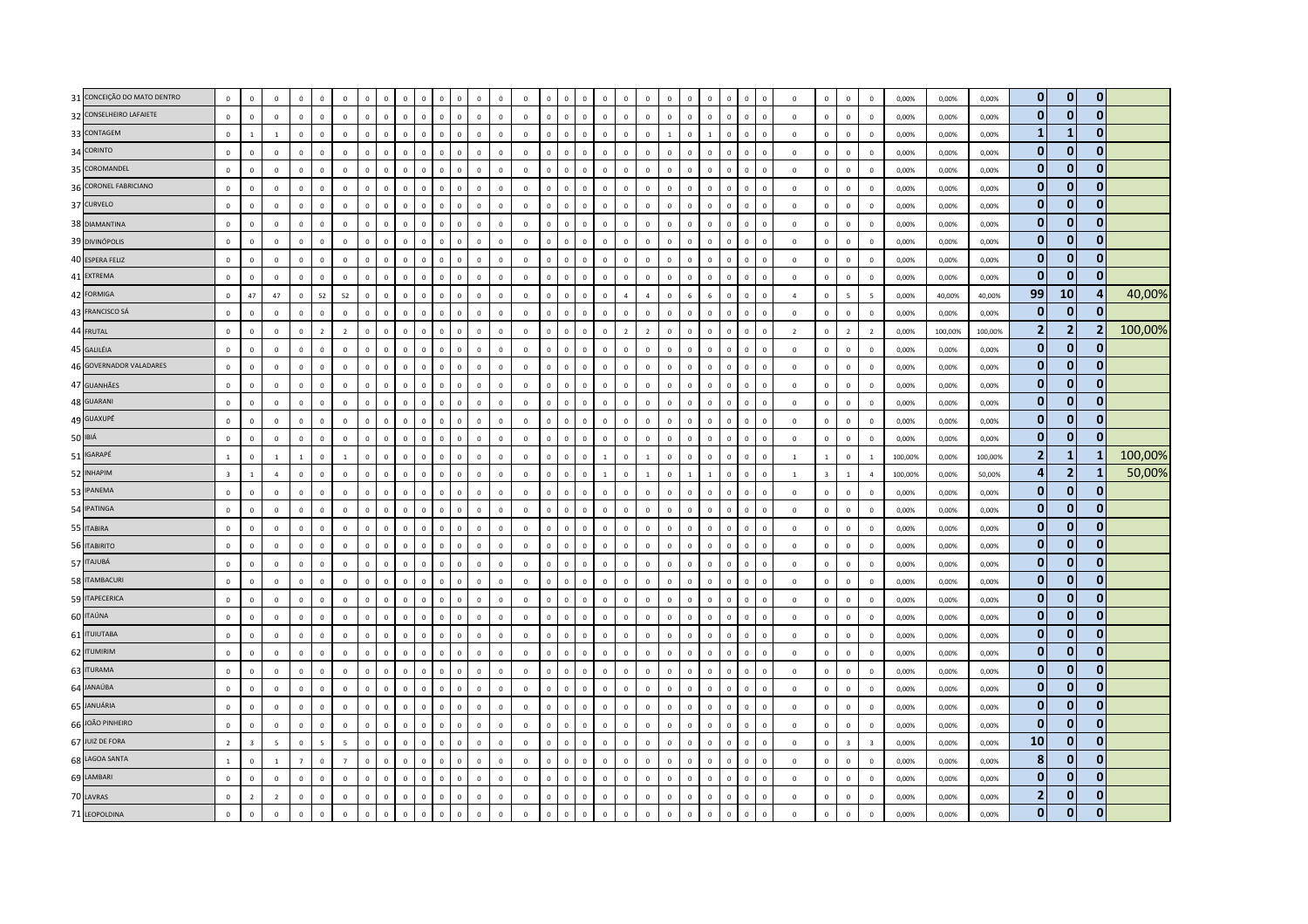| 72 LIMA DUARTE             | $\mathbf 0$  | $\Omega$     | $\mathbf 0$    | $\mathbf 0$    |                | $\mathbf 0$    |                | $\Omega$       | $\Omega$       | $\Omega$     | $\Omega$     | $\Omega$       | $\Omega$       | $\mathbf 0$             | $\overline{0}$ |                |                |                | $\Omega$       | $\Omega$     | $\overline{0}$ | $\mathbf{0}$   | $\Omega$                 | $\overline{0}$ | $\Omega$       | $\Omega$                   |              | $\mathbf{0}$   | $\Omega$     | $\Omega$     | $\mathbf 0$    | 0,00%   | 0,00%  | 0,00%   | $\mathbf{0}$ | $\mathbf 0$  | $\mathbf{0}$   |         |
|----------------------------|--------------|--------------|----------------|----------------|----------------|----------------|----------------|----------------|----------------|--------------|--------------|----------------|----------------|-------------------------|----------------|----------------|----------------|----------------|----------------|--------------|----------------|----------------|--------------------------|----------------|----------------|----------------------------|--------------|----------------|--------------|--------------|----------------|---------|--------|---------|--------------|--------------|----------------|---------|
| 73 MALACACHETA             | $\mathbf 0$  | $\mathbf 0$  | $\mathbf 0$    | $\mathbb O$    | $\Omega$       | $\mathbb O$    | $\mathbf 0$    | $\,$ 0         | $\mathbf 0$    | $\mathbb O$  | $\mathbf 0$  | $\mathbf 0$    | $\mathbf 0$    | $\mathbf 0$             | $\mathbf 0$    | $\mathsf 0$    | $\mathbf{0}$   | $\mathbf 0$    | $\mathbb O$    | $\mathbf 0$  | $\,$ 0         | $\mathbf 0$    | $\mathbf 0$              | $\,$ 0         | $\mathsf{o}\,$ | $\mathsf 0$                | $\mathbb O$  | $\,0\,$        | $\mathbf 0$  | $\mathbf 0$  | $\mathbf 0$    | 0,00%   | 0,00%  | 0,00%   | $\mathbf{0}$ | $\mathbf{0}$ | $\mathbf{0}$   |         |
| 74 MANGA                   | $\mathbf 0$  | $\mathbf 0$  | $\mathbb O$    | $\mathbf 0$    | $\Omega$       | $\mathbf 0$    | $\Omega$       | $\,$ 0         | $\mathbf 0$    | $\Omega$     | $\mathbf 0$  | $\mathbf 0$    | $\mathbf 0$    | $\mathbf 0$             | $\Omega$       | $\Omega$       | $\mathbf 0$    | $\Omega$       | $\mathbb O$    | $\mathbf 0$  | $\mathbf{0}$   | $\mathbf 0$    | $\mathbf{0}$             | $\overline{0}$ | $\mathbf 0$    | $\overline{0}$             | $\Omega$     | $\mathbf{0}$   | $\mathbf{0}$ | $\mathbf 0$  | $\mathbf 0$    | 0,00%   | 0,00%  | 0,00%   | $\mathbf 0$  | $\bf{0}$     | $\bf{0}$       |         |
| 75 MANHUAÇU                | $\Omega$     | $\mathbf{0}$ | $\overline{0}$ | $\mathbf{0}$   | $\Omega$       | $\mathbf 0$    | $\mathbf{0}$   | $\overline{0}$ | $\circ$        | $\mathbf{0}$ | $\circ$      | $\mathbf 0$    | $\Omega$       | $\Omega$                | $\mathbf 0$    | $\overline{0}$ | $\overline{0}$ | $\mathbf{0}$   | $\mathbf 0$    | $\Omega$     | $\overline{0}$ | $\mathbf{0}$   | $\mathbf{0}$             | $\mathbf{0}$   | $\mathbf{0}$   | $\overline{0}$             | $\Omega$     | $\Omega$       | $\Omega$     | $\Omega$     | $\Omega$       | 0,00%   | 0,00%  | 0,00%   | $\mathbf{0}$ | $\bf{0}$     | $\mathbf{0}$   |         |
| 76 MAR DE ESPANHA          | $\mathbf 0$  | $\mathbf 0$  | $\mathbb O$    | $\mathbf{0}$   | $\Omega$       | $\mathbf 0$    | $\Omega$       | $\,$ 0         | $\mathbf 0$    | $\mathbf 0$  | $\mathbf 0$  | $\mathbf 0$    | $\mathbf 0$    | $\mathbf 0$             | $\mathbf 0$    | $\Omega$       | $\mathbf 0$    | $\,$ 0 $\,$    | $\mathbb O$    | $\mathbf 0$  | $\mathbf 0$    | $\mathbf 0$    | $\Omega$                 | $\mathbf 0$    | $\mathsf{o}\,$ | $\,$ 0                     | $\mathbf 0$  | $\,$ 0         | $\mathbf{0}$ | $\mathbf 0$  | $\mathbf 0$    | 0,00%   | 0,00%  | 0,00%   | $\bf{0}$     | $\bf{0}$     | $\bf{0}$       |         |
| 77 MARIANA                 | $\mathbf 0$  | $\mathbf 0$  | $\mathbb O$    | $\mathbb O$    |                | $\mathbf 0$    | $\Omega$       | $\mathbf 0$    | $\mathbf 0$    | $\mathbb O$  | $\mathbf 0$  | $\mathbf 0$    | $\mathbf 0$    | $\mathbf 0$             | $\mathbf 0$    | $\Omega$       | $\Omega$       | $\mathbf 0$    | $\mathbb O$    | $\pmb{0}$    | $\,$ 0         | $\mathsf 0$    | $\mathbf 0$              | $\mathbf 0$    | $\mathsf{o}\,$ | $\,$ 0                     | $\mathbf 0$  | $\,$ 0         | $\mathbf 0$  | $\mathbf 0$  | $\,0\,$        | 0,00%   | 0,00%  | 0,00%   | $\bf{0}$     | $\bf{0}$     | $\bf{0}$       |         |
| 78 MATOZINHOS              | $\mathbf 0$  | $\mathbf 0$  | $\overline{0}$ | $\mathbf{0}$   | $\mathbf{0}$   | $\mathbf 0$    | $\mathbf{0}$   | $\,$ 0         | $\mathbf{0}$   | $\mathbf{0}$ | $\mathsf 0$  | $\mathbb O$    | $\mathbf 0$    | $\mathbf 0$             | $\mathbf 0$    | $\mathbf{0}$   | $\circ$        | $\mathbf 0$    | $\mathbb O$    | $\mathbf 0$  | $\mathsf 0$    | $\mathbf{0}$   | $\mathbf{0}$             | $\mathbf 0$    | $\mathbf 0$    | $\mathbf 0$                | $\mathbf{0}$ | $\,$ 0         | $\mathbf 0$  | $\mathbf 0$  | $\mathbf 0$    | 0,00%   | 0,00%  | 0,00%   | $\mathbf{0}$ | $\mathbf 0$  | $\mathbf 0$    |         |
| 79 MEDINA                  | $\mathbf 0$  | $\Omega$     | $\Omega$       | $\Omega$       | $\Omega$       | $\mathbf 0$    | $\Omega$       | $\overline{0}$ | $\Omega$       | $\Omega$     | $\Omega$     | $\mathbf{0}$   | $\Omega$       | $\Omega$                | $\circ$        | $\Omega$       | $\Omega$       | $\Omega$       | $\Omega$       | $\Omega$     | $\Omega$       | $\mathbf{0}$   | $\Omega$                 | $\Omega$       | $\Omega$       | $\,$ 0<br>$\Omega$         |              | $\Omega$       | $\Omega$     | $\Omega$     | $\mathbf 0$    | 0,00%   | 0.00%  | 0,00%   | $\mathbf{0}$ | $\bf{0}$     | $\bf{0}$       |         |
| 80 MINAS NOVAS             | $\mathbf 0$  | $\mathbf 0$  | $\mathbb O$    | $\mathbb O$    | $\mathbf 0$    | $\mathbf 0$    | $\mathbf 0$    | $\,$ 0         | $\mathbf 0$    | $\circ$      | $\mathbf 0$  | $\mathbf 0$    | $\mathbf 0$    | $\overline{\mathbf{0}}$ | $\mathbf 0$    | $\overline{0}$ | $\mathbf 0$    | $\mathbf 0$    | $\mathbb O$    | $\pmb{0}$    | $\,$ 0         | $\,0\,$        | $\mathbf 0$              | $\mathbf 0$    | $\mathsf{o}\,$ | $\,$ 0                     | $\mathbf 0$  | $\,$ 0         | $\mathbf 0$  | $\mathbf 0$  | $\,0\,$        | 0,00%   | 0,00%  | 0,00%   | $\bf{0}$     | $\bf{0}$     | $\bf{0}$       |         |
| 81 MONTE CARMELO           | $\mathbf 0$  | $\mathbf 0$  | $\mathbb O$    | $\circ$        | $\Omega$       | $\mathbf 0$    | $\mathbf{0}$   | $\mathbf 0$    | $\mathbf 0$    | $\mathbf{0}$ | $\mathbf{0}$ | $\overline{0}$ | $\mathbf 0$    | $\overline{0}$          | $\mathbf 0$    | $\mathbf{0}$   | $\mathbf{0}$   | $\mathbf 0$    | $\mathbb O$    | $\mathbf 0$  | $\mathsf 0$    | $\mathbf 0$    | $\Omega$                 | $\mathbf 0$    | $\mathbf{0}$   | $\,$ 0                     | $\mathbf 0$  | $\,$ 0         | $\mathbf 0$  | $\mathbf 0$  | $\mathbf 0$    | 0,00%   | 0,00%  | 0,00%   | $\mathbf{0}$ | $\mathbf 0$  | $\bf{0}$       |         |
| 82 MONTES CLAROS           | 8            | 8            | 16             | $\overline{4}$ | $\overline{z}$ | $6\phantom{a}$ | $\overline{z}$ | $\mathbf 0$    | $\overline{2}$ | $\Omega$     | $\mathbf{0}$ | $\mathbf 0$    | $\mathbf 0$    | $\overline{0}$          | $\mathbf 0$    | $\Omega$       | $\mathbf 0$    | $\overline{0}$ | $\mathbf{1}$   | $\mathbf{1}$ | $\overline{2}$ | $\overline{a}$ | $\overline{\phantom{a}}$ | $\overline{q}$ | $\mathbf 0$    | $\mathbf{0}$               | $\Omega$     | $\overline{2}$ | 5            | 6            | $11\,$         | 20,00%  | 16,67% | 18,18%  | 22           | 11           | $\overline{2}$ | 18,18%  |
| 83 MURIAÉ                  | $\mathbf 0$  | $\Omega$     | $\Omega$       | $\mathbf 0$    | $\Omega$       | $\mathbf 0$    | $\Omega$       | $\mathbf 0$    | $\Omega$       | $\Omega$     | $\Omega$     | $\mathbf 0$    | $\mathbf 0$    | $\mathbf 0$             | $\mathbf{0}$   | $\Omega$       | $\Omega$       | $\Omega$       | $\mathbb O$    | $\mathbf 0$  | $\,$ 0         | $\mathbf 0$    | $\Omega$                 | $\mathbf 0$    | $\Omega$       | $\,0\,$<br>$\Omega$        |              | $\,0\,$        | $\mathbf{0}$ | $\Omega$     | $\,0\,$        | 0,00%   | 0,00%  | 0,00%   | $\bf{0}$     | $\bf{0}$     | $\mathbf{0}$   |         |
| 84 NANUQUE                 | $\mathbf 0$  | $\Omega$     | $\overline{0}$ | $\mathbf 0$    | $\Omega$       | $\mathbf 0$    | $\mathbf{0}$   | $\mathbf 0$    | $\circ$        | $\mathbf{0}$ | $\mathsf 0$  | $\mathbf{0}$   | $\circ$        | $\Omega$                | $\mathbf{0}$   | $\Omega$       | $\circ$        | $\mathbf 0$    | $\Omega$       | $\Omega$     | $\overline{0}$ | $\mathbf 0$    | $\Omega$                 | $\Omega$       | $\mathbf 0$    | $\,0\,$<br>$\Omega$        |              | $\Omega$       | $\Omega$     | $\Omega$     | $\mathbf 0$    | 0,00%   | 0,00%  | 0,00%   | $\mathbf{0}$ | $\mathbf{0}$ | $\mathbf{0}$   |         |
| 85 NEPOMUCENO              | $\mathbf 0$  | $\mathbf 0$  | $\mathbb O$    | $\mathbb O$    | $\Omega$       | $\mathbb O$    | $\mathbf 0$    | $\mathbf 0$    | $\mathbf 0$    | $\mathbf{0}$ | $\mathbf 0$  | $\mathbf 0$    | $\mathbf 0$    | $\mathbf 0$             | $\mathbf 0$    | $\Omega$       | $\mathbf{0}$   | $\mathbf 0$    | $\mathbb O$    | $\mathbf 0$  | $\,$ 0         | $\circ$        | $\mathbf 0$              | $\mathbf 0$    | $\mathbf 0$    | $\,$ 0                     | $\mathbf 0$  | $\,0\,$        | $\mathbf{0}$ | $\mathbf 0$  | $\mathbf 0$    | 0,00%   | 0,00%  | 0,00%   | $\mathbf 0$  | $\bf{0}$     | $\mathbf{0}$   |         |
| 86 NOVA SERRANA            | $\mathbf 0$  | $\mathbf 0$  | $\mathbf 0$    | $\circ$        | $\mathbf 0$    | $\mathbb O$    | $\mathbf 0$    | $\,$ 0         | $\mathbf 0$    | $\mathbf 0$  | $\mathbf 0$  | $\mathbf 0$    | $\mathbf 0$    | $\mathbf 0$             | $\mathbf 0$    | $\mathsf 0$    | $\circ$        | $\mathbf 0$    | $\mathbb O$    | $\mathbf 0$  | $\,$ 0         | $\mathbf 0$    | $\mathbf 0$              | $\mathbf 0$    | $\mathbf 0$    | $\mathsf 0$                | $\mathbf 0$  | $\,0\,$        | $\mathbf 0$  | $\mathbf 0$  | $\mathbf 0$    | 0,00%   | 0,00%  | 0,00%   | $\mathbf{0}$ | $\bf{0}$     | $\bf{0}$       |         |
| 87 OLIVEIRA                | $\mathbf 0$  | $\Omega$     | $\mathbb O$    | $\mathbf 0$    | $\Omega$       | $\mathbb O$    | $\Omega$       | $\,$ 0         | $\Omega$       | $\Omega$     | $\mathsf 0$  | $\mathbf 0$    | $\Omega$       | $\Omega$                | $\Omega$       | $\Omega$       | $\mathbf 0$    | $\mathbf 0$    | $\mathbb O$    | $\Omega$     | $\,0\,$        | $\mathbf 0$    | $\Omega$                 | $\Omega$       | $\mathbf 0$    | $\,$ 0                     | $\Omega$     | $\,0\,$        | $\Omega$     | $\Omega$     | $\mathbf 0$    | 0,00%   | 0,00%  | 0,00%   | $\bf{0}$     | $\bf{0}$     | $\bf{0}$       |         |
| 88 PARÁ DE MINAS           | $\mathbf 0$  | $\mathbf{0}$ | $\overline{0}$ | $\mathbf 0$    | $\Omega$       | $\mathbf 0$    | $\mathbf{0}$   | $\mathbf 0$    | $\mathbf 0$    | $\mathbf 0$  | $\mathsf 0$  | $\mathbf 0$    | $\overline{0}$ | $\mathbf 0$             | $\mathbf 0$    | $\Omega$       | $\mathbf{0}$   | $\mathbf{0}$   | $\mathbb O$    | $\mathbf 0$  | $\,$ 0         | $\mathbf 0$    | $\mathbf{0}$             | $\mathbf 0$    | $\mathbf 0$    | $\mathbf 0$                | $\mathbf{0}$ | $\,$ 0         | $\mathbf{0}$ | $\mathbf 0$  | $\mathbf 0$    | 0,00%   | 0,00%  | 0,00%   | $\mathbf{0}$ | $\mathbf{0}$ | $\mathbf{0}$   |         |
| 89 PARACATU                | $\mathbf 0$  | $\mathbf 0$  | $\mathbb O$    | $\mathbb O$    | $\mathbf 0$    | $\mathbb O$    | $\mathbf 0$    | $\,$ 0         | $\mathbf 0$    | $\mathbb O$  | $\mathsf 0$  | $\mathbf 0$    | $\mathbf 0$    | $\mathbf 0$             | $\mathbf 0$    | $\mathbf{0}$   | $\mathbf{0}$   | $\mathbf 0$    | $\mathbb O$    | $\mathbf 0$  | $\mathsf 0$    | $\mathbf 0$    | $\mathbf 0$              | $\mathbf 0$    | $\mathbf 0$    | $\,$ 0                     | $\mathbf 0$  | $\,0\,$        | $\mathbf 0$  | $\mathbf 0$  | $\,0\,$        | 0,00%   | 0,00%  | 0,00%   | $\mathbf{0}$ | $\mathbf 0$  | $\bf{0}$       |         |
| 90 PARAGUAÇU               | $\mathbf{0}$ | $\mathsf 0$  | $\mathbf{0}$   | $\mathbf{0}$   | $\mathbf{0}$   | $\mathbf{0}$   | $\mathbf 0$    | $\mathbf 0$    | $\mathbf 0$    | $\mathbf 0$  | $\mathbf 0$  | $\mathbf 0$    | $\mathbf 0$    | $\mathbf 0$             | $\mathbf{0}$   | $\Omega$       | $\mathbf{0}$   | $\mathbf 0$    | $\mathbb O$    | $\mathbf 0$  | $\mathsf 0$    | $\mathbf{0}$   | $\mathbf 0$              | $\mathbf{0}$   | $\mathbf 0$    | $\mathbf 0$                | $\mathbf 0$  | $\mathbf 0$    | $\mathbf{0}$ | $\mathsf 0$  | $\mathbf 0$    | 0,00%   | 0,00%  | 0,00%   | $\bf{0}$     | $\mathbf 0$  | $\mathbf 0$    |         |
| 91 PASSA QUATRO            | $\mathbf 0$  | $\mathbf{0}$ | $\mathbb O$    | $\mathbf 0$    | $\Omega$       | $\mathbf 0$    | $\mathbf{0}$   | $\mathbf 0$    | $\Omega$       | $\mathbf{0}$ | $\mathsf 0$  | $\mathbf 0$    | $\mathbf 0$    | $\overline{0}$          | $\mathbf 0$    | $\Omega$       | $\circ$        | $\Omega$       | $\mathbb O$    | $\Omega$     | $\overline{0}$ | $\mathbf 0$    | $\Omega$                 | $\mathbf 0$    | $\mathbf 0$    | $\overline{0}$<br>$\Omega$ |              | $\,$ 0         | $\Omega$     | $\Omega$     | $\mathbf 0$    | 0,00%   | 0,00%  | 0,00%   | $\mathbf{0}$ | $\bf{0}$     | $\bf{0}$       |         |
| 92 PASSA TEMPO             | $\mathbf 0$  | $\mathbf 0$  | $\mathbb O$    | $\circ$        | $\mathbf 0$    | $\mathbf 0$    | $\mathbf 0$    | $\,$ 0         | $\mathbf 0$    | $\mathbb O$  | $\mathbf 0$  | $\mathbf 0$    | $\mathbf 0$    | $\mathbf 0$             | $\mathbb O$    | $\circ$        | $\mathbf{0}$   | $\mathbf 0$    | $\mathbf 0$    | $\mathbf 0$  | $\mathbf 0$    | $\mathbf 0$    | $\Omega$                 | $\mathbf 0$    | $\mathsf{o}\,$ | $\mathbf 0$                | $\mathbf 0$  | $\,0\,$        | $\mathbf 0$  | $\mathbf 0$  | $\mathbf 0$    | 0,00%   | 0,00%  | 0,00%   | $\bf{0}$     | $\bf{0}$     | $\bf{0}$       |         |
| 93 PASSOS                  | $\mathbf 0$  | $\mathbf 0$  | $\mathbb O$    | $\mathbf 0$    |                | $\mathbf 0$    | $\mathbf{0}$   | $\mathbf 0$    | $\mathbf 0$    | $\mathbf 0$  | $\mathbf{0}$ | $\mathbf 0$    | $\mathbf 0$    | $\mathbf 0$             | $\overline{0}$ | $\overline{0}$ | $\mathbf 0$    | $\overline{0}$ | $\mathbf 0$    | $\mathbf 0$  | $\mathbf 0$    | $\mathbf 0$    | $\mathbf 0$              | $\overline{0}$ | $\mathbf 0$    | $\overline{0}$             | $\mathbf 0$  | $\mathbf{0}$   | $\mathbf{0}$ | $\mathbf 0$  | $\,0\,$        | 0,00%   | 0,00%  | 0,00%   | $\bf{0}$     | $\bf{0}$     | $\mathbf 0$    |         |
| 94 PATOS DE MINAS          | $\mathbf{0}$ | $\mathbf{0}$ | $\Omega$       | $\mathbf{0}$   | $\Omega$       | $\mathbf 0$    | $\mathbf{0}$   | $\overline{0}$ | $\mathbf{0}$   | $\mathbf{0}$ | $\Omega$     | $\mathbf{0}$   | $\Omega$       | $\Omega$                | $\mathbf{0}$   | $\Omega$       | $\circ$        | $\mathbf{0}$   | $\mathbf 0$    | $\Omega$     | $\mathbf{0}$   | $\mathbf{0}$   | $\mathbf{0}$             | $\mathbf{0}$   | $\mathbf{0}$   | $\mathbf{0}$<br>$\Omega$   |              | $\overline{0}$ | $\mathbf{0}$ | $\mathbf{0}$ | $\mathbf 0$    | 0.00%   | 0,00%  | 0.00%   | $\mathbf{0}$ | $\mathbf{0}$ | $\mathbf{0}$   |         |
| 95 PATROCÍNIO              | $\mathbf 0$  | $\Omega$     | $\mathbf{0}$   | $\mathbb O$    | $\Omega$       | $\mathbb O$    | $\Omega$       | $\overline{0}$ | $\Omega$       | $\mathbf{0}$ | $\Omega$     | $\mathbf{0}$   | $\Omega$       | $\Omega$                | $\circ$        | $\Omega$       | $\Omega$       | $\mathbf{0}$   | $\Omega$       | $\Omega$     | $\mathsf 0$    | $\mathbf{0}$   | $\Omega$                 | $\Omega$       | $\mathbf 0$    | $\,$ 0<br>$\Omega$         |              | $\Omega$       | $\Omega$     | $\Omega$     | $\mathbf 0$    | 0,00%   | 0,00%  | 0,00%   | $\mathbf 0$  | $\bf{0}$     | $\bf{0}$       |         |
| 96 PEÇANHA                 | $\mathbf 0$  | $\mathbf 0$  | $\,0\,$        | $\mathbb O$    | $\Omega$       | $\mathbf 0$    | $\mathbf 0$    | $\mathbf 0$    | $\mathbf 0$    | $\mathbf{0}$ | $\mathbf 0$  | $\,$ 0         | $\mathbf 0$    | $\,0\,$                 | $\mathbf 0$    | $\mathbf{0}$   | $\mathbf 0$    | $\mathbf 0$    | $\mathbb O$    | $\mathbf 0$  | $\,$ 0         | $\mathbf 0$    | $\mathbf 0$              | $\mathbf 0$    | $\mathbf 0$    | $\,$ 0                     | $\mathbf 0$  | $\,$ 0         | $\mathbf 0$  | $\mathbf 0$  | $\,0\,$        | 0,00%   | 0,00%  | 0,00%   | $\bf{0}$     | $\bf{0}$     | $\mathbf 0$    |         |
| 97 PIRAPORA                | $11\,$       | $\mathbf 0$  | $11\,$         | $\mathbf{0}$   | $\mathbf{0}$   | $\mathbf{0}$   | $\mathbf{0}$   | $\mathbf 0$    | $\mathbf{0}$   | $\mathbf{0}$ | $\mathbf{0}$ | $\mathbb O$    | $\mathbf 0$    | $\overline{0}$          | $\Omega$       | $\mathbf{0}$   | $\mathbf{0}$   | $\mathbf 0$    | $\overline{4}$ | $\Omega$     | $\overline{4}$ | $\overline{7}$ | $\mathbf{0}$             | $\overline{7}$ | $\mathbf{0}$   | $\mathbf 0$                | $\mathbf{0}$ | $\overline{4}$ | $\mathbf 0$  | $\mathbf 0$  | $\mathbf 0$    | 36,36%  | 0,00%  | 36,36%  | 11           | 11           | 4              | 36,36%  |
| 98 POÇOS DE CALDAS         | $\mathbf 0$  | $\Omega$     | $\mathbf{0}$   | $\mathbf{0}$   | $\Omega$       | $\mathbf 0$    | $\Omega$       | $\mathbf{0}$   | $\Omega$       | $\theta$     | $\Omega$     | $\mathbf{0}$   | $\Omega$       | $\theta$                | $\Omega$       | $\Omega$       | $\Omega$       | $\Omega$       | $\mathbf{0}$   | $\Omega$     | $\mathbf{0}$   | $\mathbf{0}$   | $\mathbf{0}$             | $\Omega$       | $\mathbf{0}$   | $\mathbf{0}$               | $\Omega$     | $\mathbf{0}$   | $\Omega$     | $\Omega$     | $\mathbf 0$    | 0.00%   | 0,00%  | 0.00%   | $\mathbf{0}$ | $\bf{0}$     | $\mathbf 0$    |         |
| 99 POMPÉU                  | $\mathbf 0$  | $\Omega$     | $\overline{0}$ | $\mathbb O$    | $\Omega$       | $\mathbf 0$    | $\Omega$       | $\mathbf 0$    | $\mathbf{0}$   | $\Omega$     | $\Omega$     | $\mathbf 0$    | $\mathbf 0$    | $\mathbf 0$             | $\mathbf 0$    | $\Omega$       | $\Omega$       | $\mathbf{0}$   | $\Omega$       | $\mathbf 0$  | $\,$ 0         | $\circ$        | $\Omega$                 | $\,$ 0 $\,$    | $\mathbf{0}$   | $\,$ 0<br>$\Omega$         |              | $\,0\,$        | $\Omega$     | $\mathbf 0$  | $\,0\,$        | 0,00%   | 0,00%  | 0,00%   | $\mathbf{0}$ | $\mathbf 0$  | $\mathbf{0}$   |         |
| 100 PONTE NOVA             | $\mathbf 0$  | $\mathbf 0$  | $\mathbf 0$    | $\,0\,$        | $\Omega$       | $\mathbf 0$    | $\Omega$       | $\,$ 0         | $\mathbf 0$    | $\mathbf{0}$ | $\mathbf 0$  | $\mathbf 0$    | $\mathbf 0$    | $\mathbf 0$             | $\mathbf 0$    | $\mathbf 0$    | $\mathbf{0}$   | $\,0\,$        | $\mathbb O$    | $\mathsf 0$  | $\,0\,$        | $\mathbf 0$    | $\Omega$                 | $\,0\,$        | $\mathbf 0$    | $\,$ 0                     | $\mathbf 0$  | $\,0\,$        | $\mathbf 0$  | $\mathbf 0$  | $\,0\,$        | 0,00%   | 0,00%  | 0,00%   | $\bf{0}$     | $\bf{0}$     | $\bf{0}$       |         |
| 101 POUSO ALEGRE           | $\mathbf 0$  | $\mathbf 0$  | $\mathbb O$    | $\mathbf 0$    | $\Omega$       | $\mathbf 0$    | $\Omega$       | $\,$ 0         | $\mathbf 0$    | $\Omega$     | $\mathbf 0$  | $\mathbf 0$    | $\mathbf 0$    | $\overline{0}$          | $\mathbf 0$    | $\Omega$       | $\mathbf 0$    | $\mathbf 0$    | $\mathbb O$    | $\mathbf 0$  | $\mathsf 0$    | $\mathbf{0}$   | $\Omega$                 | $\overline{0}$ | $\mathbf 0$    | $\overline{0}$             | $\Omega$     | $\,$ 0         | $\mathbf{0}$ | $\mathbf 0$  | $\mathbf 0$    | 0,00%   | 0,00%  | 0,00%   | $\mathbf{0}$ | $\mathbf{0}$ | $\mathbf{0}$   |         |
| 102 PRATÁPOLIS             | $\mathbf 0$  | $\mathbf{0}$ | $\Omega$       | $\mathbb O$    | $\Omega$       | $\mathbf 0$    | $\Omega$       | $\mathbf 0$    | $\mathbf{0}$   | $\mathbf{0}$ | $\mathbf 0$  | $\mathbf 0$    | $\mathbf 0$    | $\mathbf 0$             | $\mathbf 0$    | $\Omega$       | $\mathbf{0}$   | $\mathbf{0}$   | $\mathbb O$    | $\Omega$     | $\,$ 0         | $\mathbf{0}$   | $\Omega$                 | $\mathbf 0$    | $\mathbf{0}$   | $\mathbf{0}$<br>$\Omega$   |              | $\,0\,$        | $\Omega$     | $\mathbf 0$  | $\mathbf 0$    | 0,00%   | 0,00%  | 0,00%   | $\mathbf 0$  | $\bf{0}$     | $\bf{0}$       |         |
| 103 PRESIDENTE OLEGÁRIO    | $\mathbf 0$  | $\mathbf{0}$ | $\mathbb O$    | $\mathbf 0$    | $\mathbf{0}$   | $\mathbf 0$    | $\mathbf 0$    | $\,$ 0         | $\mathbf{0}$   | $\mathbf 0$  | $\mathbf 0$  | $\mathbf 0$    | $\overline{0}$ | $\mathbf 0$             | $\mathbf 0$    | $\overline{0}$ | $\mathbf 0$    | $\,0\,$        | $\mathbb O$    | $\mathbf 0$  | $\,0\,$        | $\mathbf{0}$   | $\mathbf{0}$             | $\mathbf 0$    | $\mathbf 0$    | $\,$ 0                     | $\mathbf 0$  | $\overline{0}$ | $\mathbf{0}$ | $\mathbf{0}$ | $\mathbf 0$    | 0,00%   | 0,00%  | 0,00%   | $\bf{0}$     | $\bf{0}$     | $\bf{0}$       |         |
| 104 RIBEIRÃO DAS NEVES     | $\mathbf 0$  | $\mathbf 0$  | $\mathbb O$    | $\mathbf 0$    |                | $\mathbf 0$    | $\Omega$       | $\mathbf 0$    | $\mathbf 0$    | $\Omega$     | $\mathbf 0$  | $\mathbf 0$    | $\mathbf 0$    | $\overline{0}$          | $\mathbf 0$    | $\Omega$       | $\Omega$       | $\Omega$       | $\mathbb O$    | $\mathbf 0$  | $\overline{0}$ | $\mathsf 0$    | $\mathbf{0}$             | $\mathbf 0$    | $\mathbf 0$    | $\overline{0}$             | $\Omega$     | $\,$ 0         | $\mathbf{0}$ | $\mathbf 0$  | $\mathbf 0$    | 0,00%   | 0,00%  | 0,00%   | $\mathbf{0}$ | $\bf{0}$     | $\mathbf{0}$   |         |
| 105 RIO PARANAÍBA          | $\mathbf{0}$ | $\mathbf 0$  | $\mathbf 0$    | $\mathbb O$    | $\Omega$       | $\mathbf 0$    | $\Omega$       | $\mathbf 0$    | $\mathbf 0$    | $\mathbf 0$  | $\mathbf 0$  | $\mathbf 0$    | $\mathbf 0$    | $\overline{0}$          | $\mathbf 0$    | $\mathbf{0}$   | $\mathbf{0}$   | $\,$ 0         | $\mathbb O$    | $\mathbf 0$  | $\overline{0}$ | $\mathsf 0$    | $\mathbf{0}$             | $\,$ 0         | $\mathbf 0$    | $\,$ 0<br>$\Omega$         |              | $\,0\,$        | $\mathsf 0$  | $\mathbf 0$  | $\mathbf 0$    | 0,00%   | 0,00%  | 0,00%   | $\bf{0}$     | $\mathbf 0$  | $\mathbf{0}$   |         |
| 106 RIO POMBA              | $\mathbf 0$  | $\mathbf 0$  | $\mathbf{0}$   | $\mathbf 0$    | $\Omega$       | $\mathbf{0}$   | $\mathbf 0$    | $\mathbf 0$    | $\mathbf 0$    | $\mathbf 0$  | $\mathbf 0$  | $\mathbf 0$    | $\mathbf 0$    | $\mathbf 0$             | $\mathbf{0}$   | $\Omega$       | $\mathbf{0}$   | $\mathbf 0$    | $\mathbb O$    | $\mathbf 0$  | $\mathsf 0$    | $\mathbf{0}$   | $\mathbf 0$              | $\overline{0}$ | $\mathbf 0$    | $\,$ 0                     | $\mathbf 0$  | $\mathbf{0}$   | $\mathbf{0}$ | $\mathbf 0$  | $\mathbf 0$    | 0,00%   | 0,00%  | 0,00%   | $\bf{0}$     | $\mathbf{0}$ | $\mathbf{0}$   |         |
| 107 SABARÁ                 | $\mathbf 0$  | $\mathbf 0$  | $\overline{0}$ | $\mathbf 0$    | $\Omega$       | $\mathbf{0}$   | $\mathbf{0}$   | $\mathbf 0$    | $\circ$        | $\mathbf{0}$ | $\mathbf{0}$ | $\mathbf 0$    | $\mathbf{0}$   | $\mathbf 0$             | $\mathbf 0$    | $\Omega$       | $\circ$        | $\mathbf{0}$   | $\mathbb O$    | $\mathbf 0$  | $\overline{0}$ | $\mathbf{0}$   | $\mathbf{0}$             | $\mathbf 0$    | $\circ$        | $\,$ 0                     | $\mathbf{0}$ | $\,$ 0         | $\mathbf{0}$ | $\mathbf{0}$ | $\mathbf 0$    | 0,00%   | 0,00%  | 0,00%   | $\mathbf{0}$ | $\bf{0}$     | $\mathbf{0}$   |         |
| 108 SACRAMENTO             | $\mathbf 0$  | $\mathbf 0$  | $\mathbb O$    | $\mathbf 0$    | $\Omega$       | $\mathbf 0$    | $\mathbf{0}$   | $\mathbf 0$    | $\mathbf 0$    | $\mathbb O$  | $\mathbf 0$  | $\mathbf 0$    | $\mathbf 0$    | $\overline{0}$          | $\mathbf 0$    | $\circ$        | $\mathbf 0$    | $\mathbf 0$    | $\mathbb O$    | $\mathbf 0$  | $\mathsf 0$    | $\mathbf 0$    | $\mathbf 0$              | $\mathbf 0$    | $\mathbf 0$    | $\mathbf 0$                | $\mathbf 0$  | $\,0\,$        | $\mathbf 0$  | $\mathbf 0$  | $\mathbf 0$    | 0,00%   | 0,00%  | 0,00%   | $\bf{0}$     | $\bf{0}$     | $\bf{0}$       |         |
| 109 SANTA BÁRBARA          | $\mathbf 0$  | $\mathbf 0$  | $\mathbf 0$    | $\mathbf{1}$   | $\Omega$       | $1\,$          | $\Omega$       | $\overline{0}$ | $\mathbf 0$    | $\Omega$     | $\mathbf{0}$ | $\mathbf 0$    | $\mathbf 0$    | $\mathbf 0$             | $\overline{0}$ | $\Omega$       | $\mathbf 0$    | $\Omega$       | $\mathbb O$    | $\mathbf 0$  | $\mathbf{0}$   | $\mathbf 0$    | $\Omega$                 | $\overline{0}$ | $\mathbf 0$    | $\mathbf{0}$               | $\mathbf 0$  | $\,0\,$        | $\mathbf 0$  | $\mathbf 0$  | $\mathbf 0$    | 0,00%   | 0,00%  | 0,00%   | $\mathbf{1}$ | $\mathbf 0$  | $\mathbf 0$    |         |
| 110 SANTA LUZIA            | $\mathbf{0}$ | $\mathbf{0}$ | $\overline{0}$ | $\mathbf{0}$   | $\Omega$       | $\mathbf{0}$   | $\mathbf{0}$   | $\overline{0}$ | $\mathbf{0}$   | $\mathbf{0}$ | $\Omega$     | $\mathbf{0}$   | $\Omega$       | $\Omega$                | $\mathbf{0}$   | $\Omega$       | $\mathbf{0}$   | $\mathbf{0}$   | $\mathbf 0$    | $\Omega$     | $\mathbf{0}$   | $\mathbf{0}$   | $\mathbf{0}$             | $\mathbf{0}$   | $\mathbf{0}$   | $\mathbf{0}$               | $\mathbf{0}$ | $\overline{0}$ | $\Omega$     | $\mathbf{0}$ | $\mathbf 0$    | 0.00%   | 0,00%  | 0.00%   | $\mathbf{0}$ | $\mathbf 0$  | $\mathbf{0}$   |         |
| 111 SANTA RITA DO SAPUCAÍ  | $\mathbf{1}$ | $\mathbf 0$  | $\overline{1}$ | $\mathbf 0$    | $\Omega$       | $\mathbf 0$    | $\mathbf 0$    | $\,$ 0         | $\circ$        | $\mathbb O$  | $\mathbf 0$  | $\mathbf 0$    | $\mathbf 0$    | $\mathbf 0$             | $\mathbb O$    | $\Omega$       | $\circ$        | $\,$ 0         | $\mathbf{1}$   | $\mathbf 0$  | <sup>1</sup>   | $\mathbf 0$    | $\Omega$                 | $\mathbb O$    | $\mathbf 0$    | $\,$ 0                     | $\mathbf{0}$ | $\overline{1}$ | 1            | $\mathbf 0$  | 1              | 100,00% | 0,00%  | 100,00% | $\mathbf{1}$ | $\mathbf{1}$ | 1              | 100,00% |
| 112 SANTO ANTÔNIO DO MONTE | $\mathbf 0$  | $\mathbf 0$  | $\mathbf 0$    | $\mathbf{0}$   |                | $\mathbf 0$    | $\mathbf{0}$   | $\overline{0}$ | $\mathbf 0$    | $\mathbf 0$  | $\mathbf{0}$ | $\overline{0}$ | $\overline{0}$ | $\overline{0}$          | $\mathbf 0$    |                | $\mathbf 0$    |                | $\mathbf 0$    | $\mathbf 0$  | $\overline{0}$ | $\mathsf 0$    | $\Omega$                 | $\overline{0}$ | $\mathsf{o}\,$ | $\mathbf{0}$               | $\mathbf 0$  | $\overline{0}$ | $\mathbf 0$  | $\mathbf 0$  | $\overline{0}$ | 0,00%   | 0,00%  | 0,00%   | $\mathbf{0}$ | $\mathbf 0$  | $\mathbf{0}$   |         |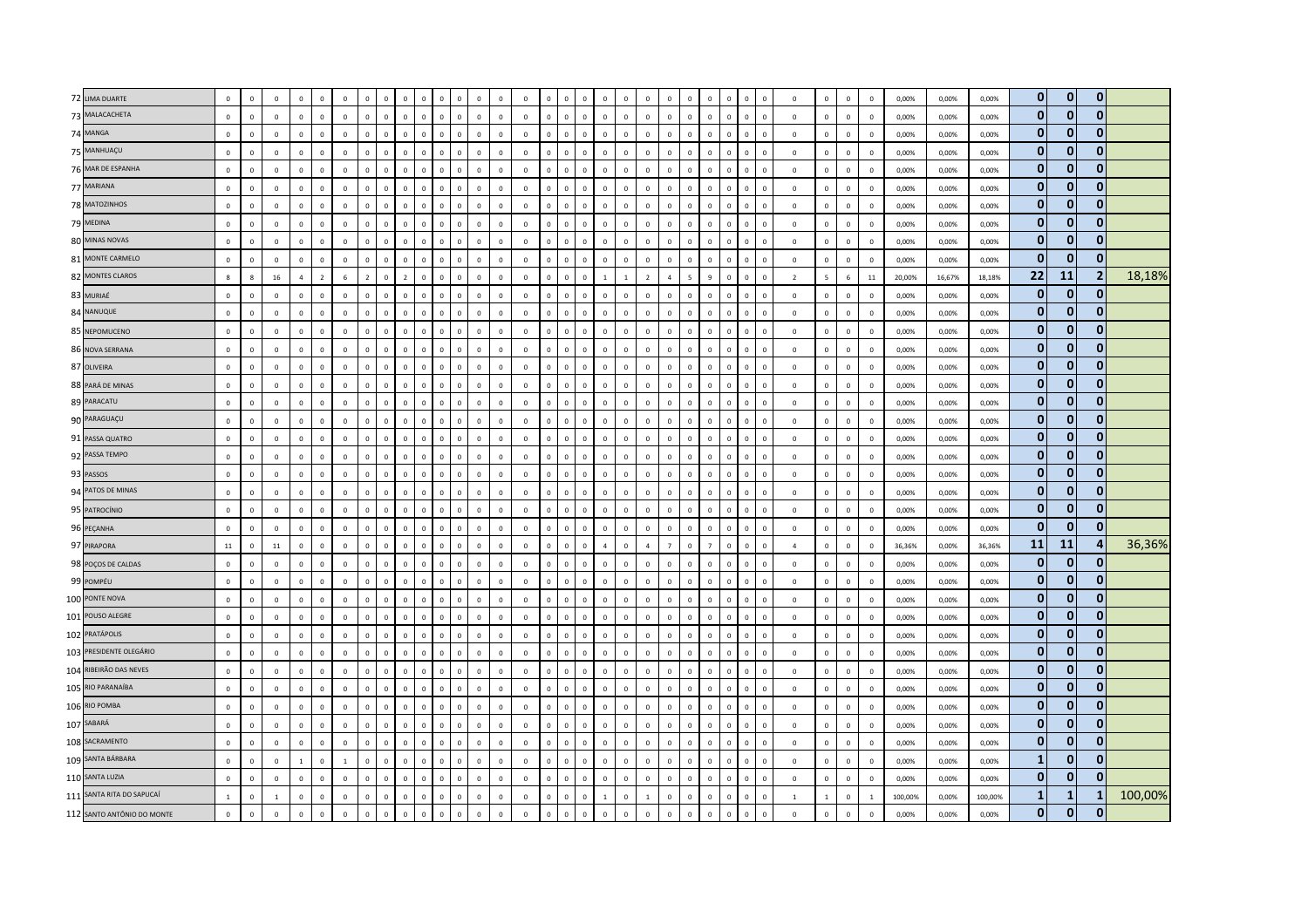| 113 SANTOS DUMONT            | $\overline{2}$ | $\overline{2}$ | 4              | $\overline{0}$ | $\mathbf{0}$   | $\mathbf{0}$   | $\mathbf{0}$ | $\mathbf{0}$   | $\mathbf{0}$   | $\overline{0}$ | $\overline{0}$<br>$\mathbf{0}$            | $\mathbf{0}$   | $\mathbf{0}$ | $\overline{0}$ | $\mathbf{0}$   | $\circ$        | $\mathbf{0}$   | $\overline{0}$ | $\Omega$     | $\mathbf{0}$ | $\overline{0}$ | <sup>1</sup>   | $\overline{1}$ | $\circ$<br>$\circ$                  | $\mathbf{0}$   | $\Omega$    | $\overline{\phantom{a}}$ | $\overline{2}$ | $\overline{a}$ | 0,00%   | 0,00%   | 0,00%  |                 | 1            | $\mathbf{0}$ |        |
|------------------------------|----------------|----------------|----------------|----------------|----------------|----------------|--------------|----------------|----------------|----------------|-------------------------------------------|----------------|--------------|----------------|----------------|----------------|----------------|----------------|--------------|--------------|----------------|----------------|----------------|-------------------------------------|----------------|-------------|--------------------------|----------------|----------------|---------|---------|--------|-----------------|--------------|--------------|--------|
| 114 SÃO GONÇALO DO SAPUCAÍ   | $\mathbf 0$    | $\mathbf{0}$   | $\Omega$       | $\mathbf 0$    | $\mathbf{0}$   | $\mathbf{0}$   | $^{\circ}$   | $\overline{0}$ | $\mathbf{0}$   | $\mathbf{0}$   | $\overline{0}$                            | $\mathbf 0$    | $^{\circ}$   | $\mathbf 0$    | $\mathbf{0}$   | $\mathbf{0}$   | $\mathbf 0$    | $\mathbf{0}$   | $\Omega$     | $\mathbf{0}$ | $\overline{0}$ | $\overline{0}$ | $\mathbf{0}$   | $\mathbf 0$<br>$\mathbf{0}$         | $\mathbf{0}$   | $\mathbf 0$ | $^{\circ}$               | $\mathbf{0}$   | $\mathbf 0$    | 0,00%   | 0,00%   | 0,00%  | 0               | $\mathbf{0}$ | $\mathbf{0}$ |        |
| 115 SÃO GOTARDO              | $\mathbf{0}$   | $\mathbf 0$    | $\mathbf{0}$   | $\mathbf 0$    | $\mathbf{0}$   | $\mathbf{0}$   | $\mathbf{0}$ | $\overline{0}$ | $\mathbf{0}$   | $\overline{0}$ | $\overline{0}$<br>$\mathbf{0}$            | $\mathbf 0$    | $\mathbf{0}$ | $\overline{0}$ | $\mathbf{0}$   | $\circ$        | $\overline{0}$ | $\overline{0}$ | $\Omega$     | $\mathbf{0}$ | $\mathbf{0}$   | $\overline{0}$ | $\mathbf{0}$   | $\circ$<br>$\circ$                  | $\mathbf{0}$   | $\mathbf 0$ | $^{\circ}$               | $\mathbf{0}$   | $\mathbf 0$    | 0,00%   | 0,00%   | 0,00%  | 0               | $\mathbf{0}$ | $\mathbf{0}$ |        |
| 116 SÃO JOÃO DEL REI         | 5              | 5              | 10             | $\overline{5}$ | $\overline{5}$ | 10             | $\Omega$     | $\mathbf 0$    | $\mathbf{0}$   | $\Omega$       | $\Omega$                                  | $\mathbf 0$    | $^{\circ}$   | $\Omega$       |                | $^{\circ}$     |                | $\overline{3}$ |              | 6            | $\mathbf{1}$   | $\overline{0}$ | $\overline{1}$ | $\Omega$<br>$\Omega$                | $\mathbf{0}$   | 6           | $^{\circ}$               | $\mathbf 0$    | $\mathbf 0$    | 75,00%  | 100,00% | 85,71% | 20 <sup>1</sup> |              | 6            | 85,71% |
| 117 SÃO LOURENÇO             | $\mathbf 0$    | $\mathbf 0$    | $\Omega$       | $\mathbf 0$    | $\mathbf{0}$   | $\mathbf{0}$   | $^{\circ}$   | $\mathbf 0$    | $\mathbf{0}$   | $\overline{0}$ | $\overline{\mathbf{0}}$                   | $\mathbf 0$    | $\mathbf{0}$ | $\overline{0}$ | $\mathbf{0}$   | $\mathbf{0}$   | $\mathbf{0}$   | $\mathbf{0}$   | $\Omega$     | $\mathbf{0}$ | $\overline{0}$ | $\overline{0}$ | $\mathbf{0}$   | $\overline{0}$<br>$^{\circ}$        | $\mathbf{0}$   | $^{\circ}$  | $^{\circ}$               | $\mathbf 0$    | $\mathbf 0$    | 0,00%   | 0,00%   | 0,00%  | $\mathbf{0}$    | $\mathbf{0}$ | $\mathbf{0}$ |        |
| 118 SÃO SEBASTIÃO DO PARAÍSO | 1              | $\mathbf{0}$   | $\overline{1}$ | $\mathbf{0}$   | $\mathbf{0}$   | $\mathbf{0}$   |              | $\overline{0}$ | $\mathbf{1}$   | $\overline{0}$ | $\Omega$<br>$\Omega$                      | $\mathbf 0$    | $^{\circ}$   | $\mathbf 0$    | $\mathbf{0}$   | $\circ$        | $\mathbf{0}$   | $\mathbf{0}$   | $\Omega$     | $\mathbf{0}$ | $\mathbf{0}$   | $\overline{0}$ | $\circ$        | $\circ$<br>$\overline{0}$           | $\mathbf 0$    | $\Omega$    | $^{\circ}$               | $\mathbf 0$    | $\mathbf{0}$   | 0,00%   | 0,00%   | 0,00%  |                 | $\mathbf{0}$ | $\mathbf{0}$ |        |
| 119 SERRO                    | $\mathbf 0$    | $\mathbf 0$    | $\mathbf{0}$   | $\mathbf{0}$   | $\mathbf 0$    | $\mathbf{0}$   | $^{\circ}$   | $\circ$        | $\mathbf{0}$   | $\overline{0}$ | $\overline{0}$<br>$\mathbf{0}$            | $\mathbf 0$    | $^{\circ}$   | $\mathbf 0$    | $\mathbf{0}$   | $\circ$        | $\mathbf 0$    | $\mathbf{0}$   | $^{\circ}$   | $\mathbf 0$  | $\mathbf{0}$   | $\overline{0}$ | $\mathbf 0$    | $\mathbf{0}$<br>$\circ$             | $\mathbf{0}$   | $\mathbf 0$ | $^{\circ}$               | $\mathbf 0$    | $\mathbf 0$    | 0,00%   | 0,00%   | 0,00%  | $\bf{0}$        | $\mathbf{0}$ | $\mathbf{0}$ |        |
| 120 SETE LAGOAS              | $\circ$        | $\mathbf{0}$   | $\Omega$       | $\overline{0}$ | $\circ$        | $\mathbf{0}$   | $\Omega$     | $\overline{0}$ | $\mathbf{0}$   | $\mathbf 0$    | $\overline{\mathbf{0}}$<br>$\Omega$       | $\overline{0}$ | $\circ$      | $\mathbf 0$    | $\mathbf 0$    | $\mathbf{0}$   | $\overline{0}$ | $\mathbf{0}$   | $\Omega$     | $\mathbf{0}$ | $\overline{0}$ | $\overline{0}$ | $\circ$        | $\mathbf 0$<br>$\mathbf{0}$         | $\mathbf{0}$   | $\mathbf 0$ | $\circ$                  | $\mathbf{0}$   | $\mathbf 0$    | 0,00%   | 0,00%   | 0,00%  | 0               | $\mathbf{0}$ | 0            |        |
| 121 TARUMIRIM                | $\mathbf{0}$   | $^{\circ}$     | $\mathbf{0}$   | $\mathbf 0$    | $\mathbf{0}$   | $\mathbf{0}$   | $\mathbf{0}$ | $\overline{0}$ | $\mathbf{0}$   | $\overline{0}$ | $\overline{0}$<br>$\Omega$                | $\mathbf 0$    | $^{\circ}$   | $\mathbf 0$    | $\mathbf{0}$   | $\circ$        | $\overline{0}$ | $\mathbf{0}$   | $\Omega$     | $\mathbf{0}$ | $\overline{0}$ | $\overline{0}$ | $\mathbf{0}$   | $\mathbf{0}$<br>$\circ$             | $\mathbf{0}$   | $\mathbf 0$ | $^{\circ}$               | $\mathbf{0}$   | $\mathbf 0$    | 0,00%   | 0,00%   | 0,00%  | $\mathbf{0}$    | $\mathbf{0}$ | $\mathbf{0}$ |        |
| 122 TEÓFILO OTONI            | $\circ$        | $\mathbf 0$    | $\mathbf{0}$   | $\mathbf 0$    | $\circ$        | $\mathbf{0}$   | $\mathbf{0}$ | $\overline{0}$ | $\mathbf{0}$   | $\mathbf{0}$   | $\overline{\mathbf{0}}$<br>$\mathbf{0}$   | $\mathbf 0$    | $\mathbf 0$  | $\mathbf{0}$   | $\mathbf 0$    | $\circ$        | $\mathbf 0$    | $\overline{0}$ | $\Omega$     | $\mathbf{0}$ | $\mathbf{0}$   | $\overline{0}$ | $\circ$        | $\mathbf{0}$<br>$\mathbf{0}$        | $\mathbf{0}$   | $^{\circ}$  | $^{\circ}$               | $\mathbf{0}$   | $\mathbf{0}$   | 0,00%   | 0,00%   | 0,00%  | $\mathbf{0}$    | $\mathbf{0}$ | $\mathbf{0}$ |        |
| 123 TIROS                    | $\circ$        | $\mathbf{0}$   | $\mathbf{0}$   | $\mathbf 0$    | $\mathbf{0}$   | $\mathbf{0}$   | $^{\circ}$   | $\mathbf 0$    | $\mathbf{0}$   | $\overline{0}$ | $\overline{\mathbf{0}}$                   | $\mathbf 0$    | $\circ$      | $\mathbf 0$    | $\mathbf{0}$   | $\overline{0}$ | $\mathbf 0$    | $\mathbf{0}$   | $\mathbf{0}$ | $\mathbf{0}$ | $\mathbf{0}$   | $\overline{0}$ | $\mathbf 0$    | $\overline{0}$<br>$\Omega$          | $\mathbf{0}$   | $\mathbf 0$ | $^{\circ}$               | $\mathbf 0$    | $\mathbf{0}$   | 0,00%   | 0,00%   | 0,00%  | $\mathbf{0}$    | $\mathbf{0}$ | $\mathbf{0}$ |        |
| 124 TOMBOS                   | 12             | $\overline{2}$ | 14             | $\mathbf 0$    | $\mathbf 0$    | $\mathbf 0$    | $\Omega$     | $\circ$        | $\mathbf 0$    | $\mathbf 0$    | $\Omega$                                  | $\mathbf 0$    | $\mathbf 0$  | $\circ$        | $\mathbf{0}$   | $\circ$        | $\mathbf{0}$   | $\mathbf{0}$   | $\Omega$     | $\mathbf{0}$ | $\mathbf{0}$   | $\overline{0}$ | $\mathbf 0$    | $\circ$<br>$\circ$                  | $\mathbf{0}$   | $\mathbf 0$ | $\Omega$                 | $\mathbf{0}$   | $\mathbf 0$    | 0,00%   | 0,00%   | 0,00%  | 14              | $\mathbf{0}$ | $\mathbf{0}$ |        |
| 125 TRÊS CORAÇÕES            | $\circ$        | $\mathbf 0$    | $\mathbf{0}$   | $\mathbf{0}$   | $\mathbf{0}$   | $\mathbf{0}$   | $\mathbf{0}$ | $\overline{0}$ | $\mathbf{0}$   | $\overline{0}$ | $\overline{0}$                            | $\overline{0}$ | $\mathbf{0}$ | $\mathbf{0}$   | $\mathbf{0}$   | $\circ$        | $\overline{0}$ | $\overline{0}$ | $\mathbf{0}$ | $\mathbf{0}$ | $\overline{0}$ | $\overline{0}$ | $\mathbf{0}$   | $\sim$ 0 $\sim$<br>$\circ$          | $\mathbf{0}$   | $\mathbf 0$ | $^{\circ}$               | $\mathbf{0}$   | $\mathbf 0$    | 0,00%   | 0,00%   | 0,00%  | $\mathbf{0}$    | $\mathbf{0}$ | 0            |        |
| 126 TUPACIGUARA              | $\circ$        | $^{\circ}$     | $\Omega$       | $\mathbf 0$    | $\mathbf 0$    | $\mathbf 0$    | $^{\circ}$   | $\overline{0}$ | $\mathbf 0$    | $\mathbf{0}$   | $\overline{\mathbf{0}}$                   | $\mathbf 0$    | $\mathbf 0$  | $\mathbf{0}$   | $\mathbf{0}$   | $^{\circ}$     | $\mathbf 0$    | $\mathbf{0}$   | $\Omega$     | $\mathbf{0}$ | $\mathbf{0}$   | $\mathbf{0}$   | $\mathbf{0}$   | $\Omega$<br>$\circ$                 | $\mathbf{0}$   | $\mathbf 0$ | $\mathbf{0}$             | $\mathbf{0}$   | $\mathbf{0}$   | 0,00%   | 0,00%   | 0,00%  | $\mathbf{0}$    | $\mathbf{0}$ | $\mathbf{0}$ |        |
| 127 TURMALINA                | $\mathbf 0$    | $\mathbf 0$    | $\Omega$       | $\mathbf{0}$   | $\mathbf{0}$   | $\mathbf{0}$   | $\mathbf 0$  | $\overline{0}$ | $\mathbf{0}$   | $\mathbf{0}$   | $\overline{0}$<br>$\mathbf{0}$            | $\mathbf 0$    | $\mathbf{0}$ | $\overline{0}$ | $\overline{0}$ | $\overline{0}$ | $\mathbf{0}$   | $\overline{0}$ | $\Omega$     | $\mathbf{0}$ | $\overline{0}$ | $\mathbf{0}$   | $\mathbf{0}$   | $\circ$<br>$\mathbf{0}$             | $\mathbf{0}$   | $\mathbf 0$ | $\mathbf{0}$             | $\mathbf 0$    | $\mathbf 0$    | 0,00%   | 0,00%   | 0,00%  | $\mathbf{0}$    | $\mathbf{0}$ | $\mathbf{0}$ |        |
| 128 UBÁ                      | $\circ$        | $\Omega$       | $\mathbf{0}$   | $\mathbf 0$    | $\Omega$       | $\mathbf{0}$   | $^{\circ}$   | $\mathbf 0$    | $\mathbf{0}$   | $\Omega$       | $\overline{0}$<br>$\mathbf{0}$            | $\mathbf 0$    | $\circ$      | $\mathbf 0$    | $\mathbf{0}$   | $\mathbf{0}$   | $\mathbf 0$    | $\mathbf{0}$   | $\Omega$     | $\mathbf{0}$ | $\mathbf{0}$   | $\overline{0}$ | $\mathbf 0$    | $\mathbf 0$<br>$^{\circ}$           | $\mathbf{0}$   | $\mathbf 0$ | $^{\circ}$               | $\mathbf 0$    | $\mathbf 0$    | 0,00%   | 0,00%   | 0,00%  | $\mathbf{0}$    | $\mathbf{0}$ | $\bf{0}$     |        |
| 129 UBERABA                  | $\mathbf 0$    | $^{\circ}$     | $^{\circ}$     | $\circ$        | $\mathbf{0}$   | $\mathbf 0$    | $\Omega$     | $\circ$        | $\mathbf{0}$   | $\mathbf{0}$   | $\overline{\mathbf{0}}$<br>$\mathbf{0}$   | $\mathbf 0$    | $\mathbf 0$  | $\mathbf 0$    | $\mathbf{0}$   | $\circ$        | $\mathbf{0}$   | $\mathbf{0}$   | $\mathbf 0$  | $\mathbf{0}$ | $\mathbf{0}$   | $\overline{0}$ | $\mathbf{0}$   | $\mathbf{0}$<br>$\circ$             | $\mathbf{0}$   | $^{\circ}$  | $^{\circ}$               | $\mathbf 0$    | $\mathbf 0$    | 0,00%   | 0,00%   | 0,00%  | $\mathbf{0}$    | $\mathbf{0}$ | $\mathbf{0}$ |        |
| 130 UBERLÂNDIA               | $\overline{2}$ | $^{\circ}$     | $\overline{z}$ | $\overline{2}$ | $\mathbf 0$    | $\overline{2}$ | $\Omega$     | $\mathbf 0$    | $\mathbf{0}$   | $\overline{0}$ | $\Omega$                                  | $\mathbf 0$    | $\circ$      | $\mathbf 0$    | $\mathbf{0}$   | $\mathbf{0}$   | $\Omega$       | $\mathbf{0}$   |              | $\mathbf{0}$ | $\mathbf{0}$   | $\overline{0}$ | $\mathbf 0$    | $\overline{0}$<br>$\mathbf{0}$      | $\mathbf{0}$   | $\Omega$    | 4                        | $\mathbf 0$    | $\overline{a}$ | 0,00%   | 0,00%   | 0,00%  |                 | $\mathbf{0}$ | 0            |        |
| 131 VARGINHA                 | $\mathbf 0$    | $^{\circ}$     | $\mathbf{0}$   | $\overline{0}$ | $\mathbf{0}$   | $\mathbf{0}$   | $\mathbf{0}$ | $\overline{0}$ | $\mathbf{0}$   | $\mathbf{0}$   | $\overline{\mathbf{0}}$<br>$\mathbf{0}$   | $\mathbf 0$    | $^{\circ}$   | $\mathbf{0}$   | $\mathbf 0$    | $\circ$        | $\circ$        | $\overline{0}$ | $\mathbf{0}$ | $\mathbf{0}$ | $\circ$        | $\overline{0}$ | $\circ$        | $\circ$<br>$\circ$                  | $\mathbf{0}$   | $\mathbf 0$ | $^{\circ}$               | $\mathbf{0}$   | $\mathbf{0}$   | 0,00%   | 0,00%   | 0,00%  | 0               | $\mathbf{0}$ | $\mathbf{0}$ |        |
| 132 VÁRZEA DA PALMA          | $\mathbf{0}$   | $^{\circ}$     | $\Omega$       | $\mathbf{0}$   | $\mathbf{0}$   | $\mathbf{0}$   | $\Omega$     | $\overline{0}$ | $\overline{0}$ | $\overline{0}$ | $\overline{0}$                            | $\mathbf 0$    | $\mathbf{0}$ | $\mathbf 0$    | $\mathbf{0}$   | $\overline{0}$ | $\mathbf 0$    | $\mathbf{0}$   | $\Omega$     | $\mathbf{0}$ | $\mathbf{0}$   | $\overline{0}$ | $\mathbf{0}$   | $\mathbf 0$<br>$\mathbf{0}$         | $\mathbf{0}$   | $\mathbf 0$ | $^{\circ}$               | $\mathbf 0$    | $\mathbf{0}$   | 0,00%   | 0,00%   | 0,00%  | $\mathbf{0}$    | $\mathbf{0}$ | $\mathbf{0}$ |        |
| 133 VAZANTE                  | $\mathbf 0$    | $^{\circ}$     | $\Omega$       | $\mathbf 0$    | $\mathbf{0}$   | $\mathbf{0}$   | $\mathbf{0}$ | $\mathbf 0$    | $\overline{0}$ | $\Omega$       | $\overline{0}$                            | $\mathbf{0}$   | $\mathbf{0}$ | $\mathbf 0$    | $\mathbf{0}$   | $\mathbf{0}$   | $\mathbf 0$    | $\mathbf{0}$   | $\Omega$     | $\mathbf{0}$ | $\mathbf{0}$   | $\overline{0}$ | $\mathbf 0$    | $\mathbf 0$<br>$\circ$              | $\mathbf{0}$   | $\mathbf 0$ | $\mathbf{0}$             | $\mathbf 0$    | $\mathbf 0$    | 0,00%   | 0,00%   | 0,00%  | $\mathbf{0}$    | $\mathbf{0}$ | $\mathbf{0}$ |        |
| 134 VESPASIANO               | $\circ$        | $^{\circ}$     | $\Omega$       | $\circ$        | $\mathbf{0}$   | $\mathbf{0}$   | $^{\circ}$   | $\circ$        | $\circ$        | $\overline{0}$ | $\overline{\mathbf{0}}$                   | $\mathbf 0$    | $\circ$      | $\mathbf 0$    | $\mathbf{0}$   | $\mathbf{0}$   | $\circ$        | $\overline{0}$ | $\Omega$     | $\mathbf{0}$ | $\mathbf{0}$   | $\overline{0}$ | $\circ$        | $\mathbf 0$<br>$^{\circ}$           | $\mathbf{0}$   | $\mathbf 0$ | $\mathbf 0$              | $\mathbf 0$    | $\mathbf 0$    | 0,00%   | 0,00%   | 0,00%  | $\mathbf{0}$    | $\mathbf{0}$ | $\mathbf{0}$ |        |
| 135 VIÇOSA                   | $\circ$        | $\Omega$       | $\Omega$       | $\mathbf 0$    | $\mathbf{0}$   | $\mathbf 0$    | $\Omega$     | $\mathbf 0$    | $\overline{0}$ | $\overline{0}$ | $\overline{0}$<br>$\Omega$                | $\mathbf 0$    | $\mathbf 0$  | $\mathbf 0$    | $\mathbf{0}$   | $\mathbf{0}$   | $\mathbf{0}$   | $\mathbf{0}$   | $\Omega$     | $\mathbf{0}$ | $\mathbf{0}$   | $\overline{0}$ | $\circ$        | $\Omega$<br>$\Omega$                | $\mathbf 0$    | $\Omega$    | $^{\circ}$               | $\mathbf{0}$   | $\mathbf{0}$   | 0,00%   | 0,00%   | 0,00%  | $\mathbf{0}$    | 0            | $\mathbf{0}$ |        |
| 136 VIRGINÓPOLIS             | $\overline{2}$ | 8              | 10             | $\overline{2}$ | 8              | 10             | $\mathbf{0}$ | 21             | 21             | $\overline{0}$ | $\overline{0}$<br>$\mathbf{0}$            | $\mathbf 0$    | $\circ$      | $\mathbf 0$    | $\mathbf 0$    | $\mathbf{0}$   | $\mathbf 0$    | $\overline{2}$ | - 6          | 8            | $\overline{0}$ | $\overline{2}$ | $\overline{2}$ | $\overline{0}$<br>$\mathbf{0}$      | $\mathbf{0}$   | 8           | $\overline{2}$           | 8              | 10             | 100,00% | 75,00%  | 80,00% | 20 <sup>1</sup> | 10           | 81           | 80,00% |
| 137 VISCONDE DO RIO BRANCO   | $\mathbf 0$    | $\mathbf 0$    | $\mathbf 0$    | $\mathbf 0$    | $\mathbf{0}$   | $\mathbf{0}$   | $\Omega$     | $\mathbf 0$    | $\mathbf{0}$   | $\mathbf 0$    | $\overline{0}$                            | $\,0\,$        | $\circ$      | $\mathbf 0$    | $\mathbf{0}$   | $\overline{0}$ | $\mathbf 0$    | $\mathbf 0$    |              | $\mathbf 0$  | $\mathsf 0$    | $\overline{0}$ | $\mathbf 0$    | $\overline{0}$<br>$^{\circ}$        | $\mathbf 0$    | $\mathbf 0$ | $\mathbf{0}$             | $\mathbf 0$    | $\mathbf 0$    | 0,00%   | 0,00%   | 0,00%  | $\mathbf{0}$    | $\mathbf{0}$ | $\mathbf{0}$ |        |
| <b>TOTAL</b>                 | 151            | 91             | 242            | 84             | 84             | 168            |              |                | 14 21 35       | $\bullet$      | $\overline{\mathbf{0}}$<br>$\overline{0}$ | $\overline{0}$ | $\bullet$    | $\bullet$      | $\mathbf{1}$   | $\Omega$       | $\mathbf{1}$   | 87             | 23           | 110          | 20             | 16             | 36             | $\overline{\mathbf{0}}$<br>$\Omega$ | $\overline{0}$ | 110         | 95                       | 39             | 134            | 81,31%  | 58,97%  | 75,34% |                 | 410 146 110  |              | 75,34% |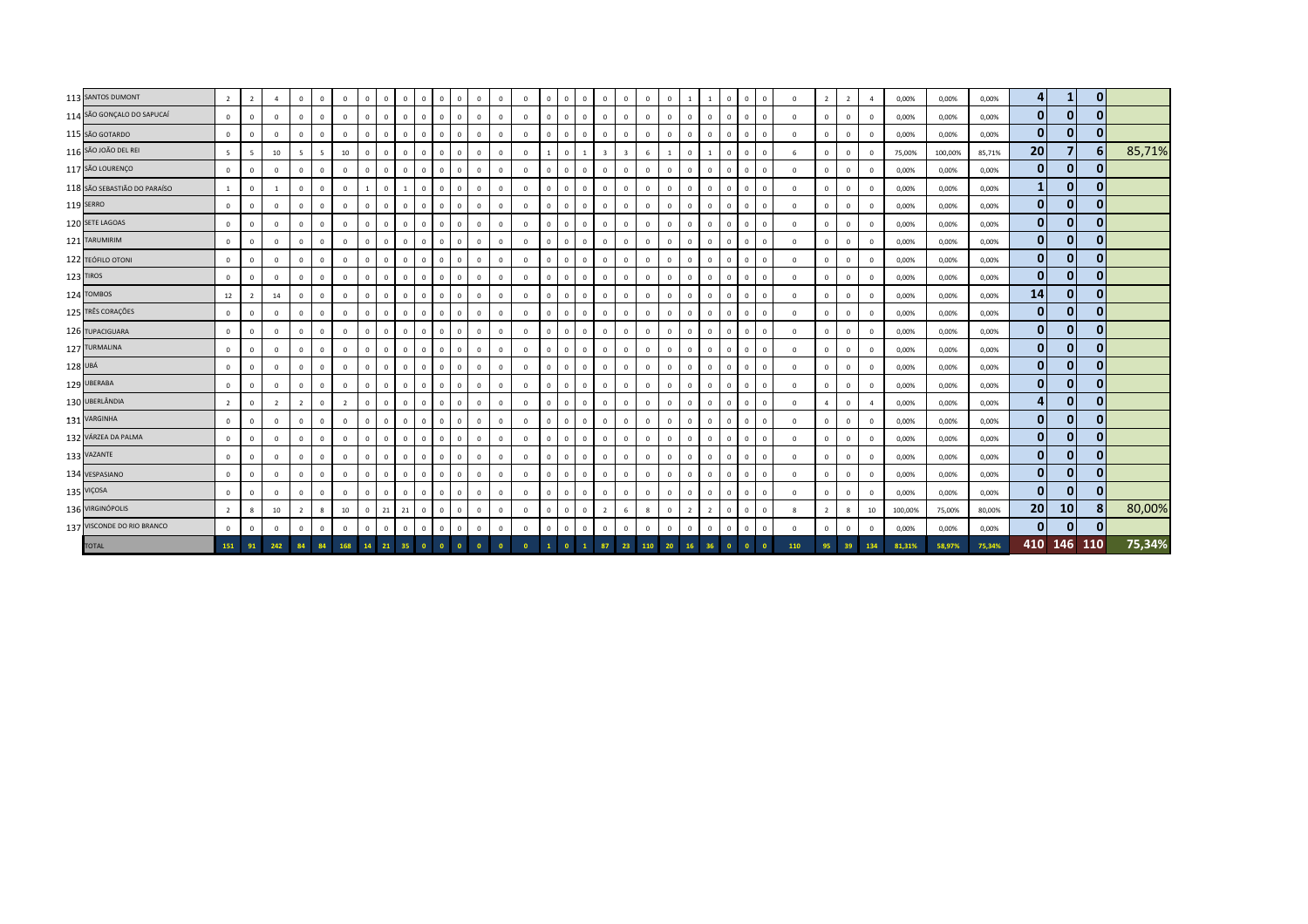|    |                        |                |                  |                |                |                     |                         |              |                |              |                                |                             |              |                        |                |                |                                | mar/18                |                         |                |              |                      |                         |                |                      |              |                |                          |                                     |                |         |                                           |         |                         |                  |                |                         |
|----|------------------------|----------------|------------------|----------------|----------------|---------------------|-------------------------|--------------|----------------|--------------|--------------------------------|-----------------------------|--------------|------------------------|----------------|----------------|--------------------------------|-----------------------|-------------------------|----------------|--------------|----------------------|-------------------------|----------------|----------------------|--------------|----------------|--------------------------|-------------------------------------|----------------|---------|-------------------------------------------|---------|-------------------------|------------------|----------------|-------------------------|
|    |                        |                |                  |                |                |                     |                         |              |                |              |                                |                             |              |                        |                |                |                                | <b>MEDIAÇÃO</b>       |                         |                |              |                      |                         |                |                      |              |                |                          |                                     |                |         |                                           |         |                         |                  |                |                         |
|    |                        |                |                  |                |                |                     |                         |              |                |              |                                |                             |              |                        |                |                |                                | <b>PRÉ-PROCESSUAL</b> |                         |                |              |                      |                         |                |                      |              |                |                          |                                     |                |         |                                           |         |                         |                  |                |                         |
|    |                        |                |                  |                | <b>CASOS</b>   |                     |                         |              |                |              |                                |                             |              | MEDIAÇÕES PREJUDICADAS |                |                |                                |                       |                         |                |              | MEDIAÇÕES CONCLUÍDAS |                         |                |                      |              |                |                          | <b>SESSÕES</b><br><b>REALIZADAS</b> |                |         | % (MEDIAÇÕES<br>CONCLUÍDAS/COM<br>ACORDO) |         |                         |                  |                |                         |
|    | Estado de Minas Gerais |                | <b>RECEBIDOS</b> |                |                | <b>FM ANDAMENTO</b> |                         |              | NÃO ADESÃO     |              | <b>DESISTÊNCIA</b>             |                             |              | NÃO<br>COMPARECIMENTO  |                |                | DEMANDA NÃO<br><b>INDICADA</b> |                       | COM ACORDO              |                |              | SEM ACORDO           |                         |                | <b>ACORDO PARCIA</b> |              | <b>TOTAL</b>   |                          | SESSÕES                             |                |         | $\frac{96}{26}$                           |         |                         |                  |                |                         |
|    |                        |                | Æι               |                | MÍLIA          | yEL.                |                         | MÍLIA        |                |              |                                |                             |              | EL                     |                | will           | ΨĒ                             |                       | EL.                     | 론              |              | EL                   |                         |                | Μ                    |              | <b>ACORDO</b>  | <b>S</b>                 | ξL                                  | <b>DTAL</b>    | MÍLIA   |                                           |         | 로                       | <b>JTAL</b>      |                | Percentual<br>de acordo |
|    | <b>LABRE CAMPO</b>     | $\mathbf{0}$   | $\Omega$         | $\mathbf{0}$   | $\mathbf 0$    | $\mathbf{0}$        | $\mathbf{0}$            | $\mathbf{0}$ | $\mathbf 0$    | $\circ$      | $\Omega$                       | $\mathbf{0}$<br>$\mathbf 0$ | $\mathbb O$  | $\mathbb O$            | $\mathbf{0}$   | $\mathbf{0}$   | $\mathbf 0$<br>$\mathbf{0}$    | $\mathbf 0$           | $\overline{0}$          | $\mathbf{0}$   | $\mathbf{0}$ | $\mathbf{0}$         | $\mathbf{0}$            | $\mathbf{0}$   | $\mathbf{0}$         | $\mathbf{0}$ | $\mathbf{0}$   | $\mathbf{0}$             | $\circ$                             | $\circ$        | 0,00%   | 0,00%                                     | 0.00%   | $\mathbf{0}$            | $\overline{0}$   | $\mathbf{0}$   |                         |
|    | AÇUCENA                | $\mathbf 0$    | $\mathbf{1}$     | $\mathbf{1}$   | $\mathbf 0$    | $\mathbf 0$         | $\mathbf 0$             | $\mathbf{0}$ | $\overline{0}$ | $\mathbf{0}$ | $\overline{0}$<br>$\mathbf 0$  | $\mathbf 0$                 | $\mathbf{0}$ | $\mathbf{0}$           | $\mathbf 0$    | $\mathbf 0$    | $\mathbf 0$<br>$\mathbf 0$     | $\mathbf 0$           | $\overline{1}$          | $1\,$          | $\circ$      | $\mathbf{0}$         | $\mathbf{0}$            | $\mathbf 0$    | $\circ$              | $\mathbf 0$  | $\mathbf{1}$   | $\mathbf 0$              | $\mathbf{1}$                        | $\mathbf{1}$   | 0,00%   | 100,00%                                   | 100,00% | $\mathbf{1}$            | 1                | 1              | 100,00%                 |
|    | ÁGUAS FORMOSAS         | $\overline{4}$ | 19               | 23             | $\overline{4}$ | 19                  | 23                      | $\mathbf 0$  | $\Omega$       | $\mathbf 0$  | $\Omega$<br>$\mathbf 0$        | $\mathbf 0$                 | $\mathbf 0$  | $\mathbf 0$            | $\Omega$       | $\mathbf{0}$   | $\mathbf 0$<br>$\,0\,$         | $\overline{4}$        | 11                      | 15             | $\mathbf 0$  | $\mathbf{g}$         | $\overline{\mathbf{g}}$ | $\overline{0}$ | $\mathbf{0}$         | $\mathbf 0$  | 15             | $\overline{a}$           | $11\,$                              | 15             | 100,00% | 57,89%                                    | 65,22%  | 46                      | 23               | 15             | 65,22%                  |
|    | ALÉM PARAÍBA           | $\mathbf 0$    | $\mathbf 0$      | $\mathbf 0$    | $\mathbb O$    | $\mathbf 0$         | $\mathbf 0$             | $\Omega$     | $\Omega$       | $\mathbf 0$  | $\Omega$<br>$\mathbf{0}$       | $\mathbf 0$                 | $\mathbf 0$  | $\mathbf 0$            | $\,$ 0         | $\mathbf 0$    | $\mathbf 0$<br>$\mathbf 0$     | $\mathbf 0$           | $\,$ 0                  | $\mathbf 0$    | $\mathbf 0$  | $\mathbf{0}$         | $\mathbf 0$             | $\mathbf 0$    | $\mathbf{0}$         | $\mathbf 0$  | $\mathbf{0}$   | $\mathbb O$              | $\mathbf 0$                         | $\mathbf 0$    | 0,00%   | 0,00%                                     | 0,00%   | $\mathbf{0}$            | $\mathbf{0}$     | $\mathbf{0}$   |                         |
|    | 5 ALFENAS              | $\overline{4}$ | $\mathbf 0$      | $\overline{a}$ | $\overline{4}$ | $\mathbf 0$         | $\overline{4}$          | $\mathbf{0}$ | $\mathbf 0$    | $\mathbf 0$  | $\overline{0}$                 | $\circ$<br>$\mathbb O$      | $\mathbf{0}$ | $\mathbf 0$            | $\mathbf 0$    | $\mathbf{0}$   | $\mathbf{0}$<br>$\,$ 0         | $\overline{2}$        | $\mathbf 0$             | $\overline{2}$ | $\mathbf{0}$ | $\mathbf 0$          | $\mathbf 0$             | $\mathbf 0$    | $\mathbf{0}$         | $\mathbf 0$  | $\overline{2}$ | $\overline{4}$           | $\mathbb O$                         | $\overline{4}$ | 100,00% | 0,00%                                     | 100,00% | 8                       | $\overline{2}$   | $\overline{2}$ | 100,00%                 |
|    | <b>ALTO RIO DOCE</b>   | $\mathbf 0$    | $\mathbf 0$      | $\,0\,$        | $\mathbf 0$    | $\mathbf 0$         | $\mathbb O$             | $\circ$      | $\mathbb O$    | $\mathbb O$  | $\overline{0}$                 | $\mathbf{0}$<br>$\mathbb O$ | $\,0\,$      | $\mathbf 0$            | $\,0\,$        | $\overline{0}$ | $\,0\,$<br>$\mathbf 0$         | $\mathbf 0$           | $\,$ 0                  | $\mathbf 0$    | $\mathbf 0$  | $\mathbf 0$          | $\mathbf 0$             | $\,0\,$        | $\mathbf 0$          | $\mathbf 0$  | $\,0\,$        | $\mathbb O$              | $\,0\,$                             | $\mathbf 0$    | 0,00%   | 0,00%                                     | 0,00%   | $\mathbf{0}$            | $\mathbf{0}$     | $\mathbf 0$    |                         |
|    | <b>ARAÇUAÍ</b>         | $\mathbf 0$    | $\mathbf 0$      | $\mathsf 0$    | $\mathbf 0$    | $\mathbf 0$         | $\,$ 0 $\,$             | $\mathbf{0}$ | $\Omega$       | $\mathbf 0$  | $\mathbb O$<br>$\Omega$        | $\Omega$                    | $\mathbf{0}$ | $\mathbf 0$            | $\Omega$       | $\mathbf 0$    | $\mathbf 0$<br>$\mathbf 0$     | $\mathbf 0$           | $\mathbf 0$             | $\mathbf 0$    | $\mathbf{0}$ | $\Omega$             | $\mathbf 0$             | $\overline{0}$ | $\mathbf{0}$         | $\mathbf 0$  | $\mathsf 0$    | $\mathbf 0$              | $\mathbf 0$                         | $\mathbb O$    | 0,00%   | 0,00%                                     | 0,00%   | $\mathbf{0}$            | $\mathbf{0}$     | $\mathbf{0}$   |                         |
|    | <b>R</b> ARAGUARI      | $\bf{0}$       | $\bf{0}$         | $\pmb{0}$      | $\mathbf 0$    | $\mathbf 0$         | $\mathbf 0$             | $\mathbf{0}$ | $\Omega$       | $\mathbf 0$  | $\bf{0}$<br>$\Omega$           | $\mathbf 0$                 | $\mathbf 0$  | $\mathbf 0$            | $\bf{0}$       | $\mathbf{0}$   | $\mathbf 0$<br>$\bf{0}$        | $\mathbf 0$           | $\bf{0}$                | $\mathbf 0$    | $\mathbf{0}$ | $\Omega$             | $\mathbf 0$             | $\mathbf{0}$   | $\mathbf{0}$         | $\mathbf 0$  | $\mathbf 0$    | $\mathbf 0$              | $\mathbf 0$                         | $\mathbf 0$    | 0,00%   | 0,00%                                     | 0,00%   | $\mathbf{0}$            | $\mathbf{0}$     | $\mathbf{0}$   |                         |
|    | <b>ARAXÁ</b>           | $\mathbf 0$    | $\mathbf 0$      | $\Omega$       | $\mathbf 0$    | $\mathbf 0$         | $\mathbf 0$             | $\mathbf{0}$ | $\Omega$       | $\mathbf 0$  | $\overline{0}$                 | $\mathbf{0}$<br>$\Omega$    | $\mathbf 0$  | $\mathbf 0$            | $\mathbf 0$    | $\mathbf 0$    | $\,$ 0<br>$\mathbf 0$          | $\mathbf 0$           | $\mathbf 0$             | $\mathbf 0$    | $\mathbf{0}$ | $\Omega$             | $\Omega$                | $\mathbf 0$    | $\mathbf{0}$         | $\mathbf 0$  | $\mathbf 0$    | $\Omega$                 | $\mathbf 0$                         | $\mathbf 0$    | 0,00%   | 0,00%                                     | 0,00%   | $\mathbf{0}$            | $\mathbf{0}$     | $\mathbf{0}$   |                         |
|    | 10 BARÃO DE COCAIS     | 38             | $17\,$           | 55             | 55             | $11\,$              | 66                      | $\mathbf{0}$ | $\overline{0}$ | $\mathbf{0}$ | $\overline{0}$<br>$\mathbf 0$  | $\mathbf 0$                 | $\mathbf 0$  | $\mathbf 0$            | $\mathbf 0$    | $\mathbf 0$    | $\,$ 0<br>$\pmb{0}$            | $10\,$                | $\overline{\mathbf{3}}$ | 13             |              | $\overline{7}$       | 8                       | $\mathbf 0$    | $\mathbf 0$          | $\pmb{0}$    | $13\,$         | 29                       | $\sqrt{4}$                          | 33             | 90,91%  | 30,00%                                    | 61,90%  | 121                     | 21               | 13             | 61,90%                  |
|    | 11 BARBACENA           | $\mathbf 0$    | $\mathbf 0$      | $\mathsf 0$    | $\mathbb O$    | $\mathbf 0$         | $\mathbf 0$             | $\mathbf 0$  | $\overline{0}$ | $\mathbf{0}$ | $\overline{0}$<br>$\mathbf 0$  | $\mathbf 0$                 | $\mathbf 0$  | $\mathbf 0$            | $\overline{0}$ | $\mathbf{0}$   | $\mathbf 0$<br>$\mathbf 0$     | $\mathbf 0$           | $\mathbf 0$             | $\mathbf 0$    |              | $\overline{a}$       | $\overline{6}$          | $\overline{0}$ | $\mathbf 0$          | $\pmb{0}$    | $\mathbf 0$    | $\overline{\phantom{a}}$ | $\sqrt{4}$                          | $\overline{9}$ | 0,00%   | 0,00%                                     | 0,00%   | $\mathbf 0$             | $6 \overline{6}$ | $\mathbf{0}$   |                         |
|    | 12 BARROSO             | $\mathbf 0$    | $\mathbf 0$      | $\mathsf 0$    | $\mathbb O$    | $\mathbf 0$         | $\mathbf 0$             | $\circ$      | $\overline{0}$ | $\mathbb O$  | $\Omega$<br>$\Omega$           | $\mathbf{0}$                | $\mathbf{0}$ | $\mathbf 0$            | $\mathbf{0}$   | $\mathbf{0}$   | $\mathbf{0}$<br>$\,$ 0         | $\mathbf{0}$          | $\mathbf 0$             | $\mathbf 0$    | $\mathbf{0}$ | $\overline{0}$       | $\mathbf{0}$            | $\mathbf{0}$   | $\circ$              | $\mathbf 0$  | $\mathbf{0}$   | $\mathbf 0$              | $\mathbf 0$                         | $\overline{0}$ | 0,00%   | 0,00%                                     | 0,00%   | $\mathbf{0}$            | $\mathbf{0}$     | $\mathbf{0}$   |                         |
|    | 13 BELO HORIZONTE      | $\mathbf 0$    | $\mathbf 0$      | $\Omega$       | $\mathbf 0$    | $\mathbf 0$         | $\mathbf{0}$            | $\mathbf{0}$ | $\Omega$       | $\Omega$     | $\Omega$                       | $\mathbf{0}$<br>$\Omega$    | $\Omega$     | $\Omega$               | $\mathbf 0$    | $\mathbf{0}$   | $\,$ 0<br>$\Omega$             | $\mathbf 0$           | $\overline{0}$          | $\mathbf 0$    | $\mathbf{0}$ | $\mathbf{0}$         | $\Omega$                | $\mathbf 0$    | $\mathbf{0}$         | $\mathbf 0$  | $\mathbf 0$    | $\Omega$                 | $\mathbf 0$                         | $\mathbf 0$    | 0,00%   | 0,00%                                     | 0,00%   | $\mathbf{0}$            | $\mathbf{0}$     | $\mathbf{0}$   |                         |
|    | 14 BETIM               | $\mathbf 0$    | $\mathbf 0$      | $\mathbf{0}$   | $\mathbf 0$    | $\mathbf 0$         | $\mathbf 0$             | $\Omega$     | $\Omega$       | $\mathbf 0$  | $\Omega$<br>$\mathbf{0}$       | $\Omega$                    | $\mathbf 0$  | $\mathbf 0$            | $\mathbf{0}$   | $\mathbf{0}$   | $\,$ 0<br>$\mathbf 0$          | $\mathbf 0$           | $\overline{0}$          | $\mathbf 0$    | $\Omega$     | $\Omega$             | $\Omega$                | $\mathbf 0$    | $\circ$              | $\Omega$     | $\mathbf{0}$   | $\Omega$                 | $\mathbf 0$                         | $\mathbf 0$    | 0,00%   | 0,00%                                     | 0,00%   | $\mathbf{0}$            | $\mathbf{0}$     | $\mathbf{0}$   |                         |
|    | 15 BICAS               | $\mathbf 0$    | $\pmb{0}$        | $\mathbf 0$    | $\mathbf 0$    | $\mathbf 0$         | $\mathbf 0$             | $\mathbf 0$  | $\Omega$       | $\mathbb O$  | $\overline{0}$<br>$\mathbf{0}$ | $\mathbf 0$                 | $\mathbf{0}$ | $\mathbf{0}$           | $\overline{0}$ | $\mathbf 0$    | $\,$ 0<br>$\mathbf 0$          | $\mathbf 0$           | $\mathbf 0$             | $\mathbf 0$    | $\mathbf 0$  | $\mathbf{0}$         | $\mathbf 0$             | $\mathbf 0$    | $\mathbf{0}$         | $\mathbf 0$  | $\mathbf 0$    | $\mathbf 0$              | $\mathbf 0$                         | $\mathbb O$    | 0,00%   | 0,00%                                     | 0,00%   | $\mathbf{0}$            | $\mathbf{0}$     | $\mathbf{0}$   |                         |
|    | 16 BRUMADINHO          | $\mathbf 0$    | $\mathbf 0$      | $\mathsf 0$    | $\mathbf{0}$   | $\mathbf 0$         | $\mathbf 0$             | $\mathbf{0}$ | $\Omega$       | $\mathbf 0$  | $\overline{0}$<br>$\mathbf{0}$ | $\mathbb O$                 | $\,$ 0       | $\mathbb O$            | $\mathbf{0}$   | $\mathbf{0}$   | $\mathbf 0$<br>$\mathbf 0$     | $\mathbf 0$           | $\mathbf 0$             | $\mathbf 0$    | $\mathbf{0}$ | $\mathbf{0}$         | $\mathbf 0$             | $\mathbf 0$    | $\mathbf{0}$         | $\mathbf 0$  | $\mathbf 0$    | $\mathbb O$              | $\mathbf 0$                         | $\mathbf 0$    | 0,00%   | 0,00%                                     | 0,00%   | $\mathbf{0}$            | $\mathbf{0}$     | $\mathbf{0}$   |                         |
|    | 17 CAETÉ               | $\mathbf 0$    | $\mathbf 0$      | $\mathsf 0$    | $\mathbf 0$    | $\mathbf 0$         | $\mathbf{0}$            | $\mathbf 0$  | $\overline{0}$ | $\mathbf 0$  | $\overline{0}$                 | $\mathbf 0$<br>$\mathbf 0$  | $\mathbf{0}$ | $\mathbf{0}$           | $\mathbf 0$    | $\mathbf 0$    | $\,$ 0<br>$\mathbf 0$          | $\mathbf{0}$          | $\overline{0}$          | $\mathbf 0$    | $\mathbf 0$  | $\mathbf{0}$         | $\mathbf 0$             | $\mathbf 0$    | $\mathbf 0$          | $\mathbf 0$  | $\mathbf 0$    | $\mathbf 0$              | $\mathbf 0$                         | $\pmb{0}$      | 0,00%   | 0,00%                                     | 0,00%   | $\bf{0}$                | $\mathbf{0}$     | $\mathbf{0}$   |                         |
|    | 18 CAMANDUCAIA         | $\mathbf{0}$   | $\Omega$         | $\mathbf{0}$   | $\mathbf 0$    | $\Omega$            | $\mathbf{0}$            | $\Omega$     | $\Omega$       | $\Omega$     | $\Omega$<br>$\mathbf{0}$       | $\Omega$                    | $\Omega$     | $\Omega$               | $\Omega$       | $\Omega$       | $\mathbf{0}$<br>$\Omega$       | $\Omega$              | $\Omega$                | $\mathbf{0}$   | $\Omega$     | $\Omega$             | $\Omega$                | $\Omega$       | $\circ$              | $\Omega$     | $\Omega$       | $\mathbf{0}$             | $\mathbf{0}$                        | $\Omega$       | 0.00%   | 0.00%                                     | 0.00%   | $\mathbf{0}$            | $\bf{0}$         | $\mathbf{0}$   |                         |
|    | 19 CAMPO BELO          | $\mathbf 0$    | $\mathbf 0$      | $\mathsf 0$    | $\mathbf{1}$   | $\overline{2}$      | $\overline{\mathbf{3}}$ | $\Omega$     | $\Omega$       | $\mathbf 0$  | $\Omega$<br>$\mathbf{0}$       | $\Omega$                    | $\mathbf{0}$ | $\mathbf{0}$           | $\Omega$       | $\mathbf 0$    | $\,$ 0<br>$\mathbf 0$          | $\mathbf 0$           | $\overline{0}$          | $\mathbf 0$    | $\mathbf{0}$ | $\mathbf{0}$         | $\mathbf 0$             | $\Omega$       | $\circ$              | $\mathbf 0$  | $\mathbf 0$    | $\mathbb O$              | $\mathbf 0$                         | $\overline{0}$ | 0,00%   | 0,00%                                     | 0,00%   | $\overline{\mathbf{3}}$ | $\mathbf{0}$     | $\mathbf{0}$   |                         |
|    | 20 CAPELINHA           | $\mathbf 0$    | $\Omega$         | $\mathbf{0}$   | $\mathbf 0$    | $\mathbf 0$         | $\mathbf{0}$            | $\circ$      | $\mathbf{0}$   | $\mathbf{0}$ | $\Omega$<br>$\mathbf{0}$       | $\mathbf 0$                 | $\mathbf{0}$ | $\mathbf 0$            | $\mathbf{0}$   | $\overline{0}$ | $\,$ 0<br>$\Omega$             | $\mathbf 0$           | $\mathbf 0$             | $\mathbf{0}$   | $\mathbf{0}$ | $\mathbf{0}$         | $\mathbf{0}$            | $\overline{0}$ | $\mathbf{0}$         | $\Omega$     | $\mathbf{0}$   | $\mathbf{0}$             | $\mathbf 0$                         | $\mathbb O$    | 0,00%   | 0,00%                                     | 0,00%   | $\mathbf{0}$            | $\mathbf{0}$     | $\mathbf{0}$   |                         |
|    | 21 CAPINÓPOLIS         | $\mathbf 0$    | $\mathbf 0$      | $\mathbf 0$    | $\mathbf 0$    | $\mathbf 0$         | $\mathbf 0$             | $\mathbf{0}$ | $\overline{0}$ | $\mathbf 0$  | $\overline{0}$<br>$\mathbb O$  | $\mathbf 0$                 | $\mathbf 0$  | $\mathbf 0$            | $\,$ 0         | $\mathbf{0}$   | $\mathsf 0$<br>$\mathbf 0$     | $\mathbf 0$           | $\overline{0}$          | $\mathbf 0$    | $\mathbf 0$  | $\mathbf 0$          | $\mathbf 0$             | $\mathbf 0$    | $\mathbf 0$          | $\mathbf 0$  | $\mathbf 0$    | $\mathbf 0$              | $\mathbf 0$                         | $\mathbf 0$    | 0,00%   | 0,00%                                     | 0,00%   | $\mathbf{0}$            | $\mathbf{0}$     | $\mathbf{0}$   |                         |
|    | 22 CARANGOLA           | $\mathbf 0$    | $\mathbf 0$      | $\mathsf 0$    | $\mathbf 0$    | $\mathbf{0}$        | $\mathbf 0$             | $\mathbf{0}$ | $\Omega$       | $\mathbf 0$  | $\overline{0}$                 | $\circ$<br>$\mathbf 0$      | $\mathbf{0}$ | $\mathbf 0$            | $\mathbf 0$    | $\mathbf{0}$   | $\mathbf 0$<br>$\mathbf 0$     | $\mathbb O$           | $\overline{0}$          | $\mathbf 0$    | $\mathbf 0$  | $\mathbf{0}$         | $\mathbf 0$             | $\overline{0}$ | $\mathbf 0$          | $\mathbf 0$  | $\mathbf 0$    | $\mathbf 0$              | $\mathbf 0$                         | $\mathbf 0$    | 0,00%   | 0,00%                                     | 0,00%   | $\mathbf{0}$            | $\mathbf{0}$     | $\mathbf{0}$   |                         |
|    | 23 CARATINGA           | $\mathbf 0$    | $\mathbf 0$      | $\mathsf 0$    | $\mathbf 0$    | $\mathbf 0$         | $\mathbf 0$             | $\mathbf 0$  | $\Omega$       | $\mathbf 0$  | $\Omega$                       | $\mathbf{0}$<br>$\Omega$    | $\mathbf 0$  | $\mathbb O$            | $\mathbf{0}$   | $\mathbf{0}$   | $\mathbf 0$<br>$\mathbf 0$     | $\mathbf 0$           | $\mathbf 0$             | $\mathbf 0$    | $\mathbf{0}$ | $\Omega$             | $\mathbf 0$             | $\mathbf{0}$   | $\circ$              | $\mathbf 0$  | $\mathbf 0$    | $\Omega$                 | $\mathbf 0$                         | $\mathbb O$    | 0,00%   | 0,00%                                     | 0,00%   | $\Omega$                | $\Omega$         | $\mathbf{0}$   |                         |
| 24 | CARMO DO CAJURU        | 134            | $\mathbf 0$      | 134            | 107            | $\mathbf{0}$        | 107                     | 15           | $\mathbf{0}$   | 15           | $\Omega$                       | $\mathbf{0}$<br>$\mathbf 0$ | $\mathbf{0}$ | $\mathbf 0$            | $\mathbf{0}$   | $\overline{0}$ | $\mathbf 0$<br>$\mathbf{0}$    | 121                   | $\mathbf 0$             | 121            | $\mathbf{0}$ | $\mathbf{0}$         | $\mathbf{0}$            | $\overline{0}$ | $\overline{0}$       | $\Omega$     | 121            | 121                      | $\mathbb O$                         | 121            | 100.00% | 0,00%                                     | 100.00% | 241                     | 121              | 121            | 100,00%                 |
|    | 25 CARMO DO PARANAÍBA  | $\mathbf 0$    | $\mathbf 0$      | $\mathsf 0$    | $\mathbf 0$    | $\mathbf 0$         | $\mathbf 0$             | $\mathbf{0}$ | $\mathbb O$    | $\mathbb O$  | $\overline{0}$<br>$\mathbf{0}$ | $\mathbf 0$                 | $\mathbf 0$  | $\mathbf 0$            | $\mathbf 0$    | $\mathbf{0}$   | $\,$ 0<br>$\mathbf 0$          | $\mathbf 0$           | $\mathbf 0$             | $\mathbf 0$    | $\mathbf 0$  | $\mathbf 0$          | $\mathbf 0$             | $\mathbf 0$    | $\circ$              | $\mathbf 0$  | $\mathbf 0$    | $\circ$                  | $\,0\,$                             | $\mathbf 0$    | 0,00%   | 0,00%                                     | 0,00%   | $\mathbf{0}$            | $\mathbf{0}$     | 0              |                         |
|    | 26 CARMO DO RIO CLARO  | $\mathbf 0$    | $\mathbf 0$      | $\mathbf 0$    | $\mathbf 0$    | $\mathbf 0$         | $\mathbf 0$             | $\mathbf 0$  | $\Omega$       | $\mathbf 0$  | $\overline{0}$<br>$\mathbf 0$  | $\mathbf 0$                 | $\mathbf 0$  | $\mathbf 0$            | $\overline{0}$ | $\mathbf{0}$   | $\,0\,$<br>$\mathbf 0$         | $\mathbf 0$           | $\overline{0}$          | $\mathbf 0$    | $\Omega$     | $\mathbf{0}$         | $\mathbf{0}$            | $\overline{0}$ | $\mathbf{0}$         | $\mathbf 0$  | $\mathbf 0$    | $\mathbf 0$              | $\mathbf 0$                         | $\mathbf 0$    | 0,00%   | 0,00%                                     | 0,00%   | $\mathbf 0$             | $\mathbf{0}$     | $\mathbf{0}$   |                         |
|    | 27 CARMÓPOLIS DE MINAS | $\mathbf 0$    | $\pmb{0}$        | $\mathsf 0$    | $\mathbf 0$    | $\mathbf 0$         | $\mathbf 0$             | $\Omega$     | $\Omega$       | $\mathbb O$  | $\mathbf 0$<br>$\Omega$        | $\mathbf 0$                 | $\mathbf 0$  | $\mathbf 0$            | $\mathbf 0$    | $\mathbf 0$    | $\mathbf 0$<br>$\mathbf 0$     | $\mathbf 0$           | $\,$ 0                  | $\mathbf 0$    | $\mathbf 0$  | $\mathbf{0}$         | $\mathbf{0}$            | $\Omega$       | $\Omega$             | $\mathsf 0$  | $\mathbf 0$    | $\mathbb O$              | $\mathbf 0$                         | $\mathbf 0$    | 0,00%   | 0,00%                                     | 0,00%   | $\mathbf{0}$            | $\mathbf{0}$     | $\mathbf{0}$   |                         |
|    | 28 CAXAMBU             | $\mathbf 0$    | $\mathbf 0$      | $\mathsf 0$    | $\mathbf 0$    | $\mathbf 0$         | $\mathbf 0$             | $\mathbf{0}$ | $\overline{0}$ | $\mathbb O$  | $\overline{0}$<br>$\mathbb O$  | $\mathbb O$                 | $\mathbf{0}$ | $\mathbf 0$            | $\mathbf 0$    | $\mathbf{0}$   | $\mathbf 0$<br>$\,$ 0          | $\mathbf 0$           | $\mathbf 0$             | $\mathbf 0$    | $\circ$      | $\mathbf 0$          | $\mathbf{0}$            | $\mathbf 0$    | $\mathbf 0$          | $\mathbf{0}$ | $\mathbf 0$    | $\mathbb O$              | $\mathbf 0$                         | $\mathbf 0$    | 0,00%   | 0,00%                                     | 0,00%   | $\mathbf 0$             | $\mathbf{0}$     | $\mathbf{0}$   |                         |
|    | 29 CEJUSC 2 Grau       | $\circ$        | $\mathbf 0$      | $\mathsf 0$    | $\mathbf 0$    | $\mathbf 0$         | $\mathbf 0$             | $\Omega$     | $\Omega$       | $\mathbf 0$  | $\overline{0}$<br>$\mathbf{0}$ | $\mathbb O$                 | $\mathbf 0$  | $\mathbf 0$            | $\mathbf 0$    | $\mathbf{0}$   | $\,$ 0<br>$\mathbf 0$          | $\mathbb O$           | $\mathbf 0$             | $\mathbf 0$    | $\circ$      | $\mathbf 0$          | $\mathbf{0}$            | $\mathbf 0$    | $\circ$              | $\mathbf 0$  | $\mathbf 0$    | $\mathbf 0$              | $\mathbf 0$                         | $\mathbf 0$    | 0,00%   | 0,00%                                     | 0,00%   | $\bf{0}$                | $\mathbf{0}$     | $\mathbf 0$    |                         |
|    | 30 CLÁUDIO             | $\mathbf 0$    | $\mathbf 0$      | $\mathbf 0$    | $\mathbb O$    | $\mathbf 0$         | $\mathbf{0}$            | $\mathbf 0$  | $\Omega$       | $\mathbf{0}$ | $\overline{0}$<br>$\mathbb O$  | $\mathbf 0$                 | $\mathbf{0}$ | $\mathbf 0$            | $\mathbf 0$    | $\mathbf 0$    | $\mathbf 0$<br>$\mathbf 0$     | $\mathbf{0}$          | $\overline{0}$          | $\mathbf 0$    | $\mathbf 0$  | $\mathbf{0}$         | $\mathbf 0$             | $\mathbf 0$    | $\mathbf{0}$         | $\mathbf 0$  | $\mathbf 0$    | $\mathbf 0$              | $\mathbf 0$                         | $\mathbf 0$    | 0,00%   | 0,00%                                     | 0,00%   | $\Omega$                | $\mathbf{0}$     | $\mathbf{0}$   |                         |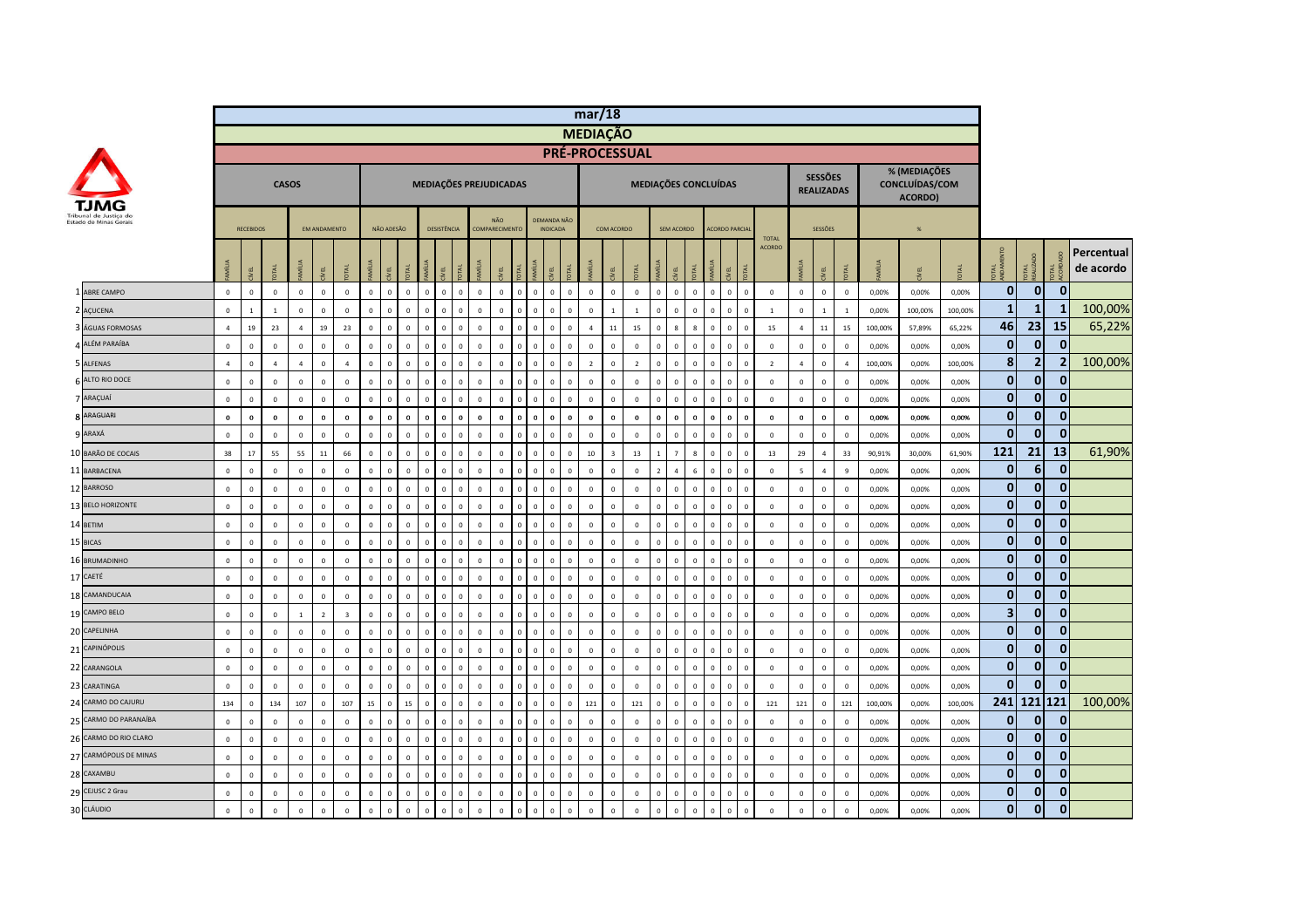|         | 31 CONCEIÇÃO DO MATO DENTRO | $\mathbf 0$             | $\mathbf 0$             | $\mathbf 0$             | $\mathbb O$  | $\mathbf 0$             | $\overline{0}$ | $\mathbf 0$  | $\mathbf 0$    | $\mathbf 0$             | $\overline{0}$          | $\mathbf 0$<br>$\mathbf 0$   | $\overline{0}$ | $\mathbf 0$    |                | $\mathbf 0$                 |                | $\mathbf 0$             | $\mathbf 0$    | $\mathbf 0$    | $\mathbf 0$  | $\overline{0}$          | $\mathbf 0$    | $\Omega$<br>$\mathbf 0$                | $\mathbf{0}$ | $\,0\,$                 | $\mathbf 0$             | $\mathbf 0$             | $\mathbf 0$             | 0,00%   | 0,00%   | 0,00%   | $\bf{0}$     | $\mathbf{0}$   | $\mathbf{0}$ |         |
|---------|-----------------------------|-------------------------|-------------------------|-------------------------|--------------|-------------------------|----------------|--------------|----------------|-------------------------|-------------------------|------------------------------|----------------|----------------|----------------|-----------------------------|----------------|-------------------------|----------------|----------------|--------------|-------------------------|----------------|----------------------------------------|--------------|-------------------------|-------------------------|-------------------------|-------------------------|---------|---------|---------|--------------|----------------|--------------|---------|
|         | 32 CONSELHEIRO LAFAIETE     | $\mathbf 0$             | $\mathbf 0$             | $\mathsf 0$             | $\mathbb O$  | $\mathbf 0$             | $\mathbb O$    | $\mathbf 0$  | $\mathbf 0$    | $\mathbf 0$             | $\,$ 0                  | $\mathbf 0$<br>$\mathbf{0}$  | $\overline{0}$ | $\overline{0}$ | $\mathbf 0$    | $\mathbf 0$<br>$\mathbf 0$  | $\mathbf 0$    | $\mathbf 0$             | $\mathbf 0$    | $\overline{0}$ | $\mathbf 0$  | $\circ$                 | $\mathbf 0$    | $\mathbf 0$<br>$\mathbf 0$             | $\mathbf{0}$ | $\mathbf 0$             | $\mathbf 0$             | $\mathbf 0$             | $\mathbf 0$             | 0,00%   | 0,00%   | 0,00%   | $\mathbf 0$  | $\mathbf{0}$   | $\bf{0}$     |         |
|         | 33 CONTAGEM                 | $\mathbf 0$             | $\mathbf 0$             | $\mathsf 0$             | $\mathbb O$  | $\mathbf 0$             | $\mathbb O$    | $\mathbf 0$  | $\mathbf 0$    | $\mathbb O$             | $\overline{0}$          | $\mathbf 0$<br>$\mathbf 0$   | $\overline{0}$ | $\mathbf 0$    | $\Omega$       | $\mathbf 0$<br>$\Omega$     | $\Omega$       | $\mathbf 0$             | $\mathbf 0$    | $\mathsf 0$    | $\mathbf 0$  | $\overline{0}$          | $\mathbf 0$    | $\mathbf 0$<br>$\overline{0}$          | $\Omega$     | $\mathbf 0$             | $\mathbf 0$             | $\mathbf 0$             | $\mathbf 0$             | 0,00%   | 0,00%   | 0,00%   | $\mathbf 0$  | $\mathbf{0}$   | $\Omega$     |         |
|         | 34 CORINTO                  | $\mathbb O$             | $\mathbf 0$             | $\mathsf 0$             | $\mathbb O$  | $\mathsf 0$             | $\mathbb O$    | $\mathbf{0}$ | $\mathbf{0}$   | $\mathbb O$             | $\Omega$                | $\mathbf 0$<br>$\mathbf{0}$  | $\mathbf 0$    | $\mathbb O$    | $\Omega$       | $\mathbf 0$<br>$\Omega$     | $\Omega$       | $\mathbf 0$             | $\mathbf{0}$   | $\mathbf 0$    | $\mathbf 0$  | $\,$ 0                  | $\Omega$       | $\mathbf{0}$<br>$\Omega$               | $\Omega$     | $\mathbf 0$             | $\mathbf 0$             | $\mathbb O$             | $\mathbf 0$             | 0,00%   | 0,00%   | 0,00%   | $\mathbf 0$  | $\mathbf{0}$   | $\Omega$     |         |
|         | 35 COROMANDEL               | $\mathbf 0$             | $\mathbf 0$             | $\mathsf 0$             | $\mathbb O$  | $\mathbf 0$             | $\mathbb O$    | $\mathbf 0$  | $\mathbf{0}$   | $\mathbf 0$             | $\overline{0}$          | $\mathbf 0$<br>$\mathbf{0}$  | $\overline{0}$ | $\overline{0}$ | $\overline{0}$ | $\mathbf 0$<br>$\mathbf 0$  | $\mathbf 0$    | $\mathbf 0$             | $\mathbf 0$    | $\mathbf 0$    | $\mathbf 0$  | $\mathbf 0$             | $\mathbf 0$    | $\mathbf 0$<br>$\mathbf 0$             | $\mathbf{0}$ | $\mathbf 0$             | $\mathbf 0$             | $\mathbf 0$             | $\mathbf 0$             | 0,00%   | 0,00%   | 0,00%   | $\bf{0}$     | $\mathbf 0$    | $\Omega$     |         |
|         | 36 CORONEL FABRICIANO       | $\mathbf 0$             | $\mathbf 0$             | $\mathsf 0$             | $\mathbb O$  | $\mathbf 0$             | $\mathbb O$    | $\mathbf 0$  | $\mathbf{0}$   | $\mathbb O$             | $\overline{0}$          | $\mathbf 0$<br>$\mathbf 0$   | $\overline{0}$ | $\overline{0}$ | $\Omega$       | $\mathbf 0$                 | $\overline{0}$ | $\overline{0}$          | $\mathbf 0$    | $\mathbf 0$    | $\mathbf{0}$ | $\mathbf 0$             | $\mathbf 0$    | $\mathbf 0$<br>$\overline{0}$          | $\mathbf{0}$ | $\mathbf 0$             | $\mathbf 0$             | $\mathbf 0$             | $\,0\,$                 | 0,00%   | 0,00%   | 0,00%   | $\bf{0}$     | $\mathbf{0}$   | $\bf{0}$     |         |
|         | 37 CURVELO                  | $\mathbf 0$             | $\Omega$                | $\mathbf{0}$            | $\mathbf 0$  | $\Omega$                | $\mathbf 0$    | $\mathbf{0}$ | $\Omega$       | $\circ$                 | $\Omega$                | $\mathbf{0}$<br>$\Omega$     | $\mathbf{0}$   | $\Omega$       | $\Omega$       | $\Omega$<br>$\Omega$        | $\Omega$       | $\Omega$                | $\mathbf{0}$   | $\Omega$       | $\Omega$     | $\overline{0}$          | $\Omega$       | $\mathbf{0}$<br>$\Omega$               | $\Omega$     | $\mathbf{0}$            | $\Omega$                | $\circ$                 | $\mathbf{0}$            | 0.00%   | 0,00%   | 0,00%   | $\mathbf 0$  | $\mathbf{0}$   | $\mathbf{0}$ |         |
|         | 38 DIAMANTINA               | $\mathbf 0$             | $\mathbf 0$             | $\mathbf 0$             | $\mathbb O$  | $\mathsf 0$             | $\mathbf 0$    | $\Omega$     | $\mathbf 0$    | $\mathbf 0$             | $\overline{\mathbf{0}}$ | $\circ$<br>$\mathbf 0$       | $\overline{0}$ | $\overline{0}$ | $\Omega$       | $\mathbf 0$<br>$\Omega$     | $\circ$        | $\mathbf 0$             | $\Omega$       | $\overline{0}$ | $\mathbf 0$  | $\overline{0}$          | $^{\circ}$     | $\overline{\mathbf{0}}$<br>$\mathbf 0$ | $\mathbf{0}$ | $\,0\,$                 | $\mathbf 0$             | $\mathbf 0$             | $\,0\,$                 | 0,00%   | 0,00%   | 0,00%   | $\bf{0}$     | $\mathbf{0}$   | $\mathbf{0}$ |         |
|         | 39 DIVINÓPOLIS              | $\mathbf 0$             | $\mathbf 0$             | $\mathsf 0$             | $\mathbf 0$  | $\mathbf 0$             | $\overline{0}$ | $\mathbf 0$  | $\mathbf{0}$   | $\mathbb O$             | $\overline{0}$          | $\mathbf 0$<br>$\mathbf 0$   | $\overline{0}$ | $\mathbf 0$    | $\overline{0}$ | $\mathbf 0$                 | $\overline{0}$ | $\overline{0}$          | $\mathbf 0$    | $\mathbf 0$    | $\mathbf 0$  | $\overline{0}$          | $\mathbf 0$    | $\mathbf 0$<br>$\overline{0}$          | $\mathbf{0}$ | $\mathbf 0$             | $\mathbf 0$             | $\mathbf 0$             | $\mathbf 0$             | 0,00%   | 0,00%   | 0,00%   | $\mathbf 0$  | $\mathbf{0}$   | $\Omega$     |         |
|         | 40 ESPERA FELIZ             | $\mathbf 0$             | $\mathbf 0$             | $\mathsf 0$             | $\mathbb O$  | $\mathbf 0$             | $\mathbb O$    | $\mathbf 0$  | $\mathbf 0$    | $\mathbf 0$             | $\overline{\mathbf{0}}$ | $\circ$<br>$\mathbf 0$       | $\overline{0}$ | $\mathbf 0$    | $\overline{0}$ | $\mathbf 0$<br>$\mathbf{0}$ | $\mathbf 0$    | $\mathbf 0$             | $\mathbf 0$    | $\mathbf 0$    | $\mathbf 0$  | $\mathbf 0$             | $\mathsf 0$    | $\overline{0}$<br>$\mathbf 0$          | $\mathbf{0}$ | $\mathbf 0$             | $\mathbf 0$             | $\mathbf 0$             | $\mathbf 0$             | 0,00%   | 0,00%   | 0,00%   | $\bf{0}$     | $\mathbf{0}$   | $\Omega$     |         |
|         | 41 EXTREMA                  | $\mathbf{0}$            | $\mathbf{0}$            | $\mathbf{0}$            | $\mathbf 0$  | $\Omega$                | $\mathbf 0$    | $\Omega$     | $\Omega$       | $\mathbf{0}$            | $\Omega$                | $\mathbf{0}$<br>$\Omega$     | $\Omega$       | $\Omega$       | $\Omega$       | $\Omega$<br>$\Omega$        | $\Omega$       | $\Omega$                | $\Omega$       | $\Omega$       | $\Omega$     | $\Omega$                | $\Omega$       | $\Omega$<br>$\Omega$                   | $\Omega$     | $\mathbf{0}$            | $\Omega$                | $\mathbf 0$             | $\mathbf{0}$            | 0.00%   | 0.00%   | 0.00%   | $\mathbf{0}$ | $\mathbf{0}$   | $\Omega$     |         |
|         | 42 FORMIGA                  | $\mathbf 0$             | $\boldsymbol{8}$        | $\mathbf{g}$            | $\mathbf 0$  | 8                       | $\mathbf{g}$   | $\Omega$     | $\Omega$       | $\mathbf 0$             | $\overline{0}$          | $\Omega$<br>$\Omega$         | $\mathbf 0$    | $\overline{0}$ | $\Omega$       | $\mathbf 0$<br>$\Omega$     | $\Omega$       | $\overline{0}$          | $\overline{1}$ | $\overline{1}$ | $\mathbf 0$  | $\overline{7}$          | $\overline{7}$ | $\Omega$<br>$\Omega$                   | $\Omega$     | $\overline{1}$          | $\mathbf 0$             | $\overline{\mathbf{5}}$ | $\overline{5}$          | 0,00%   | 12,50%  | 12,50%  | 16           | 8              | 1            | 12,50%  |
|         | 43 FRANCISCO SÁ             | $\mathbf 0$             | $\,0\,$                 | $\mathsf 0$             | $\mathbb O$  | $\mathbf 0$             | $\mathbb O$    | $\mathbf 0$  | $\mathbf 0$    | $\mathbf 0$             | $\,$ 0                  | $\circ$<br>$\mathbf 0$       | $\,0\,$        | $\overline{0}$ | $\mathbf 0$    | $\mathbf 0$<br>$\mathbf 0$  | $\mathsf 0$    | $\mathbf 0$             | $\mathbf 0$    | $\mathsf 0$    | $\mathbf 0$  | $\mathbf 0$             | $\mathbf 0$    | $\,$ 0<br>$\mathbf 0$                  | $\mathbf 0$  | $\mathbf 0$             | $\mathbf 0$             | $\mathbb O$             | $\mathbf 0$             | 0,00%   | 0,00%   | 0,00%   | $\mathbf 0$  | $\mathbf{0}$   |              |         |
|         | 44 FRUTAL                   | $\overline{\mathbf{3}}$ | $\mathbf 0$             | $\overline{\mathbf{3}}$ | $\mathbb O$  | $\overline{2}$          | $\overline{2}$ | $\mathbf{0}$ | $\Omega$       | $\mathbb O$             | $\Omega$                | $\mathbf{0}$<br>$\Omega$     | $\overline{0}$ | $\mathbf 0$    | $\Omega$       | $\mathbf 0$<br>$\Omega$     | $\Omega$       | $\Omega$                | $\overline{2}$ | $\overline{2}$ | $\mathbf 0$  | $\mathbf{0}$            | $\Omega$       | $\Omega$<br>$\Omega$                   | $\Omega$     | $\overline{2}$          | $\mathbf 0$             | $\overline{5}$          | $\overline{5}$          | 0,00%   | 100,00% | 100,00% | 5            | $\mathbf 2$    |              | 100,00% |
|         | 45 GALILÉIA                 | $\mathbf{0}$            | $\mathbf{0}$            | $\mathbf{0}$            | $\mathbb O$  | $\Omega$                | $\mathbf 0$    | $\mathbf{0}$ | $\Omega$       | $\mathbf{0}$            | $\Omega$                | $\mathbf{0}$<br>$\mathbf 0$  | $\mathbf 0$    | $\mathbf 0$    | $\Omega$       | $\mathbf{0}$<br>$\Omega$    | $\Omega$       | $\mathbf 0$             | $\mathbf{0}$   | $\mathbf 0$    | $\mathbf{0}$ | $\overline{0}$          | $\Omega$       | $\overline{0}$<br>$\circ$              | $\Omega$     | $\mathbf{0}$            | $\mathbf 0$             | $\mathbf 0$             | $\,$ 0                  | 0,00%   | 0,00%   | 0,00%   | $\mathbf 0$  | $\mathbf{0}$   | $\Omega$     |         |
|         | 46 GOVERNADOR VALADARES     | $\mathbf{1}$            | $\mathbf 0$             | $\overline{1}$          | $\mathbf 0$  | $\mathbf 0$             | $\mathbb O$    | $\mathbf 0$  | $\mathbf{0}$   | $\mathbf 0$             | $\overline{0}$          | $\mathbf 0$<br>$\mathbf 0$   | $\overline{0}$ | $\overline{0}$ | $\overline{0}$ | $\mathbf 0$<br>$\Omega$     | $\Omega$       | $\mathbf 0$             | $\Omega$       | $\mathbf 0$    | $\mathbf 0$  | $\mathbf 0$             | $\mathbf 0$    | $\overline{0}$<br>$\mathbf 0$          | $\mathbf{0}$ | $\mathbf 0$             | $\mathbf 0$             | $\mathbb O$             | $\,$ 0                  | 0,00%   | 0,00%   | 0,00%   | $\mathbf{1}$ | $\mathbf{0}$   | $\Omega$     |         |
|         | 47 GUANHÃES                 | $\mathbf 0$             | $\mathbf 0$             | $\,0\,$                 | $\mathbf 0$  | $\mathbf 0$             | $\mathbb O$    | $\mathbf 0$  | $\mathbf{0}$   | $\mathbb O$             | $\overline{0}$          | $\Omega$<br>$\mathbf 0$      | $\mathbf 0$    | $\mathbf 0$    | $\Omega$       | $\mathbf 0$                 | $\mathbf 0$    | $\mathbf 0$             | $\mathbf 0$    | $\mathbf 0$    | $\mathbf 0$  | $\mathbf 0$             | $\mathbf 0$    | $\mathbbmss{0}$ .<br>$\overline{0}$    | $\mathbf{0}$ | $\,$ 0                  | $\mathbf 0$             | $\mathbb O$             | $\mathbf 0$             | 0,00%   | 0,00%   | 0,00%   | $\mathbf 0$  | $\mathbf 0$    | $\Omega$     |         |
|         | 48 GUARANI                  | $\mathbf 0$             | $\mathbf 0$             | $\mathsf 0$             | $\mathbb O$  | $\mathbf 0$             | $\mathbf 0$    | $\mathbf 0$  | $\mathbf 0$    | $\mathbf 0$             | $\mathbf 0$             | $\mathbf{0}$<br>$\mathbf 0$  | $\overline{0}$ | $\mathbf 0$    | $\Omega$       | $\mathbf 0$<br>$\Omega$     | $\Omega$       | $\mathbf 0$             | $\mathbf{0}$   | $\mathbf 0$    | $\mathbf 0$  | $\overline{0}$          | $\mathbf 0$    | $\Omega$<br>$\mathbf{0}$               | $\mathbf{0}$ | $\mathbf 0$             | $\mathbf 0$             | $\mathbf 0$             | $\mathbf 0$             | 0,00%   | 0,00%   | 0,00%   | $\mathbf 0$  | $\mathbf{0}$   |              |         |
|         | 49 GUAXUPÉ                  | 18                      | 14                      | 32                      | 14           | $\mathbf 0$             | 14             | $\Omega$     | $\overline{3}$ | $\overline{\mathbf{3}}$ | $\Omega$                | $\Omega$<br>$\Omega$         | $\mathbf{0}$   | $\Omega$       | $\Omega$       | $\overline{3}$              | $\overline{7}$ | 14                      | $\Omega$       | $14\,$         | $\Omega$     | $\Omega$                | $\Omega$       | $\Omega$<br>$\Omega$                   | $\Omega$     | 14                      | 14                      | $\mathbb O$             | 14                      | 100,00% | 0.00%   | 100,00% | 46           | 14             | 14           | 100,00% |
| 50 IBIÁ |                             | $\mathbf 0$             | $\mathbf 0$             | $\,0\,$                 | $\mathbf 0$  | $\,0\,$                 | $\mathbb O$    | $\mathbf 0$  | $\mathbf{0}$   | $\mathbb O$             | $\overline{0}$          | $\mathbf 0$<br>$\mathbf 0$   | $\mathbf 0$    | $\mathbf 0$    | $\overline{0}$ | $\mathbf 0$<br>$\Omega$     | $\Omega$       | $\overline{0}$          | $\mathbf 0$    | $\mathbf 0$    | $\mathbf 0$  | $\,$ 0                  | $\mathbf 0$    | $\mathbf 0$<br>$\overline{0}$          | $\mathbf{0}$ | $\,$ 0                  | $\mathbf 0$             | $\mathbb O$             | $\mathbf 0$             | 0,00%   | 0,00%   | 0,00%   | $\bf{0}$     | $\mathbf{0}$   | $\Omega$     |         |
|         | 51 IGARAPÉ                  | $\mathbf 0$             | $\mathbf{1}$            | $\,$ 1 $\,$             | $\mathbb O$  | $\mathbf 0$             | $\mathbb O$    | $\mathbf 0$  | $\mathbb O$    | $\,0\,$                 | $\,$ 0                  | $\mathbf 0$<br>$\,0\,$       | $\overline{0}$ | $\overline{0}$ | $\Omega$       | $\mathbf 0$<br>$\Omega$     | $\mathbf{0}$   | $\mathbf 0$             | $\overline{1}$ | $\overline{1}$ | $\mathbf 0$  | $\mathbf 0$             | $\mathbf 0$    | $\,$ 0<br>$\mathbf{0}$                 | $\mathbf{0}$ | $\,$ 1                  | $\mathbf 0$             | $\mathbf{1}$            | $\,$ 1                  | 0,00%   | 100,00% | 100,00% | $\mathbf{1}$ | $\mathbf{1}$   |              | 100,00% |
|         | 52 INHAPIM                  | $\mathbf 0$             | $\mathbf 0$             | $\mathbf 0$             | $\mathbb O$  | $\mathbf 0$             | $\mathbf 0$    | $\mathbf{0}$ | $\Omega$       | $\mathbf 0$             | $\Omega$                | $\Omega$<br>$\Omega$         | $\overline{0}$ | $\mathbf 0$    | $\Omega$       | $\mathbf 0$                 | $\Omega$       | $\mathbf 0$             | $\mathbf 0$    | $\mathbf 0$    | $\mathbf{0}$ | $\overline{0}$          | $\mathbf 0$    | $\Omega$<br>$\Omega$                   | $\Omega$     | $\mathbf 0$             | $\mathbf 0$             | $\mathbb O$             | $\mathbf 0$             | 0,00%   | 0,00%   | 0,00%   | $\mathbf 0$  | $\mathbf{0}$   | $\Omega$     |         |
|         | 53 IPANEMA                  | $\mathbb O$             | $\mathbf 0$             | $\Omega$                | $\mathbb O$  | $\mathbf 0$             | $\Omega$       | $\Omega$     | $\mathbf{0}$   | $\mathbb O$             | $\Omega$                | $\mathbf{0}$<br>$\mathbf{0}$ | $\mathbf 0$    | $\overline{0}$ | $\Omega$       | $\mathbf{0}$<br>$\Omega$    | $\Omega$       | $\Omega$                | $\Omega$       | $\overline{0}$ | $\mathbf{0}$ | $\overline{0}$          | $\Omega$       | $\Omega$<br>$\Omega$                   | $\Omega$     | $\mathbf 0$             | $\mathbf 0$             | $\mathbb O$             | $\mathbf 0$             | 0,00%   | 0,00%   | 0,00%   | $\mathbf 0$  | $\mathbf{0}$   | $\mathbf{0}$ |         |
|         | 54 IPATINGA                 | $\mathbf 0$             | $\mathbf 0$             | $\mathbf{0}$            | $\mathbb O$  | $\mathbf 0$             | $\mathbb O$    | $\Omega$     | $\mathbf 0$    | $\mathbf 0$             | $\overline{\mathbf{0}}$ | $\circ$<br>$\mathbf 0$       | $\,0\,$        | $\mathbf 0$    | $\overline{0}$ | $\mathbf 0$<br>$^{\circ}$   | $\mathbf{0}$   | $\mathbf 0$             | $\Omega$       | $\mathsf 0$    | $\mathbf 0$  | $\overline{0}$          | $\mathbf 0$    | $\overline{\mathbf{0}}$<br>0           | $\mathbf{0}$ | $\mathbf 0$             | $\mathsf 0$             | $\mathbb O$             | $\,0\,$                 | 0,00%   | 0,00%   | 0,00%   | $\mathbf 0$  | $\mathbf{0}$   | 0            |         |
|         | 55 ITABIRA                  | $\mathbb O$             | $\mathbf 0$             | $\mathsf 0$             | $\mathbf 0$  | $\mathbf 0$             | $\mathbb O$    | $\mathbf 0$  | $\mathbf{0}$   | $\mathbb O$             | $\overline{0}$          | $\mathbf 0$<br>$\mathbf 0$   | $\mathbf 0$    | $\overline{0}$ | $\Omega$       | $\mathbf 0$                 | $\Omega$       | $\mathbf 0$             | $\mathbf 0$    | $\overline{0}$ | $\mathbf 0$  | $\,$ 0                  | $\mathbf 0$    | $\mathbf 0$<br>$\overline{0}$          | $\mathbf{0}$ | $\mathbf 0$             | $\mathbf 0$             | $\mathbb O$             | $\mathbf 0$             | 0,00%   | 0,00%   | 0,00%   | $\mathbf 0$  | $\mathbf{0}$   | $\Omega$     |         |
|         | 56 ITABIRITO                | $\mathbf 0$             | $\mathbf 0$             | $\mathsf 0$             | $\mathbb O$  | $\mathbf{0}$            | $\mathbb O$    | $\mathbf 0$  | $\mathbf 0$    | $\mathbf 0$             | $\overline{0}$          | $\mathbf 0$<br>$\mathbf 0$   | $\mathbf 0$    | $\overline{0}$ | $\overline{0}$ | $\mathbf 0$<br>$\Omega$     | $\mathbf 0$    | $\mathbf 0$             | $\mathbf 0$    | $\overline{0}$ | $\mathbf 0$  | $\mathbf 0$             | $\mathbf 0$    | $\mathbf 0$<br>$\mathbf{0}$            | $\mathbf{0}$ | $\mathbf 0$             | $\mathbf 0$             | $\mathbf 0$             | $\mathbf 0$             | 0,00%   | 0,00%   | 0,00%   | $\bf{0}$     | $\mathbf{0}$   | $\bf{0}$     |         |
|         | 57 ITAJUBÁ                  | $\mathbf 0$             | $\mathbf 0$             | $\Omega$                | $\mathbb O$  | $\mathbf 0$             | $\mathbb O$    | $\Omega$     | $\Omega$       | $\mathbb O$             | $\Omega$                | $\Omega$<br>$\Omega$         | $\overline{0}$ | $\mathbf 0$    | $\Omega$       | $\mathbf 0$<br>$\Omega$     | $\Omega$       | $\Omega$                | $\Omega$       | $\Omega$       | $\mathbf 0$  | $\mathbf{0}$            | $\Omega$       | $\Omega$<br>$\Omega$                   | $\Omega$     | $\mathbf 0$             | $\mathbf 0$             | $\mathbb O$             | $\mathbf 0$             | 0,00%   | 0.00%   | 0.00%   | $\bf{0}$     | $\mathbf 0$    | $\Omega$     |         |
|         | 58 ITAMBACURI               | $\mathbf 0$             | $\mathbf{0}$            | $\Omega$                | $\mathbb O$  | $\mathbf 0$             | $\mathbf 0$    | $\Omega$     | $\mathbf{0}$   | $\mathbb O$             | $\Omega$                | $\Omega$<br>$\Omega$         | $\,0\,$        | $\Omega$       | $\Omega$       | $\Omega$<br>$\Omega$        | $\Omega$       | $\Omega$                | $\Omega$       | $\mathbf 0$    | $\mathbf{0}$ | $\overline{0}$          | $\Omega$       | $\Omega$<br>$\Omega$                   | $\Omega$     | $\mathbf{0}$            | $\mathbf 0$             | $\mathbb O$             | $\,0\,$                 | 0,00%   | 0,00%   | 0,00%   | $\mathbf 0$  | $\mathbf{0}$   | $\mathbf{0}$ |         |
|         | 59 ITAPECERICA              | $\mathbf 0$             | $\mathbf 0$             | $\mathbf 0$             | $\mathbf 0$  | $\mathbf 0$             | $\mathbb O$    | $\mathbf 0$  | $\mathbf 0$    | $\mathbf 0$             | $\,$ 0                  | $\mathbf 0$<br>$\mathbf 0$   | $\overline{0}$ | $\mathbf 0$    | $\Omega$       | $\mathbf 0$<br>$\Omega$     | $\mathsf 0$    | $\mathbf 0$             | $\mathbf 0$    | $\mathbf 0$    | $\mathbf 0$  | $\mathbf 0$             | $\mathsf 0$    | $\mathbf 0$<br>$\mathbf 0$             | $\mathbf{0}$ | $\mathbf 0$             | $\mathbf 0$             | $\mathbb O$             | $\mathbf 0$             | 0,00%   | 0,00%   | 0,00%   | $\mathbf 0$  | $\mathbf{0}$   | $\mathbf{0}$ |         |
|         | 60 ITAÚNA                   | $\mathbf 0$             | $\mathbf 0$             | $\mathsf 0$             | $\mathbb O$  | $\mathbf 0$             | $\mathbb O$    | $\mathbf 0$  | $\Omega$       | $\mathbf 0$             | $\overline{0}$          | $\mathbf 0$<br>$\mathbf 0$   | $\overline{0}$ | $\mathbf 0$    | $\Omega$       | $\mathbf 0$<br>$\Omega$     | $\Omega$       | $\mathbf 0$             | $\mathbf 0$    | $\mathbf 0$    | $\mathbf{0}$ | $\overline{0}$          | $\mathbf 0$    | $\mathbf 0$<br>$\overline{0}$          | $\Omega$     | $\mathbf 0$             | $\mathbf 0$             | $\mathbf 0$             | $\mathbf 0$             | 0,00%   | 0,00%   | 0,00%   | $\mathbf 0$  | $\mathbf{0}$   | $\mathbf{0}$ |         |
|         | 61 <b>ITUIUTABA</b>         | $\mathbf 0$             | $\mathbf 0$             | $\mathsf 0$             | $\mathbb O$  | $\mathbf 0$             | $\mathbb O$    | $\Omega$     | $\mathbf 0$    | $\mathbb O$             | $\Omega$                | $\mathbf 0$<br>$\mathbf 0$   | $\mathbf 0$    | $\mathbb O$    | $\Omega$       | $\mathbf 0$<br>$\Omega$     | $\Omega$       | $\overline{0}$          | $\Omega$       | $\mathbf 0$    | $\mathbf 0$  | $\overline{\mathbf{0}}$ | $\mathbf 0$    | $\overline{0}$<br>$\mathbf 0$          | $\Omega$     | $\mathbf 0$             | $\mathbf 0$             | $\mathbb O$             | $\mathbf 0$             | 0,00%   | 0,00%   | 0,00%   | $\bf{0}$     | $\bf{0}$       | $\mathbf{0}$ |         |
|         | 62 ITUMIRIM                 | $\mathbf 0$             | $\mathbf 0$             | $\mathbf 0$             | $\mathbb O$  | $\mathsf 0$             | $\mathbb O$    | $\Omega$     | $\Omega$       | $\mathbf 0$             | $\Omega$                | $\mathbf{0}$<br>$\mathbf 0$  | $\overline{0}$ | $\mathbb O$    | $\Omega$       | $\mathbf 0$<br>$\Omega$     | $\Omega$       | $\mathbf 0$             | $\Omega$       | $\mathsf 0$    | $\mathbf 0$  | $\overline{0}$          | $\mathsf 0$    | $\,$ 0<br>$\mathbf 0$                  | $\mathbf{0}$ | $\mathbf 0$             | $\mathbf 0$             | $\mathbf 0$             | $\mathbf 0$             | 0,00%   | 0,00%   | 0,00%   | $\bf{0}$     | $\mathbf 0$    | $\mathbf{0}$ |         |
|         | 63 ITURAMA                  | $\mathbf 0$             | $\mathbf 0$             | $\mathsf 0$             | $\mathbb O$  | $\mathbf 0$             | $\mathbb O$    | $\mathbf 0$  | $\Omega$       | $\mathbf 0$             | $\overline{0}$          | $\Omega$<br>$\Omega$         | $\overline{0}$ | $\mathbf 0$    |                | $\mathbf 0$                 | $\Omega$       | $\overline{0}$          | $\mathbf 0$    | $\overline{0}$ | $\mathbf{0}$ | $\overline{\mathbf{0}}$ | $\mathbf 0$    | $\Omega$<br>$\overline{0}$             | $\Omega$     | $\mathbf 0$             | $\mathbf 0$             | $\mathbf 0$             | $\mathbf 0$             | 0,00%   | 0,00%   | 0,00%   | $\mathbf 0$  | $\mathbf{0}$   | $\Omega$     |         |
|         | 64 JANAÚBA                  | $\mathbb O$             | $\mathbf 0$             | $\mathsf 0$             | $\mathbb O$  | $\mathbf{0}$            | $\Omega$       | $\mathbf 0$  | $\mathbf{0}$   | $\mathbf 0$             | $\mathbf 0$             | $\mathbf{0}$<br>$\mathbf 0$  | $\mathbf 0$    | $\overline{0}$ | $\Omega$       | $\mathbf 0$<br>$\Omega$     | $\Omega$       | $\overline{0}$          | $\mathbf 0$    | $\overline{0}$ | $\mathbf 0$  | $\,$ 0                  | $\mathbf 0$    | $\overline{0}$<br>$\mathbf{0}$         | $\mathbf{0}$ | $\mathbf 0$             | $\mathbf 0$             | $\mathbf 0$             | $\mathbf 0$             | 0,00%   | 0,00%   | 0,00%   | $\bf{0}$     | $\mathbf{0}$   | $\mathbf{0}$ |         |
|         | 65 JANUÁRIA                 | $\mathbf{0}$            | $\mathbf{0}$            | $\mathbf{0}$            | $\mathbf 0$  | $\Omega$                | $\mathbf 0$    | $\mathbf{0}$ | $\Omega$       | $\mathbf{0}$            | $\Omega$                | $\mathbf{0}$<br>$\Omega$     | $\Omega$       | $\Omega$       | $\Omega$       | $\Omega$<br>$\Omega$        | $\Omega$       | $\Omega$                | $\mathbf{0}$   | $\Omega$       | $\Omega$     | $\mathbf{0}$            | $\Omega$       | $\Omega$<br>$\Omega$                   | $\Omega$     | $\mathbf{0}$            | $\Omega$                | $\mathbf 0$             | $\mathbf{0}$            | 0.00%   | 0.00%   | 0.00%   | $\mathbf 0$  | $\mathbf{0}$   | $\Omega$     |         |
|         | 66 JOÃO PINHEIRO            | $\mathbb O$             | $\mathbf 0$             | $\mathsf 0$             | $\,0\,$      | $\mathsf 0$             | $\mathbb O$    | $\mathbf{0}$ | $\mathbf 0$    | $\mathbf 0$             | $\overline{\mathbf{0}}$ | $\mathbf{0}$<br>$\mathbf 0$  | $\mathbf 0$    | $\mathbf 0$    | $\Omega$       | $\mathbf 0$<br>$\Omega$     | $\Omega$       | $\overline{\mathbf{0}}$ | $\mathbf{0}$   | $\mathsf 0$    | $\mathbf 0$  | $\overline{0}$          | $\mathbf{0}$   | $\mathbf{0}$<br>$\Omega$               | $\,0\,$      | $\overline{\mathbf{0}}$ | $\mathbf 0$             | $\mathbb O$             | $\,0\,$                 | 0,00%   | 0,00%   | 0,00%   | $\bf{0}$     | $\mathbf{0}$   | $\Omega$     |         |
|         | 67 JUIZ DE FORA             | $\overline{2}$          | $\overline{\mathbf{3}}$ | $\overline{5}$          | $\mathbb O$  | $\overline{\mathbf{5}}$ | $\overline{5}$ | $\mathbf 0$  | $\mathbf 0$    | $\mathbf 0$             | $\overline{\mathbf{0}}$ | $\mathbf 0$<br>$\mathbf{0}$  | $\overline{0}$ | $\overline{0}$ | $\overline{0}$ | $\mathbf 0$<br>$\mathbf 0$  | $\mathbf 0$    | $\overline{2}$          | $\mathbf 0$    | $\overline{2}$ | $\mathbf 0$  | $\circ$                 | $\mathbf 0$    | $\mathbf 0$<br>$\mathbf 0$             | $\mathbf{0}$ | $\overline{2}$          | $\overline{\mathbf{3}}$ | $\overline{4}$          | $\overline{7}$          | 100,00% | 0,00%   | 100,00% | 10           | $\overline{2}$ |              | 100,00% |
|         | 68 LAGOA SANTA              | $\mathbf 0$             | $\mathbf 0$             | $\mathsf 0$             | $\mathbb O$  | $\mathbf 0$             | $\mathbb O$    | $\mathbf 0$  | $\Omega$       | $\mathbf 0$             | $\overline{0}$          | $\mathbf 0$<br>$\mathbf 0$   | $\overline{0}$ | $\mathbf 0$    | $\Omega$       | $\mathbf 0$                 | $\Omega$       | $\mathbf 0$             | $\mathbf 0$    | $\mathbf{0}$   | $\mathbf{0}$ | $\overline{0}$          | $\mathbf 0$    | $\overline{0}$<br>$\mathbf 0$          | $\Omega$     | $\mathbf 0$             | $\mathbf 0$             | $\mathbb O$             | $\,$ 0 $\,$             | 0,00%   | 0,00%   | 0,00%   | $\mathbf 0$  | $\mathbf 0$    | 0            |         |
|         | 69 LAMBARI                  | $\mathbf{0}$            | $\mathbf{0}$            | $\mathbf{0}$            | $\mathbf 0$  | $\mathbf{0}$            | $\mathbf 0$    | $\mathbf{0}$ | $\mathbf{0}$   | $\mathbf{0}$            | $\Omega$                | $\mathbf{0}$<br>$\mathbf 0$  | $\mathbf{0}$   | $\mathbf 0$    | $\Omega$       | $\mathbf{0}$<br>$\Omega$    | $\Omega$       | $\mathbf{0}$            | $\mathbf{0}$   | $\Omega$       | $\mathbf{0}$ | $\overline{0}$          | $\mathbf{0}$   | $\mathbf{0}$<br>$\Omega$               | $\Omega$     | $\mathbf{0}$            | $\Omega$                | $\mathbf 0$             | $\mathbf{0}$            | 0.00%   | 0,00%   | 0.00%   | $\mathbf 0$  | $\mathbf{0}$   | $\mathbf{0}$ |         |
|         | 70 LAVRAS                   | $\mathbf 0$             | $\mathbf 0$             | $\mathsf 0$             | $\mathbb O$  | $\mathbf{1}$            | $\overline{1}$ | $\Omega$     | $\mathbf 0$    | $\,0\,$                 | $\,$ 0                  | $\mathbf 0$<br>$\mathbf 0$   | $\,0\,$        | $\overline{0}$ | $\overline{0}$ | $\mathbf 0$<br>$^{\circ}$   | $\mathsf 0$    | $\mathbf 0$             | $\Omega$       | $\overline{0}$ | $\mathbf 0$  | $\overline{1}$          | $\mathbf{1}$   | $\mathbf 0$<br>$\mathbf 0$             | $\mathbf{0}$ | $\mathbf 0$             | $\mathbf 0$             | $\overline{1}$          | 1                       | 0,00%   | 0,00%   | 0,00%   | $\mathbf{1}$ | $\mathbf{1}$   | $\mathbf{0}$ |         |
|         | 71 LEOPOLDINA               | $\mathbf{0}$            | $\,1\,$                 |                         | $\mathbf{0}$ | $\mathbf 0$             | $\mathbf 0$    |              |                | $\pmb{0}$               | $\overline{0}$          | $\mathbf 0$                  | $\mathbf 0$    | $\mathbf 0$    |                | $\mathbf{0}$                |                | $\overline{0}$          |                |                | $\mathbf{0}$ | $\overline{0}$          | $\mathbf 0$    | $\mathbf 0$<br>$\overline{0}$          | $\mathbf{0}$ |                         | $\mathbf 0$             |                         | $\overline{\mathbf{3}}$ | 0,00%   | 100,00% | 100,00% | $\mathbf{1}$ | $\mathbf{1}$   | 1            | 100,00% |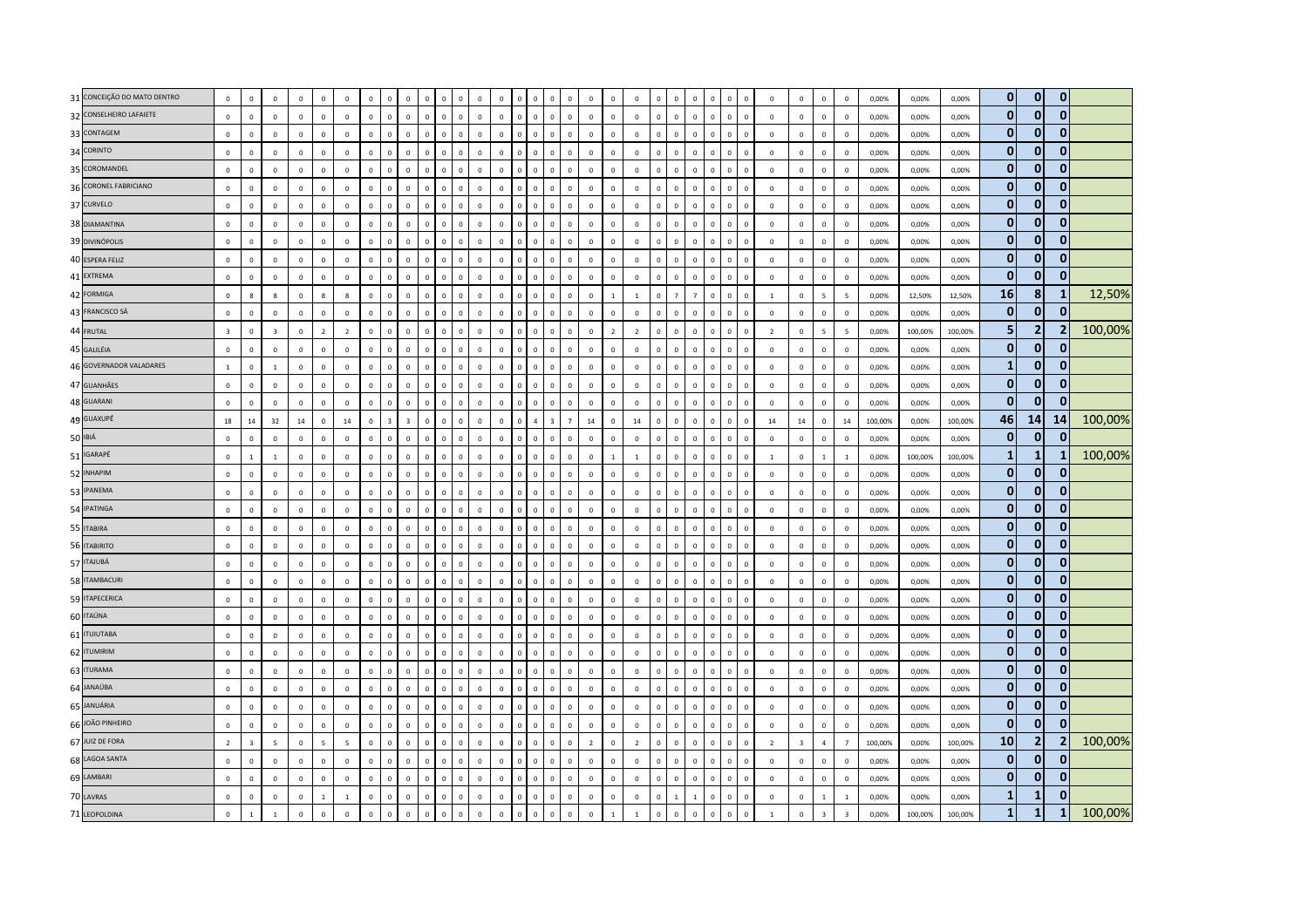| 72 LIMA DUARTE             | $\circ$                 | $\mathbb O$    | $\mathbf 0$  | $\mathbf 0$    | $\mathbf 0$  | $\mathbf 0$             | $\circ$        | $\overline{0}$<br>$\mathbf 0$   |                               | $\Omega$     | $\Omega$                | $\overline{0}$ | $\mathbf 0$                   |                               | $\mathbf 0$  | $\mathbf{0}$   | $\mathbf 0$             | $\mathbf 0$    | $\mathbf{0}$   | $\mathbf 0$    | $\overline{0}$<br>$\mathbf 0$  | $\mathbf{0}$   | $\mathbf 0$  | $\mathbf 0$             | $\mathbf 0$    | $\mathbf 0$    | $\mathbb O$    | $\overline{\mathbf{0}}$ | 0,00%   | 0,00%   | 0,00%   | $\mathbf 0$    | $\mathbf{0}$   | $\mathbf{0}$   |         |
|----------------------------|-------------------------|----------------|--------------|----------------|--------------|-------------------------|----------------|---------------------------------|-------------------------------|--------------|-------------------------|----------------|-------------------------------|-------------------------------|--------------|----------------|-------------------------|----------------|----------------|----------------|--------------------------------|----------------|--------------|-------------------------|----------------|----------------|----------------|-------------------------|---------|---------|---------|----------------|----------------|----------------|---------|
| 73 MALACACHETA             | $\mathbf 0$             | $\mathbb O$    | $\mathbf 0$  | $\mathbf 0$    | $\mathsf 0$  | $\mathbb O$             | $\mathbf 0$    | $\mathbf 0$                     | $\mathbf 0$<br>$\mathsf 0$    | $\mathbb O$  | $\mathbf 0$             | $\mathbf 0$    | $\mathbf 0$                   | $\mathbf 0$<br>$\mathsf 0$    | $\mathbf 0$  | $\mathbf 0$    | $\mathbf 0$             | $\mathbf 0$    | $\mathbf 0$    | $\mathbf 0$    | $\mathbf 0$<br>$\mathbf 0$     | $\overline{0}$ | $\mathbf 0$  | $\mathbf 0$             | $\mathsf 0$    | $\mathbf 0$    | $\mathbf 0$    | $\mathbf 0$             | 0,00%   | 0,00%   | 0,00%   | $\mathbf 0$    | $\mathbf{0}$   | $\mathbf{0}$   |         |
| 74 MANGA                   | $\mathbf 0$             | $\mathbf{0}$   | $\mathbf{0}$ | $\mathbf{0}$   | $\mathbf 0$  | $\mathbb O$             | $\mathbf{0}$   | $\mathbf 0$<br>$\circ$          | $\Omega$                      | $\mathbf 0$  | $\overline{0}$          | $\mathbf 0$    | $\mathbf 0$<br>$\Omega$       | $\Omega$                      | $\mathbf 0$  | $\mathbf{0}$   | $\mathbf 0$             | $\mathbf 0$    | $\mathsf 0$    | $\mathbf 0$    | $\mathbf 0$<br>$\mathsf 0$     | $\circ$        | $\mathbf 0$  | $\mathbf 0$             | $\mathsf 0$    | $\mathbf 0$    | $\mathbb O$    | $\mathbf 0$             | 0,00%   | 0,00%   | 0,00%   | $\bf{0}$       | $\mathbf{0}$   | $\overline{0}$ |         |
| 75 MANHUAÇU                | $\mathbf 0$             | $\mathbb O$    | $\mathbf 0$  | $\mathbf 0$    | $\mathbf 0$  | $\mathbb O$             | $\Omega$       | $\mathbf 0$<br>$\mathbf{0}$     | $\mathbf{0}$                  | $\mathbf{0}$ | $\mathbf 0$             | $\mathbf 0$    | $\mathbf 0$<br>$\Omega$       | $\Omega$                      | $\mathbf 0$  | $\Omega$       | $\circ$                 | $\circ$        | $\mathbf 0$    | $\mathbf{0}$   | $\overline{0}$<br>$\mathbf{0}$ | $\mathbf{0}$   | $\mathbf 0$  | $\mathbf 0$             | $\overline{0}$ | $\mathbf 0$    | $\mathbf 0$    | $\overline{\mathbf{0}}$ | 0,00%   | 0,00%   | 0,00%   | $\bf{0}$       | $\mathbf 0$    | $\mathbf{0}$   |         |
| 76 MAR DE ESPANHA          | $\mathbf 0$             | $\mathbb O$    | $\mathsf 0$  | $\mathbf 0$    | $\mathbf{0}$ | $\mathbb O$             | $\circ$        | $\mathbf 0$                     | $\mathbb O$<br>$\mathbf{0}$   | $\circ$      | $\mathbb O$             | $\mathbf 0$    | $\mathbf 0$                   | $\mathbf 0$<br>$\mathsf 0$    | $\mathbf 0$  | $\mathbf{0}$   | $\mathbf 0$             | $\mathbf 0$    | $\mathbf 0$    | $\mathbf 0$    | $\overline{0}$<br>$\mathbf 0$  | $\mathbf{0}$   | $\mathbf 0$  | $\mathbf 0$             | $\mathsf 0$    | $\mathbf 0$    | $\mathbf 0$    | $\,0\,$                 | 0,00%   | 0,00%   | 0,00%   | $\bf{0}$       | $\bf{0}$       | $\mathbf{0}$   |         |
| 77 MARIANA                 | $\mathbf 0$             | $\mathbf 0$    | $\mathbf 0$  | $\,0\,$        | $\mathbf 0$  | $\mathbb O$             | $\mathbf 0$    | $\mathbf 0$<br>$\circ$          | $\mathbf 0$                   | $\mathbf 0$  | $\overline{0}$          | $\mathbf 0$    | $\mathbf 0$                   | $\mathbf 0$                   | $\mathbf 0$  | $\overline{0}$ | $\mathbf 0$             | $\mathbf 0$    | $\mathbf 0$    | $\mathbf 0$    | $\mathsf 0$<br>$\mathsf 0$     | $\mathbf 0$    | $\mathbf 0$  | $\mathbf 0$             | $\overline{0}$ | $\mathbf 0$    | $\mathbf 0$    | $\,0\,$                 | 0,00%   | 0,00%   | 0,00%   | $\mathbf 0$    | $\bf{0}$       | $\mathbf{0}$   |         |
| 78 MATOZINHOS              | $\mathbf{0}$            | $\mathbf 0$    | $\Omega$     | $\mathbf 0$    | $\mathbf{0}$ | $\mathbf 0$             | $\circ$        | $\mathbf{0}$<br>$\mathbf{0}$    | $\mathbf{0}$                  | $\Omega$     | $\mathbf 0$             | $\Omega$       | $\mathbf{0}$<br>$\Omega$      | $\Omega$                      | $\mathbf{0}$ | $\mathbf{0}$   | $\circ$                 | $\circ$        | $\mathbf{0}$   | $\mathbf{0}$   | $\mathbf{0}$<br>$\mathbf{0}$   | $\mathbf{0}$   | $\mathbf{0}$ | $\overline{0}$          | $\mathbf{0}$   | $\mathbf{0}$   | $\mathbf 0$    | $\overline{0}$          | 0.00%   | 0,00%   | 0,00%   | $\mathbf{0}$   | $\mathbf{0}$   | $\mathbf{0}$   |         |
| 79 MEDINA                  | $\mathbf 0$             | $\mathbf{0}$   | $\mathbf 0$  | $\mathbf{0}$   | $\circ$      | $\mathbf 0$             | $\circ$        | $\mathbf 0$<br>$\mathbf 0$      | $\Omega$                      | $\mathbf 0$  | $\mathbb O$             | $\circ$        | $\mathbf 0$<br>$\Omega$       | $\Omega$                      | $\mathbf 0$  | $\Omega$       | $\mathbf 0$             | $\circ$        | $\mathbf{0}$   | $\mathbf 0$    | $\mathbf 0$<br>$\mathbf{0}$    | $\mathbf{0}$   | $\mathbf 0$  | $\mathbf 0$             | $\overline{0}$ | $\mathbf 0$    | $\mathbf 0$    | $\mathbf 0$             | 0,00%   | 0,00%   | 0,00%   | $\bf{0}$       | $\mathbf{0}$   | $\mathbf{0}$   |         |
| 80 MINAS NOVAS             | $\mathbf 0$             | $\mathbb O$    | $\mathbf 0$  | $\mathbf 0$    | $\mathbf 0$  | $\mathbb O$             | $\mathbf 0$    | $\mathbf 0$<br>$\mathbb O$      | $\mathbf 0$                   | $\mathbf 0$  | $\overline{0}$          | $\overline{0}$ | $\mathbf 0$                   | $\mathbf 0$                   | $\mathbf 0$  | $\overline{0}$ | $\mathbf 0$             | $\mathbf 0$    | $\mathbf 0$    | $\mathbf 0$    | $\mathsf 0$<br>$\mathbf 0$     | $\mathbf{0}$   | $\mathbf 0$  | $\mathbf 0$             | $\mathsf 0$    | $\mathbf 0$    | $\mathbb O$    | $\,$ 0                  | 0,00%   | 0,00%   | 0,00%   | $\mathbf 0$    | $\mathbf{0}$   | $\mathbf{0}$   |         |
| 81 MONTE CARMELO           | $\mathbf 0$             | $\mathbf 0$    | $\mathsf 0$  | $\mathbf 0$    | $\mathbf 0$  | $\mathbb O$             | $\mathbf 0$    | $\,0\,$                         | $\mathbf{0}$<br>$\mathbf{0}$  | $\mathbb O$  | $\mathbb O$             | $\mathbf 0$    | $\mathbf 0$<br>$\mathbf 0$    | $\mathsf 0$                   | $\mathbf 0$  | $\mathbf{0}$   | $\mathbf 0$             | $\mathbf 0$    | $\mathbf 0$    | $\mathbf 0$    | $\overline{0}$<br>$\mathbf 0$  | $\mathbf{0}$   | $\mathbf 0$  | $\mathbf 0$             | $\,0\,$        | $\mathbf 0$    | $\mathbf 0$    | $\,$ 0                  | 0,00%   | 0,00%   | 0,00%   | $\bf{0}$       | $\mathbf{0}$   | $\Omega$       |         |
| 82 MONTES CLAROS           | 19                      | $\overline{z}$ | 21           | $\overline{3}$ | $\Omega$     | $\overline{\mathbf{3}}$ | $\mathbf{R}$   | $\mathbf 0$<br>$\mathbf{R}$     | $\Omega$                      | $\Omega$     | $\Omega$                | $\Omega$       | $\Omega$<br>$\Omega$          | $\Omega$                      | $\mathbf{0}$ | $\Omega$       | $6\overline{6}$         | $\Omega$       | 6              | $\overline{1}$ | $\mathbf{0}$<br>$\mathbf{1}$   | $\Omega$       | $\Omega$     | $\mathbf{0}$            | 6              | 14             | $\mathbb O$    | 14                      | 85,71%  | 0,00%   | 85,71%  | 24             | $\overline{7}$ | 6              | 85,71%  |
| 83 MURIAÉ                  | $\mathbf 0$             | $\overline{0}$ | $\mathbf 0$  | $\mathbf 0$    | $\mathbf 0$  | $\mathbb O$             | $\Omega$       | $\mathbf 0$<br>$\mathbb O$      | $\Omega$                      | $\Omega$     | $\Omega$                | $\mathbf 0$    | $\overline{0}$                | $\Omega$                      | $\mathbf 0$  | $\Omega$       | $\mathbf 0$             | $\Omega$       | $\mathbf 0$    | $\mathbf 0$    | $\mathsf 0$<br>$\mathsf 0$     | $\Omega$       | $\mathbf 0$  | $\mathbf{0}$            | $\mathsf 0$    | $\mathbf 0$    | $\mathbf 0$    | $\overline{\mathbf{0}}$ | 0,00%   | 0,00%   | 0,00%   | $\mathbf 0$    | $\mathbf 0$    | $\mathbf{0}$   |         |
| 84 NANUQUE                 | $\mathbf 0$             | $\mathbb O$    | $\mathbf{0}$ | $\,0\,$        | $\mathbf 0$  | $\mathbb O$             | $\mathbf{0}$   | $\,0\,$<br>$\circ$              | $\mathbf{0}$                  | $\circ$      | $\mathbf 0$             | $\mathbf 0$    | $\mathbf 0$                   | $\circ$<br>$\overline{0}$     | $\mathbf 0$  | $\Omega$       | $\mathbf 0$             | $\mathbf{0}$   | $\mathbf 0$    | $\mathbf 0$    | $\mathbf 0$<br>$\mathbf 0$     | $\mathbf{0}$   | $\mathbf 0$  | $\,$ 0                  | $\mathsf 0$    | $\mathbf 0$    | $\mathbf 0$    | $\,$ 0                  | 0,00%   | 0,00%   | 0,00%   | $\mathbf 0$    | $\mathbf{0}$   | $\mathbf{0}$   |         |
| 85 NEPOMUCENO              | $\mathbf 0$             | $\mathbf 0$    | $\,0\,$      | $\,0\,$        | $\mathbf 0$  | $\mathbb O$             | $\Omega$       | $\mathbf 0$<br>$\mathbf 0$      | $\Omega$                      | $\Omega$     | $\Omega$                | $\mathbf 0$    | $\mathbf 0$<br>$\Omega$       | $\Omega$                      | $\mathbf 0$  | $\Omega$       | $\mathbf 0$             | $\mathbf 0$    | $\mathbf 0$    | $\mathbf 0$    | $\mathbf 0$<br>$\Omega$        | $\mathbf{0}$   | $\mathbf 0$  | $\overline{0}$          | $\Omega$       | $\mathbf 0$    | $\mathbf 0$    | $\,0\,$                 | 0,00%   | 0,00%   | 0,00%   | $\mathbf 0$    | $\mathbf{0}$   | $\mathbf{0}$   |         |
| 86 NOVA SERRANA            | $\Omega$                | $\mathbf 0$    | $\Omega$     | $\mathbf 0$    | $\mathbf{0}$ | $\mathbf 0$             | $\mathbf{0}$   | $\overline{0}$<br>$\mathbf{0}$  | $\mathbf{0}$                  | $\mathbf{0}$ | $\mathbf 0$             | $\Omega$       | $\mathbf 0$<br>$\Omega$       | $\Omega$                      | $\mathbf{0}$ | $\Omega$       | $\overline{0}$          | $\circ$        | $\mathbf{0}$   | $\mathbf{0}$   | $\overline{0}$<br>$\mathbf{0}$ | $\mathbf{0}$   | $\circ$      | $\mathbf{0}$            | $\overline{0}$ | $\mathbf{0}$   | $\overline{0}$ | $\overline{0}$          | 0,00%   | 0,00%   | 0,00%   | $\mathbf{0}$   | $\mathbf{0}$   | $\mathbf{0}$   |         |
| 87 OLIVEIRA                | $\mathbf 0$             | $\mathbb O$    | $\mathbf 0$  | $\mathbf 0$    | $\mathbf 0$  | $\mathbb O$             | $\mathbf 0$    | $\mathbf 0$<br>$\mathbf 0$      | $\Omega$                      | $\circ$      | $\mathbb O$             | $\mathbf 0$    | $\mathbf 0$<br>$\Omega$       | $\Omega$                      | $\mathbf 0$  | $\Omega$       | $\mathbf 0$             | $\mathbf 0$    | $\mathbf 0$    | $\mathbf 0$    | $\mathbf 0$<br>$\mathbf 0$     | $\mathbf 0$    | $\mathbf 0$  | $\mathbf 0$             | $\mathsf 0$    | $\mathbf 0$    | $\mathbf 0$    | $\mathbb O$             | 0,00%   | 0,00%   | 0,00%   | $\bf{0}$       | 0              | $\mathbf{0}$   |         |
| 88 PARÁ DE MINAS           | $\mathbf 0$             | $\mathbb O$    | $\mathbf 0$  | $\,0\,$        | $\mathbf 0$  | $\mathbb O$             | $\mathbf{0}$   | $\mathbf 0$<br>$\mathbf 0$      | $\overline{0}$                | $\mathbf 0$  | $\overline{0}$          | $\,0\,$        | $\mathbf 0$<br>$\sqrt{2}$     | $\Omega$                      | $\mathbf 0$  | $\mathbf{0}$   | $\mathbf 0$             | $\mathbf 0$    | $\mathbf 0$    | $\mathbf 0$    | $\,0\,$<br>$\,0\,$             | $\Omega$       | $\mathbf 0$  | $\mathbf 0$             | $\,0\,$        | $\mathbf 0$    | $\mathbf 0$    | $\,$ 0                  | 0,00%   | 0,00%   | 0,00%   | $\mathbf 0$    | $\bf{0}$       | $\Omega$       |         |
| 89 PARACATU                | $\mathbf 0$             | $\mathbf 0$    | $\Omega$     | $\mathbf 0$    | $\mathbf 0$  | $\mathbb O$             | $\mathbf{0}$   | $\mathbf 0$<br>$\circ$          | $\mathbf{0}$                  | $\mathbf{0}$ | $\mathbf 0$             | $\mathbf 0$    | $\mathbf 0$<br>$\Omega$       | $\circ$                       | $\mathbf 0$  | $\Omega$       | $\mathbf 0$             | $\circ$        | $\mathbf 0$    | $\mathbf{0}$   | $\mathbf 0$<br>$\mathbf 0$     | $\mathbf{0}$   | $\mathbf 0$  | $\mathbf 0$             | $\mathsf 0$    | $\mathbf 0$    | $\mathbf 0$    | $\,$ 0                  | 0,00%   | 0,00%   | 0,00%   | $\mathbf{0}$   | $\mathbf{0}$   | $\mathbf{0}$   |         |
| 90 PARAGUAÇU               | $\Omega$                | $\Omega$       | $\Omega$     | $\Omega$       | $\Omega$     | $\mathbf{0}$            | $\Omega$       | $\mathbf{0}$<br>$\mathbf{0}$    | $\Omega$                      | $\Omega$     | $\Omega$                | $\Omega$       | $\Omega$<br>$\Omega$          | $\Omega$                      | $\mathbf{0}$ | $\Omega$       | $\mathbf{0}$            | $\Omega$       | $\Omega$       | $\mathbf 0$    | $\Omega$<br>$\Omega$           | $\Omega$       | $\Omega$     | $\mathbf{0}$            | $\mathbf{0}$   | $\Omega$       | $\mathbf 0$    | $\Omega$                | 0,00%   | 0,00%   | 0,00%   | $\mathbf 0$    | $\mathbf{0}$   | $\mathbf{0}$   |         |
| 91 PASSA QUATRO            | $\mathbf 0$             | $\mathbf 0$    | $\,0\,$      | $\mathbf 0$    | $\mathbf 0$  | $\mathbb O$             | $\mathbf 0$    | $\,0\,$<br>$\circ$              | $\mathbf 0$                   | $\mathbb O$  | $\mathbb O$             | $\,0\,$        | $\mathbf 0$<br>$\Omega$       | $\Omega$                      | $\mathbf 0$  | $\mathbf{0}$   | $\mathbf 0$             | $\mathbf 0$    | $\mathbf 0$    | $\mathbf 0$    | $\mathbf 0$<br>$\mathbf 0$     | $\circ$        | $\mathbf 0$  | $\mathbf 0$             | $\,$ 0 $\,$    | $\mathbf 0$    | $\mathbb O$    | $\,$ 0                  | 0,00%   | 0,00%   | 0,00%   | $\bf{0}$       | $\bf{0}$       | $\mathbf{0}$   |         |
| 92 PASSA TEMPO             | $\mathbf 0$             | $\mathbf 0$    | $\mathbf 0$  | $\,0\,$        | $\mathbf 0$  | $\mathbf 0$             | $\mathbf 0$    | $\,0\,$                         | $\mathbf{0}$<br>$\mathbf{0}$  | $\mathbf 0$  | $\,0\,$                 | $\mathbf 0$    | $\mathbf 0$                   | $\overline{0}$<br>$\mathbf 0$ | $\mathbf 0$  | $\Omega$       | $\mathbf 0$             | $\mathbf 0$    | $\circ$        | $\mathbf 0$    | $\overline{0}$<br>$\mathbf 0$  | $\Omega$       | $\mathbf 0$  | $\,$ 0                  | $\,$ 0         | $\mathbf 0$    | $\mathbb O$    | $\,0\,$                 | 0,00%   | 0,00%   | 0,00%   | $\bf{0}$       | $\mathbf{0}$   | $\mathbf{0}$   |         |
| 93 PASSOS                  | $\mathbf 0$             | $\mathbf 0$    | $\mathbf 0$  | $\mathbf 0$    | $\mathbf 0$  | $\mathbf 0$             | $\Omega$       | $\mathbb O$<br>$\mathbf 0$      | $\Omega$                      | $\Omega$     | $\Omega$                | $\mathbf 0$    | $\mathbf 0$                   | $\Omega$                      | $\mathbf 0$  | $\Omega$       | $\mathbf 0$             | $\mathbf 0$    | $\mathbf 0$    | $\mathbf 0$    | $\mathbf 0$<br>$\mathbf 0$     | $\Omega$       | $\mathbf 0$  | $\overline{0}$          | $\mathbf{0}$   | $\mathbf 0$    | $\mathbb O$    | $\mathbf 0$             | 0,00%   | 0,00%   | 0,00%   | $\mathbf 0$    | $\mathbf{0}$   | $\mathbf{0}$   |         |
| 94 PATOS DE MINAS          | 24                      | $\mathbb O$    | 24           | ${\bf 24}$     | $\mathbf{0}$ | 24                      | $\Omega$       | $\mathbf{0}$<br>$\mathbf 0$     | $\Omega$                      | $\Omega$     | $\Omega$                | $\mathbf 0$    | $\mathbf 0$<br>$\Omega$       | $\Omega$                      | $\mathbf{0}$ | $\Omega$       | 24                      | $\Omega$       | 24             | $\mathbf{0}$   | $\Omega$<br>$\mathsf 0$        | $\circ$        | $\Omega$     | $\mathbf 0$             | 24             | 24             | $\mathbf 0$    | 24                      | 100,00% | 0,00%   | 100,00% | 48             | 24             | 24             | 100,00% |
| 95 PATROCÍNIO              | $\mathbf 0$             | $\mathbb O$    | $\mathbf 0$  | $\mathbf 0$    | $\mathbf 0$  | $\mathbb O$             | $\mathbf{0}$   | $\,0\,$<br>$\mathbf{0}$         | $\Omega$                      | $\circ$      | $\mathbb O$             | $\mathbf{0}$   | $\mathbf 0$                   | $\Omega$<br>$\overline{0}$    | $\mathbf 0$  | $\Omega$       | $\mathbf 0$             | $\mathbf{0}$   | $\mathbf 0$    | $\mathbf 0$    | $\mathbf{0}$<br>$\mathbf{0}$   | $\mathbf{0}$   | $\mathbf 0$  | $\mathbf 0$             | $\overline{0}$ | $\mathbf 0$    | $\mathbf 0$    | $\overline{0}$          | 0,00%   | 0,00%   | 0,00%   | $\bf{0}$       | $\mathbf{0}$   | $\Omega$       |         |
| 96 PEÇANHA                 | 12                      | $\mathbf{1}$   | 13           | $\mathbf 0$    | $\mathsf 0$  | $\mathbb O$             | $\circ$        | $\mathbf 0$<br>$\circ$          | $\mathbf{0}$                  | $\circ$      | $\mathbb O$             | $\mathbf 0$    | $\mathbf 0$<br>$\Omega$       | $\Omega$                      | $\mathbf 0$  | $\Omega$       | 12                      | $\overline{1}$ | 13             | $\mathbf 0$    | $\mathbf 0$<br>$\mathsf 0$     | $\mathbf{0}$   | $\mathbf 0$  | $\mathbf 0$             | 13             | 12             | $\,$ 1 $\,$    | 13                      | 100,00% | 100,00% | 100,00% | 13             | 13             | 13             | 100,00% |
| 97 PIRAPORA                | 23                      | $\mathbb O$    | 23           | $\mathbb O$    | $\mathbf 0$  | $\mathbb O$             | $\circ$        | $\mathbf 0$                     | $\mathbb O$<br>3 <sup>1</sup> | $\circ$      | $\overline{\mathbf{3}}$ | $\mathbf{1}$   | $\mathbf 0$                   | $\overline{1}$<br>$\Omega$    | $\mathbf 0$  | $\mathbb O$    | $\overline{4}$          | $\mathbf 0$    | $\overline{4}$ | $\mathbf 0$    | $\overline{0}$<br>$\mathbf 0$  | $\overline{0}$ | $\mathbf 0$  | $\overline{\mathbf{0}}$ | $\overline{4}$ | 30             | $\mathbf 0$    | 30                      | 100,00% | 0,00%   | 100,00% | 23             | 4              | 4              | 100,00% |
| 98 POÇOS DE CALDAS         | $\mathbf 0$             | $\mathbf 0$    | $\mathbf{0}$ | $\mathbf{0}$   | $\mathsf 0$  | $\mathbf 0$             | $\mathbf{0}$   | $\mathbf 0$                     | $\mathbf{0}$<br>$\Omega$      | $\mathbf 0$  | $\mathbb O$             | $\mathbf 0$    | $\mathbf 0$<br>$\Omega$       | $\Omega$                      | $\mathbf 0$  | $\Omega$       | $\Omega$                | $\mathbf{0}$   | $\mathbf{0}$   | $\mathbf 0$    | $\Omega$<br>$\mathbf 0$        | $\circ$        | $\mathbf{0}$ | $\mathbf 0$             | $\mathbb O$    | $\mathbf 0$    | $\mathbf 0$    | $\mathbf 0$             | 0,00%   | 0,00%   | 0,00%   | $\bf{0}$       | $\mathbf 0$    | 0              |         |
| 99 POMPÉU                  | $\mathbf 0$             | $\mathbb O$    | $\Omega$     | $\,0\,$        | $\mathbf 0$  | $\mathbb O$             | $\Omega$       | $\mathbf{0}$<br>$\mathbf 0$     | $\Omega$                      | $\Omega$     | $\Omega$                | $\mathbf 0$    | $\mathbf 0$<br>$\Omega$       | $\Omega$                      | $\mathbf{0}$ | $\Omega$       | $\Omega$                | $\Omega$       | $\mathbf 0$    | $\mathbf{0}$   | $\mathbf{0}$<br>$\Omega$       | $\Omega$       | $\mathbf{0}$ | $\mathbf{0}$            | $\Omega$       | $\mathbf 0$    | $\mathbb O$    | $\overline{\mathbf{0}}$ | 0,00%   | 0,00%   | 0,00%   | $\mathbf{0}$   | $\mathbf 0$    | $\mathbf{0}$   |         |
| 100 PONTE NOVA             | $1\,$                   | $\mathbb O$    | $\mathbf{1}$ | $\mathbf 0$    | $\mathsf 0$  | $\mathbb O$             | $\overline{1}$ | $\mathbf 0$<br>$\mathbf{1}$     | $\mathbf{0}$                  | $\circ$      | $\mathbb O$             | $\mathbf 0$    | $\mathbf 0$                   | $\Omega$<br>$\mathbf 0$       | $\mathbf 0$  | $\mathbf 0$    | $\mathbf 0$             | $\circ$        | $\mathsf 0$    | $\mathbf{0}$   | $\mathbf 0$<br>$\mathbf{0}$    | $\mathbf{0}$   | $\mathbf 0$  | $\,$ 0                  | $\overline{0}$ | $\mathbf{1}$   | $\mathbf 0$    | <sup>1</sup>            | 0,00%   | 0,00%   | 0,00%   | $\mathbf{1}$   | $\mathbf{0}$   | $\mathbf{0}$   |         |
| 101 POUSO ALEGRE           | $\mathbf 0$             | $\mathbb O$    | $\mathbf 0$  | $\mathbf 0$    | $\mathbf 0$  | $\mathbb O$             | $\mathbf 0$    | $\mathbb O$<br>$\mathbf 0$      | $\Omega$                      | $\mathbf 0$  | $\overline{0}$          | $\mathbf 0$    | $\mathbf 0$<br>$\Omega$       | $\Omega$                      | $\mathbf 0$  | $\mathbf{0}$   | $\mathbf 0$             | $\mathbf 0$    | $\mathbf 0$    | $\mathbf 0$    | $\mathbf 0$<br>$\mathbf 0$     | $\circ$        | $\mathbf 0$  | $\mathbf 0$             | $\mathsf 0$    | $\mathbf 0$    | $\mathbb O$    | $\,$ 0                  | 0,00%   | 0,00%   | 0,00%   | $\bf{0}$       | $\mathbf{0}$   | $\overline{0}$ |         |
| 102 PRATÁPOLIS             | $\mathbf 0$             | $\mathbb O$    | $\mathbf 0$  | $\,0\,$        | $\mathbf 0$  | $\mathbb O$             | $\Omega$       | $\mathbf 0$<br>$\circ$          | $\Omega$                      | $\circ$      | $\mathbb O$             | $\mathbf 0$    | $\mathbf 0$<br>$\Omega$       | $\Omega$                      | $\mathbf 0$  | $\Omega$       | $\mathbf 0$             | $\mathbf{0}$   | $\mathbf 0$    | $\mathbf 0$    | $\mathbf 0$<br>$\mathsf 0$     | $\mathbf{0}$   | $\mathbf 0$  | $\mathbf 0$             | $\overline{0}$ | $\mathbf 0$    | $\mathbb O$    | $\overline{\mathbf{0}}$ | 0,00%   | 0,00%   | 0,00%   | $\bf{0}$       | $\bf{0}$       | $\overline{0}$ |         |
| 103 PRESIDENTE OLEGÁRIO    | $\mathbf 0$             | $\mathbf{0}$   | $\mathbf 0$  | $\mathbf 0$    | $\circ$      | $\mathbf 0$             | $\mathbf{0}$   | $\mathbf 0$<br>$\circ$          | $\Omega$                      | $\mathbf 0$  | $\mathbb O$             | $\Omega$       | $\mathbf 0$<br>$\Omega$       | $\Omega$                      | $\mathbf 0$  | $\Omega$       | $\mathbf 0$             | $\circ$        | $\circ$        | $\mathbf{0}$   | $\mathbf{0}$<br>$\Omega$       | $\mathbf{0}$   | $\mathbf 0$  | $\mathbf 0$             | $\overline{0}$ | $\circ$        | $\mathbf 0$    | $\overline{0}$          | 0,00%   | 0,00%   | 0.00%   | $\bf{0}$       | $\mathbf 0$    | $\mathbf{0}$   |         |
| 104 RIBEIRÃO DAS NEVES     | $\mathbf 0$             | $\mathbb O$    | $\mathbf 0$  | $\mathbf 0$    | $\mathbf{0}$ | $\mathbb O$             | $\mathbb O$    | $\mathbf 0$<br>$\mathbf 0$      | $\Omega$                      | $\Omega$     | $\Omega$                | $\overline{0}$ | $\mathbf 0$                   |                               | $\mathbf 0$  | $\mathbf 0$    | $\mathbf 0$             | $\mathbf 0$    | $\mathbf{0}$   | $\mathbf 0$    | $\mathbf{0}$<br>$\mathsf 0$    | $\Omega$       | $\mathbf{0}$ | $\mathbf 0$             | $\mathbf 0$    | $\mathbf 0$    | $\mathbb O$    | $\mathbf 0$             | 0,00%   | 0,00%   | 0,00%   | $\mathbf 0$    | $\mathbf{0}$   | $\mathbf{0}$   |         |
| 105 RIO PARANAÍBA          | $\mathbf 0$             | $\mathbb O$    | $\mathsf 0$  | $\mathbf 0$    | $\mathbf 0$  | $\mathbb O$             | $\mathbf 0$    | $\mathbf 0$<br>$\mathbf 0$      | $\mathbf{0}$                  | $\mathbf{0}$ | $\mathbf{0}$            | $\mathbf{0}$   | $\mathbf 0$<br>$\Omega$       | $\Omega$                      | $\mathbf 0$  | $\mathbf{0}$   | $\mathbf 0$             | $\mathbf 0$    | $\mathsf 0$    | $\mathbb O$    | $\mathbf 0$<br>$\mathbf 0$     | $\overline{0}$ | $\mathbf 0$  | $\overline{\mathbf{0}}$ | $\mathsf 0$    | $\mathbf 0$    | $\mathbf 0$    | $\,$ 0                  | 0,00%   | 0,00%   | 0,00%   | $\bf{0}$       | $\mathbf{0}$   | $\overline{0}$ |         |
| 106 RIO POMBA              | $\mathbf{0}$            | $\circ$        | $\Omega$     | $\mathbf 0$    | $\Omega$     | $\mathbf 0$             | $\Omega$       | $\overline{0}$<br>$\mathbf{0}$  | $\Omega$                      | $\Omega$     | $\Omega$                | $\Omega$       | $\Omega$<br>$\Omega$          | $\Omega$                      | $\mathbf{0}$ | $\Omega$       | $\circ$                 | $\Omega$       | $\mathbf{0}$   | $\mathbf{0}$   | $\mathbf{0}$<br>$\Omega$       | $\mathbf{0}$   | $\Omega$     | $\mathbf{0}$            | $\mathbf{0}$   | $\Omega$       | $\mathbb O$    | $\Omega$                | 0.00%   | 0.00%   | 0.00%   | $\mathbf 0$    | $\mathbf{0}$   | $\mathbf{0}$   |         |
| 107 SABARÁ                 | $\circ$                 | $\mathbf 0$    | $\mathbf 0$  | $\,0\,$        | $\mathbf 0$  | $\mathbf 0$             | $\circ$        | $\mathbf 0$<br>$\mathbf{0}$     | $\Omega$                      | $\circ$      | $\mathbf 0$             | $\mathbf 0$    | $\mathbf 0$<br>$\Omega$       | $\Omega$                      | $\mathbf 0$  | $\Omega$       | $\mathbf 0$             | $\circ$        | $\mathbf{0}$   | $\mathbf{0}$   | $\overline{0}$<br>$\mathbf{0}$ | $\mathbf{0}$   | $\mathbf 0$  | $\overline{\mathbf{0}}$ | $\overline{0}$ | $\mathbf 0$    | $\mathbb O$    | $\overline{\mathbf{0}}$ | 0,00%   | 0,00%   | 0,00%   | $\bf{0}$       | $\bf{0}$       | $\mathbf{0}$   |         |
| 108 SACRAMENTO             | $\mathbf 0$             | $\mathbf 0$    | $\mathbf 0$  | $\mathbf 0$    | $\mathsf 0$  | $\mathbb O$             | $\mathbf 0$    | $\mathbf 0$                     | $\mathbb O$<br>$\overline{0}$ | $\circ$      | $\mathbb O$             | $\mathbf{0}$   | $\mathbf 0$<br>$\overline{0}$ | $\mathsf 0$                   | $\mathbf 0$  | $\mathsf 0$    | $\mathbf 0$             | $\mathbf 0$    | $\mathbf 0$    | $\mathbf 0$    | $\overline{0}$<br>$\mathbf 0$  | $\mathbf{0}$   | $\mathbf 0$  | $\mathbf 0$             | $\mathsf 0$    | $\mathbf 0$    | $\mathbf 0$    | $\mathbf 0$             | 0,00%   | 0,00%   | 0,00%   | $\bf{0}$       | $\mathbf{0}$   | $\mathbf{0}$   |         |
| 109 SANTA BÁRBARA          | $\mathbf 0$             | $\mathbf 0$    | $\mathbf 0$  | $\mathbf 0$    | $\mathbf 0$  | $\mathbb O$             | $\overline{2}$ | $\mathbb O$<br>$\overline{2}$   | $\Omega$                      | $\Omega$     | $\Omega$                | $\mathbf 0$    | $\mathbf 0$                   | $\Omega$                      | $\mathbf 0$  | $\mathbf{0}$   | $\mathbf 0$             | $\mathbf 0$    | $\mathbf 0$    | $\mathbf 0$    | $\mathbf 0$<br>$\mathbf 0$     | $\mathbf 0$    | $\mathbf 0$  | $\mathbf 0$             | $\mathbf{0}$   | $\mathbf 0$    | $\mathbf 0$    | $\mathbf 0$             | 0,00%   | 0.00%   | 0,00%   | $\bf{0}$       | $\mathbf 0$    | 0              |         |
| 110 SANTA LUZIA            | $\overline{\mathbf{3}}$ | $\mathbf{1}$   | $\Delta$     | $\mathbf 0$    | $\mathbf{0}$ | $\mathbf 0$             | $\circ$        | $\overline{0}$<br>$\mathbf{0}$  | $\mathbf{0}$                  | $\Omega$     | $\mathbf 0$             | $\Omega$       | $\mathbf{0}$<br>$\Omega$      | $\circ$                       | $\mathbf{0}$ | $\mathbf{0}$   | $\overline{\mathbf{3}}$ | $\overline{1}$ | $\overline{4}$ | $\mathbf{0}$   | $\mathbf{0}$<br>$\mathbf{0}$   | $\mathbf{0}$   | $\mathbf{0}$ | $\overline{0}$          | $\overline{4}$ | $\overline{5}$ | $\mathbf{1}$   | -6                      | 100.00% | 100,00% | 100,00% | $\overline{4}$ | $\overline{4}$ | $\mathbf{a}$   | 100,00% |
| 111 SANTA RITA DO SAPUCAÍ  | $\mathbf 0$             | $\mathbf{0}$   | $\mathbf 0$  | $\mathbf 0$    | $\mathbf 0$  | $\mathbb O$             | $\mathbf 0$    | $\,0\,$<br>$\mathbf 0$          | $\mathbf{0}$                  | $\circ$      | $\mathbf 0$             | $\mathbf 0$    | $\mathbf 0$                   | $\mathsf 0$<br>$\Omega$       | $\mathbf 0$  | $\mathbf 0$    | $\mathbf 0$             | $\Omega$       | $\mathsf 0$    | $\mathbf 0$    | $\mathsf 0$<br>$\mathbf 0$     | $\circ$        | $\mathbf 0$  | $\,$ 0                  | $\mathbf 0$    | $^{\circ}$     | $\mathbf 0$    | $\mathbf 0$             | 0,00%   | 0,00%   | 0,00%   | $\bf{0}$       | $\mathbf 0$    | $\mathbf{0}$   |         |
| 112 SANTO ANTÔNIO DO MONTE | $\mathbf 0$             | $\mathbf 0$    | $\mathbf 0$  | $\mathbf 0$    | $\mathbf 0$  | $\pmb{0}$               | $\mathbf 0$    | $\mathfrak o$<br>$\overline{0}$ | $\mathbf 0$                   | $\mathbf 0$  | $\overline{0}$          | $\mathbf 0$    | $\mathbf 0$                   |                               | $\mathbf 0$  | $\overline{0}$ | $\mathbf 0$             |                | $\mathbf 0$    | $\mathbf 0$    | $\mathbf 0$<br>$\mathbf 0$     | $\mathbf 0$    | $\mathbf 0$  | $\overline{0}$          | $\mathbf 0$    | $\mathbf 0$    | $\mathbf 0$    | $\overline{0}$          | 0,00%   | 0,00%   | 0,00%   | $\mathbf 0$    | $\mathbf{0}$   |                |         |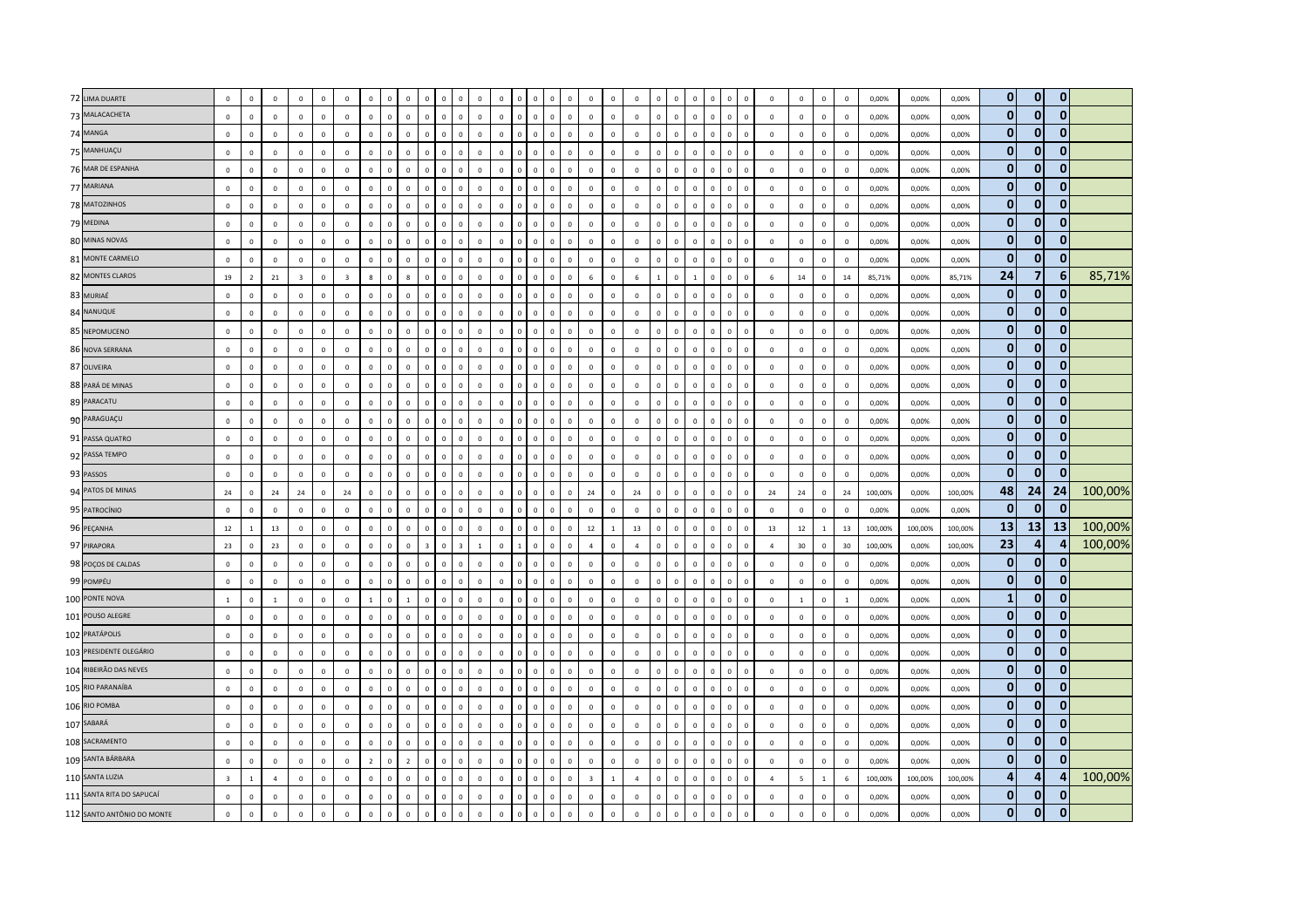|         | 113 SANTOS DUMONT            | $\mathbf{0}$   | $\Omega$       | $\mathbf{0}$   | $^{\circ}$     | $\mathbf{0}$   | $\mathbf{0}$   | $\mathbf 0$     | $\overline{0}$    | $\Omega$       | $\mathbf 0$<br>$^{\circ}$    | $\Omega$       | $^{\circ}$   | $\Omega$    | $\Omega$     | $^{\circ}$   | $\Omega$                                  | $\mathbf{0}$<br>$\mathbf{0}$            | $\mathbf 0$             | $^{\circ}$              | $\mathbf 0$    | $\mathbf{0}$   | $\Omega$     | $\Omega$ | $\mathbf{0}$ | $\overline{0}$ | $^{\circ}$              | $\mathbf{0}$   | $\Omega$       | $\mathbf{0}$   | 0,00%   | 0,00%  | 0,00%   | $\mathbf{0}$            | $\mathbf{0}$            | $\bf{0}$ |         |
|---------|------------------------------|----------------|----------------|----------------|----------------|----------------|----------------|-----------------|-------------------|----------------|------------------------------|----------------|--------------|-------------|--------------|--------------|-------------------------------------------|-----------------------------------------|-------------------------|-------------------------|----------------|----------------|--------------|----------|--------------|----------------|-------------------------|----------------|----------------|----------------|---------|--------|---------|-------------------------|-------------------------|----------|---------|
|         | 114 SÃO GONÇALO DO SAPUCAÍ   | $\mathbf{0}$   | $\overline{0}$ | $^{\circ}$     | $\mathbf{0}$   | $\mathbf{0}$   | $\mathbf{0}$   | $\mathbf 0$     | $\mathbf{0}$      | $\mathbf{0}$   | $\mathbf{0}$<br>$\mathbf{0}$ | $\overline{0}$ | $\mathbf{0}$ | $\Omega$    | $\Omega$     | $\mathbf{0}$ | $\Omega$<br>$\mathbf{0}$                  | $\mathbf{0}$                            | $\overline{0}$          | $\mathbf{0}$            | $\mathbf 0$    | $\mathbf{0}$   | $\Omega$     |          | $\mathbf{0}$ | $\overline{0}$ | $\mathbf{0}$            | $\mathbf 0$    | $\mathbf 0$    | $\overline{0}$ | 0,00%   | 0,00%  | 0,00%   | $\mathbf{0}$            | $\mathbf{0}$            |          |         |
|         | 115 SÃO GOTARDO              | $\circ$        | $\Omega$       | $^{\circ}$     | $\mathbf 0$    | $\mathbf{0}$   | $\mathbf{0}$   | $\mathbf 0$     | $\mathbf{0}$      | $\mathbf 0$    | $\mathbf{0}$<br>$\Omega$     | $\Omega$       | $\mathbf{0}$ | $\Omega$    | $\Omega$     | $\mathbf{0}$ | $\overline{0}$<br>$\mathbf{0}$            | $\overline{0}$                          | $\overline{0}$          | $^{\circ}$              | $\mathbf 0$    | $\mathbf{0}$   | $\Omega$     |          | $\mathbf{0}$ | $\overline{0}$ | $\Omega$                | $\mathbf 0$    | $\Omega$       | $\Omega$       | 0,00%   | 0,00%  | 0,00%   | $\mathbf{0}$            | $\mathbf{0}$            |          |         |
|         | 116 SÃO JOÃO DEL REI         | 14             | $\overline{2}$ | 16             | 14             | $\overline{2}$ | 16             | $\overline{0}$  | $\mathbf{0}$      | $\mathbf{0}$   | $\mathbf{0}$<br>$\mathbf{0}$ | $\Omega$       | $\mathbf{0}$ | $\Omega$    | $\mathbf{0}$ | $\mathbf{0}$ | $\overline{0}$                            | $\mathbf{0}$<br>$\overline{7}$          | $\mathbf{1}$            | 8                       | $\overline{7}$ | 1              | $\mathbf{g}$ | $\Omega$ | $\mathbf{0}$ | $\overline{0}$ | 8                       | 14             | 2              | 16             | 50,00%  | 50,00% | 50,00%  | 32                      | 16                      |          | 50,00%  |
|         | 117 SÃO LOURENÇO             | $\mathbb O$    | $\Omega$       | $\Omega$       | $\Omega$       | $\mathbf 0$    | $\mathbf{0}$   | $\mathbb O$     | $\mathbf{0}$      | $\Omega$       | $\mathbf 0$<br>$^{\circ}$    | $\Omega$       | $\mathbf 0$  | $\Omega$    | $\Omega$     | $\mathbf{0}$ | $\Omega$                                  | $\mathbf{0}$<br>$\mathbf{0}$            | $\overline{0}$          | $\mathbf 0$             | $\mathbf 0$    | $\mathbf{0}$   | $\Omega$     |          | $\mathbf{0}$ | $\overline{0}$ | $\Omega$                | $\mathbf 0$    | $\Omega$       | $\Omega$       | 0,00%   | 0,00%  | 0,00%   | $\mathbf{0}$            | $\mathbf{0}$            |          |         |
|         | 118 SÃO SEBASTIÃO DO PARAÍSO | $\circ$        | $\Omega$       | $^{\circ}$     | $\mathbf{0}$   | $\overline{0}$ | $\mathbf{0}$   | $\mathbf{0}$    | $\mathbf{0}$      | $\Omega$       | $\mathbf{0}$<br>$\Omega$     | $\Omega$       | $\mathbf{0}$ | $\Omega$    | $\Omega$     | $\mathbf 0$  | $\Omega$<br>$\mathbf{0}$                  | $\mathbf{0}$                            | $\overline{0}$          | $^{\circ}$              | $\mathbf{0}$   | $\mathbf{0}$   | $\Omega$     |          | $\mathbf{0}$ | $\overline{0}$ | $\overline{0}$          | $\mathbf{0}$   | $\Omega$       | $\overline{0}$ | 0,00%   | 0,00%  | 0,00%   | $\overline{0}$          | $\mathbf{0}$            | ŋ        |         |
|         | 119 SERRO                    | $\mathbf 0$    | $\Omega$       | $^{\circ}$     | $\mathbf 0$    | $\mathbf{0}$   | $\mathbf{0}$   | $\overline{0}$  | $\mathbf{0}$      | $^{\circ}$     | $\circ$<br>$^{\circ}$        | $\Omega$       | $^{\circ}$   | $\mathbf 0$ | $^{\circ}$   | $\mathbf{0}$ | $\Omega$<br>$^{\circ}$                    | $\mathbf 0$                             | $\mathbf 0$             | $\mathbf{0}$            | $^{\circ}$     | $\mathbf{0}$   | $^{\circ}$   |          | $\mathbf{0}$ | $\overline{0}$ | $\overline{0}$          | $\mathbf{0}$   | $^{\circ}$     | $^{\circ}$     | 0,00%   | 0,00%  | 0,00%   | $\mathbf{0}$            | $\mathbf{0}$            |          |         |
|         | 120 SETE LAGOAS              | $\mathbf 0$    | $\Omega$       | $^{\circ}$     | $\mathbf{0}$   | $\mathbf{0}$   | $\mathbf{0}$   | $\overline{0}$  | $\mathbf{0}$      | $\mathbf 0$    | $\mathbf 0$<br>$^{\circ}$    | $\Omega$       | $\mathbf{0}$ | $\Omega$    | $^{\circ}$   | $\mathbf{0}$ | $\Omega$                                  | $\mathbf{0}$<br>$\mathbf{0}$            | $\mathbf 0$             | $^{\circ}$              | $^{\circ}$     | $\mathbf{0}$   | $\Omega$     |          | $\mathbf 0$  | $\overline{0}$ | $\mathbf{0}$            | $\mathbf 0$    | $\mathbf 0$    | $\overline{0}$ | 0,00%   | 0,00%  | 0,00%   | $\mathbf{0}$            | $\mathbf{0}$            | 0        |         |
|         | 121 TARUMIRIM                | $\mathbf 0$    | $\overline{0}$ | $^{\circ}$     | $\mathbf 0$    | $\mathbf 0$    | $\mathbf{0}$   | $\mathbb O$     | $\mathbf{0}$      | $\mathbf 0$    | $\mathbf 0$<br>$\mathbf{0}$  | $\overline{0}$ | $\mathbf{0}$ | $^{\circ}$  | $\mathbf{0}$ | $\mathbf 0$  | $\overline{0}$<br>$\mathbf{0}$            | $\mathbf{0}$                            | $\overline{0}$          | $\mathbf 0$             | $\mathbf 0$    | $\overline{0}$ | $\mathbf{0}$ |          | $\mathbf{0}$ | $\overline{0}$ | $\overline{0}$          | $\mathbf 0$    | $\mathbf 0$    | $\overline{0}$ | 0,00%   | 0,00%  | 0,00%   | $\bf{0}$                | $\mathbf{0}$            | 0        |         |
|         | 122 TEÓFILO OTONI            | $\mathbf{0}$   | $\Omega$       | $\mathbf 0$    | $\mathbf{0}$   | $\mathbf{0}$   | $\mathbf{0}$   | $\mathbf 0$     | $\mathbf{0}$      | $\Omega$       | $\mathbf{0}$<br>$\Omega$     | $\Omega$       | $\mathbf{0}$ | $\Omega$    | $\Omega$     | $\mathbf{0}$ | $\overline{0}$                            | $\mathbf{0}$<br>$\mathbf{0}$            | $\overline{0}$          | $^{\circ}$              | $\mathbf{0}$   | $\mathbf{0}$   | $\Omega$     |          | $\mathbf{0}$ | $\overline{0}$ | $\overline{0}$          | $\mathbf 0$    | $\Omega$       | $\Omega$       | 0,00%   | 0,00%  | 0,00%   | $\mathbf{0}$            | $\mathbf{0}$            |          |         |
|         | 123 TIROS                    | $\circ$        | $\Omega$       | $\mathbf{0}$   | $\mathbf{0}$   | $\mathbf{0}$   | $\mathbf{0}$   | $\overline{0}$  | $\mathbf{0}$      | $\mathbf{0}$   | $\mathbf{0}$<br>$\mathbf{0}$ | $\Omega$       | $\mathbf{0}$ | $\Omega$    | $\Omega$     | $\mathbf{0}$ | $\overline{0}$                            | $\mathbf{0}$<br>$\mathbf{0}$            | $\overline{0}$          | $\mathbf{0}$            | $\mathbf{0}$   | $\mathbf{0}$   | $\Omega$     | $\Omega$ | $\mathbf{0}$ | $\overline{0}$ | $\mathbf{0}$            | $\mathbf{0}$   | $\Omega$       | $\Omega$       | 0,00%   | 0,00%  | 0,00%   | $\mathbf{0}$            | $\mathbf{0}$            | ŋ        |         |
|         | 124 TOMBOS                   | 9              | $\Omega$       | 9              | 9              | $\mathbf{0}$   | 9              | $\overline{2}$  | $\mathbf{0}$      | $\overline{2}$ | $\mathbf 0$<br>$^{\circ}$    | $\Omega$       | $\mathbf 0$  | $\Omega$    | $\Omega$     | $\mathbf{0}$ | $\Omega$                                  | $\mathbf{0}$<br>$\overline{\mathbf{3}}$ | $\overline{0}$          | $\overline{\mathbf{3}}$ | $\mathbf{0}$   | $\mathbf{0}$   | $\Omega$     |          | $\mathbf{0}$ | $\overline{0}$ | $\overline{\mathbf{3}}$ | $\overline{4}$ | $\Omega$       | $\Delta$       | 100,00% | 0,00%  | 100,00% | 18                      | $\overline{\mathbf{3}}$ |          | 100,00% |
|         | 125 TRÊS CORAÇÕES            | $\mathbf 0$    | $\Omega$       | $\Omega$       | $\mathbf 0$    | $\Omega$       | $\mathbf{0}$   | $\mathbf 0$     | $\Omega$          | $\Omega$       | $\mathbf 0$<br>$\Omega$      | $\Omega$       | $^{\circ}$   | $\Omega$    | $\Omega$     | $^{\circ}$   | $\Omega$<br>$^{\circ}$                    | $\overline{0}$                          | $\mathbf 0$             | $\mathbf 0$             | $\mathbf 0$    | $^{\circ}$     | $\Omega$     |          | $\mathbf{0}$ | $\overline{0}$ | $\overline{0}$          | $\mathbf 0$    | $\Omega$       | $\overline{0}$ | 0,00%   | 0,00%  | 0,00%   | $\mathbf{0}$            | $\mathbf{0}$            |          |         |
|         | 126 TUPACIGUARA              | $\mathbf 0$    | $\Omega$       | $^{\circ}$     | $\mathbf 0$    | $\Omega$       | $\mathbf 0$    | $\overline{0}$  | $\mathbf{0}$      | $^{\circ}$     | $\circ$<br>$^{\circ}$        | $\Omega$       | $\mathbf 0$  | $\Omega$    | $\Omega$     | $\mathbf 0$  | $\Omega$                                  | $\mathbf{0}$<br>$\mathbf{0}$            | $\mathbf 0$             | $\mathbf 0$             | $^{\circ}$     | $\mathbf{0}$   | $\Omega$     |          | $\mathbf{0}$ | $\overline{0}$ | $\overline{0}$          | $\mathbf 0$    | $\Omega$       | $\overline{0}$ | 0,00%   | 0,00%  | 0,00%   | $\mathbf{0}$            | $\mathbf{0}$            |          |         |
|         | 127 TURMALINA                | $\mathbf 0$    | $\Omega$       | $\Omega$       | $\mathbf{0}$   | $\mathbf{0}$   | $\mathbf{0}$   | $\overline{0}$  | $\mathbf{0}$      | $\mathbf 0$    | $\mathbf{0}$<br>$\mathbf{0}$ | $\Omega$       | $\mathbf{0}$ | $\Omega$    | $\Omega$     | $\mathbf{0}$ | $\Omega$                                  | $\mathbf{0}$<br>$\mathbf{0}$            | $\overline{0}$          | $\mathbf{0}$            | $^{\circ}$     | $\mathbf{0}$   | $\Omega$     | $\Omega$ | $\mathbf{0}$ | $\overline{0}$ | $\mathbf{0}$            | $\mathbf{0}$   | $\Omega$       | $\overline{0}$ | 0,00%   | 0,00%  | 0,00%   | $\overline{0}$          | $\mathbf{0}$            | 0        |         |
| 128 UBÁ |                              | 1              | $\overline{0}$ |                |                | $\mathbf{0}$   |                |                 | $\mathbf{0}$      |                | $\mathbf{0}$<br>$\Omega$     | $\Omega$       | $\mathbf 0$  | $\Omega$    | $\Omega$     | $\mathbf{0}$ | $\Omega$<br>$\mathbf{0}$                  | $\overline{0}$                          | $\overline{0}$          | $\mathbf 0$             | $\mathbf 0$    | $\mathbf{0}$   | $\Omega$     |          | $\mathbf{0}$ | $\overline{0}$ | $\overline{0}$          | 1              | $\overline{0}$ |                | 0,00%   | 0,00%  | 0,00%   | $\overline{\mathbf{c}}$ | $\mathbf{0}$            | 0        |         |
|         | 129 UBERABA                  | $\mathbb O$    | $\Omega$       | $\Omega$       | $\Omega$       | $\mathsf 0$    | $\mathbf{0}$   | $\mathbb O$     | $\mathbf{0}$      | $\Omega$       | $\mathbf 0$<br>$\Omega$      | $\Omega$       | $\mathbf 0$  | $\Omega$    | $\Omega$     | $\mathbf{0}$ | $\overline{0}$                            | $\mathbf{0}$<br>$\mathbf{0}$            | $\mathbf 0$             | $\mathbf 0$             | $\mathbf 0$    | $\mathbf{0}$   | $\Omega$     |          | $\mathbf{0}$ | $\overline{0}$ | $\mathbf{0}$            | $\mathbf 0$    | $\Omega$       | $\Omega$       | 0,00%   | 0,00%  | 0,00%   | $\mathbf{0}$            | $\mathbf{0}$            |          |         |
|         | 130 UBERLÂNDIA               | $\overline{7}$ | $\Omega$       | $\overline{7}$ | $\overline{7}$ | $\mathbf{0}$   | $7^{\circ}$    | $\mathbf 0$     | $\mathbf{0}$      | $^{\circ}$     | $\mathbf 0$<br>$^{\circ}$    | $\Omega$       | $\mathbf{0}$ | $\Omega$    | $\Omega$     | $\mathbf{0}$ | $\overline{0}$                            | $\overline{2}$<br>$\mathbf{0}$          | $\mathbf 0$             | $\overline{2}$          | $\mathbf 0$    | $\mathbf{0}$   | $\Omega$     | $\Omega$ | $\mathbf{0}$ | $\overline{0}$ | $\overline{2}$          | 8              | $\Omega$       | $\mathbf{g}$   | 100,00% | 0,00%  | 100,00% | 14                      | $\overline{2}$          |          | 100,00% |
|         | 131 VARGINHA                 | $\mathbf 0$    | $\Omega$       | $\Omega$       | $\mathbf 0$    | $\mathbf 0$    | $\mathbf{0}$   | $\mathbf 0$     | $\mathbf{0}$      | $\Omega$       | $\mathbf 0$<br>$^{\circ}$    | $\Omega$       | $\Omega$     | $\Omega$    | $\Omega$     | $\mathbf 0$  | $\Omega$                                  | $\mathbf{0}$<br>$\mathbf{0}$            | $\mathbb O$             | $\mathbf 0$             | $\mathbf 0$    | $\mathbf{0}$   | $\Omega$     |          | $\mathbf 0$  | $\overline{0}$ | $\Omega$                | $\mathbf 0$    | $\Omega$       | $\Omega$       | 0,00%   | 0,00%  | 0,00%   | $\mathbf{0}$            | $\mathbf{0}$            |          |         |
|         | 132 VÁRZEA DA PALMA          | $\mathbf 0$    | $\Omega$       | $\mathbf 0$    | $\mathbf{0}$   | $\mathbf{0}$   | $\mathbf{0}$   | $\mathbf{0}$    | $\mathbf{0}$      | $\Omega$       | $\mathbf{0}$<br>$\Omega$     | $\Omega$       | $\mathbf{0}$ | $\Omega$    | $\Omega$     | $\mathbf 0$  | $\Omega$<br>$\mathbf{0}$                  | $\mathbf{0}$                            | $\overline{0}$          | $\mathbf{0}$            | $\mathbf{0}$   | $\mathbf{0}$   | $\Omega$     |          | $\mathbf{0}$ | $\overline{0}$ | $\overline{0}$          | $\mathbf{0}$   | $\Omega$       | $\overline{0}$ | 0,00%   | 0,00%  | 0,00%   | $\overline{0}$          | $\mathbf{0}$            | $\Omega$ |         |
|         | 133 VAZANTE                  | $\mathbf 0$    |                | $\Omega$       | $\mathbf 0$    | $\Omega$       | $\mathbf{0}$   | $\mathbf 0$     | $\cdot$ 0 $\cdot$ | $\Omega$       | $\mathbf 0$<br>$^{\circ}$    | $\Omega$       | $\Omega$     | $\Omega$    | $\Omega$     | $\mathbf{0}$ | $\mathbf{0}$<br>$\Omega$                  | $\overline{0}$                          | $\mathbf 0$             | $\mathbf 0$             | $^{\circ}$     | $\mathbf{0}$   | $\Omega$     |          | $\mathbf{0}$ | $\overline{0}$ | $\mathbf 0$             | $\mathbf 0$    | $\Omega$       | $\Omega$       | 0,00%   | 0,00%  | 0,00%   | $\mathbf{0}$            | $\mathbf{0}$            | ŋ        |         |
|         | 134 VESPASIANO               | $\mathbf 0$    | $\Omega$       | $\Omega$       | $\mathbf{0}$   | $\mathbf{0}$   | $\mathbf{0}$   | $\overline{0}$  | $\mathbf{0}$      | $\Omega$       | $\mathbf 0$<br>$^{\circ}$    | $\Omega$       | $\mathbf{0}$ | $\Omega$    | $\Omega$     | $\mathbf{0}$ | $\Omega$                                  | $\mathbf{0}$<br>$\mathbf{0}$            | $\mathbf 0$             | $^{\circ}$              | $^{\circ}$     | $\mathbf{0}$   | $\Omega$     | $\Omega$ | $\mathbf{0}$ | $\overline{0}$ | $\mathbf{0}$            | $\mathbf 0$    | $\Omega$       | $\Omega$       | 0,00%   | 0,00%  | 0,00%   | $\mathbf{0}$            | $\mathbf{0}$            | 0        |         |
|         | 135 VIÇOSA                   | $\overline{2}$ | $\overline{1}$ | $\overline{3}$ | $\overline{2}$ |                | $\overline{3}$ |                 | $\mathbf{0}$      |                | $\mathbf 0$<br>$\Omega$      | $\Omega$       | $\Omega$     | $\Omega$    | $\Omega$     | $\Omega$     | $\Omega$<br>$^{\circ}$                    | $\mathbf{0}$                            | $\overline{0}$          | $\mathbf 0$             | $\mathbf 0$    | $\mathbf{0}$   | $\Omega$     |          | $\mathbf{0}$ | $\overline{0}$ | $\overline{0}$          | $\mathbf 0$    | $\Omega$       | $\Omega$       | 0,00%   | 0,00%  | 0,00%   | 6                       | $\mathbf{0}$            |          |         |
|         | 136 VIRGINÓPOLIS             | $\overline{4}$ | 29             | 33             | $\overline{a}$ | 10             | 14             | $\overline{0}$  | $\mathbf{0}$      | $\mathbf 0$    | $\mathbf 0$<br>$\mathbf{0}$  | $\Omega$       | $\mathbf 0$  | $\mathbf 0$ | $\mathbf{0}$ | $\mathbf{0}$ | $\overline{0}$                            | $\circ$<br>$\overline{\mathbf{3}}$      | $\overline{\mathbf{3}}$ | 6                       | $\mathbf{1}$   | $\overline{3}$ | $\Delta$     |          | $\mathbf{0}$ | $\overline{0}$ | 6                       | $\overline{4}$ | -6             | 10             | 75,00%  | 50,00% | 60,00%  | 47                      | 10                      |          | 60,00%  |
|         | 137 VISCONDE DO RIO BRANCO   | <sup>1</sup>   | $\overline{1}$ | $\overline{z}$ | $\Omega$       | $\mathbf{0}$   | $\mathbf{0}$   | $\overline{0}$  | $\mathbf{0}$      | $\Omega$       | $\mathbf 0$<br>$\mathbf{0}$  | $\Omega$       | $\mathbf 0$  | $\Omega$    | $\mathbf{0}$ | $\mathbf 0$  | $\Omega$                                  | $\mathbf{0}$<br>$\mathbf 0$             | $\overline{0}$          | $\mathbf{0}$            | $\mathbf 0$    | $\mathbf{0}$   | $\Omega$     | $\Omega$ | $\mathbf 0$  | $\overline{0}$ | $\mathbf 0$             | $\mathbf 0$    | $\Omega$       | $\mathbf{0}$   | 0,00%   | 0,00%  | 0,00%   | $\mathbf{2}$            | $\mathbf{0}$            |          |         |
|         | <b>TOTAL</b>                 | 324            | 101            | 425            | 249            | 61             | 310            | 30 <sub>2</sub> | - 3               | 33             | $\bullet$<br>3 <sup>1</sup>  |                |              | $\Omega$    |              | $\Delta$     | $\overline{\mathbf{3}}$<br>$\overline{7}$ | 217                                     | 26                      | 243                     | 12             |                | 43           |          | $\bullet$    |                | 243                     | 297            |                | 346            | 94.76%  | 45.61% | 84,97%  |                         | 735 286 243             |          | 84,97%  |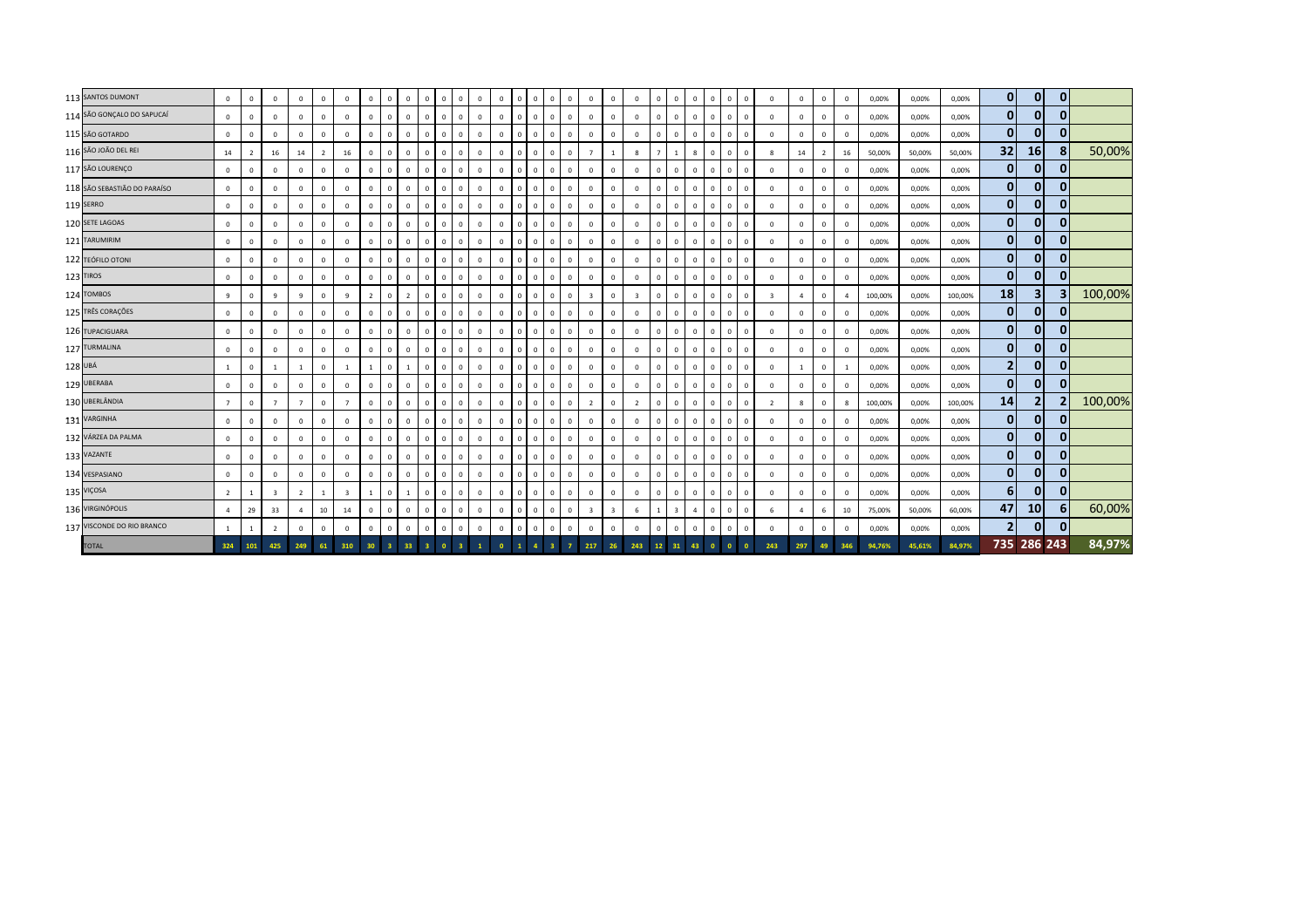|    |                                                  |                |                         |                |                |                          |                |                |              |                |              |                |                |                  |                        |                |                |                                |              | abr/18          |                |                         |                         |              |                |              |                          |              |                               |                |                                     |                         |         |                                           |         |                |                     |                |                         |
|----|--------------------------------------------------|----------------|-------------------------|----------------|----------------|--------------------------|----------------|----------------|--------------|----------------|--------------|----------------|----------------|------------------|------------------------|----------------|----------------|--------------------------------|--------------|-----------------|----------------|-------------------------|-------------------------|--------------|----------------|--------------|--------------------------|--------------|-------------------------------|----------------|-------------------------------------|-------------------------|---------|-------------------------------------------|---------|----------------|---------------------|----------------|-------------------------|
|    |                                                  |                |                         |                |                |                          |                |                |              |                |              |                |                |                  |                        |                |                |                                |              | <b>MEDIAÇÃO</b> |                |                         |                         |              |                |              |                          |              |                               |                |                                     |                         |         |                                           |         |                |                     |                |                         |
|    |                                                  |                |                         |                |                |                          |                |                |              |                |              |                |                |                  |                        |                |                |                                |              | PRÉ-PROCESSUAL  |                |                         |                         |              |                |              |                          |              |                               |                |                                     |                         |         |                                           |         |                |                     |                |                         |
|    | Tribunal de Justica do<br>Estado de Minas Gerais |                |                         |                | <b>CASOS</b>   |                          |                |                |              |                |              |                |                |                  | MEDIAÇÕES PREJUDICADAS |                |                |                                |              |                 |                |                         | MEDIAÇÕES CONCLUÍDAS    |              |                |              |                          |              |                               |                | <b>SESSÕES</b><br><b>REALIZADAS</b> |                         |         | % (MEDIAÇÕES<br>CONCLUÍDAS/COM<br>ACORDO) |         |                |                     |                |                         |
|    |                                                  |                | <b>RECEBIDOS</b>        |                |                | <b>FM ANDAMENTO</b>      |                |                | NÃO ADESÃO   |                |              | DESISTÊNCIA    |                |                  | NÃO COMPARECIMENT      |                |                | DEMANDA NÃO<br><b>INDICADA</b> |              |                 | COM ACORDO     |                         |                         | SEM ACORDO   |                |              | <b>ACORDO PARCIA</b>     |              |                               |                | SESSÕES                             |                         |         | %                                         |         |                |                     |                |                         |
|    |                                                  |                | 린                       |                | MÍLIA          | <b>JBV</b>               |                |                | EL           |                |              |                |                |                  |                        |                |                |                                |              | <b>E</b>        |                |                         |                         | <b>LET</b>   | <b>TAL</b>     | ANILL        | DTAL<br>ğ.               |              | <b>TOTAL</b><br><b>ACORDO</b> |                | EL                                  |                         |         | EL                                        |         | ್ದ ಕ           | <b>TAL</b><br>ALIZA |                | Percentual<br>de acordo |
|    | <b>ABRE CAMPO</b>                                | $\overline{0}$ | $\mathbf{0}$            | $\mathbf{0}$   | $\mathbf{0}$   | $\mathbf{0}$             | $\mathbf 0$    | $\mathbf{0}$   | $\mathbf{0}$ | $\mathbf{0}$   | $\mathbf{0}$ | $\mathbf{0}$   | $\overline{0}$ | $\Omega$         | $\mathbf 0$            | $\mathbf{0}$   | $\mathbf{0}$   | $\mathbf{0}$                   | $\mathbf{0}$ | $\mathbf 0$     | $\mathbf 0$    | $\mathbf{0}$            | $\mathbf{0}$            | $\mathbf{0}$ | $\mathbf{0}$   | $\mathbf 0$  | $\mathbf{0}$             | $\mathbf{0}$ | $\mathbf{0}$                  | $\mathbf{0}$   | $\mathbf 0$                         | $\mathbf 0$             | 0.00%   | 0,00%                                     | 0.00%   | $\mathbf{0}$   | $\mathbf{0}$        | $\mathbf 0$    |                         |
|    | 2 AÇUCENA                                        | $\mathbf 0$    | $\mathbf{0}$            | $\mathbf 0$    | $\mathbf 0$    | $\mathbf 0$              | $\mathbb O$    | $\overline{0}$ | $\mathbf 0$  | $\mathbf 0$    | $\Omega$     | $\mathbf 0$    | $\mathbf 0$    | $\mathbf 0$      | $\mathbb O$            | $\mathbb O$    | $\mathbb O$    | $\mathbf 0$                    | $\mathbf 0$  | $\overline{0}$  | $\mathbb O$    | $\mathbf 0$             | $\mathsf 0$             | $\mathbf 0$  | $\mathbf 0$    | $\mathbf 0$  | $\mathbf 0$              | $\Omega$     | $\mathbf 0$                   | $\mathbf 0$    | $\mathbf 0$                         | $\mathbf 0$             | 0,00%   | 0,00%                                     | 0,00%   | $\mathbf{0}$   | $\overline{0}$      | $\mathbf 0$    |                         |
|    | ÁGUAS FORMOSAS                                   | $\mathbf{1}$   | $\overline{\mathbf{3}}$ | $\overline{4}$ | $\mathbf{1}$   | $\overline{\mathbf{3}}$  | $\overline{a}$ | $\overline{0}$ | $\mathbf 0$  | $\Omega$       | $\Omega$     | $\overline{0}$ | $\mathbb O$    | $\mathbf 0$      | $\mathbf 0$            | $\mathbf 0$    | $\overline{0}$ | $^{\circ}$                     | $\mathbf 0$  | $\mathbf{1}$    | $\overline{2}$ | $\overline{\mathbf{3}}$ | $\mathbf 0$             | $\mathbf{1}$ |                | $\mathbf 0$  | $\mathbf 0$              | $\Omega$     | $\overline{\mathbf{3}}$       | $\mathbf{1}$   | $\overline{\mathbf{3}}$             | $\overline{a}$          | 100,00% | 66,67%                                    | 75,00%  | 8              | 4                   | 3              | 75,00%                  |
|    | ALÉM PARAÍBA                                     | $\overline{0}$ | $^{\circ}$              | $\mathbf 0$    | $\mathbf 0$    | $\mathbf 0$              | $\mathbf 0$    | $\overline{0}$ | $\mathbf 0$  | $\Omega$       | $\Omega$     | $\mathbf 0$    | $\overline{0}$ | $\mathbf 0$      | $\mathbf 0$            | $\,$ 0         | $\mathbb O$    | $\Omega$                       | $\mathbf 0$  | $\,$ 0          | $\mathbf{0}$   | $\mathbf 0$             | $\mathbf 0$             | $\mathbf 0$  | $\Omega$       | $\mathbf 0$  | $\Omega$                 | $\Omega$     | $\mathbf{0}$                  | $\mathbf 0$    | $\mathbf 0$                         | $\overline{\mathbf{0}}$ | 0,00%   | 0,00%                                     | 0,00%   | $\mathbf{0}$   | $\mathbf{0}$        | $\mathbf{0}$   |                         |
|    | 5 ALFENAS                                        | $\overline{2}$ | $\mathbf 0$             | $\overline{2}$ | $\overline{2}$ | $\mathbf 0$              | $\overline{2}$ | $\,$ 0         | $\mathbf 0$  | $\mathbf 0$    | $\mathbf 0$  | $\mathbf 0$    | $\mathbb O$    | $\mathbf{0}$     | $\mathbb O$            | $\,$ 0         | $\mathbf 0$    | $\mathbf 0$                    | $\mathsf 0$  | $\overline{2}$  | $\mathbb O$    | $\overline{2}$          | $\mathbf 0$             | $\mathbf 0$  | $\mathbf{0}$   | $\mathbf 0$  | $\mathbf 0$              | $\mathbf 0$  | $\overline{2}$                | $\overline{2}$ | $\mathbf 0$                         | $\overline{2}$          | 100,00% | 0,00%                                     | 100,00% | 4              | $\overline{2}$      | $\overline{2}$ | 100,00%                 |
|    | ALTO RIO DOCE                                    | $\,0\,$        | $\Omega$                | $\mathbf 0$    | $\mathbf 0$    | $\mathbf 0$              | $\mathbb O$    | $\overline{0}$ | $\mathbf 0$  | $\,0\,$        | $\Omega$     | $\mathbf 0$    | $\mathbf 0$    | $\mathbf 0$      | $\mathbb O$            | $\,0\,$        | $\,0\,$        | $\mathbf 0$                    | $\mathbf 0$  | $\,$ 0          | $\mathbb O$    | $\mathbf 0$             | $\mathbf 0$             | $\mathbf 0$  | $\Omega$       | $\mathbf 0$  | $\,0\,$                  | $\Omega$     | $\mathbf{0}$                  | $\mathbf 0$    | $\mathbf 0$                         | $\mathbf 0$             | 0,00%   | 0,00%                                     | 0,00%   | $\mathbf{0}$   | $\bf{0}$            | $\mathbf{0}$   |                         |
|    | 7 ARAÇUAÍ                                        | $\mathsf 0$    | $\mathbf 0$             | $\mathbf 0$    | $\mathbf 0$    | $\mathbf 0$              | $\mathbb O$    | $\overline{0}$ | $\mathbf 0$  | $\Omega$       | $\Omega$     | $\mathbf{0}$   | $\mathbb O$    | $\mathbf 0$      | $\mathbb O$            | $\mathbf 0$    | $\overline{0}$ | $\overline{0}$                 | $\mathbf 0$  | $\mathbf 0$     | $\mathbb O$    | $\mathbb O$             | $\mathbf 0$             | $\mathbf{0}$ | $\Omega$       | $\mathbf 0$  | $\mathbf 0$              | $\Omega$     | $\mathbf 0$                   | $\mathbf 0$    | $\mathbf 0$                         | $\mathbf 0$             | 0,00%   | 0,00%                                     | 0,00%   | $\mathbf{0}$   | $\mathbf{0}$        | $\mathbf{0}$   |                         |
|    | <b>8 ARAGUARI</b>                                | $\bf{0}$       | $\bf{0}$                | $\bf{0}$       | $\mathbf 0$    | $\bf{0}$                 | $\bf{0}$       | $\bf{0}$       | $\mathbf 0$  | $\Omega$       | $\mathbf{0}$ | $\mathbf{o}$   | $\mathbf 0$    | $\boldsymbol{0}$ | $\mathbf 0$            | $\mathbf 0$    | $\bf{0}$       | $\Omega$                       | $\bf{0}$     | $\mathbf 0$     | $\mathbf 0$    | $\mathbf 0$             | $\bf{0}$                | $\mathbf 0$  | $\Omega$       | $\mathbf 0$  | $\bf{0}$                 | $\mathbf{0}$ | $\bf{0}$                      | $\mathbf 0$    | $\pmb{0}$                           | $\bf{0}$                | 0,00%   | 0,00%                                     | 0,00%   | $\bf{0}$       | $\mathbf{0}$        | $\mathbf{0}$   |                         |
|    | ARAXÁ                                            | $\mathbf 0$    | $\Omega$                | $\mathbf 0$    | $\mathbf 0$    | $\mathbf 0$              | $\mathbf 0$    | $\overline{0}$ | $\mathbf 0$  | $\mathbf 0$    | $\Omega$     | $\mathbf 0$    | $\mathbb O$    | $\mathbf 0$      | $\mathbb O$            | $\mathbf 0$    | $\mathbb O$    | $\overline{0}$                 | $\Omega$     | $\overline{0}$  | $\mathbb O$    | $\mathbf 0$             | $\mathbf{0}$            | $\mathbf 0$  | $\Omega$       | $\mathbf 0$  | $\mathbf 0$              |              | $\mathbf 0$                   | $\mathbf 0$    | $\mathbf 0$                         | $\overline{0}$          | 0,00%   | 0,00%                                     | 0,00%   | $\bf{0}$       | $\mathbf{0}$        | $\mathbf{0}$   |                         |
|    | 10 BARÃO DE COCAIS                               | 12             | 8                       | $20\,$         | 62             | $17\,$                   | 79             | $\mathbf 0$    | $\mathbf 0$  | $\mathbf 0$    | $\Omega$     | $\mathbf 0$    | $\mathbf 0$    | $\pmb{0}$        | $\mathbb O$            | $\mathbf{0}$   | $\mathbf 0$    | $\overline{0}$                 | $\Omega$     | 22              | $\overline{3}$ | 25                      | $\overline{\mathbf{3}}$ | 12           | 15             | $\mathbf 0$  | $\mathbf 0$<br>$\Omega$  |              | 25                            | 25             | $15\,$                              | 40                      | 88,00%  | 20,00%                                    | 62,50%  | 99             | 40                  | 25             | 62,50%                  |
|    | 11 BARBACENA                                     | $\,0\,$        | $\mathbf 0$             | $\mathbf 0$    | $\mathbf 0$    | $\mathbf 0$              | $\mathbb O$    | $\overline{0}$ | $\mathbf 0$  | $\overline{0}$ | $\Omega$     | $\mathbf{0}$   | $\overline{0}$ | $\pmb{0}$        | $\mathbb O$            | $\overline{0}$ | $\overline{0}$ | $\overline{0}$                 | $\mathbf 0$  | $\mathbf 0$     | $\mathbf 0$    | $\mathbf 0$             | $\mathbf 0$             | $\mathbf 0$  | $\overline{0}$ | $\mathbf 0$  | $\overline{0}$           |              | $\mathbf 0$                   | $\mathsf 0$    | $\mathbf 0$                         | $\mathbf 0$             | 0,00%   | 0,00%                                     | 0,00%   | $\mathbf 0$    | $\mathbf{0}$        | $\mathbf 0$    |                         |
|    | 12 BARROSO                                       | $\mathsf 0$    | $\Omega$                | $\mathbf 0$    | $\mathbf 0$    | $\mathbf{0}$             | $\mathbb O$    | $\overline{0}$ | $\mathbf{0}$ | $\mathbf 0$    | $\Omega$     | $\Omega$       | $\overline{0}$ | $\mathbb O$      | $\mathbb O$            | $\overline{0}$ | $\mathbf 0$    | $\Omega$                       | $\mathbf{0}$ | $\,$ 0          | $\Omega$       | $\mathbb O$             | $\mathbf{0}$            | $\Omega$     | $\Omega$       | $\mathbf 0$  | $\mathbf{0}$             | $\Omega$     | $\mathbf{0}$                  | $\mathbf 0$    | $\mathbf 0$                         | $\mathbf 0$             | 0,00%   | 0,00%                                     | 0,00%   | $\mathbf{0}$   | $\mathbf{0}$        | $\mathbf{0}$   |                         |
|    | 13 BELO HORIZONTE                                | $\mathbf 0$    | $\Omega$                | $\mathbf 0$    | $\mathbf 0$    | $\mathbf 0$              | $\Omega$       | $\overline{0}$ | $\mathbf 0$  | $\mathbf 0$    | $\Omega$     | $\Omega$       | $\mathbb O$    | $\mathbf 0$      | $\mathbb O$            | $\mathbf{0}$   | $\mathbb O$    | $\Omega$                       | $\Omega$     | $\overline{0}$  | $\mathbb O$    | $\mathbf 0$             | $\mathbf 0$             | $\mathbf 0$  | $\Omega$       | $\mathbf 0$  | $\mathbf 0$              | $\Omega$     | $\mathbf{0}$                  | $\mathbf 0$    | $\mathbf 0$                         | $\mathbf 0$             | 0,00%   | 0,00%                                     | 0,00%   | $\bf{0}$       | $\mathbf{0}$        | $\mathbf{0}$   |                         |
|    | 14 BETIM                                         | $\circ$        | $\Omega$                | $\mathbf{0}$   | $\mathbf{0}$   | $\Omega$                 | $\mathbf 0$    | $\Omega$       | $\mathbf 0$  | $\mathbf 0$    | $\Omega$     | $\Omega$       | $\mathbf 0$    | $\Omega$         | $\mathbf 0$            | $\Omega$       | $\mathbf 0$    | $\Omega$                       | $\Omega$     | $\,$ 0          | $\Omega$       | $\Omega$                | $\mathbf{0}$            | $\Omega$     | $\Omega$       | $\mathbf 0$  | $\mathbf 0$              | $\Omega$     | $\mathbf{0}$                  | $\Omega$       | $\mathsf 0$                         | $\Omega$                | 0,00%   | 0,00%                                     | 0,00%   | $\mathbf 0$    | $\mathbf{0}$        | $\mathbf{0}$   |                         |
|    | 15 BICAS                                         | $\mathbf 0$    | $\mathbf 0$             | $\mathbf 0$    | $\mathbf 0$    | $\mathbf 0$              | $\mathbb O$    | $\overline{0}$ | $\mathbf 0$  | $\Omega$       | $\Omega$     | $\mathbf{0}$   | $\mathbf 0$    | $\mathbf 0$      | $\mathbb O$            | $\,$ 0 $\,$    | $\mathbb O$    | $\mathbf 0$                    | $\mathbf 0$  | $\,$ 0          | $\mathbf 0$    | $\mathbf 0$             | $\mathbf 0$             | $\mathbf{0}$ | $\overline{0}$ | $\mathbf 0$  | $\overline{0}$           | $\Omega$     | $\mathbf 0$                   | $\mathbf 0$    | $\mathbf 0$                         | $\mathbf 0$             | 0,00%   | 0,00%                                     | 0,00%   | $\mathbf 0$    | $\mathbf{0}$        | $\mathbf 0$    |                         |
|    | 16 BRUMADINHO                                    | $\mathsf 0$    | $\mathbf 0$             | $\mathbf 0$    | $\mathbf 0$    | $\mathbf 0$              | $\mathbb O$    | $\,$ 0         | $\mathbf 0$  | $\mathbf{0}$   | $\mathbf{0}$ | $\mathbf 0$    | $\mathbf 0$    | $\mathbf 0$      | $\mathbb O$            | $\,$ 0 $\,$    | $\mathbf 0$    | $\mathbf{0}$                   | $\mathbf 0$  | $\,$ 0          | $\mathbb O$    | $\mathbb O$             | $\mathbf 0$             | $\mathbf{0}$ | $\Omega$       | $\mathbf 0$  | $\mathbf{0}$             | $\Omega$     | $\mathbf 0$                   | $\mathbf 0$    | $\mathbf 0$                         | $\overline{0}$          | 0,00%   | 0,00%                                     | 0,00%   | $\mathbf 0$    | $\mathbf{0}$        | $\mathbf 0$    |                         |
|    | 17 CAETÉ                                         | $\mathbf 0$    | $\mathbf 0$             | $\mathbf 0$    | $\mathbf 0$    | $\mathbf 0$              | $\mathbb O$    | $\overline{0}$ | $\mathbf 0$  | $\mathbf 0$    | $\mathbf 0$  | $\mathbf{0}$   | $\mathbf 0$    | $\mathbf 0$      | $\mathbb O$            | $\mathbf{0}$   | $\mathbf 0$    | $\mathbf 0$                    | $\mathbf 0$  | $\mathbf 0$     | $\mathbf 0$    | $\mathbf 0$             | $\mathbf 0$             | $\mathbf 0$  | $\mathbf 0$    | $\mathbf 0$  | $\mathbf 0$              |              | $\mathbf 0$                   | $\mathbf 0$    | $\mathbf 0$                         | $\pmb{0}$               | 0,00%   | 0,00%                                     | 0,00%   | $\mathbf 0$    | $\mathbf{0}$        | $\mathbf{0}$   |                         |
|    | 18 CAMANDUCAIA                                   | $\mathbf{0}$   | $\Omega$                | $\mathbf{0}$   | $\mathbf{0}$   | $\Omega$                 | $\mathbf 0$    | $\Omega$       | $\Omega$     | $\mathbf 0$    | $\Omega$     | $\Omega$       | $\mathbf 0$    | $\Omega$         | $\mathbf 0$            | $\Omega$       | $\mathbf 0$    | $\Omega$                       | $\Omega$     | $\Omega$        | $\mathbf 0$    | $\mathbf 0$             | $\mathbf{0}$            | $\Omega$     | $\Omega$       | $\mathbf{0}$ | $\mathbf{0}$<br>$\Omega$ |              | $\mathbf{0}$                  | $\mathbf{0}$   | $\mathbf{0}$                        | $\mathbf{0}$            | 0.00%   | 0.00%                                     | 0.00%   | $\mathbf{0}$   | $\Omega$            | $\mathbf{0}$   |                         |
|    | 19 CAMPO BELO                                    | $1\,$          | $\mathbf 0$             | $\mathbf{1}$   | $\overline{2}$ | $\overline{\phantom{a}}$ | $\overline{a}$ | $\overline{0}$ | $\mathbf 0$  | $\Omega$       | $\Omega$     | $\mathbf{0}$   | $\mathbb O$    | $\mathbf 0$      | $\mathbb O$            | $\,$ 0         | $\mathbb O$    | $\overline{0}$                 | $\Omega$     | $\mathbf 0$     | $\mathbf 0$    | $\mathbf 0$             | $\mathbf 0$             | $\mathbf 0$  | $\Omega$       | $\mathbf 0$  | $\Omega$<br>$\Omega$     |              | $\mathbf 0$                   | $\mathbf 0$    | $\mathbf 0$                         | $\mathbf 0$             | 0,00%   | 0,00%                                     | 0,00%   | 5              | $\mathbf{0}$        | $\mathbf{0}$   |                         |
|    | 20 CAPELINHA                                     | $\mathbf 0$    | $\Omega$                | $\mathbf{0}$   | $\mathbf{0}$   | $\mathbf{0}$             | $\mathbf 0$    | $\overline{0}$ | $\mathbf{0}$ | $\mathbf 0$    | $\mathbf{0}$ | $\Omega$       | $\overline{0}$ | $\Omega$         | $\mathbf 0$            | $\mathbf{0}$   | $\overline{0}$ | $\mathbf{0}$                   | $\mathbf{0}$ | $\mathbf 0$     | $\mathbf 0$    | $\circ$                 | $\mathbf{0}$            | $\Omega$     | $\Omega$       | $\mathbf{0}$ | $\mathbf 0$              | $\Omega$     | $\mathbf{0}$                  | $\mathbf{0}$   | $\mathsf 0$                         | $\mathbf 0$             | 0,00%   | 0,00%                                     | 0,00%   | $\pmb{0}$      | $\mathbf{0}$        | $\mathbf{0}$   |                         |
|    | 21 CAPINÓPOLIS                                   | $\mathsf 0$    | $\mathbf 0$             | $\mathbf 0$    | $\mathbf 0$    | $\mathbf 0$              | $\mathbf 0$    | $\overline{0}$ | $\mathbf 0$  | $\mathbf 0$    | $\mathbf 0$  | $\mathbf{0}$   | $\mathbb O$    | $\mathbf 0$      | $\mathbf 0$            | $\mathbf 0$    | $\mathbf 0$    | $\mathbf 0$                    | $\mathbf 0$  | $\mathbf 0$     | $\mathbf 0$    | $\mathbf 0$             | $\mathsf 0$             | $\mathbf 0$  | $\overline{0}$ | $\mathbf 0$  | $\mathbf 0$              | $\Omega$     | $\mathbf 0$                   | $\mathsf 0$    | $\mathbf 0$                         | $\mathbf 0$             | 0,00%   | 0,00%                                     | 0,00%   | $\bf{0}$       | $\mathbf{0}$        | $\mathbf{0}$   |                         |
|    | 22 CARANGOLA                                     | $\mathbf 0$    | $\mathbf 0$             | $\mathsf 0$    | $\mathbf 0$    | $\mathbf 0$              | $\mathbb O$    | $\overline{0}$ | $\mathbf 0$  | $\mathbf 0$    | $\mathbf 0$  | $\mathbf{0}$   | $\mathbb O$    | $\mathbf 0$      | $\mathbb O$            | $\mathbf 0$    | $\mathbb O$    | $\mathbf 0$                    | $\mathbf 0$  | $\mathbf 0$     | $\mathbb O$    | $\mathbb O$             | $\mathsf 0$             | $\mathbf{0}$ | $\mathbf{0}$   | $\mathbf 0$  | $\mathbf 0$              | $\mathbf 0$  | $\mathbf 0$                   | $\mathbf{0}$   | $\mathbf 0$                         | $\mathbf 0$             | 0,00%   | 0,00%                                     | 0,00%   | $\mathbf 0$    | $\mathbf{0}$        | $\mathbf{0}$   |                         |
|    | 23 CARATINGA                                     | $\mathbf{1}$   | $\Omega$                | $\,$ 1 $\,$    | $\overline{1}$ | $\mathbf 0$              | $\mathbf{1}$   | $\overline{0}$ | $\mathbf 0$  | $\sqrt{2}$     | $\mathbf{0}$ | $\mathbf{0}$   | $\mathbf 0$    | $\mathbb O$      | $\mathbb O$            | $\,$ 0 $\,$    | $\mathbf 0$    | $\Omega$                       | $\Omega$     | $\mathbf 0$     | $\mathbb O$    | $\mathbb O$             | $\mathbf{0}$            | $\mathbf{0}$ | $\Omega$       | $\mathbf 0$  | $\mathbf{0}$             | $\Omega$     | $\mathbf 0$                   | $\mathbf{1}$   | $\mathbf 0$                         | $\overline{1}$          | 0,00%   | 0,00%                                     | 0,00%   | $\overline{2}$ | $\Omega$            | $\Omega$       |                         |
| 24 | CARMO DO CAJURU                                  | 145            | $\mathbf{0}$            | 145            | 102            | $\mathbf{0}$             | 102            | 17             | $\mathbf{0}$ | 17             | $\mathbf{0}$ | $\Omega$       | $\overline{0}$ | $\mathbf{0}$     | $\mathbf{0}$           | $\mathbf{0}$   | $\mathbf{0}$   | $\mathbf{0}$                   | $\circ$      | 125             | $\mathbf 0$    | 125                     | $\overline{\mathbf{3}}$ | $\Omega$     | $\overline{3}$ | $\mathbf{0}$ | $\mathbf{0}$             | $\Omega$     | 125                           | 128            | $\mathbf 0$                         | 128                     | 97,66%  | 0,00%                                     | 97,66%  | 247            | 128 125             |                | 97,66%                  |
| 25 | CARMO DO PARANAÍBA                               | $\mathbf 0$    | $\mathbf{0}$            | $\mathbf 0$    | $\mathbf 0$    | $\mathbf 0$              | $\mathbf 0$    | $\overline{0}$ | $\mathbf 0$  | $\mathbf 0$    | $\Omega$     | $\mathsf 0$    | $\mathbf 0$    | $\mathbf 0$      | $\mathbf 0$            | $\mathbf 0$    | $\mathbf 0$    | $\mathbf 0$                    | $\mathbf 0$  | $\,$ 0          | $\mathbf 0$    | $\mathbf 0$             | $\mathbf 0$             | $\mathsf 0$  | $\mathbf 0$    | $\mathbf 0$  | $\mathbf 0$              | $\Omega$     | $\mathbf 0$                   | $\mathbf 0$    | $\mathbf 0$                         | $\mathbf 0$             | 0,00%   | 0,00%                                     | 0,00%   | $\mathbf 0$    | 0                   | $\mathbf{0}$   |                         |
|    | 26 CARMO DO RIO CLARO                            | $\mathsf 0$    | $\mathbf 0$             | $\mathbf 0$    | $\mathbf 0$    | $\mathbf 0$              | $\mathbf 0$    | $\overline{0}$ | $\mathbf 0$  | $\Omega$       | $\Omega$     | $\mathbf 0$    | $\mathbb O$    | $\mathbf 0$      | $\mathbf 0$            | $\mathbf 0$    | $\overline{0}$ | $^{\circ}$                     | $\mathbf 0$  | $\overline{0}$  | $\mathbf 0$    | $\mathbf 0$             | $\mathbf 0$             | $\mathbf 0$  | $\Omega$       | $\mathbf 0$  | $\mathbf 0$              | $\Omega$     | $\mathbf 0$                   | $\mathbf 0$    | $\mathbf 0$                         | $\mathbf 0$             | 0,00%   | 0,00%                                     | 0,00%   | $\mathbf 0$    | $\mathbf{0}$        | $\mathbf{0}$   |                         |
|    | 27 CARMÓPOLIS DE MINAS                           | $\,0\,$        | $\Omega$                | $\mathbf 0$    | $\mathbf 0$    | $\mathbf 0$              | $\mathbb O$    | $\overline{0}$ | $\mathbf 0$  | $\Omega$       | $\Omega$     | $\mathbf{0}$   | $\mathbf 0$    | $\mathbf 0$      | $\mathbb O$            | $\,$ 0         | $\mathbb O$    | $\Omega$                       | $\mathbf 0$  | $\,$ 0          | $\mathbf{0}$   | $\mathbb O$             | $\mathbf 0$             | $\mathbf 0$  | $\Omega$       | $\mathbf 0$  | $\Omega$                 | $\Omega$     | $\mathbf 0$                   | $\mathbf 0$    | $\mathbf 0$                         | $\,0\,$                 | 0,00%   | 0,00%                                     | 0,00%   | $\mathbf 0$    | $\mathbf{0}$        | $\mathbf{0}$   |                         |
|    | 28 CAXAMBU                                       | $\mathsf 0$    | $\mathsf 0$             | $\mathbf 0$    | $\mathbf 0$    | $\mathbf 0$              | $\mathbb O$    | $\,$ 0         | $\mathbf 0$  | $\mathbf 0$    | $\mathsf 0$  | $\mathbf{0}$   | $\mathbb O$    | $\mathbf{0}$     | $\mathbb O$            | $\mathbb O$    | $\mathbf 0$    | $\mathbf 0$                    | $\mathbf 0$  | $\mathbf 0$     | $\mathbb O$    | $\mathbb O$             | $\mathbf 0$             | $\mathbf{0}$ | $\mathbf 0$    | $\mathbf 0$  | $\mathbf 0$              | $\mathbf 0$  | $\mathbf 0$                   | $\mathbf{0}$   | $\mathsf 0$                         | $\mathbf 0$             | 0,00%   | 0,00%                                     | 0,00%   | $\mathbf 0$    | $\mathbf{0}$        | $\mathbf{0}$   |                         |
|    | 29 CEJUSC 2 Grau                                 | $\circ$        | $^{\circ}$              | $\mathbf 0$    | $\mathbf 0$    | $\mathbf 0$              | $\mathbf 0$    | $\overline{0}$ | $\mathbf 0$  | $\mathbf 0$    | $\mathbf{0}$ | $\mathbf 0$    | $\mathbf 0$    | $\mathbf 0$      | $\mathbf 0$            | $\mathbf 0$    | $\,0\,$        | $\mathbf 0$                    | $\mathbf 0$  | $\,$ 0          | $\mathbf 0$    | $\mathbf 0$             | $\mathbf 0$             | $\mathbf 0$  | $\Omega$       | $\mathbf 0$  | $\mathbf 0$<br>$\Omega$  |              | $\mathbf 0$                   | $\mathbf 0$    | $\mathbf 0$                         | $\mathbf 0$             | 0,00%   | 0,00%                                     | 0,00%   | $\mathbf{0}$   | $\Omega$            | $\mathbf{0}$   |                         |
|    | 30 CLÁUDIO                                       | $\mathsf 0$    | $\mathbf 0$             | $\mathbf 0$    | $\mathbf 0$    | $\mathbf 0$              | $\mathbb O$    | $\overline{0}$ | $\mathbf 0$  | $\mathbf 0$    | $\mathsf 0$  | $\mathbf{0}$   | $\mathbf 0$    | $\mathbf 0$      | $\mathbb O$            | $\mathbf{0}$   | $\mathbb O$    | $\overline{0}$                 | $\mathbf{0}$ | $\mathbf 0$     | $\mathbf 0$    | $\mathbf 0$             | $\mathbf 0$             | $\mathbf{0}$ | $\mathbf 0$    | $\mathbf 0$  | $\mathbf 0$              | $\Omega$     | $\Omega$                      | $\mathbf 0$    | $\mathbf 0$                         | $\mathbf 0$             | 0,00%   | 0,00%                                     | 0,00%   | 0              | $\Omega$            | $\mathbf{0}$   |                         |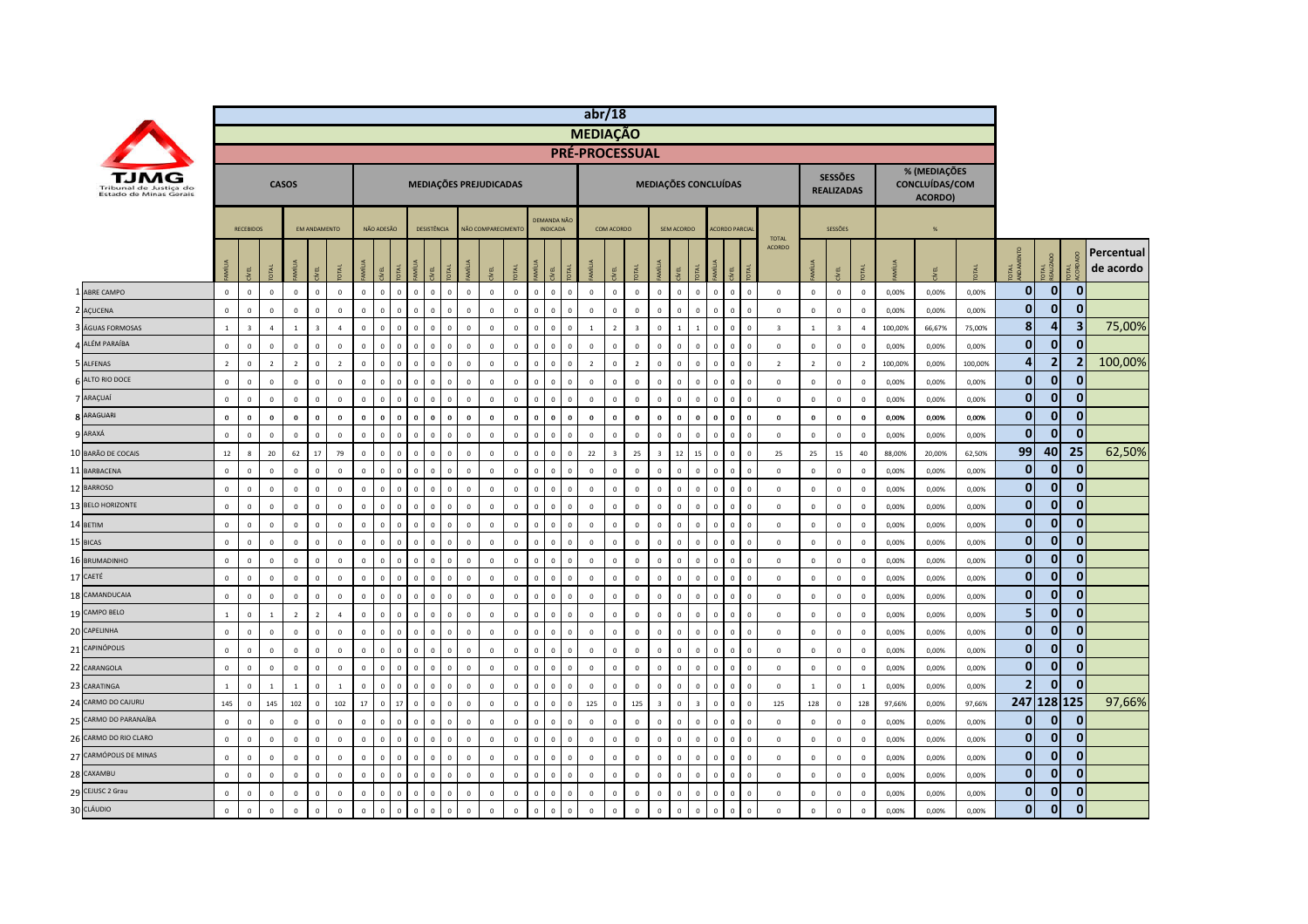| 31 CONCEIÇÃO DO MATO DENTRO | $\mathbf 0$             | $\mathbf 0$     | $\mathbf{0}$   | $\mathbf 0$    | $\mathbf 0$    | $\mathbf 0$             | $\mathbf 0$    |              |                | $\Omega$       | $\Omega$     | 0<br>$\Omega$ |              | $\mathbb O$ | $\mathbf 0$  | $\mathbf 0$  | $\overline{0}$<br>$\mathbf{0}$   | $\mathbf 0$             | $\mathbf 0$              | $\mathbb O$             | $\mathbf 0$             | $\mathbf 0$    | $\overline{0}$          | $\Omega$     | $\mathbb O$<br>$\overline{0}$          | $\mathbf 0$             | $\mathbf 0$              | $\mathbf 0$              | $\mathbf 0$             | 0,00%   | 0,00%   | 0,00%   | $\mathbf 0$     | $\mathbf{0}$            | $\mathbf 0$  |         |
|-----------------------------|-------------------------|-----------------|----------------|----------------|----------------|-------------------------|----------------|--------------|----------------|----------------|--------------|---------------|--------------|-------------|--------------|--------------|----------------------------------|-------------------------|--------------------------|-------------------------|-------------------------|----------------|-------------------------|--------------|----------------------------------------|-------------------------|--------------------------|--------------------------|-------------------------|---------|---------|---------|-----------------|-------------------------|--------------|---------|
| 32 CONSELHEIRO LAFAIETE     | $\mathbf 0$             | $\mathbf 0$     | $\mathbf 0$    | $\mathbf 0$    | $\mathbf 0$    | $\mathbf 0$             | $\mathbf 0$    | $\circ$      | $\mathbf 0$    | $\mathbf 0$    | $\mathbf 0$  | $\mathbf{0}$  | $\mathbf 0$  | $\mathbf 0$ | $\mathbf 0$  | $\mathbf 0$  | $\mathbf 0$<br>$\mathsf 0$       | $\mathbb O$             | $\circ$                  | $\mathbf 0$             | $\mathbf 0$             | $\mathbf 0$    | $\mathsf 0$             | $\mathbf{0}$ | $\mathbf 0$<br>$\overline{\mathbf{0}}$ | $\circ$                 | $\mathsf 0$              | $\mathbf 0$              | $\mathbf 0$             | 0,00%   | 0,00%   | 0,00%   | $\mathbf{0}$    | $\mathbf{0}$            | $\mathbf{0}$ |         |
| 33 CONTAGEM                 | $\overline{\mathbf{3}}$ | $\mathbf 0$     | $\overline{z}$ | $\mathbf 0$    | $\Omega$       | $\mathbf 0$             | $\mathbf 0$    | $\mathbf 0$  | n              | $\Omega$       | $\mathbf 0$  | $\mathbf 0$   | $\mathbf 0$  | $\mathbb O$ | $\mathbb O$  | $\mathbf 0$  | $\overline{0}$<br>$\mathbf{0}$   | $\mathbb O$             | $\mathbf 0$              | $\mathbb O$             | $\overline{\mathbf{3}}$ | $\mathbf 0$    | $\overline{\mathbf{z}}$ | $\mathbf{0}$ | $\mathbb O$<br>$\overline{0}$          | $\mathbf 0$             | $\overline{\mathbf{3}}$  | $\mathbf 0$              | $\overline{\mathbf{3}}$ | 0,00%   | 0.00%   | 0,00%   | 3               | 3                       | $\mathbf{0}$ |         |
| 34 CORINTO                  | $\mathbf 0$             | $\mathsf 0$     | $\mathbf{0}$   | $\Omega$       | $\Omega$       | $\mathbf 0$             | $\mathbf{0}$   | $\Omega$     | $\Omega$       | $\Omega$       | $\Omega$     | $\mathbf 0$   | $\mathbf{0}$ | $\mathbf 0$ | $\mathbf 0$  | $\circ$      | $\mathbf 0$<br>$\mathbf 0$       | $\mathbb O$             | $\mathbf{0}$             | $\overline{0}$          | $\mathbf 0$             | $\mathbf 0$    | $\mathbf{0}$            | $\Omega$     | $\mathbf 0$<br>$\overline{0}$          | $\mathbf 0$             | $\mathsf 0$              | $\,0\,$                  | $\mathbf 0$             | 0,00%   | 0,00%   | 0,00%   | $\mathbf{0}$    | $\mathbf{0}$            | $\mathbf{0}$ |         |
| 35 COROMANDEL               | $\mathsf 0$             | $\mathbf{0}$    | $\mathsf 0$    | $\mathbf 0$    | $\mathbf 0$    | $\mathbf 0$             | $\mathbf{0}$   | $\mathbf{0}$ | $\Omega$       | $\overline{0}$ | $\mathbf{0}$ | $\mathbf 0$   | $\mathbf 0$  | $\mathbb O$ | $\mathbf 0$  | $\mathbf 0$  | $\mathbf 0$<br>$\mathbf 0$       | $\mathbb O$             | $\mathbf 0$              | $\mathbb O$             | $\mathbf{0}$            | $\mathbf 0$    | $\mathsf 0$             | $\mathbf 0$  | $\mathbf 0$<br>$\overline{0}$          | $\mathbf 0$             | $\mathsf 0$              | $\mathbf 0$              | $\mathbf 0$             | 0,00%   | 0,00%   | 0,00%   | $\mathbf{0}$    | $\mathbf{0}$            | $\mathbf{0}$ |         |
| 36 CORONEL FABRICIANO       | $\mathbf{1}$            | $\mathbf 0$     |                | $\mathbf 0$    | $\mathbf 0$    | $\mathbb O$             | $\mathbf{0}$   |              | $\mathbf 0$    | $\overline{0}$ | $\mathbf 0$  | $\mathbf 0$   | $\mathbf 0$  | $\mathbb O$ | $\mathbf 0$  | $\mathbf 0$  | $\mathbf 0$<br>$\overline{0}$    | $\mathbf{1}$            | $\mathbf 0$              | $\mathbf{1}$            | $\mathbf 0$             | $\mathbf 0$    | $\overline{0}$          | $\mathbf 0$  | $\mathbf 0$<br>$\overline{0}$          | $\mathbf{1}$            | $\mathbf{1}$             | $\mathbf 0$              | $\mathbf{1}$            | 100,00% | 0,00%   | 100,00% | $\mathbf{1}$    | $\mathbf{1}$            |              | 100,00% |
| 37 CURVELO                  | $\mathbf{0}$            | $\mathbf{0}$    | $\mathbf{0}$   | $\mathbf{0}$   | $\mathbf{0}$   | $\mathbf{0}$            | $\Omega$       | $\mathbf{0}$ | $\Omega$       | $\Omega$       | $\mathbf{0}$ | $\Omega$      | $\mathbf{0}$ | $\mathbf 0$ | $\mathbf 0$  | $\Omega$     | $\Omega$<br>$\mathbf{0}$         | $\mathbf 0$             | $\mathbf{0}$             | $\overline{0}$          | $\Omega$                | $\circ$        | $\mathbf{0}$            | $\mathbf{0}$ | $\mathbf{0}$<br>$\Omega$               | $\mathbf{0}$            | $\mathbf{0}$             | $\circ$                  | $\mathbf{0}$            | 0.00%   | 0,00%   | 0,00%   | $\mathbf{0}$    | $\mathbf{0}$            | $\mathbf{0}$ |         |
| 38 DIAMANTINA               | $\mathbf 0$             | $\mathbf 0$     | $\mathbf 0$    | $\mathbf 0$    | $\Omega$       | $\mathbf 0$             | $\mathbf 0$    | $\Omega$     | $\Omega$       | $\mathbf 0$    | $\mathbf{0}$ | $\mathbf 0$   | $\mathbf 0$  | $\mathbb O$ | $\circ$      | $\mathbf 0$  | $\overline{0}$<br>$\mathbf 0$    | $\mathbf 0$             | $\mathbf{0}$             | $\mathbb O$             | $\mathbf 0$             | $\circ$        | $\mathsf 0$             | $\mathbf{0}$ | $\mathbf 0$<br>$\overline{\mathbf{0}}$ | $\circ$                 | $\mathsf 0$              | $\mathbf 0$              | $\,0\,$                 | 0,00%   | 0,00%   | 0,00%   | $\mathbf{0}$    | $\mathbf{0}$            | $\mathbf{0}$ |         |
| 39 DIVINÓPOLIS              | $\overline{2}$          | $\mathbf 0$     | $\overline{2}$ | $\overline{2}$ | $\overline{0}$ | $\overline{2}$          | $\mathbf{0}$   | $\Omega$     | $\overline{0}$ | $\overline{0}$ | $\mathbf 0$  | $\mathbf 0$   | $\mathbf 0$  | $\mathbf 0$ | $\mathbf 0$  | $\mathbf 0$  | $\mathbf 0$<br>$\mathbf{0}$      | $\mathbf{1}$            | $\mathbf 0$              | $\mathbf{1}$            | $\mathbf{0}$            | $\mathbf 0$    | $\overline{0}$          | $\mathbf 0$  | $\mathbf 0$<br>$\overline{0}$          | $\mathbf{1}$            | $\overline{2}$           | $\mathbf 0$              | $\overline{2}$          | 100,00% | 0,00%   | 100,00% | 4               | $\mathbf{1}$            | 1            | 100,00% |
| 40 ESPERA FELIZ             | $\mathbf 0$             | $\mathsf 0$     | $\mathbf 0$    | $\mathbf 0$    | $\mathbf 0$    | $\mathbb O$             | $\mathbf{0}$   | $\circ$      | $\mathbf 0$    | $\mathbf 0$    | $\mathbf{0}$ | $\mathsf 0$   | $\mathbf 0$  | $\mathbb O$ | $\mathbf 0$  | $\mathbb O$  | $\,0\,$<br>$\mathbf 0$           | $\mathbb O$             | $\mathbf 0$              | $\mathbb O$             | $\mathbf 0$             | $\mathbf 0$    | $\mathsf 0$             | $\mathbf{0}$ | $\mathbf 0$<br>$\,$ 0                  | $\mathbf 0$             | $\,0\,$                  | $\mathbf 0$              | $\,0\,$                 | 0,00%   | 0,00%   | 0,00%   | $\bf{0}$        | $\mathbf 0$             | $\bf{0}$     |         |
| 41 EXTREMA                  | $\Omega$                | $\Omega$        | $\Omega$       | $\mathbf{0}$   | $\Omega$       | $\mathbf{0}$            | $\Omega$       | $\Omega$     | n              | $\Omega$       | $\mathbf{0}$ | $\Omega$      | $\Omega$     | $\mathbf 0$ | $\Omega$     | $\Omega$     | $\Omega$<br>$\mathbf{0}$         | $\mathbf 0$             | $\mathbf{0}$             | $\mathbf 0$             | $\Omega$                | $\Omega$       | $\Omega$                | $\Omega$     | $\mathbb O$<br>$\Omega$                | $\mathbf{0}$            | $\mathbf{0}$             | $\mathbf 0$              | $\mathbf{0}$            | 0.00%   | 0.00%   | 0.00%   | $\mathbf{0}$    | $\Omega$                | $\mathbf{0}$ |         |
| 42 FORMIGA                  | $\mathbf 0$             | $6\overline{6}$ | 6              | $\mathbf 0$    |                | 6                       | $\mathbf{0}$   | $\Omega$     | $\Omega$       | $\Omega$       | $\Omega$     | $\Omega$      | $\Omega$     | $\mathbf 0$ | $\mathbb O$  | $\mathbf 0$  | $\mathbf 0$<br>$\Omega$          | $\mathbb O$             | $\mathbf{0}$             | $\mathbf 0$             | $\Omega$                |                | 6                       | $\Omega$     | $\mathbb O$<br>$\overline{0}$          | $\circ$                 | $\mathsf 0$              | $\mathbf{1}$             | $\overline{1}$          | 0,00%   | 0,00%   | 0,00%   | 12              | 6                       | $\mathbf{0}$ |         |
| 43 FRANCISCO SÁ             | $\mathbf 0$             | $\mathbf 0$     | $\mathbf 0$    | $\mathbf 0$    | $\mathbf 0$    | $\mathbf 0$             | $\mathsf 0$    | $\mathbf{0}$ | $\Omega$       | $\mathbf 0$    | $\mathbf{0}$ | $\mathbf 0$   | $\mathbf 0$  | $\mathbb O$ | $\circ$      | $\mathbf 0$  | $\,0\,$<br>$\mathbf 0$           | $\,0\,$                 | $\mathbf 0$              | $\,0\,$                 | $\mathbf 0$             | $\mathbf 0$    | $\mathsf 0$             | $\circ$      | $\mathbf 0$<br>$\overline{0}$          | $\mathbf 0$             | $\,0\,$                  | $\mathbf 0$              | $\mathbf 0$             | 0,00%   | 0,00%   | 0,00%   | $\bf{0}$        | $\mathbf{0}$            | $\mathbf{0}$ |         |
| 44 FRUTAL                   | $\overline{2}$          | $\mathbf 0$     | $\overline{z}$ | $\mathbf 0$    | $\overline{3}$ | $\overline{\mathbf{3}}$ | $\mathbf 0$    | $\Omega$     | $\Omega$       | $\Omega$       | $\mathbf{0}$ | $\mathbf 0$   | $\Omega$     | $\mathbb O$ | $\mathbf 0$  | $\mathbf 0$  | $\overline{0}$<br>$\mathbf 0$    | $\mathbb O$             | $\overline{\mathbf{3}}$  | $\overline{\mathbf{3}}$ | $\mathbf 0$             | $\Omega$       | $\Omega$                | $\mathbf{0}$ | $\mathbf 0$<br>$\mathbf 0$             | $\overline{\mathbf{3}}$ | $\,0\,$                  | $\overline{\phantom{a}}$ | $\overline{5}$          | 0,00%   | 100,00% | 100,00% | 5               | $\overline{\mathbf{3}}$ | 3            | 100,00% |
| 45 GALILÉIA                 | $\mathbf 0$             | $\mathbf{0}$    | $\mathbf{0}$   | $\mathbf{0}$   | $\mathbf{0}$   | $\overline{0}$          | $\Omega$       | $\circ$      | $\Omega$       | $\Omega$       | $\mathbf{0}$ | $\mathbf{0}$  | $\mathbf{0}$ | $\mathbb O$ | $\mathbf 0$  | $\mathbf{0}$ | $\overline{0}$<br>$\overline{0}$ | $\overline{0}$          | $\mathbf{0}$             | $\overline{0}$          | $\Omega$                | $\circ$        | $\mathbf{0}$            | $\mathbf{0}$ | $\mathbf 0$<br>$\overline{0}$          | $\mathbf{0}$            | $\mathbf{0}$             | $\mathbf 0$              | $\mathbf 0$             | 0,00%   | 0,00%   | 0,00%   | $\mathbf{0}$    | $\mathbf{0}$            | $\mathbf 0$  |         |
| 46 GOVERNADOR VALADARES     | $\mathbf 0$             | $\mathbf 0$     | $\mathbf 0$    | $\mathbf 0$    | $\overline{0}$ | $\mathbf 0$             | $\mathbf{0}$   | $\Omega$     | $\Omega$       | $\mathbf 0$    | $\mathbf 0$  | $\mathbf 0$   | $\mathbf 0$  | $\mathbf 0$ | $\mathbb O$  | $\mathbf 0$  | $\mathbf 0$<br>$\mathsf 0$       | $\mathbb O$             | $\mathbf 0$              | $\mathbf 0$             | $\mathbf 0$             | $\mathbf 0$    | $\overline{0}$          | $\Omega$     | $\mathbf 0$<br>$\overline{0}$          | $\mathbf 0$             | $\mathbf 0$              | $\mathbf 0$              | $\mathbf 0$             | 0,00%   | 0,00%   | 0,00%   | $\bf{0}$        | $\bf{0}$                | $\mathbf{0}$ |         |
| 47 GUANHÃES                 | $\mathbf 0$             | $\,0\,$         | $\mathbf 0$    | $\mathbf 0$    | $\mathbf 0$    | $\,0\,$                 | $\mathbf 0$    | $\Omega$     | $\mathbf 0$    | $\mathbf 0$    | $\mathbf 0$  | $\mathbf 0$   | $\mathbf 0$  | $\mathbf 0$ | $\mathbb O$  | $\mathbf 0$  | $\,$ 0<br>$\mathbb O$            | $\mathbb O$             | $\,0\,$                  | $\mathbf 0$             | $\mathsf 0$             | $\mathbf 0$    | $\overline{0}$          | $\mathbb O$  | $\mathbf 0$<br>$\overline{0}$          | $\mathbf 0$             | $\,0\,$                  | $\,0\,$                  | $\,0\,$                 | 0,00%   | 0,00%   | 0,00%   | $\bf{0}$        | $\mathbf{0}$            | $\mathbf{0}$ |         |
| 48 GUARANI                  | $\mathbf 0$             | $\mathsf 0$     | $\mathbf{0}$   | $\mathbf 0$    | $\mathbf{0}$   | $\overline{0}$          | $\mathbf 0$    | $\Omega$     | $\Omega$       | $\mathbf{0}$   | $\mathbf{0}$ | $\mathbf 0$   | $\mathbf 0$  | $\mathbb O$ | $\mathbf 0$  | $\mathbf 0$  | $\mathbb O$<br>$\mathbf 0$       | $\mathbb O$             | $\mathbf{0}$             | $\mathbb O$             | $\mathbf 0$             | $\mathbf{0}$   | $\mathsf 0$             | $\mathbf{0}$ | $\mathbf 0$<br>$\overline{0}$          | $\mathbb O$             | $\mathsf 0$              | $\mathsf 0$              | $\mathbf 0$             | 0,00%   | 0,00%   | 0,00%   | $\mathbf{0}$    | $\mathbf{0}$            | $\mathbf{0}$ |         |
| 49 GUAXUPÉ                  | 14                      | 20              | 34             | 14             | -6             | 20                      | $\Omega$       | 14           | 14             | $\Omega$       | $\mathbf{0}$ | $\Omega$      | $\Omega$     | $\mathbb O$ | $\Omega$     | $\Omega$     | 14<br>14                         | $\overline{9}$          | $\overline{\phantom{a}}$ | $11\,$                  | 5                       | $\overline{4}$ | $\mathbf{q}$            | $\Omega$     | $\mathbb O$<br>$\Omega$                | 11                      | 14                       | $\,6\,$                  | 20                      | 64,29%  | 33,33%  | 55,00%  | 54              | 20                      | 11           | 55,00%  |
| 50 IBIÁ                     | $\mathbf 0$             | $\mathsf 0$     | $\mathbf 0$    | $\mathbf 0$    | $\overline{0}$ | $\,0\,$                 | $\mathbf 0$    | $\Omega$     | $\mathbf 0$    | $\overline{0}$ | $\mathbf{0}$ | $\mathbf 0$   | $\mathbf 0$  | $\mathbf 0$ | $\mathbb O$  | $\mathbb O$  | $\mathbf 0$<br>$\mathbf{0}$      | $\mathbf 0$             | $\mathbf 0$              | $\mathbf 0$             | $\mathbf 0$             | $\mathbf 0$    | $\overline{0}$          | $\Omega$     | $\mathbf 0$<br>$\overline{0}$          | $\mathbf 0$             | $\,0\,$                  | $\,0\,$                  | $\,0\,$                 | 0,00%   | 0,00%   | 0,00%   | $\bf{0}$        | $\mathbf{0}$            | $\mathbf 0$  |         |
| 51 IGARAPÉ                  | $\mathbf 0$             | $\,0\,$         | $\mathbf{0}$   | $\mathbf 0$    | $\mathbf 0$    | $\,0\,$                 | $\mathbf 0$    | $\Omega$     | $\Omega$       | $\mathbf 0$    | $\mathbf{0}$ | $\mathbf 0$   | $\mathbf 0$  | $\mathbb O$ | $\mathbf{0}$ | $\mathbf 0$  | $\mathbf 0$<br>$\mathbf 0$       | $\mathbb O$             | $\mathbf{0}$             | $\mathbf 0$             | $\Omega$                | $\Omega$       | $\mathbf 0$             | $\mathbf{0}$ | $\mathbf 0$<br>$\,$ 0                  | $\mathbf{0}$            | $\,0\,$                  | $\mathbf 0$              | $\,0\,$                 | 0,00%   | 0,00%   | 0,00%   | $\mathbf{0}$    | $\mathbf{0}$            | $\mathbf{0}$ |         |
| 52 INHAPIM                  | $\overline{2}$          | $\mathbf 0$     | $\overline{z}$ | $\mathbf 0$    | $\Omega$       | $\mathbb O$             | $\mathbf 0$    | $\Omega$     |                |                | $\Omega$     | $\mathbf 0$   | $\mathbf 0$  | $\mathbb O$ | $\mathbf 0$  | $\mathbf 0$  | $\overline{0}$<br>$\overline{0}$ | $\overline{1}$          | $\mathbf 0$              | $\mathbf{1}$            | $\mathbf{1}$            | $\Omega$       |                         | $\Omega$     | $\mathbf 0$<br>$\overline{0}$          | $\mathbf{1}$            | $\overline{4}$           | $\mathbf 0$              | $\overline{a}$          | 50,00%  | 0,00%   | 50,00%  | $\overline{2}$  | $\overline{2}$          | 1            | 50,00%  |
| 53 IPANEMA                  | $\Omega$                | $\Omega$        | $\Omega$       | $\Omega$       | $\Omega$       | $\Omega$                | $\Omega$       | $\Omega$     | $\Omega$       | $\Omega$       | $\Omega$     | $\Omega$      | $\Omega$     | $\mathbb O$ | $\Omega$     | $\Omega$     | $\overline{0}$<br>$\mathbf{0}$   | $\mathbf{0}$            | $\mathbf{0}$             | $\mathbb O$             | $\Omega$                | $\Omega$       | $\Omega$                | $\Omega$     | $\mathbf{0}$<br>$\Omega$               | $\Omega$                | $\mathsf 0$              | $\mathbf 0$              | $\mathbf 0$             | 0,00%   | 0,00%   | 0,00%   | $\mathbf{0}$    | $\mathbf{0}$            | $\mathbf{0}$ |         |
| 54 IPATINGA                 | $\mathbf 0$             | $\mathbf{0}$    | $\mathbf 0$    | $\mathbf 0$    | $\Omega$       | $\mathbf 0$             | $\mathbf 0$    | $\Omega$     | $\Omega$       | $\overline{0}$ | $\mathbf{0}$ | $\mathbf 0$   | $\mathbf 0$  | $\mathbb O$ | $\circ$      | $\mathbf 0$  | $\,0\,$<br>$\mathbf 0$           | $\mathbb O$             | $\mathbf{0}$             | $\mathbb O$             | $\mathbf 0$             | $\mathbf{0}$   | $\Omega$                | $\mathbf{0}$ | $\mathbf 0$<br>$\overline{0}$          | $\circ$                 | $\,0\,$                  | $\mathbf 0$              | $\,0\,$                 | 0,00%   | 0,00%   | 0,00%   | $\bf{0}$        | $\mathbf 0$             | $\mathbf 0$  |         |
| 55 ITABIRA                  | $\mathbf 0$             | $\mathbf 0$     | $\mathbf{0}$   | $\mathbf 0$    | $\Omega$       | $\mathbf 0$             | $\mathbf{0}$   | $\Omega$     | $\Omega$       | $\Omega$       | $\mathbf{0}$ | $\mathbf 0$   | $\mathbf 0$  | $\mathbb O$ | $\mathbb O$  | $\mathbb O$  | $\mathbf 0$<br>$\mathbb O$       | $\mathbf 0$             | $\mathbf{0}$             | $\overline{0}$          | $\mathbf 0$             | $\mathbf 0$    | $\mathbf{0}$            | $\mathbf{0}$ | $\mathbb O$<br>$\overline{0}$          | $\circ$                 | $\mathsf 0$              | $\mathbf 0$              | $\mathbf 0$             | 0,00%   | 0,00%   | 0,00%   | $\mathbf{0}$    | $\Omega$                | $\mathbf{0}$ |         |
| 56 ITABIRITO                | $\mathbf 0$             | $\mathsf 0$     | $\Omega$       | $\mathbf 0$    | $\mathbf 0$    | $\mathbf 0$             | $\mathbf 0$    | $\circ$      | $\mathbf{0}$   | $\mathbf{0}$   | $\mathbf 0$  | $\mathbf 0$   | $\mathbf 0$  | $\mathbb O$ | $\mathbb O$  | $\mathbb O$  | $\mathbf 0$<br>$\mathbf 0$       | $\mathbb O$             | $\mathbf 0$              | $\mathbf 0$             | $\mathbf{0}$            | $\mathbf 0$    | $\mathsf 0$             | $\circ$      | $\mathbf 0$<br>$\overline{\mathbf{0}}$ | $\mathbf 0$             | $\mathsf 0$              | $\mathbf 0$              | $\mathbf 0$             | 0,00%   | 0,00%   | 0,00%   | $\mathbf{0}$    | $\mathbf 0$             | $\mathbf{0}$ |         |
| 57 ITAJUBÁ                  | $\mathbf 0$             | $\Omega$        | $\Omega$       | $\Omega$       | $\Omega$       | $\Omega$                | $\Omega$       | $\Omega$     | $\Omega$       | $\Omega$       | $\Omega$     | $\mathbf 0$   | $\mathbf 0$  | $\mathbb O$ | $\Omega$     | $\Omega$     | $\mathbf 0$<br>$\Omega$          | $\Omega$                | $\mathbf 0$              | $\mathbf 0$             | $\Omega$                | $\mathbf 0$    | $\Omega$                | $\Omega$     | $\mathbf 0$<br>$\overline{0}$          | $\Omega$                | $\mathsf 0$              | $\mathbf 0$              | $\mathbf 0$             | 0,00%   | 0,00%   | 0,00%   | $\bf{0}$        | $\mathbf 0$             | $\mathbf{0}$ |         |
| 58 ITAMBACURI               | $\mathbf 0$             | $\mathbf{0}$    | $\Omega$       | $\Omega$       | $\Omega$       | $\mathbf{0}$            | $\Omega$       | $\Omega$     | $\Omega$       | $\Omega$       | $\Omega$     | $\Omega$      | $\Omega$     | $\mathbb O$ | $\mathbf 0$  | $\mathbf{0}$ | $\overline{0}$<br>$\Omega$       | $\mathbf 0$             | $\mathbf{0}$             | $\,0\,$                 | $\Omega$                | $\Omega$       | $\sqrt{2}$              | $\Omega$     | $\mathbf{0}$<br>$\Omega$               | $\mathbf{0}$            | $\,0\,$                  | $\overline{0}$           | $\,0\,$                 | 0,00%   | 0,00%   | 0,00%   | $\mathbf{0}$    | $\mathbf{0}$            | $\bf{0}$     |         |
| 59 ITAPECERICA              | $\mathbf 0$             | $\mathbf 0$     | $\mathbf 0$    | $\mathbf 0$    | $\mathbf 0$    | $\mathbf 0$             | $\mathbf 0$    | $\mathbf{0}$ | $\Omega$       | $\overline{0}$ | $\mathbf{0}$ | $\mathbf 0$   | $\mathbf 0$  | $\mathbb O$ | $\mathbf 0$  | $\mathbf 0$  | $\mathbb O$<br>$\mathbf 0$       | $\mathbb O$             | $\mathbf 0$              | $\mathbb O$             | $\mathbf 0$             | $\Omega$       | $\mathsf 0$             | $\mathbf{0}$ | $\mathbf{0}$<br>$\overline{0}$         | $\mathbf 0$             | $\mathsf 0$              | $\mathbf 0$              | $\mathbf 0$             | 0,00%   | 0,00%   | 0,00%   | $\mathbf{0}$    | $\mathbf{0}$            | $\mathbf{0}$ |         |
| 60 ITAÚNA                   | $\mathbf 0$             | $\mathbf 0$     | $\mathbf 0$    | $\mathbf 0$    | $\mathbf 0$    | $\mathbf 0$             | $\mathbf{0}$   | $\Omega$     | $\Omega$       | $\Omega$       | $\mathbf 0$  | $\mathbf 0$   | $\mathbf 0$  | $\mathbb O$ | $\mathbb O$  | $\mathbf 0$  | $\mathbf 0$<br>$\mathbf{0}$      | $\mathbb O$             | $\mathbf 0$              | $\mathbb O$             | $\mathbf 0$             | $\mathbf 0$    | $\Omega$                | $\Omega$     | $\mathbb O$<br>$\mathbf 0$             | $\mathbf 0$             | $\mathsf 0$              | $\mathbf 0$              | $\mathbf 0$             | 0,00%   | 0,00%   | 0,00%   | $\bf{0}$        | $\mathbf{0}$            | $\mathbf 0$  |         |
| 61 <b>ITUIUTABA</b>         | $\mathbf 0$             | $\mathsf 0$     | $\Omega$       | $\mathbf 0$    | $\Omega$       | $\mathbf 0$             | $\mathbf 0$    | $\Omega$     | $\Omega$       | $\Omega$       | $\Omega$     | $\mathbf 0$   | $\Omega$     | $\mathbf 0$ | $\mathbb O$  | $\mathbf 0$  | $\mathbf 0$<br>$\mathsf 0$       | $\mathbb O$             | $\mathbf 0$              | $\mathbf 0$             | $\mathbf 0$             | $\mathbf 0$    | $\Omega$                | $\Omega$     | $\mathbf 0$<br>$\overline{0}$          | $\circ$                 | $\mathsf 0$              | $\,0\,$                  | $\mathbf 0$             | 0,00%   | 0,00%   | 0,00%   | $\bf{0}$        | $\mathbf 0$             | $\mathbf 0$  |         |
| 62 <b>ITUMIRIM</b>          | $\mathbf{0}$            | $\mathbf 0$     | $\mathbf{0}$   | $\mathbf 0$    | $\Omega$       | $\mathbf 0$             | $\mathbf 0$    | $\Omega$     | $\Omega$       | $\Omega$       | $\mathbf{0}$ | $\mathbf 0$   | $\mathbf 0$  | $\mathbb O$ | $\mathbf{0}$ | $\mathbf 0$  | $\mathbf 0$<br>$\mathbf 0$       | $\mathbf 0$             | $\mathbf 0$              | $\mathbb O$             | $\Omega$                | $\circ$        | $\mathbf{0}$            | $\Omega$     | $\mathbf 0$<br>$\overline{0}$          | $\mathbf 0$             | $\mathsf 0$              | $\mathbf 0$              | $\mathbf 0$             | 0,00%   | 0,00%   | 0,00%   | $\mathbf{0}$    | $\mathbf{0}$            | $\bf{0}$     |         |
| 63 ITURAMA                  | $\mathsf 0$             | $\mathbf 0$     | $\mathbf{0}$   | $\mathbf 0$    | $\Omega$       | $\mathbf 0$             | $\mathbf{0}$   |              |                | $\Omega$       | $\Omega$     | $\mathbf 0$   | $\mathbf 0$  | $\mathbb O$ | $\mathbb O$  | $\mathbf{0}$ | $\mathbf 0$<br>$\mathbf{0}$      | $\mathbb O$             | $\mathbf 0$              | $\mathbf 0$             | $\mathbf{0}$            | $\Omega$       | $\Omega$                | $\mathbf{0}$ | $\mathbf 0$<br>$\overline{0}$          | $\circ$                 | $\mathsf 0$              | $\mathbf 0$              | $\mathbf 0$             | 0,00%   | 0,00%   | 0,00%   | $\mathbf{0}$    | $\Omega$                | $\mathbf{0}$ |         |
| 64 JANAÚBA                  | $\mathsf 0$             | $\mathsf 0$     | $\Omega$       | $\mathbf 0$    | $\mathbf 0$    | $\mathbf 0$             | $\mathbf{0}$   | $\Omega$     | $\Omega$       | $\Omega$       | $\mathbf{0}$ | $\Omega$      | $\mathbf 0$  | $\mathbb O$ | $\mathbb O$  | $\mathbf 0$  | $\mathbf 0$<br>$\mathbf 0$       | $\mathbb O$             | $\mathbf{0}$             | $\mathbb O$             | $\mathbf{0}$            | $\Omega$       | $\overline{0}$          | $\Omega$     | $\mathbf 0$<br>$\overline{0}$          | $\mathbb O$             | $\mathsf 0$              | $\mathsf 0$              | $\mathbf 0$             | 0,00%   | 0,00%   | 0,00%   | $\bf{0}$        | $\mathbf{0}$            | $\mathbf{0}$ |         |
| 65 JANUÁRIA                 | $\Omega$                | $\Omega$        | $\mathbf{0}$   | $\mathbf{0}$   | $\Omega$       | $\mathbf{0}$            | $\Omega$       | $\Omega$     | n              | $\Omega$       | $\mathbf{0}$ | $\Omega$      | $\mathbf{0}$ | $\mathbf 0$ | $\mathbf 0$  | $\Omega$     | $\mathbf 0$<br>$\mathbf{0}$      | $\mathbf 0$             | $\mathbf{0}$             | $\mathbf 0$             | $\Omega$                | $\Omega$       | $\Omega$                | $\Omega$     | $\mathbf 0$<br>$\Omega$                | $\mathbf{0}$            | $\mathbf{0}$             | $\Omega$                 | $\mathbf{0}$            | 0.00%   | 0.00%   | 0.00%   | $\mathbf{0}$    | $\mathbf{0}$            | $\mathbf{0}$ |         |
| 66 JOÃO PINHEIRO            | $\mathbf 0$             | $\mathsf 0$     | $\mathbf 0$    | $\mathbf 0$    | $\Omega$       | $\mathbf 0$             | $\mathbf{0}$   | $\Omega$     | $\Omega$       | $\Omega$       | $\mathbf{0}$ | $\mathbf 0$   | $\mathbf{0}$ | $\mathbf 0$ | $\mathbb O$  | $\circ$      | $\mathbf 0$<br>$\mathsf 0$       | $\mathbb O$             | $\circ$                  | $\,0\,$                 | $\mathbf 0$             | $\mathbf 0$    | $\mathbf{0}$            | $\mathbf{0}$ | $\mathbf 0$<br>$\overline{0}$          | $\mathbf 0$             | $\mathsf 0$              | $\,0\,$                  | $\mathbf 0$             | 0,00%   | 0,00%   | 0,00%   | $\mathbf{0}$    | $\mathbf{0}$            | $\mathbf{0}$ |         |
| 67 JUIZ DE FORA             | $\overline{2}$          | $\overline{4}$  | $\mathbf{6}$   | $\mathbf 0$    | $\mathbf 0$    | $\mathbf 0$             | $\mathbf{0}$   | $\mathbf{0}$ | $\Omega$       | $\mathbf 0$    | $\mathbf{0}$ | $\mathbf{0}$  | $\mathbf 0$  | $\mathbb O$ | $\mathbf 0$  | $\mathbf 0$  | $\mathbf 0$<br>$\mathbf 0$       | $\overline{2}$          | $\overline{2}$           | $\overline{4}$          | $\mathbf{0}$            | $\mathbf 0$    | $\mathsf 0$             | $\mathbf{0}$ | $\mathbf 0$<br>$\overline{\mathbf{0}}$ | $\overline{4}$          | $\overline{\phantom{a}}$ | 5 <sup>1</sup>           | 10                      | 100,00% | 100,00% | 100,00% | $6\phantom{1}6$ | 4                       |              | 100,00% |
| 68 LAGOA SANTA              | $\overline{2}$          | $\mathbf 0$     | $\overline{z}$ | $11\,$         | $\mathbf 0$    | $11\,$                  | $\mathbf 0$    | $\Omega$     | $\mathbf 0$    | $\Omega$       | $\mathbf 0$  | $\mathbf 0$   | $\mathbf 0$  | $\mathbb O$ | $\mathbf 0$  | $\mathbf 0$  | $\mathbf 0$<br>$\mathbf{0}$      | $\overline{\mathbf{3}}$ | $\mathbf 0$              | $\overline{\mathbf{3}}$ | $\mathbf 0$             | $\mathbf 0$    | $\Omega$                | $\Omega$     | $\mathbb O$<br>$\overline{0}$          | $\overline{\mathbf{3}}$ | $\overline{\mathbf{3}}$  | $\mathsf 0$              | $\overline{\mathbf{3}}$ | 100,00% | 0,00%   | 100,00% | 13              | 3                       | 3            | 100,00% |
| 69 LAMBARI                  | $\mathbf{0}$            | $\mathbf{0}$    | $\mathbf{0}$   | $\mathbf{0}$   | $\mathbf{0}$   | $\mathbf{0}$            | $\Omega$       | $\mathbf{0}$ | $\Omega$       | $\Omega$       | $\mathbf{0}$ | $\Omega$      | $\mathbf{0}$ | $\mathbf 0$ | $\mathbf 0$  | $\Omega$     | $\overline{0}$<br>$\mathbf{0}$   | $\mathbf 0$             | $\mathbf{0}$             | $\overline{0}$          | $\mathbf{0}$            | $\circ$        | $\mathbf{0}$            | $\mathbf{0}$ | $\mathbf{0}$<br>$\Omega$               | $\mathbf{0}$            | $\mathbf{0}$             | $\circ$                  | $\mathbf{0}$            | 0.00%   | 0.00%   | 0,00%   | $\mathbf{0}$    | $\mathbf{0}$            | $\mathbf{0}$ |         |
| 70 LAVRAS                   | $\mathbf 0$             | $\mathsf 0$     | $\mathbf 0$    | $\mathbf 0$    | $\Omega$       | $\mathbf 0$             | $\mathbf 0$    | $\mathbf{0}$ | $\mathbf 0$    | $\mathbf 0$    | $\mathbf 0$  | $\mathbf 0$   | $\mathbf 0$  | $\mathbf 0$ | $\mathbb O$  | $\mathbf 0$  | $\,0\,$<br>$\mathbf 0$           | $\mathbb O$             | $\mathbf 0$              | $\mathbb O$             | $\mathbf 0$             | $\mathbf 0$    | $\mathsf 0$             | $\circ$      | $\mathbf 0$<br>$\overline{0}$          | $\circ$                 | $\,0\,$                  | $\mathbf 0$              | $\mathbf 0$             | 0,00%   | 0,00%   | 0,00%   | $\mathbf{0}$    | $\bf{0}$                | $\bf{0}$     |         |
| 71 LEOPOLDINA               | $\mathbf 0$             | $\mathbf 0$     | $\mathbf{0}$   | $\mathbf 0$    | $\theta$       | $\overline{0}$          | $\overline{0}$ |              |                |                | $\Omega$     | $\mathbf 0$   | $\mathbf 0$  | $\mathbf 0$ | $\mathbf 0$  | $\mathsf 0$  | $\overline{0}$<br>$\overline{0}$ | $\mathbf 0$             | $\mathbf 0$              | $\mathbf 0$             | $\mathbf{0}$            | $\mathbf 0$    | $\Omega$                | $\mathbf 0$  | $\mathbf 0$<br>$\overline{0}$          | $\mathbf 0$             | $\overline{0}$           | $\mathbf{0}$             | $\mathbf 0$             | 0,00%   | 0,00%   | 0,00%   | 0               | O                       | $\mathbf{0}$ |         |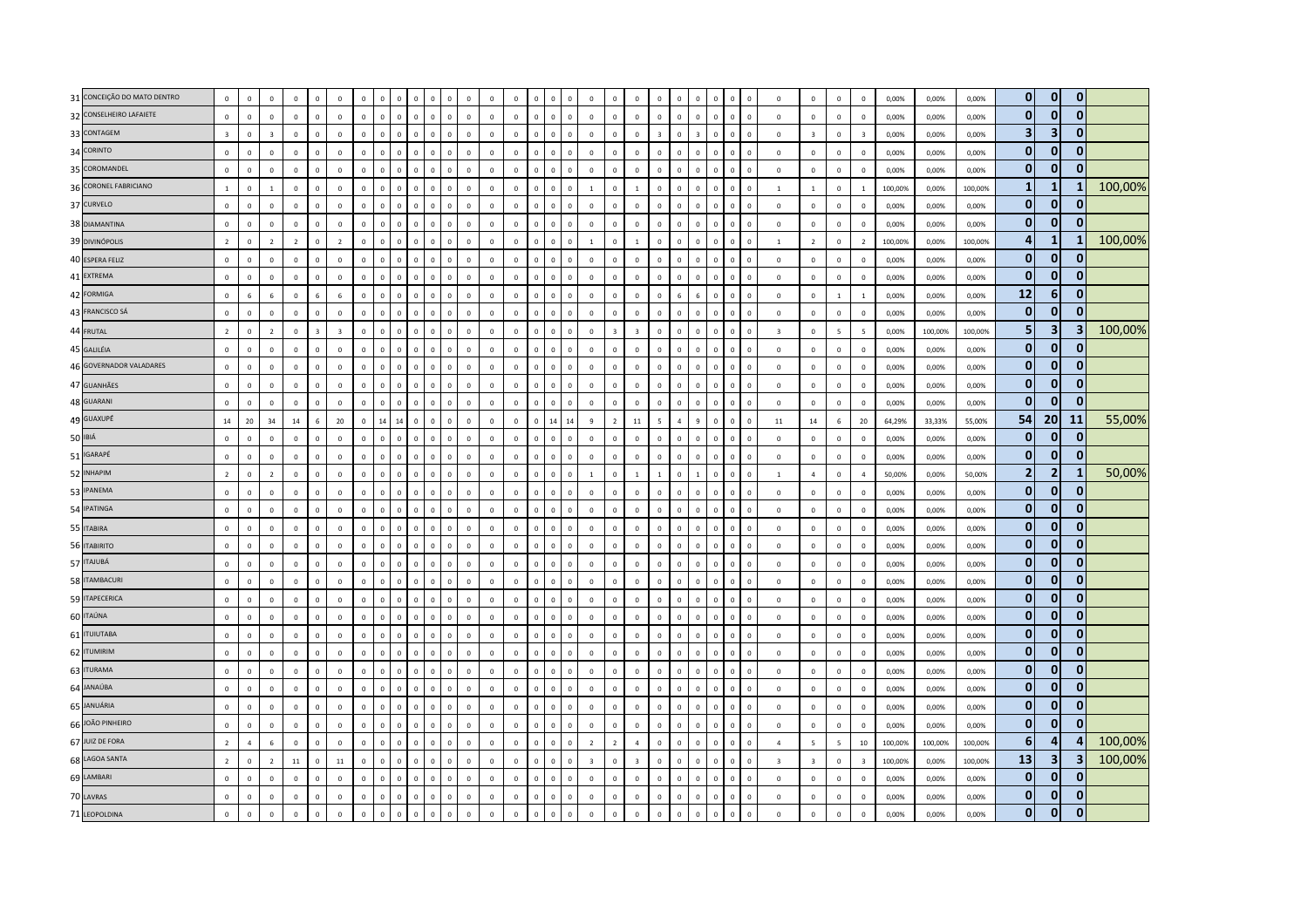| 72 LIMA DUARTE             | $\mathbf{0}$ | $\mathbf 0$    | $\mathbf 0$    | $\mathbf 0$  |              | $\overline{0}$ | $\mathbf 0$             |              | $\circ$                 | $\overline{0}$          | $\mathbf 0$                   | $\mathbf 0$    | $\overline{0}$          |              | $\mathbf 0$  | $\overline{0}$ | $\circ$      | $\mathbf 0$    | $\mathbf{0}$   | $\mathbf 0$    | $\mathbf 0$    | $\mathbf 0$  | $\,0\,$                 | $\Omega$     | $\mathbf 0$<br>$\overline{0}$          | $\circ$      | $\overline{0}$ | $\,0\,$        | $\mathbf 0$    | 0,00%   | 0,00%   | 0,00%   | $\overline{0}$  | $\overline{0}$ | $\mathbf 0$  |         |
|----------------------------|--------------|----------------|----------------|--------------|--------------|----------------|-------------------------|--------------|-------------------------|-------------------------|-------------------------------|----------------|-------------------------|--------------|--------------|----------------|--------------|----------------|----------------|----------------|----------------|--------------|-------------------------|--------------|----------------------------------------|--------------|----------------|----------------|----------------|---------|---------|---------|-----------------|----------------|--------------|---------|
| 73 MALACACHETA             | $\mathbf 0$  | $\mathsf 0$    | $\mathsf 0$    | $\mathbf 0$  | $\Omega$     | $\mathbf 0$    | $\mathbf 0$             | $\mathbf 0$  | $\mathbf 0$             | $\mathbf 0$             | $\mathbf 0$<br>$\mathbf 0$    | $\mathbf 0$    | $\mathbf 0$             | $\mathbf 0$  | $\mathbf{0}$ | $\mathbf 0$    | $\mathbf 0$  | $\mathbf 0$    | $\mathbf 0$    | $\mathbb O$    | $\mathbf 0$    | $\mathbf 0$  | $\overline{\mathbf{0}}$ | $\circ$      | $\mathbf 0$<br>$\overline{\mathbf{0}}$ | $\mathbf 0$  | $\,0\,$        | $\mathsf 0$    | $\mathbf 0$    | 0,00%   | 0,00%   | 0,00%   | $\mathbf{0}$    | $\mathbf{0}$   | $\mathbf{0}$ |         |
| 74 MANGA                   | $\mathbf{0}$ | $\mathbf 0$    | $\mathsf 0$    | $\mathbf{0}$ | $\Omega$     | $\mathbb O$    | $\mathsf 0$             | $\Omega$     | $\mathbf 0$             | $\mathsf 0$             | $\mathbf 0$<br>$\Omega$       | $\circ$        | $\mathbf 0$             | $\mathbf 0$  | $\mathbf 0$  | $\mathbf 0$    | $\mathsf 0$  | $\mathbb O$    | $\mathbf{0}$   | $\mathbf{0}$   | $\mathsf 0$    | $\mathbf 0$  | $\,$ 0                  | $\mathbf 0$  | $\mathbf 0$<br>$\overline{0}$          | $\mathbf 0$  | $\mathbf 0$    | $\mathbf{0}$   | $\mathbf 0$    | 0,00%   | 0.00%   | 0,00%   | $\mathbf{0}$    | $\mathbf{0}$   | $\mathbf{0}$ |         |
| 75 MANHUAÇU                | $\mathbf{1}$ | $\mathsf 0$    | $\blacksquare$ | $\Omega$     | $\Omega$     | $\overline{0}$ | $\mathbf 0$             | $\circ$      | $\mathbf{0}$            | $\,$ 0                  | $\mathbf 0$<br>$\mathbf{0}$   | $\circ$        | $\overline{0}$          | $\mathbf{0}$ | $\circ$      | $\overline{0}$ | $\mathsf 0$  | $\overline{1}$ | $\mathbf{0}$   | $\mathbf{1}$   | $\mathbf 0$    | $\mathbf 0$  | $\,$ 0                  | $\mathbf{0}$ | $\mathbf 0$<br>$\overline{\mathbf{0}}$ | $\mathbf{1}$ | $\overline{1}$ | $\mathbf 0$    | $\overline{1}$ | 100,00% | 0,00%   | 100,00% | $\mathbf{1}$    | 1              | 1            | 100,00% |
| 76 MAR DE ESPANHA          | $\mathbf{0}$ | $\mathsf 0$    | $\mathsf 0$    | $\mathbf{0}$ | $\Omega$     | $\mathbb O$    | $\mathbf 0$             | $\mathbf 0$  | $\mathbf 0$             | $\mathbf 0$             | $\mathbf 0$<br>$\mathbf 0$    | $\mathbf 0$    | $\mathbf 0$             | $\mathbf 0$  | $\mathbf 0$  | $\mathbf 0$    | $\mathbf 0$  | $\mathbb O$    | $\mathbf{0}$   | $\mathbb O$    | $\mathsf 0$    | $\mathbf 0$  | $\,$ 0                  | $\circ$      | $\mathbf 0$<br>$\overline{\mathbf{0}}$ | $\mathbf 0$  | $\mathbf 0$    | $\mathbf 0$    | $\mathbf 0$    | 0,00%   | 0,00%   | 0,00%   | $\mathbf{0}$    | $\mathbf{0}$   | $\mathbf 0$  |         |
| 77 MARIANA                 | $\mathbf 0$  | $\mathbf 0$    | $\mathbf 0$    | $\mathbf 0$  |              | $\mathbb O$    | $\mathbf 0$             | $\Omega$     | $\mathbf 0$             | $\mathsf 0$             | $\mathbf{0}$                  | $\mathbb O$    | $\mathbf 0$             | $\mathbf 0$  | $\mathbf 0$  | $\mathbf 0$    | $\mathbf 0$  | $\mathbb O$    | $\mathbf 0$    | $\mathbf 0$    | $\mathbf 0$    | $\mathbf 0$  | $\,$ 0                  | $\mathbf 0$  | $\mathbf 0$<br>$\overline{0}$          | $\mathbf 0$  | $\mathbf{0}$   | $\mathbf 0$    | $\mathbf 0$    | 0,00%   | 0,00%   | 0,00%   | $\bf{0}$        | $\bf{0}$       | $\mathbf{0}$ |         |
| 78 MATOZINHOS              | $\mathbf{0}$ | $\overline{0}$ | $\mathbf{0}$   | $\Omega$     | $\Omega$     | $\mathbf 0$    | $\mathbf{0}$            | $\Omega$     | $\mathbf{0}$            | $\overline{0}$          | $\Omega$<br>$\mathbf{0}$      | $\mathbf{0}$   | $\mathbf 0$             | $\mathbf{0}$ | $\mathbf{0}$ | $\mathbf{0}$   | $\circ$      | $\mathbf 0$    | $\circ$        | $\overline{0}$ | $\mathbf{0}$   | $\mathbf{0}$ | $\mathbf{0}$            | $\mathbf{0}$ | $\mathbf{0}$<br>$\Omega$               | $\mathbf{0}$ | $\overline{0}$ | $\mathbf{0}$   | $\mathbf 0$    | 0.00%   | 0,00%   | 0,00%   | $\mathbf{0}$    | $\mathbf{0}$   | $\mathbf{0}$ |         |
| 79 MEDINA                  | $\mathbf 0$  | $\mathbf 0$    | $\Omega$       | $\Omega$     | $\Omega$     | $\mathbf 0$    | $\mathbf 0$             | $\Omega$     | $\circ$                 | $\overline{0}$          | $\mathbf 0$<br>$\mathbf{0}$   | $\mathbf 0$    | $\mathbf 0$             | $\Omega$     | $\mathbf 0$  | $\mathbf 0$    | $\mathsf 0$  | $\mathbf 0$    | $\mathbf{0}$   | $\mathbf{0}$   | $\mathbf 0$    | $\mathbf{0}$ | $\,$ 0                  | $\Omega$     | $\mathbf 0$<br>$\overline{\mathbf{0}}$ | $\mathbf{0}$ | $\overline{0}$ | $\overline{0}$ | $\mathbf 0$    | 0,00%   | 0,00%   | 0,00%   | $\mathbf{0}$    | $\mathbf{0}$   | $\mathbf{0}$ |         |
| 80 MINAS NOVAS             | $\mathbf 0$  | $\mathsf 0$    | $\mathsf 0$    | $\mathbf 0$  |              | $\mathbf 0$    | $\mathbf 0$             | $\Omega$     | $\mathbf 0$             | $\mathbf 0$             | $\mathbf 0$<br>$\mathsf 0$    | $\mathbb O$    | $\mathbf 0$             | $\mathbf 0$  | $\mathbf 0$  | $\mathbf 0$    | $\mathbf 0$  | $\mathbb O$    | $\mathbf 0$    | $\mathbf 0$    | $\mathbf 0$    | $\mathbf 0$  | $\mathbf 0$             | $\mathbf 0$  | $\mathbf 0$<br>$\overline{0}$          | $\mathbf 0$  | $\mathbf 0$    | $\mathbf 0$    | $\mathbf 0$    | 0,00%   | 0,00%   | 0,00%   | $\bf{0}$        | $\mathbf{0}$   | $\mathbf 0$  |         |
| 81 MONTE CARMELO           | $\mathbf 0$  | $\mathbf 0$    | $\mathsf 0$    | $\mathbf{0}$ | $\circ$      | $\mathbb O$    | $\mathbf 0$             | $\mathbf 0$  | $\mathbf 0$             | $\,$ 0                  | $\mathbf 0$<br>$\mathbf 0$    | $\mathbb O$    | $\mathbf 0$             | $\mathbf 0$  | $\mathbf 0$  | $\mathbf 0$    | $\mathsf 0$  | $\mathbb O$    | $\mathbf 0$    | $\mathbf 0$    | $\mathsf 0$    | $\mathbf 0$  | $\,$ 0                  | $\mathbf{0}$ | $\mathbf 0$<br>$\overline{\mathbf{0}}$ | $\mathbf 0$  | $\mathbf 0$    | $\mathbf 0$    | $\mathbf 0$    | 0,00%   | 0,00%   | 0,00%   | $\bf{0}$        | $\mathbf{0}$   | $\mathbf 0$  |         |
| 82 MONTES CLAROS           | 29           | $\overline{3}$ | 32             | $\mathbf{g}$ | $\Omega$     | $\mathbf{8}$   | 11                      | $\Omega$     | $11\,$                  | $\overline{0}$          | $\Omega$<br>$\Omega$          | $\mathbf{0}$   | $\mathbf{0}$            | $\mathbf{0}$ | $\Omega$     | $\mathbf 0$    | $\mathbf 0$  | $\overline{9}$ | $\mathbf{1}$   | 10             | $\mathbf{1}$   | $\Omega$     |                         | $\Omega$     | $\mathbf{0}$<br>$\Omega$               | 10           | 17             | $\overline{3}$ | 20             | 90.00%  | 100.00% | 90,91%  | 40              | <b>11</b>      | 10           | 90,91%  |
| 83 MURIAÉ                  | $\mathbf 0$  | $\mathsf 0$    | $\mathsf 0$    | $\mathbf 0$  | $\Omega$     | $\,0\,$        | $\mathbf 0$             | $\Omega$     | $\mathbf 0$             | $\overline{0}$          | $\mathbf{0}$<br>$\Omega$      | $\mathbb O$    | $\,$ 0                  | $\Omega$     | $\mathbf{0}$ | $\mathbf{0}$   | $\mathbf 0$  | $\mathbb O$    | $\mathbf 0$    | $\mathbb O$    | $\mathbf 0$    | $\mathsf 0$  | $\mathbf 0$             | $\Omega$     | $\mathbf 0$<br>$\Omega$                | $\mathbf 0$  | $\mathbf 0$    | $\mathbf 0$    | $\,0\,$        | 0,00%   | 0,00%   | 0,00%   | $\bf{0}$        | $\mathbf{0}$   | $\mathbf 0$  |         |
| 84 NANUQUE                 | $\mathbf 0$  | $\mathbf 0$    | $\mathsf 0$    | $\mathbf{0}$ | $\Omega$     | $\overline{0}$ | $\mathbf 0$             | $\mathbf{0}$ | $\mathbf 0$             | $\,0\,$                 | $\mathbf 0$<br>$\mathbf{0}$   | $\circ$        | $\mathbf 0$             | $\Omega$     | $\mathbf 0$  | $\mathbf 0$    | $\mathbf 0$  | $\mathbb O$    | $\mathbf 0$    | $\mathbf 0$    | $\mathbf 0$    | $\mathbf{0}$ | $\,$ 0                  | $\mathbf{0}$ | $\mathbf 0$<br>$\,$ 0                  | $\mathbf 0$  | $\,0\,$        | $\mathbf{0}$   | $\,0\,$        | 0,00%   | 0,00%   | 0,00%   | $\bf{0}$        | $\mathbf{0}$   | $\mathbf 0$  |         |
| 85 NEPOMUCENO              | $\mathbf 0$  | $\mathbf{0}$   | $\mathbf{0}$   | $\Omega$     |              | $\mathbf 0$    | $\mathbf 0$             | $\Omega$     | $\mathbf 0$             | $\overline{0}$          | $\mathbf{0}$<br>$\mathbf{0}$  | $\mathbf{0}$   | $\,0\,$                 | $\mathbf{0}$ | $\mathbf 0$  | $\mathbf 0$    | $\circ$      | $\mathbf 0$    | $\mathbf 0$    | $\mathbf 0$    | $\mathbf 0$    | $\mathbf{0}$ | $\mathbf{0}$            | $\mathbf{0}$ | $\mathbf 0$<br>$\overline{0}$          | $\mathbf 0$  | $\mathbf{0}$   | $\mathbf{0}$   | $\,0\,$        | 0,00%   | 0,00%   | 0,00%   | $\mathbf{0}$    | 0              | $\bf{0}$     |         |
| 86 NOVA SERRANA            | $\Omega$     | $\overline{0}$ | $\mathbf{0}$   | $\Omega$     | $\Omega$     | $\overline{0}$ | $\mathbf{0}$            | $\Omega$     | $\mathbf{0}$            | $\overline{0}$          | $\mathbf{0}$<br>$\mathbf{0}$  | $\overline{0}$ | $\overline{\mathbf{0}}$ | $\mathbf{0}$ | $\mathbf{0}$ | $\mathbf{0}$   | $\mathbf{0}$ | $\overline{0}$ | $\circ$        | $\mathbf 0$    | $\mathbf{0}$   | $\mathbf{0}$ | $\overline{0}$          | $\mathbf{0}$ | $\mathbf 0$<br>$\overline{0}$          | $\mathbf{0}$ | $\overline{0}$ | $\mathbf 0$    | $\Omega$       | 0,00%   | 0,00%   | 0,00%   | $\mathbf{0}$    | $\mathbf{0}$   | $\mathbf{0}$ |         |
| 87 OLIVEIRA                | $\mathbf{0}$ | $\mathbf 0$    | $\mathsf 0$    | $\mathbf 0$  | $\Omega$     | $\mathbb O$    | $\mathbf 0$             | $\Omega$     | $\mathbf 0$             | $\,$ 0                  | $\mathsf{o}\,$<br>$\Omega$    | $\mathbb O$    | $\mathbf 0$             | $\Omega$     | $\mathbf 0$  | $\mathbf 0$    | $\mathbf 0$  | $\mathbb O$    | $\mathbf 0$    | $\mathbb O$    | $\mathbf{0}$   | $\mathbf 0$  | $\mathbf 0$             | $\Omega$     | $\mathbf 0$<br>$\overline{\mathbf{0}}$ | $\mathbf 0$  | $\mathsf 0$    | $\mathbf 0$    | $\mathbf 0$    | 0,00%   | 0,00%   | 0,00%   | $\bf{0}$        | $\mathbf{0}$   | $\mathbf{0}$ |         |
| 88 PARÁ DE MINAS           | $\mathbf 0$  | $\mathbf 0$    | $\,0\,$        | $\mathbf{0}$ | $\Omega$     | $\,0\,$        | $\mathbf 0$             | $\Omega$     | $\mathbf 0$             | $\,$ 0                  | $\mathbf 0$<br>$\Omega$       | $\mathbb O$    | $\,$ 0                  | $\mathbf 0$  | $\mathbf 0$  | $\mathbf 0$    | $\mathbf 0$  | $\mathbb O$    | $\mathbf 0$    | $\mathbf 0$    | $\mathbf 0$    | $\,0\,$      | $\,$ 0                  | $\mathbf 0$  | $\mathbf 0$<br>$\overline{0}$          | $\mathbf 0$  | $\,0\,$        | $\mathbf{0}$   | $\,0\,$        | 0,00%   | 0,00%   | 0,00%   | $\bf{0}$        | $\mathbf{0}$   | $\Omega$     |         |
| 89 PARACATU                | $\mathbf 0$  | $\mathsf 0$    | $\mathbf{0}$   | $\Omega$     | $\Omega$     | $\mathbb O$    | $\mathbf 0$             | $\Omega$     | $\mathbf 0$             | $\,$ 0                  | $\mathbf{0}$<br>$\mathbf{0}$  | $\circ$        | $\mathbf 0$             | $\mathbf{0}$ | $\mathbf{0}$ | $\mathbf 0$    | $\mathbf{0}$ | $\overline{0}$ | $\circ$        | $\mathbf 0$    | $\mathbf 0$    | $\mathbf{0}$ | $\,0\,$                 | $\mathbf{0}$ | $\mathbf 0$<br>$\overline{\mathbf{0}}$ | $\mathbf 0$  | $\mathbf 0$    | $\mathbf 0$    | $\mathbf 0$    | 0,00%   | 0,00%   | 0,00%   | $\mathbf{0}$    | $\mathbf{0}$   | $\mathbf{0}$ |         |
| 90 PARAGUAÇU               | $\Omega$     | $\mathbf{0}$   | $\Omega$       | $\Omega$     | $\Omega$     | $\Omega$       | $\Omega$                | $\Omega$     | $\mathbf 0$             | $\overline{0}$          | $\Omega$<br>$\Omega$          | $\Omega$       | $\mathbf 0$             | $\Omega$     | $\Omega$     | $\mathbf{0}$   | $\mathbf{0}$ | $\Omega$       | $\mathbf{0}$   | $\mathbf{0}$   | $\Omega$       | $\Omega$     | $\mathbf{0}$            | $\Omega$     | $\mathbf 0$<br>$\Omega$                | $\Omega$     | $\mathbf 0$    | $\mathsf 0$    | $\mathbf 0$    | 0,00%   | 0,00%   | 0,00%   | $\mathbf{0}$    | $\mathbf{0}$   | $\mathbf{0}$ |         |
| 91 PASSA QUATRO            | $\mathbf 0$  | $\,0\,$        | $\,0\,$        | $\mathbf{0}$ | $\Omega$     | $\,0\,$        | $\mathbf 0$             | $\Omega$     | $\mathbf 0$             | $\,$ 0                  | $\mathbf 0$<br>$\Omega$       | $\mathbb O$    | $\,$ 0                  | $\mathbf 0$  | $\mathbf 0$  | $\mathbf 0$    | $\mathbf 0$  | $\mathbb O$    | $\mathbf 0$    | $\mathbb O$    | $\mathbf 0$    | $\mathsf 0$  | $\,$ 0                  | $\mathbf{0}$ | $\mathbf 0$<br>$\overline{0}$          | $\mathbf 0$  | $\,0\,$        | $\mathbf 0$    | $\,0\,$        | 0,00%   | 0,00%   | 0,00%   | $\bf{0}$        | $\mathbf{0}$   | $\mathbf 0$  |         |
| 92 PASSA TEMPO             | $\mathbf 0$  | $\,0\,$        | $\mathbf 0$    | $\mathbf{0}$ | $\Omega$     | $\mathbb O$    | $\mathbf 0$             | $\Omega$     | $\mathbf 0$             | $\,$ 0                  | $\mathbf 0$<br>$\Omega$       | $\mathbb O$    | $\mathbf 0$             | $\mathbf{0}$ | $\mathbf 0$  | $\mathbf 0$    | $\mathbf 0$  | $\mathbb O$    | $\mathbf 0$    | $\mathbf 0$    | $\mathbf 0$    | $\mathbf 0$  | $\,$ 0                  | $\mathbf{0}$ | $\mathbf 0$<br>$\,$ 0                  | $\mathbf 0$  | $\,0\,$        | $\mathbf 0$    | $\mathbf 0$    | 0,00%   | 0,00%   | 0,00%   | $\mathbf{0}$    | $\mathbf{0}$   | $\mathbf{0}$ |         |
| 93 PASSOS                  | $\mathbf{0}$ | $\Omega$       | $\mathsf 0$    | $\mathbf 0$  | $\Omega$     | $\mathbb O$    | $\mathbf 0$             |              | $\mathbf 0$             | $\mathsf 0$             | $\mathbf 0$                   | $\circ$        | $\mathbf 0$             | $\mathbf{0}$ | $\mathbf 0$  | $\Omega$       | $\mathbf 0$  | $\mathbf 0$    | $\mathbf 0$    | $\mathbf 0$    | $\mathbf 0$    | $\mathbf{0}$ | $\,0\,$                 | $\Omega$     | $\mathbf{0}$<br>$\Omega$               | $\mathbf 0$  | $\mathbf 0$    | $\mathbf{0}$   | $\mathbf 0$    | 0,00%   | 0,00%   | 0,00%   | $\mathbf{0}$    | $\mathbf{0}$   | $\mathbf{0}$ |         |
| 94 PATOS DE MINAS          | $\Omega$     | $\overline{0}$ | $\Omega$       | $\Omega$     | $\Omega$     | $\overline{0}$ | $\mathbf 0$             | $\Omega$     | $\mathbf{0}$            | $\,$ 0                  | $\Omega$<br>$\Omega$          | $\Omega$       | $\overline{0}$          | $\mathbf{0}$ | $\mathbf{0}$ | $\overline{0}$ | $\mathbf{0}$ | $\mathbf 0$    | $\mathbf 0$    | $\circ$        | $\mathbf 0$    | $\Omega$     | $\,$ 0                  | $\mathbf{0}$ | $\mathbf 0$<br>$\Omega$                | $\mathbf 0$  | $\mathbf 0$    | $\mathbf 0$    | $\mathbf 0$    | 0,00%   | 0,00%   | 0,00%   | $\bf{0}$        | $\mathbf{0}$   | $\mathbf 0$  |         |
| 95 PATROCÍNIO              | $\mathbf{0}$ | $\mathbf 0$    | $\mathbf 0$    | $\mathbf{0}$ | $\Omega$     | $\overline{0}$ | $\mathbf 0$             | $\mathbf{0}$ | $\mathbf 0$             | $\overline{0}$          | $\mathbf 0$<br>$\mathbf{0}$   | $\mathbf{0}$   | $\,0\,$                 | $\mathbf{0}$ | $\mathbf 0$  | $\mathbf 0$    | $\circ$      | $\,0\,$        | $\mathbf{0}$   | $\overline{0}$ | $\mathbf 0$    | $\mathbf{0}$ | $\,0\,$                 | $\mathbf{0}$ | $\mathbf 0$<br>$\,$ 0                  | $\mathbf{0}$ | $\,0\,$        | $\mathbf{0}$   | $\,0\,$        | 0,00%   | 0,00%   | 0,00%   | $\mathbf{0}$    | $\mathbf{0}$   | $\mathbf{0}$ |         |
| 96 PEÇANHA                 | $\mathbf 0$  | $\mathbf 0$    | $\mathsf 0$    | $\Omega$     | $\Omega$     | $\overline{0}$ | $\mathbf 0$             | $\Omega$     | $\mathbf 0$             | $\mathbf 0$             | $\mathbf 0$<br>$\Omega$       | $\mathbf 0$    | $\mathbf 0$             | $\mathbf 0$  | $\mathbf{0}$ | $\mathbf 0$    | $\mathbf{0}$ | $\mathbb O$    | $\overline{0}$ | $\mathbf 0$    | $\mathbf 0$    | $\mathbf 0$  | $\mathbf 0$             | $\mathbf{0}$ | $\mathbf 0$<br>$\overline{0}$          | $\circ$      | $\mathbf 0$    | $\overline{0}$ | $\mathbf 0$    | 0,00%   | 0,00%   | 0,00%   | $\mathbf{0}$    | $\Omega$       | $\mathbf{0}$ |         |
| 97 PIRAPORA                | 30           | $\mathsf 0$    | 30             | $\mathbf{0}$ | $\Omega$     | $\mathbf 0$    | $\overline{\mathbf{3}}$ | $\Omega$     | $\overline{\mathbf{3}}$ | $\mathbf 0$             | $\mathbf 0$<br>$\mathbf 0$    | $\mathbf{1}$   | $\overline{0}$          | $\mathbf{1}$ | $1\,$        | $\mathbf 0$    | $\mathbf{1}$ | 15             | $\mathbf{0}$   | 15             | $\mathbf 0$    | $\circ$      | $\mathbf 0$             | $\circ$      | $\mathbf 0$<br>$\overline{\mathbf{0}}$ | 15           | 41             | $\mathbf 0$    | 41             | 100,00% | 0,00%   | 100,00% | 30 <sup>1</sup> | 15             | 15           | 100,00% |
| 98 POÇOS DE CALDAS         | $\mathbf{0}$ | $\mathbf 0$    | $\Omega$       | $\Omega$     | $\mathbf{0}$ | $\mathbf 0$    | $\mathbf 0$             | $\Omega$     | $\mathbf 0$             | $\,$ 0                  | $\mathbf 0$<br>$\Omega$       | $\circ$        | $\mathbb O$             | $\Omega$     | $\mathbf 0$  | $\mathbf 0$    | $\Omega$     | $\mathbf 0$    | $\mathbf 0$    | $\mathbf 0$    | $\Omega$       | $\mathbf 0$  | $\,$ 0                  | $\Omega$     | $\mathbf 0$<br>$\Omega$                | $\Omega$     | $\mathbf 0$    | $\mathbf{0}$   | $\mathbf 0$    | 0,00%   | 0.00%   | 0,00%   | $\bf{0}$        | $\mathbf{0}$   | 0            |         |
| 99 POMPÉU                  | $\mathbf 0$  | $\overline{0}$ | $\Omega$       | $\Omega$     | $\Omega$     | $\overline{0}$ | $\Omega$                | $\Omega$     | $\mathbf{0}$            | $\overline{0}$          | $\Omega$<br>$\Omega$          | $\Omega$       | $\,0\,$                 | $\Omega$     | $\Omega$     | $\mathbf 0$    | $\mathbf{0}$ | $\mathbb O$    | $\mathbf 0$    | $\overline{0}$ | $\Omega$       | $\mathbf{0}$ | $\mathbf{0}$            | $\Omega$     | $\mathbf 0$<br>$\Omega$                | $\Omega$     | $\,$ 0         | $\mathbf 0$    | $\mathbf 0$    | 0,00%   | 0,00%   | 0,00%   | $\mathbf{0}$    | $\mathbf{0}$   | $\bf{0}$     |         |
| 100 PONTE NOVA             | $\mathbf 0$  | $\mathsf 0$    | $\mathsf 0$    | $\Omega$     | $\Omega$     | $\mathbb O$    | $\mathbf 0$             | $\Omega$     | $\mathbf 0$             | $\mathbf 0$             | $\mathbf 0$<br>$\Omega$       | $\mathbb O$    | $\mathbf 0$             | $\mathbf{0}$ | $\mathbf 0$  | $\mathbf 0$    | $\mathsf 0$  | $\mathbb O$    | $\mathbf{0}$   | $\mathbf{0}$   | $\mathbf 0$    | $\mathbf{0}$ | $\mathbf 0$             | $\mathbf{0}$ | $\mathbf 0$<br>$\overline{\mathbf{0}}$ | $\circ$      | $\mathbf 0$    | $\mathbf{0}$   | $\mathbf 0$    | 0,00%   | 0,00%   | 0,00%   | $\mathbf{0}$    | $\mathbf{0}$   | $\mathbf{0}$ |         |
| 101 POUSO ALEGRE           | $\mathbf 0$  | $\mathbf 0$    | $\mathsf 0$    | $\mathbf 0$  | $\Omega$     | $\mathbf 0$    | $\mathbf 0$             | $\Omega$     | $\mathbf 0$             | $\mathsf 0$             | $\mathbf 0$<br>$\mathbf 0$    | $\circ$        | $\mathbb O$             | $\mathbf 0$  | $\mathbf 0$  | $\mathbf 0$    | $\mathbf 0$  | $\mathbf{0}$   | $\mathbf 0$    | $\mathbf 0$    | $\mathbf 0$    | $\mathbf 0$  | $\,$ 0                  | $\mathbf{0}$ | $\mathbf 0$<br>$\overline{0}$          | $\mathbf{0}$ | $\mathbf 0$    | $\mathbf 0$    | $\mathbf 0$    | 0,00%   | 0,00%   | 0,00%   | $\overline{0}$  | $\mathbf{0}$   | $\mathbf{0}$ |         |
| 102 PRATÁPOLIS             | $\mathbf{0}$ | $\,0\,$        | $\mathsf 0$    | $\Omega$     | $\Omega$     | $\,0\,$        | $\mathsf 0$             | $\Omega$     | $\mathbf 0$             | $\overline{\mathbf{0}}$ | $\mathbf{0}$<br>$\mathbf 0$   | $\mathbf{0}$   | $\mathbf 0$             | $\mathbf 0$  | $\Omega$     | $\Omega$       | $\mathsf 0$  | $\mathbb O$    | $\mathbf{0}$   | $\mathbf 0$    | $\mathsf 0$    | $\mathbf 0$  | $\,$ 0                  | $\Omega$     | $\mathbf 0$<br>$\Omega$                | $\mathbf 0$  | $\mathbf 0$    | $\mathbf 0$    | $\mathbf 0$    | 0,00%   | 0,00%   | 0,00%   | $\bf{0}$        | $\mathbf 0$    | $\mathbf 0$  |         |
| 103 PRESIDENTE OLEGÁRIO    | $\mathbf{0}$ | $\mathbf 0$    | $\mathbf{0}$   | $\mathbf{0}$ | $\Omega$     | $\overline{0}$ | $\mathbf{0}$            | $\Omega$     | $\mathbf 0$             | $\,$ 0                  | $\mathbf 0$<br>$\Omega$       | $\circ$        | $\mathbf 0$             | $\mathbf{0}$ | $\mathbf 0$  | $\mathbf 0$    | $\mathsf 0$  | $\mathbf 0$    | $\mathbf{0}$   | $\mathbf 0$    | $\mathbf{0}$   | $\mathbf{0}$ | $\,$ 0                  | $\mathbf{0}$ | $\mathbf 0$<br>$\overline{0}$          | $\mathbf{0}$ | $\mathsf 0$    | $\mathbf{0}$   | $\mathbf 0$    | 0,00%   | 0,00%   | 0,00%   | $\bf{0}$        | $\mathbf{0}$   | $\bf{0}$     |         |
| 104 RIBEIRÃO DAS NEVES     | $\mathbf 0$  | $\mathbf{0}$   | $\mathsf 0$    | $\mathbf 0$  |              | $\mathbf 0$    | $\mathbf 0$             | $\Omega$     | $\mathbf 0$             | $\mathbf 0$             | $\mathbf{0}$                  | $\mathbb O$    | $\mathbf 0$             | $\mathbf 0$  | $\mathbf 0$  | $\mathbf 0$    | $\mathbf 0$  | $\mathbb O$    | $\mathbf 0$    | $\mathbf 0$    | $\mathbf 0$    | $\mathsf 0$  | $\mathbf 0$             | $\mathbf{0}$ | $\mathbf 0$<br>$\overline{0}$          | $\mathbf 0$  | $\,0\,$        | $\,0\,$        | $\mathbf 0$    | 0,00%   | 0,00%   | 0,00%   | $\mathbf{0}$    | $\bf{0}$       | $\mathbf{0}$ |         |
| 105 RIO PARANAÍBA          | $\mathbf 0$  | $\mathbf 0$    | $\mathsf 0$    | $\Omega$     | $\Omega$     | $\mathbb O$    | $\mathbf 0$             | $\Omega$     | $\mathbf 0$             | $\mathbf 0$             | $\mathbf 0$<br>$\Omega$       | $\mathbb O$    | $\mathbf 0$             | $\mathbf{0}$ | $\mathbf 0$  | $\mathbf 0$    | $\mathbf 0$  | $\mathbb O$    | $\mathbf 0$    | $\mathbb O$    | $\mathbf 0$    | $\mathbf 0$  | $\,$ 0                  | $\mathbf{0}$ | $\mathbf 0$<br>$\overline{0}$          | $\mathbf 0$  | $\mathbf 0$    | $\mathbf 0$    | $\mathbf 0$    | 0,00%   | 0,00%   | 0,00%   | $\bf{0}$        | $\mathbf{0}$   | $\mathbf 0$  |         |
| 106 RIO POMBA              | $\Omega$     | $\mathbf{0}$   | $\mathbf{0}$   | $\Omega$     | $\Omega$     | $\mathbf 0$    | $\mathbf{0}$            | $\Omega$     | $\mathbf{0}$            | $\overline{0}$          | $\Omega$<br>$\Omega$          | $\mathbf{0}$   | $\mathbf 0$             | $\Omega$     | $\mathbf{0}$ | $\mathbf 0$    | $\circ$      | $\mathbf 0$    | $\circ$        | $\Omega$       | $\mathbf{0}$   | $\Omega$     | $\overline{0}$          | $\mathbf{0}$ | $\mathbf 0$<br>$\Omega$                | $\mathbf{0}$ | $\overline{0}$ | $\Omega$       | $\mathbf 0$    | 0.00%   | 0.00%   | 0.00%   | $\overline{0}$  | $\mathbf{0}$   | $\mathbf{0}$ |         |
| 107 SABARÁ                 | $\mathbf 0$  | $\mathbf{1}$   | $\blacksquare$ | $\Omega$     |              | $\overline{1}$ | $\mathsf 0$             | $\Omega$     | $\mathbf{0}$            | $\,$ 0                  | $\mathbf{0}$<br>$\mathbf{0}$  | $\circ$        | $\overline{0}$          | $\mathbf{0}$ | $\mathbf{0}$ | $\overline{0}$ | $\mathsf 0$  | $\mathbf 0$    | $\overline{1}$ | <sup>1</sup>   | $\mathsf 0$    | $\mathbf 0$  | $\,$ 0                  | $\mathbf{0}$ | $\mathbf 0$<br>$\overline{\mathbf{0}}$ | $\mathbf{1}$ | $\overline{0}$ | $\,$ $\,$      | $\overline{1}$ | 0,00%   | 100,00% | 100,00% | $\overline{2}$  | $\mathbf{1}$   | 1            | 100,00% |
| 108 SACRAMENTO             | $\mathbf 0$  | $\mathsf 0$    | $\mathsf 0$    | $\mathbf 0$  | $\Omega$     | $\mathbf 0$    | $\mathbf 0$             | $\mathbf 0$  | $\mathbf{0}$            | $\mathbf 0$             | $\mathbf 0$<br>$\mathbf 0$    | $\mathbb O$    | $\mathbf 0$             | $\mathbf 0$  | $\circ$      | $\mathbf 0$    | $\mathbf 0$  | $\mathbb O$    | $\mathbf{0}$   | $\mathbb O$    | $\mathsf 0$    | $\mathbf 0$  | $\mathbf 0$             | $\circ$      | $\mathbf 0$<br>$\overline{\mathbf{0}}$ | $\mathbf 0$  | $\,0\,$        | $\mathbf 0$    | $\mathbf 0$    | 0,00%   | 0,00%   | 0,00%   | $\bf{0}$        | $\mathbf{0}$   | $\mathbf 0$  |         |
| 109 SANTA BÁRBARA          | $\mathbf{0}$ | $\mathbf{0}$   | $\mathbf 0$    | $\mathbf 0$  |              | $\mathbb O$    | $\mathsf 0$             | $\Omega$     | $\mathbf 0$             | $\mathsf 0$             | $\mathbf{0}$<br>$\Omega$      | $\circ$        | $\mathbb O$             | $\mathbf 0$  | $\mathbf 0$  | $\overline{0}$ | $\mathbf 0$  | $\mathbb O$    | $\mathbf 0$    | $\mathbf 0$    | $\mathbf 0$    | $\mathsf 0$  | $\,$ 0                  | $\Omega$     | $\mathbf{0}$<br>$\Omega$               | $\mathbf 0$  | $\mathbf 0$    | $\mathbf 0$    | $\mathbf 0$    | 0,00%   | 0,00%   | 0,00%   | $\mathbf{0}$    | $\bf{0}$       | $\bf{0}$     |         |
| 110 SANTA LUZIA            | 9            | $\overline{2}$ | 11             | $\Omega$     | $\Omega$     | $\mathbf 0$    | $\overline{3}$          | $\Omega$     | $\overline{3}$          | $\overline{0}$          | $\Omega$<br>$\mathbf{0}$      | $\mathbf{0}$   | $\mathbf 0$             | $\mathbf{0}$ | $\mathbf{0}$ | $\mathbf{0}$   | $\circ$      | $\overline{4}$ | $\overline{2}$ | 6 <sup>1</sup> | $\overline{2}$ | $\mathbf{0}$ | $\overline{2}$          | $\mathbf{0}$ | $\mathbf{0}$<br>$\Omega$               | 6            | 13             | $\overline{z}$ | 15             | 66,67%  | 100,00% | 75,00%  | 11              | 8              | 6            | 75,00%  |
| 111 SANTA RITA DO SAPUCAÍ  | $\mathbf 0$  | $\mathsf 0$    | $\mathsf 0$    | $\mathbf 0$  | $\Omega$     | $\mathbf 0$    | $\mathsf 0$             | $\mathbf{0}$ | $\mathbf 0$             | $\,0\,$                 | $\mathbf 0$<br>$\overline{0}$ | $\circ$        | $\,0\,$                 | $\mathbf 0$  | $\mathbf 0$  | $\mathbf 0$    | $\mathbf 0$  | $\overline{0}$ | $\mathbf 0$    | $\mathbf 0$    | $\mathbf 0$    | $\mathbf 0$  | $\,$ 0                  | $\circ$      | $\mathbf 0$<br>$\overline{\mathbf{0}}$ | $\mathbf 0$  | $\,0\,$        | $\,0\,$        | $\mathbf 0$    | 0,00%   | 0,00%   | 0,00%   | $\bf{0}$        | $\mathbf{0}$   | $\mathbf{0}$ |         |
| 112 SANTO ANTÔNIO DO MONTE | $\mathbf 0$  | $\mathbf 0$    | $\mathbf{0}$   | $\mathbf 0$  |              | $\mathbf 0$    | $\mathbf{0}$            |              | $\mathbf 0$             | $\mathbf 0$             | $\mathbf 0$                   | $\mathbb O$    | $\mathbf 0$             |              | $\mathbf{0}$ | $\Omega$       | $\Omega$     | $\mathbf 0$    | $\mathbf 0$    | $\pmb{0}$      | $\mathbf 0$    | $\mathbf{0}$ | $\overline{0}$          | $\mathbf 0$  | $\mathbf 0$<br>$\overline{0}$          | $\mathbf 0$  | $\mathbf{0}$   | $\mathbf{0}$   | $\mathbf 0$    | 0,00%   | 0,00%   | 0,00%   | $\mathbf 0$     | $\bf{0}$       | $\mathbf{0}$ |         |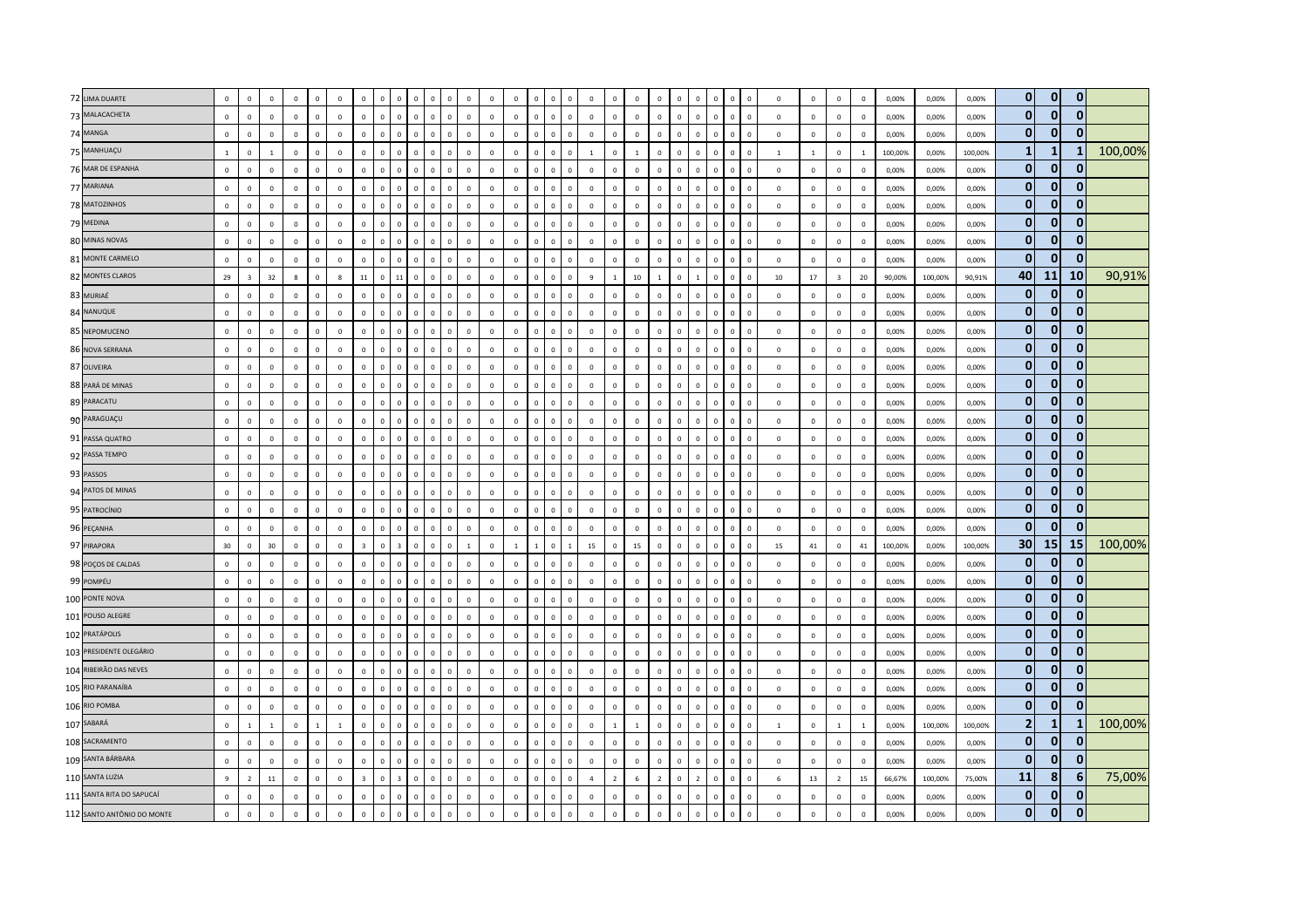| 113 SANTOS DUMONT            | $\overline{0}$ | $\mathbf{0}$   | $\mathbf{0}$            | $\mathbf{0}$            | $\mathbf{0}$            | $\mathbf{0}$            | $\mathbf 0$    | $\mathbf{0}$ | $\mathbf{0}$   | $\overline{0}$              | $\Omega$<br>$\Omega$           | $\circ$        | $\mathbf{0}$   | $\mathbf{0}$   | $\overline{0}$ | $\overline{\mathbf{0}}$ | $\circ$      | $\mathbf{0}$            | $\Omega$       | $\mathbf{0}$   | $\Omega$    | $\mathbf{0}$   | $\circ$        | $\overline{0}$ | $\overline{0}$<br>$\mathbf{0}$   | $\mathbf{0}$   | $\overline{0}$ | $\mathbf{0}$   | $\mathbf{0}$   | 0,00%   | 0,00%   | 0,00%   | $\overline{0}$          | $\overline{0}$ | $\mathbf{0}$ |         |
|------------------------------|----------------|----------------|-------------------------|-------------------------|-------------------------|-------------------------|----------------|--------------|----------------|-----------------------------|--------------------------------|----------------|----------------|----------------|----------------|-------------------------|--------------|-------------------------|----------------|----------------|-------------|----------------|----------------|----------------|----------------------------------|----------------|----------------|----------------|----------------|---------|---------|---------|-------------------------|----------------|--------------|---------|
| 114 SÃO GONÇALO DO SAPUCAÍ   | $\overline{0}$ | $^{\circ}$     | $\mathbf 0$             | $\mathbf{0}$            | $\mathbf{0}$            | $\mathbf{0}$            | $\overline{0}$ | $\circ$      | $\overline{0}$ | $\mathbf{0}$<br>$\mathbf 0$ | $\Omega$                       | $\circ$        | $\mathbf{0}$   | $\mathbf 0$    | $\overline{0}$ | $\overline{0}$          | $\mathbf{0}$ | $\mathbf{0}$            | $\mathbf{0}$   | $\mathbf 0$    | $^{\circ}$  | $\mathbf{0}$   | $\overline{0}$ | $\circ$        | $\overline{0}$<br>$\mathbf{0}$   | $\mathbf{0}$   | $\mathbf{0}$   | $\mathbf 0$    | $\mathbf 0$    | 0,00%   | 0,00%   | 0,00%   | $\mathbf{0}$            | $\mathbf{0}$   | $\mathbf{0}$ |         |
| 115 SÃO GOTARDO              | $\overline{0}$ | $^{\circ}$     | $\mathbf 0$             | $\mathbf 0$             | $\mathbf{0}$            | $\mathbf{0}$            | $\,0\,$        | $\mathbf{0}$ | $\mathbf{0}$   | $\mathbf{0}$                | $\mathbf 0$<br>$\mathbf 0$     | $\circ$        | $\mathbf 0$    | $\mathbf 0$    | $\overline{0}$ | $\overline{\mathbf{0}}$ | $\mathbf{0}$ | $\mathbf{0}$            | $\mathbf 0$    | $\mathbf 0$    | $\Omega$    | $\circ$        | $\overline{0}$ | $\circ$        | $\overline{0}$<br>$\mathbf 0$    | $\mathbf{0}$   | $\mathbf{0}$   | $\mathbf 0$    | $\mathbf 0$    | 0,00%   | 0,00%   | 0,00%   | $\overline{0}$          | $\overline{0}$ | $\mathbf{0}$ |         |
| 116 SÃO JOÃO DEL REI         | 33             | 6              | 39                      | $\overline{\mathbf{3}}$ | $\overline{2}$          | 5                       | $\,0\,$        | $\mathbf{0}$ | $\mathbf{0}$   | $\overline{0}$              | $\mathbf 0$<br>$\mathbf 0$     | $\mathbf 0$    | $\mathbf 0$    | $\mathbb O$    | $\overline{0}$ | $\overline{0}$          | $\mathbf{0}$ | 25                      | 6              | 31             | 8           | $\mathbf{0}$   | 8              | $\mathbf{0}$   | $\overline{0}$<br>$\mathbf 0$    | 31             | 25             | 6              | $31\,$         | 75,76%  | 100,00% | 79,49%  | 44                      | 39             | 31           | 79,49%  |
| 117 SÃO LOURENÇO             | $\overline{0}$ | $^{\circ}$     | $\Omega$                | $\Omega$                | $\Omega$                | $\mathbf 0$             | $\,0\,$        | $\circ$      | $\mathbf{0}$   | $\mathbf{0}$<br>$\Omega$    | $\Omega$                       | $\mathbf 0$    | $\mathbf 0$    | $\mathbb O$    | $\Omega$       | $\overline{0}$          | $^{\circ}$   | $\mathbf 0$             | $\Omega$       | $\mathbf 0$    | $\Omega$    | $\mathsf 0$    | $\overline{0}$ | $\circ$        | $\overline{0}$<br>$\Omega$       | $\mathbf{0}$   | $\mathbf 0$    | $^{\circ}$     | $\Omega$       | 0,00%   | 0,00%   | 0,00%   | $\overline{0}$          | $\mathbf{0}$   | $\mathbf{0}$ |         |
| 118 SÃO SEBASTIÃO DO PARAÍSO | $\mathbf{1}$   | $^{\circ}$     | $\mathbf{1}$            | $\mathbf 0$             | $\mathbf{0}$            | $\mathbf{0}$            | $\,0\,$        | $\mathbf{0}$ | $\overline{0}$ | $\mathbf{0}$<br>$\mathbf 0$ | $\Omega$                       | $\circ$        | $\mathbf{0}$   | $\mathbf 0$    | $\mathbf 0$    | $\overline{0}$          | $\mathbf{0}$ | $\mathbf 0$             | $^{\circ}$     | $\mathbf{0}$   |             | $\mathbf{0}$   |                | $\mathbf{0}$   | $\overline{0}$<br>$\mathbf 0$    | $\mathbf{0}$   | 1              | $\mathbf 0$    |                | 0,00%   | 0,00%   | 0,00%   | $\mathbf{1}$            | 1              | $\mathbf{0}$ |         |
| 119 SERRO                    | $\overline{0}$ | $^{\circ}$     | $\mathbf 0$             | $\mathbf 0$             | $\mathbf{0}$            | $\mathbf 0$             | $\,0\,$        | $\mathbf{0}$ | $\overline{0}$ | $\mathbf{0}$                | $\mathbf 0$<br>$\mathbf 0$     | $\mathbf 0$    | $\mathbf 0$    | $\overline{0}$ | $\mathbf 0$    | $\overline{0}$          | $^{\circ}$   | $\mathbf 0$             | $^{\circ}$     | $\mathbf 0$    | $\Omega$    | $\mathbf{0}$   | $\Omega$       | $\mathbf{0}$   | $\overline{0}$<br>$\Omega$       | $\mathbf{0}$   | $\mathbf{0}$   | $\mathbf{0}$   | $\mathbf 0$    | 0,00%   | 0,00%   | 0,00%   | $\mathbf{0}$            | $\mathbf{0}$   | $\mathbf{0}$ |         |
| 120 SETE LAGOAS              | $\mathbf{1}$   | $\mathbf{0}$   | $\mathbf{1}$            | $\overline{1}$          | $\mathbf{0}$            | $\overline{1}$          | $\mathbf{0}$   | $\mathbf{0}$ | $\overline{0}$ | $\mathbf{0}$                | $\mathbf 0$<br>$\Omega$        | $\circ$        | $\mathbf 0$    | $\mathbf 0$    | $\mathbf 0$    | $\overline{0}$          | $\mathbf{0}$ | $\mathbf 0$             | $\mathbf 0$    | $\mathbf 0$    |             | $\mathbf{0}$   |                | $\mathbf{0}$   | $\overline{0}$<br>$\mathbf 0$    | $\mathbf{0}$   | 1              | $\mathbf 0$    |                | 0,00%   | 0,00%   | 0,00%   | $\mathbf{2}$            | 1              | $\mathbf{0}$ |         |
| 121 TARUMIRIM                | $\mathbf 0$    | $\overline{3}$ | $\overline{\mathbf{3}}$ | $\overline{0}$          | $\overline{\mathbf{3}}$ | $\overline{\mathbf{3}}$ | $\,0\,$        | $\mathbf{1}$ |                | $\mathbf{0}$<br>$\mathbf 0$ | $\Omega$                       | $\,0\,$        | $\mathbf{0}$   | $\mathbb O$    | $\mathbf 0$    | $\overline{0}$          | $\mathbf{0}$ | $\mathbf 0$             |                | -1             | $^{\circ}$  | $\mathbf{1}$   |                | $\mathbf 0$    | $\mathbf 0$<br>$\mathbf{0}$      | 1              | $\mathbf{0}$   | $\overline{2}$ | $\overline{2}$ | 0,00%   | 50,00%  | 50,00%  | 6                       | $\mathbf{2}$   |              | 50,00%  |
| 122 TEÓFILO OTONI            | $\overline{0}$ | $\mathbf{0}$   | $\mathbf 0$             | $\overline{0}$          | $\mathbf{0}$            | $\mathbf{0}$            | $\,0\,$        | $\mathbf{0}$ | $\overline{0}$ | $\overline{0}$              | $\Omega$<br>$\mathbf{0}$       | $\mathbf 0$    | $\mathbf 0$    | $\mathbf 0$    | $\overline{0}$ | $\overline{\mathbf{0}}$ | $\mathbf{0}$ | $\mathbf 0$             | $\mathbf 0$    | $\mathbf 0$    | $\Omega$    | $\mathbf{0}$   | $\Omega$       | $\circ$        | $\overline{0}$<br>$\Omega$       | $\mathbf{0}$   | $\mathbf{0}$   | $\mathbf 0$    | $\mathbf 0$    | 0,00%   | 0,00%   | 0,00%   | $\overline{0}$          | $\overline{0}$ | $\mathbf{0}$ |         |
| 123 TIROS                    | $\overline{0}$ | $\mathbf{0}$   | $\mathbf{0}$            | $\mathbf{0}$            | $\mathbf{0}$            | $\mathbf{0}$            | $\mathbf{0}$   | $\mathbf{0}$ | $\overline{0}$ | $\mathbf{0}$                | $\Omega$<br>$\mathbf 0$        | $\circ$        | $\mathbf{0}$   | $\mathbf 0$    | $\overline{0}$ | $\overline{0}$          | $\mathbf{0}$ | $\mathbf{0}$            | $\mathbf 0$    | $\mathbf{0}$   | $\Omega$    | $\mathbf{0}$   | $\overline{0}$ | $\circ$        | $\overline{0}$<br>$\mathbf 0$    | $\mathbf{0}$   | $\mathbf{0}$   | $\mathbf 0$    | $\overline{0}$ | 0,00%   | 0,00%   | 0,00%   | $\mathbf{0}$            | $\mathbf{0}$   | $\mathbf{0}$ |         |
| 124 TOMBOS                   | $\overline{0}$ | $^{\circ}$     | $\mathbf 0$             | $\overline{0}$          | $\mathbf{0}$            | $\mathbf{0}$            | $\,0\,$        | $\circ$      | $\overline{0}$ | $\mathbf{0}$<br>$\mathbf 0$ | $\Omega$                       | $\circ$        | $\mathbf{0}$   | $\mathbb O$    | $\overline{0}$ | $\overline{0}$          | $\mathbf{0}$ | $\mathbf 0$             | $\mathbf 0$    | $\mathbf{0}$   | $\Omega$    | $\mathsf 0$    | $\overline{0}$ | $\circ$        | $\overline{0}$<br>$\mathbf 0$    | $\mathbf{0}$   | $\mathbf 0$    | $\mathbf 0$    | $\mathbf 0$    | 0,00%   | 0,00%   | 0,00%   | $\overline{0}$          | $\mathbf{0}$   | $\mathbf{0}$ |         |
| 125 TRÊS CORAÇÕES            | $\overline{0}$ | $\Omega$       | $\Omega$                | $\Omega$                | $\mathbf{0}$            | $\mathbf 0$             | $\,0\,$        | $\mathbf{0}$ | $\overline{0}$ | $^{\circ}$<br>$\mathbf 0$   | $\Omega$                       | $\circ$        | $\mathbf 0$    | $\overline{0}$ | $\circ$        | $\overline{\mathbf{0}}$ | $^{\circ}$   | $\mathbf 0$             | $^{\circ}$     | $\mathbf 0$    | $\Omega$    | $\mathbf{0}$   | $\Omega$       | $\mathbf{0}$   | $\overline{0}$<br>$\Omega$       | $\mathbf 0$    | $\mathbf{0}$   | $\mathbf{0}$   | $\mathbf 0$    | 0,00%   | 0,00%   | 0,00%   | $\overline{0}$          | $\overline{0}$ | $\mathbf{0}$ |         |
| 126 TUPACIGUARA              | $\mathbf{0}$   | $\Omega$       | $\mathbf{0}$            | $\mathbf 0$             | $\mathbf{0}$            | $\mathbf 0$             | $\mathbf 0$    | $\mathbf{0}$ | $\mathbf 0$    | $\mathbf{0}$                | $\mathbf 0$<br>$\Omega$        | $\,$ 0         | $\mathbf 0$    | $\overline{0}$ | $\mathbf 0$    | $\overline{0}$          | $\mathbf{0}$ | $\mathbf 0$             | $^{\circ}$     | $\mathbf 0$    | $\Omega$    | $\mathbf{0}$   | $\Omega$       | $\mathbf{0}$   | $\overline{0}$<br>$\Omega$       | $\mathbf{0}$   | $\mathbf{0}$   | $\mathbf 0$    | $\Omega$       | 0,00%   | 0,00%   | 0,00%   | $\mathbf{0}$            | $\mathbf{0}$   | $\mathbf{0}$ |         |
| 127 TURMALINA                | $\mathbf{0}$   | $\mathbf{0}$   | $\mathbf{0}$            | $\overline{0}$          | $\mathbf{0}$            | $\mathbf{0}$            | $\mathbf{0}$   | $\circ$      | $\overline{0}$ | $\mathbf{0}$                | $\Omega$<br>$\mathbf 0$        | $\circ$        | $\mathbf{0}$   | $\mathbf{0}$   | $\overline{0}$ | $\overline{0}$          | $\mathbf{0}$ | $\mathbf{0}$            | $\Omega$       | $\mathbf{0}$   | $\Omega$    | $\mathbf{0}$   | $\Omega$       | $\mathbf{0}$   | $\overline{0}$<br>$\mathbf{0}$   | $\mathbf{0}$   | $\mathbf{0}$   | $\mathbf{0}$   | $\mathbf 0$    | 0,00%   | 0,00%   | 0,00%   | $\overline{0}$          | $\overline{0}$ | $\mathbf{0}$ |         |
| 128 UBÁ                      | $\mathbf{1}$   | $\mathbf{0}$   | $\mathbf{1}$            | 1                       | $\mathbf{0}$            | 1                       | 1              | $\mathbf{0}$ | $\overline{1}$ | $\mathbf{0}$<br>$\mathbf 0$ | $\Omega$                       | $\circ$        | $\mathbf{0}$   | $\mathbf 0$    | $\overline{0}$ | $\overline{0}$          | $\mathbf{0}$ | $\mathbf{0}$            | $\mathbf 0$    | $\mathbf 0$    | $^{\circ}$  | $\mathbf{0}$   | $\overline{0}$ | $\mathbf 0$    | $\overline{0}$<br>$\mathbf 0$    | $\mathbf{0}$   | -1             | $\mathbf 0$    | -1             | 0,00%   | 0,00%   | 0,00%   | 2                       | $\overline{0}$ | $\mathbf{0}$ |         |
| 129 UBERABA                  | $\mathbf{0}$   | $^{\circ}$     | $\mathbf 0$             | $\overline{0}$          | $\mathbf 0$             | $\mathbf 0$             | $\,0\,$        | $\mathbf{0}$ | $\overline{0}$ | $\overline{0}$              | $\mathbf{0}$<br>$\mathbf{0}$   | $\mathbf 0$    | $\mathbf 0$    | $\mathbb O$    | $\circ$        | $\overline{\mathbf{0}}$ | $\circ$      | $\mathbf{0}$            | $\mathbf 0$    | $\mathbf 0$    | $\Omega$    | $\mathbf{0}$   | $\overline{0}$ | $\mathbf{0}$   | $\overline{0}$<br>$\Omega$       | $\mathbf 0$    | $\mathbf{0}$   | $\mathbf 0$    | $\mathbf 0$    | 0,00%   | 0,00%   | 0,00%   | $\mathbf{0}$            | $\mathbf{0}$   | $\mathbf{0}$ |         |
| 130 UBERLÂNDIA               | 9              | $\overline{1}$ | 10                      | 6                       | $\mathbf{0}$            | 6                       | $\,0\,$        | $\mathbf{0}$ | $\mathbf{0}$   | $\mathbf{0}$                | $\Omega$<br>$\Omega$           | $\circ$        | $\mathbf 0$    | $\mathbb O$    | $\overline{0}$ | $\overline{0}$          | $\circ$      | $\overline{\mathbf{3}}$ | $\overline{1}$ | $\overline{a}$ | $\Omega$    | $\mathbf{0}$   | $\overline{0}$ | $\mathbf{0}$   | $\overline{0}$<br>$\Omega$       | $\overline{4}$ | $\mathbf{q}$   | $\mathbf 0$    | $\mathbf{q}$   | 100,00% | 100,00% | 100,00% | 16                      | 41             | Δ            | 100,00% |
| 131 VARGINHA                 | $\mathbf{0}$   | $\Omega$       | $\Omega$                | $\mathbf{0}$            | $\circ$                 | $\mathbf 0$             | $\mathbf 0$    | $\mathbf{0}$ | $\mathbf 0$    | $\mathbf{0}$<br>$\mathbf 0$ | $\Omega$                       | $\mathbb O$    | $\mathbf 0$    | $\mathbb O$    | $\mathbf 0$    | $\overline{\mathbf{0}}$ | $\mathbf{0}$ | $\mathbf 0$             | $\Omega$       | $\mathbf 0$    | $\Omega$    | $\mathsf 0$    | $\overline{0}$ | $\circ$        | $\overline{0}$<br>$\overline{0}$ | $\mathbf{0}$   | $\mathbf{0}$   | $\mathbf 0$    | $\mathbf{0}$   | 0,00%   | 0,00%   | 0,00%   | 0                       | $\mathbf{0}$   | $\mathbf{0}$ |         |
| 132 VÁRZEA DA PALMA          | $\overline{0}$ | $\mathbf{0}$   | $\Omega$                | $\mathbf{0}$            | $\mathbf{0}$            | $\mathbf{0}$            | $\overline{0}$ | $\circ$      | $\overline{0}$ | $\mathbf{0}$<br>$\mathbf 0$ | $\Omega$                       | $\overline{0}$ | $\mathbf{0}$   | $\overline{0}$ | $\overline{0}$ | $\overline{0}$          | $\mathbf{0}$ | $\overline{0}$          | $\Omega$       | $\mathbf{0}$   | $\Omega$    | $\mathbf{0}$   | $\Omega$       | $\mathbf{0}$   | $\overline{0}$<br>$\Omega$       | $\mathbf{0}$   | $\mathbf{0}$   | $\mathbf 0$    | $\overline{0}$ | 0,00%   | 0,00%   | 0,00%   | $\mathbf{0}$            | $\overline{0}$ | $\mathbf{0}$ |         |
| 133 VAZANTE                  | $\overline{0}$ | $\Omega$       | $\mathbf{0}$            | $\overline{0}$          | $\mathbf{0}$            | $\mathbf 0$             | $\,$ 0         | $\mathbf{0}$ | $\circ$        | $\mathbf{0}$                | $\Omega$<br>$\Omega$           | $\,$ 0         | $\mathbf 0$    | $\mathbf 0$    | $\mathbf 0$    | $\overline{0}$          | $\mathbf 0$  | $\mathbf 0$             | $^{\circ}$     | $\mathbf 0$    | $\Omega$    | $\mathbf{0}$   | $\Omega$       | $\mathbf{0}$   | $\overline{0}$<br>$\Omega$       | $^{\circ}$     | $\mathbf{0}$   | $\mathbf{0}$   | $\Omega$       | 0,00%   | 0,00%   | 0,00%   | $\overline{0}$          | $\overline{0}$ | 0            |         |
| 134 VESPASIANO               | $\mathbf{1}$   | $^{\circ}$     | $\mathbf{1}$            | $\mathbf{0}$            | $\mathbf{0}$            | $\mathbf 0$             | $\,0\,$        | $\mathbf{0}$ | $\mathbf 0$    | $\mathbf{0}$                | $\Omega$<br>$\Omega$           | $\circ$        | $\mathbf{0}$   | $\circ$        | $\overline{0}$ | $\overline{0}$          | $\mathbf 0$  | $\mathbf{0}$            | $\Omega$       | $\mathbf 0$    |             | $\mathsf 0$    |                | $\mathbf{0}$   | $\overline{0}$<br>$^{\circ}$     | $\mathbf{0}$   | $\overline{1}$ | $\mathbf 0$    | $\overline{1}$ | 0,00%   | 0,00%   | 0,00%   | $\mathbf{1}$            | $\mathbf{1}$   | $\mathbf{0}$ |         |
| 135 VIÇOSA                   | $\overline{4}$ | $\mathbf{0}$   | $\overline{a}$          | $\overline{\mathbf{3}}$ | $\mathbf{0}$            | $\overline{\mathbf{3}}$ | 1              | $\mathbf{0}$ | $\overline{1}$ | $\mathbf{0}$<br>$\Omega$    | $\Omega$                       | $\circ$        | $\mathbf{0}$   | $\mathbb O$    | $\mathbf 0$    | $\overline{\mathbf{0}}$ | $\mathbf{0}$ | 1                       | $\mathbf 0$    | <sup>1</sup>   | $\Omega$    | $\mathbf{0}$   | $\Omega$       | $\mathbf{0}$   | $\mathbf 0$<br>$\overline{0}$    | $\overline{1}$ | $\overline{2}$ | $\mathbf 0$    | $\overline{2}$ | 100,00% | 0,00%   | 100,00% | $\overline{\mathbf{z}}$ | 1              |              | 100,00% |
| 136 VIRGINÓPOLIS             | 2              | 37             | 39                      | $\overline{2}$          | 32                      | 34                      | $\,0\,$        | 13           | 13             | $\overline{0}$              | $\mathbf{0}$<br>$\mathbf{0}$   | $\,0\,$        | $\mathbf 0$    | $\mathbb O$    | $\mathbf 0$    | $\overline{\mathbf{0}}$ | $\mathbf{0}$ | $\overline{2}$          | $\overline{2}$ | $\overline{4}$ | $\mathbf 0$ | $\overline{4}$ | $\overline{a}$ | $\mathbf{0}$   | $\overline{0}$<br>$\mathbf 0$    | $\overline{4}$ | $\overline{2}$ | 6              | 8              | 100,00% | 33,33%  | 50,00%  | 73                      | 81             | 4            | 50,00%  |
| 137 VISCONDE DO RIO BRANCO   | $\overline{0}$ | $\mathbf{0}$   | $\mathbf 0$             | $\mathbb O$             | $\mathbf 0$             | $\mathbf{0}$            | $\,0\,$        | $\mathbf{0}$ | $\overline{0}$ | $\mathbf{0}$<br>$\Omega$    | $\Omega$                       | $\mathbf 0$    | $\mathbf 0$    | $\mathbb O$    | $\overline{0}$ | $\overline{0}$          | $\mathbf{0}$ | 1                       |                | $\overline{2}$ | $\Omega$    | $\mathbf{0}$   | $\,$ 0         | $\circ$        | $\overline{0}$<br>$\Omega$       | $\overline{2}$ | $\overline{1}$ | $\overline{1}$ | $\overline{2}$ | 100,00% | 100,00% | 100,00% | $\overline{0}$          | 2 <sup>1</sup> | 2            | 100,00% |
| <b>TOTAL</b>                 | 311            |                | 405                     | 221                     | 75                      | 296                     | 36             | 28           | 64             | $\bullet$                   | $\mathbf{0}$<br>$\overline{0}$ |                | $\overline{0}$ |                | $\mathbf{1}$   | 14                      | 15           | 228                     | 27             | 255            | 29          | 28             | 57             | $\bullet$      | $\overline{0}$                   | 255            | 304            | 56             | 360            | 88,72%  | 49,09%  | 81,73%  |                         | 701 312 255    |              | 81,73%  |
|                              |                |                |                         |                         |                         |                         |                |              |                |                             |                                |                |                |                |                |                         |              |                         |                |                |             |                |                |                |                                  |                |                |                |                |         |         |         |                         |                |              |         |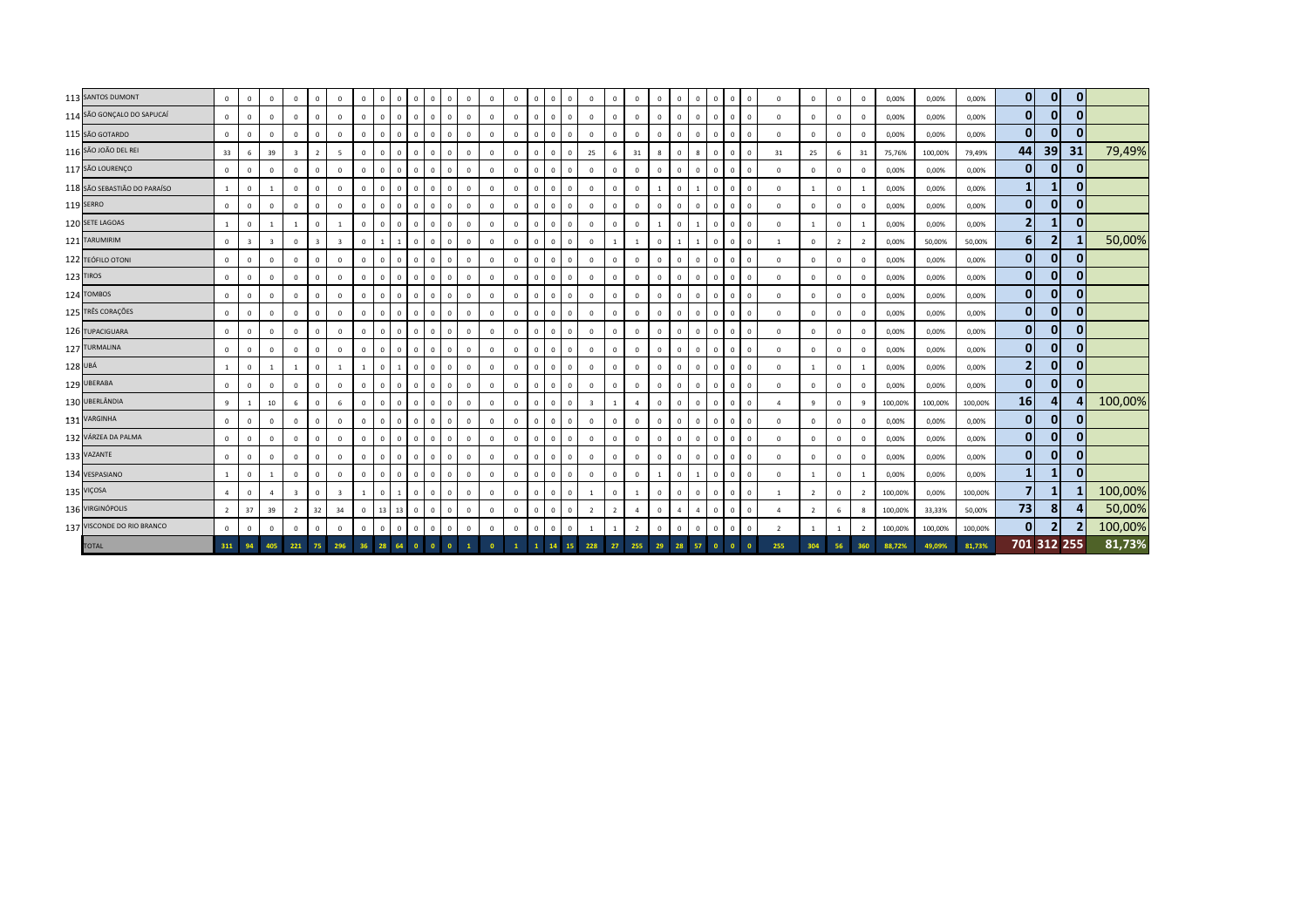|    |                                                  |                |                  |                         |                  |                     |                |              |                |                         |                             |              |                        |                         |              |                |                                       |              | mi/18                 |              |                |                |                |                |                                  |                              |                        |                         |                                     |                         |         |                 |                        |                         |                    |                |                         |
|----|--------------------------------------------------|----------------|------------------|-------------------------|------------------|---------------------|----------------|--------------|----------------|-------------------------|-----------------------------|--------------|------------------------|-------------------------|--------------|----------------|---------------------------------------|--------------|-----------------------|--------------|----------------|----------------|----------------|----------------|----------------------------------|------------------------------|------------------------|-------------------------|-------------------------------------|-------------------------|---------|-----------------|------------------------|-------------------------|--------------------|----------------|-------------------------|
|    |                                                  |                |                  |                         |                  |                     |                |              |                |                         |                             |              |                        |                         |              |                |                                       |              | <b>MEDIAÇÃO</b>       |              |                |                |                |                |                                  |                              |                        |                         |                                     |                         |         |                 |                        |                         |                    |                |                         |
|    |                                                  |                |                  |                         |                  |                     |                |              |                |                         |                             |              |                        |                         |              |                |                                       |              | <b>PRÉ-PROCESSUAL</b> |              |                |                |                |                |                                  |                              |                        |                         |                                     |                         |         |                 |                        |                         |                    |                |                         |
|    | Tribunal de Justica do<br>Estado de Minas Gerais |                |                  |                         | <b>CASOS</b>     |                     |                |              |                |                         |                             |              | MEDIAÇÕES PREJUDICADAS |                         |              |                |                                       |              |                       |              |                |                |                |                | <b>MEDIAÇÕES CONCLUÍDAS</b>      |                              |                        |                         | <b>SESSÕES</b><br><b>REALIZADAS</b> |                         |         | % (MEDIAÇÕES    | CONCLUÍDAS/COM ACORDO) |                         |                    |                |                         |
|    |                                                  |                | <b>RECEBIDOS</b> |                         |                  | <b>FM ANDAMENTO</b> |                |              | NÃO ADESÃO     |                         | <b>DESISTÊNCIA</b>          |              |                        | NÃO COMPARECIMENTO      |              |                | <b>DEMANDA NÃO</b><br><b>INDICADA</b> |              |                       | COM ACORDO   |                |                | SEM ACORDO     |                | <b>ACORDO PARCIA</b>             |                              |                        |                         | SESSÕES                             |                         |         | $\frac{96}{26}$ |                        |                         |                    |                |                         |
|    |                                                  |                |                  |                         |                  |                     |                | <b>SEP</b>   |                |                         |                             |              |                        |                         |              |                |                                       |              |                       |              |                |                | 핀              |                | EL                               |                              | <b>TOTAL</b><br>ACORDO |                         | 린                                   |                         |         |                 |                        | E a                     | <b>TAL</b><br>AUZA |                | Percentual<br>de acordo |
|    | <b>ABRE CAMPO</b>                                | $\circ$        | $\circ$          | $\mathbf{0}$            | $\mathbf 0$      | $\mathbf{0}$        | $\mathbf{0}$   | $\circ$      | $\circ$        | $\Omega$                | $\mathbf 0$<br>$\mathbf{0}$ | $\mathbf{0}$ | $\mathbf{0}$           | $\mathbf 0$             | $\mathbf{0}$ | $\overline{0}$ | $\mathbf{0}$                          | $\mathbf{0}$ | $\mathbf 0$           | $\mathbf{0}$ | $\circ$        | $\mathbf{0}$   | $\mathbf{0}$   | $\mathbf{0}$   | $\overline{0}$                   | $\mathbf{0}$<br>$\mathbf{0}$ | $\,0\,$                | $\mathbf{0}$            | $\circ$                             | $\mathbf{0}$            | 0,00%   | 0,00%           | 0,00%                  | $\mathbf 0$             | $\overline{0}$     | $\mathbf{0}$   |                         |
|    | 2 AÇUCENA                                        | $\mathbf 0$    | $\mathbf 0$      | $\mathsf 0$             | $\mathbb O$      | $\mathbf 0$         | $\mathbf 0$    | $\Omega$     | $\mathbf 0$    | $\overline{0}$          | $\mathbf 0$<br>$\Omega$     | $\mathbf 0$  | $\mathbf 0$            | $\mathbf 0$             | $\mathbf 0$  | $\mathbf 0$    | $\mathbf 0$                           | $\mathbf 0$  | $\mathbf 0$           | $\mathbf 0$  | $\mathbf{0}$   | $\Omega$       | $\Omega$       | $\mathbf 0$    | $\mathsf 0$                      | $\mathbf{0}$<br>$\mathbf 0$  | $\mathbf 0$            | $\mathbb O$             | $\mathbf 0$                         | $\mathbf 0$             | 0,00%   | 0,00%           | 0,00%                  | $\mathbf 0$             | $\overline{0}$     | $\mathbf 0$    |                         |
|    | ÁGUAS FORMOSAS                                   | 9              | 42               | 51                      | $\overline{9}$   | 42                  | 51             | $\mathbf 0$  | $\Omega$       | $\Omega$                | $\mathbf 0$                 | $\mathbf{0}$ | $\mathbf 0$            | $\overline{0}$          | $\mathbf 0$  | $\overline{0}$ | $\mathbf 0$                           | $\mathbf 0$  | $\overline{9}$        | 22           | 31             | $\Omega$       | $\Omega$       | $\mathbf 0$    | $\overline{0}$<br>$\overline{0}$ | $\mathbf 0$                  | 31                     | $\overline{9}$          | 42                                  | 51                      | 100,00% | 100,00%         | 100,00%                | 102                     | 31                 | 31             | 100,00%                 |
|    | ALÉM PARAÍBA                                     | $\overline{1}$ | $\mathbf 0$      | $\mathbf{1}$            | 1                | $\mathbf 0$         | $\overline{1}$ | $\Omega$     | $\Omega$       | $\Omega$                | $\mathbf 0$<br>$\Omega$     | $\Omega$     | $\mathbf 0$            | $\overline{\mathbf{0}}$ | $\mathbf 0$  | $\overline{0}$ | $\overline{0}$                        | $\mathbf 0$  | $\mathsf 0$           | $\mathbf 0$  | $\mathbf 0$    | $\Omega$       | $\Omega$       | $\mathbf 0$    | $\mathsf 0$<br>$\Omega$          | $\mathbf 0$                  | $\mathbf 0$            | $\,0\,$                 | $\mathbf{0}$                        | $\mathbf 0$             | 0,00%   | 0,00%           | 0,00%                  | $\overline{2}$          | $\overline{0}$     | $\mathbf{0}$   |                         |
|    | 5 ALFENAS                                        | $6\phantom{.}$ | $\mathbf 0$      | $6\overline{6}$         | $\overline{5}$   | $\mathbf 0$         | 5              | $\mathbf 0$  | $\mathbf 0$    | $\overline{0}$          | $\mathbf 0$<br>$\Omega$     | $\mathbf 0$  | $\mathbf 0$            | $\overline{0}$          | $\mathsf 0$  | $\mathbf 0$    | $\mathsf 0$                           | $\mathbf 0$  | $\overline{4}$        | $\mathbf 0$  | $\overline{a}$ | $\Omega$       | $\mathbf 0$    | $\mathbf 0$    | $\mathsf 0$                      | $\mathbf 0$<br>$\mathbf 0$   | $\overline{4}$         | $\overline{5}$          | $\mathbf 0$                         | $5\phantom{.0}$         | 100,00% | 0,00%           | 100,00%                | 11                      | $\overline{4}$     | 4              | 100,00%                 |
|    | ALTO RIO DOCE                                    | $\Omega$       | $\mathbf 0$      | $\mathbf 0$             | $\mathbb O$      | $\mathbf 0$         | $\mathbb O$    | $\Omega$     | $\mathbf 0$    | $\overline{\mathbf{0}}$ | $\mathbf 0$<br>$\Omega$     | $\,0\,$      | $\mathbf 0$            | $\overline{0}$          | $\mathbf 0$  | $\mathbf 0$    | $\mathbf 0$                           | $\mathbf 0$  | $\mathbf 0$           | $\mathbf 0$  | $\mathbf{0}$   | $\Omega$       | $\Omega$       | $\mathbf 0$    | $\,0\,$                          | $\mathbf 0$<br>$\mathbf 0$   | $\,$ 0                 | $\mathbb O$             | $\mathbf{0}$                        | $\,0\,$                 | 0,00%   | 0,00%           | 0,00%                  | $\mathbf 0$             | $\overline{0}$     | $\mathbf{0}$   |                         |
|    | 7 ARAÇUAÍ                                        | $\mathbf{0}$   | $\mathbf 0$      | $\mathsf 0$             | $\mathbb O$      | $\mathbf 0$         | $\mathbf 0$    | $\Omega$     | $\Omega$       | $\overline{0}$          | $\mathbf 0$<br>$\Omega$     | $\mathbf{0}$ | $\mathbf 0$            | $\overline{0}$          | $\mathbf 0$  | $\overline{0}$ | $\overline{0}$                        | $\mathbf 0$  | $\mathbf 0$           | $\mathbf{0}$ | $\mathbf 0$    | $\Omega$       | $\Omega$       | $\mathbf 0$    | $\overline{0}$<br>$\mathbf 0$    | $\mathbf 0$                  | $\mathbf{0}$           | $\mathbf{0}$            | $\mathbf 0$                         | $\mathbf 0$             | 0,00%   | 0,00%           | 0,00%                  | $\mathbf 0$             | $\overline{0}$     | $\mathbf{0}$   |                         |
|    | <b>8 ARAGUARI</b>                                | $\overline{2}$ | $\mathbf{1}$     | $\overline{\mathbf{3}}$ | $\boldsymbol{0}$ | $\pmb{0}$           | $\bf{0}$       | $\Omega$     | $\mathbf{0}$   | $\Omega$                | $\mathbf 0$<br>$\Omega$     | $\bf{0}$     | $\bf{0}$               | $\bf{0}$                | $\bf{0}$     | $\bf{0}$       | $\mathbf{0}$                          | $\bf{0}$     | $\mathbf{1}$          | $\mathbf{1}$ | $\overline{2}$ |                | $\Omega$       | $\mathbf{1}$   | $\pmb{0}$                        | $\mathbf{0}$<br>$\bf{0}$     | $\overline{2}$         | $\overline{2}$          | $\mathbf{1}$                        | $\overline{\mathbf{3}}$ | 50,00%  | 100,00%         | 66,67%                 | $\overline{\mathbf{3}}$ | 3 <sup>1</sup>     | $\overline{2}$ | 66,67%                  |
|    | <b>Q</b> ARAXÁ                                   | $\mathbf 0$    | $\Omega$         | $\mathbf{0}$            | $\mathbf 0$      | $\mathbf 0$         | $\mathbf 0$    | $\Omega$     | $\mathbf{0}$   | $\Omega$                | $\mathbf 0$                 | $\mathbf{0}$ | $\mathbf{0}$           | $\overline{0}$          | $\mathbf 0$  | $\overline{0}$ | $\mathbf{0}$                          | $\Omega$     | $\mathbf 0$           | $\mathbf 0$  | $\Omega$       | $\Omega$       | $\Omega$       | $\Omega$       | $\Omega$                         | $\Omega$<br>$\Omega$         | $\mathbf{0}$           | $\mathbf 0$             | $\mathbf 0$                         | $\mathbf 0$             | 0,00%   | 0,00%           | 0,00%                  | $\mathbf 0$             | $\overline{0}$     | $\mathbf{0}$   |                         |
|    | 10 BARÃO DE COCAIS                               | $19\,$         | 24               | 43                      | 83               | 32                  | 115            | 5.           | $\overline{7}$ | 12                      | $\mathbf 0$<br>$\Omega$     | $\mathbf 0$  | $\mathbf 0$            | $\mathbf 0$             | $\mathbf 0$  | $\mathbf 0$    | $\,0\,$                               | $\mathbf 0$  | $10\,$                | $15\,$       | 25             | $\mathbf{Q}$   | $\overline{q}$ | $18\,$         | $\,$ 0                           | $\mathbf 0$<br>$\mathbf 0$   | 25                     | 17                      | $21\,$                              | 38                      | 52,63%  | 62,50%          | 58,14%                 | 158                     | 43                 | 25             | 58,14%                  |
|    | 11 BARBACENA                                     | $\mathbf 0$    | $\mathbf 0$      | $\mathbf{0}$            | $\mathbf{1}$     | $\mathbf 0$         | $\mathbf{1}$   | $\mathbf 0$  | $\Omega$       | $\mathbf 0$             | $\mathbf 0$                 | $\,$ 0       | $\mathbf 0$            | $\mathbf 0$             | $\mathbf 0$  | $\overline{0}$ | $\overline{0}$                        | $\mathbf 0$  | $\mathbf 0$           | $\mathbf{0}$ | $\mathbf 0$    |                | $\overline{0}$ | $\mathbf 0$    | $\overline{0}$<br>$\overline{0}$ | $\mathbf 0$                  | $\mathbf 0$            | $\mathbf 0$             | $\mathbf 0$                         | $\,0\,$                 | 0,00%   | 0,00%           | 0,00%                  | $\mathbf{1}$            | $\overline{0}$     | $\mathbf{0}$   |                         |
|    | 12 BARROSO                                       | $\circ$        | $\Omega$         | $\mathsf 0$             | $\overline{0}$   | $\mathbf 0$         | $\Omega$       | $\Omega$     | $\mathbf{0}$   | $\Omega$                | $\mathbf{0}$<br>$\Omega$    | $\mathbf{0}$ | $\overline{0}$         | $\overline{0}$          | $\mathbf{0}$ | $\mathbf{0}$   | $\Omega$                              | $\Omega$     | $\mathbf 0$           | $\Omega$     | $\mathbf 0$    | $\Omega$       | $\mathbf 0$    | $\Omega$       | $\,$ 0                           | $\mathbf{0}$<br>$\mathbf{0}$ | $\,$ 0                 | $\,$ 0                  | $\mathbf 0$                         | $\mathbf 0$             | 0,00%   | 0,00%           | 0,00%                  | $\mathbf 0$             | $\overline{0}$     | $\mathbf{0}$   |                         |
|    | 13 BELO HORIZONTE                                |                | $\Omega$         | $\mathbf{1}$            |                  | $\mathbf 0$         |                | $\Omega$     | $\Omega$       | $\Omega$                | $\mathbf 0$                 | $\mathbf{0}$ | $\mathbf{0}$           | $\overline{0}$          | $\mathbf 0$  | $\Omega$       | $\overline{0}$                        | $\Omega$     | $\mathbf 0$           | $\mathbf 0$  | $\Omega$       |                | $\Omega$       | $\Omega$       | $\Omega$                         | $\mathbf{0}$<br>$\Omega$     | $\mathbf{0}$           | $\overline{2}$          | $\mathbf{0}$                        | $\overline{2}$          | 0,00%   | 0,00%           | 0,00%                  | $\overline{2}$          | $\overline{0}$     | $\mathbf{0}$   |                         |
|    | 14 BETIM                                         | $\Omega$       | $\Omega$         | $\mathbf{0}$            | $\mathbf 0$      | $\mathbf 0$         | $\Omega$       | $\Omega$     | $\Omega$       | $\Omega$                | $\mathbf 0$<br>$\Omega$     | $\mathbf{0}$ | $\mathbf 0$            | $\overline{0}$          | $\mathbf{0}$ | $\Omega$       | $\mathsf 0$                           | $\Omega$     | $\mathbf 0$           | $\mathbf 0$  | $\mathbf{0}$   | $\Omega$       | $\Omega$       | $\Omega$       | $\mathbf{0}$                     | $\mathbf 0$<br>$\mathbf 0$   | $\,0\,$                | $\mathbf 0$             | $\mathbf 0$                         | $\mathbf 0$             | 0,00%   | 0,00%           | 0,00%                  | $\bf{0}$                | $\overline{0}$     | $\mathbf{0}$   |                         |
|    | 15 BICAS                                         | $\mathbf{0}$   | $\mathbf 0$      | $\mathsf 0$             | $\mathbb O$      | $\mathbf 0$         | $\mathbf 0$    | $^{\circ}$   | $\Omega$       | $\overline{0}$          | $\mathbf 0$<br>$\Omega$     | $\mathbf 0$  | $\mathbf 0$            | $\overline{0}$          | $\mathbb O$  | $\overline{0}$ | $\overline{0}$                        | $\mathbf 0$  | $\mathsf 0$           | $\mathbf 0$  | $\mathbf 0$    | $\Omega$       | $\Omega$       | $\mathbf 0$    | $\overline{0}$                   | $\mathbf 0$<br>$\mathbf 0$   | $\,0\,$                | $\,$ 0 $\,$             | $\mathbf{0}$                        | $\mathbf 0$             | 0,00%   | 0,00%           | 0,00%                  | $\mathbf 0$             | $\overline{0}$     | $\mathbf 0$    |                         |
|    | 16 BRUMADINHO                                    | $\mathbf 0$    | $\mathbf 0$      | $\mathsf 0$             | $\overline{0}$   | $\mathbf 0$         | $\overline{0}$ | $\Omega$     | $\circ$        | $\Omega$                | $\mathbf 0$<br>$\Omega$     | $\mathbf{0}$ | $\mathbf 0$            | $\overline{0}$          | $\mathbf 0$  | $\mathsf 0$    | $\mathsf 0$                           | $\circ$      | $\mathbf 0$           | $\mathbf 0$  | $\mathbf{0}$   | $\Omega$       | $\Omega$       | $\mathbb O$    | $\mathsf 0$                      | $\mathbf 0$<br>$\Omega$      | $\,$ 0                 | $\mathbf 0$             | $\mathbb O$                         | $\mathbf 0$             | 0,00%   | 0,00%           | 0,00%                  | $\bf{0}$                | $\overline{0}$     | $\mathbf 0$    |                         |
|    | 17 CAETÉ                                         | $\mathbf 0$    | $\mathbf 0$      | $\mathbf{0}$            | $\mathbb O$      | $\mathbf 0$         | $\mathbf 0$    | $\mathbf 0$  | $\mathbf 0$    | $\overline{0}$          | $\mathbf 0$                 | $\mathbf 0$  | $\mathbf 0$            | $\overline{\mathbf{0}}$ | $\mathbf 0$  | $\overline{0}$ | $\mathbf 0$                           | $\mathbf 0$  | $\mathbf 0$           | $\mathbf 0$  | $\mathbf 0$    | $\Omega$       | $\overline{0}$ | $\mathbf 0$    | $\overline{0}$                   | $\mathbf 0$<br>$\mathbf 0$   | $\mathbf{0}$           | $\mathbb O$             | $\mathbf 0$                         | $\,0\,$                 | 0,00%   | 0,00%           | 0,00%                  | $\bf{0}$                | $\overline{0}$     | $\mathbf 0$    |                         |
|    | 18 CAMANDUCAIA                                   | $\circ$        | $\Omega$         | $\mathbf{0}$            | $\mathbf 0$      | $\mathbf{0}$        | $\Omega$       | $\Omega$     | $\Omega$       | $\Omega$                | $\mathbf{0}$                | $\mathbf{0}$ | $\mathbf{0}$           | $\Omega$                | $\mathbf{0}$ | $\Omega$       | $\Omega$                              | $\Omega$     | $\Omega$              | $\Omega$     | $\mathbf{0}$   | $\Omega$       | $\Omega$       | $\Omega$       | $\Omega$<br>$\Omega$             | $\Omega$                     | $\Omega$               | $\mathbf{0}$            | $\mathbf{0}$                        | $\mathbf 0$             | 0.00%   | 0,00%           | 0.00%                  | $\mathbf 0$             | $\overline{0}$     | $\mathbf{0}$   |                         |
|    | 19 CAMPO BELO                                    | $1\,$          | $\mathbf 0$      | $\overline{1}$          | $\overline{2}$   | $\overline{2}$      | $\overline{a}$ | $\Omega$     | $\Omega$       | $\Omega$                | $\mathbf 0$                 | $\mathbf{0}$ | $\mathbf 0$            | $\overline{0}$          | $\mathbb O$  | $\Omega$       | $\overline{0}$                        | $\mathbf 0$  | $\mathbf 0$           | $\mathbf{0}$ | $\mathbf{0}$   | $\Omega$       | $\Omega$       | $\Omega$       | $\overline{0}$                   | $\Omega$<br>$\mathbf 0$      | $\mathbf{0}$           | $\mathbf 0$             | $\mathbf{0}$                        | $\mathbf 0$             | 0,00%   | 0,00%           | 0,00%                  | 5                       | $\overline{0}$     | $\mathbf{0}$   |                         |
|    | 20 CAPELINHA                                     | $\circ$        | $\Omega$         | $\mathbf{0}$            | $\Omega$         | $\mathbf{0}$        | $\Omega$       | $\Omega$     | $\Omega$       | $\Omega$                | $\mathbf{0}$                | $\mathbf{0}$ | $\Omega$               | $\overline{0}$          | $\circ$      | $\Omega$       | $\Omega$                              | $\Omega$     | $\mathbf 0$           | $\Omega$     | $\mathbf{0}$   | $\Omega$       | $\Omega$       | $\Omega$       | $\mathbf{0}$                     | $\mathbf{0}$<br>$\Omega$     | $\mathbf{0}$           | $\mathbf 0$             | $\mathbf{0}$                        | $\mathbf 0$             | 0,00%   | 0,00%           | 0,00%                  | $\bf{0}$                | $\overline{0}$     | $\mathbf{0}$   |                         |
|    | 21 CAPINÓPOLIS                                   | $\mathbf 0$    | $\mathbf 0$      | $\mathsf 0$             | $\mathbf 0$      | $\mathbf 0$         | $\mathbf 0$    | $^{\circ}$   | $\mathbf 0$    | $\overline{0}$          | $\circ$<br>$\Omega$         | $\,$ 0       | $\mathbf 0$            | $\overline{0}$          | $\mathbf 0$  | $\mathbf 0$    | $\circ$                               | $\mathbf 0$  | $\mathbf 0$           | $\mathbf{0}$ | $\mathbf 0$    | $\Omega$       | $\overline{0}$ | $\mathbf 0$    | $\mathbf 0$                      | $\mathbf{0}$<br>$\mathbf 0$  | $\mathbf{0}$           | $\mathbb O$             | $\mathbf 0$                         | $\mathbf 0$             | 0,00%   | 0,00%           | 0,00%                  | $\bf{0}$                | $\overline{0}$     | $\mathbf 0$    |                         |
|    | 22 CARANGOLA                                     | $\mathbb O$    | $\mathbf 0$      | $\mathsf 0$             | $\mathbb O$      | $\mathbf 0$         | $\mathbf 0$    | $\mathbf{0}$ | $\mathbf 0$    | $\mathbf 0$             | $\mathbf 0$<br>$\Omega$     | $\,$ 0       | $\mathbf 0$            | $\overline{0}$          | $\mathbf 0$  | $\overline{0}$ | $\mathbf{0}$                          | $\mathbf 0$  | $\mathbf 0$           | $\mathbf{0}$ | $\mathbf 0$    | $\Omega$       | $\Omega$       | $\mathbf 0$    | $\mathsf 0$                      | $\mathbf 0$<br>$\mathbf 0$   | $\mathbf{0}$           | $\mathbb O$             | $\mathbf 0$                         | $\mathbf 0$             | 0,00%   | 0,00%           | 0,00%                  | $\bf{0}$                | $\overline{0}$     | $\mathbf{0}$   |                         |
|    | 23 CARATINGA                                     | $\mathbf{1}$   | $\mathbf 0$      | $\mathbf{1}$            | $\overline{2}$   | $\mathbf 0$         | $\overline{z}$ |              | $\Omega$       | $\overline{1}$          | $\mathbf 0$<br>$\Omega$     | $\mathbf{0}$ | $\mathbf 0$            | $\mathbf 0$             | $\circ$      | $\Omega$       | $\mathbf{0}$                          | $\Omega$     | $\mathsf 0$           | $\mathbf 0$  | $\circ$        | $\overline{z}$ | $\sqrt{2}$     | $\overline{2}$ | $\mathsf 0$                      | $\mathbf 0$<br>$\mathbf 0$   | $\,0\,$                | $\overline{\mathbf{3}}$ | $\mathbf 0$                         | $\overline{\mathbf{3}}$ | 0,00%   | 0,00%           | 0,00%                  | $\overline{\mathbf{3}}$ | $\overline{2}$     | $\Omega$       |                         |
|    | 24 CARMO DO CAJURU                               | 145            | $\mathbf 0$      | 145                     | 121              | $\mathbf{0}$        | 121            | 11           | $\circ$        | 11                      | $\mathbf{0}$<br>$\Omega$    | $\mathbf{0}$ | $\Omega$               | $\overline{0}$          | $\mathbf{0}$ | $\mathbf{0}$   | $\mathbf{0}$                          | $\circ$      | 134                   | $\Omega$     | 134            | $\mathbf{0}$   | $\mathbf 0$    | $\mathbf{0}$   | $\mathbf{0}$                     | $\mathbf{0}$<br>$\mathbf{0}$ | 134                    | 134                     | $\mathbf{0}$                        | 134                     | 100.00% | 0,00%           | 100.00%                | 266                     | 134 134            |                | 100,00%                 |
| 25 | CARMO DO PARANAÍBA                               | $\mathbf{0}$   | $\mathbf 0$      | $\mathsf 0$             | $\mathbf 0$      | $\mathbf 0$         | $\mathbb O$    | $\mathbf 0$  | $\mathbf 0$    | $\overline{\mathbf{0}}$ | $\mathbf 0$<br>$\Omega$     | $\mathbf 0$  | $\mathbf 0$            | $\mathbf 0$             | $\mathbf{0}$ | $\mathbf 0$    | $\mathbf 0$                           | $\mathbf 0$  | $\mathsf 0$           | $\mathbf 0$  | $\mathbf{0}$   | $\Omega$       | $\mathbf 0$    | $\mathbf 0$    | $\mathsf 0$                      | $\mathbf{0}$<br>$\mathbf 0$  | $\mathbf{0}$           | $\,0\,$                 | $\mathbf{0}$                        | $\mathbf 0$             | 0,00%   | 0,00%           | 0,00%                  | $\mathbf 0$             | $\overline{0}$     | $\mathbf 0$    |                         |
|    | 26 CARMO DO RIO CLARO                            | $\mathbf 0$    | $\mathbf 0$      | $\mathsf 0$             | $\mathbf 0$      | $\mathbf 0$         | $\mathbf 0$    | $^{\circ}$   | $\Omega$       | $\Omega$                | $\mathbf 0$                 | $\mathbf 0$  | $\mathbf 0$            | $\overline{0}$          | $\mathbf 0$  | $\mathbf 0$    | $\overline{0}$                        | $\mathbf 0$  | $\mathbf 0$           | $\mathbf 0$  | $\mathbf 0$    | $\Omega$       | $\Omega$       | $\mathbf 0$    | $\overline{0}$<br>$\overline{0}$ | $\mathbf 0$                  | $\mathbf{0}$           | $\mathbf 0$             | $\mathbf 0$                         | $\mathbf{0}$            | 0,00%   | 0,00%           | 0,00%                  | $\mathbf 0$             | $\overline{0}$     | $\mathbf{0}$   |                         |
|    | 27 CARMÓPOLIS DE MINAS                           | $\mathbb O$    | $\mathbf 0$      | $\,0\,$                 | $\mathbb O$      | $\mathbf 0$         | $\mathbf 0$    | $\Omega$     | $\Omega$       | $\Omega$                | $\mathbf 0$<br>$\Omega$     | $\Omega$     | $\mathbf 0$            | $\overline{\mathbf{0}}$ | $\mathbf{0}$ | $\overline{0}$ | $\overline{0}$                        | $\mathbf 0$  | $\mathsf 0$           | $\mathbf 0$  | $\mathbf 0$    | $\Omega$       | $\Omega$       | $\mathbf 0$    | $\mathsf 0$                      | $\mathbf 0$<br>$\mathbf 0$   | $\,$ 0                 | $\mathbf 0$             | $\mathbf 0$                         | $\,0\,$                 | 0,00%   | 0,00%           | 0,00%                  | $\bf{0}$                | $\overline{0}$     | $\mathbf{0}$   |                         |
|    | 28 CAXAMBU                                       | $\mathbf{0}$   | $\mathbb O$      | $\mathsf 0$             | $\mathbb O$      | $\mathbf 0$         | $\mathbf 0$    | $\mathsf 0$  | $\mathbf 0$    | $\overline{0}$          | $\mathbf 0$<br>$\Omega$     | $\mathbb O$  | $\mathbf 0$            | $\overline{0}$          | $\mathbf 0$  | $\mathsf 0$    | $\mathbf{0}$                          | $\mathbf 0$  | $\mathbf{0}$          | $\mathbf 0$  | $\mathbf 0$    | $\Omega$       | $\mathbf 0$    | $\mathbf 0$    | $\mathsf 0$                      | $\mathbf 0$<br>$\mathbf 0$   | $\mathbf{0}$           | $\,$ 0                  | $\mathbf{0}$                        | $\mathbf 0$             | 0,00%   | 0,00%           | 0,00%                  | $\bf{0}$                | $\overline{0}$     | $\bf{0}$       |                         |
|    | 29 CEJUSC 2 Grau                                 | $\Omega$       | $\Omega$         | $\mathbf{0}$            | $\mathbf 0$      | $\Omega$            | $\mathbb O$    | $\Omega$     | $\mathbf 0$    | $\overline{\mathbf{0}}$ | $\mathbf 0$<br>$\Omega$     | $\mathbf{0}$ | $\mathbf 0$            | $\overline{0}$          | $\mathbf{0}$ | $\mathbf 0$    | $\mathsf 0$                           | $\mathbf 0$  | $\mathbf 0$           | $\mathbf 0$  | $\mathbf 0$    | $\Omega$       | $\mathbf 0$    | $\mathbf 0$    | $\mathsf 0$                      | $\mathbf{0}$<br>$\mathbf 0$  | $\,0\,$                | $\mathbf 0$             | $\mathbf{0}$                        | $\mathbf 0$             | 0,00%   | 0,00%           | 0,00%                  | $\mathbf 0$             | $\mathbf{0}$       | $\mathbf 0$    |                         |
|    | 30 CLÁUDIO                                       | $\mathbf{0}$   | $\mathbf 0$      | $\mathbf{0}$            | $\mathbb O$      | $\mathbf 0$         | $\mathbf 0$    | $\mathbf 0$  | $\mathbf 0$    | $\overline{0}$          | $\mathbf 0$<br>$\mathbf 0$  | $\,$ 0       | $\mathbf 0$            | $\overline{0}$          | $\mathbf{0}$ | $\overline{0}$ | $\mathbf{0}$                          | $\mathbf 0$  | $\mathbf 0$           | $\mathbf 0$  | $\mathbf 0$    | $\circ$        | $\Omega$       | $\mathbf 0$    | $\mathsf 0$<br>$\mathbf 0$       | $\mathbf 0$                  | $\mathbf 0$            | $\mathbf 0$             | $\mathbf 0$                         | $\mathbf 0$             | 0,00%   | 0,00%           | 0,00%                  | $\mathbf 0$             | $\overline{0}$     | $\mathbf{0}$   |                         |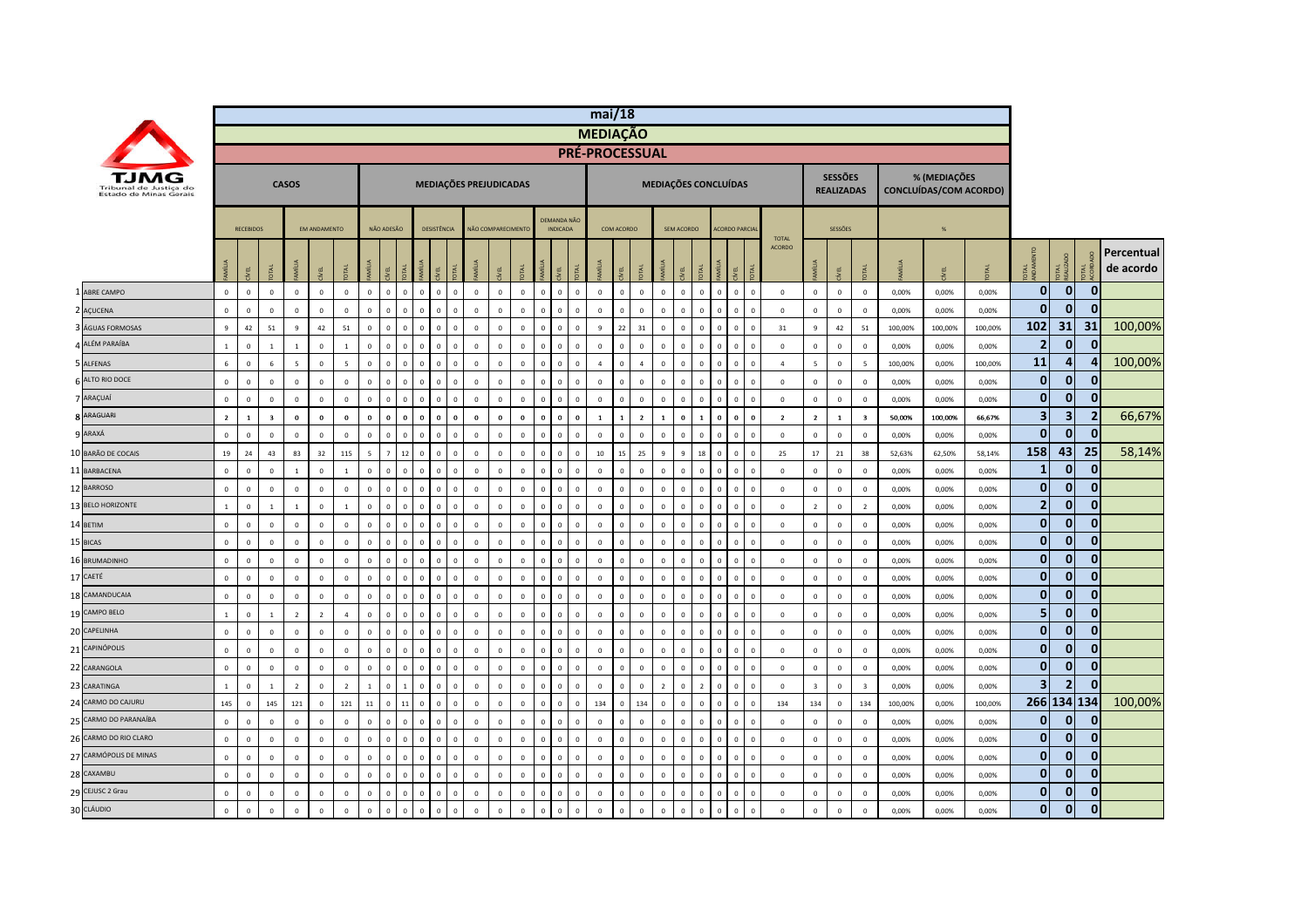| 31 CONCEIÇÃO DO MATO DENTRO | $\mathbf{0}$   | $\mathbf 0$    | $\mathbf 0$              | $\overline{0}$ | $\mathbf{0}$   | $\mathbf 0$             | $\mathbf 0$  |              | $\mathbf 0$  | $\overline{0}$       | $\Omega$<br>$\Omega$         | $\overline{0}$ | $\mathbf 0$  | $\mathbf 0$  | $\Omega$       | $\mathbf 0$<br>$\Omega$        | $\mathbf 0$             | $\Omega$       | $\mathbf 0$    | $\overline{0}$ | $\Omega$                | $\Omega$                |             |                                        |                | $\overline{0}$          | $\mathbf 0$             | $\mathbf 0$    | $\,$ 0                   | 0,00%   | 0,00%   | 0,00%   | $\mathbf{0}$            | $\overline{0}$ | $\mathbf 0$             |         |
|-----------------------------|----------------|----------------|--------------------------|----------------|----------------|-------------------------|--------------|--------------|--------------|----------------------|------------------------------|----------------|--------------|--------------|----------------|--------------------------------|-------------------------|----------------|----------------|----------------|-------------------------|-------------------------|-------------|----------------------------------------|----------------|-------------------------|-------------------------|----------------|--------------------------|---------|---------|---------|-------------------------|----------------|-------------------------|---------|
| 32 CONSELHEIRO LAFAIETE     | $\mathbf{0}$   | $\mathbf 0$    | $\mathsf 0$              | $\mathbb O$    | $\mathbb O$    | $\mathbf 0$             | $\mathbf 0$  | $\mathbf{0}$ | $\mathbf 0$  | $\,$ 0               | $\mathbf{0}$<br>$\mathbf{0}$ | $\mathbb O$    | $\mathbf 0$  | $\mathbf 0$  | $\circ$        | $\mathbf 0$<br>$\mathbf{0}$    | $\mathbf 0$             | $\mathbf 0$    | $\mathbf 0$    | $\mathbb O$    | $\mathbf 0$             | $\circ$                 | $\mathbf 0$ | $\mathbf 0$<br>$\overline{\mathbf{0}}$ |                | $\mathbf 0$             | $\mathbf 0$             | $\mathbf 0$    | $\mathbf 0$              | 0,00%   | 0,00%   | 0,00%   | $\mathbf{0}$            | $\overline{0}$ | $\mathbf{0}$            |         |
| 33 CONTAGEM                 | $\mathbf{0}$   | $\Omega$       | $\mathbf 0$              | $\mathbb O$    | $\mathbf 0$    | $\Omega$                | $\Omega$     |              | $\Omega$     | $\mathsf 0$          | $\Omega$<br>$\Omega$         | $\mathbb O$    | $\Omega$     | $\Omega$     | $\Omega$       | $\Omega$<br>$\Omega$           | $\mathbf 0$             | $\Omega$       | $\mathbf 0$    | $\Omega$       | $\Omega$                | $\Omega$                | $\Omega$    | $\Omega$                               | $\sqrt{2}$     | $\mathbf 0$             | $\Omega$                | $\mathbf 0$    | $\Omega$                 | 0,00%   | 0.00%   | 0,00%   | $\bf{0}$                | $\mathbf{0}$   | $\mathbf{0}$            |         |
| 34 CORINTO                  | $\circ$        | $\mathbf 0$    | $\,0\,$                  | $\mathbb O$    | $\mathbf{0}$   | $\mathbf{0}$            | $\mathbf 0$  |              | $\mathbf 0$  | $\overline{0}$       | $\mathbf 0$<br>$\Omega$      | $\mathbb O$    | $\mathbb O$  | $\circ$      | $\Omega$       | $\mathbf 0$<br>$\Omega$        | $\mathbf 0$             | $\Omega$       | $\mathbf 0$    | $\mathbb O$    | $\mathbf{0}$            | $\Omega$                | $\mathbf 0$ | $\mathbf{0}$                           | $\overline{0}$ | $\,$ 0                  | $\mathbf 0$             | $\mathbf 0$    | $\,$ 0                   | 0,00%   | 0,00%   | 0,00%   | $\mathbf{0}$            | $\mathbf{0}$   | $\mathbf{0}$            |         |
| 35 COROMANDEL               | $\mathbf 0$    | $\mathbf 0$    | $\mathbf 0$              | $\mathbb O$    | $\mathbf 0$    | $\mathbf 0$             | $\mathbf 0$  |              | $\mathbf 0$  | $\mathsf 0$          | $\mathbf{0}$<br>$\mathbf 0$  | $\mathbb O$    | $\mathbf 0$  | $\mathbf 0$  | $\mathbf{0}$   | $\mathbf 0$<br>$\mathbf 0$     | $\mathbf 0$             | $\Omega$       | $\mathbf 0$    | $\mathbb O$    | $\mathbf 0$             | $\mathbf 0$             | $\mathbf 0$ | $\mathbf 0$                            | $\overline{0}$ | $\mathbf 0$             | $\mathbf 0$             | $\mathbf 0$    | $\mathbf 0$              | 0,00%   | 0,00%   | 0,00%   | $\mathbf{0}$            | $\mathbf{0}$   | $\mathbf{0}$            |         |
| 36 CORONEL FABRICIANO       | $\mathbf{0}$   | $\mathbf 0$    | $\mathbf 0$              | $\overline{0}$ | $\mathbf 0$    | $\mathbf 0$             | $\mathbf 0$  |              | $\mathbf 0$  | $\overline{0}$       | $\mathbf 0$<br>$\mathbf 0$   | $\mathbb O$    | $\mathbf 0$  | $\mathbf 0$  | $\mathbf 0$    | $\mathbf{0}$<br>$\overline{0}$ | $\mathbf 0$             | $\mathbf 0$    | $\mathbf 0$    | $\overline{0}$ | $\mathbf 0$             | $\mathbf 0$             | 0           |                                        | $\mathbf C$    | $\mathbf 0$             | $\mathbf 0$             | $\,0\,$        | $\,0\,$                  | 0,00%   | 0,00%   | 0,00%   | $\bf{0}$                | $\Omega$       | $\mathbf{0}$            |         |
| 37 CURVELO                  | $\circ$        | $\Omega$       | $\mathbf{0}$             | $\mathbf 0$    | $\mathbf{0}$   | $\circ$                 | $\Omega$     | $\Omega$     | $\mathbf{0}$ | $\overline{0}$       | $\mathbf{0}$<br>$\Omega$     | $\mathbf 0$    | $\Omega$     | $\circ$      | $\mathbf{0}$   | $\mathbf{0}$<br>$\mathbf{0}$   | $\mathbf{0}$            | $\mathbf{0}$   | $\mathbf{0}$   | $\Omega$       | $\Omega$                | $\Omega$                | $\Omega$    | $\Omega$                               | $\Omega$       | $\Omega$                | $\mathbf{0}$            | $\mathbf 0$    | $\overline{0}$           | 0,00%   | 0,00%   | 0,00%   | $\mathbf{0}$            | $\overline{0}$ | $\mathbf{0}$            |         |
| 38 DIAMANTINA               | $\mathbf{0}$   | $\mathbf{0}$   | $\mathbf 0$              | $\mathbb O$    | $\mathbb O$    | $\mathbf{0}$            | $\mathbf 0$  | $\Omega$     | $\mathbf 0$  | $\mathsf 0$          | $\Omega$<br>$\Omega$         | $\mathbb O$    | $\mathbf 0$  | $\mathbf 0$  | $\Omega$       | $\mathbf 0$<br>$\Omega$        | $\mathbf 0$             | $\Omega$       | $\mathbf 0$    | $\overline{0}$ | $\mathbf 0$             | $\Omega$                | $\Omega$    | $\Omega$                               | $\overline{0}$ | $\mathbf 0$             | $\mathbf 0$             | $\mathbf 0$    | $\,0\,$                  | 0,00%   | 0,00%   | 0,00%   | $\mathbf{0}$            | $\overline{0}$ | $\mathbf 0$             |         |
| 39 DIVINÓPOLIS              | $\mathbf{1}$   | $\mathbf{0}$   | $\mathbf{1}$             | $\mathbf{1}$   | $\mathbf 0$    | $\mathbf{1}$            | $\mathbf 0$  |              | $\mathbf 0$  | $\overline{0}$       | $\mathbf 0$<br>$\mathbf 0$   | $\mathbb O$    | $\mathbf 0$  | $\mathbf 0$  | $\mathbf 0$    | $\mathbf{0}$<br>$\overline{0}$ | $\mathbf 0$             |                | $\mathbf 0$    | $\overline{0}$ | $\mathbf 0$             | $\mathbf 0$             | 0           |                                        | $\mathbf C$    | $\overline{0}$          | $\overline{2}$          | $\mathbf 0$    | $\overline{2}$           | 0,00%   | 0,00%   | 0,00%   | $\overline{2}$          | $\overline{0}$ | $\mathbf 0$             |         |
| 40 ESPERA FELIZ             | $\circ$        | $\Omega$       | $\mathbf 0$              | $\mathbb O$    | $\mathbf 0$    | $\mathbf{0}$            | $\mathsf 0$  | $\Omega$     | $\mathbf 0$  | $\mathbf{0}$         | $\Omega$<br>$\Omega$         | $\mathbf 0$    | $\mathbf 0$  | $\mathsf 0$  | $\overline{0}$ | $\mathbf 0$<br>$\mathbf{0}$    | $\mathbf 0$             | $\mathbf{0}$   | $\mathbf 0$    | $\mathbb O$    | $\mathbf{0}$            | $\circ$                 | $\Omega$    | $\Omega$<br>$\overline{\mathbf{0}}$    |                | $\mathbf 0$             | $\mathbf 0$             | $\mathbf 0$    | $\overline{\mathbf{0}}$  | 0,00%   | 0,00%   | 0,00%   | $\mathbf{0}$            | $\overline{0}$ | $\mathbf{0}$            |         |
| 41 EXTREMA                  | $\mathbf{0}$   | $\Omega$       | $\mathbf{0}$             | $\mathbf{0}$   | $\Omega$       | $\Omega$                | $\Omega$     |              | $\Omega$     | $\mathbf{0}$         | $\Omega$<br>$\Omega$         | $\Omega$       | $\Omega$     | $\Omega$     | $\Omega$       | $\Omega$<br>$\Omega$           | $\Omega$                | $\Omega$       | $\mathbf{0}$   | $\Omega$       | $\Omega$                | $\Omega$                | o           | $\Omega$                               | $\Omega$       | $\Omega$                | $\Omega$                | $\mathbf{0}$   | $\mathbf 0$              | 0,00%   | 0,00%   | 0.00%   | $\mathbf{0}$            | $\mathbf{0}$   | $\mathbf{0}$            |         |
| 42 FORMIGA                  | $\mathbb O$    | $\overline{a}$ | $\overline{\phantom{a}}$ | $\mathbb O$    | $\overline{5}$ | $\overline{\mathbf{5}}$ | $\Omega$     |              | $\mathbf 0$  | $\Omega$             | $\Omega$<br>$\Omega$         | $\mathbb O$    | $\mathbf 0$  | $\mathbf 0$  | $\Omega$       | $\mathbf{0}$<br>$\mathbf 0$    | $\mathbf 0$             | $\overline{z}$ | $\overline{2}$ | $\Omega$       | $\overline{\mathbf{z}}$ | $\overline{\mathbf{z}}$ | $\Omega$    | $\Omega$                               | $\mathbf 0$    | $\overline{2}$          | $\mathbf 0$             | $\overline{2}$ | $\overline{2}$           | 0,00%   | 40,00%  | 40,00%  | 10                      | 5 <sub>1</sub> | $\overline{2}$          | 40,00%  |
| 43 FRANCISCO SÁ             | $\circ$        | $\Omega$       | $\mathbf 0$              | $\mathbb O$    | $\mathbf{0}$   | $\mathbf{0}$            | $\Omega$     |              | $\mathbf 0$  | $\mathsf 0$          | $\Omega$<br>$\Omega$         | $\mathbb O$    | $\mathbf 0$  | $\mathbf 0$  | $\Omega$       | $\mathbf 0$<br>$\Omega$        | $\mathbf{0}$            | $\Omega$       | $\mathbf 0$    | $\mathbf 0$    | $\mathbf{0}$            | $\circ$                 | $\Omega$    | $\Omega$                               | $\overline{0}$ | $\overline{0}$          | $\mathbf 0$             | $\mathbf 0$    | $\mathbf 0$              | 0,00%   | 0,00%   | 0,00%   | $\mathbf{0}$            | $\mathbf{0}$   | $\mathbf{0}$            |         |
| 44 FRUTAL                   | $\overline{1}$ | $\mathbf 0$    | $\mathbf{1}$             | $\overline{a}$ | $\circ$        | $\overline{4}$          | $\Omega$     |              | $\mathbf 0$  | $\overline{0}$       | $\mathbf{0}$<br>$\Omega$     | $\mathbb O$    | $\mathbf 0$  | $\circ$      |                | $\mathbf{0}$<br>$\overline{1}$ | $\overline{\mathbf{3}}$ | $\Omega$       | $\overline{3}$ | $\Omega$       | $\Omega$                | $\Omega$                | $\Omega$    | $\Omega$                               | $\Omega$       | $\overline{\mathbf{3}}$ | $\mathbf 0$             | $\mathbf 0$    | $\mathbf 0$              | 100,00% | 0,00%   | 100,00% | 5                       | 3 <sup>1</sup> | $\overline{\mathbf{3}}$ | 100,00% |
| 45 GALILÉIA                 | $\Omega$       | $\Omega$       | $\mathbf 0$              | $\mathbf 0$    | $\circ$        | $\mathbf{0}$            | $\mathbf{0}$ | $\Omega$     | $\mathbf{0}$ | $\overline{0}$       | $\Omega$<br>$\Omega$         | $\mathbf 0$    | $\mathbf{0}$ | $\Omega$     | $\Omega$       | $\mathbf{0}$<br>$\mathbf{0}$   | $\mathbf{0}$            | $\Omega$       | $\mathbf 0$    | $\mathbf{0}$   | $\Omega$                | $\Omega$                | $\Omega$    | $\Omega$<br>$\Omega$                   |                | $\,0\,$                 | $\mathbf 0$             | $\mathbf 0$    | $\overline{0}$           | 0,00%   | 0,00%   | 0,00%   | $\mathbf{0}$            | $\overline{0}$ | $\mathbf{0}$            |         |
| 46 GOVERNADOR VALADARES     | $\mathbf 0$    |                | $\mathbf{1}$             | $\mathbf 0$    | $\mathbf 0$    | $\mathbf 0$             | $\mathbf 0$  |              | $\mathbf 0$  | $\mathsf 0$          | $\mathbf{0}$<br>$\mathbf 0$  | $\mathbb O$    | $\mathbf 0$  | $\mathbf 0$  | $\Omega$       | $\mathbf 0$<br>$\mathbf 0$     | $\mathbf 0$             |                | $\overline{1}$ | $\mathbb O$    | $\mathbf 0$             | $\mathbb O$             | $\mathbf 0$ | $\mathbf 0$<br>$\overline{\mathbf{0}}$ |                | $\mathbf{1}$            | $\mathbf 0$             | $\,$ 1 $\,$    | $\,$ 1                   | 0,00%   | 100,00% | 100,00% | $\mathbf{1}$            | $\mathbf{1}$   |                         | 100,00% |
| 47 GUANHÃES                 | $\mathbf{0}$   | $\mathbf 0$    | $\mathsf 0$              | $\mathbb O$    | $\mathbf{0}$   | $\mathbb O$             | $\mathbf 0$  |              | $\mathbf 0$  | $\mathsf 0$          | $\mathbf 0$<br>$\Omega$      | $\mathbb O$    | $\mathbf 0$  | $\mathbf 0$  | $\Omega$       | $\mathbf{0}$<br>$\overline{0}$ | $\mathbf 0$             | $\Omega$       | $\mathbf 0$    | $\overline{0}$ | $\Omega$                | $\Omega$                | $\Omega$    | $\Omega$                               | $\mathbf C$    | $\mathbf 0$             | $\mathbf 0$             | $\mathbf 0$    | $\overline{0}$           | 0,00%   | 0,00%   | 0,00%   | $\mathbf{0}$            | $\overline{0}$ | $\mathbf{0}$            |         |
| 48 GUARANI                  | $\mathbb O$    | $\Omega$       | $\mathsf 0$              | $\mathbb O$    | $\mathbf 0$    | $\mathbb O$             | $\mathbf 0$  | $\Omega$     | $\mathbf 0$  | $\,$ 0               | $\Omega$<br>$\Omega$         | $\mathbb O$    | $\mathbf 0$  | $\mathbf 0$  | $\overline{0}$ | $\mathbf 0$<br>$\mathbf 0$     | $\mathbf 0$             | $\Omega$       | $\mathbf 0$    | $\overline{0}$ | $\Omega$                | $\Omega$                | $\Omega$    | $\Omega$<br>$\overline{\mathbf{0}}$    |                | $\overline{0}$          | $\mathbf 0$             | $\mathbf 0$    | $\mathbf 0$              | 0,00%   | 0,00%   | 0,00%   | $\mathbf{0}$            | 0              | $\mathbf{0}$            |         |
| 49 GUAXUPÉ                  | 10             | 12             | 22                       | 10             | $\mathbf{0}$   | 10                      | $\mathbf 0$  | $\Omega$     | $\mathbf 0$  | $\mathsf 0$          | $\Omega$<br>$\mathbf 0$      | $\mathbf{0}$   | $\mathbf 0$  | $\mathbf{0}$ | $\Omega$       | $\mathbf 0$<br>$\Omega$        | 6                       | $\Omega$       | $6\phantom{1}$ | $\overline{a}$ | $\Omega$                | $\overline{a}$          | $\Omega$    | $\mathbf 0$                            | $\overline{0}$ | 6                       | 10                      | $\mathbf 0$    | $10\,$                   | 60,00%  | 0,00%   | 60,00%  | 32                      | 10             | 6                       | 60,00%  |
| 50 IBIÁ                     | $\mathbf 0$    | $\mathbf 0$    | $\mathsf 0$              | $\overline{0}$ | $\mathbf{0}$   | $\mathbb O$             | $\mathbf 0$  |              | $\mathbf 0$  | $\overline{0}$       | $\mathbf 0$<br>$\Omega$      | $\mathbb O$    | $\mathbf 0$  | $\circ$      | $\Omega$       | $\mathbf 0$<br>$\overline{0}$  | $\mathbf 0$             | $\Omega$       | $\mathbf 0$    | $\overline{0}$ | $\Omega$                | $\Omega$                | $\mathbf 0$ | $\Omega$                               | $\mathbf 0$    | $\overline{0}$          | $\mathbf 0$             | $\mathbf 0$    | $\overline{0}$           | 0,00%   | 0,00%   | 0,00%   | $\mathbf{0}$            | $\overline{0}$ | $\mathbf{0}$            |         |
| 51 IGARAPÉ                  | $\mathbf 0$    | $\overline{2}$ | $\overline{2}$           | $\mathbb O$    | $\mathbb O$    | $\mathbf 0$             | $\mathsf 0$  | $\mathbb O$  | $\mathbf 0$  | $\mathsf 0$          | $\mathbf{0}$<br>$\mathbf 0$  | $\mathbb O$    | $\mathbf 0$  | $\mathbf 0$  | $\overline{0}$ | $\mathbf 0$<br>$\mathbf{0}$    | $\mathbf 0$             |                | $\mathbf{1}$   | $\mathbb O$    | $\mathbf{1}$            |                         | $\mathbf 0$ | $\mathbf 0$                            | $\overline{0}$ | $\overline{1}$          | $\mathbf 0$             | $\overline{2}$ | $\overline{2}$           | 0,00%   | 50,00%  | 50,00%  | $\overline{\mathbf{2}}$ | $\overline{2}$ | $\mathbf{1}$            | 50,00%  |
| 52 INHAPIM                  | $\overline{a}$ | $\mathbf{0}$   | $\overline{4}$           | $\mathbf{1}$   | $\mathbf 0$    | $\mathbf{1}$            | $\mathbf 0$  |              | $\mathbf 0$  | $\mathsf 0$          | $\mathbf 0$<br>$\Omega$      | $\mathbb O$    | $\mathbf 0$  | $\mathbf 0$  | $\Omega$       | $\mathbf{0}$<br>$\mathbf 0$    | $\overline{a}$          | $\Omega$       | $\overline{a}$ | $\overline{0}$ | $\mathbf 0$             | $\Omega$                | $\Omega$    | $\Omega$                               | $\mathbf 0$    | $\overline{4}$          | 8                       | $\mathbf 0$    | $\boldsymbol{8}$         | 100,00% | 0,00%   | 100,00% | 5                       | $\overline{4}$ | 4                       | 100,00% |
| 53 IPANEMA                  | $\mathbf 0$    | $\Omega$       | $\mathsf 0$              | $\mathbf 0$    | $\mathbf{0}$   | $\Omega$                | $\Omega$     |              | $\Omega$     | $\Omega$             | $\Omega$<br>$\Omega$         | $\Omega$       | $\Omega$     | $\Omega$     | $\Omega$       | $\Omega$<br>$\Omega$           | $\mathbf{0}$            | $\Omega$       | $\mathbf 0$    | $\Omega$       | $\Omega$                | $\Omega$                | n           | $\Omega$                               | $\sqrt{2}$     | $\Omega$                | $\mathbf 0$             | $\mathbf 0$    | $\,$ 0                   | 0,00%   | 0,00%   | 0,00%   | $\mathbf{0}$            | $\mathbf{0}$   | $\mathbf{0}$            |         |
| 54 IPATINGA                 | $\mathbf 0$    | $\mathbf 0$    | $\mathbf 0$              | $\mathbb O$    | $\mathbf 0$    | $\mathbf{0}$            | $\mathbf 0$  | $\Omega$     | $\mathbf 0$  | $\mathsf 0$          | $\Omega$<br>$\Omega$         | $\mathbb O$    | $\mathbf 0$  | $\mathbf 0$  | $\Omega$       | $\mathbf 0$<br>$\Omega$        | $\mathbf{0}$            | $\Omega$       | $\mathbf 0$    | $\mathbb O$    | $\Omega$                | $\Omega$                | $\Omega$    | $\Omega$                               | $\overline{0}$ | $\mathbf 0$             | $\mathbf 0$             | $\mathbf 0$    | $\mathbf 0$              | 0,00%   | 0,00%   | 0,00%   | $\mathbf{0}$            | $\overline{0}$ | $\mathbf{0}$            |         |
| 55 ITABIRA                  | $\mathbb O$    | $\mathbf{0}$   | $\mathbf 0$              | $\overline{0}$ | $\mathbf 0$    | $\mathbf 0$             | $\mathbf 0$  |              | $\mathbf 0$  | $\overline{0}$       | $\mathbf{0}$<br>$\mathbf 0$  | $\mathbb O$    | $\mathbf 0$  | $\mathbf 0$  | $\mathbf{0}$   | $\mathbf{0}$<br>$\overline{0}$ | $\mathbf 0$             | $\mathbf 0$    | $\mathbf 0$    | $\overline{0}$ | $\mathbf 0$             | $\mathbf 0$             | 0           | $\Omega$                               | $\mathbf C$    | $\overline{0}$          | $\mathbf 0$             | $\mathbf 0$    | $\,0\,$                  | 0,00%   | 0,00%   | 0,00%   | $\bf{0}$                | $\overline{0}$ | $\mathbf{0}$            |         |
| 56 ITABIRITO                | $\circ$        | $\circ$        | $\mathbf{0}$             | $\overline{0}$ | $\mathbf{0}$   | $\circ$                 | $\mathbf{0}$ | $\Omega$     | $\mathbf{0}$ | $\overline{0}$       | $\mathbf{0}$<br>$\mathbf{0}$ | $\mathbf 0$    | $\mathbf 0$  | $\circ$      | $\overline{0}$ | $\mathbf{0}$<br>$\mathbf{0}$   | $\mathbf{0}$            | $\mathbf{0}$   | $\mathbf{0}$   | $\mathbf{0}$   | $\mathbf{0}$            | $\Omega$                | $\Omega$    | $\mathbf{0}$<br>$\Omega$               |                | $\overline{0}$          | $\mathbf{0}$            | $\mathbf{0}$   | $\overline{0}$           | 0.00%   | 0.00%   | 0.00%   | $\mathbf{0}$            | $\mathbf{0}$   | $\mathbf{0}$            |         |
| 57 ITAJUBÁ                  | $\circ$        | $\Omega$       | $\mathbf 0$              | $\mathbf{0}$   | $\circ$        | $\Omega$                | $\Omega$     |              | $\mathbf 0$  | $\Omega$             | $\mathbf 0$<br>$\Omega$      | $\mathbf 0$    | $\Omega$     | $\Omega$     | $\Omega$       | $\Omega$<br>$\Omega$           | $\mathbf{0}$            | $\Omega$       | $\mathbf{0}$   | $\Omega$       | $\Omega$                | $\Omega$                | $\Omega$    | $\Omega$                               | $\Omega$       | $\Omega$                | $\Omega$                | $\mathbf 0$    | $\mathbf 0$              | 0,00%   | 0.00%   | 0,00%   | $\mathbf{0}$            | $\bf{0}$       | $\mathbf{0}$            |         |
| 58 ITAMBACURI               | $\mathbf 0$    | $\mathbb O$    | $\,0\,$                  | $\mathbb O$    | $\mathbb O$    | $\mathbb O$             | $\mathbf 0$  |              | $\mathbf 0$  | $\,$ 0               | $\mathbf{0}$<br>$\Omega$     | $\mathbb O$    | $\mathbf 0$  | $\mathbf 0$  | $\Omega$       | $\mathbf 0$<br>$\mathbf 0$     | $\mathbf 0$             | $\Omega$       | $\mathbf 0$    | $\mathbb O$    | $\Omega$                | $\Omega$                | $\Omega$    | $\Omega$                               | $\overline{0}$ | $\overline{0}$          | $\mathbf 0$             | $\mathbf 0$    | $\,$ 0                   | 0,00%   | 0,00%   | 0,00%   | $\mathbf{0}$            | $\mathbf{0}$   | $\mathbf{0}$            |         |
| 59 ITAPECERICA              | $\mathbb O$    | $\mathbf 0$    | $\mathbf{0}$             | $\mathbb O$    | $\mathbf 0$    | $\mathbf 0$             | $\mathbf 0$  | $\mathbf 0$  | $\mathbf 0$  | $\mathsf 0$          | $\mathbf{0}$<br>$\mathbf 0$  | $\mathbb O$    | $\mathbf 0$  | $\mathbf 0$  | $\overline{0}$ | $\mathbf 0$<br>$\mathbf 0$     | $\mathbf 0$             | $\mathbf 0$    | $\mathbf 0$    | $\mathbb O$    | $\mathbf 0$             | $\mathbf{0}$            | $\mathbf 0$ | $\mathbf 0$                            | $\overline{0}$ | $\mathbf 0$             | $\mathbf 0$             | $\mathbf 0$    | $\,0\,$                  | 0,00%   | 0,00%   | 0,00%   | $\bf{0}$                | $\overline{0}$ | $\mathbf{0}$            |         |
| 60 ITAÚNA                   | $\Omega$       | $\Omega$       | $\Omega$                 | $\Omega$       | $\circ$        | $\Omega$                | $\Omega$     |              | $\Omega$     | $\mathbf{0}$         | $\Omega$<br>$\Omega$         | $\Omega$       | $\Omega$     | $\Omega$     | $\Omega$       | $\mathbf{0}$<br>$\Omega$       | $\mathbf{0}$            | $\Omega$       | $\mathbf 0$    | $\Omega$       | $\Omega$                | $\Omega$                | $\Omega$    | $\Omega$                               | $\Omega$       | $\Omega$                | $\Omega$                | $\mathbf 0$    | $\mathbf 0$              | 0.00%   | 0,00%   | 0,00%   | $\mathbf{0}$            | $\overline{0}$ | $\mathbf{0}$            |         |
| 61 <b>ITUIUTABA</b>         | $\Omega$       | $\mathbf 0$    | $\mathbf 0$              | $\mathbb O$    | $\mathbb O$    | $\mathbf{0}$            | $\Omega$     |              | $\mathbf 0$  | $\Omega$             | $\mathbf 0$<br>$\Omega$      | $\mathbb O$    | $\mathbf 0$  | $\mathbf 0$  | $\Omega$       | $\mathbf 0$<br>$\Omega$        | $\mathbf 0$             | $\Omega$       | $\mathbf 0$    | $\overline{0}$ | $\Omega$                | $\Omega$                | $\mathbf 0$ | $\Omega$                               | $\mathbf 0$    | $\mathbf 0$             | $\mathbf 0$             | $\mathbf 0$    | $\,$ 0                   | 0,00%   | 0,00%   | 0,00%   | $\mathbf{0}$            | $\overline{0}$ | $\mathbf{0}$            |         |
| 62 ITUMIRIM                 | $\mathbf 0$    | $\mathbf{0}$   | $\mathbf 0$              | $\mathbb O$    | $\mathbf 0$    | $\mathbf 0$             | $\,0\,$      | $\mathbf{0}$ | $\mathbf 0$  | $\,$ 0               | $\mathbf 0$<br>$\mathbf{0}$  | $\mathbb O$    | $\mathbf 0$  | $\mathbf 0$  | $\overline{0}$ | $\mathbf 0$<br>$\mathbf 0$     | $\mathbf 0$             | $\mathbf{0}$   | $\mathbf 0$    | $\mathbf 0$    | $\mathbf 0$             | $\mathbf{0}$            | $\mathbf 0$ | $\overline{\mathbf{0}}$<br>$\mathbf 0$ |                | $\mathbf 0$             | $\mathbf 0$             | $\mathbf 0$    | $\,$ 0                   | 0,00%   | 0,00%   | 0,00%   | $\bf{0}$                | $\mathbf{0}$   | $\mathbf{0}$            |         |
| 63 ITURAMA                  | $\mathbf{0}$   | $^{\circ}$     | $\mathsf 0$              | $\mathbf 0$    | $\mathbf 0$    | $\mathbf 0$             | $\Omega$     |              | $\mathbf 0$  | $\Omega$<br>$\Omega$ | $\Omega$                     | $\Omega$       | $\mathbf 0$  | $\mathbf 0$  | $\Omega$       | $\Omega$<br>$\Omega$           | $\mathbf{0}$            | $\Omega$       | $\mathbf 0$    | $\Omega$       | $\Omega$                | $\Omega$                | $\Omega$    |                                        | $\sqrt{2}$     | $\Omega$                | $\mathbf 0$             | $\mathbf 0$    | $\mathbf 0$              | 0,00%   | 0,00%   | 0,00%   | $\mathbf{0}$            | $\mathbf{0}$   | $\mathbf{0}$            |         |
| 64 JANAÚBA                  | $\mathbf{0}$   | $\Omega$       | $\mathsf 0$              | $\overline{0}$ | $\circ$        | $\Omega$                | $\mathbf{0}$ | $\Omega$     | $\mathbf{0}$ | $\overline{0}$       | $\Omega$<br>$\Omega$         | $\Omega$       | $\mathbf{0}$ | $\mathbf{0}$ | $\mathbf{0}$   | $\mathbf{0}$<br>$\circ$        | $\mathbf{0}$            | $\Omega$       | $\mathbf{0}$   | $\mathbf{0}$   | $\mathbf{0}$            | $\Omega$                | $\Omega$    | $\Omega$                               | $\Omega$       | $\Omega$                | $\mathbf{0}$            | $\mathbf 0$    | $\mathbf 0$              | 0,00%   | 0,00%   | 0,00%   | $\mathbf{0}$            | $\overline{0}$ | $\mathbf{0}$            |         |
| 65 JANUÁRIA                 | $\mathbf{0}$   | $\mathbf{0}$   | $\mathbf 0$              | $\mathbb O$    | $\Omega$       | $\mathbf{0}$            | $\Omega$     | $\Omega$     | $\mathbf{0}$ | $\mathsf 0$          | $\Omega$<br>$\mathbf 0$      | $\mathbb O$    | $\Omega$     | $\mathbf 0$  | $\Omega$       | $\mathbf 0$<br>$\Omega$        | $\Omega$                | $\Omega$       | $\mathbf 0$    | $\Omega$       | $\Omega$                | $\Omega$                | $\Omega$    | $\Omega$                               | $\Omega$       | $\mathbf 0$             | $\mathbf 0$             | $\mathbf 0$    | $\mathbf 0$              | 0,00%   | 0,00%   | 0.00%   | $\mathbf{0}$            | $\overline{0}$ | $\mathbf{0}$            |         |
| 66 JOÃO PINHEIRO            | $\mathbf 0$    | $\Omega$       | $\mathsf 0$              | $\mathbb O$    | $\mathbf 0$    | $\mathbb O$             | $\Omega$     |              | $\mathbf 0$  | $\Omega$             | $\mathbf 0$<br>$\Omega$      | $\mathbb O$    | $\mathbf 0$  | $\circ$      | $\Omega$       | $\mathbf 0$<br>$\Omega$        | $\mathbf 0$             | $\Omega$       | $\mathbf 0$    | $\Omega$       | $\mathbf{0}$            | $\Omega$                | $\Omega$    | $\Omega$                               | $\Omega$       | $\overline{0}$          | $\mathbf 0$             | $\mathbf 0$    | $\overline{0}$           | 0,00%   | 0,00%   | 0,00%   | $\mathbf{0}$            | $\Omega$       | $\mathbf{0}$            |         |
| 67 JUIZ DE FORA             | $\overline{2}$ | $\overline{a}$ | $6\overline{6}$          | $\mathbb O$    | $\overline{2}$ | $\overline{2}$          | $\mathsf 0$  | $\Omega$     | $\mathbf 0$  | $\,$ 0               | $\mathbf 0$<br>$\Omega$      | $\mathbb O$    | $\mathbb O$  | $\mathbf 0$  | $\circ$        | $\mathbf 0$<br>$\mathbb O$     | $\overline{2}$          | $\overline{2}$ | $\overline{4}$ | $\mathbb O$    | $\mathbf{0}$            | $\mathbf{0}$            | $\mathbf 0$ | $\mathbf 0$<br>$\overline{\mathbf{0}}$ |                | $\overline{4}$          | $\overline{\mathbf{3}}$ | $\overline{4}$ | $\overline{7}$           | 100,00% | 100,00% | 100,00% | 8                       | $\overline{4}$ | 4                       | 100,00% |
| 68 LAGOA SANTA              | $\mathbf 0$    | $\mathbf{0}$   | $\mathbf{0}$             | $11\,$         | $\Omega$       | 11                      | $\Omega$     | $\Omega$     | $\mathbf 0$  | $\mathbf{0}$         | $\Omega$<br>$\Omega$         | $\Omega$       | $\Omega$     | $\Omega$     | $\Omega$       | $\mathbf{0}$<br>$\Omega$       | $\Omega$                | $\Omega$       | $\mathbf{0}$   | $\Omega$       | $\Omega$                | $\Omega$                | $\Omega$    | $\Omega$                               | $\Omega$       | $\Omega$                | $\Omega$                | $\mathbf 0$    | $\mathbf 0$              | 0,00%   | 0,00%   | 0,00%   | 11                      | $\overline{0}$ | 0                       |         |
| 69 LAMBARI                  | $\circ$        | $\Omega$       | $\,0\,$                  | $\mathbb O$    | $\mathbf{0}$   | $\mathbf 0$             | $\Omega$     |              | $\mathbf{0}$ | $\overline{0}$       | $\Omega$<br>$\Omega$         | $\mathbb O$    | $\Omega$     | $\circ$      | $\Omega$       | $\mathbf{0}$<br>$\Omega$       | $\mathbf 0$             | $\Omega$       | $\mathbf{0}$   | $\mathbf 0$    | $\Omega$                | $\Omega$                | $\Omega$    | $\Omega$                               | $\Omega$       | $\Omega$                | $\mathbf 0$             | $\,0\,$        | $\,$ 0                   | 0,00%   | 0,00%   | 0,00%   | $\mathbf{0}$            | $\overline{0}$ | $\mathbf{0}$            |         |
| 70 LAVRAS                   | $\mathbf 0$    | $\Omega$       | $\mathsf 0$              | $\mathbb O$    | $\mathbf 0$    | $\circ$                 | $\mathbf 0$  |              | $\mathbf 0$  | $\overline{0}$       | $\mathbf 0$<br>$\mathbf{0}$  | $\mathbb O$    | $\mathbf 0$  | $\mathsf 0$  | $\overline{0}$ | $\mathbf 0$<br>$\mathbf{0}$    | $\mathbf 0$             | $\Omega$       | $\mathbf 0$    | $\mathbb O$    | $\mathbf 0$             | $\mathbf 0$             | $\Omega$    | $\Omega$                               | $\overline{0}$ | $\overline{0}$          | $\mathbf 0$             | $\mathbf 0$    | $\mathbf 0$              | 0,00%   | 0,00%   | 0,00%   | $\mathbf{0}$            | $\mathbf{0}$   | $\mathbf{0}$            |         |
| 71 LEOPOLDINA               | $\mathbf 0$    | $\mathbf 0$    | $\mathbf 0$              | $\mathbf 0$    | $\mathbf 0$    | $\mathbf{0}$            | $\mathbf 0$  |              | $\mathbf 0$  | $\Omega$             | $\Omega$                     | $\Omega$       | $\Omega$     | $\mathbf 0$  |                |                                |                         |                |                |                | $\Omega$                |                         |             |                                        |                |                         | $\overline{2}$          | $\mathbf{0}$   | $\overline{\phantom{a}}$ | 100,00% | 0,00%   | 100,00% | $\mathbf{0}$            | 1              | $\mathbf{1}$            | 100,00% |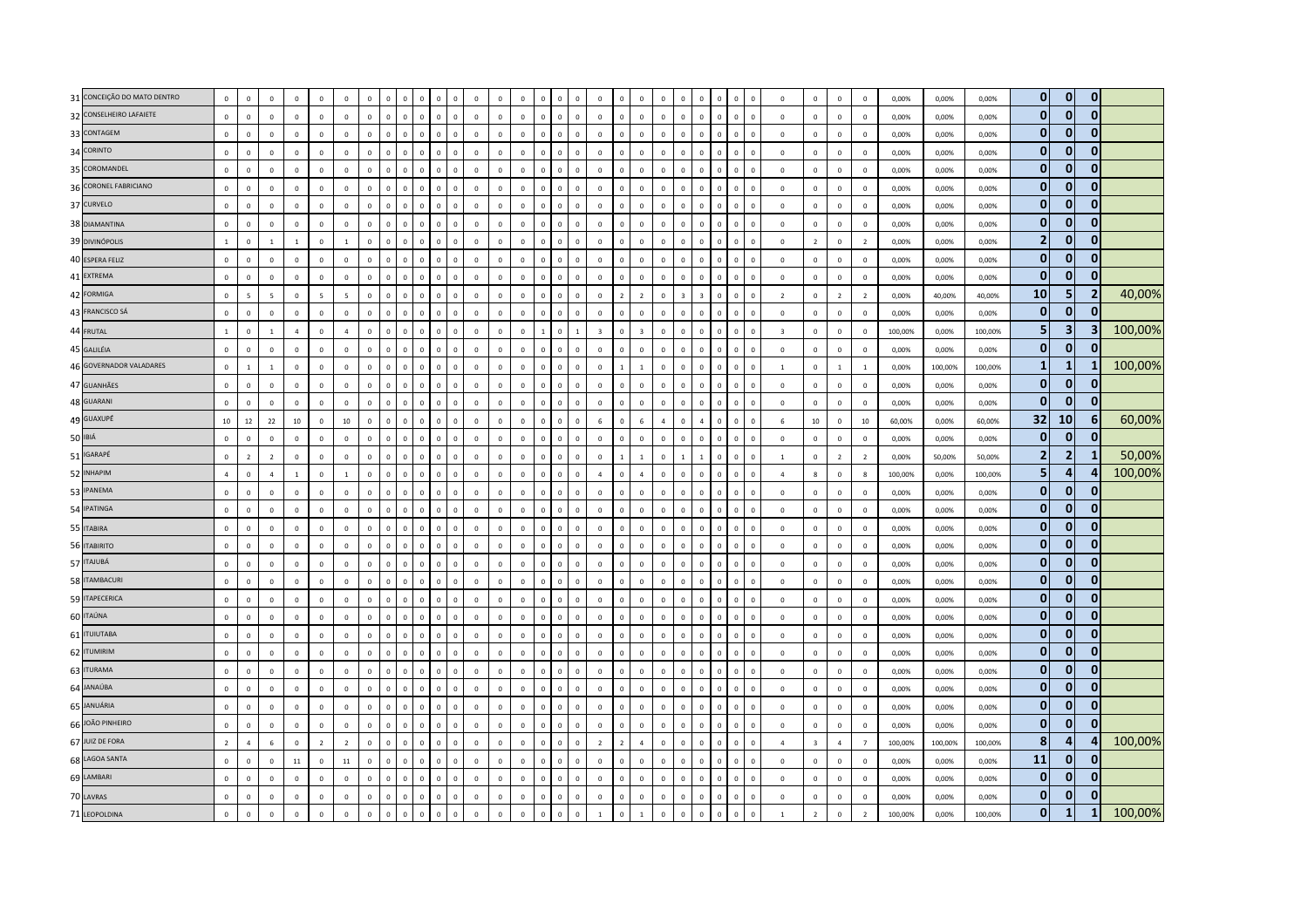|    | 72 LIMA DUARTE             | $\mathbb O$             | $\mathbf 0$             | $\mathbf 0$    | $\mathbf 0$    | $\mathbf 0$    | $\mathbf 0$  | $\mathsf 0$    |              | $\mathbf 0$    | $\Omega$                                | $\mathbf 0$    | $\mathbf 0$  | $\circ$      | $\mathbf 0$  | $\mathbf 0$  |                             |                | $\mathbf 0$             | $\mathbf 0$    | $\,$ 0 $\,$    | $\mathbf 0$    | $\Omega$                | $\Omega$     | $\overline{0}$ | $\Omega$       | $\mathbf{0}$   | $\mathbf 0$    | $\mathbf 0$    | $\overline{0}$          | 0,00%   | 0,00%  | 0,00%   | $\overline{0}$          | $\mathbf{0}$            | $\mathbf 0$    |         |
|----|----------------------------|-------------------------|-------------------------|----------------|----------------|----------------|--------------|----------------|--------------|----------------|-----------------------------------------|----------------|--------------|--------------|--------------|--------------|-----------------------------|----------------|-------------------------|----------------|----------------|----------------|-------------------------|--------------|----------------|----------------|----------------|----------------|----------------|-------------------------|---------|--------|---------|-------------------------|-------------------------|----------------|---------|
|    | 73 MALACACHETA             | $\mathbf 0$             | $\mathbf 0$             | $\mathbf 0$    | $\mathbf 0$    | $\mathbf 0$    | $\mathbf 0$  | $\mathsf 0$    | $\mathbf{0}$ | $\mathbf 0$    | $\,$ 0<br>$\Omega$                      | $\mathbf 0$    | $\mathbb O$  | $\mathbf 0$  | $\mathbf 0$  | $\mathbf 0$  | $\mathbf 0$<br>$\mathbf 0$  |                | $\mathbf 0$<br>$\Omega$ | $\mathbf 0$    | $\mathbf 0$    | $\mathbf 0$    | $\mathbf 0$             | $\mathsf 0$  | $\mathbb O$    | $\mathbf 0$    | $\mathsf 0$    | $\mathbf{0}$   | $\mathbf 0$    | $\mathbf 0$             | 0,00%   | 0,00%  | 0,00%   | $\mathbf{0}$            | $\mathbf{0}$            | $\mathbf{0}$   |         |
|    | 74 MANGA                   | $\mathbb O$             | $\mathbf 0$             | $\mathsf 0$    | $\mathbb O$    | $\Omega$       | $\mathbf{0}$ | $\mathbf 0$    | $\Omega$     | $\mathbf 0$    | $\Omega$                                | $\Omega$       | $\mathbf 0$  | $\Omega$     | $\mathbf 0$  | $\Omega$     | $\Omega$<br>$\Omega$        |                | $\Omega$                | $\mathbf{0}$   | $\mathbf 0$    | $\Omega$       | $\Omega$                | $\Omega$     | $\Omega$       | $\Omega$       | $\mathsf 0$    | $\Omega$       | $\mathbb O$    | $\mathbf 0$             | 0.00%   | 0,00%  | 0.00%   | $\bf{0}$                | $\mathbf{0}$            | $\mathbf{0}$   |         |
|    | 75 MANHUAÇU                | $\overline{2}$          | $\mathbf 0$             | $\overline{2}$ | $\overline{0}$ | $\mathbf{0}$   | $\mathbf{0}$ | $\mathsf 0$    | $\mathbf{0}$ | $\mathbf 0$    | $\overline{\mathbf{0}}$<br>$\Omega$     | $\mathbf 0$    | $\mathbf 0$  | $\circ$      | $\mathbf 0$  | $\mathbf{0}$ | $\overline{0}$<br>$\Omega$  | $\overline{2}$ | $\Omega$                | $\overline{2}$ | $\,$ 0 $\,$    | $\mathbf 0$    | $\Omega$                | $\mathsf 0$  | $\mathbf 0$    | $\Omega$       | $\overline{2}$ | $\overline{2}$ | $\,0\,$        | $\overline{2}$          | 100,00% | 0,00%  | 100,00% | $\overline{2}$          | 2 <sup>1</sup>          | $\overline{2}$ | 100,00% |
|    | 76 MAR DE ESPANHA          | $\mathbf 0$             | $\mathbf 0$             | $\mathbf 0$    | $\mathbf 0$    | $\mathbf 0$    | $\mathbf 0$  | $\mathsf 0$    | $\circ$      | $\mathbf 0$    | $\mathbf 0$<br>$\Omega$                 | $\mathsf{o}\,$ | $\mathbf 0$  | $\mathbf 0$  | $\mathbf 0$  | $\mathbf 0$  | $\mathbf{0}$<br>$\mathbb O$ |                | $\mathbf 0$<br>$\Omega$ | $\mathbf 0$    | $\mathbf 0$    | $\mathbf 0$    | $\mathbf 0$             | $\mathbf 0$  | $\mathbf 0$    | $\mathbf 0$    | $\mathbf{0}$   | $\mathbf 0$    | $\mathbf 0$    | $\,$ 0                  | 0,00%   | 0,00%  | 0,00%   | $\mathbf{0}$            | $\mathbf{0}$            | $\mathbf{0}$   |         |
|    | 77 MARIANA                 | $\mathbf 0$             | $\mathbf 0$             | $\mathbf 0$    | $\overline{0}$ | $\mathbf 0$    | $\mathbb O$  | $\mathbf 0$    | $\mathbf 0$  | $\mathbf 0$    | $\overline{0}$                          | $\mathbf{0}$   | $\mathbf 0$  | $\mathbf 0$  | $\mathbf 0$  | $\mathbf 0$  | $\mathbf 0$                 |                | $\mathbf 0$             | $\mathbf 0$    | $\,$ 0 $\,$    | $\mathbf 0$    | $^{\circ}$              | $\mathbf 0$  | $\overline{0}$ | $\theta$       | $\mathbf{0}$   | $\mathbf 0$    | $\overline{0}$ | $\mathbf 0$             | 0,00%   | 0,00%  | 0,00%   | $\bf{0}$                | $\Omega$                | $\mathbf{0}$   |         |
|    | 78 MATOZINHOS              | $\mathbf 0$             | $\mathbf{0}$            | $\circ$        | $\overline{0}$ | $\Omega$       | $\circ$      | $\mathbf{0}$   | $\circ$      | $\mathbf{0}$   | $\overline{0}$<br>$\Omega$              | $\Omega$       | $\mathbf{0}$ | $\circ$      | $\mathbf{0}$ | $\Omega$     | $\Omega$<br>$\Omega$        | $\overline{0}$ | $\Omega$                | $\overline{0}$ | $\mathbf{0}$   | $\mathbf{0}$   | $\Omega$                | $\Omega$     | $\mathbf 0$    | $\Omega$       | $\Omega$       | $\mathbf{0}$   | $\overline{0}$ | $\overline{0}$          | 0,00%   | 0,00%  | 0,00%   | $\mathbf{0}$            | $\mathbf{0}$            | $\mathbf{0}$   |         |
|    | 79 MEDINA                  | $\mathbf 0$             | $\mathbb O$             | $\mathsf 0$    | $\mathbf 0$    | $\mathbf 0$    | $\mathbb O$  | $\mathbf 0$    | $\mathbf{0}$ | $\mathbf 0$    | $\overline{\mathbf{0}}$<br>$\Omega$     | $\mathbf 0$    | $\mathbb O$  | $\mathbf{0}$ | $\mathbf 0$  | $\mathsf 0$  | $\mathbf{0}$<br>$\mathbf 0$ | $\mathbf 0$    | $\Omega$                | $\mathbf 0$    | $\mathbf 0$    | $\mathbf 0$    | $\Omega$                | $\mathbf 0$  | $\mathbb O$    | $\mathbf 0$    | $\mathbf{0}$   | $\mathbf 0$    | $\mathbf 0$    | $\,$ 0                  | 0,00%   | 0,00%  | 0,00%   | $\mathbf{0}$            | $\mathbf{0}$            | $\mathbf{0}$   |         |
|    | 80 MINAS NOVAS             | $\mathbb O$             | $\mathbf 0$             | $\mathbf 0$    | $\overline{0}$ | $\mathbf 0$    | $\mathbb O$  | $\mathbf 0$    | $\mathbf 0$  | $\mathbf 0$    | $\mathbf 0$                             | $\mathbf 0$    | $\mathbf 0$  | $\mathbf 0$  | $\mathbf 0$  | $\mathbf 0$  | $\mathbf{0}$<br>$\mathbf 0$ |                | $\mathbf 0$             | $\mathbf 0$    | $\mathbf 0$    | $\mathbf 0$    | $^{\circ}$              | $\mathbf 0$  | $\overline{0}$ | $\mathbf 0$    | $\mathbf 0$    | $\mathbf 0$    | $\mathbf 0$    | $\mathbf 0$             | 0,00%   | 0,00%  | 0,00%   | $\bf{0}$                | $\overline{0}$          | $\mathbf{0}$   |         |
|    | 81 MONTE CARMELO           | $\mathbf{0}$            | $\overline{0}$          | $\mathbf 0$    | $\mathbf 0$    | $\mathbf{0}$   | $\mathbf{0}$ | $\mathbf 0$    | $\mathbf{0}$ | $\mathbf{0}$   | $\overline{0}$<br>$\Omega$              | $\mathbf 0$    | $\mathbf 0$  | $\mathbf 0$  | $\mathbf{0}$ | $\Omega$     | $\mathbf{0}$<br>$\mathbf 0$ | $\mathbf 0$    | $\mathbf{0}$            | $\mathbf 0$    | $\mathbb O$    | $\mathbf{0}$   | $\mathbf{0}$            | $\mathbf{0}$ | $\mathbf 0$    | $\Omega$       | $\mathbf{0}$   | $\mathbf 0$    | $\mathbf 0$    | $\overline{0}$          | 0,00%   | 0,00%  | 0,00%   | $\mathbf{0}$            | $\mathbf{0}$            | $\mathbf{0}$   |         |
| 82 | <b>MONTES CLAROS</b>       | 26                      | $\overline{\mathbf{3}}$ | 29             | $\mathbf{q}$   | $\overline{2}$ | $11\,$       | $\overline{7}$ | $\Omega$     | $\overline{7}$ | $\Omega$                                | $\mathbf 0$    | $\Omega$     | $\Omega$     | $\Omega$     | $\Omega$     | $\Omega$<br>$\Omega$        | 15             | $\Omega$                | 15             | $\overline{3}$ | $\mathbf{1}$   | $\overline{4}$          | $\Omega$     | $\mathbb O$    | $\Omega$       | 15             | 28             | $\overline{2}$ | 30                      | 83,33%  | 0,00%  | 78,95%  | 40                      | 19                      | <b>15</b>      | 78,95%  |
|    | 83 MURIAÉ                  | $\overline{4}$          | $\overline{2}$          | 6              | $\overline{a}$ | $\overline{2}$ | $\,6\,$      | $\mathsf 0$    | $\Omega$     | $\mathbf 0$    | $\Omega$                                | $\mathbf 0$    | $\mathbf 0$  | $\mathbf{0}$ | $\mathbf 0$  | $\mathbf 0$  | $\Omega$<br>$\mathbf 0$     | $\overline{1}$ |                         | $\overline{1}$ | $\overline{1}$ | $\overline{z}$ | $\overline{3}$          | $\Omega$     | $\overline{0}$ | $\Omega$       | $\mathbf{1}$   | $\overline{4}$ | $\overline{2}$ | $6\phantom{1}6$         | 50,00%  | 0,00%  | 25,00%  | 12                      | $\mathbf{A}$            | $\mathbf{1}$   | 25,00%  |
|    | 84 NANUQUE                 | $\mathbb O$             | $\mathbf 0$             | $\mathsf 0$    | $\overline{0}$ | $\Omega$       | $\mathbf 0$  | $\mathbf 0$    | $\Omega$     | $\mathbf{0}$   | $\overline{\mathbf{0}}$<br>$\Omega$     | $\mathbf 0$    | $\mathbf 0$  | $\circ$      | $\mathbf{0}$ | $\Omega$     | $\Omega$<br>$\Omega$        |                | $\mathbf 0$<br>$\Omega$ | $\mathbf 0$    | $\mathbf 0$    | $\mathbf{0}$   | $\Omega$                | $\mathbf 0$  | $\mathbb O$    | $\Omega$       | $\circ$        | $\mathbf 0$    | $\mathbf 0$    | $\overline{0}$          | 0,00%   | 0,00%  | 0,00%   | $\mathbf{0}$            | $\mathbf{0}$            | $\mathbf{0}$   |         |
|    | 85 NEPOMUCENO              | $\mathbf 0$             | $\mathbf 0$             | $\mathbf 0$    | $\mathbb O$    | $\circ$        | $\mathbf 0$  | $\mathsf 0$    | $\Omega$     | $\mathbf 0$    | $\Omega$                                | $\mathbf 0$    | $\mathbf 0$  | $\circ$      | $\mathbf{0}$ | $\Omega$     | $\Omega$<br>$\Omega$        |                | $\mathbf 0$             | $\mathbb O$    | $\mathbf{0}$   | $\mathbf 0$    | $\Omega$                | $\Omega$     | $\overline{0}$ | $\Omega$       | $\circ$        | $\mathbf 0$    | $\mathbf 0$    | $\mathbf 0$             | 0,00%   | 0,00%  | 0,00%   | $\mathbf{0}$            | $\mathbf{0}$            | $\mathbf{0}$   |         |
|    | 86 NOVA SERRANA            | $\mathbb O$             | $\mathbf 0$             | $\mathbf 0$    | $\mathbf 0$    | $\mathbf{0}$   | $\mathbf{0}$ | $\mathsf 0$    | $\Omega$     | $\mathbf 0$    | $\overline{\mathbf{0}}$<br>$\Omega$     | $\mathbf 0$    | $\mathbb O$  | $\mathbf 0$  | $\mathbf 0$  | $\mathsf 0$  | $\Omega$<br>$\Omega$        | $\mathbf 0$    | $\Omega$                | $\mathbf 0$    | $\mathbf 0$    | $\mathbf 0$    | $\Omega$                | $\Omega$     | $\mathbf 0$    | $\Omega$       | $\mathbf 0$    | $\mathbf 0$    | $\mathbf 0$    | $\mathbf 0$             | 0,00%   | 0,00%  | 0,00%   | $\mathbf{0}$            | $\mathbf{0}$            | $\mathbf{0}$   |         |
|    | 87 OLIVEIRA                | $\mathbf 0$             | $\,0\,$                 | $\mathbf 0$    | $\mathbf 0$    | $\overline{0}$ | $\mathbf 0$  | $\mathbf 0$    | $\mathbf{0}$ | $\mathbf 0$    | $\,$ 0<br>$\Omega$                      | $\mathbf 0$    | $\mathbb O$  | $\mathbf 0$  | $\mathbf 0$  | $\mathbf 0$  | $\,$ 0<br>$\mathbb O$       | $\,0\,$        | $\Omega$                | $\mathbf 0$    | $\mathbb O$    | $\mathbf 0$    | $\overline{0}$          | $\mathbf 0$  | $\mathbb O$    | $\overline{0}$ | $\mathbf 0$    | $\mathbf 0$    | $\mathbf 0$    | $\,$ 0                  | 0,00%   | 0,00%  | 0,00%   | $\bf{0}$                | $\Omega$                | $\mathbf{0}$   |         |
|    | 88 PARÁ DE MINAS           | $\mathbb O$             | $\mathbf 0$             | $\mathbf 0$    | $\mathbf 0$    | $\mathbf{0}$   | $\mathbf 0$  | $\mathbf 0$    | $\Omega$     | $\mathbf{0}$   | $\Omega$                                | $\mathbf 0$    | $\mathbf 0$  | $\circ$      | $\Omega$     | $\Omega$     | $\Omega$<br>$\Omega$        | $\overline{0}$ |                         | $\mathbf 0$    | $\mathbf 0$    | $\Omega$       | $\Omega$                | $\Omega$     | $\overline{0}$ | $\Omega$       | $\circ$        | $\mathbf 0$    | $\mathbf 0$    | $\overline{0}$          | 0,00%   | 0,00%  | 0,00%   | $\mathbf{0}$            | $\Omega$                | $\mathbf{0}$   |         |
|    | 89 PARACATU                | $\mathbf 0$             | $\mathbf 0$             | $\mathbf 0$    | $\mathbf 0$    | $\mathbf 0$    | $\mathbb O$  | $\mathbf 0$    | $\mathbf{0}$ | $\mathbf 0$    | $\mathbf 0$<br>$\Omega$                 | $\mathbf 0$    | $\mathbb O$  | $\mathbf 0$  | $\mathbf 0$  | $\mathbf 0$  | $\Omega$<br>$\Omega$        | $\mathsf 0$    | $\Omega$                | $\mathbf 0$    | $\mathbf 0$    | $\mathbf 0$    | $\mathbf 0$             | $\mathbf 0$  | $\mathbf 0$    | $\Omega$       | $\mathsf 0$    | $\mathbf 0$    | $\mathbf 0$    | $\overline{0}$          | 0,00%   | 0,00%  | 0,00%   | $\bf{0}$                | $\mathbf{0}$            | $\mathbf{0}$   |         |
|    | 90 PARAGUAÇU               | $\mathbb O$             | $\mathbf 0$             | $\mathsf 0$    | $\mathbf 0$    | $\mathbf{0}$   | $\mathbb O$  | $\mathsf 0$    | $\Omega$     | $\mathbf 0$    | $\mathbf 0$<br>$\Omega$                 | $\mathbf 0$    | $\mathbf 0$  | $\Omega$     | $\Omega$     | $\mathbf 0$  | $\Omega$<br>$\Omega$        | $\mathbf 0$    | $\Omega$                | $\mathbf 0$    | $\mathbf 0$    | $\Omega$       | $\Omega$                | $\Omega$     | $\mathbb O$    | $\Omega$       | $\Omega$       | $\mathbf{0}$   | $\mathbf 0$    | $\mathbf 0$             | 0,00%   | 0,00%  | 0,00%   | $\mathbf{0}$            | $\mathbf{0}$            | $\mathbf{0}$   |         |
|    | 91 PASSA QUATRO            | $\mathbb O$             | $\overline{0}$          | $\mathbf{0}$   | $\overline{0}$ | $\mathbf 0$    | $\mathbb O$  | $\mathsf 0$    | $\circ$      | $\mathbf 0$    | $\overline{0}$                          | $\mathbf 0$    | $\mathbf 0$  | $\circ$      | $\mathbf 0$  | $\mathbf 0$  | $\Omega$<br>$\mathbf 0$     | $\mathbf 0$    | $\sqrt{2}$              | $\mathbf 0$    | $\mathbf 0$    | $\mathbf 0$    | $\Omega$                | $\mathbf 0$  | $\mathbb O$    | $\overline{0}$ | $\mathbf{0}$   | $\mathbf 0$    | $\mathbf 0$    | $\overline{0}$          | 0,00%   | 0,00%  | 0,00%   | $\mathbf{0}$            | $\mathbf{0}$            | $\mathbf 0$    |         |
|    | 92 PASSA TEMPO             | $\mathbf 0$             | $\mathbf 0$             | $\mathbf 0$    | $\mathbf 0$    | $\mathbf 0$    | $\mathbf 0$  | $\mathsf 0$    | $\circ$      | $\mathbf 0$    | $\overline{\mathbf{0}}$<br>$\Omega$     | $\mathbf 0$    | $\mathbf 0$  | $\mathbf 0$  | $\mathbf 0$  | $\mathbf 0$  | $\mathsf 0$<br>$\mathbb O$  |                | $\mathbf 0$<br>$\Omega$ | $\mathbf 0$    | $\mathbf 0$    | $\mathbf 0$    | $\mathbf 0$             | $\mathbf 0$  | $\mathbf 0$    | $\mathbf 0$    | $\mathsf 0$    | $\mathbf{0}$   | $\mathbf 0$    | $\mathbf 0$             | 0,00%   | 0,00%  | 0,00%   | $\bf{0}$                | $\overline{0}$          | $\mathbf{0}$   |         |
|    | 93 PASSOS                  | $\mathbf{0}$            | $\mathbf 0$             | $\mathbf 0$    | $\mathbb O$    | $\mathbf 0$    | $\mathbf{0}$ | $\mathsf 0$    | $\Omega$     | $\mathbf 0$    | $\overline{0}$                          | $\mathbf 0$    | $\mathbf 0$  | $\mathbf 0$  | $\mathbf 0$  | $\Omega$     | $\Omega$<br>$\mathbf 0$     |                | $\mathbf 0$             | $\circ$        | $\mathbf 0$    | $\mathbf 0$    | $\Omega$                | $\Omega$     | $\overline{0}$ | $\overline{0}$ | $\mathbf{0}$   | $\mathbf 0$    | $\mathbb O$    | $\overline{0}$          | 0,00%   | 0,00%  | 0,00%   | $\bf{0}$                | $\mathbf{0}$            | $\mathbf{0}$   |         |
|    | 94 PATOS DE MINAS          | $11\,$                  | ${\bf 26}$              | 37             | 11             | 26             | 37           | $\mathbf 0$    | $\Omega$     | $\circ$        | $\Omega$                                | $\Omega$       | $\Omega$     | $\Omega$     | $\Omega$     | $\Omega$     | $\Omega$<br>$\Omega$        | 11             | 24                      | $35\,$         | $\mathbf 0$    | $\overline{z}$ | $\overline{z}$          | $\Omega$     | $\Omega$       | $\Omega$       | 35             | 11             | 26             | 37                      | 100,00% | 92,31% | 94,59%  | 74                      | 37                      | 35             | 94,59%  |
|    | 95 PATROCÍNIO              | $\mathbb O$             | $\mathbf 0$             | $\mathbf 0$    | $\mathbf 0$    | $\mathbf 0$    | $\mathbf{0}$ | $\mathbf 0$    | $^{\circ}$   | $\mathbf 0$    | $\overline{0}$<br>$\Omega$              | $\mathbf 0$    | $\mathbb O$  | $^{\circ}$   | $\mathbf 0$  | $\mathbf{0}$ | $\mathbf{0}$<br>$\mathbf 0$ | $\mathbf 0$    | $\Omega$                | $\mathbf 0$    | $\mathbb O$    | $\mathbf 0$    | $\Omega$                | $\mathbf 0$  | $\mathbb O$    | $\mathbf 0$    | $^{\circ}$     | $\mathbf 0$    | $\mathbf 0$    | $\,$ 0                  | 0,00%   | 0,00%  | 0,00%   | $\mathbf{0}$            | $\mathbf{0}$            | $\mathbf{0}$   |         |
|    | 96 PEÇANHA                 | $11\,$                  | $\overline{2}$          | 13             | $\mathbf 0$    | $\mathbf 0$    | $\mathbb O$  | $\mathsf 0$    | $\mathbf 0$  | $\mathbf{0}$   | $\mathbf 0$                             | $\mathbf 0$    | $\mathbf 0$  | $\mathbf 0$  | $\mathbf 0$  | $\mathbf{1}$ | $\mathbf{0}$                | 9              |                         | $10\,$         | $\overline{2}$ | $\mathbf{1}$   | $\overline{\mathbf{3}}$ | $\mathbf 0$  | $\overline{0}$ | $\overline{0}$ | 10             | $11\,$         | $\overline{2}$ | 13                      | 81,82%  | 50,00% | 76,92%  | 13                      | 13 <sup>1</sup>         | 10             | 76,92%  |
|    | 97 PIRAPORA                | 40                      | $\mathbf{0}$            | 40             | $\overline{0}$ | $\mathbf{0}$   | $\circ$      | $\overline{4}$ | $\circ$      | $\overline{4}$ | $\overline{0}$<br>$\Omega$              | $\mathbf{0}$   | 8            | $\circ$      | 8            | $\Omega$     | $\overline{0}$<br>$\circ$   |                | 21<br>$\Omega$          | 21             | $\mathbf{0}$   | $\mathbf{0}$   | $\mathbf{0}$            | $\Omega$     | $\overline{0}$ | $\Omega$       | 21             | 43             | $\overline{0}$ | 43                      | 100,00% | 0,00%  | 100,00% | 40                      | 21                      | 21             | 100,00% |
|    | 98 POÇOS DE CALDAS         | $\mathbf{0}$            | $\mathbf 0$             | $\circ$        | $\overline{0}$ | $\mathbf{0}$   | $\mathbf{0}$ | $\mathbf 0$    | $\Omega$     | $\mathbf{0}$   | $\Omega$<br>$\Omega$                    | $\mathbf 0$    | $\mathbf 0$  | $\Omega$     | $\Omega$     | $\mathbf 0$  | $\mathbf{0}$<br>$\Omega$    | $\overline{0}$ | $\Omega$                | $\mathbf 0$    | $\mathbf 0$    | $\Omega$       | $\Omega$                | $\Omega$     | $\mathbb O$    | $\Omega$       | $\Omega$       | $\mathbf 0$    | $\overline{0}$ | $\mathbf 0$             | 0,00%   | 0,00%  | 0,00%   | $\mathbf{0}$            | $\mathbf{0}$            | $\mathbf{0}$   |         |
|    | 99 POMPÉU                  | $\mathbf 0$             | $\mathbf 0$             | $\mathbf 0$    | $\mathbf 0$    | $\overline{0}$ | $\mathbb O$  | $\mathbf 0$    | $\Omega$     | $\mathbf 0$    | $\Omega$                                | $\mathbf 0$    | $\mathbf 0$  | $\mathbf 0$  | $\mathbf 0$  | $\mathbf 0$  | $\Omega$<br>$\mathbf 0$     | $\mathbf 0$    |                         | $\mathbf 0$    | $\mathbf 0$    | $\mathbf 0$    | $\Omega$                | $\Omega$     | $\mathbb O$    | $\Omega$       | $\mathbf{0}$   | $\mathbf 0$    | $\mathbf 0$    | $\,$ 0                  | 0,00%   | 0,00%  | 0,00%   | $\mathbf{0}$            | $\mathbf{0}$            | $\mathbf{0}$   |         |
|    | 100 PONTE NOVA             | $\mathbf 0$             | $\mathbf 0$             | $\mathbf 0$    | $\mathbf 0$    | $\mathbf 0$    | $\mathbb O$  | $\mathbf 0$    | $\mathbf{0}$ | $\mathbf 0$    | $\overline{\mathbf{0}}$<br>$\mathbf{0}$ | $\mathbf 0$    | $\,0\,$      | $\mathbf 0$  | $\mathbf 0$  | $\mathbf 0$  | $\mathbf 0$<br>$\mathbf 0$  | $\mathbf 0$    | $\mathbf 0$             | $\mathbf 0$    | $\mathbf 0$    | $\mathbf 0$    | $\mathbf 0$             | $\mathbf 0$  | $\mathbf 0$    | $\mathbf 0$    | $\mathbf{0}$   | $\mathbf 0$    | $\mathbf 0$    | $\mathbf 0$             | 0,00%   | 0,00%  | 0,00%   | $\bf{0}$                | $\mathbf{0}$            | $\mathbf{0}$   |         |
|    | 101 POUSO ALEGRE           | $\overline{1}$          | $\mathbf{0}$            | $\overline{1}$ | $\mathbf 0$    | $\Omega$       | $\circ$      | $\mathbf{0}$   | $\Omega$     | $\mathbf{0}$   | $\Omega$<br>$\Omega$                    | $\Omega$       | $\mathbf{0}$ | $\Omega$     | $\Omega$     | $\Omega$     | $\Omega$<br>$\Omega$        | $\overline{0}$ | $\Omega$                | $\overline{0}$ | $\mathbf{0}$   | $\mathbf{0}$   | $\Omega$                | $\Omega$     | $\Omega$       | $\Omega$       | $\circ$        | $\Omega$       | $\mathbf 0$    | $\overline{0}$          | 0,00%   | 0,00%  | 0,00%   | $\mathbf{1}$            | $\mathbf{0}$            | $\mathbf{0}$   |         |
|    | 102 PRATÁPOLIS             | $\mathbb O$             | $\mathbf 0$             | $\mathbf 0$    | $\mathbf 0$    | $\mathbf 0$    | $\mathbf{0}$ | $\mathbf 0$    | $\Omega$     | $\mathbf 0$    | $\overline{0}$<br>$\Omega$              | $\mathbf 0$    | $\mathbf 0$  | $\mathbf 0$  | $\mathbf 0$  | $\mathbf 0$  | $\Omega$<br>$\mathbf 0$     | $\mathbf 0$    | $\Omega$                | $\mathbf 0$    | $\mathbf 0$    | $\mathbf 0$    | $\Omega$                | $\mathbf 0$  | $\mathbb O$    | $\Omega$       | $\mathbf 0$    | $\mathbf 0$    | $\mathbf 0$    | $\,$ 0                  | 0,00%   | 0,00%  | 0,00%   | $\bf{0}$                | $\mathbf{0}$            | $\mathbf{0}$   |         |
|    | 103 PRESIDENTE OLEGÁRIO    | $\mathbf 0$             | $\,0\,$                 | $\mathbf 0$    | $\,0\,$        | $\mathbf{0}$   | $\mathbf 0$  | $\mathbf 0$    | $\mathbf{0}$ | $\mathbf 0$    | $\,$ 0<br>$\Omega$                      | $\mathbf 0$    | $\mathbf 0$  | $\mathbf 0$  | $\mathbf 0$  | $\mathbf 0$  | $\,0\,$<br>$\mathbb O$      | $\,0\,$        | $\Omega$                | $\mathbf 0$    | $\mathbb O$    | $\mathbf 0$    | $\mathbf{0}$            | $\mathbf 0$  | $\mathbb O$    | $\overline{0}$ | $\mathbf 0$    | $\bf{0}$       | $\mathbf 0$    | $\,$ 0                  | 0,00%   | 0,00%  | 0,00%   | $\bf{0}$                | $\overline{0}$          | $\mathbf{0}$   |         |
|    | 104 RIBEIRÃO DAS NEVES     | $\mathbf{0}$            | 20                      | 20             | $\mathbb O$    | $\circ$        | $\mathbb O$  | $\mathbf 0$    | $\Omega$     | $\Omega$       | $\Omega$                                | $\mathbf 0$    | $\mathbf 0$  | $\circ$      | $\Omega$     | $\Omega$     | $\Omega$<br>$\Omega$        |                | $\mathbf 0$             | $\mathbb O$    | $\mathbf{0}$   | $\Omega$       | $\Omega$                | $\Omega$     | $\Omega$       | $\Omega$       | $\Omega$       | $\mathbf 0$    | 13             | 13                      | 0,00%   | 0,00%  | 0,00%   | 20                      | $\mathbf{0}$            | $\mathbf{0}$   |         |
|    | 105 RIO PARANAÍBA          | $\mathbb O$             | $\mathbf{0}$            | $\mathbf{0}$   | $\overline{0}$ | $\Omega$       | $\mathbf{0}$ | $\mathsf 0$    | $\Omega$     | $\mathbf{0}$   | $\overline{0}$<br>$\Omega$              | $\Omega$       | $\mathbb O$  | $\Omega$     | $\circ$      | $\Omega$     | $\Omega$<br>$\Omega$        | $\overline{0}$ | $\Omega$                | $\mathbf 0$    | $\,$ 0 $\,$    | $\mathbf{0}$   | $\Omega$                | $\Omega$     | $\overline{0}$ | $\Omega$       | $\Omega$       | $\Omega$       | $\mathbf 0$    | $\mathbf 0$             | 0,00%   | 0,00%  | 0,00%   | $\bf{0}$                | $\mathbf{0}$            | $\mathbf{0}$   |         |
|    | 106 RIO POMBA              | $\mathbf 0$             | $\mathbf 0$             | $\mathsf 0$    | $\overline{0}$ | $\mathbf 0$    | $\mathbf{0}$ | $\mathsf 0$    | $\mathbf{0}$ | $\mathbf 0$    | $\overline{\mathbf{0}}$<br>$\Omega$     | $\mathbf 0$    | $\mathbf 0$  | $\Omega$     | $\mathbf 0$  | $\Omega$     | $\Omega$<br>$\Omega$        | $\mathbf 0$    | $\Omega$                | $\circ$        | $\mathbf 0$    | $\mathbf 0$    | $\Omega$                | $\Omega$     | $\mathbf{0}$   | $\Omega$       | $\mathbf{0}$   | $\mathbf{0}$   | $\mathbf 0$    | $\mathbf 0$             | 0,00%   | 0,00%  | 0,00%   | $\mathbf{0}$            | $\mathbf{0}$            | $\mathbf{0}$   |         |
|    | 107 SABARÁ                 | $\mathbb O$             | $\mathbf 0$             | $\mathsf 0$    | $\overline{0}$ | $\mathbf 0$    | $\mathbb O$  | $\mathsf 0$    | $\circ$      | $\mathbf 0$    | $\Omega$                                | $\mathbf 0$    | $\mathbf 0$  | $\circ$      | $\Omega$     | $\mathbf 0$  | $\Omega$<br>$\Omega$        | $\mathbf 0$    |                         | $\mathbf 0$    | $\,$ 0 $\,$    | $\mathbf{0}$   | $\Omega$                | $\mathsf 0$  | $\mathbf 0$    | $\Omega$       | $\mathbf{0}$   | $\mathbf 0$    | $\mathbf 0$    | $\overline{0}$          | 0,00%   | 0,00%  | 0,00%   | $\mathbf{0}$            | $\mathbf{0}$            | $\mathbf{0}$   |         |
|    | 108 SACRAMENTO             | $\mathbf 0$             | $\mathbb O$             | $\mathbf 0$    | $\mathbf 0$    | $\mathbb O$    | $\mathbf 0$  | $\mathbf 0$    | $\mathbf{0}$ | $\mathbf 0$    | $\overline{\mathbf{0}}$<br>$\Omega$     | $\mathbf 0$    | $\mathbb O$  | $\circ$      | $\mathbf 0$  | $\mathbf 0$  | $\mathsf 0$<br>$\mathbf{0}$ | $\mathsf 0$    | $\Omega$                | $\mathbf 0$    | $\mathbf 0$    | $\mathbf 0$    | $\mathbb O$             | $\mathbf 0$  | $\mathbf 0$    | $\Omega$       | $\circ$        | $\mathbf 0$    | $\mathbf 0$    | $\mathbf 0$             | 0,00%   | 0,00%  | 0,00%   | $\mathbf{0}$            | $\mathbf{0}$            | $\mathbf{0}$   |         |
|    | 109 SANTA BÁRBARA          | $\overline{\mathbf{3}}$ | $\mathbf 0$             | $\overline{3}$ | $\Omega$       | $\Omega$       | $\mathbf{0}$ | $\mathbf 0$    | $\Omega$     | $\mathbf 0$    | $\Omega$                                | $\mathbf 0$    | $\mathbf 0$  | $\Omega$     | $\Omega$     | $\Omega$     | $\Omega$<br>$\Omega$        | $\overline{1}$ | $\Omega$                | $\overline{1}$ | $\overline{2}$ | $\Omega$       | $\overline{z}$          | $\Omega$     | $\mathbb O$    | $\Omega$       | $\overline{1}$ | $\overline{3}$ | $\mathbb O$    | $\overline{\mathbf{3}}$ | 33,33%  | 0.00%  | 33.33%  | $\overline{\mathbf{3}}$ | $\overline{\mathbf{3}}$ | 1              | 33,33%  |
|    | 110 SANTA LUZIA            | $\overline{4}$          | $\mathbf{0}$            | $\overline{a}$ | 6              | $\Omega$       | 6            | $\mathbf 0$    | $\Omega$     | $\mathbf{0}$   | $\overline{0}$<br>$\sqrt{2}$            | $\Omega$       | $\,0\,$      | $\Omega$     | $\Omega$     | $\Omega$     | $\Omega$<br>$\Omega$        | $\overline{2}$ | $\Omega$                | $\overline{2}$ | $\mathbf 0$    | $\mathbf{0}$   | $\Omega$                | $\Omega$     | $\mathbf 0$    | $\Omega$       | $\overline{2}$ | $\overline{2}$ | $\,0\,$        | $\overline{2}$          | 100,00% | 0,00%  | 100,00% | 10                      | 2 <sup>1</sup>          | $\overline{2}$ | 100,00% |
|    | 111 SANTA RITA DO SAPUCAÍ  | $\mathbf 0$             | $\mathbf 0$             | $\mathsf 0$    | $\mathbf 0$    | $\mathbf{0}$   | $\mathbb O$  | $\mathbf 0$    | $\mathbf{0}$ | $\mathbf 0$    | $\overline{0}$<br>$\Omega$              | $\mathbf 0$    | $\mathbf 0$  | $\circ$      | $\mathbf 0$  | $\mathbf 0$  | $\mathbf{0}$<br>$\mathbf 0$ | $\mathbf 0$    | $\Omega$                | $\mathbf 0$    | $\mathbf 0$    | $\mathbf{0}$   | $\mathbf 0$             | $\mathbf 0$  | $\mathbb O$    | $\mathbf 0$    | $\circ$        | $\mathbf 0$    | $\mathbf 0$    | $\mathbf 0$             | 0,00%   | 0,00%  | 0,00%   | $\mathbf{0}$            | $\mathbf{0}$            | $\mathbf{0}$   |         |
|    | 112 SANTO ANTÔNIO DO MONTE | $\mathbf 0$             | $\mathbf 0$             | $\mathbf{0}$   | $\mathbf{0}$   | $\Omega$       | $\mathbf 0$  | $\mathbf 0$    | $\mathbf 0$  | $\Omega$       |                                         | $\theta$       | $\mathbf 0$  |              |              |              |                             |                | $\Omega$                | $\mathbf{0}$   | $\mathbf{0}$   | $\mathbf 0$    | $\Omega$                | $\mathbf 0$  |                |                | $\mathbf{0}$   | $\mathbf 0$    | $\mathbf{0}$   | $\mathbf 0$             | 0,00%   | 0,00%  | 0,00%   | $\mathbf{0}$            | $\overline{0}$          | $\mathbf{0}$   |         |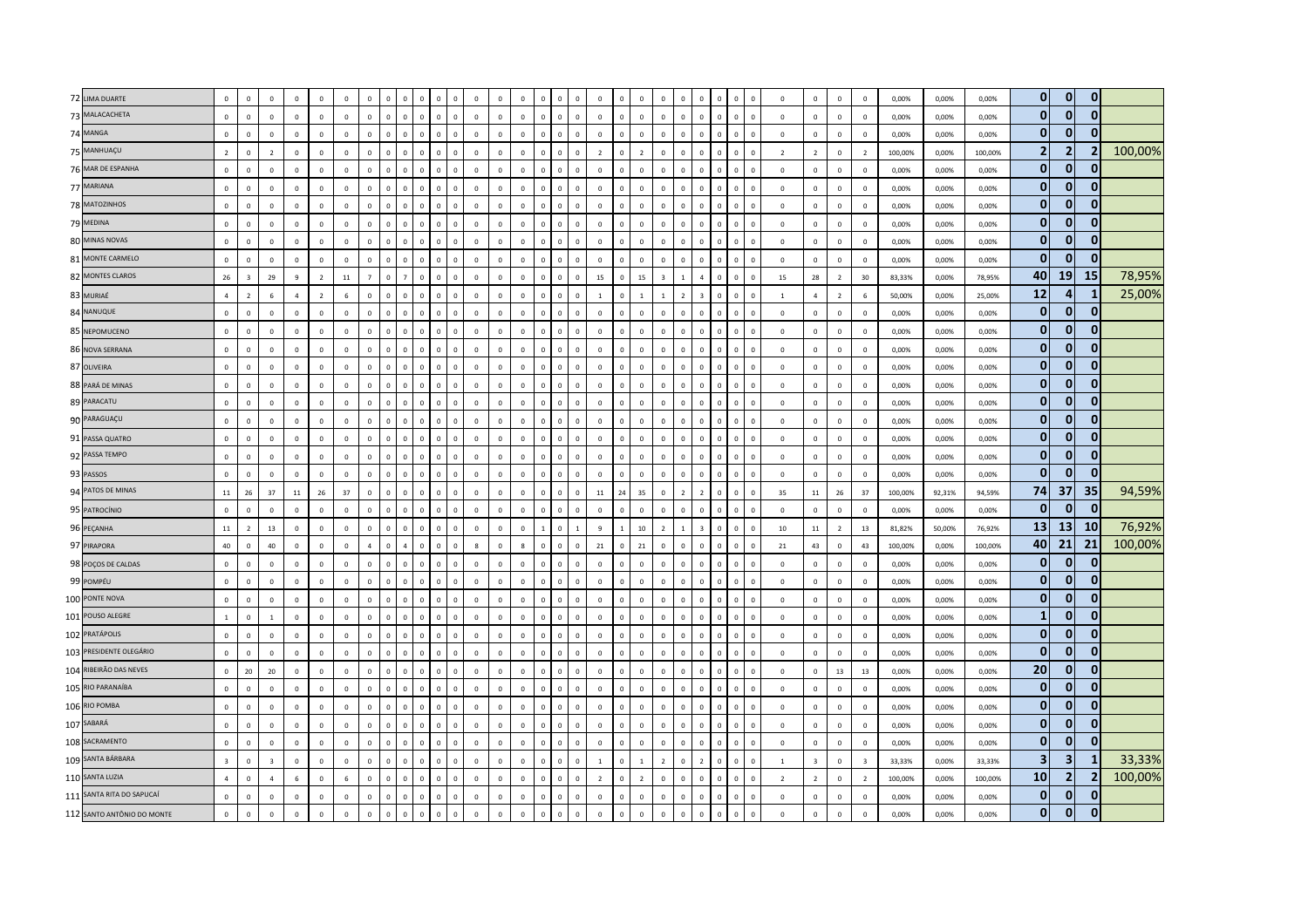|         | 113 SANTOS DUMONT            | $\mathbf{0}$   | $\mathbf{0}$ | $\Omega$                | $\Omega$       | $\mathbf 0$    | $\Omega$                | $\Omega$       | $\mathbf{0}$   | $\Omega$       |          | $\mathbf 0$<br>$\overline{0}$  | $\mathbf 0$  | $\mathbf 0$    | $\Omega$       | $^{\circ}$     | $\Omega$       | $\mathbf{0}$ | $\mathbf 0$             | $\Omega$     | $\mathbf{0}$   | $\Omega$       | $\Omega$       | $\mathbf{0}$   | $^{\circ}$<br>$\Omega$         | $\Omega$   | $\Omega$                 | $\mathbf 0$              | $\mathbf{0}$            | $\mathbf 0$             | 0,00%   | 0,00%   | 0,00%   | $\mathbf{0}$   | $\overline{0}$ | $\overline{0}$          |         |
|---------|------------------------------|----------------|--------------|-------------------------|----------------|----------------|-------------------------|----------------|----------------|----------------|----------|--------------------------------|--------------|----------------|----------------|----------------|----------------|--------------|-------------------------|--------------|----------------|----------------|----------------|----------------|--------------------------------|------------|--------------------------|--------------------------|-------------------------|-------------------------|---------|---------|---------|----------------|----------------|-------------------------|---------|
|         | 114 SÃO GONÇALO DO SAPUCAÍ   | $\mathbf{0}$   | $\Omega$     | $\Omega$                | $\Omega$       | $\Omega$       | $\Omega$                | $\mathbf{0}$   | $\mathbf{0}$   | $\Omega$       |          | $\mathbf 0$<br>$\mathbf{0}$    | $\Omega$     | $\mathbf 0$    | $\Omega$       |                | $\Omega$       | $\mathbf 0$  | $\mathbf 0$             | $\Omega$     | $\mathbf{0}$   | $\mathbf{0}$   | $\Omega$       | $\mathbf{0}$   | $\Omega$<br>$\Omega$           | $\Omega$   | $\Omega$                 | $\Omega$                 | $\mathbf 0$             | $\mathbf 0$             | 0,00%   | 0,00%   | 0,00%   | $\bf{0}$       | $\overline{0}$ | $\mathbf{0}$            |         |
|         | 115 SÃO GOTARDO              | $\mathbf{0}$   | $\mathbf{0}$ | $\Omega$                | $\Omega$       | $\mathbf 0$    | $\mathbf 0$             | $\overline{0}$ | $\mathbf 0$    | $\overline{0}$ |          | $\mathbf 0$<br>$\mathbf 0$     | $\mathbf 0$  | $\mathbf 0$    | $\overline{0}$ | $\Omega$       | $\Omega$       | $\mathbf 0$  | $\overline{0}$          | $\mathbf 0$  | $\mathbf 0$    | $\mathbf{0}$   | $\Omega$       | $\mathbf{0}$   | $\Omega$<br>$\overline{0}$     | $\Omega$   |                          | $\Omega$                 | $\mathbf 0$             | $\mathbf 0$             | 0,00%   | 0,00%   | 0,00%   | $\bf{0}$       | $\mathbf{0}$   | $\overline{0}$          |         |
|         | 116 SÃO JOÃO DEL REI         | $\overline{a}$ | 12           | 16                      |                | 12             | 16                      | $\mathbf{0}$   | $\mathbf{0}$   | $\Omega$       |          | $\mathbf 0$<br>$\overline{0}$  | $\mathbf 0$  | $\mathbf 0$    | $\overline{0}$ | $\Omega$       | $\Omega$       | $\mathbf 0$  | $\overline{2}$          | 5            | $\overline{7}$ | $\mathbf{0}$   | $\mathbf{0}$   | $\Omega$       | $\Omega$<br>$\Omega$           | $^{\circ}$ | $\overline{7}$           | $\overline{0}$           | $\mathbf 0$             | $\mathbf 0$             | 100,00% | 100,00% | 100,00% | 32             |                |                         | 100,00% |
|         | 117 SÃO LOURENÇO             | $\mathbf{0}$   | $\Omega$     | $\Omega$                | $\Omega$       | $\Omega$       | $\Omega$                | $\mathbf{0}$   | $\mathbf{0}$   | $\overline{0}$ |          | $\mathbf 0$<br>$\overline{0}$  | $\mathbf 0$  | $\overline{0}$ | $\Omega$       | $\Omega$       | $\Omega$       | $\mathbf{0}$ | $\mathbf 0$             | $\mathbf{0}$ | $\mathbf{0}$   | $\mathbf{0}$   | $\Omega$       | $\mathbf{0}$   | $\mathbf{0}$<br>$\Omega$       | $^{\circ}$ | $\Omega$                 | $\Omega$                 | $\mathbf{0}$            | $\Omega$                | 0,00%   | 0,00%   | 0,00%   | $\mathbf{0}$   | $\overline{0}$ | $\mathbf{0}$            |         |
|         | 118 SÃO SEBASTIÃO DO PARAÍSO | $\overline{2}$ | $\mathbf 0$  | $\overline{2}$          | $\mathbf{0}$   | $\mathbf 0$    | $\mathbf 0$             | $\overline{1}$ | $\mathbf{0}$   |                |          | $\mathbf 0$<br>$\mathbf 0$     | $\mathbf 0$  | $\mathbf 0$    | $\overline{0}$ | $\mathbf{0}$   | $\overline{0}$ | $\mathbf 0$  |                         | $\mathbf 0$  | $\mathbf{1}$   | $\mathbf{0}$   | $\Omega$       | $\mathbf{0}$   | $\mathbf{0}$<br>$\overline{0}$ | $^{\circ}$ |                          | $\mathbf{R}$             | $\mathbf 0$             | $\overline{\mathbf{3}}$ | 100,00% | 0,00%   | 100,00% | $\overline{2}$ |                |                         | 100,00% |
|         | 119 SERRO                    | $2^{\circ}$    | $\mathbf{0}$ | $\overline{2}$          | $\Omega$       | $\mathbf 0$    | $\overline{0}$          | $^{\circ}$     | $\mathbf{0}$   | $\overline{0}$ |          | $\mathbf{0}$<br>$\overline{0}$ | $\mathbf 0$  | $\mathbf 0$    | $\overline{0}$ | $\mathbf{0}$   | $\overline{0}$ | $\circ$      | $\mathbf{0}$            | $\mathbf 0$  | $\mathbf{0}$   | $\mathbf{0}$   | $\Omega$       | $\mathbf{0}$   | $\mathbf{0}$<br>$\overline{0}$ | $^{\circ}$ | $\mathbf{0}$             | $\overline{0}$           | $\mathbf 0$             | $\mathbf 0$             | 0,00%   | 0,00%   | 0,00%   | $\overline{2}$ | $\mathbf{0}$   | $\overline{0}$          |         |
|         | 120 SETE LAGOAS              | $\mathbf{0}$   | $^{\circ}$   | $\mathbf 0$             | $\mathbf{0}$   | $\mathbf 0$    | $\mathbf 0$             | $^{\circ}$     | $\mathbf{0}$   | $\overline{0}$ |          | $\mathbf{0}$<br>$\overline{0}$ | $\mathbf 0$  | $\mathbf 0$    | $\overline{0}$ | $\mathbf{0}$   | $\Omega$       | $\mathbf 0$  | $\mathbf 0$             | $\mathbf{0}$ | $\mathbf 0$    | $\mathbf{0}$   | $\mathbf 0$    | $\Omega$       | $\overline{0}$<br>$\mathbf{0}$ | $^{\circ}$ | $\overline{0}$           | $\mathbf 0$              | $\mathbf 0$             | $\mathbf 0$             | 0,00%   | 0,00%   | 0,00%   | $\mathbf{0}$   | $\mathbf{0}$   | $\overline{0}$          |         |
|         | 121 TARUMIRIM                | $\circ$        | 3            | $\overline{\mathbf{3}}$ | $\Omega$       | $\mathbf 0$    | $\mathbf 0$             | $\overline{2}$ | $\mathbf{0}$   |                |          | $\mathbf 0$<br>$\mathbf{0}$    | $^{\circ}$   | $\mathbf 0$    | $\mathbf 0$    | $\Omega$       | $\Omega$       | $\mathbf 0$  | $\mathbf 0$             |              |                | $\overline{2}$ | $\Omega$       |                | $\Omega$<br>$\Omega$           | $^{\circ}$ |                          | $\Omega$                 | $\overline{\mathbf{3}}$ | $\overline{\mathbf{3}}$ | 0,00%   | 100,00% | 33,33%  | 3              | 3 <sup>1</sup> | 11                      | 33,33%  |
|         | 122 TEÓFILO OTONI            | $\mathbf{0}$   | $\mathbf 0$  | $\mathbf 0$             | $\Omega$       | $\mathbf 0$    | $\mathbf 0$             | $\mathbf{0}$   | $\mathbf{0}$   | $\overline{0}$ |          | $\mathbf 0$<br>$\mathbf 0$     | $\mathbf 0$  | $\mathbf 0$    | $\mathbf 0$    | $\Omega$       | $\overline{0}$ | $\mathbf 0$  | $\overline{0}$          | $\mathbf 0$  | $\mathbf{0}$   | $\mathbf{0}$   | $\mathbf{0}$   | $\Omega$       | $\Omega$<br>$\overline{0}$     |            | $\Omega$                 | $\overline{0}$           | $\mathbf 0$             | $\mathbf 0$             | 0,00%   | 0,00%   | 0,00%   | $\bf{0}$       | 0              | $\mathbf{0}$            |         |
|         | 123 TIROS                    | $\mathbf{0}$   | $\mathbf 0$  | $\mathbf 0$             | $\Omega$       | $\mathbf 0$    | $\mathbf 0$             | $\mathbf{0}$   | $\mathbf{0}$   | $\Omega$       |          | $\mathbf 0$<br>$\overline{0}$  | $\mathbf 0$  | $\mathbf 0$    | $\overline{0}$ | $\mathbf{0}$   | $\Omega$       | $\mathbf 0$  | $\mathbf 0$             | $\mathbf 0$  | $\mathbf{0}$   | $\mathbf{0}$   | $\mathbf{0}$   | $\mathbf{0}$   | $\mathbf{0}$<br>$\Omega$       | $^{\circ}$ | $\Omega$                 | $\overline{0}$           | $\Omega$                | $\mathbf 0$             | 0,00%   | 0,00%   | 0,00%   | $\mathbf 0$    | $\overline{0}$ | $\overline{0}$          |         |
|         | 124 TOMBOS                   | 11             |              | 12                      | -5             | $\Omega$       | $\overline{\mathbf{5}}$ | $\overline{3}$ | $\mathbf{0}$   |                |          | $\mathbf 0$<br>$\overline{0}$  | $\mathbf{0}$ | $\mathbf 0$    | $\Omega$       | $\Omega$       | $\Omega$       | $\mathbf 0$  | $\overline{\mathbf{3}}$ | $\mathbf 0$  | $\overline{3}$ | $\mathbf{0}$   |                |                | $\Omega$<br>$\Omega$           | $\Omega$   |                          | $\overline{\phantom{a}}$ | $\mathbf{0}$            | $\overline{5}$          | 100,00% | 0,00%   | 75,00%  | 17             |                | $\overline{\mathbf{3}}$ | 75,00%  |
|         | 125 TRÊS CORAÇÕES            | $\circ$        | $\mathbf 0$  | $\mathbf{0}$            | $\Omega$       | $\mathbf 0$    | $\mathbf 0$             | $^{\circ}$     | $\mathbf{0}$   | $\overline{0}$ |          | $\mathbf{0}$<br>$\mathbf 0$    | $\mathbf{0}$ | $\mathbf 0$    | $\overline{0}$ | $\mathbf{0}$   | $\overline{0}$ | $\mathbf 0$  | $\mathbf{0}$            | $\mathbf 0$  | $\mathbf{0}$   | $\mathbf{0}$   | $\Omega$       | $\mathbf{0}$   | $\overline{0}$<br>$\mathbf{0}$ | $^{\circ}$ | $\mathbf{0}$             | $\mathbf{0}$             | $\overline{0}$          | $\mathbf 0$             | 0,00%   | 0,00%   | 0,00%   | $\pmb{0}$      | $\mathbf{0}$   | $\mathbf{0}$            |         |
|         | 126 TUPACIGUARA              | $\mathbf 0$    | $^{\circ}$   | $\mathbf 0$             | $\Omega$       | $^{\circ}$     | $\mathbf 0$             | $^{\circ}$     | $\mathbf{0}$   | $\Omega$       |          | $\mathbf{0}$<br>$\mathbf{0}$   | $\mathbf 0$  | $\mathbf 0$    | $\overline{0}$ | $\mathbf{0}$   | $\Omega$       | $\circ$      | $\mathbf 0$             | $\mathbf{0}$ | $\mathbf{0}$   | $\mathbf{0}$   | $\Omega$       | $\mathbf{0}$   | $\Omega$<br>$\Omega$           | $\Omega$   | $\mathbf{0}$             | $\overline{0}$           | $\mathbf 0$             | $\mathbf 0$             | 0,00%   | 0,00%   | 0,00%   | $\mathbf 0$    | $\overline{0}$ | $\overline{0}$          |         |
|         | 127 TURMALINA                | $\mathbf{0}$   | $\mathbf{0}$ | $\mathbf{0}$            | $\mathbf{0}$   | $\mathbf 0$    | $\mathbf 0$             | $\mathbf{0}$   | $\circ$        | $\overline{0}$ | $\Omega$ | $\mathbf{0}$<br>$\overline{0}$ | $\mathbf 0$  | $\mathbf 0$    | $\overline{0}$ | $\Omega$       | $\Omega$       | $\mathbf 0$  | $\mathbf{0}$            | $\mathbf{0}$ | $\mathbf{0}$   | $\mathbf{0}$   | $\Omega$       | $\mathbf{0}$   | $\Omega$<br>$\Omega$           | $^{\circ}$ | $\mathbf{0}$             | $\mathbf 0$              | $\mathbf{0}$            | $\mathbf 0$             | 0,00%   | 0,00%   | 0,00%   | $\mathbf 0$    | $\mathbf{0}$   | $\mathbf{0}$            |         |
| 128 UBÁ |                              | $\mathbb O$    | $\mathbf{0}$ | $\mathbf{0}$            | $\Omega$       | $\overline{0}$ | $\mathbf{0}$            | $\mathbf{0}$   | $\mathbf{0}$   | $\overline{0}$ |          | $\mathbf 0$<br>$\mathbf{0}$    | $\mathbf 0$  | $\mathbf 0$    | $\mathbf 0$    | $\mathbf{0}$   | $\overline{0}$ | $\mathbf 0$  | $\overline{0}$          | $\mathbf{0}$ | $\mathbf{0}$   | $\mathbf{0}$   | $\mathbf{0}$   | $\mathbf{0}$   | $\overline{0}$<br>$^{\circ}$   | $^{\circ}$ | $\Omega$                 | $\overline{0}$           | $\mathbf{0}$            | $\mathbf{0}$            | 0,00%   | 0,00%   | 0,00%   | $\bf{0}$       | $\mathbf{0}$   | $\overline{0}$          |         |
|         | 129 UBERABA                  | $\mathbf{0}$   | $\Omega$     | $\Omega$                | $\Omega$       | $\mathbf 0$    | $\Omega$                | $\mathbf{0}$   | $\mathbf 0$    | $\overline{0}$ |          | $\mathbf 0$<br>$\overline{0}$  | $\mathbf 0$  | $\mathbf 0$    | $\overline{0}$ | $\Omega$       | $\Omega$       | $\mathbf 0$  | $\Omega$                | $\mathbf 0$  | $\mathbf{0}$   | $\mathbf{0}$   | $\mathbf{0}$   | $\Omega$       | $\Omega$<br>$\Omega$           | $^{\circ}$ | $\Omega$                 | $\Omega$                 | $\Omega$                | $\Omega$                | 0,00%   | 0,00%   | 0,00%   | $\mathbf{0}$   | $\mathbf{0}$   | $\overline{0}$          |         |
|         | 130 UBERLÂNDIA               | 23             | $\Omega$     | 23                      | 19             | $\mathbf 0$    | 19                      | $\overline{7}$ | $\circ$        | - 7            |          | $\mathbf 0$<br>$\overline{0}$  | $\mathbf 0$  | $\mathbf 0$    | $\Omega$       | $\Omega$       | $\Omega$       | $\mathbf 0$  |                         | $\mathbf{1}$ | $\overline{2}$ | $\overline{2}$ | $\Omega$       | $\overline{2}$ | $\Omega$<br>$\Omega$           | $^{\circ}$ | $\overline{\phantom{a}}$ | 26                       | $\mathbf{0}$            | 26                      | 33,33%  | 100,00% | 50,00%  | 42             |                | $\overline{2}$          | 50,00%  |
|         | 131 VARGINHA                 | $\circ$        | $\Omega$     | $\Omega$                | $\Omega$       | $\Omega$       | $\Omega$                | $^{\circ}$     | $\mathbf{0}$   | $\overline{0}$ | $\Omega$ | $\mathsf 0$<br>$\mathbb O$     | $^{\circ}$   | $\mathbf{0}$   | $\Omega$       | $\Omega$       | $\Omega$       | $\mathbf 0$  | $\Omega$                | $\mathbf{0}$ | $\mathbf{0}$   | $\mathbf{0}$   | $\Omega$       | $\mathbf{0}$   | $\Omega$<br>$\Omega$           | $^{\circ}$ | $\Omega$                 | $^{\circ}$               | $\mathbf{0}$            | $\Omega$                | 0,00%   | 0,00%   | 0,00%   | $\mathbf 0$    | $\Omega$       | $\mathbf{0}$            |         |
|         | 132 VÁRZEA DA PALMA          | $\mathbf{0}$   | $\Omega$     | $\mathbf 0$             | $\Omega$       | $\Omega$       | $\mathbf 0$             | $^{\circ}$     | $\mathbf{0}$   | $\Omega$       |          | $\mathbf 0$<br>$\mathbf 0$     | $\mathbf 0$  | $\mathbf 0$    | $\overline{0}$ | $\Omega$       | $\Omega$       | $\mathbf 0$  | $\overline{0}$          | $\Omega$     | $\mathbf 0$    | $\mathbf{0}$   | $\Omega$       | $\Omega$       | $\Omega$<br>$\mathbf{0}$       | $^{\circ}$ | $\Omega$                 | $\Omega$                 | $\mathbf{0}$            | $\mathbf 0$             | 0,00%   | 0,00%   | 0,00%   | $\mathbf 0$    | $\overline{0}$ | $\overline{0}$          |         |
|         | 133 VAZANTE                  | $\mathbf 0$    | $^{\circ}$   | $\mathbf 0$             | $\Omega$       | $\mathbf 0$    | $\Omega$                | $^{\circ}$     | $\mathbf{0}$   | $\overline{0}$ |          | $\mathbf{0}$<br>$\mathbf{0}$   | $^{\circ}$   | $\mathbf 0$    | $\Omega$       | $\mathbf{0}$   | $\Omega$       | $\mathbf 0$  | $\mathbf 0$             | $\mathbf{0}$ | $\mathbf{0}$   | $\mathbf{0}$   | $\Omega$       | $\Omega$       | $\Omega$<br>$^{\circ}$         | $\Omega$   | $\overline{0}$           | $^{\circ}$               | $\mathbf 0$             | $\mathbf 0$             | 0,00%   | 0,00%   | 0,00%   | $\mathbf 0$    | $\mathbf{0}$   | $\overline{0}$          |         |
|         | 134 VESPASIANO               | $\mathbf{0}$   | $\mathbf{0}$ | $\mathbf{0}$            | $\mathbf{0}$   | $\overline{0}$ | $\mathbf 0$             | $\mathbf{0}$   | $\mathbf{0}$   | $\overline{0}$ |          | $\mathbf{0}$<br>$\overline{0}$ | $\mathbf{0}$ | $\mathbf 0$    | $\overline{0}$ | $\Omega$       | $\Omega$       | $\circ$      | $\mathbf{0}$            | $\mathbf{0}$ | $\mathbf{0}$   | $\mathbf{0}$   | $\Omega$       | $\mathbf{0}$   | $\Omega$<br>$\Omega$           | $^{\circ}$ | $\mathbf{0}$             | $\Omega$                 | $\mathbf{0}$            | $\mathbf 0$             | 0,00%   | 0,00%   | 0,00%   | $\bf{0}$       | $\mathbf{0}$   | $\overline{0}$          |         |
|         | 135 VIÇOSA                   | $\overline{2}$ | $\mathbf 0$  | $\overline{2}$          | $\overline{a}$ | $\mathbf 0$    | 4                       | $\overline{2}$ | $\mathbf{0}$   | $\overline{2}$ |          | $\mathbf 0$<br>$\mathbf{0}$    | $^{\circ}$   | $\mathbf 0$    | $\overline{0}$ | $\mathbf{0}$   | $\overline{0}$ | $\mathbf{0}$ | $\overline{0}$          | $\mathbf{0}$ | $\mathbf{0}$   | 1              | $\mathbf{0}$   |                | $\mathbf{0}$<br>$\overline{0}$ | $\Omega$   | $\Omega$                 | $\mathbf{R}$             | $\mathbf 0$             | $\overline{\mathbf{3}}$ | 0,00%   | 0,00%   | 0,00%   | 6              | 1              | $\overline{0}$          |         |
|         | 136 VIRGINÓPOLIS             | $\mathbf{1}$   | 13           | 14                      | $\Omega$       | 39             | 39                      | $^{\circ}$     | $\mathbf{0}$   | $\overline{0}$ |          | $\mathbf 0$<br>$\overline{0}$  | $\mathbf 0$  | $\mathbf 0$    | $\Omega$       | $\mathbf 0$    | $\Omega$       | $\mathbf{0}$ | $\mathbf 0$             | 6            | 6              | $\mathbf{0}$   | $\overline{7}$ | $\overline{7}$ | $\Omega$<br>$\Omega$           | $^{\circ}$ | 6                        | $\Omega$                 | 8                       | 8                       | 0,00%   | 46,15%  | 46,15%  | 53             | 13             | 6                       | 46,15%  |
|         | 137 VISCONDE DO RIO BRANCO   | $\circ$        | $\Omega$     | $\mathbf{0}$            | $\mathbf{0}$   | $\mathbf 0$    | $\mathbf 0$             | $\mathbf 0$    | $\mathbf{0}$   | $\Omega$       |          | $\mathbf 0$<br>$\mathbf{0}$    | $\mathbf 0$  | $\mathbf 0$    | $\overline{0}$ | $\Omega$       | $\Omega$       | $\mathbf 0$  | $\mathbf 0$             | $\mathbf 0$  | $\mathbf{0}$   | $\mathbf{0}$   | $\Omega$       | $\Omega$       | $\Omega$<br>$\Omega$           | $\Omega$   | $\Omega$                 | $\Omega$                 | $\mathbf 0$             | $\mathbf 0$             | 0,00%   | 0,00%   | 0,00%   | $\mathbf{0}$   | $\mathbf{0}$   | $\mathbf{0}$            |         |
|         | <b>TOTAL</b>                 |                | 350 173      | 523                     | 314            | 164            | 478                     | 43             | $\overline{7}$ | 50             |          |                                |              |                |                | $\overline{2}$ |                |              | 243                     | 82           | 325            | 29             | 27             |                |                                |            | 325                      | 338                      | 129                     | 467                     | 89.34%  | 75,23%  | 85,30%  | 1.001 381 325  |                |                         | 85,30%  |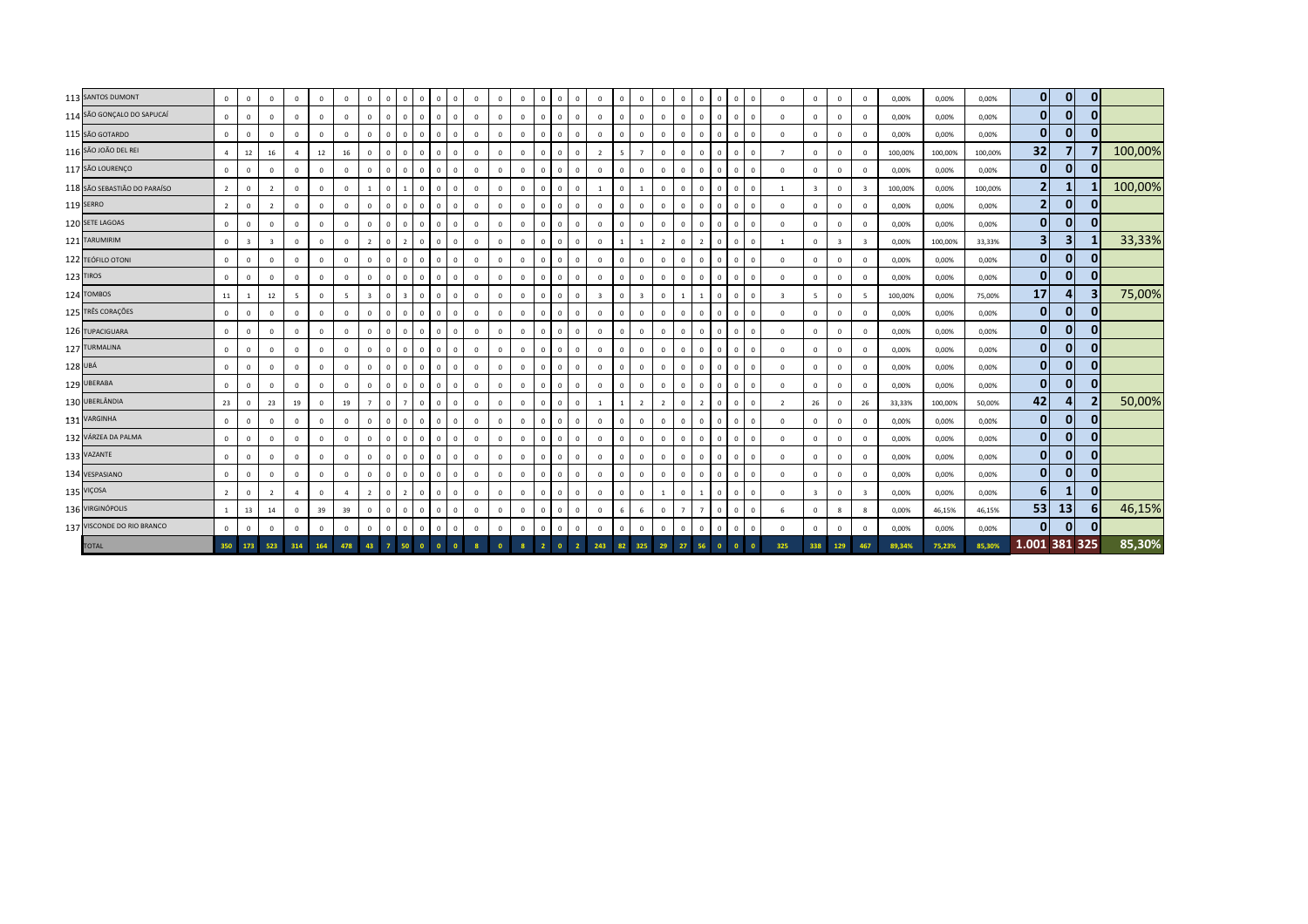|                                                  |                |                  |                |                |                     |                |              |              |                |                |                             |                        |                    |              |                         |                                |              | jun/18                |              |                |              |                |                |                               |          |                          |                |                                     |                |         |                                           |         |                |                       |                |                         |  |
|--------------------------------------------------|----------------|------------------|----------------|----------------|---------------------|----------------|--------------|--------------|----------------|----------------|-----------------------------|------------------------|--------------------|--------------|-------------------------|--------------------------------|--------------|-----------------------|--------------|----------------|--------------|----------------|----------------|-------------------------------|----------|--------------------------|----------------|-------------------------------------|----------------|---------|-------------------------------------------|---------|----------------|-----------------------|----------------|-------------------------|--|
|                                                  |                |                  |                |                |                     |                |              |              |                |                |                             |                        |                    |              |                         |                                |              | <b>MEDIAÇÃO</b>       |              |                |              |                |                |                               |          |                          |                |                                     |                |         |                                           |         |                |                       |                |                         |  |
|                                                  |                |                  |                |                |                     |                |              |              |                |                |                             |                        |                    |              |                         |                                |              | <b>PRÉ-PROCESSUAL</b> |              |                |              |                |                |                               |          |                          |                |                                     |                |         |                                           |         |                |                       |                |                         |  |
| Tribunal de Justica do<br>Estado de Minas Gerais |                |                  |                | <b>CASOS</b>   |                     |                |              |              |                |                |                             | MEDIAÇÕES PREJUDICADAS |                    |              |                         |                                |              |                       |              |                |              |                |                | MEDIAÇÕES CONCLUÍDAS          |          |                          |                | <b>SESSÕES</b><br><b>REALIZADAS</b> |                |         | % (MEDIAÇÕES<br>CONCLUÍDAS/COM<br>ACORDO) |         |                |                       |                |                         |  |
|                                                  |                | <b>RECEBIDOS</b> |                |                | <b>EM ANDAMENTO</b> |                |              | NÃO ADESÃO   |                |                | DESISTÊNCIA                 |                        | NÃO COMPARECIMENTO |              |                         | DEMANDA NÃO<br><b>INDICADA</b> |              |                       | COM ACORDO   |                |              | SEM ACORDO     |                | <b>ACORDO PARCIAL</b>         |          |                          |                | SESSÕES                             |                |         | $\frac{96}{25}$                           |         |                |                       |                |                         |  |
|                                                  |                | g                |                |                | yEL                 |                |              | ξi           |                |                |                             |                        |                    |              |                         |                                |              |                       | ΨĒ.          |                |              |                |                |                               |          | <b>TOTAL</b><br>ACORDO   |                | ξĒ                                  |                |         |                                           |         | <b>DEA</b>     | <b>DTAL</b><br>EALIZA |                | Percentual<br>de acordo |  |
| ABRE CAMPO                                       | $\mathbf 0$    | $\mathbf 0$      | $\mathbf 0$    | $\mathsf 0$    | $\mathbf 0$         | $\mathbf 0$    | $\mathbf{0}$ | $\mathbf 0$  | $\,0\,$        | $\mathbf{0}$   | $\mathbf 0$<br>$\mathbf 0$  | $\mathbf 0$            | $\mathbf 0$        | $\mathbf 0$  | $\overline{0}$          | $\mathbf{0}$                   | $\mathbf{0}$ | $\mathbb O$           | $\mathbf 0$  | $\mathbb O$    | $\mathbf{0}$ | $\mathbf{0}$   | $\mathbf{0}$   | $\overline{0}$<br>$\mathbf 0$ | $\Omega$ | $\mathbf 0$              | $\mathbf 0$    | $\mathbf 0$                         | $\mathbf 0$    | 0,00%   | 0,00%                                     | 0,00%   | $\mathbf 0$    | 0                     | $\mathbf{0}$   |                         |  |
| 2 AÇUCENA                                        | $\mathbf 0$    | $\mathbf 0$      | $\mathbf 0$    | $\Omega$       | $\mathbf{0}$        | $\Omega$       | $\Omega$     | $\mathbf 0$  | $\Omega$       | $\Omega$       | $\Omega$<br>$\mathbf 0$     | $\Omega$               | $\Omega$           | $\Omega$     | $\Omega$                |                                | $\mathbf 0$  | $\Omega$              | $\Omega$     | $\Omega$       | $\Omega$     | $\Omega$       | $\Omega$       | $\Omega$<br>$\Omega$          |          | $\mathbf 0$              | $\mathbf 0$    | $\mathbf 0$                         | $\mathbf 0$    | 0,00%   | 0,00%                                     | 0,00%   | $\mathbf{0}$   | 0                     | $\mathbf{0}$   |                         |  |
| ÁGUAS FORMOSAS                                   | $\overline{2}$ | 108              | 110            | $\overline{2}$ | $\mathbf 0$         | $\overline{2}$ | $\Omega$     | $\mathbf 0$  | $\overline{0}$ | $\mathbf{0}$   | $\mathbf{0}$<br>$\mathbf 0$ | $\mathbf 0$            | $\mathbf 0$        | $\mathbf 0$  | $\sqrt{2}$              |                                | $\mathbf{0}$ | $\overline{2}$        | 45           | 47             | $\mathbf{0}$ | $\mathbf 0$    | $\mathbf 0$    | $\mathbf 0$<br>$\overline{0}$ |          | 47                       | $\overline{2}$ | 39                                  | 41             | 100,00% | 100,00%                                   | 100,00% | 112            | 47                    | 47             | 100,00%                 |  |
| 4 ALÉM PARAÍBA                                   | $\mathbf{1}$   | $\overline{0}$   | $\mathbf{1}$   | $\mathbf{1}$   | $\Omega$            | $\overline{1}$ | $\Omega$     | $\mathbf{0}$ | $\Omega$       | $\Omega$       | $\Omega$<br>$\Omega$        | $\Omega$               | $\mathbf{0}$       | $\Omega$     | $\Omega$                | $\Omega$                       | $\Omega$     | $\overline{1}$        | $\mathbf{0}$ |                | $\mathbf{1}$ | $\Omega$       | $\overline{1}$ | $\mathbf{0}$<br>$\Omega$      |          | $\overline{1}$           | $\mathbf{1}$   | $\overline{0}$                      | $\overline{1}$ | 50,00%  | 0.00%                                     | 50,00%  | $\overline{2}$ | $\overline{2}$        | $\mathbf{1}$   | 50,00%                  |  |
| 5 ALFENAS                                        | $\,$ 8 $\,$    | $\overline{0}$   | 8              | $\mathbf{g}$   | $\mathbf 0$         | $\mathbf{g}$   | $\Omega$     | $\mathbf 0$  | $\Omega$       | $\mathbf 0$    | $\mathbf{0}$<br>$\mathbf 0$ | $\mathbf 0$            | $\circ$            | $\mathbf 0$  | $\Omega$                | $\Omega$                       | $\Omega$     | $\overline{5}$        | $\mathbf 0$  | 5              | $\mathbf{R}$ | $\Omega$       | $\overline{3}$ | $\overline{0}$<br>$\circ$     |          | $\overline{\phantom{a}}$ | 8              | $\mathbf 0$                         | 8              | 62,50%  | 0,00%                                     | 62,50%  | 16             | 8                     | 5              | 62,50%                  |  |
| ALTO RIO DOCE                                    | $\mathbf{0}$   | $\overline{0}$   | $\Omega$       | $\Omega$       | $\mathbf{0}$        | $\mathbf{0}$   | $\Omega$     | $\Omega$     | $\Omega$       | $\Omega$       | $\Omega$<br>$\Omega$        | $\Omega$               | $\mathbf{0}$       | $\Omega$     | $\Omega$                | $\Omega$                       | $\Omega$     | $\Omega$              | $\Omega$     | $\mathbf{0}$   | $\Omega$     | $\Omega$       | $\Omega$       | $\Omega$<br>$\Omega$          |          | $\Omega$                 | $\mathbf{0}$   | $\overline{0}$                      | $\Omega$       | 0,00%   | 0.00%                                     | 0,00%   | $\mathbf{0}$   | $\bf{0}$              | $\mathbf{0}$   |                         |  |
| 7 ARAÇUAÍ                                        | $\mathbf 0$    | $\mathbf 0$      | $\,$ 0         | $\mathsf 0$    | $\mathbf 0$         | $\mathbf{0}$   | $\Omega$     | $\mathbf 0$  | $\Omega$       | $\overline{0}$ | $\mathbf{0}$<br>$\circ$     | $\overline{0}$         | $\mathbf 0$        | $\mathbf{0}$ | $\Omega$                | $\Omega$                       | $\mathbf{0}$ | $\mathbb O$           | $\mathbf 0$  | $\circ$        | $\mathbf{0}$ | $\Omega$       | $\circ$        | $\mathbf 0$<br>$\Omega$       | $\Omega$ | $\mathbf 0$              | $\mathbf 0$    | $\mathbf 0$                         | $\mathbf 0$    | 0,00%   | 0,00%                                     | 0,00%   | $\mathbf{0}$   | $\mathbf{0}$          | $\mathbf{0}$   |                         |  |
| <b>8</b> ARAGUARI                                | $\bf{0}$       | $\mathbf 0$      | $\mathbf{0}$   | $\mathbf{1}$   | $\mathbf{0}$        | $\mathbf{1}$   | $\mathbf{0}$ | $\mathbf{1}$ |                | $\mathbf{0}$   | $\mathbf{0}$<br>$\bf{0}$    | $\mathbf{0}$           | $\bf{0}$           | $\Omega$     | $\Omega$                | $\mathbf{0}$                   | $\Omega$     | $\mathbf{1}$          | $\mathbf 0$  | $\mathbf{1}$   | $\bf{0}$     | $\mathbf{0}$   | $\bf{0}$       | $\bf{0}$<br>$\overline{0}$    | $\Omega$ | $\mathbf{1}$             | $\mathbf{1}$   | $\mathbf 0$                         | $\mathbf{1}$   | 100,00% | 0,00%                                     | 100,00% | $\mathbf{1}$   | 1                     | $\mathbf{1}$   | 100,00%                 |  |
| <b>9 ARAXÁ</b>                                   | $\mathbf 0$    | $\mathbf 0$      | $\overline{0}$ | $\mathbf 0$    | $\mathbf 0$         | $\mathbf{0}$   | $\Omega$     | $\mathbf 0$  | $\Omega$       | $\Omega$       | $\Omega$<br>$\Omega$        | $\overline{0}$         | $\mathbf 0$        | $\Omega$     | $\Omega$                |                                | $\Omega$     | $\Omega$              | $\Omega$     | $\Omega$       | $\Omega$     | $\Omega$       | $\Omega$       | $\Omega$<br>$\Omega$          |          | $\mathbf 0$              | $\mathbf 0$    | $\overline{0}$                      | $\mathbf 0$    | 0,00%   | 0,00%                                     | 0,00%   | $\mathbf{0}$   | 0                     | $\mathbf{0}$   |                         |  |
| 10 BARÃO DE COCAIS                               | 23             | 25               | 48             | 53             | 49                  | 102            | $\mathbf{0}$ | $\mathbf 0$  | $\Omega$       | $\Omega$       | $\Omega$<br>$\Omega$        | $\overline{0}$         | $\mathbf 0$        | $\mathbf 0$  |                         |                                | $\Omega$     | 42                    | 34           | 76             | $\mathbf{g}$ | 12             | 20             | $\overline{0}$                |          | 76                       | 32             | 24                                  | 56             | 84,00%  | 73,91%                                    | 79,17%  | 150            | 96                    | 76             | 79,17%                  |  |
| 11 BARBACENA                                     | $\mathbf 0$    | $\overline{0}$   | $\mathbf 0$    | $\mathbf{1}$   | $\mathbf{0}$        | $\overline{1}$ | $\mathbf{0}$ | $\mathbf{0}$ | $\Omega$       | $\overline{0}$ | $\mathbf{0}$<br>$\circ$     | $\overline{0}$         | $\mathbf{0}$       | $\Omega$     | $\Omega$                | $\Omega$                       | $\Omega$     | $\mathbf 0$           | $\mathbf{0}$ | $\mathbf{0}$   | $\mathbf{0}$ | $\overline{0}$ | $\circ$        | $\circ$<br>$\Omega$           | $\Omega$ | $\overline{0}$           | $\mathbf{0}$   | $\mathbf 0$                         | $\mathbf 0$    | 0,00%   | 0,00%                                     | 0,00%   | $\mathbf{1}$   | $\mathbf{0}$          | $\overline{0}$ |                         |  |
| 12 BARROSO                                       | $\mathbf 0$    | $\overline{0}$   | $\overline{0}$ | $\mathsf 0$    | $\mathbf 0$         | $\mathbf{0}$   | $\Omega$     | $\mathbf 0$  | $\overline{0}$ | $\mathbf 0$    | $\mathbf 0$<br>$\mathbf 0$  | $\mathbf 0$            | $\circ$            | $\mathbf 0$  | $\overline{0}$          | $\Omega$                       | $\mathbf 0$  | $\mathbf 0$           | $\mathbf 0$  | $\mathbf{0}$   | $\mathbf 0$  | $\mathbf 0$    | $\mathbf 0$    | $\overline{0}$<br>$\circ$     |          | $\mathbf 0$              | $\mathbf 0$    | $\overline{0}$                      | $\mathbf 0$    | 0,00%   | 0,00%                                     | 0,00%   | $\mathbf{0}$   | $\mathbf{0}$          | $\mathbf{0}$   |                         |  |
| 13 BELO HORIZONTE                                | $\overline{2}$ | $\overline{0}$   | $\overline{z}$ | $\overline{4}$ | $\mathbf{0}$        | $\overline{a}$ | $\Omega$     | $\mathbf{0}$ | $\Omega$       | $\Omega$       | $\mathbf{0}$<br>$\Omega$    | $\Omega$               | $\mathbf{0}$       | $\Omega$     | $\Omega$                | $\Omega$                       | $\Omega$     | $\overline{1}$        | $\mathbf{0}$ | $\overline{1}$ | $\Omega$     | $\Omega$       | $\Omega$       | $\Omega$<br>$\Omega$          | $\Omega$ | $\overline{1}$           | $\overline{2}$ | $\mathbf 0$                         | $\overline{2}$ | 100,00% | 0,00%                                     | 100,00% | 6              | $\mathbf{1}$          | $\mathbf{1}$   | 100,00%                 |  |
| 14 BETIM                                         | $\mathbf 0$    | $\,0\,$          | $\mathbf 0$    | $\mathbf 0$    | $\mathbf 0$         | $\mathbf 0$    | $\Omega$     | $\mathbf 0$  | $\overline{0}$ | $\mathbf{0}$   | $\mathbf 0$<br>$\mathbf{0}$ | $\overline{0}$         | $\mathbf 0$        | $\mathbf 0$  | $\Omega$                | $\Omega$                       | $\mathbf 0$  | $\,0\,$               | $\mathbf 0$  | $\mathbf{0}$   | $\mathbf{0}$ | $\mathbf{0}$   | $\circ$        | $\mathbf 0$<br>$\Omega$       | $\Omega$ | $\mathbf 0$              | $\mathbf 0$    | $\mathbf 0$                         | $\mathbf 0$    | 0,00%   | 0,00%                                     | 0,00%   | $\mathbf{0}$   | $\mathbf{0}$          | $\mathbf{0}$   |                         |  |
| 15 BICAS                                         | $\mathbf 0$    | $\mathbf 0$      | $\mathbf{0}$   | $\mathsf 0$    | $\mathbf 0$         | $\mathbf 0$    | $\Omega$     | $\mathbf 0$  | $\overline{0}$ | $\mathbf{0}$   | $\mathbf{0}$<br>$\mathbf 0$ | $\mathbf 0$            | $\mathbf 0$        | $\mathbf 0$  | $\Omega$                | $\Omega$                       | $\mathbf{0}$ | $\mathbb O$           | $\mathbf 0$  | $\mathbb O$    | $\mathbf{0}$ | $\Omega$       | $\mathbf 0$    | $\mathbf 0$<br>$\overline{0}$ |          | $\mathbf 0$              | $\mathsf 0$    | $\mathbf 0$                         | $\mathbf 0$    | 0,00%   | 0,00%                                     | 0,00%   | $\mathbf{0}$   | 0                     | $\mathbf{0}$   |                         |  |
| 16 BRUMADINHO                                    | $\mathbf 0$    | $\mathbf 0$      | $\mathbf 0$    | $\mathsf 0$    | $\mathbf{0}$        | $\mathbf 0$    | $\circ$      | $\mathbf 0$  | $\overline{0}$ | $\mathbf{0}$   | $\mathbf 0$<br>$\mathbf{0}$ | $\mathbf 0$            | $\mathbf 0$        | $\mathbf{0}$ | $\Omega$                | $\Omega$                       | $\mathbf{0}$ | $\mathbb O$           | $\mathbf 0$  | $\mathbb O$    | $\mathbf 0$  | $\mathbf 0$    | $\mathbf 0$    | $\mathbf 0$<br>$\overline{0}$ | $\Omega$ | $\mathbf 0$              | $\mathbf 0$    | $\mathbb O$                         | $\mathbf 0$    | 0,00%   | 0,00%                                     | 0,00%   | $\mathbf 0$    | 0                     | $\mathbf{0}$   |                         |  |
| 17 CAETÉ                                         | $\mathbf 0$    | $\mathbf{0}$     | $\mathbf 0$    | $\mathbf{0}$   | $\mathbf 0$         | $\mathbf 0$    | $\Omega$     | $\mathbf 0$  | $\Omega$       | $\overline{0}$ | $\mathbf{0}$<br>$\mathbf 0$ | $\overline{0}$         | $\mathbf 0$        | $\mathbf 0$  |                         |                                | $\Omega$     | $\mathbf 0$           | $\mathbf 0$  | $\Omega$       | $\mathbf{0}$ | $\Omega$       | $\overline{0}$ | $\overline{0}$                |          | $\mathbf{0}$             | $\mathbf 0$    | $\mathbb O$                         | $\mathbf 0$    | 0,00%   | 0,00%                                     | 0,00%   | $\mathbf{0}$   | 0                     | $\overline{0}$ |                         |  |
| 18 CAMANDUCAIA                                   | $\mathbb O$    | $\mathbf 0$      | $\overline{0}$ | $\mathsf 0$    | $\mathbf 0$         | $\Omega$       | $\Omega$     | $\mathbf{0}$ | $\Omega$       | $\overline{0}$ | $\mathbf{0}$<br>$\Omega$    | $\overline{0}$         | $\mathbf{0}$       | $\mathbf 0$  |                         |                                | $\Omega$     | $\mathbb O$           | $\mathbf{0}$ | $\circ$        | $\mathbf{0}$ | $\Omega$       | $\Omega$       | $\mathbf{0}$<br>$\Omega$      |          | $\mathbf 0$              | $\mathbf{0}$   | $\mathbf 0$                         | $\mathbf 0$    | 0,00%   | 0,00%                                     | 0,00%   | $\mathbf{0}$   | $\mathbf{0}$          | $\mathbf{0}$   |                         |  |
| 19 CAMPO BELO                                    | $\mathbf 0$    | $\overline{0}$   | $\mathbf 0$    | $\overline{2}$ | $\overline{2}$      | $\overline{4}$ | $\mathbf 0$  | $\mathbf 0$  | $\overline{0}$ | $\overline{0}$ | $\mathbf 0$<br>$\mathsf 0$  | $\mathbf 0$            | $\mathbf 0$        | $\mathbf 0$  | $\overline{0}$          | $\mathbf 0$                    | $\mathbf 0$  | $\mathbf 0$           | $\mathbf 0$  | $\mathbb O$    | $\mathbf 0$  | $\mathbf 0$    | $\mathbf{0}$   | $\overline{0}$<br>$\mathbf 0$ |          | $\mathbf 0$              | $\mathsf 0$    | $\overline{0}$                      | $\mathbf 0$    | 0,00%   | 0,00%                                     | 0,00%   | $\overline{a}$ | $\mathbf{0}$          | $\mathbf{0}$   |                         |  |
| 20 CAPELINHA                                     | $\overline{2}$ | $\mathbf 0$      | $\overline{2}$ | $\Omega$       | $\Omega$            | $\Omega$       | $\Omega$     | $\mathbf 0$  | $\Omega$       | $\Omega$       | $\Omega$<br>$\Omega$        | $\Omega$               | $\mathbf 0$        | $\mathbf 0$  | $\Omega$                |                                | $\Omega$     |                       | $\Omega$     |                |              | $\Omega$       |                | $\Omega$<br>$\Omega$          |          | $\mathbf{1}$             | $\overline{2}$ | $\overline{0}$                      | $\overline{2}$ | 50,00%  | 0,00%                                     | 50,00%  | $\overline{2}$ | $\overline{2}$        | $\mathbf{1}$   | 50,00%                  |  |
| CAPINÓPOLIS<br>21                                | $\mathbf 0$    | $\,0\,$          | $\mathbf 0$    | $\mathbf{0}$   | $\mathbf{0}$        | $\mathbf 0$    | $\mathbf 0$  | $\mathbf 0$  | $\overline{0}$ | $\mathbf{0}$   | $\mathbf 0$<br>$\mathbf{0}$ | $\mathbf 0$            | $\mathbf 0$        | $\mathsf 0$  | $\overline{0}$          |                                | $\mathbf 0$  | $\,0\,$               | $\mathbf 0$  | $\mathbb O$    | $\mathbf{0}$ | $\mathbf{0}$   | $\mathbf{0}$   | $\mathbf 0$<br>$\overline{0}$ |          | $\overline{0}$           | $\mathbf 0$    | $\overline{0}$                      | $\mathbf 0$    | 0,00%   | 0,00%                                     | 0,00%   | $\mathbf 0$    | $\mathbf{0}$          | $\mathbf{0}$   |                         |  |
| 22 CARANGOLA                                     | $\circ$        | $\overline{0}$   | $\mathbf{0}$   | $\overline{0}$ | $\mathbf{0}$        | $\mathbf{0}$   | $\mathbf{0}$ | $\mathbf{0}$ | $\Omega$       | $\overline{0}$ | $\mathbf{0}$<br>$\circ$     | $\Omega$               | $\mathbf{0}$       | $\Omega$     | $\Omega$                | $\Omega$                       | $\Omega$     | $\mathbf{0}$          | $\mathbf{0}$ | $\circ$        | $\mathbf{0}$ | $\Omega$       | $\mathbf{0}$   | $\mathbf{0}$<br>$\Omega$      | $\Omega$ | $\mathbf{0}$             | $\mathbf{0}$   | $\overline{0}$                      | $\mathbf{0}$   | 0,00%   | 0.00%                                     | 0,00%   | $\mathbf{0}$   | $\mathbf{0}$          | $\mathbf{0}$   |                         |  |
| 23<br>CARATINGA                                  | $\mathbb O$    | $\mathbf 0$      | $\overline{0}$ | $\mathsf 0$    | $\mathbf 0$         | $\mathbf 0$    | $\mathbf{0}$ | $\mathbf 0$  | $\Omega$       | $\mathbf{0}$   | $\mathbf 0$<br>$\mathbf{0}$ | $\mathbf 0$            | $\circ$            | $\mathbf{0}$ | $\Omega$                | $\Omega$                       | $\mathbf 0$  | $\mathbf 0$           | $\mathbf 0$  | $\circ$        | $\mathbf{0}$ | $\Omega$       | $\mathbf 0$    | $\overline{0}$<br>$\circ$     |          | $\mathbf 0$              | $\mathbf 0$    | $\mathbf 0$                         | $\mathbf 0$    | 0,00%   | 0,00%                                     | 0,00%   | $\mathbf{0}$   | 0                     | $\mathbf{0}$   |                         |  |
| CARMO DO CAJURU<br>24                            | 110            | $\overline{0}$   | 110            | 97             | $\mathbf{0}$        | 97             | 6            | $\mathbf{0}$ | 6              | $\Omega$       | $\Omega$<br>$\Omega$        | $\Omega$               | $\mathbf{0}$       | $\Omega$     | $\Omega$                |                                | $\Omega$     | 90                    | $\mathbf{0}$ | 90             |              | $\Omega$       | $\overline{1}$ | $\Omega$<br>$\Omega$          |          | 90                       | 94             | $\mathbf{0}$                        | 94             | 98.90%  | 0.00%                                     | 98.90%  | 207            | 91                    | 90             | 98,90%                  |  |
| 25 CARMO DO PARANAÍBA                            | $\mathbf 0$    | $\,0\,$          | $\mathbf 0$    | $\mathsf 0$    | $\circ$             | $\mathbf 0$    | $\mathbf{0}$ | $\mathsf 0$  | $\Omega$       | $\overline{0}$ | $\circ$<br>$\circ$          | $\overline{0}$         | $\mathbf{0}$       | $\mathbf 0$  | $\Omega$                | $\sqrt{2}$                     | $\Omega$     | $\mathbf 0$           | $\mathbf{0}$ | $\mathbf{0}$   | $\mathbf{0}$ | $\overline{0}$ | $\circ$        | $\mathbf 0$<br>$\Omega$       |          | $\mathbf 0$              | $\mathbf 0$    | $\mathbf 0$                         | $\mathbf 0$    | 0,00%   | 0,00%                                     | 0,00%   | $\mathbf{0}$   | $\mathbf{0}$          | $\mathbf{0}$   |                         |  |
| 26 CARMO DO RIO CLARO                            | $\mathbf 0$    | $\overline{0}$   | $\overline{0}$ | $\mathbf{0}$   | $\mathbf 0$         | $\mathbf{0}$   | $\mathbf{0}$ | $\mathbf 0$  | $\Omega$       | $\mathbf 0$    | $\Omega$<br>$\Omega$        | $\mathbf 0$            | $\mathbf 0$        | $\mathbf 0$  | $\Omega$                | $\Omega$                       | $\Omega$     | $\mathbf 0$           | $\mathbf 0$  | $\mathbf{0}$   | $\mathbf 0$  | $\Omega$       | $\mathsf 0$    | $\circ$<br>$\overline{0}$     |          | $\overline{0}$           | $\mathbf 0$    | $\overline{0}$                      | $\mathbf 0$    | 0,00%   | 0,00%                                     | 0,00%   | $\mathbf 0$    | $\mathbf{0}$          | $\mathbf{0}$   |                         |  |
| 27 CARMÓPOLIS DE MINAS                           | $\mathbf 0$    | $\overline{0}$   | $\mathbf 0$    | $\mathsf 0$    | $\mathbf 0$         | $\mathbf 0$    | $\mathbf 0$  | $\mathbf 0$  | $\Omega$       | $\overline{0}$ | $\mathbf 0$<br>$\mathbf{0}$ | $\mathbf 0$            | $\circ$            | $\mathbf 0$  | $\overline{\mathbf{0}}$ | $\Omega$                       | $\mathbf 0$  | $\mathbf 0$           | $\mathbf{0}$ | $\mathbf{0}$   | $\mathbf 0$  | $\mathbf 0$    | $\mathsf 0$    | $\overline{0}$<br>$\circ$     | $\Omega$ | $\mathbf 0$              | $\circ$        | $\mathbf 0$                         | $\mathbf 0$    | 0,00%   | 0,00%                                     | 0,00%   | $\mathbf 0$    | $\bf{0}$              | $\mathbf{0}$   |                         |  |
| 28 CAXAMBU                                       | $\mathbf{1}$   | $\mathbf 0$      | $\overline{1}$ | $\Omega$       | $\mathbf 0$         | $\Omega$       | $\Omega$     | $\mathbf 0$  | $\Omega$       | $\mathbf{0}$   | $\Omega$<br>$\mathbf 0$     | $\overline{0}$         | $\mathbf 0$        | $\mathbf 0$  | $\Omega$                |                                | $\Omega$     | $\mathbf{1}$          | $\mathbf 0$  |                | $\mathbf{0}$ | $\Omega$       | $\Omega$       | $\overline{0}$<br>$\Omega$    |          | $\overline{1}$           | $\mathbf{1}$   | $\overline{0}$                      | $\mathbf{1}$   | 100,00% | 0,00%                                     | 100,00% | $\mathbf{1}$   | $\mathbf{1}$          | $\mathbf{1}$   | 100,00%                 |  |
| 29 CEJUSC 2 Grau                                 | $\mathbf{0}$   | $\overline{0}$   | $\Omega$       | $\overline{0}$ | $\mathbf{0}$        | $\Omega$       | $\Omega$     | $\mathbf{0}$ | $\Omega$       | $\overline{0}$ | $\circ$<br>$\overline{0}$   | $\Omega$               | $\mathbf{0}$       | $\Omega$     | $\Omega$                | $\Omega$                       | $\Omega$     | $\mathbf{0}$          | $\mathbf{0}$ | $\mathbf{0}$   | $\mathbf{0}$ | $\Omega$       | $\Omega$       | $\mathbf{0}$<br>$\Omega$      | $\Omega$ | $\mathbf 0$              | $\mathbf{0}$   | $\mathbf 0$                         | $\Omega$       | 0,00%   | 0,00%                                     | 0,00%   | $\mathbf 0$    | 0                     | $\mathbf{0}$   |                         |  |
| 30 CLÁUDIO                                       | $\mathbf 0$    | $\mathbf 0$      | $\mathbf{0}$   | $\mathbf{0}$   | $\mathbf 0$         | $\Omega$       | $\mathbf{0}$ | $\mathbf 0$  | $\Omega$       | $\mathbf{0}$   | $\mathbf{0}$<br>$\mathbf 0$ | $\mathbf 0$            | $\mathbf 0$        | $\Omega$     |                         |                                | $\Omega$     | $\Omega$              | $\Omega$     | $\Omega$       | $\Omega$     |                | $\Omega$       | $\Omega$<br>$\Omega$          |          | $\Omega$                 | $\mathbf 0$    | $\overline{0}$                      | $\Omega$       | 0,00%   | 0,00%                                     | 0,00%   | $\mathbf{0}$   | $\mathbf{0}$          | $\mathbf{0}$   |                         |  |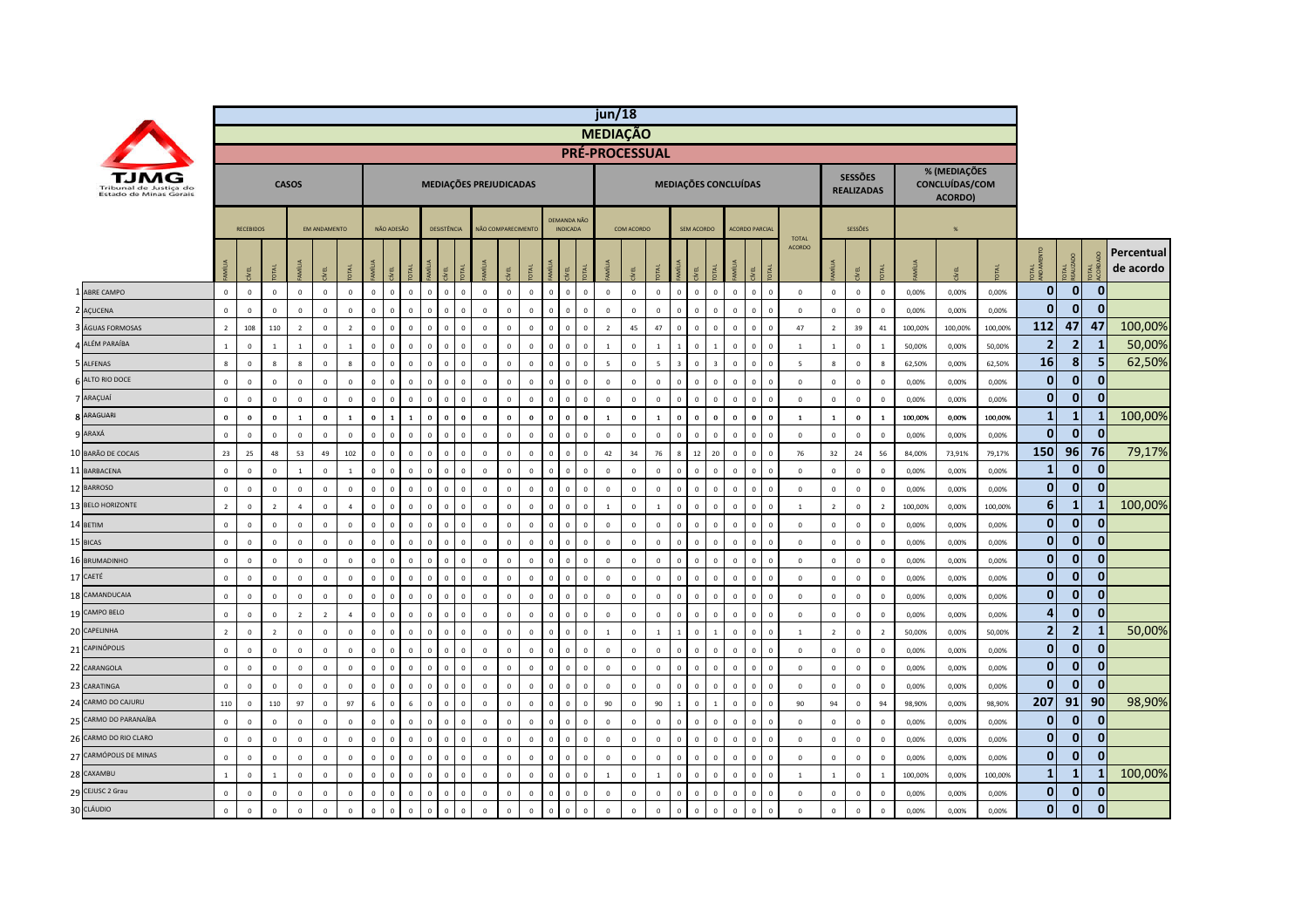| 31 CONCEIÇÃO DO MATO DENTRO | $\mathbb O$                   | $\mathbf 0$                | $\mathbf 0$                | $\mathbf 0$                   | $\mathbf 0$                | $\mathsf 0$             | $\mathbf 0$                 | $\Omega$                 | $\mathbf{0}$<br>$\Omega$                   |              | $\Omega$       | $\mathbb O$                | $\mathbf 0$                | $\mathbf 0$                 | $\Omega$                   |                | $\mathsf 0$                | $\mathbf 0$                | $\mathbf 0$                | $\mathbf 0$                | $\overline{0}$            | $\Omega$<br>$\Omega$                   | $\Omega$                   | $\Omega$                   | $\mathbf 0$                               | $\Omega$                   | $\mathbf 0$                | $\Omega$                   | 0,00%          | 0,00%          | 0,00%          | $\mathbf{0}$               | $\overline{0}$               | $\bf{0}$                |         |
|-----------------------------|-------------------------------|----------------------------|----------------------------|-------------------------------|----------------------------|-------------------------|-----------------------------|--------------------------|--------------------------------------------|--------------|----------------|----------------------------|----------------------------|-----------------------------|----------------------------|----------------|----------------------------|----------------------------|----------------------------|----------------------------|---------------------------|----------------------------------------|----------------------------|----------------------------|-------------------------------------------|----------------------------|----------------------------|----------------------------|----------------|----------------|----------------|----------------------------|------------------------------|-------------------------|---------|
| 32 CONSELHEIRO LAFAIETE     | $\mathbf 0$                   | $\mathbf 0$                | $\mathbf 0$                | $\mathbf 0$                   | $\mathbf 0$                | $\mathbf 0$             | $\mathbf 0$                 | $\Omega$                 | $\mathbf 0$<br>$\Omega$                    |              | $\Omega$       | $\mathbb O$                | $\mathbf 0$                | $\mathbf{0}$                | $\overline{0}$             | $\Omega$       | $\mathbf 0$                | $\mathbf 0$                | $\,0\,$                    | $\mathbf{0}$               | $\mathbf 0$               | $\Omega$<br>$\Omega$                   | $\mathbf{0}$               | $\mathsf 0$<br>$\Omega$    | $\mathbf 0$                               | $\mathbf 0$                | $\mathbf 0$                | $\mathbf 0$                | 0,00%          | 0,00%          | 0,00%          | $\mathbf{0}$               | 0                            | $\mathbf{0}$            |         |
| 33 CONTAGEM                 | $\Omega$                      | $\mathbf 0$                | $\Omega$                   | $\Omega$                      | $\Omega$                   | $\Omega$                | $\Omega$                    | $\Omega$                 | $\Omega$<br>$\Omega$                       |              | $\Omega$       | $\Omega$                   | $\Omega$                   | $\Omega$                    | $\Omega$                   |                | $\Omega$                   | $\Omega$                   | $\Omega$                   | $\Omega$                   | $\overline{0}$            | $\Omega$<br>$\Omega$                   | $\Omega$                   | $\Omega$                   | $\Omega$                                  | $\Omega$                   | $\mathbf 0$                | $\Omega$                   | 0.00%          | 0.00%          | 0.00%          | $\mathbf 0$                | 0                            | 0                       |         |
| 34 CORINTO                  | $\mathbb O$                   | $\mathbf 0$                | $\mathbf{0}$               | $\mathbf 0$                   | $\,0\,$                    | $\mathsf 0$             | $\mathbf{0}$                | $\Omega$                 | $\Omega$<br>$\Omega$                       |              | $\Omega$       | $\mathbf 0$                | $\mathbf 0$                | $\,0\,$                     | $\Omega$                   |                | $\mathsf 0$                | $\mathbf 0$                | $\mathbf 0$                | $\mathbb O$                | $\mathbf 0$               | $\Omega$<br>$\Omega$                   | $\mathbf 0$                | $\Omega$<br>$\Omega$       | $\mathbf 0$                               | $\mathbf 0$                | $\mathbb O$                | $\mathbf 0$                | 0,00%          | 0,00%          | 0,00%          | $\mathbf{0}$               | $\mathbf{0}$                 | $\mathbf{0}$            |         |
| 35 COROMANDEL               | $\mathbf 0$                   | $\mathbf 0$                | $\mathbf 0$                | $\circ$                       | $\mathbf 0$                | $\mathsf 0$             | $\mathbf 0$                 | $\Omega$                 | $\mathsf 0$<br>$\mathbf 0$                 |              | $\Omega$       | $\mathbf 0$                | $\mathbf 0$                | $\mathbf{0}$                | $\overline{0}$             |                | $\mathsf 0$                | $\mathbf 0$                | $\mathbf 0$                | $\mathbf 0$                | $\mathbf 0$               | $\Omega$<br>$\Omega$                   | $\mathbf 0$                | $\overline{0}$             | $\mathbf 0$                               | $\mathbf 0$                | $\mathbf 0$                | $\mathbf 0$                | 0,00%          | 0,00%          | 0,00%          | $\mathbf{0}$               | $\mathbf{0}$                 | $\mathbf{0}$            |         |
| 36 CORONEL FABRICIANO       | $\overline{\mathbf{3}}$       | $\overline{2}$             | 5                          | $\overline{5}$                | $\overline{2}$             | $\overline{7}$          | $\mathbf 0$                 | $\Omega$                 | $\mathbf{0}$<br>$\Omega$                   |              |                | $\mathbf 0$                | $\mathbf 0$                | $\mathbf 0$                 | $\overline{0}$             |                | $\mathbf{0}$               | $\overline{2}$             | $\mathbf{1}$               | $\overline{\mathbf{3}}$    | $\mathbf 0$               | $\mathbf{1}$                           | $\mathbf 0$                |                            | $\overline{\mathbf{3}}$                   | $\overline{\mathbf{3}}$    | $\overline{2}$             | -5                         | 100,00%        | 50,00%         | 75,00%         | 12                         | $\boldsymbol{4}$             | $\overline{\mathbf{3}}$ | 75,00%  |
| 37 CURVELO                  | 9                             | $\overline{\mathbf{3}}$    | $12\,$                     | $\mathbf 0$                   | $\mathbf 0$                | $\mathsf 0$             | $\mathbf 0$                 | $\Omega$                 | $\mathsf 0$<br>$\mathbf 0$                 | $\Omega$     | $\Omega$       | $\mathbf 0$                | $\mathbf 0$                | $\mathbf{0}$                | $\overline{0}$             | $\Omega$       | $\mathbf 0$                | $\overline{2}$             | $\,0\,$                    | $\overline{2}$             | $\mathbf 0$               | $\Omega$<br>$\Omega$                   | $\Omega$                   | $\mathsf 0$<br>$\Omega$    | $\overline{2}$                            | $\mathbf 0$                | $\circ$                    | $\mathbf 0$                | 100,00%        | 0,00%          | 100,00%        | <b>12</b>                  | $\overline{2}$               | $\overline{2}$          | 100,00% |
| 38 DIAMANTINA               | $\Omega$                      | $\Omega$                   | $\Omega$                   | $\Omega$                      | $\Omega$                   | $\Omega$                | $\Omega$                    | $\Omega$                 | $\Omega$<br>$\Omega$                       |              | $\Omega$       | $\Omega$                   | $\Omega$                   | $\Omega$                    | $\Omega$                   | $\Omega$       | $\Omega$                   | $\Omega$                   | $\Omega$                   | $\Omega$                   | $\overline{0}$            | $\Omega$<br>$\Omega$                   | $\Omega$                   | $\overline{0}$<br>$\Omega$ | $\Omega$                                  | $\Omega$                   | $\mathbf{0}$               | $\Omega$                   | 0.00%          | 0.00%          | 0.00%          | $\mathbf{0}$               | $\bf{0}$                     | 0                       |         |
| 39 DIVINÓPOLIS              | $\mathbb O$                   | $\mathbf 0$                | $\Omega$                   | $\Omega$                      | $\mathbf 0$                | $\mathsf 0$             | $\Omega$                    | $\Omega$                 | $\Omega$<br>$\Omega$                       |              |                | $\mathbf 0$                | $\Omega$                   | $\overline{0}$              | $\Omega$                   |                | $\Omega$                   | $\mathbf 0$                | $\mathbf 0$                | $\Omega$                   | $\overline{0}$            | $\Omega$<br>$\Omega$                   | $\Omega$                   | $\Omega$                   | $\mathbf 0$                               | $\mathbf 0$                | $\mathbf 0$                | $\Omega$                   | 0,00%          | 0,00%          | 0,00%          | $\mathbf{0}$               | $\mathbf{0}$                 | $\mathbf{0}$            |         |
| 40 ESPERA FELIZ             | $\mathbb O$                   | $\mathbf 0$                | $\mathbf{0}$               | $\circ$                       | $\mathbf 0$                | $\mathsf 0$             | $\mathbf 0$                 | $\Omega$                 | $\mathsf 0$<br>$\mathbf 0$                 | $\Omega$     | $\Omega$       | $\mathsf 0$                | $\mathbf 0$                | $\mathbf 0$                 | $\Omega$                   |                | $\mathsf 0$                | $\mathbf 0$                | $\mathbf 0$                | $\mathbf 0$                | $\mathbf 0$               | $\Omega$<br>$\Omega$                   | $\mathbf 0$                | $\overline{0}$             | $\mathbf 0$<br>$\Omega$                   | $\mathsf 0$                | $\mathbf{0}$               | $\mathbf 0$                | 0,00%          | 0,00%          | 0,00%          | $\mathbf{0}$               | $\mathbf{0}$                 | $\mathbf{0}$            |         |
| 41 EXTREMA                  | $\overline{2}$                | $\overline{\mathbf{3}}$    | 5                          | $\mathbf 0$                   | $\mathbf 0$                | $\mathsf 0$             | $\overline{2}$              | $\overline{z}$           | $\overline{4}$<br>$\mathbf 0$              |              |                | $\mathbf 0$                | $\mathbf 0$                | $\mathbf 0$                 | $\Omega$                   |                | $\mathbf{0}$               | $\mathbf 0$                | $\mathbf 0$                | $\mathbf 0$                | $\overline{0}$            | $\Omega$<br>$\Omega$                   | $\mathbf 0$                |                            | $\mathbf 0$                               | $\mathbf 0$                | $\mathbf 0$                | $\mathbf 0$                | 0,00%          | 0,00%          | 0,00%          | 5                          | $\Omega$                     | $\mathbf{0}$            |         |
| 42 FORMIGA                  | $\overline{1}$                | 18                         | 19                         | $\overline{1}$                | 18                         | 19                      | $\mathbf 0$                 | $\Omega$                 | $\mathbf{0}$<br>$\Omega$                   |              |                | $\mathbf{0}$               | $\Omega$                   | $\mathbf 0$                 | $\Omega$                   |                | $\mathbf 0$                | $\mathbf 0$                | $6\phantom{1}$             | 6                          | $\overline{1}$            | 14<br>15                               | $\Omega$                   | $\Omega$                   | 6                                         | $\overline{1}$             | $9\,$                      | 10                         | 0,00%          | 30,00%         | 28,57%         | 38                         | 21                           | 6                       | 28,57%  |
| 43 FRANCISCO SÁ             | $\mathbf{1}$                  | $\mathbf 0$                | $\mathbf{1}$               | $\mathbf{1}$                  | $\mathbf 0$                | $\mathbf{1}$            | $\mathbf 0$                 | $\Omega$                 | $\mathbf{0}$<br>$\Omega$                   |              |                | $\mathbf 0$                | $\mathbf 0$                | $\mathbf 0$                 | $\overline{0}$             |                | $\mathsf 0$                | $\mathbf 0$                | $\mathbf{0}$               | $\circ$                    | $\overline{0}$            | $\Omega$<br>$\Omega$                   | $\Omega$                   | $\Omega$                   | $\mathbf 0$                               | $\mathbf{1}$               | $\mathbf{0}$               | 1                          | 0,00%          | 0,00%          | 0,00%          | $\overline{2}$             | $\mathbf{0}$                 | 0                       |         |
| 44 FRUTAL                   | $\overline{z}$                | $\mathbf 0$                | $\overline{z}$             | $\overline{3}$                | $\mathbf 0$                | $\overline{3}$          | $\Omega$                    | $\Omega$                 | $\Omega$<br>$\Omega$                       |              | $\Omega$       | $\mathbf 0$                | $\Omega$                   | $\Omega$                    | $\Omega$                   |                | $\Omega$                   | $\overline{z}$             | $\Omega$                   | $\overline{z}$             | $\overline{0}$            | $\Omega$<br>$\Omega$                   | $\Omega$                   | $\Omega$                   | $\overline{z}$                            | $\overline{5}$             | $\mathbf 0$                | -5                         | 100,00%        | 0.00%          | 100.00%        | 5                          | $\overline{2}$               | $\mathbf{2}$            | 100,00% |
| 45 GALILÉIA                 | $\mathbf 0$                   | $\mathbf 0$                | $\mathbf{0}$               | $\circ$                       | $\mathbf 0$                | $\mathsf 0$             | $\circ$                     | $\mathbf{0}$             | $\mathbf{0}$<br>$\overline{0}$             | $\Omega$     | $\Omega$       | $\mathbf 0$                | $\mathbf 0$                | $\mathbf 0$                 | $\overline{0}$             | $\Omega$       | $\mathbf{0}$               | $\mathbf 0$                | $\mathbf 0$                | $\mathbf 0$                | $\,0\,$                   | $\mathbf{0}$<br>$\overline{0}$         | $\mathbf 0$                | $\mathbf 0$<br>$\Omega$    | $\mathbf 0$                               | $\mathbf 0$                | $\mathbf{0}$               | $\mathbf 0$                | 0,00%          | 0,00%          | 0,00%          | $\mathbf{0}$               | $\mathbf{0}$                 | $\bf{0}$                |         |
| 46 GOVERNADOR VALADARES     | $\overline{2}$                | $\mathbf 0$                | $\overline{2}$             | $\overline{2}$                | $\mathbf 0$                | $\overline{2}$          | $\mathbf{1}$                | $\mathbf 0$              | $\mathbf{1}$<br>$\mathbf 0$                |              |                | $\mathbf 0$                | $\mathbf 0$                | $\mathbf 0$                 | $\overline{0}$             |                | $\mathbf{0}$               | $\mathbf{1}$               | $\mathbf 0$                | $\mathbf{1}$               | $\mathbf 0$               | $\mathsf 0$<br>$\mathbf{0}$            | $\mathbf 0$                |                            | $\mathbf{1}$                              | $\overline{2}$             | $\mathbf 0$                | $\overline{2}$             | 100,00%        | 0,00%          | 100,00%        | 4                          | -1                           | 1                       | 100,00% |
| 47 GUANHÃES                 | $\mathbf{0}$                  | $\mathbf 0$                | $\mathbf 0$                | $\mathbf{0}$                  | $\mathbf 0$                | $\mathsf 0$             | $\mathbf 0$                 | $\mathbf{0}$             | $\mathsf 0$<br>$\mathbf 0$                 | $\Omega$     | $\mathbf 0$    | $\mathbf 0$                | $\mathbf 0$                | $\mathbf{0}$                | $\overline{0}$             | $\Omega$       | $\mathsf 0$                | $\mathbf 0$                | $\mathbf 0$                | $\circ$                    | $\mathbf 0$               | $\mathbf{0}$<br>$\mathbf 0$            | $\mathbf 0$                | $\mathbf 0$<br>$\mathbf 0$ | $\mathbf 0$                               | $\mathbf{0}$               | $\mathbf 0$                | $\mathbf 0$                | 0,00%          | 0,00%          | 0,00%          | $\mathbf 0$                | $\mathbf{0}$                 | $\mathbf 0$             |         |
| 48 GUARANI                  | $\mathbf{0}$                  | $\mathbf 0$                | $\mathbf 0$                | $\mathbf 0$                   | $\mathbf 0$                | $\mathsf 0$             | $\mathbf 0$                 | $\Omega$                 | $\mathbf{0}$<br>$\Omega$                   |              | $\Omega$       | $\mathbf 0$                | $\mathbf 0$                | $\mathbf{0}$                | $\Omega$                   |                | $\mathsf 0$                | $\mathbf 0$                | $\mathbf{0}$               | $\mathbf 0$                | $\overline{0}$            | $\Omega$<br>$\Omega$                   | $\mathbf 0$                | $\overline{0}$             | $\mathbf 0$                               | $\mathbf 0$                | $\mathbf{0}$               | $\mathbf 0$                | 0,00%          | 0,00%          | 0,00%          | $\mathbf{0}$               | $\bf{0}$                     | 0                       |         |
| 49 GUAXUPÉ                  | 15                            | $\overline{z}$             | 17                         | 15                            | $\mathbf 0$                | 15                      | $\circ$                     | $\overline{\phantom{a}}$ | $\overline{\phantom{a}}$<br>$\Omega$       |              | $\Omega$       | $\mathbf 0$                | $\Omega$                   | $\Omega$                    | $\Omega$                   |                | $\overline{z}$             | 10                         | $\Omega$                   | 10                         | $\overline{0}$            | $\overline{z}$<br>$\overline{z}$       | $\Omega$                   | $\Omega$<br>$\Omega$       | 10                                        | 15                         | $\overline{2}$             | 17                         | 100,00%        | 0.00%          | 83.33%         | 32                         | 12                           | <b>10</b>               | 83,33%  |
| 50 IBIÁ                     | $\mathbf 0$                   | $\mathbf 0$                | $\Omega$                   | $\overline{0}$                | $\Omega$                   | $\Omega$                | $\Omega$                    | $\Omega$                 | $\Omega$<br>$\Omega$                       |              | $\Omega$       | $\Omega$                   | $\Omega$                   | $\Omega$                    | $\Omega$                   |                | $\mathbf{0}$               | $\mathbf 0$                | $\Omega$                   | $\Omega$                   | $\mathbf 0$               | $\Omega$<br>$\Omega$                   | $\Omega$                   | $\mathbf 0$<br>$\Omega$    | $\mathbf 0$                               | $\Omega$                   | $\mathbf 0$                | $\Omega$                   | 0,00%          | 0,00%          | 0,00%          | $\mathbf{0}$               | $\mathbf{0}$                 | $\mathbf{0}$            |         |
| 51 IGARAPÉ                  | $\mathbf 0$                   | $\mathbf 0$                | $\mathbf{0}$               | $\,0\,$                       | $\,0\,$                    | $\mathbf 0$             | $\mathbf 0$                 | $\Omega$                 | $\mathbf 0$<br>$\Omega$                    |              | $\Omega$       | $\,0\,$                    | $\mathbf 0$                | $\mathbf 0$                 | $\Omega$                   |                | $\mathbf{0}$               | $\mathbf 0$                | $\overline{0}$             | $\mathbf 0$                | $\mathbf 0$               | $\Omega$<br>$\mathbf{0}$               | $\mathbf{0}$               | $\Omega$<br>$\Omega$       | $\,0\,$                                   | $\mathbf 0$                | $\mathbf 0$                | $\mathbf 0$                | 0,00%          | 0,00%          | 0,00%          | $\mathbf{0}$               | $\mathbf{0}$                 | $\mathbf{0}$            |         |
| 52 INHAPIM                  | $\overline{a}$                | $\mathbf 0$                | $\overline{4}$             | $\mathbf{1}$                  | $\mathbf{1}$               | $\overline{2}$          | $\mathbf 0$                 | $\mathbf 0$              | $\mathsf 0$<br>$\mathbf 0$                 |              | $\mathbf 0$    | $\mathbf 0$                | $\mathbf 0$                | $\mathbf 0$                 | $\overline{0}$             |                | $\mathsf 0$                | $\overline{\mathbf{3}}$    | $\mathbf{0}$               | $\overline{\mathbf{3}}$    | $\overline{1}$            | $\mathbf{1}$<br>$\mathbf 0$            | $\mathbf 0$                | $\mathbf 0$                | $\overline{\mathbf{3}}$<br>$\mathbf 0$    | 6                          | $\mathbf 0$                | 6                          | 75,00%         | 0,00%          | 75,00%         | $6 \overline{6}$           | 4                            | 3                       | 75,00%  |
| 53 IPANEMA                  | $\mathbf 0$                   | $\mathbf 0$                | $\mathbf 0$                | $\mathbf 0$                   | $\mathbf 0$                | $\mathsf 0$             | $\mathbf 0$                 |                          | $\mathbf 0$                                |              | $\Omega$       | $\mathbf 0$                | $\mathbf 0$                | $\mathbf 0$                 | $\Omega$                   |                | $\mathsf 0$                | $\mathbf 0$                | $\mathbf{0}$               | $\mathbf 0$                | $\overline{0}$            | $\Omega$                               | $\Omega$                   | $\Omega$                   | $\mathbf 0$                               | $\mathbf 0$                | $\mathbf 0$                | $\mathbf 0$                | 0,00%          | 0,00%          | 0,00%          | $\mathbf{0}$               | $\mathbf{0}$                 | $\bf{0}$                |         |
| 54 IPATINGA                 | $\mathbf 0$                   | $\mathbf{1}$               | $\mathbf{1}$               | $\overline{0}$                | $\mathbf{1}$               | $\mathbf{1}$            | $\mathbf 0$                 | $\mathbf{0}$             | $\mathsf 0$<br>$\mathbf{0}$                | $\Omega$     | $\Omega$       | $\mathbf 0$                | $\mathbf 0$                | $\mathbf{0}$                | $\mathbf 0$                | $\Omega$       | $\mathbf 0$                | $\mathbf 0$                | $\mathbf{1}$               | $\mathbf{1}$               | $\mathbf 0$               | $\mathbf 0$<br>$\Omega$                | $\circ$                    | $\mathsf 0$<br>$\Omega$    | $\mathbf{1}$                              | $\mathbf 0$                | $\mathbf{1}$               | <sup>1</sup>               | 0.00%          | 100.00%        | 100,00%        | $\overline{2}$             | -1                           | -1                      | 100,00% |
| 55 ITABIRA                  | $\mathbf 0$                   | $\mathbf 0$                | $\Omega$                   | $\Omega$                      | $\Omega$                   | $\Omega$                | $\Omega$                    | $\Omega$                 | $\Omega$<br>$\Omega$                       |              | $\Omega$       | $\mathbf 0$                | $\Omega$                   | $\Omega$                    | $\Omega$                   | $\Omega$       | $\Omega$                   | $\mathbf 0$                | $\Omega$                   | $\Omega$                   | $\mathbf 0$               | $\Omega$<br>$\Omega$                   | $\Omega$                   | $\overline{0}$             | $\mathbf 0$<br>$\Omega$                   | $\overline{0}$             | $\mathbf{0}$               | $\Omega$                   | 0.00%          | 0.00%          | 0.00%          | $\mathbf{0}$               | $\mathbf{0}$                 | о                       |         |
| 56 ITABIRITO                | $\,0\,$                       | $\mathbf 0$                | $\mathbf 0$                | $\overline{0}$                | $\mathbf 0$                | $\mathbf 0$             | $\mathbf 0$                 | $\Omega$                 | $\mathbf{0}$<br>$\Omega$                   |              | $\mathbf 0$    | $\,0\,$                    | $\mathbf 0$                | $\,0\,$                     | $\overline{0}$             | $\Omega$       | $\mathsf 0$                | $\mathbf 0$                | $\mathbf 0$                | $\mathbf 0$                | $\mathbf 0$               | $\mathbf{0}$<br>$\overline{0}$         | $\mathbf 0$                | $\,0\,$<br>$\Omega$        | $\,0\,$                                   | $\,0\,$                    | $\overline{0}$             | $\mathbf{0}$               | 0,00%          | 0,00%          | 0,00%          | $\mathbf 0$                | $\mathbf{0}$                 | $\mathbf{0}$            |         |
| 57 ITAJUBÁ                  | $\mathbf{0}$                  | $\mathbf 0$                | $\mathbf 0$                | $\mathbf{0}$                  | $\mathbf 0$                | $\mathsf 0$             | $\mathbf 0$                 | $\mathbf 0$              | $\mathsf 0$<br>$\mathbf 0$                 | $\Omega$     | $\mathbf 0$    | $\mathbf 0$                | $\mathbf 0$                | $\mathbf{0}$                | $\overline{0}$             | $\mathbf 0$    | $\mathsf 0$                | $\mathbf 0$                | $\mathsf 0$                | $\circ$                    | $\mathbf 0$               | $\mathbf{0}$<br>$\mathbf{0}$           | $\mathbf 0$                | $\mathbf 0$<br>$\mathbf 0$ | $\mathbf 0$                               | $\mathbf{0}$               | $\mathbf 0$                | $\mathbf 0$                | 0,00%          | 0,00%          | 0,00%          | $\mathbf 0$                | 0                            | $\mathbf 0$             |         |
| 58 ITAMBACURI               | $\mathbf 0$                   | $\mathbf 0$                | $\mathbf{0}$               | $\overline{0}$                | $\mathbf 0$                | $\mathsf 0$             | $\mathbf 0$                 |                          | $\mathbf 0$<br>$\Omega$                    |              |                | $\mathbf 0$                | $\mathbf 0$                | $\mathbf 0$                 | $\overline{0}$             |                | $\mathbf 0$                | $\mathbf 0$                | $\mathbf 0$                | $\mathbf 0$                | $\overline{0}$            | $\mathbf{0}$                           | $\mathbf 0$                |                            | $\mathbf 0$                               | $\mathbf 0$                | $\mathbf 0$                | $\mathbf 0$                | 0,00%          | 0,00%          | 0,00%          | $\mathbf 0$                | $\bf{0}$                     | $\bf{0}$                |         |
| 59 ITAPECERICA              | $\mathbf 0$                   | $\mathbf 0$                | $\mathbf 0$                | $\mathbf 0$                   | $\mathbf 0$                | $\mathsf 0$             | $\mathbf 0$                 | $\Omega$                 | $\mathsf 0$<br>$\mathbf 0$                 |              | $\Omega$       | $\mathbf 0$                | $\mathbf 0$                | $\mathbf{0}$                | $\Omega$                   |                | $\mathsf 0$                | $\mathbf 0$                | $\mathbf 0$                | $\mathbf 0$                | $\mathbf 0$               | $\Omega$<br>$\Omega$                   | $\Omega$                   | $\Omega$<br>$\Omega$       | $\mathbf 0$                               | $\mathbf 0$                | $\circ$                    | $\mathbf 0$                | 0,00%          | 0,00%          | 0,00%          | $\mathbf{0}$               | $\mathbf{0}$                 | $\mathbf 0$             |         |
| 60 ITAÚNA                   | $\mathbf{0}$                  | $\mathbf 0$                | $\Omega$                   | $\Omega$                      | $\overline{0}$             | $\mathbf{0}$            | $\Omega$                    | $\Omega$                 | $\Omega$<br>$\Omega$                       |              | $\Omega$       | $\mathbf 0$                | $\Omega$                   | $\mathbf 0$                 | $\Omega$                   |                | $\Omega$                   | $\mathbf 0$                | $\Omega$                   | $\Omega$                   | $\mathbf 0$               | $\Omega$<br>$\Omega$                   | $\Omega$                   | $\Omega$<br>$\Omega$       | $\mathbf 0$                               | $\mathbf{0}$               | $\mathbf 0$                | $\Omega$                   | 0,00%          | 0.00%          | 0.00%          | $\mathbf{0}$               | $\mathbf 0$                  | $\bf{0}$                |         |
| 61 <b>ITUIUTABA</b>         | $\mathbf 0$                   | $\mathbf 0$                | $\mathbf{0}$               | $\mathbf 0$                   | $\,0\,$                    | $\mathsf 0$             | $\mathbf 0$                 | $\Omega$                 | $^{\circ}$<br>$\Omega$                     |              | $\Omega$       | $\,0\,$                    | $\mathbf 0$                | $\mathbf 0$                 | $\Omega$                   |                | $^{\circ}$                 | $\mathbf 0$                | $\overline{0}$             | $\mathbf 0$                | $\mathbf 0$               | $\Omega$<br>$\Omega$                   | $\mathbf{0}$               | $\Omega$<br>$\Omega$       | $\,0\,$                                   | $\mathbf 0$                | $\mathbf 0$                | $\mathbf 0$                | 0,00%          | 0,00%          | 0,00%          | $\mathbf 0$                | $\bf{0}$                     | $\mathbf 0$             |         |
| 62 ITUMIRIM                 | $\mathbf{0}$                  | $\mathbf 0$                | $\mathbf{0}$               | $\mathbf{0}$                  | $\mathbf 0$                | $\mathbf{0}$            | $\mathbf 0$                 | $\mathbf{0}$             | $\mathsf 0$<br>$\mathbf 0$                 | $\mathbf{0}$ | $\mathbf 0$    | $\mathbf 0$                | $\mathbf 0$                | $\mathbf 0$                 | $\mathbf 0$                | $\overline{0}$ | $\mathbf 0$                | $\mathbf 0$                | $\,0\,$                    | $\mathbf{0}$               | $\,0\,$                   | $\mathbf{0}$<br>$\overline{0}$         | $\mathbf 0$                | $\,0\,$<br>$\overline{0}$  | $\,0\,$                                   | $\mathbf 0$                | $\mathbf 0$                | $\,0\,$                    | 0,00%          | 0,00%          | 0,00%          | $\mathbf 0$                | 0<br>$\mathbf{0}$            | $\mathbf 0$<br>$\bf{0}$ |         |
| 63 ITURAMA                  | $\mathbf 0$                   | $\mathbf 0$                | $\mathbf 0$                | $\mathbf 0$                   | $\mathbf 0$                | $\mathbf 0$             | $\mathbf 0$                 |                          | $\mathbf 0$                                |              | $\overline{0}$ | $\mathbf 0$                | $\mathbf 0$                | $\mathbf 0$                 | $\overline{0}$             |                | $\mathbf 0$                | $\mathbf 0$                | $\mathbf 0$                | $\mathbf 0$                | $\overline{0}$            | $\Omega$<br>$^{\circ}$                 | $\mathbf 0$                | $\mathbf 0$                | $\mathbf 0$                               | $\mathbf 0$                | $\mathbf 0$                | $\mathbf 0$                | 0,00%          | 0,00%          | 0,00%          | $\mathbf 0$                |                              |                         |         |
| 64 JANAÚBA<br>65 JANUÁRIA   | $\mathbf 0$                   | $\mathbf 0$                | $\mathbf 0$                | $\mathbf 0$                   | $\mathbf 0$                | $\mathsf 0$             | $\mathbf 0$                 | $\mathbf{0}$             | $\mathsf 0$<br>$\mathbf 0$                 |              | $\Omega$       | $\mathbf 0$                | $\mathbf 0$                | $\mathbf{0}$                | $\overline{0}$             | $\Omega$       | $\mathsf 0$                | $\mathbf 0$                | $\mathbf 0$                | $\mathbf{0}$               | $\mathbf 0$               | $\Omega$<br>$\mathbf 0$                | $\mathbf 0$                | $\mathbf 0$                | $\mathbf 0$<br>$\Omega$                   | $\mathbf 0$                | $\mathbf{0}$               | $\mathbf 0$                | 0.00%          | 0.00%          | 0,00%          | $\mathbf 0$<br>$\mathbf 0$ | $\mathbf{0}$<br>$\mathbf{0}$ | 0<br>$\Omega$           |         |
| 66 JOÃO PINHEIRO            | $\mathbf 0$                   | $\mathbf 0$                | $\mathbf{0}$               | $\mathbf 0$                   | $\mathbf 0$                | $\mathbf{0}$            | $\mathbf 0$<br>$\mathbf{0}$ | $\Omega$                 | $^{\circ}$<br>$\Omega$                     |              |                | $\mathbf 0$                | $\mathbf 0$<br>$\Omega$    | $\mathbf 0$                 | $\overline{0}$<br>$\Omega$ | $\sqrt{2}$     | $\mathsf 0$                | $\mathbf 0$                | $\mathbf{0}$<br>$\Omega$   | $\mathbf 0$<br>$\circ$     | $\mathbf 0$               | $\Omega$<br>$\Omega$<br>$\Omega$       | $\mathbf{0}$<br>$\Omega$   | $\Omega$<br>$\Omega$       | $\mathbf 0$                               | $\mathbf 0$                | $\mathbf 0$                | $\Omega$                   | 0,00%          | 0,00%          | 0,00%          | $\mathbf{0}$               | 0                            | $\bf{0}$                |         |
| 67 JUIZ DE FORA             | $\mathbf 0$<br>$\overline{1}$ | $\mathbf 0$                | $\mathbf{0}$               | $\mathbf 0$<br>$\overline{1}$ | $\mathbf 0$                | $\mathsf 0$             |                             | $\Omega$                 | $\Omega$<br>$\Omega$                       | $\sqrt{2}$   | $\Omega$       | $\mathbf 0$                |                            | $\mathbf 0$<br>$\mathbf{0}$ | $\overline{0}$             |                | $\mathsf 0$                | $\mathbf 0$                |                            | $\overline{3}$             | $\mathbf 0$               | $\Omega$                               |                            |                            | $\mathbf 0$<br>$\Omega$                   | $\mathbf 0$                | $\mathbf 0$                | $\mathbf 0$                | 0,00%          | 0,00%          | 0,00%          | 9                          | 4                            | $\overline{\mathbf{3}}$ | 75,00%  |
| 68 LAGOA SANTA              |                               | $\overline{\phantom{a}}$   | 6                          |                               | $\overline{2}$             | $\overline{\mathbf{3}}$ | $\mathbf 0$                 | $\Omega$                 | $\mathsf 0$<br>$\mathbf 0$                 |              | $\Omega$       | $\mathbf 0$                | $\mathbf 0$                |                             |                            | $\Omega$       | $\mathbf 0$                | $\mathbf 0$                | $\overline{\mathbf{3}}$    |                            | $\overline{1}$            | $\mathbf{0}$<br>$\mathbf{1}$           | $\mathbf 0$                | $\mathbf 0$<br>$\Omega$    | $\overline{\mathbf{3}}$                   | $\overline{2}$             | $\mathbf 0$                | $\overline{2}$             | 0,00%          | 100,00%        | 75,00%         | <b>11</b>                  | $\mathbf{0}$                 | $\Omega$                |         |
| 69 LAMBARI                  | $\mathbf 0$<br>$\mathbf 0$    | $\mathbf 0$<br>$\mathbf 0$ | $\mathbf 0$<br>$\mathbf 0$ | $11\,$<br>$\mathbf 0$         | $\mathbf 0$<br>$\mathbf 0$ | $11\,$<br>$\mathsf 0$   | $\mathbf 0$<br>$\mathbf 0$  | $\mathbf 0$              | $\mathbf 0$<br>$\mathsf 0$<br>$\mathbf{0}$ | $\mathbf 0$  | $\mathbf 0$    | $\mathbf 0$<br>$\mathbf 0$ | $\mathbf 0$<br>$\mathbf 0$ | $\mathbf 0$<br>$\mathbf 0$  | $\mathbf 0$<br>$\mathbf 0$ | $\mathbf{0}$   | $\mathbf 0$                | $\mathbf 0$<br>$\mathbf 0$ | $\mathbf 0$<br>$\mathbf 0$ | $\mathbf 0$<br>$\mathbf 0$ | $\overline{0}$<br>$\,0\,$ | $\Omega$<br>$\mathbf 0$<br>$\mathbf 0$ | $\mathbf 0$<br>$\mathbf 0$ | $\mathbf 0$                | $\mathbf 0$<br>$\mathbf 0$<br>$\mathbf 0$ | $\mathbf 0$<br>$\mathbf 0$ | $\mathbf 0$                | $\mathbf 0$<br>$\mathbf 0$ | 0,00%          | 0,00%          | 0,00%          | $\mathbf 0$                | $\mathbf{0}$                 | $\mathbf{0}$            |         |
| 70 LAVRAS                   | $\mathbf{0}$                  | $\mathbf 0$                | $\mathbf{0}$               | $\mathbf 0$                   | $\mathbf{0}$               | $\mathbf{0}$            | $\mathbf 0$                 |                          | $\mathbf{0}$                               |              | $\Omega$       | $\mathbf 0$                | $\mathbf 0$                | $\mathbf 0$                 | $\overline{0}$             | $\Omega$       | $\mathbf 0$<br>$\mathsf 0$ | $\mathbf 0$                | $\mathbf 0$                | $\circ$                    | $\mathbf 0$               | $\mathbf 0$                            | $\mathbf 0$                | $\mathbf{0}$               | $\mathbf 0$<br>n                          | $\mathbf{0}$               | $\mathbf 0$<br>$\mathbf 0$ | $\mathbf 0$                | 0,00%<br>0,00% | 0,00%<br>0.00% | 0,00%<br>0,00% | $\mathbf 0$                | $\mathbf 0$                  | $\mathbf 0$             |         |
|                             |                               |                            | $\overline{1}$             | $\overline{1}$                |                            | $\overline{1}$          |                             | $^{\circ}$               | $\mathbf 0$                                |              | $\Omega$       |                            |                            | $\mathbf 0$                 | $\Omega$                   |                |                            |                            | $\Omega$                   |                            |                           | $^{\circ}$<br>$\Omega$<br>$\Omega$     | $\Omega$                   | $\Omega$                   |                                           |                            |                            |                            |                |                |                | $\overline{2}$             | $\mathbf 0$                  | $\overline{0}$          |         |
| 71 LEOPOLDINA               | $\mathbf{1}$                  | $\mathbb O$                |                            |                               | $\mathbf{0}$               |                         | $\mathbf 0$                 |                          | $\mathbf 0$<br>$\Omega$                    |              |                | $\mathbf 0$                | $\mathbf 0$                |                             |                            |                | $\mathbf{0}$               | $\mathbf 0$                |                            | $\mathbf 0$                | $\mathbf 0$               |                                        |                            |                            | $\mathbf 0$                               | $\mathbf 0$                | $\mathbf 0$                | $\mathbf 0$                | 0,00%          | 0,00%          | 0,00%          |                            |                              |                         |         |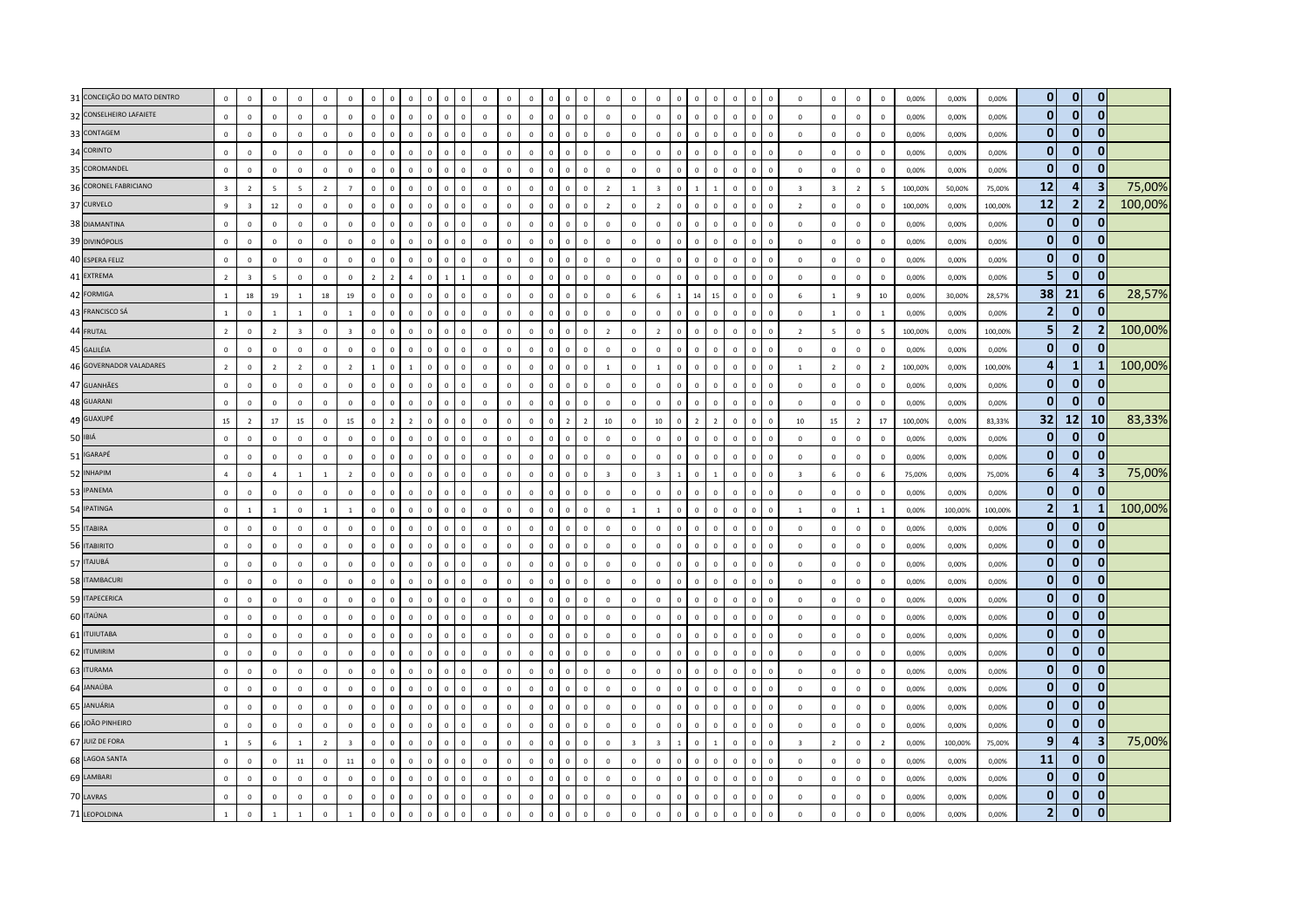| 72 LIMA DUARTE                      | $\,$ 0                  | $\mathbf 0$    | $\Omega$        | $\mathbf{0}$   | $\mathbf 0$    | $\Omega$       | $\Omega$       |              | $\Omega$                    | $\mathbf 0$  | $\mathsf 0$  | $\mathbf 0$             | $\mathbf 0$  | $\mathbf{0}$            | $\Omega$       | $\mathbf 0$    | $\Omega$       | $\mathbf 0$             | $\mathbf 0$     | $\mathbb O$             | $\Omega$                | $\Omega$<br>$\Omega$           | $\mathbf{0}$                  | $\Omega$       | $\Omega$                | $\mathbf 0$             | $\mathbf 0$             | $\mathbf 0$    | $\overline{0}$ | 0,00%   | 0,00%   | 0,00%   | $\mathbf 0$                 | $\mathbf{0}$       | 0                 |         |
|-------------------------------------|-------------------------|----------------|-----------------|----------------|----------------|----------------|----------------|--------------|-----------------------------|--------------|--------------|-------------------------|--------------|-------------------------|----------------|----------------|----------------|-------------------------|-----------------|-------------------------|-------------------------|--------------------------------|-------------------------------|----------------|-------------------------|-------------------------|-------------------------|----------------|----------------|---------|---------|---------|-----------------------------|--------------------|-------------------|---------|
| 73 MALACACHETA                      | $\mathbf 0$             | $\mathbf 0$    | $\mathbf 0$     | $\mathsf 0$    | $\mathbf 0$    | $\Omega$       | $\mathbf 0$    | $\Omega$     | $\Omega$<br>$\Omega$        | $\mathbf 0$  | $\mathbf 0$  | $\mathbf 0$             | $\mathbf 0$  | $\mathbf{0}$            | $\mathbf{0}$   | $\mathbf{0}$   | $\mathbf{0}$   | $\mathbf 0$             | $\mathsf 0$     | $\mathbf 0$             | $\Omega$                | $\mathbf{0}$<br>$\,0\,$        | $\mathbf 0$                   | $\mathbf 0$    | $\overline{0}$          | $\mathbf 0$             | $\mathbf 0$             | $\mathbf 0$    | $\mathbf 0$    | 0,00%   | 0,00%   | 0,00%   | $\mathbf{0}$                | $\mathbf{0}$       | $\mathbf{0}$      |         |
| 74 MANGA                            | $\Omega$                | $\mathbf 0$    | $\Omega$        | $\Omega$       | $\Omega$       | $\Omega$       | $\Omega$       |              | $\Omega$                    | $\Omega$     | $\mathbf 0$  | $\Omega$                | $\Omega$     | $\Omega$                | $\Omega$       | $\Omega$       | $\Omega$       | $\Omega$                | $\Omega$        | $\Omega$                | $\Omega$                | $\Omega$<br>$\Omega$           | $\Omega$                      | $\Omega$       | $\Omega$                | $\overline{0}$          | $\Omega$                | $\mathbf 0$    | $\Omega$       | 0.00%   | 0.00%   | 0.00%   | $\mathbf 0$                 | 0                  | 0                 |         |
| 75 MANHUAÇU                         | $\overline{\mathbf{3}}$ | $\mathbf 0$    | $\overline{3}$  | $\mathbf{0}$   | $\mathbf{0}$   | $\Omega$       | $\mathbf 0$    |              | $\Omega$                    | $\mathbf{0}$ | $\mathbf 0$  | $\mathbf 0$             | $\Omega$     | $\mathbf{0}$            | $\Omega$       | $\Omega$       | $\mathbf 0$    | $\overline{\mathbf{3}}$ | $\mathbf 0$     | $\overline{\mathbf{3}}$ | $\Omega$                | $\mathbf{0}$<br>$\Omega$       | $\mathbf 0$                   | $\mathbf{0}$   | $\overline{0}$          | $\overline{\mathbf{3}}$ | $\overline{\mathbf{3}}$ | $\mathbf 0$    | $\overline{3}$ | 100,00% | 0,00%   | 100,00% | $\overline{\mathbf{3}}$     | 3                  | $\vert$ 3         | 100,00% |
| 76 MAR DE ESPANHA                   | $\mathbf 0$             | $\mathbf{0}$   | $\mathbf 0$     | $\mathbf{0}$   | $\mathbf 0$    | $\Omega$       | $\mathbf 0$    |              | $\Omega$                    | $\mathbf 0$  | $\mathbf 0$  | $\mathbf 0$             | $\mathbf 0$  | $\mathbf{0}$            | $\mathbf{0}$   | $\mathbf{0}$   | $\mathbf{0}$   | $\mathbf 0$             | $\mathbf{0}$    | $\mathbb O$             | $\overline{0}$          | $\mathsf 0$<br>$\overline{0}$  | $\mathbf 0$                   | $\mathbf 0$    | $\overline{0}$          | $\mathbf 0$             | $\mathbf 0$             | $\mathbf 0$    | $\mathbf 0$    | 0,00%   | 0,00%   | 0,00%   | $\mathbf 0$                 | $\mathbf{0}$       | $\mathbf{0}$      |         |
| 77 MARIANA                          | $\mathbf 0$             | $\mathbf 0$    | $\overline{0}$  | $\mathbf 0$    | $\mathbf 0$    | $\mathbf{0}$   | $\mathbf{0}$   |              |                             | $\mathbf 0$  | $\mathbf 0$  | $\mathbf 0$             | $\mathbf{0}$ | $\mathbf{0}$            | $\Omega$       | $\mathbf 0$    | $\mathbf{0}$   | $\mathbf 0$             | $\mathbf 0$     | $\mathbb O$             |                         | $\mathbf{0}$<br>$\overline{0}$ | $\mathbf 0$                   | $\overline{0}$ | $\overline{0}$          | $\mathbf 0$             | $\mathbf{0}$            | $\mathbf 0$    | $\overline{0}$ | 0,00%   | 0,00%   | 0,00%   | $\mathbf{0}$                | $\mathbf{0}$       | $\Omega$          |         |
| 78 MATOZINHOS                       | $\mathbf 0$             | $\circ$        | $\mathbf 0$     | $\mathbf{0}$   | $\mathbf 0$    | $\Omega$       | $\mathbf 0$    | $\Omega$     | $\Omega$<br>$\Omega$        | $\mathbf 0$  | $\mathbf 0$  | $\mathbf 0$             | $\mathbf 0$  | $\mathbf 0$             | $\mathbf{0}$   | $\mathbf{0}$   | $\mathbf{0}$   | $\mathbf 0$             | $\mathsf 0$     | $\mathbf 0$             | $\Omega$                | $\mathbf{0}$<br>$\mathbf 0$    | $\mathbf{0}$                  | $\mathsf 0$    | $\overline{\mathbf{0}}$ | $\mathbf 0$             | $\mathbf 0$             | $\mathbf 0$    | $\mathbf 0$    | 0,00%   | 0,00%   | 0,00%   | $\mathbf{0}$                | $\mathbf{0}$       | 0                 |         |
| 79 MEDINA                           | $\Omega$                | $\mathbf 0$    | $\Omega$        | $\Omega$       | $\Omega$       | $\Omega$       | $\Omega$       |              | $\Omega$                    | $\Omega$     | $\mathsf 0$  | $\mathbf 0$             | $\Omega$     | $\Omega$                | $\Omega$       | $\Omega$       | $\Omega$       | $\Omega$                | $\Omega$        | $\mathbf{0}$            | $\Omega$                | $\Omega$<br>$\Omega$           | $\mathbf 0$                   | $\Omega$       | $\Omega$                | $\Omega$                | $\Omega$                | $\Omega$       | $\Omega$       | 0.00%   | 0.00%   | 0.00%   | $\mathbf 0$                 | 0                  | 0                 |         |
| 80 MINAS NOVAS                      | $\mathbf 0$             | $\mathbf 0$    | $\Omega$        | $\Omega$       | $\mathbf 0$    | $\Omega$       | $\Omega$       |              |                             | $\Omega$     | $\Omega$     | $\mathbf 0$             | $\Omega$     | $\mathbf{0}$            |                |                | $\Omega$       | $\mathbf 0$             | $\Omega$        | $\mathbb O$             |                         | $\Omega$<br>$\Omega$           | $\Omega$                      | $\sqrt{2}$     | $\sqrt{2}$              | $\mathbf 0$             | $\mathbf 0$             | $\mathbf 0$    | $\mathbf 0$    | 0,00%   | 0,00%   | 0,00%   | $\mathbf{0}$                | $\mathbf{0}$       | $\mathbf{0}$      |         |
| 81 MONTE CARMELO                    | $\mathbf 0$             | $\mathbf{0}$   | $\mathbf 0$     | $\mathbf{0}$   | $\mathbf{0}$   | $\Omega$       | $\mathbf 0$    |              | $\Omega$<br>$\Omega$        | $\mathbf 0$  | $\mathbf 0$  | $\mathbf 0$             | $\mathbf{0}$ | $\mathsf 0$             | $\mathbf{0}$   | $\mathbf{0}$   | $\mathbf{0}$   | $\mathbf 0$             | $\mathbf{0}$    | $\mathbb O$             | $\overline{0}$          | $\Omega$<br>$\overline{0}$     | $\circ$                       | $\mathbf 0$    | $\overline{\mathbf{0}}$ | $\mathbf 0$             | $\mathbf 0$             | $\circ$        | $\mathbf 0$    | 0,00%   | 0,00%   | 0,00%   | $\mathbf{0}$                | $\mathbf{0}$       | $\mathbf{0}$      |         |
| 82 MONTES CLAROS                    | 17                      | $\mathbf{1}$   | 18              | 9              | $\mathbf 0$    | $\mathbf{q}$   | $\overline{2}$ |              | $\overline{2}$              | $\mathbf 0$  | $\mathbf 0$  | $\mathbf 0$             | $\mathbf 0$  | $\mathbf{0}$            | $\Omega$       | $\mathbf 0$    | $\mathbf{0}$   | 8                       | $\mathbf{1}$    | $\overline{9}$          |                         | $\mathbf 0$<br>$\overline{2}$  | $\mathbf 0$                   | $\overline{0}$ | $\epsilon$              | $\overline{9}$          | $10\,$                  | $\mathbf{1}$   | $11\,$         | 80,00%  | 100,00% | 81,82%  | 27                          | <b>11</b>          | 9                 | 81,82%  |
| 83 MURIAÉ                           | $\overline{\mathbf{3}}$ | $\mathbf{0}$   | $\overline{3}$  | $\overline{2}$ | $\mathbf 0$    | $\overline{2}$ | $\mathbf 0$    |              | $\mathbf 0$<br>$\Omega$     | $\mathbf 0$  | $\mathbf 0$  | $\mathbf 0$             | $\mathbf 0$  | $\mathbf{0}$            | $\mathbf{0}$   | $\mathbf{0}$   | $\mathbf{0}$   | $\overline{2}$          | $\mathsf 0$     | $\overline{2}$          | $\Omega$                | $\mathbf{0}$                   | $\mathbf 0$<br>$\overline{0}$ | $\mathbf 0$    | $\overline{0}$          | $\overline{2}$          | $\overline{2}$          | $\mathbf 0$    | $\overline{2}$ | 100,00% | 0,00%   | 100,00% | 5                           | $\overline{2}$     | $\overline{2}$    | 100,00% |
| 84 NANUQUE                          | $\overline{0}$          | $\mathbf 0$    | $\mathbf 0$     | $\mathbf{0}$   | $\mathbf 0$    | $\Omega$       | $\mathbf 0$    |              | $\Omega$                    | $\mathbf 0$  | $\mathbf 0$  | $\mathbf 0$             | $\mathbf 0$  | $\mathbf{0}$            | $\Omega$       | $\mathbf{0}$   | $\Omega$       | $\mathbf 0$             | $\mathbf 0$     | $\mathbb O$             | $\Omega$                | $\Omega$<br>$\Omega$           | $\mathbf 0$                   | $\Omega$       | $\,$ 0                  | $\overline{0}$          | $\mathbf 0$             | $\mathbf 0$    | $\mathbf 0$    | 0,00%   | 0,00%   | 0,00%   | $\mathbf{0}$                | $\mathbf{0}$       | 0                 |         |
| 85 NEPOMUCENO                       | $\Omega$                | $\Omega$       | $\Omega$        | $\Omega$       | $\mathbf 0$    | $\Omega$       | $\Omega$       |              | $\Omega$                    | $\Omega$     | $\mathbf{0}$ | $\mathbf 0$             | $\Omega$     | $\mathbf{0}$            | $\Omega$       | $\Omega$       | $\Omega$       | $\Omega$                | $\Omega$        | $\Omega$                |                         | $\Omega$<br>$\Omega$           | $\Omega$                      | $\Omega$       | $\Omega$                | $\Omega$                | $\Omega$                | $\mathbf 0$    | $\Omega$       | 0,00%   | 0.00%   | 0.00%   | $\mathbf{0}$                | $\mathbf{0}$       | 0                 |         |
| 86 NOVA SERRANA                     | $\,$ 0                  | $\mathbf 0$    | $\mathbf 0$     | $\mathbf{0}$   | $\mathbf 0$    | $\Omega$       | $\mathbf 0$    |              | $\Omega$<br>$\Omega$        | $\mathbf 0$  | $\mathsf 0$  | $\mathbf 0$             | $\mathbf{0}$ | $\mathbf 0$             | $\Omega$       | $\mathbf{0}$   | $\mathbf 0$    | $\mathbf{0}$            | $\mathbf{0}$    | $\mathbb O$             | $\overline{0}$          | $\Omega$                       | $\mathbf 0$<br>$\mathbf{0}$   | $\mathbf 0$    | $\overline{0}$          | $\mathbf 0$             | $\mathbf 0$             | $\mathbf 0$    | $\mathbf 0$    | 0,00%   | 0,00%   | 0,00%   | $\mathbf 0$                 | $\mathbf{0}$       | $\mathbf{0}$      |         |
| 87 OLIVEIRA                         | $\,$ 0                  | $\mathbf 0$    | $\overline{0}$  | $\mathbf{0}$   | $\mathbf{0}$   | $\mathbf{0}$   | $\mathbf 0$    |              |                             | $\mathbf 0$  | $\mathbf 0$  | $\mathbf 0$             | $\mathbf 0$  | $\mathbf{0}$            | $\Omega$       | $\mathbf 0$    | $\mathbf{0}$   | $\mathbf 0$             | $\mathbf 0$     | $\mathbb O$             | $\theta$                | $\mathbf 0$<br>$\overline{0}$  | $\mathbf 0$                   | $\overline{0}$ | $\overline{0}$          | $\mathbf 0$             | $\mathbf 0$             | $\mathbf 0$    | $\overline{0}$ | 0,00%   | 0,00%   | 0,00%   | $\mathbf{0}$                | $\mathbf{0}$       | $\bf{0}$          |         |
| 88 PARÁ DE MINAS                    | $\overline{0}$          | $\mathbf{0}$   | $\mathbf 0$     | $\mathbf{0}$   | $\circ$        | $\mathsf 0$    | $\mathbf 0$    | $\Omega$     | $\mathbf{0}$<br>$\Omega$    | $\mathbf 0$  | $\mathsf 0$  | $\mathbf 0$             | $\mathbf 0$  | $\mathbf{0}$            | $\mathbf{0}$   | $\mathbf{0}$   | $\mathbf{0}$   | $\mathbf 0$             | $\mathbf 0$     | $\mathbf 0$             | $\overline{0}$          | $\mathbf{0}$                   | $\mathbf 0$<br>$\mathbf 0$    | $\mathbf 0$    | $\overline{\mathbf{0}}$ | $\mathbf 0$             | $\mathsf 0$             | $\mathbf 0$    | $\mathbf 0$    | 0,00%   | 0,00%   | 0,00%   | $\mathbf 0$                 | $\mathbf{0}$       | $\bf{0}$          |         |
| 89 PARACATU                         | $\overline{0}$          | $\mathbf 0$    | $\mathbf 0$     | $\mathbf{0}$   | $\mathbf 0$    | $\Omega$       | $\mathbf 0$    |              | $\Omega$                    | $\mathbf 0$  | $\mathsf 0$  | $\mathbf 0$             | $\mathbf 0$  | $\mathbf{0}$            | $\Omega$       | 0              | $\mathbf{0}$   | $\mathbf 0$             | $\mathbf 0$     | $\mathbf{0}$            | $\Omega$                | $\Omega$<br>$\Omega$           | $\mathbf 0$                   | $\overline{0}$ | $\overline{0}$          | $\mathbf 0$             | $\mathbf 0$             | $\mathbf 0$    | $\mathbf 0$    | 0,00%   | 0,00%   | 0,00%   | $\mathbf{0}$                | $\mathbf{0}$       | 0                 |         |
| 90 PARAGUAÇU                        | $\Omega$                | $\mathbf{0}$   | $\Omega$        | $\Omega$       | $\mathbf 0$    | $\Omega$       | $\Omega$       |              | $\Omega$                    | $\Omega$     | $\Omega$     | $\mathbf 0$             | $\Omega$     | $\mathbf{0}$            | $\Omega$       | $\Omega$       | $\Omega$       | $\Omega$                | $\Omega$        | $\mathbb O$             |                         | $\Omega$<br>$\Omega$           | $\Omega$                      | $\Omega$       | $\Omega$                | $\Omega$                | $\Omega$                | $\circ$        | $\mathbf{0}$   | 0,00%   | 0.00%   | 0.00%   | $\mathbf{0}$                | $\mathbf{0}$       | $\mathbf{0}$      |         |
| 91 PASSA QUATRO                     | $\,$ 0                  | $\mathbf 0$    | $\mathbf 0$     | $\Omega$       | $\mathbf 0$    | $\Omega$       | $\Omega$       |              | $\Omega$                    | $\Omega$     | $\mathbf 0$  | $\mathbf 0$             | $\Omega$     | $^{\circ}$              | $\Omega$       | $\Omega$       | $\Omega$       | $\mathbf{0}$            | $\Omega$        | $\Omega$                | $\Omega$                | $\Omega$<br>$\Omega$           | $\mathbf 0$                   | $\Omega$       | $\overline{0}$          | $\mathbf 0$             | $\mathbf 0$             | $\mathbf 0$    | $\overline{0}$ | 0,00%   | 0,00%   | 0,00%   | $\mathbf{0}$                | $\mathbf{0}$       | $\mathbf{0}$      |         |
| 92 PASSA TEMPO                      | $\,$ 0                  | $\mathbf{0}$   | $\,0\,$         | $\mathbf{0}$   | $\mathbf 0$    | $\mathbf 0$    | $\mathbf 0$    | $\Omega$     | $\mathbf{0}$<br>$\Omega$    | $\mathbf 0$  | $\mathbf 0$  | $\,0\,$                 | $\mathbf 0$  | $\mathbf 0$             | $\Omega$       | $\mathbf{0}$   | $\mathbf 0$    | $\mathbf 0$             | $\overline{0}$  | $\,0\,$                 | $\overline{0}$          | $\mathbf{0}$<br>$\mathbf 0$    | $\mathbf 0$                   | $\mathsf 0$    | $\overline{0}$          | $\mathbf 0$             | $\mathbf 0$             | $\mathbf 0$    | $\mathbf 0$    | 0,00%   | 0,00%   | 0,00%   | $\mathbf{0}$                | $\mathbf{0}$       | $\mathbf{0}$      |         |
| 93 PASSOS                           | $\overline{0}$          | $\mathbf{0}$   | $\mathbf 0$     | $\mathbf{0}$   | $\mathsf 0$    | $\mathsf 0$    | $\mathbf 0$    | $\mathbf{0}$ | $\mathbf 0$<br>$\mathbf 0$  | $\mathbf{0}$ | $\mathsf 0$  | $\mathbf 0$             | $\mathbf 0$  | $\mathsf 0$             | $\mathbf{0}$   | $\mathbf{0}$   | $\mathbf{0}$   | $\mathbf 0$             | $\mathbf{0}$    | $\mathbf{0}$            | $\overline{0}$          | $\mathbf{0}$                   | $\mathbf 0$<br>$\mathbf 0$    | $\mathbf 0$    | $\overline{0}$          | $\mathbf 0$             | $\mathsf 0$             | $\mathbf 0$    | $\mathbf 0$    | 0,00%   | 0,00%   | 0,00%   | $\mathbf{0}$                | $\Omega$           | $\Omega$          |         |
| 94 PATOS DE MINAS                   | $11\,$                  | 8              | 19              | 11             | 8              | 19             | $\mathbf{1}$   |              | $\overline{1}$              | $\mathbf 0$  | $\mathbf 0$  | $\mathbf 0$             | $\mathbf 0$  | $\mathbf{0}$            | $\Omega$       | $\mathbf 0$    | $\mathbf{0}$   | $10\,$                  | $6\overline{6}$ | $16\,$                  | 10                      | $\overline{z}$                 | 12<br>$\mathbf{0}$            | $\Omega$       | $\Omega$                | 16                      | 10 <sup>10</sup>        | 8              | 18             | 50,00%  | 75,00%  | 57,14%  | 38                          | 28                 | <b>16</b>         | 57,14%  |
| 95 PATROCÍNIO                       | $\overline{0}$          | $\mathbf 0$    | $\mathbf 0$     | $\mathbf{0}$   | $\mathbf 0$    | $\mathbf 0$    | $\mathbf 0$    |              | $\Omega$                    | $\mathbf 0$  | $\mathbf 0$  | $\mathbf 0$             | $\mathbf 0$  | $\mathbf{0}$            | $\Omega$       | $\mathbf 0$    | $\mathbf{0}$   | $\mathbf 0$             | $\mathbf 0$     | $\mathbb O$             | $\overline{0}$          | $\mathbf{0}$                   | $\mathbf 0$<br>$\mathbf 0$    | $\mathbf 0$    | $\overline{0}$          | $\overline{0}$          | $\mathbf 0$             | $\mathbf 0$    | $\mathbf 0$    | 0,00%   | 0,00%   | 0,00%   | $\mathbf{0}$                | 0                  | $\mathbf{0}$      |         |
| 96 PEÇANHA                          | $10\,$                  | -1             | $11\,$          | $\Omega$       | $\overline{0}$ | $\Omega$       | $\Omega$       |              | $\Omega$                    | $\Omega$     | $\mathbf{1}$ | $\mathbf 0$             | $\Omega$     | $\mathbf 0$             | $\overline{2}$ | $\mathbf{0}$   | $\overline{2}$ | $\overline{7}$          | $\Omega$        | $\overline{7}$          | $\overline{2}$          | $\overline{3}$                 | $\mathbf{0}$                  | $\Omega$       | $\overline{\mathbf{0}}$ | $\overline{7}$          | $\mathbf{q}$            | $\overline{1}$ | 10             | 77,78%  | 0,00%   | 70,00%  | 11                          | 10                 |                   | 70,00%  |
| 97 PIRAPORA                         | 46                      | $\mathbf 0$    | 46              | $\mathbf 0$    | $\mathbf 0$    | $\mathbf 0$    | $\mathbf{0}$   |              | $\Omega$                    | $\mathbf 0$  | 9            | $\overline{\mathbf{3}}$ | $\mathbf 0$  | $\overline{\mathbf{3}}$ | $\Omega$       | $\mathbf{0}$   | $\mathbf{0}$   | 21                      | $\overline{0}$  | 21                      | $\overline{0}$          | $\mathbf 0$                    | $\mathbf 0$<br>$\mathbf 0$    | $\mathbf 0$    | $\overline{0}$          | 21                      | 55                      | $\mathbf{0}$   | 55             | 100,00% | 0,00%   | 100,00% | 46                          | 21                 | 21                | 100,00% |
| 98 POÇOS DE CALDAS                  | $\mathbf 0$             | $\mathbf 0$    | $\mathbf 0$     | $\mathbf{0}$   | $\mathbf{0}$   | $\mathsf 0$    | $\mathbf 0$    |              | $\mathbf{0}$                | $\mathbf 0$  | $\mathsf 0$  | $\mathbf 0$             | $\mathbf 0$  | $\mathbf{0}$            | $\mathbf{0}$   | $\mathbf{0}$   | $\mathbf{0}$   | $\mathbf 0$             | $\mathbf 0$     | $\mathbf{0}$            | $\overline{0}$          | $\mathbf 0$                    | $\mathbf 0$<br>$\mathbf{0}$   | $\mathbf 0$    | $\overline{0}$          | $\mathbf 0$             | $\mathsf 0$             | $\mathbf 0$    | $\mathbf 0$    | 0,00%   | 0,00%   | 0,00%   | $\mathbf 0$                 | $\mathbf{0}$       | 0                 |         |
| 99 POMPÉU                           | $\mathbf 0$             | $\mathbf 0$    | $\mathbf 0$     | $\mathbf{0}$   | $\mathbf 0$    | $\mathbf{0}$   | $\mathbf 0$    |              | $\mathbf{0}$                | $\mathbf 0$  | $\mathbf 0$  | $\mathbf 0$             | $\mathbf{0}$ | $\mathbf{0}$            |                | $\mathbf{0}$   | $\mathbf{0}$   | $\mathbf 0$             | $\mathbf 0$     | $\mathbb O$             | $\Omega$                | $\mathbf{0}$<br>$\overline{0}$ | $\mathbf 0$                   | $\overline{0}$ | $\overline{0}$          | $\mathbf 0$             | $\mathbf 0$             | $\mathbf 0$    | $\mathbf 0$    | 0,00%   | 0,00%   | 0,00%   | $\mathbf{0}$                | $\mathbf{0}$       | 0                 |         |
| 100 PONTE NOVA                      | $\mathbf 0$             | $\mathbf{0}$   | $\mathbf 0$     | $\mathbf{0}$   | $\mathbf 0$    | $\mathbf 0$    | $\mathbf 0$    | $\Omega$     | $\mathbf{0}$<br>$\Omega$    | $\mathbf 0$  | $\mathbf 0$  | $\mathbf 0$             | $\mathbf 0$  | $\mathbf{0}$            | $\mathbf{0}$   | $\mathbf{0}$   | $\mathbf 0$    | $\mathbf 0$             | $\mathbf 0$     | $\mathbb O$             | $\Omega$                | $\Omega$<br>$\overline{0}$     | $\mathbf 0$                   | $\mathsf 0$    | $\overline{0}$          | $\mathbf 0$             | $\mathbf 0$             | $\circ$        | $\mathbf 0$    | 0,00%   | 0,00%   | 0,00%   | $\mathbf 0$                 | $\mathbf{0}$       | 0                 |         |
| 101 POUSO ALEGRE                    | <sup>1</sup>            | $\mathbf{0}$   | $\overline{1}$  | $\Omega$       | $\mathbf 0$    | $\Omega$       | $\mathbf 0$    |              | $\Omega$<br>$\Omega$        | $\Omega$     | $\mathbf{0}$ | $\Omega$                | $\Omega$     | $\mathbf 0$             | $\Omega$       | $\Omega$       | $\mathbf 0$    | $\Omega$                | $\Omega$        | $\mathbf{0}$            | $\overline{1}$          | $\Omega$<br>$\overline{1}$     | $\mathbf{0}$                  | $\Omega$       | $\overline{\mathbf{0}}$ | $\mathbf 0$             | $\overline{2}$          | $\mathbf{0}$   | $\overline{2}$ | 0,00%   | 0.00%   | 0.00%   | $\mathbf{1}$                | -1                 | 0                 |         |
| 102 PRATÁPOLIS                      | $\,$ 0                  | $\overline{0}$ | $\mathbf{0}$    | $\mathbf{0}$   | $\mathbf 0$    | $\mathbf 0$    | $\mathbf 0$    |              | $\Omega$                    | $\Omega$     | $\mathbf 0$  | $\mathbf 0$             | $\mathbf{0}$ | $\mathbf 0$             | $\Omega$       | $\mathbf 0$    | $\Omega$       | $\mathbf 0$             | $\mathbf 0$     | $\mathbb O$             | $\Omega$                | $\mathsf 0$<br>$\overline{0}$  | $\mathbf 0$                   | $\Omega$       | $\overline{\mathbf{0}}$ | $\mathbf 0$             | $\mathbf 0$             | $\mathbf 0$    | $\mathbf 0$    | 0,00%   | 0,00%   | 0,00%   | $\mathbf 0$                 | $\Omega$           | $\bf{0}$          |         |
| 103 PRESIDENTE OLEGÁRIO             | $\mathbf 0$             | $\mathbf{0}$   | $\mathbf 0$     | $\mathsf 0$    | $\mathbf{0}$   | $\mathbf 0$    | $\,0\,$        | $\mathbf{0}$ | $\mathbf 0$<br>$\mathbf{0}$ | $\mathbf 0$  | $\mathbf 0$  | $\mathbf 0$             | $\mathbf{0}$ | $\mathbf 0$             | $\mathbf{0}$   | $\overline{0}$ | $\mathbf 0$    | $\mathbf 0$             | $\mathbf{0}$    | $\mathbf 0$             | $\overline{\mathbf{0}}$ | $\mathbf{0}$                   | $\mathbf 0$<br>$\mathbf 0$    | $\mathbf 0$    | $\overline{\mathbf{0}}$ | $\mathbf 0$             | $\mathbf 0$             | $\mathbf 0$    | $\mathbf 0$    | 0,00%   | 0,00%   | 0,00%   | $\mathbf{0}$                | $\mathbf{0}$       | $\bf{0}$          |         |
| 104 RIBEIRÃO DAS NEVES              | 23                      | 53             | 76              | $\mathbf{0}$   | $\mathbf 0$    | $\mathbf{0}$   | $\mathbf 0$    |              | $\mathbf 0$                 | $\mathbf 0$  | $\mathbf 0$  | $\mathbf 0$             | $\mathbf 0$  | $\mathbf{0}$            |                | $\mathbf{0}$   | $\mathbf{0}$   | $18\,$                  | 22              | 40                      | $\theta$                | $\mathbf{0}$<br>$\overline{0}$ | $\mathbf 0$                   | $\overline{0}$ | $\mathsf{C}$            | 40                      | 18                      | 22             | 40             | 100,00% | 100,00% | 100,00% | 76                          | 40                 | 40                | 100,00% |
| 105 RIO PARANAÍBA                   | $\,$ 0                  | $\mathbf 0$    | $\mathbf 0$     | $\mathbf{0}$   | $\mathbf 0$    | $\mathbf 0$    | $\mathbf 0$    |              | $\mathbf{0}$<br>$\Omega$    | $\mathbf 0$  | $\mathbf 0$  | $\mathbf 0$             | $\mathbf 0$  | $\mathbf{0}$            | $\mathbf{0}$   | $\mathbf{0}$   | $\mathbf 0$    | $\mathbf 0$             | $\mathbf{0}$    | $\overline{0}$          | $\Omega$                | $\mathbf{0}$<br>$\mathbf 0$    | $\mathbf 0$                   | $\mathbf 0$    | $\overline{0}$          | $\mathbf 0$             | $\mathbf 0$             | $\mathbf 0$    | $\overline{0}$ | 0,00%   | 0.00%   | 0,00%   | $\mathbf 0$                 | 0 <br>$\mathbf{0}$ | 0<br>n            |         |
| 106 RIO POMBA                       | $\,$ 0                  | $\mathbf 0$    | $\mathbf 0$     | $\mathbf{0}$   | $\mathbf 0$    | $^{\circ}$     | $\mathbf 0$    |              | $\Omega$                    | $\mathbf 0$  | $\mathbf 0$  | $\mathbf 0$             | $\mathbf 0$  | $\mathbf{0}$            | $\mathbf{0}$   | $\mathbf 0$    | $^{\circ}$     | $\mathbf{0}$            | $\mathbf 0$     | $\mathbb O$             | $\Omega$                | $\mathbf 0$<br>$\mathbf 0$     | $\mathbf 0$                   | $\overline{0}$ | $\overline{0}$          | $\mathbf 0$             | $\mathbf{0}$            | $\mathbf 0$    | $\overline{0}$ | 0,00%   | 0,00%   | 0,00%   | $\mathbf 0$<br>$\mathbf{0}$ |                    | 0                 |         |
| 107 SABARÁ                          | $\,$ 0                  | $\mathbf 0$    | $\mathbf{0}$    | $\Omega$       | $\mathbf 0$    | $\Omega$       | $\Omega$       |              | $\Omega$<br>$\Omega$        | $\Omega$     | $\mathsf 0$  | $\mathbf 0$             | $\Omega$     | $\mathbf 0$             | $\Omega$       | $\Omega$       | $\Omega$       | $\mathbf 0$             | $\Omega$        | $\mathbb O$             | $\Omega$                | $\Omega$<br>$\Omega$           | $\circ$                       | $\Omega$       | $\overline{0}$          | $\mathbf 0$             | $\mathbf 0$             | $\circ$        | $\mathbf{0}$   | 0,00%   | 0,00%   | 0,00%   | $\mathbf 0$                 | $\mathbf{0}$       | $\bf{0}$          |         |
| 108 SACRAMENTO<br>109 SANTA BÁRBARA | $\overline{0}$          | $\mathbf 0$    | $\mathbf 0$     | $\mathbf{0}$   | $\circ$        | $\Omega$       | $\mathbf 0$    |              | $\mathbf{0}$<br>$\Omega$    | $\mathbf 0$  | $\mathbf 0$  | $\mathbf 0$             | $\mathbf{0}$ | $\mathbf 0$             | $\mathbf{0}$   | $\mathbf{0}$   | $\mathbf 0$    | $\mathbf 0$             | $\mathbf{0}$    | $\mathbf 0$             | $\overline{0}$          | $\mathsf 0$<br>$\mathbf 0$     | $\mathbf 0$                   | $\mathbf 0$    | $\overline{\mathbf{0}}$ | $\mathbf 0$             | $\mathbf 0$             | $\mathbf 0$    | $\mathbf 0$    | 0,00%   | 0,00%   | 0,00%   | $\overline{2}$              | $\mathbf{0}$<br>-1 |                   |         |
|                                     | $\mathbf 0$             | $\mathbf 0$    | $\overline{0}$  | $\overline{2}$ | $\mathbf 0$    | $\overline{2}$ | $\mathbf 0$    |              |                             | $\mathbf 0$  | $\mathbf 0$  | $\mathbf 0$             | $\mathbf 0$  | $\overline{0}$          |                | 0              | $\mathbf{0}$   | $\mathbf{1}$            | $\mathbf 0$     | $\mathbf{1}$            |                         | 0                              | $\mathbf 0$<br>$\Omega$       | $\overline{0}$ | $\mathsf{C}$            | $\mathbf{1}$            | $\mathbf{1}$            | $\mathbf 0$    |                | 100,00% | 0,00%   | 100,00% | 16                          | $\overline{2}$     |                   | 100,00% |
| 110 SANTA LUZIA                     | 5                       | $\mathbf 0$    | $5\overline{5}$ | 11             | $\mathbf 0$    | $11\,$         | $\mathbf 0$    | $\mathbf 0$  | $\mathbf{0}$                | $\mathbf 0$  | $\mathsf 0$  | $\mathbf 0$             | $\mathbf 0$  | $\mathbf 0$             | $\mathbf{0}$   | $\mathbf{0}$   | $\mathbf{0}$   | $\overline{2}$          | $\mathbf{0}$    | $\overline{2}$          | $\overline{0}$          | $\mathbf 0$                    | $\mathbf 0$<br>$\mathbf 0$    | $\mathbf 0$    | $\overline{0}$          | $\overline{2}$          | 12                      | $\mathbf 0$    | 12             | 100,00% | 0,00%   | 100,00% | $\mathbf 0$                 | $\mathbf{0}$       | $\mathbf{2}$<br>ŋ | 100,00% |
| 111 SANTA RITA DO SAPUCAÍ           | $\overline{0}$          | $\mathbf{0}$   | $\mathbf{0}$    | $\mathbf{0}$   | $\mathbf 0$    | $\mathbf 0$    | $\mathbf 0$    | $^{\circ}$   | $\mathbf 0$<br>$\Omega$     | $\mathbf 0$  | $\mathsf 0$  | $\mathbf 0$             | $\mathbf{0}$ | $\mathbf 0$             | $\mathbf{0}$   | $\mathbf{0}$   | $\mathbf 0$    | $\mathbf 0$             | $\mathbf{0}$    | $\mathbf{0}$            | $\mathbf 0$             | $\mathbf{0}$<br>$\overline{0}$ | $\circ$                       | $\mathbf 0$    | $\overline{\mathbf{0}}$ | $\mathbf 0$             | $\mathbf{0}$            | $\mathbf{0}$   | $\mathbf{0}$   | 0,00%   | 0.00%   | 0,00%   | $\mathbf{0}$                |                    |                   |         |
| 112 SANTO ANTÔNIO DO MONTE          | $\circ$                 | $\mathbb O$    | $\mathbf 0$     | $\mathbf 0$    | $\mathbf 0$    | $\mathbf{0}$   | $\mathbf{0}$   |              | $\Omega$                    | $\mathbf 0$  | $\mathsf 0$  | $\pmb{0}$               | $\mathbf 0$  | $\mathbf 0$             | $\Omega$       | $\mathbf{0}$   | $\mathbf 0$    | $\mathbf 0$             | $\mathbf 0$     | $\mathbb O$             | $\Omega$                | $\mathbf{0}$                   | $\mathbf 0$<br>$\mathbf 0$    | $\sqrt{2}$     | $\sqrt{ }$              | $\overline{0}$          | $\mathbf{0}$            | $\mathbf 0$    | $\mathbf 0$    | 0,00%   | 0,00%   | 0,00%   |                             | $\mathbf{0}$       | $\mathbf{0}$      |         |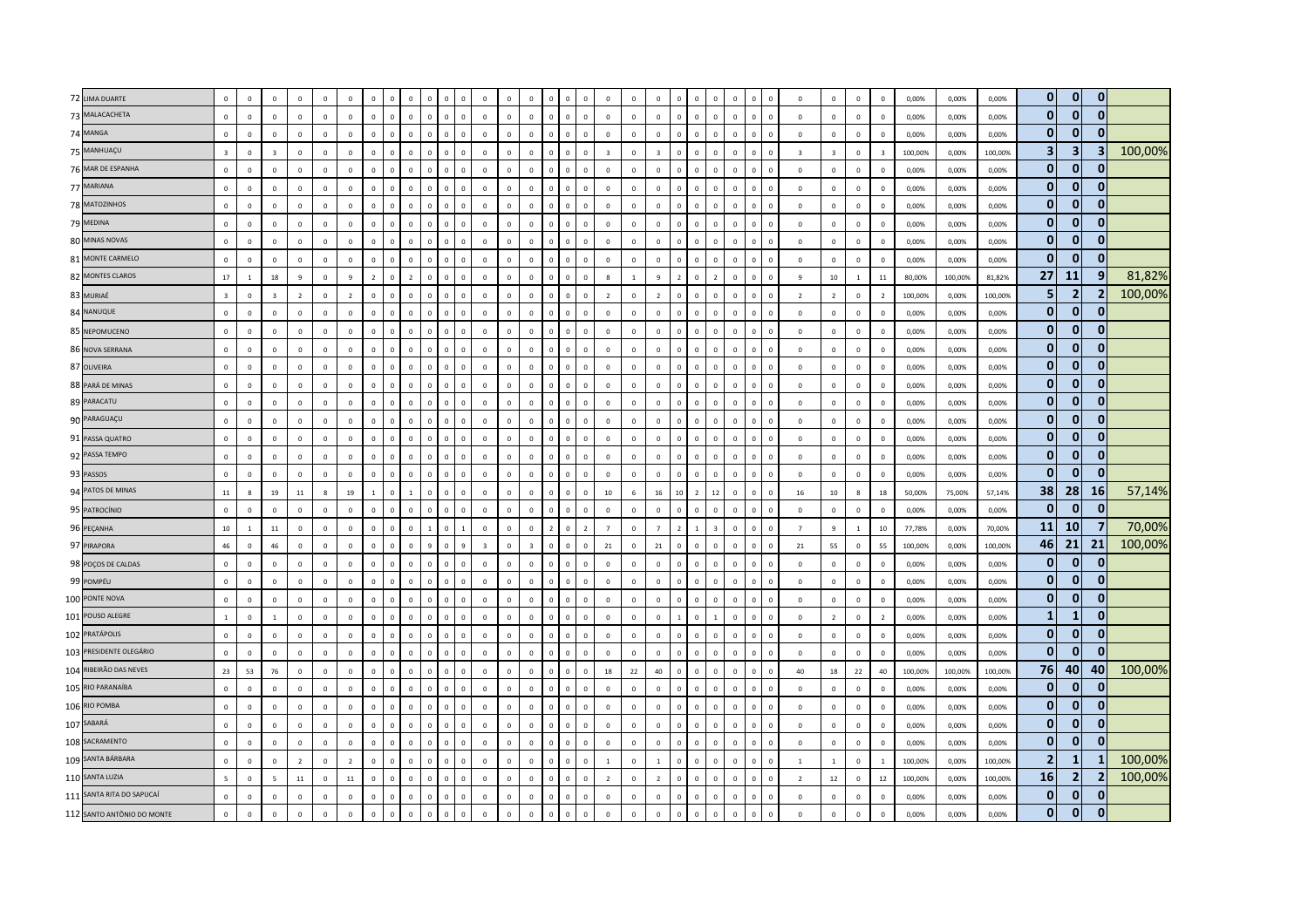| 113 SANTOS DUMONT            | $\mathbf{0}$   | $\overline{0}$ | $\mathbf{0}$   | $\mathbf 0$    | $\mathbf{0}$   | $\mathbf{0}$   | $\mathbf{0}$ | $\overline{0}$ | $\mathbf{0}$   | $\mathbf{0}$<br>$\overline{0}$  | $\Omega$       | $\mathbf{0}$ | $\Omega$       | $\mathbf{0}$            | $\overline{0}$ | $\Omega$       | $\mathbf{0}$            | $\overline{0}$          | $\mathbf{0}$   | $\Omega$                | $\mathbf{0}$                                        | $\overline{0}$ | $\mathbf{0}$<br>$\overline{0}$ |           | $\mathbf{0}$ | $\Omega$                | $^{\circ}$              | $\Omega$       | $\overline{0}$ | 0,00%   | 0,00%  | 0,00%   | $\overline{0}$<br>$\mathbf{0}$ | $\mathbf{0}$   |         |
|------------------------------|----------------|----------------|----------------|----------------|----------------|----------------|--------------|----------------|----------------|---------------------------------|----------------|--------------|----------------|-------------------------|----------------|----------------|-------------------------|-------------------------|----------------|-------------------------|-----------------------------------------------------|----------------|--------------------------------|-----------|--------------|-------------------------|-------------------------|----------------|----------------|---------|--------|---------|--------------------------------|----------------|---------|
| 114 SÃO GONÇALO DO SAPUCAÍ   | $\circ$        | $\overline{0}$ | $\mathbf{0}$   | $\mathbf 0$    | $^{\circ}$     | $\mathbf 0$    | $\mathbf{0}$ | $\mathbf{0}$   | $\mathbf{0}$   | $\Omega$<br>$\mathbf{0}$        | $\Omega$       | $\circ$      | $\Omega$       | $\circ$                 | $\Omega$       | $\Omega$       | $\mathsf 0$             | $\Omega$                | $\mathbf 0$    | $\Omega$                | $\mathbf{0}$                                        | $\overline{0}$ | $\mathbf{0}$<br>$\mathbf 0$    |           | $\mathbf{0}$ | $\Omega$                | $^{\circ}$              | $\mathbf{0}$   | $\circ$        | 0,00%   | 0,00%  | 0,00%   | $\mathbf{0}$<br>$\mathbf{0}$   | 0              |         |
| 115 SÃO GOTARDO              | $\mathbf 0$    | $\overline{0}$ | $\mathbf{0}$   | $\mathbf{0}$   | $^{\circ}$     | $\mathbf 0$    | $\Omega$     | $\circ$        | $\overline{0}$ | $\mathbf 0$<br>$\mathbf 0$      | $\Omega$       | $\mathbf{0}$ | $\Omega$       | $\circ$                 | $\Omega$       | $\Omega$       | $\mathsf 0$             | $\overline{0}$          | $\mathbf 0$    | $\overline{\mathbf{0}}$ | $\mathbf 0$                                         | $\overline{0}$ | $\mathbf 0$<br>$\mathbf{0}$    |           | $\mathbf 0$  | $\overline{0}$          | $\mathbf 0$             | $\Omega$       | $\mathbf 0$    | 0,00%   | 0,00%  | 0,00%   | 0 <br>$\mathbf{0}$             | $\mathbf{0}$   |         |
| 116 SÃO JOÃO DEL REI         | 9              | $\overline{7}$ | 16             | $\mathbf{q}$   | $\overline{7}$ | 16             | $\Omega$     | $\overline{0}$ | $\mathbf{0}$   | $\mathbf{0}$<br>$^{\circ}$      | $\overline{0}$ | $\mathbf{0}$ | $\Omega$       | $\mathbf{0}$            | $\Omega$       | $\Omega$       | $\mathsf 0$             | 6                       | -5             | 11                      | $\overline{\mathbf{3}}$<br>$\overline{\phantom{a}}$ |                | $\mathbf 0$<br>$5 -$           |           | $\mathbf{0}$ | 11                      | 9                       | $\overline{7}$ | 16             | 66,67%  | 71,43% | 68,75%  | 32<br>16 <sup>1</sup>          | 11             | 68,75%  |
| 117 SÃO LOURENÇO             | $\circ$        | $\overline{0}$ | $\Omega$       | $\mathbf{0}$   | $\mathbf{0}$   | $\mathbf 0$    | $\mathbf{0}$ | $\overline{0}$ | $\overline{0}$ | $\circ$<br>$\mathbf{0}$         | $\overline{0}$ | $\circ$      | $\Omega$       | $\mathbf{0}$            | $\overline{0}$ | $\Omega$       | $\mathbf 0$             | $\mathbf 0$             | $\mathbf 0$    | $\mathbf 0$             | $\mathbf{0}$                                        | $\overline{0}$ | $\overline{0}$<br>$\mathbf 0$  |           | $\mathbf{0}$ | $\overline{0}$          | $\mathbf 0$             | $\mathbf{0}$   | $\overline{0}$ | 0,00%   | 0,00%  | 0,00%   | $\mathbf{0}$<br>$\mathbf{0}$   | $\bf{0}$       |         |
| 118 SÃO SEBASTIÃO DO PARAÍSO | $\overline{2}$ | $\overline{0}$ | $\overline{2}$ | $\mathbf 0$    | $\mathbf{0}$   | $\mathbf 0$    |              | $\mathbf 0$    | $\overline{1}$ | $\mathbf 0$<br>$\mathbf{0}$     | $\Omega$       | $\mathbf{0}$ | $\Omega$       | $\mathbf{0}$            | $\Omega$       |                | $\mathsf 0$             | $\overline{0}$          | $\mathbf{0}$   | $\overline{\mathbf{0}}$ | $\mathbf{1}$                                        | $\overline{0}$ | $\overline{0}$                 |           | $\mathbf 0$  | $\Omega$                | $\overline{2}$          | $\mathbf{0}$   | $\overline{2}$ | 0,00%   | 0,00%  | 0,00%   | $\overline{2}$<br>$\mathbf{1}$ | $\mathbf{0}$   |         |
| 119 SERRO                    | <sup>1</sup>   | $\overline{0}$ |                | $\mathbf 0$    | $\mathbf{0}$   | $\mathbf 0$    | $\Omega$     | $\overline{0}$ | $^{\circ}$     | $\mathbf 0$<br>$\overline{0}$   | $\Omega$       | $\mathbf 0$  | $\Omega$       | $\mathbf{0}$            | $\sqrt{2}$     |                | $\mathsf 0$             | $\overline{0}$          | $\mathbf{0}$   | $\overline{0}$          | $\mathbf{0}$                                        | $\overline{0}$ | $\mathbf{0}$<br>$\circ$        |           | $\mathbf 0$  | $\mathbf{0}$            |                         | $\mathbf 0$    |                | 0,00%   | 0,00%  | 0,00%   | $\mathbf{1}$<br>$\mathbf{0}$   | $\mathbf{0}$   |         |
| 120 SETE LAGOAS              | $\circ$        | $\overline{0}$ | $\mathbf{0}$   | $\mathbf{0}$   | $\mathbf{0}$   | $\mathbf 0$    | $^{\circ}$   | $\overline{0}$ | $\mathbf{0}$   | $\mathbf{0}$<br>$\overline{0}$  | $\Omega$       | $\mathbf{0}$ | $\Omega$       | $\mathbf{0}$            | $\overline{0}$ | $\Omega$       | $\circ$                 | $\mathbf 0$             | $\mathbf{0}$   | $\mathbf 0$             | $\mathbf{0}$                                        | $\overline{0}$ | $\mathbf{0}$<br>$\overline{0}$ |           | $\mathbf{0}$ | $\overline{0}$          | $\mathbf 0$             | $\mathbf{0}$   | $\circ$        | 0,00%   | 0,00%  | 0,00%   | $\mathbf{0}$<br>$\mathbf{0}$   | $\mathbf{0}$   |         |
| 121 TARUMIRIM                | $\mathbf 0$    | $\overline{0}$ | $\mathbf{0}$   | $\mathbf{0}$   | $\mathbf{0}$   | $\mathbf 0$    | $^{\circ}$   | $^{\circ}$     | $\mathbf{0}$   | $^{\circ}$<br>$\mathbf{0}$      | $\Omega$       | $\circ$      | $\Omega$       | $\circ$                 | $\Omega$       | $\Omega$       | $\circ$                 | $\mathbf 0$             | $\mathbf{0}$   | $\overline{0}$          | $\mathbf{0}$                                        | $\overline{0}$ | $\mathbf{0}$<br>$\overline{0}$ |           | $\mathbf{0}$ | $\Omega$                | $^{\circ}$              | $\mathbf 0$    | $\mathbf 0$    | 0,00%   | 0,00%  | 0,00%   | $\mathbf{0}$<br> 0             | $\mathbf{0}$   |         |
| 122 TEÓFILO OTONI            | $\mathbf 0$    | $\overline{0}$ | $\mathbf{0}$   | $^{\circ}$     | $^{\circ}$     | $\mathbf 0$    | $\Omega$     | $\circ$        | $\overline{0}$ | $\mathbf 0$<br>$\mathbf{0}$     | $\Omega$       | $\mathbf{0}$ | $\Omega$       | $\circ$                 | $\Omega$       | $\Omega$       | $\mathsf 0$             | $\overline{0}$          | $^{\circ}$     | $\overline{\mathbf{0}}$ | $\circ$                                             | $\overline{0}$ | $\mathbf{0}$<br>$\circ$        |           | 0            | $\Omega$                | $\overline{0}$          | $\Omega$       | $\Omega$       | 0,00%   | 0,00%  | 0,00%   | $\mathbf{0}$<br> 0             | $\mathbf{0}$   |         |
| 123 TIROS                    | $\circ$        | $\overline{0}$ | $\mathbf{0}$   | $\mathbf 0$    | $\mathbf{0}$   | $\mathbf{0}$   | $\mathbf{0}$ | $\overline{0}$ | $\mathbf{0}$   | $\overline{0}$<br>$\Omega$      | $\Omega$       | $\mathbf{0}$ | $\Omega$       | $\mathbf{0}$            | $\overline{0}$ | $\Omega$       | $\circ$                 | $\mathbf 0$             | $\mathbf{0}$   | $\overline{0}$          | $\mathbf{0}$                                        | $\overline{0}$ | $\mathbf{0}$<br>$\overline{0}$ |           | $\mathbf{0}$ | $\overline{0}$          | $^{\circ}$              | $\Omega$       | $\overline{0}$ | 0,00%   | 0,00%  | 0,00%   | $\overline{0}$<br>$\mathbf{0}$ | $\mathbf{0}$   |         |
| 124 TOMBOS                   | 5 <sup>5</sup> | $\overline{0}$ | 5              | $\overline{5}$ | $\mathbf{0}$   | 5 <sup>5</sup> | 8            | $\overline{0}$ | 8              | $\mathbf 0$<br>$\overline{0}$   | $\Omega$       | $\mathbf{0}$ | $\Omega$       | $\mathbf{0}$            | $\overline{3}$ | $\mathbf{0}$   | $\overline{\mathbf{3}}$ | $\overline{\mathbf{3}}$ | $\mathbf{0}$   | $\overline{\mathbf{3}}$ | $\mathbf{0}$                                        | $\overline{0}$ | $\overline{0}$<br>$\mathbf{0}$ |           | $\mathbf{0}$ | $\overline{\mathbf{3}}$ | $\overline{\mathbf{3}}$ | $\mathbf{0}$   | $\mathbf{R}$   | 100,00% | 0,00%  | 100,00% | 10<br>$\vert$ 3                | 3              | 100,00% |
| 125 TRÊS CORAÇÕES            | $\circ$        | $\overline{0}$ | $\Omega$       | $\mathbf 0$    | $\mathbf{0}$   | $\mathbf 0$    | $\Omega$     | $\mathbf{0}$   | $^{\circ}$     | $\Omega$<br>$\Omega$            | $\Omega$       | $\mathbf{0}$ | $\Omega$       | $\circ$                 | $\Omega$       |                | $\mathsf 0$             | $\mathbf 0$             | $\mathbf 0$    | $\overline{\mathbf{0}}$ | $\circ$                                             | $\overline{0}$ | $\circ$<br>$^{\circ}$          |           | $\mathbf 0$  | $\mathbf{0}$            | $\mathbf 0$             | $\mathbf{0}$   | $\circ$        | 0,00%   | 0,00%  | 0,00%   | $\mathbf{0}$<br> 0             | $\mathbf{0}$   |         |
| 126 TUPACIGUARA              | $\circ$        | $\overline{0}$ | $\overline{0}$ | $\mathbf 0$    | $\Omega$       | $\mathbf 0$    | $\Omega$     | $\mathbf{0}$   | $^{\circ}$     | $\Omega$<br>$\mathbf 0$         | $\Omega$       | $\mathbf 0$  | $\Omega$       | $\mathbf 0$             | $\Omega$       |                | $\mathsf 0$             | $\mathbf 0$             | $\Omega$       | $\Omega$                | $\circ$                                             | $\Omega$       | $\mathbf{0}$<br>$\circ$        |           | $\mathbf 0$  | $\mathbf{0}$            | $\overline{0}$          | $\Omega$       | $\mathbf{0}$   | 0,00%   | 0,00%  | 0,00%   | 0 <br> 0                       | $\mathbf{0}$   |         |
| 127 TURMALINA                | $\circ$        | $\overline{0}$ | $\Omega$       | $\Omega$       | $\mathbf{0}$   | $\mathbf 0$    | $^{\circ}$   | $\overline{0}$ | $\mathbf{0}$   | $\Omega$<br>$^{\circ}$          | $\Omega$       | $\mathbf{0}$ | $\Omega$       | $\mathbf{0}$            | $\overline{0}$ | $\Omega$       | $\mathsf 0$             | $\circ$                 | $\mathbf{0}$   | $\Omega$                | $\mathbf{0}$                                        | $\overline{0}$ | $\mathbf{0}$<br>$\circ$        |           | $\mathbf{0}$ | $\mathbf{0}$            | $^{\circ}$              | $\mathbf{0}$   | $\circ$        | 0,00%   | 0,00%  | 0,00%   | $\mathbf{0}$<br> 0             | $\mathbf{0}$   |         |
| 128 UBÁ                      | $\overline{2}$ | $\mathbf 0$    | $\overline{2}$ | $\overline{2}$ | $\mathbf 0$    | $\overline{2}$ |              | $\Omega$       | $\overline{1}$ | $^{\circ}$<br>$\mathbf 0$       | $\Omega$       | $\circ$      | $\Omega$       | $\circ$                 | $\Omega$       | $\Omega$       | $\mathsf 0$             | $\mathbf{1}$            | $\mathbf 0$    |                         | $\circ$                                             | $\overline{0}$ | $\mathbf{0}$<br>$\circ$        |           | $\mathbf{0}$ | 1                       | 3                       | $\mathbf 0$    | 3              | 100,00% | 0,00%  | 100,00% | $\boldsymbol{4}$<br>1          |                | 100,00% |
| 129 UBERABA                  | $\mathbf{0}$   | $\mathbf 0$    | $\mathbf{0}$   | $\mathbf 0$    | $\mathbf{0}$   | $\mathbf{0}$   | $\mathbf{0}$ | $\overline{0}$ | $\mathbf{0}$   | $\Omega$<br>$\overline{0}$      | $\Omega$       | $\mathbf{0}$ | $\Omega$       | $\mathbf{0}$            | $\Omega$       | $\Omega$       | $\mathsf 0$             | $\overline{0}$          | $^{\circ}$     | $\overline{0}$          | $\mathbf{0}$                                        | $\overline{0}$ | $\overline{0}$<br>$\mathbf{0}$ |           | $\mathbf 0$  | $\overline{0}$          | $\mathbf 0$             | $\Omega$       | $\Omega$       | 0,00%   | 0,00%  | 0,00%   | $\mathbf{0}$<br>$\overline{0}$ | $\overline{0}$ |         |
| 130 UBERLÂNDIA               | 17             | $\overline{0}$ | 17             | 9              | $\mathbf{0}$   | 9              | 15           | $\overline{0}$ | 15             | $\mathbf{0}$<br>$\overline{0}$  | $\overline{0}$ | $\mathbf{0}$ | $\Omega$       | $\mathbf{0}$            | $^{\circ}$     | $\Omega$       | $\circ$                 | 1                       | $\mathbf{0}$   | $\overline{1}$          | $\mathbf{1}$                                        | $\overline{0}$ | $\overline{0}$<br>1            |           | $\mathbf{0}$ | $\overline{1}$          | 36                      | $\mathbf 0$    | 36             | 50,00%  | 0,00%  | 50,00%  | 26<br>$\mathbf{2}$             |                | 50,00%  |
| 131 VARGINHA                 | $\circ$        | $\overline{0}$ | $\mathbf{0}$   | $\mathbf{0}$   | $\mathbf{0}$   | $\mathsf 0$    | $^{\circ}$   | $\mathbf{0}$   | $\mathbf{0}$   | $\mathbf 0$<br>$\mathbf{0}$     | $\Omega$       | $\circ$      | $\Omega$       | $\circ$                 | $\mathbf{0}$   | $^{\circ}$     | $\mathsf 0$             | $\mathbf{0}$            | $\circ$        | $\mathbf 0$             | $\circ$                                             | $\overline{0}$ | $\mathbf{0}$<br>$\mathbf 0$    |           | $\mathbf 0$  | $\mathbf 0$             | $\mathbf 0$             | $\mathbf 0$    | $\mathbf{0}$   | 0,00%   | 0,00%  | 0,00%   | 0 <br>$\mathbf{0}$             | $\mathbf{0}$   |         |
| 132 VÁRZEA DA PALMA          | $\mathbf{0}$   | $\overline{0}$ | $\mathbf{0}$   | $\mathbf{0}$   | $\mathbf{0}$   | $\mathbf{0}$   |              | $\Omega$       | $\mathbf{0}$   | $\Omega$<br>$\mathbf{0}$        | $\sqrt{2}$     | $\mathbf{0}$ |                | $\mathbf{0}$            | $\Omega$       |                | $\circ$                 | $\overline{0}$          | $\mathbf 0$    | $\overline{0}$          | $\mathbf{0}$<br>$\Omega$                            |                | $\Omega$<br>$\overline{0}$     |           | $\mathbf 0$  | $\Omega$                | $\mathbf 0$             | $\mathbf{0}$   | $\overline{0}$ | 0,00%   | 0,00%  | 0,00%   | $\mathbf{0}$<br>$\mathbf{0}$   | $\mathbf{0}$   |         |
| 133 VAZANTE                  | $\circ$        | $\overline{0}$ | $\mathbf{0}$   | $\mathbf 0$    | $\circ$        | $\mathbf 0$    | $\Omega$     | $\circ$        | $\mathbf{0}$   | $\mathbf{0}$<br>0               | $\Omega$       | $\mathbf 0$  |                | $\,0\,$                 | $\overline{0}$ | $\Omega$       | $\mathsf 0$             | $\mathbf 0$             | $\mathbf{0}$   | $\overline{0}$          | $\circ$                                             | $\overline{0}$ | $\circ$<br>$\mathbf{0}$        |           | $\mathbf 0$  | $\mathbf{0}$            | $\overline{0}$          | $\Omega$       | $\overline{0}$ | 0,00%   | 0,00%  | 0,00%   | $\mathbf{0}$<br> 0             | $\mathbf{0}$   |         |
| 134 VESPASIANO               | $\mathbf 0$    | $\overline{0}$ | $\mathbf 0$    | $\mathbf 0$    | $\circ$        | $\mathbf 0$    | $\mathbf{0}$ | $\mathbf 0$    | $\mathbf{0}$   | $\mathbf 0$<br>$\mathbf{0}$     | $\sqrt{2}$     | $\circ$      | $\Omega$       | $\circ$                 | $\overline{0}$ | $\Omega$       | $\mathbf 0$             | $\mathbf 0$             | $\mathbf 0$    | $\overline{0}$          | $\mathbf{0}$                                        | $\overline{0}$ | $\mathbf{0}$<br>$\circ$        |           | $\mathbf{0}$ | $\Omega$                | $\mathbf 0$             | $\circ$        | $\circ$        | 0,00%   | 0,00%  | 0,00%   | $\mathbf{0}$<br>$\mathbf{0}$   | $\mathbf{0}$   |         |
| 135 VIÇOSA                   | $\overline{2}$ | $\mathbf 0$    | $\overline{2}$ | $\overline{2}$ | $\mathbf 0$    | $\overline{2}$ |              | $\mathbf 0$    | $\overline{1}$ | $\mathbf 0$<br>$\mathbf{0}$     | $\Omega$       | $\circ$      | $\Omega$       | $\circ$                 | $\overline{0}$ |                | $\mathsf 0$             | $\overline{0}$          | $\mathbf{0}$   | $\overline{\mathbf{0}}$ | $\mathbf{0}$                                        | $\overline{0}$ | $\mathbf{0}$<br>$\circ$        |           | $\mathbf{0}$ | $\overline{0}$          | $\mathbf 0$             | $\Omega$       | $\mathbf 0$    | 0,00%   | 0,00%  | 0,00%   | $\mathbf{0}$<br>4              | $\mathbf{0}$   |         |
| 136 VIRGINÓPOLIS             | $\overline{4}$ | $\overline{a}$ | 8              |                | 12             | 13             | $\mathbf{0}$ | $\overline{0}$ | $\mathbf{0}$   | $\circ$<br>$\circ$              | $\overline{0}$ | $\circ$      | $\Omega$       | $\circ$                 | $\Omega$       | $\Omega$       | $\mathsf 0$             | 1                       | $\overline{2}$ | $\overline{\mathbf{3}}$ | $\mathbf{0}$                                        | 10             | 10<br>$\mathbf 0$              |           | $\mathbf{0}$ | $\overline{\mathbf{3}}$ |                         | $\overline{a}$ | 5              | 100,00% | 16,67% | 23,08%  | 21<br>13                       | 3              | 23,08%  |
| 137 VISCONDE DO RIO BRANCO   | $\mathbf{1}$   | $\overline{2}$ | $\overline{3}$ |                | $\overline{2}$ | $\overline{3}$ | $\mathbf{0}$ | $\mathbf{0}$   | $\overline{0}$ | $\mathbf 0$<br>$\mathbf{0}$     | $\Omega$       | $\circ$      | $\Omega$       | $\mathbf{0}$            | $\overline{0}$ | $\Omega$       | $\mathsf 0$             | 1                       | $\mathbf 0$    | $\overline{1}$          | $\mathbf 0$                                         | $\overline{0}$ | $\overline{0}$<br>$\mathbf 0$  |           | $\mathbf 0$  | 1                       | $\mathbf 0$             | $\mathbf{0}$   | $\circ$        | 100,00% | 0,00%  | 100,00% | 6 <sup>1</sup><br>$\mathbf{1}$ |                | 100,00% |
| <b>TOTAL</b>                 | 352            | 243            | 595            | 274            | 104            | 378            | 38           | -5 -           | 43             | 10 <sup>°</sup><br>$\mathbf{1}$ | 11             | 3            | $\overline{0}$ | $\overline{\mathbf{3}}$ | 5 <sup>1</sup> | $\overline{2}$ | $\overline{7}$          | 249                     | 126            | 375                     | 37                                                  | 44             | 81<br>$\overline{\mathbf{0}}$  | $\bullet$ | $\Omega$     | 375                     | 355                     | 120            | 475            | 87.06%  | 74,12% | 82,24%  | 973 456 375                    |                | 82,24%  |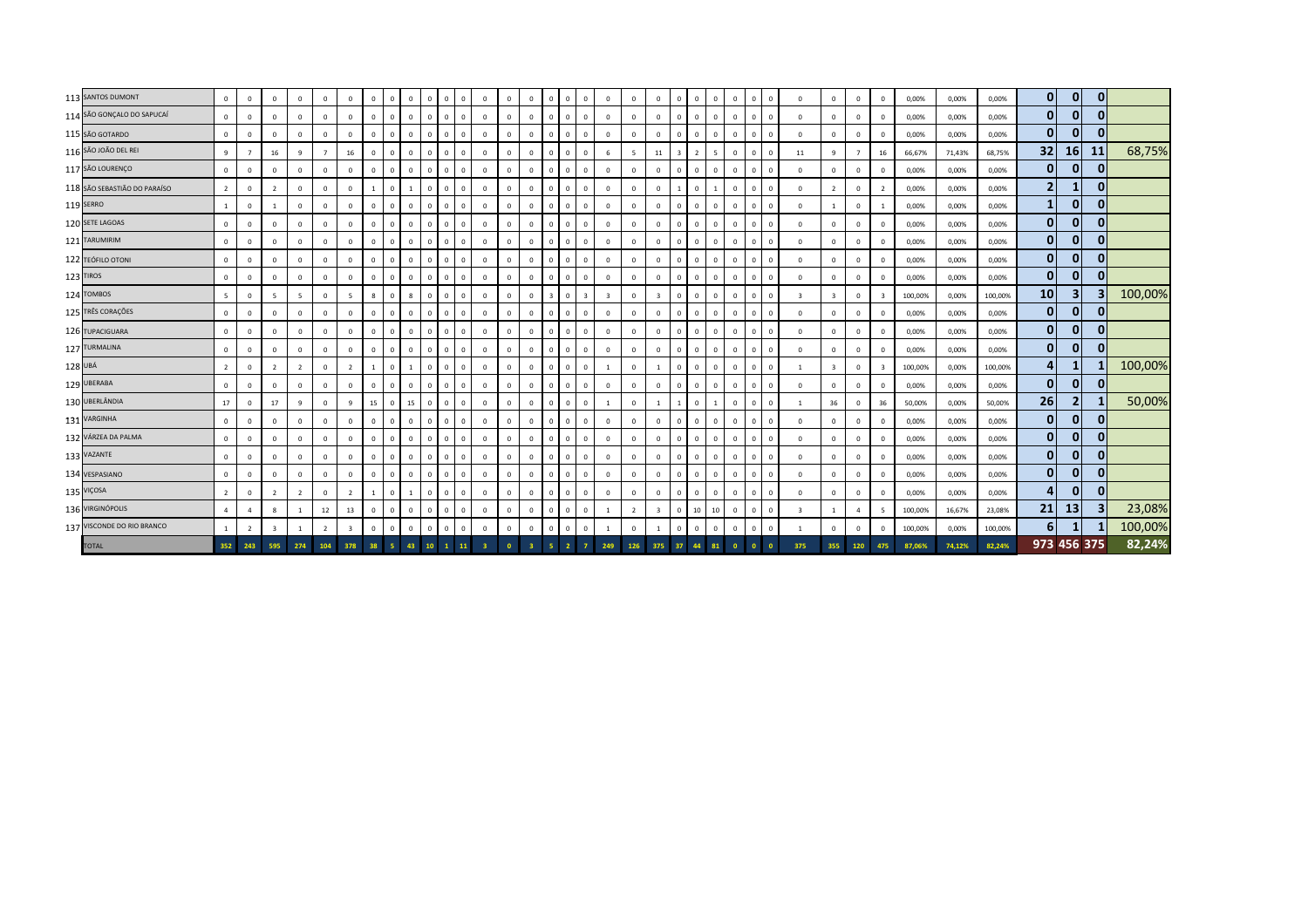|                          |                                                  |                         |                  |                |              |                         |              |                         |                |                |                               |                             |                        |                   |                |                |                                |                               | jul/18         |                       |                             |              |                |                |                               |                               |              |                |                                     |                |         |                                           |         |                         |                         |                         |                         |
|--------------------------|--------------------------------------------------|-------------------------|------------------|----------------|--------------|-------------------------|--------------|-------------------------|----------------|----------------|-------------------------------|-----------------------------|------------------------|-------------------|----------------|----------------|--------------------------------|-------------------------------|----------------|-----------------------|-----------------------------|--------------|----------------|----------------|-------------------------------|-------------------------------|--------------|----------------|-------------------------------------|----------------|---------|-------------------------------------------|---------|-------------------------|-------------------------|-------------------------|-------------------------|
|                          |                                                  |                         |                  |                |              |                         |              |                         |                |                |                               |                             |                        |                   |                |                |                                |                               |                | <b>MEDIAÇÃO</b>       |                             |              |                |                |                               |                               |              |                |                                     |                |         |                                           |         |                         |                         |                         |                         |
|                          |                                                  |                         |                  |                |              |                         |              |                         |                |                |                               |                             |                        |                   |                |                |                                |                               |                | <b>PRÉ-PROCESSUAL</b> |                             |              |                |                |                               |                               |              |                |                                     |                |         |                                           |         |                         |                         |                         |                         |
|                          | Tribunal de Justica do<br>Estado de Minas Gerais |                         |                  |                | <b>CASOS</b> |                         |              |                         |                |                |                               |                             | MEDIAÇÕES PREJUDICADAS |                   |                |                |                                |                               |                |                       | <b>MEDIAÇÕES CONCLUÍDAS</b> |              |                |                |                               |                               |              |                | <b>SESSÕES</b><br><b>REALIZADAS</b> |                |         | % (MEDIAÇÕES<br>CONCLUÍDAS/COM<br>ACORDO) |         |                         |                         |                         |                         |
|                          |                                                  |                         | <b>RECEBIDOS</b> |                |              | <b>FM ANDAMENTO</b>     |              |                         | NÃO ADESÃO     |                |                               | DESISTÊNCIA                 |                        | NÃO COMPARECIMENT |                |                | DEMANDA NÃO<br><b>INDICADA</b> |                               | COM ACORDO     |                       |                             | SEM ACORDO   |                |                | <b>ACORDO PARCIA</b>          |                               |              |                | SESSÕES                             |                |         | $\frac{9}{6}$                             |         |                         |                         |                         |                         |
|                          |                                                  |                         | 린                | <b>DTAL</b>    |              | ÆL                      |              | M  u                    |                |                | 린                             |                             |                        |                   |                |                | <b>TAL</b>                     | MÍLIA                         | ίE             |                       |                             | EL           |                | AMÍLIA         | ive L<br>E                    | <b>TOTAL</b><br><b>ACORDO</b> |              | Ĭ              | Ψ                                   | <b>OTAL</b>    | MÍLIA   |                                           |         | iTAL<br>JDAN            | <b>JTAL</b>             | $\vec{E}$               | Percentual<br>de acordo |
| 1 ABRE CAMPO             |                                                  | $\Omega$                | $\overline{0}$   | $\overline{0}$ | $\mathbf{0}$ | $\mathbf 0$             | $\mathbf{0}$ | $\mathbf{0}$            | $\overline{0}$ | $\mathbf{0}$   | $\Omega$<br>$\overline{0}$    | $\mathbf{0}$                | $\mathbf 0$            | $\mathbf{0}$      | $\mathbf{0}$   | $\overline{0}$ | $\mathbf{0}$                   | $\mathbf{0}$<br>$\mathbf{0}$  | $\mathbf{0}$   | $\mathbb O$           | $\mathbf 0$                 | $\Omega$     | $\mathbf{0}$   | $\overline{0}$ | $\mathbf 0$<br>$\mathbf{0}$   |                               | $\mathbf{0}$ | $\mathbf{0}$   | $\circ$                             | $\mathbf 0$    | 0,00%   | 0,00%                                     | 0,00%   | $\mathbf{0}$            | $\mathbf{0}$            | $\mathbf{0}$            |                         |
| $\mathcal{L}$<br>AÇUCENA |                                                  | $\mathsf 0$             | $\mathsf 0$      | $\mathsf 0$    | $\mathbf 0$  | $\mathbf 0$             | $\mathsf 0$  | $\Omega$                | $\mathbf{0}$   | $\mathbf 0$    | $\mathbf 0$                   | $\mathbb O$<br>$\mathbf 0$  | $\mathbf 0$            | $\mathbf 0$       | $\mathbb O$    | $\mathsf 0$    | $\mathsf 0$                    | $\mathbb O$<br>$\mathbf 0$    | $\mathbf 0$    | $\mathbf 0$           | $\mathbf 0$                 | $\mathbf 0$  | $\mathbf{0}$   | $\overline{0}$ | $\mathbf 0$<br>$\mathsf 0$    |                               | $\mathbf 0$  | $\mathbf 0$    | $\mathbb O$                         | $\mathbf 0$    | 0,00%   | 0,00%                                     | 0,00%   | $\mathbf{0}$            | 0                       | $\bf{0}$                |                         |
|                          | ÁGUAS FORMOSAS                                   | $\mathbf 0$             | $\mathbf 0$      | $\mathbf{0}$   | $\mathbf 0$  | $\mathbf 0$             | $\mathbf{0}$ | $\Omega$                | $\Omega$       | $\mathbf{0}$   | $\mathbf 0$<br>$\overline{0}$ | $\Omega$                    | $\mathbf 0$            | $\mathbf 0$       | $\mathbf 0$    | $\Omega$       | $\overline{0}$<br>$\Omega$     | $\overline{0}$                | $\mathbf 0$    | $\mathbf 0$           | $\mathbf 0$                 | $\mathbf 0$  | $\mathbf{0}$   | $\overline{0}$ | $\mathbf 0$<br>$\mathbf 0$    | $\mathbf{0}$                  |              | $\mathbf 0$    | $\mathbb O$                         | $\mathbf 0$    | 0,00%   | 0,00%                                     | 0,00%   | $\mathbf{0}$            | $\mathbf 0$             | $\mathbf{0}$            |                         |
| ALÉM PARAÍBA             |                                                  | $\mathsf 0$             | $\,$ 0           | $\overline{0}$ | $\mathbf 0$  | $\mathbf 0$             | $\mathbf 0$  | $\Omega$                | $\Omega$       | $\Omega$       | $\mathbf 0$                   | $\mathbb O$<br>$\Omega$     | $\mathbf 0$            | $\mathbf 0$       | $\overline{0}$ | $\Omega$       | $\Omega$                       | $\mathbf 0$<br>$\mathbf 0$    | $\mathbf 0$    | $\,0\,$               | $\mathbf 0$                 | $\mathbf 0$  | $\mathbf{0}$   | $\,$ 0         | $\mathbf 0$<br>$\Omega$       |                               | $\mathbf 0$  | $\mathbf 0$    | $\mathbb O$                         | $\mathbf 0$    | 0,00%   | 0,00%                                     | 0,00%   | $\overline{0}$          | $\mathbf 0$             | $\overline{0}$          |                         |
| 5 ALFENAS                |                                                  | $\,$ 6 $\,$             | $\,$ 0           | $6\phantom{1}$ | $\mathbf 0$  | $\mathbf 0$             | $\mathsf 0$  | $\circ$                 | $\mathbf 0$    | $\mathbf 0$    | $\mathbf{0}$<br>$\mathbf 0$   | $\mathbf{0}$                | $\mathbf 0$            | $\mathbf 0$       | $\mathbf 0$    | $\mathsf 0$    | $\mathbf{0}$                   | $\mathbb O$<br>18             | $\mathbf 0$    | 18                    | $\mathbf{1}$                | $\mathbf 0$  | $\overline{1}$ | $\overline{0}$ | $\mathbf 0$<br>$\circ$        |                               | 18           | $6\phantom{1}$ | $\mathbf 0$                         | 6              | 94,74%  | 0,00%                                     | 94,74%  | 6                       | 19                      | 18                      | 94,74%                  |
| ALTO RIO DOCE<br>6       |                                                  | $\mathbf 0$             | $\,$ 0           | $\mathbf 0$    | $\,0\,$      | $\mathbf 0$             | $\mathbf 0$  | $\Omega$                | $\mathbf{0}$   | $\mathbf 0$    | $\mathbf 0$                   | $\mathbb O$<br>$\circ$      | $\mathbf 0$            | $\mathbf 0$       | $\mathbb O$    | $\,0\,$        | $\mathbf 0$                    | $\mathbf 0$<br>$\mathbb O$    | $\mathbf 0$    | $\,0\,$               | $\mathbf 0$                 | $\mathbf{0}$ | $\mathbf 0$    | $\overline{0}$ | $\mathbf 0$<br>$\mathbb O$    |                               | $\mathbf 0$  | $\mathbf 0$    | $\,0\,$                             | $\mathbf 0$    | 0,00%   | 0,00%                                     | 0,00%   | $\mathbf{0}$            | $\mathbf{0}$            | $\mathbf{0}$            |                         |
| 7 ARAÇUAÍ                |                                                  | $\Omega$                | $\,$ 0           | $\mathbf 0$    | $\mathbf 0$  | $\mathbf 0$             | $\mathbf{0}$ | $\Omega$                | $\Omega$       | $\mathbf 0$    | $\mathbf 0$                   | $\mathbb O$<br>$\Omega$     | $\mathbf 0$            | $\mathbf{0}$      | $\Omega$       | $\Omega$       | $\overline{0}$<br>$\Omega$     | $\mathbf 0$                   | $\mathbf 0$    | $\mathbf 0$           | $\mathbf 0$                 | $\mathbf 0$  | $\mathbf{0}$   | $\overline{0}$ | $\mathbf 0$<br>$\circ$        |                               | $\mathbf 0$  | $\mathbf 0$    | $\circ$                             | $\mathbf 0$    | 0,00%   | 0,00%                                     | 0,00%   | $\overline{0}$          | $\mathbf{0}$            | $\mathbf{0}$            |                         |
| 8 ARAGUARI               |                                                  | $\pmb{0}$               | $\overline{2}$   | $\overline{2}$ | $\mathbf 0$  | $\mathbf 0$             | $\pmb{0}$    | $\Omega$                | $\mathbf{1}$   | $\mathbf{1}$   | $\bf{0}$<br>$\bf{0}$          | $\Omega$                    | $\mathbf 0$            | $\mathbf{0}$      | $\Omega$       | $\mathbf{0}$   | $\mathbf{0}$                   | $\mathbf 0$<br>$\mathbf{0}$   | $\bf{0}$       | $\mathbf 0$           | $\mathbf 0$                 | $\mathbf{1}$ | $\mathbf{1}$   | $\bf{0}$       | $\mathbf 0$<br>$\mathbf 0$    |                               | $\mathbf 0$  | $\mathbf 0$    | $\mathbf{1}$                        | $\mathbf{1}$   | 0,00%   | 0,00%                                     | 0,00%   | $\overline{2}$          | $\mathbf{1}$            | $\mathbf{0}$            |                         |
| 9 ARAXÁ                  |                                                  | $\mathbf{0}$            | $\,$ 0           | $\mathbf 0$    | $\mathbf 0$  | $\mathbf 0$             | $\Omega$     | $\Omega$                | $\Omega$       | $\Omega$       | $\Omega$                      | $\mathbf 0$<br>$\Omega$     | $\mathbf 0$            | $\mathbf 0$       | $\Omega$       | $\mathbf{0}$   | $\Omega$                       | $\mathbb O$<br>$\mathbf 0$    | $\Omega$       | $\mathbf 0$           | $\mathbf 0$                 | $\mathbf 0$  | $\mathbf{0}$   | $\overline{0}$ | $\mathbf 0$<br>$\Omega$       | $\mathbf{0}$                  |              | $\mathbf 0$    | $\mathbb O$                         | $\mathbf 0$    | 0,00%   | 0,00%                                     | 0,00%   | $\overline{0}$          | $\mathbf{0}$            | $\mathbf{0}$            |                         |
| 10 BARÃO DE COCAIS       |                                                  | 28                      | 23               | 51             | 58           | 27                      | 85           | $\Omega$                | $\mathbf{0}$   | $\mathbf 0$    | $\mathbf 0$                   | $\mathbb O$<br>$^{\circ}$   | $\mathbf 0$            | $\mathbf 0$       | $\overline{0}$ | $\mathbf 0$    | $\mathbf 0$                    | 47<br>$\mathbb O$             | 29             | ${\bf 76}$            | $10\,$                      | $\mathbf 0$  | $10\,$         | $\,$ 0         | $\mathbf 0$<br>$\overline{0}$ | 76                            |              | 57             | 40                                  | 97             | 82,46%  | 100,00%                                   | 88,37%  | 136                     | 86                      | 76                      | 88,37%                  |
| 11 BARBACENA             |                                                  | $\mathbf 0$             | $\,$ 0           | $\mathbf 0$    | $\mathbf 0$  | $\mathbf 0$             | $\mathbf{0}$ | $\mathbf 0$             | $\mathbf{0}$   | $\mathbf{0}$   | $\overline{0}$<br>$\mathbf 0$ |                             | $\mathbf 0$            | $\mathbf 0$       | $\mathbf 0$    | $\overline{0}$ | $\mathbf 0$                    | $\mathbb O$<br>$\overline{0}$ | $\mathbf 0$    | $\mathbf 0$           | $\mathbf 0$                 | $\pmb{0}$    | $\mathbf 0$    | $\overline{0}$ | $\mathbf 0$<br>$\mathbf 0$    |                               | $\mathbf 0$  | $\mathbf 0$    | $\mathbb O$                         | $\pmb{0}$      | 0,00%   | 0,00%                                     | 0,00%   | $\mathbf{0}$            | $\bf{0}$                | $\mathbf{0}$            |                         |
| 12 BARROSO               |                                                  | $\mathbf{0}$            | $\,$ 0           | $\,$ 0         | $\,$ 0 $\,$  | $\mathbf 0$             | $\mathbf{0}$ | $\Omega$                | $\overline{0}$ | $\mathbf{0}$   | $\Omega$<br>$\overline{0}$    | $\Omega$                    | $\mathbf 0$            | $\mathbf{0}$      | $\mathbf 0$    | $\mathbf{0}$   | $\Omega$                       | $\mathbb O$<br>$\mathbf{0}$   | $\Omega$       | $\mathbf 0$           | $\mathbf 0$                 | $\mathbf{0}$ | $\mathbf{0}$   | $\mathbf 0$    | $\mathbf 0$<br>$\mathbf 0$    |                               | $\mathbf{0}$ | $\mathbf 0$    | $\mathbf 0$                         | $\mathbb O$    | 0,00%   | 0,00%                                     | 0,00%   | $\overline{0}$          | $\mathbf{0}$            | $\mathbf{0}$            |                         |
| 13 BELO HORIZONTE        |                                                  | $\overline{2}$          | $\,$ 0           | $\overline{2}$ | 6            | $\mathbf 0$             | $\mathbf{6}$ | $\Omega$                | $\Omega$       | $\mathbf{0}$   | $\Omega$                      | $\mathbf 0$<br>$\Omega$     | $\mathbf 0$            | $\mathbf{0}$      | $\Omega$       | $\Omega$       | $\Omega$                       | $\mathbb O$<br>$\overline{2}$ | $\Omega$       | $\overline{2}$        | $\mathbf 0$                 | $\Omega$     | $\mathbf{0}$   | $\overline{0}$ | $\mathbf 0$<br>$\mathbf 0$    | $\overline{2}$                |              | $\overline{4}$ | $\mathbb O$                         | $\overline{4}$ | 100,00% | 0,00%                                     | 100,00% | 8                       | $\overline{2}$          | $\overline{\mathbf{z}}$ | 100,00%                 |
| 14 BETIM                 |                                                  | $\mathbf{0}$            | $\,0\,$          | $\mathbf{0}$   | $\mathbf{0}$ | $\mathbf 0$             | $\mathsf 0$  | $\Omega$                | $\Omega$       | $\mathbf{0}$   | $\Omega$                      | $\mathbf 0$<br>$\Omega$     | $\mathbf 0$            | $\mathbf 0$       | $\Omega$       | $\Omega$       | $\Omega$                       | $\mathbf 0$<br>$\mathbf 0$    | $\mathbf 0$    | $\mathbf 0$           | $\mathbf 0$                 | $\Omega$     | $\mathbf{0}$   | $\Omega$       | $\mathbf 0$<br>$\Omega$       |                               | $\mathbf{0}$ | $\mathbf 0$    | $\,0\,$                             | $\mathbf 0$    | 0,00%   | 0,00%                                     | 0,00%   | $\mathbf{0}$            | $\mathbf{0}$            | $\mathbf{0}$            |                         |
| 15 BICAS                 |                                                  | $\mathbf{0}$            | $\,$ 0           | $\mathbf 0$    | $\mathbf 0$  | $\mathbb O$             | $\mathsf 0$  | $^{\circ}$              | $\mathbf{0}$   | $\mathbf 0$    | $\mathbf 0$                   | $\mathbb O$<br>$\mathbf 0$  | $\mathbf 0$            | $\mathbf 0$       | $\overline{0}$ | $\overline{0}$ | $\Omega$                       | $\mathbb O$<br>$\mathbf 0$    | $\mathbf 0$    | $\,0\,$               | $\mathbf 0$                 | $\mathbf 0$  | $\mathbf 0$    | $\overline{0}$ | $\mathbf 0$<br>$\mathbf 0$    |                               | $\mathbf 0$  | $\mathbf 0$    | $\mathbb O$                         | $\mathbf 0$    | 0,00%   | 0,00%                                     | 0,00%   | $\mathbf{0}$            | $\mathbf{0}$            | $\mathbf{0}$            |                         |
| 16 BRUMADINHO            |                                                  | $\mathbf{0}$            | $\,$ 0           | $\mathbf 0$    | $\mathbf 0$  | $\mathbb O$             | $\mathsf 0$  | $\Omega$                | $\overline{0}$ | $\Omega$       | $\mathbf 0$<br>$\mathbf 0$    | $\Omega$                    | $\mathbf 0$            | $\mathbf 0$       | $\mathbf{0}$   | $\mathbf{0}$   | $\mathbf{0}$                   | $\mathbb O$<br>$\mathbf 0$    | $\mathbf{0}$   | $\mathbf 0$           | $\mathbf 0$                 | $\mathbf{0}$ | $\mathbf{0}$   | $\mathbf 0$    | $\mathbf 0$<br>$\Omega$       |                               | $\mathbf 0$  | $\mathbf 0$    | $\,0\,$                             | $\mathbf 0$    | 0,00%   | 0,00%                                     | 0,00%   | $\mathbf{0}$            | $\mathbf 0$             | $\overline{0}$          |                         |
| 17 CAETÉ                 |                                                  | $\mathbf 0$             | $\,$ 0           | $\mathbf 0$    | $\mathbf 0$  | $\mathbf 0$             | $\mathbf{0}$ | $\mathbf 0$             | $\mathbf{0}$   | $\mathbf 0$    | $\mathbf 0$                   | $\mathbb O$<br>$\mathbf 0$  | $\mathbf 0$            | $\mathbf 0$       | $\mathbf 0$    | $\mathsf 0$    | $\mathbf 0$                    | $\mathbb O$<br>$\mathbf 0$    | $\mathbf 0$    | $\mathbf{0}$          | $\mathbf 0$                 | $\mathbf 0$  | $\mathbf 0$    | $\mathbf 0$    | $\mathbf 0$<br>$\mathbb O$    | $\mathbf{0}$                  |              | $\mathbf 0$    | $\mathbb O$                         | $\mathbf 0$    | 0,00%   | 0,00%                                     | 0,00%   | $\mathbf{0}$            | $\bf{0}$                | $\mathbf{0}$            |                         |
| 18 CAMANDUCAIA           |                                                  | $\mathbf{0}$            | $\Omega$         | $\Omega$       | $\mathbf{0}$ | $\Omega$                | $\mathbf{0}$ | $\Omega$                | $\Omega$       | $\Omega$       | $\Omega$                      | $\mathbf 0$<br>$\Omega$     | $\mathbf 0$            | $\mathbf 0$       | $\Omega$       | $\Omega$       | $\mathbf{0}$<br>$\Omega$       | $\Omega$                      | $\Omega$       | $\Omega$              | $\Omega$                    | $\Omega$     | $\mathbf{0}$   | $\Omega$       | $\mathbf 0$<br>$\Omega$       |                               | $\mathbf{0}$ | $\mathbf{0}$   | $\mathbb O$                         | $\Omega$       | 0.00%   | 0.00%                                     | 0,00%   | $\mathbf{0}$            | $\mathbf{0}$            | $\Omega$                |                         |
| 19 CAMPO BELO            |                                                  | $\mathbf 0$             | $\,$ 0           | $\mathsf 0$    | 16           | $\overline{\mathbf{3}}$ | 19           | $\Omega$                | $\Omega$       | $\mathbf{0}$   | $\Omega$                      | $\mathbb O$<br>$\Omega$     | $\mathbf 0$            | $\mathbf 0$       | $\overline{0}$ | $\Omega$       | $\Omega$                       | $\mathbb O$<br>$\mathbf 0$    | $\Omega$       | $\mathbf 0$           | $\mathbf 0$                 | $\mathbf 0$  | $\Omega$       | $\overline{0}$ | $\mathbf 0$<br>$\Omega$       |                               | $\mathbf 0$  | $\mathbf 0$    | $\mathbb O$                         | $\mathbf 0$    | 0,00%   | 0,00%                                     | 0,00%   | 19                      | $\mathbf{0}$            | $\Omega$                |                         |
| 20 CAPELINHA             |                                                  | $\overline{\mathbf{3}}$ | $\,0\,$          | $\overline{3}$ | $\mathbf 0$  | $\mathbf{0}$            | $\mathbf{0}$ |                         | $\mathbf{0}$   | $\overline{1}$ | $\overline{0}$<br>$\Omega$    | $\Omega$                    | $\mathbf 0$            | $\mathbf 0$       | $\Omega$       | $\mathbf{0}$   | $\Omega$                       | $\mathbf 0$<br>$\overline{2}$ | $\Omega$       | $\overline{2}$        | $\mathbf 0$                 | $\Omega$     | $\mathbf{0}$   | $\Omega$       | $\mathbf{0}$<br>$\mathbf{0}$  | $\overline{z}$                |              | $\mathbf{0}$   | $\mathbf 0$                         | $\mathbf 0$    | 100,00% | 0,00%                                     | 100,00% | $\overline{\mathbf{3}}$ | $\overline{2}$          | $\mathbf{2}$            | 100,00%                 |
| 21 CAPINÓPOLIS           |                                                  | $\mathbf 0$             | $\,$ 0           | $\mathbf 0$    | $\mathbf 0$  | $\mathbf 0$             | $\mathbf{0}$ | $\Omega$                | $\mathbf 0$    | $\mathbf 0$    | $\mathbf 0$                   | $\mathbb O$<br>$\mathbf 0$  | $\mathbf 0$            | $\mathbf 0$       | $\mathbf 0$    | $\mathsf 0$    | $\mathbf 0$                    | $\mathbf 0$<br>$\mathbf 0$    | $\mathbf 0$    | $\mathbf 0$           | $\mathbf 0$                 | $\mathbf 0$  | $\mathbf 0$    | $\overline{0}$ | $\mathbf 0$<br>$\mathbf 0$    |                               | $\mathbf 0$  | $\mathbf 0$    | $\mathbf 0$                         | $\mathbf 0$    | 0,00%   | 0,00%                                     | 0,00%   | $\mathbf{0}$            | $\mathbf{0}$            | $\mathbf{0}$            |                         |
| 22 CARANGOLA             |                                                  | $\mathbf 0$             | $\,$ 0           | $\mathbf 0$    | $\,$ 0 $\,$  | $\mathbf 0$             | $\mathsf 0$  | $\mathbf 0$             | $\mathbf{0}$   | $\mathbf 0$    | $\mathbf 0$                   | $\mathbb O$<br>$\mathbb O$  | $\mathbf 0$            | $\mathbf 0$       | $\overline{0}$ | $\overline{0}$ | $\mathbf 0$                    | $\mathbf 0$<br>$\mathbb O$    | $\mathbf 0$    | $\mathbf 0$           | $\mathbf 0$                 | $\mathbf 0$  | $\mathbf 0$    | $\overline{0}$ | $\mathbf 0$<br>$\mathbf 0$    |                               | $\mathbf 0$  | $\mathbf 0$    | $\circ$                             | $\mathbf 0$    | 0,00%   | 0,00%                                     | 0,00%   | $\mathbf{0}$            | $\mathbf{0}$            | $\overline{0}$          |                         |
| 23 CARATINGA             |                                                  | $\overline{1}$          | $\mathbf 0$      | $\overline{1}$ | $\,$ 0 $\,$  | $\mathbf 0$             | $\mathsf 0$  |                         | $\Omega$       | $\overline{1}$ | $\mathbf 0$                   | $\mathbf{0}$<br>$\Omega$    | $\mathbf 0$            | $\mathbf 0$       | $\Omega$       | $\Omega$       | $\Omega$                       | $\mathbb O$<br>$\mathbf 0$    | $\mathbf 0$    | $\mathbb O$           | $\overline{1}$              | $\mathbf 0$  |                | $\overline{0}$ | $\mathbf 0$<br>$\mathbf{0}$   |                               | $\mathbf 0$  | $\overline{1}$ | $\mathbb O$                         | $\mathbf{1}$   | 0,00%   | 0,00%                                     | 0,00%   | $\mathbf{1}$            | $\mathbf{1}$            | $\Omega$                |                         |
| 24 CARMO DO CAJURU       |                                                  | 130                     | $\mathsf 0$      | 130            | 61           | $\mathbf{0}$            | 61           | 10 <sup>10</sup>        | $\overline{0}$ | 10             | $\overline{0}$<br>$\Omega$    | $\mathbf 0$                 | $\mathbf 0$            | $\mathbf 0$       | $\Omega$       | $\mathbf{0}$   | $\circ$                        | $\mathbf{0}$<br>76            | $\Omega$       | 76                    | $\overline{1}$              | $\Omega$     | $\overline{1}$ | $\Omega$       | $\mathbf{0}$<br>$\mathbf{0}$  | 76                            |              | 101            | $\circ$                             | 101            | 98,70%  | 0,00%                                     | 98,70%  | 191                     | 77                      | 76                      | 98,70%                  |
| 25                       | CARMO DO PARANAÍBA                               | $\mathbf 0$             | $\,$ 0           | $\mathbf 0$    | $\,0\,$      | $\mathbf 0$             | $\mathsf 0$  | $\Omega$                | $\mathbf{0}$   | $\mathbf 0$    | $\mathbf 0$                   | $\mathbb O$<br>$\Omega$     | $\mathbf 0$            | $\mathbf 0$       | $\mathbb O$    | $\mathsf 0$    | $\circ$                        | $\mathbf 0$<br>$\mathbf 0$    | $\mathbf 0$    | $\,0\,$               | $\mathbf 0$                 | $\mathbf 0$  | $\mathbf{0}$   | $\mathbf 0$    | $\mathbf 0$<br>$\mathbf 0$    |                               | $\mathbf 0$  | $\mathbf 0$    | $\mathbb O$                         | $\mathbf 0$    | 0,00%   | 0,00%                                     | 0,00%   | $\mathbf{0}$            | $\mathbf 0$             | $\mathbf 0$             |                         |
|                          | 26 CARMO DO RIO CLARO                            | $\mathbf 0$             | $\mathbf 0$      | $\mathbf 0$    | $\mathbf 0$  | $\mathbf 0$             | $\mathbf{0}$ | $\Omega$                | $\Omega$       | $\mathbf{0}$   | $\mathbf 0$                   | $\mathbb O$<br>$\mathbf 0$  | $\mathbf 0$            | $\mathbf 0$       | $\overline{0}$ | $\overline{0}$ | $\overline{0}$<br>$\Omega$     | $\overline{0}$                | $\mathbf 0$    | $\mathbf 0$           | $\mathbf 0$                 | $\mathbf 0$  | $\Omega$       | $\overline{0}$ | $\mathbf 0$<br>$\mathbf 0$    |                               | $\mathbf 0$  | $\mathbf 0$    | $\mathbb O$                         | $\mathbf 0$    | 0,00%   | 0,00%                                     | 0,00%   | $\mathbf{0}$            | $\mathbf 0$             | $\mathbf{0}$            |                         |
|                          | 27 CARMÓPOLIS DE MINAS                           | $\mathbf{0}$            | $\,$ 0           | $\,0\,$        | $\,$ 0 $\,$  | $\mathbf 0$             | $\,0\,$      | $\Omega$                | $\Omega$       | $\mathbf 0$    | $\mathbf 0$                   | $\mathbb O$<br>$\Omega$     | $\mathbf 0$            | $\mathbf 0$       | $\overline{0}$ | $\Omega$       | $\Omega$                       | $\mathbb O$<br>$\mathbf 0$    | $\mathbf 0$    | $\mathbf 0$           | $\mathbf 0$                 | $\pmb{0}$    | $\mathbf 0$    | $\overline{0}$ | $\mathbf 0$<br>$\mathbf 0$    |                               | $\mathbf 0$  | $\mathbf 0$    | $\mathbf 0$                         | $\mathbf 0$    | 0,00%   | 0,00%                                     | 0,00%   | $\overline{0}$          | $\mathbf{0}$            | $\mathbf{0}$            |                         |
| 28 CAXAMBU               |                                                  | $\mathbf{1}$            | $\,$ 0           | $\mathbf{1}$   | $\mathbf 0$  | $\mathbf 0$             | $\mathsf 0$  | $\circ$                 | $\mathbf 0$    | $\mathbf 0$    | $\mathbf 0$<br>$\mathbf 0$    | $\mathbf{0}$                | $\mathbf 0$            | $\mathbf 0$       | $\mathbf 0$    | $\mathsf 0$    | $\mathbf 0$                    | $\mathbb O$<br>$\mathbf{1}$   | $\mathbf 0$    | $\mathbf{1}$          | $\mathbf 0$                 | $\mathbf 0$  | $\mathbf 0$    | $\mathbf 0$    | $\mathbf 0$<br>$\circ$        | $\mathbf{1}$                  |              | $\mathbf 0$    | $\mathbb O$                         | $\mathbf 0$    | 100,00% | 0,00%                                     | 100,00% | $\mathbf{1}$            | -1                      | -1                      | 100,00%                 |
| 29 CEJUSC 2 Grau         |                                                  | $\mathbf 0$             | $\mathbf 0$      | $\mathbf 0$    | $\mathbf 0$  | $\mathbf 0$             | $\mathsf 0$  | $\Omega$                | $\mathbf 0$    | $\mathsf 0$    | $\mathbf 0$<br>$\mathbf 0$    | $\mathbf{0}$                | $\mathbf 0$            | $\mathbf 0$       | $\mathbb O$    | $\mathsf 0$    | $\circ$                        | $\mathbb O$<br>$\mathbb O$    | $\mathbf 0$    | $\,0\,$               | $\mathbf 0$                 | $\mathbf 0$  | $\mathbf{0}$   | $\overline{0}$ | $\mathbf 0$<br>$\mathbf 0$    |                               | $\mathbf 0$  | $\mathbf 0$    | $\,0\,$                             | $\mathbf 0$    | 0,00%   | 0,00%                                     | 0,00%   | $\mathbf{0}$            | $\mathbf{0}$            | $\mathbf{0}$            |                         |
| 30 CLÁUDIO               |                                                  | $\overline{4}$          | $\overline{5}$   | 9              | $\mathbf 0$  | $\mathbf 0$             | $\mathbf{0}$ | $\overline{\mathbf{3}}$ | $\overline{1}$ | $\overline{4}$ | $\mathbf{0}$                  | $\mathbf 0$<br>$\mathbf{0}$ | $\mathbf 0$            | $\mathbf 0$       | $\overline{0}$ | $\mathsf 0$    | $\mathbf 0$                    | $\mathbb O$<br>$\overline{1}$ | $\overline{3}$ | $\overline{4}$        | $\mathbf 0$                 | $\mathbf 0$  | $\mathbf 0$    | $\overline{0}$ | $\mathbf 0$<br>$\mathbf 0$    | $\overline{a}$                |              | $\mathbf 0$    | $\mathbf{1}$                        | $\mathbf{1}$   | 100,00% | 100,00%                                   | 100,00% | $\overline{9}$          | $\overline{\mathbf{r}}$ | 4                       | 100,00%                 |
|                          |                                                  |                         |                  |                |              |                         |              |                         |                |                |                               |                             |                        |                   |                |                |                                |                               |                |                       |                             |              |                |                |                               |                               |              |                |                                     |                |         |                                           |         |                         |                         |                         |                         |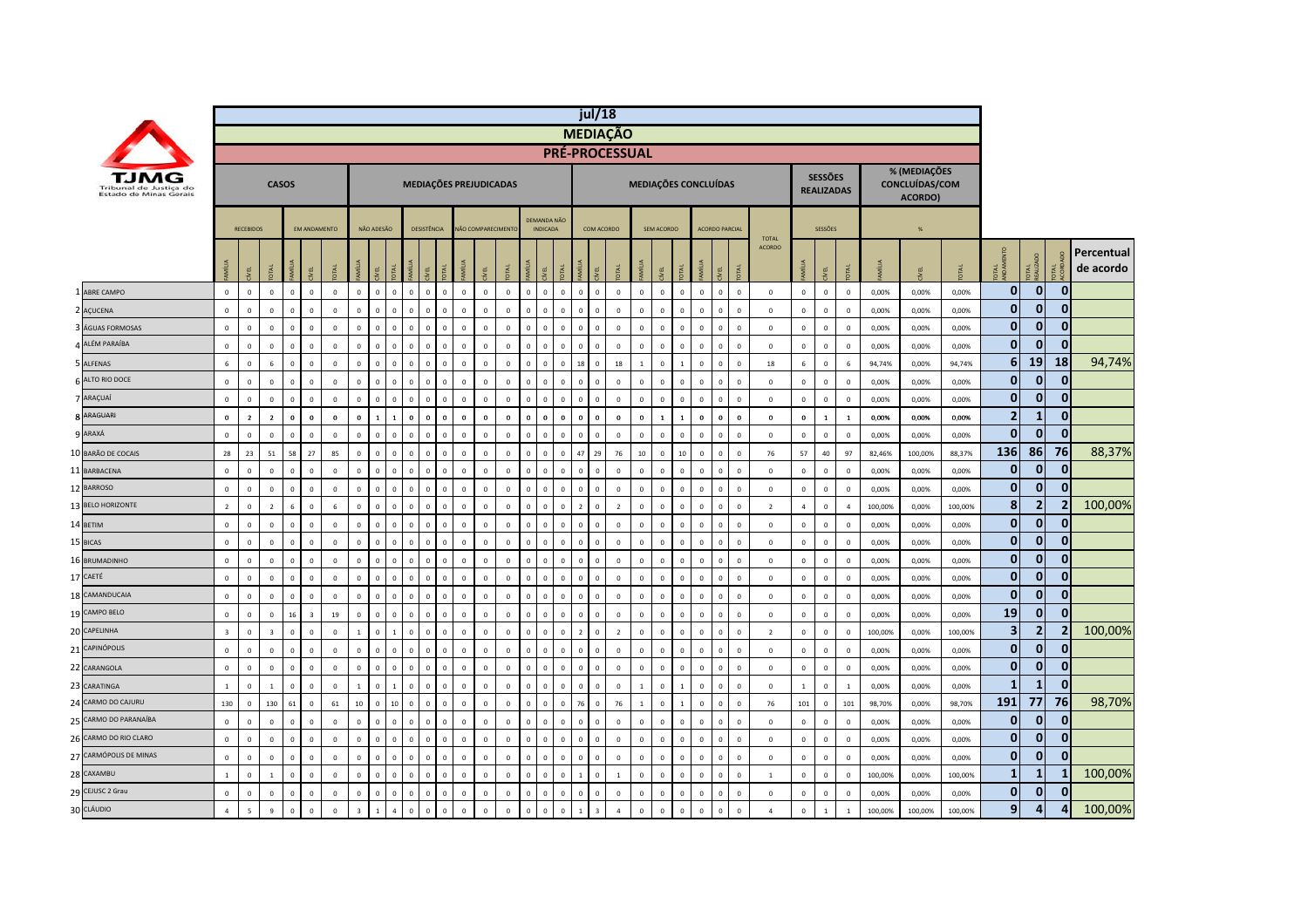| 31 CONCEIÇÃO DO MATO DENTRO | $\mathbf 0$    | $\overline{0}$          | $\mathbf 0$             | $\Omega$       | $\mathbf 0$    | $\overline{0}$ | $\mathbf 0$    |                |                | $\mathbf 0$  |                | $\overline{0}$                | $\mathbf 0$  | $\overline{0}$ | $\Omega$     | $\mathbf 0$  | $\Omega$       | $\mathbf 0$    | $\mathbf 0$    | $\overline{0}$ | $\mathbf 0$    | $\overline{0}$ | $\Omega$       | $\mathbf 0$    | $\mathbf 0$  |              | $\mathbf 0$             | $\mathbf 0$    | $\mathbf 0$    | $\overline{0}$  | 0,00%   | 0,00%   | 0,00%   | $\overline{0}$ | $\overline{0}$ | $\overline{0}$ |         |
|-----------------------------|----------------|-------------------------|-------------------------|----------------|----------------|----------------|----------------|----------------|----------------|--------------|----------------|-------------------------------|--------------|----------------|--------------|--------------|----------------|----------------|----------------|----------------|----------------|----------------|----------------|----------------|--------------|--------------|-------------------------|----------------|----------------|-----------------|---------|---------|---------|----------------|----------------|----------------|---------|
| 32 CONSELHEIRO LAFAIETE     | $\mathbf 0$    | $\overline{0}$          | $\mathbf 0$             | $\mathbf{0}$   | $\mathbb O$    | $\mathsf 0$    | $\mathbf 0$    | $\overline{0}$ | $\mathbf 0$    | $\mathbf 0$  | $\overline{0}$ | $\mathbf{0}$<br>$\mathbf 0$   | $\mathbf 0$  | $\mathbb O$    | $\mathbf 0$  | $\mathsf 0$  | $\mathbf 0$    | $\mathbf{0}$   | $\mathbf 0$    | $\mathbb O$    | $\circ$        | $\mathbf 0$    | $\mathbf 0$    | $\mathbf 0$    | $\mathbb O$  | $\mathbf 0$  | $\mathbf 0$             | $\mathbb O$    | $\mathbf 0$    | $\mathbb O$     | 0,00%   | 0,00%   | 0,00%   | $\mathbf{0}$   | $\mathbf{0}$   | $\bf{0}$       |         |
| 33 CONTAGEM                 | $\mathbf 0$    | $\mathsf 0$             | $\mathbf 0$             | $\Omega$       | $\Omega$       | $\mathsf 0$    | $\mathbf 0$    | $\Omega$       | $\Omega$       | $\Omega$     | $\Omega$       | $\mathbf 0$<br>$\Omega$       | $\mathbf 0$  | $\mathbb O$    | $\mathsf 0$  | $\Omega$     | $\Omega$       | $\Omega$       | $\mathbb O$    | $\mathbb O$    | $\mathbf 0$    | $\mathsf 0$    | $\Omega$       | $\Omega$       | $\mathbf 0$  | $\Omega$     | $\mathbf 0$             | $\mathbb O$    | $\circ$        | $\Omega$        | 0,00%   | 0,00%   | 0,00%   | $\mathbf{0}$   | $\bf{0}$       | 0              |         |
| 34 CORINTO                  | $\Omega$       | $\overline{\mathbf{0}}$ | $\overline{0}$          | $\mathbf 0$    | $\mathbf 0$    | $\overline{0}$ | $\mathbb O$    | $\Omega$       | $\mathbf{0}$   | $\mathbf{0}$ | $\Omega$       | $\circ$<br>$\Omega$           | $\mathbf{0}$ | $\overline{0}$ | $\circ$      | $\mathbf 0$  | $\mathbf 0$    | $\mathbf{0}$   | $\mathbf 0$    | $\mathbb O$    | $\circ$        | $\,0\,$        | $\mathbf{0}$   | $\mathbf 0$    | $\mathbf{0}$ | $\mathbb O$  | $\mathbf 0$             | $\mathbb O$    | $\mathbf 0$    | $\overline{0}$  | 0,00%   | 0,00%   | 0,00%   | $\mathbf{0}$   | $\mathbf 0$    | $\mathbf{0}$   |         |
| 35 COROMANDEL               | $\mathbf 0$    | $\mathsf 0$             | $\mathbf 0$             | $\mathbf 0$    | $\mathbb O$    | $\mathbf{0}$   | $\mathbb O$    | $\overline{0}$ | $\mathbf{0}$   | $\mathbf 0$  | $\overline{0}$ | $\mathbf{0}$<br>$\mathbf 0$   | $\mathbf 0$  | $\mathbb O$    | $\mathsf 0$  | $\mathsf 0$  | $\mathbf 0$    | $\mathbf 0$    | $\mathbb O$    | $\mathbb O$    | $\mathbf{0}$   | $\mathbf 0$    | $\mathbf 0$    | $\mathbf 0$    | $\mathbb O$  | $\mathbf{0}$ | $\mathbf 0$             | $\mathbb O$    | $\mathbf 0$    | $\mathbf 0$     | 0,00%   | 0,00%   | 0,00%   | $\mathbf 0$    | $\bf{0}$       | 0              |         |
| 36 CORONEL FABRICIANO       | $\Lambda$      | $\mathbf 0$             | $\overline{4}$          | $\overline{9}$ | $\overline{2}$ | $11\,$         | $\mathbf 0$    | $\overline{0}$ | $\mathbf 0$    | $\mathbf 0$  | $\mathbf 0$    | $\mathbf 0$<br>$\mathbf 0$    | $\mathbf 0$  | $\mathbb O$    | $\mathbf 0$  | $\mathbf 0$  | $\overline{0}$ | $\mathbf{1}$   | $\mathbb O$    | $\overline{1}$ |                | $\overline{0}$ | $\mathbf{1}$   | $\mathbf 0$    | $\mathbf 0$  | $\mathbf 0$  | $\mathbf{1}$            | $\overline{2}$ | $\,0\,$        | $\overline{2}$  | 50,00%  | 0,00%   | 50,00%  | 15             | $\overline{2}$ |                | 50,00%  |
| 37 CURVELO                  | $\mathbf{0}$   | $\Omega$                | $\mathbf{0}$            | $\mathbf 0$    | $\mathbf 0$    | $\Omega$       | $\mathbf 0$    | $\Omega$       | $\mathbf{0}$   | $\mathbf 0$  | $\Omega$       | $\circ$<br>$\mathbf{0}$       | $\mathbf{0}$ | $\overline{0}$ | $\circ$      | $\Omega$     | $\overline{0}$ | $\Omega$       | $\mathbf 0$    | $\mathbf 0$    | $\mathbf{0}$   | $\overline{0}$ | $\mathbf{0}$   | $\Omega$       | $\mathbf{0}$ | $\mathbf 0$  | $\Omega$                | $\mathbf 0$    | $\mathbf 0$    | $\overline{0}$  | 0.00%   | 0,00%   | 0.00%   | $\mathbf{0}$   | $\mathbf{0}$   | $\mathbf{0}$   |         |
| 38 DIAMANTINA               | $\mathbb O$    | $\mathsf 0$             | $\mathbf 0$             | $\circ$        | $\mathbb O$    | $\mathsf 0$    | $\mathbf 0$    | $\overline{0}$ | $\mathbf{0}$   | $\mathbf 0$  | $\Omega$       | $\mathbf{0}$<br>$\mathbf 0$   | $\mathbf 0$  | $\mathbb O$    | $\mathsf 0$  | $\mathbf 0$  | $\mathbf 0$    | $\mathbf 0$    | $\mathbb O$    | $\mathbb O$    | $\mathbf{0}$   | $\,0\,$        | $\Omega$       | $\mathbf 0$    | $\mathbf{0}$ | $\mathbf{0}$ | $\mathbf 0$             | $\mathbb O$    | $\mathbf 0$    | $\overline{0}$  | 0,00%   | 0,00%   | 0,00%   | $\mathbf{0}$   | $\mathbf{0}$   | $\bf{0}$       |         |
| 39 DIVINÓPOLIS              | $\mathbf{0}$   | $\overline{0}$          | $\mathbf 0$             | $\overline{0}$ | $\mathbf 0$    | $\mathbf 0$    | $\mathbf 0$    | $\Omega$       | $\mathbf 0$    | $\mathbf 0$  | $\Omega$       | $\mathbf 0$<br>$\mathbf 0$    | $\mathbf 0$  | $\mathbb O$    | $\mathbf 0$  | $\mathbf 0$  | $\overline{0}$ | $\mathbf 0$    | $\mathbb O$    | $\overline{0}$ | $\mathbf 0$    | $\overline{0}$ | $\mathbf{0}$   | $\mathbf 0$    | $\mathbf 0$  | $\mathbf 0$  | $\mathbf 0$             | $\mathbb O$    | $\mathbf 0$    | $\mathbf 0$     | 0,00%   | 0,00%   | 0,00%   | $\mathbf{0}$   | $\mathbf{0}$   | $\mathbf{0}$   |         |
| 40 ESPERA FELIZ             | $\mathbf{0}$   | $\mathbf 0$             | $\mathbf{0}$            | $\mathbf{0}$   | $\mathbb O$    | $\mathsf 0$    | $\mathbf 0$    | $\overline{0}$ | $\mathbf{0}$   | $\mathbf{0}$ | $\mathbf 0$    | $\circ$<br>$\mathbf 0$        | $\mathbf 0$  | $\mathbf 0$    | $\circ$      | $\mathsf 0$  | $\overline{0}$ | $\mathbf{0}$   | $\mathbb O$    | $\mathbf 0$    | $\mathbf{0}$   | $\mathbf 0$    | $\mathbf{0}$   | $\mathbf 0$    | $\mathbf{0}$ | $\mathbb O$  | $\mathbf 0$             | $\mathbb O$    | $\circ$        | $\overline{0}$  | 0,00%   | 0,00%   | 0,00%   | $\mathbf{0}$   | $\mathbf 0$    | $\mathbf{0}$   |         |
| 41 EXTREMA                  | $\overline{3}$ | $\overline{1}$          | $\overline{4}$          | $\Omega$       | $\Omega$       | $\Omega$       | $\overline{z}$ |                |                | $\Omega$     | $\Omega$       | $\Omega$<br>$\Omega$          | $\Omega$     | $\mathbf{0}$   | $\Omega$     | $\Omega$     | $\Omega$       | $\Omega$       | $\mathbf{0}$   | $\Omega$       | $\mathbf{0}$   | $\mathbf{0}$   | $\Omega$       | $\Omega$       | $\mathbf{0}$ | $\Omega$     | $\Omega$                | $\overline{1}$ | $\overline{1}$ | $\overline{2}$  | 0.00%   | 0.00%   | 0.00%   | Δ              | $\bf{0}$       | 0              |         |
| 42 FORMIGA                  | $\overline{4}$ | 20                      | 24                      | $\overline{a}$ | $20\,$         | 24             | $\mathbb O$    | $\Omega$       | $\Omega$       | $\mathbf 0$  | $\Omega$       | $\mathbf 0$<br>$\Omega$       | $\mathbf 0$  | $\,0\,$        | $\Omega$     | $\mathbf{0}$ | $\mathbf 0$    | $\mathbf{1}$   | $\overline{z}$ | $\overline{3}$ | $\overline{3}$ | $18\,$         | 21             | $\mathbf 0$    | $\mathbf 0$  | $\mathbf{0}$ | $\overline{\mathbf{3}}$ | $\overline{2}$ | ${\bf 11}$     | 13              | 25,00%  | 10,00%  | 12,50%  | 48             | 24             | 3              | 12,50%  |
| 43 FRANCISCO SÁ             | $\overline{1}$ | $\overline{0}$          | $\mathbf{1}$            | $\circ$        | $\mathbf 0$    | $\mathsf 0$    | $\mathbb O$    | $\overline{0}$ | $\Omega$       | $\mathbf 0$  | $\Omega$       | $\Omega$<br>$\mathbf 0$       | $\mathbf 0$  | $\mathbf 0$    | $\mathsf 0$  | $\mathsf 0$  | $\mathbf 0$    | $\mathbf{0}$   | $\mathbf 0$    | $\mathbb O$    | $\circ$        | $\,0\,$        | $\mathbf{0}$   | $\Omega$       | $\mathbf{0}$ | $\mathbf 0$  | $\mathbf 0$             | $\overline{2}$ | $\mathbf 0$    | $\overline{2}$  | 0,00%   | 0,00%   | 0,00%   | $\mathbf{1}$   | $\bf{0}$       | $\Omega$       |         |
| 44 FRUTAL                   | $\mathbf{1}$   | $\overline{0}$          | $\mathbf{1}$            | $\overline{5}$ | $\mathbf 0$    | $\overline{5}$ | $\mathbf{1}$   | $\Omega$       | $\mathbf{1}$   | $\mathbf 0$  | $\Omega$       | $\mathbf 0$<br>$\mathbf 0$    | $\mathbf 0$  | $\mathbf 0$    | $\mathbf{0}$ | $\mathbf 0$  | $\overline{0}$ | $\overline{4}$ | $\mathbb O$    | $\overline{4}$ | $\mathbf 0$    | $\overline{0}$ | $\Omega$       | $\mathbf 0$    | $\mathbf 0$  | $\Omega$     | $\overline{a}$          | $\mathbf 0$    | $\mathbf 0$    | $\circ$         | 100,00% | 0,00%   | 100,00% | $6\phantom{1}$ | $\overline{4}$ |                | 100,00% |
| 45 GALILÉIA                 | $\Omega$       | $\,0\,$                 | $\Omega$                | $\Omega$       | $\Omega$       | $\overline{0}$ | $\mathbb O$    | $\Omega$       | $\Omega$       | $\Omega$     | $\Omega$       | $\Omega$<br>$\mathbf 0$       | $\Omega$     | $\overline{0}$ | $\Omega$     | $\mathsf 0$  | $\mathbf 0$    | $\mathbf 0$    | $\mathbf 0$    | $\mathbb O$    | $\Omega$       | $\,0\,$        | $\Omega$       | $\mathbf 0$    | $\mathbb O$  | $\Omega$     | $\mathbf 0$             | $\mathbb O$    | $\mathbf 0$    | $\overline{0}$  | 0,00%   | 0,00%   | 0,00%   | $\mathbf{0}$   | $\mathbf 0$    | 0              |         |
| 46 GOVERNADOR VALADARES     | $\mathbf 0$    | $\mathbf 0$             | $\mathbf 0$             | $\circ$        | $\mathbb O$    | $\mathbf 0$    | $\mathbb O$    | $\overline{0}$ | $\mathbf{0}$   | $\mathsf 0$  | $\overline{0}$ | $\mathbf{0}$<br>$\mathbf 0$   | $\mathbf 0$  | $\mathbf 0$    | $\mathsf 0$  | $\mathsf 0$  | $\mathbf 0$    | $\mathbf 0$    | $\mathbf 0$    | $\mathbb O$    | $\mathbf 0$    | $\,0\,$        | $\mathbf 0$    | $\mathbf 0$    | $\circ$      | $\mathbb O$  | $\mathbf 0$             | $\mathbf 0$    | $\mathbf 0$    | $\mathbf 0$     | 0,00%   | 0,00%   | 0,00%   | $\mathbf 0$    | $\bf{0}$       | 0              |         |
| 47 GUANHÃES                 | $\mathbf 0$    | $\overline{0}$          | $\mathbf 0$             | $\Omega$       | $\mathbf 0$    | $\mathsf 0$    | $\mathbf 0$    | $\Omega$       | $\Omega$       | $\mathbf 0$  | $\Omega$       | $\Omega$<br>$\mathbf 0$       | $\mathbf 0$  | $\overline{0}$ | $\Omega$     | $\mathbf 0$  | $\overline{0}$ | $\mathbf 0$    | $\mathbb O$    | $\mathbf 0$    | $\mathbf 0$    | $\,0\,$        | $\Omega$       | $\overline{0}$ | $\mathbf 0$  | $\mathbf{0}$ | $\mathbf 0$             | $\mathbf 0$    | $\mathbf 0$    | $\overline{0}$  | 0,00%   | 0,00%   | 0,00%   | $\mathbf{0}$   | $\mathbf{0}$   | $\bf{0}$       |         |
| 48 GUARANI                  | $\Omega$       | $\overline{0}$          | $\mathsf 0$             | $\mathbf 0$    | $\mathbb O$    | $\overline{0}$ | $\mathbf{0}$   | $\,0\,$        | $\Omega$       | $\mathbf 0$  | $\Omega$       | $\mathbf{0}$<br>$\mathbf 0$   | $\mathbf 0$  | $\mathbb O$    | $\mathbf 0$  | $\mathbf{0}$ | $\mathbf 0$    | $\mathbf{0}$   | $\mathbb O$    | $\Omega$       | $\mathbf 0$    | $\,0\,$        | $\mathbf 0$    | $\mathbf 0$    | $\mathbf 0$  | $\mathbf 0$  | $\mathbf 0$             | $\mathbb O$    | $\mathbf 0$    | $\mathbf 0$     | 0,00%   | 0,00%   | 0,00%   | $\mathbf 0$    | $\mathbf 0$    | $\mathbf{0}$   |         |
| 49 GUAXUPÉ                  | $10\,$         | $\overline{4}$          | 14                      | 10             | $\mathbf 0$    | 10             | $\mathbf 0$    | $\overline{4}$ | $\overline{a}$ | $\mathbf 0$  | $\overline{4}$ | $\mathbf 0$<br>$\overline{a}$ | $\Omega$     | $\mathbf 0$    | $\Omega$     | $\mathbf 0$  | $\mathbf 0$    | 8              | $\mathbb O$    | $\mathbf{g}$   | $\overline{2}$ | $\mathbf 0$    | $\overline{2}$ | $\mathbf 0$    | $\circ$      | $\mathbf{0}$ | $\mathbf{g}$            | $10\,$         | $\mathbf 0$    | 10              | 80,00%  | 0,00%   | 80,00%  | 24             | 10             | 8              | 80,00%  |
| 50 IBIÁ                     | $\mathbf 0$    | $\overline{\mathbf{0}}$ | $\mathbf{0}$            | $\mathbf 0$    | $\mathbf 0$    | $\overline{0}$ | $\mathbb O$    | $\Omega$       | $\Omega$       | $\Omega$     | $\Omega$       | $\mathbf 0$<br>$\mathbf 0$    | $\mathbf 0$  | $\mathbb O$    | $\mathsf 0$  | $\mathbf{0}$ | $\mathbf 0$    | $\mathbf{0}$   | $\mathbb O$    | $\overline{0}$ | $\mathbf{0}$   | $\,$ 0         | $\Omega$       | $\overline{0}$ | $\mathbf{0}$ | $\mathbf 0$  | $\mathbf 0$             | $\mathbb O$    | $\mathbf 0$    | $\overline{0}$  | 0,00%   | 0,00%   | 0,00%   | $\mathbf{0}$   | $\mathbf{0}$   | $\mathbf{0}$   |         |
| 51 IGARAPÉ                  | $\mathbf 0$    | $\mathsf 0$             | $\mathbf 0$             | $\mathbf 0$    | $\mathbb O$    | $\mathsf 0$    | $\mathbb O$    | $\,$ 0         | $\mathbf{0}$   | $\mathbf 0$  | $\mathbb O$    | $\mathbf{0}$<br>$\mathbf 0$   | $\mathbf 0$  | $\mathbb O$    | $\mathsf 0$  | $\mathbf 0$  | $\mathbf 0$    | $\mathbf 0$    | $\mathbf 0$    | $\mathbb O$    | $\circ$        | $\mathbf 0$    | $\mathbf 0$    | $\mathbf 0$    | $\mathbb O$  | $\mathbb O$  | $\mathbf 0$             | $\mathbb O$    | $\mathbf 0$    | $\mathbf 0$     | 0,00%   | 0,00%   | 0,00%   | $\mathbf 0$    | $\mathbf 0$    | $\bf{0}$       |         |
| 52 INHAPIM                  | $\overline{2}$ | $\overline{1}$          | $\overline{\mathbf{3}}$ | $\overline{1}$ | $\mathbb O$    | $\overline{1}$ | $\mathbf 0$    | $\Omega$       | $\Omega$       | $\mathbf 0$  | $\Omega$       | $\mathbf 0$<br>$\Omega$       | $\mathbf 0$  | $\mathbb O$    | $\mathbf 0$  | $\mathbf 0$  | $\overline{0}$ | $\mathbf{1}$   | $\mathbb O$    | <sup>1</sup>   | $\mathbf{0}$   | $\,0\,$        | $\Omega$       | $\mathbf 0$    | $\mathbf 0$  | $\mathbf 0$  | $\mathbf{1}$            | $\overline{4}$ | $\mathbf{1}$   | $5\overline{5}$ | 100,00% | 0,00%   | 100,00% | $\overline{a}$ | $\mathbf{1}$   |                | 100,00% |
| 53 IPANEMA                  | $\Omega$       | $\Omega$                | $\Omega$                | $\Omega$       | $\Omega$       | $\Omega$       | $\Omega$       | $\Omega$       | $\Omega$       | $\Omega$     | $\Omega$       | $\Omega$                      | $\Omega$     | $\mathbf 0$    | $\Omega$     | $\Omega$     | $\Omega$       | $\Omega$       | $\Omega$       | $\Omega$       | $\mathbf 0$    | $\overline{0}$ | $\Omega$       | $\Omega$       | $\mathbf{0}$ | $\Omega$     | $\Omega$                | $\Omega$       | $\mathbf 0$    | $\Omega$        | 0,00%   | 0,00%   | 0,00%   | $\mathbf{0}$   | $\mathbf{0}$   | $\Omega$       |         |
| 54 IPATINGA                 | $\mathbf 0$    | $\overline{1}$          | $\mathbf{1}$            | $\mathbf{0}$   | $\overline{1}$ | $\overline{1}$ | $\mathbf 0$    | $\mathsf 0$    | $\mathbf{0}$   | $\circ$      | $\Omega$       | $\circ$<br>$\mathbf 0$        | $\Omega$     | $\mathbb O$    | $\mathbf{0}$ | $\mathbf 0$  | $\circ$        | $\mathbf{0}$   | $\mathbf{1}$   | $\overline{1}$ | $\overline{0}$ | $\,0\,$        | $\Omega$       | $\mathbf 0$    | $\mathbb O$  | $\mathbb O$  | -1                      | $\mathbb O$    | $\overline{2}$ | $\overline{2}$  | 0,00%   | 100,00% | 100,00% | $\overline{2}$ | $\mathbf{1}$   |                | 100,00% |
| 55 ITABIRA                  | $\mathbf 0$    | $\overline{0}$          | $\mathsf 0$             | $\overline{0}$ | $\mathbf 0$    | $\overline{0}$ | $\mathbf 0$    | $\overline{0}$ | $\mathbf 0$    | $\mathbf 0$  | $\mathbf 0$    | $\mathbf{0}$<br>$\mathbf 0$   | $\mathbf 0$  | $\mathbb O$    | $\mathsf 0$  | $\mathbf{0}$ | $\mathbf 0$    | $\mathbf{0}$   | $\mathbb O$    | $\mathbb O$    | $\mathbf{0}$   | $\overline{0}$ | $\mathbf{0}$   | $\mathbf 0$    | $\mathbf 0$  | $\mathbf 0$  | $\mathbf 0$             | $\overline{0}$ | $\mathbf 0$    | $\mathbf 0$     | 0,00%   | 0,00%   | 0,00%   | $\mathbf{0}$   | $\mathbf{0}$   |                |         |
| 56 ITABIRITO                | $\mathbf{0}$   | $\mathbf{0}$            | $\mathbf{0}$            | $\overline{0}$ | $\mathbf 0$    | $\Omega$       | $\mathbf{0}$   | $\overline{0}$ | $\circ$        | $\mathbf{0}$ | $\Omega$       | $\mathbf{0}$<br>$\mathbf{0}$  | $\mathbf{0}$ | $\mathbf 0$    | $\circ$      | $\circ$      | $\overline{0}$ | $\mathbf{0}$   | $\overline{0}$ | $\Omega$       | $\mathbf{0}$   | $\mathbf{0}$   | $\mathbf{0}$   | $\mathbf 0$    | $\mathbf{0}$ | $\mathbf 0$  | $\mathbf{0}$            | $\mathbf 0$    | $\circ$        | $\overline{0}$  | 0.00%   | 0.00%   | 0.00%   | $\mathbf{0}$   | $\bf{0}$       | 0              |         |
| 57 ITAJUBÁ                  | $\mathbf{0}$   | $\mathsf 0$             | $\Omega$                | $\Omega$       | $\Omega$       | $\Omega$       | $\Omega$       | $\Omega$       | $\Omega$       | $\mathbf 0$  | $\Omega$       | $\Omega$<br>$\Omega$          | $\Omega$     | $\mathbf 0$    | $\Omega$     | $\mathbf 0$  | $\mathbf 0$    | $\mathbf 0$    | $\mathbf 0$    | $\mathbf 0$    | $\mathbf{0}$   | $\mathsf 0$    | $\Omega$       | $\Omega$       | $\mathbf 0$  | $\Omega$     | $\Omega$                | $\mathbb O$    | $\mathbf 0$    | $\circ$         | 0,00%   | 0.00%   | 0,00%   | $\mathbf{0}$   | $\bf{0}$       | 0              |         |
| 58 ITAMBACURI               | $\mathbf 0$    | $\overline{0}$          | $\mathsf 0$             | $\Omega$       | $\mathbf 0$    | $\mathbf 0$    | $\mathbb O$    | $\Omega$       | $\Omega$       | $\mathbf 0$  | $\Omega$       | $\Omega$<br>$\mathbf 0$       | $\mathbf 0$  | $\,0\,$        | $\Omega$     | $\mathbf{0}$ | $\overline{0}$ | $\mathbf{0}$   | $\mathbb O$    | $\mathbb O$    | $\mathbb O$    | $\,$ 0         | $\mathbf{0}$   | $\mathbf 0$    | $\mathbf 0$  | $\mathbb O$  | $\mathbf 0$             | $\mathbb O$    | $\mathbf 0$    | $\overline{0}$  | 0,00%   | 0,00%   | 0,00%   | $\mathbf 0$    | $\bf{0}$       | $\overline{0}$ |         |
| 59 ITAPECERICA              | $\mathbf 0$    | $\overline{0}$          | $\mathbf 0$             | $\circ$        | $\mathbb O$    | $\,0\,$        | $\mathbb O$    | $\overline{0}$ | $\mathbf 0$    | $\mathbf 0$  | $\mathbb O$    | $\mathbf{0}$<br>$\mathbf 0$   | $\mathbf 0$  | $\mathbb O$    | $\mathsf 0$  | $\mathbf 0$  | $\,0\,$        | $\mathbf 0$    | $\mathbf 0$    | $\overline{0}$ | $\mathbf{0}$   | $\,$ 0         | $\mathbf 0$    | $\mathbf 0$    | $\mathbf 0$  | $\mathbf 0$  | $\mathbf 0$             | $\mathbb O$    | $\,0\,$        | $\mathbb O$     | 0,00%   | 0,00%   | 0,00%   | $\mathbf 0$    | $\mathbf 0$    | $\bf{0}$       |         |
| 60 ITAÚNA                   | $\Omega$       | $\mathbf{0}$            | $\mathbf{0}$            | $\Omega$       | $\Omega$       | $\mathbf{0}$   | $\mathbf{0}$   | $\Omega$       | $\Omega$       | $\Omega$     | $\Omega$       | $\Omega$<br>$\Omega$          | $\mathbf{0}$ | $\Omega$       | $\circ$      | $\Omega$     | $\Omega$       | $\Omega$       | $\mathbf 0$    | $\mathbf 0$    | $\mathbf{0}$   | $\mathbf{0}$   | $\Omega$       | $\Omega$       | $\mathbf{0}$ | $\Omega$     | $\Omega$                | $\Omega$       | $\overline{0}$ | $\Omega$        | 0.00%   | 0.00%   | 0.00%   | $\mathbf{0}$   | $\mathbf{0}$   | $\mathbf{0}$   |         |
| 61 <b>ITUIUTABA</b>         | $\mathbf 0$    | $\,$ 0                  | $\mathbf 0$             | $\mathbf 0$    | $\mathbb O$    | $\overline{0}$ | $\mathbb O$    | $\Omega$       | $\Omega$       | $\mathbf 0$  | $\Omega$       | $\Omega$<br>$\mathbf 0$       | $\Omega$     | $\mathbb O$    | $\mathsf 0$  | $\mathbf{0}$ | $\mathbf 0$    | $\mathbf{0}$   | $\mathbb O$    | $\mathbb O$    | $\mathbf 0$    | $\mathbf 0$    | $\Omega$       | $\mathbf 0$    | $\mathbb O$  | $\mathbb O$  | $\mathbf 0$             | $\mathbf 0$    | $\mathbf 0$    | $\overline{0}$  | 0,00%   | 0,00%   | 0,00%   | $\bf{0}$       | $\mathbf 0$    | $\overline{0}$ |         |
| 62 ITUMIRIM                 | $\mathbf 0$    | $\mathsf 0$             | $\mathbf 0$             | $\mathbf{0}$   | $\mathbb O$    | $\mathbf 0$    | $\mathbf 0$    | $\mathbf 0$    | $\mathbf{0}$   | $\mathbf 0$  | $\mathbf 0$    | $\mathbf{0}$<br>$\mathbf 0$   | $\mathbf 0$  | $\mathbf 0$    | $\mathsf 0$  | $\mathbf 0$  | $\mathbf 0$    | $\mathbf 0$    | $\mathbb O$    | $\mathbb O$    | $\mathbf 0$    | $\mathbf 0$    | $\mathbf 0$    | $\mathbf 0$    | $\circ$      | $\mathbb O$  | $\mathbf 0$             | $\mathbf 0$    | $\mathbf 0$    | $\overline{0}$  | 0,00%   | 0,00%   | 0,00%   | $\mathbf{0}$   | $\bf{0}$       | $\bf{0}$       |         |
| 63 ITURAMA                  | $\Omega$       | $\overline{0}$          | $\Omega$                | $\Omega$       | $\mathbf 0$    | $\mathbf{0}$   | $\Omega$       | $\Omega$       |                | $\Omega$     |                | $\mathbf 0$                   | $\Omega$     | $\mathbb O$    | $\Omega$     | $\Omega$     | $\Omega$       | $\mathbf 0$    | $\mathbf 0$    | $\mathbf 0$    | $\mathbf 0$    | $\overline{0}$ | $\Omega$       | $\mathbf 0$    | $\mathbf 0$  | $\Omega$     | $\Omega$                | $\mathbf 0$    | $\mathbf 0$    | $\mathbb O$     | 0,00%   | 0,00%   | 0,00%   | $\mathbf{0}$   | $\bf{0}$       | $\mathbf{0}$   |         |
| 64 JANAÚBA                  | $\Omega$       | $\Omega$                | $\Omega$                | $\Omega$       | $\Omega$       | $\Omega$       | $\Omega$       | $\Omega$       | $\Omega$       | $\Omega$     | $\Omega$       | $\Omega$<br>$\Omega$          | $\Omega$     | $\overline{0}$ | $\Omega$     | $\Omega$     | $\overline{0}$ | $\Omega$       | $\mathbf{0}$   | $\Omega$       | $\Omega$       | $\,0\,$        | $\mathbf{0}$   | $\Omega$       | $\mathbf{0}$ | $\Omega$     | $\Omega$                | $\Omega$       | $\mathbf 0$    | $\Omega$        | 0,00%   | 0,00%   | 0,00%   | $\mathbf 0$    | $\mathbf{0}$   | $\bf{0}$       |         |
| 65 JANUÁRIA                 | $\mathbf 0$    | $\mathsf 0$             | $\Omega$                | $\Omega$       | $\mathbf 0$    | $\mathsf 0$    | $\mathbf 0$    | $\overline{0}$ | $\mathbf{0}$   | $\mathbb O$  | $\Omega$       | $\mathbf{0}$<br>$\mathbf 0$   | $\Omega$     | $\overline{0}$ | $\mathsf 0$  | $\mathbf 0$  | $\mathbf 0$    | $\mathbf{0}$   | $\mathbb O$    | $\mathbb O$    | $\overline{0}$ | $\mathbf 0$    | $\Omega$       | $\mathbf 0$    | $\mathbb O$  | $\mathbf 0$  | $\Omega$                | $\mathbb O$    | $\,0\,$        | $\overline{0}$  | 0,00%   | 0,00%   | 0,00%   | $\mathbf{0}$   | $\mathbf 0$    | 0              |         |
| 66 JOÃO PINHEIRO            | $\mathbf 0$    | $\overline{\mathbf{0}}$ | $\mathsf 0$             | $\mathbf 0$    | $\mathbf 0$    | $\mathsf 0$    | $\mathbb O$    | $\sqrt{2}$     | $\mathbf{0}$   | $\Omega$     | $\Omega$       | $\circ$<br>$\mathbf 0$        | $\mathbf{0}$ | $\overline{0}$ | $\circ$      | $\mathsf 0$  | $\mathbf 0$    | $\mathbf 0$    | $\mathbf 0$    | $\mathbb O$    | $\mathbf{0}$   | $\,0\,$        | $\Omega$       | $\mathbf 0$    | $\mathbb O$  | $\mathbb O$  | $\mathbf 0$             | $\mathbb O$    | $\mathbf 0$    | $\overline{0}$  | 0,00%   | 0,00%   | 0,00%   | $\Omega$       | $\mathbf{0}$   | $\Omega$       |         |
| 67 JUIZ DE FORA             | $\overline{3}$ | $\overline{\mathbf{3}}$ | $6\phantom{1}$          | $\overline{1}$ | $\mathbf{1}$   | $\overline{2}$ | $\mathbf 0$    | $\,0\,$        | $\mathbf{0}$   | $\mathbf 0$  | $\mathbf{0}$   | $\circ$<br>$\mathbb O$        | $\mathbb O$  | $\mathbb O$    | $\mathbf 0$  | $\mathbf 0$  | $\mathbf 0$    | $\mathbf 0$    | $\overline{2}$ | $\overline{2}$ | $\overline{2}$ | $\mathbf 0$    | $\overline{2}$ | $\mathbf 0$    | $\circ$      | $\mathbb O$  | $\overline{2}$          | $\overline{4}$ | 5              | $\,$ 9          | 0,00%   | 100,00% | 50,00%  | 8              | $\overline{a}$ | 2              | 50,00%  |
| 68 LAGOA SANTA              | $\Omega$       | $\mathsf 0$             | $\Omega$                | $11\,$         | $\Omega$       | $11\,$         | $\mathbf 0$    | $\Omega$       | $\Omega$       | $\mathbf 0$  | $\Omega$       | $\Omega$<br>$\Omega$          | $\Omega$     | $\mathbb O$    | $\Omega$     | $\Omega$     | $\mathbf{0}$   | $\mathbf{0}$   | $\mathbb O$    | $\mathbb O$    | $\circ$        | $\mathbf{0}$   | $\Omega$       | $\mathbf 0$    | $\mathbf{0}$ | $\Omega$     | $\Omega$                | $\mathbb O$    | $\mathbf 0$    | $\Omega$        | 0,00%   | 0.00%   | 0,00%   | 11             | $\mathbf 0$    | O              |         |
| 69 LAMBARI                  | $\Omega$       | $\overline{0}$          | $\Omega$                | $\Omega$       | $\Omega$       | $\overline{0}$ | $\mathbf 0$    | $\Omega$       | $\Omega$       | $\Omega$     | $\Omega$       | $\Omega$<br>$\Omega$          | $\Omega$     | $\mathbb O$    | $\Omega$     | $\Omega$     | $\Omega$       | $\Omega$       | $\mathbf 0$    | $\Omega$       | $\mathbf 0$    | $\,0\,$        | $\Omega$       | $\overline{0}$ | $\mathbf{0}$ | $\mathbf 0$  | $\Omega$                | $\mathbb O$    | $\mathbf 0$    | $\overline{0}$  | 0,00%   | 0.00%   | 0,00%   | $\mathbf{0}$   | $\bf{0}$       | 0              |         |
| 70 LAVRAS                   | $\mathbf 0$    | $\mathbf 0$             | $\mathbf 0$             | $\circ$        | $\mathbf 0$    | $\mathsf 0$    | $\mathbf 0$    | $\overline{0}$ | $\mathbf{0}$   | $\mathbf 0$  | $\circ$        | $\circ$<br>$\mathbf 0$        | $\mathbf 0$  | $\mathbf 0$    | $\circ$      | $\mathbf 0$  | $\mathbf 0$    | $\mathbf{0}$   | $\mathbf 0$    | $\mathbf 0$    | $\mathbf{0}$   | $\,0\,$        | $\mathbf{0}$   | $\mathbf 0$    | $\mathbf 0$  | $\mathbf 0$  | $\mathbf 0$             | $\mathbb O$    | $\mathbf 0$    | $\overline{0}$  | 0,00%   | 0,00%   | 0,00%   | $\mathbf{0}$   | $\mathbf{0}$   | $\bf{0}$       |         |
| 71 LEOPOLDINA               | $1\,$          | $\mathsf 0$             | $\mathbf{1}$            |                | $\Omega$       | $\mathbf{1}$   |                |                |                | $\Omega$     |                | $\Omega$                      | $\Omega$     | $\mathbf 0$    |              | $\Omega$     | $\Omega$       | $\mathbf{1}$   |                |                |                | $\Omega$       |                | $\Omega$       | $\Omega$     |              | $\mathbf{1}$            | $\overline{2}$ | $\mathbf 0$    | $\overline{2}$  | 100,00% | 0,00%   | 100,00% | $\overline{2}$ | $\mathbf{1}$   | 1              | 100,00% |
|                             |                |                         |                         |                |                |                |                |                |                |              |                |                               |              |                |              |              |                |                |                |                |                |                |                |                |              |              |                         |                |                |                 |         |         |         |                |                |                |         |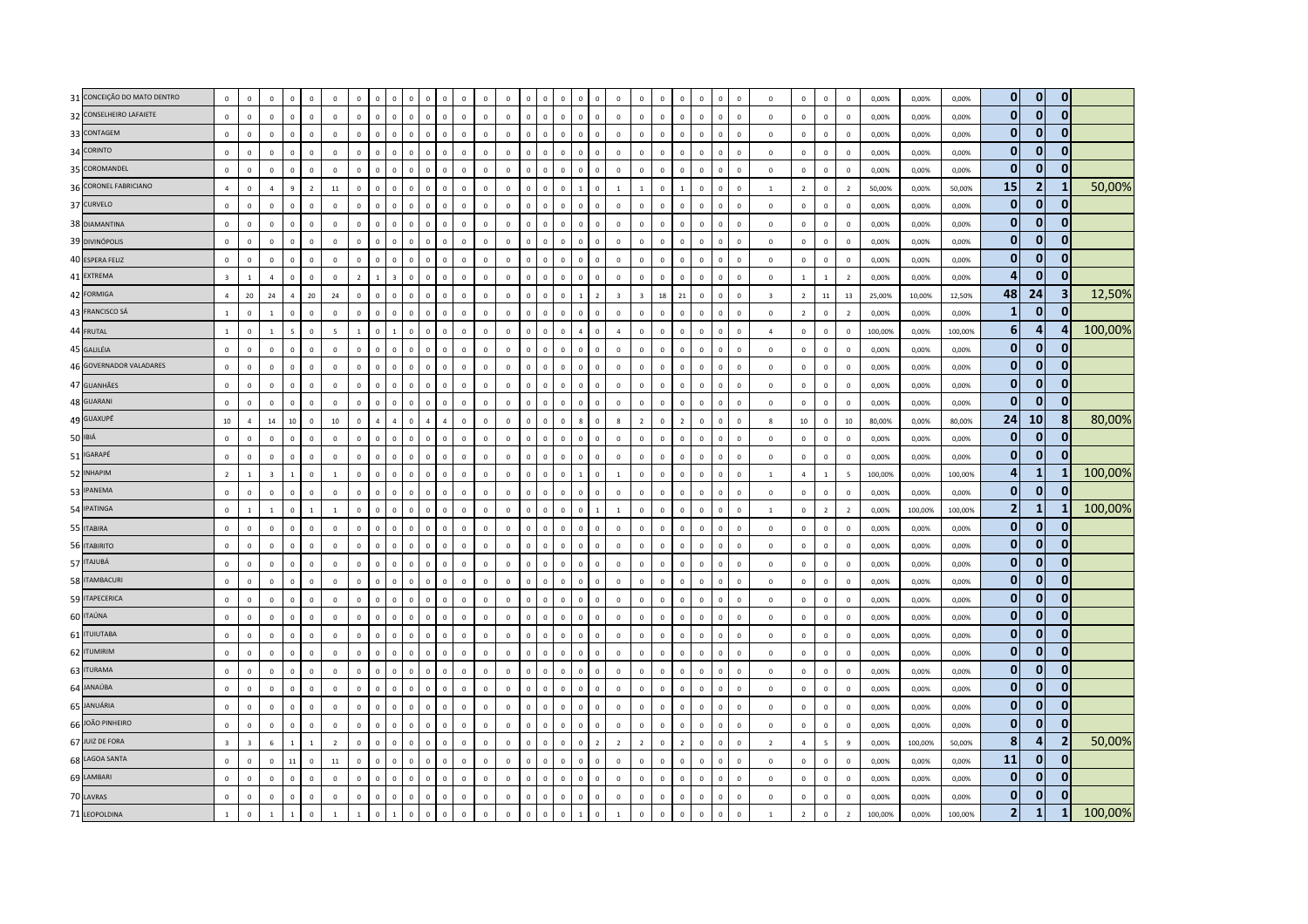| 72 LIMA DUARTE             | $\mathsf 0$    | $\mathsf 0$    | $\mathbf 0$    | $\Omega$       | $\overline{0}$ | $\mathbf 0$    | $\mathbf 0$  |                |              |                |              |                |                |              | $\overline{0}$ |              | $\mathbf 0$  | $\Omega$                 | $\mathbf 0$                   | $\mathbf 0$    | $\mathbf 0$    | $\overline{0}$ |                | $\mathbf 0$  | $\Omega$     | $\mathbf 0$    | $\mathbf 0$    | $\mathbb O$             | $\mathbf 0$    | $\overline{0}$          | 0,00%   | 0,00%  | 0,00%   | $\overline{0}$ | $\overline{0}$          | $\overline{0}$ |         |
|----------------------------|----------------|----------------|----------------|----------------|----------------|----------------|--------------|----------------|--------------|----------------|--------------|----------------|----------------|--------------|----------------|--------------|--------------|--------------------------|-------------------------------|----------------|----------------|----------------|----------------|--------------|--------------|----------------|----------------|-------------------------|----------------|-------------------------|---------|--------|---------|----------------|-------------------------|----------------|---------|
| 73 MALACACHETA             | $\mathbf 0$    | $\mathsf 0$    | $\mathbf 0$    | $\mathbf 0$    | $\mathbf 0$    | $\mathsf 0$    | $\mathbf 0$  | $\mathbf{0}$   | $\mathbf 0$  | $\overline{0}$ | $\Omega$     | $\Omega$       | $\mathbb O$    | $\mathbf 0$  | $\mathbf 0$    | $\mathbf{0}$ | $\mathsf 0$  | $\mathbf{0}$             | $\mathbf{0}$<br>$\mathbf 0$   | $\mathbf 0$    | $\mathbf 0$    | $\circ$        | $\mathsf 0$    | $\mathbf 0$  | $\mathbf{0}$ | $\mathbf 0$    | $\mathbf 0$    | $\mathbb O$             | $\mathbf 0$    | $\mathbf 0$             | 0,00%   | 0,00%  | 0,00%   | $\mathbf{0}$   | $\mathbf{0}$            | $\Omega$       |         |
| 74 MANGA                   | $\mathsf 0$    | $\mathbf 0$    | $\mathbf 0$    | $\Omega$       | $\mathbb O$    | $\mathbf 0$    | $\circ$      | $\Omega$       | $\Omega$     | $\Omega$       | $\Omega$     | n              | $\mathbf 0$    | $\Omega$     | $\mathbb O$    | $\Omega$     | $\mathsf 0$  | $\Omega$                 | $\mathbf 0$<br>$\Omega$       | $\mathbf 0$    | $\mathbf{0}$   | $\mathsf 0$    | $\Omega$       | $\Omega$     | $\Omega$     | $\Omega$       | $\mathbf 0$    | $\mathbb O$             | $\overline{0}$ | $\Omega$                | 0,00%   | 0,00%  | 0,00%   | $\mathbf{0}$   | $\mathbf{0}$            |                |         |
| 75 MANHUAÇU                | $\overline{1}$ | $\mathbf 0$    | $\overline{1}$ | $\Omega$       | $\mathbf 0$    | $\mathbf 0$    | $\circ$      | $\mathbf{0}$   | $\mathbf{0}$ | $\overline{0}$ | $\Omega$     | $\mathbf{0}$   | $\circ$        | $\mathbf{0}$ | $\mathbf 0$    | $\Omega$     | $\mathsf 0$  | $\Omega$                 | $\mathbf{1}$<br>$\Omega$      | $\overline{1}$ | $\Omega$       | $\overline{0}$ | $\mathbf 0$    | $\mathbf 0$  | $\mathbf{0}$ | $\mathbf 0$    | $\mathbf{1}$   | $\mathbf{1}$            | $\mathbf 0$    | $\overline{1}$          | 100,00% | 0,00%  | 100,00% | $\mathbf{1}$   | $\mathbf{1}$            |                | 100,00% |
| 76 MAR DE ESPANHA          | $\mathbf 0$    | $\mathsf 0$    | $\mathbf 0$    | $\mathbf 0$    | $\mathbb O$    | $\mathbf 0$    | $\mathbf 0$  | $\circ$        | $\mathbf 0$  | $\mathbb O$    | $\mathbf 0$  | $\mathbf 0$    | $\mathbf 0$    | $\mathbf 0$  | $\mathbf 0$    | $\mathbf{0}$ | $\mathsf 0$  | $\mathbf{0}$             | $\mathbf{0}$<br>$\mathbf 0$   | $\mathbf 0$    | $\mathbf 0$    | $\circ$        | $\mathsf 0$    | $\mathbf 0$  | $\mathbf{0}$ | $\mathbf 0$    | $\mathbf 0$    | $\mathbf 0$             | $\mathbf 0$    | $\mathbb O$             | 0,00%   | 0,00%  | 0,00%   | $\overline{0}$ | $\mathbf{0}$            | 0              |         |
| 77 MARIANA                 | $\mathbf{0}$   | $\mathsf 0$    | $\mathbf 0$    | $\mathbf 0$    | $\mathbb O$    | $\mathbf 0$    | $\mathbf 0$  | $\overline{0}$ | $\mathbf 0$  | $\overline{0}$ |              | $\overline{0}$ | $\mathbf 0$    | $\mathbf 0$  | $\mathbb O$    |              | $\mathbf 0$  | $\overline{0}$           | $\mathbf 0$<br>$\mathbf 0$    | $\mathbf 0$    | $\mathbf 0$    | $\mathbf{0}$   | $\mathbf 0$    | $\mathbf 0$  | $\mathbf 0$  | $\mathbf 0$    | $\mathbf 0$    | $\mathbf 0$             | $\mathbb O$    | $\mathbf 0$             | 0,00%   | 0,00%  | 0,00%   | $\mathbf{0}$   | $\mathbf{0}$            | $\Omega$       |         |
| 78 MATOZINHOS              | $\overline{0}$ | $\mathbf{0}$   | $\mathbf{0}$   | $\mathbf{0}$   | $\mathbf 0$    | $\mathbf{0}$   | $\mathbf{0}$ | $\mathbf{0}$   | $\mathbf{0}$ | $\Omega$       | $\Omega$     | $\Omega$       | $\mathbf 0$    | $\Omega$     | $\mathbf 0$    | $\Omega$     | $\mathbf{0}$ | $\circ$                  | $\mathbf{0}$<br>$\mathbf{0}$  | $\mathbf{0}$   | $\mathbf{0}$   | $\overline{0}$ | $\Omega$       | $\Omega$     | $\mathbf{0}$ | $\Omega$       | $\Omega$       | $\mathbf 0$             | $\mathbf 0$    | $\Omega$                | 0,00%   | 0,00%  | 0,00%   | $\mathbf{0}$   | $\mathbf{0}$            | $\mathbf{0}$   |         |
| 79 MEDINA                  | $\mathsf 0$    | $\mathbf 0$    | $\Omega$       | $\Omega$       | $\mathbf 0$    | $\mathbf 0$    | $\circ$      | $\Omega$       | $\mathbf{0}$ | $\overline{0}$ | $\Omega$     | $\Omega$       | $\Omega$       | $\mathbf 0$  | $\,0\,$        | $\mathbf{0}$ | $\mathsf 0$  | $\mathbf{0}$             | $\mathbf 0$<br>$\mathbf 0$    | $\mathbf 0$    | $\Omega$       | $\mathbf 0$    | $\mathsf 0$    | $\mathbf 0$  | $\mathbf{0}$ | $\mathbf 0$    | $\mathbf{0}$   | $\mathbf 0$             | $\circ$        | $\,0\,$                 | 0,00%   | 0,00%  | 0,00%   | $\mathbf{0}$   | $\mathbf{0}$            | $\mathbf{0}$   |         |
| 80 MINAS NOVAS             | $\mathbf{0}$   | $\mathsf 0$    | $\mathbf 0$    | $\mathbf 0$    | $\mathbb O$    | $\mathbf 0$    | $\mathbf 0$  | $\overline{0}$ | $\mathbf 0$  | $\overline{0}$ |              |                | $\mathbf 0$    | $\mathbf 0$  | $\mathbb O$    |              | $\mathbf 0$  | $\mathbf 0$              | $\mathbf 0$<br>$\mathbf 0$    | $\mathbf 0$    | $\mathbf 0$    | $\mathbf{0}$   | $\overline{0}$ | $\mathbf 0$  | $\mathbf 0$  | $\overline{0}$ | $\mathbf 0$    | $\mathbb O$             | $\mathbf 0$    | $\,0\,$                 | 0,00%   | 0,00%  | 0,00%   | $\overline{0}$ | $\mathbf{0}$            | $\overline{0}$ |         |
| 81 MONTE CARMELO           | $\Omega$       | $\mathbf{0}$   | $\mathbf{0}$   | $\mathbf{0}$   | $\mathbb O$    | $\mathbf 0$    | $\mathbf{0}$ | $\mathbf{0}$   | $\mathbf{0}$ | $\mathbf 0$    | $\Omega$     | $\Omega$       | $\circ$        | $\mathbf{0}$ | $\mathbb O$    | $\Omega$     | $\mathbf 0$  | $\mathbf{0}$             | $\mathbf 0$<br>$\mathbf{0}$   | $\mathbf 0$    | $\mathbf 0$    | $\overline{0}$ | $\mathbf 0$    | $\mathbf 0$  | $\mathbf{0}$ | $\mathbf 0$    | $\mathbf 0$    | $\mathbb O$             | $\overline{0}$ | $\overline{0}$          | 0,00%   | 0,00%  | 0,00%   | $\overline{0}$ | $\mathbf{0}$            | $\Omega$       |         |
| 82 MONTES CLAROS           | $\overline{5}$ | $\overline{z}$ | $\overline{7}$ | $\overline{1}$ | $\mathbb O$    | $\mathbf{1}$   | $\mathbf{R}$ | $\overline{z}$ | 5            | $\Omega$       | $\Omega$     | O              | $\Omega$       | $\Omega$     | $\mathbf 0$    |              | $\Omega$     | $\Omega$                 | $\mathbf 0$<br>$\Omega$       | $\mathbf 0$    | $\overline{3}$ | $\Omega$       | $\mathbf{R}$   | $\Omega$     | $\Omega$     | $\Omega$       | $\Omega$       | $\overline{\mathbf{3}}$ | $\mathbf 0$    | $\overline{\mathbf{3}}$ | 0,00%   | 0,00%  | 0,00%   | 8              | $\overline{\mathbf{3}}$ | 0              |         |
| 83 MURIAÉ                  | $\overline{2}$ | $\overline{7}$ | $\mathbf{q}$   | $\Omega$       | $\overline{2}$ | $\overline{2}$ | $\mathbb O$  | $\Omega$       | $\Omega$     | $\Omega$       | $\Omega$     | $\Omega$       | $\mathbb O$    | $\Omega$     | $\mathbf 0$    |              | $\mathsf 0$  | $\mathbf 0$              | $\mathbf 0$<br>$\Omega$       | $\mathbf 0$    | $\overline{z}$ | $\,0\,$        | $\overline{z}$ | $\mathbf 0$  | $\Omega$     | $\overline{0}$ | $\mathbf 0$    | $\overline{4}$          | $10\,$         | 14                      | 0,00%   | 0,00%  | 0,00%   | 11             | $\overline{2}$          | $\mathbf{0}$   |         |
| 84 NANUQUE                 | $\mathsf 0$    | $\mathsf 0$    | $\mathbf{0}$   | $\Omega$       | $\mathbb O$    | $\mathbf 0$    | $\Omega$     | $\Omega$       | $\Omega$     | $\Omega$       | $\Omega$     | $\Omega$       | $\Omega$       | $\Omega$     | $\mathbf 0$    | $\Omega$     | $\mathsf 0$  | $\mathbf{0}$             | $\mathbf 0$<br>$\Omega$       | $\mathbf 0$    | $\circ$        | $\mathbf 0$    | $\Omega$       | $\Omega$     | $\Omega$     | $\mathbf 0$    | $\mathbf 0$    | $\mathbb O$             | $\circ$        | $\mathbf 0$             | 0,00%   | 0,00%  | 0,00%   | $\mathbf{0}$   | $\mathbf{0}$            | $\mathbf{0}$   |         |
| 85 NEPOMUCENO              | $\mathbf 0$    | $\mathsf 0$    | $\mathbf{0}$   | $\Omega$       | $\mathbb O$    | $\mathbf 0$    | $\mathbf 0$  | $\Omega$       | $\mathbf 0$  | $\Omega$       | $\Omega$     | $\Omega$       | $\mathbf 0$    | $\mathbf{0}$ | $\mathbf 0$    | $\Omega$     | $\mathbf 0$  | $\circ$                  | $\mathbf 0$<br>$\Omega$       | $\,$ 0 $\,$    | $\circ$        | $\mathbf 0$    | $\Omega$       | $\mathbf 0$  | $\Omega$     | $\overline{0}$ | $\mathbf 0$    | $\mathbb O$             | $\mathbf 0$    | $\mathbf 0$             | 0,00%   | 0,00%  | 0,00%   | $\overline{0}$ | $\overline{0}$          | $\mathbf{0}$   |         |
| 86 NOVA SERRANA            | $\mathsf 0$    | $\Omega$       | $\Omega$       | $\Omega$       | $\mathbf 0$    | $\overline{0}$ | $\mathbf 0$  | $\mathbf{0}$   | $\mathbf{0}$ | $\mathbf{0}$   | $\Omega$     | $\Omega$       | $\Omega$       | $\Omega$     | $\mathbf 0$    | $\Omega$     | $\mathbf{0}$ | $\Omega$                 | $\mathbf{0}$<br>$\Omega$      | $\,$ 0 $\,$    | $\Omega$       | $\Omega$       | $\Omega$       | $\mathbf{0}$ | $\mathbf{0}$ | $\mathbf 0$    | $\mathbf 0$    | $\mathbb O$             | $\mathbf 0$    | $\mathbf 0$             | 0,00%   | 0,00%  | 0,00%   | $\mathbf{0}$   | $\mathbf{0}$            | $\overline{0}$ |         |
| 87 OLIVEIRA                | $\mathsf 0$    | $\mathsf 0$    | $\mathbf 0$    | $\circ$        | $\mathbf 0$    | $\mathbf 0$    | $\circ$      | $\mathbf 0$    | $\mathbf 0$  | $\mathbb O$    | $\mathbf 0$  | $\mathbf 0$    | $\mathbf 0$    | $\mathbf 0$  | $\mathbf 0$    | $\Omega$     | $\mathbf 0$  | $\mathbf{0}$             | $\mathbf 0$<br>$\mathbf 0$    | $\mathbb O$    | $\mathbf 0$    | $\overline{0}$ | $\mathsf 0$    | $\mathbf 0$  | $\mathbf 0$  | $\mathbf 0$    | $\mathbf 0$    | $\mathbf 0$             | $\circ$        | $\mathbf 0$             | 0,00%   | 0,00%  | 0,00%   | $\mathbf{0}$   | $\mathbf{0}$            | $\mathbf{0}$   |         |
| 88 PARÁ DE MINAS           | $\mathbf 0$    | $\mathbf 0$    | $\mathbf{0}$   | $\Omega$       | $\mathbb O$    | $\mathbf 0$    | $\mathbb O$  | $\Omega$       | $\Omega$     | $\Omega$       | $\Omega$     | $\Omega$       | $\mathbf 0$    | $\Omega$     | $\mathbf 0$    |              | $\mathsf 0$  | $\overline{0}$           | $\mathbf 0$<br>$\Omega$       | $\mathbf 0$    | $\mathbf 0$    | $\mathbf 0$    | $\overline{0}$ | $\mathbf 0$  | $\Omega$     | $\mathsf 0$    | $\mathbf 0$    | $\mathbb O$             | $\mathbf 0$    | $\mathbf 0$             | 0,00%   | 0,00%  | 0,00%   | $\mathbf{0}$   | $\mathbf{0}$            | $\mathbf{0}$   |         |
| 89 PARACATU                | $\mathbf 0$    | $\mathbf 0$    | $\Omega$       | $\mathbf 0$    | $\mathbb O$    | $\mathbf 0$    | $\mathbf 0$  | $\mathbf 0$    | $\mathbf{0}$ | $\Omega$       | $\Omega$     | $\Omega$       | $\mathbf 0$    | $\circ$      | $\mathbf 0$    | $\Omega$     | $\mathbf 0$  | $\mathbf{0}$             | $\mathbf{0}$<br>$\mathbf 0$   | $\mathbf 0$    | $\mathbf 0$    | $\mathsf 0$    | $\mathsf 0$    | $\mathbf 0$  | $\mathbf{0}$ | $\mathbf 0$    | $\mathbf 0$    | $\mathbb O$             | $\mathbf 0$    | $\overline{0}$          | 0,00%   | 0,00%  | 0,00%   | $\mathbf{0}$   | $\mathbf{0}$            | $\mathbf{0}$   |         |
| 90 PARAGUAÇU               | $\mathbf 0$    | $\mathsf 0$    | $\Omega$       | $\Omega$       | $\mathbb O$    | $\mathbf{0}$   | $\circ$      | $\Omega$       | $\mathbf 0$  | $\mathbb O$    | $\Omega$     | $\Omega$       | $\mathbf{0}$   | $\mathbf 0$  | $\mathbf 0$    | $\Omega$     | $\mathsf 0$  | $\mathbf{0}$             | $\mathbf 0$<br>$\overline{0}$ | $\mathbf 0$    | $\Omega$       | $\mathbf{0}$   | $\mathbf 0$    | $\mathbf 0$  | $\mathbf{0}$ | $\mathbf 0$    | $\mathbf{0}$   | $\mathbb O$             | $\circ$        | $\circ$                 | 0,00%   | 0,00%  | 0,00%   | $\mathbf{0}$   | $\mathbf{0}$            | $\mathbf{0}$   |         |
| 91 PASSA QUATRO            | $\mathbf 0$    | $\mathbf 0$    | $\mathbf 0$    | $\Omega$       | $\mathbb O$    | $\overline{0}$ | $\mathbb O$  | $\mathbf{0}$   | $\mathbf 0$  | $\Omega$       | $\Omega$     | $\Omega$       | $\mathbb O$    | $\mathbf 0$  | $\mathbf 0$    |              | $\mathsf 0$  | $\mathbf 0$              | $\mathbf 0$<br>$\Omega$       | $\mathbf 0$    | $\mathbf 0$    | $\mathbf 0$    | $\overline{0}$ | $\mathbf 0$  | $\Omega$     | $\overline{0}$ | $\mathbf 0$    | $\mathbb O$             | $\mathbf 0$    | $\overline{0}$          | 0,00%   | 0,00%  | 0,00%   | $\mathbf{0}$   | $\mathbf{0}$            | $\Omega$       |         |
| 92 PASSA TEMPO             | $\mathbf 0$    | $\mathsf 0$    | $\mathsf 0$    | $\mathbf{0}$   | $\mathbf 0$    | $\mathbf 0$    | $\mathbf 0$  | $\overline{0}$ | $\mathsf 0$  | $\mathbf 0$    | $\mathbf{0}$ | $\mathbf 0$    | $\mathbf 0$    | $\mathbf 0$  | $\mathbf 0$    | $\mathbf 0$  | $\mathsf 0$  | $\mathbf{0}$             | $\mathbf{0}$<br>$\mathbf 0$   | $\mathbf 0$    | $\mathbf 0$    | $\circ$        | $\mathsf 0$    | $\mathbf 0$  | $\mathbf{0}$ | $\mathbf 0$    | $\mathbf 0$    | $\mathbb O$             | $\mathbf 0$    | $\mathbf 0$             | 0,00%   | 0,00%  | 0,00%   | $\overline{0}$ | $\mathbf{0}$            | $\mathbf{0}$   |         |
| 93 PASSOS                  | $\mathbf 0$    | $\mathbf 0$    | $\mathbf 0$    | $\mathbf 0$    | $\mathbb O$    | $\mathbf 0$    | $\circ$      | $\overline{0}$ | $\mathbf 0$  | $\Omega$       | $\Omega$     | $\Omega$       | $\mathbf 0$    | $\mathbf 0$  | $\mathbb O$    |              | $\mathsf 0$  | $\mathbf 0$              | $\mathbf 0$<br>$\overline{0}$ | $\mathbf 0$    | $\mathbf 0$    | $\mathsf 0$    | $\overline{0}$ | $\mathbf 0$  | $\mathbf 0$  | $\mathbf 0$    | $\mathbf 0$    | $\mathbf 0$             | $\mathbf 0$    | $\mathbf 0$             | 0,00%   | 0,00%  | 0,00%   | $\mathbf{0}$   | $\mathbf{0}$            | $\mathbf{0}$   |         |
| 94 PATOS DE MINAS          | 14             | 15             | 29             | 14             | $15\,$         | 29             | $\mathbf 0$  | $\Omega$       | $\Omega$     | $\Omega$       | $\Omega$     |                | $\Omega$       | $\Omega$     | $\mathbb O$    |              | $\Omega$     | $\mathbf{g}$<br>$\Omega$ |                               | 15             | 6              | $\mathbf{8}$   | 14             | $\Omega$     | $\Omega$     | $\Omega$       | 15             | $\mathbb O$             | $\mathbf 0$    | $\mathbf 0$             | 57,14%  | 46,67% | 51,72%  | 58             | 29                      | <b>15</b>      | 51,72%  |
| 95 PATROCÍNIO              | $\mathbf 0$    | $\mathbf 0$    | $\Omega$       | $\Omega$       | $\mathbf 0$    | $\overline{0}$ | $\circ$      | $\Omega$       | $^{\circ}$   | $\mathbb O$    | $\Omega$     | $\Omega$       | $\Omega$       | $\Omega$     | $\mathbf 0$    | $\mathbf{0}$ | $\mathbf 0$  | $\mathbf{0}$             | $\mathbf 0$<br>$\overline{0}$ | $\mathbf 0$    | $\mathbf 0$    | $\overline{0}$ | $\mathsf 0$    | $\mathbf 0$  | $^{\circ}$   | $\mathbf 0$    | $^{\circ}$     | $\mathbf 0$             | $\,0\,$        | $\,0\,$                 | 0,00%   | 0,00%  | 0,00%   | $\mathbf{0}$   | $\mathbf{0}$            | $\mathbf{0}$   |         |
| 96 PEÇANHA                 | $\overline{9}$ | $\overline{2}$ | $11\,$         | $\mathbf 0$    | $\mathbb O$    | $\mathbf 0$    | $\mathbf 0$  | $\mathbf 0$    | $\mathbf 0$  | $\Omega$       | $\mathbf 0$  |                | $\mathbf 0$    | $\mathbf 0$  | $\mathbb O$    |              | $\mathbf 0$  | $\overline{0}$           | 9                             | $10\,$         | $\mathbf 0$    |                |                | $\mathbf 0$  | $\mathbf 0$  | $\overline{0}$ | 10             | $\,$ 9                  | $\overline{2}$ | 11                      | 100,00% | 50,00% | 90,91%  | 11             | <b>11</b>               | <b>10</b>      | 90,91%  |
| 97 PIRAPORA                | 29             | $\mathbf{0}$   | 29             | $\mathbf{0}$   | $\mathbf{0}$   | $\overline{0}$ | $\mathbf{0}$ | $\mathbf{0}$   | $\mathbf{0}$ | $\overline{A}$ | $\mathbf{0}$ | $\overline{a}$ | $\overline{5}$ | $\mathbf{0}$ | $\overline{5}$ | $\Omega$     | $\mathbf{0}$ | 13<br>$\mathbf{0}$       | $\mathbf{0}$                  | 13             | $\mathbf{0}$   | $\overline{0}$ | $\mathbf 0$    | $\Omega$     | $\circ$      | $\mathbf{0}$   | 13             | 30                      | $\overline{0}$ | 30                      | 100.00% | 0.00%  | 100.00% | 29             | 13                      | 13             | 100,00% |
| 98 POÇOS DE CALDAS         | $\mathbf{0}$   | $\Omega$       | $\Omega$       | $\Omega$       | $\mathbb O$    | $\Omega$       | $\mathbf 0$  | $\Omega$       | $\Omega$     | $\Omega$       | $\Omega$     | $\Omega$       | $\Omega$       | $\Omega$     | $\mathbb O$    | $\Omega$     | $\mathsf 0$  | $\Omega$                 | $\mathbf 0$<br>$\Omega$       | $\mathbf 0$    | $\Omega$       | $\mathbf{0}$   | $\Omega$       | $\Omega$     | $\mathbf 0$  | $\Omega$       | $\Omega$       | $\mathbb O$             | $\mathbb O$    | $\mathbf 0$             | 0,00%   | 0.00%  | 0.00%   | $\mathbf{0}$   | $\mathbf{0}$            | 0              |         |
| 99 POMPÉU                  | $\mathsf 0$    | $\mathbf 0$    | $\mathbf 0$    | $\Omega$       | $\mathbf 0$    | $\mathbf 0$    | $\mathbb O$  | $\Omega$       | $\Omega$     | $\Omega$       | $\Omega$     | $\Omega$       | $\mathbb O$    | $\Omega$     | $\mathbf 0$    |              | $\mathsf 0$  | $\overline{0}$           | $\mathbf 0$<br>$\Omega$       | $\mathbf 0$    | $\Omega$       | $\mathsf 0$    | $\overline{0}$ | $\mathbf 0$  | $\Omega$     | $\mathsf 0$    | $\mathbf 0$    | $\mathbb O$             | $\mathbb O$    | $\mathbf 0$             | 0,00%   | 0,00%  | 0,00%   | $\overline{0}$ | $\mathbf{0}$            | $\Omega$       |         |
| 100 PONTE NOVA             | $\mathbf 0$    | $\mathbf 0$    | $\mathbf 0$    | $\mathbf 0$    | $\mathbf 0$    | $\mathbf 0$    | $\circ$      | $\mathbf{0}$   | $\mathbf 0$  | $\overline{0}$ | $\mathbf 0$  | $\mathbf 0$    | $\mathbf 0$    | $\mathbf 0$  | $\mathbb O$    | $\mathbf{0}$ | $\mathbf 0$  | $\mathbf 0$              | $\mathbf 0$<br>$\mathbf 0$    | $\mathbf 0$    | $\mathbf 0$    | $\mathbf 0$    | $\mathbf 0$    | $\mathbf 0$  | $\mathbf{0}$ | $\mathbf 0$    | $\mathbf 0$    | $\mathbb O$             | $\mathbb O$    | $\,0\,$                 | 0,00%   | 0,00%  | 0,00%   | $\mathbf{0}$   | $\mathbf{0}$            | $\Omega$       |         |
| 101 POUSO ALEGRE           | $\overline{1}$ | $\Omega$       | $\overline{1}$ | $\Omega$       | $\mathbf 0$    | $\Omega$       | $\Omega$     | $\Omega$       | $\Omega$     | $\Omega$       | $\Omega$     | n              | $\Omega$       | $\Omega$     | $\mathbf 0$    | $\Omega$     | $\Omega$     | $\Omega$                 | $\Omega$<br>$\mathbf{1}$      | $\overline{1}$ | $\Omega$       | $\Omega$       | $\Omega$       | $\Omega$     | $\Omega$     | $\Omega$       | $\overline{1}$ | $\overline{1}$          | $\overline{0}$ | $\overline{1}$          | 100,00% | 0,00%  | 100.00% | $\mathbf{1}$   | $\mathbf{1}$            |                | 100,00% |
| 102 PRATÁPOLIS             | $\mathbf 0$    | $\mathsf 0$    | $\Omega$       | $\Omega$       | $\mathbf 0$    | $\mathbf 0$    | $\mathbb O$  | $\Omega$       | $\mathbf 0$  | $\Omega$       | $\Omega$     | $\Omega$       | $\Omega$       | $\Omega$     | $\mathbf 0$    |              | $\mathsf 0$  | $\mathbf 0$              | $\mathbf 0$<br>$\Omega$       | $\mathbf 0$    | $\mathbf 0$    | $\,0\,$        | $\overline{0}$ | $\mathbf 0$  | $\Omega$     | $\mathbf 0$    | $\mathsf 0$    | $\mathbf 0$             | $\,0\,$        | $\mathbf 0$             | 0,00%   | 0,00%  | 0,00%   | $\mathbf{0}$   | $\mathbf{0}$            | $\mathbf{0}$   |         |
| 103 PRESIDENTE OLEGÁRIO    | $\mathbf 0$    | $\mathbf 0$    | $\mathbf 0$    | $\circ$        | $\mathbf 0$    | $\mathbf 0$    | $\mathbf 0$  | $\circ$        | $\mathbf{0}$ | $\mathbf 0$    | $\mathbf{0}$ | $\mathbf 0$    | $\mathbf 0$    | $\mathbf 0$  | $\mathbf 0$    | $\mathbf{0}$ | $\mathbf 0$  | $\mathbf{0}$             | $\mathbf 0$<br>$\mathbf 0$    | $\mathbb O$    | $\mathbf 0$    | $\overline{0}$ | $\mathbf 0$    | $\mathbf 0$  | $\mathbf{0}$ | $\mathbf 0$    | $\mathbf 0$    | $\mathbf 0$             | $\mathbf 0$    | $\mathbf 0$             | 0,00%   | 0,00%  | 0,00%   | $\bf{0}$       | $\mathbf{0}$            | 0              |         |
| 104 RIBEIRÃO DAS NEVES     | 8              | 5              | 13             | $\Omega$       | $\mathbb O$    | $\mathbf 0$    | $\mathbf 0$  | $\Omega$       | $\Omega$     |                |              |                | $\Omega$       | $\Omega$     | $\mathbb O$    |              | $\mathsf 0$  | $\Omega$                 | $\mathbf 0$<br>$\Omega$       | $\mathbf 0$    | $\Omega$       | $\mathbf{0}$   | $\Omega$       | $\mathbf 0$  | $\Omega$     | $\Omega$       | $\mathbf 0$    | $\mathbb O$             | 13             | 13                      | 0,00%   | 0,00%  | 0,00%   | 13             | $\mathbf{0}$            | 0              |         |
| 105 RIO PARANAÍBA          | $\mathsf 0$    | $\Omega$       | $\Omega$       | $\Omega$       | $\mathbf 0$    | $\Omega$       | $\mathbf{0}$ | $\mathbf{0}$   | $\Omega$     | $\Omega$       | $\Omega$     | $\Omega$       | $\Omega$       | $\Omega$     | $\mathbf 0$    | $\Omega$     | $\mathbf{0}$ | $\Omega$                 | $\mathbf{0}$<br>$\Omega$      | $\mathbf 0$    | $\Omega$       | $\Omega$       | $\Omega$       | $\Omega$     | $\mathbf{0}$ | $\mathbf{0}$   | $\Omega$       | $\mathbb O$             | $\mathbf 0$    | $\mathbf 0$             | 0,00%   | 0,00%  | 0,00%   | $\overline{0}$ | $\mathbf{0}$            | $\Omega$       |         |
| 106 RIO POMBA              | $\mathsf 0$    | $\mathbf 0$    | $\mathbf 0$    | $\Omega$       | $\mathbb O$    | $\mathbf{0}$   | $\circ$      | $\Omega$       | $\mathbf{0}$ | $\mathbb O$    | $\Omega$     | $\Omega$       | $\mathbf{0}$   | $\mathbf 0$  | $\overline{0}$ | $\Omega$     | $\mathbf 0$  | $\mathbf{0}$             | $\mathbf 0$<br>$\overline{0}$ | $\mathbf 0$    | $\mathbf 0$    | $\overline{0}$ | $^{\circ}$     | $\mathbf 0$  | $\mathbf{0}$ | $\mathbf 0$    | $\mathbf{0}$   | $\mathbb O$             | $\,0\,$        | $\overline{0}$          | 0,00%   | 0,00%  | 0,00%   | $\mathbf{0}$   | $\mathbf{0}$            | $\mathbf{0}$   |         |
| 107 SABARÁ                 | $\mathbf 0$    | $\mathbf 0$    | $\mathbf{0}$   | $\Omega$       | $\mathbb O$    | $\overline{0}$ | $\mathbb O$  | $\mathbf{0}$   | $\mathbf 0$  | $\Omega$       | $\Omega$     | $\Omega$       | $\mathbf 0$    | $\mathbf 0$  | $\mathbf 0$    |              | $\mathsf 0$  | $\Omega$                 | $\mathbf 0$<br>$\Omega$       | $\mathbf 0$    | $\mathbf{0}$   | $\mathbf 0$    | $\Omega$       | $\mathbf 0$  | $\Omega$     | $\overline{0}$ | $\mathbf 0$    | $\mathbb O$             | $\mathbf 0$    | $\mathbf 0$             | 0,00%   | 0,00%  | 0,00%   | $\mathbf{0}$   | $\mathbf{0}$            | $\Omega$       |         |
| 108 SACRAMENTO             | $\mathbf 0$    | $\mathsf 0$    | $\mathbf 0$    | $\mathbf 0$    | $\mathbf 0$    | $\mathbf 0$    | $\mathbf 0$  | $\circ$        | $\mathsf 0$  | $\mathbf{0}$   | $\Omega$     | $\mathbf{0}$   | $\mathbf 0$    | $\mathbb O$  | $\mathbf 0$    | $\Omega$     | $\mathsf 0$  | $\mathbf{0}$             | $\mathbf{0}$<br>$\mathbf 0$   | $\mathbf 0$    | $\mathbf 0$    | $\circ$        | $\mathsf 0$    | $\mathbf 0$  | $\mathbf{0}$ | $\mathbf 0$    | $\mathbf 0$    | $\mathbb O$             | $\mathbf 0$    | $\mathbf 0$             | 0,00%   | 0,00%  | 0,00%   | $\overline{0}$ | $\mathbf{0}$            | $\Omega$       |         |
| 109 SANTA BÁRBARA          | $\Omega$       | $\Omega$       | $\Omega$       | $\overline{z}$ | $\mathbb O$    | $\overline{2}$ | $\mathbf 0$  | $\Omega$       | $\Omega$     | $\Omega$       | $\Omega$     | $\Omega$       | $\mathbf 0$    | $\Omega$     | $\mathbb O$    |              | $\Omega$     | $\Omega$                 | $\Omega$<br>$\mathbf{1}$      | $\mathbf{1}$   | $\Omega$       | $\Omega$       | $\mathsf 0$    | $\Omega$     | $\circ$      | $\mathbf 0$    | $\overline{1}$ | 1                       | $\mathbf 0$    | $\mathbf{1}$            | 100,00% | 0.00%  | 100,00% | $\overline{2}$ | $\mathbf{1}$            |                | 100,00% |
| 110 SANTA LUZIA            | $11\,$         | $\Omega$       | 11             | 18             | $\mathbb O$    | $18\,$         | $\mathbb O$  | $\Omega$       | $\Omega$     | $\Omega$       | $\Omega$     | $\Omega$       | $\Omega$       | $\Omega$     | $\,0\,$        |              | $\Omega$     | $\Delta$<br>$\Omega$     | $\Omega$                      | $\overline{a}$ | $\Omega$       | $\Omega$       | $\Omega$       | $\Omega$     | $\Omega$     | $\Omega$       | $\overline{a}$ | 12                      | $\mathbf 0$    | 12                      | 100,00% | 0,00%  | 100,00% | 29             | 4                       | 4              | 100,00% |
| 111 SANTA RITA DO SAPUCAÍ  | $\mathbf 0$    | $\mathbf{0}$   | $\mathbf 0$    | $\mathbf 0$    | $\mathbb O$    | $\mathbf 0$    | $\mathbf 0$  | $\mathbf{0}$   | $\mathbf{0}$ | $\overline{0}$ | $\circ$      | $\Omega$       | $\mathbf 0$    | $\Omega$     | $\mathbf 0$    | $\Omega$     | $\mathsf 0$  | $\mathbf{0}$             | $\mathbf 0$<br>$\mathbf 0$    | $\mathbf 0$    | $\circ$        | $\mathbf 0$    | $\mathsf 0$    | $\mathbf 0$  | $\mathbf 0$  | $\mathbf 0$    | $\mathbf 0$    | $\mathbb O$             | $\mathbf 0$    | $\mathbf 0$             | 0,00%   | 0,00%  | 0,00%   | $\mathbf 0$    | $\mathbf{0}$            | $\bf{0}$       |         |
| 112 SANTO ANTÔNIO DO MONTE | $\mathbf 0$    | $\mathsf 0$    | $\mathsf 0$    | $\Omega$       | $\Omega$       | $\mathbf 0$    | $\mathbf 0$  |                | $\mathbf 0$  |                |              |                | $\mathbf 0$    | $\Omega$     | $\mathbf 0$    |              | $\mathbf 0$  | $\mathbf 0$<br>$\Omega$  |                               | $\mathbf{0}$   |                | $\Omega$       |                | $\Omega$     |              |                | $\Omega$       | $\mathbf{0}$            | $\mathbb O$    | $\mathbf 0$             | 0,00%   | 0,00%  | 0,00%   | $\mathbf{0}$   | $\mathbf{0}$            | 0              |         |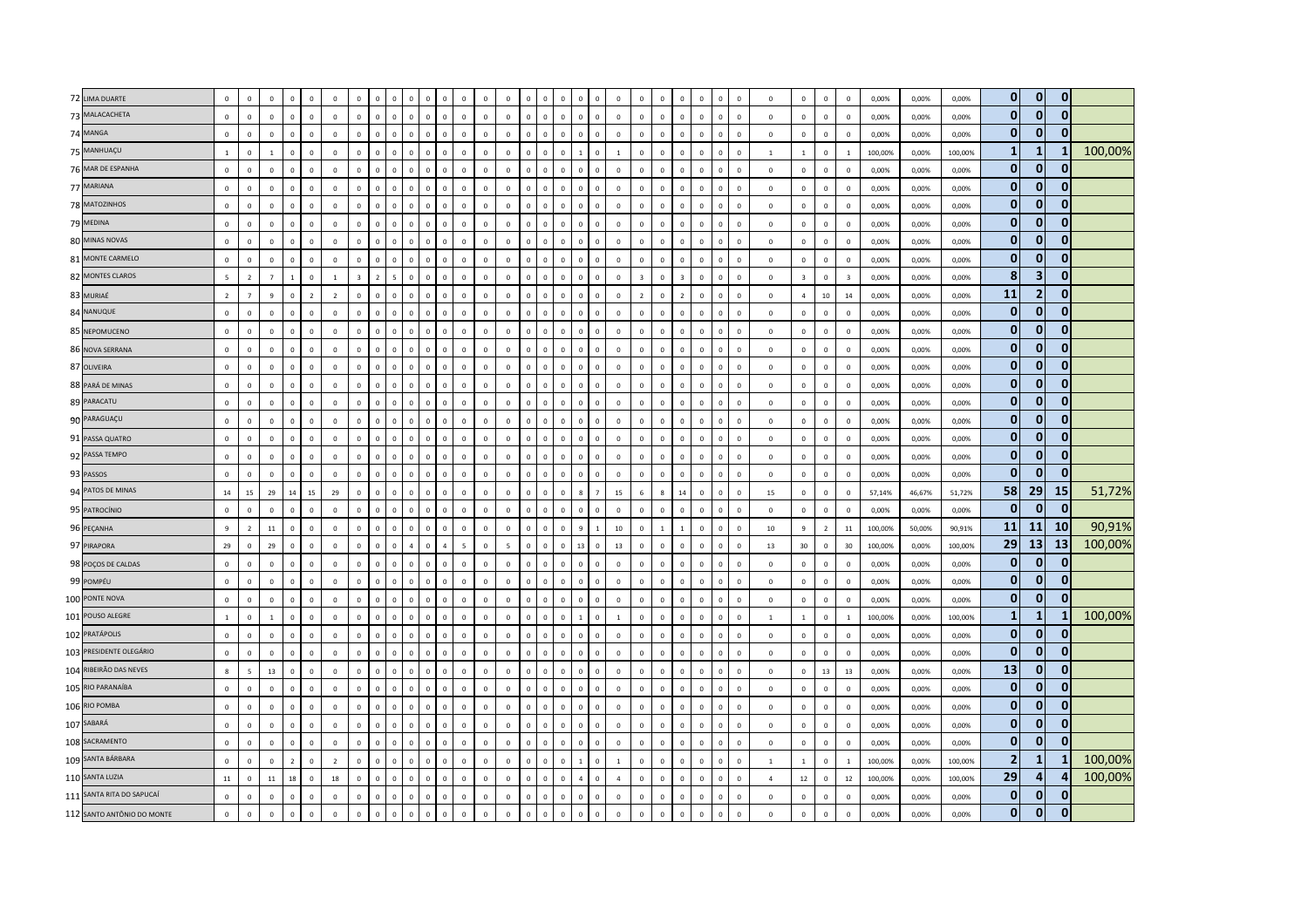| 113 SANTOS DUMONT            | $\mathbf{0}$   | $\mathbf 0$    | $\mathbf 0$    | $\mathbf{0}$   | $^{\circ}$   | $^{\circ}$   | $\mathbf 0$    | $^{\circ}$     | $\mathbf{0}$   | $\mathbf{0}$ | $\mathbf{0}$<br>$\mathbf{0}$ | $\mathbf{0}$   | $\mathbf{0}$   | $\mathbf{0}$ | $\overline{0}$ | $\mathbf{0}$   | $\mathbf{0}$   | $\overline{0}$          | $\mathbf{0}$   | $\mathbf{0}$            | $\mathbf{0}$            | $\mathbf{0}$   | $\overline{0}$          | $\mathbf{0}$ | $\mathbf{0}$   | $\circ$        | $^{\circ}$              | $\mathbf{0}$   | $\circ$        | $\Omega$       | 0,00%   | 0,00%   | 0,00%   | $\mathbf{0}$   | $\mathbf{0}$            | $\mathbf{0}$ |         |
|------------------------------|----------------|----------------|----------------|----------------|--------------|--------------|----------------|----------------|----------------|--------------|------------------------------|----------------|----------------|--------------|----------------|----------------|----------------|-------------------------|----------------|-------------------------|-------------------------|----------------|-------------------------|--------------|----------------|----------------|-------------------------|----------------|----------------|----------------|---------|---------|---------|----------------|-------------------------|--------------|---------|
| 114 SÃO GONÇALO DO SAPUCAÍ   | $\mathbf{0}$   | $\mathbf 0$    | $\mathbf{0}$   | $\mathbf{0}$   | $^{\circ}$   | $\mathbf{0}$ | $\mathbf{0}$   | $\mathbf{0}$   | $\mathbf{0}$   | $\mathbf{0}$ | $\mathbf{0}$<br>$\Omega$     | $\mathbf{0}$   | $\overline{0}$ | $\Omega$     | $\overline{0}$ | $\mathbf{0}$   | $\mathbf{0}$   | $\overline{0}$          | $^{\circ}$     | $\mathbf{0}$            | $\circ$                 | $\mathbf{0}$   | $\overline{0}$          | $\mathbf{0}$ | $\mathbf{0}$   | $\circ$        | $\mathbf{0}$            | $^{\circ}$     | $\mathbf{0}$   | $^{\circ}$     | 0,00%   | 0,00%   | 0,00%   | $\mathbf{0}$   | $\overline{0}$          | 0            |         |
| 115 SÃO GOTARDO              | $\mathbf{0}$   | $\Omega$       | $^{\circ}$     | $\Omega$       | $\Omega$     | $\Omega$     | $\mathbf 0$    | $\Omega$       | $\Omega$       | $\Omega$     | $\mathbf{0}$<br>$\Omega$     | $\Omega$       | $\Omega$       | $\mathbf{0}$ | $\mathbf 0$    | $\overline{0}$ | $\mathbf{0}$   | $\overline{0}$          | $\Omega$       | $\Omega$                | $\mathbf{0}$            | $\Omega$       | $\Omega$                | $\Omega$     | $\Omega$       | $\mathbf 0$    | $\mathbf{0}$            | $\Omega$       | $\mathbf{0}$   |                | 0,00%   | 0,00%   | 0,00%   | $\bf{0}$       | 0                       | 0            |         |
| 116 SÃO JOÃO DEL REI         | $\overline{2}$ | 8              | 10             | $\overline{2}$ | 8            | 10           | $\mathbf 0$    | $\mathbf{0}$   | $\overline{0}$ | $\mathbf{0}$ | $\mathbf{0}$<br>$\mathbf 0$  | $\mathbf 0$    | $\mathbf{0}$   | $\mathbf{0}$ | $\mathbf 0$    | $\mathbf 0$    | $\mathbf{0}$   | $\overline{z}$          | 6              | 8                       | $\circ$                 | $\overline{2}$ | $\overline{2}$          | $\mathbf{0}$ | $\overline{0}$ | $\mathbf 0$    | 8                       | $\overline{2}$ | $8^{\circ}$    | 10             | 100,00% | 75,00%  | 80,00%  | 20             | 10 <sup>1</sup>         |              | 80,00%  |
| 117 SÃO LOURENÇO             | $\mathbf{0}$   | $\mathbf 0$    | $\Omega$       | $\Omega$       | $\mathbf{0}$ | $\Omega$     | $\mathbf 0$    | $^{\circ}$     | $\mathbf{0}$   | $\mathbf{0}$ | $\mathbf 0$<br>$\mathbf 0$   | $\mathbf 0$    | $\Omega$       | $\Omega$     | $\mathbf 0$    | $\mathbf 0$    | $\mathbf{0}$   | $\mathbf 0$             | $\mathbf{0}$   | $\mathbf{0}$            | $\mathbf 0$             | $\mathbf{0}$   | $\mathbf{0}$            | $\mathbf 0$  | $\mathbf{0}$   | $\mathbf 0$    | $\mathbf{0}$            | $\mathbf{0}$   | $\mathbf{0}$   | $\Omega$       | 0,00%   | 0,00%   | 0,00%   | $\mathbf{0}$   | $\overline{0}$          | 0            |         |
| 118 SÃO SEBASTIÃO DO PARAÍSO | $\mathbf 0$    | $\mathbf 0$    | $\mathbf{0}$   | $\mathbf 0$    | $^{\circ}$   | $\mathbf{0}$ | $\mathbf 0$    | $\Omega$       | $\mathbf{0}$   | $\mathbf{0}$ | $\mathbf{0}$<br>$\mathbf{0}$ | $\mathbf 0$    | $\overline{0}$ | $\Omega$     | $\mathbf 0$    | $\mathbf 0$    | $\mathbf{0}$   | $\overline{0}$          | $\mathbf{0}$   | $\mathbf{0}$            | $\mathbf 0$             | $^{\circ}$     | $\overline{0}$          | $\mathbf{0}$ | $\mathbf{0}$   | $\circ$        | $\mathbf 0$             | $\mathbf{0}$   | $\mathbf{0}$   | $\mathbf{0}$   | 0,00%   | 0,00%   | 0,00%   | $\overline{0}$ | 0                       | 0            |         |
| <b>119 SERRO</b>             | $\mathbf 0$    | $^{\circ}$     | $\mathbf 0$    | $\mathbf{0}$   | $^{\circ}$   | $\mathbf 0$  | $\mathbf 0$    | $\mathbf{0}$   | $^{\circ}$     | $\mathbf{0}$ | $\circ$<br>$\mathbf{0}$      | $\mathbf 0$    | $\mathbf 0$    | $\mathbf 0$  | $\mathbf{0}$   | $\mathbf 0$    | $\mathbf 0$    | $\circ$                 | $\mathbf{0}$   | $\mathbf 0$             | $\mathbf{0}$            | $\mathbf{0}$   | $\Omega$                | $\mathbf 0$  | $\mathbf{0}$   | $\mathbf 0$    | $\mathbf 0$             | $\Omega$       | $\mathbf 0$    | $\mathbf 0$    | 0,00%   | 0,00%   | 0,00%   | $\mathbf{0}$   | $\overline{0}$          | $\mathbf{0}$ |         |
| 120 SETE LAGOAS              | $\overline{2}$ | $\mathbf 0$    | $\overline{2}$ |                | $\mathbf{0}$ |              | $\mathbf 0$    | $\mathbf{0}$   | $\mathbf{0}$   | $\mathbf{0}$ | $\mathbf 0$<br>$\mathbf{0}$  | $\mathbf 0$    | $\overline{0}$ | $\Omega$     | $\mathbf 0$    | $\mathbf 0$    | $\mathbf{0}$   |                         | $\mathbf{0}$   | $\overline{1}$          | $\circ$                 | $\mathbf{0}$   | $\mathbf{0}$            | $\mathbf 0$  | $\mathbf{0}$   | $\circ$        | $\overline{1}$          | $\overline{2}$ | $\overline{0}$ | $\overline{2}$ | 100,00% | 0,00%   | 100,00% | 3              | $\mathbf{1}$            |              | 100,00% |
| 121 TARUMIRIM                | $\mathbf 0$    |                | 1              | $\Omega$       | $\mathbf{0}$ | $\Omega$     | $\mathbf 0$    | $\mathbf{0}$   | $\mathbf{0}$   | $\mathbf{0}$ | $\Omega$<br>$\mathbf{0}$     | $\overline{0}$ | $\overline{0}$ | $\mathbf 0$  | $\mathbf 0$    | $\mathbf 0$    | $\mathbf 0$    | $\circ$                 |                | <sup>1</sup>            | $\mathbf 0$             | $\mathbf{0}$   | $\overline{0}$          | $\mathbf 0$  | $\mathbf{0}$   | $\circ$        | 1                       | $\mathbf 0$    | $\mathbf{1}$   | <sup>1</sup>   | 0,00%   | 100,00% | 100,00% |                | $\mathbf{1}$            |              | 100,00% |
| 122 TEÓFILO OTONI            | $\mathbf 0$    | $\Omega$       | $^{\circ}$     | $\Omega$       | $\Omega$     | $\Omega$     | $\mathbf 0$    | $\Omega$       | $\Omega$       | $\mathbf{0}$ | $\mathbf{0}$<br>$\Omega$     | $\mathbf 0$    | $\Omega$       | $\Omega$     | $\mathbf 0$    | $\mathbf 0$    | $\mathbf{0}$   | $\overline{0}$          | $\Omega$       | $\Omega$                | $\mathbf{0}$            | $\Omega$       | $\Omega$                | $\mathbf{0}$ | $\Omega$       | $\mathbf 0$    | $\mathbf 0$             | $\Omega$       | $\mathbf 0$    | $\Omega$       | 0,00%   | 0,00%   | 0,00%   | $\bf{0}$       | 0                       |              |         |
| 123 TIROS                    | $\mathbf 0$    | $\mathbf 0$    | $\mathbf 0$    | $\mathbf{0}$   | $\mathbf{0}$ | $\mathbf 0$  | $\mathbf 0$    | $^{\circ}$     | $\overline{0}$ | $\mathbf{0}$ | $\mathbf{0}$<br>$\mathbf 0$  | $\mathbf 0$    | $\mathbf 0$    | $\mathbf{0}$ | $\mathbf 0$    | $\mathbf{0}$   | $\mathbf{0}$   | $\overline{0}$          | $\mathbf{0}$   | $\circ$                 | $\circ$                 | $\mathbf{0}$   | $\mathbf{0}$            | $\mathbf{0}$ | $\overline{0}$ | $\mathbf 0$    | $\mathbf 0$             | $\Omega$       | $\mathbf{0}$   | $\Omega$       | 0,00%   | 0,00%   | 0,00%   | $\mathbf{0}$   | 0                       | 0            |         |
| 124 TOMBOS                   | 8              | 10             | 18             | 8              | -5           | 13           | $\overline{5}$ | $\overline{3}$ | 8              | $\mathbf{0}$ | $\mathbf 0$<br>$\mathbf 0$   | $\mathbf 0$    | $\overline{0}$ | $\Omega$     | $\mathbf 0$    | $\mathbf 0$    | $\mathbf{0}$   | $\circ$                 | $\mathbf{0}$   | $\circ$                 | $\overline{\mathbf{3}}$ | $\mathbf{0}$   | $\overline{\mathbf{3}}$ | $\mathbf 0$  | $\mathbf{0}$   | $\mathbf 0$    | $\Omega$                | $\overline{a}$ | $\overline{0}$ | $\overline{a}$ | 0,00%   | 0,00%   | 0,00%   | 31             | $\overline{\mathbf{3}}$ | 0            |         |
| 125 TRÊS CORAÇÕES            | $\mathbf 0$    | $\mathbf 0$    | $\mathbf{0}$   | $\Omega$       | $^{\circ}$   | $\mathbf{0}$ | $\mathbf 0$    | $\Omega$       | $\Omega$       | $\mathbf{0}$ | $\mathbf 0$<br>$\mathbf{0}$  | $\mathbf 0$    | $\Omega$       | $\Omega$     | $\mathbf 0$    | $\mathbf 0$    | $\mathbf{0}$   | $\overline{0}$          | $\mathbf{0}$   | $\mathbf{0}$            | $\mathbf 0$             | $^{\circ}$     | $\overline{0}$          | $\mathbf{0}$ | $\mathbf{0}$   | $\circ$        | $\mathbf 0$             | $\mathbf{0}$   | $\mathbf{0}$   | $\mathbf{0}$   | 0,00%   | 0,00%   | 0,00%   | $\overline{0}$ | 0                       | 0            |         |
| 126 TUPACIGUARA              | $\mathbf 0$    | $^{\circ}$     | $\mathbf 0$    | $\mathbf{0}$   | $\Omega$     | $\mathbf 0$  | $\mathbf 0$    | $\mathbf{0}$   | $^{\circ}$     | $\mathbf{0}$ | $\circ$<br>$\mathbf{0}$      | $\overline{0}$ | $\mathbf 0$    | $\mathbf 0$  | $\mathbf{0}$   | $\mathbf 0$    | $\mathbf 0$    | $\mathbf 0$             | $\mathbf{0}$   | $\mathbf 0$             | $\mathbf{0}$            | $\mathbf{0}$   | $\Omega$                | $\mathbf 0$  | $\mathbf{0}$   | $\overline{0}$ | $\mathbf 0$             | $\Omega$       | $\mathbf 0$    | $\mathbf 0$    | 0,00%   | 0,00%   | 0,00%   | $\mathbf{0}$   | $\mathbf{0}$            | 0            |         |
| 127 TURMALINA                | $\mathbf{0}$   | $\mathbf 0$    | $\mathbf 0$    | $\mathbf{0}$   | $\mathbf{0}$ | $\mathbf{0}$ | $\mathbf 0$    | $^{\circ}$     | $\mathbf{0}$   | $\mathbf{0}$ | $\mathbf 0$<br>$\mathbf{0}$  | $\mathbf 0$    | $\overline{0}$ | $\Omega$     | $\mathbf 0$    | $\mathbf 0$    | $\mathbf{0}$   | $\circ$                 | $\mathbf{0}$   | $\circ$                 | $\circ$                 | $\mathbf{0}$   | $\mathbf{0}$            | $\mathbf 0$  | $\mathbf{0}$   | $\circ$        | $\mathbf 0$             | $\mathbf 0$    | $\mathbf{0}$   | $\mathbf 0$    | 0,00%   | 0,00%   | 0,00%   | $\mathbf{0}$   | 0                       | 0            |         |
| 128 UBÁ                      | $\mathbf{1}$   | $\mathbf 0$    | 1              | $\overline{1}$ | $\mathbf{0}$ | -1           | $\mathbf 0$    | $\mathbf{0}$   | $\mathbf{0}$   | $\mathbf{0}$ | $\mathbf 0$<br>$\mathbf{0}$  | $\overline{0}$ | $\overline{0}$ | $\mathbf 0$  | $\overline{0}$ | $\mathbf{0}$   | $\overline{0}$ | $\overline{0}$          | $^{\circ}$     | $\mathbf{0}$            | $\mathbf 0$             | $\mathbf{0}$   | $\overline{0}$          | $\mathbf{0}$ | $\mathbf{0}$   | $\circ$        | $\mathbf{0}$            | $\overline{1}$ | $\circ$        | <sup>1</sup>   | 0,00%   | 0,00%   | 0,00%   | $\mathbf{2}$   | 0                       | 0            |         |
| 129 UBERABA                  | $\mathbf 0$    | $^{\circ}$     | $^{\circ}$     | $\Omega$       | $\Omega$     | $\Omega$     | $\mathbf 0$    | $\Omega$       | $\Omega$       | $\mathbf{0}$ | $\mathbf{0}$<br>$\mathbf 0$  | $\mathbf 0$    | $\mathbf{0}$   | $\Omega$     | $\mathbf 0$    | $\mathbf 0$    | $\mathbf{0}$   | $\overline{0}$          | $\Omega$       | $\Omega$                | $\mathbf{0}$            | $\Omega$       | $\Omega$                | $\mathbf{0}$ | $\mathbf{0}$   | $\mathbf 0$    | $\mathbf 0$             | $\Omega$       | $\mathbf 0$    | $\Omega$       | 0,00%   | 0,00%   | 0,00%   | $\bf{0}$       | 0                       |              |         |
| 130 UBERLÂNDIA               | 15             | $\mathbf 0$    | 15             | 13             | $^{\circ}$   | 13           | 9              | $^{\circ}$     | 9              |              | $\mathbf 0$                  | $\circ$        | $\mathbf 0$    | $\mathbf{0}$ | $\mathbf 0$    | $\mathbf 0$    | $\mathbf{0}$   | $\overline{\mathbf{3}}$ | $\mathbf{0}$   | $\overline{\mathbf{3}}$ | $\overline{\mathbf{3}}$ | $\mathbf{0}$   | $\overline{\mathbf{3}}$ | $\mathbf 0$  | $\circ$        | $\mathbf 0$    | $\overline{\mathbf{3}}$ | 16             | $\mathbf{0}$   | 16             | 50,00%  | 0,00%   | 50,00%  | 28             | 6 <sup>1</sup>          |              | 50,00%  |
| 131 VARGINHA                 | $\circ$        | $\mathbf 0$    | $\Omega$       | $\Omega$       | $^{\circ}$   | $\mathbf{0}$ | $\mathbf{0}$   | $\mathbf{0}$   | $\mathbf{0}$   | $\mathbf{0}$ | $\mathbf{0}$<br>$^{\circ}$   | $\mathbf{0}$   | $\overline{0}$ | $\Omega$     | $\circ$        | $\circ$        | $\mathbf{0}$   | $\mathbf{0}$            | $^{\circ}$     | $\mathbf{0}$            | $\circ$                 | $^{\circ}$     | $\mathbf{0}$            | $\mathbf{0}$ | $\mathbf{0}$   | $\mathbf{0}$   | $\mathbf{0}$            | $\mathbf{0}$   | $\mathbf{0}$   | $\Omega$       | 0,00%   | 0,00%   | 0,00%   | $\overline{0}$ | $\mathbf{0}$            | 0            |         |
| 132 VÁRZEA DA PALMA          | $\mathbf 0$    | $\mathbf 0$    | $\mathbf{0}$   | $\Omega$       | $\mathbf{0}$ | $\mathbf{0}$ | $\mathbf{0}$   | $\Omega$       | $\Omega$       | $\mathbf{0}$ | $\mathbf 0$<br>$\mathbf{0}$  | $\overline{0}$ | $\overline{0}$ | $\Omega$     | $\mathbf{0}$   | $\mathbf{0}$   | $\mathbf{0}$   | $\overline{0}$          | $\mathbf{0}$   | $\mathbf{0}$            | $\mathbf{0}$            | $\mathbf{0}$   | $\mathbf{0}$            | $\mathbf{0}$ | $\mathbf{0}$   | $\mathbf 0$    | $\mathbf{0}$            | $\mathbf{0}$   | $\overline{0}$ | $\mathbf{0}$   | 0,00%   | 0,00%   | 0,00%   | $\mathbf{0}$   | 0                       | 0            |         |
| 133 VAZANTE                  | $\mathbf 0$    | $^{\circ}$     | $\mathbf 0$    | $\mathbf{0}$   | $^{\circ}$   | $\mathbf 0$  | $\mathbf 0$    | $\mathbf{0}$   | $^{\circ}$     | $\mathbf{0}$ | $\circ$<br>$^{\circ}$        | $\mathbf 0$    | $\mathbf 0$    | $\mathbf 0$  | $\mathbf 0$    | $\mathbf 0$    | $\mathbf 0$    | $\mathbf 0$             | $\mathbf{0}$   | $\mathbf 0$             | $\mathbf{0}$            | $\mathbf{0}$   | $\Omega$                | $\mathbf 0$  | $\mathbf{0}$   | $\mathbf 0$    | $\mathbf 0$             | $^{\circ}$     | $\mathbf 0$    | $\mathbf 0$    | 0,00%   | 0,00%   | 0,00%   | $\mathbf{0}$   | $\overline{0}$          | $\mathbf{0}$ |         |
| 134 VESPASIANO               | $\mathbf{0}$   | $\overline{2}$ | $\overline{2}$ | $\mathbf 0$    | $\mathbf{0}$ | $\mathbf{0}$ | $\mathbb O$    | $\mathbf{0}$   | $\mathbf{0}$   | $\mathbf{0}$ | $\mathbf 0$<br>$\mathbf{0}$  | $\mathbf 0$    | $\overline{0}$ | $\Omega$     | $\mathbf 0$    | $\mathbf 0$    | $\mathbf{0}$   | $\overline{0}$          | $\overline{2}$ | $\overline{2}$          | $\mathbf 0$             | $\mathbf{0}$   | $\mathbf{0}$            | $\mathbf 0$  | $\mathbf{0}$   | $\circ$        | $\overline{2}$          | $\circ$        | $\overline{2}$ | $\overline{2}$ | 0,00%   | 100,00% | 100,00% | $\overline{2}$ | $\overline{2}$          |              | 100,00% |
| 135 VIÇOSA                   | $\mathbf{0}$   |                | $\overline{1}$ | $\Omega$       | 1            | -1           | $\mathbf 0$    | $\mathbf{0}$   | $\Omega$       | $\mathbf{0}$ | $\mathbf{0}$<br>$\mathbf{0}$ | $\overline{0}$ | $\overline{0}$ | $\Omega$     | $\overline{0}$ | $\mathbf{0}$   | $\mathbf{0}$   | $\overline{0}$          | $^{\circ}$     | $\mathbf{0}$            | $\overline{0}$          | $\mathbf{0}$   | $\overline{0}$          | $\mathbf{0}$ | $\mathbf{0}$   | $\circ$        | $\mathbf{0}$            | $^{\circ}$     | $\circ$        | $\mathbf 0$    | 0,00%   | 0,00%   | 0,00%   | $\overline{2}$ | 0                       |              |         |
| 136 VIRGINÓPOLIS             | $\overline{4}$ | 17             | 21             | $\Omega$       | $\Omega$     | $\Omega$     | $\mathbf{0}$   | $\Omega$       | $\Omega$       | $\mathbf{0}$ | $\mathbf{0}$<br>$\mathbf{0}$ | $\mathbf 0$    | $\mathbf 0$    | $\mathbf{0}$ | $\mathbf 0$    | $\mathbf 0$    | $\mathbf{0}$   | $\circ$                 | $\mathbf{0}$   | $\mathbf{0}$            | $\mathbf{0}$            | $\Omega$       | $\Omega$                | $^{\circ}$   | $\mathbf{0}$   | $\mathbf 0$    | $\mathbf 0$             | $\Omega$       | $\mathbf 0$    | $\Omega$       | 0,00%   | 0,00%   | 0,00%   | 21             | $\mathbf{0}$            |              |         |
| 137 VISCONDE DO RIO BRANCO   | $\mathbf{0}$   | $\mathbf 0$    | $\mathbf 0$    | $\mathbf{0}$   | $\mathbf{0}$ | $\mathbf 0$  | $\mathbf{0}$   |                |                | $\mathbf{0}$ | $\overline{1}$               | $\mathbf 0$    | $\Omega$       | $\mathbf 0$  | $\mathsf 0$    | $\mathbf 0$    | $\mathbf{0}$   | $\overline{0}$          | $\mathbf 0$    | $\circ$                 | $\circ$                 | $\mathbf{0}$   | $\Omega$                | $\mathbf 0$  | $\mathbf{0}$   | $\mathbf 0$    | $\mathbf 0$             | $\Omega$       | $2^{\circ}$    | $\overline{2}$ | 0,00%   | 0,00%   | 0,00%   | $\mathbf{0}$   | 0                       | $\mathbf{0}$ |         |
| <b>TOTAL</b>                 | 316 130        |                | 446            | 243            | 85           | 328          | 36             | 13             | 49             |              |                              |                |                |              |                |                |                |                         |                | 260                     | 38                      |                |                         |              |                |                | 260                     | 282            | 100            | 382            | 84.43%  | 64,29%  | 79,27%  |                | 774 328 260             |              | 79,27%  |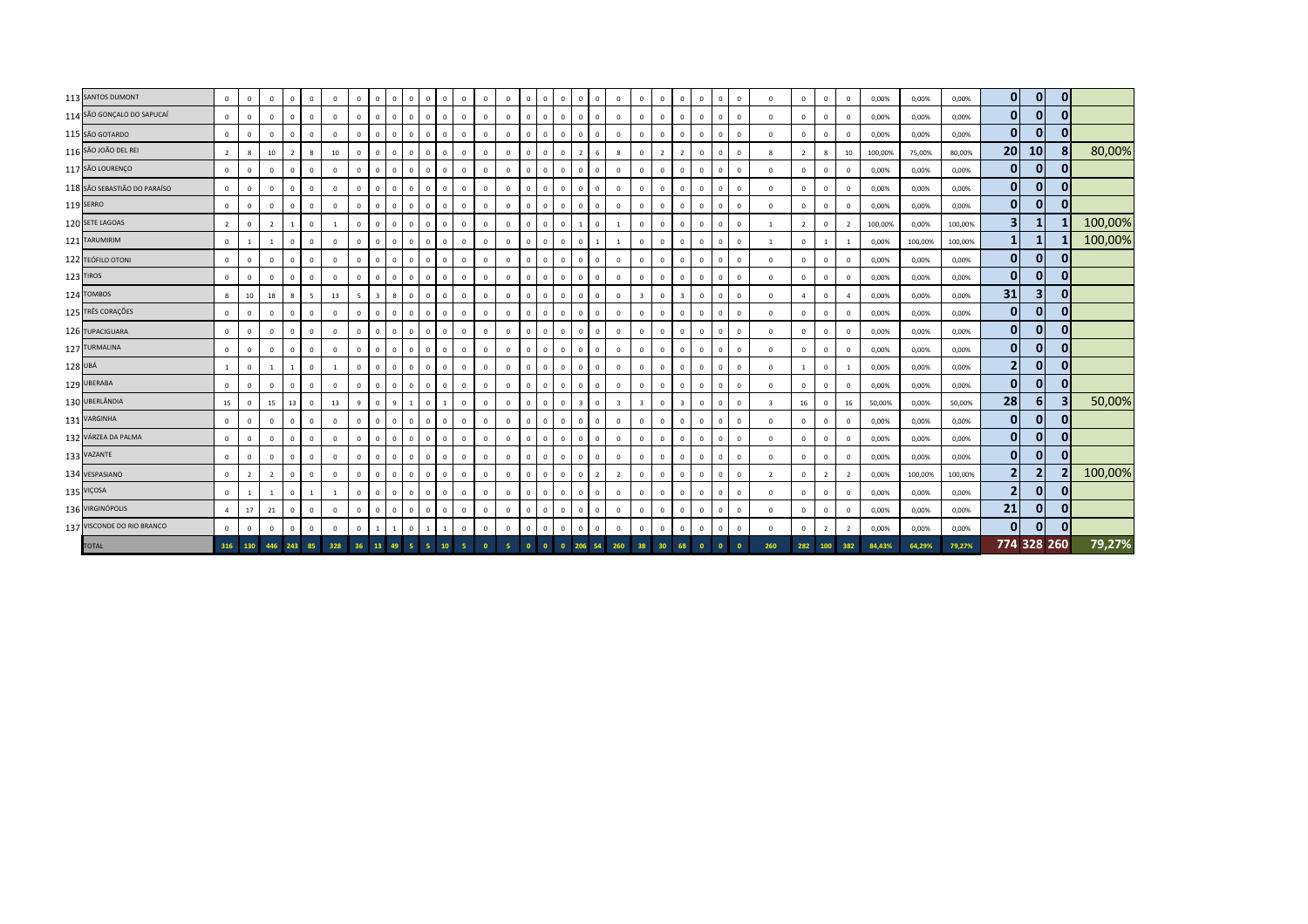|                                                  |                |                  |                         |                |                         |              |                |              |                |              |                                  |                                  |                   |                |                |                                       |          | ago/18         |                         |                         |                         |                      |                |                         |                              |                               |                |                                     |                         |         |                                           |         |                |                         |                         |                         |
|--------------------------------------------------|----------------|------------------|-------------------------|----------------|-------------------------|--------------|----------------|--------------|----------------|--------------|----------------------------------|----------------------------------|-------------------|----------------|----------------|---------------------------------------|----------|----------------|-------------------------|-------------------------|-------------------------|----------------------|----------------|-------------------------|------------------------------|-------------------------------|----------------|-------------------------------------|-------------------------|---------|-------------------------------------------|---------|----------------|-------------------------|-------------------------|-------------------------|
|                                                  |                |                  |                         |                |                         |              |                |              |                |              |                                  |                                  |                   |                |                |                                       |          |                | <b>MEDIAÇÃO</b>         |                         |                         |                      |                |                         |                              |                               |                |                                     |                         |         |                                           |         |                |                         |                         |                         |
|                                                  |                |                  |                         |                |                         |              |                |              |                |              |                                  |                                  |                   |                |                |                                       |          |                |                         | <b>PRÉ-PROCESSUAL</b>   |                         |                      |                |                         |                              |                               |                |                                     |                         |         |                                           |         |                |                         |                         |                         |
| Tribunal de Justica do<br>Estado de Minas Gerais |                |                  |                         | <b>CASOS</b>   |                         |              |                |              |                |              |                                  | MEDIAÇÕES PREJUDICADAS           |                   |                |                |                                       |          |                |                         |                         |                         | MEDIAÇÕES CONCLUÍDAS |                |                         |                              |                               |                | <b>SESSÕES</b><br><b>REALIZADAS</b> |                         |         | % (MEDIAÇÕES<br>CONCLUÍDAS/COM<br>ACORDO) |         |                |                         |                         |                         |
|                                                  |                | <b>RECEBIDOS</b> |                         |                | <b>EM ANDAMENTO</b>     |              |                | NÃO ADESÃO   |                |              | <b>DESISTÊNCIA</b>               |                                  | NÃO COMPARECIMENT |                |                | <b>DEMANDA NÃO</b><br><b>INDICADA</b> |          |                | COM ACORDO              |                         |                         | SEM ACORDO           |                |                         | <b>ACORDO PARCIA</b>         |                               |                | SESSÕES                             |                         |         | %                                         |         |                |                         |                         |                         |
|                                                  |                |                  |                         |                | EL                      |              |                |              |                |              |                                  |                                  |                   |                |                |                                       |          |                | EL                      |                         |                         |                      |                |                         |                              | <b>TOTAL</b><br><b>ACORDO</b> |                |                                     |                         |         |                                           |         | 론              | <b>DTAL</b><br>EALIZADO |                         | Percentual<br>de acordo |
| ABRE CAMPO                                       | $\mathbf 0$    | $\,0\,$          | $\mathbf 0$             | $\mathbf{0}$   | $\mathbf{0}$            | $\mathbf{0}$ | $\mathbf{0}$   | $\mathbf{0}$ | $\mathbf{0}$   | $\mathbf{0}$ | $\overline{0}$                   | $\mathbf 0$<br>$\Omega$          | $\mathbf{0}$      | $\mathbf{0}$   | $\mathbf{0}$   | $\,$ 0                                | $\circ$  | $\mathbf 0$    | $\mathbf 0$             | $\Omega$                | $\mathbb O$             | $\mathbf{0}$         | $\mathbf{0}$   | $\,0\,$                 | $\Omega$<br>$\mathbf{0}$     | $\mathbf 0$                   | $\mathbf 0$    | $\mathbf 0$                         | $\,$ 0                  | 0,00%   | 0,00%                                     | 0,00%   | $\mathbf{0}$   | $\overline{0}$          | $\overline{0}$          |                         |
| AÇUCENA                                          | $\Omega$       | $\Omega$         | $\Omega$                | $\mathbf{0}$   | $\Omega$                | $\Omega$     | $\Omega$       | $\Omega$     | $\Omega$       | - C          | $\Omega$                         | $\Omega$                         | $\Omega$          | $\Omega$       |                | $\Omega$                              |          | $\Omega$       | $\Omega$                | $\Omega$                | $\Omega$                | $\Omega$             | $\Omega$       | £                       | $\Omega$                     | $\mathbf{0}$                  | $\mathbf 0$    | $\mathbf{0}$                        | $\Omega$                | 0,00%   | 0,00%                                     | 0,00%   | $\mathbf{0}$   | $\Omega$                | $\mathbf{0}$            |                         |
| ÁGUAS FORMOSAS                                   | 151            | $\,0\,$          | 151                     | 151            | $\mathbf 0$             | 151          | 126            | $\Omega$     | 126            | $\sqrt{2}$   | $\sqrt{2}$<br>$\sqrt{ }$         | $\overline{0}$                   | $\mathbf{0}$      | $\Omega$       | $\sqrt{2}$     | $\Omega$                              |          | 43             | $\sqrt{2}$              | 43                      |                         | $\Omega$             |                | $\Omega$                | $\Omega$                     | 43                            | 151            | $\,0\,$                             | 151                     | 97,73%  | 0,00%                                     | 97,73%  | 302            | 44                      | 43                      | 97,73%                  |
| <b>4 ALÉM PARAÍBA</b>                            | $\mathbf 0$    | $\mathbf 0$      | $\mathbf 0$             | $\mathbf 0$    | $\mathbf 0$             | $\mathsf 0$  | $\mathbf 0$    | $\Omega$     | $\mathbf 0$    | $\Omega$     | $\mathbf 0$                      | $\Omega$<br>$\Omega$             | $\mathbf 0$       | $\mathbf 0$    | $\Omega$       | $\Omega$                              | $\Omega$ | $\Omega$       | $\mathbf 0$             | $\mathsf 0$             | $\mathbf 0$             | $\Omega$             | $\mathbf 0$    | $\Omega$                | $\Omega$                     | $\mathbf 0$                   | $\mathbb O$    | $\mathbf 0$                         | $\mathbf 0$             | 0,00%   | 0,00%                                     | 0,00%   | $\Omega$       | $\mathbf{0}$            | $\overline{0}$          |                         |
| 5 ALFENAS                                        | 16             | $\,0\,$          | $16\,$                  | $\,9$          | $\mathbf 0$             | $\Omega$     | $\mathbf 0$    | $\Omega$     | $\mathbf 0$    | $\Omega$     | $\,$ 0                           | $\Omega$<br>$\mathbf 0$          | $\Omega$          | $\mathbf 0$    | $\Omega$       | $\Omega$                              |          | $\,6\,$        | $\overline{\mathbf{0}}$ | $\,$ 6                  | $\overline{\mathbf{a}}$ | $\Omega$             | $\overline{3}$ | $\mathbf 0$             | $\Omega$                     | $\,$ 6 $\,$                   | $16\,$         | $\mathbf 0$                         | 16                      | 66,67%  | 0,00%                                     | 66,67%  | 25             | 9                       | 6                       | 66,67%                  |
| ALTO RIO DOCE                                    | $\mathbf{0}$   | $\mathbf 0$      | $\mathbf 0$             | $\mathbf 0$    | $\mathsf 0$             | $\Omega$     | $\mathbf 0$    | $\mathbf{0}$ | $\mathbf 0$    | $\Omega$     | $\mathbf{0}$<br>$\sqrt{ }$       | $\overline{0}$                   | $\Omega$          | $\mathsf 0$    |                | $\Omega$                              |          | $\mathbf{0}$   | $\overline{0}$          | $\mathbf{0}$            | $\overline{0}$          | $\mathbf 0$          | $\sqrt{2}$     | $\overline{0}$          | $\mathbf 0$<br>$\Omega$      | $\mathbf 0$                   | $\mathbf 0$    | $\mathbf 0$                         | $\mathbf 0$             | 0,00%   | 0,00%                                     | 0,00%   | $\overline{0}$ | $\Omega$                | $\mathbf{0}$            |                         |
| 7 ARAÇUAÍ                                        | $\mathbf 0$    | $\mathbf 0$      | $\mathbf 0$             | $\mathbf 0$    | $\mathbf 0$             | $\mathbf 0$  | $\mathbf 0$    | $\mathbf{0}$ | $\mathbf 0$    | $\Omega$     | $\mathbf 0$                      | $\mathbf 0$<br>$\Omega$          | $\mathbf 0$       | $\mathbf{0}$   | $\Omega$       | $\overline{0}$                        | $\Omega$ | $\,0\,$        | $\mathbf 0$             | $\mathsf 0$             | $\mathbf 0$             | $\mathbf 0$          | $\mathbf 0$    | $\overline{0}$          | $\mathbf 0$<br>$\Omega$      | $\mathbf 0$                   | $\mathbf 0$    | $\,0\,$                             | $\,$ 0                  | 0,00%   | 0,00%                                     | 0,00%   | $\mathbf{0}$   | $\overline{0}$          | $\overline{0}$          |                         |
| 8 ARAGUARI                                       | $\bf{0}$       | $\mathbf 0$      | $\mathbf 0$             | $\bf{0}$       | $\mathbf 0$             | $\mathbf{0}$ | $\mathbf 0$    | $\bf{0}$     | $\mathbf 0$    | $\bf{0}$     | $\bf{0}$                         | $\mathbf{0}$<br>$\pmb{0}$        | $\bf{0}$          | $\bf{0}$       | $\bf{0}$       | $\bf{0}$                              | $\Omega$ | $\mathbf 0$    | $\mathbf 0$             | $\mathbf{o}$            | $\mathbf 0$             | $\mathbf{0}$         | $\bf{0}$       | $\mathbf{0}$            | $\bf{0}$<br>$\bf{0}$         | $\mathbf 0$                   | $\mathbf 0$    | $\mathbf 0$                         | $\mathbf 0$             | 0,00%   | 0,00%                                     | 0,00%   | $\mathbf{0}$   | $\mathbf{0}$            | $\mathbf{0}$            |                         |
| <b>Q</b> ARAXÁ                                   | $\mathbf 0$    | $\mathbf{0}$     | $\Omega$                | $\mathbf 0$    | $\Omega$                | $\Omega$     | $\mathbf{0}$   | $\Omega$     | $\mathbf{0}$   | $\Omega$     | $\Omega$<br>$\mathfrak{c}$       | $\Omega$                         | $\Omega$          | $\Omega$       | $\Omega$       | $\Omega$                              |          | $\mathbf{0}$   | $\Omega$                | $\mathbf{0}$            | $\Omega$                | $\Omega$             | $\mathbb O$    | $\Omega$                | $\Omega$                     | $\mathbf 0$                   | $\mathbf 0$    | $\mathbf 0$                         | $\mathbf 0$             | 0,00%   | 0,00%                                     | 0,00%   | $\mathbf{0}$   | O                       | $\overline{0}$          |                         |
| 10 BARÃO DE COCAIS                               | $10\,$         | 26               | 36                      | 33             | 38                      | $71\,$       | $\mathbf 0$    | $\mathbf{0}$ | $\mathbf 0$    |              | $\Omega$                         | $\overline{0}$                   | $\mathbf 0$       | $\mathbf 0$    |                | $\overline{0}$                        |          | 30             | 16                      | 46                      |                         | 18                   | 24             |                         | $\mathbf 0$                  | $46\,$                        | 36             | 34                                  | 70                      | 83,33%  | 47,06%                                    | 65,71%  | 107            | 70                      | 46                      | 65,71%                  |
| 11 BARBACENA                                     | $\mathbf 0$    | $\mathbf 0$      | $\mathbf 0$             | $\mathbf 0$    | $\mathbf 0$             | $\mathbf 0$  | $\mathbf 0$    | $\mathbf 0$  | $\mathbf 0$    | $\mathbf 0$  | $\mathbf 0$                      | $\mathbf{0}$<br>$\overline{0}$   | $\mathbf 0$       | $\mathsf 0$    | $\Omega$       | $\overline{0}$                        |          | $\mathbf{0}$   | $\mathbf 0$             | $\mathsf 0$             | $\mathbf 0$             | $\mathbf 0$          | $\mathbb O$    | $\overline{0}$          | $\mathbf 0$                  | $\mathbf 0$                   | $\mathbb O$    | $\mathbf 0$                         | $\overline{\mathbf{0}}$ | 0,00%   | 0,00%                                     | 0,00%   | $\mathbf{0}$   | $\mathbf{0}$            | $\overline{0}$          |                         |
| 12 BARROSO                                       | $\,0\,$        | $\,0\,$          | $\mathbf 0$             | $\,0\,$        | $\mathbf 0$             | $\mathbf 0$  | $\mathbf 0$    | $\mathbf 0$  | $\mathbf 0$    | $\mathbf 0$  | $\,$ 0                           | $\overline{0}$<br>$\mathbf 0$    | $\mathbf 0$       | $\mathbf 0$    | $\overline{0}$ | $\overline{0}$                        | $\Omega$ | $\mathbf 0$    | $\mathbf 0$             | $\mathsf 0$             | $\mathbb O$             | $\mathbf 0$          | $\mathbf 0$    | $\mathbf 0$             | $\mathbf 0$<br>$\Omega$      | $\mathbf 0$                   | $\mathbf 0$    | $\mathbf 0$                         | $\mathbf 0$             | 0,00%   | 0,00%                                     | 0,00%   | $\overline{0}$ | $\mathbf{0}$            | $\overline{0}$          |                         |
| 13 BELO HORIZONTE                                | $\overline{5}$ | $\mathbf{0}$     | $\overline{\mathbf{S}}$ | $\overline{5}$ | $\mathsf 0$             |              | $\mathbf 0$    | $\mathbf 0$  | $\mathbf 0$    | $\Omega$     | $\Omega$                         | $\overline{0}$<br>$\Omega$       | $\mathbf 0$       | $\mathsf 0$    |                | $\Omega$                              |          | $\overline{3}$ | $\overline{0}$          | $\overline{\mathbf{3}}$ | $\Omega$                | $\mathbf 0$          | $\Omega$       | $\Omega$                | $\mathbf 0$                  | $\overline{\mathbf{3}}$       | 13             | $\mathbf 0$                         | 13                      | 100,00% | 0,00%                                     | 100,00% | 10             | $\overline{\mathbf{3}}$ | $\overline{\mathbf{3}}$ | 100,00%                 |
| 14 BETIM                                         | $\,0\,$        | $\mathbf 0$      | $\mathbf 0$             | $\,0\,$        | $\mathbf 0$             | $\Omega$     | $\mathbf 0$    | $\mathbf 0$  | $\mathbf{0}$   | $\Omega$     | $\overline{0}$                   | $\mathbf{0}$<br>$\Omega$         | $\Omega$          | $\overline{0}$ | $\Omega$       | $\Omega$                              |          | $\overline{0}$ | $\mathbf 0$             | $\mathsf 0$             | $\overline{0}$          | $\circ$              | $\Omega$       | $\Omega$                | $\mathbf{0}$<br>$\Omega$     | $\mathbf 0$                   | $\mathbf 0$    | $\mathbf 0$                         | $\mathbf 0$             | 0,00%   | 0,00%                                     | 0,00%   | $\mathbf{0}$   | $\mathbf{0}$            | $\overline{0}$          |                         |
| 15 BICAS                                         | $\mathbf 0$    | $\mathbf 0$      | $\mathbf 0$             | $\mathbf{0}$   | $\mathbf 0$             | $\mathbf 0$  | $\mathbf 0$    | $\mathbf 0$  | $\mathsf 0$    | $\mathbf 0$  | $\mathbf 0$                      | $\mathbf{0}$<br>$\overline{0}$   | $\mathbf 0$       | $\mathbf 0$    | $\overline{0}$ | $\overline{0}$                        | $\Omega$ | $\mathbf 0$    | $\mathbf 0$             | $\mathbf{0}$            | $\mathbf 0$             | $\Omega$             | $\mathbb O$    | $\mathbf 0$             | $\mathbf{0}$<br>$\mathbf{0}$ | $\mathbf 0$                   | $\mathbf 0$    | $\mathbf 0$                         | $\,$ 0                  | 0,00%   | 0,00%                                     | 0,00%   | $\mathbf{0}$   | $\mathbf{0}$            | $\overline{0}$          |                         |
| 16 BRUMADINHO                                    | $\,0\,$        | $\mathbf{0}$     | $\mathbf 0$             | $\,0\,$        | $\mathsf 0$             | $\Omega$     | $\mathbf 0$    | $\mathbf 0$  | $\mathbf 0$    | $\Omega$     | $\overline{0}$<br>$\mathfrak{c}$ | $\overline{0}$                   | $\mathbf 0$       | $\Omega$       | $\Omega$       | $\mathbf 0$                           |          | $\mathbf{0}$   | $\Omega$                | $\mathbf{0}$            | $\Omega$                | $\Omega$             | $\Omega$       | $\Omega$                | $\mathbf 0$                  | $\mathbf 0$                   | $\overline{0}$ | $\mathbf 0$                         | $\,$ 0                  | 0,00%   | 0,00%                                     | 0,00%   | $\mathbf{0}$   | $\Omega$                | $\mathbf{0}$            |                         |
| 17 CAETÉ                                         | $\mathbf 0$    | $\mathbf 0$      | $\mathbf 0$             | $\mathbf 0$    | $\mathbf{0}$            | $\mathbf 0$  | $\mathbf 0$    | $\mathbf{0}$ | $\mathbf{0}$   |              | $\Omega$                         | $\overline{0}$                   | $\overline{0}$    | $\Omega$       |                | $\overline{0}$                        |          | $\mathbf 0$    | $\overline{0}$          | $\mathbf{0}$            | $\overline{0}$          | $\Omega$             | $\Omega$       |                         | $\mathbf 0$                  | $\mathbf 0$                   | $\mathbf 0$    | $\mathbf 0$                         | $\mathbf 0$             | 0,00%   | 0,00%                                     | 0,00%   | $\overline{0}$ | $\Omega$                | $\overline{0}$          |                         |
| 18 CAMANDUCAIA                                   | $\mathbf 0$    | $\mathbf 0$      | $\mathbf 0$             | $\mathbf 0$    | $\mathbf 0$             | $\mathbf 0$  | $\mathbf 0$    | $\mathbf 0$  | $\mathbf 0$    | $\Omega$     | $\mathbf 0$                      | $\mathbf{0}$<br>$\Omega$         | $\Omega$          | $\mathbf 0$    | $\Omega$       | $\overline{0}$                        |          | $\mathbf{0}$   | $\mathbf 0$             | $\mathsf 0$             | $\mathbf 0$             | $\mathbf{0}$         | $\mathbb O$    | $\overline{0}$          | $\mathbf 0$                  | $\mathbf 0$                   | $\mathbb O$    | $\mathbf 0$                         | $\mathbf 0$             | 0,00%   | 0,00%                                     | 0,00%   | $\overline{0}$ | $\mathbf{0}$            | $\overline{0}$          |                         |
| 19 CAMPO BELO                                    | $\mathbf 0$    | $\,0\,$          | $\mathbf 0$             | $16\,$         | $\overline{\mathbf{3}}$ | 19           | $\mathbf 0$    | 0            | $\mathsf 0$    | $\mathbf 0$  | $\overline{0}$                   | $\mathbf 0$<br>$\overline{0}$    | $\mathbf{0}$      | $\mathsf 0$    | $\overline{0}$ | $\overline{0}$                        |          | $\mathbf 0$    | $\mathbf 0$             | $\,0\,$                 | $\mathbb O$             | $\mathbf 0$          | $\mathbf 0$    | $\mathbf 0$             | $\mathbf 0$                  | $\mathbf 0$                   | $\mathbf 0$    | $\mathbf 0$                         | $\mathbf 0$             | 0,00%   | 0,00%                                     | 0,00%   | 19             | $\mathbf{0}$            | $\overline{0}$          |                         |
| 20 CAPELINHA                                     | $\mathbf{1}$   | $\mathbf{0}$     | $\mathbf{1}$            | $\mathbf 0$    | $\mathsf 0$             | $\Omega$     | $\mathbf 0$    | $\mathbf 0$  | $\mathbf{0}$   |              | $\Omega$                         | $\overline{0}$<br>$\Omega$       | $\Omega$          | $\mathsf 0$    |                | $\Omega$                              |          | $\mathbf{0}$   | $\overline{0}$          | $\mathbf{0}$            |                         | $\mathbf 0$          |                | $\overline{0}$          | $\mathbf 0$                  | $\mathbf 0$                   | $\overline{2}$ | $\mathbf 0$                         | $\overline{2}$          | 0,00%   | 0,00%                                     | 0,00%   | $\mathbf{1}$   |                         | $\mathbf{0}$            |                         |
| CAPINÓPOLIS<br>21                                | $\mathbf 0$    | $\,0\,$          | $\mathbf 0$             | $\mathbf 0$    | $\mathbf 0$             | $\mathbf 0$  | $\mathbf 0$    | $\mathbf{0}$ | $\overline{0}$ | $\Omega$     | $\Omega$<br>$\mathfrak{c}$       | $\mathbf 0$                      | $\overline{0}$    | $\Omega$       | $\Omega$       | $\Omega$                              |          | $\mathbf{0}$   | $\Omega$                | $\,0\,$                 | $\overline{0}$          | $\Omega$             | $\Omega$       | $\Omega$                | $\mathbf{0}$                 | $\mathbf 0$                   | $\mathbf 0$    | $\mathbf 0$                         | $\mathbf 0$             | 0,00%   | 0,00%                                     | 0,00%   | $\mathbf{0}$   | $\mathbf{0}$            | $\overline{0}$          |                         |
| 22 CARANGOLA                                     | $\mathbf 0$    | $\,0\,$          | $\mathbf 0$             | $\mathbf 0$    | $\mathbf 0$             | $\mathbf{0}$ | $\mathbf 0$    | $\mathbf 0$  | $\mathbf 0$    | $\mathbf 0$  | $\overline{0}$                   | $\mathbf{0}$<br>$\overline{0}$   | $\mathbf{0}$      | $\mathsf 0$    | $\overline{0}$ | $\overline{0}$                        |          | $\mathbf 0$    | $\mathbf 0$             | $\mathbf{0}$            | $\mathbf 0$             | $\mathbf{0}$         | $\mathbb O$    | $\overline{0}$          | $\mathbf{0}$<br>$\mathbf{0}$ | $\mathbf 0$                   | $\mathbf 0$    | $\mathbf 0$                         | $\,$ 0                  | 0,00%   | 0,00%                                     | 0,00%   | $\mathbf{0}$   | $\mathbf{0}$            | $\mathbf{0}$            |                         |
| 23 CARATINGA                                     | $\mathbf 0$    | $\mathbf 0$      | $\Omega$                | $\mathbf 0$    | $\Omega$                | $\Omega$     | $\mathbf{0}$   | $\mathbf 0$  | $\mathbf{0}$   | $\Omega$     | $\overline{0}$<br>$\mathfrak{c}$ | $\Omega$                         | $\Omega$          | $\Omega$       | $\Omega$       | $\Omega$                              |          | $\mathbf{0}$   | $\Omega$                | $\mathsf 0$             | $\Omega$                | $\Omega$             | $\mathbf{0}$   | $\Omega$                | $\Omega$<br>$\Omega$         | $\mathsf 0$                   | $\overline{0}$ | $\mathbf 0$                         | $\mathbf 0$             | 0,00%   | 0,00%                                     | 0,00%   | $\mathbf{0}$   | $\mathbf{0}$            | $\overline{0}$          |                         |
| CARMO DO CAJURU<br>24                            | 93             | $\mathbf 0$      | 93                      | 58             | $\mathsf 0$             | 58           | $\overline{9}$ | $\mathbf{0}$ | $\overline{9}$ |              | $\Omega$                         | $\overline{0}$                   | $\mathbf 0$       | $\mathbf{0}$   |                | $\overline{0}$                        |          | 21             | $\overline{0}$          | 21                      | $\overline{0}$          | $\mathbf 0$          | $\Omega$       |                         | $\mathbf 0$                  | 21                            | 88             | $\mathbf 0$                         | 88                      | 100,00% | 0,00%                                     | 100,00% | 151            | 21                      | 21                      | 100,00%                 |
| 25 CARMO DO PARANAÍBA                            | $\mathbf 0$    | $\mathbf 0$      | $\mathbf 0$             | $\mathbf 0$    | $\mathbf 0$             | $\mathbf 0$  | $\mathbf 0$    | $\mathbf 0$  | $\mathbf 0$    | $\Omega$     | $\mathbf 0$                      | $\mathbf 0$<br>$\overline{0}$    | $\mathbf 0$       | $\mathbf 0$    | $\Omega$       | $\overline{0}$                        |          | $\mathbf{0}$   |                         | $1\,$                   | $\mathbf 0$             | $\mathbf{0}$         | $\mathbb O$    | $\overline{0}$          | $\mathbf 0$                  | $\mathbf{1}$                  | $\mathbb O$    | $\mathbf 0$                         | $\mathbf 0$             | 0,00%   | 100,00%                                   | 100,00% | $\mathbf{0}$   | $\mathbf{1}$            | $\mathbf{1}$            | 100,00%                 |
| 26 CARMO DO RIO CLARO                            | $\,0\,$        | $\mathbf 0$      | $\mathbf 0$             | $\,0\,$        | $\mathbf 0$             | $\mathsf 0$  | $\mathbf 0$    | $\mathbf 0$  | $\mathbf 0$    | $\mathbf{0}$ | $\,$ 0<br>$\overline{0}$         | $\mathbf 0$                      | $\mathbf 0$       | $\mathbf 0$    | $\overline{0}$ | $\overline{0}$                        | $\Omega$ | $\mathbf 0$    | $\mathbf 0$             | $\mathsf 0$             | $\mathbf 0$             | $\mathbf 0$          | $\mathbb O$    | $\overline{\mathbf{0}}$ | $\mathbf 0$<br>$\Omega$      | $\mathbf 0$                   | $\mathbf 0$    | $\mathbf 0$                         | $\mathbf 0$             | 0,00%   | 0,00%                                     | 0,00%   | $\bf{0}$       | $\mathbf{0}$            | $\overline{0}$          |                         |
| 27 CARMÓPOLIS DE MINAS                           | $\mathbf 0$    | $\mathbf{0}$     | $\circ$                 | $\mathbf 0$    | $\circ$                 | $\Omega$     | $\mathbf 0$    | $\mathbf 0$  | $\mathbf 0$    | $\Omega$     | $\overline{0}$                   | $\overline{0}$<br>$\overline{0}$ | $\mathbf{0}$      | $\circ$        |                | $\Omega$                              |          | $\mathbf{0}$   | $\overline{0}$          | $\mathbf{0}$            | $\overline{0}$          | $\mathbf 0$          | $\overline{0}$ | $\overline{0}$          | $\mathbf 0$<br>$\Omega$      | $\mathbf 0$                   | $\mathbf{0}$   | $\mathbf 0$                         | $\mathbf 0$             | 0,00%   | 0,00%                                     | 0,00%   | $\overline{0}$ | $\mathbf{0}$            | $\mathbf{0}$            |                         |
| 28 CAXAMBU                                       | $\,0\,$        | $\mathbf 0$      | $\Omega$                | $\,0\,$        | $\mathbf 0$             | $\Omega$     | $\mathbf 0$    | $\mathbf{0}$ | $\mathbf 0$    | $\Omega$     | $\Omega$                         | $\mathbf 0$<br>$\Omega$          | $\mathsf 0$       | $\mathbf{0}$   | $\Omega$       | $\overline{0}$                        | $\Omega$ | $\,0\,$        | $\mathbf 0$             | $\mathsf 0$             | $\mathbf 0$             | $\Omega$             | $\circ$        | $\overline{0}$          | $\mathbf{0}$<br>$\Omega$     | $\mathbf 0$                   | $\mathbf 0$    | $\mathbf 0$                         | $\mathbf 0$             | 0,00%   | 0,00%                                     | 0,00%   | $\mathbf{0}$   | $\mathbf{0}$            | $\overline{0}$          |                         |
| 29 CEJUSC 2 Grau                                 | $\mathbf 0$    | $\mathbf 0$      | $\mathbf 0$             | $\mathbf 0$    | $\mathbf 0$             | $\Omega$     | $\mathbf 0$    | $\mathbf 0$  | $\mathsf 0$    | $\Omega$     | $\mathbf 0$                      | $\mathbf{0}$<br>$\overline{0}$   | $\mathbf 0$       | $\mathbf 0$    | $\Omega$       | $\overline{0}$                        | $\Omega$ | $\mathbf 0$    | $\mathbf 0$             | $\mathsf 0$             | $\mathbf 0$             | $\mathbb O$          | $\mathbf 0$    | $\overline{0}$          | $\mathbf{0}$<br>$\mathbf 0$  | $\mathbf 0$                   | $\mathbf 0$    | $\mathbf 0$                         | $\mathbf 0$             | 0,00%   | 0,00%                                     | 0,00%   | $\mathbf{0}$   | $\mathbf{0}$            | $\overline{0}$          |                         |
| 30 CLÁUDIO                                       | 10             | $\overline{a}$   | 14                      | $\mathbf 0$    | $\Omega$                | $\Omega$     | $\Omega$       |              | $\overline{3}$ |              | $\Omega$                         | $\Omega$                         | $\Omega$          | $\Omega$       |                |                                       |          |                |                         |                         |                         |                      |                | £                       |                              |                               | $\mathbf 0$    | $\Omega$                            | $\mathbf 0$             | 85,71%  | 0,00%                                     | 60,00%  | 14             | 10                      | 6                       | 60,00%                  |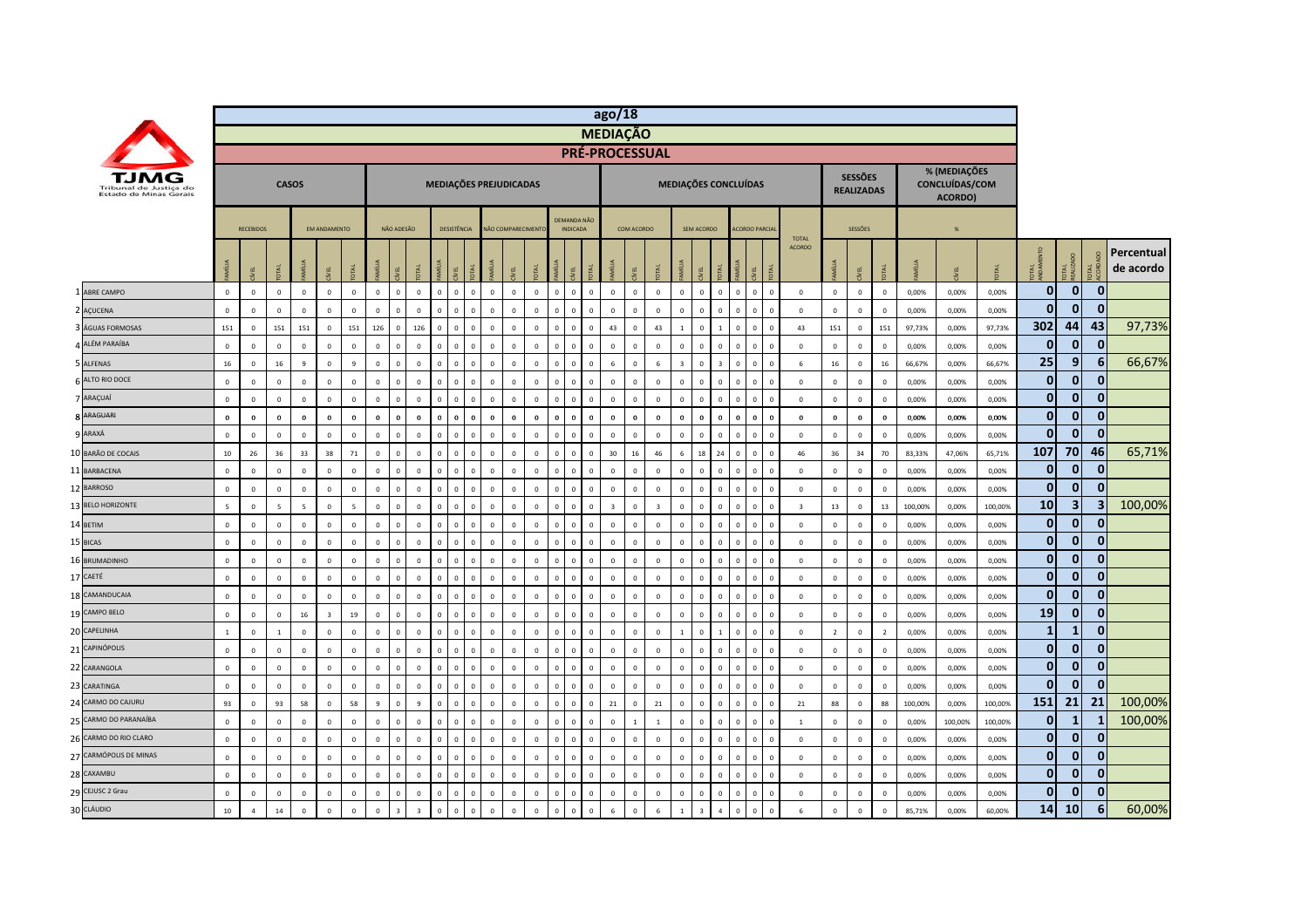| 31 CONCEIÇÃO DO MATO DENTRO | $\mathbf 0$             | $\mathbf 0$             | $\mathbf 0$    | $\mathbf 0$    | $\mathbf{0}$            | $\mathbf 0$             | $\mathbf 0$  | $\Omega$       | $\Omega$     | $\mathbf{0}$ | $\Omega$                       | $\mathsf 0$  | $\mathsf 0$    | $\mathsf 0$  | $\Omega$       | $\Omega$<br>$\Omega$          | $\mathsf 0$    | $\Omega$       | $\mathbf 0$    | $\mathbf 0$    | $\Omega$       | $\mathbf 0$<br>$\Omega$       | $\overline{0}$ | $\Omega$                | $\mathbf 0$             | $\mathbf 0$    | $\mathbf 0$             | $\,$ 0                  | 0,00%   | 0,00%  | 0,00%   | $\mathbf{0}$            | $\mathbf{0}$                 | $\mathbf 0$                |         |
|-----------------------------|-------------------------|-------------------------|----------------|----------------|-------------------------|-------------------------|--------------|----------------|--------------|--------------|--------------------------------|--------------|----------------|--------------|----------------|-------------------------------|----------------|----------------|----------------|----------------|----------------|-------------------------------|----------------|-------------------------|-------------------------|----------------|-------------------------|-------------------------|---------|--------|---------|-------------------------|------------------------------|----------------------------|---------|
| 32 CONSELHEIRO LAFAIETE     | $\mathbf 0$             | $\mathbf 0$             | $\mathbf 0$    | $\mathbf 0$    | $\mathbf{0}$            | $\mathbf 0$             | $\mathbf 0$  | $\mathbf 0$    | $\mathbf{0}$ | $\mathbf 0$  | $\mathbf{0}$<br>$\Omega$       | $\mathbf 0$  | $\Omega$       | $\mathbf{0}$ | $\mathbf 0$    | $\Omega$<br>$\mathbf 0$       | $\mathbf 0$    | $\Omega$       | $\Omega$       | $\mathbf 0$    | $\mathbf 0$    | $\Omega$<br>$\Omega$          | $\mathbf 0$    | $\Omega$                | $\,0\,$                 | $\mathbb O$    | $\mathbf 0$             | $\,$ 0                  | 0,00%   | 0,00%  | 0,00%   | $\bf{0}$                | $\mathbf{0}$                 | $\mathbf{0}$               |         |
| 33 CONTAGEM                 | $\Omega$                | $\Omega$                | $\Omega$       | $\Omega$       | $\Omega$                | $\Omega$                | $\Omega$     | $\Omega$       | $\Omega$     | $\Omega$     | $\Omega$<br>$\Omega$           | $\Omega$     | $\Omega$       | $\Omega$     | $\Omega$       | $\mathbf 0$<br>$\Omega$       | $\Omega$       | $\Omega$       | $\Omega$       | $\Omega$       | $\overline{0}$ | $\Omega$<br>$\Omega$          | $\overline{0}$ | $\sqrt{2}$              | $\mathbf 0$             | $\Omega$       | $\mathbf 0$             | $\Omega$                | 0.00%   | 0.00%  | 0.00%   | 0                       | 0                            | 0                          |         |
| 34 CORINTO                  | $\mathbf 0$             | $\mathbf 0$             | $\mathbf 0$    | $\circ$        | $\mathbf{0}$            | $\mathbf 0$             | $\mathbf 0$  | $\Omega$       | $\Omega$     | $\Omega$     | $\Omega$<br>$\sqrt{2}$         | $\mathbf 0$  | $\Omega$       | $\Omega$     | $\mathbf{0}$   | $\Omega$<br>$\Omega$          | $\mathbf 0$    | $\Omega$       | $\mathbf 0$    | $\mathbf{0}$   | $\overline{0}$ | $\Omega$<br>$\Omega$          | $\mathbf 0$    |                         | $\overline{\mathbf{0}}$ | $\,0\,$        | $\mathbf 0$             | $\,$ 0                  | 0,00%   | 0,00%  | 0,00%   | $\mathbf{0}$            | $\Omega$                     | $\mathbf{0}$               |         |
| 35 COROMANDEL               | $\mathbf 0$             | $\mathbf 0$             | $\mathbf 0$    | $\mathbf 0$    | $\mathbf{0}$            | $\mathbf 0$             | $\mathbf 0$  | $\mathbf{0}$   | $\Omega$     | $\Omega$     | $\Omega$<br>$\mathbf 0$        | $\mathbf 0$  | $\Omega$       | $\mathsf 0$  | $\mathbf 0$    | $\mathbf 0$<br>$\mathbf 0$    | $\mathsf 0$    | $\Omega$       | $\mathsf 0$    | $\mathbf 0$    | $\mathbf 0$    | $\Omega$<br>$\Omega$          | $\mathbf 0$    | $\Omega$                | $\mathbf 0$             | $\mathbf 0$    | $\mathbf 0$             | $\,$ 0                  | 0,00%   | 0,00%  | 0,00%   | $\mathbf{0}$            | $\Omega$                     | $\mathbf{0}$               |         |
| 36 CORONEL FABRICIANO       | $\overline{4}$          | $\mathbf 0$             | $\overline{4}$ | 14             | $\overline{2}$          | 16                      | $\mathbf 0$  | $\overline{0}$ | $\mathbf{0}$ | $\mathbf{0}$ | $\Omega$<br>$\Omega$           | $\mathbf 0$  | $\Omega$       | $\mathsf 0$  | $\overline{0}$ | $\mathbf 0$<br>$\mathbf 0$    | $\mathbf{1}$   | $\mathbf 0$    | $\mathbf{1}$   | $\mathbf{1}$   | $\mathbf 0$    | $\Omega$                      | $\overline{0}$ |                         | $\mathbf{1}$            | $\overline{2}$ | $\mathbf 0$             | $\overline{2}$          | 50,00%  | 0,00%  | 50,00%  | 20                      | $\overline{2}$               | $\mathbf{1}$               | 50,00%  |
| 37 CURVELO                  | $\mathbf 0$             | $\mathbf 0$             | $\mathbf 0$    | $\mathbf 0$    | $\mathbf{0}$            | $\mathbf 0$             | $\mathbf 0$  | $\mathbf 0$    | $\Omega$     | $\mathbf{0}$ | $\mathbf 0$<br>$\overline{0}$  | $\mathbf 0$  | $\mathbf 0$    | $\Omega$     | $\mathbf 0$    | $\mathbf 0$<br>$\mathbf 0$    | $\mathbf 0$    | $\mathbf{0}$   | $\Omega$       | $\mathbf 0$    | $\mathbf 0$    | $\Omega$<br>$\Omega$          | $\mathbf 0$    | $\Omega$                | $\overline{0}$          | $\mathbb O$    | $\mathbf 0$             | $\,$ 0                  | 0,00%   | 0,00%  | 0,00%   | $\mathbf{0}$            | $\mathbf{0}$                 | $\mathbf{0}$               |         |
| 38 DIAMANTINA               | $\mathbf{0}$            | $\Omega$                | $\Omega$       | $\Omega$       | $\mathbf{0}$            | $\Omega$                | $\Omega$     | $\Omega$       | $\Omega$     | $\Omega$     | $\Omega$<br>$\Omega$           | $\circ$      | $\Omega$       | $\Omega$     | $\mathbf{0}$   | $\Omega$<br>$\Omega$          | $\Omega$       | $\Omega$       | $\Omega$       | $\Omega$       | $\overline{0}$ | $\Omega$<br>$\Omega$          | $\mathbf 0$    | $\Omega$                | $\Omega$                | $\Omega$       | $\mathbf 0$             | $\Omega$                | 0,00%   | 0.00%  | 0.00%   | $\mathbf{0}$            | $\bf{0}$                     | 0                          |         |
| 39 DIVINÓPOLIS              | $\mathbf 0$             | $\mathbf 0$             | $\mathbf 0$    | $\mathbf{0}$   | $\overline{0}$          | $\mathbf 0$             | $\mathbf 0$  | $\Omega$       | $\Omega$     | $\Omega$     | $\Omega$<br>$\Omega$           | $\,0\,$      | $\Omega$       | $\Omega$     | $\Omega$       | $\Omega$<br>$\Omega$          | $\Omega$       | $\Omega$       | $\Omega$       | $\Omega$       | $\sqrt{2}$     | $\Omega$                      | $\Omega$       |                         | $\mathbf 0$             | $\mathbf 0$    | $\mathbf 0$             | $\overline{\mathbf{0}}$ | 0,00%   | 0,00%  | 0,00%   | $\mathbf{0}$            | $\mathbf{0}$                 | $\mathbf{0}$               |         |
| 40 ESPERA FELIZ             | $\mathbf 0$             | $\mathbf 0$             | $\mathbf 0$    | $\mathbf 0$    | $\mathbf{0}$            | $\mathbf 0$             | $\mathbf 0$  | $\mathbf 0$    | $\Omega$     | $\Omega$     | $\Omega$<br>$\Omega$           | $\,0\,$      | $\Omega$       | $\mathsf 0$  | $\mathbf 0$    | $\mathbf 0$<br>$\Omega$       | $\mathbf 0$    | $\Omega$       | $\mathbf 0$    | $\mathbf 0$    | $\mathbf 0$    | $\mathbf{0}$<br>$\mathbf 0$   | $\mathbf 0$    | $\overline{\mathbf{0}}$ | $\overline{0}$          | $\mathbf 0$    | $\mathbf 0$             | $\mathbf 0$             | 0,00%   | 0,00%  | 0,00%   | $\mathbf{0}$            | $\mathbf{0}$                 | $\mathbf{0}$               |         |
| 41 EXTREMA                  | $\overline{\mathbf{3}}$ | $\overline{2}$          | 5              | $\mathbf 0$    | $\overline{0}$          | $\mathbf 0$             | $\mathbf 0$  | $\mathbf 0$    | $\mathbf 0$  | $\mathbf{0}$ | $\Omega$<br>$\Omega$           | $\,0\,$      | $\mathbf 0$    | $\mathsf 0$  | $\overline{0}$ | $\overline{0}$<br>$\Omega$    | $\mathbf{1}$   | $\Omega$       | $\mathbf{1}$   | $\overline{2}$ | $\overline{z}$ | $\Omega$<br>$\overline{a}$    | $\overline{0}$ | $\Omega$                | $\mathbf{1}$            | $\mathbf 0$    | $\mathbf 0$             | $\,$ 0                  | 33,33%  | 0,00%  | 20,00%  | 5                       | 5                            | $\mathbf{1}$               | 20,00%  |
| 42 FORMIGA                  | $\mathbf{0}$            | $6\overline{6}$         | 6              | $\mathbf 0$    | 6                       | 6                       | $\mathbf 0$  | $\Omega$       | $\Omega$     | $\Omega$     | $\Omega$<br>$\Omega$           | $\mathbf{0}$ | $\Omega$       | $\Omega$     | $\mathbf{0}$   | $\Omega$<br>$\Omega$          | $\mathbf{0}$   | $\overline{z}$ | $\overline{2}$ | $\Omega$       | $\overline{4}$ | $\Omega$                      | $\mathbf 0$    | $\Omega$                | $\overline{2}$          | $\mathbf{0}$   | $\overline{\mathbf{3}}$ | $\overline{\mathbf{3}}$ | 0,00%   | 33,33% | 33,33%  | 12                      | 6                            | $\overline{2}$             | 33,33%  |
| 43 FRANCISCO SÁ             | $\mathbf{1}$            | $\mathbf 0$             | <sup>1</sup>   | $\mathbf 0$    | $\mathbf 0$             | $\mathbf{0}$            | $\mathbf 0$  | $\overline{0}$ | $\Omega$     | $\Omega$     | $\Omega$<br>$\Omega$           | $\mathbf{0}$ | $\Omega$       | $\mathsf 0$  | $\Omega$       | $\Omega$<br>$\Omega$          | $\mathsf 0$    | $\mathbf{0}$   | $\mathbf 0$    | $\mathbf 0$    | $\mathbf 0$    | $\Omega$<br>$\Omega$          | $\overline{0}$ |                         | $\mathbf{0}$            | $\mathbf 0$    | $\mathbf 0$             | $\,$ 0                  | 0,00%   | 0,00%  | 0,00%   | $\mathbf{1}$            | $\mathbf{0}$                 | $\mathbf{0}$               |         |
| 44 FRUTAL                   | $\mathbf{1}$            | $\Omega$                | $\overline{1}$ | $\overline{z}$ | $\Omega$                | $\overline{z}$          | $\mathbf 0$  | $\Omega$       | $\Omega$     | $\Omega$     | $\Omega$<br>$\Omega$           | $\mathbf 0$  | $\Omega$       | $\Omega$     | $\Omega$       | $\Omega$<br>$\Omega$          | $\overline{3}$ | $\Omega$       | $\overline{3}$ | $\Omega$       | $\overline{0}$ | $\Omega$<br>$\Omega$          | $\overline{0}$ |                         | $\overline{\mathbf{3}}$ | $\mathbf 0$    | $\mathbf 0$             | $\Omega$                | 100.00% | 0.00%  | 100.00% | $\overline{\mathbf{3}}$ | 3                            | 3                          | 100,00% |
| 45 GALILÉIA                 | $\mathbf 0$             | $\overline{0}$          | $\mathbf 0$    | $\mathbf{0}$   | $\overline{\mathbf{0}}$ | $\mathbf 0$             | $\mathbf 0$  | $\mathbf 0$    | $\Omega$     | $\Omega$     | $\mathbf 0$<br>$\mathbf 0$     | $\mathbf 0$  | $\Omega$       | $\mathbf{0}$ | $\mathbf 0$    | $\mathbf 0$<br>$\mathbf 0$    | $\mathbf 0$    | $\Omega$       | $\mathbf 0$    | $\circ$        | $\mathbf 0$    | $\mathbf{0}$<br>$\mathbf 0$   | $\,$ 0         | $\Omega$                | $\,0\,$                 | $\mathbf 0$    | $\mathbf 0$             | $\,$ 0                  | 0,00%   | 0,00%  | 0,00%   | $\bf{0}$                | $\mathbf{0}$                 | $\bf{0}$                   |         |
| 46 GOVERNADOR VALADARES     | $\overline{0}$          | $\overline{0}$          | $\mathbf 0$    | $\mathbf 0$    | $\overline{0}$          | $\mathbf 0$             | $\mathbf 0$  | $\overline{0}$ | $\mathbf{0}$ | $\mathbf{0}$ | $\mathbf{0}$<br>$\overline{0}$ | $\mathbf 0$  | $^{\circ}$     | $\mathsf 0$  | $\mathbf 0$    | $\mathbf 0$<br>$\mathbf 0$    | $\mathsf 0$    | $\mathbf{0}$   | $\mathbf{0}$   | $\mathbf 0$    | $\mathbf 0$    | $\mathbf 0$<br>$\Omega$       | $\overline{0}$ |                         | $\mathbf 0$             | $\mathbf 0$    | $\mathbf 0$             | $\,$ 0                  | 0,00%   | 0,00%  | 0,00%   | $\bf{0}$                | $\mathbf{0}$                 | $\bf{0}$                   |         |
| 47 GUANHÃES                 | $\mathbf 0$             | $\mathbf 0$             | $\mathbf 0$    | $\mathbf 0$    | $\overline{0}$          | $\mathbf{0}$            | $\mathbf 0$  | $\mathbf 0$    | $\mathsf 0$  | $\mathbf 0$  | $\mathbf 0$<br>$\mathbf 0$     | $\mathbf 0$  | $\mathsf 0$    | $\mathsf 0$  | $\mathbf 0$    | $\mathbf 0$<br>$\mathbf 0$    | $\mathsf 0$    | $\mathbf 0$    | $\mathsf 0$    | $\mathbf 0$    | $\mathbf 0$    | $\mathbf 0$<br>$\mathbf{0}$   | $\mathbf 0$    | $\mathbf 0$             | $\mathbf 0$             | $\mathbf 0$    | $\mathbf 0$             | $\overline{0}$          | 0,00%   | 0,00%  | 0,00%   | $\bf{0}$                | $\mathbf{0}$                 | $\mathbf{0}$               |         |
| 48 GUARANI                  | $\mathbf 0$             | $\mathbf 0$             | $\mathbf 0$    | $\mathbf 0$    | $\mathbf 0$             | $\mathbf{0}$            | $\mathbf 0$  | $\Omega$       | $\Omega$     | $\Omega$     | $\mathbf{0}$<br>$\Omega$       | $\,0\,$      | $\Omega$       | $\mathsf 0$  | $\mathbf 0$    | $\Omega$<br>$\Omega$          | $\mathsf 0$    | $\mathbf{0}$   | $\mathbf 0$    | $\mathbf 0$    | $\mathbf 0$    | $\Omega$<br>$\mathbf 0$       | $\overline{0}$ | $\sqrt{2}$              | $\mathbf 0$             | $\mathbf 0$    | $\mathbf 0$             | $\mathbf 0$             | 0,00%   | 0,00%  | 0,00%   | $\mathbf{0}$            | $\mathbf{0}$                 | 0                          |         |
| 49 GUAXUPÉ                  | $\overline{7}$          | $\Omega$                | $\overline{7}$ | $\overline{7}$ | $\overline{0}$          | $\overline{7}$          | $\mathbf 0$  | $\mathbf{R}$   | $\mathbf{R}$ | $\Omega$     | $\Omega$<br>$\Omega$           | $\circ$      | $\Omega$       | $\Omega$     | $\mathbf{0}$   | $\mathbf{R}$<br>$\mathbf{R}$  | $\overline{7}$ | $\Omega$       | $\overline{7}$ | $\Omega$       | $\overline{0}$ | $\Omega$<br>$\Omega$          | $\overline{0}$ | $\Omega$                | $\overline{7}$          | $\overline{7}$ | $\mathbf 0$             | $\overline{7}$          | 100,00% | 0.00%  | 100.00% | 14                      | $\overline{7}$               | 7                          | 100,00% |
| 50 IBIÁ                     | $\mathbf 0$             | $\Omega$                | $\Omega$       | $\Omega$       | $\Omega$                | $\Omega$                | $\mathbf 0$  | $\overline{0}$ | $\Omega$     | $\Omega$     | $\Omega$<br>$\Omega$           | $\mathbf 0$  | $\Omega$       | $\Omega$     | $\mathbf 0$    | $\Omega$<br>$\Omega$          | $\Omega$       | $\Omega$       | $\Omega$       | $\Omega$       | $\Omega$       | $\Omega$<br>$\Omega$          | $\mathbf 0$    | $\Omega$                | $\mathbf 0$             | $\mathbf 0$    | $\mathbf 0$             | $\,$ 0                  | 0,00%   | 0,00%  | 0,00%   | $\mathbf{0}$            | $\mathbf{0}$                 | $\mathbf{0}$               |         |
| 51 IGARAPÉ                  | $\,0\,$                 | $\mathbf 0$             | $\mathbf 0$    | $\mathbf 0$    | $\mathbf{0}$            | $\mathbf 0$             | $\mathbf 0$  | $\overline{0}$ | $\mathbf 0$  | $\Omega$     | $\Omega$<br>$\Omega$           | $\,0\,$      | $\mathbf 0$    | $\mathsf 0$  | $\Omega$       | $\mathbf 0$<br>$\Omega$       | $\mathbf 0$    | $\mathbf{0}$   | $\mathbf 0$    | $\mathbf 0$    | $\mathbf 0$    | $\Omega$<br>$\mathbf 0$       | $\mathbf 0$    | $\Omega$                | $\,$ 0                  | $\,0\,$        | $\mathbf 0$             | $\,$ 0                  | 0,00%   | 0,00%  | 0,00%   | $\bf{0}$                | $\mathbf{0}$                 | $\Omega$                   |         |
| 52 INHAPIM                  | $\overline{2}$          | $\overline{2}$          | $\overline{4}$ | $\overline{2}$ | $\overline{2}$          | $\overline{4}$          | $\mathbf 0$  | $\mathbf{0}$   | $\mathsf 0$  | $\mathbf 0$  | $\mathbf{0}$<br>$\mathbf 0$    | $\mathsf 0$  | $\mathsf 0$    | $\mathsf 0$  | $\mathbf 0$    | $\mathbf 0$<br>$\mathbf 0$    | $\mathbf{1}$   |                | $\overline{2}$ | $\mathbf{1}$   | $\overline{1}$ | $\mathbf 0$<br>$\overline{2}$ | $\mathbf 0$    | $\mathbf 0$             | $\overline{2}$          | $\overline{4}$ | $\overline{4}$          | 8                       | 50,00%  | 50,00% | 50,00%  | 8                       | 4                            | $\overline{2}$             | 50,00%  |
| 53 IPANEMA                  | $\mathbf 0$             | $\mathbf 0$             | $\mathbf 0$    | $\mathbf 0$    | $\mathbf{0}$            | $\mathbf 0$             | $\mathbf 0$  | $\Omega$       | $\Omega$     | $\Omega$     | $\Omega$                       | $\mathbf{0}$ |                | $\Omega$     | $\Omega$       | $\Omega$<br>$\Omega$          | $\mathsf 0$    | $\Omega$       | $\mathsf 0$    | $\mathbf 0$    | $\Omega$       | $\Omega$                      | $\Omega$       |                         | $\mathbf{0}$            | $\mathbf 0$    | $\mathbf 0$             | $\,$ 0                  | 0,00%   | 0,00%  | 0,00%   | $\mathbf{0}$            | $\mathbf{0}$                 | $\mathbf{0}$               |         |
| 54 IPATINGA                 | $\mathbf 0$             | $\mathbf 0$             | $\mathbf 0$    | $\mathbf 0$    | $\mathbf 0$             | $\mathbf 0$             | $\mathbf 0$  | $\mathbf 0$    | $\mathbf 0$  | $\mathbf 0$  | $\mathbf 0$<br>$\mathbf 0$     | $\mathbf 0$  | $\mathbf 0$    | $\mathbf 0$  | $\mathbf 0$    | $\mathbf 0$<br>$\Omega$       | $\mathbf 0$    | $\mathbf{0}$   | $\mathbf 0$    | $\mathbf 0$    | $\mathbf 0$    | $\mathbf 0$<br>$\mathbf 0$    | $\mathbf 0$    | $\Omega$                | $\overline{0}$          | $\mathbf 0$    | $\mathbf 0$             | $\overline{\mathbf{0}}$ | 0,00%   | 0,00%  | 0,00%   | $\bf{0}$                | $\mathbf{0}$                 | $\mathbf{0}$               |         |
| 55 ITABIRA                  | $\Omega$                | $\Omega$                | $\Omega$       | $\Omega$       | $\Omega$                | $\Omega$                | $\mathbf 0$  | $\Omega$       | $\Omega$     | $\Omega$     | $\Omega$<br>$\Omega$           | $\mathbf 0$  | $\Omega$       | $\mathsf 0$  | $\mathbf 0$    | $\Omega$<br>$\Omega$          | $\mathbf 0$    | $\Omega$       | $\Omega$       | $\circ$        | $\Omega$       | $\Omega$<br>$\Omega$          | $\mathbf 0$    | $\Omega$                | $\Omega$                | $\Omega$       | $\mathbf 0$             | $\overline{0}$          | 0,00%   | 0.00%  | 0.00%   | $\mathbf{0}$            | $\mathbf{0}$                 | 0                          |         |
| 56 ITABIRITO                | $\,0\,$                 | $\mathbf 0$             | $\mathbf 0$    | $\mathbf 0$    | $\overline{\mathbf{0}}$ | $\mathbf 0$             | $\mathbf 0$  | $\mathbf 0$    | $\mathbf 0$  | $\circ$      | $\mathbf 0$<br>$\mathbf 0$     | $\,0\,$      | $\mathbf 0$    | $\mathbf 0$  | $\mathbf 0$    | $\mathsf 0$<br>$\mathbf 0$    | $\mathbf 0$    | $\mathbf{0}$   | $\mathbf 0$    | $\mathbf 0$    | $\mathbf 0$    | $\mathbf 0$<br>$\mathbf 0$    | $\,$ 0         | $\mathbf 0$             | $\overline{0}$          | $\mathbf 0$    | $\,0\,$                 | $\overline{0}$          | 0,00%   | 0,00%  | 0,00%   | $\bf{0}$                | $\mathbf{0}$                 | $\mathbf{0}$               |         |
| 57 ITAJUBÁ                  | $\mathbf 0$             | $\mathbf 0$             | $\mathbf 0$    | $\mathbf 0$    | $\overline{0}$          | $\mathbf{0}$            | $\mathbf 0$  | $\mathbf 0$    | $\mathsf 0$  | $\mathbf 0$  | $\mathbf 0$<br>$\mathbf 0$     | $\mathsf 0$  | $\mathsf 0$    | $\mathsf 0$  | $\mathbf 0$    | $\mathbf 0$<br>$\mathbf 0$    | $\mathsf 0$    | $\mathbf 0$    | $\mathsf 0$    | $\mathbf{0}$   | $\mathbf 0$    | $\mathbf 0$<br>$\mathsf 0$    | $\mathbf 0$    | $\mathbf 0$             | $\mathbf 0$             | $\mathbf 0$    | $\mathbf 0$             | $\overline{0}$          | 0,00%   | 0,00%  | 0,00%   | $\bf{0}$                | $\mathbf{0}$                 | $\mathbf{0}$               |         |
| 58 ITAMBACURI               | $\mathbf 0$             | $\mathbf 0$             | $\mathbf 0$    | $\mathbf 0$    | $\mathbf 0$             | $\mathbf 0$             | $\mathbf 0$  | $\mathbf 0$    | $\mathbf{0}$ | $\mathbf 0$  | $\mathbf{0}$<br>$\overline{0}$ | $\mathbf{0}$ |                | $\mathsf 0$  | $\overline{0}$ | $\overline{0}$<br>$\mathbf 0$ | $\mathsf 0$    |                | $\mathbf 0$    | $\mathbf 0$    | $\mathbf 0$    | $\Omega$<br>$\mathbf 0$       | $\overline{0}$ |                         | $\mathbf{0}$            | $\pmb{0}$      | $\mathbf 0$             | $\,$ 0                  | 0,00%   | 0,00%  | 0,00%   | $\bf{0}$                | $\mathbf{0}$                 | $\bf{0}$                   |         |
| 59 ITAPECERICA              | $\mathbf{0}$            | $\mathbf 0$             | $\mathbf 0$    | $\mathbf 0$    | $\mathbf{0}$            | $\mathbf 0$             | $\mathbf 0$  | $\overline{0}$ | $\Omega$     | $\Omega$     | $\Omega$<br>$\Omega$           | $\mathbf 0$  | $\Omega$       | $\Omega$     | $\mathbf 0$    | $\Omega$<br>$\Omega$          | $\mathsf 0$    | $\Omega$       | $\mathbf 0$    | $\Omega$       | $\mathbf 0$    | $\Omega$<br>$\Omega$          | $\mathbf 0$    | $\sqrt{2}$              | $\,0\,$                 | $\mathbf 0$    | $\mathbf 0$             | $\overline{\mathbf{0}}$ | 0,00%   | 0,00%  | 0,00%   | $\bf{0}$                | $\mathbf{0}$                 | $\mathbf{0}$               |         |
| 60 ITAÚNA                   | $\mathbf 0$             | $\mathbf 0$             | $\mathbf{0}$   | $\Omega$       | $\Omega$                | $\Omega$                | $\mathbf{0}$ | $\Omega$       | $\Omega$     | $\Omega$     | $\Omega$<br>$\Omega$           | $\mathbf 0$  | $\Omega$       | $\Omega$     | $\mathbf 0$    | $\Omega$<br>$\Omega$          | $\Omega$       | $\Omega$       | $\overline{0}$ | $\mathbf 0$    | $\Omega$       | $\Omega$<br>$\Omega$          | $\,$ 0         | $\Omega$                | $\mathbf 0$             | $\overline{0}$ | $\mathbf 0$             | $\mathbf 0$             | 0,00%   | 0,00%  | 0,00%   | $\bf{0}$                | $\mathbf{0}$                 | $\mathbf{0}$               |         |
| 61 <b>ITUIUTABA</b>         | $\mathbf 0$             | $\mathbf 0$             | $\mathbf 0$    | $\mathbf 0$    | $\mathbf{0}$            | $\mathbf 0$             | $\mathbf 0$  | $\overline{0}$ | $\mathbf 0$  | $\Omega$     | $\Omega$<br>$\Omega$           | $\mathbf 0$  | $\Omega$       | $\mathbf 0$  | $\Omega$       | $\Omega$<br>$\Omega$          | $\mathbf{0}$   | $\mathbf{0}$   | $\mathbf 0$    | $\mathbf 0$    | $\overline{0}$ | $\Omega$<br>$\mathbf 0$       | $\overline{0}$ | $\Omega$                | $\,0\,$                 | $\,0\,$        | $\mathbf 0$             | $\mathbf 0$             | 0,00%   | 0,00%  | 0,00%   | $\bf{0}$                | $\mathbf{0}$                 | $\mathbf{0}$               |         |
| 62 ITUMIRIM                 | $\circ$                 | $\mathbf 0$             | $\mathbf 0$    | $\mathbf{0}$   | $\mathbf 0$             | $\mathsf 0$             | $\,0\,$      | $\mathbf 0$    | $\mathsf 0$  | $\mathbf 0$  | $\mathbf 0$<br>$\mathbf 0$     | $\mathbf 0$  | $\overline{0}$ | $\mathbf 0$  | $\mathbf 0$    | $\mathbf 0$<br>$\overline{0}$ | $\mathbf 0$    | $\overline{0}$ | $\mathbf 0$    | $\mathbf 0$    | $\mathbf 0$    | $\mathbf 0$<br>$\mathbf 0$    | $\,$ 0         | $\mathbf 0$             | $\mathbf 0$             | $\mathbf 0$    | $\mathbf 0$             | $\,$ 0 $\,$             | 0,00%   | 0,00%  | 0,00%   | 0                       | 0                            | $\bf{0}$                   |         |
| 63 ITURAMA                  | $\mathbf 0$             | $\mathbf 0$             | $\mathbf 0$    | $\mathbf 0$    | $\mathbf 0$             | $\mathbf 0$             | $\,0\,$      | $\mathbf 0$    | $\mathbf 0$  | $\mathbf 0$  | $\Omega$<br>$\Omega$           | $\mathbf{0}$ |                | $\mathsf 0$  | $\overline{0}$ | $\mathbf 0$<br>$\theta$       | $\mathsf 0$    | $\mathbf{0}$   | $\mathsf 0$    | $\mathbf 0$    | $\mathbf 0$    | $\Omega$<br>$\mathbf 0$       | $\overline{0}$ |                         | $\mathbf{0}$            | $\mathbf 0$    | $\mathbf 0$             | $\,$ 0                  | 0,00%   | 0,00%  | 0,00%   | $\mathbf 0$             | $\mathbf{0}$                 | $\bf{0}$                   |         |
| 64 JANAÚBA                  | $\circ$                 | $\mathbf 0$             | $\overline{0}$ | $\mathbf 0$    | $\mathbf 0$             | $\mathbf 0$             | $\mathbf 0$  | $\mathbf 0$    | $\mathbf 0$  | $\Omega$     | $\mathbf 0$<br>$\Omega$        | $\mathbf 0$  | $\mathbf 0$    | $\mathbf 0$  | $\mathbf 0$    | $\mathbf 0$<br>$\Omega$       | $\mathbf 0$    | $\Omega$       | $\mathbf 0$    | $\mathbf 0$    | $\mathbf 0$    | $\mathbf{0}$<br>$\mathbf 0$   | $\mathbf 0$    | $\Omega$                | $\overline{0}$          | $\mathbf 0$    | $\mathbf 0$             | $\overline{\mathbf{0}}$ | 0,00%   | 0,00%  | 0,00%   | $\mathbf 0$             | $\mathbf{0}$<br>$\mathbf{0}$ | $\mathbf 0$                |         |
| 65 JANUÁRIA                 | $\mathbf 0$             | $\mathbf 0$             | $\mathbf 0$    | $\mathbf{0}$   | $\mathbf 0$             | $\mathbf 0$             | $\mathbf 0$  | $\Omega$       | $\Omega$     | $\Omega$     | $\Omega$<br>$\Omega$           | $\mathbf 0$  | $\Omega$       | $\mathsf 0$  | $\mathbf 0$    | $\overline{0}$<br>$\mathbf 0$ | $\mathsf 0$    | $\Omega$       | $\mathbf 0$    | $\mathbf 0$    | $\mathbf 0$    | $\Omega$<br>$\mathbf 0$       | $\overline{0}$ | $\Omega$                | $\mathbf 0$             | $\mathbf 0$    | $\mathbf 0$             | $\,$ 0                  | 0,00%   | 0,00%  | 0,00%   | $\mathbf 0$             |                              | $\mathbf 0$                |         |
| 66 JOÃO PINHEIRO            | $\mathbf 0$             | $\mathbf 0$             | $\mathbf 0$    | $\mathbf 0$    | $\overline{0}$          | $\mathbf 0$             | $\mathbf 0$  | $\Omega$       | $\Omega$     | $\mathbf{0}$ | $\mathbf{0}$<br>$\Omega$       | $\mathbf 0$  | $\Omega$       | $\Omega$     | $\mathbf{0}$   | $\Omega$<br>$\Omega$          | $\mathbf 0$    | $\Omega$       | $\Omega$       | $\mathbf 0$    | $\overline{0}$ | $\mathbf{0}$<br>$\Omega$      | $\mathbf 0$    | $\Omega$                | $\,$ 0                  | $\mathbf 0$    | $\mathbf 0$             | $\overline{\mathbf{0}}$ | 0,00%   | 0,00%  | 0,00%   | $\bf{0}$                | $\mathbf{0}$                 | $\Omega$<br>$\overline{2}$ |         |
| 67 JUIZ DE FORA             | $\overline{2}$          | $\overline{\mathbf{3}}$ | $\overline{5}$ | $\mathbf 0$    | $\overline{3}$          | $\overline{\mathbf{3}}$ | $\mathbf 0$  | $\mathbf 0$    | $\Omega$     | $\Omega$     | $\mathbf 0$<br>$\mathbf 0$     | $\mathbf 0$  | $\Omega$       | $\mathsf 0$  | $\mathbf 0$    | $\mathbf 0$<br>$\mathbf 0$    | $\overline{2}$ | $\mathbf{0}$   | $\overline{2}$ | $\mathbf 0$    | $\mathbf 0$    | $\mathbf 0$<br>$\mathbf{0}$   | $\,$ 0         | $\mathbf 0$             | $\overline{2}$          | $\overline{2}$ | $\overline{2}$          | $\overline{4}$          | 100,00% | 0,00%  | 100,00% | 8                       | $\overline{2}$               |                            | 100,00% |
| 68 LAGOA SANTA              | $\overline{2}$          | $\mathbf 0$             | $\overline{2}$ | $13\,$         | $\mathbf 0$             | 13                      | $\mathbf 0$  | $\mathbf 0$    | $\mathbf 0$  | $\mathbf 0$  | $\Omega$<br>$\Omega$           | $\mathbf{0}$ |                | $\mathbf 0$  | $\Omega$       | $\mathbf 0$                   | $\overline{2}$ |                | $\overline{2}$ | $\mathbf{0}$   | $\overline{0}$ | $\Omega$<br>$\mathbf 0$       | $\mathbf 0$    |                         | $\overline{2}$          | $\overline{2}$ | $\mathbf 0$             | $\overline{2}$          | 100,00% | 0,00%  | 100,00% | 15                      | $\overline{2}$               | $\overline{2}$             | 100,00% |
| 69 LAMBARI                  | $\mathbf 0$             | $\mathbf 0$             | $\mathbf 0$    | $\mathbf 0$    | $\overline{0}$          | $\mathbf 0$             | $\mathbf 0$  | $\mathbf 0$    | $\mathsf 0$  | $\mathbf 0$  | $\mathbf 0$<br>$\mathbf 0$     | $\mathsf 0$  | $\mathsf 0$    | $\mathsf 0$  | $\mathbf 0$    | $\mathbf 0$<br>$\mathbf 0$    | $\mathsf 0$    | $\mathbf{0}$   | $\mathbf{0}$   | $\mathbf 0$    | $\mathbf 0$    | $\mathbf 0$<br>$\mathsf 0$    | $\,$ 0         | $\mathbf 0$             | $\,0\,$                 | $\mathbf 0$    | $\mathbf 0$             | $\,$ 0                  | 0,00%   | 0,00%  | 0,00%   | $\bf{0}$                | $\mathbf{0}$                 | 0                          |         |
| 70 LAVRAS                   | $\mathbf 0$             | $\mathbf 0$             | $\mathbf{0}$   | $\mathbf{0}$   | $\mathbf 0$             | $\mathbf{0}$            | $\mathbf 0$  | $\overline{0}$ | $\mathbf 0$  | $\mathbf{0}$ | $\mathbf 0$<br>$\mathbf 0$     | $\mathbf 0$  | $\overline{0}$ | $\mathbf{0}$ | $\mathbf 0$    | $\mathbf 0$<br>$\mathbf 0$    | $\mathbf 0$    | $\overline{0}$ | $\mathbf 0$    | $\circ$        | $\mathbf 0$    | $\mathbf 0$<br>$\mathbf 0$    | $\mathbf 0$    | $\mathbf{0}$            | $\overline{0}$          | $\mathbf 0$    | $\mathbf 0$             | $\,$ 0                  | 0,00%   | 0.00%  | 0,00%   | $\bf{0}$                | $\mathbf{0}$                 | $\mathbf{0}$               |         |
| 71 LEOPOLDINA               | $\mathbf{1}$            | $\overline{0}$          | $\overline{1}$ | $\mathbf{1}$   | $\mathbf{0}$            | $\blacksquare$          | $\mathbf 0$  | $\overline{0}$ | $\mathbf 0$  | $\mathbf 0$  | $\Omega$<br>$\sqrt{2}$         | $\mathbf 0$  | $\Omega$       | $\mathsf 0$  | $\Omega$       | $\mathsf 0$<br>$\Omega$       | $\overline{1}$ | $\Omega$       | $\overline{1}$ |                | $\sqrt{2}$     | $\Omega$                      | $\,$ 0         |                         | $\mathbf{1}$            | $\mathbf{0}$   | $\mathbf 0$             | $\,$ 0                  | 50,00%  | 0,00%  | 50,00%  | $\mathbf{2}$            | $\overline{\mathbf{2}}$      | $\mathbf{1}$               | 50,00%  |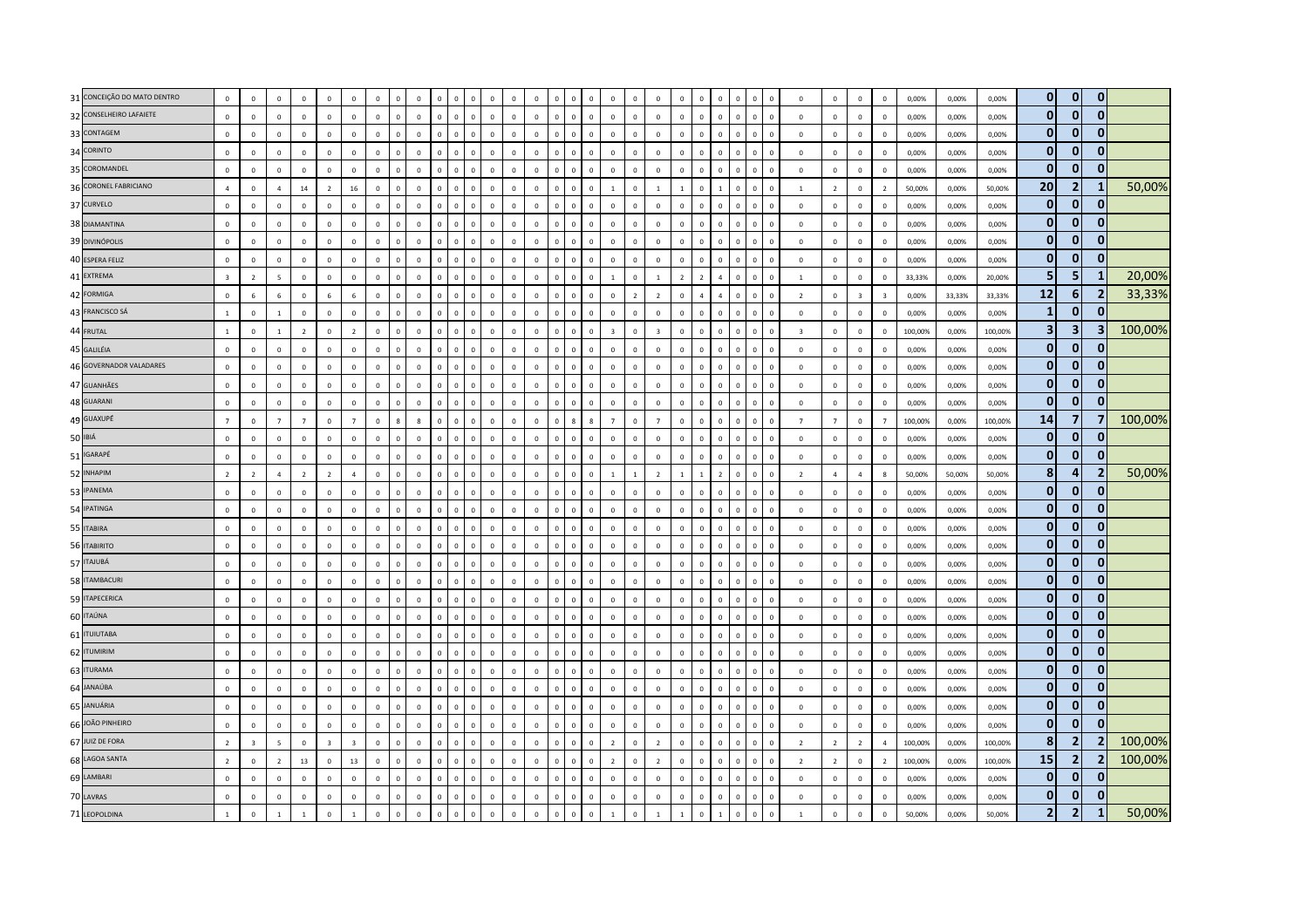| 72 LIMA DUARTE             | $\mathbf 0$    | $\mathbf 0$     | $\mathbf 0$    | $\mathbf 0$    | $\Omega$       | $\mathsf 0$    | $\mathbf 0$             |                | $\mathbf 0$    | $\mathbf{0}$ | $\mathbf 0$<br>$\mathbf 0$             | $\mathsf 0$  | $\Omega$       | $\mathsf 0$    | $\,$ 0                     | $\mathsf 0$<br>$\Omega$      | $\mathbf 0$      | $\mathbf{0}$   | $\mathbf 0$    | $\mathbf 0$    | $\Omega$                | $\mathbf{0}$<br>$\Omega$       | $\Omega$       |              | $\circ$          | $\mathbf 0$    | $\mathbf 0$              | $\,$ 0                  | 0,00%   | 0,00%  | 0,00%   | $\mathbf{0}$    | $\mathbf{0}$    | $\bf{0}$     |         |
|----------------------------|----------------|-----------------|----------------|----------------|----------------|----------------|-------------------------|----------------|----------------|--------------|----------------------------------------|--------------|----------------|----------------|----------------------------|------------------------------|------------------|----------------|----------------|----------------|-------------------------|--------------------------------|----------------|--------------|------------------|----------------|--------------------------|-------------------------|---------|--------|---------|-----------------|-----------------|--------------|---------|
| 73 MALACACHETA             | $\mathbf 0$    | $\mathbf 0$     | $\mathbf{0}$   | $\mathbf 0$    | $\mathbf 0$    | $\mathbf{0}$   | $\mathbf 0$             | $\Omega$       | $\mathsf 0$    | $\mathbf{0}$ | $\mathbf 0$<br>$\overline{\mathbf{0}}$ | $\mathsf 0$  | $\mathbf{0}$   | $\mathbf 0$    | $\mathbf 0$                | $\mathbf 0$<br>$\mathbf{0}$  | $\mathsf 0$      | $\Omega$       | $\overline{0}$ | $\mathbb O$    | $\mathbf 0$             | $\mathbf{0}$<br>$\mathbf 0$    | $\overline{0}$ | $\Omega$     | $\mathsf 0$      | $\mathbf 0$    | $\mathbf 0$              | $\,$ 0                  | 0,00%   | 0,00%  | 0,00%   | $\bf{0}$        | $\mathbf{0}$    | $\mathbf{0}$ |         |
| 74 MANGA                   | $\Omega$       | $\Omega$        | $\Omega$       | $\Omega$       | $\Omega$       | $\Omega$       | $\mathbf 0$             | $\sqrt{2}$     | $\Omega$       | $\Omega$     | $\mathbf 0$<br>$\Omega$                | $\Omega$     | $\Omega$       | $\Omega$       | $\overline{0}$<br>$\Omega$ | $\Omega$                     | $\Omega$         | $\Omega$       | $\Omega$       | $\Omega$       | $\Omega$                | $\Omega$<br>$\Omega$           | $\Omega$       |              | $\mathbf 0$      | $\Omega$       | $\mathbf{0}$             | $\,$ 0                  | 0,00%   | 0.00%  | 0.00%   | 0               | $\bf{0}$        | 0            |         |
| 75 MANHUAÇU                | $\overline{2}$ | $\mathbf 0$     | $\overline{2}$ | $\mathbf{0}$   | $\Omega$       | $\mathbf 0$    | $\mathbf 0$             | $\sqrt{ }$     | $\mathsf 0$    | $\Omega$     | $\mathbf{0}$<br>$\mathbf 0$            | $\mathsf 0$  | $\Omega$       | $\mathbf 0$    | $\mathbf 0$<br>$\Omega$    | $\Omega$                     | $\mathbf{1}$     | $\mathbb O$    | $\overline{1}$ | $\mathbf 0$    | $\overline{0}$          | $\mathbf 0$<br>$\mathbf 0$     | $\Omega$       | $\Omega$     | $\mathbf{1}$     | $\overline{2}$ | $\,0\,$                  | $\overline{2}$          | 100,00% | 0,00%  | 100,00% | $\overline{2}$  | $\mathbf{1}$    | -1           | 100,00% |
| 76 MAR DE ESPANHA          | $\mathbf{0}$   | $\mathbf 0$     | $\mathbf{0}$   | $\mathbf 0$    | $\Omega$       | $\Omega$       | $\mathbf 0$             | $\Omega$       | $\mathsf 0$    | $\mathbf 0$  | $\mathbf 0$<br>$\overline{\mathbf{0}}$ | $\mathsf 0$  | $\mathbf 0$    | $\mathbf 0$    | $\mathbf 0$                | $\mathbf{0}$<br>$\mathbf{0}$ | $\mathbf 0$      | $\mathbf{0}$   | $\mathbf 0$    | $\mathbf 0$    | $\mathbf 0$             | $\mathbf 0$<br>$\mathbf{0}$    | $\Omega$       |              | $\mathsf 0$      | $\overline{0}$ | $\mathbf 0$              | $\overline{0}$          | 0,00%   | 0,00%  | 0,00%   | $\mathbf 0$     | $\mathbf{0}$    | $\bf{0}$     |         |
| 77 MARIANA                 | $\mathbf 0$    | $\mathbf 0$     | $\mathbf 0$    | $\mathbf 0$    | $\mathbf 0$    | $\mathsf 0$    | $\mathbf 0$             |                | $\mathsf 0$    | $\mathbf 0$  | $\mathbf 0$<br>$\Omega$                | $\mathsf 0$  | $\mathbf 0$    | $\mathsf 0$    | $\mathbf 0$<br>$\mathbf 0$ | $\mathbf{0}$                 | $\mathbf 0$      | $\mathbf 0$    | $\mathbf 0$    | $\mathbf 0$    | $\overline{0}$          | $\mathbf 0$                    | $\Omega$       |              | $\overline{0}$   | $\mathbf 0$    | $\mathbf 0$              | $\mathbf 0$             | 0,00%   | 0,00%  | 0,00%   | $\mathbf 0$     | $\mathbf{0}$    | $\Omega$     |         |
| 78 MATOZINHOS              | $\mathbf 0$    | $\mathbf 0$     | $\mathbf 0$    | $\mathbf 0$    | $\mathbf 0$    | $\Omega$       | $\mathbf 0$             | $\Omega$       | $\mathbf{0}$   | $\mathbf 0$  | $\mathbf 0$<br>$\overline{\mathbf{0}}$ | $\mathsf 0$  | $\Omega$       | $\mathbf 0$    | $\mathbf 0$                | $\mathbf 0$<br>$\mathbf{0}$  | $\mathsf 0$      | $\mathbf{0}$   | $\mathbf 0$    | $\mathbb O$    | $\overline{\mathbf{0}}$ | $\mathbf 0$<br>$\mathbf{0}$    | $\Omega$       | $\Omega$     | $\overline{0}$   | $\mathbf 0$    | $\mathbf 0$              | $\,$ 0                  | 0,00%   | 0,00%  | 0,00%   | $\mathbf 0$     | $\mathbf{0}$    | 0            |         |
| 79 MEDINA                  | $\Omega$       | $\Omega$        | $\Omega$       | $\Omega$       | $\Omega$       | $\Omega$       | $\mathbf 0$             | $\Omega$       | $\Omega$       | $\Omega$     | $\mathbf 0$<br>$\mathbf 0$             | $\Omega$     | $\Omega$       | $\mathbf{0}$   | $\overline{0}$<br>$\Omega$ | $\Omega$                     | $\Omega$         | $\Omega$       | $\Omega$       | $\Omega$       | $\Omega$                | $\Omega$<br>$\mathbf{0}$       | $\Omega$       | $\Omega$     | $\mathbf 0$      | $\Omega$       | $\mathbf 0$              | $\overline{0}$          | 0.00%   | 0.00%  | 0.00%   | 0               | 0               | 0            |         |
| 80 MINAS NOVAS             | $\mathbf{0}$   | $\Omega$        | $\mathbf 0$    | $\mathbf{0}$   | $\Omega$       | $\Omega$       | $\mathbf 0$             |                | $\Omega$       | $\Omega$     | $\Omega$<br>$\sqrt{2}$                 | $\Omega$     | $\Omega$       | $\Omega$       | $\overline{0}$             | $\Omega$                     | $\mathbf 0$      | $\Omega$       | $\mathbf 0$    | $\Omega$       | $\Omega$                | $\Omega$                       | $\Omega$       |              | $\mathbf 0$      | $\mathbf 0$    | $\,0\,$                  | $\,$ 0                  | 0,00%   | 0,00%  | 0,00%   | $\mathbf{0}$    | $\mathbf{0}$    | $\mathbf{0}$ |         |
| 81 MONTE CARMELO           | $\mathbf{0}$   | $\overline{0}$  | $\mathbf 0$    | $\mathbf{0}$   | $\overline{0}$ | $\Omega$       | $\mathbf 0$             | $\Omega$       | $\mathsf 0$    | $\mathbf 0$  | $\circ$<br>$\mathbf 0$                 | $\mathbf{0}$ | $\overline{0}$ | $\mathbf 0$    | $\,0\,$                    | $\mathbf{0}$<br>$\mathbf{0}$ | $\mathbf 0$      | $\mathbf{0}$   | $\mathbf 0$    | $\mathbf 0$    | $\overline{0}$          | $\mathbf{0}$<br>$\mathbf 0$    | $\mathbf 0$    | $\Omega$     | $\overline{0}$   | $\overline{0}$ | $\mathbf 0$              | $\overline{0}$          | 0,00%   | 0,00%  | 0,00%   | $\mathbf{0}$    | $\mathbf{0}$    | $\mathbf{0}$ |         |
| 82 MONTES CLAROS           | 10             | 1               | 11             | $\overline{7}$ | $\mathbf 0$    | $\overline{7}$ | $\overline{\mathbf{3}}$ | $\Omega$       | $\overline{3}$ | $\mathbf 0$  | $\Omega$<br>$\mathbf 0$                | $\mathsf 0$  | $\mathbf 0$    | $\mathsf 0$    | $\mathbf 0$<br>$\mathbf 0$ | $\mathbf 0$                  | $\boldsymbol{8}$ | $\mathbf 0$    | 8              | $\mathbf{1}$   |                         | $\overline{2}$<br>$\mathbf{0}$ | $\mathbf 0$    | $\Omega$     | 8                | 9              | $\mathbf{1}$             | 10                      | 88,89%  | 0,00%  | 80,00%  | 18 <sup>1</sup> | <b>10</b>       | 8            | 80,00%  |
| 83 MURIAÉ                  | 9              | $5\overline{5}$ | 14             | $\mathbf 0$    | $\mathbf 0$    | $\Omega$       | $\mathbf 0$             | $\Omega$       | $\mathbf{0}$   | $\mathbf 0$  | $\mathbf 0$<br>$\overline{\mathbf{0}}$ | $\mathsf 0$  | $\Omega$       | $\mathbf 0$    | $\mathbf 0$                | $\mathbf 0$<br>$\mathbf{0}$  | $\overline{4}$   | $\overline{a}$ | $\mathbf{g}$   | 5              | $\overline{1}$          | $\mathbf 0$<br>$6\phantom{.}$  | $\overline{0}$ | $\Omega$     | $\boldsymbol{8}$ | 9              | $\overline{\phantom{a}}$ | 14                      | 44,44%  | 80,00% | 57,14%  | 14              | 14              | 8            | 57,14%  |
| 84 NANUQUE                 | $\circ$        | $\mathbf 0$     | $\mathbf 0$    | $\mathbf 0$    | $\mathbf 0$    | $\mathsf 0$    | $\mathbf 0$             | $\Omega$       | $\mathbf 0$    | $\mathbf 0$  | $\Omega$<br>$\mathbf 0$                | $\mathbf{0}$ | $\Omega$       | $\mathbf 0$    | $\mathbf 0$<br>$\Omega$    | $\mathbf 0$                  | $\mathbf 0$      | $\circ$        | $\mathbf 0$    | $\mathbf 0$    | $\Omega$                | $\mathbf 0$<br>$\Omega$        | $\Omega$       |              | $\mathbf 0$      | $\mathbf 0$    | $\mathbf 0$              | $\,$ 0                  | 0,00%   | 0,00%  | 0,00%   | $\bf{0}$        | $\mathbf{0}$    | 0            |         |
| 85 NEPOMUCENO              | $\mathbf{0}$   | $\Omega$        | $\mathbf 0$    | $\Omega$       | $\Omega$       | $\Omega$       | $\mathbf 0$             |                | $\Omega$       | $\Omega$     | $\mathbf{0}$<br>$\overline{0}$         | $\mathsf 0$  | $\Omega$       | $\Omega$       | $\overline{0}$<br>$\Omega$ | $\Omega$                     | $\mathbf 0$      | $\Omega$       | $\Omega$       | $\Omega$       | $\Omega$                | $\Omega$<br>$\Omega$           | $\Omega$       | $\Omega$     | $\mathbf 0$      | $\Omega$       | $\mathbf 0$              | $\overline{0}$          | 0,00%   | 0,00%  | 0.00%   | $\mathbf{0}$    | $\Omega$        | $\bf{0}$     |         |
| 86 NOVA SERRANA            | $\mathbf{0}$   | $\overline{0}$  | $\mathbf 0$    | $\mathbf{0}$   | $\Omega$       | $\Omega$       | $\mathbf 0$             | $\Omega$       | $\mathsf 0$    | $\mathbf 0$  | $\mathbf 0$<br>$\mathbf 0$             | $\mathbf{0}$ | $\overline{0}$ | $\mathbf 0$    | $\,0\,$                    | $\mathbf{0}$<br>$\mathbf{0}$ | $\mathbf 0$      | $\mathbf 0$    | $\overline{0}$ | $\mathbf 0$    | $\mathbf 0$             | $\mathbf{0}$<br>$\,0\,$        | $\Omega$       | $\Omega$     | $\mathbf 0$      | $\overline{0}$ | $\,0\,$                  | $\mathbf 0$             | 0,00%   | 0,00%  | 0,00%   | $\bf{0}$        | $\mathbf{0}$    | $\mathbf{0}$ |         |
| 87 OLIVEIRA                | $\mathbf 0$    | $\mathbf 0$     | $\mathbf 0$    | $\mathbf 0$    | $\mathbf{0}$   | $\mathsf 0$    | $\mathbf 0$             |                | $\mathbf 0$    | $\mathbf 0$  | $\Omega$<br>$\mathbf 0$                | $\mathsf 0$  | $\mathbf 0$    | $\mathsf 0$    | $\mathbf 0$<br>$\mathbf 0$ | $\mathbf 0$                  | $\mathbf 0$      | $\mathbf 0$    | $\mathbf 0$    | $\mathbf 0$    | $\overline{0}$          | $\mathbf 0$                    | $\Omega$       |              | $\mathbf 0$      | $\mathbf 0$    | $\mathbf 0$              | $\,$ 0                  | 0,00%   | 0,00%  | 0,00%   | $\bf{0}$        | $\mathbf{0}$    | $\mathbf{0}$ |         |
| 88 PARÁ DE MINAS           | $\circ$        | $\mathbf 0$     | $\mathbf 0$    | $\mathbf 0$    | $\mathbf 0$    | $\mathsf 0$    | $\mathbf 0$             | $\Omega$       | $\mathsf 0$    | $\mathbf 0$  | $\mathbf 0$<br>$\overline{\mathbf{0}}$ | $\mathbf 0$  | $\mathbf 0$    | $\mathsf 0$    | $\mathbf 0$                | $\mathbf{0}$<br>$\mathbf{0}$ | $\mathbf 0$      | $\mathbf 0$    | $\mathbf 0$    | $\mathbf 0$    | $\mathbf 0$             | $\mathbf 0$<br>$\mathsf 0$     | $\mathbf 0$    | $\mathbf 0$  | $\mathbf 0$      | $\mathbf 0$    | $\mathbf 0$              | $\overline{0}$          | 0,00%   | 0,00%  | 0,00%   | $\bf{0}$        | $\mathbf{0}$    | $\mathbf{0}$ |         |
| 89 PARACATU                | $\circ$        | $\mathbf 0$     | $\mathbf 0$    | $\circ$        | $\mathbf 0$    | $\mathsf 0$    | $\mathbf 0$             | $\Omega$       | $\mathbf 0$    | $\Omega$     | $\mathbf 0$<br>$\mathbf 0$             | $\mathbf 0$  | $\mathbf 0$    | $\mathbf 0$    | $\mathbf 0$<br>$\mathbf 0$ | $\mathbf 0$                  | $\mathbf 0$      | $\circ$        | $\mathbf 0$    | $\mathbf 0$    | $\Omega$                | $\mathbf 0$<br>$\mathbf{0}$    | $\Omega$       |              | $\mathbf 0$      | $\mathbf 0$    | $\mathbf 0$              | $\mathbf 0$             | 0,00%   | 0,00%  | 0,00%   | $\bf{0}$        | $\mathbf{0}$    | 0            |         |
| 90 PARAGUAÇU               | $\circ$        | $\Omega$        | $\mathbf{0}$   | $\Omega$       | $\Omega$       | $\Omega$       | $\mathbf 0$             |                | $\Omega$       | $\Omega$     | $\mathbf{0}$<br>$\Omega$               | $\mathbf 0$  | $\Omega$       | $\Omega$       | $\overline{0}$<br>$\Omega$ | $\Omega$                     | $\mathbf{0}$     | $\Omega$       | $\Omega$       | $\Omega$       | $\Omega$                | $\Omega$<br>$\Omega$           | $\Omega$       | $\Omega$     | $\overline{0}$   | $\Omega$       | $\mathbf 0$              | $\overline{0}$          | 0,00%   | 0,00%  | 0.00%   | $\mathbf{0}$    | $\mathbf{0}$    | $\mathbf{0}$ |         |
| 91 PASSA QUATRO            | $\mathbf 0$    | $\Omega$        | $\mathbf 0$    | $\Omega$       | $\Omega$       | $\Omega$       | $\mathbf 0$             | $\sqrt{2}$     | $\Omega$       | $\mathbf 0$  | $\Omega$<br>$\overline{0}$             | $\mathbf 0$  | $\Omega$       | $\Omega$       | $\,$ 0<br>$\Omega$         | $\Omega$                     | $\Omega$         | $\Omega$       | $\Omega$       | $\mathbf 0$    | $\Omega$                | $\Omega$<br>$\mathbf{0}$       | $\Omega$       |              | $\,0\,$          | $\mathbf 0$    | $\mathbf 0$              | $\overline{0}$          | 0,00%   | 0,00%  | 0,00%   | $\mathbf{0}$    | $\mathbf{0}$    | $\mathbf{0}$ |         |
| 92 PASSA TEMPO             | $\overline{0}$ | $\overline{0}$  | $\,0\,$        | $\mathbf 0$    | $\overline{0}$ | $\mathbf 0$    | $\,$ 0                  | $\Omega$       | $\mathbf 0$    | $\circ$      | $\mathbf 0$<br>$\mathbf 0$             | $\mathbf 0$  | $\mathbf 0$    | $\mathbf 0$    | $\mathbf 0$                | $\mathbf 0$<br>$\mathbf{0}$  | $\,0\,$          | $\mathbf{0}$   | $\,0\,$        | $\mathbb O$    | $\mathbf 0$             | $\,0\,$<br>$\mathbf{0}$        | $\mathbf 0$    | $\Omega$     | $\overline{0}$   | $\overline{0}$ | $\,0\,$                  | $\overline{0}$          | 0,00%   | 0,00%  | 0,00%   | $\bf{0}$        | $\mathbf{0}$    | $\mathbf{0}$ |         |
| 93 PASSOS                  | $\circ$        | $\mathbf 0$     | $\mathbf 0$    | $\mathbf 0$    | $\mathbf 0$    | $\mathsf 0$    | $\mathbf 0$             | $\overline{0}$ | $\mathbf 0$    | $\mathbf 0$  | $\mathbf 0$<br>$\overline{\mathbf{0}}$ | $\mathbf 0$  | $\mathbf 0$    | $\mathsf 0$    | $\mathbf 0$                | $\mathbf{0}$<br>$\mathbf{0}$ | $\mathbf 0$      | $\mathbf{0}$   | $\mathbf 0$    | $\mathbf 0$    | $\mathbf 0$             | $\mathbf{0}$<br>$\mathbf 0$    | $\overline{0}$ | $\mathbf{0}$ | $\mathbf 0$      | $\mathbf 0$    | $\mathbf 0$              | $\overline{0}$          | 0,00%   | 0,00%  | 0,00%   | $\mathbf{0}$    | $\mathbf{0}$    | $\bf{0}$     |         |
| 94 PATOS DE MINAS          | 30             | 20              | 50             | 30             | 20             | 50             | $\mathbf 0$             | $\mathfrak{g}$ | $\Omega$       | $\mathbf 0$  | $\,0\,$<br>$\mathbf 0$                 | $\mathbf{0}$ | $\Omega$       | $\mathbf 0$    | $\mathbf 0$<br>$\Omega$    | $\mathbf 0$                  | 23               | $\overline{7}$ | 30             | $\overline{7}$ | 13                      | 20<br>$\mathbf{0}$             | $\Omega$       |              | 30               | 30             | 20                       | 50                      | 76,67%  | 35,00% | 60,00%  | 100             | 50              | 30           | 60,00%  |
| 95 PATROCÍNIO              | $\circ$        | $\mathbf 0$     | $\mathbf 0$    | $\mathbf 0$    | $\mathbf 0$    | $\Omega$       | $\mathbf 0$             | $\Omega$       | $\mathbf 0$    | $\Omega$     | $\mathbf 0$<br>$\overline{\mathbf{0}}$ | $\mathsf 0$  | $\Omega$       | $\mathbf 0$    | $\mathbf 0$                | $\Omega$<br>$\mathbf 0$      | $\mathbf 0$      | $\mathbf{0}$   | $\mathbf 0$    | $\mathbf 0$    | $\overline{\mathbf{0}}$ | $\mathbf 0$<br>$\mathbf{0}$    | $\Omega$       |              | $\mathbf 0$      | $\mathbf 0$    | $\mathbf 0$              | $\overline{0}$          | 0,00%   | 0,00%  | 0,00%   | $\bf{0}$        | $\mathbf{0}$    | $\bf{0}$     |         |
| 96 PEÇANHA                 | $\mathbf 0$    | $\Omega$        | $\overline{0}$ | $\Omega$       | $\Omega$       | $\Omega$       | $\mathbf 0$             | $\Omega$       | $\Omega$       | $\Omega$     | $\Omega$<br>$\mathbf 0$                | $\mathbf{0}$ | $\Omega$       | $\overline{0}$ | $\mathbf 0$                | $\Omega$<br>$\mathbf 0$      | $\mathbf{0}$     | $\Omega$       | $\Omega$       | $\mathbf 0$    | $\Omega$                | $\mathbf{0}$<br>$\mathbf{0}$   | $\Omega$       | $\Omega$     | $\mathbf{0}$     | $\overline{0}$ | $\mathbf 0$              | $\mathbf{0}$            | 0,00%   | 0,00%  | 0,00%   | $\mathbf{0}$    | $\mathbf{0}$    | 0            |         |
| 97 PIRAPORA                | 41             | $\,0\,$         | 41             | $\mathbf 0$    | $\mathbf 0$    | $\mathbf 0$    | $\,$ 0                  | $\Omega$       | $\mathbf 0$    | $\mathbf 0$  | $\mathbf{0}$<br>$\,0\,$                | $\mathsf 0$  | $\mathbf 0$    | $\,0\,$        | $\mathbf 0$                | $\mathbf 0$<br>$\mathbf{0}$  | 23               | $\mathbf{0}$   | 23             | 12             | $\,$ 0 $\,$             | $12\,$<br>$\mathbf 0$          | $\Omega$       | $\Omega$     | 23               | 59             | $\mathbf 0$              | 59                      | 65,71%  | 0,00%  | 65,71%  | 41              | 35 <sub>1</sub> | 23           | 65,71%  |
| 98 POÇOS DE CALDAS         | $\circ$        | $\mathbf 0$     | $\mathbf{0}$   | $\mathbf 0$    | $\mathbf 0$    | $\mathsf 0$    | $\mathbf 0$             | $\overline{0}$ | $\mathbf 0$    | $\mathbf 0$  | $\circ$<br>$\overline{\mathbf{0}}$     | $\mathbf 0$  | $\mathbf 0$    | $\mathsf 0$    | $\mathbf 0$                | $\mathbf{0}$<br>$\mathbf 0$  | $\mathbf 0$      | $\mathbf{0}$   | $\mathbf 0$    | $\mathbf 0$    | $\mathbf 0$             | $\mathbf 0$<br>$\mathbf{0}$    | $\mathbf 0$    | $\mathbf 0$  | $\,0\,$          | $\overline{0}$ | $\mathbf 0$              | $\overline{0}$          | 0,00%   | 0,00%  | 0,00%   | $\bf{0}$        | $\mathbf{0}$    | $\mathbf{0}$ |         |
| 99 POMPÉU                  | $\mathbf 0$    | $\mathbf 0$     | $\,0\,$        | $\mathbf 0$    | $\mathbf 0$    | $\mathsf 0$    | $\mathbf 0$             |                | $\mathbf 0$    | $\mathbf 0$  | $\mathbf 0$<br>$\mathbf 0$             | $\mathbf 0$  | $\mathbf 0$    | $\mathsf 0$    | $\mathbf 0$<br>$\mathbf 0$ | $\mathbf 0$                  | $\mathbf 0$      | $\circ$        | $\mathbf 0$    | $\mathbf 0$    | $\overline{0}$          | $\mathbf 0$<br>$\mathbf{0}$    | $\mathbf 0$    |              | $\mathbf 0$      | $\mathbf 0$    | $\mathbf 0$              | $\mathbf 0$             | 0,00%   | 0,00%  | 0,00%   | $\bf{0}$        | $\mathbf{0}$    | $\bf{0}$     |         |
| 100 PONTE NOVA             | $\mathbf{0}$   | $\overline{0}$  | $\mathbf 0$    | $\circ$        | $\overline{0}$ | $\Omega$       | $\mathbf 0$             | $\Omega$       | $\mathsf 0$    | $\Omega$     | $\mathbf 0$<br>$\mathbf 0$             | $\mathsf 0$  | $\Omega$       | $\mathbf 0$    | $\mathbf 0$                | $\Omega$<br>$\mathbf{0}$     | $\mathbf 0$      | $\mathbf{0}$   | $\mathbf 0$    | $\mathbf 0$    | $\overline{\mathbf{0}}$ | $\mathbf{0}$<br>$\mathbf 0$    | $\Omega$       | $\Omega$     | $\overline{0}$   | $\mathbf 0$    | $\mathbf 0$              | $\overline{\mathbf{0}}$ | 0,00%   | 0,00%  | 0,00%   | $\bf{0}$        | $\mathbf{0}$    | 0            |         |
| 101 POUSO ALEGRE           | $\mathbf{0}$   | $\Omega$        | $\overline{0}$ | $\Omega$       | $\Omega$       | $\Omega$       | $\mathbf 0$             | $\Omega$       | $\Omega$       | $\Omega$     | $\Omega$<br>$\overline{0}$             | $\mathbf 0$  | $\Omega$       | $\overline{0}$ | $\mathbf 0$                | $\Omega$<br>$\Omega$         | $\mathbf{0}$     | $\mathbf{0}$   | $\Omega$       | $\mathbf 0$    | $\Omega$                | $\Omega$<br>$\mathbf{0}$       | $\Omega$       | $\Omega$     | $\overline{0}$   | $\overline{0}$ | $\mathbf 0$              | $\overline{0}$          | 0,00%   | 0,00%  | 0.00%   | $\bf{0}$        | $\mathbf{0}$    | 0            |         |
| 102 PRATÁPOLIS             | $\mathbf 0$    | $\mathbf{0}$    | $\,0\,$        | $\mathbf{0}$   | $\mathbf 0$    | $\mathbf 0$    | $\mathbf 0$             | $\sqrt{2}$     | $\mathbf 0$    | $\mathbf 0$  | $\Omega$<br>$\mathbf 0$                | $\mathbf 0$  | $\mathbf{0}$   | $\mathbf 0$    | $\,$ 0<br>$\Omega$         | $\mathbf 0$                  | $\mathbf 0$      | $\mathbf 0$    | $\,0\,$        | $\,0\,$        | $\overline{\mathbf{0}}$ | $\mathbf 0$<br>$\Omega$        | $\mathbf 0$    | $\Omega$     | $\,0\,$          | $\mathbf 0$    | $\,0\,$                  | $\,$ 0                  | 0,00%   | 0,00%  | 0,00%   | $\bf{0}$        | $\mathbf{0}$    | $\mathbf{0}$ |         |
| 103 PRESIDENTE OLEGÁRIO    | $\mathbf{0}$   | $\mathbf 0$     | $\mathbf 0$    | $\mathbf{0}$   | $\overline{0}$ | $\mathbf{0}$   | $\mathbf 0$             | $\overline{0}$ | $\mathbf 0$    | $\mathbf 0$  | $\mathbf 0$<br>$\,$ 0                  | $\mathbf{0}$ | $\mathbf 0$    | $\mathbf 0$    | $\,0\,$                    | $\mathbf 0$<br>$\mathbf{0}$  | $\mathbf 0$      | $\mathbf 0$    | $\mathbf 0$    | $\mathbb O$    | $\mathbf 0$             | $\mathbf{0}$<br>$\mathbf 0$    | $\,0\,$        | $\mathbf{0}$ | $\,0\,$          | $\overline{0}$ | $\mathbf 0$              | $\,$ 0 $\,$             | 0,00%   | 0,00%  | 0,00%   | 0               | $\mathbf{0}$    | $\mathbf{0}$ |         |
| 104 RIBEIRÃO DAS NEVES     | 15             | 12              | 27             | $\mathbf 0$    | $\mathbf 0$    | $\mathbf{0}$   | $\,0\,$                 |                | $\mathbf 0$    | $\mathbf 0$  | $\mathbf 0$<br>$\mathbf 0$             | $\mathbf 0$  | $\mathbf 0$    | $\mathsf 0$    | $\mathbf 0$                | $\mathbf 0$                  | $\mathbf 0$      | $\mathbf 0$    | $\mathbf 0$    | $\mathbf 0$    | $\overline{0}$          | $\mathbf 0$                    | $\Omega$       |              | $\mathbf 0$      | $\overline{9}$ | 8                        | 17                      | 0,00%   | 0,00%  | 0,00%   | 27              | $\mathbf{0}$    | 0            |         |
| 105 RIO PARANAÍBA          | $\mathbf{0}$   | $\mathbf 0$     | $\mathbf 0$    | $\mathbf 0$    | $\mathbf 0$    | $\Omega$       | $\mathbf 0$             | $\Omega$       | $\mathbf{0}$   | $\Omega$     | $\mathbf 0$<br>$\overline{0}$          | $\mathsf 0$  | $\Omega$       | $\mathbf 0$    | $\mathbf 0$                | $\mathbf{0}$<br>$\mathbf{0}$ | $\mathbf 0$      | $\mathbf{0}$   | $\mathbf 0$    | $\mathbb O$    | $\mathbf 0$             | $\mathbf 0$<br>$\mathbf{0}$    | $\Omega$       | $\Omega$     | $\mathbf 0$      | $\mathbf 0$    | $\mathbf 0$              | $\overline{\mathbf{0}}$ | 0,00%   | 0,00%  | 0,00%   | $\bf{0}$        | $\mathbf{0}$    | 0            |         |
| 106 RIO POMBA              | $\mathbf 0$    | $\mathbf 0$     | $\mathbf 0$    | $\mathbf{0}$   | $\Omega$       | $\mathsf 0$    | $\mathbf 0$             | $\sqrt{2}$     | $\mathbf 0$    | $\Omega$     | $\mathbf 0$<br>$\mathbf 0$             | $\mathbf 0$  | $\mathbf{0}$   | $\mathbf 0$    | $\,$ 0                     | $\mathbf 0$<br>$\mathbf{0}$  | $\mathbf 0$      | $\mathbf{0}$   | $\mathbf 0$    | $\mathbf 0$    | $\overline{0}$          | $\mathbf 0$<br>$\Omega$        | $\Omega$       |              | $\mathbf 0$      | $\mathbf 0$    | $\mathbf 0$              | $\overline{0}$          | 0,00%   | 0,00%  | 0,00%   | $\bf{0}$        | $\mathbf{0}$    | 0            |         |
| 107 SABARÁ                 | $\mathbf{0}$   | $\overline{0}$  | $\mathbf 0$    | $\mathbf{0}$   | $\Omega$       | $\Omega$       | $\,0\,$                 |                | $\mathbf 0$    | $\Omega$     | $\Omega$<br>$\mathbf 0$                | $\mathbf{0}$ | $\Omega$       | $\mathbf 0$    | $\,$ 0                     | $\mathsf 0$<br>$\Omega$      | $\overline{0}$   | $\mathbf{0}$   | $\overline{0}$ | $\mathbf 0$    | $\Omega$                | $\Omega$<br>$\Omega$           | $\Omega$       | $\Omega$     | $\overline{0}$   | $\mathbf 0$    | $\mathbf 0$              | $\overline{0}$          | 0,00%   | 0,00%  | 0,00%   | $\bf{0}$        | $\mathbf{0}$    | $\bf{0}$     |         |
| 108 SACRAMENTO             | $\mathbf{0}$   | $\mathbf 0$     | $\mathbf{0}$   | $\mathbf{0}$   | $\mathbf 0$    | $\mathbf{0}$   | $\mathbf 0$             | $\Omega$       | $\mathbf 0$    | $\mathbf 0$  | $\mathbf 0$<br>$\,$ 0                  | $\mathbf 0$  | $\mathbf{0}$   | $\mathbf 0$    | $\,0\,$                    | $\mathbf{0}$<br>$\mathbf{0}$ | $\mathbf 0$      | $\mathbf 0$    | $\mathbf 0$    | $\mathbf 0$    | $\mathbf 0$             | $\mathbf 0$<br>$\mathbf{0}$    | $\mathbf 0$    | $\mathbf 0$  | $\,0\,$          | $\overline{0}$ | $\mathbf 0$              | $\,0\,$                 | 0,00%   | 0,00%  | 0,00%   | 0               | $\mathbf{0}$    | $\bf{0}$     |         |
| 109 SANTA BÁRBARA          | $\mathbf{1}$   | $\mathbf 0$     | $1\,$          | $\overline{2}$ | $\mathbf 0$    | $\overline{2}$ | $\mathbf 0$             |                | $\mathbf 0$    | $\mathbf 0$  | $\overline{0}$                         | $\mathbf 0$  | $\mathbf 0$    | $\mathsf 0$    | $\mathbf 0$                | $\overline{0}$               | $\mathbf{1}$     | $\mathbf 0$    |                | $\mathbf 0$    | $\Omega$                | $\mathbf 0$                    |                |              | $\mathbf{1}$     | $\mathbf{1}$   | $\mathbf 0$              | $\mathbf{1}$            | 100,00% | 0,00%  | 100,00% | 3               | -1              | -1           | 100,00% |
| 110 SANTA LUZIA            | $\mathbf{1}$   | $\mathbf 0$     | 1              | 12             | $\mathbf 0$    | 12             | $\mathbf{1}$            | $\overline{0}$ | $\mathbf{1}$   | $\mathbf 0$  | $\mathbf 0$<br>$\mathbf 0$             | $\mathbf 0$  | $\mathbf 0$    | $\mathsf 0$    | $\,0\,$                    | $\mathbf{0}$<br>$\mathbf 0$  | $\mathbf 0$      | $\mathbf{0}$   | $\mathbf 0$    | $\mathbf 0$    | $\overline{0}$          | $\mathbf{0}$<br>$\mathbf 0$    | $\overline{0}$ | $\mathbf 0$  | $\,0\,$          | $\overline{1}$ | $\,0\,$                  | $\overline{1}$          | 0,00%   | 0,00%  | 0,00%   | 13              | $\mathbf{0}$    | 0            |         |
| 111 SANTA RITA DO SAPUCAÍ  | $\circ$        | $\mathbf 0$     | $\mathbf 0$    | $\mathbf 0$    | $\mathbf 0$    | $\mathsf 0$    | $\mathbf 0$             | $\sqrt{ }$     | $\mathbf 0$    | $\mathbf 0$  | $\mathbf 0$<br>$\mathbf 0$             | $\mathbf{0}$ | $\mathbf 0$    | $\mathbf 0$    | $\mathbf 0$                | $\mathsf 0$<br>$\mathbf{0}$  | $\mathbf 0$      | $\mathbf{0}$   | $\mathbf 0$    | $\mathbf 0$    | $\overline{\mathbf{0}}$ | $\mathbf{0}$<br>$\mathbf 0$    | $\mathbf 0$    | $\mathbf 0$  | $\mathbf{0}$     | $\mathbf 0$    | $\mathbf 0$              | $\overline{0}$          | 0,00%   | 0.00%  | 0,00%   | $\bf{0}$        | $\mathbf{0}$    | 0            |         |
| 112 SANTO ANTÔNIO DO MONTE | $\mathbf 0$    | $\overline{0}$  | $\mathbb O$    | $\mathbf 0$    | $\overline{0}$ | $\mathbf 0$    | $\mathbf 0$             |                | $\mathbf 0$    | $\mathbf 0$  | $\,0\,$<br>$\mathbf 0$                 | $\mathbf 0$  | $\mathbf 0$    | $\,0\,$        | $\mathbf 0$                | $\mathbf 0$<br>$\Omega$      | $\mathbf 0$      | $\mathbf 0$    | $\,0\,$        | $\mathbf 0$    | $\Omega$                | $\mathbf{0}$<br>$\Omega$       | $\Omega$       | $\Omega$     | $\overline{0}$   | $\mathbf 0$    | $\,0\,$                  | $\,$ 0                  | 0,00%   | 0,00%  | 0,00%   | $\mathbf{0}$    | $\mathbf{0}$    | $\mathbf{0}$ |         |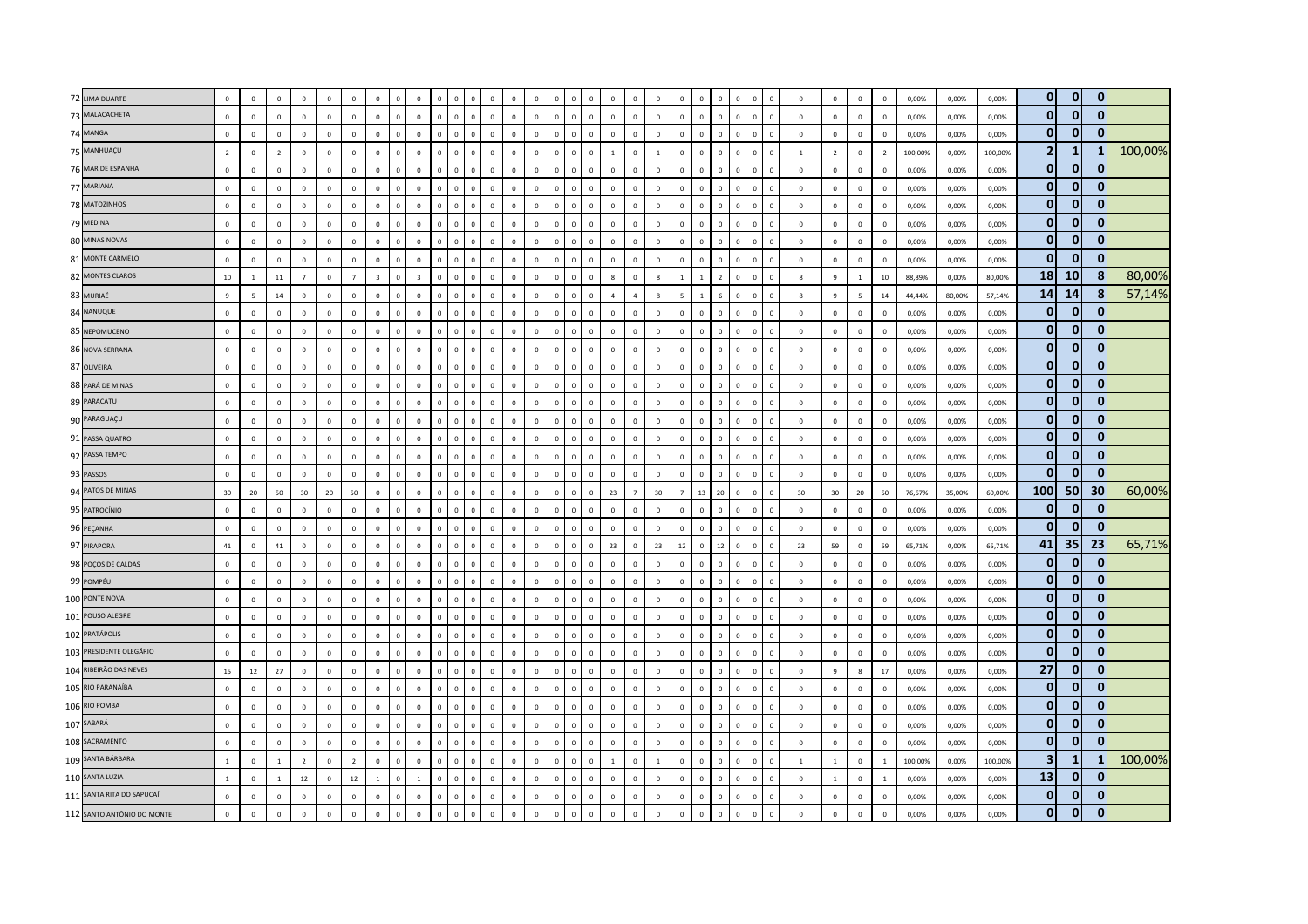| 113 SANTOS DUMONT            | $\mathbf{0}$    | $\circ$     | $\mathbf{0}$   | $\overline{0}$ | $\mathbf{0}$ | $\Omega$ | $\overline{0}$ | $\mathbf 0$  | $\mathbf{0}$   | $\Omega$       | $\overline{0}$                        | $\Omega$<br>$^{\circ}$    | $\mathbf{0}$            | $\mathbf{0}$ | $\overline{0}$          | $\Omega$       | $\mathbf{0}$               | $\mathbf{0}$            | $\overline{0}$ | $\mathbf{0}$            | $\Omega$       | $\mathbf{0}$<br>$\overline{0}$ | $\Omega$     | $\mathbf{0}$ | $\mathbf 0$  | $\Omega$                | $\Omega$                | $\mathbf{0}$            | $\mathbf{0}$            | 0,00%   | 0,00%  | 0,00%   | $\overline{0}$ | $\mathbf{0}$   | $\mathbf{0}$   |         |
|------------------------------|-----------------|-------------|----------------|----------------|--------------|----------|----------------|--------------|----------------|----------------|---------------------------------------|---------------------------|-------------------------|--------------|-------------------------|----------------|----------------------------|-------------------------|----------------|-------------------------|----------------|--------------------------------|--------------|--------------|--------------|-------------------------|-------------------------|-------------------------|-------------------------|---------|--------|---------|----------------|----------------|----------------|---------|
| 114 SÃO GONÇALO DO SAPUCAÍ   | $\mathbf 0$     | $\circ$     | $\mathbf{0}$   | $\circ$        | $\mathbf{0}$ | $\Omega$ | $\overline{0}$ | $\mathbf{0}$ | $\mathbf{0}$   | $\Omega$       | $\overline{\mathbf{0}}$<br>$^{\circ}$ | $\mathbf{0}$              | $\mathbf{0}$            | $\mathbf{0}$ | $\overline{0}$          | $\overline{0}$ | $\mathbf{0}$               | $\circ$                 | $\overline{0}$ | $\mathbf 0$             | $\overline{0}$ | $\circ$<br>$\overline{0}$      | $\mathbf{0}$ | $\mathbf{0}$ | $\mathbf 0$  | $\overline{0}$          | $\Omega$                | $\overline{0}$          | $\mathbf{0}$            | 0,00%   | 0,00%  | 0,00%   | $\mathbf{0}$   | $\mathbf{0}$   | $\mathbf{0}$   |         |
| 115 SÃO GOTARDO              | $\mathbf 0$     | $\mathbf 0$ | $\mathbf{0}$   | $\Omega$       | $\circ$      | $\Omega$ | $\overline{0}$ | $\mathbf 0$  | $\mathbf{0}$   | $\Omega$       | $\overline{\mathbf{0}}$<br>$\Omega$   | $\mathbf{0}$              | $\overline{0}$          | $\Omega$     | $\mathbf 0$             | $\Omega$       | $\circ$                    | $\mathsf 0$             | $\overline{0}$ | $\Omega$                | $\Omega$       | $\circ$<br>$\overline{0}$      | $\Omega$     | $\mathbf{0}$ | $\Omega$     | $\overline{0}$          | $\Omega$                | $\overline{0}$          | $\Omega$                | 0,00%   | 0,00%  | 0,00%   | $\mathbf{0}$   | $\mathbf{0}$   | $\mathbf{0}$   |         |
| 116 SÃO JOÃO DEL REI         | $\overline{3}$  | 8           | 11             | $\mathbf{R}$   | 8            | 11       | $\overline{0}$ | $\mathbf 0$  | $\mathbf{0}$   | $\Omega$       | $\overline{0}$<br>$\Omega$            | $\Omega$                  | $\overline{0}$          | $\Omega$     | $\overline{0}$          | $\Omega$       | $\Omega$                   | $\overline{2}$          | 6              | $\mathbf{g}$            |                | $\overline{2}$                 | $\Omega$     | $\mathbf{0}$ | $\Omega$     | -8                      |                         | 8                       | 11                      | 66,67%  | 75,00% | 72,73%  | 22             | 11             | 8              | 72,73%  |
| 117 SÃO LOURENÇO             | $\circ$         | $\mathbf 0$ | $\circ$        | $\mathbf 0$    | $\circ$      | $\Omega$ | $\overline{0}$ | $\mathbf 0$  | $\mathbf{0}$   | $\overline{0}$ | $\overline{0}$                        | $\Omega$<br>$^{\circ}$    | $\overline{0}$          | $\mathbf 0$  | $\mathbf 0$             | $\Omega$       | $\overline{0}$             | $\mathbf{0}$            | $\overline{0}$ | $\overline{0}$          | $\Omega$       | $\mathbf 0$<br>$\overline{0}$  | $\mathbf{0}$ | $\mathbf{0}$ | $\mathbf 0$  | $\overline{0}$          | $\Omega$                | $\circ$                 | $\mathbf{0}$            | 0,00%   | 0,00%  | 0,00%   | $\overline{0}$ | $\mathbf{0}$   | $\mathbf{0}$   |         |
| 118 SÃO SEBASTIÃO DO PARAÍSO | $\overline{2}$  | $\mathbf 0$ | $\overline{2}$ | $\mathbf 0$    | $^{\circ}$   | $\Omega$ | $\overline{1}$ | $\mathbf 0$  | $\overline{1}$ | $\overline{0}$ | $\overline{\mathbf{0}}$<br>$^{\circ}$ | $\mathbf 0$               | $\overline{0}$          | $^{\circ}$   | $\overline{0}$          | $\overline{0}$ | $\mathbf{0}$               | $\mathbf{1}$            | $\overline{0}$ | 1                       | $\overline{0}$ | $\mathbf{0}$<br>$\overline{0}$ |              | $\mathbf{0}$ | $\mathbf 0$  | $\mathbf{1}$            | $\overline{\mathbf{3}}$ | $\overline{\mathbf{0}}$ | $\overline{\mathbf{3}}$ | 100,00% | 0,00%  | 100,00% | 2 <sub>l</sub> | $\mathbf{1}$   |                | 100,00% |
| 119 SERRO                    | $\mathbf 0$     | $\mathbf 0$ | $\mathbf 0$    | $\mathbf 0$    | $^{\circ}$   | $\Omega$ | $\overline{0}$ | $\mathbf 0$  | $\mathbf 0$    | $\Omega$       | $\overline{\mathbf{0}}$<br>$\Omega$   | $^{\circ}$                | $\mathbf 0$             | $\Omega$     | $\overline{0}$          | $\Omega$       | $\Omega$                   | $\circ$                 | $\Omega$       | $\mathbf 0$             | $\Omega$       | $\circ$<br>$\Omega$            |              | $\Omega$     | $\Omega$     | $\mathbf 0$             | $\Omega$                | $\mathbf 0$             | $^{\circ}$              | 0,00%   | 0,00%  | 0,00%   | $\mathbf{0}$   | 0              | $\mathbf{0}$   |         |
| 120 SETE LAGOAS              | $\mathbf{1}$    | $\mathbf 0$ | $\overline{1}$ | $\overline{1}$ | $\mathbf{0}$ |          | $\overline{0}$ | $\mathbf 0$  | $\mathbf{0}$   | $\Omega$       | $\overline{0}$                        | $\Omega$<br>$^{\circ}$    | $\mathbf{0}$            | $\mathbf{0}$ | $\overline{0}$          | $\Omega$       | $\mathbf{0}$               | $\overline{1}$          | $\Omega$       | $\mathbf{1}$            | $\Omega$       | $\circ$<br>$\overline{0}$      | $\Omega$     | $\mathbf{0}$ | $^{\circ}$   | $\overline{1}$          | $\overline{2}$          | $\overline{0}$          | $\overline{2}$          | 100,00% | 0,00%  | 100,00% | 2 <sub>l</sub> | 1              |                | 100,00% |
| 121 TARUMIRIM                | $\mathbf 0$     | $\mathbf 0$ | $\circ$        | $\mathbf 0$    | $\mathbf 0$  | $\Omega$ | $\overline{0}$ | $\mathbf{0}$ | $\mathbf{0}$   | $\overline{0}$ | $\overline{0}$<br>$\Omega$            | $\mathbf 0$               | $\mathbf 0$             | $\mathbf 0$  | $\mathbf 0$             | $\overline{0}$ | $\circ$                    | $\circ$                 | $\overline{0}$ | $\mathbf 0$             | $\Omega$       | $\circ$<br>$\overline{0}$      | $\mathbf{0}$ | $\mathbf{0}$ | $^{\circ}$   | $\mathbf 0$             | $\mathbf{0}$            | $\mathbf 0$             | $\mathbf{0}$            | 0,00%   | 0,00%  | 0,00%   | $\mathbf{0}$   | 0              | $\mathbf{0}$   |         |
| 122 TEÓFILO OTONI            | $\Omega$        | $\mathbf 0$ | $\mathbf{0}$   | $\mathbf 0$    | $\circ$      | $\Omega$ | $\overline{0}$ | $\mathbf 0$  | $\mathbf{0}$   | $\Omega$       | $\overline{\mathbf{0}}$<br>$\Omega$   | $\Omega$                  | $\overline{0}$          | $\Omega$     | $\mathbf 0$             | $\Omega$       | $\Omega$                   | $\mathsf 0$             | $\Omega$       | $\mathbf{0}$            | $\Omega$       | $\mathbf{0}$<br>$\overline{0}$ | $\Omega$     | $\Omega$     | $\Omega$     | $\overline{0}$          | $\Omega$                | $\overline{0}$          | $\Omega$                | 0,00%   | 0,00%  | 0,00%   | $\mathbf{0}$   | $\mathbf{0}$   | $\mathbf{0}$   |         |
| 123 TIROS                    | $\mathbf 0$     | $\mathbf 0$ | $\mathbf{0}$   | $\mathbf 0$    | $\circ$      | $\Omega$ | $\overline{0}$ | $\mathbf 0$  | $\mathbf{0}$   | $\Omega$       | $\overline{0}$<br>$\Omega$            | $\circ$                   | $\overline{0}$          | $\mathbf{0}$ | $\mathbf 0$             | $\Omega$       | $\mathbf{0}$               | $\mathsf 0$             | $\Omega$       | $\Omega$                | $\Omega$       | $\mathbf{0}$<br>$\overline{0}$ | $\Omega$     | $\mathbf{0}$ | $\mathbf 0$  | $\overline{0}$          |                         | $\mathbf 0$             | $\circ$                 | 0,00%   | 0,00%  | 0,00%   | $\mathbf{0}$   | 0              | $\mathbf{0}$   |         |
| 124 TOMBOS                   | $\mathbf{1}$    | $\mathbf 0$ | $\overline{1}$ | $\circ$        | $\circ$      | $\Omega$ | $\overline{4}$ | $\mathbf 0$  | $\overline{4}$ |                | $\overline{0}$                        | $\Omega$                  | $\overline{0}$          | $\mathbf 0$  | $\mathbf 0$             | $\Omega$       | $\mathbf{0}$               | $\overline{\mathbf{3}}$ | $\overline{0}$ | $\overline{\mathbf{3}}$ | $\Omega$       | $\mathbf 0$<br>$\overline{0}$  | $\mathbf{0}$ | $\mathbf{0}$ | $\mathbf 0$  | $\overline{\mathbf{3}}$ |                         | $\mathbf 0$             | $\overline{4}$          | 100,00% | 0,00%  | 100,00% |                | 3 <sup>1</sup> |                | 100,00% |
| 125 TRÊS CORAÇÕES            | $\mathbf 0$     | $\mathbf 0$ | $\mathbf{0}$   | $\mathbf 0$    | $\mathbf{0}$ | $\Omega$ | $\overline{0}$ | $\mathbf 0$  | $\mathbf{0}$   | $\Omega$       | $\overline{0}$<br>$\Omega$            | $\Omega$                  | $\mathbf{0}$            | $\Omega$     | $\overline{0}$          | $\Omega$       | $\mathbf{0}$               | $\circ$                 | $\Omega$       | $\overline{0}$          | $\Omega$       | $\mathbf{0}$<br>$\overline{0}$ |              | $\Omega$     | $\Omega$     | $\mathbf 0$             | $\Omega$                | $\overline{\mathbf{0}}$ | $^{\circ}$              | 0,00%   | 0,00%  | 0,00%   | $\mathbf{0}$   | 0              | $\mathbf{0}$   |         |
| 126 TUPACIGUARA              | $\mathbf 0$     | $\mathbf 0$ | $\mathbf{0}$   | $\mathbf 0$    | $^{\circ}$   | $\Omega$ | $\overline{0}$ | $\mathbf{0}$ | $\mathbf 0$    | $\Omega$       | $\overline{\mathbf{0}}$<br>$\Omega$   | $^{\circ}$                | $\mathbf{0}$            | $\Omega$     | $\overline{0}$          | $\Omega$       | $\Omega$                   | $\circ$                 | $\Omega$       | $\mathbf 0$             | $\Omega$       | $\circ$<br>$^{\circ}$          |              | $\Omega$     | $\Omega$     | 0                       | $\Omega$                | $\overline{0}$          | $^{\circ}$              | 0,00%   | 0,00%  | 0,00%   | 0              | 0              | $\mathbf{0}$   |         |
| 127 TURMALINA                | $\circ$         | $\circ$     | $\mathbf 0$    | $\circ$        | $\mathbf{0}$ | $\Omega$ | $\overline{0}$ | $\mathbf{0}$ | $^{\circ}$     | $\Omega$       | $\overline{0}$                        | $\mathbf 0$<br>$^{\circ}$ | $\mathbf{0}$            | $\mathbf{0}$ | $\overline{0}$          | $\Omega$       | $\mathbf{0}$               | $\mathbf{0}$            | $\Omega$       | $\mathbf{0}$            | $\Omega$       | $\mathbf 0$<br>$\overline{0}$  | $\Omega$     | $\mathbf{0}$ | $^{\circ}$   | $\mathbf 0$             | $\Omega$                | $\overline{0}$          | $\mathbf{0}$            | 0,00%   | 0,00%  | 0,00%   | $\mathbf{0}$   | 0              | $\overline{0}$ |         |
| 128 UBÁ                      | $\overline{2}$  | $\mathbf 0$ | $\overline{2}$ | $\overline{2}$ | $\mathbf 0$  |          | $\overline{0}$ | $\mathbf 0$  | $\mathbf{0}$   | $\Omega$       | $\overline{\mathbf{0}}$<br>$\Omega$   | $\mathbf 0$               | $\mathbf{0}$            | $\mathbf 0$  | $\overline{0}$          | $\Omega$       | $\mathbf 0$                | $\mathbf{0}$            | $\overline{0}$ | $\mathbf 0$             |                | $\mathbf{0}$                   |              | $\mathbf{0}$ | $^{\circ}$   | $\overline{0}$          |                         | $\mathbf 0$             | 3                       | 0,00%   | 0,00%  | 0,00%   | $\overline{4}$ | 1              | $\mathbf{0}$   |         |
| 129 UBERABA                  | 14              | $\mathbf 0$ | 14             | 13             | $\mathbf 0$  | 13       | 9              | $\mathbf 0$  | 9              |                | $\overline{0}$                        | $\mathbf 0$               | $\overline{0}$          | $\Omega$     | $\mathbf 0$             | $\Omega$       | $\Omega$<br>$\overline{1}$ |                         | $\Omega$       |                         | $\Omega$       | $\circ$<br>$\Omega$            |              | $\Omega$     | $\mathbf 0$  |                         | 22                      | $\overline{0}$          | 22                      | 100,00% | 0,00%  | 100,00% | 27             | 1              |                | 100,00% |
| 130 UBERLÂNDIA               | 14              | $\circ$     | 14             | 13             | $\mathbf 0$  | 13       | 9              | $\mathbf{0}$ | 9              |                | $\overline{0}$                        | $\mathbf 0$               | $\overline{0}$          | $\mathbf{0}$ | $\mathbf 0$             | $\Omega$       | $\mathbf{0}$               | $\overline{1}$          | $\overline{0}$ | $\mathbf{1}$            | $\Omega$       | $\mathbf{0}$<br>$\overline{0}$ | $\Omega$     | $\mathbf{0}$ | $\mathbf 0$  | $\mathbf{1}$            | 22                      | $\overline{0}$          | 22                      | 100,00% | 0,00%  | 100,00% | 27             | 1              |                | 100,00% |
| 131 VARGINHA                 | $\mathbf 0$     | $\mathbf 0$ | $\mathbf{0}$   | $\mathbf{0}$   | $\mathbf{0}$ |          | $\overline{0}$ | $\mathbf{0}$ | $^{\circ}$     | $\Omega$       | $\overline{0}$<br>$\Omega$            | $\Omega$                  | $\mathbf{0}$            | $\mathbf{0}$ | $\overline{0}$          | $\Omega$       | $\mathbf{0}$               | $\circ$                 | $\overline{0}$ | $\circ$                 | $\Omega$       | $\mathbf{0}$<br>$\overline{0}$ | $\Omega$     | $\mathbf{0}$ | $^{\circ}$   | $\mathbf 0$             |                         | $\mathbf{0}$            | $\mathbf{0}$            | 0,00%   | 0,00%  | 0,00%   | $\overline{0}$ | $\mathbf{0}$   | $\Omega$       |         |
| 132 VÁRZEA DA PALMA          | $\mathbf 0$     | $\mathbf 0$ | $\mathbf{0}$   | $\mathbf 0$    | $\mathbf{0}$ | $\Omega$ | $\overline{0}$ | $\mathbf 0$  | $\mathbf{0}$   | $\Omega$       | $\overline{0}$<br>$\Omega$            | $\mathbf 0$               | $\overline{0}$          | $\mathbf{0}$ | $\overline{0}$          | $\Omega$       | $\mathbf{0}$               | $\mathbf{0}$            | $\Omega$       | $\mathbf 0$             | $\Omega$       | $\mathbf{0}$<br>$\overline{0}$ |              | $\mathbf 0$  | $\Omega$     | $\overline{0}$          | $\Omega$                | $\overline{0}$          | $\mathbf{0}$            | 0,00%   | 0,00%  | 0,00%   | $\overline{0}$ | $\mathbf{0}$   | $\mathbf{0}$   |         |
| 133 VAZANTE                  | $\mathbf 0$     | $\mathbf 0$ | $\mathbf 0$    | $\circ$        | $^{\circ}$   | $\Omega$ | $\overline{0}$ | $\mathbf{0}$ | $\mathbf 0$    | $\Omega$       | $\overline{0}$<br>$\Omega$            | $^{\circ}$                | $\mathbf 0$             | $\mathbf{0}$ | $\overline{0}$          | $\Omega$       | $\mathbf{0}$               | $\circ$                 | $\Omega$       | $\mathbf 0$             | $\Omega$       | $\circ$<br>$\Omega$            |              | $\mathbf{0}$ | $\Omega$     | $\mathbf 0$             | $\Omega$                | $\overline{0}$          | $^{\circ}$              | 0,00%   | 0,00%  | 0,00%   | 0              | $\mathbf{0}$   | 0              |         |
| 134 VESPASIANO               | $\overline{2}$  | $\circ$     | $\overline{2}$ | $\mathbf 0$    | $\circ$      | $\Omega$ | $\overline{0}$ | $\mathbf{0}$ | $\mathbf 0$    | $\Omega$       | $\overline{0}$                        | $\mathbf 0$<br>$^{\circ}$ | $\mathbf{0}$            | $\mathbf 0$  | $\overline{0}$          | $\Omega$       | $\mathbf{0}$               | $\mathbf{1}$            | $\Omega$       | $\overline{1}$          | $\Omega$       | $\mathbf 0$<br>$\overline{0}$  | $\Omega$     | $\mathbf{0}$ | $\mathbf 0$  | $\overline{1}$          | -5                      | $\mathbf 0$             | 5                       | 100,00% | 0,00%  | 100,00% | $\overline{2}$ | 1              |                | 100,00% |
| 135 VIÇOSA                   | $\mathbf 0$     | $\circ$     | $\mathbf{0}$   | $\circ$        | $\mathbf 0$  | $\Omega$ | $\overline{0}$ | $\mathbf 0$  | $\mathbf{0}$   | $\Omega$       | $\overline{0}$<br>$\Omega$            | $\mathbf 0$               | $\mathbf 0$             | $\mathbf{0}$ | $\overline{0}$          | $\Omega$       | $\mathbf{0}$               | $\mathbf{0}$            | $\overline{0}$ | $\mathbf{0}$            | $\Omega$       | $\mathbf{0}$<br>$\overline{0}$ | $\Omega$     | $\mathbf{0}$ | $^{\circ}$   | $\mathbf 0$             | $\Omega$                | $\mathbf 0$             | $\mathbf{0}$            | 0,00%   | 0,00%  | 0,00%   | $\mathbf{0}$   | $\mathbf{0}$   | $\mathbf{0}$   |         |
| 136 VIRGINÓPOLIS             | $5\overline{5}$ | 8           | 13             |                | 28           | 29       | $\overline{0}$ | 27           | 27             | $\Omega$       | $\overline{0}$<br>$\Omega$            | $\mathbf 0$               | $\overline{0}$          | $\Omega$     | $\mathbf 0$             | $\Omega$       | $\mathbf{0}$               | $\overline{1}$          | $\overline{q}$ | 10                      | $\Omega$       | 19<br>19                       | $\Omega$     | $\mathbf 0$  | $\mathbf 0$  | $10\,$                  |                         | 28                      | 29                      | 100,00% | 32,14% | 34,48%  | 42             | 29             | 10             | 34,48%  |
| 137 VISCONDE DO RIO BRANCO   | $\circ$         | $\mathbf 0$ | $\circ$        | $\mathbf 0$    | $\circ$      |          | $\overline{0}$ | $\mathbf{0}$ | $\mathbf 0$    | $\Omega$       | $\overline{\mathbf{0}}$<br>$\Omega$   | $^{\circ}$                | $\mathbf 0$             | $\mathbf 0$  | $\overline{0}$          | $\Omega$       | $\mathbf{0}$               | $\circ$                 | $\Omega$       | $^{\circ}$              | $\Omega$       | $\mathbf{0}$<br>$\overline{0}$ | $\mathbf{0}$ | $\mathbf{0}$ | $\mathbf 0$  | $\overline{0}$          | $\Omega$                | $\overline{0}$          | $\mathbf 0$             | 0,00%   | 0,00%  | 0,00%   | $\mathbf{0}$   | $\mathbf{0}$   | $\mathbf{0}$   |         |
| <b>TOTAL</b>                 | 462             | 97          | 559            | 395            | 110          | 505      |                | 162 38       | 200            | 3 <sup>1</sup> | $\bullet$                             | $\mathbf{0}$              | $\overline{\mathbf{0}}$ | $\bullet$    | $\overline{\mathbf{0}}$ |                | 8 <sup>1</sup>             | 198                     | 46             | 244                     | 44             | 64<br>108                      | $\bullet$    | $\bullet$    | $\mathbf{0}$ | 244                     | 508                     | 113                     | 621                     | 81,82%  | 41,82% | 69,32%  | 1.064 352 244  |                |                | 69,32%  |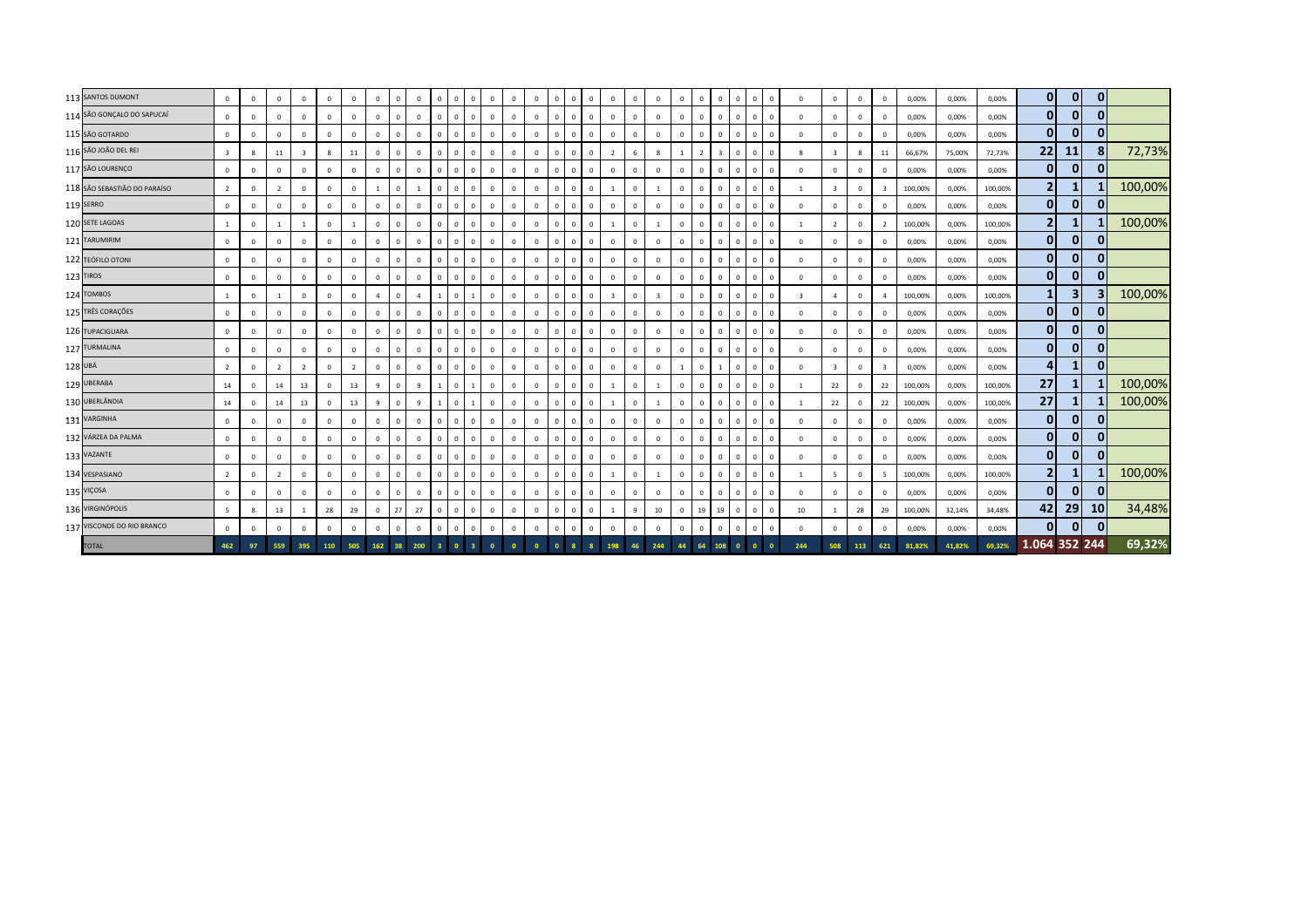|                                                  |                |                  |                          |                |                     |                |                |                |              |                          |                |             |                   |              |              |                                |            | set/18                |              |                 |                |                |                |                                |             |                |                |                                     |                |         |                                           |         |                 |                  |                |                         |
|--------------------------------------------------|----------------|------------------|--------------------------|----------------|---------------------|----------------|----------------|----------------|--------------|--------------------------|----------------|-------------|-------------------|--------------|--------------|--------------------------------|------------|-----------------------|--------------|-----------------|----------------|----------------|----------------|--------------------------------|-------------|----------------|----------------|-------------------------------------|----------------|---------|-------------------------------------------|---------|-----------------|------------------|----------------|-------------------------|
|                                                  |                |                  |                          |                |                     |                |                |                |              |                          |                |             |                   |              |              |                                |            | <b>MEDIAÇÃO</b>       |              |                 |                |                |                |                                |             |                |                |                                     |                |         |                                           |         |                 |                  |                |                         |
|                                                  |                |                  |                          |                |                     |                |                |                |              |                          |                |             |                   |              |              |                                |            | <b>PRÉ-PROCESSUAL</b> |              |                 |                |                |                |                                |             |                |                |                                     |                |         |                                           |         |                 |                  |                |                         |
| Tribunal de Justica do<br>Estado de Minas Gerais |                |                  |                          | <b>CASOS</b>   |                     |                |                |                |              | MEDIAÇÕES PREJUDICADAS   |                |             |                   |              |              |                                |            |                       |              |                 |                |                |                | MEDIAÇÕES CONCLUÍDAS           |             |                |                | <b>SESSÕES</b><br><b>REALIZADAS</b> |                |         | % (MEDIAÇÕES<br>CONCLUÍDAS/COM<br>ACORDO) |         |                 |                  |                |                         |
|                                                  |                | <b>RECEBIDOS</b> |                          |                | <b>EM ANDAMENTO</b> |                |                | NÃO ADESÃO     |              | <b>DESISTÊNCIA</b>       |                |             | NÃO COMPARECIMENT |              |              | DEMANDA NÃO<br><b>INDICADA</b> |            |                       | COM ACORDO   |                 |                | SEM ACORDO     |                | <b>ACORDO PARCIA</b>           |             | <b>TOTAL</b>   |                | <b>SESSÕES</b>                      |                |         | $\frac{96}{25}$                           |         |                 |                  |                |                         |
|                                                  |                | 맂                |                          |                | g                   |                | Ī              |                | DTAL         | g                        |                |             |                   |              | Μĺ           | g                              |            | $\overline{z}$        | 寒            |                 | <b>E</b>       | <b>SEL</b>     |                | ξĒ<br><b>İ</b>                 |             | <b>ACORDO</b>  | 卮              |                                     |                |         |                                           |         | <b>ANDK</b>     | OTAL<br>EALIZADO | <b>DE</b>      | Percentual<br>de acordo |
| ABRE CAMPO                                       | $\circ$        | $\mathsf 0$      | $\mathsf 0$              | $\mathsf 0$    | $\mathsf 0$         | $\overline{0}$ | $\overline{0}$ | $\mathbf{0}$   | $\mathbf 0$  | $\mathbf 0$<br>$\Omega$  | $\mathbf 0$    | $\mathbb O$ | $\mathbb O$       | $\mathbb O$  | $\mathbf 0$  | $\overline{\mathbf{0}}$        | $\Omega$   | $\mathbf 0$           | $\mathbb O$  | $\mathbf 0$     | $\,$ 0         | $\mathbf 0$    | $\circ$        | $\circ$<br>$\mathbf 0$         | $\mathbb O$ | $\mathbf 0$    | $\mathbf 0$    | $\mathbf 0$                         | $\,$ 0         | 0,00%   | 0,00%                                     | 0,00%   | $\overline{0}$  | $\mathbf 0$      | $\mathbf{0}$   |                         |
| 2 AÇUCENA                                        | $\mathbf{0}$   | $^{\circ}$       | $\mathsf 0$              | $\mathsf 0$    | $\mathbf 0$         | $\overline{0}$ | $\mathbf 0$    | $\Omega$       | $\Omega$     | $\mathbf 0$              | $\overline{0}$ | $\mathbf 0$ | $\mathbf 0$       | $\mathbb O$  | $\mathbf 0$  | $\,$ 0                         | $\sqrt{2}$ | $\mathbf 0$           | $\mathbf 0$  | $\mathbf 0$     | $\mathbb O$    | $\mathbf 0$    | $\mathbf{0}$   | $\mathbf 0$<br>$\mathbf{0}$    | $\mathbf 0$ | $\overline{0}$ | $\mathbf 0$    | $\mathbf 0$                         | $\,$ 0         | 0,00%   | 0,00%                                     | 0,00%   | $\mathbf{0}$    | $\mathbf 0$      | $\mathbf 0$    |                         |
| ÁGUAS FORMOSAS                                   | $\mathbf 0$    | $\mathsf 0$      | $\mathsf 0$              | $\mathbf 0$    | $\mathsf 0$         | $\overline{0}$ | $\Omega$       |                | $\mathbf 0$  | $\mathbf 0$              | $\overline{0}$ | $\mathbb O$ | $\mathbb O$       | $\mathbb O$  | $\mathbf 0$  | $\overline{0}$                 |            | $\mathbf{0}$          | $\mathbf 0$  | $\mathbf 0$     | $\,$ 0         | $\mathbf 0$    | $\mathbf 0$    | $\mathbf{0}$<br>$\overline{0}$ |             | $\mathbf 0$    | $\,0\,$        | $\mathbf 0$                         | $\,$ 0         | 0,00%   | 0,00%                                     | 0,00%   | $\overline{0}$  | $\mathbf{0}$     | $\mathbf{0}$   |                         |
| ALÉM PARAÍBA                                     | $\overline{1}$ | $\mathbf 0$      | $\mathbf{1}$             | $\overline{1}$ | $\mathbf{0}$        | $\overline{1}$ | $\Omega$       | $\sqrt{2}$     | $\Omega$     | $\mathbf{0}$<br>$\Omega$ | $\Omega$       | $\mathbf 0$ | $\mathbf{0}$      | $\mathbf{0}$ | $\mathbf{0}$ | $\overline{0}$                 | $\Omega$   | $\mathbf{0}$          | $\Omega$     | $\mathbf{0}$    | $\mathbf 0$    | $\mathbf{0}$   | $\Omega$       | $\mathbf{0}$<br>$\Omega$       | $\Omega$    | $\mathbf 0$    | $\mathbf 0$    | $\mathbf{0}$                        | $\,$ 0         | 0,00%   | 0,00%                                     | 0,00%   | 2               | $\mathbf{0}$     | $\mathbf{0}$   |                         |
| 5 ALFENAS                                        | 5              | $\mathsf 0$      | $\overline{\phantom{a}}$ | $\mathsf 0$    | $\mathsf 0$         | $\overline{0}$ | $\Omega$       | $\mathbf{0}$   | $\mathbf 0$  | $\mathbf 0$<br>$\Omega$  | $\overline{0}$ | $\mathbb O$ | $\mathbb O$       | $\mathbb O$  | $\mathsf 0$  | $\overline{\mathbf{0}}$        | $\Omega$   | $\overline{4}$        | $\Omega$     | $\overline{4}$  | $\mathbf{1}$   | $\mathbf 0$    | $\mathbf{1}$   | $\mathbf 0$<br>$\circ$         | $\Omega$    | $\overline{4}$ | $\overline{5}$ | $\mathbf 0$                         | 5              | 80,00%  | 0,00%                                     | 80,00%  | $5\overline{)}$ | 5                | 4              | 80,00%                  |
| ALTO RIO DOCE                                    | $\mathbf 0$    | $\mathsf 0$      | $\mathsf 0$              | $\overline{0}$ | $\Omega$            | $\overline{0}$ | $\Omega$       | $\Omega$       | $\Omega$     | $\mathbf 0$              | $\overline{0}$ | $\Omega$    | $^{\circ}$        | $\mathbf 0$  | $\mathbf 0$  | $\overline{0}$                 | $\sqrt{2}$ | $\mathbf 0$           | $\mathbf 0$  | $\mathbf 0$     | $\mathbf 0$    | $^{\circ}$     | $\Omega$       | $\mathbf{0}$<br>$\mathbf 0$    | $\Omega$    | $\mathbf 0$    | $\mathbf 0$    | $^{\circ}$                          | $\mathbf 0$    | 0,00%   | 0,00%                                     | 0,00%   | $\overline{0}$  | $\mathbf{0}$     | $\bf{0}$       |                         |
| 7 ARAÇUAÍ                                        | $\mathbf 0$    | $\mathsf 0$      | $\mathsf 0$              | $\mathbf 0$    | $\mathsf 0$         | $\overline{0}$ | $\Omega$       |                | $\mathbf 0$  | $\mathbf 0$              | $\mathbf 0$    | $\mathbb O$ | $\mathbb O$       | $\mathbb O$  | $\mathbf 0$  | $\overline{0}$                 |            | $\mathbf 0$           | $\mathbf 0$  | $\mathbf 0$     | $\mathbf 0$    | $\mathbf 0$    | $\mathbf 0$    | $\mathbf{0}$<br>$\mathbf 0$    | $\mathbf 0$ | $\mathsf 0$    | $\,0\,$        | $\mathbf 0$                         | $\,$ 0         | 0,00%   | 0,00%                                     | 0,00%   | $\overline{0}$  | $\mathbf{0}$     | $\mathbf{0}$   |                         |
| <b>8 ARAGUARI</b>                                | $\mathbf 0$    | $\mathbf 0$      | $\mathbf 0$              | $\mathbf 0$    | $\mathbf 0$         | $\mathbf{0}$   | $\Omega$       | $\Omega$       | $\Omega$     | $\mathbf 0$<br>$\Omega$  | $\mathbf{0}$   | $\mathbf 0$ | $\mathbf 0$       | $\mathbf 0$  | $\mathbf 0$  | $\bf{0}$                       | $\Omega$   | $\mathbf 0$           | $\bf{0}$     | $\mathbf 0$     | $\mathbf 0$    | $\bf{0}$       | $\mathbf{0}$   | $\bf{0}$<br>$\Omega$           | $\Omega$    | $\mathbf 0$    | $\mathbf 0$    | $\mathbf 0$                         | $\mathbf 0$    | 0,00%   | 0,00%                                     | 0,00%   | $\overline{0}$  | $\mathbf 0$      | $\mathbf{0}$   |                         |
| g ARAXÁ                                          | $\mathbf 0$    | $\Omega$         | $\mathbf{0}$             | $\Omega$       | $\mathbf{0}$        | $\Omega$       | $\Omega$       | $\Omega$       | $\Omega$     | $\mathbf 0$              | $\Omega$       | $\Omega$    | $\mathbb O$       | $\mathbf{0}$ | $\mathbf 0$  | $\,$ 0                         |            | $\mathbf{0}$          | $\Omega$     | $\mathbf 0$     | $\mathbf 0$    | $\Omega$       | $\mathbf{0}$   | $\Omega$<br>$\Omega$           | $\Omega$    | $\mathsf 0$    | $\mathbf 0$    | $\mathbf 0$                         | $\overline{0}$ | 0,00%   | 0,00%                                     | 0,00%   | $\overline{0}$  | $\mathbf 0$      | $\mathbf{0}$   |                         |
| 10 BARÃO DE COCAIS                               | $11\,$         | 10               | 21                       | 22             | 25                  | 47             | $\Omega$       |                | $\Omega$     | $\mathbf 0$              | $\Omega$       | $\Omega$    | $\Omega$          | $\mathbf 0$  | $\mathbf 0$  | $\Omega$                       |            | $14\,$                | 11           | 25              | $\overline{3}$ | $\overline{z}$ | $10\,$         | $\Omega$<br>$\Omega$           | $\Omega$    | 25             | 17             | $18\,$                              | 35             | 82,35%  | 61,11%                                    | 71,43%  | 68              | 35               | 25             | 71,43%                  |
| 11 BARBACENA                                     | $\mathbf{0}$   | $\mathsf 0$      | $\mathsf 0$              | $\mathbf{1}$   | $\mathsf 0$         | $\mathbf{1}$   |                |                | $\mathbf 0$  | $\mathbf 0$              | $\overline{0}$ | $\mathbb O$ | $\mathbb O$       | $\mathbb O$  | $\mathbf 0$  | $\mathbf 0$                    |            | $\mathbf 0$           | $\Omega$     | $\mathbf 0$     | $\mathbf 0$    | $\mathbf 0$    | $\mathbf{0}$   | $\Omega$<br>$\theta$           | $\Omega$    | $\mathsf 0$    | $\mathbf 0$    | $\mathbf 0$                         | $\,$ 0         | 0,00%   | 0,00%                                     | 0,00%   | $\mathbf{1}$    | $\mathbf 0$      | $\overline{0}$ |                         |
| 12 BARROSO                                       | $\mathbf 0$    | $\Omega$         | $\mathsf 0$              | $\mathbf 0$    | $\mathbf{0}$        | $\mathbf 0$    | $\Omega$       | $\Omega$       | $\mathbf{0}$ | $\mathbf 0$<br>$\Omega$  | $\,$ 0         | $\mathbb O$ | $\mathbb O$       | $\mathbb O$  | $\mathbf 0$  | $\overline{\mathbf{0}}$        | $\Omega$   | $\mathbf 0$           | $\Omega$     | $\mathbf 0$     | $\mathbf 0$    | $\mathbf 0$    | $\mathbf{0}$   | $\mathbf{0}$<br>$\mathbf 0$    | $\Omega$    | $\mathbf 0$    | $\mathbf 0$    | $\mathbf 0$                         | $\,$ 0         | 0,00%   | 0,00%                                     | 0,00%   | $\mathbf{0}$    | $\mathbf 0$      | $\mathbf{0}$   |                         |
| 13 BELO HORIZONTE                                | $\mathbf{1}$   | $\mathbf{1}$     | $\overline{2}$           | 8              |                     | $\overline{9}$ | $\mathbf 0$    |                | $\mathbf 0$  | $\mathbf 0$              | $\overline{0}$ | $\mathbf 0$ | $\mathbb O$       | $\mathbb O$  | $\mathbf 0$  | $\overline{0}$                 |            | $\overline{4}$        | $\mathbf 0$  | $\overline{4}$  | $\mathbb O$    | $\mathbf 0$    | $\mathbf 0$    | $\mathbf{0}$<br>$\mathbf 0$    | $\mathbf 0$ | $\overline{4}$ | $\overline{7}$ | $\mathbf{1}$                        | 8              | 100,00% | 0,00%                                     | 100,00% | 11              | $\overline{4}$   | 4              | 100,00%                 |
| 14 BETIM                                         | $\Omega$       | $\mathbf 0$      | $\mathbf{0}$             | $\mathbf 0$    | $\mathbf{0}$        | $\mathbf{0}$   | $\Omega$       |                | $\mathbf{0}$ | $\mathbf{0}$             | $\Omega$       | $\mathbf 0$ | $\mathbf 0$       | $\mathbf 0$  | $\mathbf{0}$ | $\Omega$                       | $\Omega$   | $\mathbf{0}$          | $\Omega$     | $\mathbf{0}$    | $\mathbf{0}$   | $\Omega$       | $\mathbf{0}$   | $\Omega$<br>$\Omega$           | $\Omega$    | $\mathbf{0}$   | $\mathbf 0$    | $\mathbf{0}$                        | $\Omega$       | 0.00%   | 0.00%                                     | 0.00%   | $\mathbf{0}$    | $\mathbf{0}$     | $\mathbf{0}$   |                         |
| 15 BICAS                                         | $\mathbf 0$    | $\mathsf 0$      | $\mathsf 0$              | $\mathbf 0$    | $\mathsf 0$         | $\mathbf 0$    | $\Omega$       |                | $\mathbf 0$  | $\mathbf 0$              | $\overline{0}$ | $\mathbb O$ | $\mathbb O$       | $\mathbb O$  | $\mathbf 0$  | $\overline{0}$                 |            | $\mathbf 0$           | $\Omega$     | $\mathbf 0$     | $\mathbf 0$    | $\mathbf 0$    | $\mathbf{0}$   | $\Omega$<br>$\Omega$           | $\Omega$    | $\mathsf 0$    | $\mathbf 0$    | $\mathbf 0$                         | $\,$ 0         | 0,00%   | 0,00%                                     | 0,00%   | $\overline{0}$  | $\mathbf 0$      | $\mathbf{0}$   |                         |
| 16 BRUMADINHO                                    | $\mathbf{0}$   | $\mathbf 0$      | $\mathsf 0$              | $\mathbf 0$    | $\mathbf{0}$        | $\mathbf 0$    | $\Omega$       | $\Omega$       | $\mathbf{0}$ | $\mathbf 0$<br>$\Omega$  | $\,$ 0         | $\mathbb O$ | $\mathbb O$       | $\mathbb O$  | $\mathbf 0$  | $\overline{\mathbf{0}}$        | $\Omega$   | $\mathbf 0$           | $\Omega$     | $\mathbf 0$     | $\,$ 0 $\,$    | $\mathbf 0$    | $\mathbf{0}$   | $\Omega$<br>$\Omega$           | $\Omega$    | $\mathbf 0$    | $\mathbf 0$    | $\circ$                             | $\,$ 0         | 0,00%   | 0,00%                                     | 0,00%   | $\overline{0}$  | $\mathbf 0$      | $\mathbf{0}$   |                         |
| 17 CAETÉ                                         | $\mathbf{0}$   | $\mathsf 0$      | $\mathsf 0$              | $\mathsf 0$    | $\mathbf 0$         | $\overline{0}$ | $\mathbf 0$    | $\overline{0}$ | $\mathbf 0$  | $\mathbf 0$              | $\,$ 0         | $\mathbf 0$ | $\mathbf 0$       | $\mathbb O$  | $\mathbf 0$  | $\,$ 0                         |            | $\mathbf 0$           | $\mathbf 0$  | $\mathbf 0$     | $\mathbb O$    | $\mathbf 0$    | $\mathbf 0$    | $\mathbf{0}$<br>$\circ$        | $\mathbf 0$ | 0              | $\mathbf 0$    | $\circ$                             | $\,$ 0         | 0,00%   | 0,00%                                     | 0,00%   | $\overline{0}$  | $\mathbf 0$      | $\mathbf{0}$   |                         |
| 18 CAMANDUCAIA                                   | $\mathbb O$    | $\mathsf 0$      | $\mathsf 0$              | $\mathsf 0$    | $\mathsf 0$         | $\mathbb O$    | $\Omega$       |                | $\mathbf 0$  | $\mathbf 0$              | $\mathbf 0$    | $\mathbb O$ | $\mathbb O$       | $\mathbb O$  | $\mathbf 0$  | $\overline{0}$                 |            | $\mathbf{0}$          | $\mathbf 0$  | $\mathbf 0$     | $\mathbf 0$    | $\mathbf 0$    | $\mathbf 0$    | $\Omega$<br>$\overline{0}$     | $\mathbf 0$ | $\mathbf 0$    | $\mathbf 0$    | $\mathbf 0$                         | $\mathbb O$    | 0,00%   | 0,00%                                     | 0,00%   | $\mathbf{0}$    | $\mathbf{0}$     | $\mathbf{0}$   |                         |
| 19 CAMPO BELO                                    | $\mathbf{0}$   | $\mathsf 0$      | $\mathsf 0$              | 16             | $\overline{3}$      | 19             | $\sqrt{2}$     |                | $\mathbf 0$  | $\mathbf 0$              | $\Omega$       | $\mathbb O$ | $\mathbb O$       | $\mathbb O$  | $\mathsf 0$  | $\Omega$                       |            | $\mathbf 0$           | $\Omega$     | $\mathbf 0$     | $\mathbf 0$    | $\mathbf 0$    | $\Omega$       | $\Omega$<br>$\Omega$           | $\Omega$    | $\mathbf 0$    | $\mathbf 0$    | $\mathbf 0$                         | $\,$ 0         | 0,00%   | 0,00%                                     | 0,00%   | 19              | $\mathbf{0}$     | $\mathbf{0}$   |                         |
| 20 CAPELINHA                                     | $\overline{1}$ | $\mathbf 0$      | $\mathbf{1}$             | $\mathbf 0$    | $\mathbf{0}$        | $\mathbf{0}$   | $\Omega$       | $\Omega$       | $\mathbf{0}$ | $\mathbf{0}$<br>$\Omega$ | $\overline{0}$ | $\mathbf 0$ | $\mathbf 0$       | $\mathbf{0}$ | $\mathbf{0}$ | $\overline{0}$                 | $\Omega$   | $\mathbf{1}$          | $\mathbf 0$  | $\overline{1}$  | $\mathbf 0$    | $\mathbf{0}$   | $\mathbf{0}$   | $\mathbf{0}$<br>$\mathbf{0}$   | $\Omega$    | $\overline{1}$ | $\overline{1}$ | $\mathbf{0}$                        | $\overline{1}$ | 100.00% | 0,00%                                     | 100,00% | $\mathbf{1}$    | $\mathbf{1}$     |                | 100,00%                 |
| 21 CAPINÓPOLIS                                   | $\mathbf{0}$   | $\mathsf 0$      | $\mathsf 0$              | $\mathsf 0$    | $\mathbf 0$         | $\overline{0}$ | $\mathbf 0$    | $\Omega$       | $\mathbf 0$  | $\mathbf 0$              | $\overline{0}$ | $\mathbf 0$ | $\mathbf 0$       | $\mathbb O$  | $\mathbf 0$  | $\overline{\mathbf{0}}$        | $\Omega$   | $\mathbf 0$           | $\mathbf 0$  | $\mathbf 0$     | $\mathbf 0$    | $\mathbf 0$    | $\mathbf{0}$   | $\mathbf{0}$<br>$\circ$        | $\mathbf 0$ | $\mathbf 0$    | $\mathbf 0$    | $\mathbf 0$                         | $\mathbf 0$    | 0,00%   | 0,00%                                     | 0,00%   | $\overline{0}$  | $\mathbf{0}$     | $\mathbf{0}$   |                         |
| 22 CARANGOLA                                     | $\mathbb O$    | $\mathsf 0$      | $\mathsf 0$              | $\mathsf 0$    | $\mathsf 0$         | $\mathbb O$    | $\Omega$       |                | $\mathbf 0$  | $\mathbf 0$              | $\overline{0}$ | $\mathbf 0$ | $\mathbf 0$       | $\mathbb O$  | $\mathbf 0$  | $\overline{0}$                 | - 0        | $\mathbf 0$           | $\mathbf 0$  | $\mathbf 0$     | $\mathbf 0$    | $\mathbf 0$    | $\mathbf{0}$   | $\mathbf{0}$<br>$\mathbf 0$    | $\mathbf 0$ | $\mathbf 0$    | $\mathbf 0$    | $\mathbf 0$                         | $\overline{0}$ | 0,00%   | 0,00%                                     | 0,00%   | $\overline{0}$  | $\mathbf 0$      | $\mathbf{0}$   |                         |
| 23 CARATINGA                                     | $\mathbf 0$    | $\mathbf 0$      | $\mathsf 0$              | $\,0\,$        | $\mathsf 0$         | $\overline{0}$ | $\Omega$       |                | $\mathbf 0$  | $\mathbf 0$<br>$\Omega$  | $\mathbf 0$    | $\mathbb O$ | $\mathbf 0$       | $\mathbb O$  | $\mathbf 0$  | $\,$ 0                         |            | $\mathbf 0$           | $\mathbf 0$  | $\mathbf 0$     | $\,$ 0         | $\mathbf 0$    | $\mathbf 0$    | $\mathbf{0}$<br>$\mathbf 0$    | $\mathbf 0$ | $\mathbf 0$    | $\mathbf 0$    | $\mathbf 0$                         | $\,$ 0         | 0,00%   | 0,00%                                     | 0,00%   | $\overline{0}$  | $\mathbf{0}$     | $\mathbf{0}$   |                         |
| CARMO DO CAJURU<br>24                            | 80             | $\mathbf 0$      | 80                       | 46             | $\mathbf{0}$        | 46             | $\mathbf{R}$   | $\Omega$       | 8            | $\mathbf{0}$<br>$\Omega$ | $\overline{0}$ | $\mathbf 0$ | $\mathbf{0}$      | $\mathbf{0}$ | $\mathbf{0}$ | $\overline{0}$                 | $\Omega$   | $20\,$                | $\mathbf{0}$ | 20              | $\overline{7}$ | $\mathbf{0}$   | $\overline{7}$ | $\Omega$<br>$\mathbf 0$        | $\Omega$    | 20             | 72             | $\circ$                             | 72             | 74,07%  | 0,00%                                     | 74,07%  | 126             | 27               | 20             | 74,07%                  |
| CARMO DO PARANAÍBA<br><b>25</b>                  | $\mathbf{0}$   | $\mathsf 0$      | $\mathsf 0$              | $\mathsf 0$    | $\mathbf{0}$        | $\mathbf 0$    | $\overline{0}$ | $\Omega$       | $\Omega$     | $\mathbf 0$<br>$\Omega$  | $\mathbf 0$    | $\mathbf 0$ | $\mathbb O$       | $\mathbb O$  | $\mathbf 0$  | $\,$ 0                         | $\sqrt{2}$ | $\mathbf 0$           | $\mathbf 0$  | $\mathbf 0$     | $\,$ 0 $\,$    | $\mathbf{0}$   | $\mathbf{0}$   | $\circ$<br>$\Omega$            | $\mathbf 0$ | $\mathsf 0$    | $\mathbf 0$    | $\mathbf 0$                         | $\mathbb O$    | 0,00%   | 0,00%                                     | 0,00%   | $\overline{0}$  | $\mathbf 0$      | $\mathbf{0}$   |                         |
| 26 CARMO DO RIO CLARO                            | $\mathbf 0$    | $\mathsf 0$      | $\mathsf 0$              | $\mathsf 0$    | $\mathbf 0$         | $\overline{0}$ | $\Omega$       |                | $\mathbf 0$  | $\mathbf 0$              | $\overline{0}$ | $\mathbf 0$ | $\mathbb O$       | $\mathbb O$  | $\mathsf 0$  | $\mathbf 0$                    |            | $\mathbf 0$           | $\Omega$     | $\mathbf 0$     | $\mathbf 0$    | $\mathbf 0$    | $\Omega$       | $\Omega$<br>$\theta$           | $\Omega$    | $\mathbf 0$    | $\mathbf 0$    | $\mathbf 0$                         | $\mathbb O$    | 0,00%   | 0,00%                                     | 0,00%   | $\overline{0}$  | $\mathbf{0}$     | $\mathbf{0}$   |                         |
| 27 CARMÓPOLIS DE MINAS                           | $\mathbb O$    | $^{\circ}$       | $\,0\,$                  | $\,0\,$        | $\mathbf 0$         | $\overline{0}$ | $\Omega$       |                | $\mathbf 0$  | $\mathbf 0$              | $\overline{0}$ | $\mathbf 0$ | $\mathbb O$       | $\mathbb O$  | $\mathbf 0$  | $\mathbf 0$                    |            | $\,0\,$               | $\Omega$     | $\mathbf 0$     | $\,$ 0         | $\mathbf 0$    | $\mathbf{0}$   | $\Omega$<br>$\mathbf 0$        | $\Omega$    | $\mathbf 0$    | $\mathbf 0$    | $\mathbf 0$                         | $\,$ 0         | 0,00%   | 0,00%                                     | 0,00%   | $\overline{0}$  | $\mathbf{0}$     | $\mathbf{0}$   |                         |
| 28 CAXAMBU                                       | $\mathbf 0$    | $\mathsf 0$      | $\mathsf 0$              | $\mathsf 0$    | $\mathsf 0$         | $\overline{0}$ | $\overline{0}$ | $\Omega$       | $\mathbf 0$  | $\mathbf 0$<br>$\Omega$  | $\mathbf 0$    | $\mathbb O$ | $\mathbb O$       | $\mathbb O$  | $\mathbf 0$  | $\overline{\mathbf{0}}$        | $\Omega$   | $\mathbf 0$           | $\mathbf 0$  | $\mathbf 0$     | $\,$ 0 $\,$    | $\mathbf 0$    | $\mathbf 0$    | $\mathbf{0}$<br>$\mathbb O$    | $\Omega$    | $\mathbf 0$    | $\mathbf 0$    | $\mathsf 0$                         | $\,$ 0         | 0,00%   | 0,00%                                     | 0,00%   | $\mathbf{0}$    | $\bf{0}$         | $\mathbf{0}$   |                         |
| 29 CEJUSC 2 Grau                                 | $\mathbf{0}$   | $\Omega$         | $\mathbf{0}$             | $\mathsf 0$    | $\Omega$            | $\mathbf 0$    | $\Omega$       | $\Omega$       | $\Omega$     | $\mathbf 0$<br>$\Omega$  | $\,$ 0         | $\Omega$    | $\Omega$          | $\mathbb O$  | $\mathbf 0$  | $\overline{\mathbf{0}}$        | $\Omega$   | $\mathbf 0$           | $\Omega$     | $\mathbf 0$     | $\,$ 0 $\,$    | $\mathbf 0$    | $\circ$        | $\mathbf 0$<br>$\mathbf 0$     | $\mathbf 0$ | $\mathbf 0$    | $\mathbf 0$    | $\Omega$                            | $\,$ 0         | 0,00%   | 0,00%                                     | 0,00%   | $\mathbf{0}$    | $\mathbf 0$      | $\mathbf{0}$   |                         |
| 30 CLÁUDIO                                       | 8              | $\mathbf 0$      | 8                        | 12             | $\overline{5}$      | $17\,$         | $\Omega$       |                | $\mathbf 0$  | $\mathbf 0$              | $\mathbf 0$    | $\mathbb O$ | $\mathbb O$       | $\mathbb O$  | $\mathbf 0$  | $\mathbf 0$                    | $\sqrt{2}$ | $\overline{5}$        | $\mathbf{0}$ | $5\overline{5}$ | $\mathbf 0$    | $\mathbf 0$    | $\mathbf 0$    | $\Omega$<br>$\overline{0}$     | $\Omega$    | 5              | $\,$ 9         | $\Omega$                            | $\overline{9}$ | 100,00% | 0,00%                                     | 100,00% | 25              | 5                | 5              | 100,00%                 |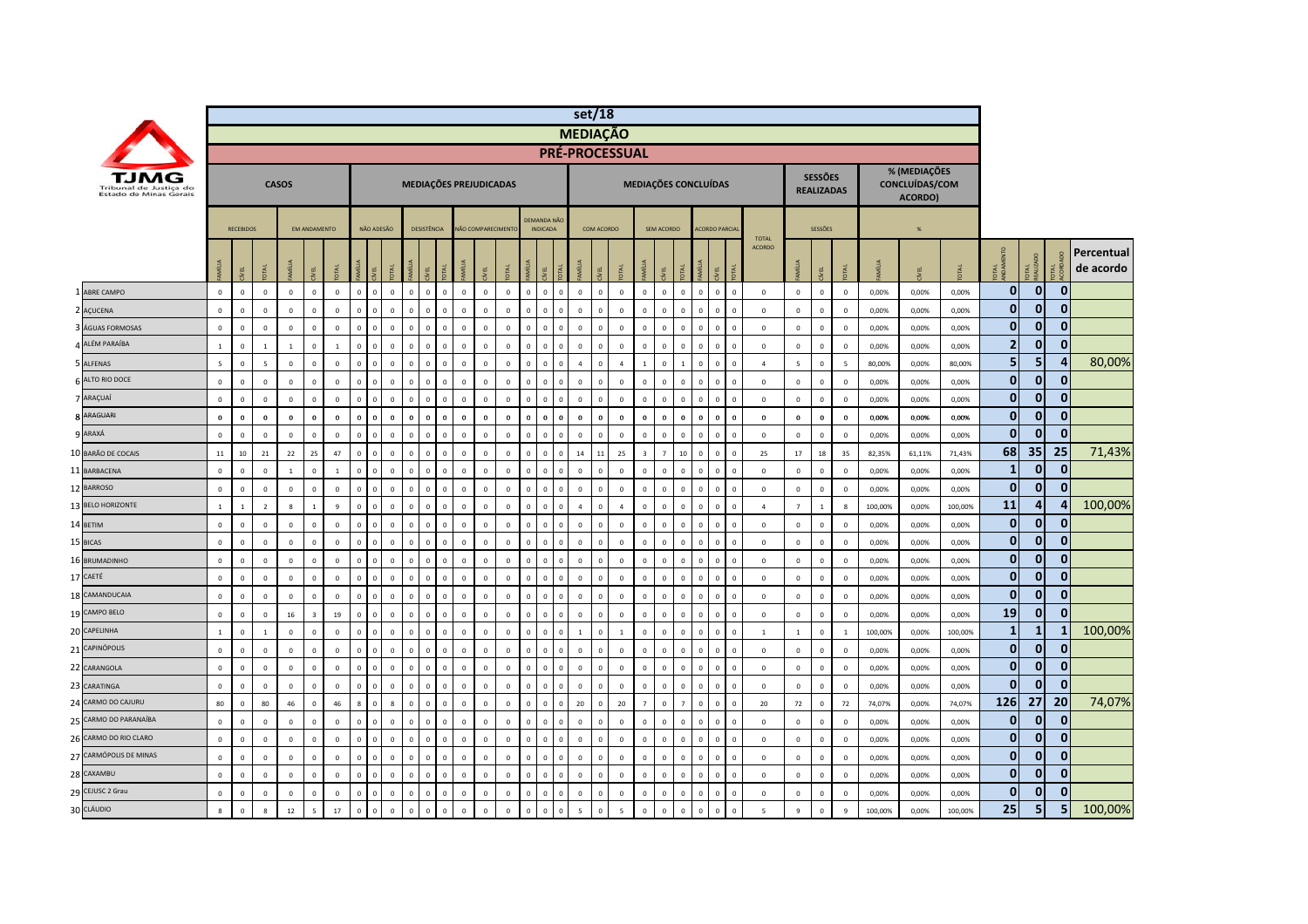| 31 CONCEIÇÃO DO MATO DENTRO | $\mathbb O$    | $\overline{\mathbf{0}}$ | $\mathsf 0$    | $\mathbf{0}$   | $\overline{0}$           | $\mathbf 0$             | $\mathbf 0$    | 0            | $\mathbf 0$              | $\mathbf 0$  |                | $\Omega$<br>$\overline{0}$ |              | $\mathbf 0$  | $\overline{0}$ | $\Omega$     |                             | $\mathbf 0$    |             | $\mathbf 0$    | $\mathbf 0$              | $\Omega$     | $\overline{0}$ | $\Omega$     | $\mathbf 0$  |                | $\mathbf 0$    | $\mathbf 0$    | $\mathbf 0$    | $\mathbf 0$    | 0,00%   | 0,00%   | 0,00%   | $\mathbf{0}$   | $\mathbf{0}$   | $\mathbf{0}$ |         |
|-----------------------------|----------------|-------------------------|----------------|----------------|--------------------------|-------------------------|----------------|--------------|--------------------------|--------------|----------------|----------------------------|--------------|--------------|----------------|--------------|-----------------------------|----------------|-------------|----------------|--------------------------|--------------|----------------|--------------|--------------|----------------|----------------|----------------|----------------|----------------|---------|---------|---------|----------------|----------------|--------------|---------|
| 32 CONSELHEIRO LAFAIETE     | $\mathbb O$    | $\mathsf 0$             | $\mathsf 0$    | $\mathbf 0$    | $\mathsf 0$              | $\mathbb O$             | $\mathbf{0}$   | $\mathsf 0$  | $\mathbf 0$              | $\mathbf 0$  | $\mathbb O$    | $\mathbf 0$                | $\mathbf 0$  | $\mathbf 0$  | $\mathbb O$    | $\mathbf 0$  | $\mathbf{0}$<br>$\mathbf 0$ | $\mathbf 0$    |             | $\mathbb O$    | $\mathbf 0$              | $\circ$      | $\mathbf 0$    | $\mathbf{0}$ | $\mathbf 0$  | $\mathbb O$    | $\mathsf 0$    | $\mathbf 0$    | $\mathsf 0$    | $\mathbb O$    | 0,00%   | 0,00%   | 0,00%   | $\overline{0}$ | $\mathbf{0}$   | $\mathbf{0}$ |         |
| 33 CONTAGEM                 | $\mathbb O$    | $\mathbf 0$             | $\mathsf 0$    | $\mathbf 0$    | $\mathbf 0$              | $\mathbb O$             | $\mathbf{0}$   | $\mathbf 0$  | $\mathbf 0$              | $\mathbf 0$  | $\Omega$       | $\mathbf{0}$               | $\mathbf 0$  | $\mathbf 0$  | $\mathbb O$    | $\mathsf 0$  | $\mathbf 0$<br>$\mathbf 0$  | $\mathbf 0$    |             | $\mathbb O$    | $\mathbf 0$              | $\mathbf{0}$ | $\mathbf 0$    | $\mathbf{0}$ | $\mathbf 0$  | $^{\circ}$     | $\mathsf 0$    | $\mathbf 0$    | $\mathbf 0$    | $\mathbf 0$    | 0,00%   | 0,00%   | 0,00%   | $\overline{0}$ | $\mathbf{0}$   | $\mathbf{0}$ |         |
| 34 CORINTO                  | $\mathbb O$    | $\overline{0}$          | $\Omega$       | $\Omega$       | $\Omega$                 | $\circ$                 | $\Omega$       | $\mathbf 0$  | $\overline{0}$           | $\Omega$     | $\Omega$       | $\circ$<br>$\Omega$        |              | $\mathbf{0}$ | $\overline{0}$ | $\Omega$     | $\mathsf 0$<br>$\mathbb O$  | $\mathbf 0$    | $\Omega$    | $\Omega$       | $\mathbf 0$              | $\mathbf{0}$ | $\mathbf 0$    | $\Omega$     | $\mathbf 0$  | $\Omega$       | $\mathsf 0$    | $\mathbf 0$    | $\mathsf 0$    | $\mathbb O$    | 0,00%   | 0,00%   | 0,00%   | $\overline{0}$ | $\mathbf{0}$   | $\mathbf{0}$ |         |
| 35 COROMANDEL               | $\mathbf 0$    | $\mathsf 0$             | $\mathsf 0$    | $\mathbf 0$    | $\mathsf 0$              | $\mathbb O$             | $\mathbf 0$    | $\mathbf 0$  | $\mathbf 0$              | $\mathbf 0$  | $\overline{0}$ | $\mathbf 0$                | $\mathbf 0$  | $\mathbf 0$  | $\mathbb O$    | $\mathsf 0$  | $\mathsf 0$<br>$\mathbf 0$  | $\mathbf 0$    | $\Omega$    | $\mathbb O$    | $\mathbf 0$              | $\mathbf 0$  | $\mathbf 0$    | $\mathbf 0$  | $\mathbf 0$  | $\mathbb O$    | $\mathbf 0$    | $\mathbf 0$    | $\mathsf 0$    | $\mathbb O$    | 0,00%   | 0,00%   | 0,00%   | $\overline{0}$ | $\mathbf{0}$   | $\mathbf{0}$ |         |
| 36 CORONEL FABRICIANO       | $\mathbb O$    | $\mathbf{1}$            | $1\,$          | 14             | $\overline{2}$           | 16                      | $\mathbf 0$    | $\mathbf 0$  | $\overline{0}$           | $\mathbf 0$  | $\mathbf 0$    | $\mathbf 0$                | $\mathbf 0$  | $\mathbf 0$  | $\mathbb O$    | $\mathbf 0$  | $\mathbf 0$<br>$\mathbf 0$  | $\mathbf 0$    |             | $\mathsf 0$    | $\mathbf 0$              | $\mathbf 0$  | $\mathbf 0$    | $\mathbf 0$  | $\mathbf 0$  | $\theta$       | $\mathbf 0$    | $\mathbf 0$    | $\mathsf 0$    | $\mathbb O$    | 0,00%   | 0,00%   | 0,00%   | 17             | $\mathbf{0}$   | $\Omega$     |         |
| 37 CURVELO                  | $\mathbf 0$    | $\mathbf{0}$            | $\Omega$       | $\Omega$       | $\overline{0}$           | $\mathbf 0$             | $\circ$        | $\mathbf{0}$ | $\overline{0}$           | $\mathbf{0}$ | $\Omega$       | $\circ$                    | $\mathbf{0}$ | $\mathbf{0}$ | $\overline{0}$ | $\circ$      | $\Omega$<br>$\Omega$        | $\mathbf{0}$   |             | $\mathbf 0$    | $\Omega$                 | $\mathbf{0}$ | $\mathbf 0$    | $\Omega$     | $\mathbf{0}$ | $\Omega$       | $\Omega$       | $\mathbf 0$    | $\mathbf{0}$   | $\mathbf 0$    | 0.00%   | 0.00%   | 0.00%   | $\mathbf{0}$   | $\mathbf{0}$   | $\mathbf{0}$ |         |
| 38 DIAMANTINA               | $\mathbf 0$    | $\mathbf{0}$            | $\Omega$       | $\overline{0}$ | $\mathbf{0}$             | $\mathbf 0$             | $\circ$        | $\mathbf 0$  | $\mathbf{0}$             | $\circ$      | $\circ$        | $\Omega$                   | $\mathbf 0$  | $\Omega$     | $\mathbf 0$    | $\Omega$     | $\mathbf 0$<br>$\mathbf 0$  | $\mathbf 0$    | $\Omega$    | $\mathbf 0$    | $\mathbf 0$              | $\mathbf{0}$ | $\mathbf 0$    | $\Omega$     | $\mathbf 0$  | $\mathbf 0$    | $^{\circ}$     | $\mathbf 0$    | $\mathbf 0$    | $\mathbf 0$    | 0,00%   | 0,00%   | 0,00%   | $\mathbf{0}$   | $\mathbf{0}$   | $\mathbf{0}$ |         |
| 39 DIVINÓPOLIS              | $\mathbb O$    | $\mathbf{0}$            | $\mathsf 0$    | $\mathbf{0}$   | $\mathbf 0$              | $\mathbb O$             | $\mathbf 0$    | $\mathbf 0$  | $\overline{0}$           | $\mathbf 0$  | $\mathbf 0$    | $\mathbf 0$                | $\mathbf 0$  | $\mathbf 0$  | $\mathbb O$    | $\mathbf 0$  | $\mathbf 0$<br>$\mathbf 0$  | $\mathbf 0$    |             | $\mathbb O$    | $\mathbf 0$              | $\mathbf 0$  | $\overline{0}$ | $\mathsf 0$  | $\mathbf 0$  | $\overline{0}$ | $\mathsf 0$    | $\mathbf 0$    | $\mathbf 0$    | $\mathbf 0$    | 0,00%   | 0,00%   | 0,00%   | $\mathbf{0}$   | $\mathbf{0}$   | $\mathbf{0}$ |         |
| 40 ESPERA FELIZ             | $\mathbb O$    | $\,0\,$                 | $\mathsf 0$    | $\mathbf 0$    | $\mathbf 0$              | $\mathbb O$             | $\mathbf{0}$   | $\mathsf 0$  | $\circ$                  | $\mathbf 0$  | $\mathbb O$    | $\mathbf{0}$               | $\mathbf 0$  | $\mathbf 0$  | $\mathbb O$    | $\mathsf 0$  | $\mathsf 0$<br>$\mathbf 0$  | $\mathbf 0$    | $\mathbf 0$ | $\mathbb O$    | $\mathbf 0$              | $\circ$      | $\mathbf 0$    | $\mathbf 0$  | $\mathbf 0$  | $\mathbf 0$    | $\mathbf 0$    | $\mathbf 0$    | $\mathbf 0$    | $\mathbb O$    | 0,00%   | 0,00%   | 0,00%   | $\overline{0}$ | $\mathbf 0$    | $\mathbf{0}$ |         |
| 41 EXTREMA                  | $\mathbf 0$    | $\Omega$                | $\Omega$       | $\overline{0}$ | $\Omega$                 | $\mathbf{0}$            | $\Omega$       | $\Omega$     | $\mathbf 0$              | $\Omega$     | $\Omega$       | $\Omega$                   | $\mathbf{0}$ | $\mathbf{0}$ | $\mathbf 0$    | $\Omega$     | $\Omega$<br>$\Omega$        | $\Omega$       |             | $\mathbf 0$    | $\Omega$                 | $\mathbf{0}$ | $\mathbf 0$    | $\Omega$     | $\Omega$     | $\Omega$       | $\Omega$       | $\mathbf{0}$   | $\mathbf{0}$   | $\overline{0}$ | 0.00%   | 0.00%   | 0.00%   | $\mathbf{0}$   | $\mathbf{0}$   | $\mathbf{0}$ |         |
| 42 FORMIGA                  | $\mathbb O$    | 5                       | $\sim$         | $\mathbf 0$    | $\overline{\phantom{a}}$ | $5\overline{5}$         | $\Omega$       | $\Omega$     | $\Omega$                 | $\Omega$     | $\Omega$       | $\Omega$                   | $\mathbf 0$  | $\Omega$     | $\mathbf 0$    | $\Omega$     | $\Omega$<br>$\Omega$        | $\mathbf 0$    |             | $\overline{1}$ | $\mathbf 0$              | $\Delta$     | $\overline{4}$ | $\Omega$     | $\Omega$     | $\Omega$       | $\overline{1}$ | $\mathbb O$    | $\overline{4}$ | $\overline{4}$ | 0,00%   | 20,00%  | 20,00%  | 10             | 5              | 1            | 20,00%  |
| 43 FRANCISCO SÁ             | $\mathbb O$    | $\,0\,$                 | $\mathsf 0$    | $\mathbf 0$    | $\mathbf 0$              | $\mathbb O$             | $\mathbf{0}$   | $\mathbf 0$  | $\mathbf{0}$             | $\mathbf 0$  | $\mathbf{0}$   | $\circ$                    | $\mathbf 0$  | $\mathbf 0$  | $\mathbb O$    | $\mathsf 0$  | $\mathsf 0$<br>$\mathbb O$  | $\mathbf 0$    | $\Omega$    | $\mathbb O$    | $\mathbf 0$              | $\circ$      | $\,0\,$        | $\mathbf{0}$ | $\mathbf 0$  | $\overline{0}$ | $\mathbf 0$    | $\mathbf 0$    | $\mathbf 0$    | $\mathbb O$    | 0,00%   | 0,00%   | 0,00%   | $\overline{0}$ | $\mathbf{0}$   | $\mathbf{0}$ |         |
| 44 FRUTAL                   | $\,$ 1 $\,$    | $\mathbf 0$             | $\overline{1}$ | $\Omega$       | $\Omega$                 | $\mathbf{0}$            | $\mathbf{0}$   | $\mathbf 0$  | $\Omega$                 | $\Omega$     | $\Omega$       | $\circ$                    | $\mathbf 0$  | $\mathbf{0}$ | $\mathbb O$    | $\circ$      | $\Omega$<br>$\Omega$        | $\Omega$       |             | $\mathbf{0}$   | $\Omega$                 | $\Omega$     | $\Omega$       | $\Omega$     | $\Omega$     | $\Omega$       | $\Omega$       | $\mathbf{1}$   | $\mathbf 0$    | $\,$ 1 $\,$    | 0,00%   | 0,00%   | 0,00%   | $\mathbf{1}$   | $\mathbf{0}$   | $\Omega$     |         |
| 45 GALILÉIA                 | $\mathbf 0$    | $\overline{0}$          | $\Omega$       | $\Omega$       | $\Omega$                 | $\Omega$                | $\Omega$       | $\mathbf{0}$ | $\overline{0}$           | $\mathbf{0}$ | $\Omega$       | $\mathbf{0}$               | $\mathbf{0}$ | $\mathbf{0}$ | $\overline{0}$ | $\circ$      | $\mathbf{0}$<br>$\mathbf 0$ | $\mathbf{0}$   | $\Omega$    | $\mathbf 0$    | $\Omega$                 | $\mathbf{0}$ | $\mathbf{0}$   | $\Omega$     | $\mathbf{0}$ | $\Omega$       | $\Omega$       | $\mathbf 0$    | $\mathbf{0}$   | $\mathbf 0$    | 0,00%   | 0,00%   | 0,00%   | $\overline{0}$ | $\mathbf{0}$   | $\mathbf{0}$ |         |
| 46 GOVERNADOR VALADARES     | $\mathbf 0$    | $\mathbf 0$             | $\Omega$       | $\mathbf 0$    | $\mathsf 0$              | $\mathbb O$             | $\mathbf{0}$   | $\mathbf 0$  | $\circ$                  | $\mathbf 0$  | $\Omega$       | $\Omega$                   | $\mathbf 0$  | $\mathbf 0$  | $\mathbb O$    | $\mathbf 0$  | $\mathbf{0}$<br>$\mathbf 0$ | $\mathbf 0$    | $\Omega$    | $\mathbb O$    | $\mathbf 0$              | $\circ$      | $\mathbf 0$    | $\Omega$     | $\mathbb O$  | $\overline{0}$ | $\mathbf 0$    | $\mathbf 0$    | $\mathbf 0$    | $\mathbf 0$    | 0,00%   | 0,00%   | 0,00%   | $\mathbf{0}$   | $\mathbf 0$    | $\bf{0}$     |         |
| 47 GUANHÃES                 | $\mathbf 0$    | $\,0\,$                 | $\mathbf 0$    | $\mathbf 0$    | $\,0\,$                  | $\,0\,$                 | $\Omega$       | $\mathbf 0$  | $\mathbf 0$              | $\mathbf 0$  | $\Omega$       | $\Omega$                   | $\mathbf{0}$ | $\mathbf 0$  | $\,0\,$        | $\mathbf 0$  | $\mathbf 0$<br>$\mathbf 0$  | $\,0\,$        |             | $\mathbf 0$    | $\mathbf 0$              | $\mathbf{0}$ | $\,0\,$        | $\Omega$     | $\mathbf 0$  | $\theta$       | $\mathbf 0$    | $\mathbf 0$    | $\mathbf 0$    | $\,0\,$        | 0,00%   | 0,00%   | 0,00%   | $\overline{0}$ | $\mathbf{0}$   | $\Omega$     |         |
| 48 GUARANI                  | $\mathbb O$    | $\mathsf 0$             | $\mathsf 0$    | $\Omega$       | $\overline{0}$           | $\mathbf 0$             | $\circ$        | $\mathsf 0$  | $\mathbf{0}$             | $\circ$      | $\mathbf{0}$   | $\circ$                    | $\mathbf 0$  | $\mathbf 0$  | $\mathbb O$    | $\circ$      | $\Omega$<br>$\Omega$        | $\mathbf 0$    |             | $\mathbb O$    | $\mathbf 0$              | $\mathbf{0}$ | $\mathbf 0$    | $\mathbf{0}$ | $\mathbf 0$  | $\mathbf 0$    | $\Omega$       | $\mathbb O$    | $\mathbf 0$    | $\mathbb O$    | 0,00%   | 0,00%   | 0,00%   | $\mathbf{0}$   | $\mathbf{0}$   | $\Omega$     |         |
| 49 GUAXUPÉ                  | 19             | $\overline{5}$          | 24             | 19             | 5                        | 24                      | $\Omega$       | 5            | $\overline{\phantom{a}}$ | $\mathbf{0}$ | 5              | 5                          | $\Omega$     | $\mathbf{5}$ | $\overline{5}$ | $\mathbf{0}$ | $\Omega$<br>$\mathbb O$     | 14             | $\Omega$    | 14             | $\overline{\phantom{a}}$ | -5           | 10             | $\Omega$     | $\Omega$     | $\Omega$       | 14             | 19             | $\mathsf 0$    | 19             | 73,68%  | 0,00%   | 58.33%  | 48             | 24             | 14           | 58,33%  |
| 50 IBIÁ                     | $\mathbf 0$    | $\,$ 0                  | $\mathbf 0$    | $\mathbf 0$    | $\mathbf 0$              | $\,0\,$                 | $\mathbf{0}$   | $\mathbf 0$  | $\mathbf 0$              | $\mathbf 0$  | $\overline{0}$ | $\Omega$                   | $\mathbf 0$  | $\mathbf 0$  | $\,0\,$        | $\mathsf 0$  | $\mathbf 0$<br>$\mathbf 0$  | $\,0\,$        |             | $\mathbb O$    | $\mathbf 0$              | $\mathbf 0$  | $\,0\,$        | $\Omega$     | $\mathbf 0$  | $\mathbf 0$    | $\mathbf 0$    | $\mathbf 0$    | $\mathbf 0$    | $\,0\,$        | 0,00%   | 0,00%   | 0,00%   | $\overline{0}$ | $\mathbf 0$    | $\bf{0}$     |         |
| 51 IGARAPÉ                  | $\mathbf{0}$   | $\overline{2}$          | $\overline{2}$ | $\,0\,$        | $\overline{1}$           | $\overline{1}$          | $\Omega$       | $\mathbf{1}$ | $\overline{1}$           | $\mathbf{0}$ | $\Omega$       | $\mathbf{0}$               | $\mathbf 0$  | $\mathbf 0$  | $\mathbb O$    | $\Omega$     | $\mathsf 0$<br>$\mathbb O$  | $\mathbf{0}$   | $\Omega$    | $\mathbb O$    | $\mathbf 0$              | $\mathbf{1}$ | $\mathbf{1}$   | $\Omega$     | $\mathbb O$  | $\mathbb O$    | $\mathbf 0$    | $\mathbf 0$    | $\mathbf{1}$   | $\,$ 1 $\,$    | 0,00%   | 0,00%   | 0,00%   | 3 <sup>1</sup> | 1              | $\mathbf{0}$ |         |
| 52 INHAPIM                  | $\overline{2}$ | $\overline{2}$          | $\overline{a}$ | $\overline{2}$ | $\overline{2}$           | $\overline{4}$          | $\Omega$       | $\Omega$     | $\mathbf 0$              | $\mathbf 0$  | $\sqrt{2}$     | $\Omega$                   | $\mathbf 0$  | $\mathbf 0$  | $\mathbb O$    | $\Omega$     | $\Omega$<br>$\Omega$        | $\overline{2}$ |             | $\overline{4}$ | $\mathbf 0$              | $\Omega$     | $\mathbf 0$    | $\Omega$     | $\Omega$     | $\Omega$       | $\overline{a}$ | $\overline{2}$ | $\overline{2}$ | $\overline{4}$ | 100,00% | 100,00% | 100,00% | 8              | $\overline{4}$ |              | 100,00% |
| 53 IPANEMA                  | $\mathbf{0}$   | $\Omega$                | $\Omega$       | $\Omega$       | $\Omega$                 | $\mathbf 0$             | $\Omega$       | $\Omega$     | $\Omega$                 | $\Omega$     | $\Omega$       | $\Omega$<br>$\Omega$       |              | $\Omega$     | $\overline{0}$ | $\Omega$     | $\Omega$<br>$\Omega$        | $\,$ 0 $\,$    | $\Omega$    | $\Omega$       | $\Omega$                 | $\Omega$     | $\mathbf 0$    | $\Omega$     | $\Omega$     | $\Omega$       | $\Omega$       | $\Omega$       | $\mathsf 0$    | $\Omega$       | 0,00%   | 0,00%   | 0,00%   | $\overline{0}$ | $\mathbf{0}$   | 0            |         |
| 54 IPATINGA                 | $\mathbb O$    | $\mathsf 0$             | $\mathbf 0$    | $\overline{0}$ | $\Omega$                 | $\bf{0}$                | $\overline{0}$ | $\mathbf 0$  | $\circ$                  | $\mathbb O$  | $\Omega$       | $\overline{0}$             | $\mathbf 0$  | $\Omega$     | $\overline{0}$ | $\mathsf 0$  | $\mathbf 0$<br>$\mathbb O$  | $\mathbf 0$    | $\Omega$    | $\mathbb O$    | $\mathbf 0$              | $\mathbf{0}$ | $\mathbf 0$    | $\Omega$     | $\mathbf 0$  | $\mathbf 0$    | $\mathbf 0$    | $\mathbf 0$    | $\mathbf 0$    | $\,0\,$        | 0,00%   | 0,00%   | 0,00%   | $\overline{0}$ | $\mathbf{0}$   | $\bf{0}$     |         |
| 55 ITABIRA                  | $\mathbb O$    | $\mathsf 0$             | $\mathsf 0$    | $\mathbf 0$    | $\,0\,$                  | $\mathbf 0$             | $\mathbf{0}$   | $\mathbf 0$  | $\mathbf 0$              | $\mathbf 0$  | $\Omega$       | $\circ$                    | $\mathbf 0$  | $\mathbf{0}$ | $\overline{0}$ | $\mathsf 0$  | $\mathsf 0$<br>$\mathbf 0$  | $\mathbf 0$    |             | $\mathsf 0$    | $\mathbf 0$              | $\mathbf{0}$ | $\mathbf 0$    | $\Omega$     | $\mathbf 0$  | $\mathbf 0$    | $\mathsf 0$    | $\mathbf 0$    | $\mathbf 0$    | $\mathbb O$    | 0,00%   | 0,00%   | 0,00%   | $\overline{0}$ | $\mathbf{0}$   | $\Omega$     |         |
| 56 ITABIRITO                | $\mathbb O$    | $\,$ 0                  | $\mathsf 0$    | $\mathbf 0$    | $\mathsf 0$              | $\mathbb O$             | $\overline{0}$ | $\mathbf 0$  | $\mathbf{0}$             | $\mathbf 0$  | $\mathbb O$    | $\circ$                    | $\mathbb O$  | $\mathbb O$  | $\mathbb O$    | $\mathbf 0$  | $\mathbf 0$<br>$\mathbf 0$  | $\mathbf 0$    | $\Omega$    | $\mathbb O$    | $\mathbf{0}$             | $\mathbf 0$  | $\mathbf 0$    | $\Omega$     | $\mathbf 0$  | $\mathbf 0$    | $\mathsf 0$    | $\mathbb O$    | $\mathbf 0$    | $\mathbf 0$    | 0,00%   | 0,00%   | 0,00%   | $\overline{0}$ | $\mathbf{0}$   | $\bf{0}$     |         |
| 57 ITAJUBÁ                  | $\mathbb O$    | $\mathbf 0$             | $\Omega$       | $\Omega$       | $\Omega$                 | $\circ$                 | $\Omega$       | $\mathbf 0$  | $\mathbf{0}$             | $\mathbb O$  | $\Omega$       | $\Omega$                   | $\Omega$     | $\Omega$     | $\mathbb O$    | $\Omega$     | $\Omega$<br>$\mathbb O$     | $\Omega$       | $\Omega$    | $\Omega$       | $\mathbf 0$              | $\Omega$     | $\mathbf 0$    | $\Omega$     | $\mathbb O$  | $\Omega$       | $\Omega$       | $\mathbf 0$    | $\mathbf 0$    | $\mathbf 0$    | 0.00%   | 0.00%   | 0,00%   | $\mathbf{0}$   | $\mathbf{0}$   | $\bf{0}$     |         |
| 58 ITAMBACURI               | $\mathbb O$    | $\Omega$                | $\Omega$       | $\Omega$       | $\Omega$                 | $\mathbf 0$             | $\Omega$       | $\Omega$     | $\mathbf{0}$             | $\Omega$     | $\Omega$       | $\Omega$                   | $\Omega$     | $\Omega$     | $\,0\,$        | $\Omega$     | $\Omega$<br>$\Omega$        | $\mathbf 0$    | $\Omega$    | $\Omega$       | $\Omega$                 | $\Omega$     | $\,0\,$        | $\Omega$     | $\mathbf 0$  | $\Omega$       | $\Omega$       | $\mathbb O$    | $\mathbf 0$    | $\mathbb O$    | 0,00%   | 0,00%   | 0,00%   | $\overline{0}$ | $\mathbf{0}$   | $\bf{0}$     |         |
| 59 ITAPECERICA              | $\mathbf 0$    | $\mathbf 0$             | $\mathsf 0$    | $\overline{0}$ | $\mathbf 0$              | $\mathbb O$             | $\overline{0}$ | $\mathbf 0$  | $\circ$                  | $\mathbf 0$  | $\mathbf 0$    | $\mathbf{0}$               | $\mathbf 0$  | $\mathbf 0$  | $\mathbf 0$    | $\circ$      | $\mathbf 0$<br>$\mathbf 0$  | $\mathbf 0$    | $\Omega$    | $\mathbb O$    | $\mathbf 0$              | $\Omega$     | $\mathbf 0$    | $\Omega$     | $\mathbf 0$  | $\mathbf 0$    | $\mathsf 0$    | $\mathbf 0$    | $\mathbf 0$    | $\mathbb O$    | 0,00%   | 0,00%   | 0,00%   | $\overline{0}$ | $\mathbf{0}$   | $\mathbf{0}$ |         |
| 60 ITAÚNA                   | $\mathbb O$    | $\mathsf 0$             | $\mathsf 0$    | $\mathbf 0$    | $\mathbf 0$              | $\circ$                 | $\Omega$       | $\mathbf 0$  | $\mathbb O$              | $\mathbf 0$  | $\Omega$       | $\mathbb O$                | $\mathbf 0$  | $\mathbf 0$  | $\mathbb O$    | $\mathbf 0$  | $\mathbf 0$<br>$\mathbf 0$  | $\mathbf 0$    |             | $\mathbb O$    | $\mathbf 0$              | $\mathbf 0$  | $\mathbf 0$    | $\Omega$     | $\mathbf 0$  | $\overline{0}$ | $\mathsf 0$    | $\mathbf 0$    | $\mathbf 0$    | $\mathbb O$    | 0,00%   | 0,00%   | 0,00%   | $\overline{0}$ | $\mathbf{0}$   | $\mathbf{0}$ |         |
| 61 <b>ITUIUTABA</b>         | $\mathbb O$    | $\mathsf 0$             | $\Omega$       | $\overline{0}$ | $\Omega$                 | $\mathbf{0}$            | $\Omega$       | $\mathbf 0$  | $\Omega$                 | $\Omega$     | $\Omega$       | $\Omega$                   | $\mathbf 0$  | $\mathbf 0$  | $\mathbb O$    | $\Omega$     | $\mathbf 0$<br>$\mathbb O$  | $\mathbf 0$    | $\Omega$    | $\mathbb O$    | $\mathbf 0$              | $\Omega$     | $\mathbf 0$    | $\Omega$     | $\mathbf 0$  | $\Omega$       | $\mathbf 0$    | $\mathbb O$    | $\mathbf 0$    | $\mathbb O$    | 0,00%   | 0,00%   | 0,00%   | $\overline{0}$ | $\mathbf{0}$   | $\mathbf{0}$ |         |
| 62 ITUMIRIM                 | $\overline{3}$ | $\mathbf 0$             | $\overline{3}$ | $\overline{3}$ | $\mathbf{0}$             | $\overline{\mathbf{3}}$ | $\overline{3}$ | $\mathbf 0$  | $\overline{\mathbf{3}}$  | $\mathbf 0$  | $\Omega$       | $\Omega$                   | $\Omega$     | $\Omega$     | $\overline{0}$ | $\Omega$     | $\mathsf 0$<br>$\mathbb O$  | $\mathbf 0$    | $\Omega$    | $\mathbf{0}$   | $\Omega$                 | $\mathbf{0}$ | $\mathbf 0$    | $\Omega$     | $\mathbb O$  | $\mathbf 0$    | $^{\circ}$     | $\overline{1}$ | $\mathbf{0}$   | $\overline{1}$ | 0,00%   | 0.00%   | 0.00%   | 61             | $\mathbf{0}$   | $\bf{0}$     |         |
| 63 ITURAMA                  | $\mathbb O$    | $\mathbf 0$             | $\mathsf 0$    | $\mathbf 0$    | $\overline{0}$           | $\mathbf 0$             | $\Omega$       | $\mathbf 0$  | $\overline{0}$           | $\mathbf 0$  |                | $\Omega$                   | $\mathbf 0$  | $\mathbf 0$  | $\mathbb O$    | $\Omega$     | $\mathbf 0$<br>$\Omega$     | $\mathbf 0$    |             | $\mathbb O$    | $\mathbf 0$              | $\Omega$     | $\overline{0}$ |              | $\mathbf 0$  | $\overline{0}$ | $\mathbf 0$    | $\mathbf 0$    | $\mathbf 0$    | $\mathbb O$    | 0,00%   | 0,00%   | 0,00%   | $\overline{0}$ | $\mathbf{0}$   | $\Omega$     |         |
| 64 JANAÚBA                  | $\mathbb O$    | $\mathsf 0$             | $\mathsf 0$    | $\mathbf 0$    | $\,$ 0                   | $\mathbb O$             | $\Omega$       | $\mathbf 0$  | $\mathbf 0$              | $\mathbf 0$  | $\Omega$       | $\mathbf{0}$               | $\mathbf{0}$ | $\mathbf 0$  | $\overline{0}$ | $\mathbf 0$  | $\mathbf{0}$<br>$\Omega$    | $\mathbf 0$    | $\Omega$    | $\mathbb O$    | $\mathbf 0$              | $\Omega$     | $\mathbf 0$    | $\Omega$     | $\mathbb O$  | $\overline{0}$ | $\mathsf 0$    | $\mathbb O$    | $\mathbf 0$    | $\mathbf 0$    | 0,00%   | 0,00%   | 0,00%   | $\mathbf{0}$   | $\mathbf{0}$   | $\mathbf{0}$ |         |
| 65 JANUÁRIA                 | $\mathbf 0$    | $\mathbf{0}$            | $\Omega$       | $\Omega$       | $\Omega$                 | $\Omega$                | $\Omega$       | $\Omega$     | $\circ$                  | $\Omega$     | $\Omega$       | $\Omega$                   | $\mathbf{0}$ | $\mathbf{0}$ | $\mathbf 0$    | $\circ$      | $\Omega$<br>$\Omega$        | $\mathbf{0}$   |             | $\mathbf{0}$   | $\Omega$                 | $\Omega$     | $\mathbf{0}$   | $\Omega$     | $\Omega$     | $\Omega$       | $\Omega$       | $\mathbf{0}$   | $\mathbf{0}$   | $\mathbf 0$    | 0.00%   | 0.00%   | 0.00%   | $\mathbf{0}$   | $\mathbf{0}$   | $\Omega$     |         |
| 66 JOÃO PINHEIRO            | $\mathbb O$    | $\overline{0}$          | $\Omega$       | $\overline{0}$ | $\Omega$                 | $\circ$                 | $\circ$        | $\mathbf 0$  | $\overline{0}$           | $\Omega$     | $\Omega$       | $\mathbf{0}$               | $\mathbf{0}$ | $\Omega$     | $\overline{0}$ | $\Omega$     | $\mathsf 0$<br>$\mathbb O$  | $\mathbf 0$    | $\Omega$    | $\mathbf 0$    | $\mathbb O$              | $\mathbf{0}$ | $\mathbf 0$    | $\Omega$     | $\mathbb O$  | $\Omega$       | $\mathsf 0$    | $\mathbb O$    | $\mathbf 0$    | $\,0\,$        | 0,00%   | 0,00%   | 0,00%   | $\mathbf{0}$   | $\mathbf{0}$   | $\mathbf{0}$ |         |
| 67 JUIZ DE FORA             | $1\,$          | $\mathsf 0$             | $1\,$          | $\mathbf 0$    | $\mathsf 0$              | $\mathbb O$             | $\overline{0}$ | $\mathsf 0$  | $\mathbf 0$              | $\mathbf 0$  | $\circ$        | $\mathbf 0$                | $\mathbf 0$  | $\mathbf 0$  | $\mathbb O$    | $\mathsf 0$  | $\mathsf 0$<br>$\mathbf 0$  | $\mathbf{1}$   | $\Omega$    | $\mathbf{1}$   | $\mathbf 0$              | $\circ$      | $\mathbf 0$    | $\mathbf 0$  | $\mathbf 0$  | $\mathbf 0$    | $\mathbf{1}$   | $\mathbf{1}$   | $\mathbf 0$    | $\mathbf{1}$   | 100,00% | 0,00%   | 100,00% | $\mathbf{1}$   | $\mathbf{1}$   |              | 100,00% |
| 68 LAGOA SANTA              | $\overline{2}$ | $\mathbf{0}$            | $\overline{2}$ | 15             | $\mathbf 0$              | 15                      | $\Omega$       | $\mathbf 0$  | $\mathbf 0$              | $\mathbf 0$  | $\Omega$       | $\Omega$                   | $\mathbf 0$  | $\mathbf 0$  | $\mathbb O$    | $\mathbf 0$  | $\mathbf 0$<br>$\mathbf 0$  | $\mathbf 0$    |             | $\mathbf 0$    | $\mathbf 0$              | $\mathbf 0$  | $\mathbf 0$    | $\Omega$     | $\mathbf 0$  | $\Omega$       | $\mathbf 0$    | $\mathbf 0$    | $\mathbf 0$    | $\mathbb O$    | 0,00%   | 0,00%   | 0,00%   | 17             | $\mathbf{0}$   | $\bf{0}$     |         |
| 69 LAMBARI                  | $\mathbf 0$    | $\overline{0}$          | $\Omega$       | $\Omega$       | $\overline{0}$           | $\Omega$                | $\circ$        | $\mathbf{0}$ | $\overline{0}$           | $\mathbf{0}$ | $\Omega$       | $\circ$                    | $\mathbf{0}$ | $\mathbf{0}$ | $\overline{0}$ | $\circ$      | $\Omega$<br>$\mathbf 0$     | $\mathbf{0}$   | $\Omega$    | $\mathbf 0$    | $\Omega$                 | $\mathbf{0}$ | $\mathbf{0}$   | $\mathbf{0}$ | $\mathbf 0$  | $\Omega$       | $\Omega$       | $\mathbf 0$    | $\mathbf{0}$   | $\mathbf 0$    | 0.00%   | 0.00%   | 0.00%   | $\overline{0}$ | $\mathbf{0}$   | $\bf{0}$     |         |
| 70 LAVRAS                   | $\mathbb O$    | $\mathbf 0$             | $\mathsf 0$    | $\mathbf 0$    | $\overline{0}$           | $\mathbb O$             | $\overline{0}$ | $\mathbf 0$  | $\mathbf 0$              | $\mathbf 0$  | $\circ$        | $\mathbf{0}$               | $\mathbf 0$  | $\mathbf 0$  | $\mathbb O$    | $\mathsf 0$  | $\mathbf{0}$<br>$\mathbb O$ | $\mathbb O$    | $\Omega$    | $\mathbb O$    | $\mathbf 0$              | $\circ$      | $\mathbf 0$    | $\mathbf{0}$ | $\mathbb O$  | $\mathbb O$    | $^{\circ}$     | $\mathbf 0$    | $\mathbf 0$    | $\mathbb O$    | 0.00%   | 0,00%   | 0,00%   | $\mathbf{0}$   | $\mathbf{0}$   | $\mathbf{0}$ |         |
| 71 LEOPOLDINA               | $\overline{7}$ | $\mathbf 0$             | $\overline{7}$ | $\overline{7}$ |                          | $\overline{7}$          |                |              | $\overline{0}$           | $\mathbf 0$  |                | $\mathbf 0$                | $\mathbf 0$  | $\mathbf 0$  | $\mathbb O$    | $\mathbf 0$  | $\mathbf{0}$                | $6\phantom{a}$ |             |                |                          |              |                |              |              |                |                | $\overline{7}$ | $\mathbf 0$    | $\overline{7}$ | 85,71%  | 0,00%   | 85,71%  | 14             | $\overline{7}$ | 6            | 85,71%  |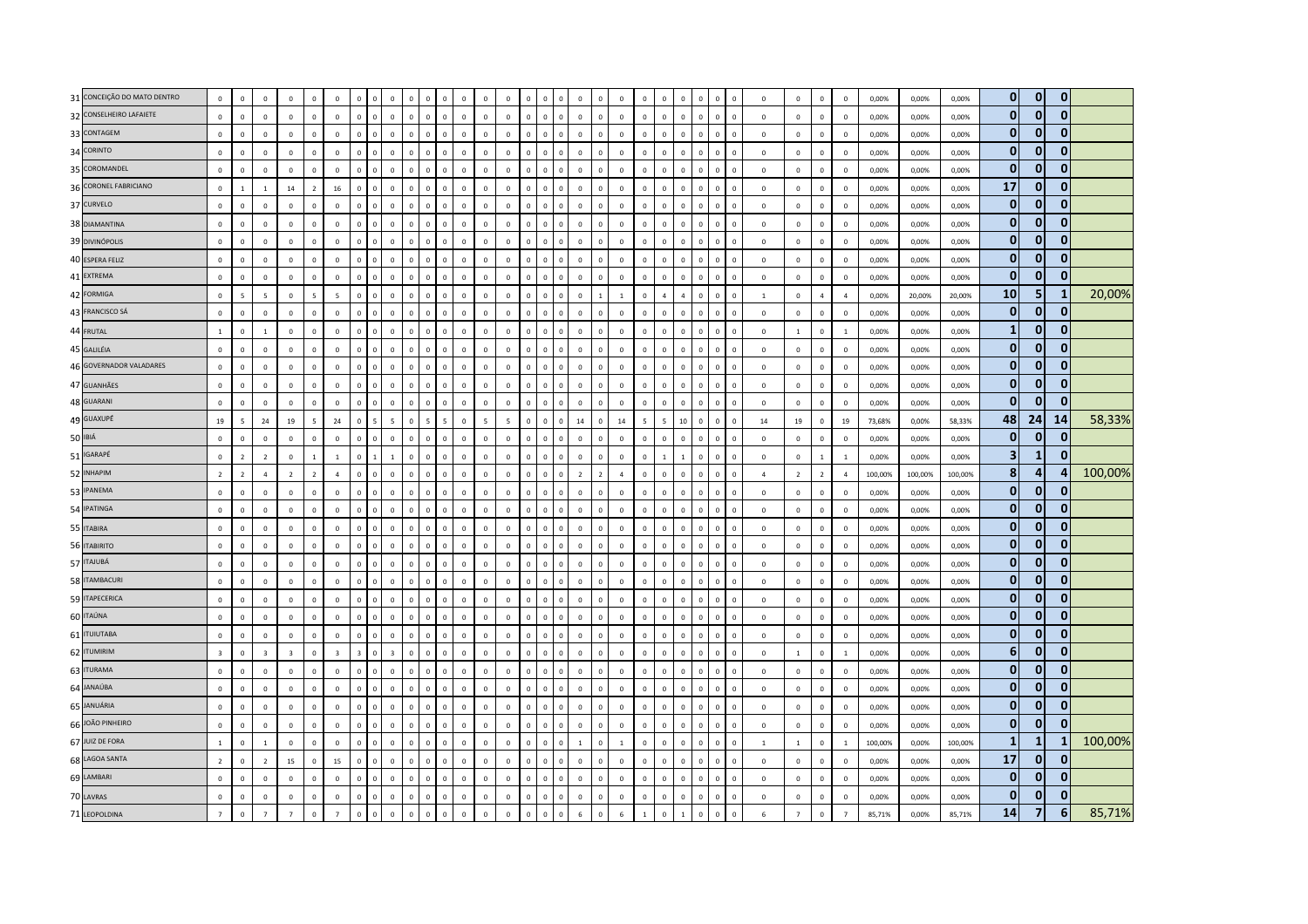| 72 LIMA DUARTE             | $\mathbf 0$    | $\mathbf 0$    | $\mathsf 0$    | $\,$ 0         | $\Omega$       | $\mathbf 0$    |                |              |                |                                |                             |              |              | $\overline{0}$ |              | $\mathbf 0$                   | $\mathbf 0$             | $\circ$        | $^{\circ}$     |                         |                |                         |              |                              |                | $\mathbf 0$    | $\mathbf 0$    | $\mathbb O$    | 0,00%   | 0,00%   | 0,00%   | $\overline{0}$ | $\mathbf{0}$            | $\overline{0}$          |         |
|----------------------------|----------------|----------------|----------------|----------------|----------------|----------------|----------------|--------------|----------------|--------------------------------|-----------------------------|--------------|--------------|----------------|--------------|-------------------------------|-------------------------|----------------|----------------|-------------------------|----------------|-------------------------|--------------|------------------------------|----------------|----------------|----------------|----------------|---------|---------|---------|----------------|-------------------------|-------------------------|---------|
| 73 MALACACHETA             | $\mathbf 0$    | $\mathbf 0$    | $\mathsf 0$    | $\,$ 0         | $\Omega$       | $\mathbf 0$    | $\Omega$       | $\mathbf{0}$ | $\mathbb O$    | $\overline{0}$                 | $\mathbf 0$<br>$\Omega$     | $\mathbb O$  | $\mathbf{0}$ | $\mathbf 0$    | $\mathbf{0}$ | $\mathbf 0$<br>$\mathsf 0$    | $\mathbf 0$             | $\mathbf 0$    | $\mathbf 0$    | $\mathbf 0$             | $\mathbf 0$    | $\mathbf 0$             | $\mathbf 0$  | $\mathbf{0}$<br>$\mathbf 0$  | $\mathbf 0$    | $\mathbf 0$    | $\mathbf 0$    | $\mathbf 0$    | 0,00%   | 0,00%   | 0,00%   | $\mathbf{0}$   | $\mathbf{0}$            | $\mathbf{0}$            |         |
| 74 MANGA                   | $\mathbf 0$    | $\mathbf{0}$   | $\mathsf 0$    | $\mathbf 0$    | $\mathbf{0}$   | $\mathbf 0$    | $\Omega$       | $\mathbf 0$  | $\mathbf 0$    | $\Omega$                       | n                           | $\mathbf 0$  | $\mathbf 0$  | $\mathbb O$    |              | $\mathsf 0$<br>$\Omega$       | $\mathbf 0$             | $\mathbf{0}$   | $\mathbf 0$    | $\mathbf 0$             | $\mathbf 0$    | $\Omega$                | $\mathbf 0$  | $\Omega$<br>$\mathbf 0$      | $\mathbf 0$    | $\mathbf 0$    | $\mathbf 0$    | $\mathbf 0$    | 0,00%   | 0,00%   | 0,00%   | 0              | $\mathbf 0$             | $\Omega$                |         |
| 75 MANHUAÇU                | $\mathbf{1}$   | $\Omega$       | $\overline{1}$ | $\,0\,$        | $\Omega$       | $\mathbf 0$    | $\Omega$       | $\Omega$     | $\Omega$       | $\Omega$<br>$\Omega$           | $\Omega$                    | $\mathbf 0$  | $\mathbf{0}$ | $\mathbf 0$    | $\Omega$     | $\mathbf{0}$<br>$\mathbf{0}$  | <sup>1</sup>            | $\overline{0}$ | $\overline{1}$ | $\mathbf 0$             | $\circ$        | $\Omega$                | $\circ$      | $\mathbf{0}$<br>$\Omega$     | $\mathbf{1}$   | $\mathbf{1}$   | $\mathbf 0$    | <sup>1</sup>   | 100,00% | 0,00%   | 100,00% | 1              | $\mathbf{1}$            | 1                       | 100,00% |
| 76 MAR DE ESPANHA          | $\mathbf 0$    | $\mathsf 0$    | $\mathsf 0$    | $\mathsf 0$    | $\mathsf 0$    | $\mathbf 0$    | $\Omega$       | $\mathbf 0$  | $\mathbf{0}$   | $\overline{0}$                 | $\mathbf 0$<br>$\Omega$     | $\mathbf 0$  | $\mathbf 0$  | $\mathbf 0$    | $\Omega$     | $\mathsf 0$<br>$\mathbf 0$    | $\mathbf 0$             | $\circ$        | $\mathbf 0$    | $\mathbf 0$             | $\mathbf 0$    | $\mathbf 0$             | $\mathsf 0$  | $\mathbf{0}$<br>$\mathbf 0$  | $\mathbf 0$    | $\mathbf 0$    | $\mathsf 0$    | $\mathbf 0$    | 0,00%   | 0,00%   | 0,00%   | 0              | $\bf{0}$                | $\bf{0}$                |         |
| 77 MARIANA                 | $\mathbf 0$    | $\mathbf 0$    | $\mathbf 0$    | $\,0\,$        | $\mathsf 0$    | $\mathbf 0$    |                | $\Omega$     | $\mathbf 0$    | $\Omega$                       | $\overline{0}$              | $\mathbf 0$  | $\mathbf 0$  | $\mathbb O$    |              | $\mathbf 0$<br>$\mathsf 0$    | $\mathbf 0$             | $\mathbf 0$    | $\mathbf 0$    | $\mathbf 0$             | $\mathbb O$    | $\overline{0}$          | $\Omega$     | $\mathbf 0$<br>$\mathbf 0$   | $\mathbf{0}$   | $\mathbf 0$    | $\mathbf 0$    | $\,0\,$        | 0,00%   | 0,00%   | 0,00%   | $\mathbf{0}$   | $\mathbf 0$             | $\mathbf{0}$            |         |
| 78 MATOZINHOS              | $\mathbf 0$    | $\mathbf{0}$   | $\mathbf 0$    | $\overline{0}$ | $\circ$        | $\mathbf{0}$   | $\Omega$       | $\Omega$     | $\circ$        | $\Omega$                       | $\mathbf{0}$<br>$\Omega$    | $\mathbf 0$  | $\Omega$     | $\,0\,$        | $\Omega$     | $\mathbf{0}$<br>$\mathbf{0}$  | $\mathbf{0}$            | $\mathbf{0}$   | $\mathbf 0$    | $\Omega$                | $\circ$        | $\mathbf 0$             | $\Omega$     | $\Omega$<br>$\mathbf{0}$     | $\Omega$       | $\mathbf{0}$   | $\overline{0}$ | $\Omega$       | 0,00%   | 0,00%   | 0,00%   | $\overline{0}$ | $\mathbf{0}$            | $\mathbf{0}$            |         |
| 79 MEDINA                  | $\mathbf 0$    | $\mathbf{0}$   | $\mathsf 0$    | $\overline{0}$ | $\Omega$       | $\circ$        | $\Omega$       | $\Omega$     | $\Omega$       | $\Omega$<br>$\Omega$           | $\Omega$                    | $\Omega$     | $\Omega$     | $\mathbf 0$    | $\Omega$     | $\mathbf 0$<br>$\mathsf 0$    | $\mathbf{0}$            | $\mathbf{0}$   | $\mathbf 0$    | $\Omega$                | $\circ$        | $\Omega$                | $\Omega$     | $\Omega$<br>$\Omega$         | $^{\circ}$     | $\mathbf 0$    | $\mathbf 0$    | $\mathbf 0$    | 0,00%   | 0,00%   | 0,00%   | 0              | $\mathbf{0}$            | $\mathbf{0}$            |         |
| 80 MINAS NOVAS             | $\mathbf 0$    | $\mathbf 0$    | $\mathsf 0$    | $\,0\,$        | $\mathbf 0$    | $\mathbf 0$    | $\mathbf 0$    | $\Omega$     | $\mathbf 0$    | $\Omega$                       |                             | $\mathbf 0$  | $\mathbf 0$  | $\mathbb O$    |              | $\mathbf 0$<br>$\mathsf 0$    | $\mathbf 0$             | $\mathbb O$    | $\mathbf 0$    | $\mathbf 0$             | $\mathbb O$    | $\Omega$                | $\mathbf{0}$ | $\mathbf{0}$<br>$\mathbf 0$  | $\mathbf 0$    | $\mathbf 0$    | $\mathbf 0$    | $\,0\,$        | 0,00%   | 0,00%   | 0,00%   | $\mathbf{0}$   | $\mathbf 0$             | $\overline{0}$          |         |
| 81 MONTE CARMELO           | $\mathbf 0$    | $\mathbf 0$    | $\mathsf 0$    | $\,0\,$        | $\mathsf 0$    | $\mathbf 0$    | $\mathbf 0$    | $\mathbf 0$  | $\mathbf{0}$   | $\overline{0}$                 | $\mathbf{0}$<br>$\mathbf 0$ | $\mathbb O$  | $\mathbf 0$  | $\mathbb O$    | $\mathbf{0}$ | $\mathbf 0$<br>$\mathbf 0$    | $\mathbf 0$             | $\mathbf{0}$   | $\mathbf 0$    | $\mathbf 0$             | $\mathbf 0$    | $\mathbf 0$             | $\mathbf 0$  | $\mathbf 0$<br>$\mathbf 0$   | $\mathbf{0}$   | $\mathbf 0$    | $\mathbf 0$    | $\,0\,$        | 0,00%   | 0,00%   | 0,00%   | $\mathbf{0}$   | $\mathbf 0$             | $\mathbf{0}$            |         |
| 82 MONTES CLAROS           | 26             | -5             | 31             | $\overline{2}$ | $\overline{3}$ | $\overline{5}$ | 11             |              | 12             | $\Omega$<br>$\Omega$           | n                           | $\Omega$     | $\Omega$     | $\mathbf 0$    |              | $\Omega$<br>$\Omega$          | 10                      | $\overline{z}$ | 12             | $\mathbf{a}$            | $\Omega$       | $\overline{\mathbf{z}}$ | $\Omega$     | $\Omega$<br>$\Omega$         | 12             | 15             | $\overline{a}$ | 19             | 76,92%  | 100,00% | 80.00%  | 36             | 15                      | 12                      | 80,00%  |
| 83 MURIAÉ                  | $\overline{7}$ | $\overline{2}$ | 9              | $\mathsf 0$    | $\Omega$       | $\mathbf 0$    |                | $\Omega$     | $\Omega$       | $\Omega$<br>$\Omega$           | $\Omega$                    | $\mathbf{0}$ | $\Omega$     | $\mathbf 0$    |              | $\mathbf{0}$<br>$\mathbf{0}$  | $\overline{7}$          | $\overline{z}$ | $\overline{9}$ | $\Omega$                | $\Omega$       | $\mathbf{0}$            | $\sqrt{2}$   | $\Omega$<br>$\Omega$         | $\mathsf{q}$   | $\overline{7}$ | $\overline{2}$ | $\,9$          | 100,00% | 100,00% | 100,00% | 9 <sub>l</sub> | 9                       | 9                       | 100,00% |
| 84 NANUQUE                 | $\mathbf 0$    | $\mathbf 0$    | $\mathbf 0$    | $\,$ 0         | $\mathbf 0$    | $\mathbf 0$    | $\Omega$       | $\mathbf 0$  | $\mathbf{0}$   | $\overline{0}$<br>$\mathbf{0}$ | $\Omega$                    | $\mathbb O$  | $\mathbf 0$  | $\mathbf 0$    | $\mathbf{0}$ | $\mathbf 0$<br>$\mathbf 0$    | $\mathbf 0$             | $\mathbf{0}$   | $\mathbf 0$    | $\mathbf 0$             | $\mathbf 0$    | $\mathbf 0$             | $\mathbf{0}$ | $\mathbf 0$<br>$\mathbf 0$   | $\mathbf{0}$   | $\mathbf 0$    | $\mathbf 0$    | $\,0\,$        | 0,00%   | 0,00%   | 0,00%   | 0              | $\mathbf{0}$            | $\bf{0}$                |         |
| 85 NEPOMUCENO              | $\mathbf 0$    | $\mathbf 0$    | $\mathbf 0$    | $\,0\,$        | $\mathbf{0}$   | $\,0\,$        | $\Omega$       | $\Omega$     | $\Omega$       | $\Omega$<br>$\Omega$           | $\Omega$                    | $\mathbf{0}$ | $\mathbf{0}$ | $\mathbb O$    |              | $\mathbf{0}$<br>$\mathbf 0$   | $\mathbf 0$             | $\mathbf{0}$   | $\mathbf 0$    | $\mathbf 0$             | $\circ$        | $\mathbf 0$             | $\Omega$     | $\Omega$<br>$\Omega$         | $\Omega$       | $\mathbf 0$    | $\mathbf 0$    | $\,0\,$        | 0,00%   | 0,00%   | 0,00%   | $\mathbf{0}$   | $\mathbf{0}$            | $\Omega$                |         |
| 86 NOVA SERRANA            | $\mathbf 0$    | $\mathbf{0}$   | $\Omega$       | $\overline{0}$ | $\Omega$       | $\mathbf 0$    | $\Omega$       | $\mathbf{0}$ | $\Omega$       | $\Omega$                       | $\mathbf{0}$<br>$\Omega$    | $\circ$      | $\mathbf{0}$ | $\mathbf 0$    | $\Omega$     | $\mathbf{0}$<br>$\mathbf{0}$  | $\overline{0}$          | $\overline{0}$ | $\Omega$       | $\mathbf 0$             | $\mathbf{0}$   | $\mathbf 0$             | $\circ$      | $\mathbf{0}$<br>$\Omega$     | $\Omega$       | $\mathbf{0}$   | $\overline{0}$ | $\mathbf 0$    | 0,00%   | 0,00%   | 0,00%   | 0              | $\mathbf 0$             | $\mathbf{0}$            |         |
| 87 OLIVEIRA                | $\mathbf 0$    | $\mathbf 0$    | $\mathsf 0$    | $\mathsf 0$    | $\Omega$       | $\mathbf 0$    | $\Omega$       | $\mathbf 0$  | $\Omega$       | $\Omega$<br>$\mathbf 0$        | $\Omega$                    | $\mathbb O$  | $\Omega$     | $\mathbf 0$    |              | $\mathbf 0$<br>$\mathbf 0$    | $\mathbf 0$             | $\mathbf 0$    | $\mathbf 0$    | $\mathbf 0$             | $\mathbf 0$    | $\Omega$                | $\Omega$     | $\mathbf 0$<br>$\mathbf 0$   | $\mathbf{0}$   | $\mathbf 0$    | $\mathbf 0$    | $\mathbf 0$    | 0,00%   | 0,00%   | 0,00%   | $\mathbf{0}$   | $\mathbf 0$             | $\mathbf{0}$            |         |
| 88 PARÁ DE MINAS           | $\mathbf 0$    | $\mathbf 0$    | $\,0\,$        | $\,0\,$        | $\mathbf{0}$   | $\,0\,$        |                | $\Omega$     | $\mathbf{0}$   | $\Omega$<br>$\Omega$           | $\mathbf 0$                 | $\mathbb O$  | $\mathbf 0$  | $\mathbf 0$    |              | $\Omega$<br>$\mathbf 0$       | $\,0\,$                 | $\mathbf 0$    | $\mathbf 0$    | $\mathbf 0$             | $\mathbb O$    | $\mathbf 0$             | $\Omega$     | $\mathbf{0}$<br>$\mathbf 0$  | $\mathbf{0}$   | $\mathbf 0$    | $\,0\,$        | $\,0\,$        | 0,00%   | 0,00%   | 0,00%   | $\mathbf{0}$   | $\mathbf 0$             | $\mathbf{0}$            |         |
| 89 PARACATU                | $\mathbf 0$    | $\mathbf 0$    | $\mathsf 0$    | $\,0\,$        | $\circ$        | $\mathbf 0$    | $\Omega$       | $\Omega$     | $\Omega$       | $\Omega$                       | $\Omega$<br>$\Omega$        | $\mathbf 0$  | $\mathbf{0}$ | $\mathbb O$    | $\Omega$     | $\mathbf 0$<br>$\mathbf{0}$   | $\mathbf 0$             | $\mathbf{0}$   | $\mathbf 0$    | $\Omega$                | $\circ$        | $\mathbf 0$             | $\mathbf{0}$ | $\mathbf{0}$<br>$\mathbf{0}$ | $\Omega$       | $\mathbf 0$    | $\mathbf 0$    | $\mathbf 0$    | 0,00%   | 0,00%   | 0,00%   | $\overline{0}$ | $\mathbf{0}$            | $\mathbf{0}$            |         |
| 90 PARAGUAÇU               | $\mathbf 0$    | $\Omega$       | $\Omega$       | $\Omega$       | $\Omega$       | $\mathbf 0$    | $\Omega$       | $\Omega$     | $\Omega$       | $\Omega$<br>$\Omega$           |                             | $\Omega$     | $\Omega$     | $\mathbb O$    | $\Omega$     | $\mathbf{0}$<br>$\Omega$      | $\Omega$                | $\Omega$       | $\Omega$       | $\Omega$                | $\Omega$       | $\Omega$                | $\Omega$     | $\Omega$<br>$\Omega$         | $\Omega$       | $\Omega$       | $\mathbf 0$    | $\mathbf{0}$   | 0,00%   | 0,00%   | 0,00%   | $\mathbf{0}$   | $\mathbf{0}$            | $\mathbf{0}$            |         |
| 91 PASSA QUATRO            | $\mathbf 0$    | $\mathbf 0$    | $\,0\,$        | $\,0\,$        | $\mathsf 0$    | $\,0\,$        | $\mathbf 0$    | $\Omega$     | $\mathbf{0}$   | $\Omega$<br>$\Omega$           | $\Omega$                    | $\mathbb O$  | $\mathbf 0$  | $\mathbf 0$    | $\Omega$     | $\mathbf 0$<br>$\mathsf 0$    | $\mathbf 0$             | $\mathbf{0}$   | $\mathbf 0$    | $\mathbf 0$             | $\mathbf 0$    | $\mathbf 0$             | $\Omega$     | $\mathbf 0$<br>$\mathbf 0$   | $\mathbf 0$    | $\mathbf 0$    | $\,0\,$        | $\,0\,$        | 0,00%   | 0,00%   | 0,00%   | $\overline{0}$ | $\bf{0}$                | $\overline{0}$          |         |
| 92 PASSA TEMPO             | $\mathbb O$    | $\mathsf 0$    | $\mathbf 0$    | $\,0\,$        | $\Omega$       | $\,0\,$        | $\Omega$       | $\mathbf 0$  | $\Omega$       | $\Omega$<br>$\Omega$           | $\Omega$                    | $\circ$      | $\Omega$     | $\mathbf 0$    | $\Omega$     | $\mathbf 0$<br>$\mathbf 0$    | $\mathbf{0}$            | $\mathbf{0}$   | $\,0\,$        | $\mathbf 0$             | $\circ$        | $\mathbf 0$             | $\mathbf{0}$ | $\mathbf 0$<br>$\mathbf 0$   | $\mathbf 0$    | $\mathbf 0$    | $\mathbf 0$    | $\mathbf 0$    | 0,00%   | 0,00%   | 0,00%   | $\mathbf{0}$   | $\mathbf 0$             | $\mathbf{0}$            |         |
| 93 PASSOS                  | $\mathbf 0$    | $\mathbf 0$    | $\mathsf 0$    | $\mathbf 0$    | $\Omega$       | $\mathbf 0$    | $\Omega$       |              | $\Omega$       | $\Omega$                       | $\Omega$                    | $\mathbf 0$  | $\Omega$     | $\mathbb O$    |              | $\mathsf 0$<br>$\Omega$       | $\mathbf 0$             | $\mathbf{0}$   | $\mathbf 0$    | $\mathbf 0$             | $\mathbf 0$    | $\Omega$                | $\Omega$     | $\Omega$<br>$\Omega$         | $\Omega$       | $\mathbf 0$    | $\mathbf 0$    | $\circ$        | 0,00%   | 0,00%   | 0,00%   | $\mathbf{0}$   | $\mathbf{0}$            | $\Omega$                |         |
| 94 PATOS DE MINAS          | 46             | $\overline{7}$ | 53             | 46             | $\overline{7}$ | 53             | $\Omega$       | $\Omega$     | $\Omega$       | $\Omega$<br>$\Omega$           | $\Omega$                    | $\Omega$     | $\Omega$     | $\mathbf 0$    | $\Omega$     | $\mathbf{0}$<br>$\mathbf{0}$  | 46                      | $\overline{7}$ | 53             | $\Omega$                | $\Omega$       | $\mathbf{0}$            | $\Omega$     | $\Omega$<br>$\Omega$         | 53             | 46             | $\overline{7}$ | 53             | 100,00% | 100,00% | 100,00% | 106            | 53                      | 53                      | 100,00% |
| 95 PATROCÍNIO              | $\mathbf 0$    | $\mathbf{0}$   | $\mathbf 0$    | $\overline{0}$ | $\mathbf{0}$   | $\,0\,$        | $\Omega$       | $\mathbf 0$  | $\mathbf{0}$   | $\overline{0}$<br>$\Omega$     | $\Omega$                    | $\mathbf{0}$ | $\mathbf 0$  | $\mathbf 0$    | $^{\circ}$   | $\mathsf 0$<br>$\mathbf 0$    | $\mathbf{0}$            | $\mathbf{0}$   | $\mathbf 0$    | $\mathbf 0$             | $\mathbf{0}$   | $\Omega$                | $\Omega$     | $\Omega$<br>$\Omega$         | $\mathbf{0}$   | $\mathbf 0$    | $\mathbf 0$    | $\,0\,$        | 0,00%   | 0,00%   | 0,00%   | $\mathbf{0}$   | $\mathbf 0$             | 0                       |         |
| 96 PEÇANHA                 | $\mathbf 0$    | $\mathbf 0$    | $\overline{0}$ | $\mathbf 0$    | $\circ$        | $\mathbf 0$    | $\Omega$       | $\Omega$     | $\Omega$       | $\Omega$<br>$\Omega$           | $\Omega$                    | $\mathbf 0$  | $\mathbf 0$  | $\mathbf 0$    |              | $\mathbf{0}$<br>$\mathsf 0$   | $\circ$                 | $\circ$        | $\overline{0}$ | $\mathbb O$             | $\mathbf 0$    | $\mathbf{0}$            | $\circ$      | $\Omega$<br>$\mathbf 0$      | $\mathbf 0$    | $\mathbf 0$    | $\mathbf 0$    | $\mathbf 0$    | 0,00%   | 0,00%   | 0,00%   | $\mathbf{0}$   | $\mathbf{0}$            | $\Omega$                |         |
| 97 PIRAPORA                | 55             | $\mathbf{0}$   | 55             | $\,$ 0         | $\mathbf 0$    | $\mathbf 0$    | $\overline{2}$ | $\mathbf{0}$ | $\overline{2}$ | $\mathbf{0}$                   | $\Omega$<br>$\Omega$        | $\mathbf 0$  | $\circ$      | $\mathbf 0$    | $\Omega$     | $\mathbf 0$<br>$\mathsf 0$    | $14\,$                  | $\circ$        | $14\,$         | $\mathbf 0$             | $\circ$        | $\mathbf 0$             | $\mathbf 0$  | $\mathbb O$<br>$\mathbf 0$   | 14             | 78             | $\mathsf 0$    | 78             | 100,00% | 0,00%   | 100,00% | 55             | 14                      | 14                      | 100,00% |
| 98 POÇOS DE CALDAS         | $\mathbf 0$    | $\Omega$       | $\mathsf 0$    | $\mathbf 0$    | $\Omega$       | $\mathbf 0$    | $\Omega$       | $\mathbf 0$  | $\Omega$       | $\Omega$<br>$\Omega$           | $\Omega$                    | $\mathbf 0$  | $\Omega$     | $\mathbb O$    |              | $\mathbf{0}$<br>$\mathbf 0$   | $\Omega$                | $\Omega$       | $\mathbf 0$    | $\Omega$                | $\circ$        | $\Omega$                | $\Omega$     | $\Omega$<br>$\Omega$         | $\Omega$       | $\Omega$       | $\mathbf 0$    | $\mathbf 0$    | 0,00%   | 0,00%   | 0.00%   | $\mathbf{0}$   | $\mathbf 0$             | $\bf{0}$                |         |
| 99 POMPÉU                  | $\mathbf 0$    | $\Omega$       | $\,0\,$        | $\overline{0}$ | $\Omega$       | $\,0\,$        |                | $\Omega$     | $\Omega$       | $\Omega$<br>$\Omega$           | $\Omega$                    | $\Omega$     | $\Omega$     | $\,0\,$        |              | $\Omega$<br>$\Omega$          | $\mathbf 0$             | $\Omega$       | $\mathbf 0$    | $\Omega$                | $\circ$        | $\Omega$                | $\Omega$     | $\Omega$<br>$\Omega$         | $\Omega$       | $\mathbf{0}$   | $\,0\,$        | $\,0\,$        | 0,00%   | 0,00%   | 0,00%   | $\mathbf{0}$   | $\mathbf{0}$            | 0                       |         |
| 100 PONTE NOVA             | $\mathbf 0$    | $\mathbf 0$    | $\mathsf 0$    | $\,0\,$        | $\Omega$       | $\mathbf 0$    | $\Omega$       | $\Omega$     | $\Omega$       | $\overline{0}$<br>$\Omega$     | $\Omega$                    | $\mathbf 0$  | $\Omega$     | $\mathbf 0$    | $\Omega$     | $\mathsf 0$<br>$\mathbf 0$    | $\circ$                 | $\mathbf{0}$   | $\mathbf 0$    | $\mathbf 0$             | $\mathbf 0$    | $\mathbf 0$             | $\circ$      | $\mathbf 0$<br>$\mathbf 0$   | $\mathbf 0$    | $\mathbf 0$    | $\mathbf 0$    | $\mathbf 0$    | 0,00%   | 0,00%   | 0,00%   | $\overline{0}$ | $\mathbf{0}$            | $\mathbf{0}$            |         |
| 101 POUSO ALEGRE           | $\overline{2}$ | $\mathbf 0$    | $\overline{2}$ | $\overline{2}$ | $\mathsf 0$    | $\overline{2}$ | $\Omega$       | $\mathbf 0$  | $\mathbf{0}$   | $\Omega$                       | $\Omega$                    | $\mathbf 0$  | $\mathbf 0$  | $\mathbb O$    |              | $\Omega$<br>$\mathsf 0$       | $\mathbf 0$             | $\mathbb O$    | $\mathbf 0$    | $\mathbf 0$             | $\mathbf 0$    | $\Omega$                | $\Omega$     | $\Omega$<br>$\Omega$         | $\mathbf 0$    | $\mathbf 0$    | $\mathbf 0$    | $\mathbf 0$    | 0,00%   | 0,00%   | 0,00%   | 4 <sup>1</sup> | $\mathbf{0}$            | $\overline{0}$          |         |
| 102 PRATÁPOLIS             | $\mathbf 0$    | $\Omega$       | $\mathbf 0$    | $\,0\,$        | $\Omega$       | $\,0\,$        | $\Omega$       | $\Omega$     | $\Omega$       | $\Omega$                       | $\Omega$<br>$\Omega$        | $\Omega$     | $\Omega$     | $\,0\,$        | $\Omega$     | $\Omega$<br>$\Omega$          | $\mathbf 0$             | $\mathbf{0}$   | $\mathbf 0$    | $\mathbf 0$             | $\Omega$       | $\Omega$                | $\Omega$     | $\Omega$<br>$\Omega$         | $\mathbf 0$    | $\mathbf 0$    | $\mathbf 0$    | $\mathbf 0$    | 0,00%   | 0,00%   | 0,00%   | 0              | $\bf{0}$                | $\mathbf{0}$            |         |
| 103 PRESIDENTE OLEGÁRIO    | $\mathbf 0$    | $\mathbf{0}$   | $\mathsf 0$    | $\mathbf 0$    | $\Omega$       | $\mathbf 0$    | $\Omega$       | $\mathbf 0$  | $\Omega$       | $\Omega$<br>$\Omega$           | $\Omega$                    | $\Omega$     | $\Omega$     | $\circ$        | $\Omega$     | $\mathbf 0$<br>$\mathbf 0$    | $\Omega$                | $\mathbf{0}$   | $\circ$        | $\Omega$                | $\circ$        | $\mathbf 0$             | $\Omega$     | $\Omega$<br>$\Omega$         | $\mathbf{0}$   | $\mathbf 0$    | $\mathbf{0}$   | $\mathbf 0$    | 0,00%   | 0,00%   | 0,00%   | $\mathbf{0}$   | $\mathbf{0}$            | 0                       |         |
| 104 RIBEIRÃO DAS NEVES     | 8              | 15             | 23             | $\mathsf 0$    | $\Omega$       | $\mathbf 0$    |                |              |                |                                |                             | $\mathbf 0$  |              | $\mathbf 0$    |              | $\Omega$<br>$\mathbf 0$       | $\overline{5}$          |                | 8              | $\overline{\mathbf{3}}$ | 12             | 15                      | $\Omega$     | $\Omega$<br>$\mathbf 0$      |                | $\mathbf 0$    | $\mathbf 0$    | $\mathbf 0$    | 62,50%  | 20,00%  | 34,78%  | 23             | 23                      | 8                       | 34,78%  |
| 105 RIO PARANAÍBA          | $\mathbf 0$    | $\mathbf 0$    | $\mathsf 0$    | $\,0\,$        | $\Omega$       | $\mathbf 0$    | $\Omega$       | $\Omega$     | $\Omega$       | $\Omega$<br>$\Omega$           | $\Omega$                    | $\Omega$     | $\Omega$     | $\mathbf 0$    | $\Omega$     | $\mathsf 0$<br>$\mathbf{0}$   | $\mathbf 0$             | $\mathbf{0}$   | $\Omega$       | $\mathbf 0$             | $\mathbf{0}$   | $\mathbf 0$             | $\Omega$     | $\Omega$<br>$\Omega$         | $\mathsf 0$    | $\mathbf 0$    | $\mathbf 0$    | $\mathbf 0$    | 0,00%   | 0,00%   | 0,00%   | 0              | $\mathbf{0}$            | $\mathbf{0}$            |         |
| 106 RIO POMBA              | $\circ$        | $\Omega$       | $\mathbf 0$    | $\overline{0}$ | $\Omega$       | $\overline{0}$ | $\Omega$       | $\Omega$     | $\Omega$       | $\Omega$<br>$\Omega$           |                             | $\circ$      | $\Omega$     | $\mathbf{0}$   | $\Omega$     | $\mathbf{0}$<br>$\Omega$      | $\Omega$                | $\mathbf{0}$   | $\Omega$       | $\Omega$                | $\Omega$       | $\Omega$                | $\Omega$     | $\Omega$<br>$\Omega$         | $\mathbf{0}$   | $\mathbf{0}$   | $\Omega$       | $\Omega$       | 0.00%   | 0,00%   | 0.00%   | $\mathbf{0}$   | $\mathbf{0}$            | $\mathbf{0}$            |         |
| 107 SABARÁ                 | $\mathbf 0$    | $\Omega$       | $\,$ 0         | $\mathbf 0$    | $\overline{1}$ | <sup>1</sup>   | $\Omega$       | $\Omega$     | $\Omega$       | $\Omega$<br>$\Omega$           | $\Omega$                    | $\mathbf 0$  | $\mathbf{0}$ | $\,0\,$        | $\Omega$     | $\mathsf 0$<br>$\overline{0}$ | $\overline{0}$          | $\overline{0}$ | $\circ$        | $\mathbf 0$             | $\overline{1}$ | $\overline{1}$          | $\circ$      | $\mathbf{0}$<br>$\Omega$     | $\mathbf 0$    | $\mathbf 0$    | $\mathbf{1}$   | <sup>1</sup>   | 0,00%   | 0,00%   | 0,00%   | $\mathbf{1}$   | $\mathbf{1}$            | $\mathbf{0}$            |         |
| 108 SACRAMENTO             | $\mathbf 0$    | $\mathsf 0$    | $\mathsf 0$    | $\mathsf 0$    | $\mathsf 0$    | $\mathbf 0$    | $\Omega$       | $\mathbf 0$  | $\circ$        | $\mathbb O$                    | $\mathbf 0$<br>$\mathbf 0$  | $\mathbf 0$  | $\mathbf 0$  | $\mathbf 0$    | $\Omega$     | $\mathbf 0$<br>$\mathsf 0$    | $\mathbf 0$             | $\mathbb O$    | $\mathbf 0$    | $\mathbf 0$             | $\mathbf{0}$   | $\mathbf 0$             | $\mathsf 0$  | $\mathbf{0}$<br>$\mathbf 0$  | $\mathbf 0$    | $\mathbf 0$    | $\mathsf 0$    | $\mathbf 0$    | 0,00%   | 0,00%   | 0,00%   | $\mathbf{0}$   | $\mathbf 0$             | $\mathbf{0}$            |         |
| 109 SANTA BÁRBARA          | $\overline{2}$ | $\mathbf{0}$   | $\overline{2}$ | $\mathbf 0$    | $\Omega$       | $\mathbf 0$    | $\Omega$       |              | $\Omega$       | $\Omega$                       | $\Omega$                    | $\mathbf 0$  | $\mathbf 0$  | $\mathbb O$    |              | $\mathsf 0$<br>$\Omega$       | $\overline{2}$          | $\mathbf 0$    | $\overline{2}$ | $\mathbf 0$             | $\mathbf 0$    | $\Omega$                | $\Omega$     | $\Omega$<br>$\Omega$         | $\overline{2}$ | $1\,$          | $\mathbf 0$    | $\mathbf 1$    | 100,00% | 0,00%   | 100,00% | 2 <sub>l</sub> | $\overline{2}$          | $\overline{2}$          | 100,00% |
| 110 SANTA LUZIA            | 11             | $\Omega$       | $11\,$         | 10             | $\Omega$       | 10             | $\Omega$       | $\Omega$     | $\Omega$       | $\Omega$                       | $\Omega$<br>$\Omega$        | $\mathbf 0$  | $\Omega$     | $\mathbf 0$    | $\Omega$     | $\mathbf{0}$<br>$\mathbf{0}$  | $\overline{\mathbf{3}}$ | $\mathbf{0}$   | $\overline{3}$ | $\Omega$                | $\circ$        | $\mathbf 0$             | $\mathbf{0}$ | $\Omega$<br>$\mathbf{0}$     | $\overline{3}$ | $\overline{7}$ | $\mathbf{0}$   | $\overline{7}$ | 100,00% | 0,00%   | 100,00% | 21             | $\overline{\mathbf{3}}$ | $\overline{\mathbf{3}}$ | 100,00% |
| 111 SANTA RITA DO SAPUCAÍ  | $\mathbf 0$    | $\Omega$       | $\mathsf 0$    | $\,0\,$        | $\Omega$       | $\mathbf 0$    | $\Omega$       | $\mathbf 0$  | $\Omega$       | $\Omega$                       | $\Omega$<br>$\Omega$        | $\Omega$     | $\Omega$     | $\,0\,$        | $^{\circ}$   | $\,0\,$<br>$\mathbf 0$        | $\mathbf 0$             | $\circ$        | $\mathbf 0$    | $\Omega$                | $\mathbf 0$    | $\mathbf 0$             | $\mathbf 0$  | $\mathbf 0$<br>$\mathbf 0$   | $\mathbf 0$    | $\mathbf 0$    | $\mathbf 0$    | $\mathbf 0$    | 0,00%   | 0,00%   | 0,00%   | 0              | $\mathbf{0}$            | $\bf{0}$                |         |
| 112 SANTO ANTÔNIO DO MONTE | $\mathbf 0$    | $\mathbf{0}$   | $\mathbf 0$    | $\mathbf{0}$   |                | $\overline{0}$ |                |              |                |                                |                             |              |              | $\mathbf 0$    |              | $\mathbf 0$                   | $\mathbf 0$             | $\mathbf 0$    | $\mathbf 0$    |                         | $\mathbf 0$    | $\Omega$                | $\mathbf{0}$ |                              |                | $\mathbf 0$    | $\mathbf 0$    | $\mathbf 0$    | 0,00%   | 0,00%   | 0,00%   | $\mathbf{0}$   | $\mathbf 0$             | $\Omega$                |         |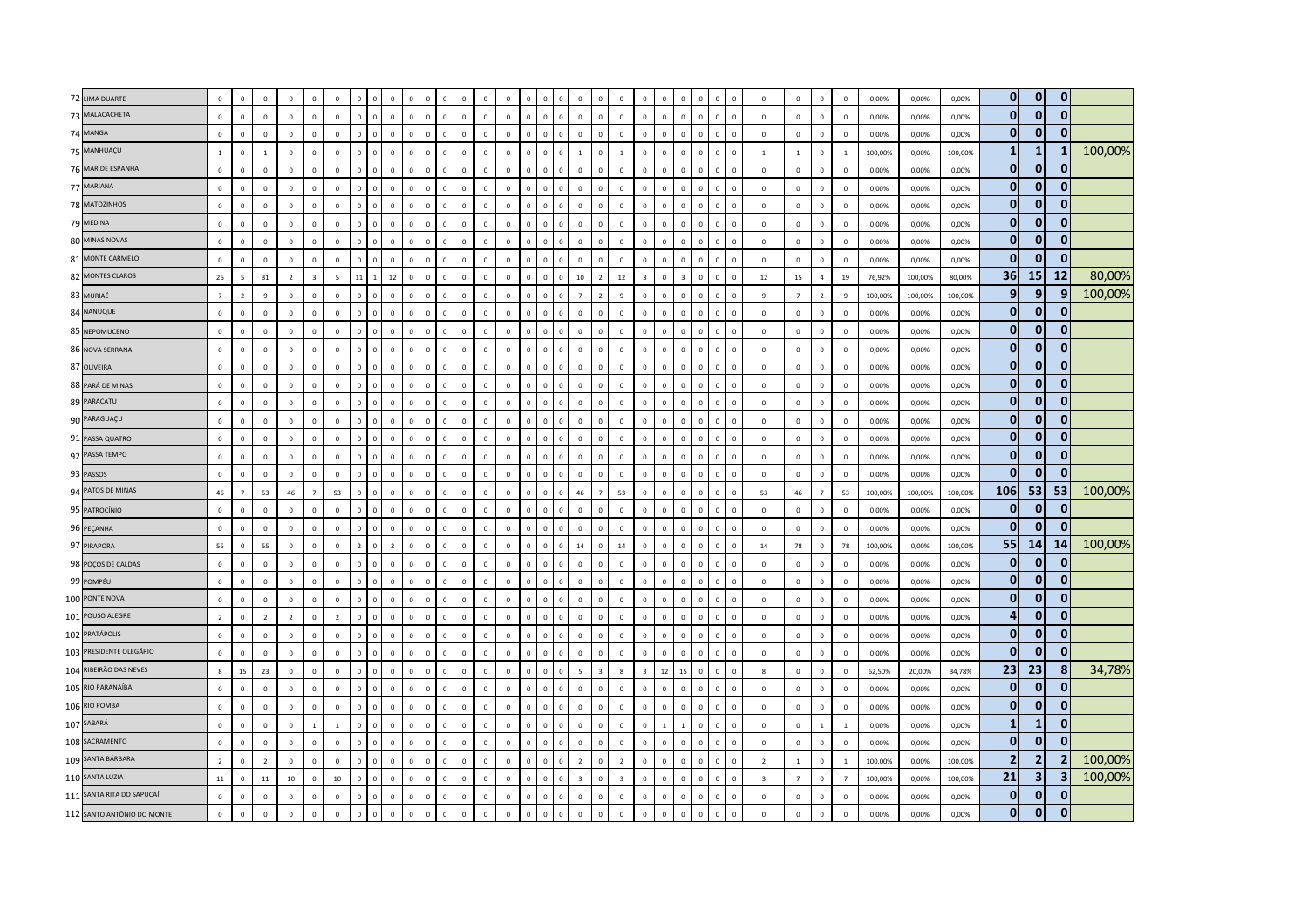|         | 113 SANTOS DUMONT            | $\circ$                 | $\mathbf{0}$ | $\Omega$                | $\mathbf{0}$   | $\Omega$    | $^{\circ}$     | $\mathbf{0}$   | $\Omega$     | $\Omega$       | $\mathbf{0}$             | $\mathbf{0}$<br>$\mathbf{0}$   | $\Omega$       | $\Omega$       | $\Omega$     | $\overline{0}$ | $\mathbf{0}$ |                | $\mathbf{0}$<br>$\Omega$                  | $\Omega$       | $\Omega$                       | $\mathbf{0}$<br>$\Omega$         | $\mathbf{0}$ | $\overline{0}$ | $\Omega$     | $\Omega$       | $\mathbf{0}$            | $\mathbf{0}$            | $^{\circ}$              | 0,00%   | 0,00%   | 0,00%   | $\overline{0}$  | $\mathbf{0}$            | $\mathbf{0}$ |         |
|---------|------------------------------|-------------------------|--------------|-------------------------|----------------|-------------|----------------|----------------|--------------|----------------|--------------------------|--------------------------------|----------------|----------------|--------------|----------------|--------------|----------------|-------------------------------------------|----------------|--------------------------------|----------------------------------|--------------|----------------|--------------|----------------|-------------------------|-------------------------|-------------------------|---------|---------|---------|-----------------|-------------------------|--------------|---------|
|         | 114 SÃO GONÇALO DO SAPUCAÍ   | $\circ$                 | $\mathbf 0$  | $\Omega$                | $\Omega$       | $\Omega$    | $^{\circ}$     | $\mathbf{0}$   | $\Omega$     | $\Omega$       | $\Omega$<br>$\mathbf{0}$ | $\Omega$                       | $\Omega$       | $\Omega$       | $\Omega$     | $\mathbf{0}$   | $\mathsf 0$  | $\Omega$       | $\mathbf{0}$<br>$\Omega$                  | $\Omega$       | $\Omega$                       | $\mathbf{0}$<br>$\Omega$         | $\mathbf{0}$ | $\overline{0}$ | $\Omega$     | $\mathbf{0}$   | $\overline{0}$          | $\mathbf 0$             | $\mathbf 0$             | 0,00%   | 0,00%   | 0,00%   | $\mathbf{0}$    | $\mathbf{0}$            | $\Omega$     |         |
|         | 115 SÃO GOTARDO              | $\circ$                 | $\mathbf 0$  | $\Omega$                | $\Omega$       | $\Omega$    | $\mathbf 0$    | $\mathbf{0}$   | $\Omega$     | $\Omega$       | $\mathbf{0}$             | $\mathbf{0}$<br>$\mathbf 0$    | $\overline{0}$ | $\Omega$       | $\mathbf{0}$ | $\mathbf 0$    | $\mathbf 0$  | $\overline{0}$ | $\mathbf 0$<br>$\Omega$                   | $\mathbf 0$    | $\Omega$                       | $\mathbf{0}$<br>$\Omega$         | $\mathbf{0}$ | $\overline{0}$ |              | $\Omega$       | $\overline{0}$          | $\mathbf 0$             | $\Omega$                | 0,00%   | 0,00%   | 0,00%   | $\mathbf{0}$    | $\mathbf 0$             | $\Omega$     |         |
|         | 116 SÃO JOÃO DEL REI         | $\overline{a}$          | 9            | 13                      | $\overline{2}$ | 9           | 11             | $\mathbf{0}$   | $\Omega$     | $\mathbf 0$    | $\mathbf{0}$             | $\mathbf{0}$<br>$\Omega$       | $\overline{0}$ | $\mathbf 0$    | $\Omega$     | $\mathsf 0$    | $\mathbf 0$  | $\Omega$       | 5<br>$\overline{3}$                       | 8              | $\overline{1}$                 | $\overline{4}$<br>-5             | $\mathbf{0}$ | $\overline{0}$ | $\Omega$     | 8              | $\overline{a}$          | 9                       | 13                      | 75,00%  | 55,56%  | 61,54%  | 24              | 13                      |              | 61,54%  |
|         | 117 SÃO LOURENÇO             | $\mathbf 0$             | $\mathbf 0$  | $\Omega$                | $\Omega$       | $\Omega$    | $^{\circ}$     | $\mathbf{0}$   | $\Omega$     | $\Omega$       | $\mathbf{0}$             | $\mathbf{0}$<br>$\Omega$       | $\mathbf 0$    | $\Omega$       | $\Omega$     | $\mathbf 0$    | $\mathbf{0}$ | $^{\circ}$     | $\mathbf 0$<br>$\Omega$                   | $\mathbf{0}$   | $\Omega$                       | $\mathbf{0}$<br>$\mathbf{0}$     | $\mathsf 0$  | $\overline{0}$ | $^{\circ}$   | $\mathbf{0}$   | $\mathbf{0}$            | $\Omega$                | $^{\circ}$              | 0,00%   | 0,00%   | 0,00%   | $\mathbf{0}$    | $\mathbf{0}$            | $\mathbf{0}$ |         |
|         | 118 SÃO SEBASTIÃO DO PARAÍSO | $\mathbf 0$             | $\mathbf{0}$ | $\mathbf{0}$            | $\mathbf 0$    | $\mathbf 0$ | $\mathbf{0}$   | $\mathbf{0}$   | $\Omega$     | $\mathbf 0$    | $\mathbf{0}$             | $\mathbf{0}$<br>$\overline{0}$ | $\mathbf{0}$   | $\overline{0}$ | $\Omega$     | $\mathbf{0}$   | $\mathbf{0}$ | $\overline{0}$ | $\mathbf{0}$<br>$\Omega$                  | $\mathbf 0$    | $\Omega$                       | $\mathbf{0}$<br>$\overline{0}$   | $\mathbf{0}$ | $\overline{0}$ |              | $\mathbf{0}$   | $\mathbf{0}$            | $\mathbf{0}$            | $\mathbf{0}$            | 0,00%   | 0,00%   | 0,00%   | $\mathbf{0}$    | $\mathbf{0}$            | $\mathbf{0}$ |         |
|         | 119 SERRO                    | $\circ$                 | $\mathbf 0$  | $\Omega$                | $^{\circ}$     | $^{\circ}$  | $^{\circ}$     | $\mathbf{0}$   | $\Omega$     | $\mathbf 0$    | $\mathbf{0}$             | $\mathbf{0}$<br>$\mathbf{0}$   | $\overline{0}$ | $\mathbf 0$    | $\Omega$     | $\overline{0}$ | $\mathbf{0}$ | $\Omega$       | $\mathbf{0}$<br>$\mathbf 0$               | $\mathbf 0$    | $\Omega$                       | $\overline{0}$<br>$\Omega$       | $\mathbf{0}$ | $\Omega$       | $\Omega$     | $\mathbf{0}$   | $\overline{0}$          | $\mathbf 0$             | $\mathbf 0$             | 0,00%   | 0,00%   | 0,00%   | $\mathbf{0}$    | $\mathbf{0}$            | $\Omega$     |         |
|         | 120 SETE LAGOAS              | $\mathbf 0$             | $\mathbf 0$  | $^{\circ}$              | $\mathbf 0$    | $^{\circ}$  | $^{\circ}$     | $\mathbf{0}$   | $\Omega$     | $\mathbf 0$    | $\mathbf{0}$             | $\mathbf{0}$<br>$\mathbf{0}$   | $\mathbf 0$    | $\overline{0}$ | $\Omega$     | $\mathbf{0}$   | $\mathbf{0}$ | $\Omega$       | $\mathbf{0}$<br>$\Omega$                  | $\mathbf 0$    | $\Omega$                       | $\mathbf{0}$<br>$\mathbf 0$      | $\mathsf 0$  | $\overline{0}$ | $\mathbf{0}$ | $^{\circ}$     | $\mathbf{0}$            | $\mathbf 0$             | $\mathbf 0$             | 0,00%   | 0,00%   | 0,00%   | $\mathbf{0}$    | $\mathbf{0}$            | $\Omega$     |         |
|         | 121 TARUMIRIM                | $\mathbf 0$             | $\mathbf 0$  | $\Omega$                | $^{\circ}$     | $\Omega$    | $^{\circ}$     | $\mathbf{0}$   | $\Omega$     | $\mathbf 0$    | $\mathbf{0}$             | $\mathbf 0$<br>$\mathbf{0}$    | $\mathbf 0$    | $\mathbf 0$    | $\Omega$     | $\mathbf{0}$   | $\mathbf{0}$ | $\Omega$       | $\mathbf{0}$<br>$\Omega$                  | $\mathbf 0$    | $\Omega$                       | $\mathbf{0}$<br>$\overline{0}$   | $\mathbf{0}$ | $\overline{0}$ | $\Omega$     | $\mathbf{0}$   | $\overline{0}$          | $\mathbf 0$             | $\mathbf 0$             | 0,00%   | 0,00%   | 0,00%   | $\mathbf{0}$    | $\mathbf{0}$            | 0            |         |
|         | 122 TEÓFILO OTONI            | $\mathbf 0$             | $\mathbf 0$  | $\Omega$                | $\mathbf 0$    | $\Omega$    | $\mathbf 0$    | $\mathsf 0$    | $\Omega$     | $\Omega$       | $\mathbf{0}$             | $\mathbf{0}$<br>$\mathbf 0$    | $\overline{0}$ | $\overline{0}$ | $\mathbf{0}$ | $\mathbf 0$    | $\mathbf 0$  | $\Omega$       | $\mathbf 0$<br>$\Omega$                   | $\mathbf 0$    | $\Omega$                       | $\overline{0}$<br>$\Omega$       | $\mathsf 0$  | $\overline{0}$ | $\Omega$     | $\mathbf{0}$   | $\mathbf 0$             | $\mathbf{0}$            | $\Omega$                | 0,00%   | 0,00%   | 0,00%   | $\mathbf{0}$    | $\mathbf 0$             |              |         |
|         | 123 TIROS                    | $\mathbf 0$             | $\mathbf{0}$ | $\Omega$                | $\mathbf 0$    | $\Omega$    | $\mathbf{0}$   | $\mathbf{0}$   | $\Omega$     | $\mathbf 0$    | $\mathbf{0}$             | $\mathbf{0}$<br>$\mathbf{0}$   | $\mathbf{0}$   | $\overline{0}$ | $\Omega$     | $\mathbf{0}$   | $\mathbf{0}$ | $\Omega$       | $\Omega$<br>$\mathbf{0}$                  | $\mathbf{0}$   | $\Omega$                       | $\overline{0}$<br>$\Omega$       | $\mathbf{0}$ | $\overline{0}$ | $\mathbf{0}$ | $\mathbf{0}$   | $\overline{0}$          | $\mathbf{0}$            | $\mathbf{0}$            | 0,00%   | 0,00%   | 0,00%   | $\mathbf{0}$    | $\mathbf{0}$            | $\Omega$     |         |
|         | 124 TOMBOS                   | $\overline{a}$          | $\mathbf 0$  | $\overline{4}$          | $\Omega$       | $\Omega$    | $\mathbf{0}$   | $\mathbf{0}$   | $\Omega$     | $\Omega$       | $\mathbf{0}$             | $\mathbf{0}$<br>$\mathbf{0}$   | $\mathbf{0}$   | $\Omega$       | $\Omega$     | $\overline{0}$ | $\mathbf{0}$ | $\Omega$       | $\mathbf{0}$<br>$\Delta$                  | $\overline{4}$ | $\Omega$                       | $\mathbf{0}$<br>$\mathbf{0}$     | $\mathbf{0}$ | $\overline{0}$ | $^{\circ}$   | $\overline{a}$ | -5                      | $\mathbf 0$             | -5                      | 100,00% | 0,00%   | 100,00% | $\vert$         | 4                       |              | 100,00% |
|         | 125 TRÊS CORAÇÕES            | $\mathbf 0$             | $\mathbf 0$  | $\mathbf{0}$            | $\mathbf 0$    | $\Omega$    | $\mathbf 0$    | $\mathbf{0}$   | $\mathsf{C}$ | $\Omega$       | $\mathbf{0}$             | $\Omega$<br>$\mathbf{0}$       | $\mathbf 0$    | $\Omega$       | $\Omega$     | $\mathbf{0}$   | $\mathbf{0}$ | $\Omega$       | $\mathbf{0}$<br>$\Omega$                  | $\mathbf 0$    | $\Omega$                       | $\mathbf{0}$<br>$\Omega$         | $\mathbf{0}$ | $\Omega$       | $\Omega$     | $\mathbf 0$    | $\overline{0}$          | $\mathbf 0$             | $\mathbf 0$             | 0,00%   | 0,00%   | 0,00%   | $\mathbf{0}$    | $\mathbf{0}$            | 0            |         |
|         | 126 TUPACIGUARA              | 0                       | $\mathbf 0$  | $\Omega$                | $^{\circ}$     | $\Omega$    | $\mathbf 0$    | $^{\circ}$     | -C           | $\Omega$       | $\mathbf{0}$             | $\mathbf{0}$<br>$\mathbf{0}$   | $\mathbf 0$    | $\Omega$       | $\Omega$     | $\mathbf{0}$   | $\mathsf 0$  | $\Omega$       | $\mathbf{0}$<br>$\mathbf 0$               | $^{\circ}$     | $\Omega$                       | $^{\circ}$<br>$\Omega$           | $^{\circ}$   | $\Omega$       | $\Omega$     | $\mathbf 0$    | $\overline{0}$          | $\mathbf 0$             | $\mathbf 0$             | 0,00%   | 0,00%   | 0,00%   | $\mathbf{0}$    | $\mathbf{0}$            | $\Omega$     |         |
|         | 127 TURMALINA                | $\mathbf 0$             | $\mathsf 0$  | $\Omega$                | $\mathbf 0$    | $\Omega$    | $^{\circ}$     | $\mathbf{0}$   | $\Omega$     | $\Omega$       | $\mathbf{0}$             | $\mathbf{0}$<br>$\mathbf{0}$   | $\mathbf 0$    | $\Omega$       | $\Omega$     | $\mathbf{0}$   | $\mathbf{0}$ | $\Omega$       | $\mathbf 0$<br>$\Omega$                   | $\mathbf 0$    | $\Omega$                       | $\mathbf{0}$<br>$\mathbf{0}$     | $\mathsf 0$  | $\overline{0}$ | $\mathbf{0}$ | $\mathbf{0}$   | $\mathbf{0}$            | $\mathbf 0$             | $\mathbf 0$             | 0,00%   | 0,00%   | 0,00%   | $\mathbf{0}$    | $\mathbf{0}$            | $\Omega$     |         |
| 128 UBÁ |                              | $\mathbf{1}$            | $\mathsf 0$  |                         | 1              | $\Omega$    |                | $\mathbf{0}$   | $\Omega$     | $\Omega$       | $\Omega$<br>$\mathbf{0}$ | $\Omega$                       | $\overline{0}$ | $\Omega$       | $\Omega$     | $\mathbf 0$    | $\mathbf 0$  | $\Omega$       | $\mathbf{0}$<br>$\Omega$                  | $\mathbf 0$    | $\Omega$                       | $\mathbf 0$<br>$\Omega$          | $^{\circ}$   | $\overline{0}$ | $\Omega$     | $\mathbf{0}$   | $\overline{1}$          | $\mathbf 0$             |                         | 0,00%   | 0,00%   | 0,00%   | $\overline{2}$  | $\mathbf 0$             | $\mathbf{0}$ |         |
|         | 129 UBERABA                  | $\mathbf 0$             | $\mathbf 0$  | $\Omega$                | $\mathbf 0$    | $\Omega$    | $\mathbf{0}$   | $\overline{0}$ | $\Omega$     | $\mathbf 0$    | $\mathbf{0}$             | $\mathbf{0}$<br>$\mathbf 0$    | $\overline{0}$ | $\overline{0}$ | $\mathbf 0$  | $\mathbf{0}$   | $\mathbf{0}$ | $\Omega$       | $\mathbf{0}$<br>$\Omega$                  | $\mathbf{0}$   | $\Omega$                       | $\mathbf{0}$<br>$\Omega$         | $\mathbf{0}$ | $\overline{0}$ | $\mathbf{0}$ | $\mathbf{0}$   | $\mathbf{0}$            | $\mathbf{0}$            | $^{\circ}$              | 0,00%   | 0,00%   | 0,00%   | $\mathbf{0}$    | $\mathbf{0}$            |              |         |
|         | 130 UBERLÂNDIA               | $11\,$                  | $\mathbf{0}$ | 11                      | $\overline{7}$ | $\mathbf 0$ | $\overline{7}$ | $\overline{7}$ | $\Omega$     | $\overline{7}$ | $\mathbf{0}$             | $\mathbf{0}$<br>$\mathbf{0}$   | $\mathbf{0}$   | $\overline{0}$ | $\Omega$     | 0              | $\mathbf{0}$ | $\Omega$       | $\mathbf{0}$<br>$\overline{1}$            |                | $\overline{2}$<br>$\mathbf{1}$ | $\overline{0}$<br>$\overline{2}$ | $\mathbf{0}$ | $\overline{0}$ | $\mathbf{0}$ | -1             | 22                      | $\mathbf{0}$            | 22                      | 33,33%  | 0,00%   | 33,33%  | 18              | $\overline{\mathbf{3}}$ |              | 33,33%  |
|         | 131 VARGINHA                 | $\circ$                 | $\mathbf 0$  | $\Omega$                | $\mathbf 0$    | $\Omega$    | $\mathbf{0}$   | $\mathbf{0}$   | $\Omega$     | $\Omega$       | $\mathbf{0}$             | $\mathbf{0}$<br>$\mathbf 0$    | $\mathbf{0}$   | $\mathbf 0$    | $\Omega$     | $\mathbf{0}$   | $\mathbf{0}$ | $\Omega$       | $\mathbf{0}$<br>$\Omega$                  | $\mathbf{0}$   | $\Omega$                       | $\mathbf{0}$<br>$\mathbf{0}$     | $\mathbf{0}$ | $\mathbf{0}$   | $^{\circ}$   | $\mathbf{0}$   | $\mathbf{0}$            | $\mathbf 0$             | $^{\circ}$              | 0,00%   | 0,00%   | 0,00%   | $\mathbf{0}$    | $\mathbf{0}$            | $\Omega$     |         |
|         | 132 VÁRZEA DA PALMA          | $\circ$                 | $\mathbf{0}$ | $\mathbf{0}$            | $\mathbf{0}$   | $\Omega$    | $\mathbf{0}$   | $\mathbf{0}$   | $\mathsf{C}$ | $\Omega$       | $\mathbf{0}$             | $\mathbf{0}$<br>$\Omega$       | $\overline{0}$ | $\mathbf 0$    | $\Omega$     | $\mathbf{0}$   | $\mathbf{0}$ | $\overline{0}$ | $\mathbf{0}$<br>$\Omega$                  | $\mathbf{0}$   | $\Omega$                       | $\mathbf{0}$<br>$\overline{0}$   | $\mathbf{0}$ | $\Omega$       |              | $\mathbf{0}$   | $\overline{0}$          | $\mathbf 0$             | $\mathbf{0}$            | 0,00%   | 0,00%   | 0,00%   | $\mathbf{0}$    | $\mathbf{0}$            | $\mathbf{0}$ |         |
|         | 133 VAZANTE                  | $\mathbf 0$             | $\mathbf 0$  | $\Omega$                | $\mathbf 0$    | $\Omega$    | $\mathbf 0$    | $\mathbf 0$    |              | $\Omega$       | $\mathbf{0}$             | $\mathbf{0}$<br>$\mathbf{0}$   | $\overline{0}$ | $\Omega$       | $\Omega$     | $\mathbf 0$    | $\mathbf 0$  |                | $\mathbf 0$<br>$\mathbf 0$                | $\mathbf 0$    | $\Omega$                       | $\mathbf{0}$<br>$\Omega$         | $\mathsf 0$  | $\Omega$       | $\Omega$     | $\mathbf{0}$   | $\mathbf 0$             | $\mathbf 0$             | $\mathbf 0$             | 0,00%   | 0,00%   | 0,00%   | $\mathbf{0}$    | $\mathbf 0$             | $\mathbf{0}$ |         |
|         | 134 VESPASIANO               | $\overline{\mathbf{3}}$ | $\mathbf 0$  | $\overline{\mathbf{3}}$ | $\mathbf{0}$   | $\Omega$    | $\mathbf 0$    | $\mathbf{0}$   | $\Omega$     | $\Omega$       | $\mathbf{0}$             | $\mathbf{0}$<br>$\mathbf{0}$   | $\overline{0}$ | $\Omega$       | $\Omega$     | $\mathbf 0$    | $\mathsf 0$  | $\Omega$       | $\mathbf 0$<br>$\overline{1}$             | $\overline{1}$ | $\Omega$                       | $\overline{0}$<br>$\overline{0}$ | $\mathbf{0}$ | $\overline{0}$ | $^{\circ}$   | $\overline{1}$ | $\overline{\mathbf{3}}$ | $\mathbf{0}$            | $\overline{\mathbf{3}}$ | 100,00% | 0,00%   | 100,00% | 3 <sup>1</sup>  | 1                       |              | 100,00% |
|         | 135 VIÇOSA                   | $\overline{2}$          | $\mathbf{1}$ |                         | -5             |             | 6              | $\Omega$       |              | $\Omega$       | $\Omega$<br>$\mathbf{0}$ | $\Omega$                       | $\overline{0}$ | $\Omega$       | $\Omega$     | $\mathbf{0}$   | $\mathbf{0}$ |                | $\Omega$                                  |                |                                | $\Omega$                         | $\mathbf{0}$ | $\Omega$       |              |                | $\overline{a}$          | $\overline{\mathbf{3}}$ | $\overline{7}$          | 0,00%   | 100,00% | 50,00%  | 9               | $\overline{2}$          |              | 50,00%  |
|         | 136 VIRGINÓPOLIS             | 6                       | 5            | 11                      | $\overline{3}$ | 6           | 9              | $\mathbf{0}$   |              | $\mathbf{1}$   | $\mathbf{0}$             | $\mathbf{0}$<br>$\mathbf 0$    | $\overline{0}$ | $\mathbf 0$    | $\mathbf{0}$ | $\mathbf 0$    | $\mathbf{0}$ | $\Omega$       | $\overline{\mathbf{3}}$<br>$\overline{2}$ | 5              | $\overline{1}$                 | $\overline{2}$<br>$\overline{3}$ | $\mathbf{0}$ | $\overline{0}$ | $\Omega$     | 5              | $\overline{\mathbf{3}}$ | 5                       | $\mathbf{g}$            | 66,67%  | 60,00%  | 62,50%  | 20 <sub>1</sub> | 8                       |              | 62,50%  |
|         | 137 VISCONDE DO RIO BRANCO   | $\mathbf 0$             | $\mathbf 0$  | $\Omega$                | $\mathbf 0$    | $\Omega$    | $\mathbf 0$    | $\mathbf{0}$   | $\Omega$     | $\mathbf 0$    | $\mathbf{0}$             | $\mathbf 0$<br>$\mathbf{0}$    | $\mathbb O$    | $\overline{0}$ | $\mathbf{0}$ | $\mathbf 0$    | $\mathsf 0$  | $\Omega$       | $\Omega$<br>$\mathbf 0$                   | $\mathbf 0$    | $\Omega$                       | $\circ$<br>$\mathbf{0}$          | $\mathsf 0$  | $\mathbf 0$    | $\mathbf{0}$ | $\mathbf{0}$   | $\mathbf{0}$            | $\mathbf 0$             | $^{\circ}$              | 0,00%   | 0,00%   | 0,00%   | $\mathbf{0}$    | $\mathbf{0}$            | $\mathbf{0}$ |         |
|         | <b>TOTAL</b>                 | 331                     | 70           | 401                     | 244            | 76          | 320            | 31             |              | 39             |                          |                                |                |                |              | $\Omega$       |              |                | 170<br>37                                 |                | 207                            |                                  |              |                |              | 207            | 339                     | 57                      | 396                     | 85.86%  | 50.68%  | 76,38%  |                 | 721 271 207             |              | 76,38%  |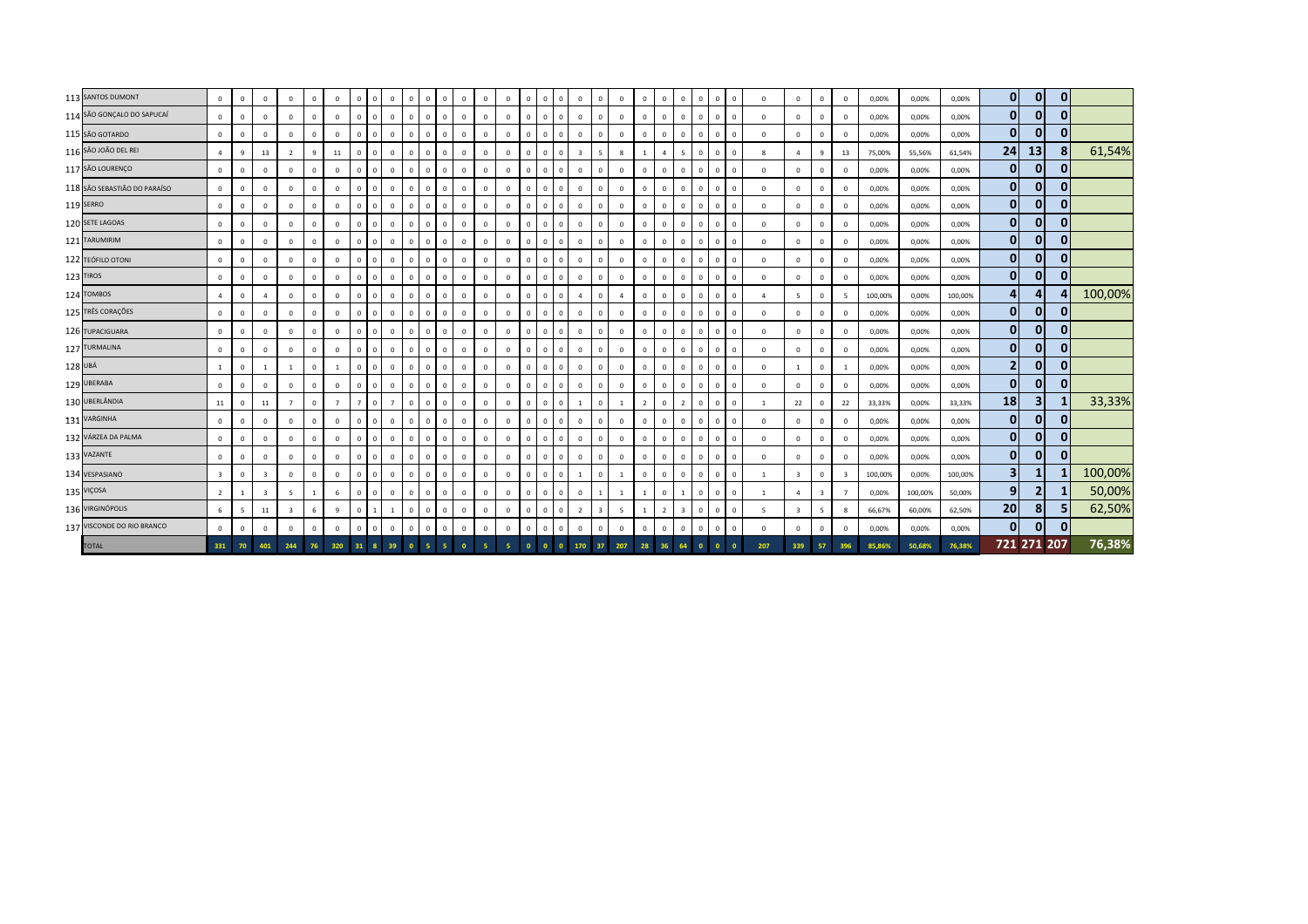|                                                  |                          |                  |                         |                         |                          |                         |              |                               |                             |              |                                        |              |                   |              |                                       |                | out/18                  |              |                |                |                      |                                           |                             |                |                               |                  |                                     |                |         |                                           |         |                |                    |              |                         |
|--------------------------------------------------|--------------------------|------------------|-------------------------|-------------------------|--------------------------|-------------------------|--------------|-------------------------------|-----------------------------|--------------|----------------------------------------|--------------|-------------------|--------------|---------------------------------------|----------------|-------------------------|--------------|----------------|----------------|----------------------|-------------------------------------------|-----------------------------|----------------|-------------------------------|------------------|-------------------------------------|----------------|---------|-------------------------------------------|---------|----------------|--------------------|--------------|-------------------------|
|                                                  |                          |                  |                         |                         |                          |                         |              |                               |                             |              |                                        |              |                   |              |                                       |                | <b>MEDIAÇÃO</b>         |              |                |                |                      |                                           |                             |                |                               |                  |                                     |                |         |                                           |         |                |                    |              |                         |
|                                                  |                          |                  |                         |                         |                          |                         |              |                               |                             |              |                                        |              |                   |              |                                       |                | PRÉ-PROCESSUAL          |              |                |                |                      |                                           |                             |                |                               |                  |                                     |                |         |                                           |         |                |                    |              |                         |
| Tribunal de Justica do<br>Estado de Minas Gerais |                          |                  |                         | <b>CASOS</b>            |                          |                         |              |                               |                             |              | MEDIAÇÕES PREJUDICADAS                 |              |                   |              |                                       |                |                         |              |                |                | MEDIAÇÕES CONCLUÍDAS |                                           |                             |                |                               |                  | <b>SESSÕES</b><br><b>REALIZADAS</b> |                |         | % (MEDIAÇÕES<br>CONCLUÍDAS/COM<br>ACORDO) |         |                |                    |              |                         |
|                                                  |                          | <b>RECEBIDOS</b> |                         |                         | <b>FM ANDAMENTO</b>      |                         |              | NÃO ADESÃO                    |                             | DESISTÊNCIA  |                                        |              | NÃO COMPARECIMENT |              | <b>DEMANDA NÃO</b><br><b>INDICADA</b> |                |                         | COM ACORDO   |                |                | <b>SEM ACORDO</b>    |                                           | <b>ACORDO PARCIA</b>        |                |                               |                  | SESSÕES                             |                |         | %                                         |         |                |                    |              |                         |
|                                                  |                          | EL               |                         | MÍLIA                   |                          | 론                       |              | 론                             |                             |              |                                        |              |                   |              | EL                                    |                |                         |              | Ř              |                | E<br>EL              | MÍLIA                                     | λĒ,                         |                | <b>TOTAL</b><br><b>ACORDO</b> |                  | EL                                  | <b>TAL</b>     |         |                                           |         | <b>TAL</b>     | <b>TAL</b><br>AUZA | ₹ĕ           | Percentual<br>de acordo |
| 1 ABRE CAMPO                                     | $\mathbf{0}$             | $\mathbf{0}$     | $\mathbf{0}$            | $\mathbf 0$             | $\mathbf{0}$             | $\mathbf{0}$            | $\circ$      | $\mathbf{0}$                  | $\mathbf{0}$<br>$\circ$     | $\mathbf{0}$ | $\overline{0}$<br>$\circ$              | $\mathbf{0}$ | $\mathbf{0}$      | $\mathbf{0}$ | $\overline{0}$                        | $\mathbf{0}$   | $\mathbf 0$             | $\mathbf{0}$ | $\mathbf 0$    | $\mathbf{0}$   | $\overline{0}$       | $\mathbf{0}$                              | $\circ$<br>$\circ$          | $\mathbf{0}$   | $\mathbf 0$                   | $\mathbf{0}$     | $\mathbf{0}$                        | $\mathbf{0}$   | 0,00%   | 0.00%                                     | 0.00%   | $\overline{0}$ | $\mathbf{0}$       | $\mathbf{0}$ |                         |
| 2 AÇUCENA                                        | $\mathbf 0$              | $\mathbf{0}$     | $\mathsf 0$             | $\mathbb O$             | $\mathsf 0$              | $\mathbf 0$             | $\Omega$     | $\Omega$<br>$\Omega$          | $\Omega$                    | $\mathbf 0$  | $\overline{0}$<br>$\Omega$             | $\mathbf{0}$ | $\mathbf 0$       | $\mathbf 0$  | $\overline{0}$                        | $\mathbf 0$    | $\overline{0}$          | $\mathbf 0$  | $\Omega$       | $\mathbf 0$    | $\circ$              | $\mathbf 0$                               | $\mathsf 0$<br>$\mathbf 0$  | $\mathbf 0$    | $\mathbf 0$                   | $\mathbf 0$      | $\mathbf 0$                         | $\mathbf 0$    | 0,00%   | 0,00%                                     | 0,00%   | $\overline{0}$ | $\mathbf 0$        | $\mathbf{0}$ |                         |
| ÁGUAS FORMOSAS                                   | $\mathbf 0$              | $\mathbf 0$      | $\mathbf 0$             | $\mathbb O$             | $\mathsf 0$              | $\mathbf 0$             | $\Omega$     | $\Omega$<br>$\Omega$          | $\Omega$                    | $\mathbf 0$  | $^{\circ}$<br>$\Omega$                 | $\Omega$     | $\mathbf{0}$      | $\mathbf 0$  | $\overline{0}$                        | $\mathbf 0$    | $\mathbf 0$             | $\mathbf 0$  | $\mathbf 0$    | $\mathbf 0$    | $\overline{0}$       | $\mathbf 0$<br>$\overline{0}$             | $\Omega$                    | $\mathbf 0$    | $\mathbf 0$                   | $\mathbf 0$      | $\mathbf{0}$                        | $\mathbf 0$    | 0,00%   | 0,00%                                     | 0,00%   | $\overline{0}$ | $\mathbf 0$        | $\mathbf 0$  |                         |
| ALÉM PARAÍBA                                     | $\overline{2}$           | $\mathbf 0$      | $\overline{2}$          | $\,0\,$                 | $\,0\,$                  | $\mathbf 0$             | $\Omega$     | $\Omega$<br>$\Omega$          | $\Omega$                    | $\,$ 0       | $\mathbf 0$<br>$\overline{0}$          | $\mathbf 0$  | $\,0\,$           | $\mathbf 0$  | $\Omega$                              | $\mathbf 0$    | $\mathbf{1}$            | $\mathbf 0$  | $\overline{1}$ | $\mathbf 0$    | $\,$ 0               | $\mathbf 0$<br>$\Omega$                   | $\Omega$                    | $\,$ 0         | $\overline{1}$                | $\overline{4}$   | $\mathbf 0$                         | $\overline{A}$ | 100,00% | 0,00%                                     | 100,00% | $\overline{2}$ | $\mathbf{1}$       |              | 100,00%                 |
| 5 ALFENAS                                        | $1\,$                    | $\mathbf 0$      | $\mathbf{1}$            | $\mathbf 0$             | $\mathsf 0$              | $\mathbf 0$             | $\circ$      | $\mathbf 0$                   | $\mathbf 0$<br>$\mathbf 0$  | $\mathbf 0$  | $\overline{0}$<br>$\mathbf 0$          | $\mathbf 0$  | $\mathsf 0$       | $\mathbf 0$  | $\mathsf 0$                           | $\mathbb O$    | $\mathbf{1}$            | $\mathbf 0$  | $\mathbf{1}$   | $\mathbf 0$    | $\,$ 0 $\,$          | $\mathbf 0$                               | $\mathsf 0$<br>$\mathbf 0$  | $\mathbf 0$    | $\overline{1}$                | $\mathbf{1}$     | $\mathbf 0$                         |                | 100,00% | 0,00%                                     | 100,00% | $\mathbf{1}$   | $\mathbf{1}$       |              | 100,00%                 |
| ALTO RIO DOCE                                    | $\mathbf 0$              | $\mathbf 0$      | $\,0\,$                 | $\,0\,$                 | $\mathbf 0$              | $\mathbb O$             | $\mathbf 0$  | $\mathbf 0$<br>$\,0\,$        | $\mathbf{0}$                | $\,0\,$      | $\,$ 0<br>$\mathbf 0$                  | $\mathbf 0$  | $\mathbf 0$       | $\mathbf 0$  | $\,0\,$                               | $\mathbb O$    | $\mathbb O$             | $\mathbf 0$  | $\mathbb O$    | $\mathbf 0$    | $\overline{0}$       | $\mathbf 0$                               | $\mathbf 0$<br>$\mathbf{0}$ | $\mathbf 0$    | $\,0\,$                       | $\mathbf 0$      | $\mathbf 0$                         | $\mathbf 0$    | 0,00%   | 0,00%                                     | 0,00%   | $\overline{0}$ | $\mathbf{0}$       | $\mathbf{0}$ |                         |
| 7 ARAÇUAÍ                                        | $\mathbf 0$              | $\mathbf 0$      | $\mathsf 0$             | $\circ$                 | $\mathsf 0$              | $\mathbf 0$             | $\mathbf{0}$ | $\Omega$<br>$\Omega$          | $\mathbf{0}$                | $\mathbf{0}$ | $\overline{0}$<br>$\Omega$             | $\Omega$     | $\mathbf 0$       | $\mathbf{0}$ | $\overline{0}$                        | $\mathbf 0$    | $\mathbb O$             | $\mathbf 0$  | $\mathbb O$    | $\mathbf 0$    | $\mathbf 0$          | $\mathbf 0$                               | $\Omega$<br>$\Omega$        | $\Omega$       | $\mathsf 0$                   | $\mathbf 0$      | $\mathbf{0}$                        | $\mathbf 0$    | 0,00%   | 0,00%                                     | 0,00%   | $\overline{0}$ | $\mathbf{0}$       | $\bf{0}$     |                         |
| <b>8 ARAGUARI</b>                                | $\mathbf 0$              | $\bf{0}$         | $\pmb{0}$               | $\mathbf 0$             | $\pmb{0}$                | $\bf{0}$                | $\mathbf{0}$ | $\Omega$<br>$\Omega$          | $\Omega$                    | $\mathbf 0$  | $\Omega$<br>$\bf{0}$                   | $\Omega$     | $\mathbf 0$       | $\mathbf 0$  | $\Omega$                              | $\bf{0}$       | $\mathbf 0$             | $\bf{0}$     | $\mathbf 0$    | $\mathbf 0$    | $\bf{0}$             | $\mathbf{0}$<br>$\Omega$                  | $\bf{0}$                    | $\mathbf 0$    | $\pmb{0}$                     | $\boldsymbol{0}$ | $\mathbf 0$                         | $\bf{0}$       | 0,00%   | 0,00%                                     | 0,00%   | $\overline{0}$ | $\mathbf{0}$       | $\mathbf{0}$ |                         |
| g ARAXÁ                                          | $\mathbf 0$              | $\mathbf 0$      | $\mathsf 0$             | $\mathbb O$             | $\mathsf 0$              | $\mathbb O$             | $\mathbf{0}$ | $\Omega$<br>$\Omega$          | $\Omega$                    | $\mathbf 0$  | $\overline{0}$<br>$\Omega$             | $\mathbf{0}$ | $\mathbf 0$       | $\mathbf 0$  | $\Omega$                              | $\mathbf 0$    | $\mathbf 0$             | $\mathbf 0$  | $\Omega$       | $\mathbf 0$    | $\mathbf 0$          | $\mathbf 0$                               | $\Omega$<br>$\Omega$        | $\Omega$       | $\overline{0}$                | $\mathbf 0$      | $\mathbf 0$                         | $\mathbf 0$    | 0,00%   | 0,00%                                     | 0,00%   | $\overline{0}$ | $\mathbf{0}$       | $\mathbf 0$  |                         |
| 10 BARÃO DE COCAIS                               | 16                       | 32               | 48                      | 55                      | 38                       | 93                      | $\mathbf{0}$ | $\mathbf 0$<br>$\overline{0}$ | $\Omega$                    | $\mathbf 0$  | $\overline{0}$<br>$\mathbf 0$          | $\mathbf 0$  | $\mathbf 0$       | $\mathbf{0}$ | $\overline{0}$                        | $\mathbf 0$    | 15                      | 26           | 41             | $\overline{7}$ | $\,$ 9               | 16                                        | $\mathbf 0$<br>$\mathbf 0$  | $\mathbf 0$    | 41                            | 21               | 35                                  | 56             | 68,18%  | 74,29%                                    | 71,93%  | 141            | 57                 | 41           | 71,93%                  |
| 11 BARBACENA                                     | $\mathsf 0$              | $\mathbf 0$      | $\,0\,$                 | $\mathbb O$             | $\mathbf 0$              | $\mathbf 0$             | $\mathbf 0$  | $\mathbf 0$<br>$\mathbf 0$    | $\mathbf 0$                 | $\mathbf 0$  | $\overline{0}$<br>$\mathbf 0$          | $\mathbf 0$  | $\mathbf 0$       | $\mathbf{0}$ | $\overline{0}$                        | $\mathbf 0$    | $\pmb{0}$               | $\pmb{0}$    | $\mathbf 0$    | $\mathbf{0}$   | $\mathbf 0$          | $\mathbf 0$<br>$\overline{0}$             | $\overline{0}$              | $\mathbf 0$    | $\mathbf 0$                   | $\mathbf 0$      | $\mathbf 0$                         | $\mathbf 0$    | 0,00%   | 0,00%                                     | 0,00%   | $\overline{0}$ | $\mathbf 0$        | $\mathbf{0}$ |                         |
| 12 BARROSO                                       | $\mathsf 0$              | $\mathbf 0$      | $\mathsf 0$             | $\,0\,$                 | $\mathsf 0$              | $\mathbf 0$             | $\Omega$     | $\mathbf{0}$<br>$\Omega$      | $\Omega$                    | $\mathbf{0}$ | $\Omega$<br>$\Omega$                   | $\Omega$     | $\mathbf 0$       | $\mathbf 0$  | $\Omega$                              | $\Omega$       | $\mathbf 0$             | $\Omega$     | $\mathbf 0$    | $\mathbf{0}$   | $\overline{0}$       | $\mathbf 0$                               | $\Omega$<br>$\Omega$        | $\mathbf{0}$   | $\mathbf{0}$                  | $\mathbf 0$      | $\mathbf{0}$                        | $\Omega$       | 0,00%   | 0,00%                                     | 0,00%   | $\overline{0}$ | $\mathbf{0}$       | $\mathbf{0}$ |                         |
| 13 BELO HORIZONTE                                | $\overline{\phantom{a}}$ | $\mathbf 0$      | $\overline{5}$          | $\overline{\mathbf{3}}$ | $\mathsf 0$              | $\overline{\mathbf{3}}$ | $\mathbf{0}$ | $\Omega$<br>$\Omega$          | $\Omega$                    | $\mathbf 0$  | $\overline{0}$<br>$\Omega$             | $\mathbf{0}$ | $\mathbf 0$       | $1\,$        | $\Omega$                              | $\overline{1}$ | $\mathbf{1}$            | $\mathbf 0$  | $\mathbf{1}$   | $\mathbf 0$    | $\mathbf 0$          | $\mathbf 0$                               | $\Omega$<br>$\Omega$        | $\Omega$       | $\overline{1}$                | $\mathbf{g}$     | $\mathbf 0$                         | $\mathbf{g}$   | 100,00% | 0,00%                                     | 100,00% | 8              | $\mathbf{1}$       |              | 100,00%                 |
| 14 BETIM                                         | $\mathbf 0$              | $\mathbf 0$      | $\mathsf 0$             | $\mathbf 0$             | $\mathsf 0$              | $\mathbb O$             | $\Omega$     | $\Omega$<br>$\Omega$          | $\Omega$                    | $\mathbf{0}$ | $\overline{0}$<br>$\Omega$             | $\Omega$     | $\mathsf 0$       | $\mathbf{0}$ | $\Omega$                              | $\Omega$       | $\overline{0}$          | $\Omega$     | $\Omega$       | $\mathbf 0$    | $\mathbf{0}$         | $\mathbf{0}$                              | $\Omega$<br>$\Omega$        | $\Omega$       | $\mathbf{0}$                  | $\mathbf 0$      | $\Omega$                            | $\Omega$       | 0,00%   | 0,00%                                     | 0,00%   | $\overline{0}$ | $\mathbf{0}$       | $\bf{0}$     |                         |
| 15 BICAS                                         | $\mathsf 0$              | $\mathbf 0$      | $\mathbf 0$             | $\mathbb O$             | $\mathsf 0$              | $\mathbf 0$             | $\mathbf{0}$ | $\mathbf 0$<br>$\overline{0}$ | $\mathbf 0$                 | $\mathbf 0$  | $\mathbf 0$<br>$^{\circ}$              | $\mathbf 0$  | $\mathsf 0$       | $\mathbf{0}$ | $\overline{0}$                        | $\mathbf 0$    | $\overline{0}$          | $\mathbf 0$  | $\mathbf 0$    | $\mathbf 0$    | $\overline{0}$       | $\mathbf 0$<br>$\overline{0}$             | $\mathbf 0$                 | $\mathbf 0$    | $\mathbf 0$                   | $\mathbf 0$      | $\mathbf 0$                         | $\mathbf 0$    | 0,00%   | 0,00%                                     | 0,00%   | $\overline{0}$ | $\mathbf{0}$       | $\mathbf{0}$ |                         |
| 16 BRUMADINHO                                    | $\mathsf 0$              | $\mathbf 0$      | $\,0\,$                 | $\mathbf 0$             | $\mathbf 0$              | $\mathbf 0$             | $\Omega$     | $\Omega$<br>$\Omega$          | $\mathbf{0}$                | $\mathbf 0$  | $\Omega$<br>$\overline{0}$             | $\Omega$     | $\mathbf 0$       | $\mathbf 0$  | $\Omega$                              | $\mathbf 0$    | $\mathbf 0$             | $\mathbf 0$  | $\mathbb O$    | $\mathsf 0$    | $\,$ 0               | $\mathbf 0$                               | $\mathbf{0}$<br>$\Omega$    | $\mathbf 0$    | $\,0\,$                       | $\mathbf 0$      | $\mathbf 0$                         | $\mathbf 0$    | 0,00%   | 0,00%                                     | 0,00%   | $\overline{0}$ | $\mathbf{0}$       | $\mathbf 0$  |                         |
| 17 CAETÉ                                         | $\mathbf 0$              | $\mathbf 0$      | $\,0\,$                 | $\mathbf 0$             | $\mathsf 0$              | $\mathbf 0$             | $\mathbf 0$  | $\mathbf 0$<br>$\mathbf 0$    | $\mathbf 0$                 | $\mathbf 0$  | $\overline{0}$<br>$\mathbf 0$          | $\mathbf 0$  | $\mathbf 0$       | $\mathbf 0$  | $\overline{0}$                        | $\mathbf 0$    | $\mathbf 0$             | $\mathbf 0$  | $\mathbf 0$    | $\mathsf 0$    | $\mathbf 0$          | $\mathbf 0$                               | $\mathbf 0$<br>$\mathbf 0$  | $\overline{0}$ | $\mathsf 0$                   | $\mathbf 0$      | $\mathbf 0$                         | $\mathbf 0$    | 0,00%   | 0,00%                                     | 0,00%   | $\mathbf{0}$   | $\mathbf 0$        | $\mathbf 0$  |                         |
| 18 CAMANDUCAIA                                   | $\mathbf{0}$             | $\mathbf{0}$     | $\mathbf{0}$            | $\mathbb O$             | $\mathbf{0}$             | $\mathbf 0$             | $\Omega$     | $\Omega$<br>$\Omega$          | $\Omega$                    | $\Omega$     | $\Omega$<br>$\Omega$                   | $\Omega$     | $\Omega$          | $\Omega$     | $\Omega$                              | $\Omega$       | $\Omega$                | $\Omega$     | $\Omega$       | $\Omega$       | $\Omega$             | $\Omega$<br>$\Omega$                      | $\Omega$                    | $\Omega$       | $\mathbf{0}$                  | $\mathbf{0}$     | $\Omega$                            | $\Omega$       | 0.00%   | 0.00%                                     | 0.00%   | $\mathbf{0}$   | $\mathbf{0}$       | $\bf{0}$     |                         |
| 19 CAMPO BELO                                    | $\mathbf 0$              | $\mathbf 0$      | $\mathbf 0$             | 16                      | $\overline{\mathbf{3}}$  | 19                      | $\Omega$     | $\Omega$<br>$\Omega$          | $\Omega$                    | $\mathbf 0$  | $\Omega$<br>$^{\circ}$                 | $\Omega$     | $\mathbf 0$       | $\mathbf 0$  | $\Omega$                              | $\mathbf 0$    | $\overline{0}$          | $\mathbf 0$  | $\mathbf 0$    | $\mathbf 0$    | $\,$ 0               | $\mathbf 0$<br>$\Omega$                   | $\Omega$                    | $\mathbf 0$    | $\mathbf 0$                   | $\mathbf 0$      | $\mathbf 0$                         | $\mathbf 0$    | 0,00%   | 0,00%                                     | 0,00%   | 19             | $\mathbf{0}$       | $\mathbf{0}$ |                         |
| 20 CAPELINHA                                     | $\overline{3}$           | $\mathbf{0}$     | $\overline{\mathbf{3}}$ | $\overline{\mathbf{3}}$ | $\mathsf 0$              | $\overline{\mathbf{3}}$ | $\circ$      | $\mathbf{0}$<br>$\Omega$      | $\mathbf{0}$                | $\mathbf{0}$ | $\Omega$<br>$\Omega$                   | $\Omega$     | $\mathbf 0$       | $\mathbf{0}$ | $\Omega$                              | $\mathbf 0$    | $\overline{\mathbf{3}}$ | $\Omega$     | $\overline{3}$ | $\overline{a}$ | $\mathbf{0}$         | $\overline{4}$                            | $\Omega$<br>$\Omega$        | $\Omega$       | $\overline{3}$                | $\mathbf{0}$     | $\mathbf{0}$                        | $\Omega$       | 42,86%  | 0,00%                                     | 42,86%  | $6\phantom{a}$ | $\overline{7}$     | 3            | 42,86%                  |
| 21 CAPINÓPOLIS                                   | $\mathbf 0$              | $\mathbf 0$      | $\mathbf 0$             | $\mathbf 0$             | $\mathsf 0$              | $\circ$                 | $\mathbf{0}$ | $\mathbf 0$                   | $\mathbf{0}$<br>$\mathbf 0$ | $\mathbf 0$  | $\overline{0}$<br>$\mathbf 0$          | $\mathbf 0$  | $\mathbf 0$       | $\mathbf 0$  | $\overline{0}$                        | $\mathbf 0$    | $\mathbf 0$             | $\mathbf 0$  | $\mathbf 0$    | $\mathbf 0$    | $\circ$              | $\mathbf 0$                               | $\mathbf{0}$<br>$\mathbf 0$ | $\mathbf 0$    | $\mathbf 0$                   | $\mathbf 0$      | $\mathbf 0$                         | $\mathbf 0$    | 0,00%   | 0,00%                                     | 0,00%   | $\mathbf{0}$   | $\mathbf{0}$       | $\bf{0}$     |                         |
| 22 CARANGOLA                                     | $\mathsf 0$              | $\mathbf 0$      | $\mathsf 0$             | $\circ$                 | $\mathsf 0$              | $\mathbf 0$             | $\mathbf 0$  | $\mathbf 0$<br>$\overline{0}$ | $\mathbf 0$                 | $\mathbf{0}$ | $\overline{0}$<br>$\mathbf 0$          | $\mathbf 0$  | $\mathbf 0$       | $\mathbf{0}$ | $\overline{0}$                        | $\mathbf 0$    | $\mathbb O$             | $\mathbf 0$  | $\mathbb O$    | $\mathbf{0}$   | $\,$ 0 $\,$          | $\mathbf 0$                               | $\mathbf 0$<br>$\mathbf 0$  | $\overline{0}$ | $\mathbf 0$                   | $\mathbf 0$      | $\mathbf{0}$                        | $\mathbf 0$    | 0,00%   | 0,00%                                     | 0,00%   | $\overline{0}$ | $\mathbf{0}$       | $\mathbf 0$  |                         |
| 23 CARATINGA                                     | $\mathbf 0$              | $\mathbf 0$      | $\mathsf 0$             | $\mathbf 0$             | $\mathsf 0$              | $\mathbf 0$             | $\mathbf{0}$ | $\Omega$<br>$\Omega$          | $\mathbf{0}$                | $\mathbf{0}$ | $\Omega$<br>$\Omega$                   | $\mathbf{0}$ | $\mathbf 0$       | $\Omega$     | $\Omega$                              | $\mathbb O$    | $\mathbf 0$             | $\mathbf 0$  | $\mathbf 0$    | $\mathsf 0$    | $\overline{0}$       | $\mathbf 0$                               | $\mathbf{0}$<br>$\Omega$    | $\mathbf{0}$   | $\mathbf 0$                   | $\mathbf 0$      | $\mathbf 0$                         | $\mathbf 0$    | 0,00%   | 0,00%                                     | 0,00%   | $\overline{0}$ | $\mathbf{0}$       | $\Omega$     |                         |
| CARMO DO CAJURU<br>24                            | 112                      | $\mathbf{0}$     | 112                     | 72                      | $\mathbf{0}$             | 72                      | 12           | $\mathbf{0}$<br>12            | $\mathbf{0}$                | $\mathbf{0}$ | $\Omega$<br>$\Omega$                   | $\mathbf{0}$ | $\mathbf 0$       | $\mathbf{0}$ | $\Omega$                              | $\mathbf{0}$   | 21                      | $\mathbf{0}$ | 21             | 11             | $\overline{0}$       | 11<br>$\Omega$                            | $\mathbf{0}$                | $\mathbf{0}$   | 21                            | 102              | $\mathbf{0}$                        | 102            | 65,63%  | 0,00%                                     | 65,63%  | 184            | 32                 | 21           | 65,63%                  |
| CARMO DO PARANAÍBA<br>25                         | $\mathbf 0$              | $\mathbf 0$      | $\,0\,$                 | $\mathbb O$             | $\,0\,$                  | $\mathbf 0$             | $\mathbf{0}$ | $\mathbf 0$<br>$\overline{0}$ | $\Omega$                    | $\mathbf 0$  | $\overline{\mathbf{0}}$<br>$\mathbf 0$ | $\mathbf 0$  | $\,0\,$           | $\mathbf 0$  | $\,$ 0                                | $\mathbf 0$    | $\,0\,$                 | $\mathbf 0$  | $\mathbf 0$    | $\mathbf 0$    | $\overline{0}$       | $\mathbf 0$                               | $\mathbf 0$<br>$\mathbf 0$  | $\,$ 0         | $\mathbf 0$                   | $\mathbf 0$      | $\mathbf 0$                         | $^{\circ}$     | 0,00%   | 0,00%                                     | 0,00%   | $\mathbf{0}$   | $\mathbf 0$        | 0            |                         |
| 26 CARMO DO RIO CLARO                            | $\mathbf 0$              | $\mathbf 0$      | $\mathbf 0$             | $\circ$                 | $\mathsf 0$              | $\mathbf 0$             | 0            | $\Omega$<br>$\Omega$          | $\Omega$                    | $\mathbf 0$  | $\overline{0}$<br>$\mathbf 0$          | $\mathbf 0$  | $\overline{0}$    | $\mathbf 0$  | $\Omega$                              | $\mathbf 0$    | $\mathbf 0$             | $\mathbf 0$  | $\mathbf 0$    | $\mathbf 0$    | $\overline{0}$       | $\mathbf 0$<br>$\overline{0}$             | $\Omega$                    | $\mathbf 0$    | $\mathbf 0$                   | $\mathbf 0$      | $\mathbf{0}$                        | $\mathbf 0$    | 0,00%   | 0,00%                                     | 0,00%   | $\overline{0}$ | $\mathbf{0}$       | $\mathbf 0$  |                         |
| 27 CARMÓPOLIS DE MINAS                           | $\mathsf 0$              | $\mathbf 0$      | $\,0\,$                 | $\mathbf 0$             | $\,0\,$                  | $\mathbb O$             | $\mathbf 0$  | $\Omega$<br>$\Omega$          | $\Omega$                    | $\mathbf 0$  | $\overline{0}$<br>$\mathbf 0$          | $\mathbf 0$  | $\mathbf 0$       | $\mathbf{0}$ | $\Omega$                              | $\mathbf 0$    | $\mathbf 0$             | $\mathbf 0$  | $\mathbf 0$    | $\mathbf 0$    | $\mathbf 0$          | $\mathbf 0$<br>$\Omega$                   | $\Omega$                    | $\mathbf 0$    | $\mathsf 0$                   | $\mathbf 0$      | $\mathbf 0$                         | $\mathbf 0$    | 0,00%   | 0,00%                                     | 0,00%   | $\overline{0}$ | $\mathbf{0}$       | $\mathbf{0}$ |                         |
| 28 CAXAMBU                                       | $\mathbf{1}$             | $\mathbf 0$      | $\mathbf{1}$            | $\mathbb O$             | $\mathsf 0$              | $\mathbb O$             | $\mathbf{0}$ | $\mathbf 0$<br>$\overline{0}$ | $\mathbf 0$                 | $\mathbf 0$  | $\overline{0}$<br>$\mathbf 0$          | $\mathbf 0$  | $\mathbf 0$       | $\mathbf 0$  | $\mathbf{0}$                          | $\mathbb O$    | $\mathbf{1}$            | $\mathbf 0$  | $\mathbf{1}$   | $\mathbf 0$    | $\,$ 0 $\,$          | $\mathbf 0$                               | $\mathbf 0$<br>$\mathbf 0$  | $\mathbf 0$    | $\overline{1}$                | $\mathbf 0$      | $\mathbf 0$                         | $\mathbf 0$    | 100,00% | 0,00%                                     | 100,00% | $\mathbf{1}$   | $\mathbf{1}$       |              | 100,00%                 |
| 29 CEJUSC 2 Grau                                 | $\mathbf 0$              | $\Omega$         | $\mathbf 0$             | $\mathbf 0$             | $\mathsf 0$              | $\mathbf 0$             | $\mathbf{0}$ | $\mathsf 0$<br>$\overline{0}$ | $\mathbf{0}$                | $\mathbf 0$  | $\,$ 0<br>$\Omega$                     | $\Omega$     | $\mathbf 0$       | $\mathbf 0$  | $\,$ 0                                | $\overline{0}$ | $\mathbf 0$             | $\mathbf 0$  | $\mathbf 0$    | $\mathbf 0$    | $\overline{0}$       | $\mathbf 0$                               | $\mathsf 0$<br>$\mathbf 0$  | $\mathbf 0$    | $\mathsf 0$                   | $\mathbf 0$      | $\Omega$                            | $\Omega$       | 0,00%   | 0,00%                                     | 0,00%   | $\overline{0}$ | $\mathbf{0}$       | $\bf{0}$     |                         |
| 30 CLÁUDIO                                       | $\overline{9}$           | $\overline{2}$   | 11                      | 13                      | $\overline{\phantom{a}}$ | 18                      | $\mathbf 0$  | $\mathbf 0$<br>$\overline{0}$ | $\mathbf 0$                 | $\mathbf 0$  | $\mathbf 0$<br>$\overline{0}$          | $\mathbf 0$  | $\mathbf 0$       | $\mathbf{0}$ | $\overline{0}$                        | $\mathbf 0$    | $\overline{7}$          | $\mathbf{1}$ | 8              | $\overline{2}$ | $\overline{1}$       | $\overline{\mathbf{3}}$<br>$\overline{0}$ | $\mathbf 0$                 | $\Omega$       | $\mathbf{g}$                  | 10               | $\overline{2}$                      | 12             | 77,78%  | 50,00%                                    | 72,73%  | 29             | 11                 | 8            | 72,73%                  |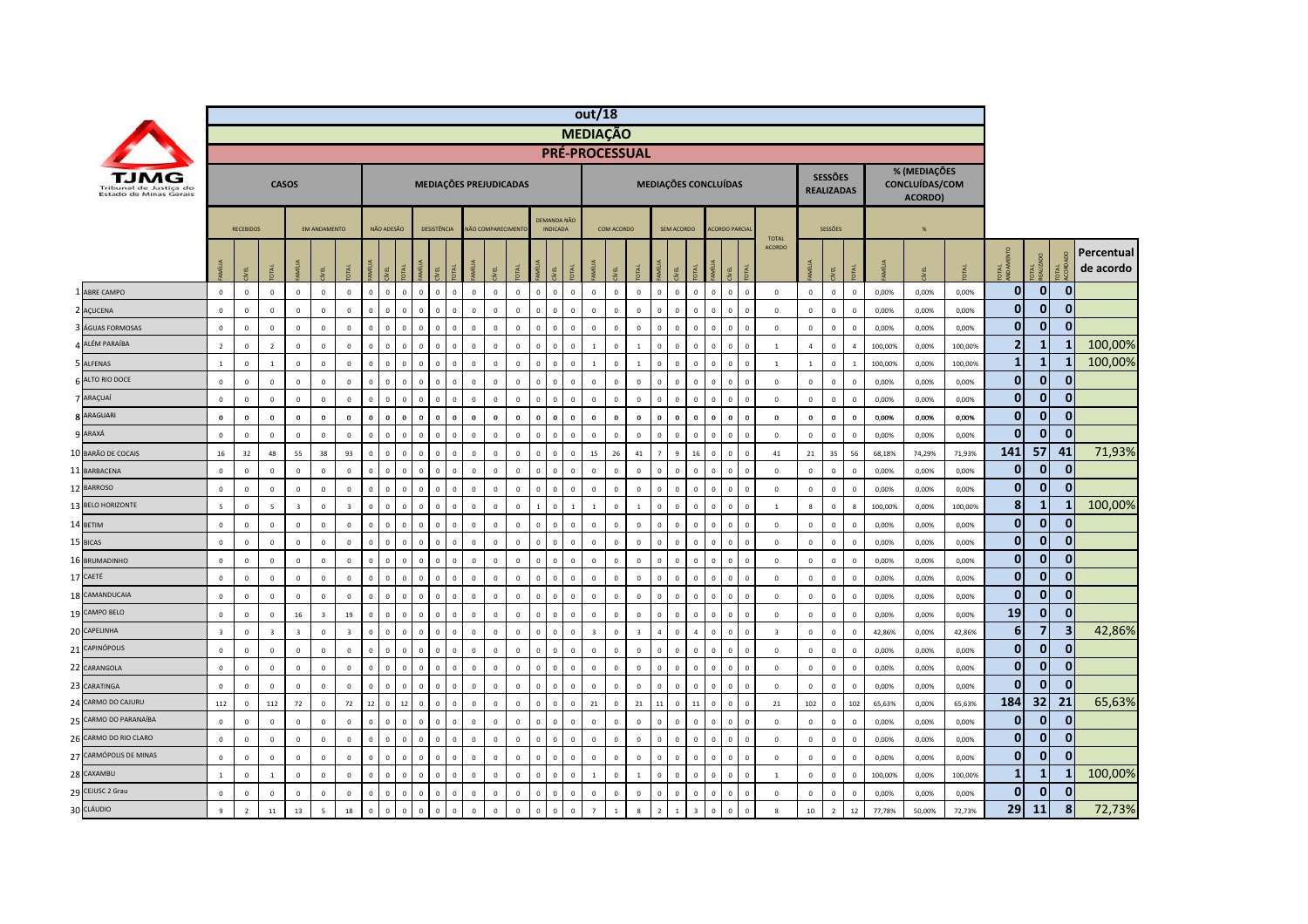| 31 CONCEIÇÃO DO MATO DENTRO | $\mathsf 0$             | $\mathbf 0$    | $\mathsf 0$             | $\mathbf 0$             | $\mathbf 0$    | $\mathbf 0$             | $\Omega$                      | $\Omega$       |              | $\mathbf 0$<br>$\Omega$      | $\mathbf 0$    | $\overline{0}$ | $\mathbf 0$    | $\Omega$       | $\overline{0}$<br>$\mathbf 0$  | $\overline{0}$ |                          | $\mathbf 0$             |                | $\mathbf 0$    |                | $\mathbf 0$  | $\Omega$                       | $\,0\,$                 | $\mathbf 0$             | $\mathbf 0$             | $\mathbf 0$              | 0,00%   | 0,00%   | 0,00%   | $\overline{0}$ | $\overline{0}$ | $\mathbf{0}$            |         |
|-----------------------------|-------------------------|----------------|-------------------------|-------------------------|----------------|-------------------------|-------------------------------|----------------|--------------|------------------------------|----------------|----------------|----------------|----------------|--------------------------------|----------------|--------------------------|-------------------------|----------------|----------------|----------------|--------------|--------------------------------|-------------------------|-------------------------|-------------------------|--------------------------|---------|---------|---------|----------------|----------------|-------------------------|---------|
| 32 CONSELHEIRO LAFAIETE     | $\mathsf 0$             | $\mathbf 0$    | $\mathbf{0}$            | $\mathbf 0$             | $\mathbf 0$    | $\mathbf 0$             | $\mathbf 0$<br>$\mathbf{0}$   | $\mathbf 0$    | $\mathbf 0$  | $\mathbf 0$<br>$\mathbf 0$   | $\mathbb O$    | $\mathbb O$    | $\mathbb O$    | $\mathbf{0}$   | $\mathbf 0$<br>$\mathbf 0$     | $\mathbf 0$    | $\mathbf 0$              | $\mathbb O$             | $\mathbf 0$    | $\mathbf 0$    | $\mathbf 0$    | $\mathbf 0$  | $\mathbf 0$<br>$\mathbf 0$     | $\mathbf 0$             | $\mathbb O$             | $\mathsf 0$             | $\mathbf 0$              | 0,00%   | 0,00%   | 0,00%   | $\mathbf{0}$   | $\mathbf{0}$   | $\mathbf{0}$            |         |
| 33 CONTAGEM                 | $\mathsf 0$             | $\overline{0}$ | $\mathbf 0$             | $\mathbf 0$             | $\mathbf{0}$   | $\circ$                 | $\mathbf 0$<br>$\mathbf 0$    | $\mathbf 0$    | $\Omega$     | $\mathbf 0$<br>$\mathbf 0$   | $\mathbb O$    | $\mathbb O$    | $\mathbb O$    | $\mathbf 0$    | $\mathbf 0$<br>$\overline{0}$  | $\mathbf 0$    | $\overline{0}$           | $\circ$                 | $\Omega$       | $\mathbf 0$    | $\mathbf 0$    | $\mathbf{0}$ | $\overline{0}$<br>$\Omega$     | $\mathbf 0$             | $\mathbb O$             | $\mathsf 0$             | $\mathbf 0$              | 0,00%   | 0,00%   | 0,00%   | $\mathbf 0$    | $\overline{0}$ | $\mathbf{0}$            |         |
| 34 CORINTO                  | $\mathsf 0$             | $\overline{0}$ | $\mathbf 0$             | $\Omega$                | $\Omega$       | $\mathbf 0$             | $\Omega$<br>$\mathbf{0}$      | $\mathbf{0}$   | $\Omega$     | $\mathbf 0$<br>$\Omega$      | $\mathbf 0$    | $\Omega$       | $\mathbb O$    | $\Omega$       | $\mathbf 0$<br>$\mathbf{0}$    | $\mathbf 0$    | $\Omega$                 | $\mathbf 0$             | $\Omega$       | $\mathbb O$    | $\Omega$       | $\mathbf{0}$ | $\mathbf 0$<br>$\Omega$        | $\,0\,$                 | $\mathbf 0$             | $\mathsf 0$             | $\Omega$                 | 0,00%   | 0,00%   | 0,00%   | $\mathbf 0$    | $\mathbf{0}$   | $\mathbf{0}$            |         |
| 35 COROMANDEL               | $\mathsf 0$             | $\mathbf 0$    | $\mathbf 0$             | $\mathbf 0$             | $\mathbf 0$    | $\circ$                 | $\circ$<br>$\mathbf 0$        | $\mathbf 0$    | $\mathbf{0}$ | $\mathbf 0$<br>$\mathbf 0$   | $\mathbb O$    | $\mathbb O$    | $\mathbb O$    | $\mathbf{0}$   | $\mathbf 0$<br>$\mathbf 0$     | $\overline{0}$ | $\mathbf{0}$             | $\mathbf 0$             | $\,$ 0         | $\mathbf 0$    | $\mathbf 0$    | $\mathbf 0$  | $\mathbf 0$<br>$\mathbb O$     | $\mathbf 0$             | $\mathbb O$             | $\mathbf 0$             | $\mathbf 0$              | 0,00%   | 0,00%   | 0,00%   | $\mathbf{0}$   | $\overline{0}$ | $\mathbf{0}$            |         |
| 36 CORONEL FABRICIANO       | $\overline{\mathbf{3}}$ | $\mathbf 0$    | $\overline{\mathbf{3}}$ | $17\,$                  | $\overline{2}$ | $19\,$                  | $\mathbf 0$<br>$\overline{3}$ |                | $\Omega$     | $\mathbf 0$<br>$\mathbf 0$   | $\mathbf 0$    | $\mathbb O$    | $\mathbb O$    | $\mathbf 0$    | $\overline{0}$<br>$\mathbf 0$  | $\overline{0}$ | $\mathbf 0$              | $\mathbb O$             | $\overline{0}$ | $\mathbf 0$    | $\mathbf 0$    | $\mathbf 0$  | $\mathbf 0$                    | $\overline{0}$          | $\overline{\mathbf{3}}$ | $\mathbf 0$             | $\overline{\mathbf{3}}$  | 0,00%   | 0,00%   | 0,00%   | 22             | $\mathbf{0}$   | $\Omega$                |         |
| 37 CURVELO                  | $\mathbf{0}$            | $\overline{0}$ | $\mathbf{0}$            | $\mathbf{0}$            | $\mathbf{0}$   | $\mathbf 0$             | $\Omega$<br>$\mathbf{0}$      | $\Omega$       | $\Omega$     | $\mathbf{0}$<br>$\Omega$     | $\mathbf 0$    | $\mathbf 0$    | $\mathbf 0$    | $\mathbf{0}$   | $\overline{0}$<br>$\Omega$     | $\mathbf 0$    | $\Omega$                 | $\mathbf 0$             | $\Omega$       | $\mathbf 0$    | $\mathbf{0}$   | $\mathbf{0}$ | $\overline{0}$<br>$\Omega$     | $\mathbf{0}$            | $\mathbf{0}$            | $\mathbf{0}$            | $\Omega$                 | 0.00%   | 0.00%   | 0.00%   | $\mathbf{0}$   | $\mathbf{0}$   | $\mathbf{0}$            |         |
| 38 DIAMANTINA               | $\mathsf 0$             | $\overline{0}$ | $\mathbf{0}$            | $\circ$                 | $\mathbf{0}$   | $\mathbf{0}$            | $\mathbf{0}$<br>$\mathbf 0$   | $\mathbf 0$    | $\Omega$     | $\mathbf 0$<br>$\Omega$      | $\Omega$       | $\Omega$       | $\mathbb O$    | $\Omega$       | $\mathbf 0$<br>$\mathbf 0$     | $\mathbf 0$    | $\mathbf{0}$             | $\mathbf 0$             | $\Omega$       | $\,$ 0 $\,$    | $\Omega$       | $\mathbf 0$  | $\,0\,$<br>$\Omega$            | $\mathbf 0$             | $\mathbf 0$             | $\mathsf 0$             | $\Omega$                 | 0,00%   | 0,00%   | 0.00%   | $\mathbf{0}$   | $\overline{0}$ | $\mathbf{0}$            |         |
| 39 DIVINÓPOLIS              | $\mathsf 0$             | $\,0\,$        | $\mathbf{0}$            | $\mathbf 0$             | $\mathbf 0$    | $\mathbf 0$             | $\Omega$<br>$\mathbf 0$       | $\mathbf 0$    | $\mathbf 0$  | $\mathbf 0$<br>$\mathbf 0$   | $\mathbb O$    | $\mathbb O$    | $\mathbf 0$    | $\mathbf 0$    | $\overline{0}$<br>$\mathbf 0$  | $\mathbf 0$    | $\overline{0}$           | $\mathbb O$             | $\Omega$       | $\mathbf 0$    | $\mathbf 0$    | $\mathbf 0$  | $\overline{0}$<br>$\mathbf 0$  | $\mathbf 0$             | $\mathbb O$             | $\mathsf 0$             | $\mathbf 0$              | 0,00%   | 0,00%   | 0,00%   | $\mathbf 0$    | $\overline{0}$ | $\mathbf{0}$            |         |
| 40 ESPERA FELIZ             | $\mathsf 0$             | $\mathbf 0$    | $\mathbf{0}$            | $\mathbf 0$             | $\mathbf 0$    | $\mathbf 0$             | $\mathbf 0$<br>$\overline{0}$ | $\mathbf 0$    | $\mathbf 0$  | $\mathbf 0$<br>$\mathbf 0$   | $\mathbb O$    | $\mathbb O$    | $\mathbf 0$    | $\mathbf{0}$   | $\mathbf 0$<br>$\mathbf 0$     | $\mathbf 0$    | $\overline{0}$           | $\circ$                 | $\,0\,$        | $\mathbf 0$    | $\mathbf 0$    | $\mathbf 0$  | $\mathbf 0$<br>$\mathbf 0$     | $\mathbf 0$             | $\mathbb O$             | $\mathbf 0$             | $\mathbf 0$              | 0,00%   | 0,00%   | 0,00%   | $\mathbf 0$    | $\overline{0}$ | $\mathbf{0}$            |         |
| 41 EXTREMA                  | $\mathbf{0}$            | $\Omega$       | $\mathbf{0}$            | $\Omega$                | $\mathbf{0}$   | $\Omega$                | $\Omega$<br>$\Omega$          | $\Omega$       | $\Omega$     | $\mathbf{0}$<br>$\Omega$     | $\Omega$       | $\mathbf 0$    | $\mathbf 0$    | $\mathbf{0}$   | $\Omega$<br>$\Omega$           | $\Omega$       | $\Omega$                 | $\mathbf{0}$            | $\sqrt{ }$     | $\Omega$       | $\Omega$       | $\Omega$     | $\Omega$<br>$\Omega$           | $\mathbf{0}$            | $\Omega$                | $\mathbf{0}$            | $\Omega$                 | 0.00%   | 0.00%   | 0.00%   | $\mathbf 0$    | $\mathbf{0}$   | 0                       |         |
| 42 FORMIGA                  | $\mathsf 0$             | $12\,$         | 12                      | $\mathbf 0$             | 12             | 12                      | $\Omega$<br>$\Omega$          | $\Omega$       | $\Omega$     | $\Omega$<br>$\Omega$         | $\Omega$       | $\Omega$       | $\mathbb O$    | $\Omega$       | $\Omega$<br>$\mathbf 0$        | $\mathbf 0$    | 6                        | $6 \overline{6}$        | $\Omega$       | $\overline{a}$ | 6              | $\Omega$     | $\Omega$<br>$\Omega$           | 6                       | $\mathbf 0$             | $\overline{7}$          | $\overline{7}$           | 0,00%   | 50,00%  | 50,00%  | 24             | 12             | -61                     | 50,00%  |
| 43 FRANCISCO SÁ             | $\mathbf 0$             | $\,0\,$        | $\mathbf 0$             | $\mathbf 0$             | $\mathbf 0$    | $\mathbf{0}$            | $\mathbf{0}$<br>$\mathbf 0$   | $\mathbf 0$    | $\mathbf 0$  | $\mathbf 0$<br>$\mathbf 0$   | $\mathbb O$    | $\mathbf{0}$   | $\mathbb O$    | $\mathbf{0}$   | $\mathbf 0$<br>$\mathbf 0$     | $\mathbf 0$    | $\mathbf 0$              | $\mathbb O$             | $\overline{0}$ | $\mathbf 0$    | $\mathbf 0$    | $\mathbf 0$  | $\mathbf 0$<br>$\Omega$        | $\mathbf 0$             | $\mathbb O$             | $\mathbf 0$             | $\mathbf 0$              | 0,00%   | 0,00%   | 0,00%   | $\mathbf 0$    | $\overline{0}$ | 0                       |         |
| 44 FRUTAL                   | $\overline{2}$          | $\mathbf 0$    | $\overline{2}$          | $5\overline{ }$         | $\mathbf 0$    | $\overline{5}$          | $\Omega$<br>$\Omega$          | $\Omega$       | $\Omega$     | $\mathbf 0$<br>$\mathbf{0}$  | $\mathbf 0$    | $\mathbf 0$    | $\mathbf 0$    | $\mathbf{0}$   | $\mathbf 0$<br>$\overline{0}$  | $\overline{3}$ | $\Omega$                 | $\overline{\mathbf{3}}$ | $\Delta$       | $\Omega$       |                | $\mathbf 0$  | $\overline{0}$<br>$\Omega$     | $\overline{\mathbf{3}}$ | $\overline{7}$          | $\,0\,$                 | $\overline{7}$           | 42,86%  | 0,00%   | 42,86%  | $\overline{7}$ | $\overline{7}$ | $\overline{\mathbf{3}}$ | 42,86%  |
| 45 GALILÉIA                 | $\mathbf{0}$            | $\mathbf 0$    | $\mathbf{0}$            | $\Omega$                | $\mathbf{0}$   | $\mathbf 0$             | $\mathbf{0}$<br>$\Omega$      | $\mathbf{0}$   | $\Omega$     | $\mathbf{0}$<br>$\mathbf{0}$ | $\mathbf{0}$   | $\overline{0}$ | $\overline{0}$ | $\mathbf{0}$   | $\mathbf{0}$<br>$\overline{0}$ | $\mathbf 0$    | $\Omega$                 | $\mathbf{0}$            | $\Omega$       | $\mathbf 0$    | $\Omega$       | $\mathbf{0}$ | $\overline{0}$<br>$\Omega$     | $\mathbf{0}$            | $\Omega$                | $\mathbf{0}$            | $\Omega$                 | 0,00%   | 0,00%   | 0.00%   | $\mathbf{0}$   | $\overline{0}$ | $\mathbf{0}$            |         |
| 46 GOVERNADOR VALADARES     | $\overline{\mathbf{3}}$ | $\mathbf{1}$   | $\overline{a}$          | $\Omega$                | $\mathbf 0$    | $\Omega$                | $\mathbf{1}$<br>$\Omega$      | $\mathbf{1}$   | $\Omega$     | $\mathbf 0$<br>$\mathbf 0$   | $\mathbb O$    | $\mathbb O$    | $\mathbb O$    | $\mathbf{0}$   | $\mathbf 0$<br>$\mathbf 0$     | $\overline{3}$ | $\Omega$                 | $\overline{3}$          | $\Omega$       | $\Omega$       | $\Omega$       | $\mathbf 0$  | $\mathbf 0$<br>$\Omega$        | $\overline{3}$          | $\overline{3}$          | $\overline{2}$          | $\overline{\phantom{a}}$ | 100,00% | 0,00%   | 100,00% | 4              | 3              | 3                       | 100,00% |
| 47 GUANHÃES                 | $\,0\,$                 | $\,0\,$        | $\mathbf 0$             | $\mathbf 0$             | $\mathbf 0$    | $\mathbf 0$             | $\mathbf 0$<br>$\Omega$       | $\Omega$       | $\Omega$     | $\mathbf{0}$<br>$\mathbf 0$  | $\mathbb O$    | $\mathbb O$    | $\mathbb O$    | $\Omega$       | $\,$ 0<br>$\mathbf 0$          | $\,0\,$        | $\overline{0}$           | $\mathbb O$             | $\Omega$       | $\mathbf 0$    | $\Omega$       | $\mathbf 0$  | $\Omega$<br>$\Omega$           | $\,$ 0                  | $\mathbf 0$             | $\mathbf 0$             | $\mathbf 0$              | 0,00%   | 0,00%   | 0,00%   | $\mathbf{0}$   | $\overline{0}$ | $\mathbf{0}$            |         |
| 48 GUARANI                  | $\mathsf 0$             | $\mathbf 0$    | $\mathsf 0$             | $\mathbf 0$             | $\mathbf 0$    | $\Omega$                | $\mathbf 0$<br>$\mathbf{0}$   | $\mathbf{0}$   | $\Omega$     | $\mathbf{0}$<br>$\Omega$     | $\Omega$       | $\mathbb O$    | $\mathbb O$    | $\mathbf{0}$   | $\Omega$<br>$\mathbf 0$        | $\mathbf 0$    | $\mathbf{0}$             | $\mathbb O$             | $\mathbf 0$    | $\circ$        | $\Omega$       | $\mathbf 0$  | $\mathbf 0$<br>$\Omega$        | $\mathbf 0$             | $\mathbb O$             | $\mathbf 0$             | $\Omega$                 | 0,00%   | 0,00%   | 0,00%   | $\mathbf{0}$   | $\mathbf{0}$   | $\Omega$                |         |
| 49 GUAXUPÉ                  | 18                      | 6              | 24                      | 18                      | 6 <sup>5</sup> | 24                      | $\Omega$<br>$\overline{2}$    | $\overline{z}$ | $\Omega$     | $\Omega$<br>$\Omega$         | $\Omega$       | $\Omega$       | $\Omega$       | $\overline{2}$ | $\overline{2}$<br>$\Omega$     | 15             | $\overline{\phantom{a}}$ | 17                      | -3             | $\overline{4}$ | 7              | $\Omega$     | $\mathbf 0$<br>$\Omega$        | 17                      | 18                      | $\,$ 6 $\,$             | 24                       | 83,33%  | 33,33%  | 70,83%  | 48             | 24             | 17                      | 70,83%  |
| 50 IBIÁ                     | $\mathsf 0$             | $\,0\,$        | $\,0\,$                 | $\mathbf 0$             | $\mathbf 0$    | $\mathbb O$             | $\Omega$<br>$\mathbf 0$       | $\mathbf 0$    | $\mathbf 0$  | $\mathbf 0$<br>$\mathbf 0$   | $\mathbb O$    | $\mathbb O$    | $\mathbf 0$    | $\mathbf{0}$   | $\mathbf 0$<br>$\mathbf 0$     | $\mathbf 0$    | $\overline{0}$           | $\mathbb O$             | $\Omega$       | $\mathbb O$    | $\overline{0}$ | $\mathbf 0$  | $\overline{0}$<br>$\mathbf{0}$ | $\mathbf 0$             | $\mathbf 0$             | $\mathsf 0$             | $\overline{0}$           | 0,00%   | 0,00%   | 0,00%   | $\mathbf 0$    | $\mathbf{0}$   | $\mathbf{0}$            |         |
| 51 IGARAPÉ                  | $\mathbf{1}$            | $\mathbf{1}$   | $\overline{2}$          | $\mathbf{1}$            | $1\,$          | $\overline{z}$          | $\Omega$<br>$\mathbf{1}$      | $\mathbf{1}$   | $\Omega$     | $\mathbf 0$<br>$\mathbf 0$   | $\mathbb O$    | $\mathbf 0$    | $\mathbb O$    | $\mathbf 0$    | $\mathbf 0$<br>$\mathbf 0$     | $\mathbf 0$    | $\mathbf{0}$             | $\mathbf 0$             | $\Omega$       | $\mathbf 0$    | $\mathbf 0$    | $\mathbf 0$  | $\,$ 0<br>$\Omega$             | $\,0\,$                 | $\mathbb O$             | $\,$ 1 $\,$             | $\overline{1}$           | 0,00%   | 0,00%   | 0,00%   | 4              | $\mathbf{0}$   | $\Omega$                |         |
| 52 INHAPIM                  | $\overline{2}$          | $\overline{2}$ | $\overline{a}$          | $\mathbf 0$             | $\mathbf{0}$   | $\mathbf 0$             | $\Omega$<br>$\Omega$          | $\Omega$       | $\Omega$     | $\mathbf{0}$<br>$\mathbf 0$  | $\Omega$       | $\mathbb O$    | $\mathbb O$    | $\mathbf{0}$   | $\mathbf 0$<br>$\overline{0}$  | $\overline{1}$ |                          | $\overline{2}$          |                |                | $\overline{z}$ | $\mathbf 0$  | $\overline{0}$                 | $\overline{2}$          | $\overline{4}$          | $\overline{\mathbf{3}}$ | $\overline{7}$           | 50,00%  | 50,00%  | 50,00%  | $\overline{a}$ | 4              | 2                       | 50,00%  |
| 53 IPANEMA                  | $\Omega$                | $\mathbf 0$    | $\mathbf{0}$            | $\Omega$                | $\Omega$       | $\Omega$                | $\Omega$<br>$\Omega$          | $\Omega$       | $\Omega$     | $\Omega$<br>$\Omega$         | $\Omega$       | $\Omega$       | $\mathbb O$    | $\Omega$       | $\mathbf 0$<br>$\Omega$        | $\mathbf{0}$   | $\Omega$                 | $\mathbf{0}$            | $\Omega$       | $\mathbf{0}$   | $\Omega$       | $\mathbf{0}$ | $\Omega$<br>$\Omega$           | $\Omega$                | $\Omega$                | $\mathsf 0$             | $\Omega$                 | 0,00%   | 0,00%   | 0,00%   | $\mathbf{0}$   | $\overline{0}$ | $\mathbf{0}$            |         |
| 54 IPATINGA                 | $\,0\,$                 | $\overline{0}$ | $\mathbf 0$             | $\mathbf{0}$            | $\mathbf{0}$   | $\mathbf{0}$            | $\mathbf 0$<br>$\mathbf 0$    | $\mathbf{0}$   | $\mathbf 0$  | $\mathbf 0$<br>$\mathbf 0$   | $\Omega$       | $\Omega$       | $\mathbf 0$    | $\mathbf{0}$   | $\mathbf 0$<br>$\mathbf 0$     | $\mathbf 0$    | $\Omega$                 | $\mathbf{0}$            | $\Omega$       | $\mathbf 0$    | $\mathbf 0$    | $\mathbf 0$  | $\,$ 0<br>$\mathbf{0}$         | $\mathbf 0$             | $\mathbf{0}$            | $\,0\,$                 | $\mathbf 0$              | 0,00%   | 0,00%   | 0,00%   | $\mathbf 0$    | $\overline{0}$ | 0                       |         |
| 55 ITABIRA                  | $\mathsf 0$             | $\,$ 0         | $\mathsf 0$             | $\mathbf 0$             | $\mathbf 0$    | $\mathbf 0$             | $\Omega$<br>$\mathsf 0$       | $\mathbf{0}$   | $\Omega$     | $\mathbf 0$<br>$\mathbf 0$   | $\mathbb O$    | $\mathbb O$    | $\overline{0}$ | $\mathbf{0}$   | $\mathbf 0$<br>$\mathbf 0$     | $\mathbf 0$    | $\Omega$                 | $\mathbb O$             | $\Omega$       | $\mathbf 0$    | $\Omega$       | $\mathbf 0$  | $\overline{0}$<br>$\Omega$     | $\mathbf 0$             | $\mathbf 0$             | $\mathsf 0$             | $\Omega$                 | 0,00%   | 0,00%   | 0,00%   | $\mathbf 0$    | $\overline{0}$ | $\Omega$                |         |
| 56 ITABIRITO                | $\mathsf 0$             | $\mathsf 0$    | $\mathsf 0$             | $\mathbf 0$             | $\mathbf 0$    | $\circ$                 | $\mathbf{0}$<br>$\mathbf{0}$  | $\mathbf{0}$   | $\Omega$     | $\mathbf 0$<br>$\mathbf 0$   | $\mathbb O$    | $\mathbb O$    | $\mathsf 0$    | $\mathbf 0$    | $\mathbf 0$<br>$\mathbf 0$     | $\mathbf 0$    | $\overline{0}$           | $\mathbf 0$             | $\Omega$       | $\mathbf 0$    | $\mathbf 0$    | $\mathbf 0$  | $\mathbf 0$<br>$\Omega$        | $\mathbf 0$             | $\mathbb O$             | $\mathbf 0$             | $\Omega$                 | 0,00%   | 0,00%   | 0,00%   | $\mathbf 0$    | $\overline{0}$ | $\mathbf{0}$            |         |
| 57 ITAJUBÁ                  | $\mathsf 0$             | $^{\circ}$     | $\Omega$                | $\Omega$                | $\Omega$       | $\Omega$                | $\Omega$<br>$\Omega$          | $\Omega$       | $\Omega$     | $\mathbf{0}$<br>$\mathbf 0$  | $\Omega$       | $\Omega$       | $\mathbb O$    | $\Omega$       | $\mathbf 0$<br>$\mathbf 0$     | $\mathbf{0}$   | $\Omega$                 | $\Omega$                | $\Omega$       | $\Omega$       | $\Omega$       | $\mathbf 0$  | $\mathbf 0$<br>$\Omega$        | $\Omega$                | $\Omega$                | $\mathbf 0$             | $\Omega$                 | 0,00%   | 0.00%   | 0.00%   | $\mathbf 0$    | 0              | 0                       |         |
| 58 ITAMBACURI               | $\,0\,$                 | $\overline{0}$ | $\mathbf{0}$            | $\Omega$                | $\Omega$       | $\Omega$                | $\Omega$<br>$\Omega$          | $\Omega$       | $\Omega$     | $\mathbf{0}$<br>$\Omega$     | $\Omega$       | $\Omega$       | $\mathbb O$    | $\Omega$       | $\overline{0}$<br>$\Omega$     | $\mathbf 0$    | $\Omega$                 | $\mathbf 0$             | $\Omega$       | $\Omega$       | $\Omega$       | $\mathbf{0}$ | $\Omega$<br>$\Omega$           | $\mathbf{0}$            | $\Omega$                | $\mathbf 0$             | $\Omega$                 | 0,00%   | 0,00%   | 0,00%   | $\mathbf{0}$   | $\mathbf{0}$   | $\Omega$                |         |
| 59 ITAPECERICA              | $\mathsf 0$             | $\overline{0}$ | $\mathbf 0$             | $\mathbf 0$             | $\mathbf 0$    | $\mathbf 0$             | $\mathbf{0}$<br>$\mathbf 0$   | $\mathbf{0}$   | $\Omega$     | $\Omega$<br>$\circ$          | $\Omega$       | $\mathbf 0$    | $\mathbb O$    | $\mathbf{0}$   | $\mathbf 0$<br>$\mathbf 0$     | $\mathbf 0$    | $\mathbf 0$              | $\mathbb O$             | $\mathbf 0$    | $\mathbf 0$    | $\mathbf 0$    | $\mathbf 0$  | $\mathbf 0$<br>$\Omega$        | $\,0\,$                 | $\mathbf 0$             | $\mathsf 0$             | $\Omega$                 | 0,00%   | 0,00%   | 0,00%   | $\mathbf{0}$   | $\mathbf{0}$   | $\mathbf{0}$            |         |
| 60 ITAÚNA                   | $\mathsf 0$             | $\mathbf 0$    | $\mathbf 0$             | $\mathbf 0$             | $\mathbf{0}$   | $\circ$                 | $\Omega$<br>$\mathbf 0$       | $\mathbf 0$    | $\Omega$     | $\mathbf 0$<br>$\mathbf 0$   | $\mathbb O$    | $\mathbb O$    | $\mathbb O$    | $\mathbf 0$    | $\mathbf 0$<br>$\mathbf 0$     | $\mathbf 0$    | $\theta$                 | $\circ$                 | $\Omega$       | $\mathbf 0$    | $\Omega$       | $\mathsf 0$  | $\overline{0}$<br>$\Omega$     | $\mathbf 0$             | $\mathbb O$             | $\mathbf 0$             | $\mathbf 0$              | 0,00%   | 0,00%   | 0,00%   | $\mathbf{0}$   | $\overline{0}$ | $\bf{0}$                |         |
| 61 <b>ITUIUTABA</b>         | $\mathsf 0$             | $\mathbf 0$    | $\mathsf 0$             | $\Omega$                | $\Omega$       | $\Omega$                | $\Omega$<br>$\Omega$          | $\Omega$       | $\Omega$     | $\mathbf 0$<br>$\Omega$      | $\Omega$       | $\Omega$       | $\mathbb O$    | $\Omega$       | $\mathbf 0$<br>$\mathbf 0$     | $\mathbf 0$    | $\Omega$                 | $\Omega$                | $\Omega$       | $\Omega$       | $\Omega$       | $\Omega$     | $\overline{0}$<br>$\Omega$     | $\mathbf 0$             | $\mathbf 0$             | $\mathbf 0$             | $\Omega$                 | 0,00%   | 0,00%   | 0,00%   | $\mathbf 0$    | $\overline{0}$ | $\bf{0}$                |         |
| 62 ITUMIRIM                 | $\mathsf 0$             | $\overline{0}$ | $\mathbf 0$             | $\Omega$                | $\mathbf{0}$   | $\Omega$                | $\Omega$<br>$\Omega$          | $\Omega$       | $\Omega$     | $\mathbf{0}$<br>$\mathbf 0$  | $\Omega$       | $\mathbf 0$    | $\mathbb O$    | $\mathbf{0}$   | $\mathbf 0$<br>$\mathbf 0$     | $\mathbf 0$    | $\Omega$                 | $\mathbf{0}$            | $\Omega$       | $\Omega$       | $\Omega$       | $\mathbf 0$  | $\mathbf 0$<br>$\Omega$        | $\,0\,$                 | $\mathbf 0$             | $\mathbf 0$             | $\mathbf 0$              | 0,00%   | 0,00%   | 0.00%   | $\mathbf 0$    | $\bf{0}$       | 0                       |         |
| 63 ITURAMA                  | $\mathsf 0$             | $\mathbf{0}$   | $\mathbf{0}$            | $\mathbf 0$             | $\mathbf 0$    | $\mathbf 0$             | $\Omega$                      | $\Omega$       |              | $\mathbf 0$<br>$\Omega$      | $\Omega$       | $\mathbb O$    | $\mathbb O$    | $\Omega$       | $\overline{0}$<br>$\mathbf 0$  | $\mathbf 0$    | $\Omega$                 | $\mathbb O$             | $\sqrt{ }$     | $\mathbf 0$    | $\sqrt{2}$     | $\mathbf 0$  | $\Omega$                       | $\mathbf 0$             | $\mathbb O$             | $\mathsf 0$             | $\Omega$                 | 0,00%   | 0,00%   | 0,00%   | $\mathbf{0}$   | $\overline{0}$ | $\mathbf{0}$            |         |
| 64 JANAÚBA                  | $\mathsf 0$             | $\mathbf 0$    | $\mathsf 0$             | $\mathbf 0$             | $\mathbf 0$    | $\mathbb O$             | $\mathbf 0$<br>$\Omega$       | $\Omega$       | $\Omega$     | $\Omega$<br>$\mathbf 0$      | $\overline{0}$ | $\mathbb O$    | $\mathbb O$    | $\mathbf{0}$   | $\mathbf 0$<br>$\mathbf 0$     | $\mathbf 0$    | $\overline{0}$           | $\mathbb O$             | $\Omega$       | $\mathbb O$    | $\Omega$       | $\mathbf 0$  | $\mathbf 0$<br>$\Omega$        | $\mathbf 0$             | $\mathbb O$             | $\mathsf 0$             | $\Omega$                 | 0,00%   | 0,00%   | 0,00%   | 0              | $\overline{0}$ | $\mathbf{0}$            |         |
| 65 JANUÁRIA                 | $\mathbf{0}$            | $\Omega$       | $\mathbf{0}$            | $\Omega$                | $\mathbf{0}$   | $\Omega$                | $\Omega$<br>$\Omega$          | $\Omega$       | $\Omega$     | $\mathbf{0}$<br>$\Omega$     | $\circ$        | $\mathbf 0$    | $\mathbf 0$    | $\mathbf{0}$   | $\Omega$<br>$\overline{0}$     | $\mathbf 0$    | $\Omega$                 | $\mathbf{0}$            | $\Omega$       | $\Omega$       | $\Omega$       | $\Omega$     | $\overline{0}$<br>$\Omega$     | $\mathbf{0}$            | $\Omega$                | $\mathbf{0}$            | $\Omega$                 | 0.00%   | 0.00%   | 0.00%   | $\mathbf{0}$   | $\mathbf{0}$   | $\mathbf{0}$            |         |
| 66 JOÃO PINHEIRO            | $\mathsf 0$             | $\,0\,$        | $\mathbf 0$             | $\Omega$                | $\mathbf{0}$   | $\Omega$                | $\Omega$<br>$\Omega$          | $\mathbf{0}$   | $\Omega$     | $\mathbf 0$<br>$\Omega$      | $\mathbf 0$    | $\Omega$       | $\mathbb O$    | $\Omega$       | $\mathbf 0$<br>$\mathbf{0}$    | $\mathbf 0$    | $\Omega$                 | $\mathbf 0$             | $\Omega$       | $\circ$        | $\Omega$       | $\mathbf{0}$ | $\mathbf 0$<br>$\Omega$        | $\,0\,$                 | $\mathbf 0$             | $\mathsf 0$             | $\Omega$                 | 0,00%   | 0,00%   | 0,00%   | $\mathbf 0$    | $\overline{0}$ | $\mathbf{0}$            |         |
| 67 JUIZ DE FORA             | $\overline{2}$          | $\mathbf 0$    | $\overline{2}$          | $1\,$                   | $\mathbf 0$    | $\mathbf{1}$            | $\mathbf 0$<br>$\mathbf{0}$   | $\Omega$       | $\mathbf{0}$ | $\mathbf{0}$<br>$\mathbf 0$  | $\mathbb O$    | $\mathbb O$    | $\mathbb O$    | $\mathbf 0$    | $\mathbf 0$<br>$\mathbf 0$     | $\overline{0}$ | $\mathbf{0}$             | $\mathbf 0$             | $\,$ 0         | $\mathbf 0$    | $\mathbf 0$    | $\mathbf 0$  | $\mathbf 0$<br>$\mathbf 0$     | $\mathbf 0$             | $\mathbb O$             | $\mathsf 0$             | $\mathbf 0$              | 0,00%   | 0,00%   | 0,00%   | 3              | $\mathbf{0}$   | n                       |         |
| 68 LAGOA SANTA              | $\overline{\mathbf{3}}$ | $\mathbf 0$    | $\overline{\mathbf{3}}$ | $\overline{\mathbf{3}}$ | $\mathbf{0}$   | $\overline{\mathbf{3}}$ | $\Omega$<br>$\Omega$          | $\Omega$       | $\Omega$     | $\mathbf 0$<br>$\mathbf 0$   | $\mathbb O$    | $\mathbb O$    | $\mathbb O$    | $\mathbf 0$    | $\overline{0}$<br>$\mathbf 0$  | $\overline{3}$ | $\Omega$                 | $\overline{\mathbf{3}}$ | $\mathbf{c}$   | $\mathbf 0$    | $\mathbf 0$    | $\mathbf 0$  | $\overline{0}$<br>$\Omega$     | $\overline{\mathbf{3}}$ | $\overline{\mathbf{3}}$ | $\mathsf 0$             | $\overline{3}$           | 100,00% | 0,00%   | 100,00% | 6              | 3 <sup>1</sup> | 3                       | 100,00% |
| 69 LAMBARI                  | $\mathbf{0}$            | $\overline{0}$ | $\mathbf{0}$            | $\mathbf{0}$            | $\mathbf{0}$   | $\mathbf 0$             | $\Omega$<br>$\Omega$          | $\Omega$       | $\Omega$     | $\mathbf{0}$<br>$\Omega$     | $\mathbf 0$    | $\mathbf 0$    | $\mathbf 0$    | $\mathbf{0}$   | $\overline{0}$<br>$\Omega$     | $\mathbf 0$    | $\Omega$                 | $\mathbf 0$             | $\Omega$       | $\Omega$       | $\Omega$       | $\mathbf{0}$ | $\overline{0}$<br>$\Omega$     | $\mathbf{0}$            | $\mathbf{0}$            | $\mathbf{0}$            | $\Omega$                 | 0,00%   | 0.00%   | 0.00%   | $\mathbf{0}$   | $\mathbf{0}$   | $\Omega$                |         |
| 70 LAVRAS                   | $\mathsf 0$             | $\mathbf{0}$   | $\mathbf{0}$            | $^{\circ}$              | $\mathbf 0$    | $^{\circ}$              | $\mathbf 0$<br>$^{\circ}$     | $\mathbf 0$    | $\mathbf 0$  | $\mathbf 0$<br>$\mathbf 0$   | $\mathbb O$    | $\mathbb O$    | $\mathbf 0$    | $\mathbf{0}$   | $\mathbf 0$<br>$\mathbf 0$     | $\mathbf 0$    | $\Omega$                 | $\mathbb O$             | $\mathbf 0$    | $\mathbf 0$    | $^{\circ}$     | $\mathbf 0$  | $\,$ 0<br>$\mathbb O$          | $\mathbf 0$             | $^{\circ}$              | $\mathsf 0$             | $\mathbf 0$              | 0,00%   | 0,00%   | 0,00%   | $\mathbf 0$    | $\mathbf{0}$   |                         |         |
| 71 LEOPOLDINA               | $\overline{\mathbf{3}}$ | $\mathbf{1}$   | $\overline{4}$          |                         | $\mathbf 0$    |                         |                               | $\mathbf 0$    |              | $\mathbf 0$<br>$\mathbf 0$   | $\mathbf 0$    | $\mathbf 0$    | $\mathbf 0$    | $\mathbf 0$    | $\mathbf{0}$<br>$\overline{0}$ | $\overline{2}$ |                          | $\overline{\mathbf{3}}$ |                | $\mathbf 0$    | $\mathbf 0$    | $\mathbf 0$  | $\mathbf 0$                    | $\overline{\mathbf{3}}$ | $\overline{\mathbf{3}}$ |                         | $\overline{4}$           | 100,00% | 100,00% | 100,00% | 5              | 3              | $\overline{\mathbf{3}}$ | 100,00% |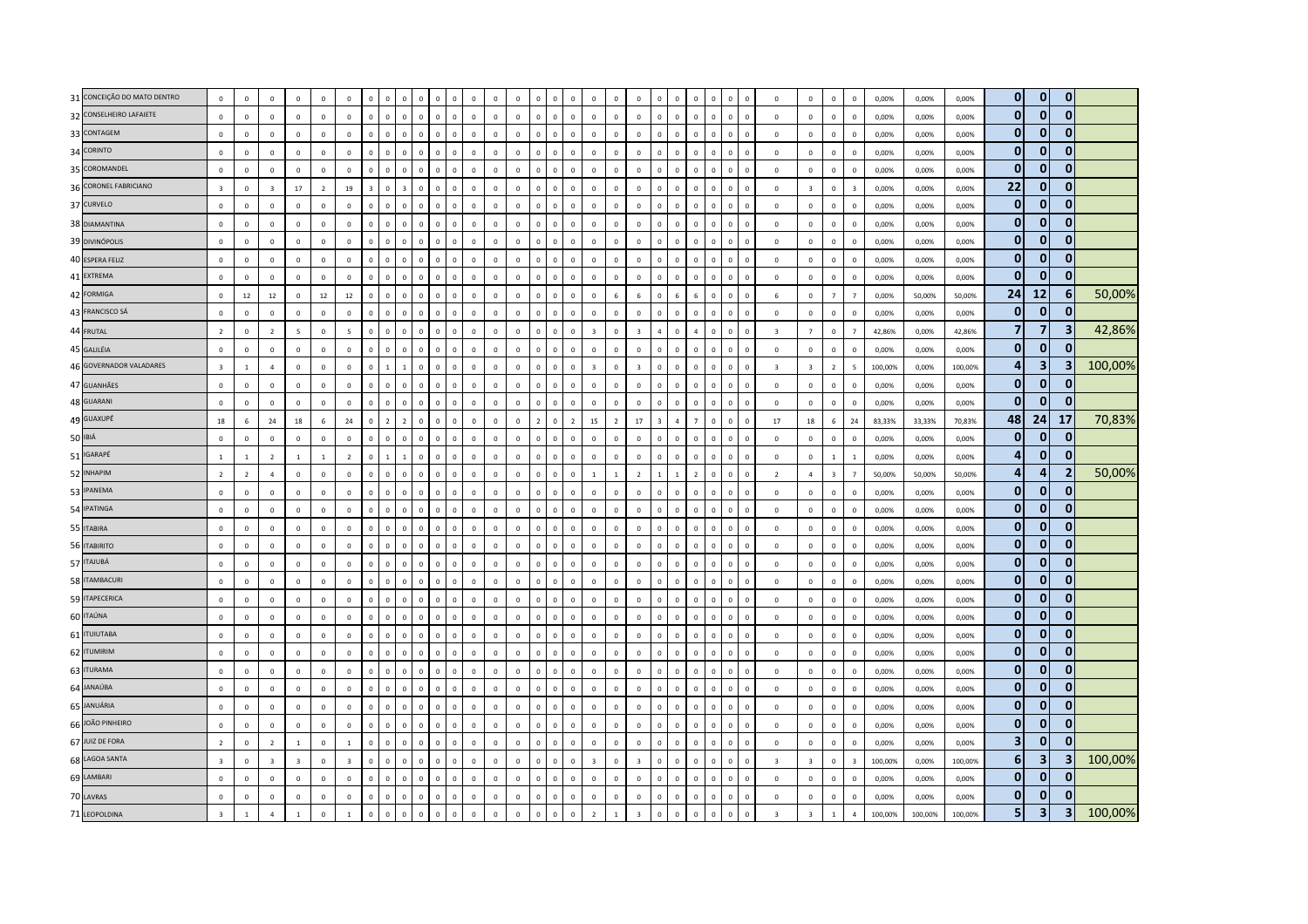| 72 LIMA DUARTE             | $\mathbf 0$             | $\mathbf 0$    | $\mathbf{0}$            | $\mathbf 0$    | $\mathbf 0$    | $\,$ 0         | $\overline{0}$ |                | $\mathbf 0$<br>$\overline{0}$           | $\mathbf 0$    | $\mathbf 0$  | $\mathbf 0$    | $\mathbf 0$  | $\mathbf{0}$ |                | $\mathbf 0$                    | $\mathbf 0$                |                |              | $\mathbf 0$    |          | $\mathbf 0$                    | $\Omega$       | $\Omega$     | $\mathbf 0$  | $\mathbf 0$              | $\mathbf{0}$   | $\mathbf 0$    | $\overline{0}$ | 0,00%   | 0,00%  | 0,00%   | $\overline{0}$          | $\overline{0}$<br>$\mathbf{0}$     |         |
|----------------------------|-------------------------|----------------|-------------------------|----------------|----------------|----------------|----------------|----------------|-----------------------------------------|----------------|--------------|----------------|--------------|--------------|----------------|--------------------------------|----------------------------|----------------|--------------|----------------|----------|--------------------------------|----------------|--------------|--------------|--------------------------|----------------|----------------|----------------|---------|--------|---------|-------------------------|------------------------------------|---------|
| 73 MALACACHETA             | $\mathbf{0}$            | $\mathbf 0$    | $\mathbf 0$             | $\mathbb O$    | $\mathsf 0$    | $\mathbf 0$    | $\mathbf 0$    | $\mathsf 0$    | $\,$ 0<br>$\mathbf 0$                   | $\mathbf{0}$   | $\mathbf 0$  | $\mathbf 0$    | $\mathbb O$  | $\mathbf 0$  | $\mathbf{0}$   | $\mathbf 0$                    | $\Omega$                   | $\mathbb O$    | $\mathbf 0$  | $\mathbf 0$    |          | $\mathbf 0$<br>$\mathbf 0$     | $\mathsf 0$    | $\mathbf{0}$ | $\mathbf 0$  | $\mathbf 0$              | $\mathbb O$    | $\mathbf 0$    | $\mathbf 0$    | 0,00%   | 0,00%  | 0,00%   | $\mathbf{0}$            | $\mathbf{0}$<br>$\mathbf{0}$       |         |
| 74 MANGA                   | $\mathbf 0$             | $\mathbf 0$    | $\mathsf 0$             | $\mathbf{0}$   | $\mathbf 0$    | $\mathbf 0$    | $\overline{0}$ | $\Omega$       | $\mathbf 0$<br>$\,$ 0                   | $\mathbf{0}$   | $\mathbf 0$  | $\mathbf 0$    | $\mathbf 0$  | $\mathbf{0}$ | $\mathbf{0}$   | $\mathbf 0$                    | $\Omega$                   | $\mathbf 0$    | $\mathbf{0}$ | $\mathbf 0$    |          | $\mathbf 0$<br>$\mathbf 0$     | $\Omega$       | $\mathbf{0}$ | $\mathbf 0$  | $\mathbf 0$              | $\mathbf{0}$   | $\mathbf 0$    | $\mathbf 0$    | 0,00%   | 0,00%  | 0,00%   | $\mathbf{0}$            | $\mathbf{0}$                       |         |
| 75 MANHUAÇU                | <sup>1</sup>            | $\mathbf{0}$   | $\overline{1}$          | $\mathbf 0$    | $\overline{0}$ | $\mathbf 0$    | $\overline{0}$ | $\Omega$       | $\mathbf{0}$<br>$\,$ 0                  | $\mathbf{0}$   | $\mathbb O$  | $\mathbf 0$    | $\mathbf 0$  | $\mathbf 0$  | $\circ$        | $\mathbf 0$                    | $\Omega$                   | $\overline{1}$ | $\mathbf 0$  | <sup>1</sup>   | $\Omega$ | $\mathbf 0$<br>$\Omega$        | $\mathbf{0}$   | $\mathbf{0}$ | $\mathbf 0$  | $\mathbf{1}$             | $\mathbf{1}$   | $\mathbf 0$    | 1              | 100,00% | 0,00%  | 100,00% | $\mathbf{1}$            | $\mathbf{1}$<br>1                  | 100,00% |
| 76 MAR DE ESPANHA          | $\mathbf 0$             | $\mathbf 0$    | $\mathbf 0$             | $\mathbb O$    | $\mathsf 0$    | $\mathbb O$    | $\mathbf 0$    | $\mathbf 0$    | $\mathbf 0$<br>$\,$ 0 $\,$              | $\circ$        | $\mathbf{0}$ | $\mathbf 0$    | $\mathbb O$  | $\mathbf 0$  | $\mathbf{0}$   | $\mathbf 0$                    | $\Omega$                   | $\mathbb O$    | $\mathbf 0$  | $\mathbb O$    |          | $\mathbb O$<br>$\Omega$        | $\,0\,$        | $\mathbf{0}$ | $\mathbf 0$  | $\mathbf 0$              | $\mathbf 0$    | $\mathsf 0$    | $\mathbf 0$    | 0,00%   | 0,00%  | 0,00%   | $\mathbf{0}$            | $\overline{0}$                     |         |
| 77 MARIANA                 | $\mathsf 0$             | $\mathsf 0$    | $\mathsf 0$             | $\mathbb O$    | $\,0\,$        | $\mathbf 0$    | $\mathbf 0$    |                | $\mathbf 0$<br>$\overline{0}$           | $\mathbf 0$    | $\mathbf 0$  | $\mathbf 0$    | $\mathbf 0$  | $\mathbf 0$  | $\mathbf 0$    | $\mathbf{0}$                   | $\mathbf 0$                | $\mathbf{0}$   | $\mathbf{0}$ | $\mathbf 0$    |          | $\mathbf 0$<br>$\mathbf 0$     | $\overline{0}$ | $\mathbf 0$  | $\mathbf 0$  | $\mathbf{0}$             | $\mathbf 0$    | $\mathbf 0$    | $\mathbf 0$    | 0,00%   | 0,00%  | 0,00%   | $\mathbf{0}$            | $\mathbf{0}$<br>$\Omega$           |         |
| 78 MATOZINHOS              | $\mathbf{0}$            | $\mathbf{0}$   | $\overline{0}$          | $\mathbf 0$    | $\mathbf{0}$   | $\mathbf{0}$   | $\overline{0}$ | $\Omega$       | $\mathbf{0}$<br>$\overline{0}$          | $\mathbf{0}$   | $\circ$      | $\mathbf 0$    | $\mathbf 0$  | $\circ$      | $\circ$        | $\mathbf{0}$                   | $\Omega$                   | $\mathbf{0}$   | $\mathbf{0}$ | $\mathbf{0}$   |          | $\mathbf{0}$<br>$\mathbf{0}$   | $\mathbf{0}$   | $\mathbf{0}$ | $\Omega$     | $\Omega$                 | $\mathbf{0}$   | $\mathbf{0}$   | $\Omega$       | 0.00%   | 0,00%  | 0,00%   | $\mathbf{0}$            | $\Omega$<br>0                      |         |
| 79 MEDINA                  | $\mathbf 0$             | $\mathbf{0}$   | $\mathbf{0}$            | $\circ$        | $\mathbf{0}$   | $\mathbf 0$    | $\mathbf 0$    | $\Omega$       | $\mathbf{0}$<br>$\,$ 0                  | $\mathbf{0}$   | $\mathbf{0}$ | $\mathbf 0$    | $\mathbf{0}$ | $\mathbf{0}$ | $\circ$        | $\mathbf 0$                    | $\Omega$                   | $\mathbf{0}$   | $\circ$      | $\mathbf 0$    | $\Omega$ | $\mathbf 0$<br>$\mathbf{0}$    | $\mathbf 0$    | $\circ$      | $\mathbf 0$  | $\mathbf 0$              | $\mathbf{0}$   | $\mathbf 0$    | $\mathbf 0$    | 0,00%   | 0,00%  | 0,00%   | $\mathbf{0}$            | $\mathbf{0}$<br>$\Omega$           |         |
| 80 MINAS NOVAS             | $\mathsf 0$             | $\mathbf 0$    | $\mathbf 0$             | $\mathbb O$    | $\mathsf 0$    | $\mathbf 0$    | $\mathbf 0$    |                | $\mathbf 0$<br>$\overline{0}$           | $\mathbf{0}$   | $\mathbf 0$  | $\mathbf 0$    | $\mathbf 0$  | $\mathbb O$  | $\mathbf 0$    | $\mathbf 0$                    | $\Omega$                   | $\mathbb O$    | $\mathbf 0$  | $\,$ 0 $\,$    |          | $\mathbf 0$<br>$\mathbf 0$     | $\overline{0}$ | $\mathbf 0$  | $\mathbf{0}$ | $\mathbf 0$              | $\mathbf 0$    | $\mathbf 0$    | $\mathbf 0$    | 0,00%   | 0,00%  | 0,00%   | $\mathbf{0}$            | $\overline{0}$<br>$\mathbf{0}$     |         |
| 81 MONTE CARMELO           | $\mathsf 0$             | $\mathbf 0$    | $\mathbf 0$             | $\circ$        | $\mathsf 0$    | $\mathbf 0$    | $\mathbf 0$    | $\mathbf 0$    | $\,$ 0<br>$\mathbf 0$                   | $\mathbf{0}$   | $\mathbf 0$  | $\mathbf 0$    | $\mathbf 0$  | $\mathbf{0}$ | $\mathbf{0}$   | $\mathbf 0$                    | $\mathbf 0$                | $\mathbf 0$    | $\mathbf 0$  | $\mathbf 0$    |          | $\mathbb O$<br>$\mathbf{0}$    | $\mathsf 0$    | $\mathbf{0}$ | $\mathbf 0$  | $\mathbf 0$              | $\mathbf 0$    | $\mathbf 0$    | $\overline{0}$ | 0,00%   | 0,00%  | 0,00%   | $\mathbf{0}$            | $\overline{0}$<br>$\mathbf{0}$     |         |
| 82 MONTES CLAROS           | 23                      | $\overline{a}$ | 27                      | $\overline{1}$ | $\mathbf{0}$   | $\overline{1}$ |                |                | 8<br>$\overline{\mathbf{0}}$            | $\Omega$       | $\Omega$     | $\mathbf 0$    | $\mathbf 0$  | $\mathbf 0$  | $\Omega$       | $\mathbf{0}$                   | 12<br>$\Omega$             |                | $\mathbf{1}$ | 13             |          | $\overline{z}$<br>-5           | $\Omega$       | $\Omega$     | $\Omega$     | 13                       | 15             | $\overline{3}$ | 18             | 80.00%  | 33,33% | 72,22%  | 28                      | 18<br><b>13</b>                    | 72,22%  |
| 83 MURIAÉ                  | 9                       | $\overline{2}$ | 11                      | $\overline{1}$ | $\mathbf{1}$   | $\overline{2}$ | $\mathbf 0$    | $\Omega$       | $\mathbf 0$<br>$\,$ 0                   | $\Omega$       | $\mathbb O$  | $\mathbf 0$    | $\mathbf 0$  | $\mathbb O$  | $\overline{2}$ | $\mathbf{1}$<br>$\overline{z}$ |                            | $\mathbb O$    | $\Omega$     | $\mathbf 0$    |          | $\Omega$<br>$\Omega$           | $\Omega$       | $\Omega$     | $\Omega$     | $\mathbb O$              | $\overline{4}$ | $\mathbf{1}$   | 5              | 0,00%   | 0,00%  | 0,00%   | 13                      | $\mathbf 0$<br>$\mathbf{0}$        |         |
| 84 NANUQUE                 | $\mathbf 0$             | $\mathbf 0$    | $\mathbf 0$             | $\circ$        | $\mathbf 0$    | $\,0\,$        | $\mathbf 0$    | $\overline{0}$ | $\mathbf 0$<br>$\,$ 0                   | $\mathbf{0}$   | $\circ$      | $\mathbf 0$    | $\mathbf 0$  | $\mathbf 0$  | $\mathbf{0}$   | $\mathbf 0$                    | $\Omega$                   | $\mathbf 0$    | $\mathbf{0}$ | $\,0\,$        |          | $\overline{0}$<br>$\mathbf{0}$ | $\mathsf 0$    | $\mathbf{0}$ | $\mathbf 0$  | $\mathbf 0$              | $\mathbf 0$    | $\mathbf 0$    | $\overline{0}$ | 0,00%   | 0,00%  | 0,00%   | $\mathbf{0}$            | $\overline{0}$<br>$\bf{0}$         |         |
| 85 NEPOMUCENO              | $\mathbf{0}$            | $\mathbf 0$    | $\mathbf 0$             | $\Omega$       | $\mathbf 0$    | $\mathbf{0}$   | $\overline{0}$ | $\Omega$       | $\mathbf 0$<br>$\,$ 0                   | $\mathbf{0}$   | $\mathbf 0$  | $\mathbf 0$    | $\mathbf 0$  | $\mathbb O$  | $\mathbf{0}$   | $\mathsf 0$                    | $\Omega$                   | $\mathbf{0}$   | $\Omega$     | $\,0\,$        |          | $\Omega$<br>$\Omega$           | $\Omega$       | $\mathbf{0}$ | $\Omega$     | $\mathbb O$              | $\mathbf 0$    | $\mathbf 0$    | $\mathbf 0$    | 0,00%   | 0,00%  | 0,00%   | $\mathbf{0}$            | $\mathbf{0}$<br>$\Omega$           |         |
| 86 NOVA SERRANA            | $\overline{0}$          | $\mathbf{0}$   | $\overline{0}$          | $\mathbf{0}$   | $\overline{0}$ | $\overline{0}$ | $\overline{0}$ | $\Omega$       | $\mathbf{0}$<br>$\overline{0}$          | $\mathbf{0}$   | $\mathbf 0$  | $\overline{0}$ | $\mathbf 0$  | $\mathbf{0}$ | $\circ$        | $\mathbf{0}$                   | $\Omega$                   | $\overline{0}$ | $\mathbf{0}$ | $\mathbf 0$    | $\Omega$ | $\mathbf{0}$<br>$\Omega$       | $\mathbf{0}$   | $\Omega$     | $\Omega$     | $\Omega$                 | $\mathbf{0}$   | $\mathbf{0}$   | $\Omega$       | 0,00%   | 0,00%  | 0,00%   | $\mathbf{0}$            | $\overline{0}$<br>$\mathbf{0}$     |         |
| 87 OLIVEIRA                | $\mathbf 0$             | $\mathbf 0$    | $\mathbf 0$             | $\mathbf 0$    | $\mathsf 0$    | $\mathbb O$    | $\mathbf 0$    | $\Omega$       | $\,$ 0<br>$\mathbf 0$                   | $\mathbf{0}$   | $\mathbf{0}$ | $\mathbf 0$    | $\mathbf 0$  | $\mathbf 0$  | $\Omega$       | $\mathbf 0$                    | $\Omega$                   | $\mathbb O$    | $\Omega$     | $\mathbb O$    |          | $\mathbb O$<br>$\mathbf{0}$    | $\mathsf 0$    | $\mathbf 0$  | $\mathbf{0}$ | $\mathbf 0$              | $\mathbb O$    | $\mathbf 0$    | $\mathbf 0$    | 0,00%   | 0,00%  | 0,00%   | $\mathbf{0}$            | $\mathbf{0}$<br>0                  |         |
| 88 PARÁ DE MINAS           | $\mathbf 0$             | $\mathbf{0}$   | $\mathbf{0}$            | $\mathbf{0}$   | $\,0\,$        | $\,0\,$        | $\mathbf 0$    | $\Omega$       | $\mathbf 0$<br>$\,$ 0                   | $\mathbf{0}$   | $\mathbb O$  | $\mathbf 0$    | $\,0\,$      | $\mathbb O$  | $\Omega$       | $\mathbf 0$                    | $\Omega$                   | $\mathbf 0$    | $\mathbf 0$  | $\,0\,$        |          | $\mathbf 0$<br>$\mathbf 0$     | $\sqrt{2}$     | $\Omega$     | $\mathbf{0}$ | $\mathbb O$              | $\mathbf 0$    | $\mathbf 0$    | $\mathbb O$    | 0,00%   | 0,00%  | 0,00%   | $\mathbf{0}$            | $\mathbf{0}$<br>$\mathbf{0}$       |         |
| 89 PARACATU                | $\mathsf 0$             | $\mathbf 0$    | $\mathbf 0$             | $\mathbf 0$    | $\mathsf 0$    | $\mathbf 0$    | $\overline{0}$ | $\Omega$       | $\mathbf{0}$<br>$\overline{0}$          | $\overline{0}$ | $\mathbf{0}$ | $\mathbf 0$    | $\mathbf 0$  | $\circ$      | $\circ$        | $\mathbf 0$                    | $\Omega$                   | $\mathbf 0$    | $\Omega$     | $\mathbf 0$    |          | $\mathbf 0$<br>$\mathbf{0}$    | $\mathbf{0}$   | $\mathbf{0}$ | $\mathbf{0}$ | $\mathbf 0$              | $\mathbf 0$    | $\mathbf 0$    | $\mathbf 0$    | 0,00%   | 0,00%  | 0,00%   | $\mathbf{0}$            | $\mathbf{0}$<br>$\bullet$          |         |
| 90 PARAGUAÇU               | $\Omega$                | $\Omega$       | $\Omega$                | $\Omega$       | $\Omega$       | $\mathbb O$    | $\overline{0}$ | $\Omega$       | $\mathsf 0$<br>$\Omega$                 | $\Omega$       | $\mathbb O$  | $\Omega$       | $\Omega$     | $\Omega$     | $\Omega$       | $\mathbf 0$                    | $\Omega$<br>$\Omega$       |                | $\Omega$     | $\Omega$       |          | $\Omega$<br>$\Omega$           | $\Omega$       | $\Omega$     | $\Omega$     | $\Omega$                 | $\Omega$       | $\Omega$       | $\Omega$       | 0,00%   | 0,00%  | 0,00%   | $\mathbf{0}$            | $\overline{0}$<br>$\bf{0}$         |         |
| 91 PASSA QUATRO            | $\,$ 0                  | $\mathbf 0$    | $\mathbf 0$             | $\mathbb O$    | $\,0\,$        | $\mathbf 0$    | $\mathbf 0$    | $\Omega$       | $\mathbf 0$<br>$\,$ 0                   | $\mathbf{0}$   | $\mathbb O$  | $\mathbf 0$    | $\mathbf 0$  | $\mathbf 0$  | $\mathbf{0}$   | $\mathbf 0$                    | $\mathbf 0$                | $\mathbf 0$    | $\mathbf 0$  | $\mathbf 0$    |          | $\mathbf 0$<br>$\mathbf 0$     | $\mathsf 0$    | $\mathbf 0$  | $\mathbf 0$  | $\mathbb O$              | $\mathbf 0$    | $\mathbf 0$    | $\mathbf 0$    | 0,00%   | 0,00%  | 0,00%   | $\mathbf{0}$            | $\mathbf{0}$<br>$\mathbf{0}$       |         |
| 92 PASSA TEMPO             | $\,0\,$                 | $\mathbf 0$    | $\mathbf 0$             | $\mathbf{0}$   | $\mathbf 0$    | $\,0\,$        | $\mathbf 0$    | $\Omega$       | $\mathbf 0$<br>$\,$ 0                   | $\overline{0}$ | $\circ$      | $\mathbf 0$    | $\mathbf{0}$ | $\mathbf 0$  | $\circ$        | $\mathbf 0$                    | $\Omega$                   | $\mathbf 0$    | $\Omega$     | $\mathbb O$    |          | $\,0\,$<br>$\mathbf{0}$        | $\,0\,$        | $\mathbf 0$  | $\mathbf 0$  | $\mathbf 0$              | $\mathbf 0$    | $\mathbf 0$    | $\mathbb O$    | 0,00%   | 0,00%  | 0,00%   | $\mathbf{0}$            | $\mathbf{0}$<br>$\Omega$           |         |
| 93 PASSOS                  | $\mathbf 0$             | $\mathbf 0$    | $\circ$                 | $\mathbf 0$    | $\mathbf 0$    | $\circ$        | $\,$ 0         |                | $\mathbf 0$<br>$\,$ 0                   | $\Omega$       | $\mathbf 0$  | $\mathbf 0$    | $\mathbf 0$  | $\mathbf 0$  | $\Omega$       | $\mathbf 0$                    | $\Omega$                   | $\mathbf 0$    | $\mathbf 0$  | $\mathbf 0$    |          | $\mathbf 0$<br>$\mathbf 0$     | $\Omega$       | $\Omega$     | $\mathbf 0$  | $\mathbf{0}$             | $\mathbf 0$    | $\mathbf 0$    | $\overline{0}$ | 0,00%   | 0,00%  | 0,00%   | $\mathbf{0}$            | $\mathbf{0}$<br>$\mathbf{0}$       |         |
| 94 PATOS DE MINAS          | 5                       | $\overline{3}$ | $\mathbf{g}$            | $\overline{5}$ | $\overline{3}$ | $8\phantom{1}$ | $\overline{0}$ | $\Omega$       | $\mathbf{0}$<br>$\,$ 0                  | $\Omega$       | $\mathbf{0}$ | $\mathbf 0$    | $\mathbf 0$  | $\mathbf 0$  | $\Omega$       | $\mathbf 0$                    | $\Omega$<br>$\overline{a}$ |                | $\mathbf{1}$ | $\overline{5}$ |          | $\overline{z}$<br>$\mathbf{3}$ | $\Omega$       | $\Omega$     | $\Omega$     | $\overline{\phantom{a}}$ | 5 <sub>5</sub> | $\overline{3}$ | 8              | 80,00%  | 33,33% | 62,50%  | 16                      | 8<br>5                             | 62,50%  |
| 95 PATROCÍNIO              | $\mathbf 0$             | $\mathbf{0}$   | $\overline{0}$          | $\circ$        | $\mathbf{0}$   | $\mathbf 0$    | $\overline{0}$ | $\overline{0}$ | $\mathbf 0$<br>$\,$ 0                   | $\overline{0}$ | $\circ$      | $\mathbf 0$    | $\mathbf{0}$ | $\mathbf{0}$ | $\mathbf{0}$   | $\mathbf 0$                    | $\Omega$                   | $\mathbf{0}$   | $\mathbf{0}$ | $\,0\,$        | $\Omega$ | $\overline{0}$<br>$^{\circ}$   | $\mathbf{0}$   | $\mathbf 0$  | $\mathbf 0$  | $\mathbf{0}$             | $\mathbf 0$    | $\mathbf 0$    | $\overline{0}$ | 0,00%   | 0,00%  | 0,00%   | $\mathbf{0}$            | $\overline{0}$<br>0                |         |
| 96 PEÇANHA                 | $\mathsf 0$             | $\mathbf{0}$   | $\mathbf 0$             | $\mathbf 0$    | $\mathbf 0$    | $\mathbf 0$    | $\mathbf 0$    | $\Omega$       | $\mathbf{0}$<br>$\,$ 0                  | $\mathbf{0}$   | $\mathbb O$  | $\mathbf 0$    | $\mathbf 0$  | $\mathbb O$  | $\mathbf{0}$   | $\mathbf 0$                    | $\Omega$                   | $\mathbf 0$    | $\Omega$     | $\mathbf 0$    |          | $\mathbf 0$<br>$\mathbf 0$     | $\Omega$       | $\circ$      | $\mathbf{0}$ | $\mathbf 0$              | $\mathbf 0$    | $\mathsf 0$    | $\mathbf 0$    | 0,00%   | 0,00%  | 0,00%   | $\mathbf{0}$            | $\mathbf{0}$<br>$\Omega$           |         |
| 97 PIRAPORA                | 75                      | $\mathbf 0$    | 75                      | $\mathbf{0}$   | $\mathsf 0$    | $\mathsf 0$    | $\circ$        | $\Omega$       | $\mathbf 0$<br>15                       | $\circ$        | 15           | $\mathbf 0$    | $\mathbb O$  | $\mathbf 0$  | $\mathbf{0}$   | $\mathbf 0$                    | 30<br>$\Omega$             |                | $\mathbb O$  | 30             |          | $\mathbb O$<br>$\mathbf{0}$    | $\,0\,$        | $\mathbf{0}$ | $\mathbf 0$  | 30                       | $\mathbb O$    | $\mathbf 0$    | $\mathbb O$    | 100,00% | 0,00%  | 100,00% | 75                      | 30 <sup>1</sup><br>30 <sup>1</sup> | 100,00% |
| 98 POÇOS DE CALDAS         | $\mathbf 0$             | $\mathsf 0$    | $\Omega$                | $\Omega$       | $\mathbf 0$    | $\mathbf 0$    | $\overline{0}$ | $\Omega$       | $\mathbf 0$<br>$\,$ 0                   | $\mathbf{0}$   | $\mathbf{0}$ | $\mathbf 0$    | $\Omega$     | $\mathbf 0$  | $\Omega$       | $\mathbf 0$                    | $\Omega$<br>$\Omega$       |                | $\Omega$     | $\mathbb O$    |          | $\Omega$<br>$\Omega$           | $\Omega$       | $\Omega$     | $\Omega$     | $\Omega$                 | $\circ$        | $\mathsf 0$    | $\mathbf 0$    | 0,00%   | 0,00%  | 0,00%   | $\mathbf{0}$            | $\mathbf{0}$<br>0                  |         |
| 99 POMPÉU                  | $\,$ 0                  | $\mathbf{0}$   | $\Omega$                | $\Omega$       | $\,$ 0         | $\mathbf{0}$   | $\overline{0}$ | $\Omega$       | $\mathbf{0}$<br>$\overline{\mathbf{0}}$ | $\Omega$       | $\mathbf 0$  | $\mathbf 0$    | $\mathbf 0$  | $\mathbf 0$  | $\Omega$       | $\mathbf{0}$                   | $\Omega$                   | $\mathbf{0}$   | $\Omega$     | $\,0\,$        |          | $\Omega$<br>$\Omega$           | $\sqrt{2}$     | $\Omega$     | $\Omega$     | $\Omega$                 | $\mathbf 0$    | $\mathbf{0}$   | $\mathbb O$    | 0,00%   | 0,00%  | 0,00%   | $\mathbf{0}$            | $\mathbf{0}$<br>$\Omega$           |         |
| 100 PONTE NOVA             | $\mathsf 0$             | $\mathbf 0$    | $\mathbf 0$             | $\mathbf 0$    | $\mathbf 0$    | $\mathbf 0$    | $\mathbf 0$    | $\Omega$       | $\mathbf{0}$<br>$\,$ 0                  | $\mathbf{0}$   | $\mathbf{0}$ | $\mathbf 0$    | $\mathbf 0$  | $\mathbf{0}$ | $\mathbf{0}$   | $\mathbf 0$                    | $\Omega$                   | $\mathbf 0$    | $\Omega$     | $\mathbf 0$    |          | $\mathbf 0$<br>$\mathbf 0$     | $\mathsf 0$    | $\mathbf{0}$ | $\mathbf 0$  | $\mathbf 0$              | $\mathbf 0$    | $\mathbf 0$    | $\overline{0}$ | 0,00%   | 0,00%  | 0,00%   | $\mathbf{0}$            | $\overline{0}$<br>$\Omega$         |         |
| 101 POUSO ALEGRE           | $\overline{\mathbf{3}}$ | $\mathsf 0$    | $\overline{\mathbf{3}}$ | $\overline{2}$ | $\mathbf 0$    | $\overline{2}$ | $\mathbf 0$    | $\Omega$       | $\mathbf 0$<br>$\,$ 0                   | $\mathbf{0}$   | $\mathbb O$  | $\mathbf 0$    | $\mathbf 0$  | $\mathbf{0}$ | $\mathbf 0$    | $\mathbf 0$                    | $\Omega$                   | $\mathbf 0$    | $\mathbf 0$  | $\mathbb O$    |          | $\mathbf 0$<br>$\overline{2}$  | $\overline{0}$ | $\mathbf 0$  | $\mathbf 0$  | $\mathbf 0$              | $\overline{2}$ | $\mathbf 0$    | $\overline{2}$ | 0,00%   | 0,00%  | 0,00%   | 5                       | $\overline{2}$<br>$\mathbf{0}$     |         |
| 102 PRATÁPOLIS             | $\overline{0}$          | $\mathbf 0$    | $\mathbf 0$             | $\Omega$       | $\mathsf 0$    | $\mathbf 0$    | $\overline{0}$ | $\Omega$       | $\mathbf 0$<br>$\,$ 0                   | $\Omega$       | $\mathbf 0$  | $\mathbf 0$    | $\mathbf 0$  | $\mathbb O$  | $\Omega$       | $\mathbf 0$                    | $\Omega$                   | $\mathbf 0$    | $\Omega$     | $\,0\,$        |          | $\Omega$<br>$\Omega$           | $\Omega$       | $\Omega$     | $\Omega$     | $\mathbf 0$              | $\mathbf 0$    | $\mathsf 0$    | $\mathbf 0$    | 0,00%   | 0,00%  | 0,00%   | $\mathbf{0}$            | $\mathbf{0}$<br>$\mathbf{0}$       |         |
| 103 PRESIDENTE OLEGÁRIO    | $\overline{0}$          | $\mathbf{0}$   | $\mathbf 0$             | $\Omega$       | $\mathbf{0}$   | $\mathbf{0}$   | $\overline{0}$ | $\Omega$       | $\mathbf{0}$<br>$\mathbf 0$             | $\mathbf{0}$   | $\mathbf{0}$ | $\mathbf 0$    | $\mathbf{0}$ | $\mathbf{0}$ | $\Omega$       | $\mathbf 0$                    | $\Omega$                   | $\mathbf 0$    | $\Omega$     | $\mathbf 0$    | $\Omega$ | $\mathbf 0$<br>$\mathbf{0}$    | $\mathbf 0$    | $\mathbf{0}$ | $\mathbf 0$  | $\mathbf 0$              | $\circ$        | $\mathsf 0$    | $\mathbf 0$    | 0,00%   | 0,00%  | 0.00%   | $\mathbf{0}$            | $\mathbf{0}$                       |         |
| 104 RIBEIRÃO DAS NEVES     | 15                      | $\mathbf 0$    | 15                      | $\mathbb O$    | $\mathbf 0$    | $\,$ 0 $\,$    | $\mathbf 0$    |                | $\mathbf 0$<br>$\overline{0}$           | $\Omega$       | $\mathbf 0$  | $\mathbf 0$    | $\mathbf 0$  | $\mathbf 0$  | $\Omega$       | $\mathbf{0}$                   | 13<br>$\Omega$             |                | $\mathbf 0$  | $13\,$         |          | $\mathbf 0$<br>$\mathbf 0$     | $\Omega$       | $\Omega$     | $\mathbf{0}$ | 13                       | $\mathbb O$    | $\mathbf 0$    | $\overline{0}$ | 100,00% | 0,00%  | 100,00% | 15                      | 13<br><b>13</b>                    | 100,00% |
| 105 RIO PARANAÍBA          | $\mathsf 0$             | $\mathbf 0$    | $\mathbf 0$             | $\Omega$       | $\mathbf 0$    | $\mathbf 0$    | $\mathbf 0$    | $\Omega$       | $\mathbf 0$<br>$\mathbf 0$              | $\Omega$       | $\mathbf 0$  | $\mathbf 0$    | $\mathbf 0$  | $\mathbf 0$  | $\Omega$       | $\mathbf 0$                    | $\Omega$                   | $\mathbb O$    | $\mathbf 0$  | $\,$ 0 $\,$    |          | $\mathbb O$<br>$\Omega$        | $\mathsf 0$    | $\mathbf{0}$ | $\mathbf{0}$ | $\mathbf 0$              | $\mathbb O$    | $\mathbf 0$    | $\overline{0}$ | 0,00%   | 0,00%  | 0,00%   | $\overline{0}$          | $\overline{0}$<br>0                |         |
| 106 RIO POMBA              | $\mathbf{0}$            | $\Omega$       | $\circ$                 | $\Omega$       | $\mathbf{0}$   | $\mathbf{0}$   | $\overline{0}$ | $\Omega$       | $\mathbf{0}$<br>$\overline{\mathbf{0}}$ | $\Omega$       | $\mathbf 0$  | $\mathbf 0$    | $\mathbf 0$  | $\Omega$     | $\Omega$       | $\mathbf{0}$                   | $\Omega$                   | $\mathbf{0}$   | $\Omega$     | $\mathbf{0}$   |          | $\Omega$<br>$\Omega$           | $\Omega$       | $\mathbf{0}$ | $\Omega$     | $\Omega$                 | $\mathbf{0}$   | $\mathbf{0}$   | $\Omega$       | 0.00%   | 0.00%  | 0.00%   | $\mathbf{0}$            | $\mathbf{0}$                       |         |
| 107 SABARÁ                 | $\overline{0}$          | $\mathbf{0}$   | $\overline{0}$          | $\Omega$       | $\overline{0}$ | $\mathbf 0$    | $\overline{0}$ | $\Omega$       | $\mathbf{0}$<br>$\,$ 0                  | $\mathbf{0}$   | $\mathbf 0$  | $\mathbf 0$    | $\mathbf 0$  | $\mathbf 0$  | $\mathbf{0}$   | $\mathbf{0}$                   | $\Omega$                   | $\overline{0}$ | $\mathbf{0}$ | $\mathbf 0$    | $\Omega$ | $\mathbf{0}$<br>$\Omega$       | $\mathbf{0}$   | $\Omega$     | $\Omega$     | $\mathbf 0$              | $\mathbf 0$    | $\mathbf 0$    | $\mathbf 0$    | 0,00%   | 0,00%  | 0,00%   | $\mathbf{0}$            | $\mathbf{0}$<br>$\Omega$           |         |
| 108 SACRAMENTO             | $\mathbf 0$             | $\mathsf 0$    | $\mathbf 0$             | $\mathbf 0$    | $\mathbf 0$    | $\mathbb O$    | $\mathbf 0$    | $\mathsf 0$    | $\mathbf 0$<br>$\,$ 0 $\,$              | $\mathbf{0}$   | $\mathbf{0}$ | $\mathbf 0$    | $\mathbf 0$  | $\mathbf 0$  | $\mathbf{0}$   | $\mathbf 0$                    | $\Omega$                   | $\mathbb O$    | $\mathbf 0$  | $\mathbb O$    |          | $\mathbb O$<br>$\Omega$        | $\mathsf 0$    | $\mathbf 0$  | $\mathbf{0}$ | $\mathbf 0$              | $\mathbf 0$    | $\mathbf 0$    | $\mathbf 0$    | 0,00%   | 0,00%  | 0,00%   | $\mathbf{0}$            | $\mathbf{0}$<br>$\bf{0}$           |         |
| 109 SANTA BÁRBARA          | $\mathbf{1}$            | $\mathsf 0$    | $\mathbf{1}$            | $\overline{2}$ | $\mathsf 0$    | $\overline{2}$ | $\mathbf 0$    |                | $\mathbf 0$<br>$\,$ 0                   | $\mathbf{0}$   | $\mathbf 0$  | $\mathbf 0$    | $\mathbf 0$  | $\mathbb O$  | $\mathsf 0$    | $\mathbf 0$                    | $\Omega$                   | $1\,$          | $\mathbf{0}$ | $\mathbf{1}$   |          | $\mathbf 0$<br>$\mathbf 0$     | $\Omega$       | $\mathbf 0$  | $\mathbf 0$  | $\mathbf{1}$             | $\mathbf{1}$   | $\mathbf 0$    | $\mathbf{1}$   | 100,00% | 0,00%  | 100,00% | $\overline{\mathbf{3}}$ | $\mathbf{1}$<br>1                  | 100,00% |
| 110 SANTA LUZIA            | $\mathbf{0}$            | $\mathbf{0}$   | $\overline{0}$          | $\mathbf 0$    | $\mathbf{0}$   | $\mathbf{0}$   | $\overline{0}$ | $\Omega$       | $\mathbf{0}$<br>$\overline{\mathbf{0}}$ | $\mathbf{0}$   | $\mathbf 0$  | $\mathbf 0$    | $\mathbf 0$  | $\circ$      | $\Omega$       | $\mathbf{0}$                   | $\Omega$                   | $\mathbf{0}$   | $\Omega$     | $\mathbf{0}$   |          | $\Omega$<br>$\Omega$           | $\Omega$       | $\Omega$     | $\Omega$     | $\mathbf{0}$             | $\mathbf{0}$   | $\mathbf{0}$   | $\Omega$       | 0,00%   | 0,00%  | 0,00%   | $\mathbf{0}$            | $\mathbf{0}$<br>$\Omega$           |         |
| 111 SANTA RITA DO SAPUCAÍ  | $\mathbf 0$             | $\mathbf 0$    | $^{\circ}$              | $\mathbf{0}$   | $\,0\,$        | $\mathbf 0$    | $\mathbf 0$    | $\overline{0}$ | $\mathbf 0$<br>$\mathbf 0$              | $\overline{0}$ | $\mathbf 0$  | $\mathbf 0$    | $\mathbf 0$  | $\mathbf 0$  | $\mathbf{0}$   | $\mathbf 0$                    | $\Omega$                   | $\mathbf 0$    | $\Omega$     | $\,0\,$        | $\Omega$ | $\mathbf 0$<br>$^{\circ}$      | $\mathsf 0$    | $\mathbf{0}$ | $\mathbf 0$  | $^{\circ}$               | $\mathbf 0$    | $\mathbf 0$    | $\mathbf 0$    | 0,00%   | 0,00%  | 0,00%   | 0                       | $\mathbf{0}$                       |         |
| 112 SANTO ANTÔNIO DO MONTE | $\mathbf 0$             | $\mathbf{0}$   | $\mathbf 0$             | $\mathbf 0$    | $\mathbf 0$    | $\pmb{0}$      | $\mathbf 0$    |                | $\mathbf 0$<br>$\overline{0}$           | $\mathbf 0$    | $\mathbf 0$  | $\mathbf 0$    | $\mathbf 0$  | $\pmb{0}$    | $\mathbf 0$    | $\mathbf{0}$                   |                            | $\mathbf 0$    |              | $\mathbf 0$    |          | $\mathbf 0$<br>$\mathbf 0$     | $\overline{0}$ | $\mathbf 0$  | $\mathbf{0}$ | $\mathbf 0$              | $\mathbf 0$    | $\mathbf 0$    | $\mathbf 0$    | 0,00%   | 0,00%  | 0,00%   | $\mathbf{0}$            | $\bf{0}$<br>$\mathbf{0}$           |         |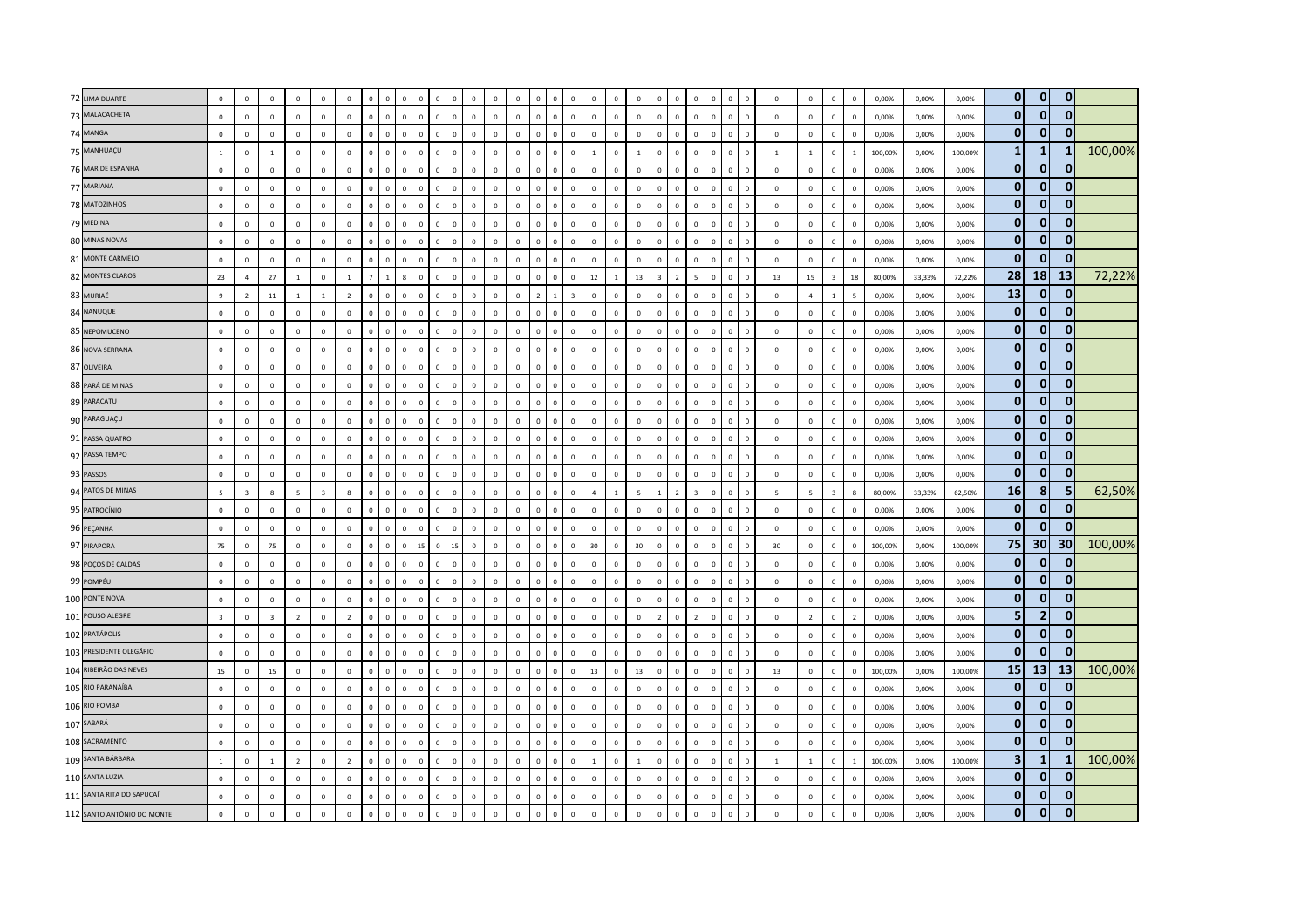|         | 113 SANTOS DUMONT            | $\mathbf 0$             | $\mathbf{0}$   | $\overline{0}$ | $\overline{0}$ | $\mathbf{0}$ | $\mathbf{0}$   | $\mathbf{0}$    | $\Omega$     | $\overline{0}$          | $\mathbf{0}$   | $\mathbf{0}$<br>$\mathbf{0}$     | $\mathbf{0}$   | $\mathbf{0}$ | $\mathbf{0}$ | $\Omega$     | $\Omega$       | $\Omega$     | $\mathbf{0}$   | $\mathbf{0}$   | $\mathbf{0}$   | $^{\circ}$   | $\Omega$       | $\overline{0}$ | $\overline{0}$ | $\Omega$<br>$\mathbf{0}$       |              | $\Omega$       | $\mathbf{0}$   | $\mathbf{0}$   | $\overline{0}$ | 0,00%   | 0,00%   | 0,00%   | 0              | $\overline{0}$ | 0            |         |
|---------|------------------------------|-------------------------|----------------|----------------|----------------|--------------|----------------|-----------------|--------------|-------------------------|----------------|----------------------------------|----------------|--------------|--------------|--------------|----------------|--------------|----------------|----------------|----------------|--------------|----------------|----------------|----------------|--------------------------------|--------------|----------------|----------------|----------------|----------------|---------|---------|---------|----------------|----------------|--------------|---------|
|         | 114 SÃO GONÇALO DO SAPUCAÍ   | $\mathbf 0$             | $\mathbf{0}$   | $\overline{0}$ | $\mathbf 0$    | $^{\circ}$   | $\mathbf 0$    | $^{\circ}$      | $\mathbf 0$  | $\mathbf 0$             | $\mathbf{0}$   | $\mathbf 0$<br>$\mathbf 0$       | $\mathbf 0$    | $\mathbf 0$  | $\mathbf 0$  | $\Omega$     | $\Omega$       | $\mathbf{0}$ | $\mathbf{0}$   | $^{\circ}$     | $\mathbf 0$    |              | $\Omega$       | $\mathbf 0$    | $\mathbf 0$    | $\Omega$<br>$\mathbf{0}$       |              | $\Omega$       | $\Omega$       | $\mathbf 0$    | $\mathbf 0$    | 0,00%   | 0,00%   | 0,00%   | $\mathbf{0}$   | $\mathbf{0}$   | $\bf{0}$     |         |
|         | 115 SÃO GOTARDO              | $\mathbf 0$             | $\mathbf{0}$   | $\overline{0}$ | $\mathbf 0$    | $\mathbf 0$  | $\mathbf 0$    | $^{\circ}$      | $\mathbf 0$  | $\mathbf 0$             | $\mathbf{0}$   | $\mathbf 0$<br>$\mathbb O$       | $\mathbf 0$    | $\mathbf 0$  | $\mathbf 0$  | $\Omega$     | $\Omega$       | $\Omega$     | $\mathbf{0}$   | $^{\circ}$     | $\mathbf 0$    |              | $\mathbf{0}$   | $\mathbf{0}$   | $\overline{0}$ | $\overline{0}$<br>$\mathbf 0$  |              | $^{\circ}$     | $^{\circ}$     | $\mathbf{0}$   | $\overline{0}$ | 0,00%   | 0,00%   | 0,00%   | $\overline{0}$ | $\mathbf{0}$   |              |         |
|         | 116 SÃO JOÃO DEL REI         | $\mathbf 0$             | $\mathbf 0$    | $\overline{0}$ | $\mathbf 0$    | $\mathbf 0$  | $\mathbf 0$    | $^{\circ}$      | $\Omega$     | $\mathbf 0$             | $\circ$        | $\mathbf 0$<br>$\mathbb O$       | $\mathbf 0$    | $\mathbf 0$  | $\mathbf 0$  | $^{\circ}$   | $\mathbf{0}$   | $\mathbf{0}$ | $\mathbf 0$    | $\mathbf 0$    | $\mathbf 0$    | $\Omega$     | $\mathbf 0$    | $\mathbf{0}$   | $\overline{0}$ | $\mathbf{0}$                   | $\mathbf 0$  | $\mathbf 0$    | $\mathbf 0$    | $\mathbf{0}$   | $\,$ 0         | 0,00%   | 0,00%   | 0,00%   | 0              | $\mathbf{0}$   | $\bf{0}$     |         |
|         | 117 SÃO LOURENÇO             | $\Omega$                | $\mathbf{0}$   | $\overline{0}$ | $\mathbf{0}$   | $\mathbf{0}$ | $\mathbf{0}$   | $\mathbf{0}$    | $\mathbf 0$  | $\overline{0}$          | $\mathbf{0}$   | $\mathbf{0}$<br>$\overline{0}$   | $\mathbf{0}$   | $\mathbf{0}$ | $\mathbf{0}$ | $\Omega$     | $\mathbf{0}$   | $\mathbf{0}$ | $\circ$        | $\mathbf{0}$   | $\mathbf{0}$   | $\mathbf{0}$ | $\mathbf 0$    | $\mathbf{0}$   | $\overline{0}$ | $\mathbf{0}$                   | $\mathbf{0}$ | $\Omega$       | $\Omega$       | $\mathbf{0}$   | $\overline{0}$ | 0,00%   | 0,00%   | 0,00%   | $\overline{0}$ | $\mathbf{0}$   | $\Omega$     |         |
|         | 118 SÃO SEBASTIÃO DO PARAÍSO | $\mathbf 0$             | $\mathbf{0}$   | $\overline{0}$ | $\mathbf 0$    | $\mathbf 0$  | $\mathbf{0}$   | $\mathbf{0}$    | $\Omega$     | $\mathbf{0}$            | $\mathbf{0}$   | $\mathbf 0$<br>$\mathbf{0}$      | $\mathbf 0$    | $\mathbf 0$  | $\mathbf 0$  | $\Omega$     | $\Omega$       | $\mathbf{0}$ | $\mathbf{0}$   | $\mathbf{0}$   | $\mathbf 0$    |              | $\Omega$       | $\Omega$       | $\overline{0}$ | $\overline{0}$<br>$\mathbf{0}$ |              | $\Omega$       | $\Omega$       | $\overline{0}$ | $\overline{0}$ | 0,00%   | 0,00%   | 0,00%   | $\overline{0}$ | $\overline{0}$ | $\mathbf{0}$ |         |
|         | 119 SERRO                    | $\mathbf 0$             | $\mathbf{0}$   | $\overline{0}$ | $^{\circ}$     | $\mathbf 0$  | $\mathbf 0$    | $\mathbf{0}$    | $\Omega$     | $\overline{0}$          | $\mathbf{0}$   | $\mathbf 0$<br>$\mathbf 0$       | $\mathbf 0$    | $\mathbf 0$  | $\mathbf 0$  | $\Omega$     | $\Omega$       |              | $\mathbf 0$    | $\Omega$       | $\mathbf 0$    |              | $\Omega$       | $\Omega$       | $\overline{0}$ | $\Omega$<br>$\mathbf{0}$       |              | $\Omega$       | $\mathbf 0$    | $\overline{0}$ | $\overline{0}$ | 0,00%   | 0,00%   | 0,00%   | 0              | $\mathbf{0}$   | $\mathbf{0}$ |         |
|         | 120 SETE LAGOAS              | $\mathbf 0$             | $\mathbf 0$    | $\,$ 0         | $\mathbf 0$    | $\mathbf 0$  | $\mathbf 0$    | $\mathbf{0}$    | $\Omega$     | $\overline{0}$          | $\mathbf{0}$   | $\circ$<br>$\mathbf 0$           | $\mathbf{0}$   | 0            | $\mathbf 0$  | $\Omega$     | $^{\circ}$     | $\mathbf{0}$ | $\circ$        | $\mathbf{0}$   | $\mathbf 0$    | $\Omega$     | $\Omega$       | $\mathbf 0$    | $\overline{0}$ | $\mathbf 0$<br>$\mathbf{0}$    |              | $\Omega$       | 0              | $\mathbf{0}$   | $\mathbf 0$    | 0,00%   | 0,00%   | 0,00%   | $\mathbf{0}$   | $\mathbf{0}$   | $\mathbf{0}$ |         |
|         | 121 TARUMIRIM                | $\mathbf 0$             |                | -1             | $\mathbf 0$    | $\mathbf 0$  | $\mathbf 0$    | $\mathbf{0}$    | $\mathbf 0$  | $\mathbf 0$             | $\overline{0}$ | $\mathbf 0$<br>$\mathbf 0$       | $\mathbf 0$    | $\mathbf 0$  | $\mathbf 0$  | $^{\circ}$   | $\overline{0}$ | $\mathbf{0}$ | $\circ$        | $\mathbf 0$    | $\mathbf 0$    | $^{\circ}$   | $\Omega$       | $\mathbf 0$    | $\overline{0}$ | $\overline{0}$<br>$\mathbf{0}$ |              | $\Omega$       | $\mathbf 0$    | $\mathbf 0$    | $\mathbf 0$    | 0,00%   | 0,00%   | 0,00%   | $\mathbf{1}$   | $\overline{0}$ | $\mathbf{0}$ |         |
|         | 122 TEÓFILO OTONI            | $\Omega$                | $\mathbf{0}$   | $\,$ 0         | $\mathbf{0}$   | $\mathbf 0$  | $\mathbf{0}$   | $^{\circ}$      | $\Omega$     | $\overline{0}$          | $\mathbf{0}$   | $\circ$<br>$\overline{0}$        | $\mathbf{0}$   | $\mathbf{0}$ | $\mathbf 0$  | $\Omega$     | $\mathbf{0}$   | $\Omega$     | $\circ$        | $\mathbf{0}$   | $\mathbf 0$    | $\Omega$     | $\overline{0}$ | $\mathbf{0}$   | $\overline{0}$ | $\mathbf 0$<br>$\mathbf{0}$    |              | $\Omega$       | $\Omega$       | $\Omega$       | $\,$ 0         | 0,00%   | 0,00%   | 0,00%   | $\mathbf{0}$   | $\mathbf{0}$   |              |         |
|         | 123 TIROS                    | $\Omega$                | $\mathbf{0}$   | $\overline{0}$ | $\circ$        | $\mathbf 0$  | $\mathbf{0}$   | $\mathbf{0}$    | $\Omega$     | $\overline{0}$          | $\mathbf{0}$   | $\mathbf 0$<br>$\overline{0}$    | $\mathbf 0$    | $\mathbf 0$  | $\mathbf 0$  | $\mathbf{0}$ | $\mathbf{0}$   | $\mathbf{0}$ | $\circ$        | $\mathbf 0$    | $\overline{0}$ | $\Omega$     | $\mathbf{0}$   | $\mathbf{0}$   | $\overline{0}$ | $\Omega$<br>$\mathbf{0}$       |              | $\Omega$       | $\Omega$       | $\mathbf{0}$   | $\mathbf 0$    | 0,00%   | 0,00%   | 0,00%   | $\mathbf{0}$   | $\mathbf{0}$   | $\bf{0}$     |         |
|         | 124 TOMBOS                   | $\overline{7}$          |                | 8              | $\mathbf{0}$   | $\mathbf 0$  | $\mathbf{0}$   | $\overline{2}$  | $\mathbf{1}$ | $\overline{\mathbf{3}}$ | $\mathbf{0}$   | $\circ$<br>$\overline{0}$        | $\mathbf{0}$   | $\mathbf 0$  | $\mathbf 0$  |              | $\mathbf{0}$   |              | $\overline{a}$ | $\mathbf{0}$   | $\overline{a}$ | $\Omega$     | $\mathbf 0$    | $\overline{0}$ | $\overline{0}$ | $\Omega$<br>$\mathbf{0}$       |              | $\overline{a}$ | $\overline{a}$ | $\Omega$       | $\overline{4}$ | 100,00% | 0,00%   | 100,00% | 8 <sup>1</sup> | $\overline{4}$ |              | 100,00% |
|         | 125 TRÊS CORAÇÕES            | $\mathbf 0$             | $\mathbf{0}$   | $\overline{0}$ | $\mathbf{0}$   | $\mathbf{0}$ | $\mathbf{0}$   | $\mathbf{0}$    | $\mathbf 0$  | $\mathbf{0}$            | $\mathbf{0}$   | $\mathbf 0$<br>$\mathbf{0}$      | $\mathbf 0$    | $\mathbf 0$  | $\mathbf{0}$ | $\Omega$     | $\Omega$       | $\mathbf{0}$ | $\mathbf{0}$   | $\mathbf{0}$   | $\mathbf 0$    |              | $\overline{0}$ | $\mathbf 0$    | $\overline{0}$ | $\mathbf 0$<br>$\mathbf{0}$    |              | $^{\circ}$     | $\mathbf 0$    | $\mathbf{0}$   | $\overline{0}$ | 0,00%   | 0,00%   | 0,00%   | 0              | $\mathbf{0}$   | $\mathbf{0}$ |         |
|         | 126 TUPACIGUARA              | $^{\circ}$              | $\mathbf{0}$   | $\overline{0}$ | $\mathbf{0}$   | $\mathbf 0$  | $^{\circ}$     | $^{\circ}$      | $\mathbf 0$  | $\mathbf{0}$            | $\mathbf{0}$   | $\mathbf 0$<br>$\overline{0}$    | $\mathbf 0$    | $\mathbf 0$  | $\mathbf 0$  | $\Omega$     | $^{\circ}$     | $\Omega$     | $\mathbf 0$    | $\mathbf{0}$   | $\mathbf 0$    | $\Omega$     | $^{\circ}$     | $\mathbf{0}$   | $\overline{0}$ | $\overline{0}$<br>$\mathbf{0}$ |              | $\mathbf 0$    | $\mathbf 0$    | $\mathbf{0}$   | $\overline{0}$ | 0,00%   | 0,00%   | 0,00%   | $\overline{0}$ | $\overline{0}$ | $\mathbf{0}$ |         |
|         | 127 TURMALINA                | $\mathbf 0$             | $\mathbf{0}$   | $\overline{0}$ | $\mathbf{0}$   | $\mathbf{0}$ | $\mathbf{0}$   | $^{\circ}$      | $\Omega$     | $\mathbf{0}$            | $\mathbf{0}$   | $\mathbf 0$<br>$\mathbf{0}$      | $\mathbf 0$    | $\mathbf 0$  | $\mathbf 0$  | $\Omega$     | $\Omega$       | $\Omega$     | $\mathbf{0}$   | $\mathbf{0}$   | $\mathbf 0$    | $\Omega$     | $\Omega$       | $\mathbf{0}$   | $\overline{0}$ | $\Omega$<br>$\mathbf{0}$       |              | $\Omega$       | $\mathbf 0$    | $\mathbf{0}$   | $\,$ 0         | 0,00%   | 0,00%   | 0,00%   | $\mathbf{0}$   | $\mathbf{0}$   | $\mathbf{0}$ |         |
| 128 UBÁ |                              | $\overline{2}$          | $\mathbf{0}$   | $\overline{2}$ | $\overline{2}$ | $\mathbf 0$  | $\overline{2}$ | 1               | $\Omega$     |                         | $\mathbf{0}$   | $\mathbf 0$<br>$\mathbf 0$       | $\mathbf 0$    | $\mathbf 0$  | $\mathbf 0$  | $\Omega$     | $\Omega$       | $\mathbf{0}$ | $\overline{1}$ | $\mathbf{0}$   | -1             | $^{\circ}$   | $\Omega$       | $\mathbf{0}$   | $\overline{0}$ | $\Omega$<br>$\mathbf{0}$       |              | $\overline{1}$ | $\overline{a}$ | $\Omega$       | $\overline{a}$ | 100,00% | 0,00%   | 100,00% | 4              | 1              |              | 100,00% |
|         | 129 UBERABA                  | $^{\circ}$              | $\mathbf{0}$   | $\overline{0}$ | $\mathbf{0}$   | $\mathbf 0$  | $\mathbf{0}$   | $\mathbf{0}$    | $\mathbf 0$  | $\overline{0}$          | $\mathbf{0}$   | $\mathbf 0$<br>$\overline{0}$    | $\mathbf{0}$   | $\mathbf{0}$ | $\mathbf 0$  | $\Omega$     | $\Omega$       | $\mathbf{0}$ | $\mathbf{0}$   | $\mathbf{0}$   | $\mathbf{0}$   |              | $\mathbf{0}$   | $\mathbf{0}$   | $\overline{0}$ | $\mathbf 0$<br>$\mathbf{0}$    |              | $\mathbf 0$    | $^{\circ}$     | $\mathbf 0$    | $\overline{0}$ | 0,00%   | 0,00%   | 0,00%   | $\overline{0}$ | $\mathbf{0}$   |              |         |
|         | 130 UBERLÂNDIA               | 6                       | $\mathbf{0}$   | 6              | 10             | $\mathbf 0$  | 10             | 10 <sup>1</sup> | $^{\circ}$   | 10                      | $\mathbf{0}$   | $\circ$<br>$\overline{0}$        | $\mathbf{0}$   | $\mathbf 0$  | $\mathbf 0$  | $^{\circ}$   | $\mathbf{0}$   | $\mathbf{0}$ |                | $\mathbf{0}$   |                |              | $\mathbf{0}$   |                | $\overline{0}$ | $\mathbf{0}$                   | $\mathbf 0$  | 1              | 26             | $\mathbf 0$    | 26             | 50,00%  | 0,00%   | 50,00%  | 16             | 2              |              | 50,00%  |
|         | 131 VARGINHA                 | $\mathbf 0$             | $\mathbf{0}$   | $\overline{0}$ | $\mathbf{0}$   | $\mathbf{0}$ | $\mathbf{0}$   | $\mathbf{0}$    | $\mathbf 0$  | $\overline{0}$          | $\mathbf{0}$   | $\mathbf 0$<br>$\overline{0}$    | $\mathbf{0}$   | $\mathbf 0$  | $\mathbf 0$  | $^{\circ}$   | $\mathbf{0}$   | $\mathbf{0}$ | $\circ$        | $\mathbf{0}$   | $\mathbf{0}$   | $^{\circ}$   | $\mathbf{0}$   | $\mathbf{0}$   | $\overline{0}$ | $\mathbf 0$<br>$\mathbf{0}$    |              | $\circ$        | $\mathbf{0}$   | $\mathbf{0}$   | $\mathbf 0$    | 0,00%   | 0,00%   | 0,00%   | $\overline{0}$ | $\overline{0}$ | $\Omega$     |         |
|         | 132 VÁRZEA DA PALMA          | $\mathbf 0$             | $\mathbf 0$    | $\overline{0}$ | $\mathbf 0$    | $\mathbf 0$  | $\mathbf{0}$   | $^{\circ}$      | $\mathbf 0$  | $\mathbf{0}$            | $\overline{0}$ | $\mathbf 0$<br>$\mathbf 0$       | $\mathbf 0$    | $\mathbf 0$  | $\mathbf 0$  | $\Omega$     | $\Omega$       | $\mathbf{0}$ | $\circ$        | $\mathbf{0}$   | $\mathbf 0$    |              | $\Omega$       | $\mathbf 0$    | $\mathbf{0}$   | $\Omega$<br>$\mathbf{0}$       |              | $\Omega$       | $\Omega$       | $\mathbf 0$    | $\overline{0}$ | 0,00%   | 0,00%   | 0,00%   | $\overline{0}$ | $\overline{0}$ | $\mathbf{0}$ |         |
|         | 133 VAZANTE                  | $^{\circ}$              | $\mathbf{0}$   | $\overline{0}$ | $\mathbf{0}$   | $\mathbf 0$  | $\mathbf{0}$   | $^{\circ}$      | $\Omega$     | $\mathbf{0}$            | $\mathbf{0}$   | $\overline{0}$<br>$\overline{0}$ | $\overline{0}$ | $\mathbf 0$  | $\mathbf 0$  | $\Omega$     | $^{\circ}$     | $\Omega$     | $\mathbf 0$    | $\mathbf{0}$   | $\mathbf 0$    | $\Omega$     | $\mathbf{0}$   | $\mathbf{0}$   | $\overline{0}$ | $\mathbf 0$<br>$\mathbf{0}$    |              | $\mathbf{0}$   | $\mathbf 0$    | $\mathbf{0}$   | $\overline{0}$ | 0,00%   | 0,00%   | 0,00%   | 0              | $\mathbf{0}$   | $\Omega$     |         |
|         | 134 VESPASIANO               | $\overline{\mathbf{3}}$ | $\overline{2}$ | 5              | $\overline{0}$ | $\mathbf{0}$ | $\mathbf{0}$   | $\mathbf{0}$    | $\mathbf 0$  | $\overline{0}$          | $\mathbf{0}$   | $\mathbf{0}$<br>$\mathbf{0}$     | $\mathbf{0}$   | $\mathbf 0$  | $\mathbf 0$  | $^{\circ}$   | $\mathbf{0}$   | $\mathbf{0}$ | $\mathbf{0}$   | $\overline{1}$ | $\mathbf{1}$   | $^{\circ}$   | $\Omega$       | $\mathbf{0}$   | $\overline{0}$ | $\overline{4}$<br>4            |              | 5              | $\overline{a}$ | $\mathbf{0}$   | -4             | 0,00%   | 100,00% | 100,00% | 5 <sub>1</sub> | 5 <sub>1</sub> |              | 100,00% |
|         | 135 VIÇOSA                   | $\mathbf 0$             | $\mathbf{0}$   | $\overline{0}$ | $\mathbf{0}$   | $\mathbf{0}$ | $\mathbf{0}$   | $\mathbf{0}$    | $\mathbf 0$  | $\mathbf{0}$            | $\mathbf{0}$   | $\mathbf{0}$<br>$\mathbf{0}$     | $\overline{0}$ | $\mathbf 0$  | $\mathbf 0$  | $^{\circ}$   | $^{\circ}$     | $\mathbf{0}$ | $\mathbf{0}$   | $\mathbf{0}$   | $\mathbf 0$    | $^{\circ}$   | $\Omega$       | $\mathbf{0}$   | $\mathbf{0}$   | $\overline{0}$<br>$\mathbf{0}$ |              | $\mathbf{0}$   | $^{\circ}$     | $\mathbf 0$    | $\mathbf 0$    | 0,00%   | 0,00%   | 0,00%   | $\mathbf{0}$   | $\mathbf{0}$   | $\Omega$     |         |
|         | 136 VIRGINÓPOLIS             | 6                       | 52             | 58             | 6              | 52           | 58             | $^{\circ}$      | $\mathbf 0$  | $\mathbf 0$             | $\circ$        | $\mathbf 0$<br>$\overline{0}$    | $\mathbf 0$    | $\mathbf 0$  | $\mathbf 0$  | $\mathbf 0$  | $\mathbf{0}$   | $\mathbf{0}$ | $\mathbf{R}$   | $\mathbf{0}$   | 8              |              | $\mathbf{0}$   | $\mathbf{0}$   | $\overline{0}$ | $\overline{0}$<br>$\mathbf 0$  |              | 8              | $\Omega$       | $\Omega$       | $\overline{0}$ | 100,00% | 0,00%   | 100,00% | 116            | 8 <sup>1</sup> |              | 100,00% |
|         | 137 VISCONDE DO RIO BRANCO   | $\Omega$                | $\mathbf 0$    | $\overline{0}$ | $\overline{0}$ | $\mathbf{0}$ | $\mathbf{0}$   | $^{\circ}$      | $\mathbf 0$  | $\mathbf{0}$            | $\mathbf{0}$   | $\mathbf 0$<br>$\mathbf{0}$      | $\mathbf 0$    | $\mathbf 0$  | $\mathbf 0$  | $\mathbf{0}$ | $\Omega$       | $\mathbf{0}$ | $\mathbf{0}$   | $\mathbf{0}$   | $\mathbf 0$    | $\Omega$     | $\Omega$       | $\mathbf{0}$   | $\overline{0}$ | $\mathbf 0$<br>$\mathbf{0}$    |              | $\mathbf 0$    | $\Omega$       | $\mathbf 0$    | $\overline{0}$ | 0,00%   | 0,00%   | 0,00%   | $\overline{0}$ | $\mathbf{0}$   |              |         |
|         | <b>TOTAL</b>                 | 342                     | 122            | 464            | 237            | 123          | 360            |                 |              | 41                      | 15             | $\mathbf{0}$<br>15               |                |              |              |              |                |              | 152            | 40             | 192            | 39           | 25             |                |                |                                |              | 196            | 253            | 64             | 317            | 79,58%  | 63,77%  | 75,38%  | 824 260 196    |                |              | 75,38%  |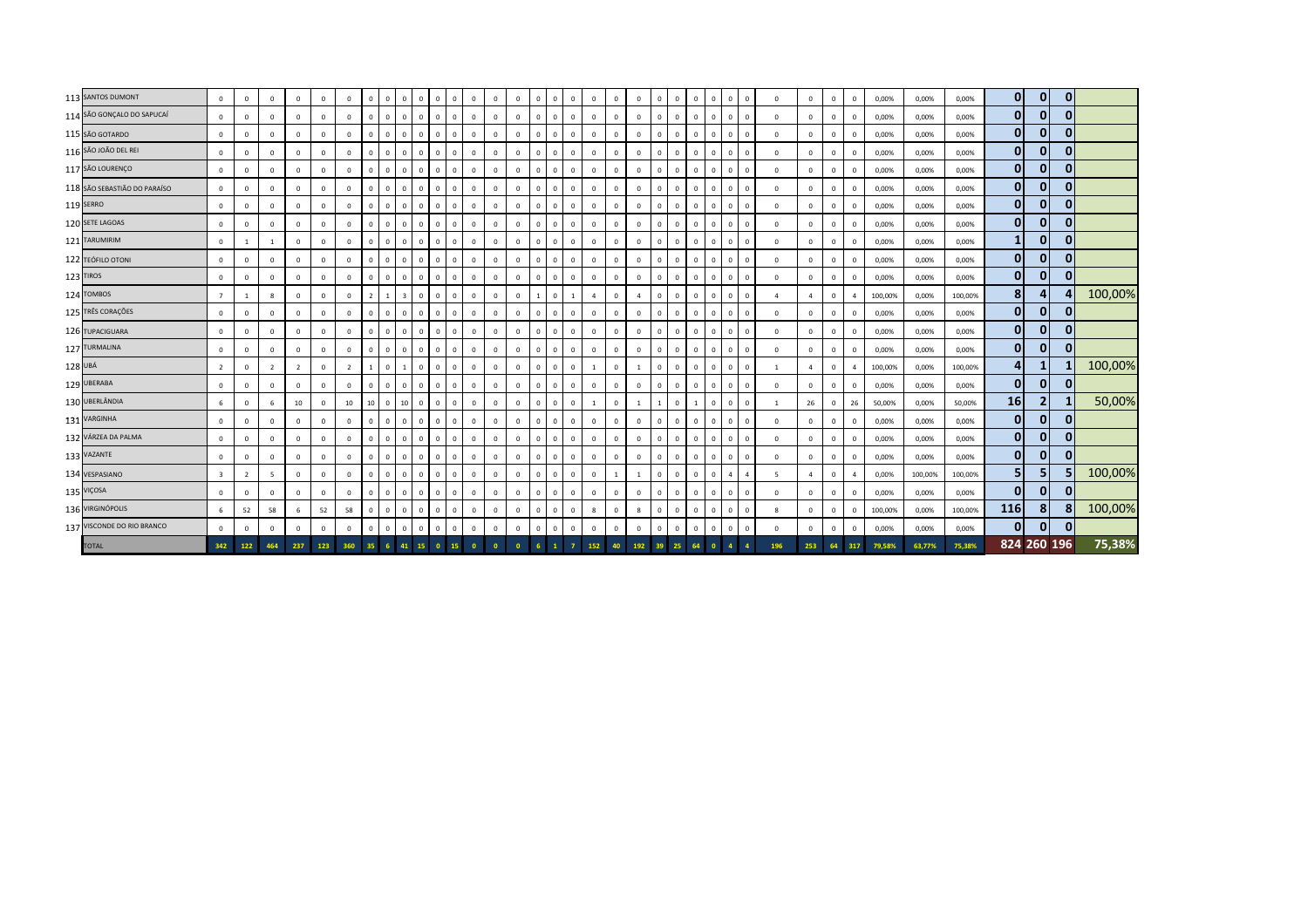|                                                  |                         |                  |                         |                |                     |                |                         |              |                |                        |                                        |              |                   |              |              |                                       |              | nov/18                |              |                |                      |                |                 |                |                      |                |                |                         |                                     |                         |         |                                           |         |                |                         |                |                         |
|--------------------------------------------------|-------------------------|------------------|-------------------------|----------------|---------------------|----------------|-------------------------|--------------|----------------|------------------------|----------------------------------------|--------------|-------------------|--------------|--------------|---------------------------------------|--------------|-----------------------|--------------|----------------|----------------------|----------------|-----------------|----------------|----------------------|----------------|----------------|-------------------------|-------------------------------------|-------------------------|---------|-------------------------------------------|---------|----------------|-------------------------|----------------|-------------------------|
|                                                  |                         |                  |                         |                |                     |                |                         |              |                |                        |                                        |              |                   |              |              |                                       |              | <b>MEDIAÇÃO</b>       |              |                |                      |                |                 |                |                      |                |                |                         |                                     |                         |         |                                           |         |                |                         |                |                         |
|                                                  |                         |                  |                         |                |                     |                |                         |              |                |                        |                                        |              |                   |              |              |                                       |              | <b>PRÉ-PROCESSUAL</b> |              |                |                      |                |                 |                |                      |                |                |                         |                                     |                         |         |                                           |         |                |                         |                |                         |
| Tribunal de Justica do<br>Estado de Minas Gerais |                         |                  | <b>CASOS</b>            |                |                     |                |                         |              |                | MEDIAÇÕES PREJUDICADAS |                                        |              |                   |              |              |                                       |              |                       |              |                | MEDIAÇÕES CONCLUÍDAS |                |                 |                |                      |                |                |                         | <b>SESSÕES</b><br><b>REALIZADAS</b> |                         |         | % (MEDIAÇÕES<br>CONCLUÍDAS/COM<br>ACORDO) |         |                |                         |                |                         |
|                                                  |                         | <b>RECEBIDOS</b> |                         |                | <b>FM ANDAMENTO</b> |                |                         | NÃO ADESÃO   |                | <b>DESISTÊNCIA</b>     |                                        |              | NÃO COMPARECIMENT |              |              | <b>DEMANDA NÃO</b><br><b>INDICADA</b> |              |                       | COM ACORDO   |                |                      | SEM ACORDO     |                 |                | <b>ACORDO PARCIA</b> |                | <b>TOTAL</b>   |                         | <b>SESSÕES</b>                      |                         |         | $\frac{96}{26}$                           |         |                |                         |                |                         |
|                                                  |                         | g                | DTAL                    |                | <b>ALL</b>          |                | MÍLIA                   |              |                |                        |                                        |              |                   |              | <b>İ</b>     | g                                     | <b>DTAL</b>  | AMÍLIA                |              |                |                      |                |                 |                | yEL                  |                | <b>ACORDO</b>  |                         | ξL                                  |                         |         |                                           |         | <b>OTAL</b>    | OTAL<br>EALIZADO        | g              | Percentual<br>de acordo |
| ABRE CAMPO                                       | $\mathbf 0$             | $\mathbb O$      | $\mathbf 0$             | $\mathbb O$    | $\mathbf 0$         | $\mathbf{0}$   | $\mathsf 0$             | $\mathbf 0$  | $\mathbf 0$    | $\Omega$               | $\mathbf 0$<br>$\,$ 0                  | $\mathbf 0$  | $\mathbf 0$       | $\mathbb O$  | $\mathbf 0$  | $\overline{\mathbf{0}}$               | $\mathbf 0$  | $\mathbf 0$           | $\mathbf 0$  | $\mathbb O$    | $\mathbf 0$          | $\mathbf 0$    | $\mathbf{0}$    | $\mathbf 0$    | $\mathbf{0}$         | $\mathbf 0$    | $\mathbb O$    | $\mathbf 0$             | $\mathsf 0$                         | $\circ$                 | 0,00%   | 0,00%                                     | 0,00%   | $\mathbf{0}$   | $\mathbf{0}$            | 0              |                         |
| 2 AÇUCENA                                        | $\mathbf 0$             | $\mathbf 0$      | $\mathbf 0$             | $\mathbf{0}$   | $\mathbb O$         | $\mathbf 0$    | $\mathsf 0$             | $\mathbf 0$  | $\overline{0}$ |                        | $\mathbf 0$<br>$\,$ 0                  | $\mathbf 0$  | $\mathbf 0$       | $\mathbb O$  | $\mathbb O$  | $\overline{0}$                        | $\mathbf 0$  | $\mathbf 0$           | $\Omega$     | $\mathbb O$    | $\mathbb O$          | $\mathbf 0$    | $\mathbf 0$     | $\mathbf 0$    | $\mathbf 0$          | $\overline{0}$ | $\mathbf 0$    | $\mathbf 0$             | $\,0\,$                             | $\mathbf{0}$            | 0,00%   | 0,00%                                     | 0,00%   | $\bf{0}$       | $\bf{0}$                | 0              |                         |
| ÁGUAS FORMOSAS                                   | $\mathbf 0$             | $\overline{0}$   | $\mathbf 0$             | $\mathbb O$    | $\mathbb O$         | $\mathbf 0$    | $\overline{0}$          | $\mathbf 0$  | $\overline{0}$ |                        | $\mathbf 0$<br>$\mathbf 0$             | $\mathbf 0$  | $\mathbf 0$       | $\mathbb O$  | $\mathbf 0$  | $\mathbf 0$                           | $\mathbf 0$  | $\mathbf 0$           | $\mathbf 0$  | $\mathbb O$    | $\mathbf 0$          | $\mathbf 0$    | $\mathbf 0$     | $\mathbf 0$    | $\mathbf 0$          | $\mathbf 0$    | $\mathbf 0$    | $\mathbf 0$             | $\mathbf 0$                         | $\mathbf 0$             | 0,00%   | 0,00%                                     | 0,00%   | $\mathbf 0$    | $\mathbf 0$             | $\mathbf{0}$   |                         |
| ALÉM PARAÍBA                                     | $\mathbf{1}$            | $\mathbf{0}$     | $\overline{1}$          | $\overline{1}$ | $\mathbf{0}$        | $\overline{1}$ | $\overline{\mathbf{0}}$ | $\mathbf{0}$ | $\overline{0}$ | $\Omega$               | $\mathbf{0}$<br>$\,$ 0                 | $\mathbf 0$  | $\mathbf 0$       | $\mathbb O$  | $\mathbf{0}$ | $\Omega$                              | $\mathbf 0$  | $\overline{1}$        | $\mathbf{0}$ | $\overline{1}$ | $\mathbf 0$          | $\mathbf{0}$   | $\mathbf 0$     | $\overline{0}$ | $\mathbf{0}$         | $\mathbf 0$    | $\overline{1}$ | $\overline{1}$          | $\mathsf 0$                         | $\overline{1}$          | 100,00% | 0,00%                                     | 100,00% | $\overline{2}$ | $\mathbf{1}$            | 1              | 100,00%                 |
| 5 ALFENAS                                        | $\overline{\mathbf{3}}$ | $\mathbb O$      | $\overline{\mathbf{3}}$ | $\mathbb O$    | $\mathbb O$         | $\mathbf{0}$   | $\overline{0}$          | $\mathbf 0$  | $\,$ 0         | $\Omega$               | $\mathbf 0$<br>$\,$ 0                  | $\mathbf 0$  | $\mathbf 0$       | $\mathbb O$  | $\mathbf{0}$ | $\overline{\mathbf{0}}$               | $\mathbf 0$  | $\overline{2}$        | $\mathbf 0$  | $\overline{2}$ | $\overline{1}$       | $\mathbf 0$    | $\mathbf{1}$    | $\mathbf 0$    | $\mathbf{0}$         | $\overline{0}$ | $\overline{2}$ | $\mathbf 0$             | $\mathsf 0$                         | $\mathbf 0$             | 66,67%  | 0,00%                                     | 66,67%  | 3              | $\overline{\mathbf{3}}$ | $\overline{2}$ | 66,67%                  |
| ALTO RIO DOCE                                    | $\mathbf 0$             | $\mathbf 0$      | $\mathbf 0$             | $\mathbf 0$    | $\mathbb O$         | $\mathbf 0$    | $\mathsf 0$             | $\mathbf 0$  | $\overline{0}$ | $\Omega$               | $\mathbf 0$<br>$\overline{0}$          | $\mathbf 0$  | $\,0\,$           | $\mathbb O$  | $\mathbb O$  | $\overline{0}$                        | $\mathbf 0$  | $\mathbb O$           | $\Omega$     | $\mathbb O$    | $\mathbb O$          | $\mathbf 0$    | $\circ$         | $\mathbf 0$    | $\mathbf 0$          | $\overline{0}$ | $\mathbb O$    | $\mathbf 0$             | $\,0\,$                             | $\mathbf{0}$            | 0,00%   | 0,00%                                     | 0,00%   | $\mathbf{0}$   | $\mathbf 0$             | 0              |                         |
| 7 ARAÇUAÍ                                        | $\mathbf 0$             | $\mathbf 0$      | $\mathbf 0$             | $\mathbb O$    | $\mathbb O$         | $\mathbf 0$    | $\overline{0}$          | $\mathbf 0$  | $\overline{0}$ | $\Omega$               | $\mathbf 0$<br>$\overline{0}$          | $\mathbf 0$  | $\mathbf 0$       | $\mathbb O$  | $\mathbf 0$  | $\mathbf 0$                           | $\mathbf{0}$ | $\mathbb O$           | $\mathbf 0$  | $\mathbb O$    | $\mathbf 0$          | $\mathbf 0$    | $\mathbf 0$     | $\mathbf 0$    | $\mathbf 0$          | $\overline{0}$ | $\mathbb O$    | $\mathbf 0$             | $\,0\,$                             | $\mathbf 0$             | 0,00%   | 0,00%                                     | 0,00%   | $\overline{0}$ | $\mathbf{0}$            | $\mathbf{0}$   |                         |
| ARAGUARI                                         | $\mathbf 0$             | $\mathbf 0$      | $\mathbf 0$             | $\mathbf 0$    | $\mathbf 0$         | $\bf{0}$       | $\mathbf 0$             | $\mathbf 0$  | $\bf{0}$       | $\Omega$               | $\mathbf 0$<br>$\bf{0}$                | $\mathbf 0$  | $\mathbf 0$       | $\mathbf 0$  | $\mathbf 0$  | $\mathbf{0}$                          | $\mathbf{0}$ | $\mathbf 0$           | $\bf{0}$     | $\bf{0}$       | $\bf{0}$             | $\mathbf 0$    | $\mathbf 0$     | $\mathbf 0$    | $\mathbf 0$          | $\mathbf 0$    | $\mathbf 0$    | $\bf{0}$                | $\mathbf 0$                         | $\boldsymbol{0}$        | 0,00%   | 0,00%                                     | 0,00%   | $\overline{0}$ | $\mathbf 0$             | $\mathbf{0}$   |                         |
| g ARAXÁ                                          | $\mathbf 0$             | $\mathbf{0}$     | $\mathbf 0$             | $\mathbf{0}$   | $\mathbb O$         | $\mathbf{0}$   | $\mathsf 0$             | $\mathbf 0$  | $\Omega$       |                        | $\mathbf 0$<br>$\Omega$                | $\mathbf 0$  | $\mathbf 0$       | $\mathbf{0}$ | $\mathbf 0$  | $\Omega$                              | $\Omega$     | $\mathbf 0$           | $\Omega$     | $\Omega$       | $\overline{0}$       | $\Omega$       | $\Omega$        | $\Omega$       | $\mathbf 0$          | $\Omega$       | $\mathbf 0$    | $\mathbf{0}$            | $\mathsf 0$                         | $\Omega$                | 0,00%   | 0,00%                                     | 0,00%   | $\mathbf{0}$   | $\mathbf{0}$            | $\mathbf{0}$   |                         |
| 10 BARÃO DE COCAIS                               | $\overline{7}$          | $\Omega$         | $\overline{7}$          | $\overline{3}$ | $\mathbf 0$         | $\overline{3}$ | $\Omega$                | $\mathbf 0$  | $\Omega$       |                        | $\mathbf 0$<br>$\overline{0}$          | $\Omega$     | $\mathbf{0}$      | $\mathbb O$  | $\mathbb O$  | $\Omega$                              | $\mathbf 0$  | $\overline{2}$        | $\Omega$     | $\overline{z}$ | $\overline{3}$       | $\mathbf 0$    | $\overline{3}$  | $\Omega$       | $\Omega$             | $\Omega$       | $\overline{2}$ | $\mathbf 0$             | $\mathsf 0$                         | $\mathbf 0$             | 40,00%  | 0,00%                                     | 40,00%  | 10             | 5                       |                | 40,00%                  |
| 11 BARBACENA                                     | $\mathbf 0$             | $\mathbf 0$      | $\mathbf 0$             | $\mathbf 0$    | $\mathbb O$         | $\mathbf 0$    | $\overline{0}$          | $\mathbf 0$  | $\Omega$       |                        | $\mathbf 0$<br>$\overline{0}$          | $\mathbf 0$  | $\mathbf 0$       | $\mathbb O$  | $\mathbb O$  | $\Omega$                              | $\mathbf 0$  | $\mathbf 0$           | $\mathbf 0$  | $\mathbb O$    | $\overline{0}$       | $\mathbf 0$    | $\mathbf 0$     | $\Omega$       | $\mathbf 0$          | $\mathbf 0$    | $\mathbf 0$    | $\mathbf 0$             | $\mathbf 0$                         | $\mathbf 0$             | 0,00%   | 0,00%                                     | 0,00%   | $\mathbf{0}$   | $\mathbf{0}$            | $\mathbf{0}$   |                         |
| 12 BARROSO                                       | $\mathbf 0$             | $\mathbf 0$      | $\mathbf 0$             | $\mathbf 0$    | $\mathbf 0$         | $\Omega$       | $\overline{\mathbf{0}}$ | $\mathbf 0$  | $\,$ 0         | $\Omega$               | $\mathbf 0$<br>$\,$ 0                  | $\mathbf 0$  | $\mathbf 0$       | $\mathbb O$  | $\mathbb O$  | $\Omega$                              | $\mathbf 0$  | $\mathbb O$           | $\Omega$     | $\mathbf 0$    | $\,$ 0               | $\mathbf 0$    | $\mathbf 0$     | $\mathbf 0$    | $\mathbf 0$          | $\mathbf 0$    | $\mathbb O$    | $\mathbf{0}$            | $\,0\,$                             | $\mathbf 0$             | 0,00%   | 0,00%                                     | 0,00%   | $\mathbf{0}$   | $\mathbf{0}$            | $\mathbf{0}$   |                         |
| 13 BELO HORIZONTE                                | $\overline{\mathbf{3}}$ | $\mathbb O$      | $\overline{\mathbf{3}}$ | 5              | $\mathbb O$         | 5              | $\overline{0}$          | $\mathbf 0$  | $\overline{0}$ |                        | $\mathbf 0$<br>$\overline{0}$          | $\mathbf 0$  | $\mathbf 0$       | $\mathbb O$  | $\mathbb O$  | $\overline{0}$                        | $\mathbf{0}$ | $\mathbf{1}$          | $\mathbf 0$  | $\mathbf{1}$   | $\overline{0}$       | $\mathbf 0$    | $\mathbf 0$     | $\mathbf 0$    | $\mathbf 0$          | $\mathbf 0$    | $\overline{1}$ | $\mathbf{q}$            | $\mathsf 0$                         | $\overline{9}$          | 100,00% | 0,00%                                     | 100,00% | 8              | $\mathbf{1}$            |                | 100,00%                 |
| 14 BETIM                                         | $\mathbf 0$             | $\Omega$         | $\mathbf{0}$            | $\mathbf 0$    | $\mathbf 0$         | $\mathbf{0}$   | $\Omega$                | $\mathbf{0}$ | $\Omega$       |                        | $\mathbf{0}$<br>$\Omega$               | $\Omega$     | $\mathbf 0$       | $\mathbf 0$  | $\mathbb O$  | $\Omega$                              | $\mathbf{0}$ | $\mathbb O$           | $\Omega$     | $\mathbf 0$    | $\Omega$             | $\mathbf 0$    | $\Omega$        | $\Omega$       | $\mathbf{0}$         | $\Omega$       | $\Omega$       | $\Omega$                | $\mathsf 0$                         | $\Omega$                | 0,00%   | 0,00%                                     | 0,00%   | $\mathbf{0}$   | $\mathbf{0}$            | $\Omega$       |                         |
| 15 BICAS                                         | $\mathbf 0$             | $\mathbb O$      | $\mathbb O$             | $\mathbb O$    | $\mathbf 0$         | $\mathbf 0$    | $\overline{0}$          | $\mathbf 0$  | $\Omega$       |                        | $\mathbf 0$<br>$\overline{0}$          | $\mathbf 0$  | $\mathbf 0$       | $\mathbb O$  | $\mathbb O$  | $\Omega$                              | $\mathbf{0}$ | $\mathbf 0$           | $\mathbf 0$  | $\mathbb O$    | $\mathbf 0$          | $\mathbf 0$    | $\mathbb O$     | $\Omega$       | $\mathbf 0$          | $\overline{0}$ | $\mathbb O$    | $\mathbf 0$             | $\mathsf 0$                         | $\mathbf 0$             | 0,00%   | 0,00%                                     | 0,00%   | $\mathbf{0}$   | $\mathbf{0}$            | $\Omega$       |                         |
| 16 BRUMADINHO                                    | $\mathsf 0$             | $\mathbb O$      | $\mathbb O$             | $\mathbf{0}$   | $\mathbf{0}$        | $\Omega$       | $\overline{0}$          | $\mathbf 0$  | $\overline{0}$ | $\Omega$               | $\mathbf 0$<br>$\overline{\mathbf{0}}$ | $\mathbf 0$  | $\mathbf 0$       | $\mathbb O$  | $\mathbf 0$  | $\Omega$                              | $\mathbf 0$  | $\mathbf 0$           | $\mathbf{0}$ | $\mathbf 0$    | $\overline{0}$       | $\mathbf{0}$   | $\circ$         | $\mathbf 0$    | $\mathbf{0}$         | $\mathbf 0$    | $\mathbf 0$    | $\mathbf{0}$            | $\mathbf 0$                         | $\Omega$                | 0,00%   | 0,00%                                     | 0,00%   | $\overline{0}$ | $\bf{0}$                | $\mathbf{0}$   |                         |
| 17 CAETÉ                                         | $\mathbf{0}$            | $\mathbf 0$      | $\mathbf 0$             | $\mathbf 0$    | $\mathbb O$         | $\mathbf 0$    | $\mathsf 0$             | $\mathbf 0$  | $\overline{0}$ |                        | $\mathbf 0$<br>$\,$ 0                  | $\mathbf 0$  | $\mathbf 0$       | $\mathbb O$  | $\mathbb O$  | $\overline{0}$                        | $\mathbf 0$  | $\mathbf 0$           | $\mathbf 0$  | $\mathbb O$    | $\mathbb O$          | $\mathbf 0$    | $\mathbf 0$     | $\mathbf 0$    | $\mathbf 0$          | $\overline{0}$ | $\mathbf 0$    | $\mathbf 0$             | $\mathsf 0$                         | $\mathbf 0$             | 0,00%   | 0,00%                                     | 0,00%   | $\mathbf{0}$   | $\mathbf{0}$            | $\mathbf{0}$   |                         |
| 18 CAMANDUCAIA                                   | $\mathsf 0$             | $\mathbf 0$      | $\mathbf 0$             | $\mathbf{0}$   | $\mathbb O$         | $\mathbf 0$    | $\overline{0}$          | $\mathbf 0$  | $\overline{0}$ |                        | $\mathbf 0$<br>$\overline{0}$          | $\mathbf 0$  | $\mathbf 0$       | $\mathbb O$  | $\mathbb O$  | $\mathbf 0$                           | $\mathbf{0}$ | $\mathbf{0}$          | $\mathbf 0$  | $\mathbb O$    | $\overline{0}$       | $\mathbf 0$    | $\mathbf 0$     | $\Omega$       | $\mathbf 0$          | $\mathbf 0$    | $\mathbf 0$    | $\mathbf 0$             | $\mathsf 0$                         | $\mathbf{0}$            | 0,00%   | 0,00%                                     | 0,00%   | $\mathbf{0}$   | $\mathbf 0$             | 0              |                         |
| 19 CAMPO BELO                                    | $\mathbf 0$             | $\Omega$         | $\mathbb O$             | 16             | $\overline{3}$      | 19             | $\overline{0}$          | $\mathbf 0$  | $\Omega$       |                        | $\mathbf 0$<br>$\Omega$                | $\mathbf 0$  | $\mathbf 0$       | $\mathbb O$  | $\mathbb O$  | $\sqrt{2}$                            | $\mathbf{0}$ | $\overline{0}$        | $\mathbf{0}$ | $\mathbb O$    | $\mathbf 0$          | $\mathbf{0}$   | $\mathbf 0$     | $\Omega$       | $\mathbf{0}$         | $\Omega$       | $\mathbf 0$    | $\mathbf 0$             | $\mathsf 0$                         | $\mathbf 0$             | 0,00%   | 0,00%                                     | 0,00%   | 19             | $\mathbf{0}$            | $\Omega$       |                         |
| 20 CAPELINHA                                     | 5 <sup>1</sup>          | 6                | $11\,$                  | $\overline{1}$ | $\mathbf{0}$        | $\overline{1}$ | $\Omega$                | $\mathbf{0}$ | $\overline{0}$ | $\Omega$               | $\mathbf{0}$<br>$\overline{0}$         | $\mathbf{0}$ | $\mathbf 0$       | $\mathbf 0$  | $\mathbf{0}$ | $\Omega$                              | $\mathbf{0}$ | $\overline{a}$        | 6            | 10             | $\overline{0}$       | $\circ$        | $\circ$         | $\overline{0}$ | $\mathbf{0}$         | $\Omega$       | 10             | $\overline{3}$          | $\overline{7}$                      | 10                      | 100,00% | 100,00%                                   | 100,00% | 12             | 10                      | <b>10</b>      | 100,00%                 |
| 21 CAPINÓPOLIS                                   | $\mathsf 0$             | $\mathbf 0$      | $\mathbf 0$             | $\mathbf{0}$   | $\mathbb O$         | $\mathbf 0$    | $\mathsf 0$             | $\mathbf 0$  | $\overline{0}$ |                        | $\mathbf 0$<br>$\,$ 0                  | $\mathbf 0$  | $\,0\,$           | $\mathbb O$  | $\mathbf{0}$ | $\overline{0}$                        | $\mathbf 0$  | $\mathbf 0$           | $\mathbf 0$  | $\mathbf 0$    | $\mathbb O$          | $\mathbf 0$    | $\circ$         | $\mathbf 0$    | $\mathbf 0$          | $\mathbf 0$    | $\mathbf 0$    | $\mathbf 0$             | $\mathsf 0$                         | $\mathbf 0$             | 0,00%   | 0,00%                                     | 0,00%   | $\overline{0}$ | $\mathbf 0$             | 0              |                         |
| 22 CARANGOLA                                     | $\mathbf 0$             | $\mathbf 0$      | $\mathbf 0$             | $\mathbf 0$    | $\mathbb O$         | $\mathbf 0$    | $\mathsf 0$             | $\mathbf 0$  | $\overline{0}$ |                        | $\mathbf 0$<br>$\overline{0}$          | $\mathbf 0$  | $\,0\,$           | $\mathbf 0$  | $\mathbb O$  | $\overline{0}$                        | $\mathbf 0$  | $\mathbf 0$           | $\mathbf 0$  | $\mathbf 0$    | $\mathbb O$          | $\mathbf 0$    | $\mathbf 0$     | $\mathbf 0$    | $\mathbf 0$          | $\mathbf 0$    | $\mathbf 0$    | $\mathbf 0$             | $\mathbf 0$                         | $\mathbf 0$             | 0,00%   | 0,00%                                     | 0,00%   | $\mathbf{0}$   | $\mathbf{0}$            | $\mathbf{0}$   |                         |
| 23 CARATINGA                                     | $\mathbf 1$             | $\mathbb O$      | $\mathbf{1}$            | $\mathbf 0$    | $\mathbb O$         | $\mathbf 0$    | $\,0\,$                 | $\mathbf 0$  | $\overline{0}$ | $\Omega$               | $\mathsf 0$<br>$\overline{0}$          | $\mathbf 0$  | $\mathbf 0$       | $\mathbf 0$  | $\mathbf 0$  | $\mathbf 0$                           | $\mathbf 0$  | $\mathbf{1}$          | $\mathbf 0$  | $\overline{1}$ | $\mathbf 0$          | $\mathbf 0$    | $\mathbf 0$     | $\overline{0}$ | $\mathbf 0$          | $\pmb{0}$      | $\mathbf{1}$   | $\overline{\mathbf{3}}$ | $\mathbf 0$                         | $\overline{\mathbf{3}}$ | 100,00% | 0,00%                                     | 100,00% | $\mathbf{1}$   | $\mathbf{1}$            |                | 100,00%                 |
| CARMO DO CAJURU<br>24                            | 75                      | $\mathbf{0}$     | 75                      | 36             | $\mathbf{0}$        | 36             | $\mathbf{q}$            | $\mathbf{0}$ | $\mathbf{q}$   | $\Omega$               | $\mathbf{0}$<br>$\overline{0}$         | $\mathbf{0}$ | $\mathbf{0}$      | $\mathbf{0}$ | $\mathbf{0}$ | $\Omega$                              | $\mathbf{0}$ | $16\,$                | $\mathbf{0}$ | 16             | $6\overline{6}$      | $\mathbf{0}$   | $6\overline{6}$ | $\Omega$       | $\mathbf{0}$         | $\Omega$       | 16             | 66                      | $\mathbf{0}$                        | 66                      | 72,73%  | 0,00%                                     | 72,73%  | 111            | 22                      | <b>16</b>      | 72,73%                  |
| CARMO DO PARANAÍBA<br><b>25</b>                  | $\mathbf{0}$            | $\mathbf 0$      | $\mathbf 0$             | $\mathbf{0}$   | $\mathbb O$         | $\mathbf 0$    | $\mathsf 0$             | $\mathbf 0$  | $\,$ 0         | $\Omega$               | $\mathbf 0$<br>$\,$ 0                  | $\mathbf 0$  | $\mathbf 0$       | $\mathbb O$  | $\mathbf 0$  | $\overline{\mathbf{0}}$               | $\mathbf 0$  | $\mathbb O$           | $\Omega$     | $\mathbb O$    | $\mathbb O$          | $\mathbf 0$    | $\mathbf 0$     | $\mathbf 0$    | $\mathbf 0$          | $\mathbf 0$    | $\mathbb O$    | $\mathbf{0}$            | $\,0\,$                             | $\mathbf 0$             | 0,00%   | 0,00%                                     | 0,00%   | $\bf{0}$       | $\bf{0}$                | 0              |                         |
| 26 CARMO DO RIO CLARO                            | $\mathsf 0$             | $\mathbf 0$      | $\mathbf 0$             | $\mathbf 0$    | $\mathbf 0$         | $\mathbf 0$    | $\overline{0}$          | $\mathbf 0$  | $\overline{0}$ |                        | $\mathbf 0$<br>$\overline{0}$          | $\mathbf 0$  | $\mathbf 0$       | $\mathbb O$  | $\mathbb O$  | $\mathbf 0$                           | $\mathbf 0$  | $\mathbf 0$           | $\mathbf 0$  | $\mathbb O$    | $\overline{0}$       | $\mathbf 0$    | $\mathbf 0$     | $\Omega$       | $\mathbf 0$          | $\mathbf 0$    | $\mathbf 0$    | $\mathbf 0$             | $\mathsf 0$                         | $\mathbf 0$             | 0,00%   | 0,00%                                     | 0,00%   | $\mathbf 0$    | $\mathbf 0$             | 0              |                         |
| 27 CARMÓPOLIS DE MINAS                           | $\mathbf 0$             | $\mathbf 0$      | $\mathbb O$             | $\mathbf 0$    | $\mathbf 0$         | $\mathbf 0$    | $\,$ 0                  | $\mathbf 0$  | $\Omega$       |                        | $\mathsf 0$<br>$\overline{0}$          | $\mathbf 0$  | $\mathbf 0$       | $\mathbb O$  | $\mathbb O$  | $\Omega$                              | $\mathbf 0$  | $\mathbb O$           | $^{\circ}$   | $\mathbb O$    | $\,$ 0               | $\mathbf 0$    | $\mathbf 0$     | $\Omega$       | $\circ$              | $\mathbf 0$    | $\mathsf 0$    | $\mathbf 0$             | $\,0\,$                             | $^{\circ}$              | 0,00%   | 0,00%                                     | 0,00%   | $\mathbf{0}$   | $\mathbf{0}$            | $\mathbf{0}$   |                         |
| 28 CAXAMBU                                       | $\mathbf 0$             | $\mathbb O$      | $\mathbf 0$             | $\mathbb O$    | $\mathbb O$         | $\mathbf 0$    | $\,0\,$                 | $\mathbf 0$  | $\mathbf 0$    | $\Omega$               | $\mathbf 0$<br>$\,$ 0                  | $\mathbf 0$  | $\mathbf 0$       | $\mathbb O$  | $\mathbf 0$  | $\overline{0}$                        | $\mathbf{0}$ | $\mathbf 0$           | $\mathbf 0$  | $\mathbb O$    | $\mathbf 0$          | $\mathbb O$    | $\mathbf 0$     | $\mathbf 0$    | $\mathbf{0}$         | $\mathbf 0$    | $\mathbb O$    | $\mathbf 0$             | $\mathsf 0$                         | $\mathbb O$             | 0,00%   | 0,00%                                     | 0,00%   | $\overline{0}$ | $\mathbf 0$             | $\mathbf{0}$   |                         |
| 29 CEJUSC 2 Grau                                 | $\mathbf 0$             | $\mathbf{0}$     | $\mathbf{0}$            | $\Omega$       | $\Omega$            | $\mathbf 0$    | $\mathsf 0$             | $\mathbf 0$  | $\mathbf 0$    | $\Omega$               | $\mathbf 0$<br>$\,$ 0                  | $\mathbf 0$  | $\,0\,$           | $\mathbb O$  | $\mathbb O$  | $\overline{0}$                        | $\mathbf{0}$ | $\mathbb O$           | $\Omega$     | $\mathbb O$    | $\mathbf 0$          | $\mathbf 0$    | $\mathbf 0$     | $\mathbf 0$    | $\mathbf 0$          | $\mathbf 0$    | $\mathbb O$    | $\mathbf 0$             | $\mathsf 0$                         | $\mathbf 0$             | 0,00%   | 0,00%                                     | 0,00%   | $\mathbf{0}$   | $\mathbf{0}$            | $\bf{0}$       |                         |
| 30 CLÁUDIO                                       | 8                       | $\overline{1}$   | $\overline{9}$          | $22\,$         | $\overline{7}$      | 29             | $\overline{0}$          | $\mathbf 0$  | $\overline{0}$ | $\Omega$               | $\mathbf 0$<br>$\overline{0}$          | $\mathbf 0$  | $\mathbf 0$       | $\mathbb O$  | $\mathbf 0$  | $\Omega$                              | $\mathbf{0}$ | $\overline{5}$        | $\mathbf 0$  | 5              | $\overline{1}$       | $\overline{1}$ | $\overline{2}$  | $\mathbf 0$    | $\mathbf 0$          | $\mathbf 0$    | $\overline{5}$ | $\mathbf{R}$            | $\overline{2}$                      | 10                      | 83,33%  | 0,00%                                     | 71,43%  | 38             | $\overline{7}$          | 5              | 71,43%                  |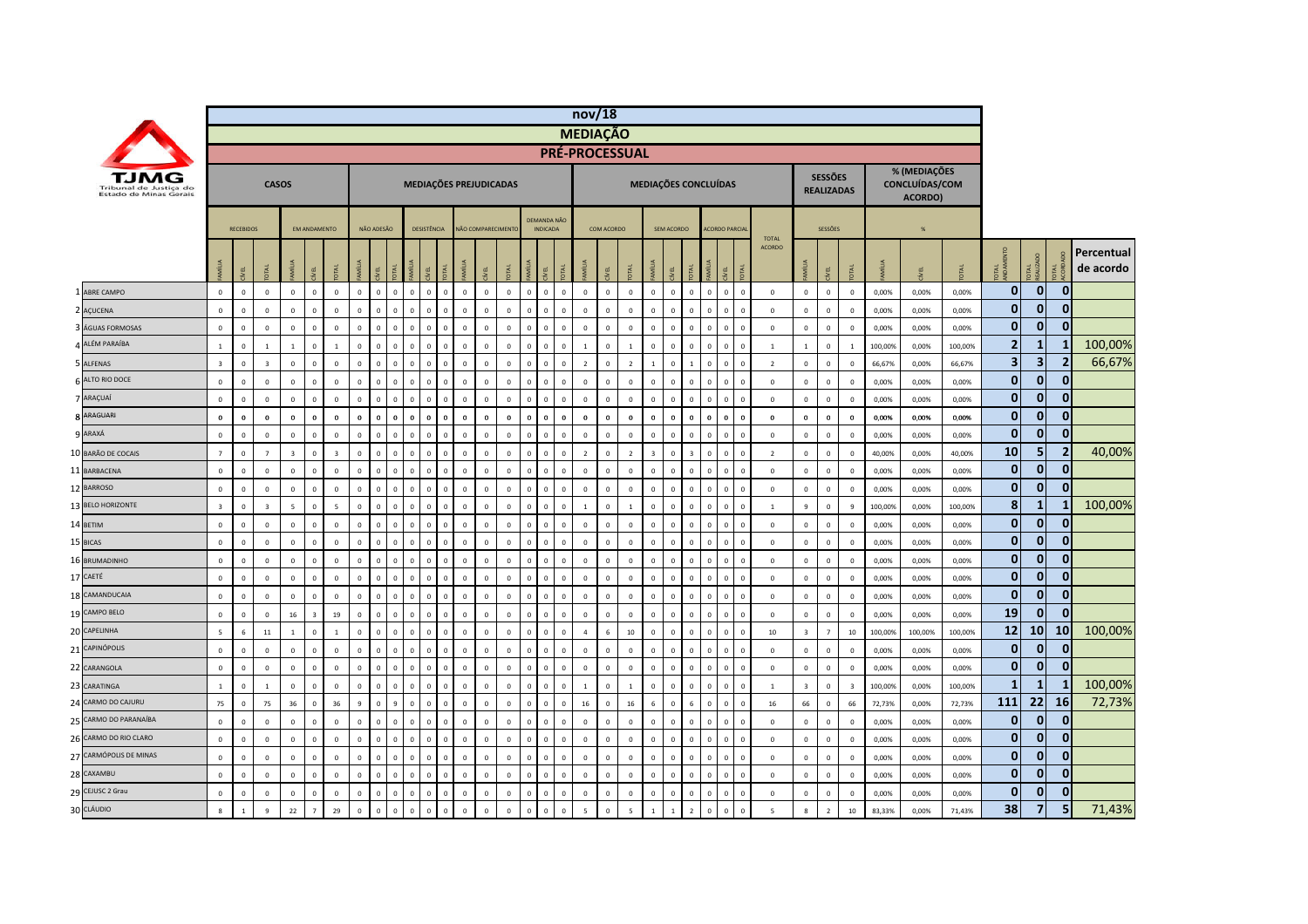| 31 CONCEIÇÃO DO MATO DENTRO | $\mathbf 0$             | $\mathbf 0$    | $\mathbf 0$             | $\mathbf 0$    | $\mathbf 0$    | $\mathbf{0}$             | $\mathsf 0$    | $\sqrt{2}$              |              | $\Omega$     |                |              | $\Omega$       | $\Omega$     |              | $\sqrt{ }$     |                                     | $\Omega$                | $\Omega$                | $\Omega$       | $\mathbf 0$             | $\mathbf 0$    | $\Omega$       | $\Omega$                | $\Omega$     | $\Omega$<br>$\Omega$                   | $\mathbb O$             | $\mathbf 0$             | $\mathbf 0$              | $\mathbb O$             | 0,00%   | 0,00%   | 0,00%   | $\mathbf{0}$   | $\mathbf{0}$            | $\mathbf{0}$   |         |
|-----------------------------|-------------------------|----------------|-------------------------|----------------|----------------|--------------------------|----------------|-------------------------|--------------|--------------|----------------|--------------|----------------|--------------|--------------|----------------|-------------------------------------|-------------------------|-------------------------|----------------|-------------------------|----------------|----------------|-------------------------|--------------|----------------------------------------|-------------------------|-------------------------|--------------------------|-------------------------|---------|---------|---------|----------------|-------------------------|----------------|---------|
| 32 CONSELHEIRO LAFAIETE     | $\mathsf 0$             | $\circ$        | $\mathbf 0$             | $\mathbf 0$    | $\mathbf 0$    | $\mathbf 0$              | $\mathbf 0$    | $\mathbf 0$             | $\Omega$     | $\mathbf 0$  | $\,0\,$        | $\Omega$     | $\mathbf 0$    | $\Omega$     | $\mathbf 0$  | $\mathbb O$    | $\Omega$                            | $\overline{0}$          | $\mathbf 0$             | $\Omega$       | $\mathbb O$             | $\mathbf 0$    | $\mathbf 0$    | $\mathbf 0$             | $\mathbb O$  | $\,$ 0<br>$\mathbb O$                  | $\mathbb O$             | $\mathbf 0$             | $\mathsf 0$              | $\mathbb O$             | 0,00%   | 0,00%   | 0,00%   | $\mathbf{0}$   | $\mathbf{0}$            | $\mathbf{0}$   |         |
| 33 CONTAGEM                 | $\,0\,$                 | $\mathbf{1}$   | $\mathbf{1}$            | $\Omega$       | $\overline{1}$ | $\overline{1}$           | $\Omega$       | $\Omega$                | $\Omega$     | $\Omega$     | $\mathbf{C}$   | $\Omega$     | $\Omega$       | $\Omega$     | $\Omega$     | $\Omega$       | $\Omega$                            | $\Omega$                | $\Omega$                | $\Omega$       | $\mathbb O$             | $\mathbf 0$    | $\mathbf 0$    | $\Omega$                | $\mathbf{0}$ | $\Omega$<br>$\Omega$                   | $\Omega$                | $\mathbf 0$             | $\mathbf 0$              | $\mathbb O$             | 0,00%   | 0,00%   | 0,00%   | $\overline{2}$ | $\overline{0}$          | $\Omega$       |         |
| 34 CORINTO                  | $\mathbf{0}$            | $\mathbf 0$    | $\mathbf 0$             | $\mathbf 0$    | $\mathbf{0}$   | $\overline{0}$           | $\mathbf{0}$   | $\overline{0}$          | $\Omega$     | $\mathbf{0}$ | $\Omega$       | $\Omega$     | $\Omega$       | $\Omega$     | $\Omega$     | $\Omega$       | $\overline{\mathbf{0}}$<br>$\Omega$ |                         | $\Omega$                | $\Omega$       | $\mathbf 0$             | $\Omega$       | $\Omega$       | $\mathbf 0$             | $\Omega$     | $\mathbf 0$<br>$\Omega$                | $\Omega$                | $\mathbf 0$             | $\mathbf 0$              | $\overline{0}$          | 0,00%   | 0,00%   | 0,00%   | $\mathbf{0}$   | $\overline{0}$          | $\mathbf{0}$   |         |
| 35 COROMANDEL               | $\mathsf 0$             | $\mathbf 0$    | $\overline{0}$          | $\mathbf 0$    | $\,$ 0         | $\mathbf 0$              | $\mathsf 0$    | $\overline{0}$          | $\Omega$     | $\mathbf 0$  | $\Omega$       | $\Omega$     | $\mathbf 0$    | $\mathbf 0$  | $\mathbf 0$  | $\overline{0}$ | $\Omega$                            | $\overline{0}$          | $\mathbf{0}$            | $\Omega$       | $\mathbf 0$             | $\mathbf 0$    | $\Omega$       | $\mathbf 0$             | $\mathbf{0}$ | $\mathbb O$<br>$\overline{0}$          | $\mathbf{0}$            | $\mathbf 0$             | $\overline{0}$           | $\mathbb O$             | 0,00%   | 0,00%   | 0,00%   | $\mathbf{0}$   | $\bf{0}$                | $\mathbf{0}$   |         |
| 36 CORONEL FABRICIANO       | $\,0\,$                 | $\mathbb O$    | $\,0\,$                 | 17             | $\overline{2}$ | 19                       | $\mathsf 0$    | $\Omega$                | $\sqrt{2}$   | $\mathsf 0$  | $\Omega$       | $\sqrt{2}$   | $\Omega$       | $\Omega$     | $\Omega$     | $\Omega$       | $\Omega$                            | $\Omega$                | $\Omega$                | $\Omega$       | $\mathbf 0$             | $\mathbf 0$    | $\Omega$       | $\mathbf 0$             | $\mathbf 0$  | $\mathbb O$<br>$\Omega$                | $\mathbb O$             | $\,0\,$                 | $\,0\,$                  | $\overline{0}$          | 0,00%   | 0,00%   | 0,00%   | 19             | $\mathbf{0}$            | $\Omega$       |         |
| 37 CURVELO                  | $\mathsf 0$             | $\mathbb O$    | $\overline{0}$          | $\mathbf 0$    | $\circ$        | $\mathbf 0$              | $\mathbf{0}$   | $\,$ 0                  | $\mathbf{0}$ | $\mathsf 0$  | $\Omega$       | $\Omega$     | $\mathbf 0$    | $\Omega$     | $\mathbf{0}$ | $\mathbf{0}$   | $\Omega$                            | $\overline{0}$          | $\mathbf 0$             | $\mathbf 0$    | $\mathbb O$             | $\mathbf 0$    | $\mathbf 0$    | $\mathbf 0$             | $\mathbf{0}$ | $\mathbb O$<br>$\overline{0}$          | $\mathbf 0$             | $\mathbf 0$             | $\mathbf 0$              | $\mathbb O$             | 0,00%   | 0,00%   | 0,00%   | $\mathbf{0}$   | $\mathbf{0}$            | $\mathbf{0}$   |         |
| 38 DIAMANTINA               | $\mathsf 0$             | $\Omega$       | $\Omega$                | $\Omega$       | $\Omega$       | $\Omega$                 | $\Omega$       | $\Omega$                | $\Omega$     | $\Omega$     | $\Omega$       | $\Omega$     | $\Omega$       | $\Omega$     | $\Omega$     | $\Omega$       | $\Omega$                            | $\Omega$                | $\Omega$                | $\Omega$       | $\mathbb O$             | $\Omega$       | $\Omega$       | $\Omega$                | $\Omega$     | $\Omega$<br>$\Omega$                   | $\Omega$                | $\mathbf 0$             | $\mathbf{0}$             | $\mathbb O$             | 0,00%   | 0.00%   | 0.00%   | $\mathbf{0}$   | $\mathbf{0}$            | $\bf{0}$       |         |
| 39 DIVINÓPOLIS              | $\,0\,$                 | $\,0\,$        | $\,0\,$                 | $\mathbf 0$    | $\,0\,$        | $\mathbf 0$              | $\mathbf 0$    | $\overline{0}$          | $\Omega$     | $\mathsf 0$  | $\Omega$       | $\Omega$     | $\mathbf 0$    | $\mathbf 0$  | $\mathbf 0$  | $\overline{0}$ | $\mathbf 0$                         | $\overline{0}$          | $\mathbf 0$             | $\mathbf 0$    | $\mathbb O$             | $\mathbf 0$    | $\mathbb O$    | $\mathbf 0$             | $\mathbf 0$  | $\mathbb O$<br>$\overline{0}$          | $\mathbb O$             | $\mathbf 0$             | $\,$ 0 $\,$              | $\mathbf 0$             | 0,00%   | 0,00%   | 0,00%   | $\mathbf 0$    | $\overline{0}$          | $\mathbf{0}$   |         |
| 40 ESPERA FELIZ             | $\mathsf 0$             | $\mathbf 0$    | $\mathbf 0$             | $\mathbf 0$    | $\mathbf{0}$   | $\mathbf 0$              | $\mathbf{0}$   | $\mathbf 0$             | $\Omega$     | $\mathsf 0$  | $\Omega$       | $\Omega$     | $\mathbf 0$    | $\mathbf 0$  | $\mathbf{0}$ | $\mathbf 0$    | $\,$ 0<br>$\Omega$                  |                         | $\mathbf 0$             | $\Omega$       | $\mathbb O$             | $\Omega$       | $\Omega$       | $\mathbf 0$             | $\mathbf{0}$ | $\overline{0}$<br>$\mathbf 0$          | $\mathbf 0$             | $\mathbf 0$             | $\circ$                  | $\mathbb O$             | 0,00%   | 0,00%   | 0,00%   | $\mathbf{0}$   | $\mathbf{0}$            | $\Omega$       |         |
| 41 EXTREMA                  | $\mathsf 0$             | $\mathbf 0$    | $\mathbf 0$             | $\mathbf 0$    | $\mathbf 0$    | $\mathbf 0$              | $\mathbf{0}$   | $\Omega$                | $\Omega$     | $\mathbf{0}$ | $\mathbf{c}$   | $\Omega$     | $\mathbf 0$    | $\mathbf 0$  | $\mathbf 0$  | $\mathfrak{g}$ | $\Omega$                            | $\mathbf 0$             | $\mathbf{0}$            | $\mathbf 0$    | $\mathbb O$             | $\mathbf 0$    | $\Omega$       | $\mathbf 0$             | $\mathbf{0}$ | $\mathbf 0$<br>$\overline{0}$          | $\mathbb O$             | $\mathbf 0$             | $\mathbf 0$              | $\mathbb O$             | 0,00%   | 0,00%   | 0,00%   | $\mathbf{0}$   | $\mathbf 0$             | $\mathbf{0}$   |         |
| 42 FORMIGA                  | $\mathsf 0$             | $\overline{7}$ | $\overline{7}$          | $\Omega$       | $\overline{7}$ | $\overline{7}$           | $\Omega$       | $\Omega$                | $\Omega$     | $\Omega$     | $\Omega$       | $\Omega$     | $\Omega$       | $\Omega$     | $\Omega$     | $\Omega$       |                                     | $\Omega$                | $\Omega$                | $\Delta$       | $\overline{4}$          | $\Omega$       |                | $\overline{3}$          | $\Omega$     | $\mathbb O$<br>$\Omega$                | $\overline{a}$          | $\mathbf 0$             | $\overline{4}$           | $\overline{4}$          | 0,00%   | 57,14%  | 57,14%  | 14             | $\overline{7}$          | 4              | 57,14%  |
| 43 FRANCISCO SÁ             | $\mathsf 0$             | $\mathbf{0}$   | $\mathbf 0$             | $\mathbf{0}$   | $\mathbf{0}$   | $\Omega$                 | $\mathbf 0$    | $\mathbf 0$             | $\Omega$     | $\mathsf 0$  | $\Omega$       | $\Omega$     | $\Omega$       | $\Omega$     | $\mathbf 0$  | $\Omega$       | $\Omega$                            | $\Omega$                | $\Omega$                | $\Omega$       | $\mathbb O$             | $\mathbf 0$    | $\Omega$       | $\mathbf 0$             | $\mathbf{0}$ | $\mathbf 0$<br>$\overline{0}$          | $\Omega$                | $\mathbf 0$             | $\mathbf{0}$             | $\mathbf 0$             | 0,00%   | 0,00%   | 0.00%   | $\mathbf{0}$   | $\mathbf{0}$            | $\bf{0}$       |         |
| 44 FRUTAL                   | $\overline{\mathbf{3}}$ | $\mathbb O$    | $\overline{\mathbf{3}}$ | $\overline{5}$ | $\mathbf 0$    | $\overline{\phantom{a}}$ | $\mathsf 0$    | $\overline{0}$          | $\Omega$     | $\mathbf{0}$ | $\Omega$       | $\mathbf{0}$ | $\mathbf 0$    | $\mathbf 0$  | $\mathbf 0$  | $\overline{0}$ | $\Omega$                            | $\overline{0}$          | $\overline{z}$          | $\mathbf 0$    | $\overline{2}$          | $\mathbf 0$    | $\mathbb O$    | $\mathbf 0$             | $\mathbb O$  | $\mathbb O$<br>$\overline{0}$          | $\overline{2}$          | $\overline{2}$          | $\mathbf 0$              | $\overline{2}$          | 100,00% | 0,00%   | 100,00% | 8              | 2                       | $\overline{2}$ | 100,00% |
| 45 GALILÉIA                 | $\mathsf 0$             | $\mathbb O$    | $\mathbf 0$             | $\mathbf 0$    | $\mathbf 0$    | $\mathbf 0$              | $\mathbf 0$    | $\mathbf 0$             | $\Omega$     | $\mathbf 0$  | $\Omega$       | $\mathbf 0$  | $\mathbf 0$    | $\mathbf 0$  | $\mathbf 0$  | $\mathbf 0$    | $\,$ 0<br>$\mathbf 0$               |                         | $\mathbb O$             | $\mathbf 0$    | $\mathbf 0$             | $\mathbf 0$    | $\Omega$       | $\mathbf 0$             | $\mathbf{0}$ | $\mathbf 0$<br>$\overline{0}$          | $\mathbb O$             | $\mathbf 0$             | $\overline{0}$           | $\mathbf 0$             | 0,00%   | 0,00%   | 0,00%   | $\mathbf{0}$   | $\overline{0}$          | $\mathbf{0}$   |         |
| 46 GOVERNADOR VALADARES     | 12                      | $\overline{2}$ | 14                      | $\overline{5}$ | $\overline{1}$ | 6                        | $\overline{3}$ | $\overline{z}$          |              | $\Omega$     | $\Omega$       | $\Omega$     | $\Omega$       | $\Omega$     | $\mathbf 0$  | $\Omega$       | $\Omega$                            | $\Omega$                | $\overline{A}$          | $\Omega$       | $\overline{4}$          | $\overline{1}$ | $\Omega$       | $\overline{1}$          | $\mathbf{0}$ | $\mathbb O$<br>$\Omega$                | $\mathbf{A}$            | $\overline{7}$          | $\mathbf{0}$             | $\overline{7}$          | 80.00%  | 0.00%   | 80.00%  | 20             | 5                       |                | 80,00%  |
| 47 GUANHÃES                 | $\mathsf 0$             | $\mathbf 0$    | $\mathbf 0$             | $\mathbf 0$    | $\mathbf 0$    | $\mathbf 0$              | $\mathsf 0$    | $\overline{0}$          | $\Omega$     | $\mathsf 0$  | $\Omega$       | $\Omega$     | $\Omega$       | $\Omega$     | $\mathbf 0$  | $\Omega$       | $\overline{\mathbf{0}}$<br>$\Omega$ |                         | $\Omega$                | $\Omega$       | $\mathbf 0$             | $\mathbf 0$    | $\mathbf{0}$   | $\mathbf 0$             | $\mathbf{0}$ | $\mathbb O$<br>$\overline{0}$          | $\mathbf 0$             | $\,0\,$                 | $\mathbf 0$              | $\overline{0}$          | 0,00%   | 0,00%   | 0,00%   | $\mathbf{0}$   | $\mathbf{0}$            | $\mathbf{0}$   |         |
| 48 GUARANI                  | $\mathsf 0$             | $\mathbf 0$    | $\overline{0}$          | $\mathbf 0$    | $\mathbf{0}$   | $\mathbb O$              | $\mathbf 0$    | $\mathbf 0$             | $\mathbf 0$  | $\mathbf 0$  | $\,0\,$        | $\mathbf 0$  | $\mathbf 0$    | $\mathbf 0$  | $\mathbf 0$  | $\mathbf 0$    | $\,$ 0<br>$\Omega$                  |                         | $\mathbf{0}$            | $\mathbf 0$    | $\mathbb O$             | $\mathbf 0$    | $\mathbb O$    | $\mathbf 0$             | $\mathbf{0}$ | $\mathbb O$<br>$\overline{0}$          | $\mathbb O$             | $\mathbf 0$             | $\overline{0}$           | $\mathbb O$             | 0,00%   | 0,00%   | 0,00%   | $\mathbf{0}$   | $\mathbf{0}$            | $\bf{0}$       |         |
| 49 GUAXUPÉ                  | 24                      | $\overline{7}$ | 31                      | 24             | $\overline{7}$ | 31                       | $\mathbf 0$    | $\overline{a}$          |              | $\mathbf{0}$ | $\Omega$       | $\mathbf 0$  | $\mathbf 0$    | $\mathbf 0$  | $\mathbf 0$  | $\mathbf 0$    |                                     | $\overline{\mathbf{a}}$ | 22                      | 6              | 28                      | $\overline{2}$ | $\overline{1}$ | $\overline{\mathbf{a}}$ | $\mathbf 0$  | $\mathbb O$<br>$\overline{0}$          | 28                      | 24                      | $7^{\circ}$              | 31                      | 91,67%  | 85,71%  | 90,32%  | 62             | 31                      | 28             | 90,32%  |
| 50 IBIÁ                     | $\mathbf 0$             | $\circ$        | $\mathbf 0$             | $\Omega$       | $\Omega$       | $\Omega$                 | $\mathsf 0$    | $\Omega$                | $\Omega$     | $\Omega$     | $\Omega$       | $\Omega$     | $\Omega$       | $\Omega$     | $\Omega$     | $\Omega$       |                                     | $\Omega$                | $\Omega$                | $\Omega$       | $\mathbb O$             | $\mathbf 0$    | $\Omega$       | $\Omega$                | $\Omega$     | $\mathbf 0$<br>$\Omega$                | $\mathbf 0$             | $\mathbf 0$             | $\mathbf 0$              | $\mathbb O$             | 0,00%   | 0,00%   | 0,00%   | $\mathbf{0}$   | $\bf{0}$                | $\mathbf{0}$   |         |
| 51 IGARAPÉ                  | $\,$ 1 $\,$             | $\mathbf 0$    | $\mathbf{1}$            | $\mathbf 0$    | $\mathbf 0$    | $\mathbb O$              | $\mathsf 0$    | $\mathbf 0$             | $\Omega$     | $\mathbf 0$  | $\Omega$       | $\Omega$     | $\mathbf 0$    | $\Omega$     | $\mathbf 0$  | $\mathbf 0$    | $\Omega$                            | $\overline{0}$          | $\mathbf{0}$            | $\Omega$       | $\mathbb O$             | $\mathbf 0$    | $\Omega$       | $\mathbf 0$             | $\mathbf{0}$ | $\mathbf 0$<br>$\mathbb O$             | $\mathbb O$             | $\overline{\mathbf{3}}$ | $\mathsf 0$              | $\overline{\mathbf{3}}$ | 0,00%   | 0,00%   | 0.00%   | $\mathbf{1}$   | $\mathbf{0}$            | $\bf{0}$       |         |
| 52 INHAPIM                  | $\overline{\mathbf{3}}$ | $\mathbf{1}$   | $\overline{4}$          | $\mathbf 0$    | $\mathbf 0$    | $\mathbf 0$              | $\mathbf 0$    | $\overline{0}$          |              | $\mathbf 0$  |                |              | $\mathbf 0$    | $\mathbf 0$  | $\mathbf 0$  | $\mathbf 0$    |                                     | $\overline{0}$          | $\overline{3}$          |                | $\sqrt{4}$              | $\mathbf 0$    | $\mathbb O$    | $\overline{0}$          | $\mathbf 0$  | $\mathbf 0$<br>$^{\circ}$              | $\overline{4}$          | $\overline{\mathbf{3}}$ | $\mathbf{1}$             | $\sqrt{4}$              | 100,00% | 100,00% | 100,00% | $\overline{a}$ | 4                       |                | 100,00% |
| 53 IPANEMA                  | $\mathbf{0}$            | $\mathbf 0$    | $\mathbf 0$             | $\mathbf 0$    | $\overline{0}$ | $\overline{0}$           | $\mathbf{0}$   | $\Omega$                | $\Omega$     | $\circ$      | $\Omega$       | $\Omega$     | $\Omega$       | $\Omega$     | $\Omega$     | $\Omega$       | $\Omega$                            | $\Omega$                | $\Omega$                | $\Omega$       | $\overline{0}$          | $\Omega$       | $\Omega$       | $\mathbf 0$             | $\mathbf{0}$ | $\mathbf 0$<br>$\Omega$                | $\mathbf 0$             | $\mathbf 0$             | $\overline{0}$           | $\Omega$                | 0,00%   | 0,00%   | 0.00%   | $\mathbf{0}$   | $\mathbf{0}$            | 0              |         |
| 54 IPATINGA                 | $\mathsf 0$             | $\mathbf{0}$   | $\Omega$                | $\Omega$       | $\Omega$       | $\Omega$                 | $\mathbf{0}$   | $\Omega$                | $\Omega$     | $\mathbf{0}$ | $\Omega$       | $\Omega$     | $\Omega$       | $\Omega$     | $\Omega$     | $\Omega$       | $\Omega$                            | $\Omega$                | $\Omega$                | $\Omega$       | $\mathbb O$             | $\Omega$       | $\Omega$       | $\Omega$                | $\Omega$     | $\Omega$<br>$\Omega$                   | $\Omega$                | $\mathbf 0$             | $\mathbf 0$              | $\Omega$                | 0.00%   | 0.00%   | 0.00%   | $\mathbf{0}$   | $\overline{0}$          | $\mathbf{0}$   |         |
| 55 ITABIRA                  | $\,0\,$                 | $\mathbb O$    | $\,0\,$                 | $\,0\,$        | $\mathbf 0$    | $\mathbf 0$              | $\mathbf 0$    | $\overline{0}$          | $\Omega$     | $\mathsf 0$  | $\Omega$       | $\mathbf{0}$ | $\mathbf 0$    | $\mathbf 0$  | $\mathbf 0$  | $\overline{0}$ | $\mathbf 0$                         | $\overline{0}$          | $\overline{0}$          | $\mathbf 0$    | $\mathbb O$             | $\mathbf 0$    | $\mathbb O$    | $\mathbf 0$             | $\mathbf{0}$ | $\mathbb O$<br>$\overline{0}$          | $\mathbb O$             | $\mathbf 0$             | $\,0\,$                  | $\mathbf 0$             | 0,00%   | 0,00%   | 0,00%   | $\mathbf 0$    | $\overline{0}$          | $\mathbf{0}$   |         |
| 56 ITABIRITO                | $\mathbf{0}$            | $\mathbf 0$    | $\overline{0}$          | $\Omega$       | $\mathbf{0}$   | $\mathbf 0$              | $\mathbf{0}$   | $\overline{0}$          | $\mathbf{0}$ | $\mathbf{0}$ | $\Omega$       | $\Omega$     | $\Omega$       | $\mathbf{0}$ | $\mathbf{0}$ | $\mathbf{0}$   | $\Omega$<br>$\,$ 0                  |                         | $\Omega$                | $\mathbf{0}$   | $\mathbb O$             | $\Omega$       | $\mathbf 0$    | $\mathbf 0$             | $\mathbf{0}$ | $\mathbb O$<br>$\overline{0}$          | $\mathbb O$             | $\mathbf 0$             | $\mathbf 0$              | $\mathbb O$             | 0,00%   | 0,00%   | 0,00%   | $\mathbf 0$    | $\bf{0}$                | $\Omega$       |         |
| 57 ITAJUBÁ                  | $\mathbf{0}$            | $\Omega$       | $\mathbf{0}$            | $\mathbf{0}$   | $\mathbf{0}$   | $\circ$                  | $\Omega$       | $\Omega$                | $\Omega$     | $\Omega$     | $\Omega$       | $\Omega$     | $\Omega$       | $\Omega$     | $\Omega$     | $\Omega$       | O                                   | $\Omega$                | $\Omega$                | $\Omega$       | $\mathbf{0}$            | $\Omega$       | $\Omega$       | $\mathbf{0}$            | $\mathbf{0}$ | $\mathbf{0}$<br>$\Omega$               | $\Omega$                | $\mathbf{0}$            | $\mathbf{0}$             | $\Omega$                | 0.00%   | 0.00%   | 0.00%   | $\mathbf{0}$   | $\mathbf{0}$            | $\Omega$       |         |
| 58 ITAMBACURI               | $\mathsf 0$             | $\Omega$       | $\mathbf 0$             | $\Omega$       | $\Omega$       | $\Omega$                 | $\mathsf 0$    | $\Omega$                | $\Omega$     | $\mathbf{0}$ | $\Omega$       | $\Omega$     | $\Omega$       | $\Omega$     | $\Omega$     | $\Omega$       |                                     | $\Omega$                | $\Omega$                | $\Omega$       | $\mathbb O$             | $\mathbf 0$    | $\Omega$       | $\mathbf{0}$            | $\Omega$     | $\Omega$<br>$\Omega$                   | $\Omega$                | $\mathbf 0$             | $\mathbf 0$              | $\mathbb O$             | 0,00%   | 0,00%   | 0,00%   | $\mathbf{0}$   | $\mathbf{0}$            | $\mathbf{0}$   |         |
| 59 ITAPECERICA              | $\,0\,$                 | $\mathbf 0$    | $\,0\,$                 | $\mathbf 0$    | $\mathbf 0$    | $\mathbf 0$              | $\,0\,$        | $\,$ 0                  | $\Omega$     | $\mathbf 0$  | $\Omega$       | $\Omega$     | $\Omega$       | $\Omega$     | $\Omega$     | $\mathbf 0$    | $\Omega$                            | $\mathbf 0$             | $\mathbb O$             | $\Omega$       | $\mathbb O$             | $\pmb{0}$      | $\Omega$       | $\,0\,$                 | $\mathbf{0}$ | $\overline{\mathbf{0}}$<br>$\mathbb O$ | $\Omega$                | $\mathbf 0$             | $\,$ 0 $\,$              | $\mathbb O$             | 0,00%   | 0,00%   | 0,00%   | $\mathbf{0}$   | $\mathbf{0}$            | $\Omega$       |         |
| 60 ITAÚNA                   | $\mathsf 0$             | $\mathbf 0$    | $\mathbf 0$             | $\mathbf 0$    | $\mathbf 0$    | $\mathbf 0$              | $\mathbf 0$    | $\Omega$                | $\Omega$     | $\mathbf 0$  | $\Omega$       | $\Omega$     | $\mathbf 0$    | $\Omega$     | $\mathbf 0$  | $\Omega$       | $\Omega$                            | $\mathbf 0$             | $\mathbf 0$             | $\Omega$       | $\mathbb O$             | $\mathbf 0$    | $\Omega$       | $\Omega$                | $\mathbf{0}$ | $\mathbf 0$<br>$^{\circ}$              | $\mathbb O$             | $\mathbf 0$             | $\mathsf 0$              | $\mathbf 0$             | 0,00%   | 0,00%   | 0,00%   | $\mathbf{0}$   | $\overline{0}$          | $\mathbf{0}$   |         |
| 61 ITUIUTABA                | $\Omega$                | $\Omega$       | $\mathbf 0$             | $\Omega$       | $\Omega$       | $\overline{0}$           | $\mathbf{0}$   | $\overline{0}$          | $\Omega$     | $\mathbf{0}$ | $\Omega$       | $\Omega$     | $\Omega$       | $\Omega$     | $\Omega$     | $\Omega$       | $\overline{0}$<br>$\Omega$          |                         | $\Omega$                | $\Omega$       | $\mathbf 0$             | $\Omega$       | $\Omega$       | $\mathbf{0}$            | $\Omega$     | $\mathbf{0}$<br>$\Omega$               | $\Omega$                | $\mathbf 0$             | $\mathbf 0$              | $\mathbf 0$             | 0,00%   | 0,00%   | 0,00%   | $\mathbf{0}$   | $\overline{0}$          | $\bf{0}$       |         |
| 62 ITUMIRIM                 | $\mathbf 0$             | $\mathbf 0$    | $\mathbf 0$             | $\mathbf 0$    | $\mathbf 0$    | $\mathbf 0$              | $\mathsf 0$    | $\mathbf 0$             | $\Omega$     | $\mathbf 0$  | $\Omega$       | $\Omega$     | $\mathbf{0}$   | $\mathbf{0}$ | $\mathbf 0$  | $\Omega$       | $\mathbf 0$                         | $\overline{0}$          | $\mathbf 0$             | $\mathbf{0}$   | $\mathbb O$             | $\mathbf 0$    | $\Omega$       | $\mathbf 0$             | $\mathbf{0}$ | $\mathbb O$<br>$\overline{0}$          | $\mathbf{0}$            | $\,0\,$                 | $\mathbf{0}$             | $\mathbb O$             | 0,00%   | 0,00%   | 0.00%   | $\mathbf{0}$   | $\mathbf 0$             | $\Omega$       |         |
| 63 ITURAMA                  | $\mathsf 0$             | $\mathbb O$    | $\mathbf 0$             | $\mathbf 0$    | $\mathbf 0$    | $\mathbf 0$              | $\mathsf 0$    | $\Omega$                |              | $\Omega$     | <b>C</b>       |              | $\Omega$       | $\Omega$     | $\Omega$     | $\Omega$       |                                     | $\Omega$                | $\Omega$                | $\Omega$       | $\mathbf 0$             | $\mathbf 0$    | $\Omega$       | $\Omega$                | $\Omega$     | $\mathbf 0$<br>$^{\circ}$              | $\mathbf 0$             | $\mathbf 0$             | $\mathbf 0$              | $\overline{0}$          | 0,00%   | 0,00%   | 0,00%   | $\mathbf{0}$   | $\mathbf{0}$            | $\Omega$       |         |
| 64 JANAÚBA                  | $\mathbf{0}$            | $\mathbf 0$    | $\mathbf 0$             | $\mathbf 0$    | $\mathbf 0$    | $\mathbf 0$              | $\Omega$       | $\Omega$                | $\Omega$     | $\Omega$     | $\Omega$       |              | $\Omega$       | $\Omega$     | $\Omega$     | $\Omega$       |                                     | $\Omega$                | $\Omega$                | $\Omega$       | $\mathbb O$             | $\theta$       | $\Omega$       | $\mathbf{0}$            | $\Omega$     | $\Omega$<br>$\Omega$                   | $\mathbb O$             | $\mathbf 0$             | $\mathbf 0$              | $\mathbb O$             | 0,00%   | 0,00%   | 0,00%   | $\mathbf{0}$   | $\overline{0}$          | $\mathbf{0}$   |         |
| 65 JANUÁRIA                 | $\mathsf 0$             | $\mathbf{0}$   | $\mathbf 0$             | $\mathbf 0$    | $\mathbf 0$    | $\mathbf 0$              | $\mathsf 0$    | $\overline{0}$          | $\Omega$     | $\mathbf{0}$ | $\Omega$       | $\mathbf 0$  | $\mathbf 0$    | $\mathbf 0$  | $\mathbf 0$  | $\mathbf 0$    | $\mathbf 0$                         | $\overline{0}$          | $\mathbb O$             | $\mathbf{0}$   | $\mathbb O$             | $\mathbf 0$    | $\mathbb O$    | $\mathbf 0$             | $\mathbf{0}$ | $\mathbb O$<br>$\overline{0}$          | $\mathbb O$             | $\mathbf 0$             | $\mathbf{0}$             | $\mathbb O$             | 0,00%   | 0,00%   | 0,00%   | $\mathbf{0}$   | $\overline{0}$          | $\mathbf{0}$   |         |
| 66 JOÃO PINHEIRO            | $\mathsf 0$             | $\mathbf 0$    | $\mathbf 0$             | $\mathbf 0$    | $\overline{0}$ | $\overline{0}$           | $\mathbf{0}$   | $\overline{0}$          | $\Omega$     | $\mathbf{0}$ | $\Omega$       | $\Omega$     | $\Omega$       | $\Omega$     | $\Omega$     | $\Omega$       | $\overline{\mathbf{0}}$<br>$\Omega$ |                         | $\Omega$                | $\Omega$       | $\mathbf 0$             | $\mathbf 0$    | $\mathbf{0}$   | $\mathbf 0$             | $\mathbf{0}$ | $\mathbb O$<br>$\,$ 0                  | $\mathbf 0$             | $\mathbf 0$             | $\overline{0}$           | $\overline{0}$          | 0,00%   | 0,00%   | 0,00%   | $\mathbf{0}$   | $\mathbf{0}$            | $\Omega$       |         |
| 67 JUIZ DE FORA             | $\overline{\mathbf{3}}$ | $\overline{2}$ | 5                       | $\mathbf{1}$   | $\mathbf 0$    | $\overline{1}$           | $\mathbf 0$    | $\overline{\mathbf{0}}$ | $\Omega$     | $\mathbf 0$  | $\overline{0}$ | $\mathbf{0}$ | $\mathbf 0$    | $\mathbf 0$  | $\mathbf{0}$ | $\mathbf 0$    | $\,$ 0<br>$\Omega$                  |                         | $\overline{a}$          | $\overline{2}$ | $\,$ 6 $\,$             | $\mathbf 0$    | $\Omega$       | $\mathbf 0$             | $\mathbb O$  | $\mathbb O$<br>$\mathbf 0$             | $6\phantom{1}$          | 12                      | $\overline{\phantom{a}}$ | 17                      | 100,00% | 100,00% | 100,00% | $6\phantom{1}$ | $6 \overline{6}$        | 6              | 100,00% |
| 68 LAGOA SANTA              | $\overline{\mathbf{3}}$ | $\mathbf 0$    | $\overline{\mathbf{3}}$ | $\overline{3}$ | $\overline{0}$ | $\overline{\mathbf{3}}$  | $\mathbf 0$    | $\theta$                |              | $\mathbf 0$  | $\mathbf{C}$   | $\Omega$     | $\Omega$       | $\mathbf 0$  | $\mathbf 0$  | $\Omega$       | $\Omega$                            | $\Omega$                | $\overline{\mathbf{3}}$ | $\Omega$       | $\overline{\mathbf{3}}$ | $\mathbf 0$    | $\Omega$       | $\overline{0}$          | $\mathbf 0$  | $\mathbf 0$<br>$\overline{0}$          | $\overline{\mathbf{3}}$ | $\overline{\mathbf{3}}$ | $\mathbf 0$              | $\overline{\mathbf{3}}$ | 100,00% | 0,00%   | 100,00% | 6              | $\overline{\mathbf{3}}$ | 3              | 100,00% |
| 69 LAMBARI                  | $\mathbf{0}$            | $\mathbf 0$    | $\mathbf{0}$            | $\mathbf 0$    | $\overline{0}$ | $\mathbf{0}$             | $\mathbf{0}$   | $\overline{0}$          | $\mathbf{0}$ | $\mathbf{0}$ | $\Omega$       | $\Omega$     | $\Omega$       | $\Omega$     | $\Omega$     | $\mathbf{0}$   | $\overline{\mathbf{0}}$<br>$\Omega$ |                         | $\mathbf{0}$            | $\mathbf{0}$   | $\mathbf 0$             | $\Omega$       | $\mathbf 0$    | $\mathbf{0}$            | $\mathbf{0}$ | $\mathbf 0$<br>$\Omega$                | $\mathbf 0$             | $\mathbf 0$             | $\overline{0}$           | $\Omega$                | 0.00%   | 0.00%   | 0.00%   | $\mathbf{0}$   | $\mathbf{0}$            | $\mathbf{0}$   |         |
| 70 LAVRAS                   | $\mathsf 0$             | $\circ$        | $\mathbf 0$             | $\mathbf 0$    | $\mathbf 0$    | $\mathbf{0}$             | $\mathbf 0$    | $\overline{0}$          | $\Omega$     | $\mathbf 0$  | $\overline{0}$ | $\Omega$     | $\mathbf 0$    | $\Omega$     | $\mathbf 0$  | $\mathbf 0$    | $\Omega$                            | $\overline{0}$          | $\mathbf 0$             | $\Omega$       | $\mathbf 0$             | $\mathbf 0$    | $\mathbf 0$    | $\mathbf 0$             | $\mathbf{0}$ | $\mathbb O$<br>$\overline{0}$          | $\mathbf 0$             | $\mathbf 0$             | $\overline{0}$           | $\mathbf 0$             | 0,00%   | 0,00%   | 0,00%   | $\mathbf{0}$   | $\mathbf{0}$            | $\Omega$       |         |
| 71 LEOPOLDINA               | $\overline{2}$          | $\mathbf 0$    | $\overline{2}$          | $\overline{0}$ | $\mathbf 0$    | $\mathbf 0$              | $\mathbf{0}$   | $\overline{0}$          |              | $\mathbf{0}$ |                | $\Omega$     | $\overline{0}$ |              |              |                |                                     |                         |                         |                |                         |                |                |                         | $\mathbf 0$  | $\mathbf 0$                            |                         | $\overline{3}$          | $\overline{0}$           | $\overline{\mathbf{3}}$ | 50,00%  | 0,00%   | 50,00%  | $\overline{a}$ | $\overline{2}$          |                | 50,00%  |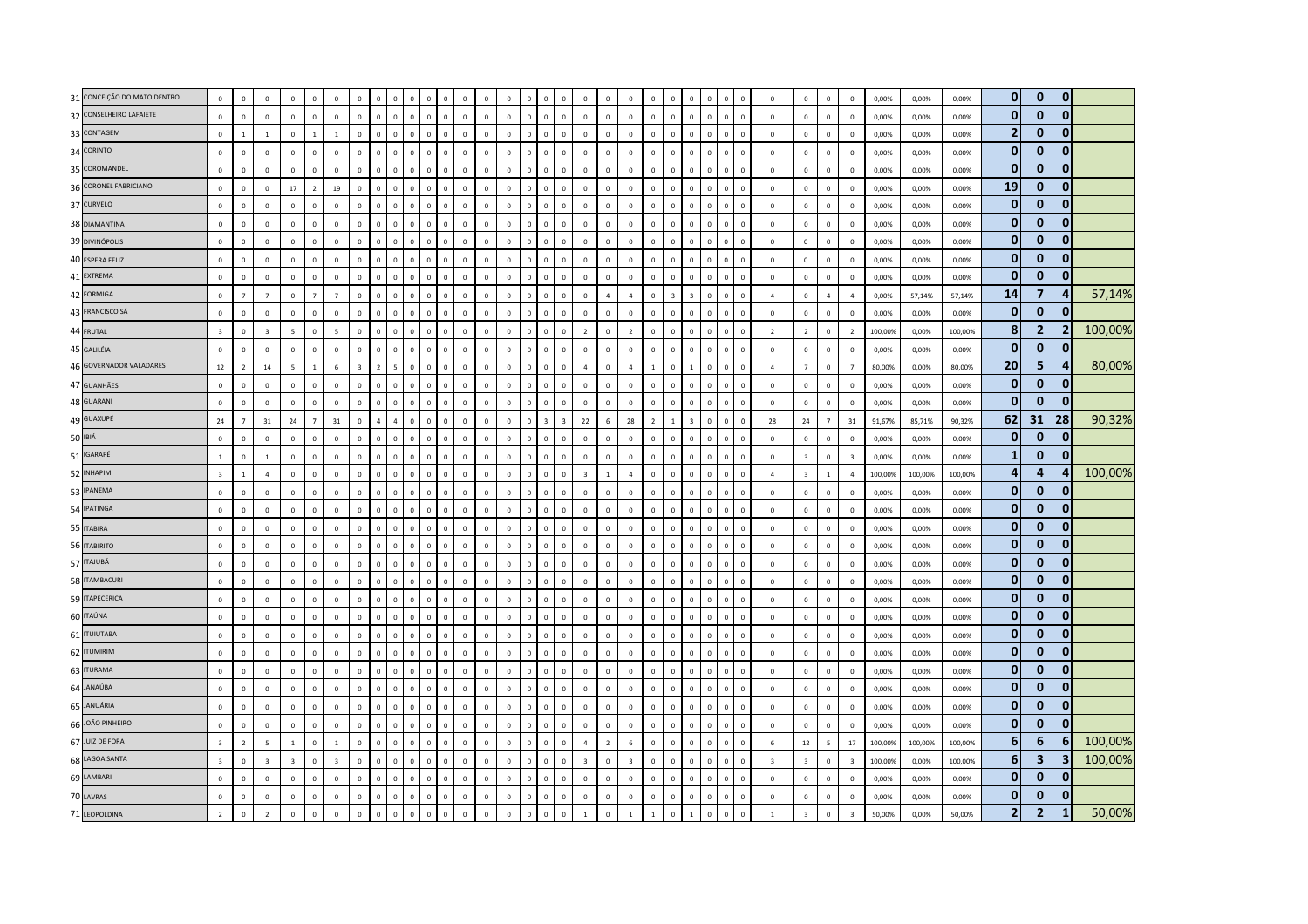| 72 LIMA DUARTE              | $\mathbf 0$                 | $\circ$                | $\mathbf 0$                    | $\mathbf{0}$                | $\mathbf 0$             | $\mathbf 0$                 | $\mathbf 0$                | $\Omega$                    |                             |                          | $\Omega$                                              |                         |                         | $\mathbf 0$                | $\mathbf 0$                            | $\overline{0}$         | $\mathbf 0$             |                         | $\,$ 0            | $\mathbf 0$                | $\mathbf 0$             | $\Omega$                |                         |                                                    | $\mathbf 0$            | $\mathbf 0$                | $\mathbf{0}$                | $\,$ 0            | 0,00%          | 0,00%          | 0,00%          | $\mathbf{0}$                 | $\mathbf{0}$                | $\mathbf{0}$         |         |
|-----------------------------|-----------------------------|------------------------|--------------------------------|-----------------------------|-------------------------|-----------------------------|----------------------------|-----------------------------|-----------------------------|--------------------------|-------------------------------------------------------|-------------------------|-------------------------|----------------------------|----------------------------------------|------------------------|-------------------------|-------------------------|-------------------|----------------------------|-------------------------|-------------------------|-------------------------|----------------------------------------------------|------------------------|----------------------------|-----------------------------|-------------------|----------------|----------------|----------------|------------------------------|-----------------------------|----------------------|---------|
| 73 MALACACHETA              | $\mathsf 0$                 | $\mathbf 0$            | $\mathbb O$                    | $\mathbf 0$                 | $\mathbf 0$             | $\mathbb O$                 | $\mathbf 0$                | $\mathbf 0$                 | $\mathbf 0$                 | $\mathbf 0$              | $\mathbf{0}$<br>$\mathbf 0$                           | $\mathbb O$             | $\mathbf 0$             | $\mathbf 0$                | $\mathbf 0$<br>$\Omega$                | $\mathbf 0$            | $\mathbf 0$             | $\Omega$                | $\mathbf 0$       | $\mathbf 0$                | $\mathbf 0$             | $\mathbf 0$             | $\mathbf 0$             | $\mathbf 0$<br>$\mathbf 0$                         | $\mathbf 0$            | $\mathbf 0$                | $\mathbf 0$                 | $\mathbf 0$       | 0,00%          | 0,00%          | 0,00%          | $\mathbf{0}$                 | $\mathbf{0}$                | $\Omega$             |         |
| 74 MANGA                    | $\mathbf 0$                 | $\mathbf{0}$           | $\mathbb O$                    | $\mathbf 0$                 | $\mathbf{0}$            | $\mathbf 0$                 | $\mathbf 0$                | $\mathbf 0$                 | $\mathbf 0$                 | $\Omega$                 | $\mathsf 0$<br>$\mathbf 0$                            | $\circ$                 | $\mathbf 0$             | $\mathbf 0$                | $\mathbf 0$                            | $\overline{0}$         | $\circ$                 | $\mathbf 0$             | $\mathbf 0$       | $\mathbf 0$                | $\mathbf 0$             | $\overline{0}$          | $\mathbf 0$             | $\Omega$<br>$\overline{0}$                         | $\mathbf 0$            | $\mathbb O$                | $\mathbf{0}$                | $\overline{0}$    | 0,00%          | 0,00%          | 0.00%          | $\mathbf{0}$                 | $\mathbf 0$                 |                      |         |
| 75 MANHUAÇU                 | 8                           | $\circ$                | 8                              | $\Omega$                    | $\Omega$                | $\mathbf 0$                 | $\mathbf 0$                | $\circ$                     | $\mathbf{0}$                | $\overline{0}$           | $\mathbf{0}$<br>$\circ$                               | $\circ$                 | $\mathbf{0}$            | $\mathbf 0$                | $\mathbf 0$<br>$\Omega$                | $\overline{0}$         | $\mathbf{8}$            | $\Omega$                | 8                 | $\mathbf 0$                | $\mathbf 0$             | $\overline{0}$          | $\mathbf{0}$            | $\mathbf 0$<br>$\Omega$                            | 8                      | 8                          | $\mathbf{0}$                | 8                 | 100,00%        | 0,00%          | 100,00%        | 8 <sup>1</sup>               | 8 <sup>1</sup>              | $\bf{8}$             | 100,00% |
| 76 MAR DE ESPANHA           |                             |                        |                                |                             |                         |                             |                            |                             |                             |                          |                                                       |                         |                         |                            |                                        |                        |                         |                         |                   |                            |                         |                         |                         |                                                    |                        |                            |                             |                   |                |                |                | $\mathbf{0}$                 | $\mathbf 0$                 |                      |         |
|                             | $\mathbf 0$                 | $\mathbf 0$            | $\mathbf 0$                    | $\mathbb O$                 | $\mathbf 0$             | $\mathbb O$                 | $\mathbf 0$                | $\circ$                     | $\mathbf 0$                 | $\mathbf{0}$             | $\mathbf 0$<br>$\mathsf 0$                            | $\mathbf 0$             | $\mathbf 0$             | $\mathbf 0$                | $\mathbf 0$<br>$\Omega$                | $\overline{0}$         | $\mathbf 0$             | $\mathbf 0$             | $\mathbf 0$       | $\mathbf 0$                | $\mathbf 0$             | $\mathbf 0$             | $\Omega$                | $\mathbf 0$<br>$\mathbf 0$                         | $\mathbf 0$            | $\mathbf 0$                | $\mathsf 0$                 | $\mathbf 0$       | 0,00%          | 0,00%          | 0,00%          |                              |                             |                      |         |
| 77 MARIANA                  | $\mathbf 0$                 | $\mathbf 0$            | $\pmb{0}$                      | $\mathbf 0$                 | $\mathbf 0$             | $\mathbf 0$                 | $\mathbf 0$                | $\mathbf 0$                 | $\mathbf 0$                 | $\mathbf{0}$             | $\mathbf 0$<br>$\mathbf 0$                            | $\mathbb O$             | $\mathbf 0$             | $\mathbf 0$                | $\mathbf 0$                            | $\mathbf 0$            | $\mathbf 0$             | $\mathbf 0$             | $\,0\,$           | $\mathbf 0$                | $\mathbf 0$             | $\overline{0}$          |                         | $\mathbf 0$                                        | $\mathbf 0$            | $\mathbf 0$                | $\mathbf 0$                 | $\mathbf 0$       | 0,00%          | 0,00%          | 0,00%          | $\mathbf{0}$<br>$\mathbf{0}$ | $\mathbf 0$<br>$\mathbf{0}$ | $\bf{0}$<br>$\Omega$ |         |
| 78 MATOZINHOS               | $\mathbf{0}$                | $\mathbf{0}$           | $\mathbf 0$                    | $\mathbf{0}$                | $\mathbf{0}$            | $\mathbf 0$                 | $\mathbf{0}$               | $\mathbf{0}$                | $\mathbf{0}$                | $\Omega$                 | $\circ$<br>$\Omega$                                   | $\mathbf 0$             | $\mathbf{0}$            | $\mathbf{0}$               | $\mathbf{0}$<br>$\Omega$               | $\overline{0}$         | $\overline{0}$          | $\Omega$                | $\overline{0}$    | $\mathbf{0}$               | $\circ$                 | $\overline{0}$          | $\Omega$                | $\Omega$<br>$\Omega$                               | $\mathbf 0$            | $\mathbf 0$                | $\mathbf{0}$                | $\Omega$          | 0.00%          | 0,00%          | 0,00%          | $\mathbf{0}$                 | $\mathbf{0}$                | $\mathbf{0}$         |         |
| 79 MEDINA<br>80 MINAS NOVAS | $\mathsf 0$<br>$\mathbf{0}$ | $\circ$<br>$\mathbf 0$ | $\mathbf{0}$<br>$\overline{0}$ | $\mathbf{0}$<br>$\mathbf 0$ | $\Omega$<br>$\mathbf 0$ | $\mathbf{0}$<br>$\mathbf 0$ | $\mathbf 0$<br>$\mathbf 0$ | $\mathbf{0}$<br>$\mathbf 0$ | $\mathbf{0}$<br>$\mathbf 0$ | $\Omega$<br>$\mathbf{0}$ | $\Omega$<br>$\mathbf 0$<br>$\mathbf 0$<br>$\mathbf 0$ | $\Omega$<br>$\mathbb O$ | $\Omega$<br>$\mathbf 0$ | $\mathbf 0$<br>$\mathbf 0$ | $\mathbf 0$<br>$\Omega$<br>$\mathbf 0$ | $\circ$<br>$\mathbf 0$ | $\Omega$<br>$\mathbf 0$ | $\Omega$<br>$\mathbf 0$ | $\,$ 0<br>$\,0\,$ | $\mathbf 0$<br>$\mathbf 0$ | $\Omega$<br>$\mathbf 0$ | $\Omega$<br>$\mathbf 0$ | $\Omega$<br>$\mathbf 0$ | $\Omega$<br>$\Omega$<br>$\mathbf 0$<br>$\mathbf 0$ | $\circ$<br>$\mathbb O$ | $\mathbf 0$<br>$\mathbf 0$ | $\mathbf{0}$<br>$\mathbf 0$ | $\,$ 0<br>$\,0\,$ | 0,00%<br>0,00% | 0,00%<br>0,00% | 0,00%<br>0,00% | $\mathbf{0}$                 | $\mathbf{0}$                | $\Omega$             |         |
| 81 MONTE CARMELO            | $\mathbf 0$                 | $\mathbf 0$            | $\mathbf 0$                    | $\mathbf 0$                 | $\mathbf 0$             | $\mathbf 0$                 | $\mathsf 0$                | $\mathbf 0$                 | $\mathbf 0$                 | $\mathbf 0$              | $\mathbf{0}$<br>$\mathbf 0$                           | $\mathbb O$             | $\mathbf 0$             | $\mathbb O$                | $\mathbf 0$<br>$\mathbf{0}$            | $\mathbf 0$            | $\mathbb O$             | $\mathbf 0$             | $\,0\,$           | $\mathbf 0$                | $\mathbf 0$             | $\,$ 0                  | $\mathbf 0$             | $\mathbf 0$<br>$\mathbf 0$                         | $\mathbf 0$            | $\mathbb O$                | $\mathbf 0$                 | $\,0\,$           | 0,00%          | 0,00%          | 0,00%          | $\mathbf{0}$                 | $\mathbf{0}$                | $\mathbf{0}$         |         |
|                             |                             |                        |                                |                             |                         |                             |                            | $\overline{z}$              |                             | $\Omega$                 |                                                       |                         |                         |                            | $\Omega$                               | $\Omega$               |                         |                         |                   |                            |                         |                         |                         |                                                    |                        |                            |                             |                   |                |                |                | 21                           | 6                           |                      | 83,33%  |
| 82 MONTES CLAROS            | 14                          | $\mathbf{3}$           | 17                             | $\overline{4}$              | $\Omega$                | $\overline{4}$              | 5                          |                             |                             |                          | $\Omega$<br>$\Omega$                                  | $\mathbf 0$             | $\Omega$                | $\mathbf 0$                |                                        |                        | $\overline{5}$          | $\Omega$                | $\overline{5}$    | $\Omega$                   |                         |                         |                         | $\Omega$<br>$\Omega$                               | -5.                    | $\overline{\phantom{a}}$   | $\mathbf{1}$                | 6                 | 100,00%        | 0,00%          | 83,33%         | 11                           | $\overline{7}$              |                      |         |
| 83 MURIAÉ                   | $\overline{9}$              | $\Omega$               | $\overline{9}$                 | $\overline{2}$              | $\Omega$                | $\overline{2}$              | $\mathbf 0$                | $\Omega$                    | $\Omega$                    | $\Omega$                 | $\Omega$<br>$\Omega$                                  | $\Omega$                | $\Omega$                | $\mathbf 0$                | $\mathbf{0}$                           | $\mathbf 0$            | 6                       | $\Omega$                | $6\phantom{1}6$   |                            | $\Omega$                |                         |                         | $\Omega$<br>$\sqrt{2}$                             | 6                      | 8                          | $\mathsf 0$                 | $\mathbf{g}$      | 85,71%         | 0,00%          | 85,71%         | $\mathbf{0}$                 | $\mathbf{0}$                | 6<br>$\bf{0}$        | 85,71%  |
| 84 NANUQUE                  | $\mathsf 0$                 | $\mathbf{0}$           | $\circ$                        | $\mathbf 0$                 | $\Omega$                | $\mathbf 0$                 | $\mathsf 0$                | $\mathbf 0$                 | $\mathbf{0}$                | $\mathbf{0}$             | $\mathsf 0$<br>$\mathbf 0$                            | $\mathbb O$             | $\Omega$                | $\mathbf 0$                | $\mathbf 0$<br>$\Omega$                | $\mathbf 0$            | $\circ$                 | $\Omega$                | $\,0\,$           | $\mathbf{0}$               | $\mathbf{0}$            | $\overline{0}$          | $\Omega$                | $\mathbf 0$<br>$\mathbf 0$                         | $\mathbf{0}$           | $\mathbb O$                | $\mathbf 0$                 | $\overline{0}$    | 0,00%          | 0,00%          | 0,00%          | $\mathbf{0}$                 | $\mathbf{0}$                | <sup>0</sup>         |         |
| 85 NEPOMUCENO               | $\mathbf 0$                 | $\mathbf 0$            | $\mathbb O$                    | $\mathbf 0$                 | $\Omega$                | $\mathbf 0$                 | $\mathbf 0$                | $\mathbf{0}$                | $\mathbf{0}$                | $\Omega$                 | $\mathbf 0$<br>$\circ$                                | $\mathbf{0}$            | $\mathbf{0}$            | $\,0\,$                    | $\mathbf 0$                            | $\overline{0}$         | $\mathbf 0$             | $\Omega$                | $\,0\,$           | $\Omega$                   | $\mathbf{0}$            | $\Omega$                | $\Omega$                | $\Omega$<br>$\Omega$                               | $\Omega$               | $\mathbf 0$                | $\mathbf 0$                 | $\,0\,$           | 0,00%          | 0,00%          | 0,00%          |                              |                             |                      |         |
| 86 NOVA SERRANA             | $\mathbf{0}$                | $\Omega$               | $\mathbf 0$                    | $\Omega$                    | $\Omega$                | $\overline{0}$              | $\mathbf 0$                | $\mathbf{0}$                | $\mathbf{0}$                | $\overline{0}$           | $\mathbf{0}$<br>$\mathbf{0}$                          | $\mathbf{0}$            | $\mathbf{0}$            | $\mathbf 0$                | $\mathbf{0}$<br>$\Omega$               | $\overline{0}$         | $\overline{0}$          | $\Omega$                | $\mathbf 0$       | $\Omega$                   | $\circ$                 | $\overline{0}$          | $\Omega$                | $\Omega$<br>$\Omega$                               | $\Omega$               | $\mathbf 0$                | $\Omega$                    | $\,$ 0            | 0,00%          | 0,00%          | 0,00%          | $\mathbf{0}$                 | $\overline{0}$              | $\Omega$             |         |
| 87 OLIVEIRA                 | $\mathbf 0$                 | $\mathbf{0}$           | $\mathbf 0$                    | $\mathbf 0$                 | $\Omega$                | $\mathbb O$                 | $\mathbf 0$                | $\mathbf 0$                 | $\mathbf{0}$                | $\mathbf{0}$             | $\mathbf{0}$<br>$\mathbf 0$                           | $\mathbb O$             | $\Omega$                | $\mathbf 0$                | $\mathbf 0$                            | $\mathbf 0$            | $\mathbb O$             | $\Omega$                | $\mathbb O$       | $\mathbf 0$                | $\mathbf 0$             | $\,$ 0                  | $\Omega$                | $\mathbf 0$<br>$\overline{0}$                      | $\mathbb O$            | $\mathbb O$                | $\mathbf 0$                 | $\mathbf 0$       | 0,00%          | 0,00%          | 0,00%          | $\mathbf{0}$                 | $\bf{0}$                    |                      |         |
| 88 PARÁ DE MINAS            | $\,$ 1 $\,$                 | $\mathbf 0$            | $\mathbf{1}$                   | $\mathbf 0$                 | $\mathbf 0$             | $\mathbf 0$                 | $\,0\,$                    | $\mathbf 0$                 | $\mathbf{0}$                | $\mathbf{0}$             | $\mathbf 0$<br>$\Omega$                               | $\mathbb O$             | $\mathbf 0$             | $\mathbf 0$                | $\mathbf 0$                            | $\,$ 0 $\,$            | $\mathbf{1}$            | $\mathbf 0$             | $\,$ 1            | $\mathbf 0$                | $\mathbf 0$             | $\overline{0}$          |                         | $\Omega$<br>$\overline{0}$                         | $\mathbf{1}$           | $\overline{2}$             | $\mathbf 0$                 | $\overline{2}$    | 100,00%        | 0,00%          | 100,00%        | $\mathbf{1}$                 | $\mathbf{1}$                |                      | 100,00% |
| 89 PARACATU                 | $\mathsf 0$                 | $\Omega$               | $\mathbb O$                    | $\mathbf{0}$                | $\mathbf{0}$            | $\mathbf 0$                 | $\mathbf 0$                | $\mathbf{0}$                | $\mathbf{0}$                | $\Omega$                 | $\circ$<br>$\Omega$                                   | $\mathbf 0$             | $\mathbf{0}$            | $\mathbf 0$                | $\mathbf 0$<br>$\Omega$                | $\circ$                | $\mathbf 0$             | $\Omega$                | $\mathbf 0$       | $\mathbf 0$                | $\mathbf{0}$            | $\,$ 0                  | $\Omega$                | $\mathbf{0}$<br>$\Omega$                           | $\mathbf 0$            | $\mathbb O$                | $\mathbf 0$                 | $\,$ 0            | 0,00%          | 0,00%          | 0,00%          | $\mathbf{0}$                 | $\mathbf{0}$                | $\mathbf{0}$         |         |
| 90 PARAGUAÇU                | $\mathbf{0}$                | $\Omega$               | $\Omega$                       | $\Omega$                    | $\Omega$                | $\Omega$                    | $\Omega$                   | $\mathbf{0}$                | $\Omega$                    | $\Omega$                 | $\Omega$<br>$\Omega$                                  | $\Omega$                | $\Omega$                | $\Omega$                   | $\Omega$                               | $\Omega$               | $\Omega$                | $\Omega$                | $\mathbf 0$       | $\Omega$                   | $\Omega$                | $\Omega$                | $\Omega$                | $\Omega$<br>$\Omega$                               | $\Omega$               | $\Omega$                   | $\Omega$                    | $\Omega$          | 0,00%          | 0,00%          | 0.00%          | $\mathbf{0}$                 | $\mathbf{0}$                | $\bf{0}$             |         |
| 91 PASSA QUATRO             | $\mathbf 0$                 | $\mathbf 0$            | $\mathbf 0$                    | $\mathbf 0$                 | $\mathbf 0$             | $\,0\,$                     | $\mathbf 0$                | $\mathbf 0$                 | $\mathbf 0$                 | $\mathbf{0}$             | $\mathbf 0$<br>$\mathsf 0$                            | $\mathbb O$             | $\mathbb O$             | $\mathbf 0$                | $\mathbf 0$<br>$\Omega$                | $\,$ 0 $\,$            | $\mathbf 0$             | $\Omega$                | $\mathbf 0$       | $\mathbf 0$                | $\mathbf 0$             | $\mathbf 0$             | $\mathbf 0$             | $\Omega$<br>$\overline{0}$                         | $\mathbf 0$            | $\mathbb O$                | $\mathbf 0$                 | $\,0\,$           | 0,00%          | 0,00%          | 0,00%          | $\mathbf{0}$                 | $\overline{0}$              | $\mathbf{0}$         |         |
| 92 PASSA TEMPO              | $\mathbf 0$                 | $\Omega$               | $\mathbf 0$                    | $\mathbf 0$                 | $\Omega$                | $\mathbf 0$                 | $\mathbf 0$                | $\mathbf{0}$                | $\mathbf 0$                 | $\,0\,$                  | $\mathbf 0$<br>$\mathbf 0$                            | $\mathbf 0$             | $\mathbf{0}$            | $\mathbf 0$                | $\mathbf 0$<br>$\Omega$                | $\overline{0}$         | $\mathbf 0$             | $\Omega$                | $\,0\,$           | $\Omega$                   | $\mathbf 0$             | $\mathbf 0$             | $\Omega$                | $\Omega$<br>$\mathbf 0$                            | $\mathbf 0$            | $\mathbf 0$                | $\mathbf{0}$                | $\,0\,$           | 0,00%          | 0,00%          | 0,00%          | $\mathbf{0}$                 | $\mathbf{0}$                | $\Omega$             |         |
| 93 PASSOS                   | $\mathbf 0$                 | $\mathbf 0$            | $\mathbb O$                    | $\mathbf 0$                 | $\mathbf 0$             | $\mathbf 0$                 | $\mathbf 0$                | $\mathbf{0}$                | $\mathbf 0$                 | $\Omega$                 | $\Omega$<br>$\mathbf 0$                               | $\circ$                 | $\circ$                 | $\mathbf 0$                | $\mathbf 0$                            | $\overline{0}$         | $\mathbf 0$             | $\Omega$                | $\mathbf 0$       | $\mathbf 0$                | $\Omega$                | $\Omega$                | $\Omega$                | $\Omega$<br>$\Omega$                               | $\Omega$               | $\mathbf 0$                | $\mathbf{0}$                | $\,$ 0            | 0,00%          | 0,00%          | 0,00%          | $\mathbf{0}$                 | $\mathbf{0}$                | $\Omega$             |         |
| 94 PATOS DE MINAS           | $\mathbf{q}$                | $\overline{3}$         | 12                             | $\mathbf{q}$                | $\overline{3}$          | 12                          | $\overline{1}$             | $\mathbf{0}$                | $\mathbf{1}$                | $\Omega$                 | $\Omega$<br>$\Omega$                                  | $\Omega$                | $\Omega$                | $\mathbf 0$                | $\mathbf{0}$<br>$\Omega$               | $\Omega$               | $\mathbf{g}$            | $\overline{1}$          | $\,$ 9            | $\Omega$                   | $\overline{z}$          | $\overline{z}$          | $\Omega$                | $\Omega$<br>$\Omega$                               | $\mathbf{q}$           | $\mathbf{g}$               | $\mathbf{0}$                | $\mathbf{g}$      | 100,00%        | 33,33%         | 81,82%         | 24                           | 11                          | 9                    | 81,82%  |
| 95 PATROCÍNIO               | $\mathbf 0$                 | $\mathbf{0}$           | $\overline{0}$                 | $\mathbf{0}$                | $\mathbf 0$             | $\mathbf{0}$                | $\mathbf{0}$               | $\mathbf{0}$                | $\mathbf 0$                 | $\mathbf{0}$             | $\mathbf{0}$<br>$\mathbf 0$                           | $\mathbf{0}$            | $\mathbf{0}$            | $\mathbf 0$                | $\mathbf 0$<br>$\Omega$                | $\overline{0}$         | $\overline{0}$          | $^{\circ}$              | $\,0\,$           | $^{\circ}$                 | $\mathbf{0}$            | $\overline{0}$          | $\mathbf{0}$            | $\mathbf 0$<br>$\overline{0}$                      | $\mathbf{0}$           | $\mathbb O$                | $\mathbf 0$                 | $\overline{0}$    | 0,00%          | 0,00%          | 0,00%          | $\mathbf{0}$                 | $\mathbf 0$                 | 0                    |         |
| 96 PEÇANHA                  | $\mathbf 0$                 | $\circ$                | $\mathbf 0$                    | $\mathbf 0$                 | $\Omega$                | $\mathbf 0$                 | $\mathsf 0$                | $\mathbf{0}$                | $\mathbf 0$                 | $\Omega$                 | $\mathbf 0$<br>$\mathbf{0}$                           | $\circ$                 | $\mathbf 0$             | $\mathbf 0$                | $\mathbf 0$<br>$\Omega$                | $\mathbf 0$            | $\mathbf 0$             | $\Omega$                | $\,$ 0 $\,$       | $\mathbf 0$                | $\mathbf 0$             | $\overline{0}$          | $\mathbf{0}$            | $\Omega$<br>$\overline{0}$                         | $\circ$                | $\mathbf 0$                | $\mathbf 0$                 | $\,$ 0            | 0,00%          | 0,00%          | 0,00%          | $\mathbf{0}$                 | $\mathbf{0}$                | $\Omega$             |         |
| 97 PIRAPORA                 | 65                          | $\mathbf 0$            | 65                             | $\mathbb O$                 | $\mathbf 0$             | $\mathbf 0$                 | 15                         | $\circ$                     | 15                          | $\mathsf 0$              | $\mathbf{0}$<br>$\mathbf 0$                           | $\mathbf 0$             | $\mathbf 0$             | $\mathbb O$                | $\mathbf 0$<br>$\Omega$                | $\mathbf 0$            | 21                      | $\Omega$                | 21                | $\mathbf 0$                | $\mathbf 0$             | $\mathbf 0$             | $\mathbf{0}$            | $\mathbf 0$<br>$\mathbf 0$                         | 21                     | 35                         | $\circ$                     | 35                | 100,00%        | 0,00%          | 100,00%        | 65                           | 21                          | 21                   | 100,00% |
| 98 POÇOS DE CALDAS          | $\mathbf 0$                 | $\mathbf{0}$           | $\mathbf{0}$                   | $\Omega$                    | $\Omega$                | $\mathbf 0$                 | $\mathbf 0$                | $\mathbf{0}$                | $\mathbf{0}$                | $\Omega$                 | $\Omega$<br>$\mathbf 0$                               | $\circ$                 | $\mathbf{0}$            | $\mathbb O$                | $\mathbf 0$                            | $\Omega$               | $\Omega$                | $\Omega$                | $\mathbf 0$       | $\Omega$                   | $\mathbf 0$             | $\Omega$                |                         | $\Omega$<br>$\Omega$                               | $\Omega$               | $\mathbf 0$                | $\mathbf 0$                 | $\mathbf 0$       | 0,00%          | 0.00%          | 0,00%          | $\mathbf{0}$                 | $\mathbf 0$                 | $\bf{0}$             |         |
| 99 POMPÉU                   | $\,0\,$                     | $\Omega$               | $\mathbf 0$                    | $\Omega$                    | $\Omega$                | $\mathbf 0$                 | $\,0\,$                    | $\mathbf{0}$                | $\mathbf{0}$                | $\Omega$                 | $\Omega$<br>$\Omega$                                  | $\Omega$                | $\Omega$                | $\,0\,$                    | $\mathbf{0}$                           | $\Omega$               | $\Omega$                | $\Omega$                | $\,0\,$           | $\Omega$                   | $\Omega$                | $\Omega$                |                         | $\Omega$<br>$\Omega$                               | $\Omega$               | $\mathbb O$                | $\Omega$                    | $\,0\,$           | 0,00%          | 0,00%          | 0,00%          | $\mathbf{0}$                 | $\bf{0}$                    | $\mathbf{0}$         |         |
| 100 PONTE NOVA              | $\mathsf 0$                 | $\circ$                | $\mathbf{0}$                   | $\mathbf{0}$                | $\Omega$                | $\mathbf 0$                 | $\mathbf 0$                | $\mathbf{0}$                | $\mathbf{0}$                | $\mathbf 0$              | $\mathsf 0$<br>$\mathbf 0$                            | $\mathbb O$             | $\Omega$                | $\mathbf 0$                | $\mathbf 0$<br>$\Omega$                | $\circ$                | $\circ$                 | $\Omega$                | $\mathbf 0$       | $\mathbf 0$                | $\circ$                 | $\,$ 0                  | $\mathbf 0$             | $\mathbf 0$<br>$\mathbf 0$                         | $\circ$                | $\mathbb O$                | $\mathbf{0}$                | $\,$ 0            | 0,00%          | 0,00%          | 0,00%          | $\mathbf{0}$                 | $\mathbf{0}$                | $\Omega$             |         |
| 101 POUSO ALEGRE            | $\overline{2}$              | $\mathbf 0$            | $\overline{2}$                 | $\overline{\mathbf{3}}$     | $\Omega$                | $\overline{\mathbf{3}}$     | $\mathbf 0$                | $\mathbf 0$                 | $\mathbf 0$                 | $\Omega$                 | $\mathbf 0$<br>$\mathbf 0$                            | $\circ$                 | $\mathbf 0$             | $\mathbf 0$                | $\mathbf 0$                            | $\overline{0}$         | $\mathbf{1}$            | $\Omega$                | $\mathbf{1}$      | $\overline{1}$             | $\mathbf 0$             | $\overline{1}$          | $\Omega$                | $\Omega$<br>$\Omega$                               | $\mathbf{1}$           | $\overline{2}$             | $\mathbf 0$                 | $\overline{2}$    | 50,00%         | 0,00%          | 50,00%         | 5                            | 2 <sup>1</sup>              |                      | 50,00%  |
| 102 PRATÁPOLIS              | 6                           | $\mathbf 0$            | $\,$ 6 $\,$                    | $\overline{0}$              | $\Omega$                | $\mathbf 0$                 | $\mathbf 0$                | $\Omega$                    | $\mathbf 0$                 | $\Omega$                 | $\Omega$<br>$\mathbf 0$                               | $\Omega$                | $\Omega$                | $\,0\,$                    | $\mathbf{0}$<br>$\Omega$               | $\mathbf 0$            | 5                       | $\Omega$                | $\overline{5}$    | $\mathbf{1}$               | $\Omega$                |                         | $\Omega$                | $\Omega$<br>$\Omega$                               | $5\overline{ }$        | $\overline{7}$             | $\mathbf{0}$                | $\overline{7}$    | 83,33%         | 0,00%          | 83,33%         | 6                            | 6 <sup>1</sup>              | 5                    | 83,33%  |
| 103 PRESIDENTE OLEGÁRIO     | $\mathbf 0$                 | $^{\circ}$             | $\mathbf{0}$                   | $\Omega$                    | $\Omega$                | $\mathbf 0$                 | $\mathbf{0}$               | $\mathbf{0}$                | $\mathbf{0}$                | $\Omega$                 | $\mathbf 0$<br>$\Omega$                               | $\circ$                 | $\circ$                 | $\mathbf 0$                | $\mathbf 0$<br>$\Omega$                | $\mathbf 0$            | $\circ$                 | $\Omega$                | $\mathbf 0$       | $\Omega$                   | $\circ$                 | $\,$ 0                  | $\Omega$                | $\mathbf 0$<br>$\Omega$                            | $\circ$                | $\mathbf 0$                | $\mathbf{0}$                | $\,$ 0            | 0,00%          | 0,00%          | 0,00%          | $\mathbf{0}$                 | $\bf{0}$                    | $\mathbf{0}$         |         |
| 104 RIBEIRÃO DAS NEVES      | 25                          | 15                     | 40                             | $\mathbf 0$                 | $\mathbf 0$             | $\mathbb O$                 | $\mathbf 0$                | $\mathbf 0$                 | $\mathbf 0$                 | $\Omega$                 | $\mathbf{0}$<br>$\Omega$                              | $\mathbb O$             | $\mathbb O$             | $\mathbf 0$                | $\mathbf 0$                            | $\mathbf 0$            | $\mathbb O$             | $\Omega$                | $\mathbf 0$       | $\mathbf 0$                | $\mathbf 0$             | $\Omega$                |                         | $\Omega$<br>$\Omega$                               | $\mathbf 0$            | $\overline{0}$             | $\mathsf 0$                 | $\mathbf 0$       | 0,00%          | 0,00%          | 0,00%          | 40                           | $\mathbf{0}$                | $\Omega$             |         |
| 105 RIO PARANAÍBA           | $\mathsf 0$                 | $\Omega$               | $\mathbb O$                    | $\mathbf 0$                 | $\Omega$                | $\mathbf 0$                 | $\mathbf 0$                | $\mathbf 0$                 | $\mathbf 0$                 | $\Omega$                 | $\Omega$<br>$\Omega$                                  | $\Omega$                | $\Omega$                | $\mathbf 0$                | $\mathbf 0$                            | $\mathbf 0$            | $\mathbb O$             | $\Omega$                | $\mathbf 0$       | $\mathbf 0$                | $\Omega$                | $\mathbf 0$             | $\Omega$                | $\Omega$<br>$\Omega$                               | $\mathbf 0$            | $\mathbb O$                | $\mathbf 0$                 | $\mathbf 0$       | 0,00%          | 0,00%          | 0,00%          | 0                            | $\overline{0}$              | $\mathbf{0}$         |         |
| 106 RIO POMBA               | $\mathbf{0}$                | $\Omega$               | $\mathbf 0$                    | $\mathbf{0}$                | $\Omega$                | $\mathbf{0}$                | $\mathbf{0}$               | $\mathbf{0}$                | $\mathbf{0}$                | $\Omega$                 | $\mathbf{0}$<br>$\Omega$                              | $\mathbf{0}$            | $\mathbf{0}$            | $\mathbf{0}$               | $\mathbf{0}$                           | $\Omega$               | $\mathbf{0}$            | $\Omega$                | $\overline{0}$    | $\Omega$                   | $\Omega$                | $\Omega$                | $\Omega$                | $\Omega$<br>$\Omega$                               | $\mathbf{0}$           | $\mathbf 0$                | $\mathbf{0}$                | $\Omega$          | 0.00%          | 0.00%          | 0.00%          | $\mathbf{0}$                 | $\mathbf{0}$                | $\Omega$             |         |
| 107 SABARÁ                  | $\mathbf 0$                 | $\circ$                | $\circ$                        | $\Omega$                    | $\Omega$                | $\mathbf 0$                 | $\mathbf 0$                | $\circ$                     | $\mathbf{0}$                | $\overline{0}$           | $\mathbf 0$<br>$\mathbf{0}$                           | $\mathbf{0}$            | $\mathbf{0}$            | $\mathbf 0$                | $\mathbf{0}$<br>$\Omega$               | $\overline{0}$         | $\mathbf 0$             | $\Omega$                | $\mathbf 0$       | $\mathbf 0$                | $\mathbf 0$             | $\overline{0}$          | $\Omega$                | $\mathbf 0$<br>$\Omega$                            | $\circ$                | $\mathbf 0$                | $\mathbf{0}$                | $\,0\,$           | 0,00%          | 0,00%          | 0,00%          | $\mathbf{0}$                 | $\mathbf{0}$                | $\Omega$             |         |
| 108 SACRAMENTO              | $\mathbf 0$                 | $\mathbf 0$            | $\mathbf 0$                    | $\mathbb O$                 | $\mathbf 0$             | $\mathbb O$                 | $\mathbf 0$                | $\circ$                     | $\mathbf 0$                 | $\mathbf 0$              | $\mathbf 0$<br>$\mathbf{0}$                           | $\mathbf 0$             | $\mathbf 0$             | $\mathbf 0$                | $\mathbf 0$<br>$\Omega$                | $\mathbf 0$            | $\mathbb O$             | $\mathbf 0$             | $\mathbf 0$       | $\mathbf 0$                | $\mathbf 0$             | $\mathbf 0$             | $\Omega$                | $\mathbf 0$<br>$\mathbf 0$                         | $\mathbf 0$            | $\mathbb O$                | $\mathbf 0$                 | $\mathbf 0$       | 0,00%          | 0,00%          | 0,00%          | $\mathbf{0}$                 | $\mathbf{0}$                | $\bf{0}$             |         |
| 109 SANTA BÁRBARA           | $\mathbf 0$                 | $\mathbf 0$            | $\mathbf 0$                    | $1\,$                       | $\mathbf 0$             | $\mathbf{1}$                | $\mathbf 0$                | $\mathbf 0$                 | $\mathbf{0}$                | $\Omega$                 | $\mathbf 0$<br>$\Omega$                               | $\mathbb O$             | $\mathbf 0$             | $\mathbf 0$                | $\mathbf 0$                            | $\overline{0}$         | $\mathbf{1}$            | $\Omega$                | $\mathbf{1}$      | $\mathbf 0$                | $\mathbf 0$             | $\overline{0}$          |                         | $\Omega$                                           | $\mathbf{1}$           | $\mathbf{1}$               | $\mathbf 0$                 | $\mathbf{1}$      | 100,00%        | 0,00%          | 100,00%        | $\mathbf{1}$                 | $\mathbf{1}$                |                      | 100,00% |
| 110 SANTA LUZIA             | $\mathbf{0}$                | $\Omega$               | $\mathbf 0$                    | 11                          | $\Omega$                | 11                          | $\mathbf{0}$               | $\circ$                     | $\Omega$                    | $\Omega$                 | $\circ$<br>$\Omega$                                   | $\mathbf 0$             | $\Omega$                | $\mathbf 0$                | $\mathbf{0}$<br>$\Omega$               | $\overline{0}$         | $\overline{1}$          | $\Omega$                | $\overline{1}$    | $\mathbf{0}$               | $\mathbf{0}$            | $\overline{0}$          | $\Omega$                | $\Omega$<br>$\Omega$                               | $\overline{1}$         | $\mathbf 0$                | $\Omega$                    | $\Omega$          | 100,00%        | 0,00%          | 100,00%        | 11                           | $\mathbf{1}$                |                      | 100,00% |
| 111 SANTA RITA DO SAPUCAÍ   | $\,$ 1 $\,$                 | $^{\circ}$             | $\overline{1}$                 | $\mathbf 0$                 | $\Omega$                | $\mathbf 0$                 | $^{\circ}$                 | $\mathbf 0$                 | $\mathbf 0$                 | $\mathbf{0}$             | $\mathbf 0$<br>$\mathbf{0}$                           | $\mathbb O$             | $\Omega$                | $\mathbf 0$                | $\mathbf 0$<br>$\Omega$                | $\circ$                | $\overline{1}$          | $\Omega$                | 1                 | $\mathbf 0$                | $\mathbf 0$             | $\overline{0}$          | $\mathbf{0}$            | $\mathbf 0$<br>$\mathbf 0$                         | $\mathbf{1}$           | $\mathbf{1}$               | $\mathbf 0$                 | <sup>1</sup>      | 100,00%        | 0,00%          | 100,00%        | $\mathbf{1}$                 | $\mathbf{1}$                | -1                   | 100,00% |
| 112 SANTO ANTÔNIO DO MONTE  | $\mathsf 0$                 | $\mathbf 0$            | $\overline{0}$                 | $\mathbf 0$                 |                         | $\mathbf 0$                 | $\mathbf 0$                | $\mathbf 0$                 | $\mathbf 0$                 |                          | $\mathbf 0$                                           | $\mathbf 0$             |                         | $\mathbf 0$                | $\mathbf{0}$                           | $\overline{0}$         | $\mathbf 0$             |                         | $\overline{0}$    | $\mathbf 0$                | $\mathbf 0$             |                         |                         |                                                    | $\mathbf 0$            | $\mathbf 0$                | $\mathbf 0$                 | $\mathbf 0$       | 0,00%          | 0,00%          | 0,00%          | $\mathbf{0}$                 | $\mathbf{0}$                | $\Omega$             |         |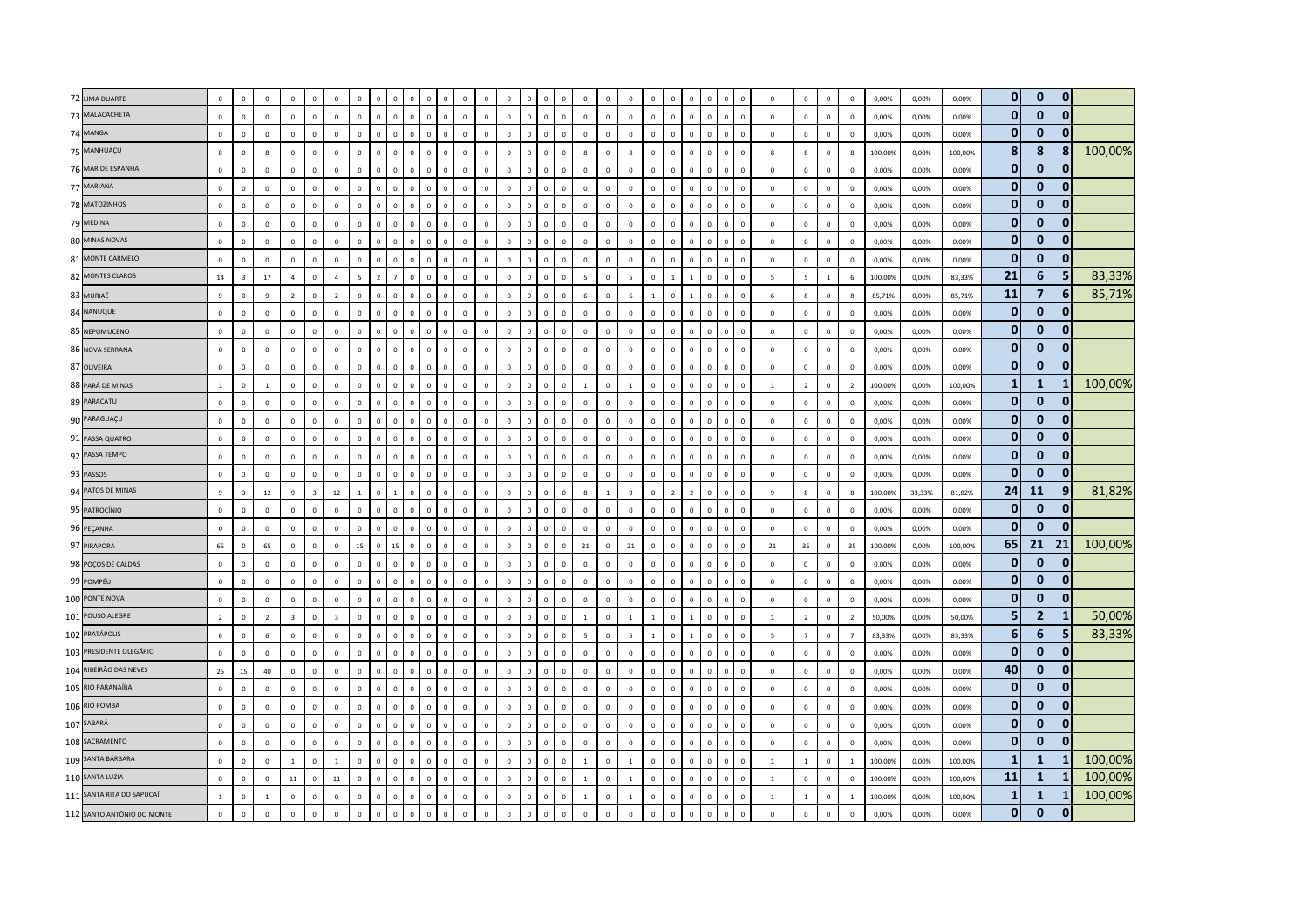|         | 113 SANTOS DUMONT            | $\mathbf{0}$            | $\mathbf{0}$   | $\overline{0}$          | $\mathbf 0$             | $\overline{0}$ | $\mathbf{0}$            | $\mathbf{0}$ | $\mathbf{0}$ | $\overline{0}$ | $^{\circ}$     | $\overline{0}$<br>$\Omega$     | $\mathbf{0}$ | $\mathbf{0}$   | $\mathbf{0}$ | $\mathbf{0}$ | $\mathbf{0}$ | $\mathbf{0}$   | $\mathbf{0}$            | $\mathbf{0}$ | $\mathbf{0}$            | $\Omega$       | $\Omega$     | $\mathbf{0}$   | $\mathbf{0}$ | $\overline{0}$                      | $\overline{0}$          | $\mathbf{0}$            | $\mathbf{0}$   | $\mathbf{0}$            | 0,00%  | 0,00%   | 0,00%  | $\mathbf{0}$   | $\mathbf{0}$   | 0        |        |
|---------|------------------------------|-------------------------|----------------|-------------------------|-------------------------|----------------|-------------------------|--------------|--------------|----------------|----------------|--------------------------------|--------------|----------------|--------------|--------------|--------------|----------------|-------------------------|--------------|-------------------------|----------------|--------------|----------------|--------------|-------------------------------------|-------------------------|-------------------------|----------------|-------------------------|--------|---------|--------|----------------|----------------|----------|--------|
|         | 114 SÃO GONÇALO DO SAPUCAÍ   | $\mathbf 0$             | $\mathbf 0$    | $\mathbf 0$             | $\mathbf 0$             | $\Omega$       | $\mathbf{0}$            | $\mathsf 0$  | $\mathbf{0}$ | $\mathbf 0$    | $\mathbf 0$    | $\mathbf 0$<br>$\mathbf 0$     | $\mathbf 0$  | $\overline{0}$ | $\mathbf 0$  | $\Omega$     | $\Omega$     | $\mathbf 0$    | $\mathbf{0}$            | $\mathbf 0$  | $\mathbf 0$             | $\Omega$       | $\Omega$     | $\mathbf{0}$   | $\mathbf 0$  | $\,$ 0                              | $\mathbf 0$             | $\mathbf 0$             | $\mathbf 0$    | $\mathbf 0$             | 0,00%  | 0,00%   | 0,00%  | $\mathbf{0}$   | $\mathbf{0}$   |          |        |
|         | 115 SÃO GOTARDO              | $\mathbf 0$             | $\mathbf 0$    | $\mathbf 0$             | $\mathbf 0$             | $\mathbf{0}$   | $\mathbf 0$             | $\mathbf{0}$ | $\mathbf{0}$ | $\mathbf 0$    | $\overline{0}$ | $\overline{0}$<br>$\mathsf 0$  | $\circ$      | $\mathbf 0$    | $\mathbf 0$  | $\Omega$     | $\mathbf{0}$ | $\mathbf{0}$   | $\mathbb O$             | $\mathbf 0$  | $\mathbf 0$             | $\Omega$       | $\mathbf{0}$ | $\mathbf{0}$   | $\mathbf 0$  | $\,$ 0                              | $\mathbf 0$             | $\overline{0}$          | $\mathbf 0$    | $\mathbf 0$             | 0,00%  | 0,00%   | 0,00%  | $\mathbf{0}$   | $\mathbf{0}$   |          |        |
|         | 116 SÃO JOÃO DEL REI         | 12                      | 9              | 21                      | $\mathbf 0$             | $\mathbf{0}$   | $\mathbf{0}$            | $\mathsf 0$  | $\mathbf{0}$ | $\mathbf 0$    | $\mathbf{0}$   | $\mathbf 0$<br>$\Omega$        | $\circ$      | $\,$ 0         | $\mathbf 0$  | $\Omega$     | $\mathbf{0}$ | $\circ$        | $\overline{7}$          | 6            | 13                      | -5             | $\mathbf{0}$ | 5              | $\mathbf 0$  | $\overline{0}$                      | 13                      | 12                      | 9              | 21                      | 58,33% | 100,00% | 72,22% | 21             | 18             | 13       | 72,22% |
|         | 117 SÃO LOURENÇO             | $\mathbf 0$             | $\mathbf 0$    | $\mathbf 0$             | $\mathbf 0$             | $\mathbf{0}$   | $\mathbf{0}$            | $\mathbf 0$  | $\circ$      | $\overline{0}$ | $\overline{0}$ | $\mathbf 0$<br>$\mathbf 0$     | $\circ$      | $\mathbf 0$    | $\mathbf{0}$ | $\mathbf{0}$ | $\mathbf 0$  | $\mathbf{0}$   | $\mathbf 0$             | $\Omega$     | $\mathbf{0}$            | $\Omega$       | $\mathbf{0}$ | $\mathbf{0}$   | $\mathbf 0$  | $\,$ 0                              | $\mathbf 0$             | $\mathbf 0$             | $^{\circ}$     | $\mathbf 0$             | 0,00%  | 0,00%   | 0,00%  | $\mathbf{0}$   | $\mathbf{0}$   |          |        |
|         | 118 SÃO SEBASTIÃO DO PARAÍSO | $\mathbf{0}$            | $\mathbf{0}$   | $\mathbf 0$             | $\mathbf 0$             | $\mathbf{0}$   | $\mathbf{0}$            | $\mathbf{0}$ | $\mathbf{0}$ | $\overline{0}$ | $\mathbf{0}$   | $\mathbf{0}$<br>$\overline{0}$ | $\mathbf 0$  | $\,$ 0         | $\mathbf{0}$ | $\mathbf 0$  | $\Omega$     | $\mathbf{0}$   | $\mathbf 0$             | $\mathbf 0$  | $\mathbf{0}$            | $\Omega$       | $\mathbf 0$  | $\mathbf{0}$   | $\circ$      | $\overline{0}$                      | $\,$ 0                  | $\mathbf{0}$            | $\mathbf{0}$   | $\mathbf 0$             | 0,00%  | 0,00%   | 0,00%  | $\mathbf{0}$   | $\mathbf{0}$   |          |        |
|         | 119 SERRO                    | $\mathbf{0}$            | $\mathbf 0$    | $\mathbf 0$             | $\mathbf 0$             | $\mathbf{0}$   | $\mathbf 0$             | $\mathbf{0}$ | $\mathbf{0}$ | $\mathbf 0$    | $^{\circ}$     | $\overline{0}$<br>$\mathbf{0}$ | $\mathbf 0$  | $\,$ 0         | $\mathbf 0$  | $\mathbf 0$  | $\mathbf{0}$ | $\mathbf{0}$   | $\mathbf 0$             | $\mathbf 0$  | $\mathbf 0$             | $\overline{0}$ | $\mathbf{0}$ | $\mathbf{0}$   | $\circ$      | $\overline{\mathbf{0}}$             | $\mathbf 0$             | $\overline{0}$          | $\mathbf{0}$   | $^{\circ}$              | 0,00%  | 0,00%   | 0,00%  | $\mathbf{0}$   | $\mathbf{0}$   |          |        |
|         | 120 SETE LAGOAS              | $\mathbf 0$             | $\mathbf 0$    | $\mathbf 0$             | $\mathbf 0$             | $\mathbf{0}$   | $\mathbf{0}$            | $\mathbf 0$  | $\mathbf{0}$ | $\overline{0}$ | $\mathbf{0}$   | $\overline{0}$<br>$\mathbf{0}$ | $\mathbf 0$  | $\mathbf{0}$   | $\mathbf{0}$ | $\mathbf 0$  | $\mathbf{0}$ | $\mathbf{0}$   | $\mathbb O$             | $\mathbf 0$  | $\mathbf{0}$            | $\Omega$       | $\mathbf 0$  | $\mathbf{0}$   | $\mathbf 0$  | $\overline{0}$                      | $\mathbf 0$             | $\mathbf 0$             | $\mathbf{0}$   | $\mathbf 0$             | 0,00%  | 0,00%   | 0,00%  | $\mathbf{0}$   | $\mathbf{0}$   |          |        |
|         | 121 TARUMIRIM                | $\mathbf 0$             | $\mathbf 0$    | $\mathbf 0$             | $\mathbf{0}$            | $\mathbf{0}$   | $\mathbf{0}$            | $\mathbf{0}$ | $\mathbf{0}$ | $\mathbf 0$    | $^{\circ}$     | $\circ$<br>$^{\circ}$          | $\mathbf 0$  | $\,$ 0         | $\mathbf 0$  | $\mathbf 0$  | $\mathbf{0}$ | $\mathbf{0}$   | $\overline{0}$          | $\mathbf 0$  | $\mathbf{0}$            | $\mathbf{0}$   | $\mathbf{0}$ | $\mathbf{0}$   | $\mathbf 0$  | $\,$ 0                              | $\mathbf 0$             | $\mathbf{0}$            | $\mathbf{0}$   | $^{\circ}$              | 0,00%  | 0,00%   | 0,00%  | $\mathbf{0}$   | $\overline{0}$ |          |        |
|         | 122 TEÓFILO OTONI            | $\mathbf 0$             | $\mathbf 0$    | $\overline{0}$          | $\mathbf 0$             | $\mathbf 0$    | $\mathbf 0$             | $\mathsf 0$  | $\circ$      | $\mathbf 0$    | $\overline{0}$ | $\mathbf 0$<br>$\circ$         | $\circ$      | $\mathbf 0$    | $\mathbf 0$  | $\Omega$     | $\mathbf{0}$ | $\mathbf{0}$   | $\mathbf 0$             | $\mathbf 0$  | $\mathbf 0$             | $\mathbf{0}$   | $\mathbf 0$  | $\mathbf{0}$   | $\mathbf 0$  | $\overline{\mathbf{0}}$             | $\mathbf 0$             | $\overline{0}$          | $\Omega$       | $\mathbf 0$             | 0,00%  | 0,00%   | 0,00%  | 0              | $\mathbf{0}$   |          |        |
|         | 123 TIROS                    | $\mathbf 0$             | $\mathbf 0$    | $\mathbf 0$             | $\mathbf 0$             | $\mathbf{0}$   | $\mathbf{0}$            | $\mathbf{0}$ | $\mathbf{0}$ | $\overline{0}$ | $\mathbf{0}$   | $\overline{0}$<br>$\mathbf{0}$ | $\circ$      | $\mathbf{0}$   | $\mathbf{0}$ | $\mathbf 0$  | $\mathbf{0}$ | $\overline{0}$ | $\circ$                 | $\mathbf{0}$ | $\mathbf{0}$            | $\overline{0}$ | $\mathbf{0}$ | $\mathbf{0}$   | $\mathbf{0}$ | $\overline{0}$                      | $\overline{0}$          | $\mathbf{0}$            | $\mathbf{0}$   | $\mathbf 0$             | 0,00%  | 0,00%   | 0,00%  | $\overline{0}$ | $\mathbf{0}$   |          |        |
|         | 124 TOMBOS                   | $\mathbf{0}$            | $\mathbf 0$    | $\mathbf 0$             | $\mathbf{0}$            | $\mathbf{0}$   | $\mathbf{0}$            | $\mathbf{0}$ | $\mathbf{0}$ | $\overline{0}$ | $\overline{0}$ | $\overline{0}$<br>$\mathbf 0$  | $\mathbf{0}$ | $\overline{0}$ | $\mathbf{0}$ | $\mathbf{0}$ | $\mathbf{0}$ | $\mathbf{0}$   | $\overline{0}$          | $\mathbf 0$  | $\mathbf{0}$            | $\Omega$       | $\mathbf{0}$ | $\mathbf{0}$   | $\mathbf{0}$ | $\overline{0}$                      | $\mathbf 0$             | $\mathbf{0}$            | $\mathbf{0}$   | $\mathbf 0$             | 0,00%  | 0,00%   | 0,00%  | $\mathbf{0}$   | $\mathbf{0}$   |          |        |
|         | 125 TRÊS CORAÇÕES            | $\mathbf 0$             | $\mathbf 0$    | $\mathbf 0$             | $\mathbf 0$             | $\mathbf{0}$   | $\mathbf{0}$            | $\mathbf{0}$ | $\mathbf 0$  | $\overline{0}$ | $\mathbf{0}$   | $\mathbf 0$<br>$\circ$         | $\circ$      | $\mathbf 0$    | $\mathbf 0$  | $\Omega$     | $\mathbf{0}$ | $\circ$        | $\mathbf 0$             | $\mathbf 0$  | $\mathbf 0$             | $\Omega$       | $\mathbf{0}$ | $\mathbf{0}$   | $\circ$      | $\overline{\mathbf{0}}$             | $\mathbf 0$             | $\mathbf 0$             | $\mathbf 0$    | $\mathbf 0$             | 0,00%  | 0,00%   | 0,00%  | $\mathbf{0}$   | $\mathbf{0}$   |          |        |
|         | 126 TUPACIGUARA              | $\mathbf 0$             | $\mathbf 0$    | $\mathbf 0$             | $\mathbf 0$             | $\mathbf 0$    | $\mathbf 0$             | $\mathsf 0$  | $\mathbf{0}$ | $\mathbf 0$    | $\overline{0}$ | $\circ$<br>$\mathbf 0$         | $\mathbf 0$  | $\mathbf 0$    | $\mathbf 0$  | $\mathbf 0$  | $^{\circ}$   | $\mathbf 0$    | $\mathbf 0$             | $\mathbf 0$  | $\mathbf 0$             | $\Omega$       | $\mathbf{0}$ | $\mathbf{0}$   | $\mathbf{0}$ | $\overline{\mathbf{0}}$             | $\mathbf 0$             | $\overline{0}$          | $\mathbf 0$    | $\mathbf 0$             | 0,00%  | 0,00%   | 0,00%  | $\mathbf{0}$   | $\mathbf{0}$   |          |        |
|         | 127 TURMALINA                | $\mathbf 0$             | $\mathbf 0$    | $\mathbf 0$             | $\mathbf 0$             | $\mathbf{0}$   | $\mathbf 0$             | $\mathsf 0$  | $\mathbf{0}$ | $\mathbf 0$    | $\mathbf{0}$   | $\mathbf 0$<br>$\circ$         | $\mathbf 0$  | $\,$ 0         | $\mathbf 0$  | $\mathbf 0$  | $\mathbf{0}$ | $\mathbf 0$    | $\mathbf 0$             | $\mathbf 0$  | $\mathbf 0$             | $\mathbf{0}$   | $\Omega$     | $\mathbf{0}$   | $\mathbf 0$  | $\overline{\mathbf{0}}$<br>$\Omega$ | $\mathbf 0$             | $^{\circ}$              | $\mathbf{0}$   | $^{\circ}$              | 0,00%  | 0,00%   | 0,00%  | $\mathbf{0}$   | $\mathbf{0}$   |          |        |
| 128 UBÁ |                              | $\mathbf 0$             | $\mathbf 0$    | $\mathbf 0$             | $\mathbf 0$             | $\mathbf 0$    | $\mathbf 0$             | $\mathsf 0$  | $\mathbf{0}$ | $\mathbf 0$    | $\mathbf 0$    | $\mathbf 0$<br>$\mathbf 0$     | $\mathbf 0$  | $\,$ 0         | $\mathbf 0$  | $\mathbf 0$  | $\Omega$     | $\mathbf 0$    | $\mathbf 0$             | $\mathbf 0$  | $\mathbf 0$             | $\mathbf 0$    | $\mathbf 0$  | $\mathbf 0$    | $\mathbf 0$  | $\,$ 0                              | $\mathbf 0$             | $\mathbf 0$             | $\mathbf 0$    | $\mathbf 0$             | 0,00%  | 0,00%   | 0,00%  | $\mathbf{0}$   | $\mathbf{0}$   |          |        |
|         | 129 UBERABA                  | $\mathbf{0}$            | $\mathbf 0$    | $\mathbf 0$             | $\mathbf 0$             | $\mathbf{0}$   | $\mathbf{0}$            | $\mathbf{0}$ | $\mathbf{0}$ | $\overline{0}$ | $\overline{0}$ | $\overline{0}$<br>$\Omega$     | $\circ$      | $\mathbf{0}$   | $\mathbf 0$  | $\Omega$     | $\mathbf{0}$ | $\mathbf{0}$   | $\mathbf{0}$            | $\mathbf 0$  | $\mathbf{0}$            | $\overline{0}$ | $\mathbf{0}$ | $\mathbf{0}$   | $\mathbf{0}$ | $\overline{0}$                      | $\mathbf 0$             | $\overline{0}$          | $\mathbf{0}$   | $\mathbf 0$             | 0,00%  | 0,00%   | 0,00%  | $\overline{0}$ | $\overline{0}$ |          |        |
|         | 130 UBERLÂNDIA               | 15                      | -1             | 16                      | 11                      | $\overline{0}$ | 11                      | 8            | $\mathbf{0}$ | 8              | $\overline{0}$ | $\overline{0}$<br>$\mathbf{0}$ | $\mathbf{0}$ | $\mathbf 0$    | $\mathbf{0}$ | $\mathbf{0}$ | $\mathbf{0}$ | $\mathbf{0}$   | $\overline{\mathbf{3}}$ | $\mathbf{0}$ | $\overline{\mathbf{3}}$ | $\overline{1}$ | $\mathbf{0}$ | $\overline{1}$ | $\mathbf{0}$ | $\overline{0}$<br>$\Omega$          | $\overline{\mathbf{3}}$ | 16                      | $^{\circ}$     | 16                      | 75,00% | 0,00%   | 75,00% | 27             | 4 <sup>1</sup> |          | 75,00% |
|         | 131 VARGINHA                 | $\mathbf 0$             | $\mathbf 0$    | $\mathbb O$             | $\mathbf 0$             | $\mathbf{0}$   | $\mathbf{0}$            | $\mathbf{0}$ | $\mathbf{0}$ | $\mathbf{0}$   | $\mathbf{0}$   | $\mathbf 0$<br>$\mathbf 0$     | $\mathbf 0$  | $\mathbf 0$    | $\mathbf 0$  | $\mathbf 0$  | $\mathbf{0}$ | $\circ$        | $\mathbf 0$             | $\mathbf 0$  | $\mathbf{0}$            | $\Omega$       | $\mathbf{0}$ | $\mathbf{0}$   | $\mathbf 0$  | $\mathbf 0$<br>$\Omega$             | $\mathbf 0$             | $\mathbf{0}$            | $\mathbf{0}$   | $\mathbf 0$             | 0,00%  | 0,00%   | 0,00%  | $\mathbf{0}$   | $\mathbf{0}$   |          |        |
|         | 132 VÁRZEA DA PALMA          | $\mathbf 0$             | $\mathbf{0}$   | $\mathbf 0$             | $\mathbf 0$             | $\mathbf{0}$   | $\mathbf{0}$            | $\mathbf{0}$ | $\mathbf 0$  | $\overline{0}$ | $\mathbf{0}$   | $\overline{0}$<br>$\mathbf 0$  | $\mathbf 0$  | $\overline{0}$ | $\mathbf{0}$ | $\mathbf 0$  | $\Omega$     | $\mathbf{0}$   | $\mathbf 0$             | $\mathbf 0$  | $\mathbf{0}$            | $\Omega$       | $\mathbf 0$  | $\mathbf{0}$   | $\mathbf 0$  | $\,$ 0                              | $\overline{0}$          | $\mathbf{0}$            | $\mathbf{0}$   | $\mathbf 0$             | 0,00%  | 0,00%   | 0,00%  | $\overline{0}$ | $\mathbf{0}$   | $\Omega$ |        |
|         | 133 VAZANTE                  | $\mathbf 0$             | $\mathbf 0$    | $\mathbf 0$             | $\mathbf 0$             | $\mathbf 0$    | $\mathbf 0$             | $\mathsf 0$  | $\mathbf{0}$ | $\mathbf 0$    | $\mathbf{0}$   | $\circ$<br>$\mathbf 0$         | $\mathbf 0$  | $\,$ 0         | 0            | $\mathbf 0$  | $\mathbf{0}$ | $\mathbf 0$    | $\mathbf 0$             | $\mathbf 0$  | $\mathbf 0$             | $\Omega$       | $\Omega$     | $\mathbf{0}$   | $\circ$      | $\overline{\mathbf{0}}$             | $\mathbf 0$             | $\mathbf 0$             | $\mathbf{0}$   | 0                       | 0,00%  | 0,00%   | 0,00%  | $\mathbf{0}$   | $\mathbf{0}$   |          |        |
|         | 134 VESPASIANO               | $\overline{2}$          | $\overline{1}$ | $\overline{\mathbf{3}}$ | $\mathbf 0$             | $\mathbf{0}$   | $\mathbf 0$             | $\mathsf 0$  | $\mathbf{0}$ | $\mathbf 0$    | $\overline{0}$ | $\circ$<br>$\mathbf{0}$        | $\circ$      | $\,$ 0         | $\mathbf 0$  | $\mathbf 0$  | $\mathbf{0}$ | $\mathbf{0}$   | $\circ$                 | $\mathbf 0$  | $\mathbf 0$             | $\overline{1}$ | $\Omega$     | $\overline{1}$ | $\mathbf 0$  | $\overline{\mathbf{0}}$<br>$\Omega$ | $\mathbf 0$             | $\overline{\mathbf{3}}$ | $\overline{2}$ | -5                      | 0,00%  | 0,00%   | 0,00%  | 3 <sup>1</sup> | 1 <sup>1</sup> | 0        |        |
|         | 135 VIÇOSA                   | $\overline{\mathbf{3}}$ | $\mathbf 0$    | $\overline{\mathbf{3}}$ | $\overline{\mathbf{3}}$ | $\mathbf{0}$   | $\overline{\mathbf{3}}$ |              | $\mathbf{0}$ |                | $\mathbf{0}$   | $\mathbf{0}$<br>$\mathbf 0$    | $\mathbf 0$  | $\overline{0}$ | $\mathbf{0}$ |              | $\Omega$     | $\mathbf{0}$   |                         | $\mathbf 0$  |                         |                | $\Omega$     |                | $\mathbf{0}$ | $\overline{\mathbf{0}}$             |                         | $\overline{\mathbf{3}}$ | $\mathbf{0}$   | 3                       | 50,00% | 0,00%   | 50,00% | 6 <sup>1</sup> | $\overline{2}$ |          | 50,00% |
|         | 136 VIRGINÓPOLIS             | 11                      | $\mathbf 0$    | 11                      | 11                      | $\mathbf{0}$   | 11                      | $\mathbf{0}$ | $\mathbf{0}$ | $\overline{0}$ | $\overline{0}$ | $\mathbf 0$<br>$\mathbf{0}$    | $\circ$      | $\mathbf 0$    | $\mathbf 0$  | $\mathbf{0}$ | $\mathbf 0$  | $\mathbf{0}$   | $\overline{\mathbf{3}}$ | $\mathbf 0$  | $\overline{\mathbf{3}}$ | $\overline{7}$ | $\mathbf{0}$ | $\overline{7}$ | $\mathbf 0$  | $\overline{0}$                      | $\overline{\mathbf{3}}$ | $\overline{\mathbf{3}}$ | $\Omega$       | $\overline{\mathbf{3}}$ | 30,00% | 0,00%   | 30,00% | 22             | 10             |          | 30,00% |
|         | 137 VISCONDE DO RIO BRANCO   | $\mathbf{0}$            | $\mathbf 0$    | $\mathbf{0}$            | $\circ$                 | $\mathbf 0$    | $\mathbf{0}$            | $\mathbf{0}$ | $\mathbf{0}$ | $\mathbf 0$    | $\mathbf{0}$   | $\mathbf 0$<br>$\mathbf 0$     | $\mathbf 0$  | $\mathbf 0$    | $\mathbf{0}$ | $\mathbf 0$  | $\mathbf 0$  | $\circ$        | $\mathbf 0$             | $\mathbb O$  | $\mathbf 0$             | $\overline{0}$ | $\mathbb O$  | $\mathbf{0}$   | $\mathbf 0$  | $\,$ 0<br>$\Omega$                  | $\,$ 0                  | $\mathbf 0$             | $\mathbf{0}$   | $^{\circ}$              | 0,00%  | 0,00%   | 0,00%  | $\mathbf{0}$   | $\mathbf{0}$   |          |        |
|         | <b>TOTAL</b>                 | 337                     | 59             | 396                     | 194                     | 31             | 225                     | 42           |              | 50             | $\bullet$      | $\mathbf{0}$<br>$\overline{0}$ |              |                |              | $\bullet$    |              |                | 143                     | 26           | 169                     | 33             |              | 41             | $\bullet$    | $\overline{0}$                      | 169                     | 261                     | 38             | 299                     | 81.25% | 76,47%  | 80,48% |                | 621 210 169    |          | 80,48% |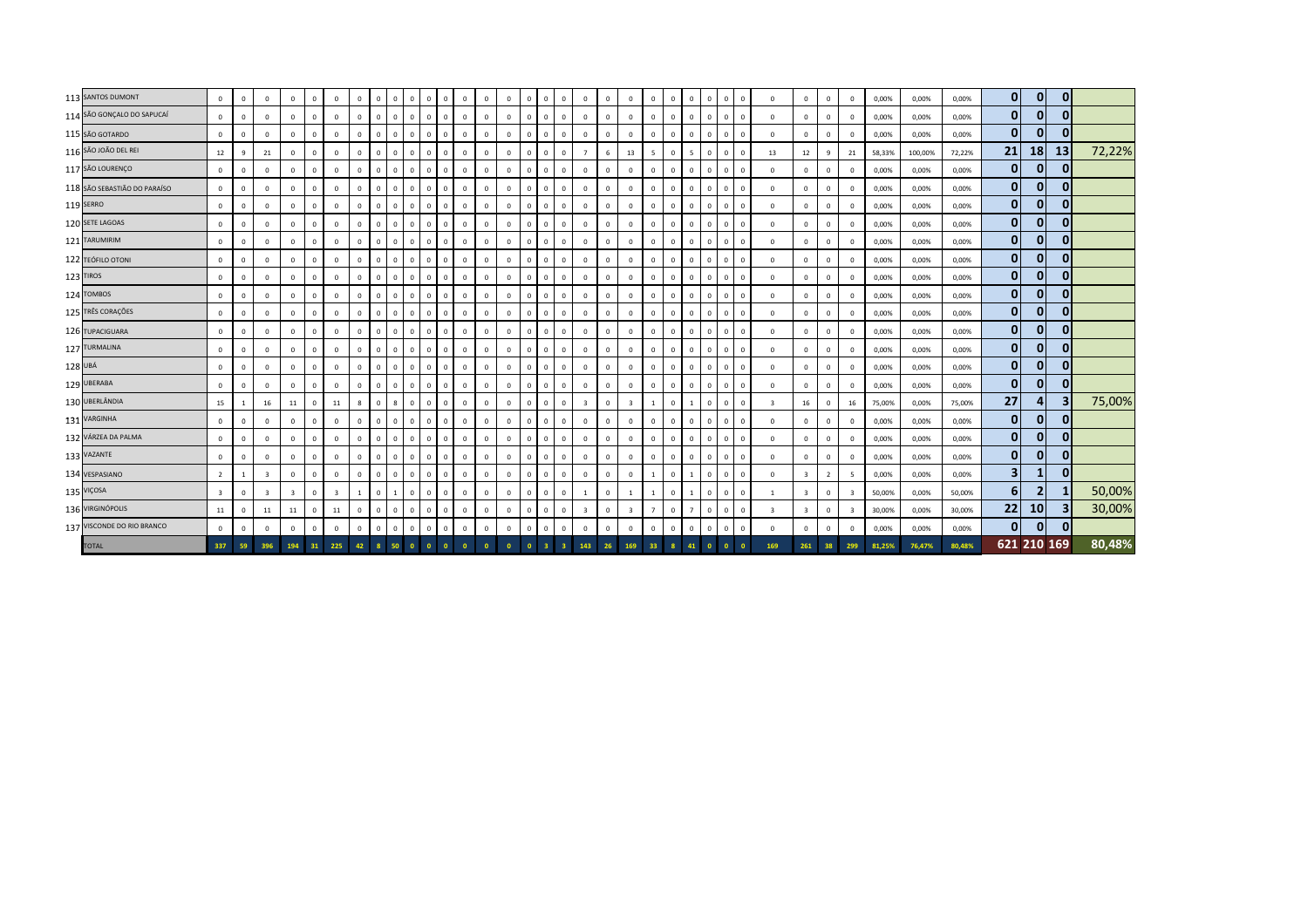|                                                  |                |                  |                         |                |                     |                |                |              |                              |                |             |              |                        |                |              |                                       | dez/18          |                |                         |                      |                |                         |                          |                                        |                         |                |                          |                                     |          |                                           |         |                |                         |              |            |
|--------------------------------------------------|----------------|------------------|-------------------------|----------------|---------------------|----------------|----------------|--------------|------------------------------|----------------|-------------|--------------|------------------------|----------------|--------------|---------------------------------------|-----------------|----------------|-------------------------|----------------------|----------------|-------------------------|--------------------------|----------------------------------------|-------------------------|----------------|--------------------------|-------------------------------------|----------|-------------------------------------------|---------|----------------|-------------------------|--------------|------------|
|                                                  |                |                  |                         |                |                     |                |                |              |                              |                |             |              |                        |                |              |                                       | <b>MEDIAÇÃO</b> |                |                         |                      |                |                         |                          |                                        |                         |                |                          |                                     |          |                                           |         |                |                         |              |            |
|                                                  |                |                  |                         |                |                     |                |                |              |                              |                |             |              |                        |                |              |                                       |                 |                | <b>PRÉ-PROCESSUAL</b>   |                      |                |                         |                          |                                        |                         |                |                          |                                     |          |                                           |         |                |                         |              |            |
| Tribunal de Justica do<br>Estado de Minas Gerais |                |                  |                         | <b>CASOS</b>   |                     |                |                |              |                              |                |             |              | MEDIAÇÕES PREJUDICADAS |                |              |                                       |                 |                |                         | MEDIAÇÕES CONCLUÍDAS |                |                         |                          |                                        |                         |                |                          | <b>SESSÕES</b><br><b>REALIZADAS</b> |          | % (MEDIAÇÕES<br>CONCLUÍDAS/COM<br>ACORDO) |         |                |                         |              |            |
|                                                  |                | <b>RECEBIDOS</b> |                         |                | <b>FM ANDAMENTO</b> |                |                | NÃO ADESÃO   |                              | DESISTÊNCIA    |             |              | NÃO COMPARECIMENTO     |                |              | <b>DEMANDA NÃO</b><br><b>INDICADA</b> |                 | COM ACORDO     |                         |                      | SEM ACORDO     |                         |                          | <b>ACORDO PARCIA</b>                   | <b>TOTAL</b>            |                |                          | <b>SESSÕES</b>                      |          | %                                         |         |                |                         |              |            |
|                                                  |                |                  |                         |                |                     |                |                |              |                              |                |             |              |                        |                |              |                                       |                 |                |                         |                      |                |                         |                          |                                        | <b>ACORDO</b>           |                |                          |                                     |          |                                           |         |                |                         |              | Percentual |
|                                                  |                | EL               | DTAL                    |                |                     |                |                |              | IRI<br>Ī                     | yEL            |             | š            |                        |                |              | g                                     |                 |                |                         | Ī                    | g              |                         | Ĕ                        |                                        |                         | MÍLIA          | ξL,                      |                                     |          |                                           |         | <b>OTAL</b>    | OTAL<br>EALIZADO        | <b>DTAL</b>  | de acordo  |
| <b>ABRE CAMPO</b>                                | $\mathbf 0$    | $\mathbf 0$      | $\mathbb O$             | $\mathbf 0$    | $\mathbf 0$         | $\mathbf 0$    | $\mathbf{0}$   | $\mathbf 0$  | $\mathbb O$<br>$\mathsf 0$   | $\mathbf{0}$   | $\mathbf 0$ | $\mathbf 0$  | $\mathbf 0$            | $\mathbf 0$    | $\mathbf{0}$ | $\mathbf 0$<br>$\mathbf 0$            | $\mathbf 0$     | $\mathbf 0$    | $\mathbf 0$             | $\mathbf 0$          | $\mathsf 0$    | $\mathbf 0$             | $\mathbf 0$              | $\mathbf 0$<br>$\mathbf{0}$            | $\mathbf 0$             | $\mathbf 0$    | $\mathsf 0$              | $\,$ 0                              | 0,00%    | 0,00%                                     | 0,00%   | $\mathbf{0}$   | $\mathbf 0$             | $\mathbf 0$  |            |
| 2 AÇUCENA                                        | $\mathbf 0$    | $\mathbf 0$      | $\mathbf 0$             | $\mathbf 0$    | $\mathbf{0}$        | $\mathbf 0$    | $\mathbf 0$    | $\mathbf 0$  | $\mathbf 0$<br>$\mathbf 0$   | $\mathbf 0$    | $\mathbf 0$ | $\mathbf 0$  | $\circ$                | $\mathbf 0$    | $\Omega$     | $\mathbf 0$<br>$\,0\,$                | $\mathbf 0$     | $\overline{0}$ | $\mathbf 0$             | $\mathbf 0$          | $\mathsf 0$    | $\mathbf 0$             | $\,$ 0                   | $\mathbf 0$<br>$\Omega$                | $\overline{0}$          | $\,0\,$        | $\mathbf 0$              | $\,$ 0                              | 0,00%    | 0,00%                                     | 0,00%   | $\mathbf{0}$   | $\bf{0}$                | 0            |            |
| ÁGUAS FORMOSAS                                   | $\mathbf 0$    | $\mathbf 0$      | $\mathbf 0$             | $\mathbf 0$    | $\mathbf 0$         | $\pmb{0}$      | $\overline{0}$ | $\mathbf 0$  | $\pmb{0}$<br>$\mathbf 0$     | $\overline{0}$ | $\mathbf 0$ | $\mathbf 0$  | $\mathbf 0$            | $\overline{0}$ | $\Omega$     | $\mathbf{0}$<br>$\overline{0}$        | $\mathbf 0$     | $\overline{0}$ | $\mathbf 0$             | $\mathbf 0$          | $\mathsf 0$    | $\mathbf 0$             | $\overline{0}$           | $\mathbf 0$<br>$\Omega$                | $\mathbf 0$             | $\mathbf 0$    | $\mathbf 0$              | $\,$ 0                              | 0,00%    | 0,00%                                     | 0,00%   | $\mathbf{0}$   | $\mathbf 0$             | $\mathbf{0}$ |            |
| ALÉM PARAÍBA                                     | $\mathbf{1}$   | $\mathbf{0}$     | $\overline{1}$          | $\mathbf{0}$   | $\mathbf{0}$        | $\mathbb O$    | $\overline{1}$ | $\Omega$     | $\Omega$<br>$\overline{1}$   | $\Omega$       | $\Omega$    | $\mathbf{0}$ | $\mathbf{0}$           | $\mathbf 0$    | $\Omega$     | $\mathbf{0}$<br>$\Omega$              | $\mathbf 0$     | $\Omega$       | $\mathbf 0$             | $\Omega$             | $\mathbf{0}$   | $\mathbf{0}$            | $\mathbf 0$              | $\mathsf 0$<br>$\Omega$                | $\mathbf 0$             | $\,$ 1         | $\mathbf 0$              | <sup>1</sup>                        | 0,00%    | 0,00%                                     | 0,00%   | $\mathbf{1}$   | $\mathbf{0}$            | $\mathbf{0}$ |            |
| 5 ALFENAS                                        | $\mathsf 0$    | $\mathbf 0$      | $\mathbf 0$             | $\mathbf 0$    | $\mathbf 0$         | $\mathbb O$    | $\mathbf{0}$   | $\mathbf 0$  | $\mathbb O$<br>$\mathsf 0$   | $\mathbf{0}$   | $\Omega$    | $\mathbf 0$  | $\mathbf 0$            | $\mathbf 0$    | $\mathbf{0}$ | $\mathbf 0$<br>$\mathbf 0$            | $\mathbf 0$     | $\,$ 0 $\,$    | $\overline{0}$          | $\mathsf 0$          | $\mathsf 0$    | $\mathbf 0$             | $\mathbf 0$              | $\mathbf 0$<br>$\mathbf{0}$            | $\mathbf 0$             | $\mathsf 0$    | $\mathbf 0$              | $\,$ 0                              | 0,00%    | 0,00%                                     | 0,00%   | $\mathbf{0}$   | $\mathbf 0$             | $\mathbf{0}$ |            |
| 6 ALTO RIO DOCE                                  | $\mathsf 0$    | $\mathbf 0$      | $\mathbf 0$             | $\mathbf 0$    | $\mathbf 0$         | $\mathbb O$    | $\mathbf{0}$   | $\mathbf 0$  | $\mathbf 0$<br>$\mathbf 0$   | $\Omega$       | $\mathbf 0$ | $\mathbf 0$  | $\mathbf 0$            | $\mathbf 0$    | $\Omega$     | $\mathbf 0$<br>$\,0\,$                | $\mathbf 0$     | $\Omega$       | $\overline{0}$          | $\mathbf{0}$         | $\mathsf 0$    | $\mathbf 0$             | $\,$ 0                   | $\mathbf 0$<br>$\Omega$                | $\overline{0}$          | $\,0\,$        | $\mathsf 0$              | $\,$ 0                              | 0,00%    | 0,00%                                     | 0,00%   | $\overline{0}$ | $\mathbf 0$             | $\bf{0}$     |            |
| 7 ARAÇUAÍ                                        | $\mathsf 0$    | $\mathbf 0$      | $\mathbf 0$             | $\mathbf 0$    | $\mathbf 0$         | $\mathbb O$    | $\mathbf 0$    | $\mathbf 0$  | $\mathbf 0$<br>$\mathbf 0$   | $\mathbf 0$    | $\mathbf 0$ | $\mathbf 0$  | $\mathbf 0$            | $\mathbf 0$    | $\mathbf 0$  | $\mathbf 0$<br>$\Omega$               | $\mathbf 0$     | $\overline{0}$ | $\overline{0}$          | $\mathsf 0$          | $\mathsf 0$    | $\mathbf 0$             | $\mathbf 0$              | $\mathbf 0$<br>$\circ$                 | $\mathbf 0$             | $\,0\,$        | $\mathbf 0$              | $\,$ 0                              | 0,00%    | 0,00%                                     | 0,00%   | $\overline{0}$ | $\mathbf 0$             | $\mathbf{0}$ |            |
| 8 ARAGUARI                                       | $\mathbf 0$    | $\mathbf 0$      | $\bf{0}$                | $\mathbf 0$    | $\Omega$            | $\mathbf 0$    | $\mathbf{0}$   | $\mathbf 0$  | $\mathbf 0$<br>$\Omega$      | $\Omega$       | $\Omega$    | $\mathbf{0}$ | $\mathbf{0}$           | $\mathbf 0$    | $\Omega$     | $\mathbf 0$<br>$\mathbf{0}$           | $\mathbf 0$     | $\Omega$       | $\bf{0}$                | $\mathbf 0$          | $\mathbf 0$    | $\mathbf{0}$            | $\mathbf 0$              | $\pmb{0}$<br>$\Omega$                  | $\mathbf 0$             | $\mathbf 0$    | $\mathbf 0$              | $\mathbf 0$                         | 0,00%    | 0,00%                                     | 0,00%   | $\overline{0}$ | $\mathbf 0$             | $\mathbf{0}$ |            |
| 9 ARAXÁ                                          | $\mathbf{0}$   | $\mathbf{0}$     | $\mathbf 0$             | $\mathbf{0}$   | $\mathbf{0}$        | $\Omega$       | $\mathbf{0}$   | $\Omega$     | $\mathbf 0$<br>$\Omega$      | $\mathbf{0}$   | $\Omega$    | $\Omega$     | $\mathbf{0}$           | $\Omega$       | $\Omega$     | $\mathbf{0}$<br>$\mathbf{0}$          | $\Omega$        | $\Omega$       | $\Omega$                | $\Omega$             | $\mathbf{0}$   | $\mathbf{0}$            | $\mathbf 0$              | $\Omega$<br>$\Omega$                   | $\overline{0}$          | $\mathsf 0$    | $\mathbf 0$              | $\mathbf 0$                         | 0,00%    | 0,00%                                     | 0,00%   | $\mathbf{0}$   | $\mathbf 0$             | $\bf{0}$     |            |
| 10 BARÃO DE COCAIS                               | $\mathbf 0$    | $\Omega$         | $\Omega$                | $\Omega$       | $\Omega$            | $\Omega$       | $\Omega$       | $\Omega$     | $\mathbf 0$<br>$\Omega$      | $\Omega$       | $\Omega$    | $\Omega$     | $\mathbf{0}$           | $\Omega$       |              | $\Omega$<br>$\Omega$                  | $\Omega$        | $\Omega$       | $\mathbf 0$             | $\Omega$             | $\Omega$       | $\Omega$                | $\overline{0}$           | $\mathbf 0$<br>$\Omega$                | $\,0\,$                 | $\mathbf 0$    | $\pmb{0}$                | $\,$ 0                              | 0,00%    | 0,00%                                     | 0,00%   | $\mathbf{0}$   | $\mathbf 0$             | 0            |            |
| 11 BARBACENA                                     | $\mathbf 0$    | $\mathbf 0$      | $\mathbf 0$             | $\mathbf 0$    | $\mathbf 0$         | $\mathbf 0$    | $\Omega$       | $\mathbf 0$  | $\mathbb O$<br>$\mathbf 0$   | $\Omega$       | $\Omega$    | $\mathbf 0$  | $\mathbf 0$            | $\mathbf 0$    | $\Omega$     | $\mathbf 0$<br>$\Omega$               | $\mathbf 0$     | $\Omega$       | $\mathbf 0$             | $\mathbf 0$          | $\mathsf 0$    | $\mathbf 0$             | $\overline{0}$           | $\mathsf 0$<br>$\Omega$                | $\mathbf 0$             | $\mathbf 0$    | $\mathbf 0$              | $\,$ 0                              | 0,00%    | 0,00%                                     | 0,00%   | $\mathbf{0}$   | $\mathbf 0$             | $\mathbf{0}$ |            |
| 12 BARROSO                                       | $\mathbf 0$    | $\mathbf 0$      | $\circ$                 | $\mathbf 0$    | $\mathbf{0}$        | $\mathbb O$    | $\mathbf{0}$   | $\Omega$     | $\mathbf 0$<br>$\Omega$      | $\Omega$       | $\Omega$    | $\mathbf 0$  | $\mathbf{0}$           | $\mathbf 0$    | $\Omega$     | $\mathbf{0}$<br>$\mathbf{0}$          | $\mathbf 0$     | $\Omega$       | $\,$ 0                  | $\mathbf{0}$         | $\mathsf 0$    | $\mathbf 0$             | $\mathbf 0$              | $\mathbf 0$<br>$\Omega$                | $\mathbf 0$             | $\,$ 0         | $\mathbf 0$              | $\,$ 0                              | 0,00%    | 0,00%                                     | 0,00%   | $\mathbf{0}$   | $\mathbf 0$             | $\mathbf{0}$ |            |
| 13 BELO HORIZONTE                                | $\mathbf{1}$   | $\mathbf 0$      | $\mathbf{1}$            | $\overline{4}$ | $\mathbf 0$         | $\overline{4}$ | $\mathbf 0$    | $\mathbf 0$  | $\mathbf 0$<br>$\mathbf 0$   | $\mathbf 0$    | $\mathbf 0$ | $\mathbf 0$  | $\mathbf 0$            | $\mathbf 0$    | $\mathbf 0$  | $\mathbf 0$<br>$\overline{0}$         | $\mathbf{1}$    | $\overline{0}$ | $\mathbf{1}$            | $\mathbf 0$          | $\mathsf 0$    | $\mathbf 0$             | $\overline{\phantom{a}}$ | $\overline{\mathbf{5}}$<br>$\mathbf 0$ | 6                       | $\mathbf 0$    | $\mathbf 0$              | $\,$ 0                              | 100,00%  | 0,00%                                     | 100,00% | 5              | $6\phantom{1}6$         | 6            | 100,00%    |
| 14 BETIM                                         | $\mathbf{0}$   | $\Omega$         | $\mathbf{0}$            | $\mathbf{0}$   | $\Omega$            | $\Omega$       | $\mathbf{0}$   | $\Omega$     | $\mathbf{0}$<br>$\Omega$     | $\Omega$       | $\Omega$    | $\mathbf{0}$ | $\mathbf{0}$           | $\Omega$       | $\Omega$     | $\Omega$<br>$\Omega$                  | $\mathbf{0}$    | $\Omega$       | $\Omega$                | $\mathbf{0}$         | $\mathbf{0}$   | $\Omega$                | $\overline{0}$           | $\mathbf{0}$<br>$\Omega$               | $\overline{0}$          | $\mathsf 0$    | $\mathbf 0$              | $\overline{0}$                      | 0.00%    | 0,00%                                     | 0.00%   | $\mathbf{0}$   | $\mathbf{0}$            | $\bf{0}$     |            |
| 15 BICAS                                         | $\mathbf 0$    | $\mathbf 0$      | $\mathbf 0$             | $\mathbf 0$    | $\mathbf{0}$        | $\mathbb O$    | $\mathbf 0$    | $\mathbf 0$  | $\mathbf 0$<br>$\Omega$      | $\mathbf 0$    | $\Omega$    | $\mathbf 0$  | $\mathbf 0$            | $\mathbf 0$    | $\Omega$     | $\mathbf 0$<br>$\Omega$               | $\mathbf 0$     | $\Omega$       | $\mathbf 0$             | $\mathbf 0$          | $\mathsf 0$    | $\overline{0}$          | $\mathbf 0$              | $\mathsf 0$<br>$\Omega$                | $\mathbf 0$             | $\mathsf 0$    | $\mathbf 0$              | $\,$ 0                              | 0,00%    | 0,00%                                     | 0,00%   | $\mathbf{0}$   | $\mathbf 0$             | $\bf{0}$     |            |
| 16 BRUMADINHO                                    | $\mathbf 0$    | $\mathbf{0}$     | $\mathbf{0}$            | $\mathbf{0}$   | $\mathbf{0}$        | $\mathbf{0}$   | $\mathbf{0}$   | $\mathbf{0}$ | $\mathbf{0}$<br>$\Omega$     | $\mathbf{0}$   | $\Omega$    | $\mathbf{0}$ | $\mathbf{0}$           | $\mathbf{0}$   | $\Omega$     | $\mathbf{0}$<br>$\mathbf{0}$          | $\circ$         | $\Omega$       | $\mathbf 0$             | $\mathbf{0}$         | $\mathbf{0}$   | $\mathbf{0}$            | $\overline{0}$           | $\mathsf 0$<br>$\Omega$                | $\overline{0}$          | $\mathsf 0$    | $\mathbf 0$              | $\,$ 0                              | 0,00%    | 0,00%                                     | 0,00%   | $\overline{0}$ | $\mathbf 0$             | $\bf{0}$     |            |
| 17 CAETÉ                                         | $\mathbf 0$    | $\mathbf 0$      | $\mathbf 0$             | $\mathbf 0$    | $\mathbf 0$         | $\mathbf 0$    | $\mathbf 0$    | $\mathbf 0$  | $\mathbb O$<br>$\mathbf 0$   | $\mathbf 0$    | $\mathbf 0$ | $\mathbf 0$  | $\mathbf 0$            | $\mathbf 0$    | $\Omega$     | $\mathbf 0$<br>$\mathbf 0$            | $\mathbf 0$     | $\overline{0}$ | $\mathbf 0$             | $\mathbf 0$          | $\mathsf 0$    | $\mathbf 0$             | $\overline{\mathbf{0}}$  | $\mathsf 0$<br>$\mathbf 0$             | $\mathbf 0$             | $\mathbf 0$    | $\mathbf 0$              | $\,$ 0                              | 0,00%    | 0,00%                                     | 0,00%   | $\mathbf{0}$   | $\bf{0}$                | $\bf{0}$     |            |
| 18 CAMANDUCAIA                                   | $\mathbf 0$    | $\mathbf 0$      | $\mathbf 0$             | $\mathbf 0$    | $\mathbf 0$         | $\mathbf 0$    | $\mathbf 0$    | $\mathbf 0$  | $\mathbf{0}$<br>$\mathbf 0$  | $\mathbf 0$    | $\mathbf 0$ | $\mathbf 0$  | $\mathbf 0$            | $\mathbf 0$    | $\Omega$     | $\mathbf 0$<br>$\mathbf{0}$           | $\mathbf 0$     | $\Omega$       | $\mathbf 0$             | $\mathbf 0$          | $\overline{0}$ | $\mathbf 0$             | $\overline{0}$           | $\mathsf 0$<br>$\Omega$                | $\mathbf 0$             | $\mathsf 0$    | $\mathbf 0$              | $\mathbf 0$                         | 0,00%    | 0,00%                                     | 0,00%   | $\mathbf{0}$   | $\mathbf 0$             | 0            |            |
| 19 CAMPO BELO                                    | $\mathbf 0$    | $\mathbf 0$      | $\overline{0}$          | 16             | $\overline{z}$      | 19             | $\Omega$       | $\Omega$     | $\mathbf 0$<br>$\Omega$      | $\Omega$       | $\Omega$    | $\mathbf 0$  | $\mathbf{0}$           | $\mathbf 0$    | $\sqrt{2}$   | $\mathbf 0$<br>$\Omega$               | $\mathbf 0$     | $\Omega$       | $\mathbf 0$             | $\Omega$             | $\mathbf{0}$   | $\mathbf{0}$            | $\mathbf 0$              | $\mathsf 0$<br>$\Omega$                | $\mathsf 0$             | $\mathsf 0$    | $\mathbf 0$              | $\,$ 0                              | 0,00%    | 0,00%                                     | 0,00%   | 19             | $\mathbf 0$             | $\mathbf{0}$ |            |
| 20 CAPELINHA                                     | $\mathbf{1}$   | $\overline{3}$   | $\overline{a}$          | $\mathbf{0}$   | $\mathbf{0}$        | $\mathbf 0$    | $\mathbf{0}$   | $\mathbf{1}$ | $\mathbf{1}$<br>$\Omega$     | $\mathbf{0}$   | $\Omega$    | $\mathbf{0}$ | $\mathbf{0}$           | $\Omega$       | $\mathbf{0}$ | $\mathbf{0}$<br>$\mathbf{0}$          | $\mathbf{1}$    | $\overline{z}$ | $\overline{\mathbf{3}}$ | $\mathbf{0}$         | $\mathbf{0}$   | $\mathbf{0}$            | $\overline{0}$           | $\mathbf{0}$<br>$\circ$                | $\overline{\mathbf{3}}$ | $\mathbf{1}$   | $\overline{\phantom{a}}$ | 6                                   | 100.00%  | 100,00%                                   | 100,00% | $\overline{4}$ | $\overline{\mathbf{3}}$ | 3            | 100,00%    |
| 21 CAPINÓPOLIS                                   | $\mathsf 0$    | $\mathbf 0$      | $\mathbf 0$             | $\mathbf 0$    | $\mathbf 0$         | $\mathbb O$    | $\mathbf{0}$   | $\mathbf 0$  | $\mathbf{0}$<br>$\mathbf 0$  | $\mathbf{0}$   | $\mathbf 0$ | $\mathbf 0$  | $\mathbf 0$            | $\mathbf 0$    | $\mathbf{0}$ | $\mathbf 0$<br>$\mathbf 0$            | $\mathbf 0$     | $\mathbf 0$    | $\overline{0}$          | $\mathbf 0$          | $\mathsf 0$    | $\mathbf 0$             | $\,$ 0                   | $\mathbf 0$<br>$\circ$                 | $\mathbf 0$             | $\,0\,$        | $\mathbf 0$              | $\overline{\mathbf{0}}$             | 0,00%    | 0,00%                                     | 0,00%   | $\overline{0}$ | $\bf{0}$                | $\mathbf 0$  |            |
| 22 CARANGOLA                                     | $\mathbf 0$    | $\mathbf 0$      | $\mathbf 0$             | $\mathbf 0$    | $\mathbf 0$         | $\mathbf 0$    | $\mathbf 0$    | $\mathbf 0$  | $\mathbf 0$<br>$\mathbf 0$   | $\mathbf 0$    | $\mathbf 0$ | $\mathbf 0$  | $\mathbf 0$            | $\mathbf 0$    | $\Omega$     | $\mathbf 0$<br>$\overline{0}$         | $\mathbf 0$     | $\overline{0}$ | $\overline{0}$          | $\mathbf{0}$         | $\mathsf 0$    | $\mathbf 0$             | $\,$ 0                   | $\mathsf 0$<br>$\mathbf 0$             | $\overline{0}$          | $\mathsf 0$    | $\mathbf 0$              | $\,$ 0                              | 0,00%    | 0,00%                                     | 0,00%   | $\mathbf{0}$   | $\mathbf 0$             | $\mathbf{0}$ |            |
| 23 CARATINGA                                     | $\,$ 1 $\,$    | $\mathbf 0$      | $\mathbf{1}$            | $\mathbf 0$    | $\mathsf 0$         | $\mathbf 0$    | $\overline{1}$ | $\mathbf 0$  | $\mathbf{1}$<br>$\mathbf{0}$ | $\mathbf 0$    | $\mathbf 0$ | $\mathbf 0$  | $\mathbf 0$            | $\mathbf 0$    | $\Omega$     | $\mathbf 0$<br>$\Omega$               | $\mathbf 0$     | $\Omega$       | $\mathbf 0$             | $\mathbf{1}$         | $\mathsf 0$    | $\mathbf{1}$            | $\,$ 0                   | $\mathbf 0$<br>$\mathbf 0$             | $\,0\,$                 | $\,$ 1 $\,$    | $\mathbf 0$              | $\overline{1}$                      | 0,00%    | 0,00%                                     | 0,00%   | $\mathbf{1}$   | $\mathbf{1}$            | $\mathbf{0}$ |            |
| CARMO DO CAJURU<br>24                            | 42             | $\mathbf{0}$     | 42                      | 35             | $\mathbf{0}$        | 35             | $\overline{5}$ | $\mathbf{0}$ | $\overline{5}$<br>$\Omega$   | $\Omega$       | $\Omega$    | $\mathbf{0}$ | $\mathbf{0}$           | $\mathbf{0}$   | $\Omega$     | $\mathbf{0}$<br>$\mathbf{0}$          | $16\,$          | $\Omega$       | 16                      | $\overline{3}$       | $\mathbf{0}$   | $\overline{\mathbf{3}}$ | $\overline{0}$           | $\mathbf{0}$<br>$\circ$                | 16                      | 38             | $\mathbf 0$              | 38                                  | 84.21%   | 0,00%                                     | 84,21%  | 77             | 19                      | <b>16</b>    | 84,21%     |
| CARMO DO PARANAÍBA<br><b>25</b>                  | $\mathbf 0$    | $\mathbf 0$      | $\mathbf 0$             | $\mathbf 0$    | $\mathbf 0$         | $\mathbf 0$    | $\Omega$       | $\mathbf 0$  | $\mathbf{0}$<br>$\Omega$     | $\mathbf 0$    | $\mathbf 0$ | $\mathbf 0$  | $\mathbf 0$            | $\mathbf 0$    | $\Omega$     | $\mathbf 0$<br>$\mathbf 0$            | $\mathbf 0$     | $\overline{0}$ | $\overline{0}$          | $\mathbf 0$          | $\mathsf 0$    | $\mathbf{0}$            | $\,$ 0                   | $\mathbf 0$<br>$\Omega$                | $\overline{0}$          | $\,0\,$        | $\mathbf 0$              | $\,$ 0                              | $0,00\%$ | 0,00%                                     | 0,00%   | $\overline{0}$ | 0                       | 0            |            |
| 26 CARMO DO RIO CLARO                            | $\mathsf 0$    | $\mathbf 0$      | $\mathbf 0$             | $\mathbf 0$    | $\mathbf 0$         | $\mathbf 0$    | $\mathbf{0}$   | $\mathbf 0$  | $\mathbf 0$<br>$\mathbf 0$   | $\mathbf 0$    | $\mathbf 0$ | $\mathbf 0$  | $\mathbf 0$            | $\mathbf 0$    | $\Omega$     | $\mathbf 0$<br>$\Omega$               | $\mathbf 0$     | $\Omega$       | $\overline{0}$          | $\mathbf 0$          | $\overline{0}$ | $\mathbf 0$             | $\mathbf 0$              | $\mathsf 0$<br>$\Omega$                | $\mathbf 0$             | $\mathsf 0$    | $\mathbf 0$              | $\overline{0}$                      | 0,00%    | 0,00%                                     | 0,00%   | $\overline{0}$ | $\mathbf 0$             | 0            |            |
| 27 CARMÓPOLIS DE MINAS                           | $\mathbf 0$    | $\mathbf 0$      | $\mathbf 0$             | $\mathbf 0$    | $\mathbf 0$         | $\mathbb O$    | $\Omega$       | $\mathbf 0$  | $\mathbf 0$<br>$\mathbf 0$   | $\Omega$       | $\Omega$    | $\mathbf 0$  | $\mathbf 0$            | $\,0\,$        | $\Omega$     | $\mathbf 0$<br>$\mathbf{0}$           | $\mathbf 0$     | $\Omega$       | $\overline{0}$          | $\mathbf 0$          | $\mathsf 0$    | $\mathbf 0$             | $\mathbf 0$              | $\mathbf 0$<br>$\Omega$                | $\mathbf 0$             | $\mathsf 0$    | $\mathbf 0$              | $\,$ 0                              | 0,00%    | 0,00%                                     | 0,00%   | $\mathbf{0}$   | $\mathbf 0$             | $\mathbf{0}$ |            |
| 28 CAXAMBU                                       | $\mathsf 0$    | $\mathbf 0$      | $\mathbf 0$             | $\mathbf 0$    | $\mathbf 0$         | $\mathbb O$    | $\mathbf 0$    | $\mathbf 0$  | $\mathbf 0$<br>$\mathbf 0$   | $\mathbf 0$    | $\Omega$    | $\mathbf 0$  | $\mathbf 0$            | $\mathbf 0$    | $\Omega$     | $\mathbf 0$<br>$\mathbf 0$            | $\mathbf 0$     | $\overline{0}$ | $\mathbf 0$             | $\mathbf 0$          | $\mathsf 0$    | $\mathbf 0$             | $\mathbf 0$              | $\mathbf 0$<br>$\mathbf 0$             | $\mathbf 0$             | $\mathsf 0$    | $\mathbf 0$              | $\,$ 0                              | 0,00%    | 0,00%                                     | 0,00%   | $\mathbf{0}$   | $\mathbf 0$             | $\mathbf{0}$ |            |
| 29 CEJUSC 2 Grau                                 | $\mathsf 0$    | $\Omega$         | $\Omega$                | $\Omega$       | $\Omega$            | $\mathbf 0$    | $\mathbf{0}$   | $\mathbf 0$  | $\mathbb O$<br>$\mathbf 0$   | $\mathbf{0}$   | $\mathbf 0$ | $\mathbf{0}$ | $\mathbf 0$            | $\mathbf 0$    | $\Omega$     | $\mathbf 0$<br>$\mathbf 0$            | $\mathbf 0$     | $\Omega$       | $\overline{0}$          | $\mathbf{0}$         | $\mathbf{0}$   | $\mathbf 0$             | $\,$ 0                   | $\mathsf 0$<br>$\Omega$                | $\mathbf 0$             | $\mathsf 0$    | $\pmb{0}$                | $\,$ 0                              | 0,00%    | 0,00%                                     | 0,00%   | $\mathbf{0}$   | $\mathbf 0$             | $\mathbf{0}$ |            |
| 30 CLÁUDIO                                       | $\overline{3}$ | $\mathbf 0$      | $\overline{\mathbf{3}}$ | 27             | $\mathbf{g}$        | 35             | $\overline{1}$ | $\mathbf 0$  | $\mathbf 1$<br>$\mathbf{0}$  | $\mathbf 0$    | $\mathbf 0$ | $\mathbf 0$  | $\mathbf 0$            | $\mathbf 0$    | $\Omega$     | $\mathbf 0$<br>$\mathbf 0$            | $\mathbf 0$     | $\overline{0}$ | $\mathbf 0$             | $\mathbf{1}$         | $\mathsf 0$    | $\mathbf{1}$            | $\mathbf 0$              | $\mathbf{0}$<br>$\Omega$               | $\mathbf{0}$            | $\overline{4}$ | $\mathbf 0$              | $\overline{a}$                      | 0,00%    | 0,00%                                     | 0,00%   | 38             | $\mathbf{1}$            | $\mathbf{0}$ |            |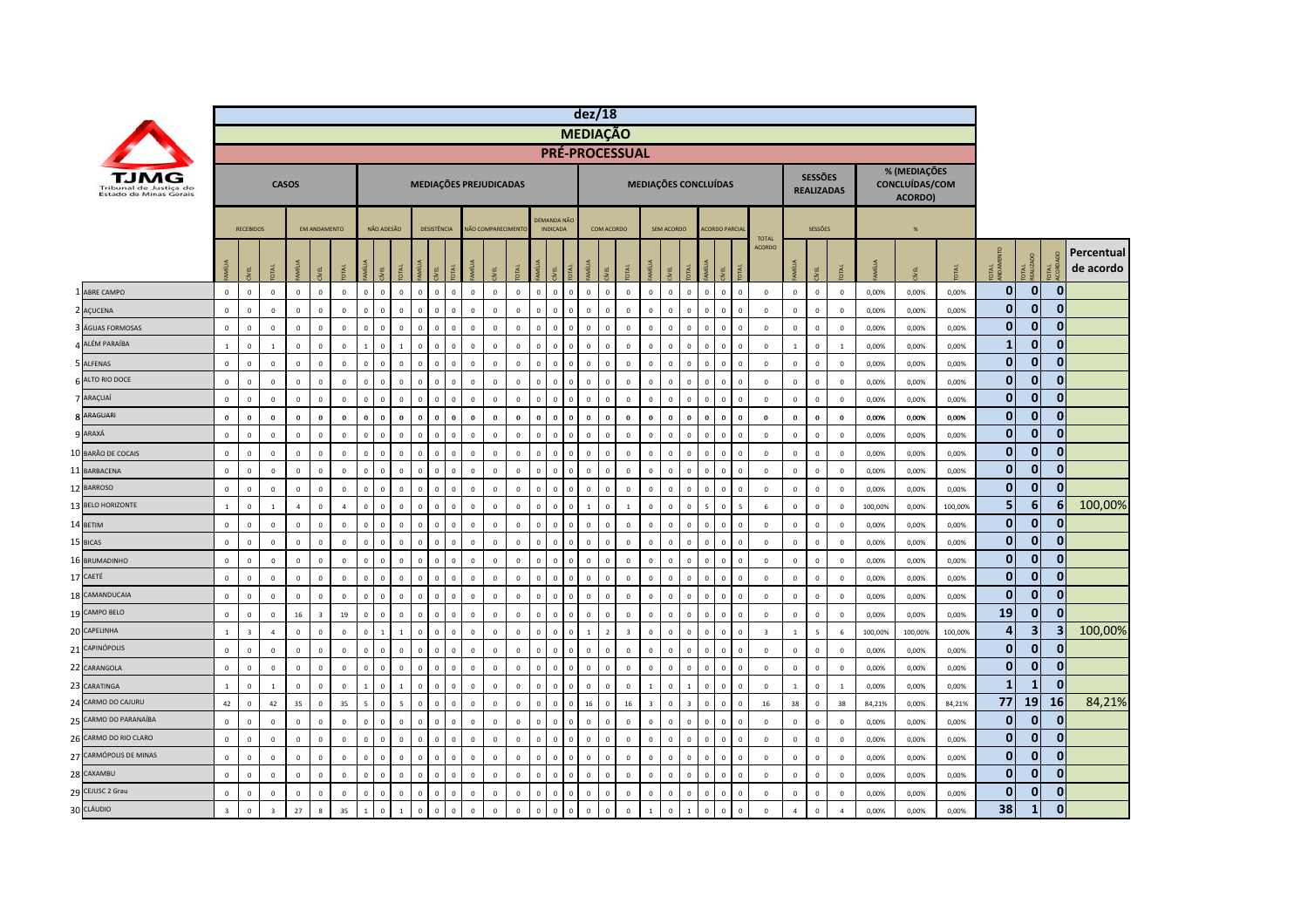| 31 CONCEIÇÃO DO MATO DENTRO | $\mathbf 0$             | $\mathbf 0$             | $\mathbf 0$             | $\mathbb O$      | $\Omega$                | $\mathbf 0$              | $\Omega$     | $\Omega$       | $\mathbf 0$              |              | $\Omega$<br>$\Omega$           | $\Omega$                   | $\Omega$     | $\Omega$       |                |                |              | $\Omega$<br>$\Omega$             | $\overline{0}$ |              | $\Omega$     |                | $\Omega$     | $\Omega$                    | $\mathbf{0}$   | $\mathbf{0}$             | $\Omega$                | $\mathbf 0$              | 0,00%   | 0,00%   | 0,00%   | $\overline{0}$ | $\mathbf{0}$   | $\mathbf{0}$            |         |
|-----------------------------|-------------------------|-------------------------|-------------------------|------------------|-------------------------|--------------------------|--------------|----------------|--------------------------|--------------|--------------------------------|----------------------------|--------------|----------------|----------------|----------------|--------------|----------------------------------|----------------|--------------|--------------|----------------|--------------|-----------------------------|----------------|--------------------------|-------------------------|--------------------------|---------|---------|---------|----------------|----------------|-------------------------|---------|
| 32 CONSELHEIRO LAFAIETE     | $\mathbf 0$             | $\mathsf 0$             | $\mathbf 0$             | $\mathbb O$      | $\Omega$                | $\mathbf 0$              | $\mathbf 0$  | $\mathbf 0$    | $\mathbf 0$              | $\mathbf{0}$ | $\mathbf 0$                    | $\mathbf 0$<br>$\Omega$    | $\Omega$     | $\mathbb O$    | $\overline{0}$ | $\Omega$       |              | $\mathbf 0$<br>$\mathbf 0$       | $\mathbf 0$    | $\mathbf 0$  | $\mathbf 0$  | $\mathsf 0$    | $\mathbf 0$  | $\mathbf 0$<br>$\Omega$     | $\mathbf 0$    | $\mathsf 0$              | $\mathbf 0$             | $\mathbf 0$              | 0,00%   | 0,00%   | 0,00%   | $\mathbf{0}$   | $\mathbf{0}$   | $\mathbf{0}$            |         |
| 33 CONTAGEM                 | $\Omega$                | $\mathbf 0$             | $\,0\,$                 | $\Omega$         | $\Omega$                | $\,0\,$                  | $\mathbf 0$  | $\mathbb O$    | $\mathbf 0$              | $\Omega$     | $\mathbf 0$                    | $\,0\,$<br>$\mathbf 0$     | $\Omega$     | $\mathbb O$    | $\Omega$       | $\Omega$       | $\Omega$     | $\Omega$<br>$\Omega$             | $\mathbf 0$    | $\mathbf 0$  | $\mathbf 0$  | $\Omega$       | $\mathbf 0$  | $\Omega$                    | $\mathbf{0}$   | $\mathbf 0$              | $\mathbf 0$             | $\mathbf 0$              | 0,00%   | 0,00%   | 0,00%   | $\mathbf{0}$   | $\mathbf 0$    | $\Omega$                |         |
| 34 CORINTO                  | $\Omega$                | $\mathbf 0$             | $\overline{0}$          | $\mathbf{0}$     | $\mathbf{0}$            | $\mathbf 0$              | $\mathbf{0}$ | $\overline{0}$ | $\mathbf 0$              | $\mathbf{0}$ | $\Omega$                       | $\overline{0}$<br>$\Omega$ | $\Omega$     | $\overline{0}$ | $\overline{0}$ | $\mathbf{0}$   | $\Omega$     | $\mathbf{0}$<br>$\mathbf 0$      | $\mathbf 0$    | $\Omega$     | $\circ$      | $\Omega$       | $\mathbf{0}$ | $\mathbf 0$<br>$\Omega$     | $\mathbf{0}$   | $\Omega$                 | $\Omega$                | $\mathbf 0$              | 0,00%   | 0.00%   | 0,00%   | $\overline{0}$ | $\mathbf{0}$   | $\mathbf{0}$            |         |
| 35 COROMANDEL               | $\mathbf 0$             | $\mathbf 0$             | $\,$ 0 $\,$             | $\mathbf 0$      | $\Omega$                | $\mathbf 0$              | $\mathbf 0$  | $\mathbb O$    | $\mathbf 0$              | $\mathbf 0$  | $\mathbf 0$                    | $\mathbf 0$<br>$\mathbf 0$ | $\Omega$     | $\mathbb O$    | $\mathbb O$    | $\mathbb O$    | $\Omega$     | $\mathbf 0$<br>$\mathbf 0$       | $\mathbf 0$    | $\mathbf 0$  | $\mathbf 0$  | $\Omega$       | $\mathbf 0$  | $\mathbf 0$                 | $\mathbf 0$    | $\mathbf{0}$             | $\mathbf{0}$            | $\mathbb O$              | 0,00%   | 0,00%   | 0.00%   | $\mathbf{0}$   | $\mathbf 0$    |                         |         |
| 36 CORONEL FABRICIANO       | $\overline{2}$          | $\mathbf 0$             | $\overline{2}$          | 19               | $\overline{2}$          | 21                       | $\Omega$     | $\mathbf 0$    | $\mathbf 0$              | $\Omega$     | $\Omega$                       | $\mathbf 0$<br>$\mathbf 0$ | $\Omega$     | $\,$ 0         | $\Omega$       | $\Omega$       | $\Omega$     | $\overline{2}$<br>$\Omega$       | $\overline{2}$ | $\mathbf 0$  | $\mathbf 0$  | $\Omega$       | $\mathbf 0$  | $\Omega$                    | $\overline{2}$ | $\overline{\phantom{a}}$ | $\mathbf 0$             | $\overline{2}$           | 100,00% | 0,00%   | 100,00% | 23             | $\overline{2}$ | $\overline{2}$          | 100,00% |
| 37 CURVELO                  | $\Omega$                | $\mathbf 0$             | $\mathbf 0$             | $\mathbb O$      | $\mathsf 0$             | $\mathbf 0$              | $\mathbf 0$  | $\mathbf 0$    | $\mathbf 0$              | $\mathbf{0}$ | $\mathbf 0$                    | $\mathbf 0$<br>$\mathbf 0$ | $\mathbb O$  | $\,$ 0         | $\mathbb O$    | $\mathbf{0}$   | $\Omega$     | $\mathbf 0$<br>$\mathbf 0$       | $\mathbf 0$    | $\mathbf 0$  | $\mathsf 0$  | $\Omega$       | $\mathbf 0$  | $\mathbf 0$                 | $\mathbf 0$    | $\mathbf 0$              | $\mathbf 0$             | $\mathbf 0$              | 0,00%   | 0,00%   | 0,00%   | $\overline{0}$ | $\mathbf{0}$   | $\bf{0}$                |         |
| 38 DIAMANTINA               | $\overline{0}$          | $\Omega$                | $\mathbf 0$             | $\Omega$         | $\Omega$                | $\mathbf 0$              | $\Omega$     | $\Omega$       | $\mathbf 0$              | $\Omega$     | $\Omega$                       | $\Omega$<br>$\Omega$       | $\Omega$     | $\Omega$       | $\Omega$       | $\Omega$       | $\Omega$     | $\mathbf{0}$<br>$\Omega$         | $\Omega$       | $\Omega$     | $\mathbf 0$  | $\Omega$       | $\mathbf 0$  | $\Omega$                    | $\mathbf 0$    | $\Omega$                 | $\Omega$                | $\mathbf 0$              | 0,00%   | 0.00%   | 0.00%   | $\overline{0}$ | $\mathbf{0}$   |                         |         |
| 39 DIVINÓPOLIS              | $\,0\,$                 | $\mathbf 0$             | $\,0\,$                 | $\mathbb O$      | $\mathbf 0$             | $\mathbf 0$              | $\mathbf 0$  | $\mathbf 0$    | $\mathbf 0$              | $\mathbf{0}$ | $\mathbf 0$                    | $\,$ 0<br>$\mathbf 0$      | $\mathbb O$  | $\mathbf 0$    | $\mathbf 0$    | $\mathbf 0$    | $\mathbf 0$  | $\mathbf 0$<br>$\mathbf 0$       | $\mathbf 0$    | $\mathbf 0$  | $\mathbf 0$  | $\overline{0}$ | $\mathbf 0$  | $\mathbf 0$<br>$\mathbf{0}$ | $\,0\,$        | $\mathbf 0$              | $\mathbf 0$             | $\mathbf 0$              | 0,00%   | 0,00%   | 0,00%   | $\overline{0}$ | $\mathbf{0}$   | $\bf{0}$                |         |
| 40 ESPERA FELIZ             | $\mathsf 0$             | $\mathsf 0$             | $\,$ 0 $\,$             | $\mathbf 0$      | $\circ$                 | $\mathbf 0$              | $\mathbf 0$  | $\mathbf 0$    | $\mathbf 0$              | $\mathbf{0}$ | $\mathbf 0$                    | $\mathbf 0$<br>$\mathbf 0$ | $\mathbf 0$  | $\mathbf 0$    | $\mathbf 0$    | $\circ$        | $\mathbf{0}$ | $\mathbf 0$<br>$\mathbf 0$       | $\mathbf 0$    | $\mathbf 0$  | $\mathbf 0$  | $\mathbf 0$    | $\mathbf 0$  | $\mathbf 0$<br>$\Omega$     | $\mathbf 0$    | $\mathbf{0}$             | $\mathbf{0}$            | $\mathbf 0$              | 0,00%   | 0,00%   | 0,00%   | $\mathbf{0}$   | $\mathbf{0}$   | $\mathbf{0}$            |         |
| 41 EXTREMA                  | $\mathsf 0$             | $\mathbf 0$             | $\mathbf 0$             | $\mathbf 0$      | $\mathbf 0$             | $\mathbf 0$              | $\mathbf 0$  | $\mathbb O$    | $\mathbf{0}$             | $\mathbf{0}$ | $\mathbf 0$                    | $\mathbf 0$<br>$\mathbf 0$ | $\Omega$     | $\mathbb O$    | $\mathbf 0$    | $\Omega$       | $\Omega$     | $\mathbf 0$<br>$\mathbf 0$       | $\mathbf 0$    | $\mathbf 0$  | $\mathbf{0}$ | $\Omega$       | $\mathbf 0$  | $\mathbf 0$                 | $\mathbf 0$    | $\mathbf 0$              | $\mathbf 0$             | $\mathbf 0$              | 0,00%   | 0,00%   | 0,00%   | $\overline{0}$ | $\mathbf 0$    | $\bf{0}$                |         |
| 42 FORMIGA                  | $\mathsf 0$             | 6                       | 6                       | $\Omega$         | 6                       | $6\phantom{1}$           | $\Omega$     | $\overline{0}$ | $\mathbf 0$              | $\Omega$     | $\Omega$                       | $\Omega$<br>$\mathbf 0$    | $\Omega$     | $\overline{0}$ | $\Omega$       | $\Omega$       | $\Omega$     | $\mathbf 0$<br>$\overline{z}$    | $\overline{2}$ | $\Omega$     | $\Delta$     | $\Delta$       | $\Omega$     | $\Omega$                    | $\overline{2}$ | $\Omega$                 | $\overline{a}$          | $\overline{a}$           | 0,00%   | 33,33%  | 33.33%  | 12             | 6              | 2                       | 33,33%  |
| 43 FRANCISCO SÁ             | $\mathsf 0$             | $\mathsf 0$             | $\mathbf 0$             | $\mathbf{0}$     | $\mathbf{0}$            | $\mathbf 0$              | $\mathbf 0$  | $\mathbf{0}$   | $\mathbf 0$              | $\Omega$     | $\mathbf 0$                    | $\mathbf 0$<br>$\Omega$    | $\mathbf{0}$ | $\overline{0}$ | $\overline{0}$ | $\mathbf{0}$   | $\Omega$     | $\mathbf 0$<br>$\mathbf 0$       | $\mathbf 0$    | $\Omega$     | $\mathsf 0$  | $\Omega$       | $\mathbf 0$  | $\mathbf 0$<br>$\Omega$     | $\mathbf 0$    | $\mathbf{0}$             | $\mathbf{0}$            | $\mathbf 0$              | 0,00%   | 0,00%   | 0,00%   | $\overline{0}$ | $\mathbf{0}$   | 0                       |         |
| 44 FRUTAL                   | $\overline{2}$          | $\mathsf 0$             | $\overline{2}$          | $\overline{5}$   | $\mathsf 0$             | $\overline{\phantom{a}}$ | $\mathbf 0$  | $\mathbb O$    | $\mathbf 0$              | $\mathbf{0}$ | $\mathbf 0$                    | $\mathbf 0$<br>$\mathbf 0$ | $\mathbb O$  | $\mathbb O$    | $\overline{0}$ | $\Omega$       | $\Omega$     | $\mathbf{0}$<br>$\overline{7}$   | $\overline{7}$ | $\mathbf 0$  | $\mathsf 0$  | $\Omega$       | $\mathbf 0$  | $\mathbf 0$                 | $\overline{7}$ | $\overline{7}$           | $\mathbf{0}$            | $\overline{7}$           | 100,00% | 0,00%   | 100,00% | $\overline{7}$ | $\overline{7}$ | $\overline{\mathbf{z}}$ | 100,00% |
| 45 GALILÉIA                 | $\mathbf 0$             | $\mathsf 0$             | $\mathbf 0$             | $\mathbf 0$      | $\mathbf 0$             | $\mathbf 0$              | $\mathbf 0$  | $\mathbf 0$    | $\mathbb O$              | $\mathsf 0$  | $\mathbf 0$                    | $\mathbf 0$<br>$\mathbf 0$ | $\mathbb O$  | $\mathbf 0$    | $\mathbf 0$    | $\mathbf{0}$   | $\mathsf 0$  | $\mathbf 0$<br>$\mathbf 0$       | $\mathbf 0$    | $\mathbf 0$  | $\mathbf 0$  | $\mathsf 0$    | $\mathbf{0}$ | $\mathbf 0$<br>$\Omega$     | $\mathbf 0$    | $\mathbf 0$              | $\mathbf{0}$            | $\mathbf 0$              | 0,00%   | 0,00%   | 0,00%   | $\overline{0}$ | $\mathbf{0}$   | $\mathbf{0}$            |         |
| 46 GOVERNADOR VALADARES     | 14                      | $\overline{2}$          | 16                      | $\overline{z}$   | $\mathbf{1}$            | $\overline{\mathbf{3}}$  | $5^{\circ}$  | $\mathbb O$    | $\overline{\phantom{a}}$ | $\Omega$     | $\mathbf 0$                    | $\mathbf 0$<br>$\Omega$    | $\Omega$     | $\mathbf 0$    | $\Omega$       | $\Omega$       | $\Omega$     | $\overline{4}$<br>$\overline{1}$ | 5              | $\Omega$     | $\mathbf 0$  | $\Omega$       | $\Omega$     | $\mathbf 0$<br>$\Omega$     | $\overline{5}$ | 6                        | $\overline{2}$          | $\bf 8$                  | 100.00% | 100.00% | 100,00% | 19             | 5              |                         | 100,00% |
| 47 GUANHÃES                 | $\mathsf 0$             | $\mathsf 0$             | $\,0\,$                 | $\mathbb O$      | $\Omega$                | $\,0\,$                  | $\Omega$     | $\mathbf{0}$   | $\mathbb O$              | $\Omega$     | $\mathbf{0}$                   | $\mathbf 0$<br>$\mathbf 0$ | $\mathbf 0$  | $\overline{0}$ | $\overline{0}$ | $\Omega$       | $\Omega$     | $\mathbf 0$<br>$\mathbf{0}$      | $\mathbf 0$    | $\mathbf 0$  | $\mathsf 0$  | $\Omega$       | $\mathbf 0$  | $\mathbf 0$<br>$\Omega$     | $\mathbf 0$    | $\mathbf 0$              | $\mathbf 0$             | $\overline{0}$           | 0,00%   | 0.00%   | 0,00%   | 0              | $\mathbf{0}$   | $\mathbf{0}$            |         |
| 48 GUARANI                  | $\mathsf 0$             | $\mathbf 0$             | $\mathbf 0$             | $\mathbb O$      | $\mathbf 0$             | $\mathbf 0$              | $\mathbf 0$  | $\mathbf 0$    | $\mathbf 0$              | $\mathbf{0}$ | $\mathbf 0$                    | $\mathbf 0$<br>$\mathbf 0$ | $\circ$      | $\mathbf 0$    | $\mathbf 0$    | $\circ$        | $\mathbf 0$  | $\mathbf 0$<br>$\mathbf 0$       | $\mathbf 0$    | $\mathbf 0$  | $\mathbf 0$  | $\mathsf 0$    | $\mathbf 0$  | $\mathbf 0$                 | $\mathbf 0$    | $\mathsf 0$              | $\mathbf 0$             | $\mathbf 0$              | 0,00%   | 0,00%   | 0,00%   | $\mathbf{0}$   | $\mathbf{0}$   | $\mathbf{0}$            |         |
| 49 GUAXUPÉ                  | 10                      | $\overline{\mathbf{3}}$ | 13                      | 10 <sup>10</sup> | $\overline{\mathbf{3}}$ | 13                       | $\mathbf 0$  | $\overline{1}$ | $\mathbf{1}$             | $\mathbf{0}$ | $\mathbf{1}$<br>$\overline{1}$ | $\mathbf 0$                | $\mathbf 0$  | $\mathbb O$    | $\mathbf{0}$   | $\mathbf 0$    | $\Omega$     | 10<br>$\overline{2}$             | $12\,$         | $\mathbf 0$  | $\mathbf{1}$ |                | $\mathbf 0$  | $\mathbf 0$                 | 12             | 10                       | $\overline{\mathbf{3}}$ | 13                       | 100,00% | 66,67%  | 92,31%  | 26             | 13             | 12                      | 92,31%  |
| 50 IBIÁ                     | $\mathbf 0$             | $\mathsf 0$             | $\mathbf 0$             | $\mathbf 0$      | $\Omega$                | $\mathbf 0$              | $\Omega$     | $\Omega$       | $\mathbf 0$              | $\Omega$     | $\Omega$                       | $\mathbf 0$<br>$\mathbf 0$ | $\Omega$     | $\overline{0}$ | $\Omega$       | $\Omega$       | $\Omega$     | $\mathbf 0$<br>$\Omega$          | $\mathbf 0$    | $\Omega$     | $\mathsf 0$  | $\Omega$       | $\Omega$     | $\Omega$<br>$\Omega$        | $\mathbf 0$    | $\Omega$                 | $\Omega$                | $\circ$                  | 0,00%   | 0,00%   | 0,00%   | $\mathbf{0}$   | $\mathbf{0}$   | $\mathbf{0}$            |         |
| 51 IGARAPÉ                  | $\mathbf 0$             | $\mathbf 0$             | $\mathbf 0$             | $\mathbf{1}$     | $\mathsf 0$             | $\mathbf{1}$             | $\mathbf 0$  | $\mathbf 0$    | $\mathbf 0$              | $\mathbf{0}$ | $\mathbf 0$                    | $\mathbf 0$<br>$\mathbf 0$ | $\Omega$     | $\mathbf 0$    | $\mathbf 0$    | $\mathbf 0$    | $\mathbf 0$  | $\mathbf 0$<br>$\mathbf 0$       | $\mathbf 0$    | $\mathbf{1}$ | $\mathbf 0$  | $\overline{1}$ | $\mathbf 0$  | $\mathbf 0$<br>$\Omega$     | $\mathbf 0$    | $1\,$                    | $\mathbf 0$             | $\mathbf 1$              | 0,00%   | 0,00%   | 0.00%   | $\mathbf{1}$   | $\mathbf{1}$   | $\bf{0}$                |         |
| 52 INHAPIM                  | $\overline{2}$          | $\overline{2}$          | $\overline{4}$          | $\mathbf 0$      | $\mathsf 0$             | $\mathbf 0$              | $\mathbf 0$  | $\mathbb O$    | $\mathbf 0$              | $\mathbf{0}$ | $\mathbf 0$                    | $\mathbf 0$<br>$\pmb{0}$   | $\mathbf 0$  | $\overline{0}$ | $\overline{0}$ | $\overline{0}$ | $\mathbf{0}$ | $\overline{1}$                   | $\overline{2}$ | $\mathbf{1}$ | $\mathbf{1}$ |                | $\mathbf 0$  | $\overline{0}$              | $\overline{2}$ | $\overline{2}$           | $\overline{2}$          | $\sqrt{4}$               | 50,00%  | 50,00%  | 50,00%  | $\overline{4}$ | 4              | 2                       | 50,00%  |
| 53 IPANEMA                  | $\mathbf{0}$            | $\Omega$                | $\mathbf{0}$            | $\mathbf 0$      | $\mathbf{0}$            | $\mathbf 0$              | $\mathbf{0}$ | $\overline{0}$ | $\mathbf 0$              | $\mathbf{0}$ | $\Omega$                       | $\overline{0}$<br>$\Omega$ | $\mathbf 0$  | $\overline{0}$ | $\overline{0}$ | $\mathbf{0}$   | $\Omega$     | $\mathbf{0}$<br>$\Omega$         | $\mathbf 0$    | $\mathbf{0}$ | $\mathbf 0$  | $\Omega$       | $\mathbf{0}$ | $\mathbf 0$                 | $\mathbf{0}$   | $\mathbf{0}$             | $\mathbf{0}$            | $\overline{0}$           | 0,00%   | 0.00%   | 0.00%   | $\overline{0}$ | $\mathbf{0}$   | 0                       |         |
| 54 IPATINGA                 | $\mathsf 0$             | $\Omega$                | $\mathbf{0}$            | $\mathbf{0}$     | $\Omega$                | $\mathbf{0}$             | $\Omega$     | $\mathbf{0}$   | $\Omega$                 | $\Omega$     | $\Omega$                       | $\mathbf{0}$<br>$\Omega$   | $\Omega$     | $\mathbf{0}$   | $\Omega$       | $\Omega$       | $\Omega$     | $\mathbf{0}$<br>$\Omega$         | $\Omega$       | $\Omega$     | $\Omega$     | $\Omega$       | $\Omega$     | $\mathbf{0}$<br>$\Omega$    | $\mathbf{0}$   | $\Omega$                 | $\Omega$                | $\mathbf 0$              | 0,00%   | 0,00%   | 0,00%   | $\overline{0}$ | $\mathbf{0}$   | $\mathbf{0}$            |         |
| 55 ITABIRA                  | $\,0\,$                 | $\mathbf 0$             | $\mathbf 0$             | $\mathbb O$      | $\mathbf 0$             | $\mathbf 0$              | $\mathbf 0$  | $\mathbf 0$    | $\mathbf 0$              | $\mathbf 0$  | $\mathbf 0$                    | $\mathbf 0$<br>$\pmb{0}$   | $\mathbb O$  | $\mathbf 0$    | $\mathbb O$    | $\mathbf 0$    | $\Omega$     | $\mathbf 0$<br>$\mathbf 0$       | $\mathbf 0$    | $\mathbf 0$  | $\mathbf 0$  | $\overline{0}$ | $\mathbf 0$  | $\mathbf 0$<br>$\mathbf{0}$ | $\,0\,$        | $\mathbf 0$              | $\mathbf 0$             | $\mathbf 0$              | 0,00%   | 0,00%   | 0,00%   | $\mathbf{0}$   | $\mathbf{0}$   | $\mathbf{0}$            |         |
| 56 ITABIRITO                | $\Omega$                | $\mathsf 0$             | $\mathbf 0$             | $\mathbf 0$      | $\mathbf 0$             | $\mathbf 0$              | $\mathbf{0}$ | $\mathbf 0$    | $\mathbf 0$              | $\mathbf{0}$ | $\mathbf{0}$                   | $\mathbf 0$<br>$\mathbf 0$ | $\Omega$     | $\mathbf 0$    | $\overline{0}$ | $\mathbf{0}$   | $\mathbf{0}$ | $\mathbf 0$<br>$\mathbf 0$       | $\mathbf 0$    | $\mathbf{0}$ | $\circ$      | $\circ$        | $\mathbf 0$  | $\mathbf 0$<br>$\Omega$     | $\mathbf 0$    | $\mathbf{0}$             | $\mathbf 0$             | $\mathbf 0$              | 0,00%   | 0,00%   | 0,00%   | $\mathbf{0}$   | $\bf{0}$       | $\mathbf{0}$            |         |
| 57 ITAJUBÁ                  | $\mathbf{0}$            | $\Omega$                | $\mathbf{0}$            | $\Omega$         | $\Omega$                | $\mathbf{0}$             | $\Omega$     | $\mathbf{0}$   | $\Omega$                 | $\Omega$     | $\Omega$                       | $\mathbf{0}$<br>$\Omega$   | $\Omega$     | $\mathbf{0}$   | $\mathbf{0}$   | $\Omega$       | $\Omega$     | $\mathbf{0}$<br>$\Omega$         | $\Omega$       | $\Omega$     | $\mathbf{0}$ | $\Omega$       | $\Omega$     | $\Omega$                    | $\mathbf{0}$   | $\Omega$                 | $\Omega$                | $\Omega$                 | 0.00%   | 0.00%   | 0.00%   | $\mathbf{0}$   | $\mathbf{0}$   | $\mathbf{0}$            |         |
| 58 ITAMBACURI               | $\mathsf 0$             | $\Omega$                | $\mathbf 0$             | $\Omega$         | $\Omega$                | $\mathbf 0$              | $\Omega$     | $\overline{0}$ | $\mathbf 0$              | $\Omega$     | $\Omega$                       | $\mathbf{0}$<br>$\Omega$   | $\Omega$     | $\mathbf 0$    | $\Omega$       | $\Omega$       | $\Omega$     | $\mathbf 0$<br>$\Omega$          | $\mathbf 0$    | $\Omega$     | $\mathbf{0}$ | $\Omega$       | $\Omega$     | $\mathbf{0}$                | $\mathbf 0$    | $\Omega$                 | $\Omega$                | $\mathbf 0$              | 0,00%   | 0.00%   | 0.00%   | $\overline{0}$ | $\mathbf{0}$   | $\mathbf{0}$            |         |
| 59 ITAPECERICA              | $\mathbf 0$             | $\mathsf 0$             | $\,0\,$                 | $\mathbf 0$      | $\mathbf 0$             | $\,0\,$                  | $\mathbf 0$  | $\mathbf 0$    | $\mathbf 0$              | $\Omega$     | $\mathbf 0$                    | $\,0\,$<br>$\Omega$        | $\Omega$     | $\mathbf 0$    | $\mathbb O$    | $\Omega$       | $\Omega$     | $\mathbf 0$<br>$\mathbf 0$       | $\mathbf 0$    | $\mathbf 0$  | $\mathbf 0$  | $\Omega$       | $\mathbf 0$  | $\mathbf 0$                 | $\,$ 0         | $\mathbf{0}$             | $\mathbf 0$             | $\mathbf 0$              | 0,00%   | 0,00%   | 0,00%   | $\mathbf{0}$   | $\mathbf{0}$   | $\Omega$                |         |
| 60 ITAÚNA                   | $\mathbf{0}$            | $\mathbf 0$             | $\mathbf 0$             | $\mathbb O$      | $\mathbf 0$             | $\mathbf 0$              | $\mathbf 0$  | $\mathbb O$    | $\mathbf 0$              | $\Omega$     | $\mathbf 0$                    | $\mathbf 0$<br>$\mathbf 0$ | $\Omega$     | $\mathbb O$    | $\Omega$       | $\Omega$       | $\Omega$     | $\mathbf{0}$<br>$\mathbf 0$      | $\mathbf 0$    | $\mathbf 0$  | $\mathbf 0$  | $\Omega$       | $\mathbf 0$  | $\overline{0}$              | $\mathbf 0$    | $\mathbf 0$              | $\mathbf 0$             | $\circ$                  | 0,00%   | 0,00%   | 0,00%   | $\overline{0}$ | $\mathbf{0}$   | $\Omega$                |         |
| 61 <b>ITUIUTABA</b>         | $\mathsf 0$             | $\mathsf 0$             | $\mathbf 0$             | $\mathbf{0}$     | $\Omega$                | $\mathbf 0$              | $\Omega$     | $\Omega$       | $\mathbb O$              | $\Omega$     | $\Omega$                       | $\mathbf 0$<br>$\mathbf 0$ | $\Omega$     | $\mathbf 0$    | $\overline{0}$ | $\Omega$       | $\Omega$     | $\mathbf 0$<br>$\mathbf{0}$      | $\mathbf 0$    | $\mathbf 0$  | $\mathbf 0$  | $\Omega$       | $\mathbf{0}$ | $\mathbf 0$<br>$\Omega$     | $\mathbf 0$    | $\mathbf 0$              | $\Omega$                | $\mathbf 0$              | 0,00%   | 0,00%   | 0,00%   | $\overline{0}$ | $\mathbf 0$    | $\mathbf{0}$            |         |
| 62 ITUMIRIM                 | $\mathbf 0$             | $\mathbf 0$             | $\mathbf 0$             | $\circ$          | $\mathbf 0$             | $\mathbf 0$              | $\mathbf 0$  | $\mathbb O$    | $\mathbf 0$              | $\Omega$     | $\mathbf 0$                    | $\mathbf 0$<br>$\mathbf 0$ | $\Omega$     | $\overline{0}$ | $\overline{0}$ | $\mathbf{0}$   | $\Omega$     | $\mathbf 0$<br>$\mathbf 0$       | $\mathbf 0$    | $^{\circ}$   | $\mathsf 0$  | $^{\circ}$     | $\mathbf 0$  | $\mathbf 0$<br>$\Omega$     | $\mathbf 0$    | $\mathbf{0}$             | $\mathbf{0}$            | $\mathbf 0$              | 0,00%   | 0,00%   | 0.00%   | $\mathbf{0}$   | $\bf{0}$       | 0                       |         |
| 63 ITURAMA                  | $\mathsf 0$             | $\overline{0}$          | $\mathbf 0$             | $\overline{0}$   | $\mathbf{0}$            | $\mathbf 0$              | $\Omega$     | $\mathbf 0$    | $\mathbf 0$              | $\Omega$     | $\Omega$                       | $\mathbf 0$<br>$\mathbf 0$ | $\Omega$     | $\,$ 0         | $\Omega$       | $\Omega$       | $\Omega$     | $\mathbf 0$<br>$\mathbf 0$       | $\overline{0}$ | $\mathbf 0$  | $\mathbf 0$  | $\Omega$       | $\mathbf 0$  | $\Omega$                    | $\mathbf 0$    | $\mathbf 0$              | $\mathbf 0$             | $\mathbf 0$              | 0,00%   | 0,00%   | 0,00%   | $\mathbf{0}$   | $\mathbf{0}$   | $\mathbf{0}$            |         |
| 64 JANAÚBA                  | $\mathbf{0}$            | $\mathbf 0$             | $\mathbf 0$             | $\mathbb O$      | $\mathbf 0$             | $\mathbf 0$              | $\mathbf{0}$ | $\mathbf 0$    | $\overline{0}$           | $\Omega$     | $\Omega$                       | $\mathbf 0$<br>$\mathbf 0$ | $\Omega$     | $\mathbf 0$    | $\Omega$       | $\Omega$       | $\Omega$     | $\mathbf 0$<br>$\mathbf 0$       | $\mathbf 0$    | $\Omega$     | $\Omega$     | $\Omega$       | $\mathbf 0$  | $\mathbf{0}$                | $\mathbf 0$    | $\mathbf{0}$             | $\mathbf 0$             | $\mathbf 0$              | 0,00%   | 0,00%   | 0,00%   | $\overline{0}$ | $\mathbf{0}$   | $\mathbf{0}$            |         |
| 65 JANUÁRIA                 | $\mathbf 0$             | $\mathbf 0$             | $\mathbf 0$             | $\circ$          | $\mathbf 0$             | $\mathbf 0$              | $\mathbf 0$  | $\mathbb O$    | $\mathbf 0$              | $\mathbf 0$  | $\mathbf 0$                    | $\mathbf 0$<br>$\mathbf 0$ | $\mathbb O$  | $\mathbb O$    | $\overline{0}$ | $\mathbf 0$    | $\Omega$     | $\mathbf 0$<br>$\mathbf 0$       | $\mathbf 0$    | $^{\circ}$   | $\mathbf 0$  | $\Omega$       | $\mathbf 0$  | $\mathbf 0$                 | $\mathbf 0$    | $\mathbf{0}$             | $\mathbf{0}$            | $\mathbf 0$              | 0,00%   | 0,00%   | 0,00%   | $\overline{0}$ | $\mathbf{0}$   | $\mathbf{0}$            |         |
| 66 JOÃO PINHEIRO            | $\mathsf 0$             | $\mathsf 0$             | $\mathbf 0$             | $\mathbb O$      | $\mathbf{0}$            | $\mathbf 0$              | $\mathbf{0}$ | $\overline{0}$ | $\mathbb O$              | $\mathbf{0}$ | $\mathbf{0}$                   | $\,$ 0<br>$\mathbf 0$      | $\mathbf 0$  | $\overline{0}$ | $\overline{0}$ | $\Omega$       | $\Omega$     | $\mathbf 0$<br>$\mathbf{0}$      | $\mathbf 0$    | $\Omega$     | $\mathbf 0$  | $\Omega$       | $\mathbf{0}$ | $\mathbf 0$<br>$\Omega$     | $\mathbf 0$    | $\Omega$                 | $\Omega$                | $\mathbf 0$              | 0,00%   | 0,00%   | 0,00%   | $\mathbf{0}$   | $\mathbf{0}$   | $\mathbf{0}$            |         |
| 67 JUIZ DE FORA             | $\overline{\mathbf{3}}$ | $\mathsf 0$             | $\overline{\mathbf{3}}$ | $\mathbf 0$      | $\mathbf 0$             | $\mathbf 0$              | $\mathbf 0$  | $\mathbf 0$    | $\mathbf 0$              | $\mathbf 0$  | $\mathbf 0$                    | $\mathbf 0$<br>$\mathbf 0$ | $\mathbb O$  | $\mathbf 0$    | $\mathbf 0$    | $\mathbf 0$    | $\mathbf 0$  | $\overline{2}$<br>$\mathbf 0$    | $\overline{2}$ | $\mathbf 0$  | $\mathbf 0$  | $\mathbf 0$    | $\mathbf 0$  | $\mathbf 0$                 | $\overline{2}$ | $\overline{\mathbf{5}}$  | $\mathsf 0$             | $\overline{\phantom{a}}$ | 100,00% | 0,00%   | 100,00% | 3 <sup>1</sup> | $\overline{2}$ |                         | 100,00% |
| 68 LAGOA SANTA              | $\mathbf 0$             | $\mathbf 0$             | $\mathbf 0$             | $\mathbf 0$      | $\mathbf 0$             | $\mathbf 0$              | $\mathbf 0$  | $\mathbb O$    | $\mathbf 0$              | $\mathbf 0$  | $\mathbf 0$                    | $\mathbf 0$<br>$\mathbf 0$ | $\Omega$     | $\mathbb O$    | $\mathbf 0$    | $\Omega$       | $\Omega$     | $\mathbf 0$<br>$\mathbf 0$       | $\mathbf 0$    | $\mathbf 0$  | $\mathbf 0$  | $\Omega$       | $\mathbf 0$  | $\mathbf 0$                 | $\mathbf 0$    | $\mathbf{0}$             | $\mathbf{0}$            | $\mathbf 0$              | 0,00%   | 0,00%   | 0,00%   | $\overline{0}$ | $\mathbf{0}$   | 0                       |         |
| 69 LAMBARI                  | $\mathbf{0}$            | $\Omega$                | $\overline{0}$          | $\mathbf 0$      | $\mathbf{0}$            | $\mathbf 0$              | $\mathbf{0}$ | $\overline{0}$ | $\Omega$                 | $\mathbf{0}$ | $\Omega$                       | $\overline{0}$<br>$\Omega$ | $\mathbf 0$  | $\overline{0}$ | $\overline{0}$ | $\mathbf{0}$   | $\Omega$     | $\mathbf{0}$<br>$\Omega$         | $\mathbf 0$    | $\mathbf{0}$ | $\mathbf{0}$ | $\Omega$       | $\mathbf{0}$ | $\mathbf{0}$                | $\mathbf{0}$   | $\mathbf{0}$             | $\mathbf{0}$            | $\circ$                  | 0.00%   | 0.00%   | 0.00%   | $\mathbf{0}$   | $\mathbf{0}$   | 0                       |         |
| 70 LAVRAS                   | $\mathbf 0$             | $\mathbf 0$             | $\,$ 0                  | $\mathbb O$      | $\mathbf{0}$            | $\mathbf 0$              | $\mathbf 0$  | $\mathbb O$    | $\mathbf 0$              | $\mathbf{0}$ | $\mathbf 0$                    | $\,$ 0<br>$\mathbf 0$      | $\Omega$     | $\mathbf 0$    | $\mathbf 0$    | $\Omega$       | $\Omega$     | $\mathbf 0$<br>$\mathbf 0$       | $\mathbf 0$    | $^{\circ}$   | $\mathbf 0$  | $\circ$        | $\mathbf 0$  | $\mathbf 0$<br>$\Omega$     | $\mathbf 0$    | $\mathsf 0$              | $\mathbf{0}$            | $\mathbf 0$              | 0,00%   | 0,00%   | 0,00%   | $\overline{0}$ | $\bf{0}$       | $\bf{0}$                |         |
| 71 LEOPOLDINA               | $\mathbf 0$             | $\mathbf 0$             | $\mathbf 0$             | $\mathbf 0$      | $\mathbf 0$             | $\mathbf 0$              | $\mathbf 0$  | $\mathbf 0$    | $\mathbf 0$              | $\mathbf 0$  | $\mathsf 0$                    | $\mathbf 0$<br>$\pmb{0}$   | $\mathbf 0$  | $\mathbf 0$    | $\mathbf 0$    | $\mathbf 0$    | $\mathbf{0}$ | $\mathbf{0}$<br>$\mathbf{0}$     | $\mathbf 0$    | $\mathbf 0$  | $\pmb{0}$    | $\overline{0}$ | $\pmb{0}$    | $\mathbf 0$                 | $\mathbf{0}$   | $\mathbf 0$              | $\mathbf{0}$            | $\pmb{0}$                | 0,00%   | 0,00%   | 0,00%   | $\mathbf{0}$   | $\bf{0}$       | $\mathbf{0}$            |         |
|                             |                         |                         |                         |                  |                         |                          |              |                |                          |              |                                |                            |              |                |                |                |              |                                  |                |              |              |                |              |                             |                |                          |                         |                          |         |         |         |                |                |                         |         |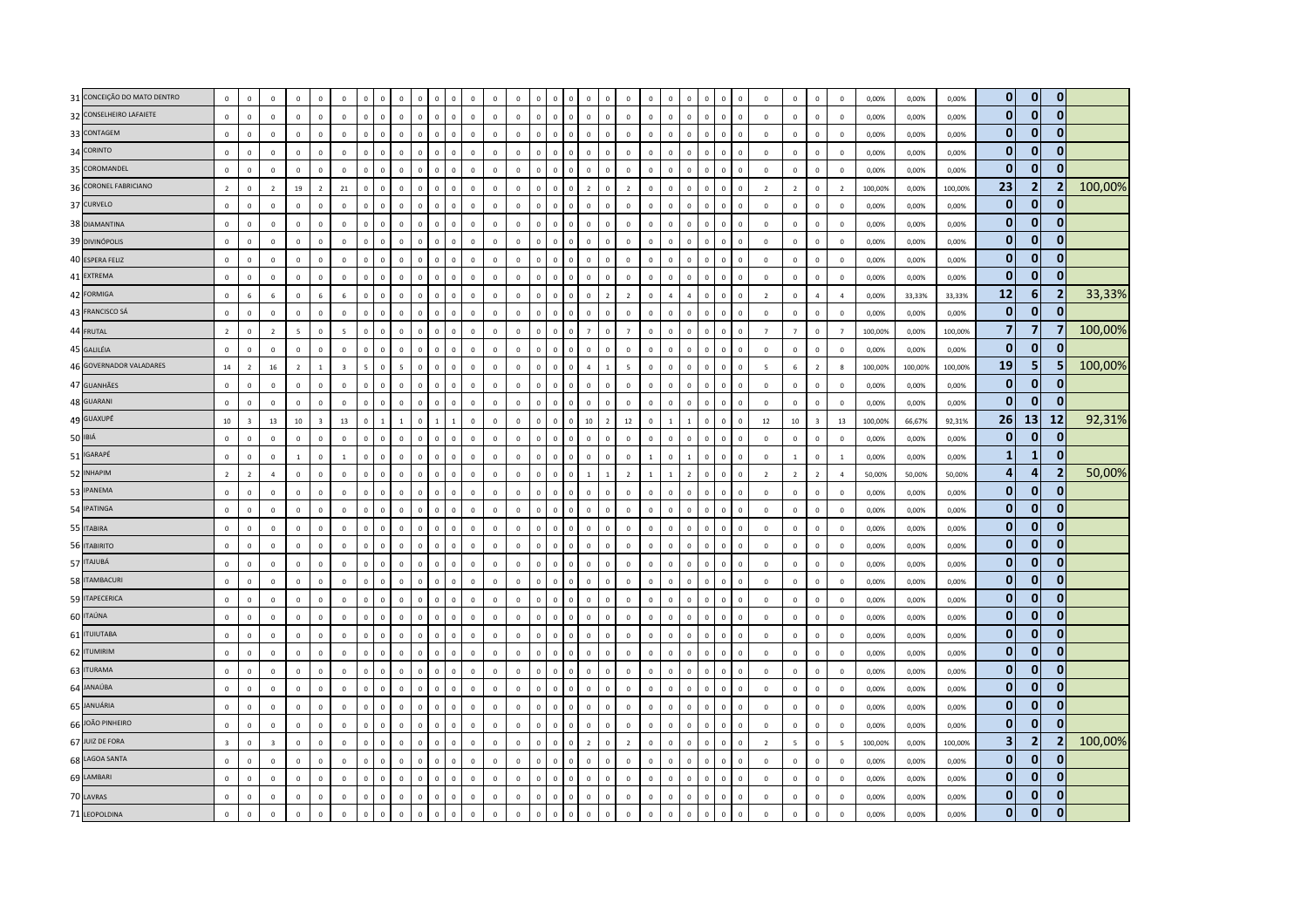| 72 LIMA DUARTE             | $\mathbf 0$             | $\Omega$       | $\mathbf 0$             | $\mathbf 0$    | $\Omega$     | $\mathbf 0$    | $\Omega$<br>$\Omega$                    | $\mathbf 0$                  | $\Omega$     | $\Omega$                | $\Omega$     | $\Omega$       | $\mathbf 0$    | $\Omega$       |                | $\Omega$<br>$\Omega$                    | $\Omega$       | $\overline{0}$          |              | $\Omega$                |                | $\Omega$       |                                | $\overline{0}$          | $\,0\,$                  | $\Omega$       | $\mathbf 0$    | 0,00%   | 0,00%   | 0,00%   | $\overline{0}$  | $\mathbf{0}$            | $\overline{0}$  |         |
|----------------------------|-------------------------|----------------|-------------------------|----------------|--------------|----------------|-----------------------------------------|------------------------------|--------------|-------------------------|--------------|----------------|----------------|----------------|----------------|-----------------------------------------|----------------|-------------------------|--------------|-------------------------|----------------|----------------|--------------------------------|-------------------------|--------------------------|----------------|----------------|---------|---------|---------|-----------------|-------------------------|-----------------|---------|
| 73 MALACACHETA             | $\mathsf 0$             | $\Omega$       | $\mathbf 0$             | $\mathbf 0$    | $\Omega$     | $\mathbf 0$    | $\mathbf 0$<br>$\mathbf 0$              | $\mathbf 0$<br>$\mathbf{0}$  | $\mathbf 0$  | $\mathbf 0$             | $\mathbb O$  | $\mathbf{0}$   | $\mathbb O$    | $\circ$        | $\Omega$       | $\mathbf{0}$<br>$\overline{0}$          | $\mathbf 0$    | $\mathbf 0$             | $\Omega$     | $\mathsf 0$             | $\Omega$       | $\mathbf 0$    | $\mathbf 0$<br>$\Omega$        | $\mathbf 0$             | $\circ$                  | $\Omega$       | $\overline{0}$ | 0,00%   | 0,00%   | 0,00%   | $\mathbf{0}$    | $\mathbf{0}$            | $\overline{0}$  |         |
| 74 MANGA                   | $\mathbf 0$             | $\Omega$       | $\mathbf 0$             | $\mathbf{0}$   | $\Omega$     | $\mathbb O$    | $\mathbf 0$<br>$\overline{0}$           | $\mathbf 0$<br>$\Omega$      | $\mathbf 0$  | $\Omega$                | $\mathbf 0$  | $\mathbf{0}$   | $\mathbf 0$    | $\mathbf 0$    | $\Omega$       | $\mathbf 0$<br>$\overline{0}$           | $\mathbf 0$    | $\overline{0}$          | $\Omega$     | $\mathbf 0$             | $\Omega$       | $\mathbf 0$    | $\mathfrak{g}$<br>$\mathbf{0}$ | $\,0\,$                 | $\Omega$                 | $\Omega$       | $\mathbf 0$    | 0,00%   | 0,00%   | 0,00%   | $\mathbf{0}$    | $\mathbf{0}$            | $\Omega$        |         |
| 75 MANHUAÇU                | $\overline{1}$          | $\Omega$       | $\overline{1}$          | $\mathbf{0}$   | $\Omega$     | $\mathbf{0}$   | $\mathbf{0}$<br>$\overline{\mathbf{0}}$ | $\mathbf{0}$<br>$\Omega$     | $\mathbf{0}$ | $\overline{\mathbf{0}}$ | $\mathbf 0$  | $\overline{0}$ | $\overline{0}$ | $\mathbf{0}$   | $\Omega$       | $\mathbf{0}$<br>$\overline{1}$          | $\mathbf{0}$   | $\overline{1}$          | $\Omega$     | $\mathbf{0}$            | $\mathbf{0}$   | $\mathbf{0}$   | $\overline{0}$<br>$\Omega$     | $\overline{1}$          | $\overline{1}$           | $\Omega$       | $\overline{1}$ | 100,00% | 0,00%   | 100,00% | 1 <sup>1</sup>  | $\mathbf{1}$            |                 | 100,00% |
| 76 MAR DE ESPANHA          | $\mathbf 0$             | $\Omega$       | $\mathbf 0$             | $\circ$        | $\Omega$     | $\mathbb O$    | $\,$ 0<br>$\mathbf 0$                   | $\mathbf 0$<br>$\Omega$      | $\mathsf 0$  | $\,$ 0                  | $\mathbb O$  | $\mathbf 0$    | $\circ$        | $\mathbf 0$    | $\Omega$       | $\mathsf 0$<br>$\mathbf 0$              | $\mathbf 0$    | $\mathbb O$             | $\Omega$     | $\mathbf{0}$            | $\Omega$       | $\mathbf 0$    | $\overline{0}$<br>$\mathbf 0$  | $\mathsf 0$             | $\Omega$                 | $\Omega$       | $\,$ 0         | 0,00%   | 0,00%   | 0,00%   | $\mathbf{0}$    | $\mathbf{0}$            | 0               |         |
| 77 MARIANA                 | $\,0\,$                 | $\Omega$       | $\mathbf 0$             | $\mathbb O$    | $\Omega$     | $\,0\,$        | $\mathbf 0$<br>$\Omega$                 | $\mathbf 0$                  | $\mathbf 0$  | $\Omega$                | $\mathbb O$  | $\Omega$       | $\mathbf 0$    | $\mathbf 0$    |                | $\mathbf 0$<br>$\,$ 0                   | $\mathbf 0$    | $\,0\,$                 | $\Omega$     | $\mathbf 0$             | $\Omega$       | $\mathbf 0$    | $\Omega$<br>$\Omega$           | $\,0\,$                 | $\Omega$                 | $\Omega$       | $\overline{0}$ | 0,00%   | 0,00%   | 0,00%   | $\mathbf{0}$    | $\bf{0}$                | $\Omega$        |         |
| 78 MATOZINHOS              | $\mathbf 0$             | $\Omega$       | $\mathbf 0$             | $\circ$        | $\Omega$     | $\mathbf 0$    | $\mathbf 0$<br>$\mathbf 0$              | $\mathbf 0$<br>$\Omega$      | $\mathbf 0$  | $\,$ 0                  | $\mathbb O$  | $\mathbf{0}$   | $\overline{0}$ | $\circ$        | $\Omega$       | $\mathbf 0$<br>$\,$ 0                   | $\mathbf 0$    | $\mathbf{0}$            | $\Omega$     | $\mathbf{0}$            | $\mathbf{0}$   | $\mathbf 0$    | $\,$ 0<br>$\mathbf{0}$         | $\mathsf 0$             | $\overline{0}$           | $\Omega$       | $\mathbf 0$    | 0,00%   | 0,00%   | 0,00%   | $\mathbf{0}$    | $\mathbf{0}$            | $\mathbf{0}$    |         |
| 79 MEDINA                  | $\Omega$                | $\mathbf 0$    | $\mathbf 0$             | $\Omega$       | $\Omega$     | $\Omega$       | $\Omega$<br>$\mathbf 0$                 | $\Omega$<br>$\Omega$         | $\mathsf 0$  | $\,$ 0                  | $\Omega$     | $\Omega$       | $\mathbf 0$    | $\Omega$       | $\Omega$       | $\mathbf 0$<br>$\Omega$                 | $\mathbf 0$    | $\Omega$                | $\Omega$     | $\Omega$                | $\Omega$       | $\mathbf 0$    | $\Omega$<br>$\Omega$           | $\Omega$                | $\Omega$                 | $\Omega$       | $\mathbf{0}$   | 0,00%   | 0,00%   | 0,00%   | $\mathbf{0}$    | $\mathbf{0}$            | $\mathbf{0}$    |         |
| 80 MINAS NOVAS             | $\mathbf 0$             | $\mathbf{0}$   | $\,0\,$                 | $\mathbf 0$    | $\mathbf 0$  | $\,0\,$        | $\mathsf 0$<br>$\overline{0}$           | $\mathbf 0$                  | $\mathbf 0$  | $\overline{0}$          | $\mathbb O$  | $\mathbf 0$    | $\mathbf{0}$   | $\mathbf 0$    | $\mathbf 0$    | $\mathbf 0$<br>$\,$ 0                   | $\mathbf 0$    | $\,0\,$                 | $\mathbf 0$  | $\mathbf 0$             | $\Omega$       | $\mathbf 0$    | $\overline{0}$<br>$\mathbf 0$  | $\,0\,$                 | $\mathbf 0$              | $\mathbf 0$    | $\,$ 0         | 0,00%   | 0,00%   | 0,00%   | $\mathbf{0}$    | $\mathbf{0}$            | $\mathbf{0}$    |         |
| 81 MONTE CARMELO           | $\mathbf{0}$            | $\Omega$       | $\circ$                 | $\circ$        | $\Omega$     | $\mathbf 0$    | $\mathbf 0$<br>$\,$ 0                   | $\mathbf 0$<br>$\Omega$      | $\mathbf 0$  | $\,$ 0                  | $\mathbb O$  | $\mathbf{0}$   | $\,$ 0 $\,$    | $\circ$        | $\Omega$       | $\mathsf 0$<br>$\mathbf 0$              | $\mathbf 0$    | $\mathbb O$             | $\Omega$     | $\mathbf{0}$            | $\mathbf{0}$   | $\mathbf 0$    | $\,$ 0<br>$\mathbf{0}$         | $\mathsf 0$             | $\mathbf 0$              | $\Omega$       | $\overline{0}$ | 0,00%   | 0,00%   | 0,00%   | $\mathbf{0}$    | $\mathbf{0}$            | $\mathbf{0}$    |         |
| 82 MONTES CLAROS           | $\mathbf 0$             | $\overline{3}$ | $\overline{\mathbf{3}}$ | $\circ$        | $\mathbf 0$  | $\mathbf 0$    | $\mathbf 0$<br>$\overline{3}$           | $\overline{3}$<br>$\Omega$   | $\mathbf 0$  | $\overline{0}$          | $\mathbb O$  | $\mathbf 0$    | $\mathbb O$    | $\mathbf 0$    | $\Omega$       | $\mathbf{0}$<br>$\mathbf 0$             | $\mathbf 0$    | $\mathbb O$             | $\Omega$     | $\mathbf 0$             | $\Omega$       | $\mathbf 0$    | $\overline{0}$<br>$\Omega$     | $\mathsf 0$             | $\mathsf 0$              | $\mathsf 0$    | $\mathbf 0$    | 0,00%   | 0,00%   | 0,00%   | 3 <sup>1</sup>  | $\mathbf{0}$            | $\mathbf{0}$    |         |
| 83 MURIAÉ                  | $\overline{5}$          | $\Omega$       | $5\overline{5}$         | $\mathbb O$    | $\Omega$     | $\circ$        | $\mathbf{0}$<br>$\,$ 0                  | $\mathbf 0$<br>$\Omega$      | $\mathbf{0}$ | $\Omega$                | $\mathbb O$  | $\Omega$       | $\overline{0}$ | $\mathbf 0$    | $\Omega$       | $\mathsf 0$<br>5                        | $\mathbf 0$    | 5                       | $\Omega$     | $\Omega$                | $\Omega$       | $\mathbf{0}$   | $\Omega$<br>$\Omega$           | $\overline{5}$          | 5                        | $\Omega$       | $\overline{5}$ | 100,00% | 0,00%   | 100,00% | 5 <sub>1</sub>  | 5                       |                 | 100,00% |
| 84 NANUQUE                 | $\mathbf{0}$            | $^{\circ}$     | $\mathbf 0$             | $\circ$        | $^{\circ}$   | $\mathbf 0$    | $\mathbf{0}$<br>$\overline{0}$          | $\mathbf 0$<br>$^{\circ}$    | $\mathbf{0}$ | $\overline{0}$          | $\mathbf 0$  | $\mathbf 0$    | $\mathbf{0}$   | $\mathbf{0}$   | $\mathbf{0}$   | $\mathbf{0}$<br>$\mathbf 0$             | $\mathbf 0$    | $\mathbf 0$             | $\Omega$     | $\Omega$                | $\Omega$       | $\mathbf 0$    | $\,$ 0<br>$\Omega$             | $\mathbf 0$             | $\mathbf{0}$             | $\Omega$       | $\mathbf 0$    | 0,00%   | 0,00%   | 0,00%   | $\mathbf{0}$    | $\mathbf{0}$            | $\Omega$        |         |
| 85 NEPOMUCENO              | $\mathbf 0$             | $\mathbf 0$    | $\mathbf 0$             | $\mathbf 0$    | $\mathbf 0$  | $\mathbb O$    | $\mathbf 0$<br>$\overline{0}$           | $\mathbf 0$                  | $\mathbf 0$  | $\,$ 0                  | $\mathbb O$  | $\mathbf 0$    | $\mathbb O$    | $\mathbf 0$    | $\Omega$       | $\mathbf{0}$<br>$\overline{0}$          | $\mathbf 0$    | $\mathbf 0$             | $\Omega$     | $\mathbf 0$             | $\Omega$       | $\mathbf 0$    | $\Omega$<br>$\mathbf 0$        | $\mathsf 0$             | $\mathbf 0$              | $\mathbf 0$    | $\overline{0}$ | 0,00%   | 0,00%   | 0,00%   | $\mathbf{0}$    | $\mathbf{0}$            | $\mathbf{0}$    |         |
| 86 NOVA SERRANA            | $\mathbf 0$             | $\mathbf 0$    | $\mathbf 0$             | $\mathbf 0$    | $\Omega$     | $\mathbf 0$    | $\mathsf 0$<br>$\,$ 0                   | $\mathbf 0$<br>$\Omega$      | $\mathsf 0$  | $\,$ 0                  | $\mathbb O$  | $\mathbf 0$    | $\overline{0}$ | $\mathbf 0$    | $\mathbf{0}$   | $\mathsf 0$<br>$\mathbf 0$              | $\mathbf 0$    | $\mathbf 0$             | $\Omega$     | $\mathsf 0$             | $\mathbf 0$    | $\mathbf 0$    | $\mathbf 0$<br>$\mathbf 0$     | $\mathsf 0$             | $\mathbf 0$              | $\mathbf 0$    | $\overline{0}$ | 0,00%   | 0,00%   | 0,00%   | $\mathbf{0}$    | $\mathbf{0}$            | $\mathbf{0}$    |         |
| 87 OLIVEIRA                | $\mathbf 0$             | $\Omega$       | $\Omega$                | $\Omega$       | $\Omega$     | $\mathbb O$    | $\,$ 0<br>$\Omega$                      | $\mathbf 0$<br>$\Omega$      | $\Omega$     | $\,$ 0                  | $\Omega$     | $\mathbf 0$    | $\mathbf{0}$   | $\mathbf 0$    | $\Omega$       | $\mathbf 0$<br>$\mathbf 0$              | $\mathbf 0$    | $\Omega$                | $\Omega$     | $\Omega$                | $\Omega$       | $\mathbf 0$    | $\Omega$<br>$\Omega$           | $\Omega$                | $\Omega$                 | $\Omega$       | $\,0\,$        | 0,00%   | 0,00%   | 0,00%   | $\mathbf{0}$    | $\mathbf{0}$            |                 |         |
| 88 PARÁ DE MINAS           | $\overline{1}$          | $\Omega$       | <sup>1</sup>            | $\mathbf 0$    | $\Omega$     | $\circ$        | $\mathbf{0}$<br>$\overline{\mathbf{0}}$ | $\mathbf 0$<br>$\Omega$      | $\mathbf{0}$ | $\Omega$                | $\Omega$     | $\mathbf 0$    | $\overline{0}$ | $\mathbf 0$    | $\Omega$       | $\mathbf{0}$<br>$\overline{1}$          | $\mathbf{0}$   | $\overline{1}$          | $\Omega$     | $\mathbf{0}$            | $\Omega$       | $\mathbf{0}$   | $\Omega$<br>$\Omega$           | $\overline{1}$          | $\overline{\phantom{a}}$ | $\Omega$       | $\overline{2}$ | 100,00% | 0,00%   | 100,00% | 1               | $\mathbf{1}$            | -1              | 100,00% |
| 89 PARACATU                | $\mathbf 0$             | $\mathbf 0$    | $\mathbf 0$             | $\mathbf 0$    | $\mathsf 0$  | $\mathbb O$    | $\mathbf 0$<br>$\,$ 0                   | $\mathbf 0$<br>$\mathbf 0$   | $\mathbf 0$  | $\,$ 0                  | $\mathbb O$  | $\mathbf 0$    | $\mathbb O$    | $\mathbf 0$    | $\mathbf 0$    | $\mathbf 0$<br>$\overline{0}$           | $\mathbf 0$    | $\mathbb O$             | $\mathbf 0$  | $\mathbf 0$             | $\mathbf 0$    | $\mathbf 0$    | $\mathbf 0$<br>$\mathbf 0$     | $\mathsf 0$             | $\mathbf 0$              | $\mathbf 0$    | $\,0\,$        | 0,00%   | 0,00%   | 0,00%   | $\mathbf{0}$    | $\mathbf 0$             | $\mathbf{0}$    |         |
| 90 PARAGUAÇU               | $\mathbf{0}$            | $\mathbf 0$    | $\mathbf 0$             | $\circ$        | $\mathbf 0$  | $\mathbb O$    | $\mathsf 0$<br>$\mathbf 0$              | $\mathbf 0$<br>$^{\circ}$    | $\mathsf 0$  | $\mathbf 0$             | $\mathbb O$  | $\mathbf 0$    | $\mathbf{0}$   | $\mathbf 0$    | $\Omega$       | $\mathbf{0}$<br>$\mathbf 0$             | $\mathbf 0$    | $\mathbb O$             | $\Omega$     | $\mathbf 0$             | $\mathbf{0}$   | $\mathbf 0$    | $\overline{0}$<br>$\mathbf 0$  | $\mathbf 0$             | $\mathsf 0$              | $\mathbf{0}$   | $\overline{0}$ | 0,00%   | 0,00%   | 0,00%   | $\mathbf{0}$    | $\mathbf{0}$            | $\Omega$        |         |
| 91 PASSA QUATRO            | $\mathbf 0$             | $\Omega$       | $\mathbf 0$             | $\circ$        | $\Omega$     | $\mathbf 0$    | $\Omega$<br>$\Omega$                    | $\mathbf 0$<br>$\Omega$      | $\mathbf{0}$ | $\Omega$                | $\mathbb O$  | $\mathbf 0$    | $\mathbf 0$    | $\mathbf 0$    | $\Omega$       | $\mathbf 0$<br>$\Omega$                 | $\mathbf{0}$   | $\overline{0}$          | $\Omega$     | $\mathbf{0}$            | $\Omega$       | $\mathbf{0}$   | $\sqrt{ }$<br>$\Omega$         | $\mathsf 0$             | $\Omega$                 | $\Omega$       | $\mathbf 0$    | 0,00%   | 0,00%   | 0,00%   | $\mathbf{0}$    | $\mathbf{0}$            | $\mathbf{0}$    |         |
| 92 PASSA TEMPO             | $\mathsf 0$             | $\mathbf 0$    | $\mathbf 0$             | $\circ$        | $\Omega$     | $\mathbf 0$    | $\,$ 0<br>$\mathbf 0$                   | $\mathbf 0$<br>$\mathbf{0}$  | $\mathbf 0$  | $\,$ 0                  | $\mathbb O$  | $\mathbf 0$    | $\circ$        | $\mathbf 0$    | $\mathbf{0}$   | $\mathsf 0$<br>$\mathbf 0$              | $\mathbf 0$    | $\mathbb O$             | $\Omega$     | $\mathbf 0$             | $\Omega$       | $\mathbf 0$    | $\mathbf 0$<br>$\mathbf 0$     | $\mathsf 0$             | $\mathbf 0$              | $\mathsf 0$    | $\,$ 0         | 0,00%   | 0,00%   | 0,00%   | $\mathbf{0}$    | $\mathbf{0}$            | $\mathbf{0}$    |         |
| 93 PASSOS                  | $\mathbf 0$             | $\mathbf 0$    | $\mathbf 0$             | $\mathbf 0$    | $\mathbf 0$  | $\mathbf 0$    | $\mathbf 0$<br>$\mathbf 0$              | $\pmb{0}$                    | $\mathsf 0$  | $\mathbf 0$             | $\mathbf 0$  | $\mathbf 0$    | $\mathbf 0$    | $\overline{0}$ |                | $\mathbf 0$<br>$\overline{0}$           | $\mathbf 0$    | $\mathbf 0$             |              | $\mathbf 0$             | $\mathbf 0$    | $\mathbf 0$    | $\mathbf 0$<br>$\mathbf 0$     | $\mathsf 0$             | $\mathbf 0$              | $\mathbf 0$    | $\,0\,$        | 0,00%   | 0,00%   | 0,00%   | $\mathbf{0}$    | $\mathbf 0$             | <sup>0</sup>    |         |
| 94 PATOS DE MINAS          | 12                      |                | 16                      | 12             |              | 16             | $\mathbf{0}$<br>$\overline{1}$          | $\mathbf{1}$<br>$\Omega$     | $\mathbf{0}$ | $\overline{\mathbf{0}}$ | $\mathbf 0$  | $\mathbf{0}$   | $\overline{0}$ | $\mathbf{0}$   | $\Omega$       | $\mathbf{0}$<br>12                      | $\overline{3}$ | 15                      | $\Omega$     | $\mathbf{0}$            | $\mathbf{0}$   | $\mathbf{0}$   | $\Omega$<br>$\Omega$           | 15                      | 12                       | $\overline{z}$ | 15             | 100,00% | 100,00% | 100,00% | 32              | 15                      | 15 <sup>1</sup> | 100,00% |
| 95 PATROCÍNIO              | $\mathbf 0$             | $\Omega$       | $\mathbf 0$             | $\Omega$       | $\Omega$     | $\mathbf{0}$   | $\Omega$<br>$\mathbf 0$                 | $\mathbf 0$<br>$\Omega$      | $\mathbf 0$  | $\Omega$                | $\Omega$     | $\Omega$       | $\mathbf{0}$   | $\Omega$       | $\Omega$       | $\mathsf 0$<br>$\mathbf 0$              | $\mathbf 0$    | $\Omega$                | $\Omega$     | $\Omega$                | $\Omega$       | $\mathbf 0$    | $\Omega$<br>$\Omega$           | $\Omega$                | $\Omega$                 | $\Omega$       | $\mathbf{0}$   | 0,00%   | 0,00%   | 0,00%   | $\mathbf{0}$    | $\mathbf{0}$            | $\Omega$        |         |
| 96 PEÇANHA                 | $\mathbf 0$             | $\mathbf{0}$   | $\,0\,$                 | $\mathbf 0$    | $\mathbf{0}$ | $\,0\,$        | $\mathbf 0$<br>$\,$ 0                   | $\mathbf 0$<br>$\Omega$      | $\mathbf 0$  | $\,$ 0                  | $\mathbb O$  | $\mathbf 0$    | $\,0\,$        | $\mathbf 0$    | $\overline{0}$ | $\mathbf 0$<br>$\mathbf 0$              | $\mathbf 0$    | $\,0\,$                 | $\mathbf 0$  | $\mathsf 0$             | $\Omega$       | $\mathbf 0$    | $\overline{0}$<br>$\mathbf 0$  | $\,0\,$                 | $\mathbf 0$              | $\mathbf 0$    | $\,$ 0         | 0,00%   | 0,00%   | 0,00%   | $\mathbf{0}$    | $\mathbf{0}$            | 0               |         |
| 97 PIRAPORA                | 59                      | $\Omega$       | 59                      | $\circ$        | $\mathbf{0}$ | $\circ$        | 10<br>$\,$ 0                            | 10<br>$\mathbf{0}$           | $\mathbf 0$  | $\,$ 0                  | $\mathbb O$  | $\mathbf 0$    | $\circ$        | $\mathbf{0}$   | $\mathbf{0}$   | $\mathbf 0$<br>15                       | $\mathsf 0$    | 15                      | 14           | $\mathbf{0}$            | 14             | $\mathbf 0$    | $\overline{0}$<br>$\mathbf{0}$ | 15                      | 16                       | $\Omega$       | 16             | 51,72%  | 0,00%   | 51,72%  | 59              | 29 <sup>1</sup>         | <b>15</b>       | 51,72%  |
| 98 POÇOS DE CALDAS         | $\Omega$                | $\Omega$       | $\Omega$                | $\Omega$       | $\Omega$     | $\Omega$       | $\Omega$<br>$\Omega$                    | $\Omega$<br>$\Omega$         | $\mathbf{0}$ | $\Omega$                | $\Omega$     | $\Omega$       | $\circ$        | $\mathbf{0}$   | $\Omega$       | $\mathbf{0}$<br>$\mathbf 0$             | $\mathbf{0}$   | $\Omega$                | $\Omega$     | $\Omega$                | $\Omega$       | $\mathbf{0}$   | $\Omega$<br>$\Omega$           | $\Omega$                | $\Omega$                 | $\Omega$       | $\Omega$       | 0.00%   | 0,00%   | 0,00%   | $\mathbf{0}$    | $\mathbf{0}$            | $\bf{0}$        |         |
| 99 POMPÉU                  | $\mathbf 0$             | $\Omega$       | $\circ$                 | $\circ$        | $\Omega$     | $\circ$        | $\mathbf{0}$<br>$\Omega$                | $\mathbf 0$<br>$\Omega$      | $\mathbf{0}$ | $\Omega$                | $\Omega$     | $\Omega$       | $\overline{0}$ | $\Omega$       | $\Omega$       | $\mathbf{0}$<br>$\,$ 0                  | $\mathbf 0$    | $\mathbf 0$             | $\Omega$     | $\Omega$                | $\Omega$       | $\mathbf 0$    | $\Omega$<br>$\Omega$           | $\mathbf 0$             | $\Omega$                 | $\Omega$       | $\,$ 0         | 0,00%   | 0,00%   | 0,00%   | $\overline{0}$  | $\mathbf{0}$            | $\mathbf{0}$    |         |
| 100 PONTE NOVA             | $\mathsf 0$             | $\Omega$       | $\mathbf 0$             | $\mathbf 0$    | $\Omega$     | $\,0\,$        | $\mathbf 0$<br>$\,$ 0                   | $\mathbf 0$<br>$\Omega$      | $\mathbf 0$  | $\,$ 0                  | $\mathbb O$  | $\mathbf 0$    | $\mathbf 0$    | $\mathbf 0$    | $\Omega$       | $\mathbf 0$<br>$\mathbf 0$              | $\mathbf 0$    | $\mathbf 0$             | $\Omega$     | $\mathsf 0$             | $\Omega$       | $\mathbf 0$    | $\,$ 0<br>$\Omega$             | $\,0\,$                 | $\mathbf 0$              | $\Omega$       | $\overline{0}$ | 0,00%   | 0,00%   | 0,00%   | $\mathbf{0}$    | $\mathbf{0}$            | $\mathbf{0}$    |         |
| 101 POUSO ALEGRE           | $\mathbf 0$             | $\mathbf 0$    | $\,0\,$                 | $\overline{2}$ | $\mathbf 0$  | $\overline{2}$ | $\mathsf 0$<br>$\overline{0}$           | $\mathbf 0$<br>$\Omega$      | $\mathsf 0$  | $\overline{0}$          | $\mathbf 0$  | $\mathbf{0}$   | $\mathbf 0$    | $\mathbf 0$    | $\Omega$       | $\mathbf{0}$<br>$\overline{0}$          | $\mathbf 0$    | $\overline{0}$          | $\mathbf{1}$ | $\mathbf 0$             | $\overline{1}$ | $\mathbf 0$    | $\Omega$<br>$\mathbf{0}$       | $\mathbf 0$             | $\overline{1}$           | $\circ$        | 1              | 0,00%   | 0,00%   | 0,00%   | 2 <sub>l</sub>  | $\mathbf{1}$            | $\mathbf{0}$    |         |
| 102 PRATÁPOLIS             | $\Omega$                | $\Omega$       | $\mathbf 0$             | $\Omega$       | $\Omega$     | $\mathbf 0$    | $\mathbf{0}$<br>$\Omega$                | $\mathbf 0$<br>$\Omega$      | $\mathbf{0}$ | $\overline{0}$          | $\mathbb O$  | $\mathbf{0}$   | $\mathbf 0$    | $\mathbf{0}$   | $\Omega$       | $\mathbf{0}$<br>$\mathbf 0$             | $\mathbf{0}$   | $\mathbf 0$             | $\Omega$     | $\mathbf{0}$            | $\Omega$       | $\mathbf{0}$   | $\Omega$<br>$\Omega$           | $\mathsf 0$             | $\Omega$                 | $\Omega$       | $\mathbf 0$    | 0,00%   | 0,00%   | 0,00%   | $\mathbf{0}$    | $\mathbf{0}$            | $\mathbf{0}$    |         |
| 103 PRESIDENTE OLEGÁRIO    | $\mathbf 0$             | $\mathbf 0$    | $\mathbf 0$             | $\mathbf{0}$   | $\mathbf 0$  | $\circ$        | $\,$ 0<br>$\mathbf{0}$                  | $\mathbf 0$<br>$^{\circ}$    | $\mathbf 0$  | $\,$ 0                  | $\mathbf{0}$ | $\mathbf 0$    | $\mathbf{0}$   | $\mathbf 0$    | $\mathbf{0}$   | $\mathbf 0$<br>$\mathbf 0$              | $\mathbf 0$    | $\overline{0}$          | $\Omega$     | $\mathbf 0$             | $\Omega$       | $\mathbf 0$    | $\mathbf 0$<br>$\mathbf{0}$    | $\mathsf 0$             | $\mathbf 0$              | $\mathbf{0}$   | $\,$ 0         | 0,00%   | 0,00%   | 0,00%   | $\mathbf{0}$    | $\mathbf{0}$            | $\Omega$        |         |
| 104 RIBEIRÃO DAS NEVES     | 25                      |                | 30                      | $\mathbf 0$    | $\Omega$     | $\mathbf 0$    | $\mathsf 0$<br>$\Omega$                 | $\mathbf 0$                  | $\mathsf 0$  | $\Omega$                | $\mathbf 0$  | $\mathbf 0$    | $\mathbf 0$    | $\mathbf 0$    |                | $\mathbf 0$<br>20                       | $\overline{2}$ | 22                      |              | $\overline{\mathbf{3}}$ |                | $\mathbf 0$    | $\mathfrak{g}$<br>$\Omega$     | 22                      | $\mathbf 0$              | $\mathbf 0$    | $\overline{0}$ | 80,00%  | 40,00%  | 73,33%  | 30 <sup>1</sup> | 30 <sup>1</sup>         | 22              | 73,33%  |
| 105 RIO PARANAÍBA          | $\mathbf 0$             | $\Omega$       | $\mathbf 0$             | $\mathbb O$    | $\Omega$     | $\mathbb O$    | $\mathsf 0$<br>$\,$ 0                   | $\mathbf 0$<br>$\Omega$      | $\mathsf 0$  | $\,$ 0                  | $\mathbb O$  | $\mathbf{0}$   | $\overline{0}$ | $\mathbf 0$    | $\Omega$       | $\mathbf 0$<br>$\mathbf 0$              | $\mathbf 0$    | $\mathbb O$             | $\Omega$     | $\mathbf 0$             | $\Omega$       | $\mathbf 0$    | $\Omega$                       | $\mathsf 0$             | $\mathbf{0}$             | $\Omega$       | $\mathbf 0$    | 0,00%   | 0,00%   | 0,00%   | $\mathbf{0}$    | $\mathbf{0}$            | $\bf{0}$        |         |
| 106 RIO POMBA              | $\mathbf{0}$            | $\mathbf 0$    | $\mathbf 0$             | $\circ$        | $\mathbf 0$  | $\mathbb O$    | $\mathsf 0$<br>$\,$ 0                   | $\mathbf 0$<br>$^{\circ}$    | $\mathbf 0$  | $\,$ 0                  | $\mathbb O$  | $\mathbf 0$    | $\mathbf 0$    | $\mathbf 0$    | $\Omega$       | $\mathsf 0$<br>$\mathbf 0$              | $\mathbf 0$    | $\mathbb O$             | $\Omega$     | $\mathbf 0$             | $\Omega$       | $\mathbf 0$    | $\overline{0}$<br>$\mathbf 0$  | $\mathsf 0$             | $\mathsf 0$              | $\mathbf 0$    | $\mathbf 0$    | 0,00%   | 0,00%   | 0,00%   | $\mathbf{0}$    | $\mathbf{0}$            | $\mathbf{0}$    |         |
| 107 SABARÁ                 | $\Omega$                | $\Omega$       | $\circ$                 | $\mathbf 0$    | $\Omega$     | $\mathbf 0$    | $\mathbf{0}$<br>$\overline{\mathbf{0}}$ | $\mathbf 0$<br>$\Omega$      | $\mathbf{0}$ | $\,$ 0                  | $\mathbb O$  | $\overline{0}$ | $\overline{0}$ | $\overline{0}$ | $\Omega$       | $\circ$<br>$\mathbf 0$                  | $\mathbf{0}$   | $\mathbf 0$             | $\Omega$     | $\mathbf{0}$            | $\Omega$       | $\mathbf{0}$   | $\Omega$<br>$\mathbf{0}$       | $\mathsf 0$             | $\Omega$                 | $\Omega$       | $\overline{0}$ | 0,00%   | 0,00%   | 0,00%   | $\mathbf{0}$    | $\mathbf{0}$            | $\Omega$        |         |
| 108 SACRAMENTO             | $\mathbf 0$             | $\mathbf 0$    | $\mathbf 0$             | $\mathbf 0$    | $\Omega$     | $\mathbb O$    | $\mathsf 0$<br>$\,$ 0                   | $\mathbf 0$<br>$\mathbf 0$   | $\mathsf 0$  | $\,$ 0                  | $\mathbb O$  | $\mathbf 0$    | $\mathbf 0$    | $\mathbf 0$    | $\mathbb O$    | $\mathbf 0$<br>$\mathbf 0$              | $\mathbf 0$    | $\mathbf 0$             | $\mathbf 0$  | $\mathbf 0$             | $\mathsf 0$    | $\mathbf 0$    | $\mathbf 0$<br>$\mathbf 0$     | $\mathsf 0$             | $\mathbf 0$              | $\mathbf 0$    | $\mathbf 0$    | 0,00%   | 0,00%   | 0,00%   | $\mathbf{0}$    | $\mathbf{0}$            | $\bf{0}$        |         |
| 109 SANTA BÁRBARA          | $\mathbf{1}$            | $\Omega$       | $\mathbf{1}$            | $\overline{2}$ | $\Omega$     | $\overline{2}$ | $\mathbf 0$<br>$\overline{0}$           | $\mathbf 0$                  | $\mathbf 0$  | $\overline{0}$          | $\mathbb O$  | $\Omega$       | $\mathbf 0$    | $\Omega$       |                | $\mathbf 0$<br>$\ddot{\phantom{a}}$     | $\mathbf 0$    | $\overline{1}$          |              | $\mathbf 0$             | $\overline{1}$ | $\mathbf 0$    | $\Omega$<br>$\Omega$           | $\mathbf{1}$            | $\mathbf 0$              | $\Omega$       | $\overline{0}$ | 50,00%  | 0,00%   | 50,00%  | 3 <sup>1</sup>  | $\overline{2}$          |                 | 50,00%  |
| 110 SANTA LUZIA            | $\overline{\mathbf{3}}$ | $\Omega$       | $\overline{\mathbf{3}}$ | $\mathbf{8}$   | $\Omega$     | 8              | $\mathbf{0}$<br>$\overline{\mathbf{0}}$ | $\mathbf{0}$<br>$\mathbf{0}$ | $\mathbf{0}$ | $\overline{\mathbf{0}}$ | $\mathbf 0$  | $\mathbf{0}$   | $\overline{0}$ | $\mathbf{0}$   | $\Omega$       | $\mathbf{0}$<br>$\overline{\mathbf{3}}$ | $\mathbf{0}$   | $\overline{\mathbf{3}}$ | $\Omega$     | $\mathbf{0}$            | $\mathbf{0}$   | $\mathbf{0}$   | $\overline{0}$<br>$\mathbf{0}$ | $\overline{\mathbf{3}}$ | 14                       | $\Omega$       | 14             | 100,00% | 0,00%   | 100,00% | 11              | $\overline{\mathbf{3}}$ | 3               | 100,00% |
| 111 SANTA RITA DO SAPUCAÍ  | $\mathsf 0$             | $^{\circ}$     | $\circ$                 | $\mathbf 0$    | $\Omega$     | $\mathbf 0$    | $\mathbf{0}$<br>$\overline{\mathbf{0}}$ | $\mathbf 0$<br>$\mathbf{0}$  | $\mathbf 0$  | $\mathbb O$             | $\mathbf 0$  | $\,0\,$        | $\mathbb O$    | $\circ$        | $\mathbf{0}$   | $\mathsf 0$<br>$\mathbb O$              | $\mathbf 0$    | $\mathbf{0}$            | $\Omega$     | $\mathbf 0$             | $\Omega$       | $\mathbf 0$    | $\mathbf 0$<br>$\Omega$        | $\mathsf 0$             | $\Omega$                 | $\Omega$       | $\mathbf 0$    | 0,00%   | 0,00%   | 0,00%   | $\mathbf{0}$    | $\mathbf 0$             | $\bf{0}$        |         |
| 112 SANTO ANTÔNIO DO MONTE | $\mathbf 0$             | $\mathbf 0$    | $\mathbf 0$             | $\mathbf 0$    | $\mathbf 0$  | $\mathbf 0$    | $\mathsf 0$<br>$\mathbf 0$              | $\pmb{0}$                    | $\mathbf 0$  | $\overline{0}$          | $\mathbf 0$  |                | $\overline{0}$ | $\mathbf 0$    |                | $\mathfrak o$<br>$\overline{0}$         | $\mathbf 0$    | $\mathbf 0$             |              | $\mathbf{0}$            | $\overline{0}$ | $\overline{0}$ |                                | $\mathbf 0$             |                          | $\mathbf 0$    | $\mathbf{0}$   | 0,00%   | 0,00%   | 0,00%   | $\mathbf{0}$    | $\bf{0}$                | $\Omega$        |         |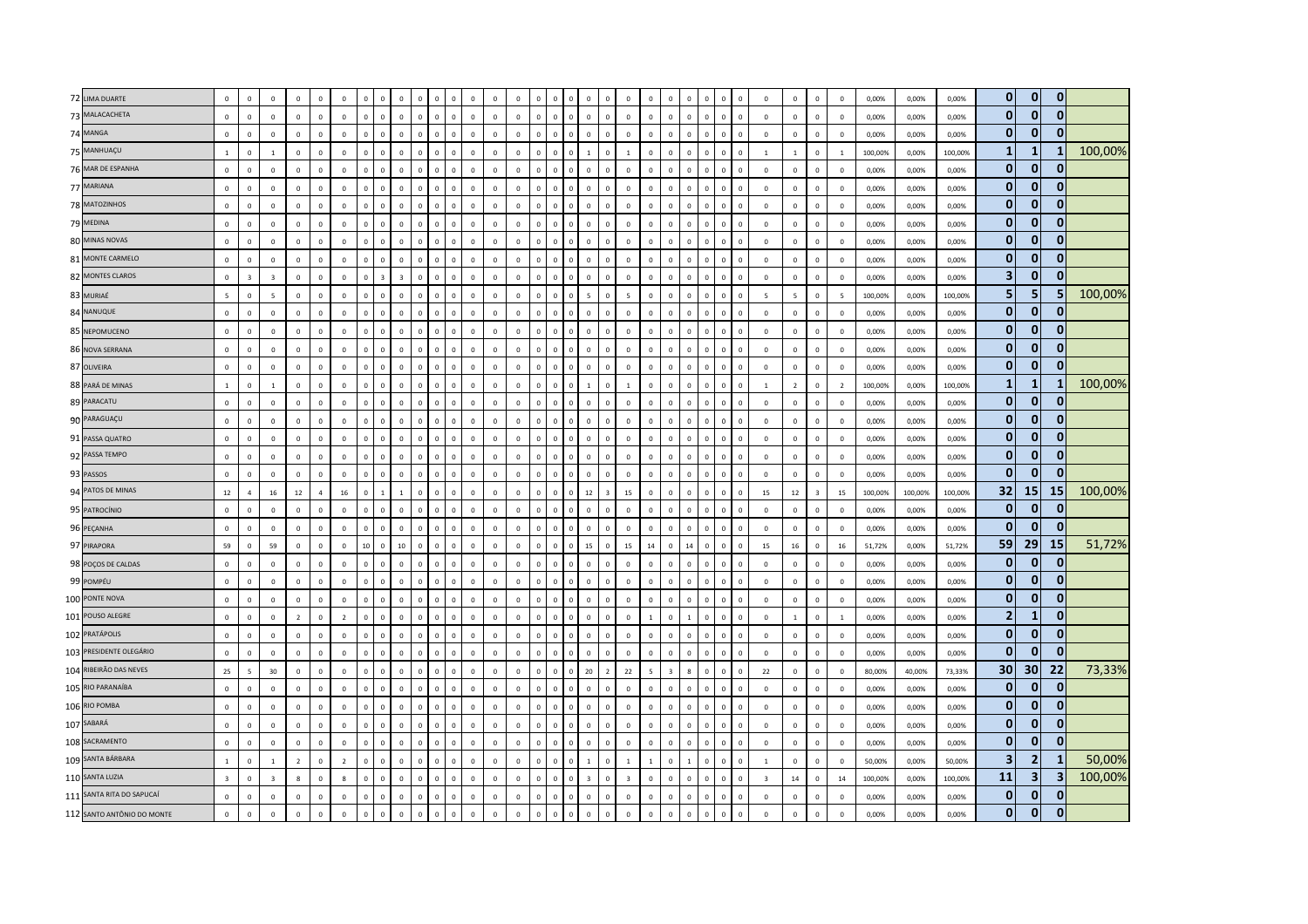|         | 113 SANTOS DUMONT            | $\mathbf 0$    | $\mathbf 0$ | $\overline{0}$ | $\mathbf 0$             | $\mathbf{0}$ | $^{\circ}$              | $\overline{0}$          |              | $\mathbf 0$             | $\mathbf 0$<br>$\mathbf{0}$      |              | $\mathbf 0$  | $\overline{0}$ | $\Omega$     | $\mathbf{0}$   | $\Omega$    | $^{\circ}$<br>$^{\circ}$      |                | $^{\circ}$              | $\mathbf{0}$            | $\Omega$       | $\Omega$       | $^{\circ}$   | $\overline{0}$<br>$\mathbf{0}$            | $^{\circ}$              | $\mathbf{0}$   | $^{\circ}$   | $\mathbf 0$    | 0,00%   | 0,00%  | 0,00%   | $\mathbf{0}$   | $\mathbf{0}$   | $\mathbf{0}$ |         |
|---------|------------------------------|----------------|-------------|----------------|-------------------------|--------------|-------------------------|-------------------------|--------------|-------------------------|----------------------------------|--------------|--------------|----------------|--------------|----------------|-------------|-------------------------------|----------------|-------------------------|-------------------------|----------------|----------------|--------------|-------------------------------------------|-------------------------|----------------|--------------|----------------|---------|--------|---------|----------------|----------------|--------------|---------|
|         | 114 SÃO GONÇALO DO SAPUCAÍ   | $\mathbf{0}$   | $\mathbf 0$ | $\overline{0}$ | $\mathbf 0$             | $\mathbf{0}$ | $\mathbf 0$             | $\overline{0}$          |              | $\mathbb O$             | $\mathbf{0}$<br>$\overline{0}$   | $\Omega$     | $\,$ 0       | $\mathbf 0$    | $^{\circ}$   | $\mathbf 0$    | $\Omega$    | $\mathbf 0$<br>$^{\circ}$     | $\Omega$       | $\mathbf{0}$            | $\mathbf{0}$            | $\mathbf{0}$   | $\mathbf{0}$   | $\mathbf{0}$ | $\overline{0}$<br>$\overline{0}$          | $\mathbf{0}$            | $\mathbf{0}$   | $^{\circ}$   | $\mathbf 0$    | 0,00%   | 0,00%  | 0,00%   | $\bf{0}$       | $\overline{0}$ | 0            |         |
|         | 115 SÃO GOTARDO              | $\mathbf 0$    | $^{\circ}$  | $\Omega$       | $\,0\,$                 | $\Omega$     | $^{\circ}$              | $\overline{0}$          |              | $\mathbf 0$             | $\overline{0}$<br>$\mathbf{0}$   | $\Omega$     | $\mathbf 0$  | $\,$ 0         | $\Omega$     | $\mathbf{0}$   | $\Omega$    | $\mathbf{0}$<br>$^{\circ}$    | $\Omega$       | $\mathbf{0}$            | $\mathbf{0}$            | $\mathbf{0}$   | $\Omega$       | $\mathbf 0$  | $\overline{0}$<br>$\mathbf 0$             | $\Omega$                | $^{\circ}$     | $\Omega$     | $\mathbf 0$    | 0,00%   | 0,00%  | 0,00%   | $\bf{0}$       | $\mathbf{0}$   |              |         |
|         | 116 SÃO JOÃO DEL REI         | $\,$ 6 $\,$    | 5           | 11             | $\,0\,$                 | $\mathbf{0}$ | $\mathbf{0}$            | $\overline{0}$          |              | $\mathbf 0$             | $\mathbf{0}$<br>$\overline{0}$   | $\Omega$     | $\mathbf 0$  | $\mathbf 0$    | $\mathbf{0}$ | $\mathbf{0}$   | $\Omega$    | $\mathsf 0$<br>$^{\circ}$     | $\Omega$       | $\mathbf 0$             | $\overline{\mathbf{3}}$ | $\overline{4}$ | $\overline{7}$ | $\circ$      | $\overline{0}$<br>$\mathbf{0}$            | $\mathbf{0}$            | 6              | -5           | 11             | 0,00%   | 0,00%  | 0,00%   | 11             | 7              | 0            |         |
|         | 117 SÃO LOURENÇO             | $\mathbf 0$    | $\mathbf 0$ | $\mathbf{0}$   | $\mathbf 0$             | $\Omega$     | $\mathbf{0}$            | $\overline{0}$          | $\Omega$     | $\mathbf 0$             | $\mathbf 0$<br>$\mathbf 0$       | $\Omega$     | $\mathbf 0$  | $\circ$        | $\mathbf{0}$ | $\overline{0}$ | $\Omega$    | $\mathbf 0$<br>$^{\circ}$     | $\Omega$       | $\mathbf{0}$            | $\mathbf{0}$            | $\Omega$       | $\mathbf{0}$   | $\mathbf 0$  | $\mathbf{0}$<br>$\overline{0}$            | $\Omega$                | $\mathbf 0$    | $^{\circ}$   | $\mathbf 0$    | 0,00%   | 0,00%  | 0,00%   | $\mathbf{0}$   | $\mathbf{0}$   | $\Omega$     |         |
|         | 118 SÃO SEBASTIÃO DO PARAÍSO | $\mathbf 0$    | $\mathbf 0$ | $\overline{0}$ | $\mathbf 0$             | $\mathbf 0$  | $^{\circ}$              | $\overline{0}$          |              | $\mathbf 0$             | $\overline{0}$<br>$\mathbf 0$    | $\Omega$     | $\mathbf 0$  | $\,$ 0         | $\Omega$     | $\mathbf 0$    |             | $\mathbf 0$<br>$^{\circ}$     | $\Omega$       | $\mathbf{0}$            | $\mathbf 0$             | $\mathbf{0}$   | $^{\circ}$     | $\mathbf{0}$ | $\overline{\mathbf{0}}$<br>$\mathbf{0}$   | $\mathbf{0}$            | $\mathbf 0$    | $^{\circ}$   | $\mathbf 0$    | 0,00%   | 0,00%  | 0,00%   | $\mathbf{0}$   | $\mathbf{0}$   | $\mathbf{0}$ |         |
|         | 119 SERRO                    | $\mathbf 0$    | $^{\circ}$  | $\mathbf 0$    | $\mathbf 0$             | $^{\circ}$   | $\mathbf 0$             | $\overline{0}$          | $\Omega$     | $\mathbf 0$             | $\mathbf 0$<br>$\mathbf 0$       | $\Omega$     | $\mathbf 0$  | $\mathbf 0$    | $\Omega$     | $\mathbf{0}$   | $\Omega$    | $\Omega$<br>$^{\circ}$        | $\Omega$       | $\mathbf 0$             | $\Omega$                | $\mathbf 0$    | $^{\circ}$     | $\circ$      | $\Omega$<br>$\Omega$                      | $\mathbf{0}$            | $^{\circ}$     | $\Omega$     | $\mathbf 0$    | 0,00%   | 0,00%  | 0,00%   | 0              | $\mathbf{0}$   | $\mathbf{0}$ |         |
|         | 120 SETE LAGOAS              | $\mathbf 0$    | $\mathbf 0$ | $\,$ 0         | $\circ$                 | $\mathbf 0$  | $\mathbf 0$             | $\overline{0}$          | $\Omega$     | $\mathbf 0$             | $\mathbf 0$<br>$\mathbf 0$       | $\Omega$     | $\mathbf 0$  | $\mathbf 0$    | $^{\circ}$   | $\mathbf{0}$   | $\Omega$    | $\mathbf 0$<br>$^{\circ}$     | $\Omega$       | $\mathbf 0$             | $\mathbf{0}$            | $\mathbf 0$    | $^{\circ}$     | $\mathbf 0$  | $\mathbf{0}$<br>$\overline{0}$            | $\mathbf{0}$            | $\mathbf 0$    | $\Omega$     | $\mathbf 0$    | 0,00%   | 0,00%  | 0,00%   | $\mathbf{0}$   | $\mathbf{0}$   | $\mathbf{0}$ |         |
|         | 121 TARUMIRIM                | $\mathbf 0$    | $\mathbf 0$ | $\,$ 0         | $\,0\,$                 | $\mathbf 0$  | $\mathbf 0$             | $\overline{0}$          | $\mathbf{0}$ | $\mathbf 0$             | $\mathbf 0$<br>$\mathbf 0$       | $^{\circ}$   | $\mathbf 0$  | $\mathbf 0$    | $\mathbf 0$  | $\mathbf{0}$   | $\mathbf 0$ | $\mathbf 0$<br>$\mathbf{0}$   | $\Omega$       | $\mathbf 0$             | $\mathbf 0$             | $\mathbf{0}$   | $\mathbf{0}$   | $\mathbf 0$  | $\overline{0}$<br>$\overline{\mathbf{0}}$ | $\mathbf{0}$            | $\mathbf{0}$   | $\mathbf 0$  | $\mathbf 0$    | 0,00%   | 0,00%  | 0,00%   | $\mathbf{0}$   | $\mathbf{0}$   | $\mathbf{0}$ |         |
|         | 122 TEÓFILO OTONI            | $\mathbf 0$    | $^{\circ}$  | $\Omega$       | $\,0\,$                 | $\mathbf{0}$ | $^{\circ}$              | $\overline{0}$          |              | $\mathbf 0$             | $\overline{0}$<br>$\mathbf{0}$   | $\Omega$     | $\mathbf 0$  | $\mathbf 0$    | $\Omega$     | $\mathbf{0}$   | $\Omega$    | $\mathbf{0}$<br>$\Omega$      | $\Omega$       | $\mathbf{0}$            | $\mathbf{0}$            | $\mathbf{0}$   | $\Omega$       | $\circ$      | $\overline{0}$<br>$\mathbf{0}$            | $\Omega$                | $\mathbf 0$    | $\Omega$     | $\mathbf{0}$   | 0,00%   | 0,00%  | 0,00%   | $\mathbf{0}$   | $\mathbf{0}$   |              |         |
|         | 123 TIROS                    | $\mathbf 0$    | $\mathbf 0$ | $\circ$        | $\,0\,$                 | $\circ$      | $^{\circ}$              | $\overline{0}$          |              | $\mathbf 0$             | $\overline{0}$<br>$\mathbf{0}$   | $\Omega$     | $\mathbf 0$  | $\mathbf 0$    | $\mathbf 0$  | $\overline{0}$ | $\Omega$    | $\circ$<br>$^{\circ}$         | $\Omega$       | $\circ$                 | $\mathbf{0}$            | $\mathbf 0$    | $\mathbf{0}$   | $\mathbf{0}$ | $\overline{0}$<br>$\overline{0}$          | $\mathbf{0}$            | $\mathbf 0$    | $\Omega$     | $\mathbf 0$    | 0,00%   | 0,00%  | 0,00%   | $\mathbf{0}$   | $\overline{0}$ | 0            |         |
|         | 124 TOMBOS                   | $\mathbf 0$    | $\mathbf 0$ | $\,0\,$        | $\,0\,$                 | $\mathbf 0$  | $\mathbf 0$             | $\,0\,$                 |              | $\mathbf 0$             | $\mathbf 0$<br>$\mathbf 0$       | $\mathbf{0}$ | $\,$ 0 $\,$  | $\circ$        | $\mathbf{0}$ | $\mathbf{0}$   | $\Omega$    | $\mathbf 0$<br>$\mathbf{0}$   | $\Omega$       | $\mathbf 0$             | $\mathbf 0$             | $\Omega$       | $\mathbf{0}$   | $\mathbf 0$  | $\mathbf 0$<br>$\overline{\mathbf{0}}$    | $\Omega$                | $\mathbf 0$    | $\mathbf{0}$ | $\mathbf 0$    | 0,00%   | 0,00%  | 0,00%   | $\mathbf{0}$   | $\mathbf{0}$   | $\Omega$     |         |
|         | 125 TRÊS CORAÇÕES            | $\mathbf 0$    | $\mathbf 0$ | $\overline{0}$ | $\,0\,$                 | $\Omega$     | $\mathbf 0$             | $\overline{0}$          |              | $\mathbf 0$             | $\overline{0}$<br>$\mathbf 0$    | $\Omega$     | $\mathbf 0$  | $\,$ 0         | $^{\circ}$   | $\Omega$       | $\Omega$    | $\Omega$<br>$^{\circ}$        | $\Omega$       | $\mathbf{0}$            | $\mathbf 0$             | $\mathbf{0}$   | $\Omega$       | $\mathbf{0}$ | $\overline{\mathbf{0}}$<br>$\overline{0}$ | $\mathbf 0$             | $\mathbf{0}$   | $\Omega$     | $\mathbf 0$    | 0,00%   | 0,00%  | 0,00%   | 0              | $\mathbf{0}$   | $\mathbf{0}$ |         |
|         | 126 TUPACIGUARA              | $\mathbf 0$    | $^{\circ}$  | $\mathbf 0$    | $\,0\,$                 | $^{\circ}$   | $\mathbf 0$             | $\,$ 0                  |              | $\mathbb O$             | $\mathbf 0$<br>$\overline{0}$    | $^{\circ}$   | $\mathbf 0$  | $\mathbf 0$    | $\mathbf 0$  | $\mathbf{0}$   | $\Omega$    | $\Omega$<br>$\mathbf{0}$      | $^{\circ}$     | $\mathbf 0$             | $^{\circ}$              | $\mathbf{0}$   | $^{\circ}$     | $\circ$      | $\overline{0}$<br>$\mathbf{0}$            | $\mathbf{0}$            | $^{\circ}$     | $^{\circ}$   | $\mathbf 0$    | 0,00%   | 0,00%  | 0,00%   | 0              | $\mathbf{0}$   | $\mathbf{0}$ |         |
|         | 127 TURMALINA                | $\mathbf 0$    | $\mathbf 0$ | $\,$ 0         | $\mathbf 0$             | $\Omega$     | $\mathbf 0$             | $\overline{0}$          | $\Omega$     | $\mathbf 0$             | $\mathbf 0$<br>$\mathbf 0$       | $\Omega$     | $\mathbf 0$  | $\mathbf 0$    | $^{\circ}$   | $\mathbf{0}$   | $\Omega$    | $\mathbf 0$<br>$^{\circ}$     | $\Omega$       | $\mathbf 0$             | $\Omega$                | $\mathbf{0}$   | $\mathbf{0}$   | $\mathbf 0$  | $\mathbf 0$<br>$\overline{0}$             | $\mathbf{0}$            | $\mathbf 0$    | $\Omega$     | $\mathbf 0$    | 0,00%   | 0,00%  | 0,00%   | $\mathbf{0}$   | $\mathbf{0}$   | $\mathbf{0}$ |         |
| 128 UBÁ |                              | $\mathbf{1}$   | $\mathbf 0$ | $\overline{1}$ | <sup>1</sup>            | $\mathbf 0$  | 1                       | $\overline{1}$          | $\mathbf{0}$ | <sup>1</sup>            | $\mathbf{0}$<br>$\mathbf 0$      | $^{\circ}$   | $\mathbf 0$  | $\mathbf{0}$   | $^{\circ}$   | $\mathbf{0}$   | $\Omega$    | $\mathbf 0$<br>$^{\circ}$     | $\Omega$       | $\mathbf{0}$            | $\mathbf{0}$            | $\mathbf{0}$   | $\mathbf{0}$   | $\mathbf{0}$ | $\mathbf{0}$<br>$\overline{0}$            | $\Omega$                | $\mathbf{1}$   | $^{\circ}$   | <sup>1</sup>   | 0,00%   | 0,00%  | 0,00%   | $\overline{2}$ | $\mathbf{0}$   | $\mathbf{0}$ |         |
|         | 129 UBERABA                  | $\mathbf 0$    | $^{\circ}$  | $\mathbf 0$    | $\mathbf 0$             | $\Omega$     | $\mathbf{0}$            | $\overline{0}$          |              | $\mathbf 0$             | $\overline{0}$<br>$\mathbf{0}$   |              | $\mathbf 0$  | $\,$ 0         | $\Omega$     | $\mathbf{0}$   | $\Omega$    | $\mathbf{0}$<br>$^{\circ}$    | $\Omega$       | $\mathbf 0$             | $\mathbf{0}$            | $\mathbf{0}$   | $\Omega$       | $\mathbf 0$  | $\overline{\mathbf{0}}$<br>$\mathbf 0$    | $\mathbf{0}$            | $\mathbf 0$    | $\Omega$     | $\mathbf{0}$   | 0,00%   | 0,00%  | 0,00%   | $\bf{0}$       | $\mathbf{0}$   |              |         |
|         | 130 UBERLÂNDIA               | $\overline{7}$ | $\mathbf 0$ | $\overline{7}$ | 18                      | $\mathbf 0$  | 18                      | $\overline{\mathbf{3}}$ | $\Omega$     | $\overline{\mathbf{3}}$ | $\mathbf{0}$<br>$\overline{0}$   | $\Omega$     | $\mathbf 0$  | $\mathbf 0$    | $\mathbf 0$  | $\mathbf{0}$   | $\Omega$    | $\mathsf 0$<br>$\overline{3}$ | $\overline{0}$ | $\overline{\mathbf{3}}$ | $\overline{2}$          | $\mathbf 0$    | 2              | $\mathbf 0$  | $\overline{0}$<br>$\mathbf{0}$            | $\overline{\mathbf{3}}$ | 18             | $^{\circ}$   | 18             | 60,00%  | 0,00%  | 60,00%  | 25             | 5              |              | 60,00%  |
|         | 131 VARGINHA                 | $\circ$        | $\mathbf 0$ | $\Omega$       | $\mathbf{0}$            | $\mathbf 0$  | $\mathbf{0}$            | $\overline{0}$          | $\Omega$     | $\mathbf{0}$            | $\mathbf{0}$<br>$\circ$          | $\Omega$     | $\mathbf{0}$ | $\mathbf{0}$   | $\mathbf{0}$ | $\mathbf{0}$   | $\Omega$    | $\mathbf{0}$<br>$\mathbf{0}$  | $\Omega$       | $\mathbf{0}$            | $\mathbf{0}$            | $\Omega$       | $\mathbf{0}$   | $^{\circ}$   | $\circ$<br>$\overline{0}$                 | $\Omega$                | $\mathbf{0}$   | $\Omega$     | $\mathbf{0}$   | 0,00%   | 0,00%  | 0,00%   | $\mathbf{0}$   | $\mathbf{0}$   | $\Omega$     |         |
|         | 132 VÁRZEA DA PALMA          | $\mathbf 0$    | $\mathbf 0$ | $\overline{0}$ | $\,0\,$                 | $\mathbf 0$  | $\mathbf{0}$            | $\overline{0}$          |              | $\mathbf 0$             | $\overline{0}$<br>$\mathbf 0$    | $^{\circ}$   | $\mathbf 0$  | $\,$ 0         | $\Omega$     | $\mathbf 0$    |             | $\mathbf 0$<br>$^{\circ}$     | $\Omega$       | $\mathbf{0}$            | $\mathbf{0}$            | $\mathbf{0}$   | $\mathbf{0}$   | $\mathbf{0}$ | $\overline{0}$<br>$\overline{0}$          | $\mathbf{0}$            | $\mathbf{0}$   | $^{\circ}$   | $\mathbf 0$    | 0,00%   | 0,00%  | 0,00%   | $\mathbf{0}$   | $\mathbf{0}$   | $\mathbf{0}$ |         |
|         | 133 VAZANTE                  | $\mathbf 0$    | $^{\circ}$  | $\mathbf 0$    | $\mathbf 0$             | $^{\circ}$   | $\mathbf 0$             | $\overline{0}$          | $\Omega$     | $\mathbf 0$             | $\overline{0}$<br>$\overline{0}$ | $\Omega$     | $\mathbf 0$  | $\mathbf 0$    | $\Omega$     | $\mathbf{0}$   | $\Omega$    | $\Omega$<br>$^{\circ}$        | $\Omega$       | $\mathbf 0$             | $\mathbf{0}$            | $\mathbf 0$    | $^{\circ}$     | $\circ$      | $\mathbf 0$<br>$\overline{0}$             | $\mathbf{0}$            | $^{\circ}$     | $\Omega$     | $\mathbf 0$    | 0,00%   | 0,00%  | 0,00%   | $\mathbf{0}$   | $\mathbf{0}$   | $\mathbf{0}$ |         |
|         | 134 VESPASIANO               | $\overline{2}$ | $\mathbf 0$ | $\overline{2}$ | $\circ$                 | $\mathbf 0$  | $\mathbf 0$             | $\mathbf 0$             | $\Omega$     | $\mathbf 0$             | $\overline{0}$<br>$\mathbf 0$    | $\Omega$     | $\mathbf 0$  | $\mathbf 0$    | $\mathbf 0$  | $\mathbf{0}$   | $\Omega$    | $\mathbf 0$<br>$\overline{2}$ | $\Omega$       | $\overline{2}$          |                         | $\mathbf 0$    |                | $\mathbf 0$  | $\mathbf{0}$<br>$\overline{0}$            | $\overline{2}$          | $\overline{4}$ | $\Omega$     | $\overline{a}$ | 66,67%  | 0,00%  | 66,67%  | $\mathbf{2}$   | 3 <sup>1</sup> |              | 66,67%  |
|         | 135 VIÇOSA                   | $\mathbf{0}$   | $\mathbf 0$ | $\overline{0}$ | $\overline{\mathbf{3}}$ | $\mathbf 0$  | $\overline{\mathbf{3}}$ | $\overline{0}$          | $\mathbf{0}$ | $\mathbf 0$             | $\mathbf 0$<br>$\mathbf 0$       | $^{\circ}$   | $\mathbf 0$  | $\mathbf{0}$   | $^{\circ}$   | $\mathbf{0}$   | $^{\circ}$  | $^{\circ}$<br>$^{\circ}$      | $\Omega$       | $\mathbf 0$             | $\mathbf{0}$            | $\mathbf{0}$   | $\mathbf{0}$   | $\mathbf 0$  | $\overline{\mathbf{0}}$<br>$\overline{0}$ | $\mathbf{0}$            | $\mathbf{0}$   | $^{\circ}$   | $\mathbf 0$    | 0,00%   | 0,00%  | 0,00%   | 3              | $\mathbf{0}$   | $\mathbf{0}$ |         |
|         | 136 VIRGINÓPOLIS             | $\overline{7}$ |             | 8              | $\overline{7}$          |              | 8                       | $\overline{0}$          |              | $\mathbf 0$             | $\mathbf 0$<br>$\overline{0}$    | $\Omega$     | $\mathbf 0$  | $\,$ 0         | $\Omega$     | $\mathbf{0}$   | $\Omega$    | $\mathbf{0}$<br>4             | $\Omega$       | $\overline{4}$          | $\mathbf{0}$            | $\mathbf{0}$   | $\Omega$       | $\circ$      | $\overline{\mathbf{0}}$<br>$\mathbf{0}$   | $\overline{4}$          | $^{\circ}$     | $\Omega$     | $\mathbf{0}$   | 100,00% | 0,00%  | 100,00% | 16             | 4              |              | 100,00% |
|         | 137 VISCONDE DO RIO BRANCO   | $\mathbf 0$    | $\mathbf 0$ | $\Omega$       | $\mathbf 0$             | $\mathbf 0$  | $\Omega$                | $\overline{0}$          |              | $\mathbf 0$             | $\mathsf 0$<br>$\mathbf 0$       | $\Omega$     | $\mathbf 0$  | $\overline{0}$ | $\mathbf 0$  | $\mathbf{0}$   | $\Omega$    | $\mathbf 0$<br>$^{\circ}$     | $\Omega$       | $\mathbf 0$             | $\Omega$                | $\mathbf 0$    | $\mathbf{0}$   | $\mathbf 0$  | $\overline{0}$<br>$\mathbf 0$             | $\mathbf 0$             | $\mathbf 0$    | $\Omega$     | $\mathbf 0$    | 0,00%   | 0,00%  | 0,00%   | $\mathbf{0}$   | $\mathbf{0}$   |              |         |
|         | <b>TOTAL</b>                 | 212            | 34          | 246            | 172                     | 28           | 200                     | 27                      |              | 33                      | $\mathbf{0}$                     |              |              |                |              |                |             | $\Omega$<br>111               | 13             | 124                     |                         | 13             | 47             |              |                                           | 129                     | 158            | 24           | 182            | 77,33%  | 50,00% | 73,30%  |                |                | 446 176 129  | 73,30%  |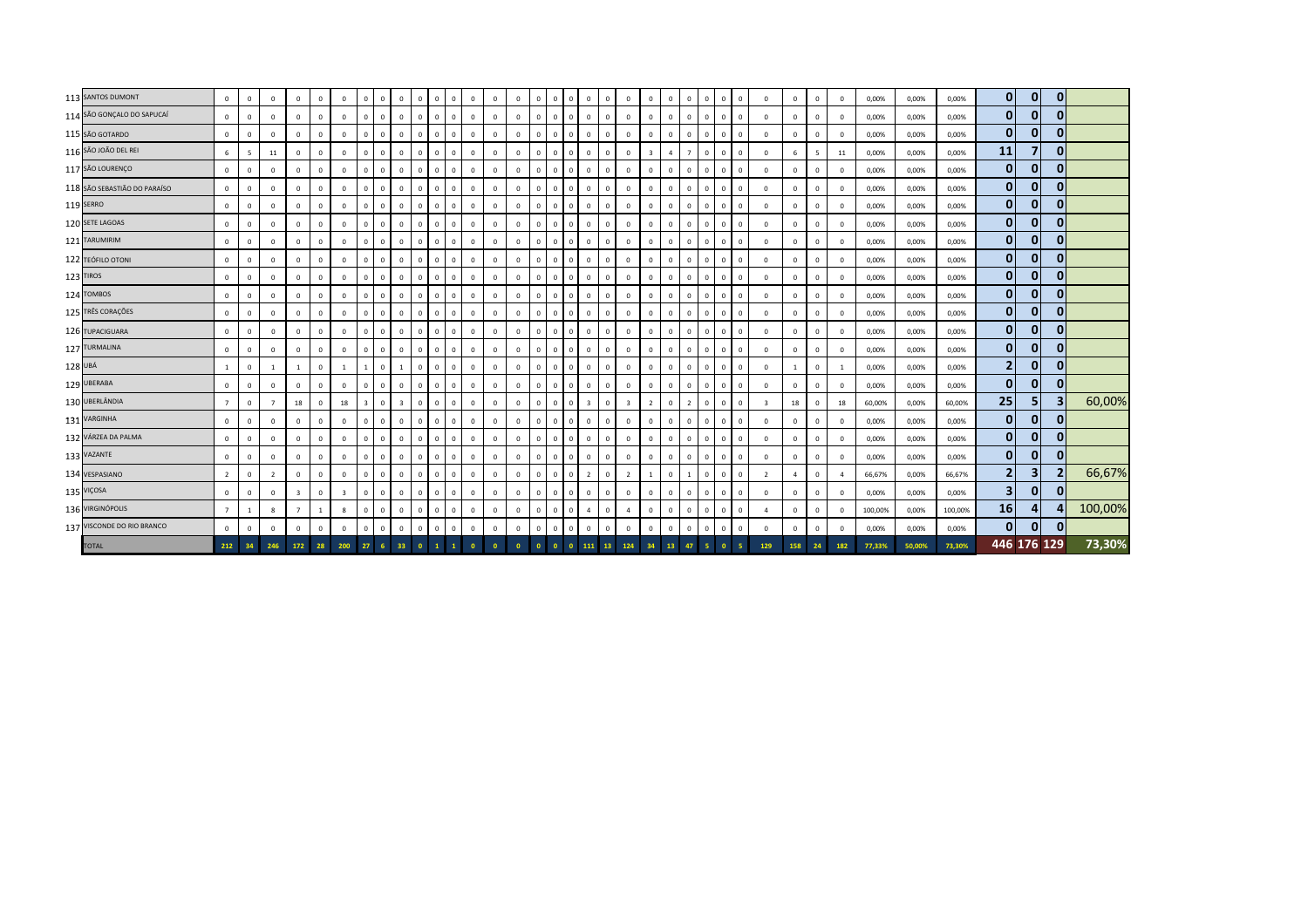|                                |                      |                               |                          |                         |                     |                         |                                  |                          |                          |                         |                |                          |                 |                      |              |                                | <b>TOTAL ANALÍTICO 2018</b> |                             |                         |                            |                           |                          |                               |                |                         |                           |                          |                         |                  |                                                  |                  |                         |                         |                         |                         |
|--------------------------------|----------------------|-------------------------------|--------------------------|-------------------------|---------------------|-------------------------|----------------------------------|--------------------------|--------------------------|-------------------------|----------------|--------------------------|-----------------|----------------------|--------------|--------------------------------|-----------------------------|-----------------------------|-------------------------|----------------------------|---------------------------|--------------------------|-------------------------------|----------------|-------------------------|---------------------------|--------------------------|-------------------------|------------------|--------------------------------------------------|------------------|-------------------------|-------------------------|-------------------------|-------------------------|
|                                |                      |                               |                          |                         |                     |                         |                                  |                          |                          |                         |                |                          |                 |                      |              |                                | <b>MEDIAÇÃO</b>             |                             |                         |                            |                           |                          |                               |                |                         |                           |                          |                         |                  |                                                  |                  |                         |                         |                         |                         |
|                                |                      |                               |                          |                         |                     |                         |                                  |                          |                          |                         |                |                          |                 |                      |              |                                | <b>PRÉ-PROCESSUAL</b>       |                             |                         |                            |                           |                          |                               |                |                         |                           |                          |                         |                  |                                                  |                  |                         |                         |                         |                         |
|                                |                      |                               | <b>CASOS</b>             |                         |                     |                         |                                  |                          |                          |                         |                | MEDIAÇÕES PREJUDICADAS   |                 |                      |              |                                |                             |                             |                         |                            | MEDIAÇÕES CONCLUÍDAS      |                          |                               |                |                         | <b>SESSÕES REALIZADAS</b> |                          |                         |                  | % (MEDIAÇÕES<br><b>CONCLUÍDAS/COM</b><br>ACORDO) |                  |                         |                         |                         |                         |
|                                |                      | <b>RECEBIDOS</b>              |                          |                         | <b>EM ANDAMENTO</b> |                         |                                  | NÃO ADESÃO               |                          |                         | DESISTÊNCIA    |                          | ÃO COMPARECIMEN |                      |              | DEMANDA NÃO<br><b>INDICADA</b> |                             | COM ACORDO                  |                         |                            | SEM ACORDO                |                          | <b>CORDO PARCIA</b>           |                |                         |                           | <b>SESSÕES</b>           |                         |                  | 96                                               |                  |                         |                         |                         |                         |
|                                |                      | E.                            |                          |                         | ÆL.                 |                         |                                  |                          |                          |                         |                |                          |                 |                      |              |                                |                             |                             |                         |                            |                           |                          |                               |                | TOTAL<br>ACORDO         |                           |                          |                         |                  |                                                  |                  |                         | TAL<br>AUZADO           | $\vec{\epsilon}$        | Percentual<br>de acordo |
| ABRE CAMPO                     | $\overline{0}$       | $\overline{0}$                | $\mathbf 0$              | $\circ$                 | $\mathbf 0$         | $\overline{0}$          | $\overline{0}$                   | $\,$ 0 $\,$              | $\Omega$                 | $\mathbf 0$             | $\overline{0}$ | $\Omega$<br>$\Omega$     | $\mathbf 0$     | $\mathbf 0$          | $\mathbf{0}$ | $\overline{0}$<br>$\Omega$     | $\mathbf{0}$                | $\mathbf 0$                 | $\circ$                 | $\overline{0}$             | $\mathbf 0$               | $\overline{0}$           | $\overline{0}$<br>$\mathbf 0$ | $\overline{0}$ | $\mathbb O$             | $\mathbf 0$               | $\mathbf 0$              | $\overline{\mathbf{0}}$ | 0,00%            | 0,00%                                            | 0,00%            | $\mathbf{0}$            | $\mathbf{0}$            | $\bf{0}$                |                         |
| AÇUCENA                        | $\overline{0}$       | $\mathbf{8}$                  | $\mathbf{8}$             | $\Omega$                | $\circ$             | $\Omega$                | $\Omega$                         | $\theta$                 | $\Omega$                 | $\Omega$                |                |                          |                 | $\sqrt{2}$           | $\sqrt{2}$   | $\sqrt{2}$                     | $\circ$                     | $\overline{4}$              | $\overline{a}$          | $\Omega$                   | $\overline{4}$            | $\overline{a}$           |                               | $\sqrt{2}$     | $\overline{a}$          | $\Omega$                  | $\mathbf{S}$             | $\leq$                  | 0.00%            | 50.00%                                           | 50.00%           | $\mathbf{8}$            | 8                       | $\Delta$                | 50,00%                  |
| 3 ÁGUAS FORMOSAS               | 167                  | 185                           | 352                      | 167                     | 77                  | 244                     | 126                              | $\,$ 0                   | 126                      | $\sqrt{2}$              | $\sqrt{2}$     | $\sqrt{2}$<br>$\sqrt{2}$ |                 | $\sqrt{2}$           | $\Omega$     | $\sqrt{2}$<br>$\Omega$         | 59                          | 84                          | 143                     | $\overline{1}$             | $10\,$                    | $11\,$                   | $\Omega$                      | $\sqrt{2}$     | 143                     | 167                       | 104                      | 271                     | 98,33%           | 89,36%                                           | 92,86%           | 596                     | 154                     | 143                     | 92,86%                  |
| 4 ALÉM PARAÍBA                 | $\overline{7}$       | $\mathbb O$                   | $\overline{7}$           | $\overline{4}$          | $\,$ 0 $\,$         | $\overline{4}$          | $\overline{1}$                   | $\mathbf{0}$             |                          | $\mathbf{0}$            | $\overline{0}$ | $\mathbf{0}$             |                 | $\mathbf 0$          | $\mathbf 0$  | $\overline{0}$<br>$\Omega$     | $\overline{\mathbf{3}}$     | $\mathbf 0$                 | $\overline{\mathbf{3}}$ | $\overline{1}$             | $\,$ 0 $\,$               | $\mathbf{1}$             |                               |                | $\overline{\mathbf{3}}$ | 7 <sup>1</sup>            | $\mathbf 0$              | $\overline{7}$          | 75,00%           | 0,00%                                            | 75,00%           | 11                      | 4                       | $\overline{\mathbf{3}}$ | 75,00%                  |
| 5 ALFENAS                      | 62                   | $\Omega$                      | 62                       | 39                      | $\Omega$            | 39                      | $\Omega$                         | $\overline{0}$           | $\Omega$                 | $\sqrt{2}$              |                |                          |                 | $\sqrt{2}$           | $\sqrt{2}$   | $\Omega$                       | 49                          | $\Omega$                    | 49                      | 10                         | $\mathbf{0}$              | 10                       |                               |                | 49                      | 47                        | $\Omega$                 | 47                      | 83,05%           | 0,00%                                            | 83,05%           | 101                     | 59                      | 49                      | 83,05%                  |
| 6 ALTO RIO DOCE                | $\overline{0}$       | $\overline{0}$                | $\,$ 0                   | $\circ$                 | $\circ$             | $\mathbf{0}$            | $\Omega$                         | $\overline{0}$           | $\Omega$                 | $\Omega$                |                | $\sqrt{2}$<br>$\sqrt{2}$ |                 | $\Omega$             | $\sqrt{2}$   | $\Omega$                       | $\mathbf 0$                 | $\circ$                     | $\overline{0}$          | $\Omega$                   | $\circ$                   | $\Omega$                 |                               |                | $\mathbb O$             | $\circ$                   | $\circ$                  | $\overline{\mathbf{0}}$ | 0,00%            | 0,00%                                            | 0,00%            | $\mathbf{0}$            | $\mathbf{0}$            | $\mathbf{0}$            |                         |
| 7 ARAÇUAÍ                      | $\circ$              | $\overline{0}$                | $\mathbf 0$              | $\mathsf{O}$            | $\mathbf{0}$        | $\mathbf{0}$            | $\overline{0}$                   | $\Omega$                 |                          | $\Omega$                |                |                          |                 | $\theta$             |              | $\Omega$                       | $\mathbf 0$                 | $\mathbf 0$                 | $\overline{0}$          | $\Omega$                   | $\mathbf 0$               | $\overline{0}$           |                               |                | $\mathbb O$             | $\mathbf 0$               | $\mathbf 0$              | $\,$ 0 $\,$             | 0,00%            | 0,00%                                            | 0,00%            | $\mathbf{0}$            | $\mathbf{0}$            | $\bf{0}$                |                         |
| ARAGUARI                       | $\overline{2}$       | $\mathbf{R}$                  | $\overline{5}$           | $\mathbf{1}$            | $\mathbf{0}$        | $\overline{1}$          | $\circ$                          | $\overline{2}$           | $\overline{z}$           | $\Omega$                | $\Omega$       | $\mathbf{r}$<br>$\Omega$ |                 | $\Omega$             | $\Omega$     | $\sqrt{2}$<br>$\Omega$         | $\overline{2}$              | $\mathbf{1}$                | $\mathbf{R}$            | $\overline{1}$             | $\overline{1}$            | $\overline{z}$           | $\Omega$                      | $\Omega$       | $\mathbf{R}$            | $\mathbf{R}$              | $\overline{z}$           | $\overline{5}$          | 66.67%           | 50,00%                                           | 60.00%           | $6 \overline{6}$        | 5                       | $\overline{\mathbf{3}}$ | 60,00%                  |
| <b>Q</b> ARAXÁ                 | $\mathbb O$          | $\mathbb O$                   | $\mathbf 0$              | $\mathbf 0$             | $\mathbf 0$         | $\mathbf 0$             | $\mathbf 0$                      | $\,$ 0                   | $\Omega$                 | $\Omega$                | $\sqrt{2}$     | $\Omega$                 |                 | $\Omega$             | $\Omega$     | $\Omega$                       | $\mathbf 0$                 | $\mathbf 0$                 | $\Omega$                | $\Omega$                   | $\,$ 0 $\,$               | $\mathbf 0$              |                               | $\Omega$       | $\mathbf 0$             | $\Omega$                  | $\Omega$                 | $\,$ 0                  | 0,00%            | 0,00%                                            | 0,00%            | $\Omega$                | $\mathbf{0}$            | $\mathbf{0}$            |                         |
| 10 BARÃO DE COCAIS             | 164                  | 165                           | 329                      | 424                     | 237                 | 661                     | $\overline{\phantom{a}}$         | $\overline{7}$           | $12\,$                   | $\mathbf{0}$            | $\overline{0}$ | $\mathbf 0$              |                 | $\mathbf 0$          |              | $\circ$<br>$\overline{0}$      | 192                         | 137                         | 329                     | 50                         | $74\,$                    | 124                      |                               |                | 329                     | 234                       | 191                      | 425                     | 79,34%           | 64,93%                                           | 72,63%           | 990<br>$5\phantom{.0}$  | 453<br>8                | 329<br>$\overline{2}$   | 72,63%                  |
| 11 BARBACENA<br>12 BARROSO     | $\overline{2}$       | $\mathbb O$                   | $\overline{2}$           | $\overline{\mathbf{3}}$ | $\mathbf 0$         | $\overline{3}$          | $\overline{0}$                   | $\mathbf{0}$             | $\Omega$                 | $\Omega$                |                | $\Omega$<br>$\Omega$     |                 | $\Omega$             | $\Omega$     | $\sqrt{2}$<br>$\Omega$         | $\overline{2}$              | $\Omega$                    | $\overline{2}$          | $\overline{z}$             | $\overline{4}$            | 6                        | $\Omega$                      |                | $\overline{z}$          | $\overline{7}$            | $\overline{a}$           | $11\,$                  | 50,00%           | 0,00%                                            | 25,00%           | $\mathbf{0}$            | $\mathbf{0}$            | $\mathbf 0$             | 25,00%                  |
| 13 BELO HORIZONTE              | $\overline{0}$       | $\mathbf 0$                   | $\,$ 0 $\,$              | $\circ$                 | $\circ$             | $\mathbf 0$             | $\overline{0}$<br>$\overline{0}$ | $\mathbf{0}$<br>$\Omega$ | $\Omega$<br>$\Omega$     | $\mathbf 0$<br>$\Omega$ | $\sqrt{2}$     | $\sqrt{2}$<br>$\Omega$   | $\Omega$        | $\Omega$<br>$\Omega$ |              |                                | $\circ$                     | $\mathbf 0$                 | $\circ$                 | $\overline{0}$<br>$\Omega$ | $\circ$<br>$\overline{0}$ | $\circ$<br>$\theta$      |                               |                | $\mathbb O$             | $\circ$                   | $\mathbf 0$              | $\overline{\mathbf{0}}$ | 0,00%            | 0,00%                                            | 0,00%            | 59                      | 18                      | 18                      | 100,00%                 |
| 14 BETIM                       | 20<br>$\overline{0}$ | $\overline{1}$<br>$\mathbb O$ | 21<br>$\mathbf 0$        | 37<br>$\Omega$          | $1$ $\,$<br>$\circ$ | 38<br>$\Omega$          | $\Omega$                         | $\theta$                 | $\Omega$                 | $\sqrt{2}$              | $\sqrt{2}$     | $\sqrt{2}$               |                 | $\sqrt{2}$           | $\sqrt{2}$   | $\sqrt{2}$<br>$\sqrt{2}$       | 13<br>$\circ$               | $\mathbf 0$<br>$\mathbf{0}$ | 13<br>$\circ$           | $\Omega$                   | $\overline{0}$            | $\Omega$                 | $\Omega$                      | $\Omega$       | 18<br>$\Omega$          | 47<br>$\Omega$            | $\mathbf{1}$<br>$\Omega$ | 48<br>$\Omega$          | 100,00%<br>0.00% | 0,00%<br>0.00%                                   | 100,00%<br>0.00% | $\Omega$                | $\mathbf{0}$            | $\mathbf{0}$            |                         |
| 15 BICAS                       | $\overline{2}$       | $\overline{0}$                | $\overline{2}$           | $\mathbf 0$             | $\circ$             | $\overline{0}$          | $\overline{2}$                   | $\mathbb O$              | $\overline{z}$           | $\Omega$                | $\overline{0}$ | $\Omega$<br>$\Omega$     |                 | $\mathbf 0$          | $\mathbf 0$  | $\Omega$<br>$\overline{0}$     | $\mathbf 0$                 | $\mathbf 0$                 | $\,$ 0 $\,$             | $\mathbb O$                | $\,$ 0 $\,$               | $\circ$                  | $\Omega$                      |                | $\mathbf 0$             | $\mathbf 0$               | $\mathbf 0$              | $\,$ 0 $\,$             | 0,00%            | 0,00%                                            | 0,00%            | $\overline{2}$          | $\mathbf{0}$            | $\mathbf{0}$            |                         |
| 16 BRUMADINHO                  | $\mathbf 0$          | $\circ$                       | $\mathbf 0$              | $\circ$                 | $\mathbf{0}$        | $\mathbf{0}$            | $\,$ 0 $\,$                      | $\,$ 0 $\,$              | $\Omega$                 | $\Omega$                |                | $\Omega$                 |                 | $\overline{0}$       | $\Omega$     | $\Omega$                       | $\mathbb O$                 | $\mathbf 0$                 | $\overline{0}$          | $\overline{0}$             | $\,$ 0 $\,$               | $\mathbf 0$              |                               | $\mathbf{0}$   | $\mathbf 0$             | $\circ$                   | $\mathbf{0}$             | $\overline{\mathbf{0}}$ | 0,00%            | 0,00%                                            | 0,00%            | $\mathbf{0}$            | $\mathbf{0}$            | $\mathbf{0}$            |                         |
| 17 CAETÉ                       | $\mathbf 0$          | $\circ$                       | $\mathbf 0$              | $1$ $\,$                | $\mathbf 0$         | $\overline{1}$          | $\,$ 0 $\,$                      | $\,$ 0 $\,$              | $\Omega$                 | $\Omega$                | $\Omega$       | $\Omega$<br>$\sqrt{2}$   | $\Omega$        | $\Omega$             | $\Omega$     | $\sqrt{2}$<br>$\Omega$         | $\,$ 0 $\,$                 | $\mathbf 0$                 | $\Omega$                | $\Omega$                   | $\overline{0}$            | $\Omega$                 | $\Omega$                      | $\mathbf{0}$   | $\Omega$                | $\Omega$                  | $\Omega$                 | $\overline{\mathbf{0}}$ | 0,00%            | 0.00%                                            | 0,00%            | $\mathbf{1}$            | $\mathbf{0}$            | $\mathbf{0}$            |                         |
| 18 CAMANDUCAIA                 | $\circ$              | $\mathbb O$                   | $\mathbf 0$              | $\mathsf{O}$            | $\mathbf 0$         | $\mathbf{0}$            | $\overline{0}$                   | $\mathbf{0}$             |                          | $\mathbf{0}$            |                |                          |                 | $\mathbf 0$          | $\Omega$     | $\overline{0}$                 | $\mathbf 0$                 | $\mathbf 0$                 | $\mathbf 0$             | $\Omega$                   | $\mathbf 0$               | $\mathbf{0}$             | $\mathbf{0}$                  | $\Omega$       | $\mathbf 0$             | $\circ$                   | $\mathbf 0$              | $\overline{0}$          | 0,00%            | 0,00%                                            | 0,00%            | $\mathbf{0}$            | $\mathbf{0}$            | $\mathbf{0}$            |                         |
| 19 CAMPO BELO                  | $\overline{2}$       | $\circ$                       | $\overline{2}$           | 105                     | 30                  | 135                     | $\overline{0}$                   | $\mathbf{0}$             | $\Omega$                 | $\Omega$                |                |                          |                 | $\Omega$             | $\Omega$     | $\Omega$                       | $\mathbf 0$                 | $\mathbf 0$                 | $\overline{0}$          | $\Omega$                   | $\mathbf 0$               | $\overline{0}$           |                               | $\Omega$       | $\mathbf 0$             | $\mathbf 0$               | $\mathbf 0$              | $\,$ 0 $\,$             | 0,00%            | 0,00%                                            | 0,00%            | 137                     | $\mathbf{0}$            | $\mathbf{0}$            |                         |
| 20 CAPELINHA                   | $16\,$               | $\mathbf{q}$                  | 25                       | $\mathbf{A}$            | $\Omega$            | $\overline{a}$          | $\overline{1}$                   | $\overline{1}$           | $\overline{\phantom{a}}$ | $\Omega$                | $\sqrt{2}$     | $\sqrt{2}$<br>$\sqrt{2}$ |                 | $\sqrt{2}$           | $\Omega$     | $\sqrt{2}$<br>$\Omega$         | $12\,$                      | $\mathbf{R}$                | 20                      |                            | $\overline{0}$            | 6                        |                               | $\sqrt{ }$     | 20                      | $\alpha$                  | 12                       | 21                      | 66,67%           | 100,00%                                          | 76,92%           | 29                      | 26                      | 20                      | 76,92%                  |
| 21 CAPINÓPOLIS                 | $\mathbf{0}$         | $\,$ 0                        | $\,$ 0 $\,$              | $\mathbf 0$             | $\,$ 0 $\,$         | $\theta$                | $\overline{0}$                   | $\Omega$                 | $\Omega$                 | $\Omega$                |                | $\Omega$                 |                 | $\Omega$             |              | $\Omega$                       | $\,0\,$                     | $\mathbf{0}$                | $\circ$                 | $\Omega$                   | $\overline{0}$            | $\Omega$                 | $\Omega$                      |                | $\circ$                 | $\circ$                   | $\Omega$                 | $\,$ 0                  | 0,00%            | 0,00%                                            | 0,00%            | $\mathbf{0}$            | $\mathbf{0}$            | $\mathbf 0$             |                         |
| 22 CARANGOLA                   | $\circ$              | $\circ$                       | $\mathbf 0$              | $\mathbf 0$             | $\circ$             | $\mathbf{0}$            | $\,$ 0 $\,$                      | $\,$ 0 $\,$              | $\Omega$                 | $\mathbf{0}$            | $\Omega$       | $\Omega$<br>$\Omega$     |                 | $\overline{0}$       | $\Omega$     | $\Omega$<br>$\Omega$           | $\,$ 0 $\,$                 | $\mathbf 0$                 | $\overline{0}$          | $\overline{0}$             | $\,$ 0 $\,$               | $\overline{0}$           | $\Omega$                      | $\mathbf{0}$   | $\mathbf 0$             | $\mathbf{0}$              | $\mathbf{0}$             | $\overline{\mathbf{0}}$ | 0,00%            | 0,00%                                            | 0,00%            | $\mathbf{0}$            | $\mathbf{0}$            | $\mathbf{0}$            |                         |
| 23 CARATINGA                   | $\mathbf{r}$         | $\circ$                       | $\overline{\phantom{a}}$ | $\overline{3}$          | $\mathbf 0$         | $\overline{\mathbf{z}}$ | $\overline{\mathbf{3}}$          | $\Omega$                 |                          | $\sqrt{2}$              |                |                          |                 | $\Omega$             | $\sqrt{2}$   |                                | $\overline{1}$              | $\Omega$                    | $\overline{1}$          | $\overline{a}$             | $\mathbf 0$               | $\overline{a}$           |                               |                | $\mathbf{1}$            | $\alpha$                  | $\mathbf 0$              | $\ddot{q}$              | 20,00%           | 0,00%                                            | 20,00%           | $\mathbf{8}$            | 5 <sub>5</sub>          | $\mathbf{1}$            | 20,00%                  |
| 24 CARMO DO CAJURU             | 1.203                | $\,$ 0                        | 1.203                    | 827                     | $\mathbf 0$         | 827                     | $113\,$                          | $\,$ 0 $\,$              | 113                      | $\mathbf 0$             | $\Omega$       | $\Omega$<br>$\Omega$     | $\Omega$        | $\mathbf 0$          | $\mathbf{0}$ | $\overline{0}$<br>$\Omega$     | 756                         | $\mathbf 0$                 | 756                     | 38                         | $\mathbf 0$               | 38                       | $\mathbf{0}$                  | $\Omega$       | 756                     | 1.066                     | $\mathbf 0$              | 1.066                   | 95,21%           | 0,00%                                            | 95,21%           | 2.030                   | 794                     | 756                     | 95,21%                  |
| CARMO DO PARANAÍBA<br>25       | $\Omega$             | $\Omega$                      | $\Omega$                 | $\Omega$                | $\Omega$            | $\Omega$                | $\Omega$                         | $\Omega$                 | $\Omega$                 | $\Omega$                | $\sqrt{2}$     | $\sqrt{2}$<br>$\sqrt{2}$ |                 | $\Omega$             | $\Omega$     | $\Omega$                       | $\circ$                     | $\overline{1}$              | $\overline{1}$          | $\Omega$                   | $\overline{0}$            | $\Omega$                 | $\Omega$                      | $\Omega$       | $\overline{1}$          | $\Omega$                  | $\Omega$                 | $\Omega$                | 0,00%            | 100.00%                                          | 100,00%          | $\bf{0}$                | 1                       | $\mathbf{1}$            | 100,00%                 |
| 26 CARMO DO RIO CLARO          | $\circ$              | $\mathbf 0$                   | $\mathbf 0$              | $\circ$                 | $\circ$             | $\mathbf{0}$            | $\overline{0}$                   | $\mathbf{0}$             | $\Omega$                 | $\Omega$                | $\sqrt{2}$     | $\sqrt{2}$<br>$\sqrt{2}$ |                 | $\Omega$             | $\Omega$     | $\sqrt{2}$<br>$\Omega$         | $\mathbf 0$                 | $\mathbf 0$                 | $\circ$                 | $\Omega$                   | $\overline{0}$            | $\overline{0}$           | $\Omega$                      | $\Omega$       | $\circ$                 | $\Omega$                  | $\Omega$                 | $\mathbf{0}$            | 0,00%            | 0.00%                                            | 0,00%            | $\mathbf{0}$            | $\mathbf{0}$            | $\mathbf 0$             |                         |
| 27 CARMÓPOLIS DE MINAS         | $\circ$              | $\circ$                       | $\mathbf 0$              | $\mathbf 0$             | $\circ$             | $\Omega$                | $\,$ 0                           | $\,$ 0                   | $\Omega$                 | $\Omega$                | $\Omega$       | $\Omega$                 |                 | $\Omega$             | $\Omega$     | $\Omega$<br>$\Omega$           | $\mathbf 0$                 | $\mathbf{0}$                | $\circ$                 | $\Omega$                   | $\overline{0}$            | $\overline{0}$           |                               |                | $\mathbf 0$             | $\Omega$                  | $\Omega$                 | $\overline{0}$          | 0,00%            | 0,00%                                            | 0,00%            | $\mathbf{0}$            | $\mathbf{0}$            | $\mathbf{0}$            |                         |
| 28 CAXAMBU                     | $\overline{3}$       | $\circ$                       | $\overline{\mathbf{3}}$  | $\mathbf 0$             | $\circ$             | $\mathbf{0}$            | $\Omega$                         | $\,$ 0 $\,$              | $\Omega$                 | $\Omega$                | $\sqrt{2}$     | $\Omega$<br>$\Omega$     |                 | $\Omega$             | $\Omega$     | $\theta$<br>$\sqrt{2}$         | $\overline{\mathbf{3}}$     | $\Omega$                    | $\overline{\mathbf{3}}$ | $\Omega$                   | $\overline{0}$            | $\Omega$                 | $\Omega$                      | $\Omega$       | $\mathbf{R}$            | $\overline{1}$            | $\Omega$                 | $\overline{1}$          | 100,00%          | 0.00%                                            | 100,00%          | $\overline{\mathbf{3}}$ | $\overline{\mathbf{3}}$ | $\overline{\mathbf{3}}$ | 100,00%                 |
| 29 CEJUSC 2 Grau               | $\,$ 0 $\,$          | $\overline{0}$                | $\mathbf 0$              | $\mathbf 0$             | $\mathbf 0$         | $\mathbf 0$             | $\overline{0}$                   | $\,$ 0 $\,$              | $\Omega$                 | $\mathbf{0}$            | $\Omega$       | $\Omega$<br>$\Omega$     | $\Omega$        | $\mathbf 0$          | $\Omega$     | $\theta$<br>$\sqrt{2}$         | $\,0\,$                     | $\mathbf 0$                 | $\overline{0}$          | $\overline{0}$             | $\mathbf 0$               | $\overline{0}$           | $\Omega$                      | $\mathbf{0}$   | $\mathbf 0$             | $\mathbf 0$               | $\,$ 0 $\,$              | $\,$ 0                  | 0,00%            | 0,00%                                            | 0,00%            | $\mathbf{0}$            | $\mathbf{0}$            | $\Omega$                |                         |
| 30 CLÁUDIO                     | 42                   | $12\,$                        | 54                       | 74                      | 25                  | 99                      | $\overline{a}$                   | $\overline{a}$           |                          | $\Omega$                |                |                          |                 | $\theta$             |              |                                | 24                          | $\overline{4}$              | 28                      |                            | $\tilde{\mathbf{S}}$      | $10\,$                   |                               |                | 28                      | 31                        | $\overline{\phantom{a}}$ | 36                      | 82,76%           | 44,44%                                           | 73,68%           | 153                     | 38                      | 28                      | 73,68%                  |
| CONCEIÇÃO DO MATO DENTRO<br>31 | $\mathbb O$          | $\mathbf 0$                   | $\mathbf 0$              | $\circ$                 | $\mathbf 0$         | $\theta$                | $\circ$                          | $\,$ 0                   | $\Omega$                 | $\Omega$                | $\Omega$       | $\Omega$<br>$\sqrt{2}$   |                 | $\Omega$             | $\Omega$     | $\Omega$<br>$\Omega$           | $\mathbf 0$                 | $\mathbf{0}$                | $\circ$                 | $\Omega$                   | $\overline{0}$            | $\Omega$                 | $\Omega$                      | $\Omega$       | $\Omega$                | $\Omega$                  | $\Omega$                 | $\overline{0}$          | 0.00%            | 0.00%                                            | 0.00%            | $\bf{0}$                | $\mathbf{0}$            | $\mathbf{0}$            |                         |
| 32 CONSELHEIRO LAFAIETE        | $\overline{0}$       | $\mathbf 0$                   | $\,$ 0 $\,$              | $\mathbf 0$             | $\mathbf 0$         | $\mathbf 0$             | $\circ$                          | $\overline{0}$           |                          | $\Omega$                | $\Omega$       |                          |                 | $\Omega$             |              |                                | $\circ$                     | $\Omega$                    | $\Omega$                | $\Omega$                   | $\mathbf 0$               | $\mathbf 0$              |                               |                | $\overline{0}$          | $\Omega$                  | $\Omega$                 | $\overline{0}$          | 0,00%            | 0,00%                                            | 0,00%            | $\Omega$                | $\Omega$                | $\Omega$                |                         |
| 33 CONTAGEM                    | $\overline{3}$       | $\overline{\mathbf{3}}$       | $_{\rm 6}$               | $\mathbf 0$             | $\overline{2}$      | $\overline{2}$          | $\,$ 0 $\,$                      | $\,$ 0                   | $\Omega$                 | $\Omega$                | $\Omega$       | $\Omega$<br>$\Omega$     |                 | $\mathbf 0$          | $\Omega$     | $\Omega$<br>$\Omega$           | $\mathbf 0$                 | $\mathbf{0}$                | $\overline{0}$          | $\overline{4}$             | $\overline{1}$            | $\overline{\phantom{a}}$ | $\Omega$                      | $\Omega$       | $\mathbf 0$             | $\overline{3}$            |                          | $\overline{4}$          | 0,00%            | 0,00%                                            | 0,00%            | 8                       | 5                       | $\mathbf{0}$            |                         |
| 34 CORINTO                     | $\mathbf 0$          | $\overline{0}$                | $\mathbf 0$              | $\mathsf{O}$            | $\mathbf{0}$        | $\mathbf{0}$            | $\,$ 0 $\,$                      | $\,$ 0 $\,$              | $\Omega$                 | $\Omega$                | $\Omega$       | $\sqrt{2}$<br>$\sqrt{2}$ |                 | $\Omega$             | $\Omega$     | $\Omega$                       | $\mathbf 0$                 | $\mathbf 0$                 | $\overline{0}$          | $\circ$                    | $\,$ 0 $\,$               | $\overline{0}$           |                               |                | $\circ$                 | $\circ$                   | $\Omega$                 | $\overline{0}$          | 0,00%            | 0.00%                                            | 0,00%            | $\mathbf{0}$            | $\mathbf{0}$            | $\mathbf{0}$            |                         |
| 35 COROMANDEL                  | $\overline{0}$       | $\mathbb O$                   | $\,$ 0 $\,$              | $\mathbf 0$             | $\mathbf 0$         | $\mathbf{0}$            | $\mathbf{0}$                     | $\mathbf{0}$             |                          | $\mathbf{0}$            |                |                          |                 | $\mathbf 0$          | $\mathbf{0}$ |                                | $\,0\,$                     | $\mathbf 0$                 | $\mathbf 0$             | $\mathbf 0$                | $\mathbf{0}$              | $\mathbf{0}$             |                               |                | $\,0\,$                 | $\mathbf 0$               | $\overline{0}$           | $\,$ 0                  | 0,00%            | 0,00%                                            | 0,00%            | $\Omega$                | $\mathbf{0}$            | $\mathbf{0}$            |                         |
| 36 CORONEL FABRICIANO          | 17                   | $\overline{\mathbf{3}}$       | 20                       | 95                      | $14\,$              | 109                     | $\overline{\mathbf{3}}$          | $\,$ 0 $\,$              | $\overline{3}$           | $\mathbf{0}$            | $\Omega$       | $\Omega$<br>$\Omega$     | $\Omega$        | $\mathbf{0}$         | $\mathbf{0}$ | $\Omega$                       | $7\overline{ }$             | $\,$ 1 $\,$                 | $\mathbf{R}$            | $\overline{2}$             | $\,$ 1 $\,$               | $\overline{\mathbf{3}}$  | $\Omega$                      | $\overline{0}$ | $\bf 8$                 | $13\,$                    | $\overline{2}$           | 15                      | 77,78%           | 50,00%                                           | 72,73%           | 129                     | 11                      | 8                       | 72,73%                  |
| 37 CURVELO                     | $\mathbf{q}$         | $\overline{3}$                | $12\,$                   | $\circ$                 | $\mathbf 0$         | $\mathbf 0$             | $\mathbf 0$                      | $\mathbf 0$              | $\overline{0}$           | $\mathbf{0}$            | $\Omega$       |                          |                 | $\Omega$             |              |                                | $\overline{2}$              | $\mathbf 0$                 | $\overline{2}$          | $\overline{0}$             | $\,$ 0 $\,$               | $\mathbf 0$              |                               |                | $\overline{2}$          | $\circ$                   | $\Omega$                 | $\,$ 0                  | 100,00%          | 0,00%                                            | 100,00%          | 12                      | $\overline{2}$          | $\overline{2}$          | 100,00%                 |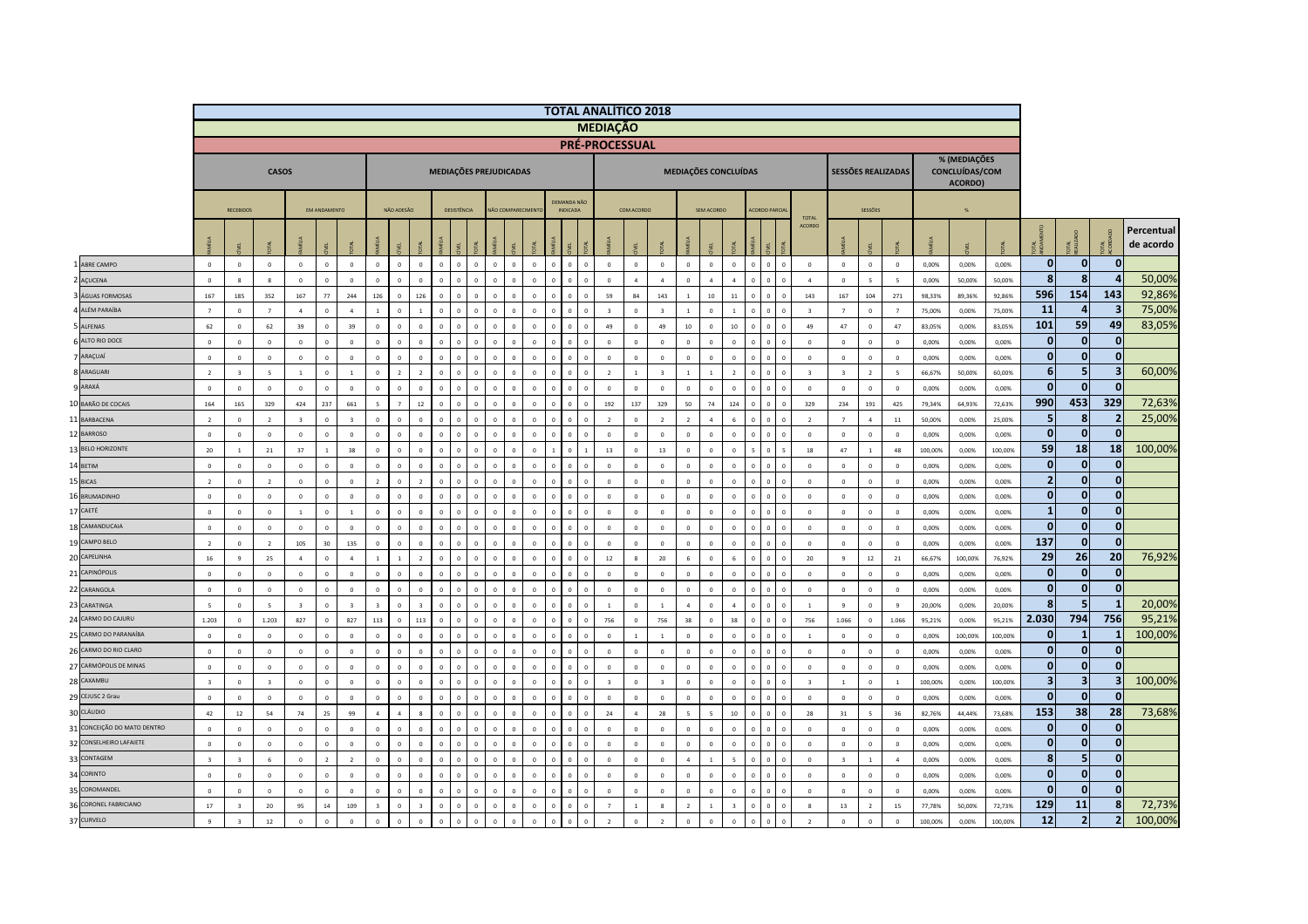| 38 DIAMANTINA           | $\mathbf{0}$             | $\Omega$       | $\Omega$                |                         |                          |                |                         |                | $\Omega$                 |              |                |                                |                |              |            |                     | $\Omega$       | $\sqrt{2}$     | $\Omega$                | $\mathbf{0}$            | $\Omega$       |                |                           |                | $\Omega$                | $\Omega$       | $\Omega$       | $\overline{0}$           | 0,00%   | 0.00%   | 0.00%   | $\mathbf{0}$   | $\mathbf{0}$   | $\mathbf{0}$            |         |
|-------------------------|--------------------------|----------------|-------------------------|-------------------------|--------------------------|----------------|-------------------------|----------------|--------------------------|--------------|----------------|--------------------------------|----------------|--------------|------------|---------------------|----------------|----------------|-------------------------|-------------------------|----------------|----------------|---------------------------|----------------|-------------------------|----------------|----------------|--------------------------|---------|---------|---------|----------------|----------------|-------------------------|---------|
| 39 DIVINÓPOLIS          | $\overline{3}$           | $\Omega$       | $\mathbf{R}$            | $\overline{3}$          | $\Omega$                 | $\overline{z}$ | $\Omega$                | $\Omega$       | $\overline{0}$           | $\Omega$     | $\sqrt{2}$     | $\mathbf{0}$<br>$\overline{0}$ | $\Omega$       | $\Omega$     | $\sqrt{2}$ | $\Omega$            | $\overline{1}$ | $\overline{0}$ | $\overline{1}$          | $\mathbf{0}$            | $\mathbf{0}$   | $\Omega$       | $\mathbf{0}$<br>$\Omega$  | $\Omega$       | $\overline{1}$          | $\overline{a}$ | $\Omega$       | $\overline{a}$           | 100,00% | 0.00%   | 100.00% | 6 <sup>1</sup> | $\mathbf{1}$   | $\mathbf{1}$            | 100,00% |
| 40 ESPERA FELIZ         | $\mathbf 0$              | $\overline{0}$ | $\circ$                 | $\Omega$                | $\Omega$                 | $\Omega$       | $\Omega$                |                | $\Omega$                 | $\Omega$     |                | $\Omega$<br>$\sqrt{2}$         | $\overline{a}$ |              |            |                     | $\overline{0}$ | $\mathbf 0$    | $\mathbf{0}$            | $\overline{0}$          | $\Omega$       | $\sqrt{2}$     | $\Omega$                  |                | $\Omega$                | $\Omega$       | $\mathbf 0$    | $\overline{0}$           | 0,00%   | 0,00%   | 0,00%   | $\mathbf{0}$   | $\Omega$       | $\Omega$                |         |
| 41 EXTREMA              | 8                        | 6              | $14\,$                  | $\,$ 0                  | $\mathbb O$              | $\mathbf 0$    | $\overline{A}$          |                | $\overline{7}$           | $\mathbf 0$  |                | $\sqrt{2}$<br>$\mathbf{1}$     | $\Omega$       | $\mathbf 0$  |            |                     | $\,$ 1 $\,$    | $\,$ 0         | $\,$ 1                  | $\overline{2}$          | $\overline{2}$ | $\overline{a}$ | $\sqrt{2}$<br>$\mathbf 0$ | $\Omega$       | $\overline{1}$          | $\mathbf{1}$   | $1\,$          | $\overline{\mathbf{2}}$  | 33,33%  | 0,00%   | 20,00%  | 14             | 5              | $\mathbf{1}$            | 20,00%  |
| 42 FORMIGA              | $\overline{\phantom{a}}$ | 152            | 157                     | $\overline{5}$          | 157                      | 162            | $\Omega$                |                | $\Omega$                 | $\Omega$     |                | $\Omega$                       |                |              |            |                     | $\overline{1}$ | 33             | 34                      | $\overline{4}$          | 84             | 88             | $\Omega$                  |                | 34                      | $\mathbf{R}$   | $61\,$         | 64                       | 20,00%  | 28,21%  | 27,87%  | 319            | 122            | 34                      | 27,87%  |
| 43 FRANCISCO SÁ         | $\overline{3}$           | $\overline{0}$ | $\overline{3}$          | $\overline{1}$          | $\mathbb O$              | $\overline{1}$ | $\Omega$                | $\Omega$       | $\Omega$                 | $\Omega$     | $\Omega$       | $\theta$                       | $\overline{0}$ | $\Omega$     |            |                     | $\mathbf{0}$   | $\mathbf{0}$   | $\mathbf{0}$            | $\,$ 0 $\,$             | $\overline{0}$ | $\Omega$       | $\theta$                  | $\Omega$       | $\overline{0}$          | $\mathbf{R}$   | $\mathbf{0}$   | $\overline{\mathbf{3}}$  | 0,00%   | 0.00%   | 0,00%   | Δ              | $\Omega$       | $\mathbf{0}$            |         |
| 44 FRUTAL               | 18                       | $\overline{2}$ | 20                      | 29                      | $\overline{7}$           | 36             | $\mathbf{1}$            | $\Omega$       | $\overline{1}$           | $\Omega$     | $\sqrt{2}$     | $\Omega$<br>$\Omega$           | $\Omega$       | $\Omega$     |            | $\Omega$            | 24             | $\overline{7}$ | 31                      | $\overline{a}$          | $\Omega$       | $\Lambda$      | $\Omega$                  | $\sqrt{2}$     | 31                      | 22             | 14             | 36                       | 85,71%  | 100,00% | 88.57%  | 56             | 35             | 31                      | 88,57%  |
| 45 GALILÉIA             | $\overline{0}$           | $\overline{0}$ | $\mathbf 0$             | $\Omega$                | $\mathbf{0}$             | $\Omega$       | $\Omega$                | $\Omega$       | $\mathbf 0$              | $\Omega$     |                | $\mathbf 0$<br>$\Omega$        |                | $\Omega$     |            | $\Omega$            | $\circ$        | $\mathbf 0$    | $\overline{0}$          | $\mathbb O$             | $\overline{0}$ | $\Omega$       |                           |                | $\Omega$                | $\Omega$       | $\mathbf 0$    | $\,$ 0                   | 0,00%   | 0,00%   | 0,00%   | $\mathbf{0}$   | $\Omega$       | $\Omega$                |         |
| 46 GOVERNADOR VALADARES | 32                       | 6              | 38                      | $\mathbf{q}$            | $\overline{2}$           | $11\,$         | $\mathbf{q}$            |                | $12\,$                   | $\mathbf 0$  | $\Omega$       | $\pmb{0}$<br>$\Omega$          | $\Omega$       | $\Omega$     |            | $\bf 0$<br>$\Omega$ | $12\,$         | $\overline{2}$ | $14\,$                  | $\,$ 1 $\,$             | $\,0\,$        |                | $\mathbf 0$<br>$\Omega$   | $\,0\,$        | $14\,$                  | 18             | 5              | 23                       | 92,31%  | 100,00% | 93,33%  | 49             | <b>15</b>      | 14                      | 93,33%  |
| 47 GUANHÃES             | $\overline{\mathbf{0}}$  | $\overline{0}$ | $\circ$                 | $\Omega$                | $\mathbf{0}$             | $\Omega$       | $\Omega$                | $\Omega$       | $\overline{0}$           | $\Omega$     |                |                                |                |              |            |                     | $\,$ 0 $\,$    | $\theta$       | $\,$ 0                  | $\mathbf 0$             | $\overline{0}$ | $\Omega$       | $\Omega$                  |                | $\Omega$                | $\Omega$       | $\mathbf 0$    | $\overline{\phantom{0}}$ | 0,00%   | 0,00%   | 0,00%   | $\bf{0}$       | $\mathbf{0}$   | $\mathbf{0}$            |         |
| 48 GUARANI              | $\overline{0}$           | $\overline{0}$ | $\mathbf{0}$            | $\Omega$                | $\mathbf{0}$             | $\mathbf 0$    | $\,$ 0 $\,$             | $\sqrt{2}$     | $\,$ 0 $\,$              | $\Omega$     | $\Omega$       | $\theta$<br>$\Omega$           | $\overline{0}$ |              |            | $\Omega$            | $\,$ 0         | $\overline{0}$ | $\,$ 0 $\,$             | $\,$ 0 $\,$             | $\mathbb O$    | $\overline{0}$ | $\Omega$                  | $\Omega$       | $\Omega$                | $\circ$        | $\Omega$       | $\overline{0}$           | 0,00%   | 0,00%   | 0,00%   | $\Omega$       | $\mathbf{0}$   | $\mathbf{0}$            |         |
| 49 GUAXUPÉ              | 145                      | 73             | 218                     | 141                     | 27                       | 168            | $\Omega$                | 43             | 43                       | $\Omega$     | 10             | 10<br>$\sqrt{2}$               | $\leq$         |              |            | 30                  | 115            | $12\,$         | 127                     | 21                      | 17             | 38             | $\theta$                  | $\Omega$       | 127                     | 141            | 24             | 165                      | 84.56%  | 41.38%  | 76,97%  | 386            | 165            | 127                     | 76,97%  |
| 50 IBIÁ                 | $\circ$                  | $\circ$        | $\Omega$                | $\Omega$                | $\Omega$                 | $\overline{0}$ | $\Omega$                | $\Omega$       | $\Omega$                 | $\Omega$     | $\Omega$       | $\overline{0}$<br>$\Omega$     | $\Omega$       | $\Omega$     | $\sqrt{2}$ | $\Omega$            | $\overline{0}$ | $\overline{0}$ | $\overline{0}$          | $\overline{0}$          | $\overline{0}$ | $\Omega$       | $\Omega$<br>$\sqrt{2}$    | $\Omega$       | $\overline{0}$          | $\Omega$       | $\overline{0}$ | $\overline{0}$           | 0,00%   | 0.00%   | 0.00%   | $\bf{0}$       | $\mathbf{0}$   | $\mathbf{0}$            |         |
| 51 IGARAPÉ              | $\overline{\mathbf{3}}$  | 6              | $\mathbf{q}$            |                         | $\overline{z}$           |                | $\Omega$                |                | $\overline{\phantom{a}}$ | $\sqrt{2}$   |                | $\Omega$<br>$\sqrt{2}$         |                |              |            |                     | $\overline{1}$ | $\overline{z}$ | $\overline{\mathbf{3}}$ | $\overline{1}$          | $\overline{z}$ |                |                           |                | $\overline{\mathbf{3}}$ | $\sim$         | ×.             | 10                       | 50,00%  | 50,00%  | 50,00%  | 14             | 6              | $\overline{\mathbf{3}}$ | 50,00%  |
| 52 INHAPIM              | 26                       | $11\,$         | 37                      | $\overline{7}$          | $\overline{\phantom{a}}$ | $12\,$         | $\circ$                 | $\Omega$       | $\circ$                  | $\Omega$     |                | $\mathbf{0}$<br>$\Omega$       | $\Omega$       | $\mathbf 0$  |            |                     | $18\,$         | $6\phantom{1}$ | $\bf{24}$               | 5                       | $\overline{a}$ |                | $\mathbf{0}$              |                | ${\bf 24}$              | 40             | $14\,$         | 54                       | 78,26%  | 60,00%  | 72,73%  | 49             | 33             | 24                      | 72,73%  |
| 53 IPANEMA              | $\overline{0}$           | $\mathbf{0}$   | $\mathbf 0$             | $\mathbf 0$             | $\mathbf{0}$             | $\overline{0}$ | $\Omega$                |                | $\overline{0}$           | $\mathbf{0}$ | $\Omega$       | $\mathbf{0}$<br>$\Omega$       | $\Omega$       | $\Omega$     |            |                     | $\mathbf{0}$   | $\mathbf{0}$   | $\,$ 0 $\,$             | $\,$ 0 $\,$             | $\mathbb O$    | $\Omega$       | $\Omega$                  | $\Omega$       | $\Omega$                | $\mathsf{O}$   | $\mathbf{0}$   | $\,$ 0 $\,$              | 0.00%   | 0.00%   | 0.00%   | $\Omega$       | $\mathbf{0}$   | $\mathbf{0}$            |         |
| 54 IPATINGA             | $\Omega$                 | $\overline{z}$ | $\overline{z}$          | $\Omega$                | $\overline{z}$           | $\overline{z}$ | $\Omega$                | $\Omega$       | $\Omega$                 | $\Omega$     | $\sqrt{2}$     | $\theta$<br>$\Omega$           | $\Omega$       | $\Omega$     |            |                     | $\Omega$       | $\overline{z}$ | $\overline{z}$          | $\Omega$                | $\Omega$       | $\Omega$       |                           |                | $\overline{z}$          | $\Omega$       | $\mathbf{R}$   | $\overline{z}$           | 0.00%   | 100.00% | 100.00% | $\overline{a}$ | $\overline{2}$ | $\overline{2}$          | 100,00% |
| 55 ITABIRA              | $\Omega$                 | $\,0\,$        | $\circ$                 | $\Omega$                | $\Omega$                 | $\Omega$       | $\Omega$                | $\sqrt{2}$     | $\Omega$                 | $\Omega$     | $\sqrt{2}$     | $\Omega$<br>$\sqrt{2}$         | $\Omega$       | $\Omega$     |            | $\Omega$            | $\Omega$       | $\Omega$       | $\overline{0}$          | $\mathbf 0$             | $\Omega$       | $\sqrt{2}$     | $\mathbf 0$               | $\sqrt{2}$     | $\Omega$                | $\Omega$       | $\Omega$       | $\overline{0}$           | 0,00%   | 0.00%   | 0.00%   | $\Omega$       | $\bf{0}$       | $\mathbf{0}$            |         |
| 56 ITABIRITO            | $\overline{0}$           | $\overline{0}$ | $\circ$                 | $\Omega$                | $\Omega$                 | $\sqrt{2}$     | $\Omega$                |                | $\Omega$                 |              |                |                                |                |              |            |                     | $\Omega$       | $\Omega$       | $\Omega$                | $\mathbf 0$             | $\Omega$       |                |                           |                |                         | $\Omega$       | $\Omega$       | $\overline{0}$           | 0,00%   | 0.00%   | 0,00%   | $\Omega$       | $\Omega$       | $\Omega$                |         |
| 57 ITAJUBÁ              | $\mathbf 0$              | $\mathbf 0$    | $\mathbf 0$             | $\mathbf 0$             | $\mathbb O$              | $\circ$        | $\circ$                 | $\overline{0}$ | $\overline{0}$           | $\mathbf 0$  |                | $\mathbf{0}$<br>$\overline{0}$ | $\Omega$       | $\mathbf 0$  |            | $\mathbf 0$         | $\mathbf 0$    | $\mathbf{0}$   | $\,$ 0                  | $\mathbf 0$             | $\overline{0}$ | $\circ$        | $\mathbf 0$               | $\mathbf 0$    | $\mathbf 0$             | $\circ$        | $\mathbf{0}$   | $\,$ 0                   | 0,00%   | 0,00%   | 0,00%   | $\bf{0}$       | $\mathbf{0}$   | $\mathbf{0}$            |         |
| 58 ITAMBACURI           | $\mathbf 0$              | $\mathbb O$    | $\mathbf 0$             | $\mathbf 0$             | $\Omega$                 | $\Omega$       | $\mathbf 0$             | $\Omega$       | $\overline{0}$           | $\Omega$     | $\Omega$       | $\theta$<br>$\Omega$           | $\overline{0}$ |              |            | $\Omega$            | $\mathbf{0}$   | $\mathbf{0}$   | $\,$ 0                  | $\mathbf 0$             | $\mathbb O$    | $\overline{0}$ | $\Omega$                  | $\Omega$       | $\mathbf 0$             | $\Omega$       | $\,$ 0 $\,$    | $\overline{\mathbf{0}}$  | 0.00%   | 0.00%   | 0.00%   | $\mathbf{0}$   | $\mathbf{0}$   | $\mathbf{0}$            |         |
| 59 ITAPECERICA          | $\overline{0}$           | $\overline{0}$ | $\circ$                 | $\overline{0}$          | $\mathbb O$              | $\mathbf 0$    | $\mathbf 0$             | $\sqrt{2}$     | $\overline{0}$           | $\mathbf 0$  | $\sqrt{2}$     | $\mathbf{0}$<br>$\sqrt{2}$     | $\sqrt{2}$     | $\Omega$     |            | $\Omega$            | $\,$ 0         | $\mathbf{0}$   | $\,$ 0                  | $\mathbf 0$             | $\mathbb O$    | $\overline{0}$ | $\mathbf 0$<br>$\Omega$   | $\Omega$       | $\overline{0}$          | $\mathbf 0$    | $\mathbf 0$    | $\,$ 0 $\,$              | 0.00%   | 0.00%   | 0.00%   | $\mathbf{0}$   | $\Omega$       | $\mathbf{0}$            |         |
| 60 ITAÚNA               | $\Omega$                 | $\Omega$       | $\Omega$                | $\Omega$                | $\Omega$                 | $\Omega$       | $\Omega$                | $\Omega$       | $\Omega$                 | $\sqrt{2}$   | $\sqrt{2}$     | $\sqrt{2}$<br>$\sqrt{2}$       | $\Omega$       | $\sqrt{2}$   |            |                     | $\Omega$       | $\Omega$       | $\Omega$                | $\Omega$                | $\Omega$       | $\Omega$       | $\Omega$                  | $\sqrt{2}$     | $\Omega$                | $\Omega$       | $\Omega$       | $\overline{0}$           | 0.00%   | 0.00%   | 0.00%   | $\Omega$       | $\Omega$       | $\mathbf{0}$            |         |
| 61 ITUIUTABA            | $\overline{0}$           | $\overline{0}$ | $\circ$                 | $\overline{0}$          | $\circ$                  | $\circ$        |                         |                | $\Omega$                 |              |                | $\mathbf{0}$                   |                |              |            |                     | $\mathbf 0$    | $\mathbf{0}$   | $\mathbf{0}$            | $\mathbf{0}$            | $\overline{0}$ |                | $\theta$                  |                | $\circ$                 | $\mathbf 0$    | $\mathbf 0$    | $\overline{0}$           | 0,00%   | 0.00%   | 0,00%   | $\Omega$       | $\mathbf{0}$   | $\mathbf{0}$            |         |
| 62 ITUMIRIM             | $\overline{\mathbf{3}}$  | $\mathbb O$    | $\overline{\mathbf{3}}$ | $\overline{\mathbf{3}}$ | $\mathbb O$              | $\overline{3}$ | $\overline{\mathbf{3}}$ | $\theta$       | $\overline{\mathbf{3}}$  | $\mathbf{0}$ | $\theta$       | $\mathbf{0}$<br>$\Omega$       | $\circ$        | $\mathbf 0$  |            | $\Omega$            | $\mathbf{0}$   | $\mathbf{0}$   | $\overline{0}$          | $\,$ 0 $\,$             | $\mathbb O$    | $\overline{0}$ | $\mathbf{0}$<br>$\Omega$  | $\overline{0}$ | $\,$ 0 $\,$             | $1$ $\,$       | $\mathbf 0$    | $\,$ 1 $\,$              | 0,00%   | 0,00%   | 0,00%   | 6 <sup>1</sup> | $\mathbf{0}$   | $\mathbf{0}$            |         |
| 63 ITURAMA              | $\overline{0}$           | $\overline{0}$ | $\overline{0}$          | $\Omega$                | $\mathbf{0}$             | $\overline{0}$ | $\Omega$                | $\Omega$       | $\circ$                  | $\mathbf 0$  | $\Omega$       | $\mathbf{0}$                   | $\Omega$       | $\Omega$     |            |                     | $\overline{0}$ | $\mathbf{0}$   | $\mathbf{0}$            | $\mathbf 0$             | $\mathbf{0}$   | $\Omega$       | $\mathbf{0}$              | $\Omega$       | $\circ$                 | $\circ$        | $\mathbf 0$    | $\overline{0}$           | 0.00%   | 0.00%   | 0.00%   | $\mathbf{0}$   | $\Omega$       | $\mathbf{0}$            |         |
| 64 JANAÚBA              | $\Omega$                 | $\Omega$       | $\Omega$                | $\Omega$                | $\circ$                  | $\Omega$       | $\circ$                 | $\Omega$       | $\Omega$                 | $\Omega$     | $\sqrt{2}$     | $\Omega$<br>$\sqrt{2}$         | $\Omega$       | $\mathbf{r}$ |            | $\Omega$            | $\Omega$       | $\mathbf 0$    | $\overline{0}$          | $\,$ 0 $\,$             | $\mathbb O$    | $\Omega$       | $\Omega$<br>$\Omega$      | $\Omega$       | $\Omega$                | $\Omega$       | $\Omega$       | $\Omega$                 | 0.00%   | 0.00%   | 0.00%   | $\mathbf{0}$   | $\mathbf{0}$   | $\mathbf{0}$            |         |
| 65 JANUÁRIA             | $\Omega$                 | $\Omega$       | $\sqrt{2}$              | $\sqrt{2}$              | $\Omega$                 | $\sqrt{2}$     | $\Omega$                | $\sqrt{2}$     | $\Omega$                 | $\sqrt{2}$   | $\sqrt{2}$     | $\Omega$<br>$\sqrt{2}$         | n.             | $\Omega$     |            |                     | $\Omega$       | $\Omega$       | $\Omega$                | $\Omega$                | $\Omega$       | $\Omega$       |                           |                | $\Omega$                | $\Omega$       | $\Omega$       | $\Omega$                 | 0.00%   | 0.00%   | 0.00%   | $\Omega$       | $\Omega$       | $\mathbf{0}$            |         |
| 66 JOÃO PINHEIRO        | $\mathbf 0$              | $\mathbf{0}$   | $\circ$                 | $\Omega$                | $\mathbb O$              | $\mathbf 0$    | $\Omega$                | $\Omega$       | $\overline{0}$           | $\mathbf 0$  | $\Omega$       | $\mathbf 0$<br>$\Omega$        | $\Omega$       | $\Omega$     |            | $\circ$             | $\circ$        | $\mathbf{0}$   | $\overline{0}$          | $\mathbf{0}$            | $\mathbf{0}$   | $\Omega$       | $\mathbf 0$               |                | $\Omega$                | $\circ$        | $\mathbf 0$    | $\,$ 0                   | 0,00%   | 0,00%   | 0,00%   | $\bf{0}$       | $\mathbf{0}$   | $\mathbf{0}$            |         |
| 67 JUIZ DE FORA         | 24                       | 37             | 61                      | $\overline{4}$          | $21\,$                   | 25             | $\mathbf{1}$            | $\mathbf 0$    | $\overline{1}$           | $\mathbf 0$  | $\overline{0}$ | $\mathbf{0}$<br>$\overline{0}$ | $\Omega$       | $\Omega$     |            | $\mathbf 0$         | $15\,$         | $11\,$         | 26                      | $\overline{\mathbf{3}}$ | $\mathbb O$    | $\overline{3}$ | $\mathbf 0$               |                | 26                      | 37             | 33             | 70                       | 83,33%  | 100,00% | 89,66%  | 86             | 29             | 26                      | 89,66%  |
| 68 LAGOA SANTA          | 13                       | $\overline{0}$ | 13                      | 91                      | $\Omega$                 | 91             | $\overline{0}$          | $\Omega$       | $\overline{0}$           | $\Omega$     |                | $\Omega$                       |                |              |            |                     | $11\,$         | $\mathbf{0}$   | $11\,$                  | $\overline{1}$          | $\mathbb O$    |                | $\mathbf{0}$              | $\Omega$       | $11\,$                  | $12\,$         | $\mathbf 0$    | 12                       | 91,67%  | 0.00%   | 91,67%  | 104            | 12             | 11                      | 91,67%  |
| 69 LAMBARI              | $\mathbf{0}$             | $\Omega$       | $\Omega$                | $\Omega$                | $\Omega$                 | $\Omega$       | $\Omega$                | $\Omega$       | $\overline{0}$           | $\Omega$     | $\sqrt{2}$     | $\sqrt{2}$<br>$\sqrt{2}$       | $\Omega$       |              |            | $\Omega$            | $\Omega$       | $\overline{0}$ | $\overline{0}$          | $\mathbf{0}$            | $\mathbf{0}$   | $\Omega$       | $\Omega$                  | $\sqrt{2}$     | $\Omega$                | $\Omega$       | $\Omega$       | $\Omega$                 | 0.00%   | 0.00%   | 0.00%   | $\bf{0}$       | $\mathbf{0}$   | $\mathbf{0}$            |         |
| 70 LAVRAS               | $\Omega$                 | $\Lambda$      | $\Lambda$               | $\sqrt{2}$              |                          | $\overline{1}$ | $\Omega$                | $\Omega$       | $\Omega$                 | $\sqrt{2}$   |                | $\sqrt{2}$<br>$\sqrt{2}$       |                |              |            |                     | $\Omega$       | $\Omega$       | $\Omega$                | $\Omega$                | $\overline{1}$ |                | $\Omega$                  |                | $\Omega$                | $\Omega$       |                | $\overline{1}$           | 0.00%   | 0.00%   | 0.00%   | 5 <sub>5</sub> | $\mathbf{1}$   | $\mathbf{0}$            |         |
| 71 LEOPOLDINA           | 15                       | $\overline{2}$ | $17\,$                  | $11\,$                  | $\mathbf{0}$             | $11\,$         |                         |                | $\overline{1}$           | $\Omega$     | $\sqrt{2}$     | $\Omega$<br>$\sqrt{2}$         | $\Omega$       | $\Omega$     |            |                     | $12\,$         | $\overline{z}$ | 14                      | $\overline{3}$          | $\Omega$       |                | $\Omega$                  | $\Omega$       | $14\,$                  | $17\,$         | $\overline{4}$ | 21                       | 80,00%  | 100,00% | 82,35%  | 28             | 17             | 14                      | 82,35%  |
| 72 LIMA DUARTE          | $\overline{0}$           | $\overline{0}$ | $\mathbf 0$             | $\overline{0}$          | $\mathbf{0}$             | $\mathbf 0$    |                         |                | $\mathbf{0}$             |              |                | $\mathbf{0}$                   |                |              |            |                     | $\mathbf{0}$   | $\mathbf{0}$   | $\mathbf{0}$            | $\mathbf{0}$            | $\overline{0}$ |                |                           |                | $\mathbf 0$             | $\mathsf{O}$   | $\mathbf 0$    | $\overline{0}$           | 0,00%   | 0,00%   | 0,00%   | $\Omega$       | $\mathbf 0$    | $\mathbf{0}$            |         |
| 73 MALACACHETA          | $\mathbb O$              | $\mathbb O$    | $\mathbf 0$             | $\,$ 0 $\,$             | $\mathbf{0}$             | $\mathbf 0$    | $\Omega$                |                | $\Omega$                 | $\Omega$     |                | $\Omega$                       | $\overline{0}$ |              |            |                     | $\mathbb O$    | $\mathbf{0}$   | $\,$ 0 $\,$             | $\,$ 0 $\,$             | $\Omega$       | $\Omega$       | $\Omega$                  | $\Omega$       | $\Omega$                | $\mathbf 0$    | $\mathbf 0$    | $\,$ 0 $\,$              | 0,00%   | 0,00%   | 0,00%   | $\mathbf{0}$   | $\bf{0}$       | $\mathbf{0}$            |         |
| 74 MANGA                | $\Omega$                 | $\Omega$       | $\Omega$                | $\Omega$                | $\Omega$                 | $\Omega$       | $\Omega$                | $\Omega$       | $\Omega$                 | $\Omega$     | $\Omega$       | $\Omega$                       | n.             | $\Omega$     |            |                     | $\Omega$       | $\Omega$       | $\Omega$                | $\Omega$                | $\Omega$       | $\Omega$       | $\Omega$                  | $\sqrt{2}$     | $\Omega$                | $\Omega$       | $\Omega$       | $\Omega$                 | 0.00%   | 0.00%   | 0.00%   | $\Omega$       | $\mathbf{0}$   | $\Omega$                |         |
| 75 MANHUAÇU             | 20                       | $\Omega$       | 20                      | $\Omega$                | $\mathbf 0$              | $\Omega$       | $\Omega$                | $\Omega$       | $\Omega$                 | $\Omega$     | $\sqrt{2}$     | $\Omega$<br>$\Omega$           | $\Omega$       | $\Omega$     |            | $\Omega$            | 19             | $\Omega$       | 19                      | $\mathbf{0}$            | $\Omega$       | $\Omega$       | $\mathbf 0$               | $\Omega$       | 19                      | 20             | $\Omega$       | 20                       | 100,00% | 0.00%   | 100.00% | <b>20</b>      | 19             | 19                      | 100,00% |
| 76 MAR DE ESPANHA       | $\mathbb O$              | $\mathbb O$    | $\circ$                 | $\overline{0}$          | $\mathbf{0}$             | $\mathbf 0$    | $\circ$                 | $\sqrt{2}$     | $\mathbf 0$              | $\mathbf 0$  | $\overline{0}$ | $\mathbf 0$<br>$\Omega$        | $\Omega$       | $\Omega$     |            | $\mathbf 0$         | $\overline{0}$ | $\mathbf 0$    | $\overline{0}$          | $\mathbf 0$             | $\mathbf{0}$   | $\overline{0}$ | $\mathbf 0$               |                | $\circ$                 | $\circ$        | $\mathbf 0$    | $\,$ 0 $\,$              | 0,00%   | 0,00%   | 0,00%   | $\Omega$       | $\Omega$       | $\Omega$                |         |
| 77 MARIANA              | $\mathbf 0$              | $\,$ 0         | $\mathbf 0$             | $\overline{0}$          | $\mathbb O$              | $\mathbf{0}$   | $\mathbf 0$             | $\overline{0}$ | $\,$ 0                   | $\mathbf 0$  | $\overline{0}$ | $\mathbf 0$<br>$\overline{0}$  |                |              |            | $\mathbf 0$         | $\,$ 0         | $\mathbf 0$    | $\,$ 0                  | $\,$ 0 $\,$             | $\mathbb O$    | $\overline{0}$ | $\mathbf 0$<br>$\circ$    | $\mathbf 0$    | $\mathbf 0$             | $\mathsf{O}$   | $\mathbf 0$    | $\,$ 0                   | 0,00%   | 0,00%   | 0,00%   | 0              | $\bf{0}$       | $\mathbf 0$             |         |
| 78 MATOZINHOS           | $\overline{0}$           | $\overline{0}$ | $\mathbf 0$             | $\Omega$                | $\mathbf{0}$             | $\Omega$       | $\mathbf 0$             | $\Omega$       | $\,$ 0                   | $\Omega$     | $\Omega$       | $\Omega$<br>$\Omega$           | $\overline{0}$ |              |            | $\Omega$            | $\mathbf{0}$   | $\mathbf 0$    | $\,$ 0                  | $\mathbf 0$             | $\overline{0}$ | $\Omega$       | $\Omega$                  | $\Omega$       | $\Omega$                | $\circ$        | $\mathbf 0$    | $\overline{0}$           | 0,00%   | 0.00%   | 0,00%   | $\Omega$       | $\mathbf{0}$   | $\mathbf{0}$            |         |
| 79 MEDINA               | $\Omega$                 | $\Omega$       | $\Omega$                | $\Omega$                | $\Omega$                 | $\Omega$       | $\Omega$                | $\Omega$       | $\Omega$                 | $\sqrt{2}$   |                | $\theta$<br>$\sqrt{2}$         | $\Omega$       |              |            |                     | $\Omega$       | $\theta$       | $\overline{0}$          | $\mathbf{0}$            | $\mathbf{0}$   | $\Omega$       | $\theta$                  | $\sqrt{2}$     | $\Omega$                | $\Omega$       | $\Omega$       | $\Omega$                 | 0.00%   | 0.00%   | 0.00%   | $\mathbf{0}$   | $\mathbf{0}$   | $\mathbf{0}$            |         |
| 80 MINAS NOVAS          | $\Omega$                 | $\Omega$       | $\Omega$                | $\Omega$                | $\Omega$                 | $\Omega$       | $\Omega$                | $\Omega$       | $\Omega$                 | $\Omega$     | $\Omega$       | $\circ$<br>$\sqrt{2}$          | $\Omega$       | $\Omega$     | $\sqrt{2}$ | $\Omega$            | $\Omega$       | $\Omega$       | $\overline{0}$          | $\mathbf 0$             | $\Omega$       | $\Omega$       | $\mathbf{0}$              | $\Omega$       | $\Omega$                | $\Omega$       | $\overline{0}$ | $\overline{0}$           | 0.00%   | 0.00%   | 0.00%   | 0              | $\mathbf{0}$   | $\mathbf{0}$            |         |
| 81 MONTE CARMELO        | $\overline{0}$           | $\overline{0}$ | $\circ$                 | $\overline{0}$          | $\mathbf{0}$             | $\circ$        | $\mathbf 0$             |                | $\Omega$                 | $\Omega$     |                | $\mathbf 0$                    |                |              |            |                     | $\bf{0}$       | $\mathbf 0$    | $\,$ 0                  | $\overline{0}$          | $\overline{0}$ |                | $\Omega$                  |                | $\,0\,$                 | $\circ$        | $\,$ 0 $\,$    | $\overline{\mathbf{0}}$  | 0,00%   | 0,00%   | 0,00%   | $\Omega$       | $\mathbf 0$    | $\mathbf{0}$            |         |
| 82 MONTES CLAROS        | 177                      | 35             | 212                     | 48                      |                          | 55             | 59                      |                | 68                       | $\Omega$     | $\Omega$       | $\mathbf 0$<br>$\sqrt{2}$      | $\Omega$       |              |            |                     | 74             | 6              | 80                      | ${\bf 21}$              | $10\,$         | $31\,$         | $\Omega$                  | $\Omega$       | 80                      | 121            | ${\bf 21}$     | 142                      | 77,89%  | 37,50%  | 72,07%  | 267            | 111            | 80                      | 72,07%  |
| 83 MURIAÉ               | 48                       | 18             | 66                      |                         |                          | $14\,$         |                         |                | $\Omega$                 | $\Omega$     |                | $\theta$                       | $\Omega$       |              |            |                     | 25             | $\overline{6}$ | 31                      | $\mathbf{q}$            | $\overline{a}$ | 12             |                           |                | 31                      | 43             | 20             | 63                       | 73,53%  | 66,67%  | 72,09%  | 80             | 43             | 31                      | 72,09%  |
| 84 NANUQUE              | $\Omega$                 | $\Omega$       | $\Omega$                | $\Omega$                | $\Omega$                 | $\Omega$       | $\Omega$                |                | $\Omega$                 | $\Omega$     |                | $\Omega$<br>$\sqrt{2}$         | $\Omega$       | $\mathbf{r}$ |            |                     | $\Omega$       | $\Omega$       | $\mathbf{0}$            | $\mathbf{0}$            | $\theta$       | $\Omega$       |                           |                | $\Omega$                | $\Omega$       | $\Omega$       | $\Omega$                 | 0.00%   | 0.00%   | 0.00%   | $\Omega$       | $\mathbf 0$    | $\mathbf{0}$            |         |
| 85 NEPOMUCENO           | $\mathbf{0}$             | $\mathbb O$    | $\mathbf 0$             | $\overline{0}$          | $\Omega$                 | $\Omega$       |                         |                | $\Omega$                 |              |                |                                |                |              |            |                     | $\Omega$       | $\Omega$       | $\mathbf 0$             | $\mathbf{0}$            | $\Omega$       |                |                           |                |                         | $\Omega$       | $\mathbf 0$    | $\,$ 0 $\,$              | 0.00%   | 0,00%   | 0,00%   | $\Omega$       | $\mathbf 0$    | $\mathbf{0}$            |         |
|                         |                          |                |                         |                         |                          |                |                         |                |                          |              |                |                                |                |              |            |                     |                |                |                         |                         |                |                |                           |                |                         |                |                |                          |         |         |         |                |                |                         |         |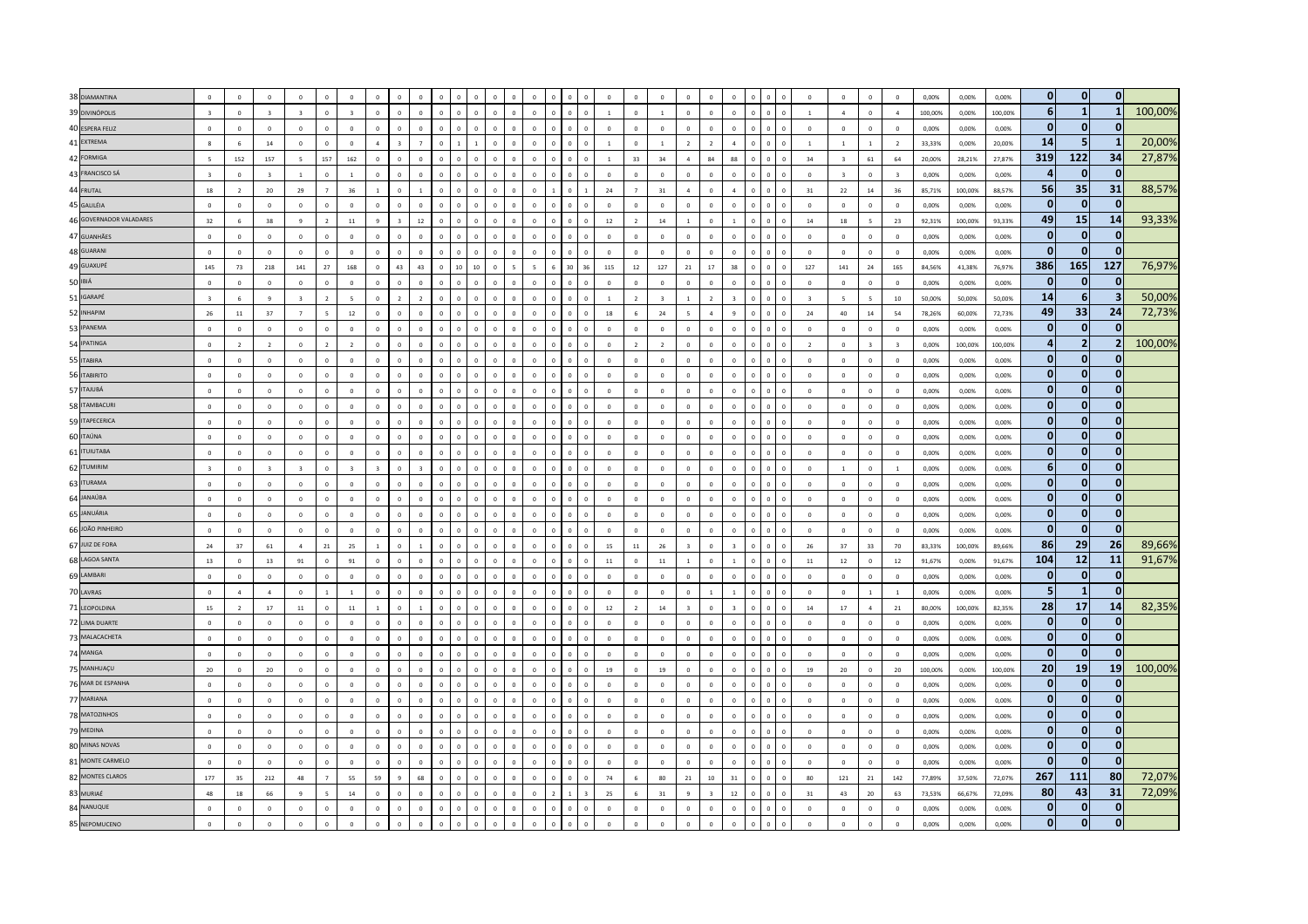| 86 NOVA SERRANA              | $\overline{0}$          | $\Omega$                |                          | $\Omega$                |                |                         |                |                |                |                |                |                        |                |            |              | $\sqrt{2}$               | $\Omega$       |                          |                 |                |                |                     |                | $\Omega$                 | $\Omega$                 | $\sqrt{2}$               | $\Omega$       | 0.00%   | 0.00%   | 0.00%   | $\mathbf{0}$            | $\mathbf{0}$            | $\mathbf 0$             |         |
|------------------------------|-------------------------|-------------------------|--------------------------|-------------------------|----------------|-------------------------|----------------|----------------|----------------|----------------|----------------|------------------------|----------------|------------|--------------|--------------------------|----------------|--------------------------|-----------------|----------------|----------------|---------------------|----------------|--------------------------|--------------------------|--------------------------|----------------|---------|---------|---------|-------------------------|-------------------------|-------------------------|---------|
| 87 OLIVEIRA                  | $\overline{0}$          | $\sqrt{2}$              | $\Omega$                 | $\Omega$                | $\Omega$       | $\overline{0}$          | $\Omega$       | $\mathbf{0}$   | $\Omega$       | $\Omega$       | $\Omega$       | $\Omega$<br>$\sqrt{2}$ | $\Omega$       | $\sqrt{2}$ | $\Omega$     | $\overline{0}$           | $\circ$        | $\Omega$                 | $\Omega$        | $\Omega$       | $\Omega$       |                     | $\Omega$       | $\overline{0}$           | $\overline{0}$           | $\Omega$                 | $\Omega$       | 0.00%   | 0.00%   | 0.00%   | $\mathbf{0}$            | $\mathbf{0}$            | $\Omega$                |         |
| 88 PARÁ DE MINAS             | $\overline{2}$          | $\Omega$                | $\overline{\phantom{a}}$ | $\mathbf 0$             | $\Omega$       | $\Omega$                | $\Omega$       | $\sqrt{2}$     |                |                |                |                        | $\Omega$       |            |              | $\overline{z}$           | $\Omega$       | $\overline{\phantom{a}}$ | $\Omega$        | $\Omega$       | $\Omega$       |                     |                | $\overline{\phantom{a}}$ | $\overline{a}$           | $\mathbf 0$              | $\overline{a}$ | 100,00% | 0,00%   | 100,00% | $\overline{2}$          | $\overline{2}$          |                         | 100,00% |
| 89 PARACATU                  | $\,$ 0 $\,$             | $\mathbf 0$             | $\mathbf 0$              | $\mathbf 0$             | $\circ$        | $\mathbf 0$             | $\circ$        | $\mathbf 0$    |                |                | $\overline{0}$ |                        | $\mathbf 0$    |            | $\theta$     | $\overline{0}$           | $\overline{0}$ | $\mathbf 0$              | $\mathbf 0$     | $\circ$        | $\mathbf{0}$   |                     |                | $\,$ 0 $\,$              | $\,$ 0                   | $\,$ 0 $\,$              | $\,$ 0 $\,$    | 0,00%   | 0,00%   | 0,00%   | $\bf{0}$                | $\mathbf{0}$            | $\bf{0}$                |         |
| 90 PARAGUAÇU                 | $\,$ 0 $\,$             | $\Omega$                | $\Omega$                 | $\,0\,$                 | $\Omega$       | $\Omega$                | $\Omega$       | $\Omega$       |                |                | $\Omega$       |                        | $\Omega$       |            | $\Omega$     | $\overline{0}$           | $\Omega$       | $\Omega$                 |                 |                |                |                     |                | $\Omega$                 | $\Omega$                 | $\Omega$                 | $\,$ 0 $\,$    | 0,00%   | 0,00%   | 0,00%   | $\bf{0}$                | $\mathbf{0}$            | $\mathbf{0}$            |         |
| 91 PASSA QUATRO              | $\overline{0}$          | $\theta$                | $\Omega$                 | $\mathbf 0$             | $\Omega$       | $\Omega$                | $\Omega$       | $\Omega$       |                |                | $\Omega$       |                        | $\theta$       |            | $\Omega$     | $\overline{0}$           | $\Omega$       | $\Omega$                 |                 | $\Omega$       | $\Omega$       |                     |                | $\Omega$                 | $\Omega$                 | $\mathbf{0}$             | $\mathbf 0$    | 0,00%   | 0,00%   | 0,00%   | $\bf{0}$                | $\mathbf{0}$            | $\mathbf 0$             |         |
| 92 PASSA TEMPO               | $\mathbf 0$             | $\Omega$                | $\Omega$                 | $\circ$                 | $\circ$        | $\Omega$                | $\Omega$       | $\Omega$       | $\Omega$       | $\Omega$       | $\Omega$       | $\Omega$               | $\Omega$       | $\Omega$   | $\Omega$     | $\Omega$                 | $\Omega$       | $\Omega$                 | $\Omega$        | $\Omega$       | $\Omega$       |                     |                | $\Omega$                 | $\Omega$                 | $\Omega$                 | $\Omega$       | 0.00%   | 0.00%   | 0.00%   | $\bf{0}$                | $\mathbf{0}$            | $\mathbf 0$             |         |
| 93 PASSOS                    | $\,$ 0 $\,$             | $\Omega$                | $\overline{\mathbf{0}}$  | $\circ$                 | $\mathbf 0$    | $\Omega$                | $\Omega$       | $\mathbf{0}$   |                | $\Omega$       | $\Omega$       |                        | $\Omega$       |            |              | $\overline{0}$           | $\Omega$       | $\Omega$                 | $\Omega$        | $\Omega$       | $\Omega$       |                     |                | $\overline{0}$           | $\Omega$                 | $\Omega$                 | $\Omega$       | 0,00%   | 0,00%   | 0,00%   | $\Omega$                | $\Omega$                | $\Omega$                |         |
| 94 PATOS DE MINAS            | 162                     | 86                      | 248                      | 162                     | 86             | 248                     | $\overline{2}$ | $\mathbf{1}$   |                | $\Omega$       | $\mathbf 0$    | $\Omega$               | $\pmb{0}$      | $\Omega$   | $\,$ 0       | 146                      | 56             | 202                      | 24              | 29             | 53             | $\Omega$<br>$\bf 0$ | $\,$ 0         | 202                      | 146                      | 67                       | 213            | 85,88%  | 65,88%  | 79,22%  | 496                     | 255                     | 202                     | 79,22%  |
| 95 PATROCÍNIO                | $\overline{0}$          | $\Omega$                | $\Omega$                 | $\mathbb O$             | $\Omega$       | $\Omega$                | $\Omega$       | $\Omega$       |                |                | $\Omega$       |                        | $\Omega$       |            |              | $\overline{0}$           | $\Omega$       | $\Omega$                 | $\Omega$        | $\Omega$       |                |                     |                | $\Omega$                 | $\Omega$                 | $\Omega$                 | $\Omega$       | 0,00%   | 0,00%   | 0,00%   | $\Omega$                | $\mathbf{0}$            | $\mathbf{0}$            |         |
| 96 PEÇANHA                   | 42                      | $\overline{6}$          | 48                       | $\mathbf 0$             | $\mathbf{0}$   | $\Omega$                | $\Omega$       | $\theta$       |                |                |                |                        | $\theta$       |            |              | 37                       |                | 40                       | $\overline{a}$  |                |                |                     |                | 40                       | 41                       | $\mathbf{6}$             | 47             | 90,24%  | 50,00%  | 85,11%  | 48                      | 47                      | 40                      | 85,11%  |
| 97 PIRAPORA                  | 488                     | $\sqrt{2}$              | 488                      | $\Omega$                | $\Omega$       | $\Omega$                | 34             | $\Omega$       | 34             | 31             | 31             | 18                     | 18             |            |              | 181                      | $\overline{z}$ | 183                      | 33              | $\Omega$       | २२             |                     |                | 183                      | 387                      | $12\,$                   | 399            | 84,58%  | 100,00% | 84,72%  | 488                     | 216                     | 183                     | 84,72%  |
| 98 POÇOS DE CALDAS           | $\,$ 0 $\,$             | $\overline{0}$          | $\overline{0}$           | $\mathbf 0$             | $\Omega$       | $\mathbf 0$             | $\Omega$       | $\Omega$       | $\Omega$       | $\Omega$       | $\Omega$       |                        | $\Omega$       |            | $\Omega$     | $\mathbf 0$              | $\Omega$       | $\circ$                  | $\Omega$        | $\Omega$       | $\Omega$       |                     |                | $\,$ 0 $\,$              | $\overline{0}$           | $\circ$                  | $\mathbf 0$    | 0,00%   | 0,00%   | 0,00%   | $\bf{0}$                | $\mathbf{0}$            | $\bf{0}$                |         |
| 99 POMPÉU                    | $\,$ 0 $\,$             | $\mathbf 0$             | $\mathbf 0$              | $\mathbf 0$             | $\mathbf{0}$   | $\mathbf{0}$            | $\Omega$       | $\mathbf 0$    |                |                |                |                        | $\Omega$       |            |              | $\overline{0}$           | $\mathbf 0$    | $\mathbf 0$              | $\Omega$        | $\Omega$       | $\Omega$       |                     |                | $\overline{0}$           | $\mathbf 0$              | $\mathbf 0$              | $\mathbf 0$    | 0,00%   | 0,00%   | 0,00%   | $\Omega$                | $\mathbf{0}$            | $\mathbf{0}$            |         |
| 100 PONTE NOVA               | $\overline{1}$          | $\overline{0}$          | $\mathbf{1}$             | $\,0\,$                 | $\mathbf{0}$   | $\overline{0}$          |                | $\mathbf{0}$   |                |                |                |                        | $\mathbf 0$    |            | $\mathbf{0}$ | $\overline{0}$           | $\mathbf{0}$   | $\mathbf{0}$             | $\mathbf 0$     | $\circ$        | $\mathbf 0$    |                     |                | $\,$ 0 $\,$              | $\mathbf{1}$             | $\mathbf{0}$             | $\mathbf{1}$   | 0,00%   | 0,00%   | 0,00%   | $\mathbf{1}$            | $\mathbf{0}$            | $\bf{0}$                |         |
| 101 POUSO ALEGRE             | $10\,$                  | $\overline{0}$          | $10\,$                   | $\overline{9}$          | $\mathbf{0}$   | $\mathbf{q}$            | $\circ$        | $\Omega$       |                |                | $\mathbf 0$    | $\Omega$               | $\mathbf{0}$   |            | $\Omega$     | $\overline{2}$           | $\Omega$       | $\overline{2}$           |                 | $\Omega$       |                |                     |                | $\overline{2}$           | $\mathbf{8}$             | $\mathbf{0}$             | $\mathbf{R}$   | 28,57%  | 0,00%   | 28,57%  | 19                      | $\overline{7}$          | $\overline{\mathbf{z}}$ | 28,57%  |
| 102 PRATÁPOLIS               | $\overline{6}$          | $\Omega$                | $\overline{6}$           | $\Omega$                | $\Omega$       | $\Omega$                | $\Omega$       | $\Omega$       | $\Omega$       | $\sqrt{2}$     | $\Omega$       | $\Omega$               | $\Omega$       | $\Omega$   | $\Omega$     | $\overline{\phantom{a}}$ | $\Omega$       | $\sim$                   |                 | $\Omega$       |                |                     |                | $\overline{\phantom{a}}$ | $\overline{7}$           | $\Omega$                 | $\overline{7}$ | 83,33%  | 0,00%   | 83,33%  | $6\phantom{1}$          | 6 <sup>1</sup>          | 5                       | 83,33%  |
| 103 PRESIDENTE OLEGÁRIO      | $\,$ 0 $\,$             | $\Omega$                | $\Omega$                 | $\circ$                 | $\Omega$       | $\Omega$                | $\Omega$       | $\Omega$       | $\Omega$       | $\sqrt{2}$     | $\Omega$       | $\Omega$               | $\Omega$       | $\Omega$   | $\Omega$     | $\,$ 0                   | $\Omega$       | $\Omega$                 | $\Omega$        | $\Omega$       | $\Omega$       |                     | $\sqrt{2}$     | $\Omega$                 | $\Omega$                 | $\Omega$                 | $\Omega$       | 0,00%   | 0,00%   | 0,00%   | $\Omega$                | $\mathbf{0}$            | $\mathbf{0}$            |         |
| 104 RIBEIRÃO DAS NEVES       | 119                     | 125                     | 244                      | $\mathbb O$             | $\Omega$       | $\Omega$                | $\Omega$       | $\mathbf 0$    |                |                |                |                        | $\mathbf 0$    |            |              | 56                       | 27             | 83                       |                 | 15             | 23             |                     |                | 83                       | 27                       | 56                       | 83             | 87,50%  | 64,29%  | 78,30%  | 244                     | 106                     | 83                      | 78,30%  |
| 105 RIO PARANAÍBA            | $\mathbf 0$             | $\overline{0}$          | $\mathbf 0$              | $\mathbf 0$             | $\mathbf 0$    | $\mathbf{0}$            | $\mathbf{0}$   | $\mathbf{0}$   | $\Omega$       | $\mathbf 0$    | $\mathbf 0$    | $\mathbf 0$            | $\mathbf{0}$   |            | $\mathbf 0$  | $\overline{0}$           | $\mathbf{0}$   | $\circ$                  | $\mathbf 0$     | $\circ$        | $\mathbf{0}$   | $\mathbf 0$         | $\overline{0}$ | $\,$ 0 $\,$              | $\mathbf 0$              | $\mathbf{0}$             | $\mathbf 0$    | 0,00%   | 0,00%   | 0,00%   | $\bf{0}$                | $\mathbf{0}$            | $\bf{0}$                |         |
| 106 RIO POMBA                | $\,$ 0 $\,$             | $\overline{0}$          | $\overline{0}$           | $\overline{0}$          | $\mathbf 0$    | $\mathbf{0}$            | $\overline{0}$ | $\Omega$       |                | $\Omega$       | $\Omega$       | $\Omega$               | $\mathbf{0}$   |            |              | $\overline{0}$           | $\mathbf 0$    | $\mathbf 0$              | $\circ$         | $\mathbf 0$    | $\Omega$       |                     |                | $\,$ 0 $\,$              | $\overline{0}$           | $\mathbf{0}$             | $\overline{0}$ | 0.00%   | 0.00%   | 0.00%   | $\bf{0}$                | $\mathbf{0}$            | $\mathbf{0}$            |         |
| 107 SABARÁ                   | $\mathbf 0$             | $\overline{1}$          | $\overline{1}$           | $\mathbf 0$             | $\overline{2}$ | $\overline{2}$          | $\circ$        | $\mathbf{0}$   |                | $\sqrt{2}$     | $\mathbf 0$    | $\Omega$               | $\mathbf 0$    |            | $\sqrt{2}$   | $\mathbf{0}$             | $\overline{1}$ | $\mathbf{1}$             | $\circ$         | $\overline{1}$ |                |                     | $\sqrt{2}$     | $\overline{1}$           | $\overline{0}$           | $\overline{2}$           | $\overline{2}$ | 0,00%   | 50,00%  | 50,00%  | $\overline{\mathbf{3}}$ | $\overline{2}$          | $\mathbf{1}$            | 50,00%  |
| 108 SACRAMENTO               | $\overline{\mathbf{0}}$ | $\Omega$                | $\Omega$                 | $\circ$                 | $\Omega$       | $\Omega$                | $\Omega$       | $\Omega$       |                | $\sqrt{2}$     | $\sqrt{2}$     | $\sqrt{2}$             | $\Omega$       |            |              | $\Omega$                 | $\Omega$       | $\Omega$                 | $\sqrt{2}$      | $\sqrt{2}$     | $\Omega$       |                     |                | $\Omega$                 | $\Omega$                 | $\Omega$                 | $\Omega$       | 0.00%   | 0.00%   | 0.00%   | $\bf{0}$                | $\mathbf{0}$            | n                       |         |
| 109 SANTA BÁRBARA            | 8                       | $\Omega$                | $\mathbf{R}$             | $12\,$                  | $\mathbf{0}$   | 12                      |                | $\mathbf{0}$   |                |                |                |                        |                |            |              | 9                        | $\mathbf{0}$   | $\mathbf{q}$             |                 |                |                |                     |                | $\overline{9}$           | $\mathbf{q}$             | $\mathbf 0$              | $\mathbf{q}$   | 75,00%  | 0,00%   | 75,00%  | 20                      | 12                      | -9                      | 75,00%  |
| 110 SANTA LUZIA              | 47                      | $\overline{\mathbf{3}}$ | $50\,$                   | 76                      | $\mathbf 0$    | 76                      | $\overline{a}$ | $\mathbf{0}$   | $\overline{a}$ | $\Omega$       | $\mathbf 0$    |                        | $\mathbf{0}$   |            | $\mathbf{0}$ | 22                       |                | 25                       | $\overline{2}$  | $\mathbf 0$    | $\overline{2}$ |                     |                | 25                       | 66                       | $\overline{\mathbf{3}}$  | 69             | 91,67%  | 100,00% | 92,59%  | 126                     | 27                      | 25                      | 92,59%  |
| 111 SANTA RITA DO SAPUCAÍ    | $\overline{2}$          | $\Omega$                | $\overline{2}$           | $\mathbf 0$             | $\circ$        | $\mathbf{0}$            | $\mathbf 0$    | $\mathbf{0}$   | $\Omega$       | $\Omega$       | $\mathbf 0$    |                        | $\mathbf 0$    |            | $\Omega$     | $\overline{2}$           | $\Omega$       | $\overline{2}$           | $\Omega$        | $\Omega$       | $\Omega$       |                     |                | $\overline{2}$           | $\overline{2}$           | $\mathbf{0}$             | $\overline{2}$ | 100.00% | 0.00%   | 100.00% | $\overline{2}$          | $\overline{2}$          | $\overline{\mathbf{z}}$ | 100,00% |
| 112 SANTO ANTÔNIO DO MONTE   | $\mathbf 0$             | $\Omega$                | $\Omega$                 | $\circ$                 | $\Omega$       | $\mathbf 0$             | $\Omega$       | $\Omega$       | $\Omega$       | $\sqrt{2}$     | $\Omega$       | $\Omega$               | $\Omega$       |            | $\Omega$     | $\theta$                 | $\Omega$       | $\Omega$                 | $\Omega$        | $\Omega$       | $\Omega$       |                     |                | $\Omega$                 | $\mathbf 0$              | $\Omega$                 | $\Omega$       | 0.00%   | 0.00%   | 0.00%   | $\bf{0}$                | $\mathbf{0}$            | $\bf{0}$                |         |
| 113 SANTOS DUMONT            | $\overline{2}$          | $\overline{z}$          | $\Lambda$                | $\Omega$                | $\Omega$       | $\Omega$                | $\Omega$       | $\Omega$       | $\Omega$       | $\Omega$       | $\sqrt{2}$     | $\sqrt{2}$             | $\Omega$       |            |              | $\Omega$                 | $\sqrt{2}$     | $\Omega$                 | $\Omega$        |                |                |                     |                | $\Omega$                 | $\overline{z}$           | $\overline{\phantom{a}}$ | $\Lambda$      | 0,00%   | 0,00%   | 0,00%   |                         | $\mathbf{1}$            | $\mathbf{0}$            |         |
| 114 SÃO GONÇALO DO SAPUCAÍ   | $\,$ 0 $\,$             | $\Omega$                | $\mathbf 0$              | $\circ$                 | $\mathbf 0$    | $\mathbf 0$             | $\mathbf 0$    | $\mathbf 0$    | $\Omega$       | $\Omega$       | $\mathbf 0$    | $\Omega$               | $\mathbf 0$    |            | $\Omega$     | $\overline{0}$           | $\mathbf 0$    | $\circ$                  | $\Omega$        | $\Omega$       | $\Omega$       |                     |                | $\mathbf{0}$             | $\mathbf 0$              | $\circ$                  | $\Omega$       | 0,00%   | 0,00%   | 0,00%   | $\bf{0}$                | $\mathbf{0}$            | $\mathbf{0}$            |         |
| 115 SÃO GOTARDO              | $\,$ 0 $\,$             | $\overline{0}$          | $\overline{0}$           | $\,0\,$                 | $\circ$        | $\mathbf{0}$            | $\circ$        | $\mathbf{0}$   | $\Omega$       | $\overline{0}$ | $\mathbf 0$    | $\mathbf 0$            | $\mathbf{0}$   |            | $\mathbf 0$  | $\overline{0}$           | $\mathbf 0$    | $\mathbf 0$              | $\circ$         | $\mathbf 0$    | $\mathbf 0$    |                     |                | $\,$ 0 $\,$              | $\overline{0}$           | $\mathbf{0}$             | $\,0\,$        | 0,00%   | 0,00%   | 0,00%   | 0                       | $\mathbf{0}$            | $\Omega$                |         |
| 116 SÃO JOÃO DEL REI         | 96                      | 74                      | 170                      | 46                      | 56             | 102                     | $\Omega$       | $\Omega$       |                |                | $\Omega$       |                        | $\Omega$       |            |              | 60                       | 45             | 105                      | 30 <sub>o</sub> | 16             | 46             |                     |                | 105                      | 79                       | 57                       | 136            | 66.67%  | 73.77%  | 69,54%  | 272                     | 151                     | 105                     | 69,54%  |
| 117 SÃO LOURENÇO             | $\overline{0}$          | $\Omega$                | $\Omega$                 | $\circ$                 | $\Omega$       | $\theta$                | $\Omega$       | $\Omega$       | $\Omega$       | $\sqrt{2}$     | $\Omega$       | $\Omega$               | $\Omega$       |            | $\Omega$     | $\theta$                 | $\Omega$       | $\Omega$                 | $\Omega$        | $\Omega$       | $\Omega$       |                     |                | $\Omega$                 | $\Omega$                 | $\Omega$                 | $\Omega$       | 0,00%   | 0.00%   | 0.00%   | $\Omega$                | $\mathbf{0}$            | $\mathbf{0}$            |         |
| 118 SÃO SEBASTIÃO DO PARAÍSO | $10\,$                  | $\Omega$                | 10                       | $\circ$                 | $\Omega$       | $\Omega$                | $\Lambda$      | $\Omega$       |                |                |                |                        | $\sqrt{2}$     |            |              | $\overline{\mathbf{z}}$  | $\sqrt{2}$     | $\overline{z}$           |                 | $\Omega$       |                |                     |                | $\overline{\mathbf{3}}$  | 13                       | $\Omega$                 | 13             | 50,00%  | 0,00%   | 50,00%  | 10                      | 6 <sup>1</sup>          | $\overline{\mathbf{3}}$ | 50,00%  |
| <b>119 SERRO</b>             | $\overline{\mathbf{3}}$ | $\Omega$                | $\overline{3}$           | $\mathbf 0$             | $\Omega$       | $\mathbf 0$             | $\Omega$       | $\Omega$       |                | $\sqrt{2}$     | $\Omega$       |                        | $\Omega$       |            |              | $\overline{0}$           | $\Omega$       | $\mathbf 0$              | $\Omega$        | $\Omega$       | $\Omega$       |                     |                | $\mathbf{0}$             | $\mathbf{1}$             | $\mathbf 0$              | $\overline{1}$ | 0,00%   | 0,00%   | 0,00%   | $\mathbf{3}$            | $\mathbf{0}$            | $\mathbf{0}$            |         |
| 120 SETE LAGOAS              | $\overline{4}$          | $\overline{0}$          | $\overline{4}$           | $\overline{\mathbf{3}}$ | $\mathbf 0$    | $\overline{\mathbf{3}}$ | $\mathbf 0$    | $\mathbf{0}$   |                |                | $\overline{0}$ |                        | $\overline{0}$ |            |              | $\overline{2}$           | $\mathbf 0$    | $\overline{2}$           |                 | $\mathbf 0$    |                |                     |                | $\overline{2}$           | $\overline{\phantom{a}}$ | $\circ$                  | 5              | 66,67%  | 0,00%   | 66,67%  | $\overline{7}$          | $\overline{\mathbf{3}}$ | $\overline{2}$          | 66,67%  |
| 121 TARUMIRIM                | $\,$ 0 $\,$             | $\mathbf{R}$            | $\mathbf{R}$             | $\mathbf 0$             | $\overline{3}$ | $\overline{\mathbf{3}}$ | $\overline{z}$ |                |                |                | $\Omega$       |                        | $\Omega$       |            | $\Omega$     | $\mathbf{0}$             |                | $\overline{3}$           | $\overline{ }$  |                |                |                     |                | $\overline{3}$           | $\Omega$                 | 6                        | 6              | 0,00%   | 75,00%  | 50,00%  | 11                      | -61                     | $\overline{\mathbf{3}}$ | 50,00%  |
| 122 TEÓFILO OTONI            | $\overline{0}$          | $\Omega$                | $\Omega$                 | $\Omega$                | $\Omega$       | $\Omega$                | $\Omega$       | $\Omega$       | $\Omega$       |                | $\Omega$       | $\sqrt{2}$             | $\Omega$       |            | $\Omega$     | $\Omega$                 | $\Omega$       | $\Omega$                 | $\Omega$        | $\sqrt{2}$     |                |                     |                | $\Omega$                 | $\Omega$                 | $\Omega$                 | $\Omega$       | 0.00%   | 0,00%   | 0.00%   | $\Omega$                | $\mathbf{0}$            | $\Omega$                |         |
| 123 TIROS                    | $\,$ 0 $\,$             | $\Omega$                | $\Omega$                 | $\circ$                 | $\Omega$       | $\Omega$                | $\Omega$       | $\Omega$       | $\Omega$       | $\Omega$       | $\Omega$       | $\Omega$               | $\theta$       | $\Omega$   | $\Omega$     | $\theta$                 | $\Omega$       | $\Omega$                 | $\Omega$        | $\Omega$       | $\Omega$       |                     |                | $\Omega$                 | $\Omega$                 | $\Omega$                 | $\Omega$       | 0.00%   | 0.00%   | 0.00%   | $\bf{0}$                | $\mathbf{0}$            | O                       |         |
| 124 TOMBOS                   | 57                      | $14\,$                  | 71                       | 27                      | $\sim$         | 32                      | 24             | $\overline{a}$ | 28             |                |                | $\Omega$               | $\mathbf 0$    |            |              | 20                       | $\Omega$       | 20                       |                 | $\overline{1}$ | $\Lambda$      |                     | $\Omega$       | 20                       | 29                       | $\mathbf 0$              | 29             | 86,96%  | 0,00%   | 83,33%  | 103                     | 24                      | 20                      | 83,33%  |
| 125 TRÊS CORAÇÕES            | $\overline{0}$          | $\overline{0}$          | $\mathbf 0$              | $\,0\,$                 | $\mathbf 0$    | $\overline{0}$          | $\mathbf 0$    | $\mathbf 0$    |                |                | $\mathbf 0$    |                        | $\mathbf 0$    |            |              | $\overline{0}$           | $\mathbf{0}$   | $\circ$                  | $\mathbf 0$     | $\mathbf{0}$   |                | $\mathbf 0$         |                | $\overline{0}$           | $\overline{0}$           | $\circ$                  | $\overline{0}$ | 0,00%   | 0,00%   | 0,00%   | $\bf{0}$                | $\mathbf{0}$            | $\bf{0}$                |         |
| 126 TUPACIGUARA              | $\,$ 0 $\,$             | $\Omega$                | $\mathbf 0$              | $\mathbf 0$             | $\Omega$       | $\Omega$                | $\Omega$       | $\theta$       |                |                | $\Omega$       |                        | $\Omega$       |            |              | $\Omega$                 | $\Omega$       | $\Omega$                 | $\Omega$        | $\Omega$       |                |                     |                | $\Omega$                 | $\Omega$                 | $\Omega$                 | $\Omega$       | 0,00%   | 0,00%   | 0,00%   | $\bf{0}$                | $\mathbf{0}$            | $\mathbf{0}$            |         |
| 127 TURMALINA                | $\overline{0}$          | $\Omega$                | $\Omega$                 | $\mathbf{0}$            | $\Omega$       | $\mathbf 0$             | $\Omega$       | $\sqrt{2}$     |                |                | $\sqrt{2}$     |                        | $\Omega$       |            |              | $\Omega$                 | $\Omega$       | $\Omega$                 | $\Omega$        | $\Omega$       |                |                     |                | $\overline{0}$           | $\Omega$                 | $\Omega$                 | $\Omega$       | 0,00%   | 0,00%   | 0,00%   | $\bf{0}$                | $\mathbf{0}$            | $\mathbf{0}$            |         |
| 128 UBÁ                      | $11\,$                  | $\Omega$                | $11\,$                   | 11                      | $\Omega$       | $11\,$                  | 5              | $\Omega$       |                | $\Omega$       | $\Omega$       | $\Omega$               | $\Omega$       | $\Omega$   | $\Omega$     | $\overline{z}$           | $\Omega$       | $\overline{z}$           | $\overline{1}$  | $\Omega$       |                |                     |                | $\overline{z}$           | 15                       | $\Omega$                 | 15             | 66.67%  | 0.00%   | 66,67%  | 22                      | $\overline{\mathbf{3}}$ | $\overline{2}$          | 66,67%  |
| 129 UBERABA                  | $14\,$                  | $\mathbf{0}$            | $14\,$                   | 13                      | $\mathbf{0}$   | 13                      |                | $\mathbf{0}$   |                |                |                |                        | $\Omega$       |            |              | $\overline{1}$           | $\Omega$       | $\overline{1}$           | $\Omega$        | $\Omega$       |                |                     |                | $\overline{1}$           | 22                       | $\mathbf 0$              | 22             | 100,00% | 0,00%   | 100,00% | 27                      | $\mathbf{1}$            | -1                      | 100,00% |
| 130 UBERLÂNDIA               | $126\,$                 | $\overline{2}$          | $128\,$                  | 115                     | $\circ$        | 115                     | 68             | $\mathbf 0$    | 68             |                | $\overline{z}$ |                        | $\Omega$       |            | $\Omega$     | $19\,$                   | $\overline{z}$ | ${\bf 21}$               | $12\,$          | $\Omega$       | $12\,$         |                     |                | 21                       | 203                      | $\mathbf 0$              | 203            | 61,29%  | 100,00% | 63,64%  | 243                     | 33                      | 21                      | 63,64%  |
| 131 VARGINHA                 | $\Omega$                | $\Omega$                | $\Omega$                 | $\,$ 0 $\,$             | $\Omega$       | $\Omega$                | $\Omega$       | $\Omega$       |                |                | $\Omega$       |                        | $\Omega$       |            |              | $\overline{0}$           |                | $\Omega$                 |                 |                |                |                     |                | $\Omega$                 | $\Omega$                 | $\mathbf 0$              | $\overline{0}$ | 0,00%   | 0,00%   | 0,00%   | $\Omega$                | $\mathbf{0}$            | $\Omega$                |         |
| 132 VÁRZEA DA PALMA          | $\mathbf{0}$            | $\Omega$                | $\Omega$                 | $\Omega$                | $\Omega$       | $\Omega$                | $\Omega$       | $\Omega$       | $\Omega$       |                | $\Omega$       |                        | $\theta$       |            | $\Omega$     | $\Omega$                 | $\Omega$       | $\Omega$                 | $\Omega$        | $\Omega$       | $\Omega$       |                     |                | $\Omega$                 | $\Omega$                 | $\Omega$                 | $\Omega$       | 0.00%   | 0.00%   | 0,00%   | $\bf{0}$                | $\bf{0}$                | $\mathbf 0$             |         |
| 133 VAZANTE                  | $\,$ 0 $\,$             | $\overline{0}$          | $\mathbf 0$              | $\,0\,$                 | $\mathbf 0$    | $\Omega$                | $\Omega$       | $\Omega$       |                |                |                |                        | $\Omega$       |            |              | $\Omega$                 |                | $\circ$                  | $\Omega$        | $\Omega$       | $\Omega$       |                     |                | $\Omega$                 | $\Omega$                 | $\mathbf{0}$             | #VALOR!        | 0,00%   | 0,00%   | 0,00%   | $\Omega$                | $\Omega$                | $\mathbf{0}$            |         |
|                              |                         |                         |                          |                         |                |                         |                |                |                |                |                |                        |                |            |              |                          |                |                          |                 |                |                |                     |                |                          |                          |                          |                |         |         |         |                         |                         |                         |         |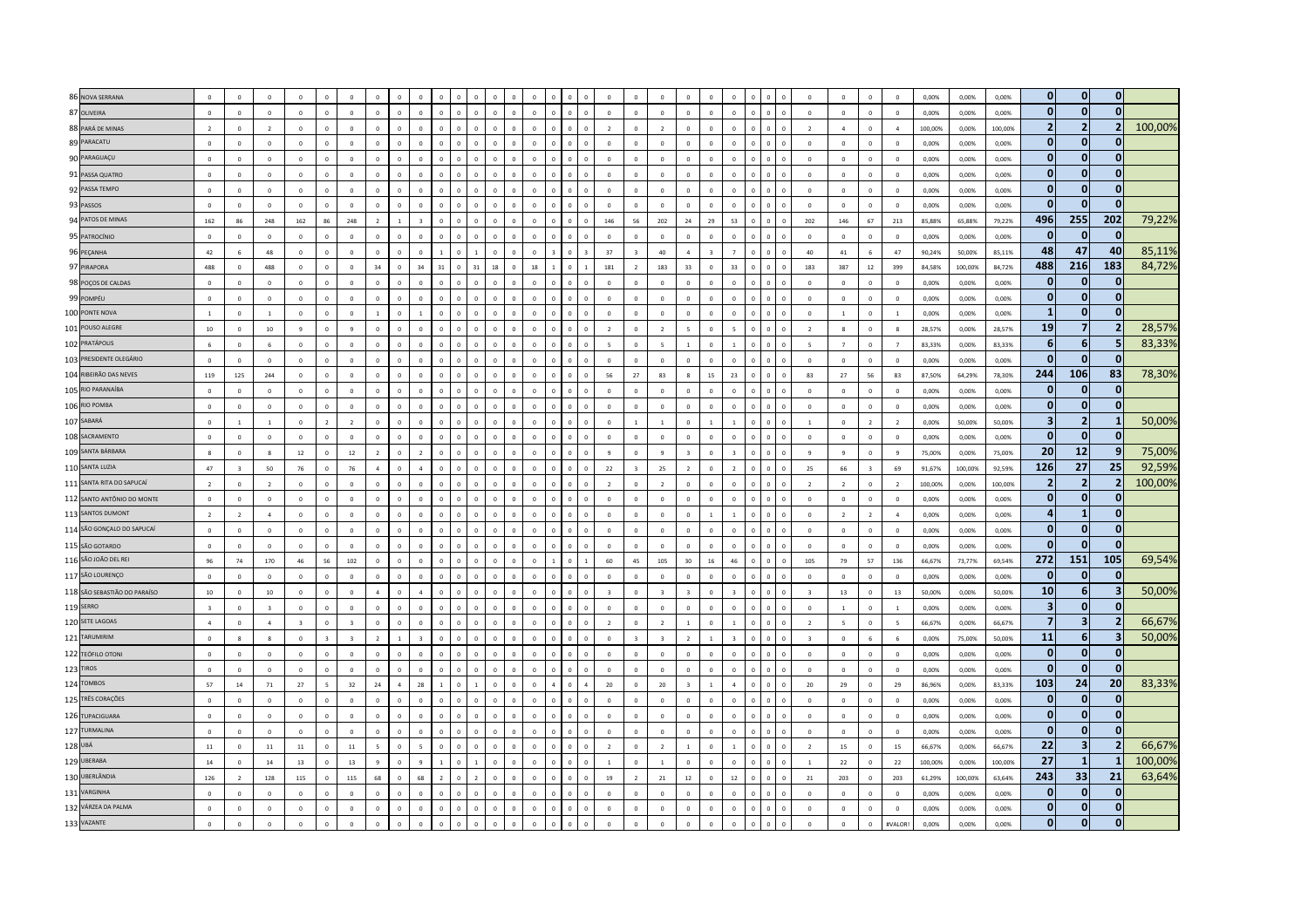| 134 VESPASIANO             | 13 |     |  |  |  |  |  |  |  |  |  |  |    |  |  | 20    | 24 | 57,14%  | 100,00% | 78,57%  | 18  | 14                | 11 | 78,57%  |
|----------------------------|----|-----|--|--|--|--|--|--|--|--|--|--|----|--|--|-------|----|---------|---------|---------|-----|-------------------|----|---------|
| 135 VIÇOSA                 | 15 |     |  |  |  |  |  |  |  |  |  |  |    |  |  |       | 15 | 40,00%  | 100,00% | 50,00%  | 431 |                   |    | 50,00%  |
| 136 VIRGINÓPOLIS           |    | 205 |  |  |  |  |  |  |  |  |  |  | ou |  |  |       |    | 75,68%  | 41,38%  | 51,61%  | 491 | 124               | 64 | 51,61%  |
| 137 VISCONDE DO RIO BRANCO |    |     |  |  |  |  |  |  |  |  |  |  |    |  |  |       |    | 100,00% | 100,00% | 100,00% |     |                   |    | 100,00% |
|                            |    |     |  |  |  |  |  |  |  |  |  |  |    |  |  | 3.250 |    | 85,64%  | 60,21%  | 78,97%  |     | 8.502 3.267 2.580 |    | 78,97%  |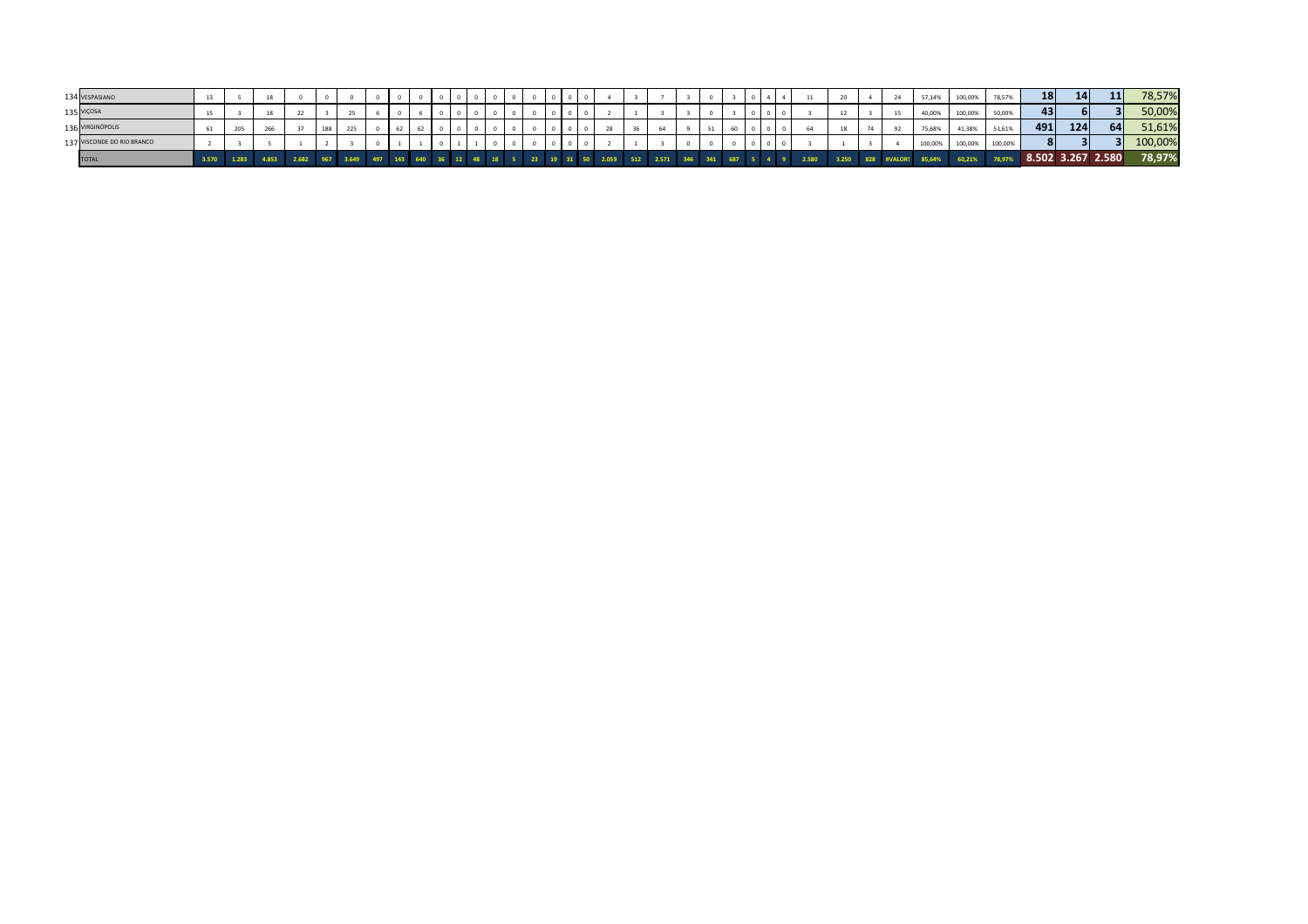|                             |                    | <b>TOTAL 2018</b> |                  |                       |                  |         |
|-----------------------------|--------------------|-------------------|------------------|-----------------------|------------------|---------|
|                             |                    | <b>MEDIAÇÃO</b>   |                  |                       |                  |         |
|                             |                    |                   |                  | <b>PRÉ-PROCESSUAL</b> |                  |         |
|                             |                    |                   |                  | <b>AUDIÊNCIAS</b>     |                  |         |
| <b>COMARCA</b>              | <b>INAUGURAÇÃO</b> | <b>ENTRÂNCIA</b>  | <b>ANDAMENTO</b> | <b>REALIZADAS</b>     | <b>ACORDADAS</b> | %       |
| 1 ABRE CAMPO                | 03/12/2015         | Segunda           | 0                | 0                     | $\mathbf 0$      | 0,00%   |
| 2 AÇUCENA                   | 19/11/2015         | Primeira          | 8                | 8                     | 4                | 50,00%  |
| 3 ÁGUAS FORMOSAS            | 07/03/2017         | Primeira          | 596              | 154                   | 143              | 92,86%  |
| 4 ALÉM PARAÍBA              | 13/03/2018         | Segunda           | 11               | 4                     | 3                | 75,00%  |
| 5 ALFENAS                   | 17/11/2015         | Segunda           | 101              | 59                    | 49               | 83,05%  |
| <b>6 ALTO RIO DOCE</b>      | 16/06/2016         | Primeira          | 0                | 0                     | 0                | 0,00%   |
| 7 ARAÇUAÍ                   |                    | Segunda           | 0                | 0                     | 0                | 0,00%   |
| 8 ARAGUARI                  | 05/04/2017         | Segunda           | 6                | 5                     | 3                | 60,00%  |
| 9 ARAXÁ                     | 02/02/2017         | Segunda           | 0                | 0                     | $\mathbf 0$      | 0,00%   |
| 10 BARÃO DE COCAIS          | 10/11/2015         | Primeira          | 990              | 453                   | 329              | 72,63%  |
| 11 BARBACENA                | 29/10/2015         | Especial          | 5                | 8                     | 2                | 25,00%  |
| 12 BARROSO                  |                    | Primeira          | 0                | $\mathbf 0$           | $\mathbf 0$      | 0,00%   |
| 13 BELO HORIZONTE           | 27/08/2012         | Especial          | 59               | 18                    | 18               | 100,00% |
| 14 BETIM                    | 10/12/2015         | Especial          | $\pmb{0}$        | $\mathbf 0$           | $\pmb{0}$        | 0,00%   |
| 15 BICAS                    | 18/10/2016         | Primeira          | 2                | 0                     | 0                | 0,00%   |
| 16 BRUMADINHO               | 23/11/2015         | Segunda           | $\mathbf 0$      | 0                     | 0                | 0,00%   |
| 17 CAETÉ                    | 04/12/2013         | Segunda           | $\mathbf{1}$     | 0                     | $\pmb{0}$        | 0,00%   |
| 18 CAMANDUCAIA              |                    | Primeira          | 0                | 0                     | 0                | 0,00%   |
| 19 CAMPO BELO               | 11/09/2015         | Segunda           | 137              | 0                     | 0                | 0,00%   |
| 20 CAPELINHA                | 22/08/2017         | Segunda           | 29               | 26                    | 20               | 76,92%  |
| 21 CAPINÓPOLIS              | 17/05/2016         | Primeira          | 0                | 0                     | $\pmb{0}$        | 0,00%   |
| 22 CARANGOLA                | 19/08/2016         | Segunda           | 0                | 0                     | 0                | 0,00%   |
| 23 CARATINGA                | 07/12/2016         | Especial          | 8                | 5                     | 1                | 20,00%  |
| 24 CARMO DO CAJURU          | 29/06/2016         | Primeira          | 2.030            | 794                   | 756              | 95,21%  |
| 25 CARMO DO PARANAÍBA       | 29/06/2016         | Segunda           | 0                | 1                     | $\mathbf{1}$     | 100,00% |
| 26 CARMO DO RIO CLARO       |                    | Primeira          | $\mathbf 0$      | 0                     | $\pmb{0}$        | 0,00%   |
| 27 CARMÓPOLIS DE MINAS      | 30/09/2016         | Primeira          | $\pmb{0}$        | 0                     | $\pmb{0}$        | 0,00%   |
| 28 CAXAMBU                  | 23/03/2017         | Primeira          | 3                | 3                     | 3                | 100,00% |
| 29 CEJUSC 2 Grau            | 21/06/2016         | Especial          | $\mathbf 0$      | $\pmb{0}$             | $\pmb{0}$        | 0,00%   |
| 30 CLÁUDIO                  | 02/03/2018         | Primeira          | 153              | 38                    | 28               | 73,68%  |
| 31 CONCEIÇÃO DO MATO DENTRO | 22/11/2016         | Primeira          | 0                | 0                     | 0                | 0,00%   |
| 32 CONSELHEIRO LAFAIETE     | 01/08/2014         | Especial          | 0                | 0                     | 0                | 0,00%   |
| 33 CONTAGEM                 | 01/09/2015         | Especial          | 8                | 5                     | 0                | 0,00%   |
| 34 CORINTO                  | 22/06/2016         | Primeira          | 0                | 0                     | 0                | 0,00%   |
| 35 COROMANDEL               | 25/09/2015         | Primeira          | 0                | $\mathbf 0$           | 0                | 0,00%   |
| 36 CORONEL FABRICIANO       | 16/09/2016         | Especial          | 129              | 11                    | 8                | 72,73%  |
| 37 CURVELO                  | 05/09/2014         | Segunda           | 12               | $\overline{2}$        | 2                | 100,00% |
| 38 DIAMANTINA               | 05/08/2016         | Segunda           | $\pmb{0}$        | $\pmb{0}$             | $\pmb{0}$        | 0,00%   |
| 39 DIVINÓPOLIS              | 12/08/2016         | Especial          | 6                | $\mathbf{1}$          | 1                | 100,00% |
| 40 ESPERA FELIZ             | 22/11/2016         | Primeira          | $\pmb{0}$        | 0                     | $\pmb{0}$        | 0,00%   |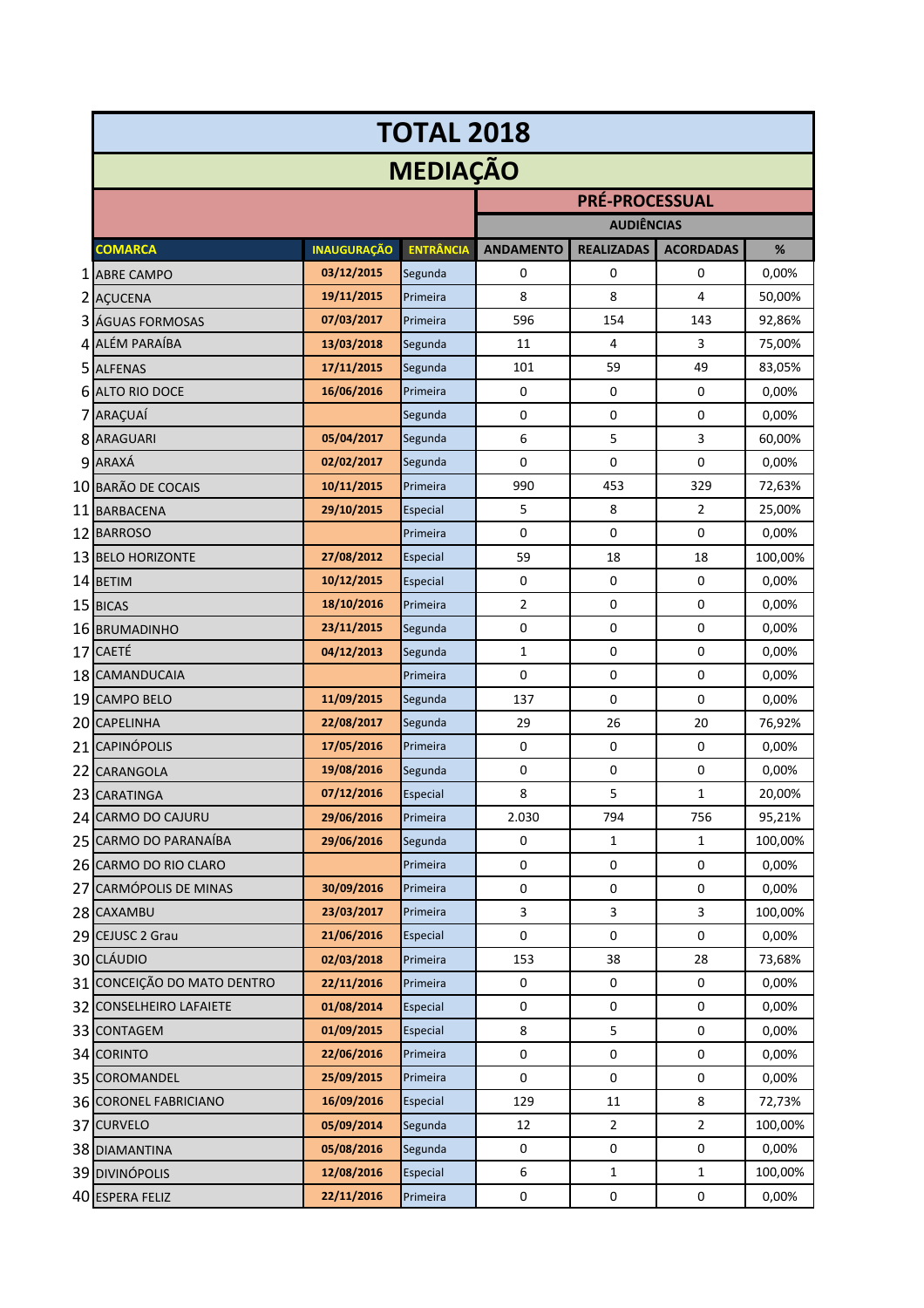| 41 EXTREMA                             | 04/10/2016               | Primeira             | 14                      | 5                        | $\mathbf{1}$            | 20,00%         |
|----------------------------------------|--------------------------|----------------------|-------------------------|--------------------------|-------------------------|----------------|
| 42 FORMIGA                             | 07/10/2016               | Segunda              | 319                     | 122                      | 34                      | 27,87%         |
| 43 FRANCISCO SÁ                        | 31/01/2017               | Primeira             | $\overline{\mathbf{4}}$ | $\pmb{0}$                | $\mathbf 0$             | 0,00%          |
| 44 FRUTAL                              | 10/12/2015               | Segunda              | 56                      | 35                       | 31                      | 88,57%         |
| 45 GALILÉIA                            | 10/12/2015               | Primeira             | $\pmb{0}$               | $\mathbf 0$              | $\pmb{0}$               | 0,00%          |
| 46 GOVERNADOR VALADARES                | 21/03/2014               | Especial             | 49                      | 15                       | 14                      | 93,33%         |
| 47 GUANHÃES                            | 20/11/2015               | Segunda              | $\pmb{0}$               | $\mathbf 0$              | $\mathbf 0$             | 0,00%          |
| 48 GUARANI                             | 29/06/2016               | Primeira             | $\mathbf 0$             | $\mathbf 0$              | 0                       | 0,00%          |
| 49 GUAXUPÉ                             | 20/09/2016               | Segunda              | 386                     | 165                      | 127                     | 76,97%         |
| 50 IBIÁ                                | 29/11/2017               | Primeira             | $\mathbf 0$             | $\pmb{0}$                | $\boldsymbol{0}$        | 0,00%          |
| 51 IGARAPÉ                             | 18/08/2015               | Segunda              | 14                      | 6                        | 3                       | 50,00%         |
| 52 INHAPIM                             | 07/02/2017               | Segunda              | 49                      | 33                       | 24                      | 72,73%         |
| 53 IPANEMA                             | 23/09/2016               | Primeira             | $\pmb{0}$               | $\pmb{0}$                | $\pmb{0}$               | 0,00%          |
| 54 IPATINGA                            | 06/12/2017               | Especial             | $\overline{\mathbf{4}}$ | $\overline{2}$           | $\overline{\mathbf{c}}$ | 100,00%        |
| 55 ITABIRA                             | 10/12/2015               | Especial             | $\pmb{0}$               | $\pmb{0}$                | $\pmb{0}$               | 0,00%          |
| 56 <b>ITABIRITO</b>                    | 03/05/2017               | Segunda              | $\pmb{0}$               | $\pmb{0}$                | $\pmb{0}$               | 0,00%          |
| 57 ITAJUBÁ                             | 07/04/2014               | Segunda              | $\pmb{0}$               | $\pmb{0}$                | $\boldsymbol{0}$        | 0,00%          |
| 58   ITAMBACURI                        | 24/10/2017               | Segunda              | $\pmb{0}$               | $\pmb{0}$                | $\pmb{0}$               | 0,00%          |
| 59 ITAPECERICA                         |                          | Primeira             | $\mathbf 0$             | $\pmb{0}$                | $\mathbf 0$             | 0,00%          |
| 60 ITAÚNA                              | 19/11/2013               | Segunda              | $\mathbf 0$             | $\pmb{0}$                | $\mathbf 0$             | 0,00%          |
| 61 ITUIUTABA                           | 20/10/2016               | Segunda              | $\pmb{0}$               | $\pmb{0}$                | 0                       | 0,00%          |
| 62 ITUMIRIM                            | 17/05/2016               | Primeira             | $\boldsymbol{6}$        | $\pmb{0}$                | $\pmb{0}$               | 0,00%          |
| 63 ITURAMA                             | 17/05/2016               | Segunda              | $\pmb{0}$               | $\pmb{0}$                | 0                       | 0,00%          |
| 64 JANAÚBA                             | 03/10/2017               | Segunda              | $\pmb{0}$               | $\boldsymbol{0}$         | $\pmb{0}$               | 0,00%          |
| 65 JANUÁRIA                            | 21/08/2017               | Segunda              | $\pmb{0}$               | $\pmb{0}$                | $\pmb{0}$               | 0,00%          |
| 66 JOÃO PINHEIRO                       | 19/09/2017               | Segunda              | $\pmb{0}$               | $\mathbf 0$              | $\pmb{0}$               | 0,00%          |
| 67 JUIZ DE FORA                        | 27/02/2015               | Especial             | 86                      | 29                       | 26                      | 89,66%         |
| 68 LAGOA SANTA                         | 21/09/2015               | Segunda              | 104                     | 12                       | 11                      | 91,67%         |
| 69 LAMBARI                             | 08/05/2014               | Primeira             | $\pmb{0}$               | $\pmb{0}$                | 0                       | 0,00%          |
| 70 LAVRAS                              | 10/09/2015               | Segunda              | 5                       | 1                        | 0                       | 0,00%          |
| 71 LEOPOLDINA                          | 08/08/2017               | Segunda              | 28                      | 17                       | 14                      | 82,35%         |
| 72 LIMA DUARTE                         | 07/06/2017               | Primeira             | 0                       | 0                        | 0                       | 0,00%          |
| 73 MALACACHETA                         | 04/09/2015               | Primeira             | $\mathbf 0$             | $\mathbf 0$              | 0                       | 0,00%          |
| 74 MANGA                               | 28/11/2017               | Segunda              | $\mathbf 0$             | 0                        | 0                       | 0,00%          |
| 75 MANHUACU                            | 24/08/2017<br>17/05/2017 | Especial<br>Primeira | 20<br>0                 | 19                       | 19<br>$\mathbf 0$       | 100,00%        |
| 76 MAR DE ESPANHA<br><b>77 MARIANA</b> | 07/03/2017               | Segunda              | $\pmb{0}$               | $\pmb{0}$<br>$\mathbf 0$ | $\pmb{0}$               | 0,00%<br>0,00% |
| 78 MATOZINHOS                          |                          | Segunda              | $\mathbf 0$             | $\pmb{0}$                | 0                       | 0,00%          |
| 79 MEDINA                              | 30/06/2017               | Primeira             | $\mathbf 0$             | $\pmb{0}$                | 0                       | 0,00%          |
| 80 MINAS NOVAS                         |                          | Primeira             | $\mathbf 0$             | $\pmb{0}$                | 0                       | 0,00%          |
| 81 MONTE CARMELO                       | 24/07/2015               | Segunda              | $\pmb{0}$               | 0                        | $\pmb{0}$               | 0,00%          |
| 82 MONTES CLAROS                       | 10/02/2015               | Especial             | 267                     | 111                      | 80                      | 72,07%         |
| 83 MURIAÉ                              | 19/08/2016               | Segunda              | 80                      | 43                       | 31                      | 72,09%         |
| 84 NANUQUE                             |                          | Segunda              | $\mathbf 0$             | 0                        | 0                       | 0,00%          |
| 85 NEPOMUCENO                          | 28/08/2015               | Primeira             | $\pmb{0}$               | $\pmb{0}$                | 0                       | 0,00%          |
| 86 NOVA SERRANA                        | 26/04/2017               | Segunda              | $\pmb{0}$               | $\pmb{0}$                | 0                       | 0,00%          |
| 87 OLIVEIRA                            | 10/09/2015               | Segunda              | 0                       | $\pmb{0}$                | $\pmb{0}$               | 0,00%          |
|                                        |                          |                      |                         |                          |                         |                |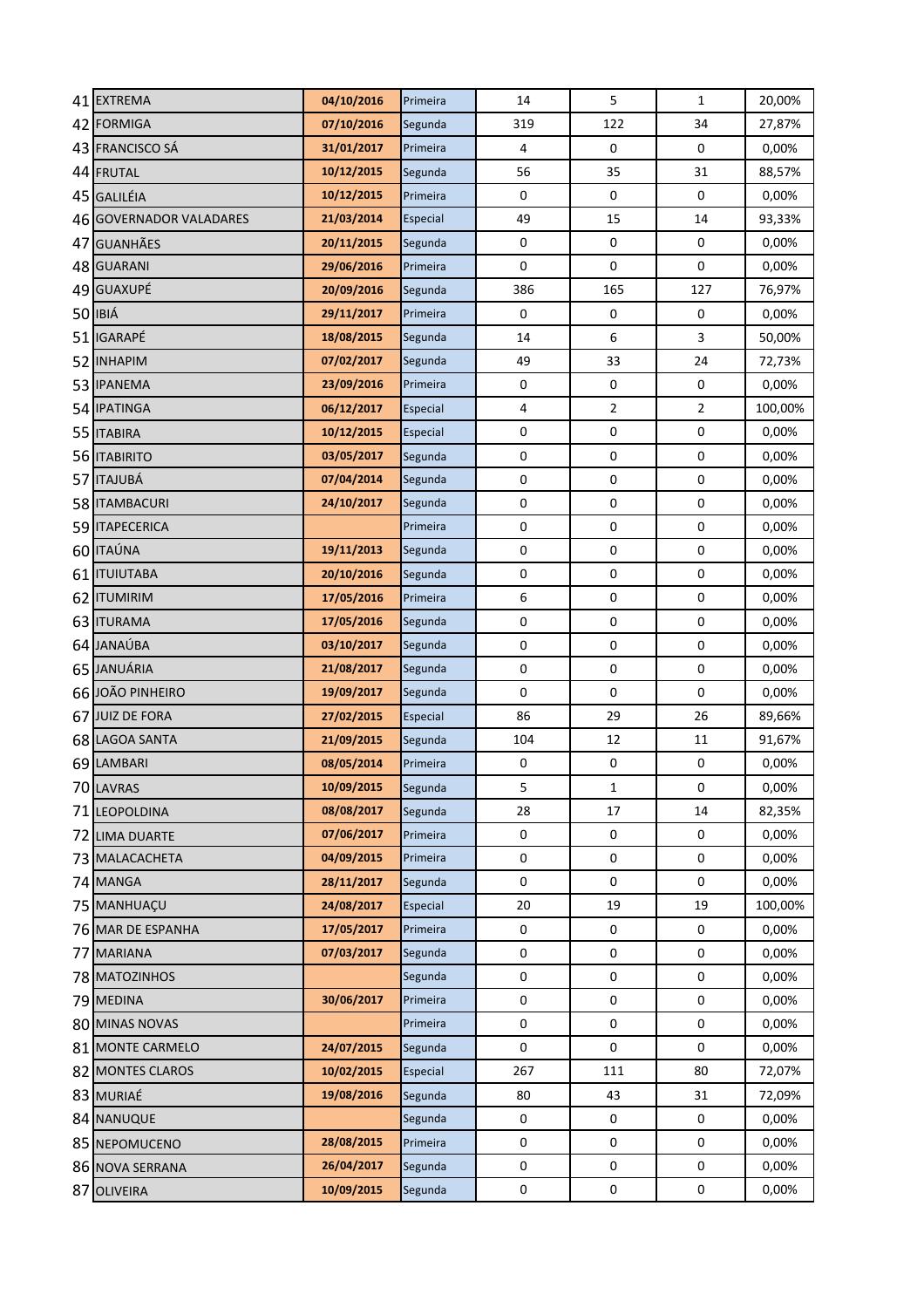|     | 88 PARÁ DE MINAS             | 19/07/2017 | Segunda  | $\mathbf 2$             | $\mathbf 2$      | $\overline{2}$ | 100,00% |
|-----|------------------------------|------------|----------|-------------------------|------------------|----------------|---------|
|     | 89 PARACATU                  | 29/08/2014 | Segunda  | 0                       | $\boldsymbol{0}$ | 0              | 0,00%   |
|     | 90 PARAGUAÇU                 |            | Primeira | 0                       | $\boldsymbol{0}$ | $\pmb{0}$      | 0,00%   |
|     | 91 PASSA QUATRO              | 10/12/2015 | Primeira | 0                       | $\pmb{0}$        | 0              | 0,00%   |
|     | 92 PASSA TEMPO               | 30/09/2016 | Primeira | 0                       | $\boldsymbol{0}$ | 0              | 0,00%   |
|     | 93 PASSOS                    | 10/12/2015 | Segunda  | 0                       | $\pmb{0}$        | 0              | 0,00%   |
|     | 94 PATOS DE MINAS            | 20/06/2013 | Especial | 496                     | 255              | 202            | 79,22%  |
|     | 95 PATROCÍNIO                | 10/12/2015 | Segunda  | 0                       | 0                | 0              | 0,00%   |
|     | 96 PEÇANHA                   | 21/03/2017 | Primeira | 48                      | 47               | 40             | 85,11%  |
|     | 97 PIRAPORA                  | 20/06/2017 | Segunda  | 488                     | 216              | 183            | 84,72%  |
|     | 98 POÇOS DE CALDAS           | 03/05/2017 | Especial | 0                       | $\mathbf 0$      | 0              | 0,00%   |
|     | 99 POMPÉU                    | 25/10/2016 | Primeira | 0                       | $\pmb{0}$        | 0              | 0,00%   |
|     | 100 PONTE NOVA               | 23/10/2014 | Segunda  | $\mathbf{1}$            | $\boldsymbol{0}$ | 0              | 0,00%   |
| 101 | <b>POUSO ALEGRE</b>          | 08/11/2013 | Especial | 19                      | $\boldsymbol{7}$ | $\mathbf 2$    | 28,57%  |
|     | 102 PRATÁPOLIS               | 29/06/2016 | Primeira | 6                       | 6                | 5              | 83,33%  |
|     | 103 PRESIDENTE OLEGÁRIO      | 27/09/2016 | Primeira | $\pmb{0}$               | $\pmb{0}$        | $\pmb{0}$      | 0,00%   |
|     | 104 RIBEIRÃO DAS NEVES       | 23/02/2017 | Especial | 244                     | 106              | 83             | 78,30%  |
|     | 105 RIO PARANAÍBA            | 06/06/2017 | Primeira | 0                       | $\boldsymbol{0}$ | 0              | 0,00%   |
|     | 106 RIO POMBA                | 29/06/2016 | Primeira | 0                       | $\pmb{0}$        | 0              | 0,00%   |
|     | 107 SABARÁ                   | 16/09/2016 | Segunda  | $\overline{\mathbf{3}}$ | $\mathbf 2$      | $\mathbf{1}$   | 50,00%  |
|     | 108 SACRAMENTO               | 02/09/2016 | Segunda  | 0                       | $\mathbf 0$      | 0              | 0,00%   |
|     | 109 SANTA BÁRBARA            | 01/08/2014 | Primeira | 20                      | 12               | 9              | 75,00%  |
|     | 110 SANTA LUZIA              | 16/04/2015 | Especial | 126                     | 27               | 25             | 92,59%  |
|     | 111 SANTA RITA DO SAPUCAÍ    | 05/10/2016 | Segunda  | $\overline{2}$          | $\overline{2}$   | $\overline{2}$ | 100,00% |
|     | 112 SANTO ANTÔNIO DO MONTE   | 08/10/2015 | Primeira | 0                       | $\boldsymbol{0}$ | 0              | 0,00%   |
|     | 113 SANTOS DUMONT            | 02/08/2017 | Segunda  | 4                       | $\mathbf{1}$     | 0              | 0,00%   |
|     | 114 SÃO GONÇALO DO SAPUCAÍ   |            | Segunda  | 0                       | $\boldsymbol{0}$ | $\pmb{0}$      | 0,00%   |
|     | 115 SÃO GOTARDO              | 07/06/2017 | Primeira | $\pmb{0}$               | $\pmb{0}$        | 0              | 0,00%   |
|     | 116 SÃO JOÃO DEL REI         | 21/11/2013 | Especial | 272                     | 151              | 105            | 69,54%  |
|     | 117 SÃO LOURENÇO             |            | Segunda  | 0                       | 0                | 0              | 0,00%   |
|     | 118 SÃO SEBASTIÃO DO PARAÍSO | 05/11/2015 | Segunda  | 10                      | 6                | 3              | 50,00%  |
|     | 119 SERRO                    | 24/04/2015 | Primeira | 3                       | 0                | 0              | 0,00%   |
|     | 120 SETE LAGOAS              | 30/08/2017 | Especial | $\overline{7}$          | $\overline{3}$   | $\overline{2}$ | 66,67%  |
|     | 121 TARUMIRIM                | 10/04/2018 | Primeira | 11                      | 6                | 3              | 50,00%  |
|     | 122 TEÓFILO OTONI            | 10/12/2015 | Especial | 0                       | 0                | 0              | 0,00%   |
|     | 123 TIROS                    | 27/09/2016 | Primeira | 0                       | 0                | 0              | 0,00%   |
|     | 124 TOMBOS                   | 26/06/2014 | Primeira | 103                     | 24               | 20             | 83,33%  |
|     | 125 TRÊS CORAÇÕES            |            | Segunda  | $\pmb{0}$               | $\pmb{0}$        | $\pmb{0}$      | 0,00%   |
|     | 126 TUPACIGUARA              | 24/09/2015 | Primeira | $\pmb{0}$               | $\pmb{0}$        | 0              | 0,00%   |
|     | 127 TURMALINA                | 23/08/2017 | Primeira | $\pmb{0}$               | $\pmb{0}$        | 0              | 0,00%   |
|     | 128 UBÁ                      | 07/08/2015 | Especial | 22                      | $\overline{3}$   | $\overline{2}$ | 66,67%  |
|     | 129 UBERABA                  | 18/02/2016 | Especial | 27                      | $\mathbf{1}$     | $\mathbf{1}$   | 100,00% |
|     | 130 UBERLÂNDIA               | 18/05/2016 | Especial | 243                     | 33               | 21             | 63,64%  |
|     | 131 VARGINHA                 | 26/09/2014 | Especial | 0                       | 0                | 0              | 0,00%   |
|     | 132 VÁRZEA DA PALMA          | 29/11/2016 | Segunda  | 0                       | 0                | 0              | 0,00%   |
|     | 133 VAZANTE                  | 17/11/2016 | Primeira | $\mathbf 0$             | 0                | 0              | 0,00%   |
|     | 134 VESPASIANO               | 16/10/2015 | Especial | 18                      | 14               | 11             | 78,57%  |